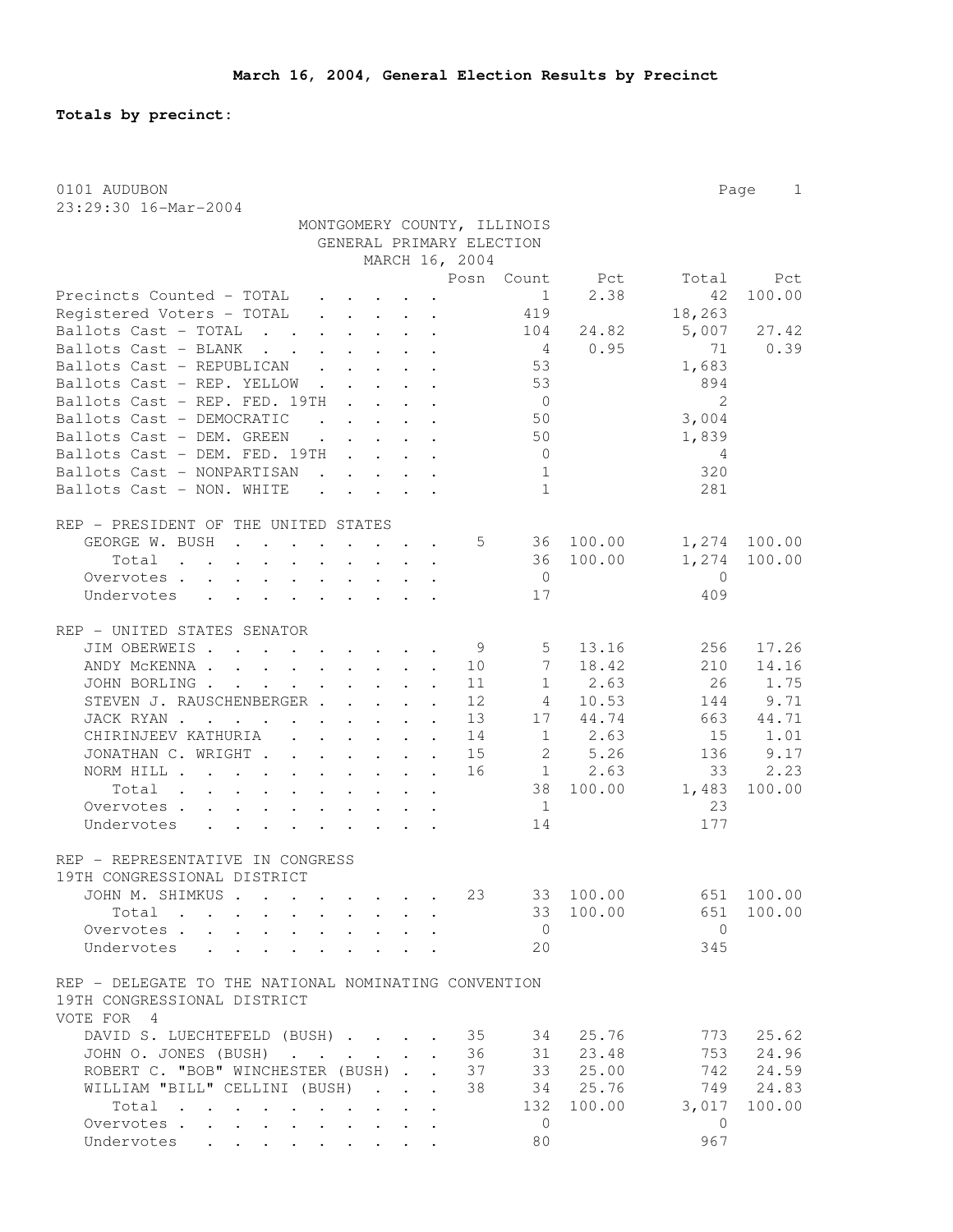0101 AUDUBON Page 2

| 23:29:30 16-Mar-2004                                                                          |                                             |                |              |     |                      |                          |                 |              |
|-----------------------------------------------------------------------------------------------|---------------------------------------------|----------------|--------------|-----|----------------------|--------------------------|-----------------|--------------|
|                                                                                               | MONTGOMERY COUNTY, ILLINOIS                 |                |              |     |                      |                          |                 |              |
|                                                                                               | GENERAL PRIMARY ELECTION                    |                |              |     |                      |                          |                 |              |
|                                                                                               |                                             | MARCH 16, 2004 |              |     |                      |                          |                 |              |
|                                                                                               |                                             |                |              |     |                      | Posn Count Pct Total Pct |                 |              |
| REP - ALTERNATE DELEGATE TO THE NATIONAL NOMINATING<br>CONVENTION 19TH CONGRESSIONAL DISTRICT |                                             |                |              |     |                      |                          |                 |              |
| VOTE FOR 4                                                                                    |                                             |                |              |     |                      |                          |                 |              |
| ROBIN L. LONG (BUSH) 44 31 24.22 715 25.04                                                    |                                             |                |              |     |                      |                          |                 |              |
| SHEOW H. "SHOWAY" CHANG (BUSH) 45 31 24.22 694 24.30                                          |                                             |                |              |     |                      |                          |                 |              |
| LANE HARVEY (BUSH) 46 31 24.22 697 24.40                                                      |                                             |                |              |     |                      |                          |                 |              |
| RODNEY L. DAVIS (BUSH) 47 35 27.34 750 26.26                                                  |                                             |                |              |     |                      |                          |                 |              |
| Total 128 100.00 2,856 100.00                                                                 |                                             |                |              |     |                      |                          |                 |              |
| Overvotes.                                                                                    |                                             |                |              |     | $\overline{0}$       |                          | $\overline{0}$  |              |
| Undervotes 84                                                                                 |                                             |                |              |     |                      |                          | 1,128           |              |
| REP - REPRESENTATIVE IN THE GENERAL ASSEMBLY                                                  |                                             |                |              |     |                      |                          |                 |              |
| 98TH REPRESENTATIVE DISTRICT                                                                  |                                             |                |              |     |                      |                          |                 |              |
| NO CANDIDATE FILED                                                                            |                                             |                |              |     |                      |                          |                 |              |
| Total                                                                                         |                                             |                |              |     | $\overline{0}$       |                          | $\overline{0}$  |              |
| Overvotes.                                                                                    |                                             |                |              |     | $\overline{0}$       |                          | $\Omega$        |              |
| Undervotes                                                                                    |                                             |                |              |     | 53                   |                          | 1,679           |              |
| REP - CIRCUIT CLERK                                                                           |                                             |                |              |     |                      |                          |                 |              |
| MARY WEBB 86 42 100.00 1,501 100.00                                                           |                                             |                |              |     |                      |                          |                 |              |
| Total                                                                                         |                                             |                |              |     |                      | 42 100.00                | 1,501 100.00    |              |
| Overvotes                                                                                     |                                             |                |              |     | $\overline{0}$       |                          | $\overline{0}$  |              |
| Undervotes                                                                                    |                                             |                |              |     | 11                   |                          | 178             |              |
| REP - STATE'S ATTORNEY                                                                        |                                             |                |              |     |                      |                          |                 |              |
| NO CANDIDATE FILED                                                                            |                                             |                |              |     |                      |                          |                 |              |
| Total                                                                                         |                                             |                |              |     | $\overline{0}$       |                          | $\mathbf{0}$    |              |
| Overvotes.                                                                                    |                                             |                |              |     | $\overline{0}$       |                          | $\Omega$        |              |
| Undervotes                                                                                    |                                             |                |              |     | 53                   |                          | 1,679           |              |
| $REF - CORONER$                                                                               |                                             |                |              |     |                      |                          |                 |              |
| NO CANDIDATE FILED                                                                            |                                             |                |              |     |                      |                          |                 |              |
| Total                                                                                         |                                             |                |              |     | $\overline{0}$       |                          | 0               |              |
| Overvotes.                                                                                    |                                             |                |              |     | $\overline{0}$       |                          | $\Omega$        |              |
| Undervotes                                                                                    |                                             |                |              |     | 53                   |                          | 1,679           |              |
| REP - COUNTY BOARD DISTRICT 2                                                                 |                                             |                |              |     |                      |                          |                 |              |
| COUNTY BOARD MEMBER                                                                           |                                             |                |              |     |                      |                          |                 |              |
| VOTE FOR 2                                                                                    |                                             |                |              |     |                      |                          |                 |              |
| NELSON AUMANN                                                                                 | $\mathbf{r} = \mathbf{r} \times \mathbf{r}$ |                |              | 98  |                      | 37 100.00                |                 | 244 100.00   |
| Total                                                                                         |                                             | <b>Service</b> | $\mathbf{r}$ |     |                      | 37 100.00                | 244             | 100.00       |
| Overvotes<br>Undervotes<br>$\cdot$ $\cdot$                                                    |                                             | $\sim$         |              |     | $\overline{0}$<br>69 |                          | $\Omega$<br>370 |              |
| REP - JUDGE OF THE SUPREME COURT                                                              |                                             |                |              |     |                      |                          |                 |              |
| 5TH JUDICIAL DISTRICT (VAC.HON.HARRISON II)                                                   |                                             |                |              |     |                      |                          |                 |              |
| LLOYD A. KARMEIER<br>$\sim$                                                                   |                                             |                |              | 113 |                      | 37 100.00                |                 | 1,304 100.00 |
| Total                                                                                         |                                             |                |              |     |                      | 37 100.00                | 1,304           | 100.00       |
| Overvotes                                                                                     |                                             |                |              |     | $\overline{0}$       |                          | $\overline{0}$  |              |
| Undervotes<br>$\ddotsc$ $\ddotsc$<br>$\sim$ $-$                                               |                                             |                |              |     | 16                   |                          | 375             |              |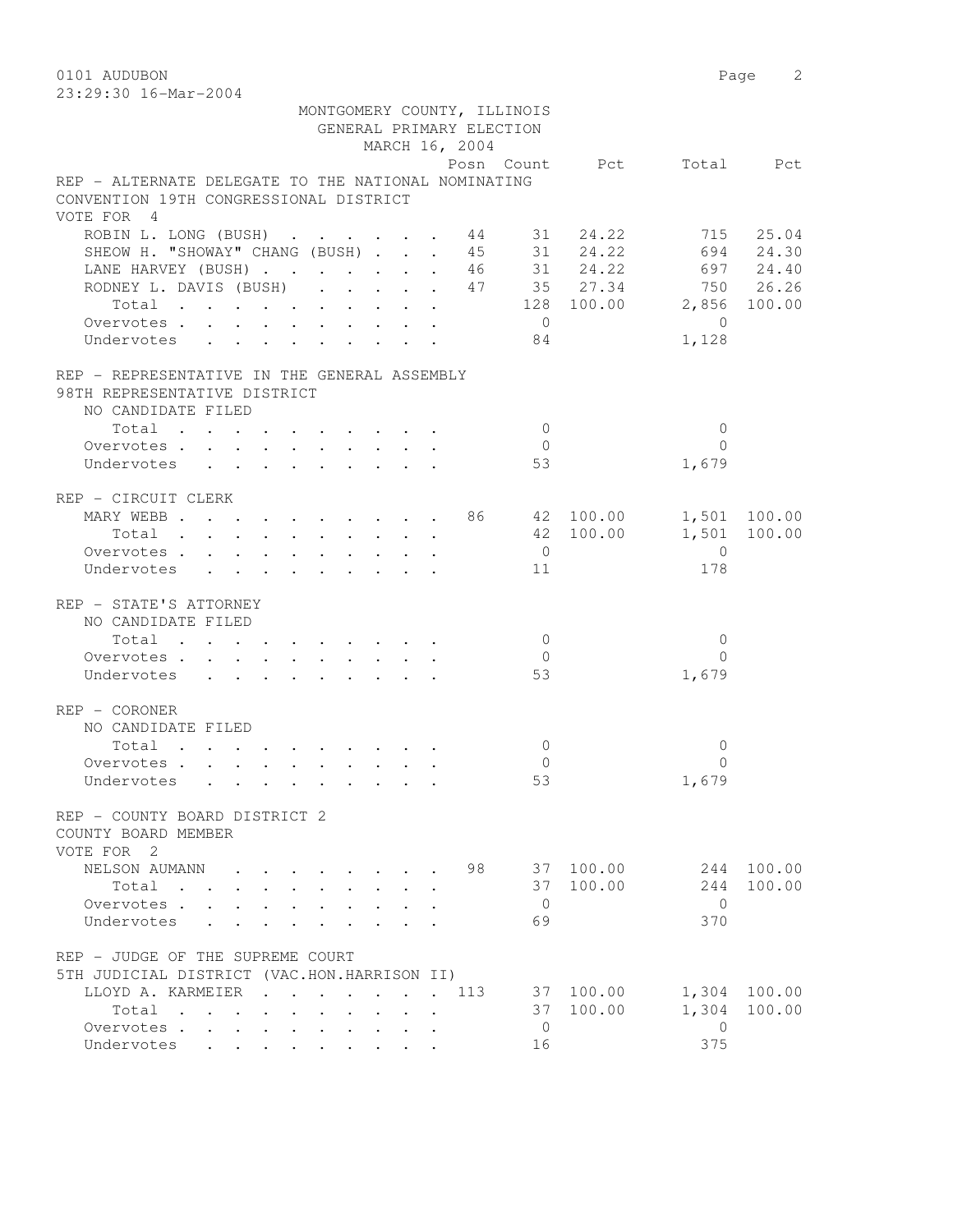0101 AUDUBON Page 3 23:29:30 16-Mar-2004

|                                               |                                            |  |  | MONTGOMERY COUNTY, ILLINOIS |          |  |
|-----------------------------------------------|--------------------------------------------|--|--|-----------------------------|----------|--|
|                                               |                                            |  |  | GENERAL PRIMARY ELECTION    |          |  |
|                                               |                                            |  |  | MARCH 16, 2004              |          |  |
|                                               |                                            |  |  | Posn Count Pct Total Pct    |          |  |
|                                               |                                            |  |  |                             |          |  |
| REP - JUDGE OF THE APPELLATE COURT            |                                            |  |  |                             |          |  |
| 5TH JUDICIAL DISTRICT (VAC.HON.RARICK)        |                                            |  |  |                             |          |  |
| NO CANDIDATE FILED                            |                                            |  |  |                             |          |  |
| Total                                         |                                            |  |  | $\Omega$                    | $\Omega$ |  |
| Overvotes                                     |                                            |  |  | $\Omega$                    | $\Omega$ |  |
| Undervotes                                    |                                            |  |  | 53                          | 1,679    |  |
|                                               |                                            |  |  |                             |          |  |
| REP - JUDGE OF THE CIRCUIT COURT              |                                            |  |  |                             |          |  |
| 4TH JUD. CIRC. MONTGOMERY CO. (VAC.HON.HUBER) |                                            |  |  |                             |          |  |
| NO CANDIDATE FILED                            |                                            |  |  |                             |          |  |
|                                               |                                            |  |  |                             |          |  |
| Total                                         |                                            |  |  | $\Omega$                    | $\Omega$ |  |
| Overvotes                                     |                                            |  |  | $\bigcap$                   | $\Omega$ |  |
| Undervotes                                    | $\mathbf{r}$ , $\mathbf{r}$ , $\mathbf{r}$ |  |  | 53                          | 1,679    |  |
| REP - PRECINCT COMMITTEEMAN                   |                                            |  |  |                             |          |  |
| <b>AUDUBON</b>                                |                                            |  |  |                             |          |  |
| NO CANDIDATE FILED                            |                                            |  |  |                             |          |  |
| Total                                         |                                            |  |  | $\Omega$                    |          |  |
| Overvotes                                     |                                            |  |  | $\Omega$                    |          |  |
| Undervotes                                    |                                            |  |  | 53                          |          |  |
|                                               |                                            |  |  |                             |          |  |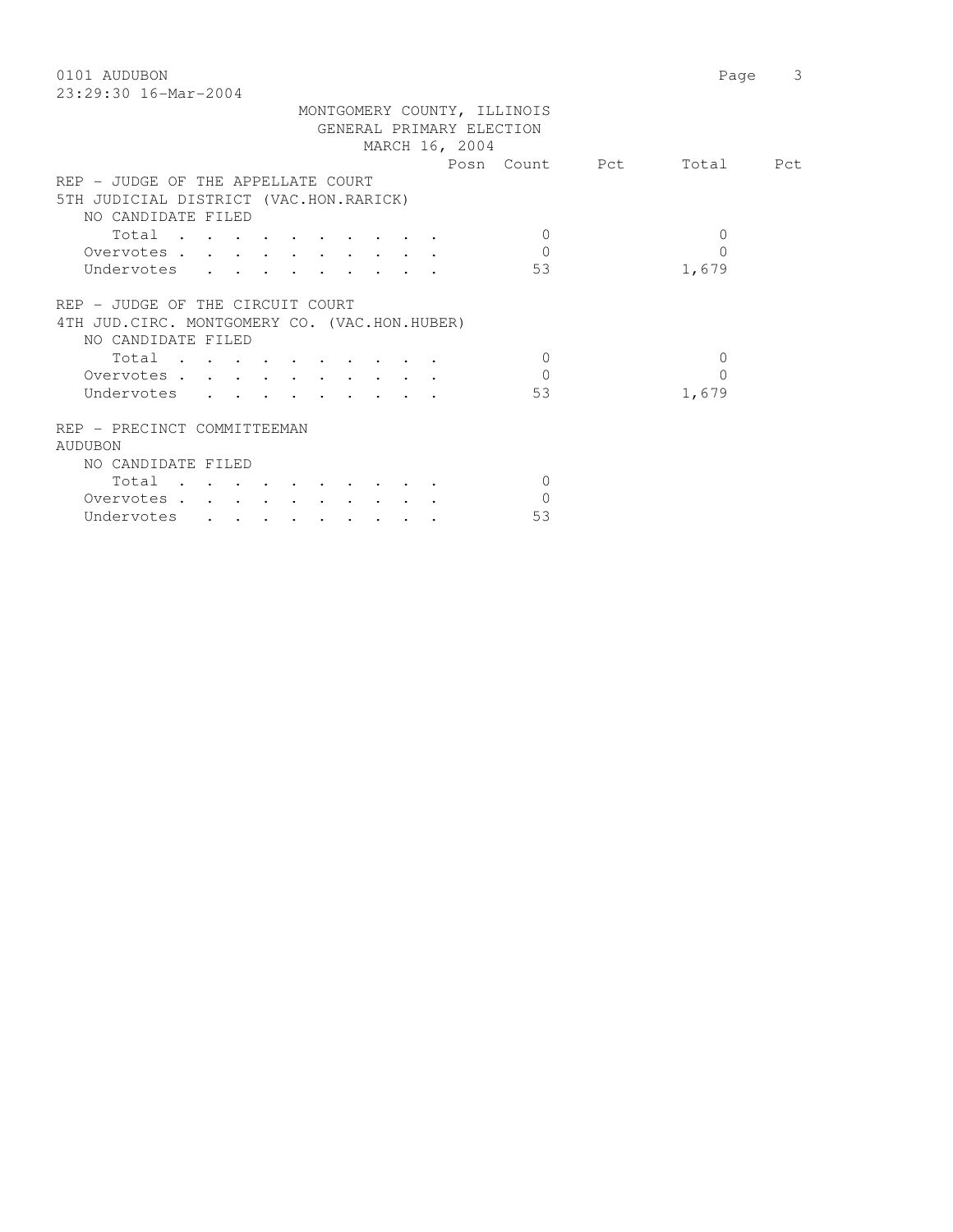0101 AUDUBON Page 4

|                                                                                                        |  |  |                                                                                           |  |  |  |              |                 | MONTGOMERY COUNTY, ILLINOIS |                                                 |                 |              |
|--------------------------------------------------------------------------------------------------------|--|--|-------------------------------------------------------------------------------------------|--|--|--|--------------|-----------------|-----------------------------|-------------------------------------------------|-----------------|--------------|
| GENERAL PRIMARY ELECTION                                                                               |  |  |                                                                                           |  |  |  |              |                 |                             |                                                 |                 |              |
|                                                                                                        |  |  |                                                                                           |  |  |  |              | MARCH 16, 2004  |                             |                                                 |                 |              |
|                                                                                                        |  |  |                                                                                           |  |  |  |              |                 |                             | Posn Count Pct                                  |                 | Total Pct    |
| DEM - PRESIDENT OF THE UNITED STATES                                                                   |  |  |                                                                                           |  |  |  |              |                 |                             |                                                 |                 |              |
| JOHN EDWARDS                                                                                           |  |  |                                                                                           |  |  |  |              | 5               | $5 -$                       | 10.64                                           | 435             | 15.70        |
| WESLEY K. CLARK                                                                                        |  |  |                                                                                           |  |  |  |              | $6\overline{6}$ |                             | $0 \t 0.00$                                     | 40              | 1.44         |
| HOWARD DEAN<br>$\mathbf{r}$ , $\mathbf{r}$ , $\mathbf{r}$ , $\mathbf{r}$ , $\mathbf{r}$ , $\mathbf{r}$ |  |  |                                                                                           |  |  |  |              | $\overline{7}$  |                             | 2 4.26                                          | 97              | 3.50         |
| JOE LIEBERMAN                                                                                          |  |  | $\mathbf{r}$ , $\mathbf{r}$ , $\mathbf{r}$ , $\mathbf{r}$ , $\mathbf{r}$ , $\mathbf{r}$   |  |  |  |              | 8               |                             | $1 \t 2.13$                                     | 44              | 1.59         |
| DENNIS J. KUCINICH                                                                                     |  |  |                                                                                           |  |  |  |              | 9               |                             | 0 0.00                                          | 29              | 1.05         |
| LYNDON H. LaROUCHE, JR.                                                                                |  |  |                                                                                           |  |  |  | $\mathbf{L}$ | 10              |                             | 0 0.00                                          | 10              | 0.36         |
| CAROL MOSELEY BRAUN                                                                                    |  |  |                                                                                           |  |  |  |              | 11              |                             | 0 0.00                                          | 40              | 1.44         |
| ALFRED C. SHARPTON 12                                                                                  |  |  |                                                                                           |  |  |  |              |                 |                             | $1 \t 2.13$                                     | 19              | 0.69         |
| JOHN F. KERRY                                                                                          |  |  |                                                                                           |  |  |  |              |                 |                             | $\cdots$ 13 38 80.85                            | 2,057 74.23     |              |
| Total                                                                                                  |  |  |                                                                                           |  |  |  |              |                 |                             | 47 100.00                                       |                 | 2,771 100.00 |
| Overvotes                                                                                              |  |  |                                                                                           |  |  |  |              |                 | $\overline{0}$              |                                                 | 11              |              |
| Undervotes                                                                                             |  |  |                                                                                           |  |  |  |              |                 | 3                           |                                                 | 222             |              |
|                                                                                                        |  |  |                                                                                           |  |  |  |              |                 |                             |                                                 |                 |              |
| DEM - UNITED STATES SENATOR                                                                            |  |  |                                                                                           |  |  |  |              |                 |                             |                                                 |                 |              |
| BARACK OBAMA.                                                                                          |  |  |                                                                                           |  |  |  |              | . 17            |                             | 4 8.89                                          |                 | 349 12.66    |
| DANIEL W. HYNES 18                                                                                     |  |  |                                                                                           |  |  |  |              |                 |                             | 25 55.56                                        |                 | 1,654 59.99  |
| GERY CHICO                                                                                             |  |  |                                                                                           |  |  |  |              | . 19            |                             | $\begin{array}{ccc} & & 0 & & 0.00 \end{array}$ |                 | 20 0.73      |
| MARIA PAPPAS 20                                                                                        |  |  |                                                                                           |  |  |  |              |                 |                             | 3 6.67                                          |                 | 51 1.85      |
| M. BLAIR HULL                                                                                          |  |  |                                                                                           |  |  |  |              | . 21            |                             | 10 22.22                                        |                 | 570 20.67    |
| JOYCE WASHINGTON                                                                                       |  |  |                                                                                           |  |  |  |              | . 22            | $\overline{\phantom{a}}$    | 4.44                                            | 35              | 1.27         |
| NANCY SKINNER                                                                                          |  |  | $\begin{array}{cccccccccccccccccc} . & . & . & . & . & . & . & . & . & . & . \end{array}$ |  |  |  |              | 23              |                             | $1 \t 2.22$                                     | 78              | 2.83         |
| Total                                                                                                  |  |  | $\mathbf{r}$ , and $\mathbf{r}$ , and $\mathbf{r}$ , and $\mathbf{r}$                     |  |  |  |              |                 |                             |                                                 | 45 100.00 2,757 | 100.00       |
| Overvotes.<br>$\Delta \sim 10^4$                                                                       |  |  | $\mathbf{r}$ , and $\mathbf{r}$ , and $\mathbf{r}$ , and $\mathbf{r}$                     |  |  |  |              |                 | $\overline{0}$              |                                                 | 16              |              |
| Undervotes                                                                                             |  |  | $\mathbf{r}$ , and $\mathbf{r}$ , and $\mathbf{r}$ , and $\mathbf{r}$ , and $\mathbf{r}$  |  |  |  |              |                 | 5                           |                                                 | 231             |              |
|                                                                                                        |  |  |                                                                                           |  |  |  |              |                 |                             |                                                 |                 |              |
| DEM - REPRESENTATIVE IN CONGRESS                                                                       |  |  |                                                                                           |  |  |  |              |                 |                             |                                                 |                 |              |
| 19TH CONGRESSIONAL DISTRICT                                                                            |  |  |                                                                                           |  |  |  |              |                 |                             |                                                 |                 |              |
| TIM BAGWELL                                                                                            |  |  |                                                                                           |  |  |  |              |                 |                             | $\cdot$ 34 26 100.00                            | 793             | 100.00       |
| Total<br>$\mathbf{r}$ , and $\mathbf{r}$ , and $\mathbf{r}$ , and $\mathbf{r}$ , and $\mathbf{r}$      |  |  |                                                                                           |  |  |  |              |                 |                             | 26 100.00                                       | 793             | 100.00       |
| Overvotes.                                                                                             |  |  |                                                                                           |  |  |  |              |                 | $\overline{0}$              |                                                 | $\Omega$        |              |
| Undervotes                                                                                             |  |  |                                                                                           |  |  |  |              |                 | 24                          |                                                 | 427             |              |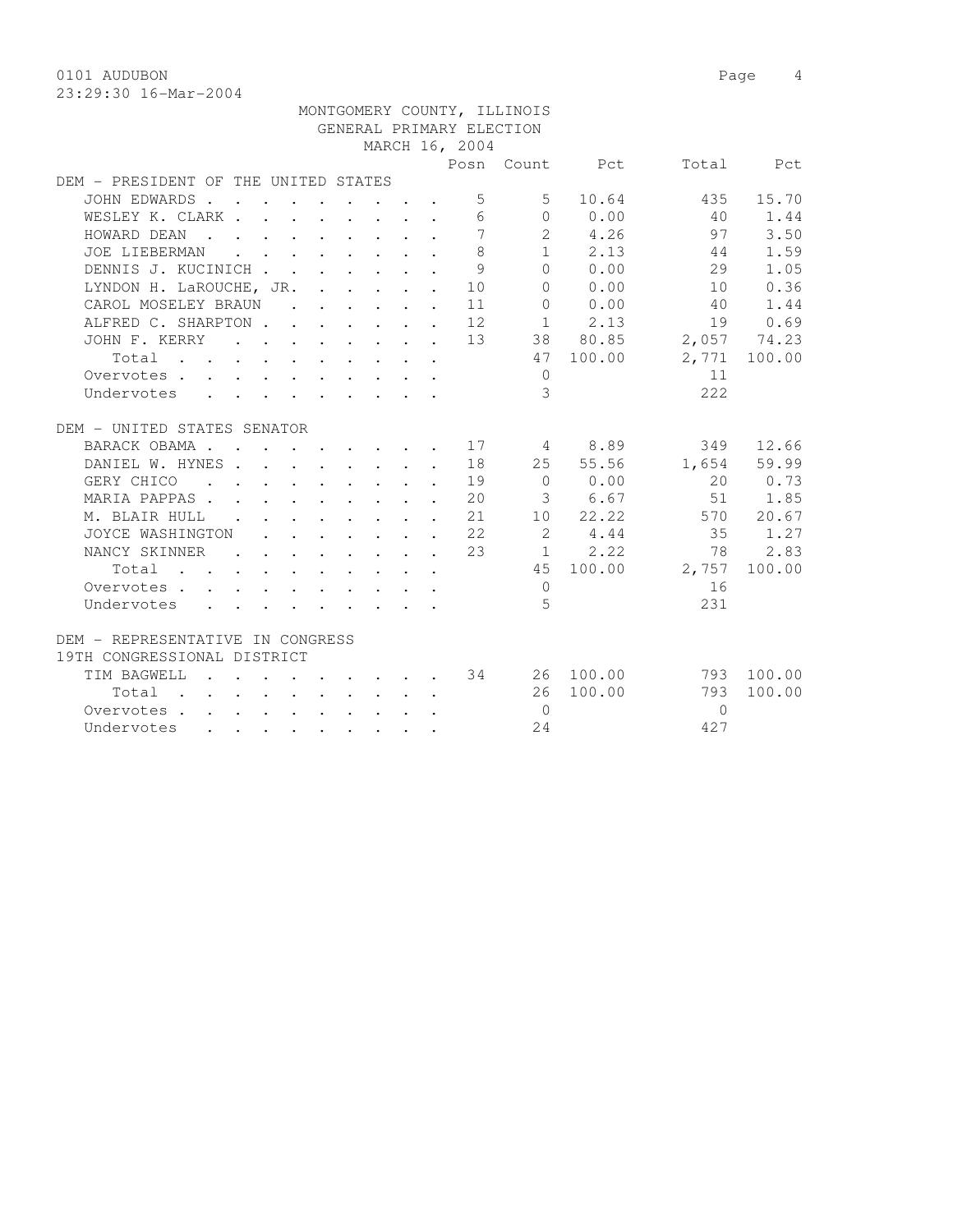0101 AUDUBON Page 5 23:29:30 16-Mar-2004

| MONTGOMERY COUNTY, ILLINOIS<br>GENERAL PRIMARY ELECTION                                       |                                                                                               |                 | MARCH 16, 2004 |                                  |              |                           |              |
|-----------------------------------------------------------------------------------------------|-----------------------------------------------------------------------------------------------|-----------------|----------------|----------------------------------|--------------|---------------------------|--------------|
|                                                                                               |                                                                                               |                 |                |                                  |              | Posn Count Pct Total Pct  |              |
| DEM - DELEGATE TO THE NATIONAL NOMINATING CONVENTION                                          |                                                                                               |                 |                |                                  |              |                           |              |
| 19TH CONGRESSIONAL DISTRICT                                                                   |                                                                                               |                 |                |                                  |              |                           |              |
| VOTE FOR 5                                                                                    |                                                                                               |                 |                |                                  |              |                           |              |
| HAROLD DEAN BYERS (DEAN) 1 41 10 6.94                                                         |                                                                                               |                 |                |                                  |              | 289                       | 6.72         |
| JEANNINE RICHARDS (DEAN) 42                                                                   |                                                                                               |                 |                |                                  | 7 4.86       | 225                       | 5.23         |
| LARRY A. DOUGLAS (DEAN)                                                                       |                                                                                               |                 |                |                                  | 43 5 3.47    | 238                       | 5.54         |
| DOROTHY L. SMITH (DEAN) 44 6 4.17                                                             |                                                                                               |                 |                |                                  |              | 221                       | 5.14         |
| MICHAEL HOFFMANN (DEAN) 45 8 5.56                                                             |                                                                                               |                 |                |                                  |              | 224                       | 5.21         |
| LORI KRUEGER (KUCINICH) 46 7                                                                  |                                                                                               |                 |                |                                  | 4.86         | 126                       | 2.93         |
| JESSE STALLINGS (KUCINICH)                                                                    |                                                                                               |                 |                | $4\overline{ }$<br>$\frac{4}{4}$ | 2.78         | 97                        | 2.26         |
| MARGARET "PEGGY" JENKINS (KUCINICH) . 48                                                      |                                                                                               |                 |                | 8                                | 5.56         | 141                       | 3.28         |
| STANLEY I. MEINERT (KUCINICH)                                                                 |                                                                                               | $\mathbf{L}$    | 49             | $4\overline{4}$                  | 2.78         | 88                        | 2.05         |
| T. L. "TIM" THORTON (KUCINICH)                                                                |                                                                                               |                 |                |                                  |              | 50 10 6.94 133            | 3.09         |
| MICHAEL C. HOERNER (EDWARDS)                                                                  |                                                                                               |                 |                |                                  | 86 3 2.08    | 88                        | 2.05         |
| GWEN M. MONTGOMERY (EDWARDS)                                                                  |                                                                                               |                 |                |                                  | 87 3 2.08    | 89                        | 2.07         |
| NEIL J. CALDERON (EDWARDS)                                                                    |                                                                                               |                 |                | 88 8                             |              | 2 1.39 68                 | 1.58         |
| CHARLENE R. LAMBERT (EDWARDS) 89                                                              |                                                                                               |                 |                |                                  | 2 1.39       | 82                        | 1.91         |
| GIOVANNI RAY RANDAZZO (EDWARDS) 90                                                            |                                                                                               |                 |                |                                  | 4 2.78       | 59                        | 1.37         |
| DAVID R. PICCIOLI (CLARK)                                                                     |                                                                                               |                 |                | $\overline{0}$                   | 0.00         | 18                        | 0.42         |
| MICHELLE S. PAUL (CLARK)                                                                      |                                                                                               |                 | 91<br>92       | 1                                | 0.69         | 20                        | 0.47         |
| MICHAEL G. GRADY (CLARK)                                                                      |                                                                                               |                 |                | 9300                             | 0.00         | 17                        | 0.40         |
| CATHERINE A. COPLEY (CLARK) 94 0 0.00                                                         |                                                                                               |                 |                |                                  |              | 16                        | 0.37         |
| JOHN COSTELLO (CLARK) 95 2 1.39                                                               |                                                                                               |                 |                |                                  |              | 42                        | 0.98         |
| KURT GRANBERG (KERRY)96                                                                       |                                                                                               |                 |                |                                  | 14 9.72      | 408                       | 9.49         |
| ELLEN SINCLAIR (KERRY) 97                                                                     |                                                                                               |                 |                |                                  | 10 6.94      | 410                       | 9.54         |
| STEPHEN J SCATES (KERRY) 98                                                                   |                                                                                               |                 |                |                                  | 10 6.94      | 397                       | 9.23         |
| SAUNDRA HUDSON (KERRY) 99                                                                     |                                                                                               |                 |                |                                  | 12 8.33      | 412                       | 9.58         |
| GERALD "JERRY" PRINCE (KERRY) 100 12 8.33                                                     |                                                                                               |                 |                |                                  |              | 391                       | 9.10         |
| Total                                                                                         |                                                                                               |                 |                |                                  |              | 144 100.00 4,299          | 100.00       |
| Overvotes                                                                                     | $\mathbf{r} = \mathbf{r} \cdot \mathbf{r}$ , where $\mathbf{r} = \mathbf{r} \cdot \mathbf{r}$ |                 |                | $\sim$ 1                         |              | 43                        |              |
|                                                                                               |                                                                                               |                 |                |                                  |              | 1,586                     |              |
| Undervotes                                                                                    |                                                                                               |                 |                | 101                              |              |                           |              |
| DEM - ALTERNATE DELEGATE TO THE NATIONAL NOMINATING<br>CONVENTION 19TH CONGRESSIONAL DISTRICT |                                                                                               |                 |                |                                  |              |                           |              |
| MARCINA "MARCY" M. BECK (DEAN) 112                                                            |                                                                                               |                 |                |                                  | $5 \t 13.51$ | 98 10.29                  |              |
| AMBER WILLIAMS (KUCINICH) 113                                                                 |                                                                                               |                 |                |                                  |              | $0 \t 0.00 \t 44 \t 4.62$ |              |
| VIRGINIA LEE HYERS (EDWARDS)                                                                  |                                                                                               | $\sim$          | 114            | 6                                | 16.22        |                           | 137 14.39    |
| NATALIE A. ENRIETTO (CLARK)                                                                   |                                                                                               |                 | . 115          |                                  | 2 5.41       | 29                        | 3.05         |
| SUSAN R. SHEA (KERRY)                                                                         | $\mathbf{1}$ $\mathbf{1}$ $\mathbf{1}$ $\mathbf{1}$ $\mathbf{1}$                              |                 | 116            |                                  | 24 64.86     |                           | 644 67.65    |
| Total                                                                                         | $\mathbf{r} = \mathbf{r}$                                                                     | $\mathbf{r}$    |                | 37                               | 100.00       | 952                       | 100.00       |
| Overvotes.                                                                                    |                                                                                               |                 |                | $\overline{0}$                   |              | 3                         |              |
| Undervotes                                                                                    |                                                                                               |                 |                | 13                               |              | 265                       |              |
| DEM - REPRESENTATIVE IN THE GENERAL ASSEMBLY                                                  |                                                                                               |                 |                |                                  |              |                           |              |
| 98TH REPRESENTATIVE DISTRICT                                                                  |                                                                                               |                 |                |                                  |              |                           |              |
| GARY HANNIG                                                                                   |                                                                                               |                 | 139            |                                  | 46 100.00    |                           | 2,593 100.00 |
|                                                                                               |                                                                                               |                 |                |                                  |              | 2,593                     |              |
| Total<br>$\mathbf{L} = \mathbf{L} \mathbf{L}$                                                 |                                                                                               | $\cdot$ $\cdot$ |                |                                  | 46 100.00    | $\Omega$                  | 100.00       |
| Overvotes                                                                                     | $\mathbf{L}^{\text{max}}$                                                                     |                 |                | $\overline{0}$                   |              |                           |              |
| Undervotes<br>$\mathbf{r} = \mathbf{r}$                                                       | $\mathbf{L} = \mathbf{L}$                                                                     |                 |                | 4                                |              | 401                       |              |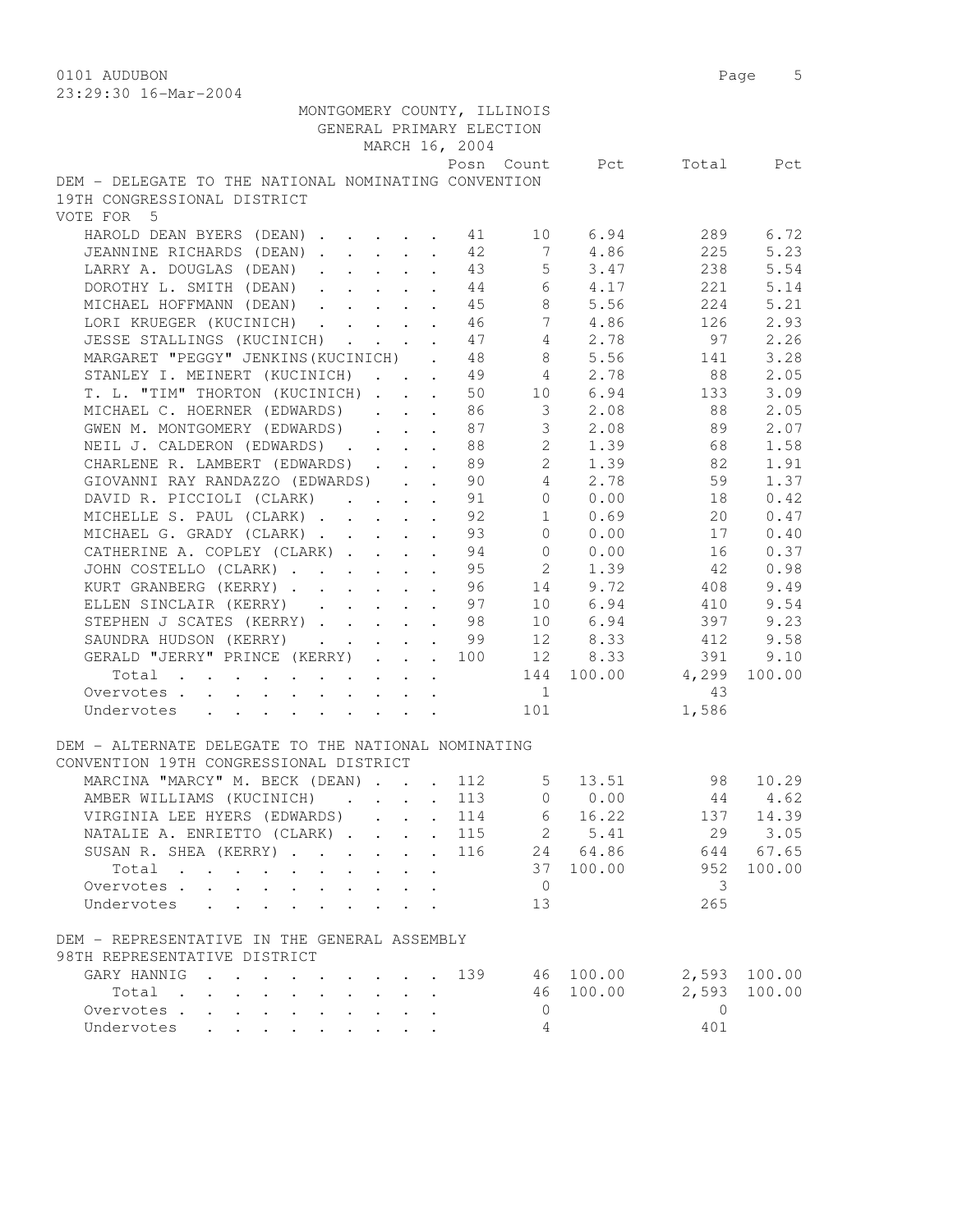0101 AUDUBON Page 6

| $23:29:30$ 16-Mar-2004 |                             |
|------------------------|-----------------------------|
|                        | MONTGOMERY COUNTY, ILLINOIS |
|                        | GENERAL PRIMARY ELECTION    |
|                        | MARCH 16, 2004              |

| GENERAL PRIMARY ELECTION                                                                                                                                                                                                                           |  |        |  |  |                |                       |                          |                   |              |  |  |
|----------------------------------------------------------------------------------------------------------------------------------------------------------------------------------------------------------------------------------------------------|--|--------|--|--|----------------|-----------------------|--------------------------|-------------------|--------------|--|--|
|                                                                                                                                                                                                                                                    |  |        |  |  | MARCH 16, 2004 |                       |                          |                   |              |  |  |
|                                                                                                                                                                                                                                                    |  |        |  |  |                |                       | Posn Count Pct Total Pct |                   |              |  |  |
| DEM - CIRCUIT CLERK                                                                                                                                                                                                                                |  |        |  |  |                |                       |                          |                   |              |  |  |
| NO CANDIDATE FILED                                                                                                                                                                                                                                 |  |        |  |  |                |                       |                          |                   |              |  |  |
| Total                                                                                                                                                                                                                                              |  |        |  |  |                | $\bigcirc$            |                          | $\Omega$          |              |  |  |
| Overvotes.                                                                                                                                                                                                                                         |  |        |  |  |                | $\overline{0}$        |                          | $\Omega$          |              |  |  |
| Undervotes                                                                                                                                                                                                                                         |  |        |  |  |                | 50                    |                          | 2,994             |              |  |  |
|                                                                                                                                                                                                                                                    |  |        |  |  |                |                       |                          |                   |              |  |  |
| DEM - STATE'S ATTORNEY                                                                                                                                                                                                                             |  |        |  |  |                |                       |                          |                   |              |  |  |
| $\cdot$ 167 41 100.00<br>JIM ROBERTS                                                                                                                                                                                                               |  |        |  |  |                |                       |                          |                   | 2,511 100.00 |  |  |
| Total .<br>$\mathbf{r}$ , and $\mathbf{r}$ , and $\mathbf{r}$ , and $\mathbf{r}$<br>Overvotes                                                                                                                                                      |  |        |  |  |                |                       | 41 100.00                | $\overline{0}$    | 2,511 100.00 |  |  |
| Undervotes                                                                                                                                                                                                                                         |  |        |  |  |                | $\overline{0}$<br>- 9 |                          | 483               |              |  |  |
|                                                                                                                                                                                                                                                    |  |        |  |  |                |                       |                          |                   |              |  |  |
| DEM - CORONER                                                                                                                                                                                                                                      |  |        |  |  |                |                       |                          |                   |              |  |  |
| RICKEY L. BROADDUS 170 38 100.00                                                                                                                                                                                                                   |  |        |  |  |                |                       |                          |                   | 2,367 100.00 |  |  |
| Total<br>the contract of the contract of the contract of the contract of the contract of the contract of the contract of                                                                                                                           |  |        |  |  |                |                       | 38 100.00                |                   | 2,367 100.00 |  |  |
| Overvotes                                                                                                                                                                                                                                          |  |        |  |  |                | $\overline{0}$        |                          | $\overline{0}$    |              |  |  |
| Undervotes                                                                                                                                                                                                                                         |  |        |  |  |                | 12                    |                          | 627               |              |  |  |
|                                                                                                                                                                                                                                                    |  |        |  |  |                |                       |                          |                   |              |  |  |
| DEM - COUNTY BOARD DISTRICT 2                                                                                                                                                                                                                      |  |        |  |  |                |                       |                          |                   |              |  |  |
| COUNTY BOARD MEMBER                                                                                                                                                                                                                                |  |        |  |  |                |                       |                          |                   |              |  |  |
| VOTE FOR 2                                                                                                                                                                                                                                         |  |        |  |  |                |                       |                          |                   |              |  |  |
| MIKE A. HAVERA 174 34 100.00                                                                                                                                                                                                                       |  |        |  |  |                |                       |                          | 258               | 100.00       |  |  |
| Total                                                                                                                                                                                                                                              |  |        |  |  |                |                       | 34 100.00                | 258               | 100.00       |  |  |
| Overvotes                                                                                                                                                                                                                                          |  |        |  |  |                | $\overline{0}$        |                          | $\bigcirc$        |              |  |  |
| Undervotes                                                                                                                                                                                                                                         |  |        |  |  |                | 66 —                  |                          | 404               |              |  |  |
|                                                                                                                                                                                                                                                    |  |        |  |  |                |                       |                          |                   |              |  |  |
| DEM - JUDGE OF THE SUPREME COURT                                                                                                                                                                                                                   |  |        |  |  |                |                       |                          |                   |              |  |  |
| 5TH JUDICIAL DISTRICT (VAC.HON.HARRISON II)                                                                                                                                                                                                        |  |        |  |  |                |                       |                          |                   |              |  |  |
| GORDON E. MAAG 191                                                                                                                                                                                                                                 |  |        |  |  |                |                       | 24 100.00                |                   | 1,795 100.00 |  |  |
| Total                                                                                                                                                                                                                                              |  |        |  |  |                |                       | 24 100.00                | 1,795             | 100.00       |  |  |
| Overvotes                                                                                                                                                                                                                                          |  |        |  |  |                | $\overline{0}$        |                          | $\overline{0}$    |              |  |  |
| Undervotes                                                                                                                                                                                                                                         |  |        |  |  |                | 26                    |                          | 1,199             |              |  |  |
|                                                                                                                                                                                                                                                    |  |        |  |  |                |                       |                          |                   |              |  |  |
| DEM - JUDGE OF THE APPELLATE COURT                                                                                                                                                                                                                 |  |        |  |  |                |                       |                          |                   |              |  |  |
| 5TH JUDICIAL DISTRICT (VAC.HON.RARICK)<br>JAMES K. DONOVAN                                                                                                                                                                                         |  |        |  |  |                |                       | 29 100.00 1,900 100.00   |                   |              |  |  |
| $\sim$                                                                                                                                                                                                                                             |  |        |  |  | . 196          |                       |                          |                   |              |  |  |
| Total .                                                                                                                                                                                                                                            |  |        |  |  |                |                       | 29 100.00 1,900 100.00   |                   |              |  |  |
| Overvotes.                                                                                                                                                                                                                                         |  |        |  |  |                | $\overline{0}$        |                          | $\Omega$<br>1,094 |              |  |  |
| Undervotes                                                                                                                                                                                                                                         |  |        |  |  |                | 21                    |                          |                   |              |  |  |
| DEM - JUDGE OF THE CIRCUIT COURT                                                                                                                                                                                                                   |  |        |  |  |                |                       |                          |                   |              |  |  |
| 4TH JUD. CIRC. MONTGOMERY CO. (VAC.HON.HUBER)                                                                                                                                                                                                      |  |        |  |  |                |                       |                          |                   |              |  |  |
| KELLY D. LONG 203                                                                                                                                                                                                                                  |  |        |  |  |                |                       | 37 100.00                |                   | 2,423 100.00 |  |  |
| Total                                                                                                                                                                                                                                              |  |        |  |  |                |                       | 37 100.00                |                   | 2,423 100.00 |  |  |
| Overvotes<br>$\mathbf{r} = \mathbf{r}$                                                                                                                                                                                                             |  | $\sim$ |  |  |                | $\overline{0}$        |                          | $\bigcirc$        |              |  |  |
| Undervotes<br><u>in the contract of the contract of the contract of the contract of the contract of the contract of the contract of the contract of the contract of the contract of the contract of the contract of the contract of the contra</u> |  |        |  |  |                | 13                    |                          | 571               |              |  |  |
|                                                                                                                                                                                                                                                    |  |        |  |  |                |                       |                          |                   |              |  |  |
| DEM - PRECINCT COMMITTEEMAN                                                                                                                                                                                                                        |  |        |  |  |                |                       |                          |                   |              |  |  |
| <b>AUDUBON</b>                                                                                                                                                                                                                                     |  |        |  |  |                |                       |                          |                   |              |  |  |
| MARC PATKUS                                                                                                                                                                                                                                        |  |        |  |  | 218            |                       | 47 100.00                |                   |              |  |  |
| Total .<br>$\mathcal{L}(\mathbf{z})$ , and $\mathcal{L}(\mathbf{z})$ , and $\mathcal{L}(\mathbf{z})$                                                                                                                                               |  |        |  |  |                |                       | 47 100.00                |                   |              |  |  |
| Overvotes.                                                                                                                                                                                                                                         |  |        |  |  |                | $\mathbf{0}$          |                          |                   |              |  |  |
| Undervotes                                                                                                                                                                                                                                         |  |        |  |  |                | 3                     |                          |                   |              |  |  |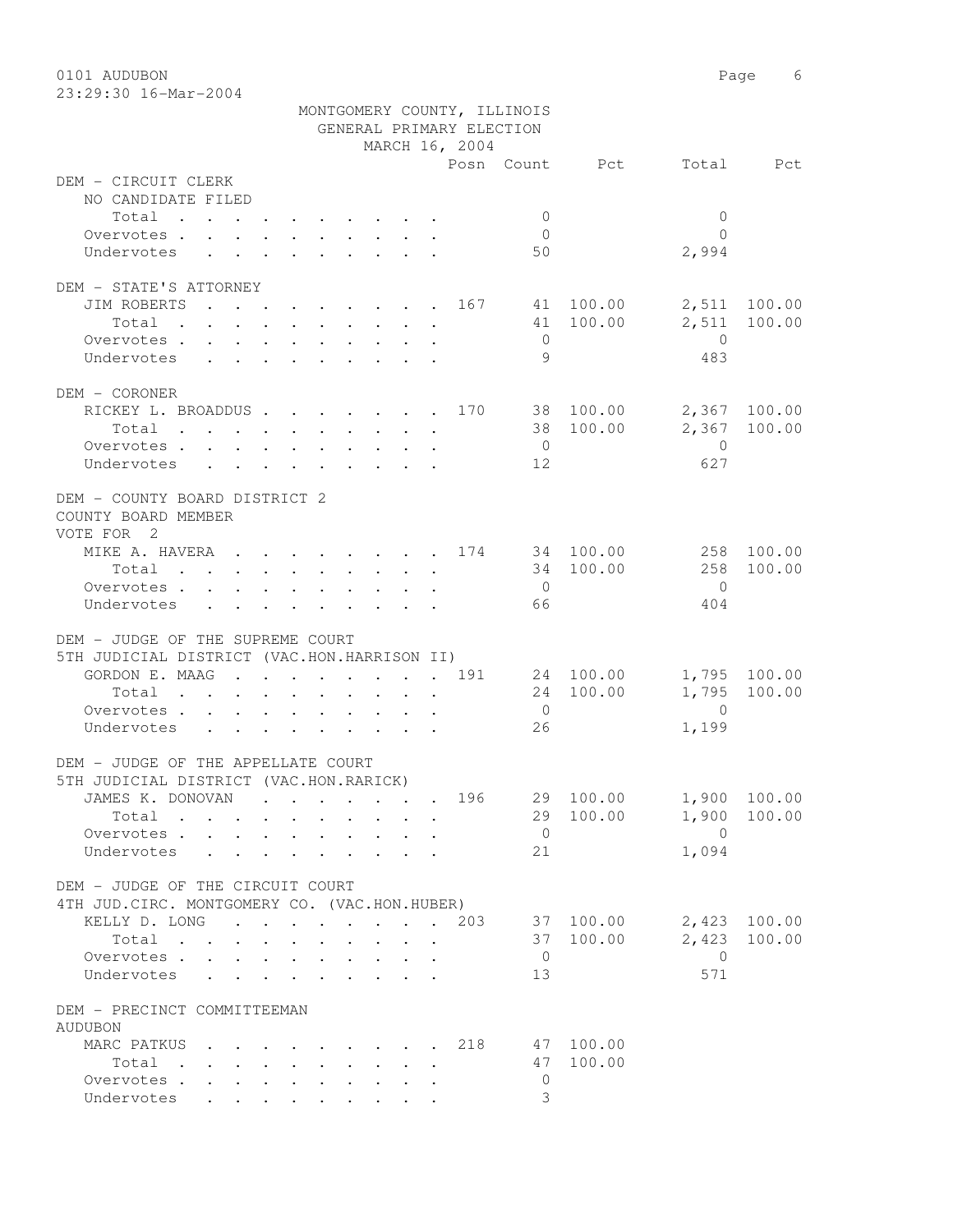## 0101 AUDUBON Page 7 23:29:30 16-Mar-2004

|                   |  |  |  |  |  | GENERAL PRIMARY ELECTION<br>MARCH 16, 2004 | MONTGOMERY COUNTY, ILLINOIS |          |       |             |
|-------------------|--|--|--|--|--|--------------------------------------------|-----------------------------|----------|-------|-------------|
|                   |  |  |  |  |  |                                            | Posn Count                  | Pct      | Total | Pct.        |
| MONTGOMERY COUNTY |  |  |  |  |  |                                            |                             |          |       |             |
| YES               |  |  |  |  |  | 246                                        |                             | 31 34.83 | 1,971 | 43.10       |
| NO.               |  |  |  |  |  | . 247                                      | 58                          | 65.17    |       | 2,602 56.90 |
| Total             |  |  |  |  |  |                                            | 89                          | 100.00   | 4,573 | 100.00      |
| Overvotes.        |  |  |  |  |  |                                            | 0                           |          | 4     |             |
| Undervotes        |  |  |  |  |  |                                            | 15                          |          | 416   |             |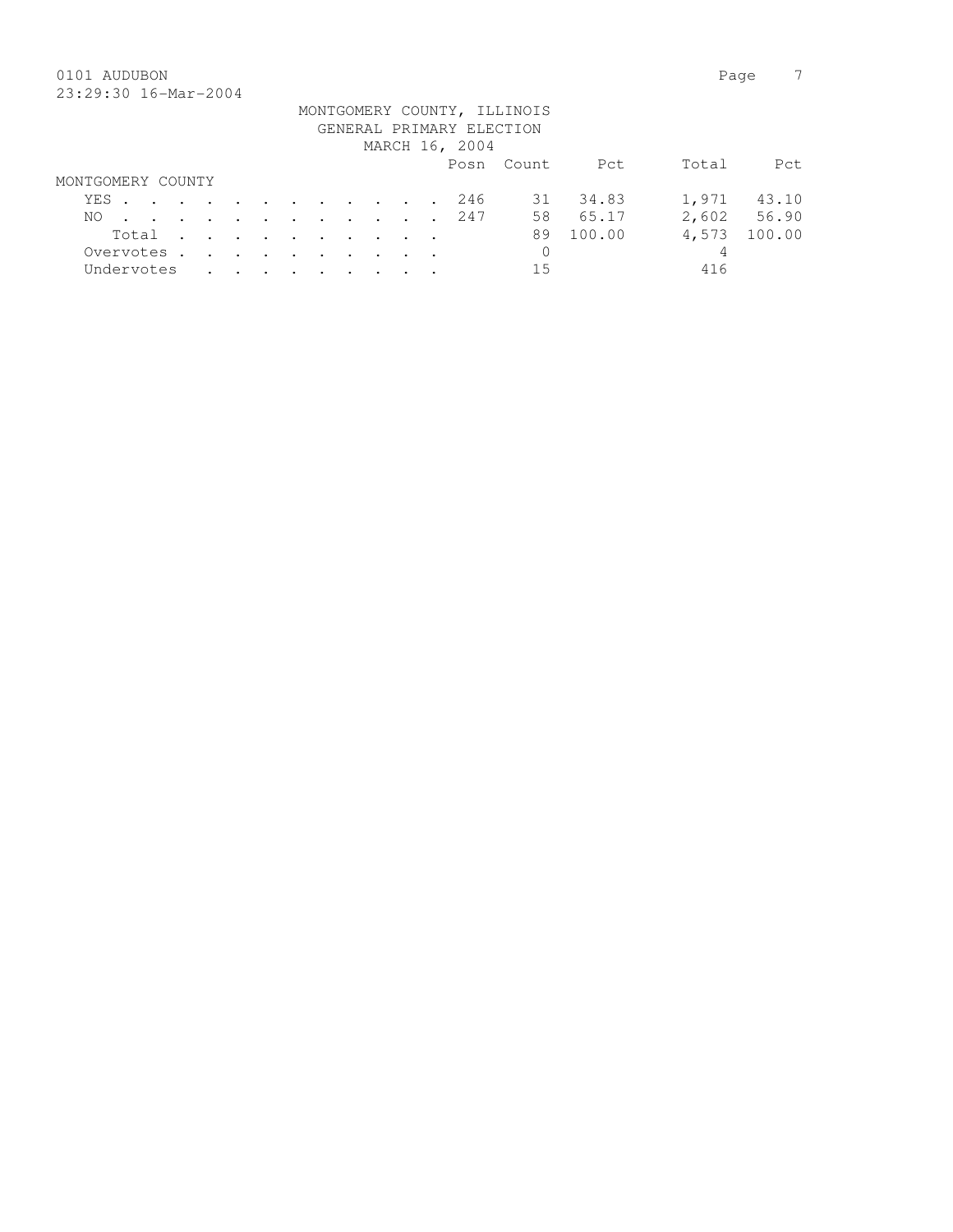| 23:29:30 16-Mar-2004                                     |                                                                          |  |                                                                                         |                            |                |                         |          |
|----------------------------------------------------------|--------------------------------------------------------------------------|--|-----------------------------------------------------------------------------------------|----------------------------|----------------|-------------------------|----------|
|                                                          |                                                                          |  | MONTGOMERY COUNTY, ILLINOIS                                                             |                            |                |                         |          |
|                                                          |                                                                          |  | GENERAL PRIMARY ELECTION                                                                |                            |                |                         |          |
|                                                          |                                                                          |  | MARCH 16, 2004                                                                          |                            |                |                         |          |
|                                                          |                                                                          |  |                                                                                         |                            | Posn Count Pct | Total                   | Pct      |
|                                                          |                                                                          |  |                                                                                         |                            | 2.38           | 42                      | 100.00   |
|                                                          |                                                                          |  |                                                                                         |                            |                | 18,263                  |          |
| Ballots Cast - TOTAL 238                                 |                                                                          |  |                                                                                         |                            |                | 35.00 5,007 27.42       |          |
| Ballots Cast - BLANK                                     |                                                                          |  |                                                                                         | $\sim$ 1                   | 0.15           | 71                      | 0.39     |
| Ballots Cast - REPUBLICAN 88                             |                                                                          |  |                                                                                         |                            |                | 1,683                   |          |
| Ballots Cast - REP. YELLOW                               |                                                                          |  |                                                                                         | $\overline{0}$             |                | 894                     |          |
| Ballots Cast - REP. YEL/BLK.ST.                          |                                                                          |  |                                                                                         | 68                         |                | 561                     |          |
| Ballots Cast - REP. YEL/BLUE ST.                         |                                                                          |  |                                                                                         | 18                         |                | 75                      |          |
| Ballots Cast - REP. YEL/GRN.ST.                          |                                                                          |  |                                                                                         | $\overline{0}$             |                | 149                     |          |
| Ballots Cast - REP. FED. 19TH                            |                                                                          |  |                                                                                         | $\overline{\phantom{a}}$ 2 |                | 2                       |          |
| Ballots Cast - DEMOCRATIC                                |                                                                          |  |                                                                                         |                            |                | 3,004                   |          |
| Ballots Cast - DEM. GREEN                                |                                                                          |  | $\mathbf{r}$ , $\mathbf{r}$ , $\mathbf{r}$ , $\mathbf{r}$ , $\mathbf{r}$ , $\mathbf{r}$ | $\overline{0}$             |                | 1,839                   |          |
| Ballots Cast - DEM. GRN/BLK.ST. 130                      |                                                                          |  |                                                                                         |                            |                | 874                     |          |
| Ballots Cast - DEM. GRN/BLUE ST.                         |                                                                          |  |                                                                                         | $\overline{0}$             |                | 102                     |          |
| Ballots Cast - DEM. GRN/GRN.ST.                          |                                                                          |  |                                                                                         | $\overline{0}$             |                | 179                     |          |
| Ballots Cast - DEM. FED. 19TH                            |                                                                          |  |                                                                                         | $\overline{4}$             |                | $\overline{4}$          |          |
| Ballots Cast - NONPARTISAN                               |                                                                          |  |                                                                                         | 16                         |                | 320                     |          |
| Ballots Cast - NON. WHITE                                | $\mathbf{r}$ , $\mathbf{r}$ , $\mathbf{r}$ , $\mathbf{r}$ , $\mathbf{r}$ |  |                                                                                         | $\overline{0}$             |                | 281                     |          |
| Ballots Cast - NON. WHT/BLK.ST.                          |                                                                          |  |                                                                                         | $\overline{0}$             |                | $\overline{0}$          |          |
| Ballots Cast - NON. WHT/BLUE ST.                         |                                                                          |  |                                                                                         | 16                         |                | 24                      |          |
| Ballots $\text{Cast}$ - NON. WHT/GRN.ST. $\qquad \qquad$ |                                                                          |  |                                                                                         | $\Omega$                   |                | 15                      |          |
|                                                          |                                                                          |  |                                                                                         |                            |                |                         |          |
| REP - PRESIDENT OF THE UNITED STATES                     |                                                                          |  |                                                                                         |                            |                |                         |          |
| GEORGE W. BUSH 5 67                                      |                                                                          |  |                                                                                         |                            |                | 100.00   1,274   100.00 |          |
| Total                                                    |                                                                          |  |                                                                                         | 67                         | 100.00         | 1,274 100.00            |          |
| Overvotes                                                |                                                                          |  |                                                                                         | $\overline{0}$             |                | $\overline{0}$          |          |
| Undervotes                                               |                                                                          |  |                                                                                         | 21                         |                | 409                     |          |
|                                                          |                                                                          |  |                                                                                         |                            |                |                         |          |
| REP - UNITED STATES SENATOR                              |                                                                          |  |                                                                                         |                            |                |                         |          |
| JIM OBERWEIS. 9                                          |                                                                          |  |                                                                                         | 21                         |                | 25.61 256               | 17.26    |
| ANDY MCKENNA                                             |                                                                          |  | 10                                                                                      |                            |                | 17 20.73 210            | 14.16    |
| JOHN BORLING                                             |                                                                          |  | 11                                                                                      |                            |                | 1 1.22 26 1.75          |          |
| STEVEN J. RAUSCHENBERGER                                 |                                                                          |  | 12                                                                                      | 7                          | 8.54           |                         | 144 9.71 |
| JACK RYAN                                                |                                                                          |  | 13                                                                                      | 33                         | 40.24          | 663                     | 44.71    |
| CHIRINJEEV KATHURIA                                      |                                                                          |  | 14                                                                                      |                            |                | 0 0.00 15 1.01          |          |
| JONATHAN C. WRIGHT                                       |                                                                          |  | 15                                                                                      | 2                          | 2.44           |                         | 136 9.17 |
| NORM HILL                                                |                                                                          |  | 16                                                                                      |                            | $1 \t 1.22$    | 33                      | 2.23     |
| Total                                                    | $\mathbf{r} = \mathbf{r}$ and $\mathbf{r} = \mathbf{r}$                  |  |                                                                                         | 82                         |                | 100.00 1,483            | 100.00   |
| Overvotes.                                               |                                                                          |  |                                                                                         | $\circ$                    |                | 23                      |          |
|                                                          |                                                                          |  |                                                                                         | 6                          |                | 177                     |          |
| Undervotes                                               |                                                                          |  |                                                                                         |                            |                |                         |          |
| REP - REPRESENTATIVE IN CONGRESS                         |                                                                          |  |                                                                                         |                            |                |                         |          |

| 19TH CONGRESSIONAL DISTRICT |  |  |  |  |  |     |           |     |            |
|-----------------------------|--|--|--|--|--|-----|-----------|-----|------------|
| JOHN M. SHIMKUS 23          |  |  |  |  |  |     | 52 100.00 |     | 651 100.00 |
| Total                       |  |  |  |  |  |     | 52 100.00 |     | 651 100.00 |
| $0$ vervotes                |  |  |  |  |  | (   |           |     |            |
| Undervotes                  |  |  |  |  |  | 36. |           | 345 |            |
|                             |  |  |  |  |  |     |           |     |            |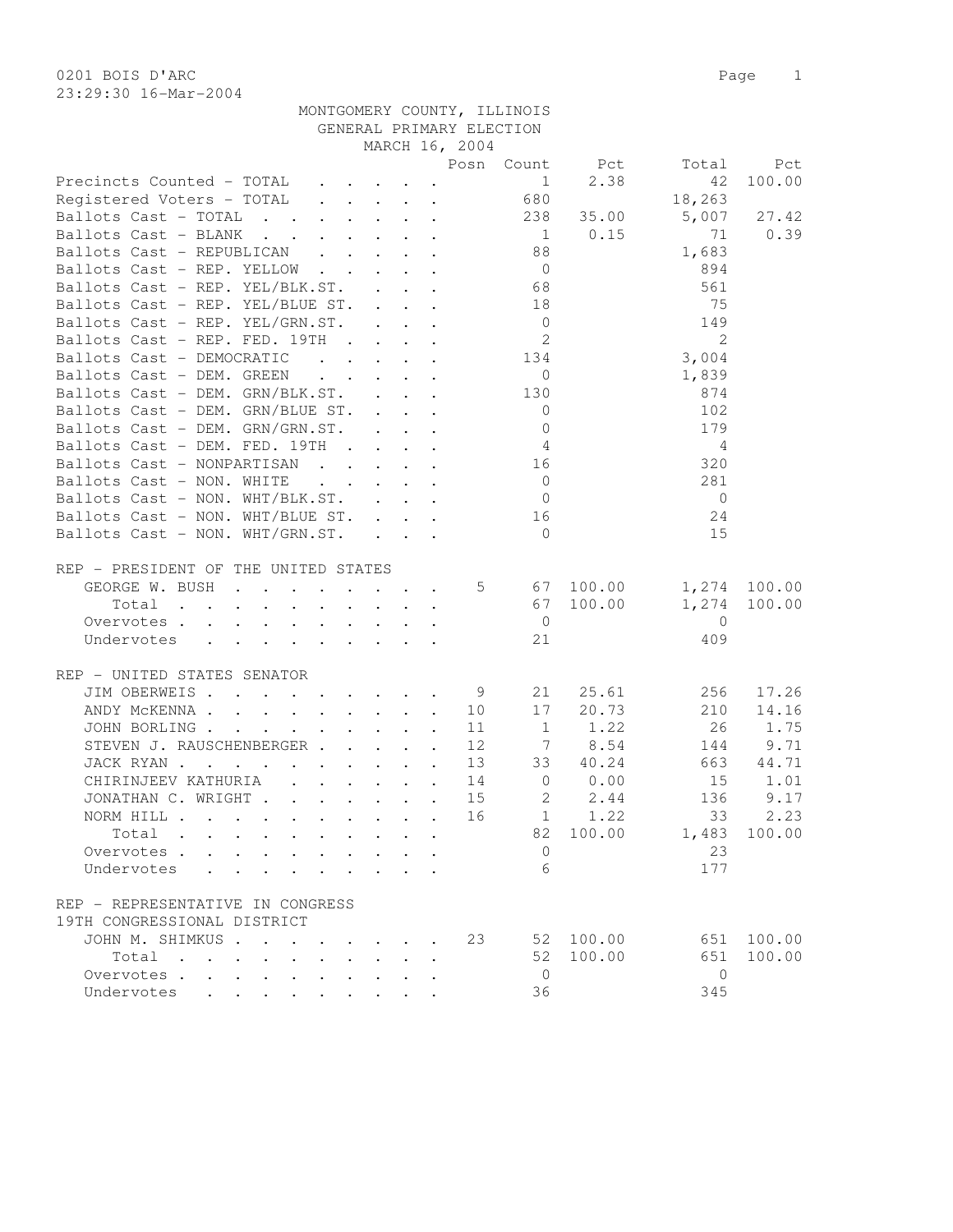0201 BOIS D'ARC PAGE 2001 BOIS D'ARC PAGE 2001 BOIS D'ARC PAGE 2001 BOIS D'ARC 23:29:30 16-Mar-2004 MONTGOMERY COUNTY, ILLINOIS GENERAL PRIMARY ELECTION MARCH 16, 2004 Posn Count Pct Total Pct REP - DELEGATE TO THE NATIONAL NOMINATING CONVENTION 19TH CONGRESSIONAL DISTRICT VOTE FOR 4 DAVID S. LUECHTEFELD (BUSH) . . . . 35 71 24.91 773 25.62 JOHN O. JONES (BUSH) . . . . . . 36 73 25.61 753 24.96 ROBERT C. "BOB" WINCHESTER (BUSH) . . 37 71 24.91 742 24.59 WILLIAM "BILL" CELLINI (BUSH) . . . 38 70 24.56 749 24.83 Total . . . . . . . . . . 285 100.00 3,017 100.00 Overvotes . . . . . . . . . . . 0 Undervotes . . . . . . . . . . 67 967 REP - ALTERNATE DELEGATE TO THE NATIONAL NOMINATING CONVENTION 19TH CONGRESSIONAL DISTRICT VOTE FOR 4 ROBIN L. LONG (BUSH) . . . . . . 44 70 25.64 715 25.04 SHEOW H. "SHOWAY" CHANG (BUSH) . . . 45 65 23.81 694 24.30 LANE HARVEY (BUSH) . . . . . . 46 67 24.54 697 24.40 RODNEY L. DAVIS (BUSH) . . . . . 47 71 26.01 750 26.26 Total . . . . . . . . . . 273 100.00 2,856 100.00 Overvotes . . . . . . . . . . 0 0 Undervotes . . . . . . . . . 79 1,128 REP - REPRESENTATIVE IN THE GENERAL ASSEMBLY 98TH REPRESENTATIVE DISTRICT NO CANDIDATE FILED Total . . . . . . . . . . 0 0 Overvotes . . . . . . . . . . Undervotes . . . . . . . . . . 86 1,679 REP - CIRCUIT CLERK MARY WEBB . . . . . . . . . . 86 79 100.00 1,501 100.00 Total . . . . . . . . . . 79 100.00 1,501 100.00 Overvotes . . . . . . . . . . 0 0 Undervotes . . . . . . . . . . 7 178 REP - STATE'S ATTORNEY NO CANDIDATE FILED  $\text{Total}$  . . . . . . . . . . 0 0 0 0 Overvotes . . . . . . . . . . . 0 0<br>
Undervotes . . . . . . . . . . 86 1,679 Undervotes . . . . . . . . . 86 REP - CORONER NO CANDIDATE FILED Total . . . . . . . . . . 0 0 Overvotes . . . . . . . . . . 0 Undervotes . . . . . . . . . 86 1,679 REP - COUNTY BOARD DISTRICT 1 COUNTY BOARD MEMBER 4 YEAR TERM CHARLES A. HAMPTON . . . . . . 97 80 100.00 300 100.00 Total . . . . . . . . . . 80 100.00 300 100.00 Overvotes . . . . . . . . . . 0 0 Undervotes . . . . . . . . . . 6 51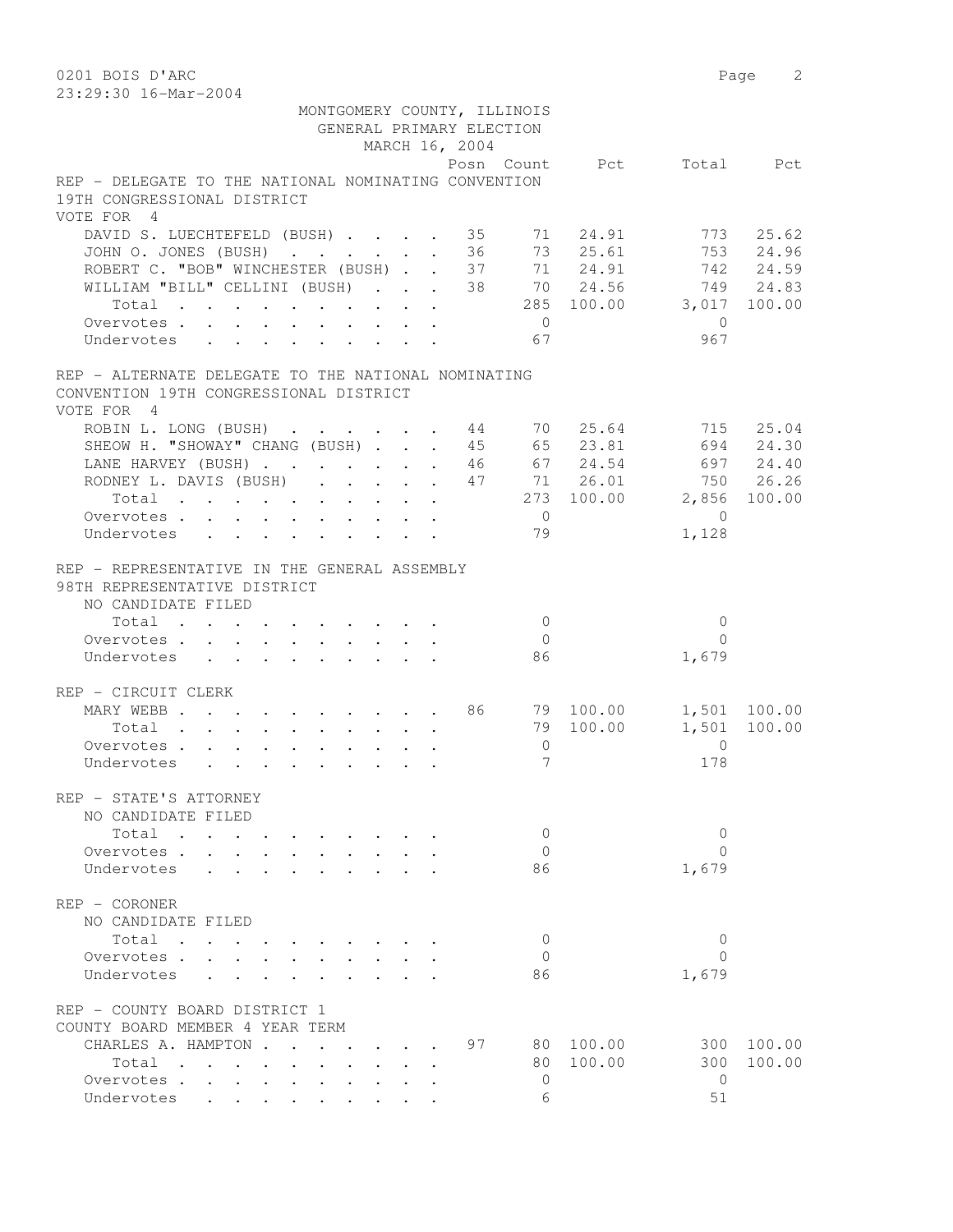23:29:30 16-Mar-2004

|                                                    | MONTGOMERY COUNTY, ILLINOIS<br>GENERAL PRIMARY ELECTION<br>MARCH 16, 2004 |                          |                |
|----------------------------------------------------|---------------------------------------------------------------------------|--------------------------|----------------|
|                                                    |                                                                           | Posn Count Pct Total Pct |                |
| REP - COUNTY BOARD DISTRICT 1                      |                                                                           |                          |                |
| COUNTY BOARD MEMBER UNEXPIRED 2 YEAR TERM          |                                                                           |                          |                |
| CHARLES BOUTCHER                                   | . 101 70 100.00 274 100.00                                                |                          |                |
| Total                                              |                                                                           | 70 100.00                | 274 100.00     |
| Overvotes                                          |                                                                           | $\overline{0}$           | $\bigcirc$     |
| Undervotes                                         |                                                                           | 16                       | 77             |
| REP - JUDGE OF THE SUPREME COURT                   |                                                                           |                          |                |
| 5TH JUDICIAL DISTRICT (VAC.HON.HARRISON II)        |                                                                           |                          |                |
| LLOYD A. KARMEIER 113 72 100.00<br>Total 72 100.00 |                                                                           |                          | 1,304 100.00   |
|                                                    |                                                                           |                          | 1,304 100.00   |
| Overvotes<br>$\mathbf{L} = \mathbf{L} \mathbf{L}$  |                                                                           | $\overline{0}$           | $\overline{0}$ |
| Undervotes<br>$\sim$                               |                                                                           | 14                       | 375            |
| REP - JUDGE OF THE APPELLATE COURT                 |                                                                           |                          |                |
| 5TH JUDICIAL DISTRICT (VAC.HON.RARICK)             |                                                                           |                          |                |
| NO CANDIDATE FILED                                 |                                                                           |                          |                |
| Total                                              |                                                                           | $\bigcirc$               | $\Omega$       |
| Overvotes.                                         |                                                                           | $\bigcirc$               | $\Omega$       |
| Undervotes                                         |                                                                           | 86                       | 1,679          |
| REP - JUDGE OF THE CIRCUIT COURT                   |                                                                           |                          |                |
| 4TH JUD. CIRC. MONTGOMERY CO. (VAC.HON.HUBER)      |                                                                           |                          |                |
| NO CANDIDATE FILED                                 |                                                                           |                          |                |
| Total                                              |                                                                           | $\bigcirc$               | $\mathbf{0}$   |
| Overvotes                                          |                                                                           | $\bigcap$                | $\bigcap$      |
| Undervotes                                         |                                                                           | 86                       | 1,679          |
| REP - PRECINCT COMMITTEEMAN                        |                                                                           |                          |                |
| BOIS D'ARC                                         |                                                                           |                          |                |
| JIM ALLEN 141 77 100.00                            |                                                                           |                          |                |
| Total                                              |                                                                           | 77 100.00                |                |
| Overvotes.                                         |                                                                           | $\mathbf{0}$             |                |
| Undervotes                                         |                                                                           | 9                        |                |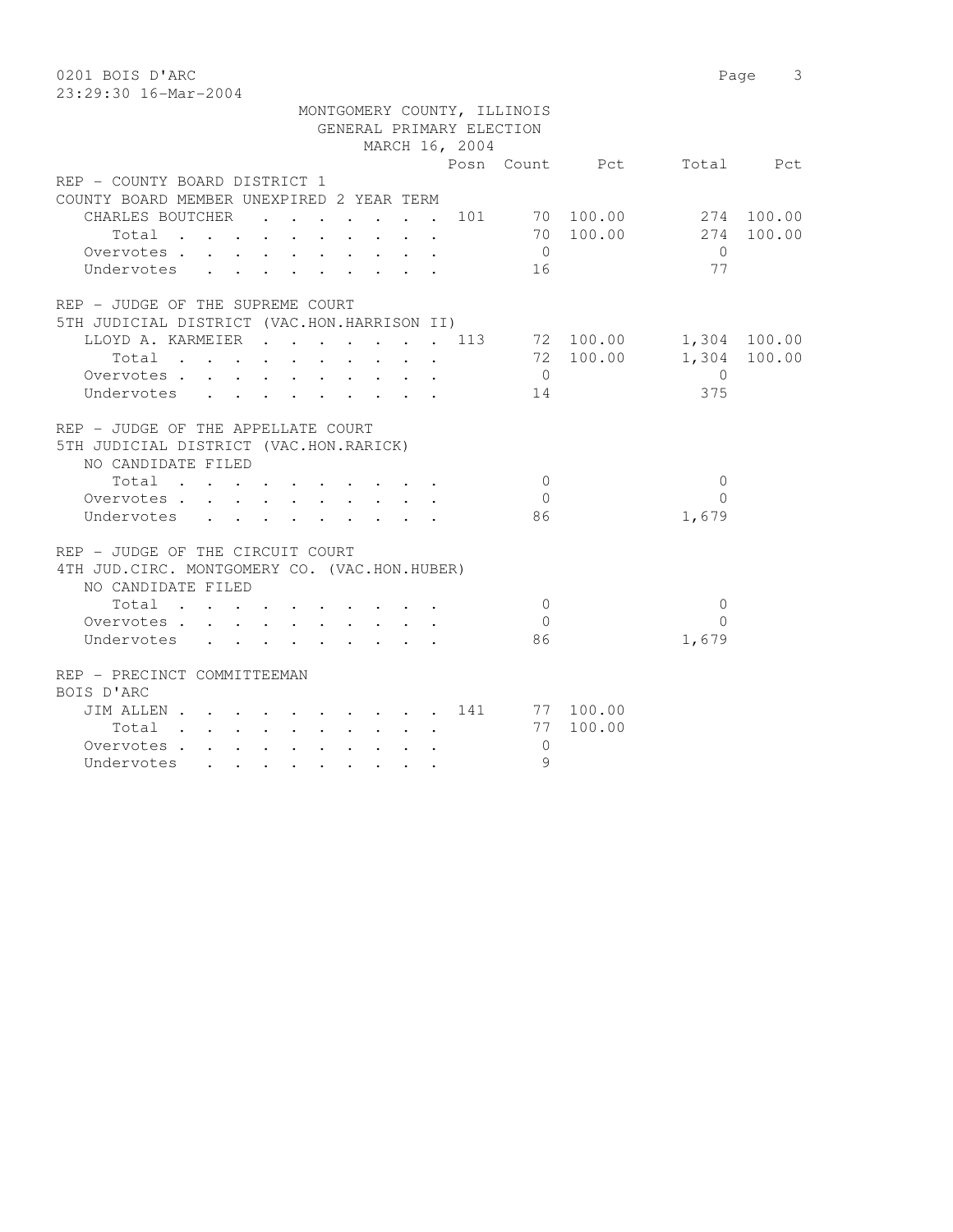0201 BOIS D'ARC 2001 Page 4 23:29:30 16-Mar-2004

|                                                        |               |  |                                                                                                                                                                                                                                    |  |                                                            | MONTGOMERY COUNTY, ILLINOIS |                |           |              |
|--------------------------------------------------------|---------------|--|------------------------------------------------------------------------------------------------------------------------------------------------------------------------------------------------------------------------------------|--|------------------------------------------------------------|-----------------------------|----------------|-----------|--------------|
|                                                        |               |  |                                                                                                                                                                                                                                    |  |                                                            | GENERAL PRIMARY ELECTION    |                |           |              |
|                                                        |               |  |                                                                                                                                                                                                                                    |  | MARCH 16, 2004                                             |                             |                |           |              |
|                                                        |               |  |                                                                                                                                                                                                                                    |  |                                                            |                             | Posn Count Pct |           | Total Pct    |
| DEM - PRESIDENT OF THE UNITED STATES                   |               |  |                                                                                                                                                                                                                                    |  |                                                            |                             |                |           |              |
| JOHN EDWARDS                                           |               |  |                                                                                                                                                                                                                                    |  | 5                                                          |                             | 18 14.63       | 435       | 15.70        |
| WESLEY K. CLARK                                        |               |  |                                                                                                                                                                                                                                    |  | 6                                                          |                             | 1 0.81         | 40        | 1.44         |
| HOWARD DEAN<br>and the contract of the contract of the |               |  |                                                                                                                                                                                                                                    |  | $\overline{7}$                                             |                             | 6 4.88         | 97        | 3.50         |
| JOE LIEBERMAN                                          |               |  | $\mathbf{r}$ , $\mathbf{r}$ , $\mathbf{r}$ , $\mathbf{r}$ , $\mathbf{r}$ , $\mathbf{r}$                                                                                                                                            |  | 8                                                          | 1                           | 0.81           | 44        | 1.59         |
| DENNIS J. KUCINICH                                     |               |  | $\mathbf{r} = \mathbf{r} \times \mathbf{r}$ , where $\mathbf{r} = \mathbf{r}$                                                                                                                                                      |  | 9                                                          |                             | 2 1.63         | 29        | 1.05         |
| LYNDON H. LaROUCHE, JR. .                              |               |  |                                                                                                                                                                                                                                    |  | $\cdot$ $\cdot$ $\cdot$ $\cdot$ 10                         |                             | 1 0.81         | 10        | 0.36         |
| CAROL MOSELEY BRAUN                                    |               |  |                                                                                                                                                                                                                                    |  | $\cdot$ $\cdot$ $\cdot$ $\cdot$ $\cdot$ $\cdot$ $\cdot$ 11 |                             | 3 2.44         | 40        | 1.44         |
| ALFRED C. SHARPTON 12                                  |               |  |                                                                                                                                                                                                                                    |  |                                                            |                             | 2 1.63         |           | 19 0.69      |
| JOHN F. KERRY                                          |               |  |                                                                                                                                                                                                                                    |  | . 13                                                       |                             | 89 72.36       |           | 2,057 74.23  |
| $Total$ , , , , , , , , , ,                            |               |  |                                                                                                                                                                                                                                    |  |                                                            |                             | 123 100.00     |           | 2,771 100.00 |
| Overvotes.                                             |               |  |                                                                                                                                                                                                                                    |  |                                                            | $\bigcirc$                  |                | 11        |              |
| Undervotes                                             |               |  |                                                                                                                                                                                                                                    |  |                                                            | 11                          |                | 2.2.2     |              |
| DEM - UNITED STATES SENATOR                            |               |  |                                                                                                                                                                                                                                    |  |                                                            |                             |                |           |              |
| BARACK OBAMA 17 33                                     |               |  |                                                                                                                                                                                                                                    |  |                                                            |                             | 25.98          | 349       | 12.66        |
| DANIEL W. HYNES.                                       |               |  |                                                                                                                                                                                                                                    |  | 18                                                         |                             | 68 53.54       |           | 1,654 59.99  |
| GERY CHICO<br>$\sim$ $\sim$                            |               |  | $\mathbf{r}$ , and $\mathbf{r}$ , and $\mathbf{r}$ , and $\mathbf{r}$                                                                                                                                                              |  | 19                                                         | $\bigcirc$                  | 0.00           | 20        | 0.73         |
| MARIA PAPPAS                                           |               |  |                                                                                                                                                                                                                                    |  | $\cdot$ $\cdot$ $\cdot$ $\cdot$ $\cdot$ $\cdot$ $\cdot$ 20 | 1                           | 0.79           | 51        | 1.85         |
| M. BLAIR HULL                                          | $\sim$ $\sim$ |  |                                                                                                                                                                                                                                    |  | $\cdot$ 21                                                 |                             | 21 16.54       | 570       | 20.67        |
| JOYCE WASHINGTON                                       |               |  |                                                                                                                                                                                                                                    |  | $\cdot$ $\cdot$ $\cdot$ $\cdot$ $\cdot$ $\cdot$ $\cdot$ 22 |                             | $1 \t 0.79$    | 35        | 1.27         |
| NANCY SKINNER                                          |               |  |                                                                                                                                                                                                                                    |  | $\cdot$ 23                                                 |                             | 3 2.36         | 78        | 2.83         |
| Total                                                  |               |  |                                                                                                                                                                                                                                    |  |                                                            |                             | 127 100.00     | 2,757     | 100.00       |
| Overvotes.                                             |               |  |                                                                                                                                                                                                                                    |  |                                                            | $\mathbf{1}$                |                | 16        |              |
| Undervotes                                             |               |  |                                                                                                                                                                                                                                    |  |                                                            | 6                           |                | 231       |              |
|                                                        |               |  |                                                                                                                                                                                                                                    |  |                                                            |                             |                |           |              |
| DEM - REPRESENTATIVE IN CONGRESS                       |               |  |                                                                                                                                                                                                                                    |  |                                                            |                             |                |           |              |
| 19TH CONGRESSIONAL DISTRICT                            |               |  |                                                                                                                                                                                                                                    |  |                                                            |                             |                |           |              |
| TIM BAGWELL                                            |               |  | $\mathbf{r}$ , $\mathbf{r}$ , $\mathbf{r}$ , $\mathbf{r}$ , $\mathbf{r}$ , $\mathbf{r}$                                                                                                                                            |  |                                                            |                             | 34 91 100.00   |           | 793 100.00   |
| Total .                                                |               |  | $\mathbf{r}$ , and $\mathbf{r}$ , and $\mathbf{r}$ , and $\mathbf{r}$                                                                                                                                                              |  |                                                            |                             | 91 100.00      | 793       | 100.00       |
| Overvotes                                              |               |  |                                                                                                                                                                                                                                    |  |                                                            | $\Omega$                    |                | $\bigcap$ |              |
| Undervotes                                             |               |  | $\bullet$ . In the contribution of the contribution of the contribution of the contribution of the contribution of the contribution of the contribution of the contribution of the contribution of the contribution of the contrib |  |                                                            | 43                          |                | 427       |              |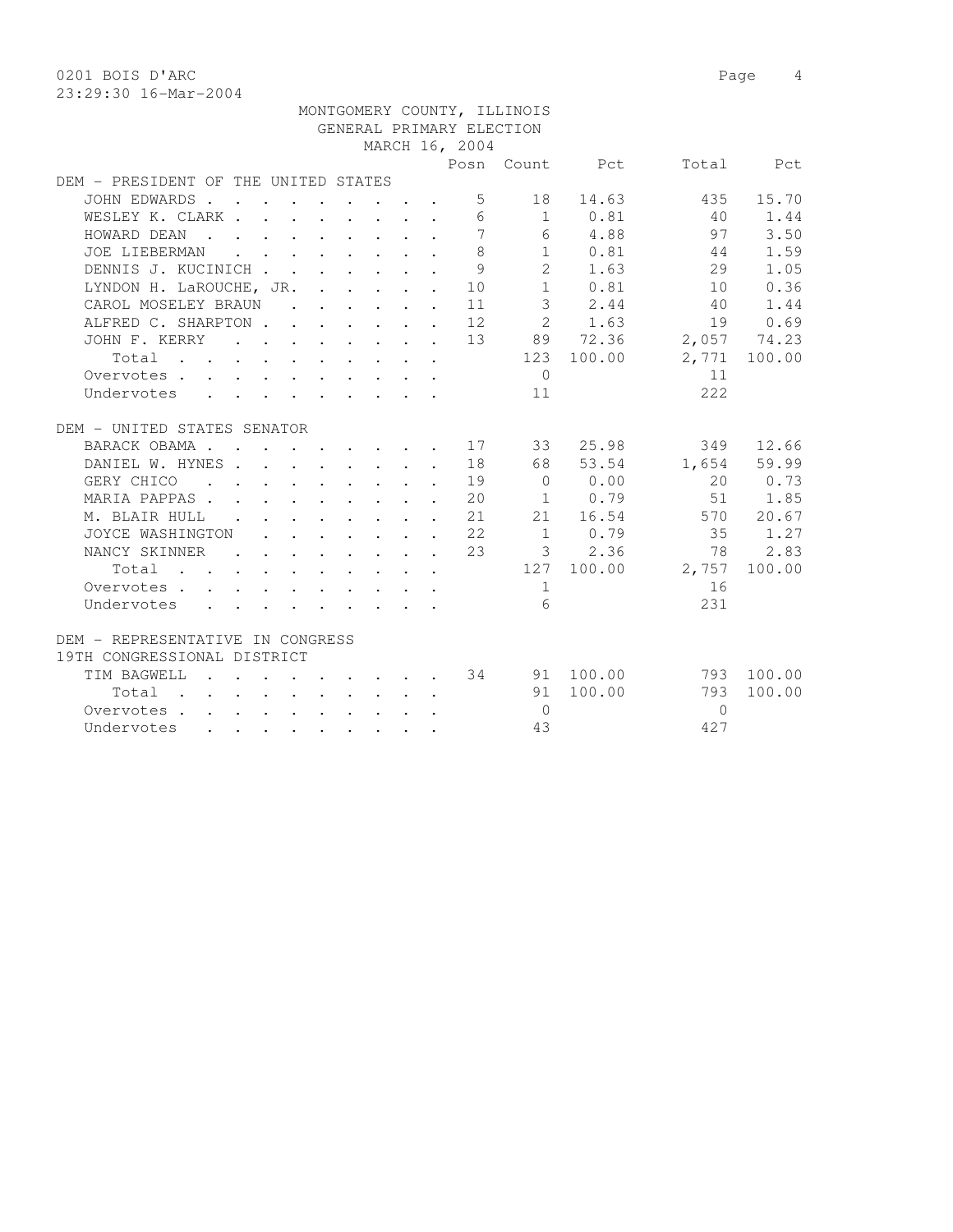0201 BOIS D'ARC 2001 Page 5 23:29:30 16-Mar-2004

| MONTGOMERY COUNTY, ILLINOIS                          |          |                |                   |                          |              |
|------------------------------------------------------|----------|----------------|-------------------|--------------------------|--------------|
| GENERAL PRIMARY ELECTION                             |          |                |                   |                          |              |
| MARCH 16, 2004                                       |          |                |                   |                          |              |
|                                                      |          |                |                   | Posn Count Pct Total Pct |              |
| DEM - DELEGATE TO THE NATIONAL NOMINATING CONVENTION |          |                |                   |                          |              |
| 19TH CONGRESSIONAL DISTRICT                          |          |                |                   |                          |              |
| VOTE FOR 5                                           |          |                |                   |                          |              |
| HAROLD DEAN BYERS (DEAN) 11                          |          |                | 34 6.48           | 289                      | 6.72         |
| JEANNINE RICHARDS (DEAN) 42                          |          |                | 28 5.33           | 225                      | 5.23         |
| LARRY A. DOUGLAS (DEAN) 43                           |          | 27             | 5.14              | 238                      | 5.54         |
| DOROTHY L. SMITH (DEAN)                              | 44       | 32             | 6.10              | 221                      | 5.14         |
| MICHAEL HOFFMANN (DEAN)                              | 45       |                | 23 4.38           | 224                      | 5.21         |
| LORI KRUEGER (KUCINICH)                              | 46       |                | 18 3.43           | 126                      | 2.93         |
| JESSE STALLINGS (KUCINICH)                           | 47       |                | 11 2.10           | 97                       | 2.26         |
| MARGARET "PEGGY" JENKINS (KUCINICH).                 | 48       |                | 19 3.62           | 141                      | 3.28         |
| STANLEY I. MEINERT (KUCINICH) 49                     |          |                |                   | 9 1.71 88                | 2.05         |
| T. L. "TIM" THORTON (KUCINICH) 50                    |          |                | 19 3.62           | 133                      | 3.09         |
|                                                      |          |                | 10 1.90           | 88                       | 2.05         |
| MICHAEL C. HOERNER (EDWARDS) 86                      |          |                |                   |                          |              |
| GWEN M. MONTGOMERY (EDWARDS)                         | 87       | 8 <sup>8</sup> | 12 2.29           | 89                       | 2.07         |
| NEIL J. CALDERON (EDWARDS)                           | 88<br>89 |                | 1.52              | 68                       | 1.58         |
| CHARLENE R. LAMBERT (EDWARDS)                        |          | 11             | 2.10<br>90 7 1.33 | 82                       | 1.91         |
| GIOVANNI RAY RANDAZZO (EDWARDS)                      |          |                |                   | 59                       | 1.37         |
| DAVID R. PICCIOLI (CLARK) 91                         |          |                | $1 \t 0.19$       | 18                       | 0.42         |
| MICHELLE S. PAUL (CLARK) 92                          |          |                | $0 \t 0.00$       | 20                       | 0.47         |
| MICHAEL G. GRADY (CLARK) 93                          |          |                | $1 \t 0.19$       | 17                       | 0.40         |
| CATHERINE A. COPLEY (CLARK) 94                       |          |                | $1 \t 0.19$       | 16                       | 0.37         |
| JOHN COSTELLO (CLARK) 95 4 0.76                      |          |                |                   | 42                       | 0.98         |
| KURT GRANBERG (KERRY)                                |          | 96 50          | 9.52              | 408                      | 9.49         |
| ELLEN SINCLAIR (KERRY)                               | 97       |                | 53 10.10          | 410                      | 9.54         |
| STEPHEN J SCATES (KERRY)                             | 98       |                | 49 9.33           | 397                      | 9.23         |
| SAUNDRA HUDSON (KERRY)                               | 99       |                | 51 9.71           | 412                      | 9.58         |
| GERALD "JERRY" PRINCE (KERRY) 100 47 8.95            |          |                |                   | 391                      | 9.10         |
| Total $\cdot$                                        |          |                |                   | 525 100.00 4,299         | 100.00       |
| Overvotes.                                           |          | 5 <sub>5</sub> |                   | 43                       |              |
| Undervotes                                           |          | 120            |                   | 1,586                    |              |
|                                                      |          |                |                   |                          |              |
| DEM - ALTERNATE DELEGATE TO THE NATIONAL NOMINATING  |          |                |                   |                          |              |
| CONVENTION 19TH CONGRESSIONAL DISTRICT               |          |                |                   |                          |              |
| MARCINA "MARCY" M. BECK (DEAN) 112 7 6.54 98 10.29   |          |                |                   |                          |              |
| AMBER WILLIAMS (KUCINICH) 113 6 5.61 44 4.62         |          |                |                   |                          |              |
| VIRGINIA LEE HYERS (EDWARDS)                         | 114      |                | 11 10.28          |                          | 137 14.39    |
| NATALIE A. ENRIETTO (CLARK)                          |          |                | 115 3 2.80        |                          | 29 3.05      |
| SUSAN R. SHEA (KERRY)                                | 116      |                | 80 74.77          |                          | 644 67.65    |
| Total                                                |          | 107            | 100.00            | 952                      | 100.00       |
| Overvotes                                            |          | $\overline{0}$ |                   | 3                        |              |
| Undervotes                                           |          | 27             |                   | 265                      |              |
|                                                      |          |                |                   |                          |              |
| DEM - REPRESENTATIVE IN THE GENERAL ASSEMBLY         |          |                |                   |                          |              |
| 98TH REPRESENTATIVE DISTRICT                         |          |                |                   |                          |              |
| GARY HANNIG                                          | 139      |                | 121 100.00        |                          | 2,593 100.00 |
| Total                                                |          | 121            | 100.00            | 2,593                    | 100.00       |
| Overvotes                                            |          | 0              |                   | $\overline{0}$           |              |
| Undervotes                                           |          | 9              |                   | 401                      |              |
|                                                      |          |                |                   |                          |              |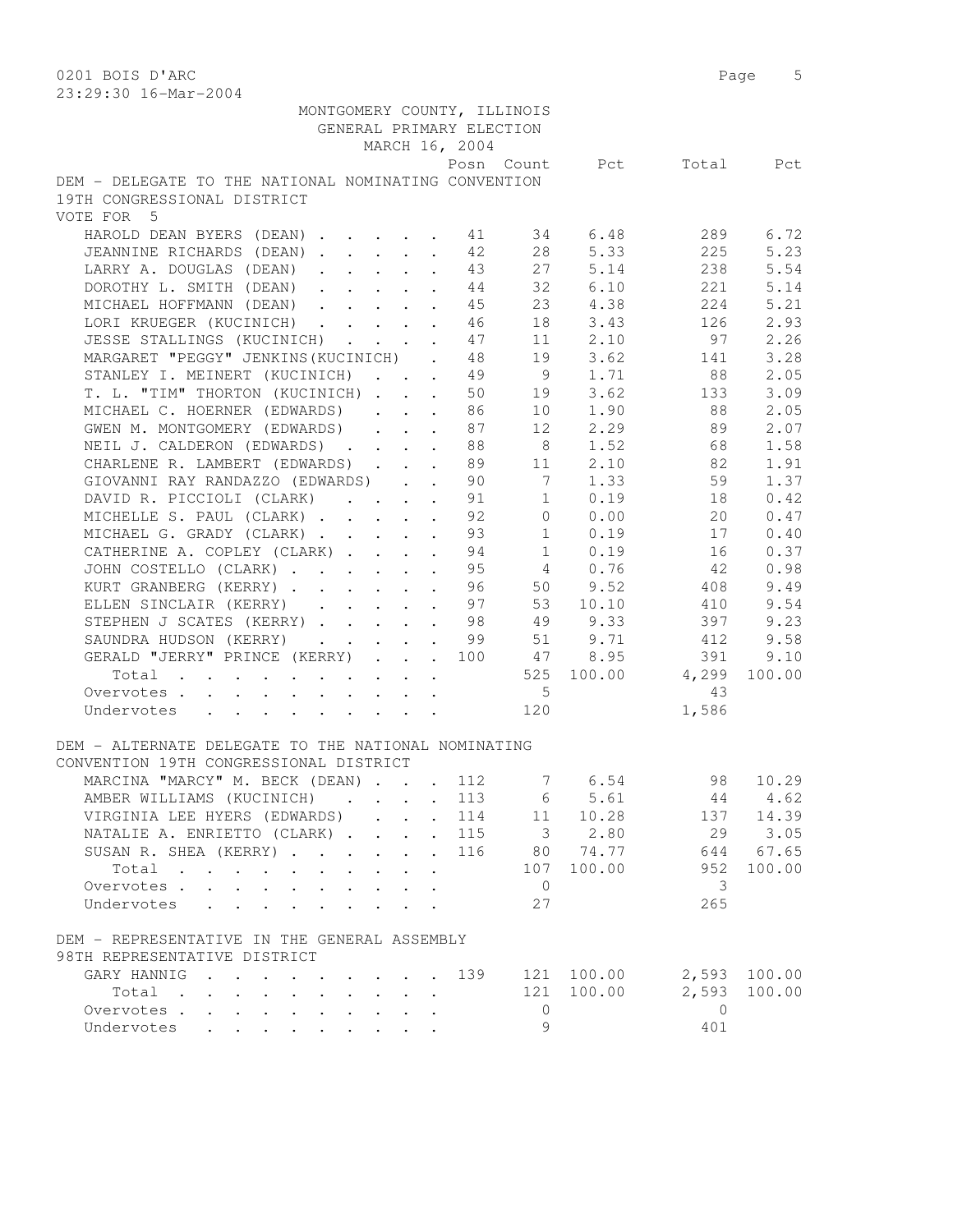0201 BOIS D'ARC **Page** 6 23:29:30 16-Mar-2004

|                                                                                                                                                                                                                                        | MONTGOMERY COUNTY, ILLINOIS                                                              |                                |                        |              |
|----------------------------------------------------------------------------------------------------------------------------------------------------------------------------------------------------------------------------------------|------------------------------------------------------------------------------------------|--------------------------------|------------------------|--------------|
|                                                                                                                                                                                                                                        |                                                                                          | GENERAL PRIMARY ELECTION       |                        |              |
|                                                                                                                                                                                                                                        |                                                                                          | MARCH 16, 2004                 |                        |              |
|                                                                                                                                                                                                                                        |                                                                                          |                                | Posn Count Pct         | Total Pct    |
| DEM - CIRCUIT CLERK                                                                                                                                                                                                                    |                                                                                          |                                |                        |              |
| NO CANDIDATE FILED                                                                                                                                                                                                                     |                                                                                          |                                |                        |              |
| Total                                                                                                                                                                                                                                  |                                                                                          | $\overline{0}$                 | $\mathbf{0}$           |              |
| Overvotes.                                                                                                                                                                                                                             |                                                                                          | $\overline{0}$                 | $\bigcap$              |              |
| Undervotes                                                                                                                                                                                                                             | $\mathbf{r}$ , and $\mathbf{r}$ , and $\mathbf{r}$ , and $\mathbf{r}$                    | 130                            | 2,994                  |              |
|                                                                                                                                                                                                                                        |                                                                                          |                                |                        |              |
| DEM - STATE'S ATTORNEY                                                                                                                                                                                                                 |                                                                                          |                                |                        |              |
| JIM ROBERTS                                                                                                                                                                                                                            |                                                                                          | . 167 107 100.00               |                        | 2,511 100.00 |
| Total $\cdot$                                                                                                                                                                                                                          |                                                                                          |                                | 107 100.00<br>2,511    | 100.00       |
| Overvotes.                                                                                                                                                                                                                             |                                                                                          | $\overline{0}$                 | $\overline{0}$         |              |
| Undervotes                                                                                                                                                                                                                             |                                                                                          | 23                             | 483                    |              |
|                                                                                                                                                                                                                                        |                                                                                          |                                |                        |              |
| DEM - CORONER                                                                                                                                                                                                                          |                                                                                          |                                |                        |              |
| RICKEY L. BROADDUS 170 112 100.00                                                                                                                                                                                                      |                                                                                          |                                |                        | 2,367 100.00 |
| Total                                                                                                                                                                                                                                  |                                                                                          |                                | 112 100.00             | 2,367 100.00 |
| Overvotes                                                                                                                                                                                                                              |                                                                                          | $\overline{0}$                 | $\overline{0}$         |              |
| Undervotes                                                                                                                                                                                                                             |                                                                                          | 18                             | 627                    |              |
|                                                                                                                                                                                                                                        |                                                                                          |                                |                        |              |
| DEM - COUNTY BOARD DISTRICT 1                                                                                                                                                                                                          |                                                                                          |                                |                        |              |
| COUNTY BOARD MEMBER 4 YEAR TERM                                                                                                                                                                                                        |                                                                                          |                                |                        |              |
| DAVID G. HEATON 174 122 100.00                                                                                                                                                                                                         |                                                                                          |                                |                        | 353 100.00   |
| Total                                                                                                                                                                                                                                  |                                                                                          |                                | 122 100.00<br>353      | 100.00       |
| Overvotes.                                                                                                                                                                                                                             |                                                                                          | $\overline{0}$                 | $\overline{0}$         |              |
| Undervotes                                                                                                                                                                                                                             |                                                                                          | 8                              | 110                    |              |
|                                                                                                                                                                                                                                        |                                                                                          |                                |                        |              |
| DEM - COUNTY BOARD DISTRICT 1                                                                                                                                                                                                          |                                                                                          |                                |                        |              |
| COUNTY BOARD MEMBER UNEXPIRED 2 YEAR TERM                                                                                                                                                                                              |                                                                                          |                                |                        |              |
| NO CANDIDATE FILED                                                                                                                                                                                                                     |                                                                                          |                                |                        |              |
| Total                                                                                                                                                                                                                                  |                                                                                          | $\overline{0}$                 | $\mathbf{0}$           |              |
| Overvotes                                                                                                                                                                                                                              |                                                                                          | $\overline{0}$                 | $\Omega$               |              |
| Undervotes                                                                                                                                                                                                                             | $\mathbf{r}$ , and $\mathbf{r}$ , and $\mathbf{r}$ , and $\mathbf{r}$ , and $\mathbf{r}$ | 130                            | 463                    |              |
| DEM - JUDGE OF THE SUPREME COURT                                                                                                                                                                                                       |                                                                                          |                                |                        |              |
| 5TH JUDICIAL DISTRICT (VAC.HON.HARRISON II)                                                                                                                                                                                            |                                                                                          |                                |                        |              |
| GORDON E. MAAG 191                                                                                                                                                                                                                     |                                                                                          |                                |                        |              |
|                                                                                                                                                                                                                                        |                                                                                          |                                | 88 100.00 1,795 100.00 |              |
| Total<br>. The contract of the contract of the contract of the contract of the contract of the contract of the contract of the contract of the contract of the contract of the contract of the contract of the contract of the contrac |                                                                                          | 88                             | 100.00<br>1,795        | 100.00       |
| Overvotes                                                                                                                                                                                                                              |                                                                                          | $\overline{0}$                 | $\mathbf{0}$           |              |
| Undervotes                                                                                                                                                                                                                             |                                                                                          | 42                             | 1,199                  |              |
| DEM - JUDGE OF THE APPELLATE COURT                                                                                                                                                                                                     |                                                                                          |                                |                        |              |
| 5TH JUDICIAL DISTRICT (VAC.HON.RARICK)                                                                                                                                                                                                 |                                                                                          |                                |                        |              |
|                                                                                                                                                                                                                                        |                                                                                          |                                | 101 100.00<br>1,900    | 100.00       |
| JAMES K. DONOVAN 196                                                                                                                                                                                                                   |                                                                                          |                                |                        |              |
| Total                                                                                                                                                                                                                                  |                                                                                          |                                | 101 100.00<br>1,900    | 100.00       |
| Overvotes.                                                                                                                                                                                                                             |                                                                                          | $\overline{0}$                 | $\overline{0}$         |              |
| Undervotes                                                                                                                                                                                                                             |                                                                                          | 29                             | 1,094                  |              |
|                                                                                                                                                                                                                                        |                                                                                          |                                |                        |              |
| DEM - JUDGE OF THE CIRCUIT COURT                                                                                                                                                                                                       |                                                                                          |                                |                        |              |
| 4TH JUD. CIRC. MONTGOMERY CO. (VAC.HON.HUBER)                                                                                                                                                                                          |                                                                                          |                                |                        |              |
| KELLY D. LONG                                                                                                                                                                                                                          | $\mathbf{r}$ , and $\mathbf{r}$ , and $\mathbf{r}$ , and $\mathbf{r}$ , and $\mathbf{r}$ | 203                            | 111 100.00             | 2,423 100.00 |
| Total                                                                                                                                                                                                                                  |                                                                                          | $\mathbf{A}$                   | 111 100.00<br>2,423    | 100.00       |
| Overvotes.                                                                                                                                                                                                                             |                                                                                          | $\overline{0}$<br>$\mathbf{r}$ | $\overline{0}$         |              |
| Undervotes                                                                                                                                                                                                                             |                                                                                          | 19                             | 571                    |              |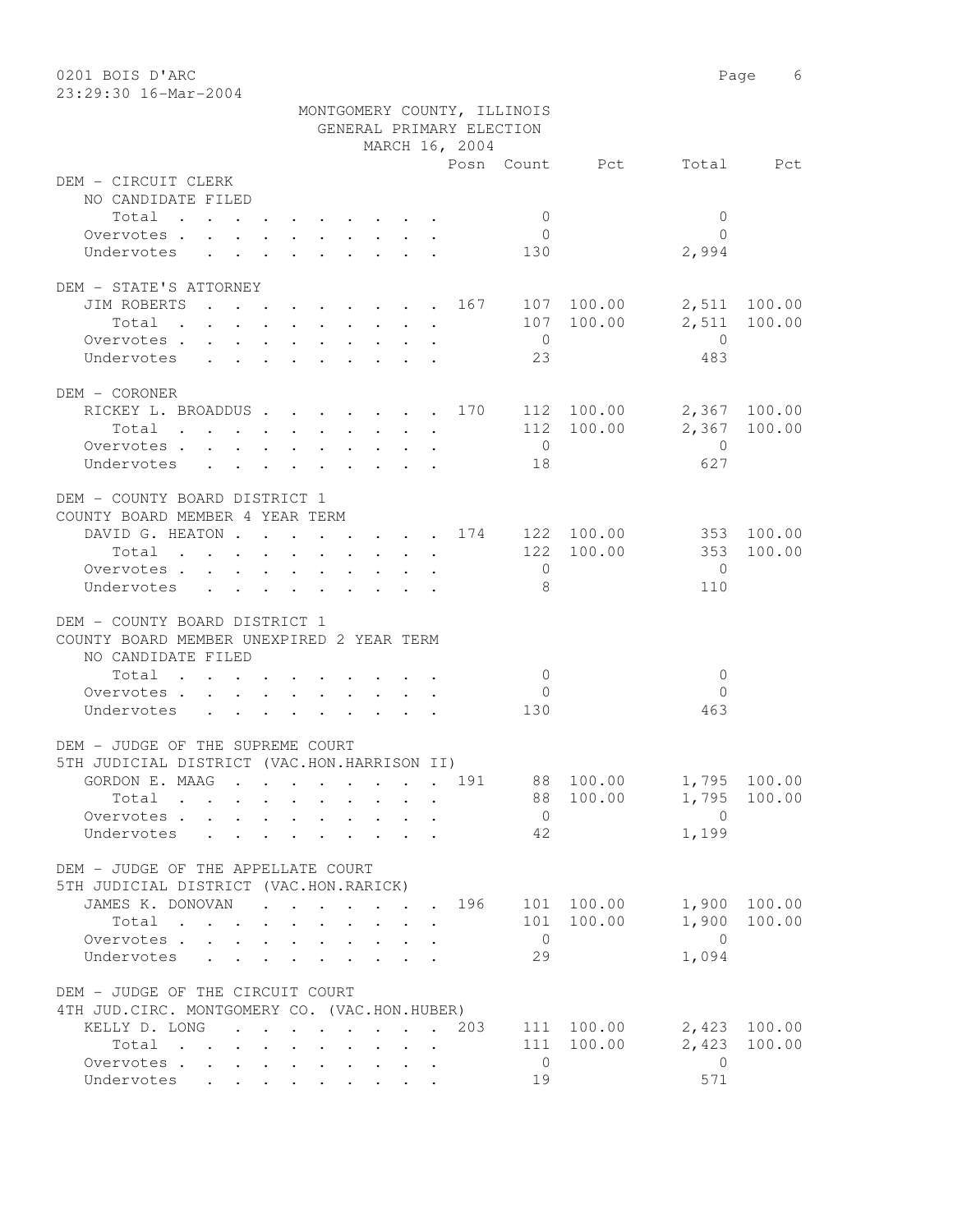| 0201 BOIS D'ARC                         | Page  |      |
|-----------------------------------------|-------|------|
| 23:29:30 16-Mar-2004                    |       |      |
| MONTGOMERY COUNTY, ILLINOIS             |       |      |
| GENERAL PRIMARY ELECTION                |       |      |
| MARCH 16, 2004                          |       |      |
| Pct<br>Posn Count                       | Total | Pct. |
| DEM - PRECINCT COMMITTEEMAN             |       |      |
| BOIS D'ARC                              |       |      |
| 100.00<br>218<br>RITA M. DURSTON<br>114 |       |      |
| 100.00<br>114<br>Total                  |       |      |
| $\mathbf 0$<br>Overvotes.               |       |      |
| 16<br>Undervotes                        |       |      |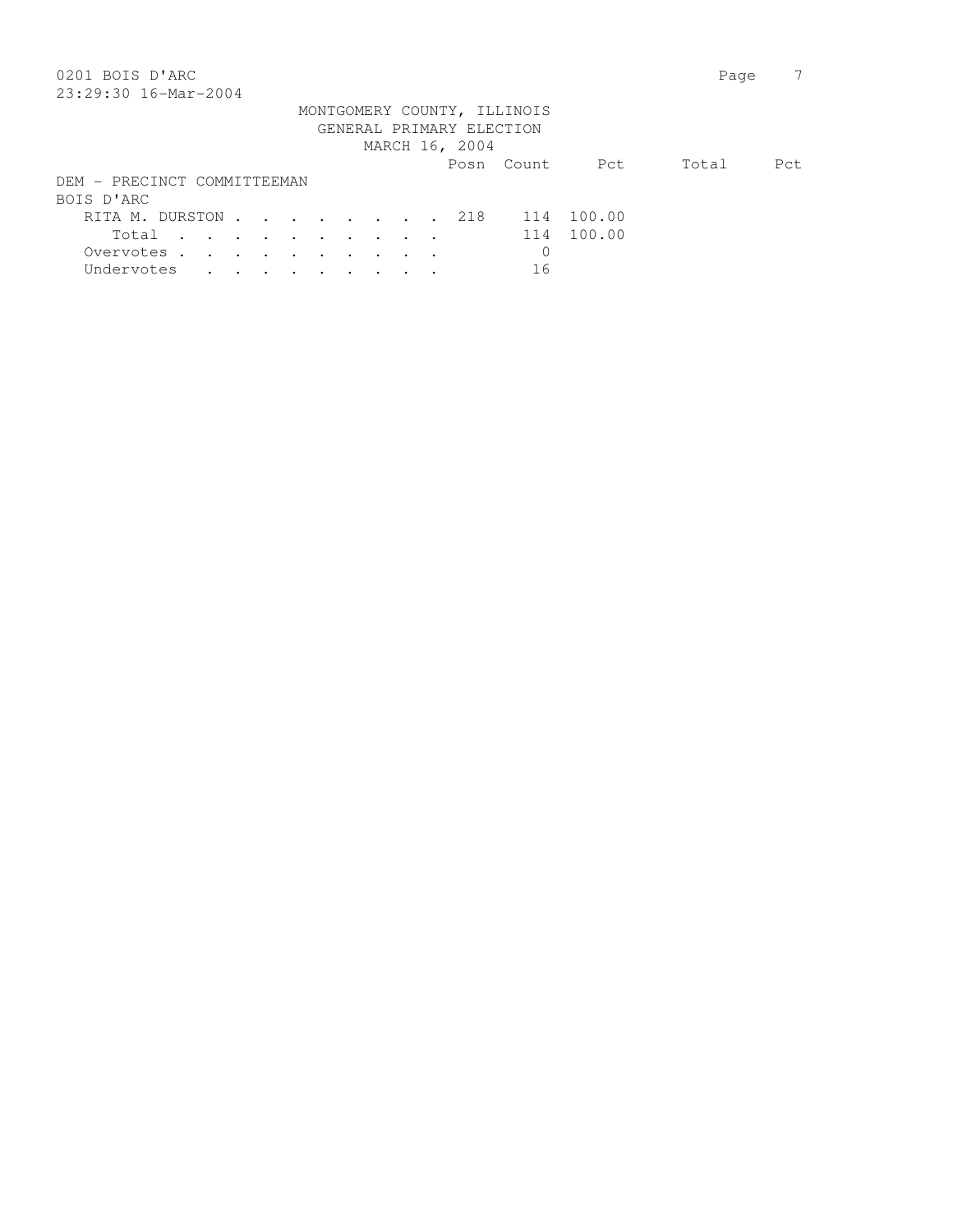0201 BOIS D'ARC Page 8 23:29:30 16-Mar-20

| 23:29:30 16-Mar-2004 |  |  |  |  |  |  |                          |                             |                   |       |             |
|----------------------|--|--|--|--|--|--|--------------------------|-----------------------------|-------------------|-------|-------------|
|                      |  |  |  |  |  |  |                          | MONTGOMERY COUNTY, ILLINOIS |                   |       |             |
|                      |  |  |  |  |  |  | GENERAL PRIMARY ELECTION |                             |                   |       |             |
|                      |  |  |  |  |  |  | MARCH 16, 2004           |                             |                   |       |             |
|                      |  |  |  |  |  |  |                          | Posn Count                  | Pct               | Total | Pct.        |
| MONTGOMERY COUNTY    |  |  |  |  |  |  |                          |                             |                   |       |             |
|                      |  |  |  |  |  |  |                          |                             | YES 246 106 48.62 |       | 1,971 43.10 |
|                      |  |  |  |  |  |  |                          |                             | NO 247 112 51.38  |       | 2,602 56.90 |
|                      |  |  |  |  |  |  |                          | 218                         | 100.00            | 4,573 | 100.00      |

| Undervotes                                    |  |      |  |                    |  |      | 14                       |        | 416 |        |
|-----------------------------------------------|--|------|--|--------------------|--|------|--------------------------|--------|-----|--------|
| PANHANDLE.<br>COMMUNITY                       |  | UNIT |  | SCHOOL DISTRICT #2 |  |      |                          |        |     |        |
| YES                                           |  |      |  |                    |  | 2.72 | 45                       | 21.74  | 205 | 29.62  |
| NO.                                           |  |      |  |                    |  | 2.73 | 162                      | 78.26  | 487 | 70.38  |
| Total                                         |  |      |  |                    |  |      | 207                      | 100.00 | 692 | 100.00 |
| Overvotes                                     |  |      |  |                    |  |      | 0                        |        | 0   |        |
| Undervotes                                    |  |      |  |                    |  |      | $\overline{\phantom{1}}$ |        | 35  |        |
| FARMERSVILLE-WAGGONER PUBLIC LIBRARY DISTRICT |  |      |  |                    |  |      |                          |        |     |        |
| YES .                                         |  |      |  |                    |  | 298  | 113                      | 55.12  | 170 | 53.46  |
| NO.                                           |  |      |  |                    |  | 299  | 92                       | 44.88  | 148 | 46.54  |
| Total                                         |  |      |  |                    |  |      | 205                      | 100.00 | 318 | 100.00 |
| Overvotes                                     |  |      |  |                    |  |      |                          |        |     |        |
| Undervotes                                    |  |      |  |                    |  |      | 9                        |        | 14  |        |
|                                               |  |      |  |                    |  |      |                          |        |     |        |

Overvotes . . . . . . . . . . . 0 4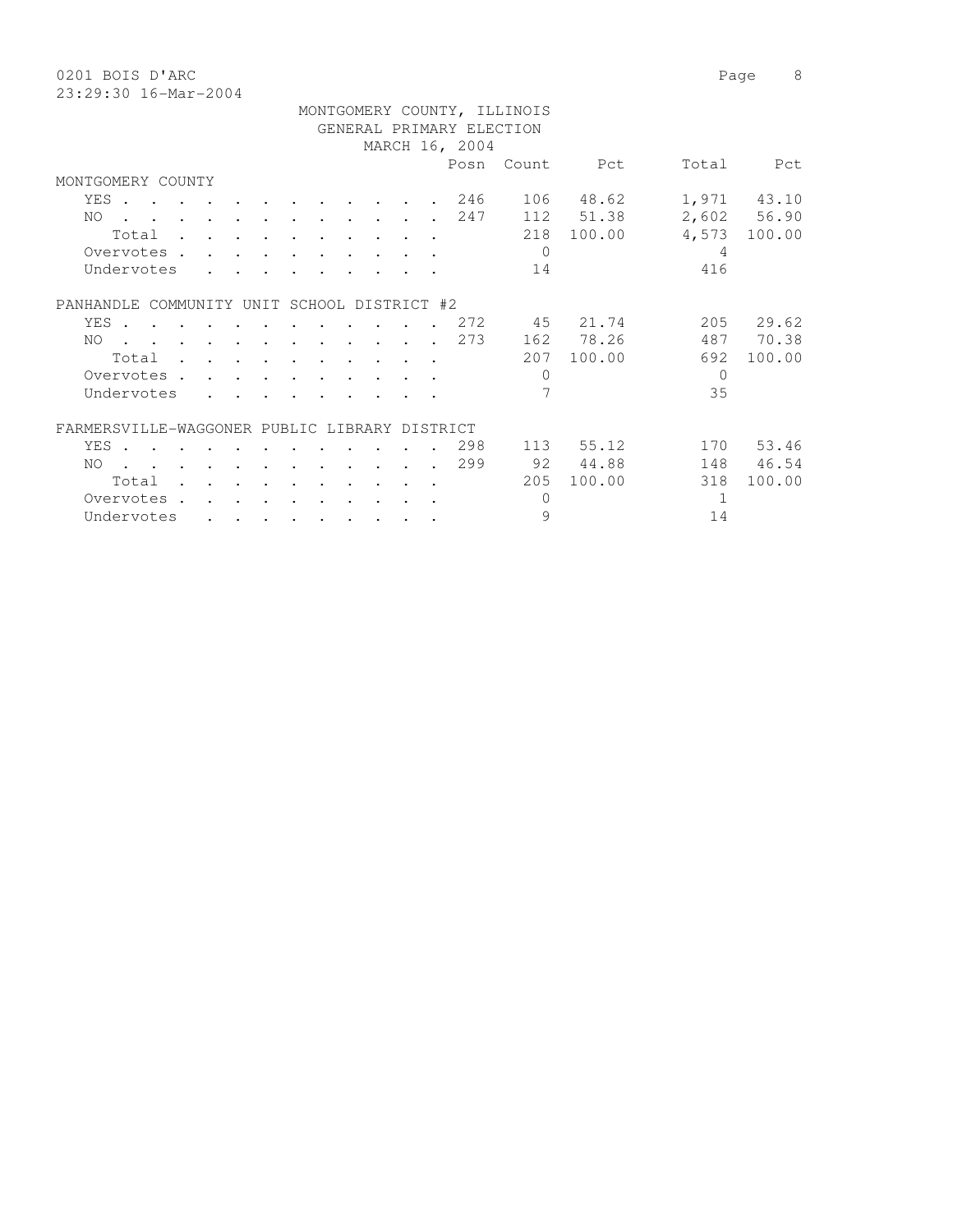## MONTGOMERY COUNTY, ILLINOIS GENERAL PRIMARY ELECTION MARCH 16, 2004

|                                                                                                                                                                                                                                |                                                                  |             | Posn Count              | Pct                            | Total          | Pct          |
|--------------------------------------------------------------------------------------------------------------------------------------------------------------------------------------------------------------------------------|------------------------------------------------------------------|-------------|-------------------------|--------------------------------|----------------|--------------|
| Precincts Counted - TOTAL                                                                                                                                                                                                      |                                                                  |             |                         | 2.38<br>$1 \quad \blacksquare$ | 42             | 100.00       |
| Registered Voters - TOTAL                                                                                                                                                                                                      |                                                                  |             | 527                     |                                | 18,263         |              |
| Ballots Cast - TOTAL                                                                                                                                                                                                           |                                                                  |             | 167                     | 31.69                          | 5,007          | 27.42        |
| Ballots Cast - BLANK                                                                                                                                                                                                           |                                                                  |             | $\overline{\mathbf{3}}$ | 0.57                           | 71             | 0.39         |
| Ballots Cast - REPUBLICAN                                                                                                                                                                                                      |                                                                  |             | 50                      |                                | 1,683          |              |
| Ballots Cast - REP. YELLOW                                                                                                                                                                                                     |                                                                  |             | 25                      |                                | 894            |              |
| Ballots Cast - REP. YEL/BLUE ST.                                                                                                                                                                                               | $\mathbf{1}$ $\mathbf{1}$ $\mathbf{1}$ $\mathbf{1}$ $\mathbf{1}$ |             | 25                      |                                | 75             |              |
| Ballots Cast - REP. YEL/GRN.ST.                                                                                                                                                                                                |                                                                  |             | $\overline{0}$          |                                | 149            |              |
| Ballots Cast - REP. FED. 19TH                                                                                                                                                                                                  |                                                                  |             | $\overline{0}$          |                                | $\mathcal{L}$  |              |
| Ballots Cast - DEMOCRATIC (asset of the contract of the contract of the contract of the contract of the contract of the contract of the contract of the contract of the contract of the contract of the contract of the contra |                                                                  |             |                         |                                | 3,004          |              |
| Ballots Cast - DEM. GREEN 27                                                                                                                                                                                                   |                                                                  |             |                         |                                | 1,839          |              |
| Ballots Cast - DEM. GRN/BLUE ST.                                                                                                                                                                                               |                                                                  |             | 74                      |                                | 102            |              |
| Ballots Cast - DEM. GRN/GRN.ST.                                                                                                                                                                                                |                                                                  |             | $\overline{3}$          |                                | 179            |              |
| Ballots Cast - DEM. FED. 19TH                                                                                                                                                                                                  |                                                                  |             | $\overline{0}$          |                                | 4              |              |
| Ballots Cast - NONPARTISAN                                                                                                                                                                                                     |                                                                  |             | 13                      |                                | 320            |              |
| Ballots Cast - NON. WHITE                                                                                                                                                                                                      |                                                                  |             | 13                      |                                | 281            |              |
| Ballots Cast - NON. WHT/GRN.ST.                                                                                                                                                                                                |                                                                  |             | $\bigcirc$              |                                | 15             |              |
|                                                                                                                                                                                                                                |                                                                  |             |                         |                                |                |              |
| REP - PRESIDENT OF THE UNITED STATES                                                                                                                                                                                           |                                                                  |             |                         |                                |                |              |
| GEORGE W. BUSH                                                                                                                                                                                                                 |                                                                  | $5^{\circ}$ |                         | 40 100.00                      |                | 1,274 100.00 |
| Total                                                                                                                                                                                                                          |                                                                  |             |                         | 40 100.00                      | 1,274          | 100.00       |
| Overvotes                                                                                                                                                                                                                      |                                                                  |             | $\overline{0}$          |                                | $\overline{0}$ |              |
| Undervotes<br>$\cdot$ $\cdot$ $\cdot$ $\cdot$ $\cdot$ $\cdot$ $\cdot$ $\cdot$                                                                                                                                                  |                                                                  |             | 10                      |                                | 409            |              |
| $\ddot{\phantom{0}}$                                                                                                                                                                                                           |                                                                  |             |                         |                                |                |              |
| REP - UNITED STATES SENATOR                                                                                                                                                                                                    |                                                                  |             |                         |                                |                |              |
| JIM OBERWEIS. 9                                                                                                                                                                                                                |                                                                  |             | 6                       | 13.04                          | 256            | 17.26        |
| ANDY MCKENNA                                                                                                                                                                                                                   |                                                                  | 10          | 3                       | 6.52                           | 210            | 14.16        |
|                                                                                                                                                                                                                                |                                                                  |             | $\mathbf{1}$            | 2.17                           | 26             | 1.75         |
| JOHN BORLING                                                                                                                                                                                                                   |                                                                  | 11          |                         |                                |                | 9.71         |
| STEVEN J. RAUSCHENBERGER                                                                                                                                                                                                       |                                                                  | 12          |                         | $1 \t 2.17$                    | 144            |              |
| JACK RYAN                                                                                                                                                                                                                      |                                                                  | 13          | 27                      | 58.70                          | 663            | 44.71        |
| CHIRINJEEV KATHURIA                                                                                                                                                                                                            | $\mathbf{L}$<br>$\ddot{\phantom{a}}$                             | 14          | $\circ$                 | 0.00                           | 15             | 1.01         |
| JONATHAN C. WRIGHT<br>$\sim$                                                                                                                                                                                                   | $\ddot{\phantom{a}}$<br>$\sim$ 100 $\pm$                         | 15          | 6                       | 13.04                          | 136            | 9.17         |
| NORM HILL                                                                                                                                                                                                                      | $\cdot$ $\cdot$ $\cdot$                                          | 16          |                         | $2 \t 4.35$                    | 33             | 2.23         |
| $Total \cdot \cdot \cdot \cdot \cdot \cdot \cdot \cdot \cdot$                                                                                                                                                                  |                                                                  |             | 46                      | 100.00                         | 1,483          | 100.00       |
| Overvotes.                                                                                                                                                                                                                     |                                                                  |             | $\overline{0}$          |                                | 23             |              |
| Undervotes                                                                                                                                                                                                                     |                                                                  |             | $\overline{4}$          |                                | 177            |              |
|                                                                                                                                                                                                                                |                                                                  |             |                         |                                |                |              |
| REP - REPRESENTATIVE IN CONGRESS                                                                                                                                                                                               |                                                                  |             |                         |                                |                |              |
| 19TH CONGRESSIONAL DISTRICT                                                                                                                                                                                                    |                                                                  |             |                         |                                |                |              |
| JOHN M. SHIMKUS                                                                                                                                                                                                                |                                                                  | 23          |                         | 37 100.00                      |                | 651 100.00   |
| Total<br>$\mathbf{L} = \mathbf{L} \mathbf{L}$<br>$\mathbf{L}$<br>$\mathbf{L}$<br>$\ddot{\phantom{0}}$                                                                                                                          |                                                                  |             | 37                      | 100.00                         | 651            | 100.00       |
| Overvotes                                                                                                                                                                                                                      |                                                                  |             | $\overline{0}$          |                                | $\overline{0}$ |              |
| Undervotes<br>$\mathbf{L}$<br>$\cdot$                                                                                                                                                                                          |                                                                  |             | 13                      |                                | 345            |              |
|                                                                                                                                                                                                                                |                                                                  |             |                         |                                |                |              |
| REP - DELEGATE TO THE NATIONAL NOMINATING CONVENTION                                                                                                                                                                           |                                                                  |             |                         |                                |                |              |
| 19TH CONGRESSIONAL DISTRICT                                                                                                                                                                                                    |                                                                  |             |                         |                                |                |              |
| VOTE FOR 4                                                                                                                                                                                                                     |                                                                  |             |                         |                                |                |              |
| DAVID S. LUECHTEFELD (BUSH)                                                                                                                                                                                                    |                                                                  | 35          | 40                      | 27.40                          | 773            | 25.62        |
| JOHN O. JONES (BUSH)                                                                                                                                                                                                           | $\mathbf{r}$                                                     | 36          | 37                      | 25.34                          | 753            | 24.96        |
| ROBERT C. "BOB" WINCHESTER (BUSH).                                                                                                                                                                                             | $\mathbf{r}$                                                     | 37          | 34                      | 23.29                          | 742            | 24.59        |
| WILLIAM "BILL" CELLINI (BUSH)<br>$\mathbf{r}$ , $\mathbf{r}$ , $\mathbf{r}$ , $\mathbf{r}$                                                                                                                                     |                                                                  | 38          | 35                      | 23.97                          | 749            | 24.83        |
| Total<br>$\cdot$ $\cdot$                                                                                                                                                                                                       | $\mathbf{r}$                                                     |             | 146                     | 100.00                         | 3,017          | 100.00       |
| Overvotes.                                                                                                                                                                                                                     | $\mathbf{r}$                                                     |             | $\mathbf{0}$            |                                | $\mathbf{0}$   |              |
| Undervotes                                                                                                                                                                                                                     |                                                                  |             | 54                      |                                | 967            |              |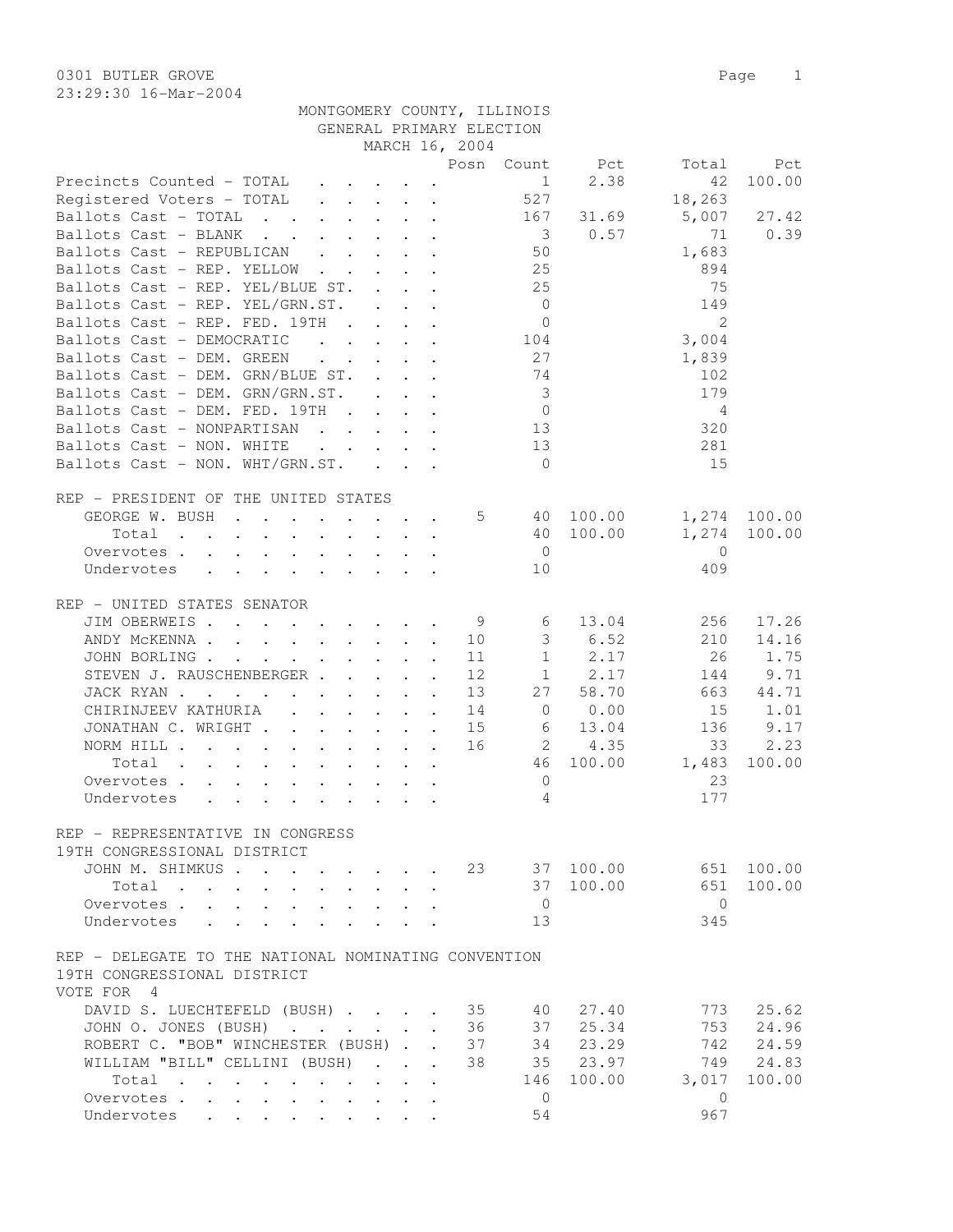0301 BUTLER GROVE Page 2 23:29:30 16-Mar-2004 MONTGOMERY COUNTY, ILLINOIS GENERAL PRIMARY ELECTION MARCH 16, 2004<br>Posn Count Pct Total Pct Posn Count Pct Total Pct REP - ALTERNATE DELEGATE TO THE NATIONAL NOMINATING CONVENTION 19TH CONGRESSIONAL DISTRICT VOTE FOR 4 ROBIN L. LONG (BUSH) . . . . . . 44 34 25.37 715 25.04 SHEOW H. "SHOWAY" CHANG (BUSH) . . . 45 31 23.13 694 24.30 LANE HARVEY (BUSH) . . . . . . . 46 32 23.88 697 24.40 RODNEY L. DAVIS (BUSH) . . . . . 47 37 27.61 750 26.26 Total . . . . . . . . . . 134 100.00 2,856 100.00 Overvotes . . . . . . . . . . 0 0 overvotes . . . . . . . . . . . . . . 0<br>Undervotes . . . . . . . . . . . 66 1,128 REP - REPRESENTATIVE IN THE GENERAL ASSEMBLY 98TH REPRESENTATIVE DISTRICT NO CANDIDATE FILED  $\text{Total} \quad . \quad . \quad . \quad . \quad . \quad . \quad . \qquad . \qquad 0 \qquad \qquad 0$  Overvotes . . . . . . . . . . 0 0 Undervotes . . . . . . . . . . 50 1,679 REP - CIRCUIT CLERK MARY WEBB . . . . . . . . . . 86 48 100.00 1,501 100.00 Total . . . . . . . . . . 48 100.00 1,501 100.00 1,501<br>
Overvotes . . . . . . . . . . . . . . 0<br>
Undervotes . . . . . . . . . . . . 2<br>
178 Undervotes . . . . . . . . . . 2 178 REP - STATE'S ATTORNEY NO CANDIDATE FILED  $\texttt{Total} \quad . \quad . \quad . \quad . \quad . \quad . \quad . \quad . \qquad 0 \qquad \qquad 0$ Overvotes . . . . . . . . . . . 0 Undervotes . . . . . . . . . 50 1,679 REP - CORONER NO CANDIDATE FILED Total . . . . . . . . . . 0 0 Overvotes . . . . . . . . . . Undervotes . . . . . . . . . . 50 1,679 REP - COUNTY BOARD DISTRICT 1 COUNTY BOARD MEMBER 4 YEAR TERM CHARLES A. HAMPTON . . . . . . 97 19 100.00 300 100.00 Total . . . . . . . . . . 19 100.00 300 100.00 Overvotes . . . . . . . . . . 0 Undervotes . . . . . . . . . 6 51 REP - COUNTY BOARD DISTRICT 1 COUNTY BOARD MEMBER UNEXPIRED 2 YEAR TERM CHARLES BOUTCHER . . . . . . 101 18 100.00 274 100.00<br>Total . . . . . . . . . 18 100.00 274 100.00 Total . . . . . . . . . . 18<br>ervotes . . . . . . . . . . 0<br>dervotes . . . . . . . . . . 7 Overvotes . . . . . . . . . . 0 0 Undervotes . . . . . . . . . 7 7 77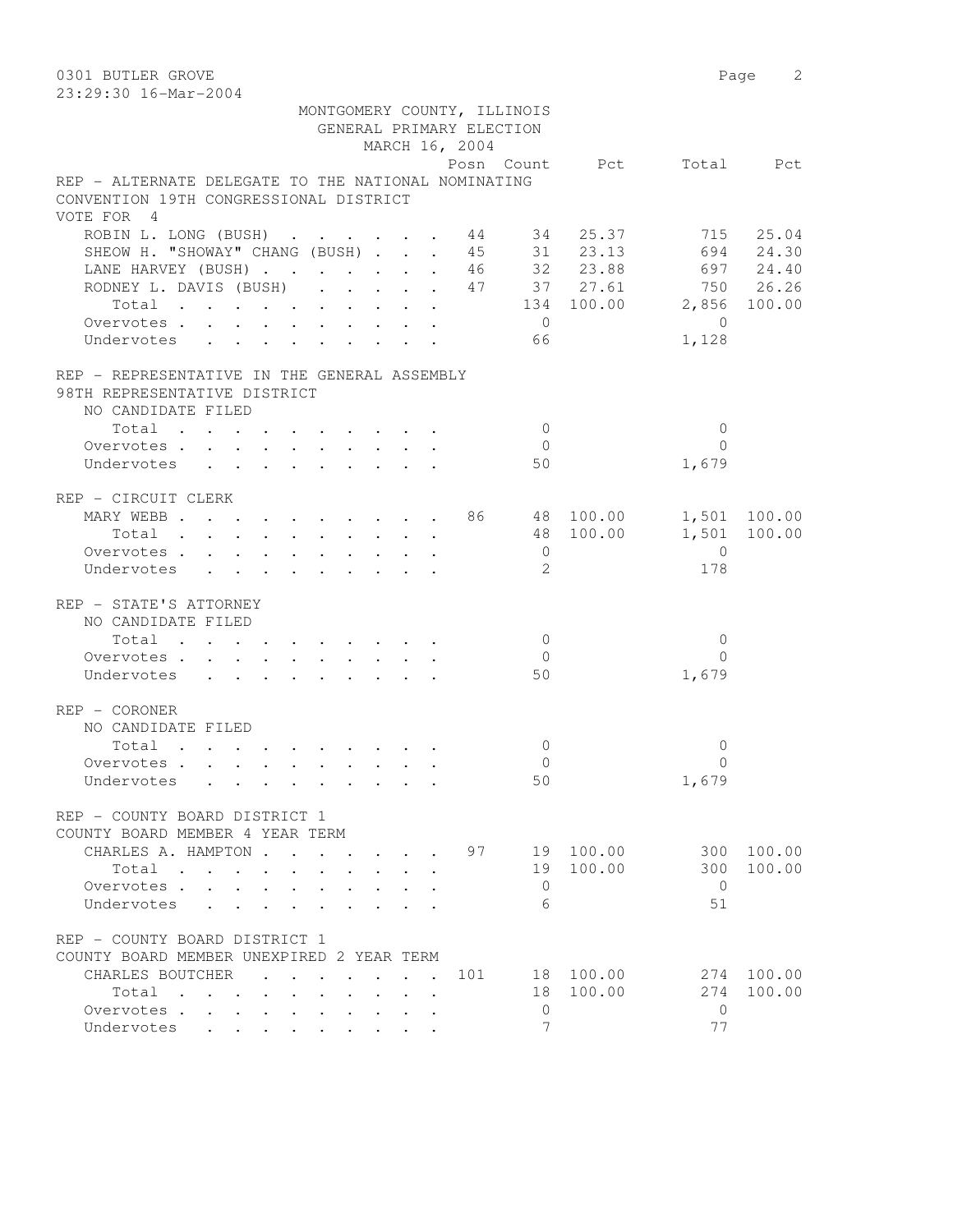0301 BUTLER GROVE Page 3 23:29:30 16-Mar-2004

|                                                                                                                          |                      | MONTGOMERY COUNTY, ILLINOIS |                 |                |               |
|--------------------------------------------------------------------------------------------------------------------------|----------------------|-----------------------------|-----------------|----------------|---------------|
|                                                                                                                          |                      | GENERAL PRIMARY ELECTION    |                 |                |               |
|                                                                                                                          |                      | MARCH 16, 2004              |                 |                |               |
|                                                                                                                          |                      |                             |                 | Posn Count Pct | Total Pct     |
| REP - COUNTY BOARD DISTRICT 6                                                                                            |                      |                             |                 |                |               |
| COUNTY BOARD MEMBER                                                                                                      |                      |                             |                 |                |               |
| ROGER L. MYERS 98 20 100.00                                                                                              |                      |                             |                 |                | 163 100.00    |
| Total                                                                                                                    |                      |                             |                 | 20 100.00      | 163<br>100.00 |
| Overvotes.                                                                                                               |                      |                             | $\overline{0}$  |                | $\bigcirc$    |
| Undervotes                                                                                                               |                      |                             | $-5$            |                | 2.2           |
|                                                                                                                          |                      |                             |                 |                |               |
| REP - JUDGE OF THE SUPREME COURT                                                                                         |                      |                             |                 |                |               |
| 5TH JUDICIAL DISTRICT (VAC.HON.HARRISON II)                                                                              |                      |                             |                 |                |               |
| LLOYD A. KARMEIER 113 43 100.00                                                                                          |                      |                             |                 |                | 1,304 100.00  |
| Total<br>the contract of the contract of the contract of the contract of the contract of the contract of the contract of |                      |                             |                 | 43 100.00      | 1,304 100.00  |
| Overvotes.                                                                                                               |                      |                             | $\overline{0}$  |                | $\bigcirc$    |
| Undervotes<br>$\cdot$ $\cdot$ $\cdot$                                                                                    | $\ddot{\phantom{0}}$ |                             | $7\phantom{.0}$ |                | 375           |
|                                                                                                                          |                      |                             |                 |                |               |
| REP - JUDGE OF THE APPELLATE COURT                                                                                       |                      |                             |                 |                |               |
| 5TH JUDICIAL DISTRICT (VAC.HON.RARICK)                                                                                   |                      |                             |                 |                |               |
| NO CANDIDATE FILED                                                                                                       |                      |                             |                 |                |               |
| Total                                                                                                                    |                      |                             | $\Omega$        |                | $\Omega$      |
| Overvotes                                                                                                                |                      |                             | $\overline{0}$  |                | $\Omega$      |
| Undervotes                                                                                                               |                      |                             | 50              |                | 1,679         |
|                                                                                                                          |                      |                             |                 |                |               |
| REP - JUDGE OF THE CIRCUIT COURT                                                                                         |                      |                             |                 |                |               |
| 4TH JUD. CIRC. MONTGOMERY CO. (VAC.HON.HUBER)                                                                            |                      |                             |                 |                |               |
| NO CANDIDATE FILED                                                                                                       |                      |                             |                 |                |               |
| Total                                                                                                                    |                      |                             | $\Omega$        |                | $\Omega$      |
| Overvotes<br>$\sim$<br>$\sim$<br>$\sim$                                                                                  | $\sim$               |                             | $\Omega$        |                | $\Omega$      |
| Undervotes                                                                                                               |                      |                             | 50              |                | 1,679         |
|                                                                                                                          |                      |                             |                 |                |               |
| REP - PRECINCT COMMITTEEMAN                                                                                              |                      |                             |                 |                |               |
| <b>BUTLER GROVE</b>                                                                                                      |                      |                             |                 |                |               |
| NO CANDIDATE FILED                                                                                                       |                      |                             |                 |                |               |
| Total                                                                                                                    |                      |                             | $\overline{0}$  |                |               |
| Overvotes.                                                                                                               |                      |                             | $\Omega$        |                |               |
| Undervotes                                                                                                               |                      |                             | 50              |                |               |
|                                                                                                                          |                      |                             |                 |                |               |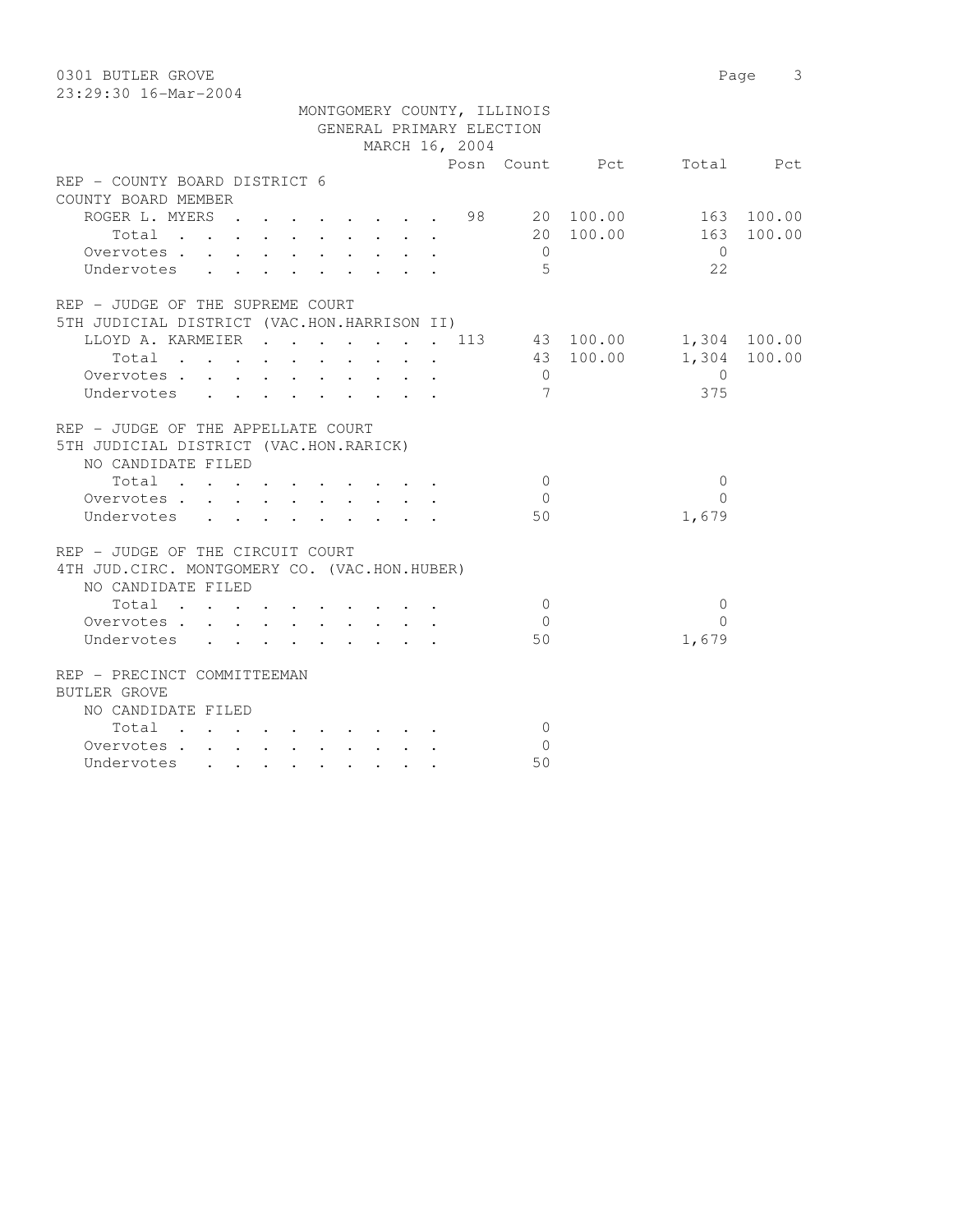0301 BUTLER GROVE 2008 Page 4 23:29:30 16-Mar-2004

|                                                                                                   |                      |                                            |  |  |                                                                          |                                                    | MONTGOMERY COUNTY, ILLINOIS |                                                                                                                   |                      |              |
|---------------------------------------------------------------------------------------------------|----------------------|--------------------------------------------|--|--|--------------------------------------------------------------------------|----------------------------------------------------|-----------------------------|-------------------------------------------------------------------------------------------------------------------|----------------------|--------------|
|                                                                                                   |                      |                                            |  |  |                                                                          |                                                    | GENERAL PRIMARY ELECTION    |                                                                                                                   |                      |              |
|                                                                                                   |                      |                                            |  |  |                                                                          | MARCH 16, 2004                                     |                             |                                                                                                                   |                      |              |
|                                                                                                   |                      |                                            |  |  |                                                                          |                                                    |                             | Posn Count Pct                                                                                                    |                      | Total Pct    |
| DEM - PRESIDENT OF THE UNITED STATES                                                              |                      |                                            |  |  |                                                                          |                                                    |                             |                                                                                                                   |                      |              |
| JOHN EDWARDS                                                                                      |                      |                                            |  |  |                                                                          | 5                                                  |                             | 14 14.58                                                                                                          |                      | 435 15.70    |
| WESLEY K. CLARK                                                                                   |                      |                                            |  |  |                                                                          | 6                                                  |                             | $3 \t3.13$                                                                                                        | 40                   | 1.44         |
| HOWARD DEAN<br>$\mathcal{L} = \mathcal{L} \mathcal{L}$                                            |                      |                                            |  |  | $\mathbf{r}$ , and $\mathbf{r}$ , and $\mathbf{r}$ , and $\mathbf{r}$    | $7\phantom{.0}$                                    |                             | 2 2.08                                                                                                            | 97                   | 3.50         |
| JOE LIEBERMAN                                                                                     |                      | $\mathbf{r}$ , $\mathbf{r}$ , $\mathbf{r}$ |  |  | $\mathbf{r}$ , $\mathbf{r}$ , $\mathbf{r}$ , $\mathbf{r}$                | 8                                                  |                             | $\begin{bmatrix} 1 & 1 & 0 & 4 \\ 1 & 1 & 0 & 4 \\ 1 & 1 & 0 & 4 \\ 1 & 1 & 0 & 4 \\ 0 & 0 & 0 & 0 \end{bmatrix}$ | 44                   | 1.59         |
| DENNIS J. KUCINICH                                                                                |                      |                                            |  |  |                                                                          | 9                                                  |                             |                                                                                                                   | 29                   | 1.05         |
| LYNDON H. LaROUCHE, JR. 10                                                                        |                      |                                            |  |  |                                                                          |                                                    |                             |                                                                                                                   | 10                   | 0.36         |
| CAROL MOSELEY BRAUN                                                                               |                      |                                            |  |  |                                                                          | $\cdot$ $\cdot$ $\cdot$ $\cdot$ $\cdot$ $\cdot$ 11 |                             | 4.17                                                                                                              | 40                   | 1.44         |
| ALFRED C. SHARPTON 12                                                                             |                      |                                            |  |  |                                                                          |                                                    |                             | $1 \quad 1.04$                                                                                                    | 19                   | 0.69         |
| JOHN F. KERRY                                                                                     |                      |                                            |  |  |                                                                          |                                                    |                             | $\cdot$ 13 69 71.88                                                                                               | 2,057 74.23          |              |
| Total<br>$\mathbf{r}$ , and $\mathbf{r}$ , and $\mathbf{r}$ , and $\mathbf{r}$ , and $\mathbf{r}$ |                      |                                            |  |  |                                                                          |                                                    |                             | 96 100.00                                                                                                         |                      | 2,771 100.00 |
| Overvotes.                                                                                        |                      |                                            |  |  |                                                                          |                                                    | $\bigcirc$                  |                                                                                                                   | 11                   |              |
| Undervotes                                                                                        |                      |                                            |  |  |                                                                          |                                                    | 8                           |                                                                                                                   | 2.2.2                |              |
| DEM - UNITED STATES SENATOR                                                                       |                      |                                            |  |  |                                                                          |                                                    |                             |                                                                                                                   |                      |              |
| BARACK OBAMA 17 16 17.20                                                                          |                      |                                            |  |  |                                                                          |                                                    |                             |                                                                                                                   |                      | 349 12.66    |
| DANIEL W. HYNES 18                                                                                |                      |                                            |  |  |                                                                          |                                                    |                             |                                                                                                                   | 55 59.14 1,654 59.99 |              |
| GERY CHICO<br><b><i>Contract Contract States</i></b>                                              |                      |                                            |  |  | $\mathbf{r}$ , and $\mathbf{r}$ , and $\mathbf{r}$ , and $\mathbf{r}$    | 19                                                 |                             | 2 2.15                                                                                                            |                      | 20 0.73      |
| MARIA PAPPAS                                                                                      | $\mathbf{L}$         |                                            |  |  | $\mathbf{r}$ , and $\mathbf{r}$ , and $\mathbf{r}$ , and $\mathbf{r}$    | 20                                                 |                             | 0 0.00                                                                                                            | 51                   | 1.85         |
| M. BLAIR HULL .                                                                                   |                      |                                            |  |  | $\mathbf{r}$ , $\mathbf{r}$ , $\mathbf{r}$ , $\mathbf{r}$ , $\mathbf{r}$ | 21                                                 |                             | 14 15.05                                                                                                          |                      | 570 20.67    |
| JOYCE WASHINGTON                                                                                  |                      |                                            |  |  | $\mathbf{r}$ , and $\mathbf{r}$ , and $\mathbf{r}$ , and $\mathbf{r}$    | 22                                                 | $\overline{\mathbf{3}}$     | 3.23                                                                                                              | 35                   | 1.27         |
| NANCY SKINNER                                                                                     |                      |                                            |  |  |                                                                          | 23                                                 |                             | $3 \t3.23$                                                                                                        | 78                   | 2.83         |
|                                                                                                   |                      |                                            |  |  | $\mathbf{r}$ , and $\mathbf{r}$ , and $\mathbf{r}$ , and $\mathbf{r}$    |                                                    |                             | 93 100.00                                                                                                         | 2,757                | 100.00       |
| Total<br>Overvotes                                                                                |                      |                                            |  |  |                                                                          |                                                    | $\bigcirc$                  |                                                                                                                   | 16                   |              |
|                                                                                                   |                      |                                            |  |  |                                                                          |                                                    | 11                          |                                                                                                                   | 231                  |              |
| Undervotes                                                                                        |                      |                                            |  |  |                                                                          |                                                    |                             |                                                                                                                   |                      |              |
| DEM - REPRESENTATIVE IN CONGRESS                                                                  |                      |                                            |  |  |                                                                          |                                                    |                             |                                                                                                                   |                      |              |
| 19TH CONGRESSIONAL DISTRICT                                                                       |                      |                                            |  |  |                                                                          |                                                    |                             |                                                                                                                   |                      |              |
| TIM BAGWELL                                                                                       |                      |                                            |  |  |                                                                          |                                                    |                             | . 34 58 100.00                                                                                                    |                      | 793 100.00   |
| Total<br>$\mathbf{r}$ , and $\mathbf{r}$ , and $\mathbf{r}$ , and $\mathbf{r}$ , and $\mathbf{r}$ |                      |                                            |  |  |                                                                          |                                                    |                             | 58 100.00                                                                                                         | 793                  | 100.00       |
| Overvotes.                                                                                        |                      |                                            |  |  |                                                                          |                                                    | $\bigcirc$                  |                                                                                                                   | $\Omega$             |              |
| Undervotes<br>$\mathbf{L} = \mathbf{L}$                                                           | $\ddot{\phantom{0}}$ | $\mathbf{r} = \mathbf{r}$                  |  |  |                                                                          |                                                    | 46                          |                                                                                                                   | 427                  |              |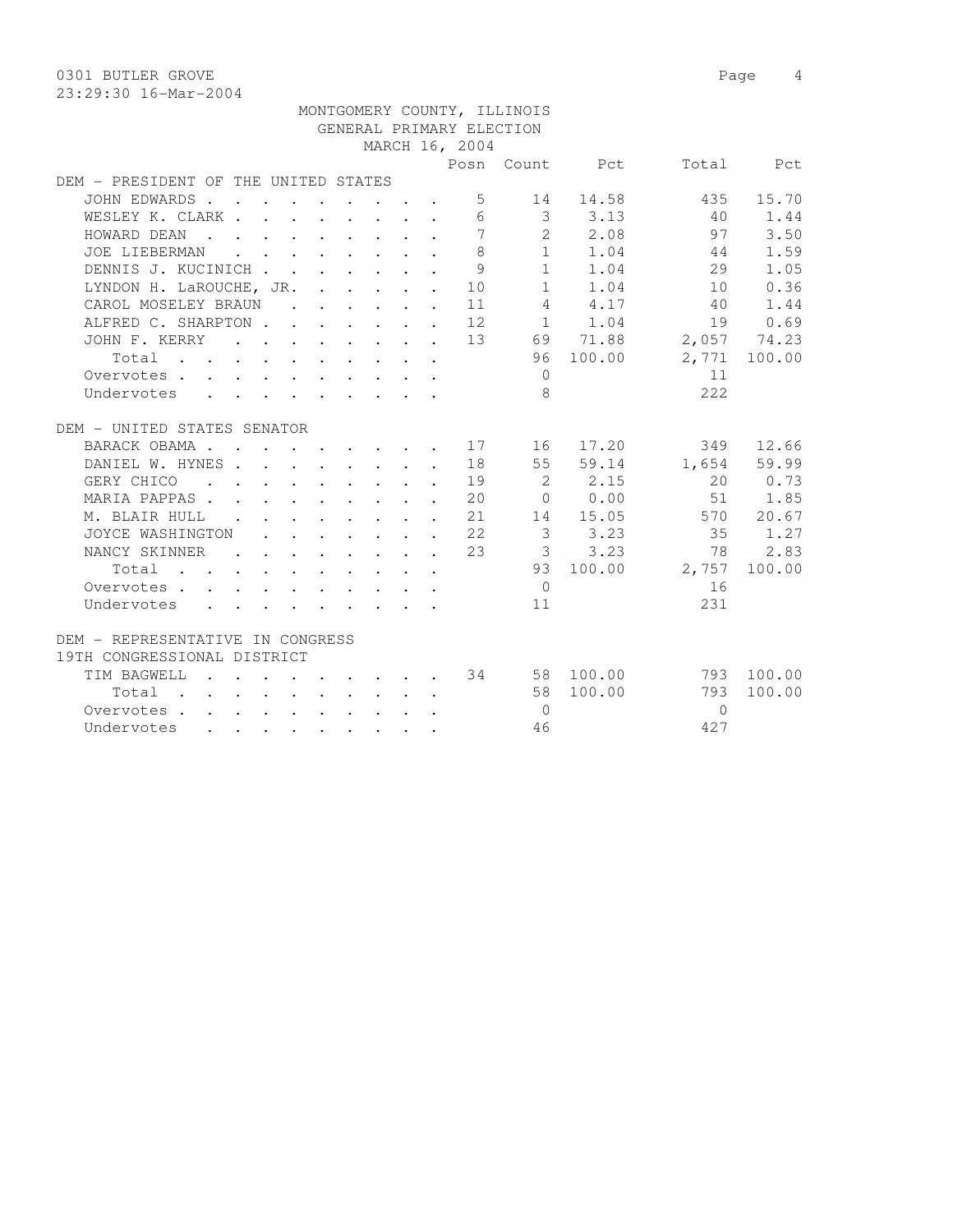| MONTGOMERY COUNTY, ILLINOIS<br>GENERAL PRIMARY ELECTION                                  |                 |                 |                          |              |
|------------------------------------------------------------------------------------------|-----------------|-----------------|--------------------------|--------------|
| MARCH 16, 2004                                                                           |                 |                 |                          |              |
|                                                                                          |                 |                 | Posn Count Pct Total Pct |              |
| DEM - DELEGATE TO THE NATIONAL NOMINATING CONVENTION                                     |                 |                 |                          |              |
|                                                                                          |                 |                 |                          |              |
| 19TH CONGRESSIONAL DISTRICT                                                              |                 |                 |                          |              |
| VOTE FOR 5                                                                               |                 |                 |                          |              |
| HAROLD DEAN BYERS (DEAN) 41                                                              |                 | 18 5.39         | 289                      | 6.72         |
| JEANNINE RICHARDS (DEAN) 42                                                              |                 | 15 4.49         | 225                      | 5.23         |
| LARRY A. DOUGLAS (DEAN) 43                                                               |                 | 13 3.89         | 238                      | 5.54         |
| DOROTHY L. SMITH (DEAN)<br>44                                                            | 12              | 3.59            | 221                      | 5.14         |
| MICHAEL HOFFMANN (DEAN)<br>45                                                            | 18              | 5.39            | 224                      | 5.21         |
| LORI KRUEGER (KUCINICH)<br>46<br>$\mathbf{L}$                                            |                 | 9 2.69          | 126                      | 2.93         |
| JESSE STALLINGS (KUCINICH)<br>47                                                         |                 | 11 3.29         | 97                       | 2.26         |
| MARGARET "PEGGY" JENKINS (KUCINICH) . 48                                                 |                 |                 | 10 2.99 141              | 3.28         |
| STANLEY I. MEINERT (KUCINICH) 49                                                         |                 | $7 \t2.10$      | 88                       | 2.05         |
| T. L. "TIM" THORTON (KUCINICH)<br>50                                                     |                 |                 | 10 2.99 133              | 3.09         |
| MICHAEL C. HOERNER (EDWARDS) 86                                                          |                 | 8 2.40          | 88                       | 2.05         |
| GWEN M. MONTGOMERY (EDWARDS)<br>87                                                       |                 | 10 2.99         | 89                       | 2.07         |
| NEIL J. CALDERON (EDWARDS)<br>88                                                         | $6\overline{6}$ | 1.80            | 68                       | 1.58         |
| CHARLENE R. LAMBERT (EDWARDS)<br>89<br>$\mathbf{L}^{\text{max}}$                         | 8               | 2.40            | 82                       | 1.91         |
| GIOVANNI RAY RANDAZZO (EDWARDS)<br>90                                                    | $\overline{7}$  | 2.10            | 59                       | 1.37         |
| DAVID R. PICCIOLI (CLARK) 91                                                             |                 | 4 1.20          | 18                       | 0.42         |
| MICHELLE S. PAUL (CLARK) 92                                                              | $4\overline{4}$ | 1.20            | 20                       | 0.47         |
| MICHAEL G. GRADY (CLARK) 93                                                              |                 | 30.90           | 17                       | 0.40         |
| CATHERINE A. COPLEY (CLARK) 94                                                           |                 | 30.90           | 16                       | 0.37         |
| JOHN COSTELLO (CLARK) 95                                                                 |                 | 6 1.80          | 42                       | 0.98         |
|                                                                                          |                 |                 |                          |              |
| KURT GRANBERG (KERRY) 96                                                                 |                 | 28 8.38         | 408                      | 9.49         |
| ELLEN SINCLAIR (KERRY)<br>97                                                             | 32              | 9.58<br>30 8.98 | 410<br>397               | 9.54         |
| STEPHEN J SCATES (KERRY)<br>98                                                           |                 |                 |                          | 9.23         |
| 99<br>SAUNDRA HUDSON (KERRY)<br>$\mathbf{z} = \mathbf{z} + \mathbf{z}$ .<br>$\mathbf{L}$ |                 | 30 8.98         | 412                      | 9.58         |
| GERALD "JERRY" PRINCE (KERRY) 100 32 9.58                                                |                 |                 | 391                      | 9.10         |
| Total                                                                                    |                 |                 | 334 100.00 4,299         | 100.00       |
| Overvotes.                                                                               | $5\overline{)}$ |                 | 43                       |              |
| Undervotes                                                                               | 161             |                 | 1,586                    |              |
|                                                                                          |                 |                 |                          |              |
| DEM - ALTERNATE DELEGATE TO THE NATIONAL NOMINATING                                      |                 |                 |                          |              |
| CONVENTION 19TH CONGRESSIONAL DISTRICT                                                   |                 |                 |                          |              |
| MARCINA "MARCY" M. BECK (DEAN) 112                                                       |                 | 3, 4.29         | 98                       | 10.29        |
| AMBER WILLIAMS (KUCINICH) 113 6 8.57 44 4.62                                             |                 |                 |                          |              |
| VIRGINIA LEE HYERS (EDWARDS)<br>114                                                      |                 | 15 21.43        |                          | 137 14.39    |
| NATALIE A. ENRIETTO (CLARK) 115                                                          |                 | 2 2.86          |                          | 29 3.05      |
| SUSAN R. SHEA (KERRY)<br>116                                                             |                 | 44 62.86        |                          | 644 67.65    |
| Total                                                                                    | 70              | 100.00          | 952                      | 100.00       |
| Overvotes                                                                                | 1               |                 | 3                        |              |
| Undervotes                                                                               | 33              |                 | 265                      |              |
|                                                                                          |                 |                 |                          |              |
| DEM - REPRESENTATIVE IN THE GENERAL ASSEMBLY                                             |                 |                 |                          |              |
| 98TH REPRESENTATIVE DISTRICT                                                             |                 |                 |                          |              |
| GARY HANNIG<br>139                                                                       |                 | 85 100.00       |                          | 2,593 100.00 |
| Total                                                                                    | 85              | 100.00          | 2,593                    | 100.00       |
| Overvotes                                                                                | $\overline{0}$  |                 | $\Omega$                 |              |
|                                                                                          | 19              |                 | 401                      |              |
| Undervotes                                                                               |                 |                 |                          |              |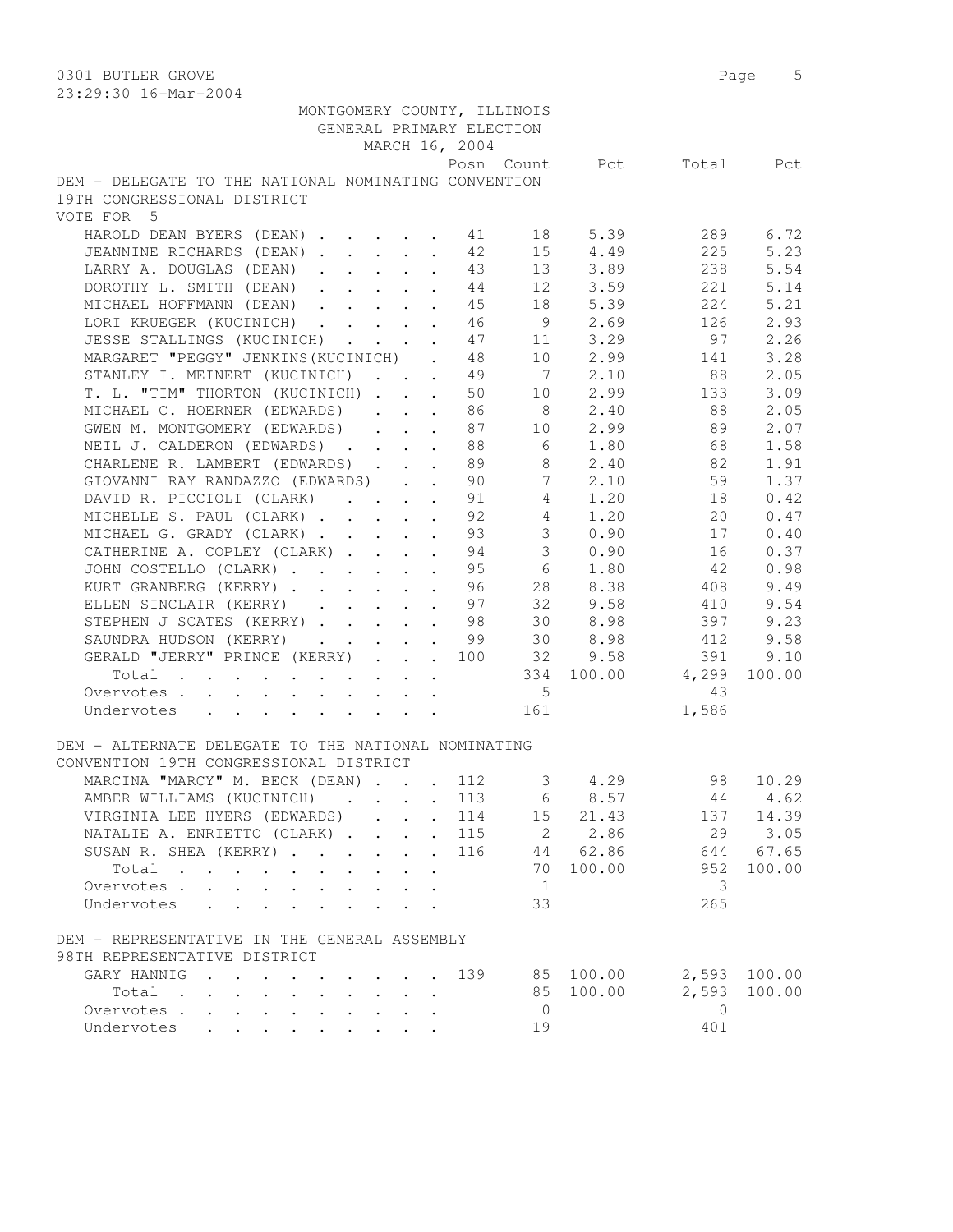| 0301 BUTLER GROVE                                               |                      |                                 |                             |                        |                       | Page<br>6    |
|-----------------------------------------------------------------|----------------------|---------------------------------|-----------------------------|------------------------|-----------------------|--------------|
| 23:29:30 16-Mar-2004                                            |                      |                                 | MONTGOMERY COUNTY, ILLINOIS |                        |                       |              |
|                                                                 |                      |                                 | GENERAL PRIMARY ELECTION    |                        |                       |              |
|                                                                 |                      | MARCH 16, 2004                  |                             |                        |                       |              |
|                                                                 |                      |                                 |                             | Posn Count Pct         |                       | Total Pct    |
| DEM - CIRCUIT CLERK                                             |                      |                                 |                             |                        |                       |              |
| NO CANDIDATE FILED                                              |                      |                                 |                             |                        |                       |              |
| Total                                                           |                      |                                 | $\overline{0}$              |                        | $\mathbf{0}$          |              |
| Overvotes                                                       |                      |                                 | $\overline{0}$              |                        | $\bigcap$             |              |
| Undervotes                                                      |                      |                                 | 104                         |                        | 2,994                 |              |
| DEM - STATE'S ATTORNEY                                          |                      |                                 |                             |                        |                       |              |
| JIM ROBERTS                                                     |                      |                                 |                             | $\cdots$ 167 89 100.00 |                       | 2,511 100.00 |
| Total                                                           |                      |                                 |                             | 89 100.00              | 2,511                 | 100.00       |
| Overvotes                                                       |                      |                                 | $\overline{0}$              |                        | $\overline{0}$        |              |
| Undervotes                                                      |                      |                                 | 15                          |                        | 483                   |              |
|                                                                 |                      |                                 |                             |                        |                       |              |
| DEM - CORONER                                                   |                      |                                 |                             |                        |                       |              |
| RICKEY L. BROADDUS 170 76 100.00                                |                      |                                 |                             |                        |                       | 2,367 100.00 |
| Overvotes.                                                      |                      |                                 | $\overline{0}$              | 76 100.00              |                       | 2,367 100.00 |
| Undervotes                                                      |                      |                                 | 28                          |                        | $\overline{0}$<br>627 |              |
|                                                                 |                      |                                 |                             |                        |                       |              |
| DEM - COUNTY BOARD DISTRICT 1                                   |                      |                                 |                             |                        |                       |              |
| COUNTY BOARD MEMBER 4 YEAR TERM                                 |                      |                                 |                             |                        |                       |              |
| DAVID G. HEATON 174 49 100.00                                   |                      |                                 |                             |                        |                       | 353 100.00   |
| Total                                                           |                      |                                 |                             | 49 100.00              | 353                   | 100.00       |
| Overvotes.                                                      |                      |                                 | $\overline{0}$              |                        | $\Omega$              |              |
| Undervotes                                                      |                      |                                 | 28                          |                        | 110                   |              |
|                                                                 |                      |                                 |                             |                        |                       |              |
| DEM - COUNTY BOARD DISTRICT 1                                   |                      |                                 |                             |                        |                       |              |
| COUNTY BOARD MEMBER UNEXPIRED 2 YEAR TERM<br>NO CANDIDATE FILED |                      |                                 |                             |                        |                       |              |
| Total                                                           |                      |                                 | $\overline{0}$              |                        | $\overline{0}$        |              |
| Overvotes                                                       |                      |                                 | $\overline{0}$              |                        | $\mathbf{0}$          |              |
| Undervotes                                                      |                      |                                 | 77                          |                        | 463                   |              |
|                                                                 |                      |                                 |                             |                        |                       |              |
| DEM - COUNTY BOARD DISTRICT 6                                   |                      |                                 |                             |                        |                       |              |
| COUNTY BOARD MEMBER                                             |                      |                                 |                             |                        |                       |              |
| TIMOTHY L. FOGLE                                                |                      |                                 | 174                         | 20 100.00              | 317                   | 100.00       |
| Total                                                           | $\ddot{\phantom{0}}$ | $\cdot$ $\cdot$ $\cdot$ $\cdot$ |                             | 20 100.00              | 317                   | 100.00       |
| Overvotes                                                       |                      |                                 | $\circ$                     |                        | $\overline{0}$        |              |
| Undervotes<br>$\ddot{\phantom{1}}$                              |                      |                                 | 7                           |                        | 112                   |              |
| DEM - JUDGE OF THE SUPREME COURT                                |                      |                                 |                             |                        |                       |              |
| 5TH JUDICIAL DISTRICT (VAC.HON.HARRISON II)                     |                      |                                 |                             |                        |                       |              |
| GORDON E. MAAG 191                                              |                      |                                 |                             | 58 100.00              |                       | 1,795 100.00 |
| Total                                                           |                      |                                 | 58                          | 100.00                 | 1,795                 | 100.00       |
| Overvotes                                                       |                      |                                 | $\overline{0}$              |                        | $\overline{0}$        |              |
| Undervotes                                                      |                      |                                 | 46                          |                        | 1,199                 |              |
|                                                                 |                      |                                 |                             |                        |                       |              |
| DEM - JUDGE OF THE APPELLATE COURT                              |                      |                                 |                             |                        |                       |              |
| 5TH JUDICIAL DISTRICT (VAC.HON.RARICK)                          |                      |                                 |                             |                        |                       |              |
| JAMES K. DONOVAN<br>Total                                       |                      |                                 | 196<br>58                   | 58 100.00<br>100.00    | 1,900<br>1,900        | 100.00       |
| Overvotes.                                                      |                      |                                 | $\overline{0}$              |                        | $\overline{0}$        | 100.00       |
| Undervotes                                                      |                      |                                 | 46                          |                        | 1,094                 |              |
|                                                                 |                      |                                 |                             |                        |                       |              |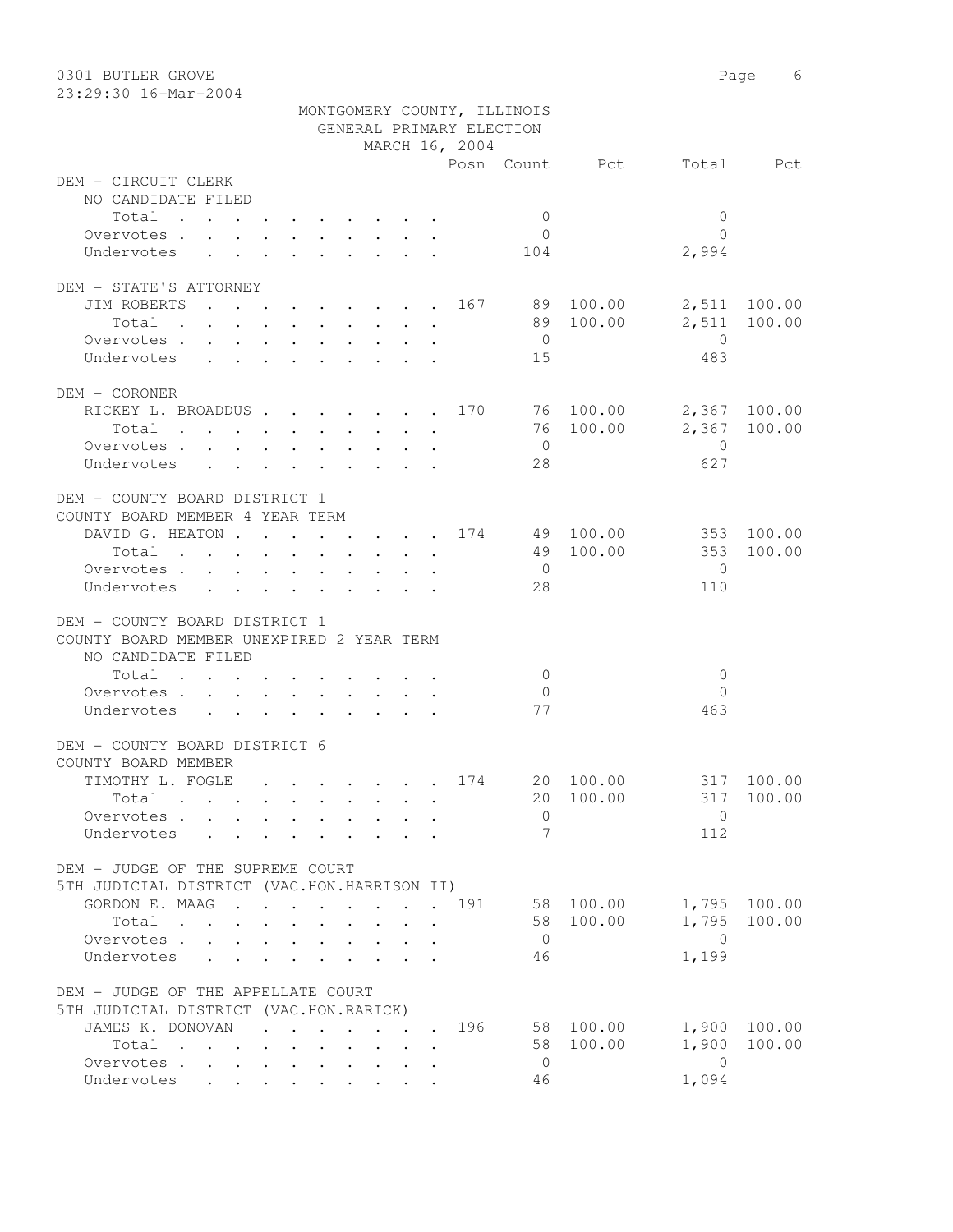| 0301 BUTLER GROVE                             |                             |                           |                          |                                   |        |                                                                                 |  |                |                             |           |          | Page         |
|-----------------------------------------------|-----------------------------|---------------------------|--------------------------|-----------------------------------|--------|---------------------------------------------------------------------------------|--|----------------|-----------------------------|-----------|----------|--------------|
| $23:29:30$ 16-Mar-2004                        |                             |                           |                          |                                   |        |                                                                                 |  |                |                             |           |          |              |
|                                               |                             |                           |                          |                                   |        |                                                                                 |  |                | MONTGOMERY COUNTY, ILLINOIS |           |          |              |
|                                               |                             |                           |                          |                                   |        |                                                                                 |  |                | GENERAL PRIMARY ELECTION    |           |          |              |
|                                               |                             |                           |                          |                                   |        |                                                                                 |  | MARCH 16, 2004 |                             |           |          |              |
|                                               |                             |                           |                          |                                   |        |                                                                                 |  |                | Posn Count                  | Pct       | Total    | Pct          |
| DEM - JUDGE OF THE CIRCUIT COURT              |                             |                           |                          |                                   |        |                                                                                 |  |                |                             |           |          |              |
| 4TH JUD. CIRC. MONTGOMERY CO. (VAC.HON.HUBER) |                             |                           |                          |                                   |        |                                                                                 |  |                |                             |           |          |              |
| KELLY D. LONG                                 |                             | $\mathbf{r} = \mathbf{r}$ |                          | $\sim$ $\sim$                     | $\sim$ | $\sim$                                                                          |  | 203            |                             | 83 100.00 | 2,423    | 100.00       |
| Total<br><b>Contract Contract Street</b>      |                             |                           |                          |                                   |        | the contract of the contract of the contract of the contract of the contract of |  |                | 83                          | 100.00    |          | 2,423 100.00 |
| Overvotes.                                    | $\sim$ $\sim$ $\sim$ $\sim$ |                           |                          |                                   |        |                                                                                 |  |                | $\mathbf 0$                 |           | $\Omega$ |              |
| Undervotes                                    |                             |                           |                          |                                   |        |                                                                                 |  |                | 21                          |           | 571      |              |
|                                               |                             |                           |                          |                                   |        |                                                                                 |  |                |                             |           |          |              |
| DEM - PRECINCT COMMITTEEMAN                   |                             |                           |                          |                                   |        |                                                                                 |  |                |                             |           |          |              |
| BUTLER GROVE                                  |                             |                           |                          |                                   |        |                                                                                 |  |                |                             |           |          |              |
| HOWARD BRACKNEY.                              |                             |                           | <b>Contract Contract</b> |                                   |        |                                                                                 |  | 218            |                             | 82 100.00 |          |              |
| Total<br>$\sim$                               |                             | $\sim$ $\sim$ $\sim$      |                          | <b>Contract Contract Contract</b> |        |                                                                                 |  |                |                             | 82 100.00 |          |              |
| Overvotes.                                    |                             |                           |                          |                                   |        |                                                                                 |  |                | 0                           |           |          |              |
| Undervotes                                    |                             |                           | $\ddot{\phantom{0}}$     | $\ddot{\phantom{0}}$              |        |                                                                                 |  |                | 22                          |           |          |              |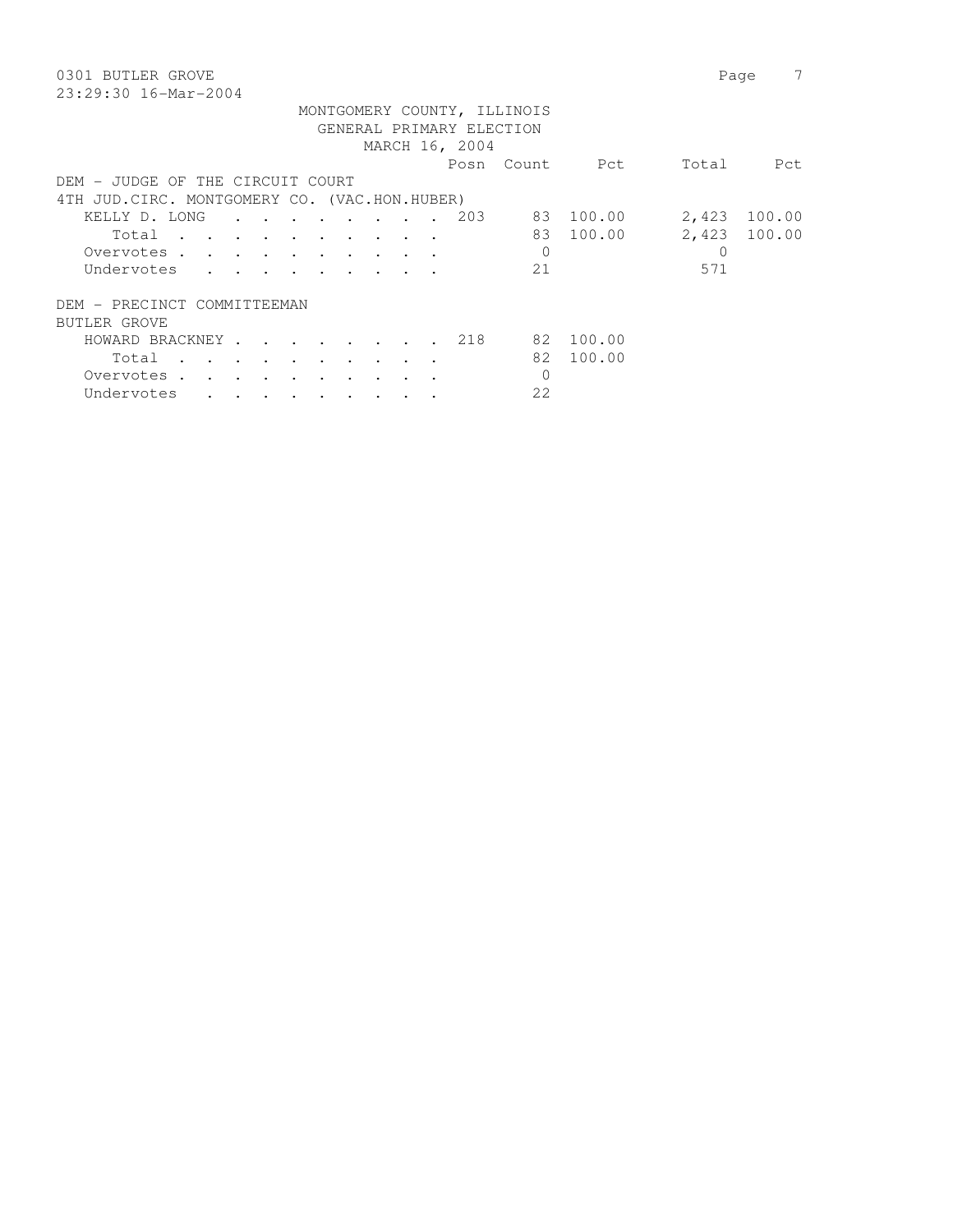0301 BUTLER GROVE Page 8 23:29:30 16-Mar-2004

|                                             |       |           |            |                                    |                      |           |                      |                      |           |           |           |                 |                | MONTGOMERY COUNTY, ILLINOIS |          |       |             |
|---------------------------------------------|-------|-----------|------------|------------------------------------|----------------------|-----------|----------------------|----------------------|-----------|-----------|-----------|-----------------|----------------|-----------------------------|----------|-------|-------------|
|                                             |       |           |            |                                    |                      |           |                      |                      |           |           |           |                 |                | GENERAL PRIMARY ELECTION    |          |       |             |
|                                             |       |           |            |                                    |                      |           |                      |                      |           |           |           |                 | MARCH 16, 2004 |                             |          |       |             |
|                                             |       |           |            |                                    |                      |           |                      |                      |           |           |           |                 |                |                             |          |       |             |
|                                             |       |           |            |                                    |                      |           |                      |                      |           |           |           |                 | Posn           | Count                       | Pct      | Total | Pct         |
| MONTGOMERY COUNTY                           |       |           |            |                                    |                      |           |                      |                      |           |           |           |                 |                |                             |          |       |             |
|                                             | YES . |           |            |                                    |                      |           |                      |                      |           |           |           |                 | 246            | 72                          | 48.00    | 1,971 | 43.10       |
|                                             | NO.   |           |            | $\sim$ $\sim$ $\sim$ $\sim$ $\sim$ |                      |           |                      |                      |           |           |           |                 | 247            | 78                          | 52.00    |       | 2,602 56.90 |
|                                             |       | Total     |            |                                    | <b>Contract</b>      | $\sim$    | $\sim$ $\sim$        | $\cdot$              | $\sim$    | $\sim$    |           | $\cdot$ $\cdot$ |                | 150                         | 100.00   | 4,573 | 100.00      |
|                                             |       |           | Overvotes. |                                    |                      | $\cdot$   | $\ddot{\phantom{a}}$ | $\ddot{\phantom{a}}$ |           |           |           |                 |                | $\Omega$                    |          | 4     |             |
|                                             |       |           | Undervotes |                                    |                      |           |                      |                      |           |           |           |                 |                | 17                          |          | 416   |             |
| PANHANDLE COMMUNITY UNIT SCHOOL DISTRICT #2 |       |           |            |                                    |                      |           |                      |                      |           |           |           |                 |                |                             |          |       |             |
|                                             |       |           |            |                                    |                      |           |                      |                      |           |           |           |                 |                |                             |          |       |             |
|                                             | YES . |           |            |                                    |                      |           |                      |                      |           |           |           |                 | 272            | $\Omega$                    | 0.00     | 205   | 29.62       |
|                                             | NO.   |           |            | <b>Contract Contract Contract</b>  |                      |           |                      |                      |           |           |           |                 | 273            |                             | 2 100.00 | 487   | 70.38       |
|                                             |       | Total     |            |                                    |                      |           |                      |                      |           |           |           |                 |                | 2                           | 100.00   | 692   | 100.00      |
|                                             |       | Overvotes |            |                                    | $\ddot{\phantom{a}}$ | $\bullet$ | $\cdot$              | $\bullet$            | $\bullet$ | $\bullet$ | $\bullet$ |                 |                | 0                           |          |       |             |

Undervotes . . . . . . . . . . 1 35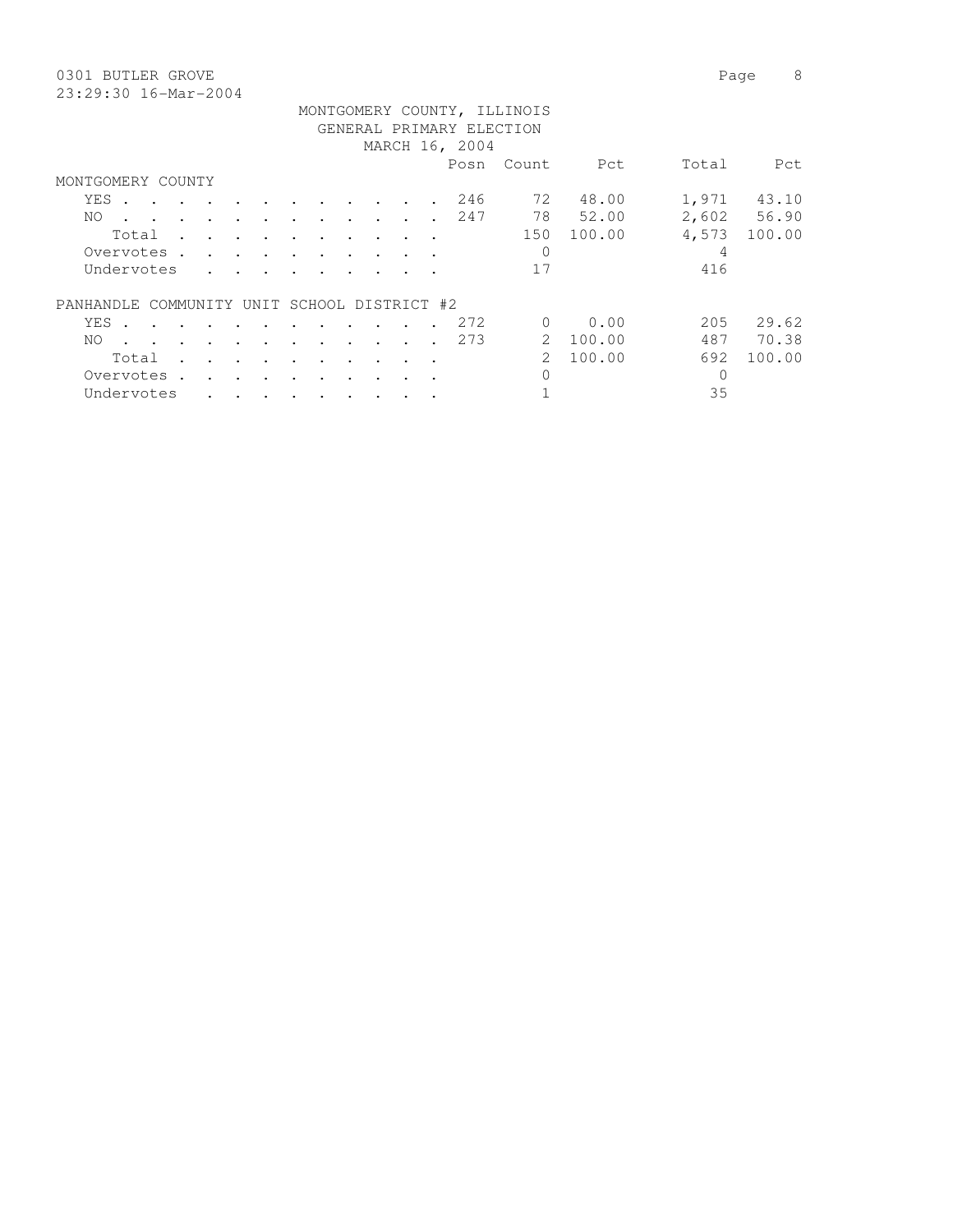23:29:30 16-Mar-2004

|                                                                                                             |                         |                                                           |              |                      |                | MONTGOMERY COUNTY, ILLINOIS<br>GENERAL PRIMARY ELECTION |           |                      |              |
|-------------------------------------------------------------------------------------------------------------|-------------------------|-----------------------------------------------------------|--------------|----------------------|----------------|---------------------------------------------------------|-----------|----------------------|--------------|
|                                                                                                             |                         |                                                           |              |                      | MARCH 16, 2004 |                                                         |           |                      |              |
|                                                                                                             |                         |                                                           |              |                      |                | Posn Count                                              | Pct       | Total                | Pct          |
| Precincts Counted - TOTAL                                                                                   |                         | $\mathbf{r}$ , $\mathbf{r}$ , $\mathbf{r}$ , $\mathbf{r}$ |              |                      |                | 1                                                       | 2.38      | 42                   | 100.00       |
| Registered Voters - TOTAL                                                                                   |                         |                                                           |              |                      |                | 463                                                     |           | 18,263               |              |
| Ballots Cast - TOTAL                                                                                        |                         |                                                           |              |                      |                |                                                         |           |                      |              |
|                                                                                                             |                         |                                                           |              |                      |                | 124                                                     | 26.78     | 5,007                | 27.42        |
| Ballots Cast - BLANK                                                                                        |                         |                                                           |              |                      |                |                                                         | 30.65     | 71                   | 0.39         |
| Ballots Cast - REPUBLICAN                                                                                   |                         |                                                           |              |                      |                | 40                                                      |           | 1,683                |              |
| Ballots Cast - REP. YELLOW                                                                                  |                         |                                                           |              |                      |                | 40                                                      |           | 894                  |              |
| Ballots Cast - REP. FED. 17TH                                                                               |                         |                                                           |              |                      |                | $\overline{0}$                                          |           | 2                    |              |
| Ballots Cast - DEMOCRATIC                                                                                   |                         |                                                           |              |                      |                | 80                                                      |           | 3,004                |              |
| Ballots Cast - DEM. GREEN                                                                                   |                         | $\mathbf{r}$ , $\mathbf{r}$ , $\mathbf{r}$ , $\mathbf{r}$ |              |                      |                | 80                                                      |           | 1,839                |              |
| Ballots Cast - DEM. FED. 17TH                                                                               |                         |                                                           |              |                      |                | $\overline{0}$                                          |           | 6                    |              |
| Ballots Cast - NONPARTISAN                                                                                  |                         |                                                           |              |                      |                | $\overline{4}$                                          |           | 320                  |              |
| Ballots Cast - NON. WHITE                                                                                   |                         |                                                           |              |                      |                | $\overline{4}$                                          |           | 281                  |              |
|                                                                                                             |                         |                                                           |              |                      |                |                                                         |           |                      |              |
| REP - PRESIDENT OF THE UNITED STATES                                                                        |                         |                                                           |              |                      |                |                                                         |           |                      |              |
| GEORGE W. BUSH                                                                                              |                         |                                                           |              |                      | $5\degree$     |                                                         | 28 100.00 |                      | 1,274 100.00 |
| Total                                                                                                       |                         |                                                           |              |                      |                |                                                         | 28 100.00 | 1,274                | 100.00       |
|                                                                                                             |                         |                                                           |              |                      |                |                                                         |           |                      |              |
| Overvotes                                                                                                   |                         |                                                           |              |                      |                | $\overline{0}$                                          |           | $\overline{0}$       |              |
| Undervotes<br>$\mathbf{r}$ , and $\mathbf{r}$ , and $\mathbf{r}$ , and $\mathbf{r}$<br>$\ddot{\phantom{0}}$ |                         |                                                           |              |                      |                | 12                                                      |           | 409                  |              |
|                                                                                                             |                         |                                                           |              |                      |                |                                                         |           |                      |              |
| REP - UNITED STATES SENATOR                                                                                 |                         |                                                           |              |                      |                |                                                         |           |                      |              |
| JIM OBERWEIS.                                                                                               |                         |                                                           |              |                      | - 9            | 8                                                       | 22.22     | 256                  | 17.26        |
| ANDY MCKENNA 10                                                                                             |                         |                                                           |              |                      |                | 4                                                       | 11.11     | 210                  | 14.16        |
| JOHN BORLING                                                                                                |                         |                                                           |              |                      | 11             | $\bigcirc$                                              | 0.00      | 26                   | 1.75         |
| STEVEN J. RAUSCHENBERGER                                                                                    |                         |                                                           |              |                      | 12             | 0                                                       | 0.00      | 144                  | 9.71         |
| JACK RYAN                                                                                                   |                         |                                                           |              |                      | 13             | 20                                                      | 55.56     | 663                  | 44.71        |
| CHIRINJEEV KATHURIA (CHIRINJEEV KATHURIA)                                                                   |                         |                                                           |              |                      | 14             | $\circ$                                                 | 0.00      | 15                   | 1.01         |
| JONATHAN C. WRIGHT                                                                                          |                         |                                                           |              | $\ddot{\phantom{a}}$ | 15             | $\mathcal{S}$                                           | 8.33      | 136                  | 9.17         |
| NORM HILL                                                                                                   |                         |                                                           |              |                      | 16             | 1                                                       | 2.78      | 33                   | 2.23         |
| Total                                                                                                       |                         |                                                           |              |                      |                |                                                         | 36 100.00 | 1,483                | 100.00       |
|                                                                                                             |                         |                                                           |              |                      |                | 1                                                       |           | 23                   |              |
| Overvotes.                                                                                                  |                         |                                                           |              |                      |                |                                                         |           |                      |              |
| Undervotes                                                                                                  |                         |                                                           |              |                      |                | $\mathcal{S}$                                           |           | 177                  |              |
|                                                                                                             |                         |                                                           |              |                      |                |                                                         |           |                      |              |
| REP - REPRESENTATIVE IN CONGRESS                                                                            |                         |                                                           |              |                      |                |                                                         |           |                      |              |
| 17TH CONGRESSIONAL DISTRICT                                                                                 |                         |                                                           |              |                      |                |                                                         |           |                      |              |
| ANDREA LANE ZINGA<br>$\cdot$ 23                                                                             |                         |                                                           |              |                      |                |                                                         | 25 100.00 |                      | 360 100.00   |
| Total .                                                                                                     |                         |                                                           |              |                      |                |                                                         |           | 25 100.00 360 100.00 |              |
| Overvotes                                                                                                   |                         |                                                           |              |                      |                | $\overline{0}$                                          |           | $\mathbf{0}$         |              |
| Undervotes<br>$\ddot{\phantom{a}}$                                                                          |                         |                                                           |              |                      |                | 15                                                      |           | 327                  |              |
|                                                                                                             |                         |                                                           |              |                      |                |                                                         |           |                      |              |
| REP - DELEGATE TO THE NATIONAL NOMINATING CONVENTION                                                        |                         |                                                           |              |                      |                |                                                         |           |                      |              |
| 17TH CONGRESSIONAL DISTRICT                                                                                 |                         |                                                           |              |                      |                |                                                         |           |                      |              |
| VOTE FOR 3                                                                                                  |                         |                                                           |              |                      |                |                                                         |           |                      |              |
| THOMAS G. GETZ (BUSH)                                                                                       |                         |                                                           |              |                      | 35             | 29                                                      | 32.95     | 522                  | 33.27        |
|                                                                                                             |                         |                                                           |              |                      |                |                                                         |           |                      | 522 33.27    |
| REGAN E. RAMSEY (BUSH)                                                                                      |                         | $\mathbf{L} = \mathbf{L} \times \mathbf{L}$               |              |                      | 36             |                                                         | 30 34.09  |                      |              |
| D. KAY LONG (BUSH)                                                                                          | $\cdot$ $\cdot$ $\cdot$ | $\mathbf{L}$                                              |              |                      | 37             |                                                         | 29 32.95  | 525                  | 33.46        |
| Total                                                                                                       |                         |                                                           | $\mathbf{L}$ | $\mathbf{r}$         |                | 88                                                      | 100.00    | 1,569                | 100.00       |
| Overvotes.                                                                                                  |                         |                                                           |              | $\ddot{\phantom{a}}$ |                | $\overline{0}$                                          |           | $\overline{0}$       |              |
| Undervotes                                                                                                  |                         |                                                           |              |                      |                | 32                                                      |           | 492                  |              |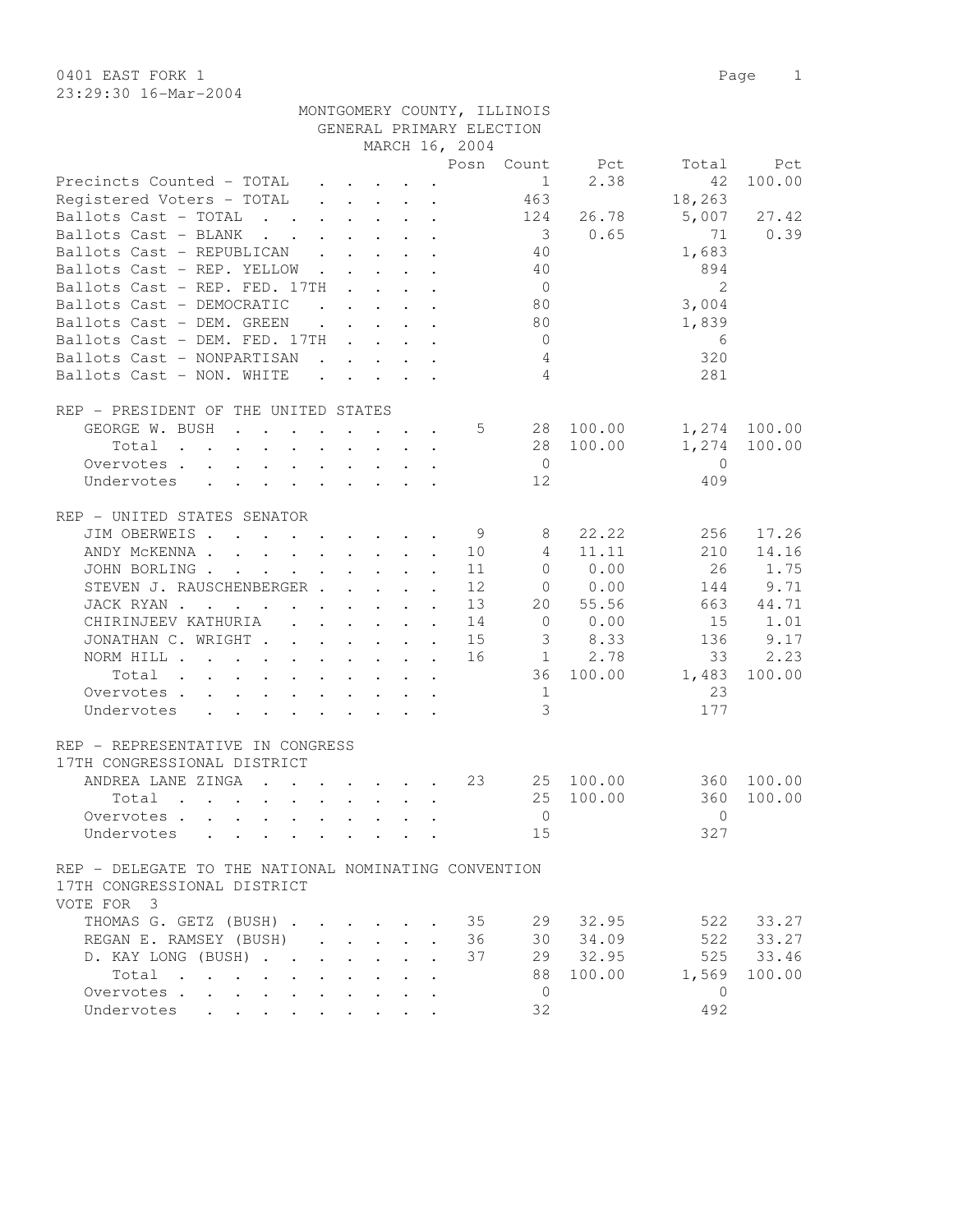0401 EAST FORK 1 Page 2 23:29:30 16-Mar-2004 MONTGOMERY COUNTY, ILLINOIS GENERAL PRIMARY ELECTION MARCH 16, 2004 Posn Count Pct Total Pct REP - ALTERNATE DELEGATE TO THE NATIONAL NOMINATING CONVENTION 17TH CONGRESSIONAL DISTRICT VOTE FOR 3 TIMOTHY B. ZOLLINGER (BUSH) . . . . 43 26 32.91 496 33.88 CANDICE D. TREES (BUSH) . . . . . 44 26 32.91 489 33.40 NORINE K. HAMMOND (BUSH) . . . . . 45 27 34.18 479 32.72 Total . . . . . . . . . . 79 100.00 1,464 100.00 Overvotes . . . . . . . . . . 0 0 Undervotes . . . . . . . . 41 597 REP - REPRESENTATIVE IN THE GENERAL ASSEMBLY 98TH REPRESENTATIVE DISTRICT NO CANDIDATE FILED 10tal . . . . . . . . . . . . 0<br>ervotes . . . . . . . . . . . 0 0<br>dervotes . . . . . . . . . . 40 1,679 Overvotes . . . . . . . . . . Undervotes . . . . . . . . . 40 REP - CIRCUIT CLERK MARY WEBB . . . . . . . . . 86 35 100.00 1,501 100.00 Total . . . . . . . . . . 35 100.00 1,501 100.00 Overvotes . . . . . . . . . . 0 0 Undervotes . . . . . . . . . 5 178 REP - STATE'S ATTORNEY NO CANDIDATE FILED  $\texttt{Total} \quad . \quad . \quad . \quad . \quad . \quad . \quad . \qquad . \qquad 0 \qquad \qquad 0$  Overvotes . . . . . . . . . . 0 0 Undervotes . . . . . . . . . 40 REP - CORONER NO CANDIDATE FILED  $\texttt{Total} \quad . \quad . \quad . \quad . \quad . \quad . \quad . \quad . \qquad 0 \qquad \qquad 0$ Overvotes . . . . . . . . . . . 0 0<br>
Undervotes . . . . . . . . . . 40 0 1,679 Undervotes . . . . . . . . . 40 REP - COUNTY BOARD DISTRICT 4 COUNTY BOARD MEMBER VOTE FOR 2 NO CANDIDATE FILED Total . . . . . . . . . . 0 0 Overvotes . . . . . . . . . . 0 Undervotes . . . . . . . . . 80 438 REP - JUDGE OF THE SUPREME COURT 5TH JUDICIAL DISTRICT (VAC.HON.HARRISON II) LLOYD A. KARMEIER . . . . . . . 113 28 100.00 1,304 100.00 Total . . . . . . . . . . 28 100.00 1,304 100.00 Overvotes . . . . . . . . . . . 0 0<br>
Undervotes . . . . . . . . . . 12 375 Undervotes . . . . . . . . . 12 375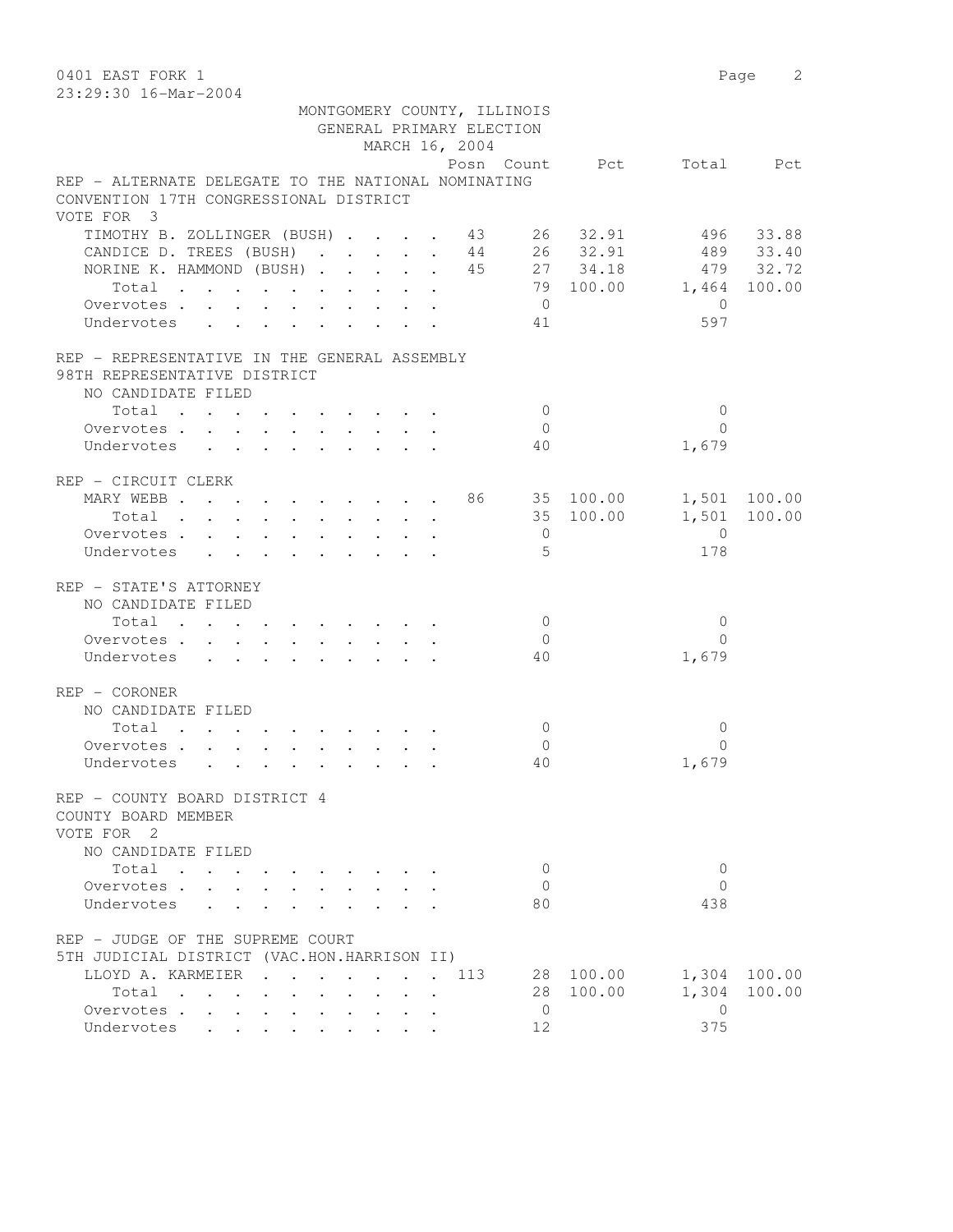| 0401 EAST FORK 1<br>$23:29:30$ 16-Mar-2004    | Page           | 3         |
|-----------------------------------------------|----------------|-----------|
| MONTGOMERY COUNTY, ILLINOIS                   |                |           |
| GENERAL PRIMARY ELECTION                      |                |           |
| MARCH 16, 2004                                |                |           |
|                                               | Posn Count Pct | Total Pct |
| REP - JUDGE OF THE APPELLATE COURT            |                |           |
| 5TH JUDICIAL DISTRICT (VAC.HON.RARICK)        |                |           |
| NO CANDIDATE FILED                            |                |           |
| Total<br>$\Omega$                             | 0              |           |
| $\Omega$<br>Overvotes                         | $\Omega$       |           |
| 40                                            | 1,679          |           |
| Undervotes                                    |                |           |
| REP - JUDGE OF THE CIRCUIT COURT              |                |           |
| 4TH JUD. CIRC. MONTGOMERY CO. (VAC.HON.HUBER) |                |           |
| NO CANDIDATE FILED                            |                |           |
| $\Omega$<br>Total                             | $\Omega$       |           |
| Overvotes<br>$\mathbf{0}$                     | $\Omega$       |           |
| Undervotes<br>40                              | 1,679          |           |
|                                               |                |           |
| REP - PRECINCT COMMITTEEMAN                   |                |           |
| EAST FORK 1                                   |                |           |
| JEFF SMITH 141 34 100.00                      |                |           |
| Total                                         | 34 100.00      |           |
| Overvotes.<br>$\Omega$                        |                |           |
| Undervotes<br>6                               |                |           |
|                                               |                |           |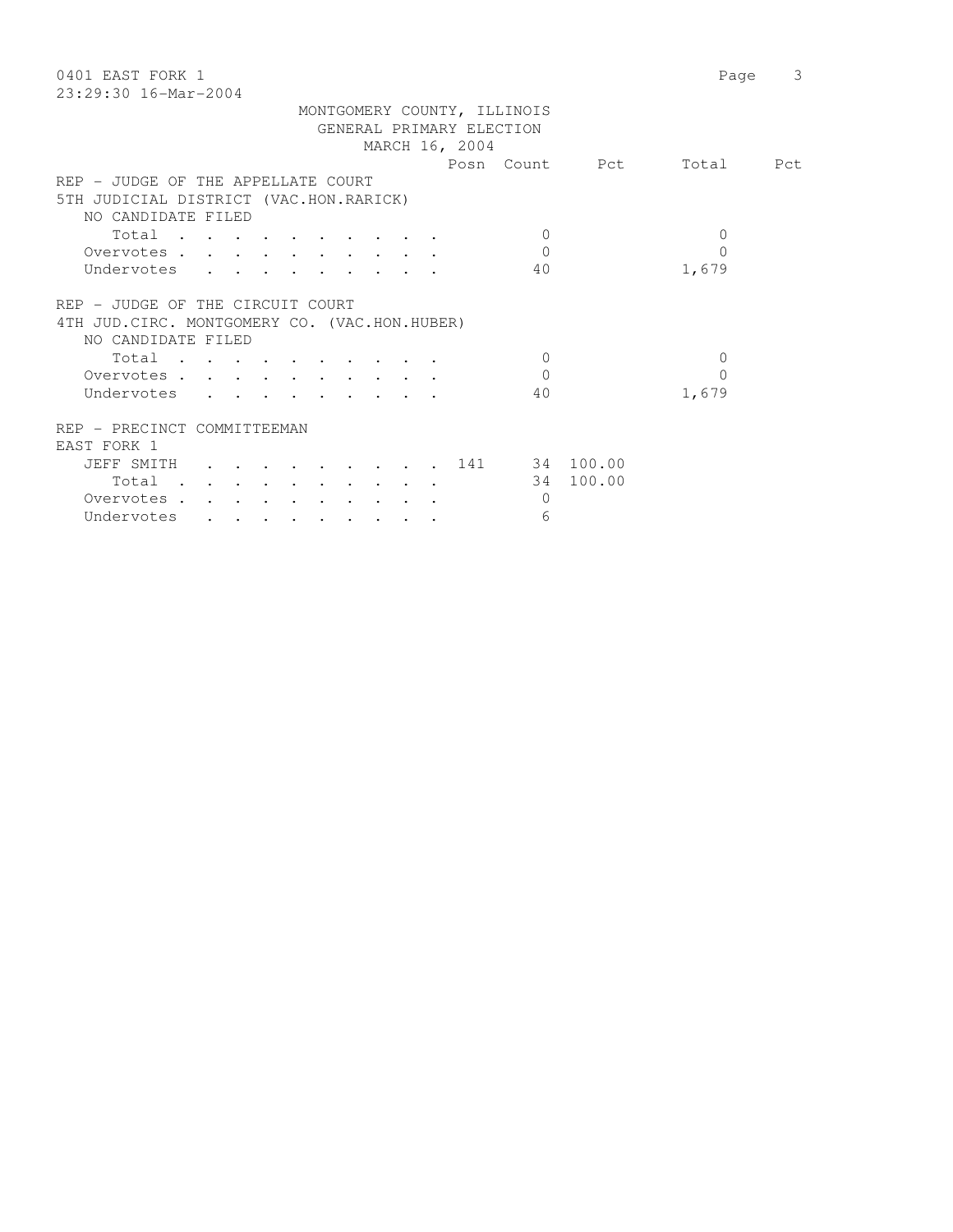0401 EAST FORK 1 Page 4

|                                                                                                          |                          |  |                                                                                                                                   |  |                                                                       |                | MONTGOMERY COUNTY, ILLINOIS |                                                 |                 |              |
|----------------------------------------------------------------------------------------------------------|--------------------------|--|-----------------------------------------------------------------------------------------------------------------------------------|--|-----------------------------------------------------------------------|----------------|-----------------------------|-------------------------------------------------|-----------------|--------------|
|                                                                                                          |                          |  |                                                                                                                                   |  |                                                                       |                | GENERAL PRIMARY ELECTION    |                                                 |                 |              |
|                                                                                                          |                          |  |                                                                                                                                   |  |                                                                       | MARCH 16, 2004 |                             |                                                 |                 |              |
|                                                                                                          |                          |  |                                                                                                                                   |  |                                                                       |                |                             | Posn Count Pct                                  |                 | Total Pct    |
| DEM - PRESIDENT OF THE UNITED STATES                                                                     |                          |  |                                                                                                                                   |  |                                                                       |                |                             |                                                 |                 |              |
| JOHN EDWARDS.                                                                                            |                          |  |                                                                                                                                   |  |                                                                       | 5 <sup>5</sup> |                             | 13 17.57                                        | 435             | 15.70        |
| WESLEY K. CLARK                                                                                          |                          |  |                                                                                                                                   |  |                                                                       | 6              |                             | $1 \t 1.35$                                     | 40              | 1.44         |
| HOWARD DEAN<br>$\mathbf{r}$ . The state of the state $\mathbf{r}$ is the state of the state $\mathbf{r}$ |                          |  |                                                                                                                                   |  |                                                                       | $\overline{7}$ |                             | 2 2.70                                          | 97              | 3.50         |
| JOE LIEBERMAN                                                                                            |                          |  | $\mathbf{r}$ , $\mathbf{r}$ , $\mathbf{r}$ , $\mathbf{r}$ , $\mathbf{r}$ , $\mathbf{r}$                                           |  | $\sim$                                                                | 8              |                             | 1 1.35                                          | 44              | 1.59         |
| DENNIS J. KUCINICH                                                                                       |                          |  |                                                                                                                                   |  |                                                                       | 9              |                             | 0 0.00                                          | 29              | 1.05         |
| LYNDON H. LaROUCHE, JR. 10                                                                               |                          |  |                                                                                                                                   |  |                                                                       |                |                             | 0 0.00                                          | 10              | 0.36         |
| CAROL MOSELEY BRAUN 11                                                                                   |                          |  |                                                                                                                                   |  |                                                                       |                |                             | $1 \t 1.35$                                     | 40              | 1.44         |
| ALFRED C. SHARPTON 12                                                                                    |                          |  |                                                                                                                                   |  |                                                                       |                |                             | $0 \qquad 0.00$                                 | 19              | 0.69         |
| JOHN F. KERRY                                                                                            |                          |  |                                                                                                                                   |  |                                                                       |                |                             | $\cdot$ 13 56 75.68                             |                 | 2,057 74.23  |
| Total                                                                                                    |                          |  |                                                                                                                                   |  |                                                                       |                |                             | 74 100.00                                       |                 | 2,771 100.00 |
| Overvotes                                                                                                |                          |  |                                                                                                                                   |  |                                                                       |                | $\Omega$                    |                                                 | 11              |              |
| Undervotes                                                                                               |                          |  |                                                                                                                                   |  |                                                                       |                | 6                           |                                                 | 222             |              |
|                                                                                                          |                          |  |                                                                                                                                   |  |                                                                       |                |                             |                                                 |                 |              |
| DEM - UNITED STATES SENATOR                                                                              |                          |  |                                                                                                                                   |  |                                                                       |                |                             |                                                 |                 |              |
| BARACK OBAMA.                                                                                            |                          |  |                                                                                                                                   |  |                                                                       | . 17           |                             | 5 7.25                                          | 349             | 12.66        |
| DANIEL W. HYNES 18                                                                                       |                          |  |                                                                                                                                   |  |                                                                       |                |                             | 48 69.57                                        |                 | 1,654 59.99  |
| . 19<br>GERY CHICO                                                                                       |                          |  |                                                                                                                                   |  |                                                                       |                |                             | $\begin{array}{ccc} & & 0 & & 0.00 \end{array}$ |                 | 20 0.73      |
| MARIA PAPPAS. 20                                                                                         |                          |  |                                                                                                                                   |  |                                                                       |                |                             | 2 2.90                                          |                 | 51 1.85      |
| M. BLAIR HULL                                                                                            |                          |  |                                                                                                                                   |  |                                                                       | . 21           |                             | 11 15.94                                        |                 | 570 20.67    |
| JOYCE WASHINGTON                                                                                         |                          |  |                                                                                                                                   |  | and a strong control of the state of                                  | 22             |                             | 1 1.45                                          | 35              | 1.27         |
| NANCY SKINNER                                                                                            | <b>Contract Contract</b> |  |                                                                                                                                   |  | $\mathbf{r}$ , and $\mathbf{r}$ , and $\mathbf{r}$ , and $\mathbf{r}$ | 23             |                             | 2 2.90                                          | 78              | 2.83         |
| Total                                                                                                    |                          |  |                                                                                                                                   |  |                                                                       |                |                             |                                                 | 69 100.00 2,757 | 100.00       |
| Overvotes.                                                                                               |                          |  | $\mathbf{r} = \mathbf{r} + \mathbf{r} + \mathbf{r} + \mathbf{r} + \mathbf{r} + \mathbf{r} + \mathbf{r} + \mathbf{r} + \mathbf{r}$ |  |                                                                       |                | $\frac{1}{2}$               |                                                 | 16              |              |
| Undervotes                                                                                               |                          |  | $\mathcal{A}=\mathcal{A}=\mathcal{A}=\mathcal{A}=\mathcal{A}=\mathcal{A}=\mathcal{A}=\mathcal{A}=\mathcal{A}$                     |  |                                                                       |                | 10                          |                                                 | 231             |              |
|                                                                                                          |                          |  |                                                                                                                                   |  |                                                                       |                |                             |                                                 |                 |              |
| DEM - REPRESENTATIVE IN CONGRESS                                                                         |                          |  |                                                                                                                                   |  |                                                                       |                |                             |                                                 |                 |              |
| 17TH CONGRESSIONAL DISTRICT                                                                              |                          |  |                                                                                                                                   |  |                                                                       |                |                             |                                                 |                 |              |
| LANE A. EVANS                                                                                            |                          |  |                                                                                                                                   |  |                                                                       |                |                             | $\cdot$ 34 58 100.00                            |                 | 1,244 100.00 |
| Total                                                                                                    |                          |  |                                                                                                                                   |  |                                                                       |                |                             | 58 100.00                                       | 1,244           | 100.00       |
| Overvotes                                                                                                |                          |  |                                                                                                                                   |  |                                                                       |                | $\overline{0}$              |                                                 | $\Omega$        |              |
| Undervotes                                                                                               |                          |  |                                                                                                                                   |  |                                                                       |                | 22                          |                                                 | 540             |              |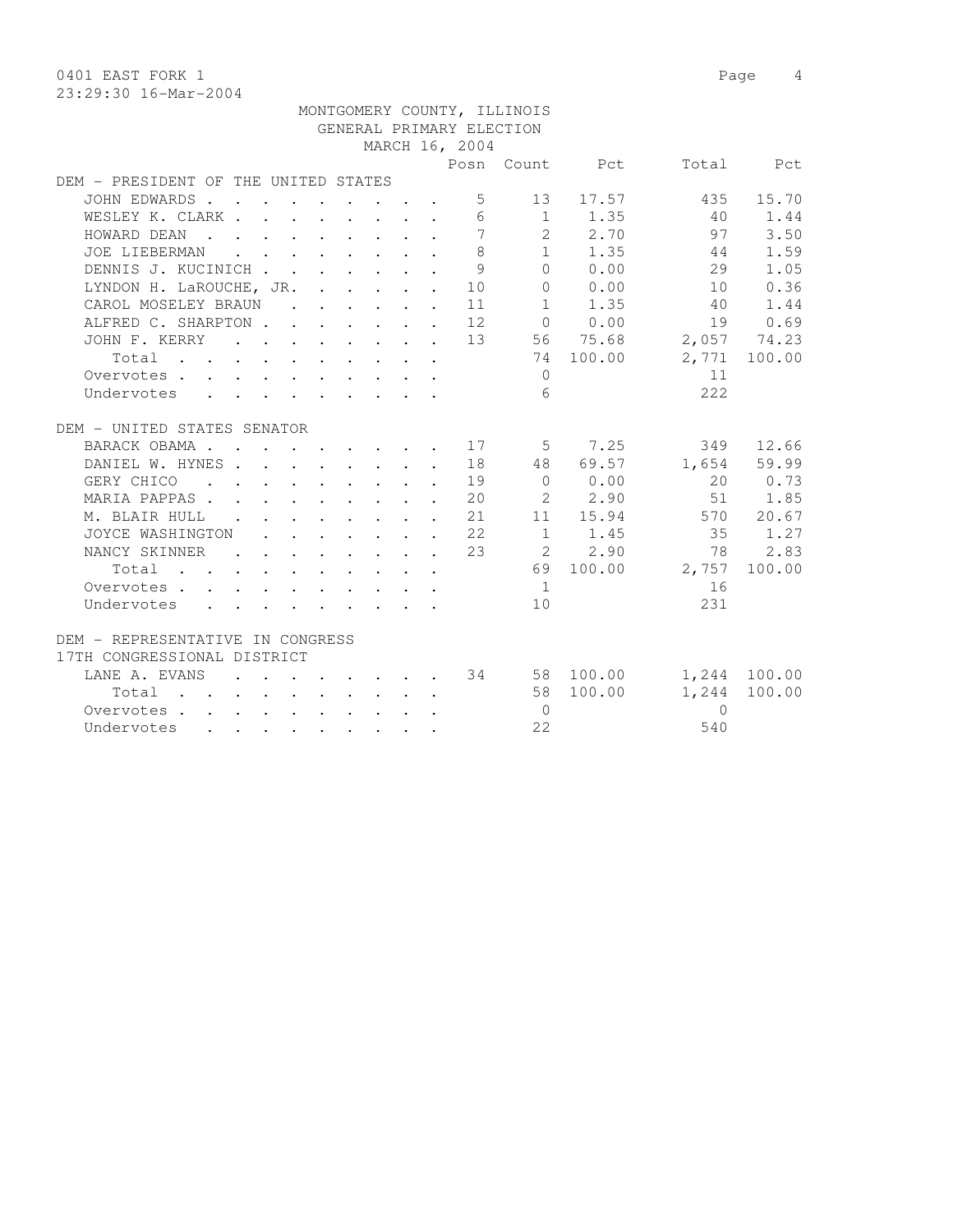0401 EAST FORK 1 Page 5 23:29:30 16-Mar-2004 MONTGOMERY COUNTY, ILLINOIS GENERAL PRIMARY ELECTION MARCH 16, 2004 Posn Count Pct Total Pct DEM - DELEGATE TO THE NATIONAL NOMINATING CONVENTION 17TH CONGRESSIONAL DISTRICT VOTE FOR 5 MIKE BOLAND (DEAN) . . . . . . . 41 19 7.69 410 6.65 GRACIELA HERNANDEZ (DEAN) . . . . 42 11 4.45 303 4.91 DON JOHNSTON (DEAN) . . . . . . 43 14 5.67 370 6.00 MARY K. "KAYT" NORRIS (DEAN) . . . 44 11 4.45 345 5.59 NORM M. WINICK (DEAN) . . . . . . 45 9 3.64 305 4.95 GLORIA FERGUSON (KUCINICH) . . . . 46 6 2.43 176 2.85 DAVID AMOR (KUCINICH) . . . . . 47 3 1.21 142 2.30 KAREN GOURD (KUCINICH) . . . . 48 6 2.43 151 2.45 JAMES DICE (KUCINICH) . . . . . . 49 4 1.62 132 2.14 VINCENT G. THOMAS (KUCINICH) . . . 50 5 2.02 154 2.50 PAT O'BRIEN (GEPHARDT) . . . . 58 7 2.83 97 1.57 MIKE SHAMPINE (GEPHARDT) . . . . . 59 3 1.21 42 0.68 CHARLES E. CASH, JR. (GEPHARDT) . . 60 4 1.62 41 0.66 DENNIS A. VANDERGINST (EDWARDS) . . 61 5 2.02 91 1.48 M. EVA SAVALA (EDWARDS) . . . . . 62 5 2.02 90 1.46 ROBIN A. JOHNSON (EDWARDS) . . . . 63 8 3.24 101 1.64 LYNDA FAINTER (EDWARDS) . . . . . 64 5 2.02 90 1.46 DAVID M. CAMPBELL (EDWARDS) . . . . 65 5 2.02 100 1.62 DAVID ANDICH (CLARK) . . . . . . 66 1 0.40 16 0.26 STUART LEFSTEIN (CLARK) . . . . . 67 1 0.40 11 0.18 MATT O'BRIEN (CLARK) . . . . . . 68 1 0.40 17 0.28 SUZANNE GOLDEN (CLARK) . . . . . 69 1 0.40 15 0.24 SONIA CERVANTES (CLARK) . . . . . 70 2 0.81 24 0.39 PAUL L MANGIERI (KERRY) . . . . . 71 22 8.91 557 9.03 PATRICIA "PAT" VERONDA (KERRY) . . . 72 24 9.72 599 9.71 JOSE "JOE" MORENO (KERRY) . . . . 73 20 8.10 602 9.76 MARGARET WALKER (KERRY) . . . . . 74 23 9.31 602 9.76 PORTER McNEIL (KERRY) . . . . . . 75 22 8.91 584 9.47 Total . . . . . . . . . . 247 100.00 6,167 100.00 Overvotes . . . . . . . . . . . . 5 43 Undervotes . . . . . . . . . 128 2,538 DEM - ALTERNATE DELEGATE TO THE NATIONAL NOMINATING CONVENTION 17TH CONGRESSIONAL DISTRICT JEANETTE HUNTER (DEAN) . . . . 113 6 8.70 126 9.07 AMANDA L. HICKS (KUCINICH) . . . . 114 3 4.35 58 4.18 ROXANE ZAMORA (EDWARDS) . . . . . 115 10 14.49 193 13.89 MARY RISELING (CLARK) . . . . . . 116 1 1.45 42 3.02 JOAN C. SCOTT (KERRY) . . . . . . 117 49 71.01 970 69.83 Total . . . . . . . . . . 69 100.00 1,389 100.00 Overvotes . . . . . . . . . . . 0 13 Undervotes . . . . . . . . . 11 382 DEM - REPRESENTATIVE IN THE GENERAL ASSEMBLY 98TH REPRESENTATIVE DISTRICT GARY HANNIG . . . . . . . . . 139 68 100.00 2,593 100.00 Total . . . . . . . . . . 68 100.00 2,593 100.00 Overvotes . . . . . . . . . . 0 0 Undervotes . . . . . . . . . 12 401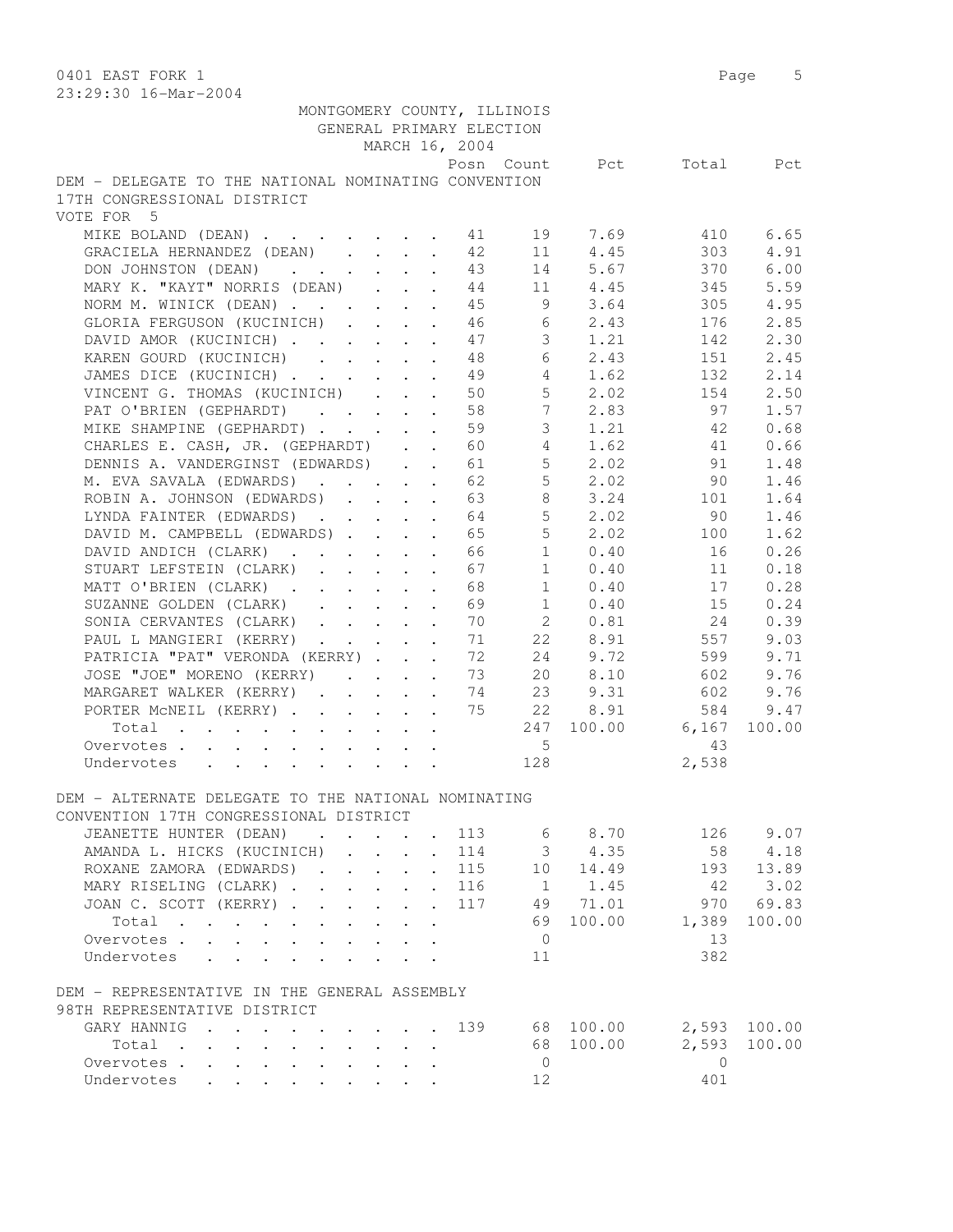| 0401 EAST FORK 1<br>23:29:30 16-Mar-2004                                     |                                                        |                                                         |                                                         |                | Page                | 6         |
|------------------------------------------------------------------------------|--------------------------------------------------------|---------------------------------------------------------|---------------------------------------------------------|----------------|---------------------|-----------|
|                                                                              |                                                        |                                                         | MONTGOMERY COUNTY, ILLINOIS<br>GENERAL PRIMARY ELECTION |                |                     |           |
|                                                                              |                                                        | MARCH 16, 2004                                          |                                                         |                |                     |           |
|                                                                              |                                                        |                                                         |                                                         | Posn Count Pct | Total               | Pct       |
| DEM - CIRCUIT CLERK<br>NO CANDIDATE FILED                                    |                                                        |                                                         |                                                         |                |                     |           |
| Total                                                                        |                                                        |                                                         | $\mathbf{0}$                                            |                | $\mathbf{0}$        |           |
| Overvotes.                                                                   |                                                        |                                                         | 0                                                       |                | $\Omega$            |           |
| Undervotes                                                                   |                                                        |                                                         | 80                                                      |                | 2,994               |           |
| DEM - STATE'S ATTORNEY                                                       |                                                        |                                                         |                                                         |                |                     |           |
| JIM ROBERTS<br>. 167                                                         |                                                        |                                                         |                                                         | 68 100.00      | 2,511               | 100.00    |
| Total                                                                        |                                                        |                                                         |                                                         | 68 100.00      | 2,511               | 100.00    |
| Overvotes                                                                    |                                                        |                                                         | $\overline{0}$                                          |                | $\overline{0}$      |           |
| Undervotes                                                                   |                                                        |                                                         | 12                                                      |                | 483                 |           |
| DEM - CORONER                                                                |                                                        |                                                         |                                                         |                |                     |           |
| RICKEY L. BROADDUS 170 62 100.00                                             |                                                        |                                                         |                                                         |                | 2,367 100.00        |           |
| Total                                                                        |                                                        |                                                         |                                                         | 62 100.00      | 2,367               | 100.00    |
| Overvotes                                                                    |                                                        |                                                         | $\overline{0}$                                          |                | $\mathbf{0}$        |           |
| Undervotes                                                                   |                                                        |                                                         | 18                                                      |                | 627                 |           |
| DEM - COUNTY BOARD DISTRICT 4<br>COUNTY BOARD MEMBER<br>VOTE FOR 2           |                                                        |                                                         |                                                         |                |                     |           |
| DENNIS L. JAGODZINSKI 174 50 46.30                                           |                                                        |                                                         |                                                         |                |                     | 378 48.65 |
| MIKE PLUNKETT 175                                                            |                                                        |                                                         |                                                         | 58 53.70       |                     | 399 51.35 |
| Total                                                                        |                                                        |                                                         |                                                         | 108 100.00     | 777                 | 100.00    |
| Overvotes.                                                                   |                                                        |                                                         | $\overline{0}$                                          |                | $\Omega$            |           |
| Undervotes                                                                   |                                                        |                                                         | 52                                                      |                | 303                 |           |
| DEM - JUDGE OF THE SUPREME COURT                                             |                                                        |                                                         |                                                         |                |                     |           |
| 5TH JUDICIAL DISTRICT (VAC.HON.HARRISON II)                                  |                                                        |                                                         |                                                         |                |                     |           |
| GORDON E. MAAG 191                                                           |                                                        |                                                         |                                                         | 46 100.00      | 1,795 100.00        |           |
| Total                                                                        |                                                        |                                                         |                                                         | 46 100.00      | 1,795               | 100.00    |
| Overvotes                                                                    |                                                        |                                                         | $\overline{0}$                                          |                | $\Omega$            |           |
| Undervotes                                                                   |                                                        |                                                         | 34                                                      |                | 1,199               |           |
| DEM - JUDGE OF THE APPELLATE COURT<br>5TH JUDICIAL DISTRICT (VAC.HON.RARICK) |                                                        |                                                         |                                                         |                |                     |           |
| JAMES K. DONOVAN 196 50 100.00                                               |                                                        |                                                         |                                                         |                | 1,900 100.00        |           |
| Total                                                                        |                                                        |                                                         |                                                         | 50 100.00      | 1,900 100.00        |           |
| Overvotes<br>$\ddot{\phantom{0}}$<br>Undervotes                              | $\mathbf{L}$<br>$\mathbf{L}$<br>$\mathbf{r}$<br>$\sim$ | $\mathbf{L}$<br>$\mathbf{r}$                            | $\overline{0}$<br>30                                    |                | $\bigcirc$<br>1,094 |           |
|                                                                              |                                                        |                                                         |                                                         |                |                     |           |
| DEM - JUDGE OF THE CIRCUIT COURT                                             |                                                        |                                                         |                                                         |                |                     |           |
| 4TH JUD. CIRC. MONTGOMERY CO. (VAC.HON.HUBER)<br>KELLY D. LONG               | . 203                                                  |                                                         |                                                         | 65 100.00      | 2,423 100.00        |           |
| Total                                                                        |                                                        | $\cdot$ $\cdot$ $\cdot$ $\cdot$                         |                                                         | 65 100.00      | 2,423               | 100.00    |
| Overvotes                                                                    |                                                        |                                                         | $\overline{0}$                                          |                | $\overline{0}$      |           |
| Undervotes<br>$\mathbf{L}$<br>$\sim$                                         |                                                        | $\mathbf{L}^{\text{max}}$ and $\mathbf{L}^{\text{max}}$ | 15                                                      |                | 571                 |           |
| DEM - PRECINCT COMMITTEEMAN                                                  |                                                        |                                                         |                                                         |                |                     |           |
| EAST FORK 1                                                                  |                                                        |                                                         |                                                         |                |                     |           |
| LIBBY CHUMLEY                                                                |                                                        |                                                         | . 218 69 100.00                                         |                |                     |           |
| Total                                                                        |                                                        |                                                         |                                                         | 69 100.00      |                     |           |
| Overvotes                                                                    |                                                        |                                                         | $\overline{0}$                                          |                |                     |           |
| Undervotes                                                                   |                                                        |                                                         | 11                                                      |                |                     |           |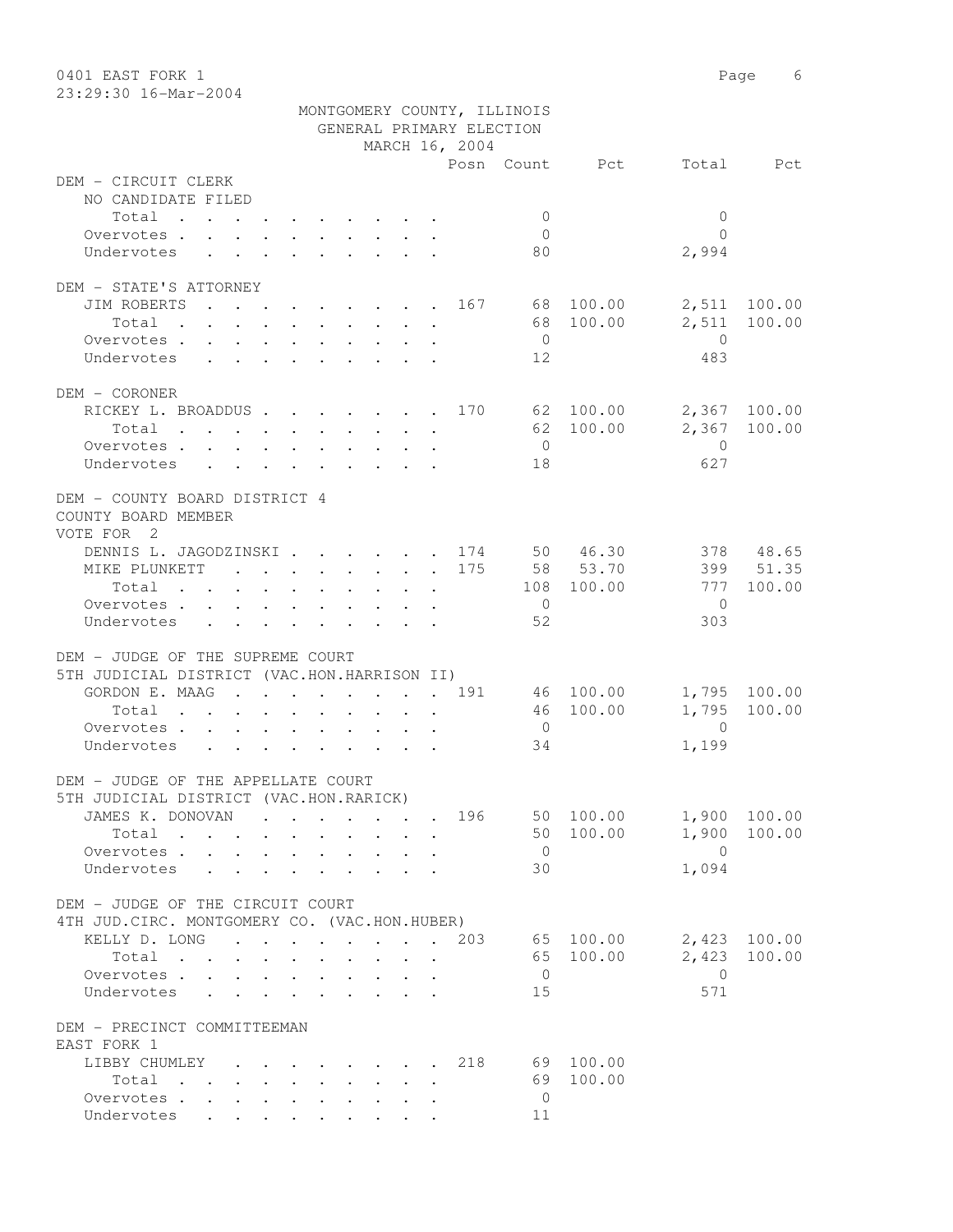## 0401 EAST FORK 1 Page 7 23:29:30 16-Mar-2004

| 40.47.00 IV HUL 4001 |  |  |  |  |  |                          |                             |                |       |             |
|----------------------|--|--|--|--|--|--------------------------|-----------------------------|----------------|-------|-------------|
|                      |  |  |  |  |  | GENERAL PRIMARY ELECTION | MONTGOMERY COUNTY, ILLINOIS |                |       |             |
|                      |  |  |  |  |  | MARCH 16, 2004           |                             |                |       |             |
|                      |  |  |  |  |  |                          | Posn Count                  | Pct            | Total | Pct         |
| MONTGOMERY COUNTY    |  |  |  |  |  |                          |                             |                |       |             |
| YES. 246             |  |  |  |  |  |                          |                             | 43 37.07       | 1,971 | 43.10       |
| NO.                  |  |  |  |  |  |                          |                             | . 247 73 62.93 |       | 2,602 56.90 |
| Total                |  |  |  |  |  |                          |                             | 116 100.00     | 4,573 | 100.00      |
| Overvotes            |  |  |  |  |  |                          | $\mathbf{0}$                |                | 4     |             |
| Undervotes           |  |  |  |  |  |                          | 8                           |                | 416   |             |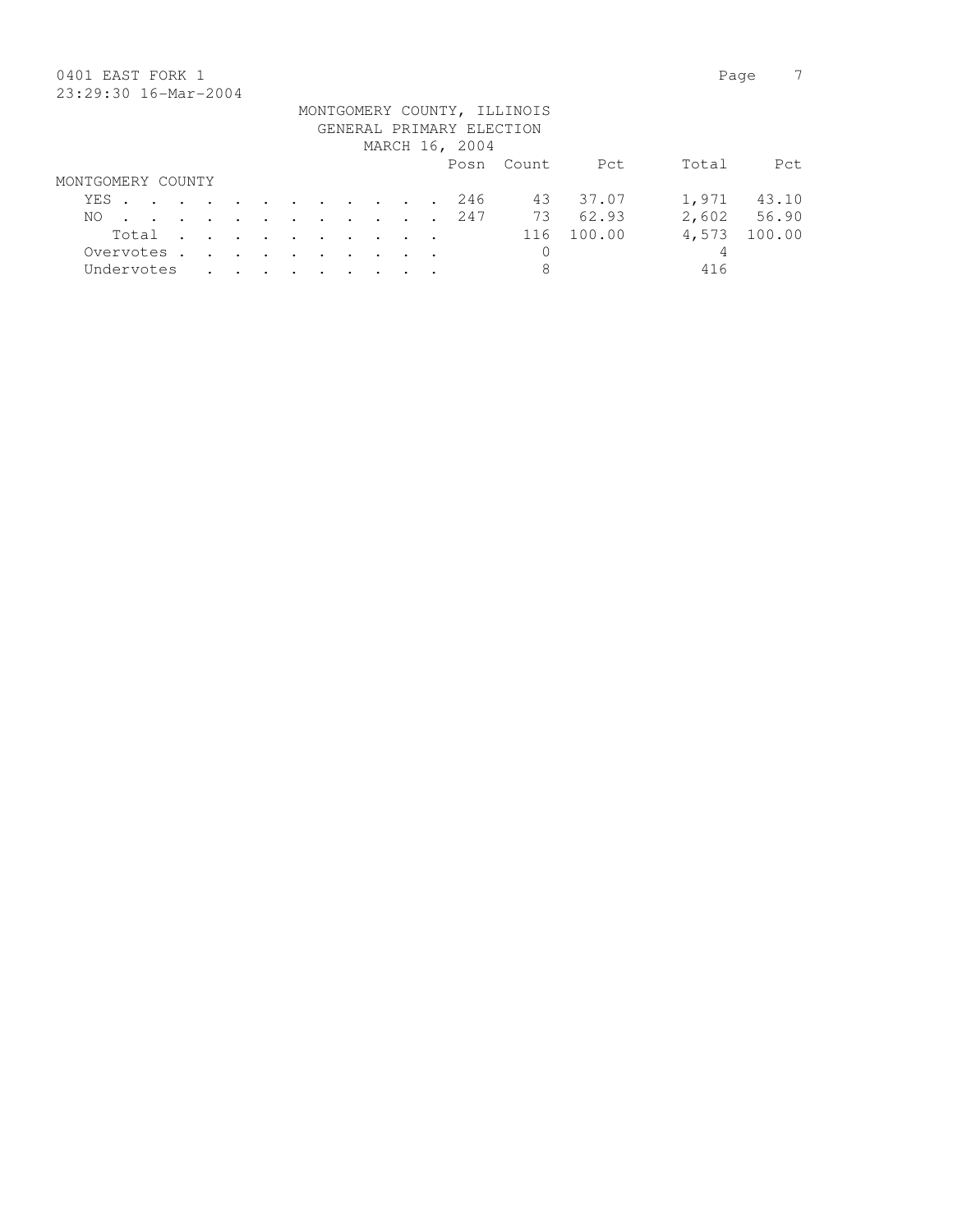0402 EAST FORK 2 Page 1 23:29:30 16-Mar-2004

| 23:29:30 16-Mar-2004                       |                             |                |            |       |                |
|--------------------------------------------|-----------------------------|----------------|------------|-------|----------------|
|                                            | MONTGOMERY COUNTY, ILLINOIS |                |            |       |                |
|                                            | GENERAL PRIMARY ELECTION    |                |            |       |                |
|                                            |                             | MARCH 16, 2004 |            |       |                |
|                                            |                             |                | Posn Count | - Pot | Tota           |
|                                            |                             |                |            | 2.38  | $\overline{4}$ |
| Reqistered Voters – TOTAL    .  .  .  .  . |                             |                | 156        |       | 18,26          |

|                                                                                                                                                                                                                                                         |                          |                                                           |                                                                                                                                                                                                                                        |                      | Posn | Count          | Pct                      | Total          | Pct    |
|---------------------------------------------------------------------------------------------------------------------------------------------------------------------------------------------------------------------------------------------------------|--------------------------|-----------------------------------------------------------|----------------------------------------------------------------------------------------------------------------------------------------------------------------------------------------------------------------------------------------|----------------------|------|----------------|--------------------------|----------------|--------|
| Precincts Counted - TOTAL                                                                                                                                                                                                                               |                          |                                                           |                                                                                                                                                                                                                                        |                      |      | $\mathbf{1}$   | 2.38                     | 42             | 100.00 |
| Registered Voters - TOTAL                                                                                                                                                                                                                               |                          | $\mathbf{r}$ , $\mathbf{r}$ , $\mathbf{r}$ , $\mathbf{r}$ |                                                                                                                                                                                                                                        |                      |      | 156            |                          | 18,263         |        |
| Ballots Cast - TOTAL                                                                                                                                                                                                                                    |                          | $\ddot{\phantom{a}}$                                      |                                                                                                                                                                                                                                        |                      |      | 38             | 24.36                    | 5,007          | 27.42  |
| Ballots Cast - BLANK<br>$\mathbf{r}$ , $\mathbf{r}$ , $\mathbf{r}$                                                                                                                                                                                      |                          |                                                           |                                                                                                                                                                                                                                        |                      |      | $\overline{2}$ | 1.28                     | 71             | 0.39   |
| Ballots Cast - REPUBLICAN<br>$\mathbf{L}$                                                                                                                                                                                                               | $\ddot{\phantom{0}}$     |                                                           |                                                                                                                                                                                                                                        |                      |      | 14             |                          | 1,683          |        |
| Ballots Cast - REP. YELLOW<br>$\ddot{\phantom{a}}$                                                                                                                                                                                                      | $\mathbf{L}$             |                                                           | $\mathbf{L} = \mathbf{L} \mathbf{L} + \mathbf{L} \mathbf{L}$                                                                                                                                                                           |                      |      | 14             |                          | 894            |        |
| Ballots Cast - REP. FED. 17TH                                                                                                                                                                                                                           |                          |                                                           | $\cdot$ $\cdot$ $\cdot$ $\cdot$                                                                                                                                                                                                        |                      |      | $\overline{0}$ |                          | 2              |        |
| Ballots Cast - DEMOCRATIC                                                                                                                                                                                                                               |                          | $\ddot{\phantom{a}}$                                      |                                                                                                                                                                                                                                        |                      |      | 23             |                          | 3,004          |        |
| Ballots Cast - DEM. GREEN                                                                                                                                                                                                                               | $\cdot$ $\cdot$          |                                                           | $\ddot{\phantom{a}}$ . The contract of the contract of the contract of the contract of the contract of the contract of the contract of the contract of the contract of the contract of the contract of the contract of the contract of |                      |      | 23             |                          | 1,839          |        |
| Ballots Cast - DEM. FED. 17TH .                                                                                                                                                                                                                         |                          | $\ddot{\phantom{0}}$                                      | $\mathbf{L} = \mathbf{L}$                                                                                                                                                                                                              |                      |      | $\overline{0}$ |                          | 6              |        |
| Ballots Cast - NONPARTISAN                                                                                                                                                                                                                              |                          |                                                           |                                                                                                                                                                                                                                        |                      |      | 1              |                          | 320            |        |
| Ballots Cast - NON. WHITE                                                                                                                                                                                                                               |                          | $\mathbf{r} = \mathbf{r} - \mathbf{r}$                    |                                                                                                                                                                                                                                        |                      |      | $\mathbf{1}$   |                          | 281            |        |
|                                                                                                                                                                                                                                                         |                          |                                                           |                                                                                                                                                                                                                                        |                      |      |                |                          |                |        |
| REP - PRESIDENT OF THE UNITED STATES                                                                                                                                                                                                                    |                          |                                                           |                                                                                                                                                                                                                                        |                      |      |                |                          |                |        |
| GEORGE W. BUSH<br>$\mathcal{A}$ . The set of the set of the set of the set of the set of the set of the set of the set of the set of the set of the set of the set of the set of the set of the set of the set of the set of the set of the set of t    |                          |                                                           |                                                                                                                                                                                                                                        |                      | 5    |                | 10 100.00                | 1,274          | 100.00 |
| Total<br>$\mathbf{r}$ , and $\mathbf{r}$ , and $\mathbf{r}$ , and $\mathbf{r}$ , and $\mathbf{r}$                                                                                                                                                       |                          |                                                           |                                                                                                                                                                                                                                        |                      |      | 10             | 100.00                   | 1,274          | 100.00 |
| Overvotes                                                                                                                                                                                                                                               |                          |                                                           |                                                                                                                                                                                                                                        |                      |      | $\circ$        |                          | $\Omega$       |        |
| Undervotes                                                                                                                                                                                                                                              |                          |                                                           |                                                                                                                                                                                                                                        |                      |      | 4              |                          | 409            |        |
|                                                                                                                                                                                                                                                         |                          |                                                           |                                                                                                                                                                                                                                        |                      |      |                |                          |                |        |
| REP - UNITED STATES SENATOR                                                                                                                                                                                                                             |                          |                                                           |                                                                                                                                                                                                                                        |                      |      |                |                          |                |        |
| JIM OBERWEIS                                                                                                                                                                                                                                            |                          |                                                           |                                                                                                                                                                                                                                        |                      | - 9  | $\overline{0}$ | 0.00                     | 256            | 17.26  |
| ANDY MCKENNA.<br>$\mathbf{L} = \mathbf{L} \mathbf{L} \mathbf{L}$<br>$\ddot{\phantom{a}}$                                                                                                                                                                |                          | $\mathbf{L}$ . The set of $\mathbf{L}$                    | $\mathbf{L}$                                                                                                                                                                                                                           |                      | 10   | $\mathbf{1}$   | 8.33                     | 210            | 14.16  |
| JOHN BORLING.<br>$\mathbf{L}^{\text{max}}$<br>$\ddot{\phantom{0}}$                                                                                                                                                                                      | $\ddot{\phantom{0}}$     | $\sim$                                                    | $\sim$                                                                                                                                                                                                                                 |                      | 11   | $\overline{0}$ | 0.00                     | 26             | 1.75   |
| STEVEN J. RAUSCHENBERGER.                                                                                                                                                                                                                               |                          | $\sim$ $\sim$ $\sim$ $\sim$ $\sim$                        |                                                                                                                                                                                                                                        | $\mathbf{r}$         | 12   | 4              | 33.33                    | 144            | 9.71   |
| JACK RYAN.<br>$\mathbf{r}$ , and $\mathbf{r}$ , and $\mathbf{r}$ , and $\mathbf{r}$                                                                                                                                                                     |                          |                                                           |                                                                                                                                                                                                                                        |                      | 13   | 5              | 41.67                    | 663            | 44.71  |
| CHIRINJEEV KATHURIA<br>$\cdot$ $\cdot$ $\cdot$ $\cdot$ $\cdot$ $\cdot$ $\cdot$                                                                                                                                                                          |                          |                                                           |                                                                                                                                                                                                                                        | $\ddot{\phantom{a}}$ | 14   | $\circ$        | 0.00                     | 15             | 1.01   |
| JONATHAN C. WRIGHT                                                                                                                                                                                                                                      |                          |                                                           |                                                                                                                                                                                                                                        |                      | 15   | $\mathbf{1}$   | 8.33                     | 136            | 9.17   |
| NORM HILL                                                                                                                                                                                                                                               |                          |                                                           | $\mathbf{L}^{\text{max}}$ , and                                                                                                                                                                                                        |                      | 16   |                | 8.33<br>$1 \quad \cdots$ | 33             | 2.23   |
| Total<br>the contract of the contract of the contract of the contract of the contract of the contract of the contract of                                                                                                                                |                          |                                                           |                                                                                                                                                                                                                                        |                      |      |                | 12 100.00                | 1,483          | 100.00 |
| Overvotes .<br>$\cdot$ $\cdot$ $\cdot$ $\cdot$ $\cdot$<br>$\ddot{\phantom{a}}$                                                                                                                                                                          | <b>Contract Contract</b> |                                                           |                                                                                                                                                                                                                                        |                      |      | $\overline{0}$ |                          | 23             |        |
| Undervotes<br>$\ddot{\phantom{0}}$<br>$\sim$ 100 $\pm$<br>$\bullet$                                                                                                                                                                                     | $\bullet$                |                                                           |                                                                                                                                                                                                                                        |                      |      | 2              |                          | 177            |        |
|                                                                                                                                                                                                                                                         |                          |                                                           |                                                                                                                                                                                                                                        |                      |      |                |                          |                |        |
| REP - REPRESENTATIVE IN CONGRESS                                                                                                                                                                                                                        |                          |                                                           |                                                                                                                                                                                                                                        |                      |      |                |                          |                |        |
| 17TH CONGRESSIONAL DISTRICT                                                                                                                                                                                                                             |                          |                                                           |                                                                                                                                                                                                                                        |                      |      |                |                          |                |        |
| ANDREA LANE ZINGA<br>$\mathcal{A}$ . The set of the set of the set of the set of the set of the set of the set of the set of the set of the set of the set of the set of the set of the set of the set of the set of the set of the set of the set of t |                          |                                                           |                                                                                                                                                                                                                                        |                      | 23   | $5^{\circ}$    | 100.00                   | 360            | 100.00 |
| Total<br>the contract of the contract of the contract of the contract of the contract of the contract of the contract of                                                                                                                                |                          |                                                           |                                                                                                                                                                                                                                        |                      |      | 5              | 100.00                   | 360            | 100.00 |
| Overvotes                                                                                                                                                                                                                                               |                          |                                                           |                                                                                                                                                                                                                                        |                      |      | $\mathbf{0}$   |                          | $\mathbf{0}$   |        |
| Undervotes                                                                                                                                                                                                                                              |                          |                                                           |                                                                                                                                                                                                                                        |                      |      | 9              |                          | 327            |        |
|                                                                                                                                                                                                                                                         |                          |                                                           |                                                                                                                                                                                                                                        |                      |      |                |                          |                |        |
| REP - DELEGATE TO THE NATIONAL NOMINATING CONVENTION                                                                                                                                                                                                    |                          |                                                           |                                                                                                                                                                                                                                        |                      |      |                |                          |                |        |
| 17TH CONGRESSIONAL DISTRICT                                                                                                                                                                                                                             |                          |                                                           |                                                                                                                                                                                                                                        |                      |      |                |                          |                |        |
| VOTE FOR 3                                                                                                                                                                                                                                              |                          |                                                           |                                                                                                                                                                                                                                        |                      |      |                |                          |                |        |
| THOMAS G. GETZ (BUSH).                                                                                                                                                                                                                                  |                          |                                                           |                                                                                                                                                                                                                                        |                      | 35   | 8              | 30.77                    | 522            | 33.27  |
| REGAN E. RAMSEY (BUSH)                                                                                                                                                                                                                                  |                          |                                                           |                                                                                                                                                                                                                                        |                      | 36   | 9              | 34.62                    | 522            | 33.27  |
| D. KAY LONG (BUSH).                                                                                                                                                                                                                                     |                          |                                                           |                                                                                                                                                                                                                                        |                      | 37   | 9              | 34.62                    | 525            | 33.46  |
| Total<br>$\sim$ $\sim$<br>$\mathbf{r}$ . The set of $\mathbf{r}$<br>$\ddot{\phantom{a}}$                                                                                                                                                                |                          |                                                           |                                                                                                                                                                                                                                        |                      |      | 26             | 100.00                   | 1,569          | 100.00 |
| Overvotes.<br>$\ddot{\phantom{a}}$                                                                                                                                                                                                                      |                          |                                                           |                                                                                                                                                                                                                                        |                      |      | $\overline{0}$ |                          | $\overline{0}$ |        |
| Undervotes                                                                                                                                                                                                                                              |                          |                                                           |                                                                                                                                                                                                                                        |                      |      | 16             |                          | 492            |        |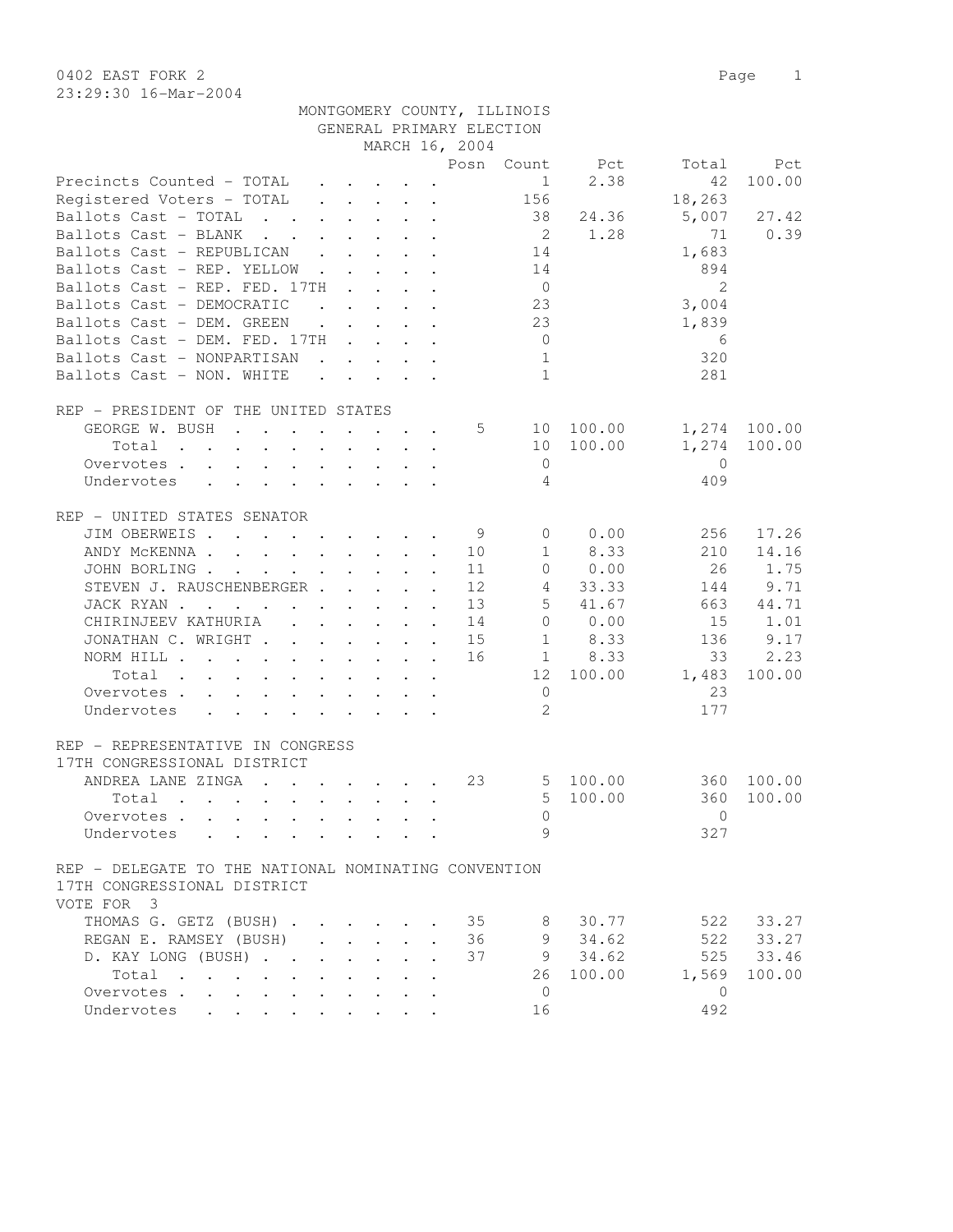0402 EAST FORK 2 Page 2 23:29:30 16-Mar-2004 MONTGOMERY COUNTY, ILLINOIS GENERAL PRIMARY ELECTION MARCH 16, 2004 Posn Count Pct Total Pct REP - ALTERNATE DELEGATE TO THE NATIONAL NOMINATING CONVENTION 17TH CONGRESSIONAL DISTRICT VOTE FOR 3 TIMOTHY B. ZOLLINGER (BUSH) . . . . 43 CANDICE D. TREES (BUSH) . . . . . 44 NORINE K. HAMMOND (BUSH) . . . . 45 8 33.33 10THY B. ZOLLINGER (BUSH) . . . . 43 9 37.50 496 33.88<br>
10DICE D. TREES (BUSH) . . . . 44 7 29.17 489 33.40<br>
10DICE D. TREES (BUSH) . . . . 45 8 33.33 479 32.72<br>
1,464 100.00 1,464 100.00 Overvotes . . . . . . . . . . . 0 0<br>
IIndervotes . . . . . . . . . . 18 0 597 Undervotes . . . . . . . . . 18 597 REP - REPRESENTATIVE IN THE GENERAL ASSEMBLY 98TH REPRESENTATIVE DISTRICT NO CANDIDATE FILED 10tal . . . . . . . . . . . . 0<br>ervotes . . . . . . . . . . . 0 0<br>dervotes . . . . . . . . . . 14 1,679 Overvotes . . . . . . . . . . Undervotes . . . . . . . . . 14 REP - CIRCUIT CLERK MARY WEBB . . . . . . . . . 86 12 100.00 1,501 100.00 Total . . . . . . . . . . 12 100.00 1,501 100.00 Overvotes . . . . . . . . . . . 0<br>
Undervotes . . . . . . . . . . . 2 178 Undervotes . . . . . . . . . 2 178 REP - STATE'S ATTORNEY NO CANDIDATE FILED Total . . . . . . . . . . 0 0 Overvotes . . . . . . . . . . 0 0 Undervotes . . . . . . . . . 14 REP - CORONER NO CANDIDATE FILED  $\texttt{Total} \quad . \quad . \quad . \quad . \quad . \quad . \quad . \qquad . \qquad 0 \qquad \qquad 0$ Overvotes . . . . . . . . . . . 0 0<br>IIndervotes . . . . . . . . . . . 14 1,679 Undervotes . . . . . . . . . 14 REP - COUNTY BOARD DISTRICT 4 COUNTY BOARD MEMBER VOTE FOR 2 NO CANDIDATE FILED Total . . . . . . . . . . 0 0 Overvotes . . . . . . . . . . 0 Undervotes . . . . . . . . . 28 438 REP - JUDGE OF THE SUPREME COURT 5TH JUDICIAL DISTRICT (VAC.HON.HARRISON II) LLOYD A. KARMEIER . . . . . . . 113 10 100.00 1,304 100.00 Total . . . . . . . . . . 10 100.00 1,304 100.00 Overvotes . . . . . . . . . . . 0 Undervotes . . . . . . . .  $4$  375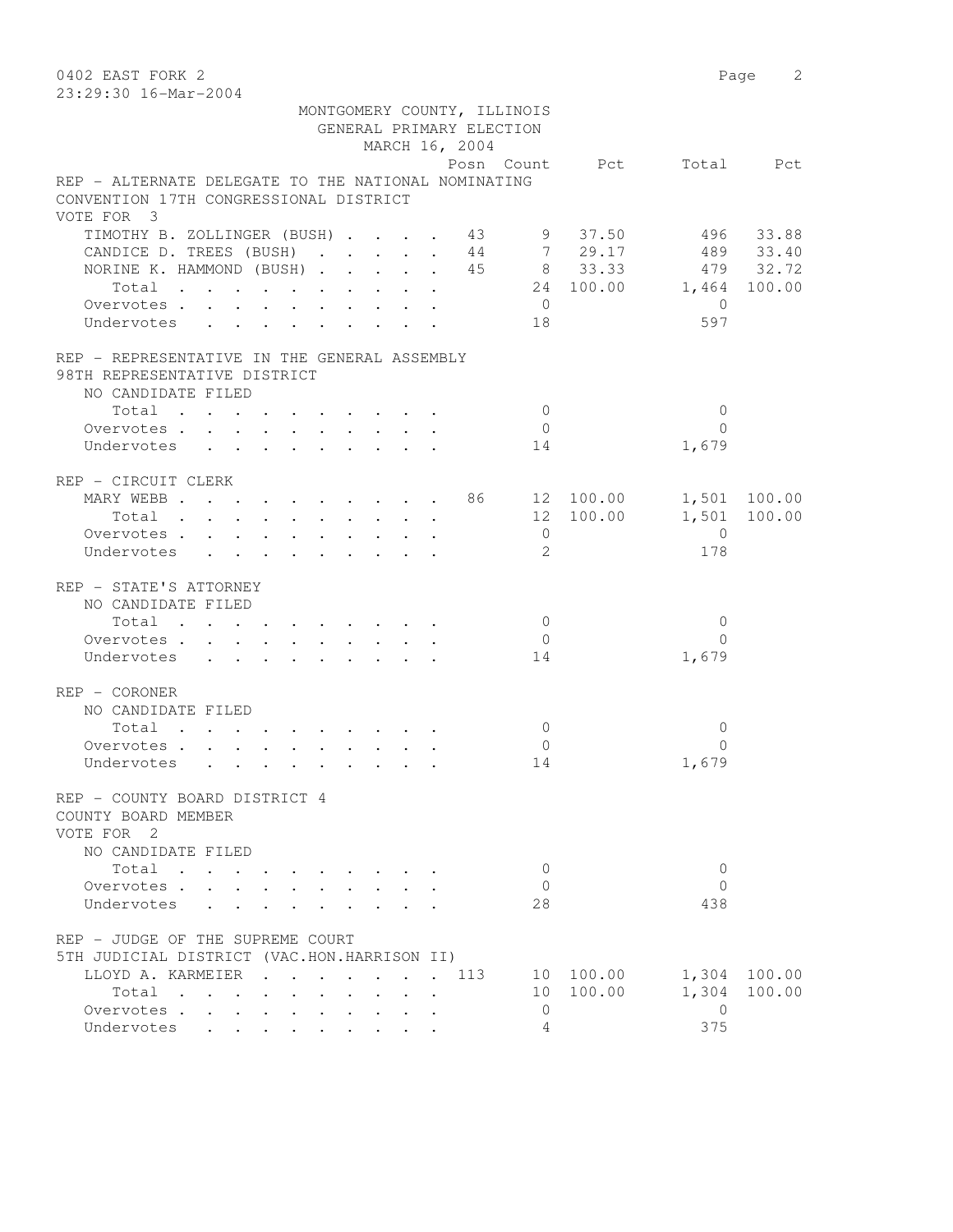| 0402 EAST FORK 2<br>$23:29:30$ 16-Mar-2004    |                      | 3<br>Page |
|-----------------------------------------------|----------------------|-----------|
| MONTGOMERY COUNTY, ILLINOIS                   |                      |           |
| GENERAL PRIMARY ELECTION                      |                      |           |
| MARCH 16, 2004                                |                      |           |
|                                               | Posn Count Pct       | Total Pct |
| REP - JUDGE OF THE APPELLATE COURT            |                      |           |
| 5TH JUDICIAL DISTRICT (VAC.HON.RARICK)        |                      |           |
| NO CANDIDATE FILED                            |                      |           |
|                                               | $\Omega$<br>$\Omega$ |           |
| Total                                         | $\Omega$<br>0        |           |
| Overvotes                                     |                      |           |
| Undervotes<br>14                              | 1,679                |           |
|                                               |                      |           |
| REP - JUDGE OF THE CIRCUIT COURT              |                      |           |
| 4TH JUD. CIRC. MONTGOMERY CO. (VAC.HON.HUBER) |                      |           |
| NO CANDIDATE FILED                            |                      |           |
| Total                                         | $\Omega$<br>$\Omega$ |           |
| Overvotes                                     | $\Omega$<br>0        |           |
| Undervotes<br>14                              | 1,679                |           |
|                                               |                      |           |
| REP - PRECINCT COMMITTEEMAN                   |                      |           |
| EAST FORK 2                                   |                      |           |
| NO CANDIDATE FILED                            |                      |           |
| Total                                         | $\mathbf{0}$         |           |
| Overvotes                                     | 0                    |           |
| Undervotes<br>14                              |                      |           |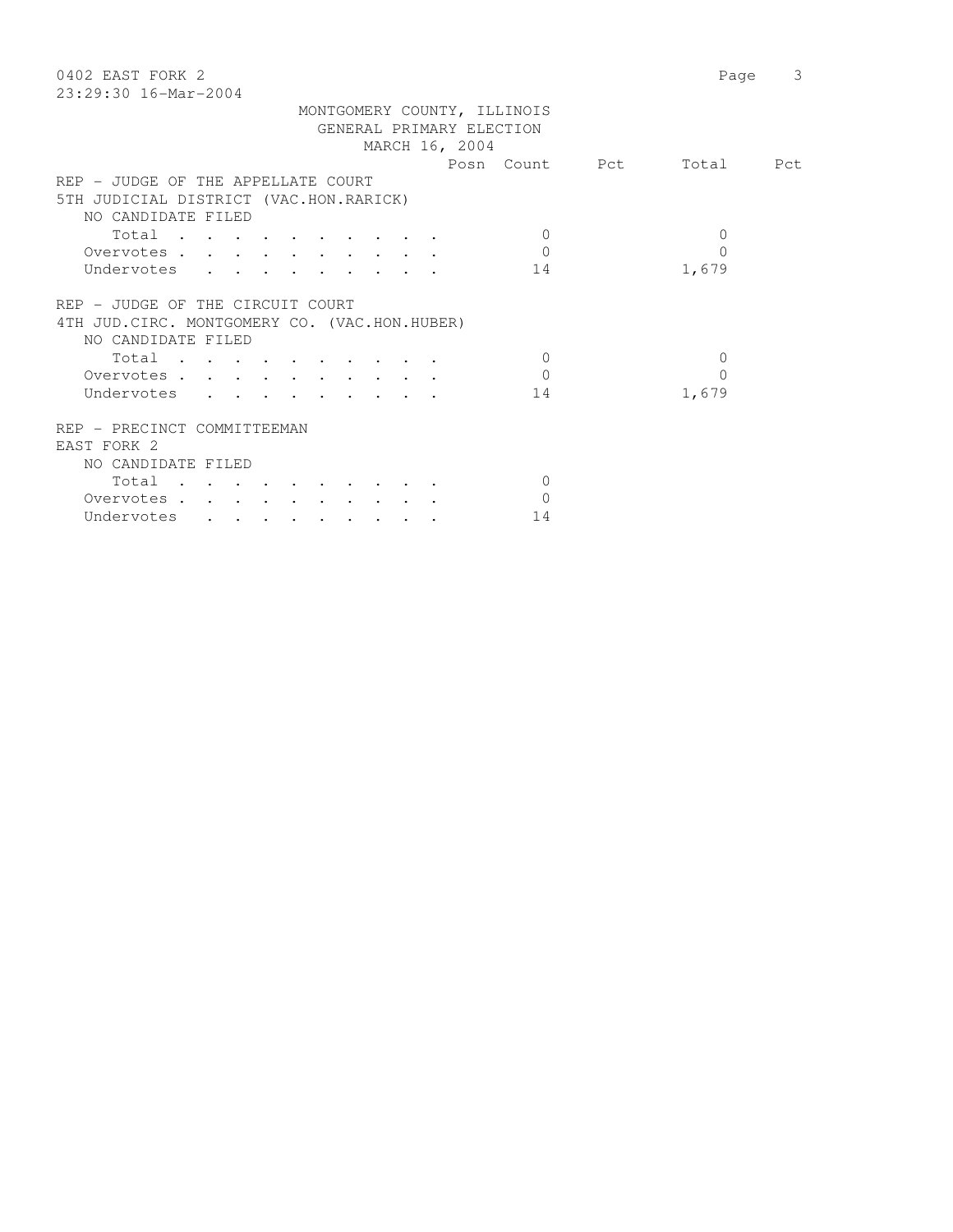0402 EAST FORK 2 Page 4

|                                                                                                                                                 |                                                                          |                                                     | GENERAL PRIMARY ELECTION                                   |                |                                    |              |              |
|-------------------------------------------------------------------------------------------------------------------------------------------------|--------------------------------------------------------------------------|-----------------------------------------------------|------------------------------------------------------------|----------------|------------------------------------|--------------|--------------|
|                                                                                                                                                 |                                                                          |                                                     | MARCH 16, 2004                                             |                |                                    |              |              |
|                                                                                                                                                 |                                                                          |                                                     |                                                            |                | Posn Count Pct                     |              | Total Pct    |
| DEM - PRESIDENT OF THE UNITED STATES                                                                                                            |                                                                          |                                                     |                                                            |                |                                    |              |              |
| JOHN EDWARDS                                                                                                                                    |                                                                          |                                                     | 5                                                          | $\mathcal{E}$  | 14.29                              |              | 435 15.70    |
| WESLEY K. CLARK                                                                                                                                 |                                                                          |                                                     | 6                                                          |                | 1 4.76                             | 40           | 1.44         |
| HOWARD DEAN<br>$\mathbf{r}$ , and $\mathbf{r}$ , and $\mathbf{r}$ , and $\mathbf{r}$ , and $\mathbf{r}$                                         |                                                                          |                                                     | 7                                                          |                | 1 4.76                             | 97           | 3.50         |
| JOE LIEBERMAN<br>$\mathbf{r}$ , $\mathbf{r}$ , $\mathbf{r}$ , $\mathbf{r}$ , $\mathbf{r}$                                                       |                                                                          |                                                     | 8                                                          |                | 0 0.00                             | 44           | 1.59         |
| DENNIS J. KUCINICH                                                                                                                              |                                                                          | $\mathbf{r} = \mathbf{r} + \mathbf{r} + \mathbf{r}$ | 9                                                          | $\Omega$       | 0.00                               | 29           | 1.05         |
| LYNDON H. LaROUCHE, JR. 10                                                                                                                      |                                                                          |                                                     |                                                            |                | 0 0.00                             | 10           | 0.36         |
| CAROL MOSELEY BRAUN                                                                                                                             |                                                                          |                                                     | . 11                                                       |                | $0 \t 0.00$                        | 40           | 1.44         |
| ALFRED C. SHARPTON 12                                                                                                                           |                                                                          |                                                     |                                                            |                | $0 \t 0.00$                        |              | 19 0.69      |
| JOHN F. KERRY 13                                                                                                                                |                                                                          |                                                     |                                                            |                | 16 76.19                           |              | 2,057 74.23  |
| Total                                                                                                                                           |                                                                          |                                                     |                                                            |                | 21 100.00                          |              | 2,771 100.00 |
| Overvotes                                                                                                                                       |                                                                          |                                                     |                                                            | $\mathbf{0}$   |                                    | 11           |              |
| Undervotes<br>$\mathbf{r} = \mathbf{r} + \mathbf{r} + \mathbf{r} + \mathbf{r} + \mathbf{r} + \mathbf{r} + \mathbf{r} + \mathbf{r} + \mathbf{r}$ |                                                                          |                                                     |                                                            | $\mathfrak{L}$ |                                    | 222          |              |
|                                                                                                                                                 |                                                                          |                                                     |                                                            |                |                                    |              |              |
| DEM - UNITED STATES SENATOR                                                                                                                     |                                                                          |                                                     |                                                            |                |                                    |              |              |
| BARACK OBAMA.<br>. 17 0 0.00                                                                                                                    |                                                                          |                                                     |                                                            |                |                                    |              | 349 12.66    |
| DANIEL W. HYNES 18                                                                                                                              |                                                                          |                                                     |                                                            |                | 11 57.89                           | 1,654 59.99  |              |
| GERY CHICO 19                                                                                                                                   |                                                                          |                                                     |                                                            |                | $\begin{matrix}0&0.00\end{matrix}$ |              | 20 0.73      |
| MARIA PAPPAS.                                                                                                                                   |                                                                          |                                                     | 20                                                         |                | $0 \t 0.00$                        |              | 51 1.85      |
| M. BLAIR HULL .                                                                                                                                 | $\mathbf{r}$ , $\mathbf{r}$ , $\mathbf{r}$ , $\mathbf{r}$ , $\mathbf{r}$ |                                                     | 21                                                         |                | 7 36.84                            |              | 570 20.67    |
| JOYCE WASHINGTON                                                                                                                                |                                                                          |                                                     | $\cdot$ 22                                                 |                | 0 0.00                             | 35           | 1.27         |
| NANCY SKINNER                                                                                                                                   |                                                                          |                                                     | $\cdot$ $\cdot$ $\cdot$ $\cdot$ $\cdot$ $\cdot$ $\cdot$ 23 |                | 1 5.26                             | 78           | 2.83         |
| Total                                                                                                                                           |                                                                          |                                                     |                                                            |                | 19 100.00                          | 2,757        | 100.00       |
| Overvotes                                                                                                                                       |                                                                          |                                                     |                                                            | $\Omega$       |                                    | 16           |              |
| Undervotes                                                                                                                                      |                                                                          |                                                     |                                                            | 4              |                                    | 231          |              |
|                                                                                                                                                 |                                                                          |                                                     |                                                            |                |                                    |              |              |
| DEM - REPRESENTATIVE IN CONGRESS                                                                                                                |                                                                          |                                                     |                                                            |                |                                    |              |              |
| 17TH CONGRESSIONAL DISTRICT                                                                                                                     |                                                                          |                                                     |                                                            |                |                                    |              |              |
| LANE A. EVANS<br>$\mathbf{r}$ $\mathbf{r}$                                                                                                      |                                                                          |                                                     |                                                            |                |                                    | 1,244 100.00 |              |
| Total                                                                                                                                           |                                                                          |                                                     |                                                            |                | 14 100.00                          | 1,244        | 100.00       |
| Overvotes                                                                                                                                       |                                                                          |                                                     |                                                            | $\Omega$       |                                    | $\bigcap$    |              |
| Undervotes                                                                                                                                      |                                                                          |                                                     |                                                            | 9              |                                    | 540          |              |

MONTGOMERY COUNTY, ILLINOIS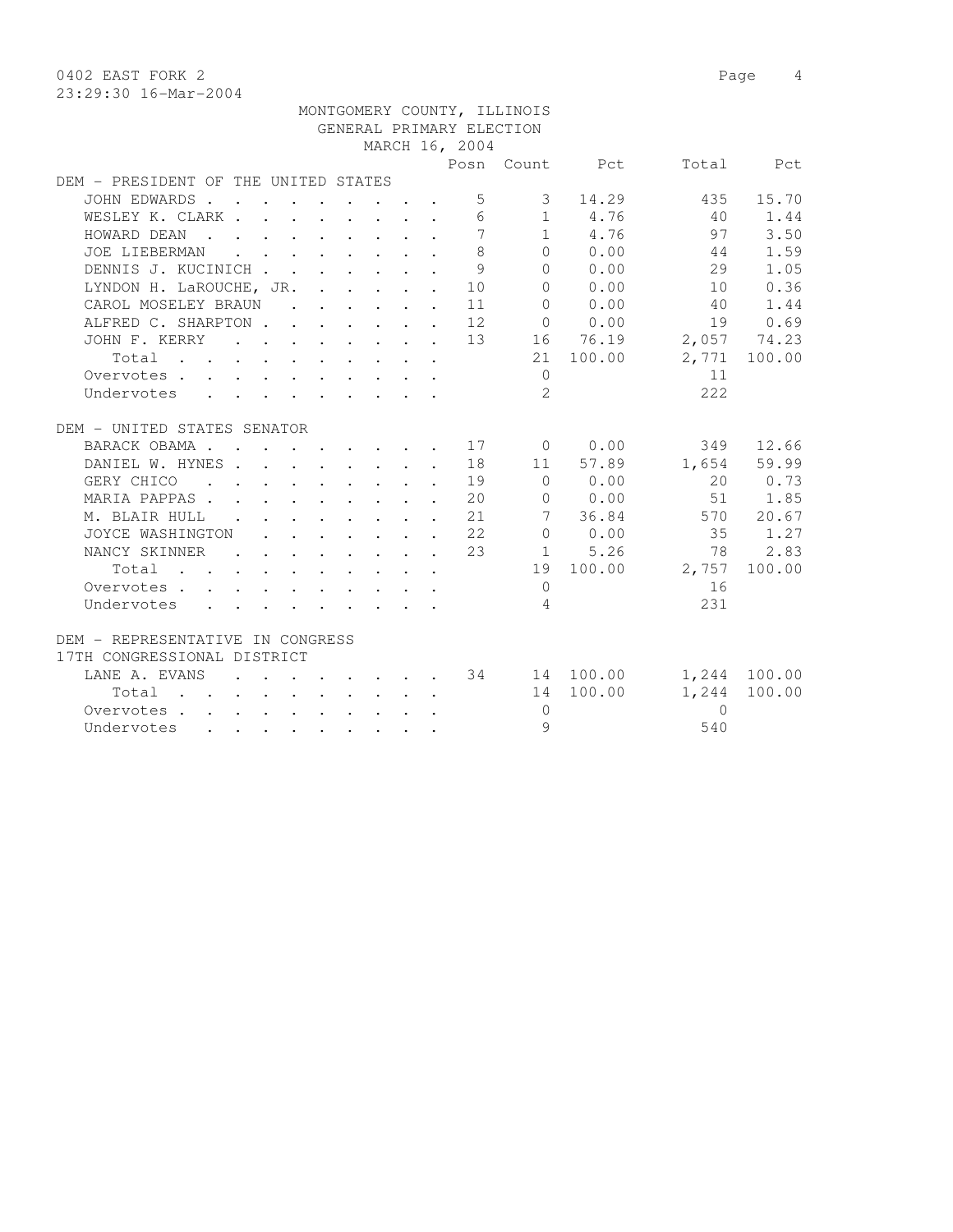0402 EAST FORK 2 Page 5 23:29:30 16-Mar-2004 MONTGOMERY COUNTY, ILLINOIS GENERAL PRIMARY ELECTION MARCH 16, 2004 Posn Count Pct Total Pct DEM - DELEGATE TO THE NATIONAL NOMINATING CONVENTION 17TH CONGRESSIONAL DISTRICT VOTE FOR 5 MIKE BOLAND (DEAN) . . . . . . . 41 5 7.46 410 6.65 GRACIELA HERNANDEZ (DEAN) . . . . 42 3 4.48 303 4.91 DON JOHNSTON (DEAN) . . . . . . 43 3 4.48 370 6.00 MARY K. "KAYT" NORRIS (DEAN) . . . 44 4 5.97 345 5.59 NORM M. WINICK (DEAN) . . . . . . 45 2 2.99 305 4.95 GLORIA FERGUSON (KUCINICH) . . . . 46 2 2.99 176 2.85 DAVID AMOR (KUCINICH) . . . . . 47 1 1.49 142 2.30 KAREN GOURD (KUCINICH) . . . . 48 1 1.49 151 2.45 JAMES DICE (KUCINICH) . . . . . . 49 1 1.49 132 2.14 VINCENT G. THOMAS (KUCINICH) . . . 50 3 4.48 154 2.50 PAT O'BRIEN (GEPHARDT) . . . . 58 1 1.49 97 1.57 MIKE SHAMPINE (GEPHARDT) . . . . . 59 0 0.00 42 0.68 CHARLES E. CASH, JR. (GEPHARDT) . . 60 0 0.00 41 0.66 DENNIS A. VANDERGINST (EDWARDS) . . 61 1 1.49 91 1.48 M. EVA SAVALA (EDWARDS) . . . . . 62 0 0.00 90 1.46 ROBIN A. JOHNSON (EDWARDS) . . . . 63 0 0.00 101 1.64 LYNDA FAINTER (EDWARDS) . . . . . 64 0 0.00 90 1.46 DAVID M. CAMPBELL (EDWARDS) . . . . 65 0 0.00 100 1.62 DAVID ANDICH (CLARK) . . . . . . 66 1 1.49 16 0.26 STUART LEFSTEIN (CLARK) . . . . . 67 0 0.00 11 0.18 MATT O'BRIEN (CLARK) . . . . . . 68 0 0.00 17 0.28 SUZANNE GOLDEN (CLARK) . . . . . 69 0 0.00 15 0.24 SONIA CERVANTES (CLARK) . . . . . 70 0 0.00 24 0.39 PAUL L MANGIERI (KERRY) . . . . . 71 8 11.94 557 9.03 PATRICIA "PAT" VERONDA (KERRY) . . . 72 8 11.94 599 9.71 JOSE "JOE" MORENO (KERRY) . . . . 73 7 10.45 602 9.76 MARGARET WALKER (KERRY) . . . . . 74 8 11.94 602 9.76 PORTER McNEIL (KERRY) . . . . . . 75 8 11.94 584 9.47 Total . . . . . . . . . . 67 100.00 6,167 100.00 Overvotes . . . . . . . . . . . 0 43 Undervotes . . . . . . . . . 48 2,538 DEM - ALTERNATE DELEGATE TO THE NATIONAL NOMINATING CONVENTION 17TH CONGRESSIONAL DISTRICT JEANETTE HUNTER (DEAN) . . . . 113 0 0.00 126 9.07 AMANDA L. HICKS (KUCINICH) . . . . 114 0 0.00 58 4.18 ROXANE ZAMORA (EDWARDS) . . . . 115 1 7.14 193 13.89 MARY RISELING (CLARK) . . . . . . 116 0 0.00 42 3.02 JOAN C. SCOTT (KERRY) . . . . . . 117 13 92.86 970 69.83 Total . . . . . . . . . . 14 100.00 1,389 100.00 Overvotes . . . . . . . . . . . 0 13 Undervotes . . . . . . . . . . 9 382 DEM - REPRESENTATIVE IN THE GENERAL ASSEMBLY 98TH REPRESENTATIVE DISTRICT GARY HANNIG . . . . . . . . . 139 19 100.00 2,593 100.00 Total . . . . . . . . . . 19 100.00 2,593 100.00 Overvotes . . . . . . . . . . 0 0 Undervotes . . . . . . . . . 4 401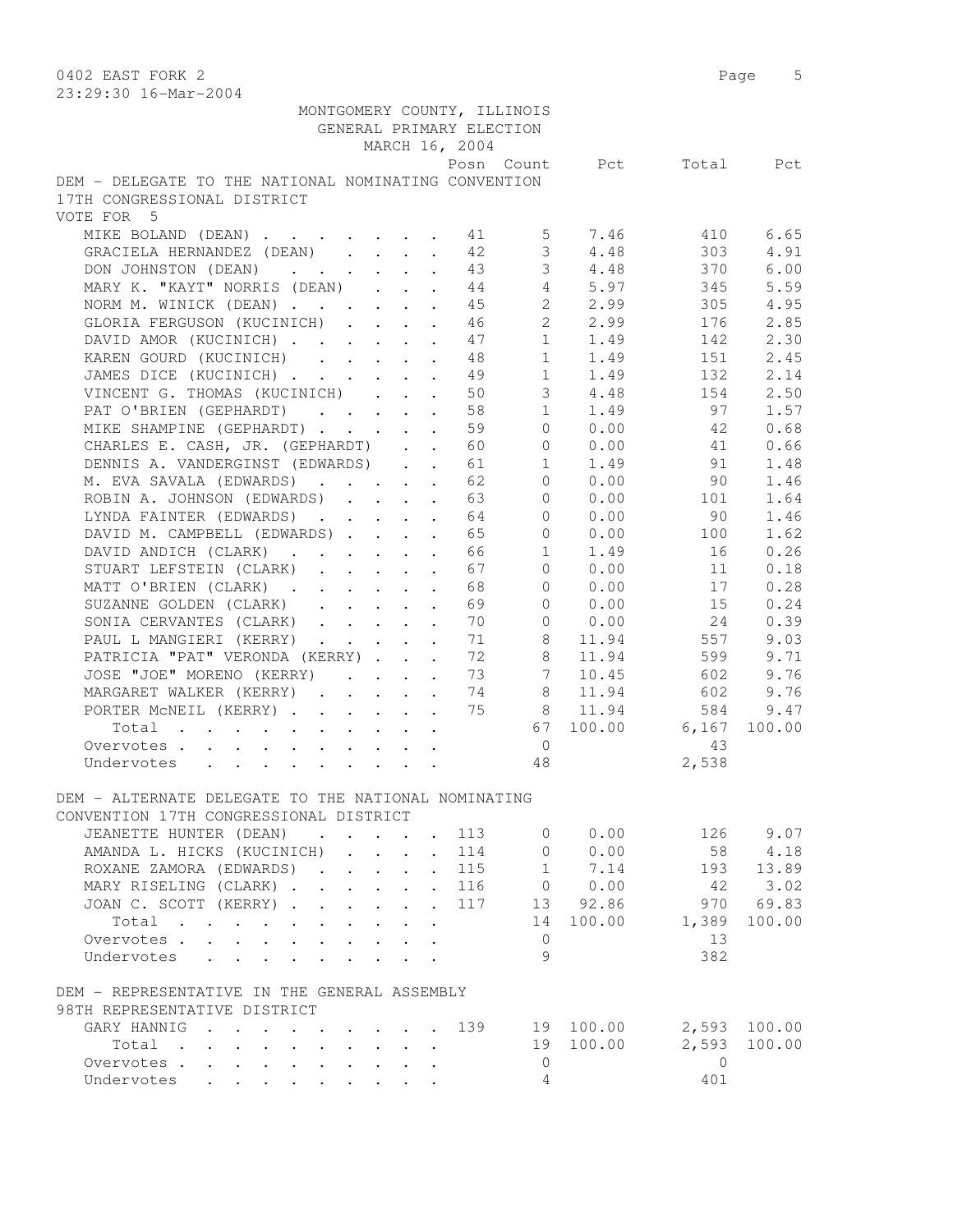| 0402 EAST FORK 2<br>23:29:30 16-Mar-2004                                                                                                |                                                                 |        |                             |                |                        |                | Page<br>6    |
|-----------------------------------------------------------------------------------------------------------------------------------------|-----------------------------------------------------------------|--------|-----------------------------|----------------|------------------------|----------------|--------------|
|                                                                                                                                         |                                                                 |        | MONTGOMERY COUNTY, ILLINOIS |                |                        |                |              |
|                                                                                                                                         |                                                                 |        | GENERAL PRIMARY ELECTION    |                |                        |                |              |
|                                                                                                                                         |                                                                 |        | MARCH 16, 2004              |                |                        |                |              |
|                                                                                                                                         |                                                                 |        |                             |                | Posn Count Pct         | Total          | Pct          |
| DEM - CIRCUIT CLERK                                                                                                                     |                                                                 |        |                             |                |                        |                |              |
| NO CANDIDATE FILED                                                                                                                      |                                                                 |        |                             |                |                        |                |              |
| Total                                                                                                                                   |                                                                 |        |                             | $\mathbf{0}$   |                        | $\mathbf{0}$   |              |
| Overvotes.                                                                                                                              |                                                                 |        |                             | $\overline{0}$ |                        | $\Omega$       |              |
| Undervotes                                                                                                                              |                                                                 |        |                             | 23             |                        | 2,994          |              |
|                                                                                                                                         |                                                                 |        |                             |                |                        |                |              |
| DEM - STATE'S ATTORNEY                                                                                                                  |                                                                 |        |                             |                |                        |                | 100.00       |
| JIM ROBERTS<br>the contract of the contract of the contract of the contract of the contract of the contract of the contract of<br>Total |                                                                 |        | 167                         |                | 21 100.00<br>21 100.00 | 2,511<br>2,511 | 100.00       |
| Overvotes                                                                                                                               |                                                                 |        |                             | $\overline{0}$ |                        | $\overline{0}$ |              |
| Undervotes                                                                                                                              |                                                                 |        |                             | 2              |                        | 483            |              |
|                                                                                                                                         |                                                                 |        |                             |                |                        |                |              |
| DEM - CORONER                                                                                                                           |                                                                 |        |                             |                |                        |                |              |
| RICKEY L. BROADDUS 170 17 100.00                                                                                                        |                                                                 |        |                             |                |                        | 2,367          | 100.00       |
| Total $\cdot$                                                                                                                           |                                                                 |        |                             |                | 17 100.00              | 2,367          | 100.00       |
| Overvotes.                                                                                                                              |                                                                 |        |                             | $\overline{0}$ |                        | $\mathbf{0}$   |              |
| Undervotes                                                                                                                              |                                                                 |        |                             | -6             |                        | 627            |              |
|                                                                                                                                         |                                                                 |        |                             |                |                        |                |              |
| DEM - COUNTY BOARD DISTRICT 4                                                                                                           |                                                                 |        |                             |                |                        |                |              |
| COUNTY BOARD MEMBER                                                                                                                     |                                                                 |        |                             |                |                        |                |              |
| VOTE FOR 2                                                                                                                              |                                                                 |        |                             |                |                        |                |              |
| DENNIS L. JAGODZINSKI 174 17 53.13                                                                                                      |                                                                 |        |                             |                |                        |                | 378 48.65    |
| MIKE PLUNKETT 175                                                                                                                       |                                                                 |        |                             |                | 15 46.88               |                | 399 51.35    |
| Total                                                                                                                                   |                                                                 |        |                             |                | 32 100.00              | 777            | 100.00       |
| Overvotes.                                                                                                                              |                                                                 |        |                             | $\overline{0}$ |                        | 0              |              |
| Undervotes                                                                                                                              |                                                                 |        |                             | 14             |                        | 303            |              |
| DEM - JUDGE OF THE SUPREME COURT                                                                                                        |                                                                 |        |                             |                |                        |                |              |
| 5TH JUDICIAL DISTRICT (VAC.HON.HARRISON II)                                                                                             |                                                                 |        |                             |                |                        |                |              |
| GORDON E. MAAG 191                                                                                                                      |                                                                 |        |                             |                | 14 100.00              |                | 1,795 100.00 |
| Total                                                                                                                                   |                                                                 |        |                             |                | 14 100.00              | 1,795          | 100.00       |
| Overvotes.                                                                                                                              |                                                                 |        |                             | $\mathbf 0$    |                        | $\Omega$       |              |
| Undervotes                                                                                                                              |                                                                 |        |                             | 9              |                        | 1,199          |              |
|                                                                                                                                         |                                                                 |        |                             |                |                        |                |              |
| DEM - JUDGE OF THE APPELLATE COURT                                                                                                      |                                                                 |        |                             |                |                        |                |              |
| 5TH JUDICIAL DISTRICT (VAC.HON.RARICK)                                                                                                  |                                                                 |        |                             |                |                        |                |              |
| JAMES K. DONOVAN                                                                                                                        |                                                                 |        |                             |                | 196 13 100.00          |                | 1,900 100.00 |
| Total                                                                                                                                   |                                                                 |        |                             |                | 13 100.00              |                | 1,900 100.00 |
| Overvotes<br>$\mathbf{L}$                                                                                                               |                                                                 |        |                             | $\overline{0}$ |                        | $\bigcirc$     |              |
| Undervotes                                                                                                                              | $\mathbf{L}$<br>$\sim$                                          | $\sim$ |                             | 10             |                        | 1,094          |              |
|                                                                                                                                         |                                                                 |        |                             |                |                        |                |              |
| DEM - JUDGE OF THE CIRCUIT COURT                                                                                                        |                                                                 |        |                             |                |                        |                |              |
| 4TH JUD. CIRC. MONTGOMERY CO. (VAC.HON.HUBER)                                                                                           |                                                                 |        |                             |                |                        |                |              |
| KELLY D. LONG                                                                                                                           | $\cdot$ $\cdot$ $\cdot$ $\cdot$ $\cdot$ $\cdot$ $\cdot$ $\cdot$ |        |                             |                | . 203 19 100.00        |                | 2,423 100.00 |
| Total<br>$\mathbf{r}$ , $\mathbf{r}$ , $\mathbf{r}$                                                                                     | $\ddot{\phantom{a}}$                                            |        |                             |                | 19 100.00              |                | 2,423 100.00 |
| Overvotes                                                                                                                               |                                                                 |        |                             | $\overline{0}$ |                        | $\overline{0}$ |              |
| Undervotes<br>$\sim$                                                                                                                    |                                                                 |        |                             | 4              |                        | 571            |              |
| DEM - PRECINCT COMMITTEEMAN                                                                                                             |                                                                 |        |                             |                |                        |                |              |
| EAST FORK 2                                                                                                                             |                                                                 |        |                             |                |                        |                |              |
| NO CANDIDATE FILED                                                                                                                      |                                                                 |        |                             |                |                        |                |              |
| Total                                                                                                                                   |                                                                 |        |                             | $\mathbf{0}$   |                        |                |              |
| Overvotes                                                                                                                               |                                                                 |        |                             | $\Omega$       |                        |                |              |
| Undervotes                                                                                                                              |                                                                 |        |                             | 23             |                        |                |              |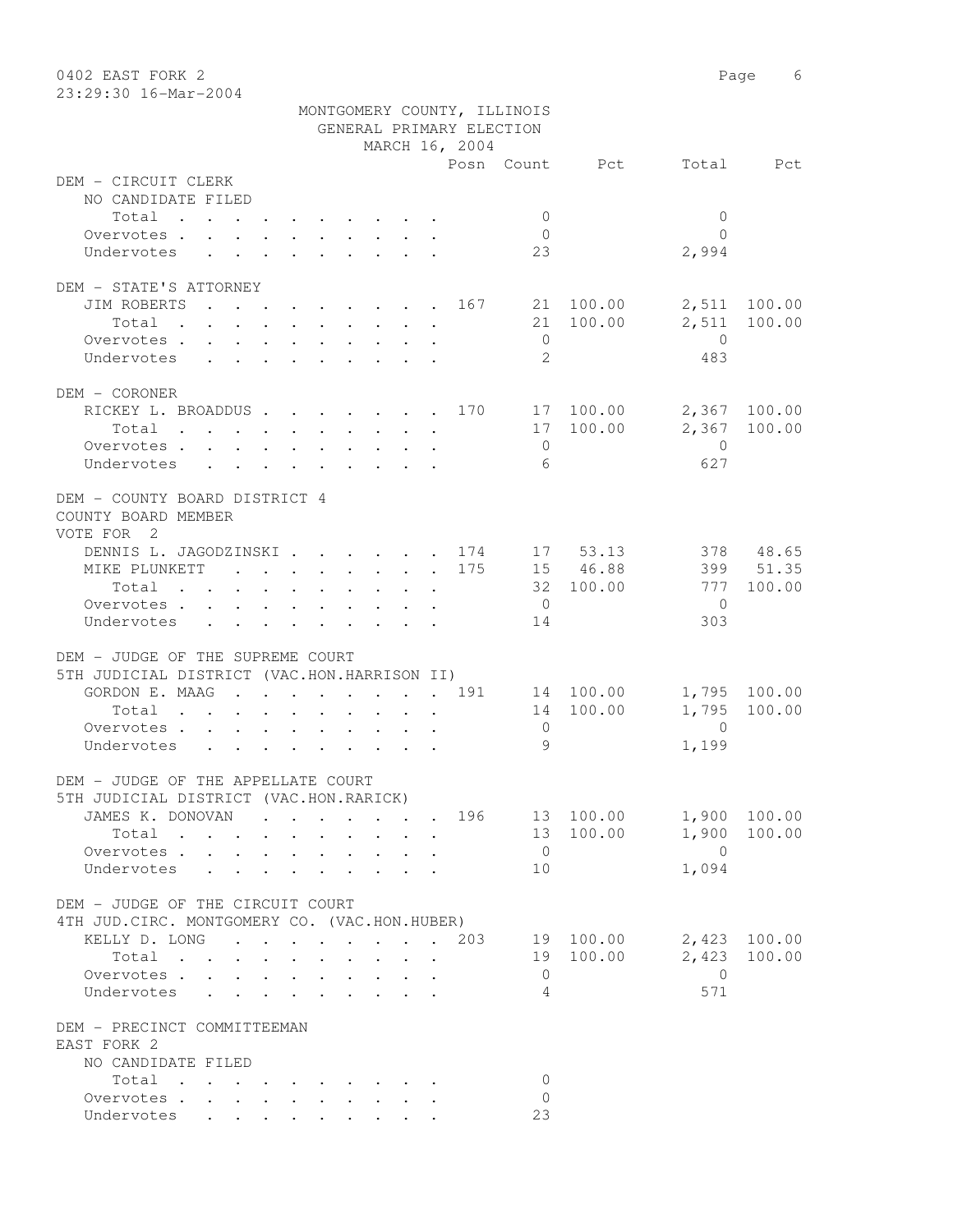# 0402 EAST FORK 2 Page 7 23:29:30 16-Mar-2004

| 40.49.90 10.141 4001 |  |  |  |  |  |                          |                             |           |       |             |
|----------------------|--|--|--|--|--|--------------------------|-----------------------------|-----------|-------|-------------|
|                      |  |  |  |  |  | GENERAL PRIMARY ELECTION | MONTGOMERY COUNTY, ILLINOIS |           |       |             |
|                      |  |  |  |  |  |                          |                             |           |       |             |
|                      |  |  |  |  |  | MARCH 16, 2004           |                             |           |       |             |
|                      |  |  |  |  |  |                          | Posn Count                  | Pct       | Total | Pct         |
| MONTGOMERY COUNTY    |  |  |  |  |  |                          |                             |           |       |             |
| YES. 246             |  |  |  |  |  |                          |                             | 15 42.86  | 1,971 | 43.10       |
| NO.                  |  |  |  |  |  | . 247                    |                             | 20 57.14  |       | 2,602 56.90 |
| Total                |  |  |  |  |  |                          |                             | 35 100.00 | 4,573 | 100.00      |
| Overvotes.           |  |  |  |  |  |                          | $\mathbf 0$                 |           | 4     |             |
| Undervotes           |  |  |  |  |  |                          |                             |           | 416   |             |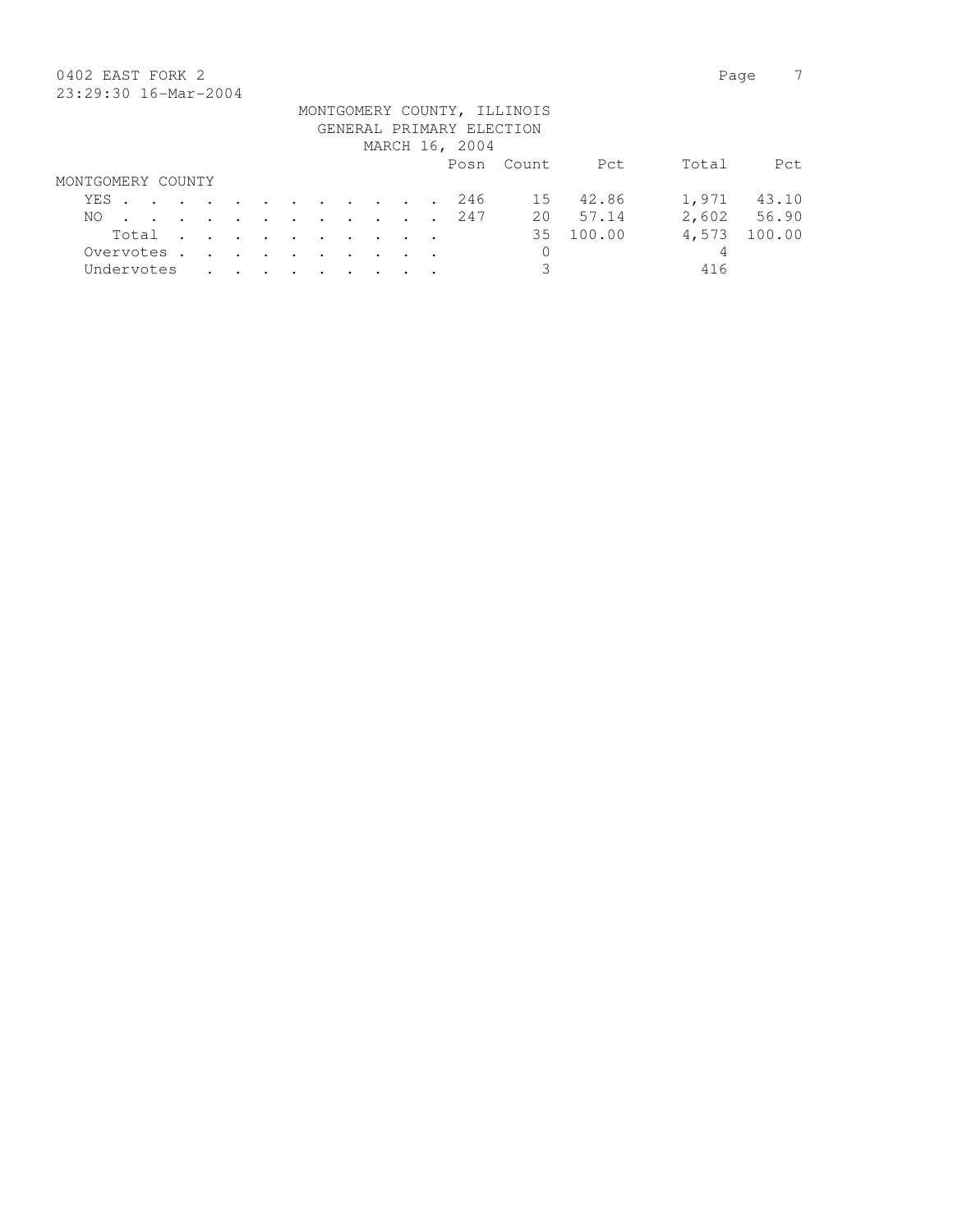23:29:30 16-Mar-2004

|                                                      |                                                                                                                                                                                                                               |                                                                                         |                | MONTGOMERY COUNTY, ILLINOIS |                |                |              |
|------------------------------------------------------|-------------------------------------------------------------------------------------------------------------------------------------------------------------------------------------------------------------------------------|-----------------------------------------------------------------------------------------|----------------|-----------------------------|----------------|----------------|--------------|
|                                                      |                                                                                                                                                                                                                               |                                                                                         |                | GENERAL PRIMARY ELECTION    |                |                |              |
|                                                      |                                                                                                                                                                                                                               |                                                                                         | MARCH 16, 2004 |                             |                |                |              |
|                                                      |                                                                                                                                                                                                                               |                                                                                         |                |                             | Posn Count Pct | Total          | Pct          |
| Precincts Counted - TOTAL                            |                                                                                                                                                                                                                               | $\mathbf{r} = \mathbf{r} \cdot \mathbf{r}$ , $\mathbf{r} = \mathbf{r} \cdot \mathbf{r}$ |                | 1                           | 2.38           | 42             | 100.00       |
| Registered Voters - TOTAL                            |                                                                                                                                                                                                                               | $\mathbf{r}$ , $\mathbf{r}$ , $\mathbf{r}$ , $\mathbf{r}$ , $\mathbf{r}$ , $\mathbf{r}$ |                | 613                         |                | 18,263         |              |
| Ballots Cast - TOTAL 206                             |                                                                                                                                                                                                                               |                                                                                         |                |                             | 33.61          | 5,007          | 27.42        |
| Ballots Cast - BLANK                                 |                                                                                                                                                                                                                               |                                                                                         |                |                             | 30.49          | 71             | 0.39         |
| Ballots Cast - REPUBLICAN                            |                                                                                                                                                                                                                               |                                                                                         |                | 51                          |                | 1,683          |              |
| Ballots Cast - REP. YELLOW                           |                                                                                                                                                                                                                               |                                                                                         |                | 51                          |                | 894            |              |
| Ballots Cast - REP. FED. 17TH                        |                                                                                                                                                                                                                               |                                                                                         |                | $\overline{0}$              |                | 2              |              |
| Ballots Cast - DEMOCRATIC                            |                                                                                                                                                                                                                               |                                                                                         |                | 150                         |                | 3,004          |              |
| Ballots Cast - DEM. GREEN                            | $\cdot$                                                                                                                                                                                                                       |                                                                                         |                | 148                         |                | 1,839          |              |
| Ballots Cast - DEM. FED. 17TH                        |                                                                                                                                                                                                                               |                                                                                         |                | $\overline{2}$              |                | 6              |              |
| Ballots Cast - NONPARTISAN                           |                                                                                                                                                                                                                               |                                                                                         |                | $5\phantom{.0}$             |                | 320            |              |
| Ballots Cast - NON. WHITE                            |                                                                                                                                                                                                                               |                                                                                         |                | 5                           |                | 281            |              |
|                                                      |                                                                                                                                                                                                                               |                                                                                         |                |                             |                |                |              |
| REP - PRESIDENT OF THE UNITED STATES                 |                                                                                                                                                                                                                               |                                                                                         |                |                             |                |                |              |
| GEORGE W. BUSH                                       |                                                                                                                                                                                                                               |                                                                                         |                |                             | 5 37 100.00    |                | 1,274 100.00 |
| Total                                                |                                                                                                                                                                                                                               |                                                                                         |                |                             | 37 100.00      | 1,274          | 100.00       |
|                                                      |                                                                                                                                                                                                                               |                                                                                         |                | $\overline{0}$              |                | $\bigcirc$     |              |
| Overvotes<br>Undervotes                              |                                                                                                                                                                                                                               |                                                                                         |                |                             |                |                |              |
|                                                      |                                                                                                                                                                                                                               |                                                                                         |                | 14                          |                | 409            |              |
|                                                      |                                                                                                                                                                                                                               |                                                                                         |                |                             |                |                |              |
| REP - UNITED STATES SENATOR                          |                                                                                                                                                                                                                               |                                                                                         |                |                             |                |                |              |
| JIM OBERWEIS                                         |                                                                                                                                                                                                                               |                                                                                         | - 9            | 13                          | 30.23          | 256            | 17.26        |
| ANDY MCKENNA 10                                      |                                                                                                                                                                                                                               |                                                                                         |                | 2                           | 4.65           | 210            | 14.16        |
| JOHN BORLING                                         |                                                                                                                                                                                                                               |                                                                                         | 11             | $\circ$                     | 0.00           | -26            | 1.75         |
| STEVEN J. RAUSCHENBERGER                             |                                                                                                                                                                                                                               |                                                                                         | 12             | 5 <sup>5</sup>              | 11.63          | 144            | 9.71         |
| JACK RYAN                                            |                                                                                                                                                                                                                               |                                                                                         | 13             | 22                          | 51.16          | 663            | 44.71        |
| CHIRINJEEV KATHURIA (CHIRINJEEV KATHURIA)            |                                                                                                                                                                                                                               |                                                                                         | 14             | $\overline{0}$              | 0.00           | 15             | 1.01         |
| JONATHAN C. WRIGHT                                   |                                                                                                                                                                                                                               |                                                                                         | 15             | $\mathbf{1}$                | 2.33           | 136            | 9.17         |
| NORM HILL                                            |                                                                                                                                                                                                                               |                                                                                         | 16             |                             | $0 \t 0.00$    | 33             | 2.23         |
| Total                                                |                                                                                                                                                                                                                               |                                                                                         |                |                             | 43 100.00      | 1,483          | 100.00       |
| Overvotes                                            |                                                                                                                                                                                                                               |                                                                                         |                | $\overline{0}$              |                | 23             |              |
| Undervotes                                           |                                                                                                                                                                                                                               |                                                                                         |                | 8                           |                | 177            |              |
|                                                      |                                                                                                                                                                                                                               |                                                                                         |                |                             |                |                |              |
| REP - REPRESENTATIVE IN CONGRESS                     |                                                                                                                                                                                                                               |                                                                                         |                |                             |                |                |              |
| 17TH CONGRESSIONAL DISTRICT                          |                                                                                                                                                                                                                               |                                                                                         |                |                             |                |                |              |
| ANDREA LANE ZINGA                                    |                                                                                                                                                                                                                               |                                                                                         | 23             |                             | 18 100.00      |                | 360 100.00   |
| Total .                                              | the control of the control of the control of the control of the control of the control of the control of the control of the control of the control of the control of the control of the control of the control of the control |                                                                                         |                |                             | 18 100.00      |                | 360 100.00   |
| Overvotes                                            |                                                                                                                                                                                                                               |                                                                                         |                | $\overline{0}$              |                | $\Omega$       |              |
| Undervotes                                           |                                                                                                                                                                                                                               |                                                                                         |                | 33                          |                | 327            |              |
|                                                      |                                                                                                                                                                                                                               |                                                                                         |                |                             |                |                |              |
| REP - DELEGATE TO THE NATIONAL NOMINATING CONVENTION |                                                                                                                                                                                                                               |                                                                                         |                |                             |                |                |              |
| 17TH CONGRESSIONAL DISTRICT                          |                                                                                                                                                                                                                               |                                                                                         |                |                             |                |                |              |
| VOTE FOR 3                                           |                                                                                                                                                                                                                               |                                                                                         |                |                             |                |                |              |
| THOMAS G. GETZ (BUSH) 35 34 33.01                    |                                                                                                                                                                                                                               |                                                                                         |                |                             |                | 522            | 33.27        |
| REGAN E. RAMSEY (BUSH)                               |                                                                                                                                                                                                                               |                                                                                         |                |                             | 36 34 33.01    |                | 522 33.27    |
| D. KAY LONG (BUSH)                                   |                                                                                                                                                                                                                               |                                                                                         | 37             |                             | 35 33.98       |                | 525 33.46    |
| Total                                                |                                                                                                                                                                                                                               |                                                                                         |                | 103                         | 100.00         | 1,569          | 100.00       |
|                                                      |                                                                                                                                                                                                                               |                                                                                         |                |                             |                |                |              |
| Overvotes                                            |                                                                                                                                                                                                                               |                                                                                         |                | $\overline{0}$              |                | $\overline{0}$ |              |
| Undervotes                                           |                                                                                                                                                                                                                               |                                                                                         |                | 50                          |                | 492            |              |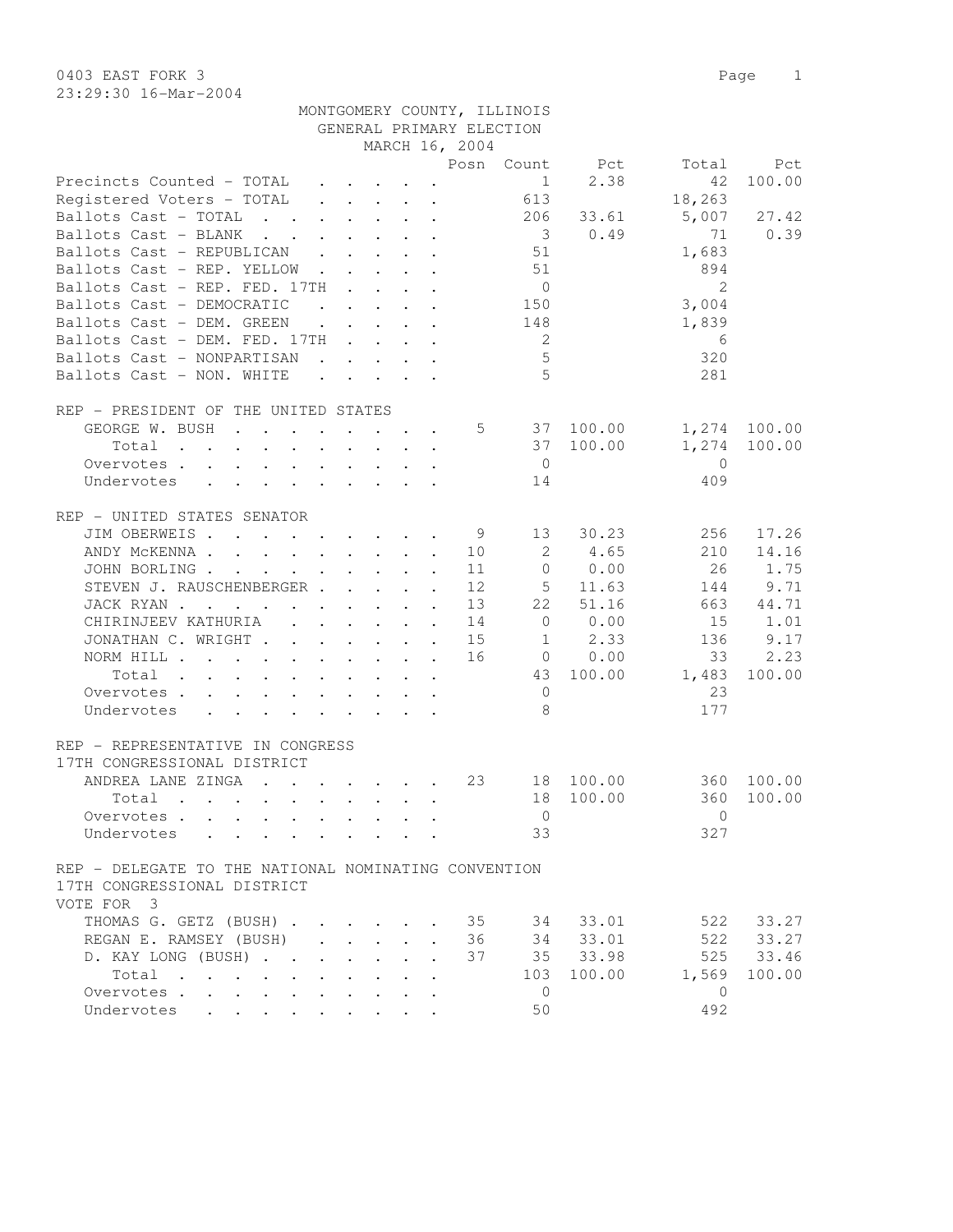0403 EAST FORK 3 Page 2 23:29:30 16-Mar-2004 MONTGOMERY COUNTY, ILLINOIS GENERAL PRIMARY ELECTION MARCH 16, 2004 Posn Count Pct Total Pct REP - ALTERNATE DELEGATE TO THE NATIONAL NOMINATING CONVENTION 17TH CONGRESSIONAL DISTRICT VOTE FOR 3 TIMOTHY B. ZOLLINGER (BUSH) . . . . 43 31 31.96 496 33.88 CANDICE D. TREES (BUSH) . . . . . 44 33 34.02 489 33.40 NORINE K. HAMMOND (BUSH) . . . . . 45 33 34.02 479 32.72 Total . . . . . . . . . . 97 100.00 1,464 100.00 Overvotes . . . . . . . . . . . 0 Undervotes . . . . . . . . . 56 597 REP - REPRESENTATIVE IN THE GENERAL ASSEMBLY 98TH REPRESENTATIVE DISTRICT NO CANDIDATE FILED 10tal . . . . . . . . . . . . 0<br>ervotes . . . . . . . . . . . 0 0<br>dervotes . . . . . . . . . . 51 1,679 Overvotes . . . . . . . . . . 0 Undervotes . . . . . . . . . 51 REP - CIRCUIT CLERK MARY WEBB . . . . . . . . . 86 45 100.00 1,501 100.00 Total . . . . . . . . . . 45 100.00 1,501 100.00 Overvotes . . . . . . . . . . 0 0 Undervotes . . . . . . . . . . 6 178 REP - STATE'S ATTORNEY NO CANDIDATE FILED  $\texttt{Total} \quad . \quad . \quad . \quad . \quad . \quad . \quad . \qquad . \qquad 0 \qquad \qquad 0$ Overvotes . . . . . . . . . . . 0 Undervotes . . . . . . . . . . 51 1,679 REP - CORONER NO CANDIDATE FILED  $\texttt{Total} \quad . \quad . \quad . \quad . \quad . \quad . \quad . \qquad . \qquad 0 \qquad \qquad 0$ Overvotes . . . . . . . . . . . 0 0<br>
Undervotes . . . . . . . . . . 51 0 1,679 Undervotes . . . . . . . . . 51 REP - COUNTY BOARD DISTRICT 3 COUNTY BOARD MEMBER NO CANDIDATE FILED Total . . . . . . . . . . 0 0 Overvotes . . . . . . . . . . . 0 Undervotes . . . . . . . . . 51 238 REP - JUDGE OF THE SUPREME COURT 5TH JUDICIAL DISTRICT (VAC.HON.HARRISON II) LLOYD A. KARMEIER . . . . . . . 113 35 100.00 1,304 100.00 Total . . . . . . . . . . 35 100.00 1,304 100.00 Overvotes . . . . . . . . . . 0 0<br>Indonuctor 16 0 375 Undervotes . . . . . . . . . 16 375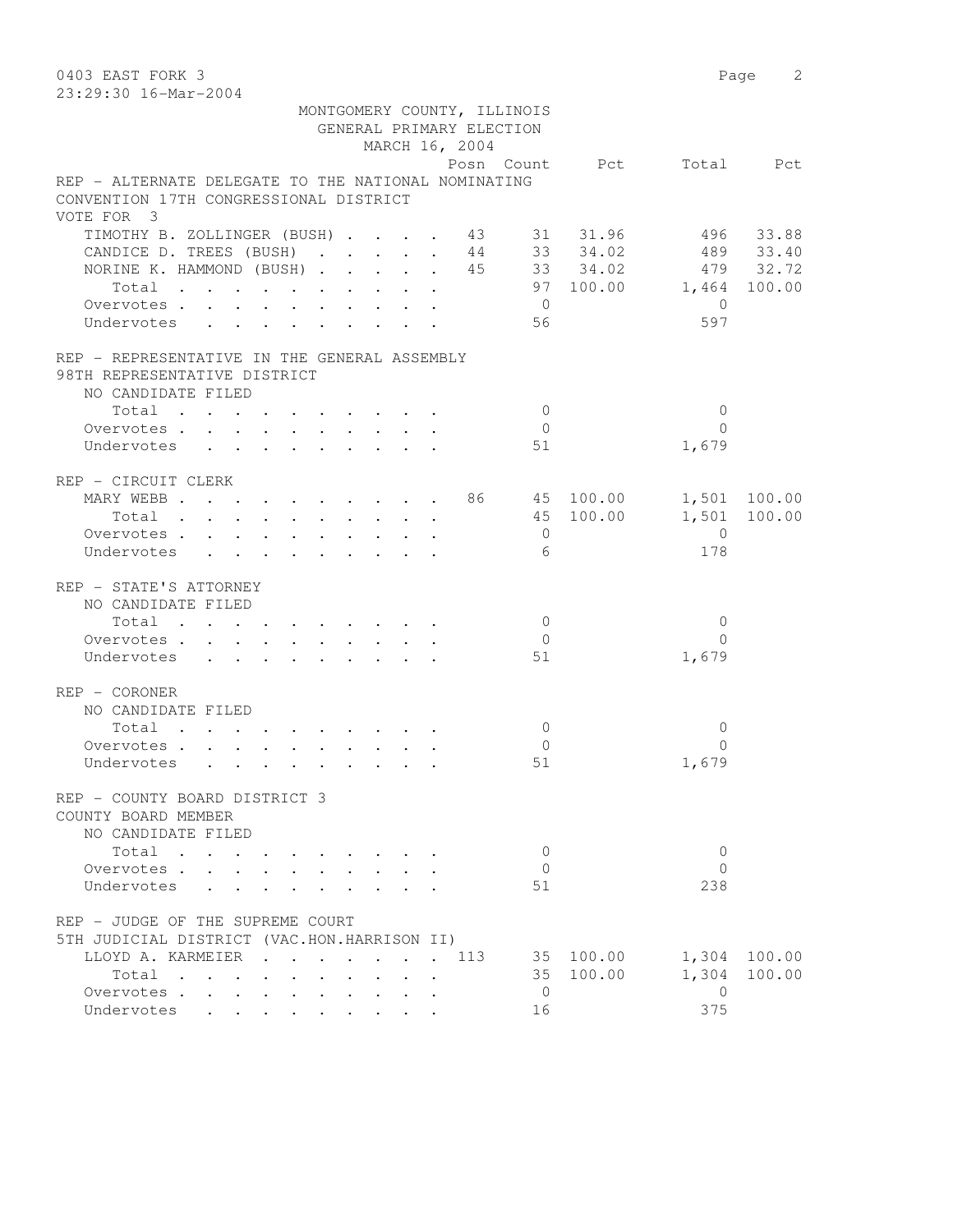| 0403 EAST FORK 3<br>23:29:30 16-Mar-2004      | 3<br>Page |
|-----------------------------------------------|-----------|
| MONTGOMERY COUNTY, ILLINOIS                   |           |
| GENERAL PRIMARY ELECTION                      |           |
| MARCH 16, 2004                                |           |
| Posn Count Pct                                | Total Pct |
|                                               |           |
| REP - JUDGE OF THE APPELLATE COURT            |           |
| 5TH JUDICIAL DISTRICT (VAC.HON.RARICK)        |           |
| NO CANDIDATE FILED                            |           |
| Total<br>$\Omega$                             | $\Omega$  |
| $\Omega$<br>Overvotes                         | $\Omega$  |
| Undervotes<br>51                              | 1,679     |
|                                               |           |
| REP - JUDGE OF THE CIRCUIT COURT              |           |
| 4TH JUD. CIRC. MONTGOMERY CO. (VAC.HON.HUBER) |           |
| NO CANDIDATE FILED                            |           |
| Total<br>$\Omega$                             | $\Omega$  |
| $\Omega$<br>Overvotes                         | 0         |
| Undervotes<br>51                              | 1,679     |
|                                               |           |
| REP - PRECINCT COMMITTEEMAN                   |           |
|                                               |           |
| EAST FORK 3                                   |           |
| NO CANDIDATE FILED                            |           |
| Total<br>$\Omega$                             |           |
| Overvotes<br>$\mathbf{0}$                     |           |
| 51<br>Undervotes                              |           |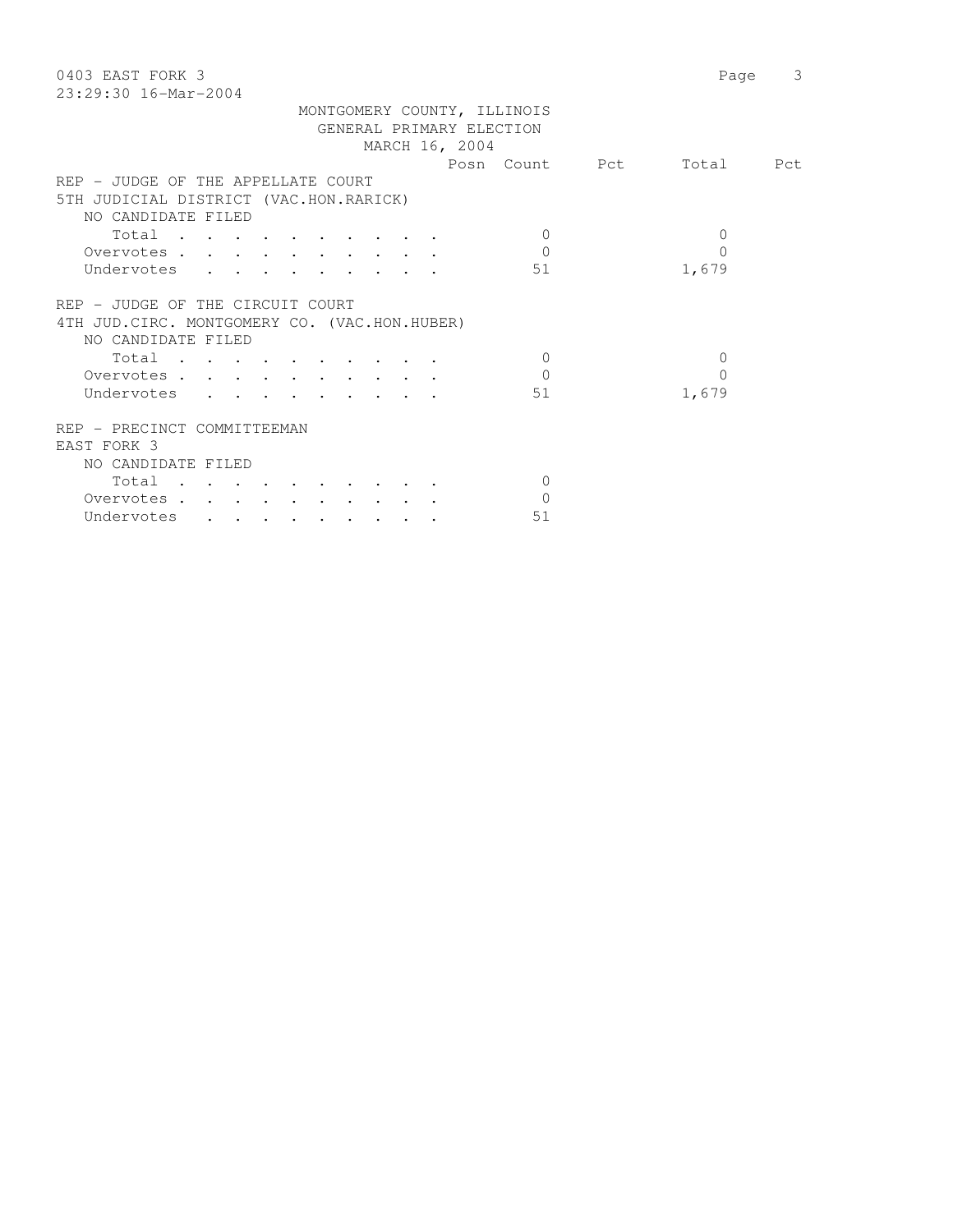0403 EAST FORK 3 Page 4 23:29:30 16-Mar-2004

| 29.29.90 10 Mai 2007                    |  |  |                |                             |                |                      |              |
|-----------------------------------------|--|--|----------------|-----------------------------|----------------|----------------------|--------------|
|                                         |  |  |                | MONTGOMERY COUNTY, ILLINOIS |                |                      |              |
|                                         |  |  |                | GENERAL PRIMARY ELECTION    |                |                      |              |
|                                         |  |  | MARCH 16, 2004 |                             |                |                      |              |
|                                         |  |  |                |                             | Posn Count Pct |                      | Total Pct    |
| DEM - PRESIDENT OF THE UNITED STATES    |  |  |                |                             |                |                      |              |
| JOHN EDWARDS                            |  |  |                |                             | 5 30 22.90     | 435                  | 15.70        |
| WESLEY K. CLARK                         |  |  |                |                             | 6 3 2.29       | 40                   | 1.44         |
| HOWARD DEAN 7                           |  |  |                |                             | 9 6.87         | 97 3.50              |              |
| JOE LIEBERMAN                           |  |  | 8              |                             |                | 2 1.53 44            | 1.59         |
| DENNIS J. KUCINICH                      |  |  | 9              |                             |                | $3 \t 2.29 \t 29$    | 1.05         |
| LYNDON H. LaROUCHE, JR. 10              |  |  |                |                             |                | 1 0.76 10            | 0.36         |
| CAROL MOSELEY BRAUN 11                  |  |  |                |                             |                | 1 0.76 40            | 1.44         |
| ALFRED C. SHARPTON 12 2 1.53            |  |  |                |                             |                | 19 0.69              |              |
| JOHN F. KERRY 13 80 61.07 2,057 74.23   |  |  |                |                             |                |                      |              |
| Total                                   |  |  |                |                             | 131 100.00     |                      | 2,771 100.00 |
| Overvotes                               |  |  |                | $\overline{0}$              |                | 11                   |              |
| Undervotes                              |  |  |                | 19                          |                | 222                  |              |
|                                         |  |  |                |                             |                |                      |              |
| DEM - UNITED STATES SENATOR             |  |  |                |                             |                |                      |              |
| BARACK OBAMA 17 20 14.81                |  |  |                |                             |                |                      | 349 12.66    |
| DANIEL W. HYNES                         |  |  | 18             |                             |                | 83 61.48 1,654 59.99 |              |
| GERY CHICO<br>$\cdots$ 19               |  |  |                |                             | 0 0.00         |                      | 20 0.73      |
| MARIA PAPPAS 20                         |  |  |                |                             | $3 \t 2.22$    |                      | 51 1.85      |
| M. BLAIR HULL 21                        |  |  |                |                             |                | 24 17.78 570 20.67   |              |
| JOYCE WASHINGTON 22                     |  |  |                |                             |                | 2 1.48 35 1.27       |              |
| NANCY SKINNER 23                        |  |  |                |                             |                | $3$ 2.22 78 2.83     |              |
| Total 135 100.00 2,757                  |  |  |                |                             |                |                      | 100.00       |
| Overvotes.                              |  |  |                | $\overline{0}$              |                | 16                   |              |
| Undervotes                              |  |  |                | 15                          |                | 231                  |              |
|                                         |  |  |                |                             |                |                      |              |
| DEM - REPRESENTATIVE IN CONGRESS        |  |  |                |                             |                |                      |              |
| 17TH CONGRESSIONAL DISTRICT             |  |  |                |                             |                |                      |              |
| LANE A. EVANS 34 94 100.00 1,244 100.00 |  |  |                |                             |                |                      |              |
| Total                                   |  |  |                |                             | 94 100.00      | 1,244                | 100.00       |
| Overvotes                               |  |  |                | $\overline{0}$              |                | $\Omega$             |              |
| Undervotes                              |  |  |                | 56                          |                | 540                  |              |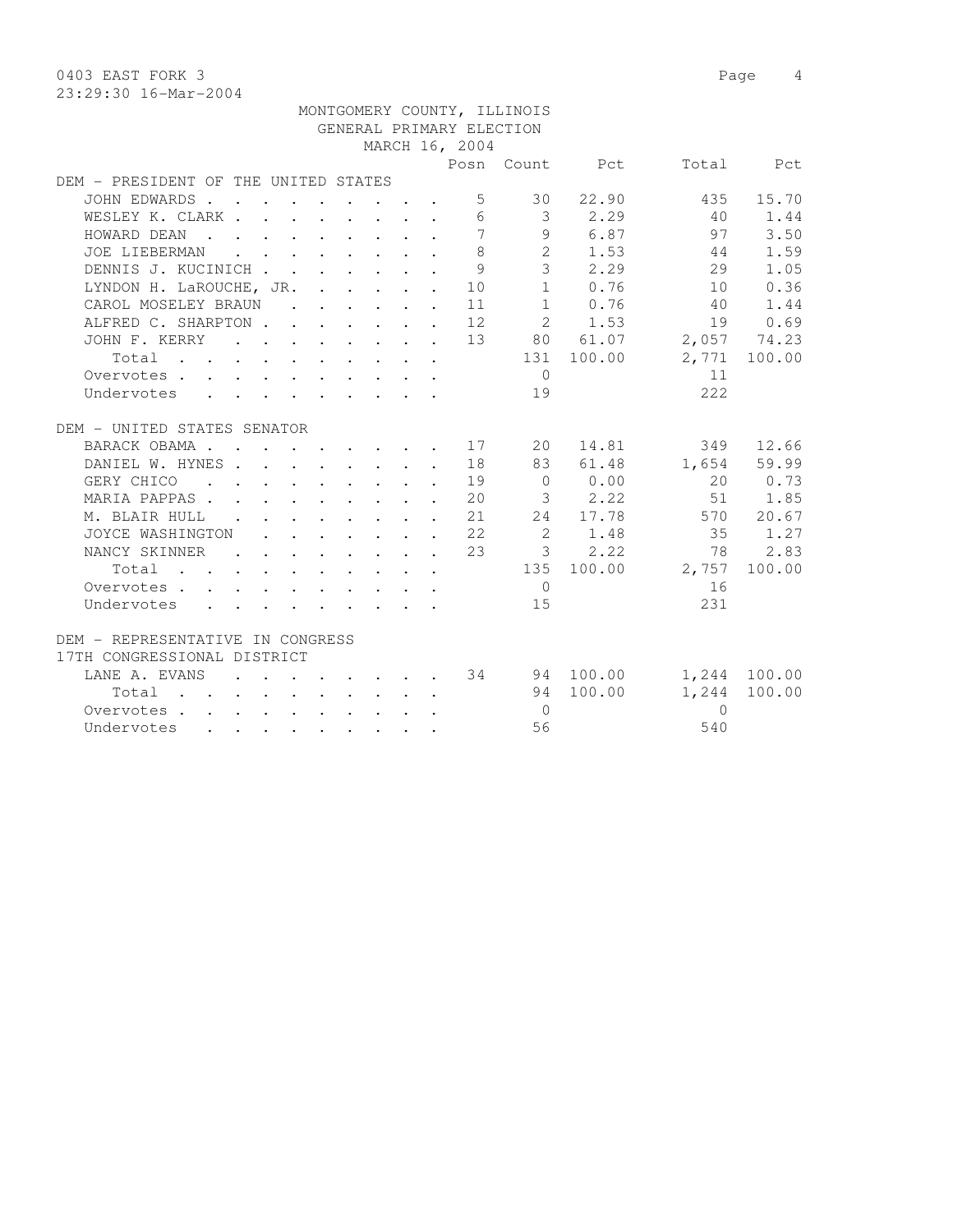0403 EAST FORK 3 Page 5 23:29:30 16-Mar-2004 MONTGOMERY COUNTY, ILLINOIS GENERAL PRIMARY ELECTION MARCH 16, 2004 Posn Count Pct Total Pct DEM - DELEGATE TO THE NATIONAL NOMINATING CONVENTION 17TH CONGRESSIONAL DISTRICT VOTE FOR 5 MIKE BOLAND (DEAN) . . . . . . . 41 34 7.16 410 6.65 GRACIELA HERNANDEZ (DEAN) . . . . 42 29 6.11 303 4.91 DON JOHNSTON (DEAN) . . . . . . 43 28 5.89 370 6.00 MARY K. "KAYT" NORRIS (DEAN) . . . 44 30 6.32 345 5.59 NORM M. WINICK (DEAN) . . . . . . 45 27 5.68 305 4.95 GLORIA FERGUSON (KUCINICH) . . . . 46 14 2.95 176 2.85 DAVID AMOR (KUCINICH) . . . . . 47 14 2.95 142 2.30 KAREN GOURD (KUCINICH) . . . . 48 15 3.16 151 2.45 JAMES DICE (KUCINICH) . . . . . . 49 14 2.95 132 2.14 VINCENT G. THOMAS (KUCINICH) . . . 50 16 3.37 154 2.50 PAT O'BRIEN (GEPHARDT) . . . . 58 7 1.47 97 1.57 MIKE SHAMPINE (GEPHARDT) . . . . . 59 3 0.63 42 0.68 CHARLES E. CASH, JR. (GEPHARDT) . . 60 0 0.00 41 0.66 DENNIS A. VANDERGINST (EDWARDS) . . 61 13 2.74 91 1.48 M. EVA SAVALA (EDWARDS) . . . . . 62 14 2.95 90 1.46 ROBIN A. JOHNSON (EDWARDS) . . . . 63 15 3.16 101 1.64 LYNDA FAINTER (EDWARDS) . . . . . 64 13 2.74 90 1.46 DAVID M. CAMPBELL (EDWARDS) . . . . 65 12 2.53 100 1.62 DAVID ANDICH (CLARK) . . . . . . 66 2 0.42 16 0.26 STUART LEFSTEIN (CLARK) . . . . 67 1 0.21 11 0.18 MATT O'BRIEN (CLARK) . . . . . . 68 1 0.21 17 0.28 SUZANNE GOLDEN (CLARK) . . . . . 69 2 0.42 15 0.24 SONIA CERVANTES (CLARK) . . . . . 70 4 0.84 24 0.39 PAUL L MANGIERI (KERRY) . . . . . 71 31 6.53 557 9.03 PATRICIA "PAT" VERONDA (KERRY) . . . 72 35 7.37 599 9.71 JOSE "JOE" MORENO (KERRY) . . . . 73 33 6.95 602 9.76 MARGARET WALKER (KERRY) . . . . . 74 34 7.16 602 9.76 PORTER McNEIL (KERRY) . . . . . . 75 34 7.16 584 9.47 Total . . . . . . . . . . 475 100.00 6,167 100.00 Overvotes . . . . . . . . . . . . 5 43 Undervotes . . . . . . . . . 250 2,538 DEM - ALTERNATE DELEGATE TO THE NATIONAL NOMINATING CONVENTION 17TH CONGRESSIONAL DISTRICT JEANETTE HUNTER (DEAN) . . . . 113 7 6.67 126 9.07 AMANDA L. HICKS (KUCINICH) . . . . 114 5 4.76 58 4.18 ROXANE ZAMORA (EDWARDS) . . . . . 115 19 18.10 193 13.89 MARY RISELING (CLARK) . . . . . . 116 9 8.57 42 3.02 JOAN C. SCOTT (KERRY) . . . . . . 117 65 61.90 970 69.83 Total . . . . . . . . . . 105 100.00 1,389 100.00 Overvotes . . . . . . . . . . . . 1 13 0 vervotes . . . . . . . . . . . . 1<br>
Undervotes . . . . . . . . . . 44 382 DEM - REPRESENTATIVE IN THE GENERAL ASSEMBLY

# 98TH REPRESENTATIVE DISTRICT

| GARY HANNIG 139 |  |  |  |  |  |       | 126 100.00 |     | 2,593 100.00 |
|-----------------|--|--|--|--|--|-------|------------|-----|--------------|
| Total           |  |  |  |  |  |       | 126 100.00 |     | 2,593 100.00 |
| Overvotes       |  |  |  |  |  |       | $\Box$     |     |              |
| Undervotes      |  |  |  |  |  | - 2.2 |            | 401 |              |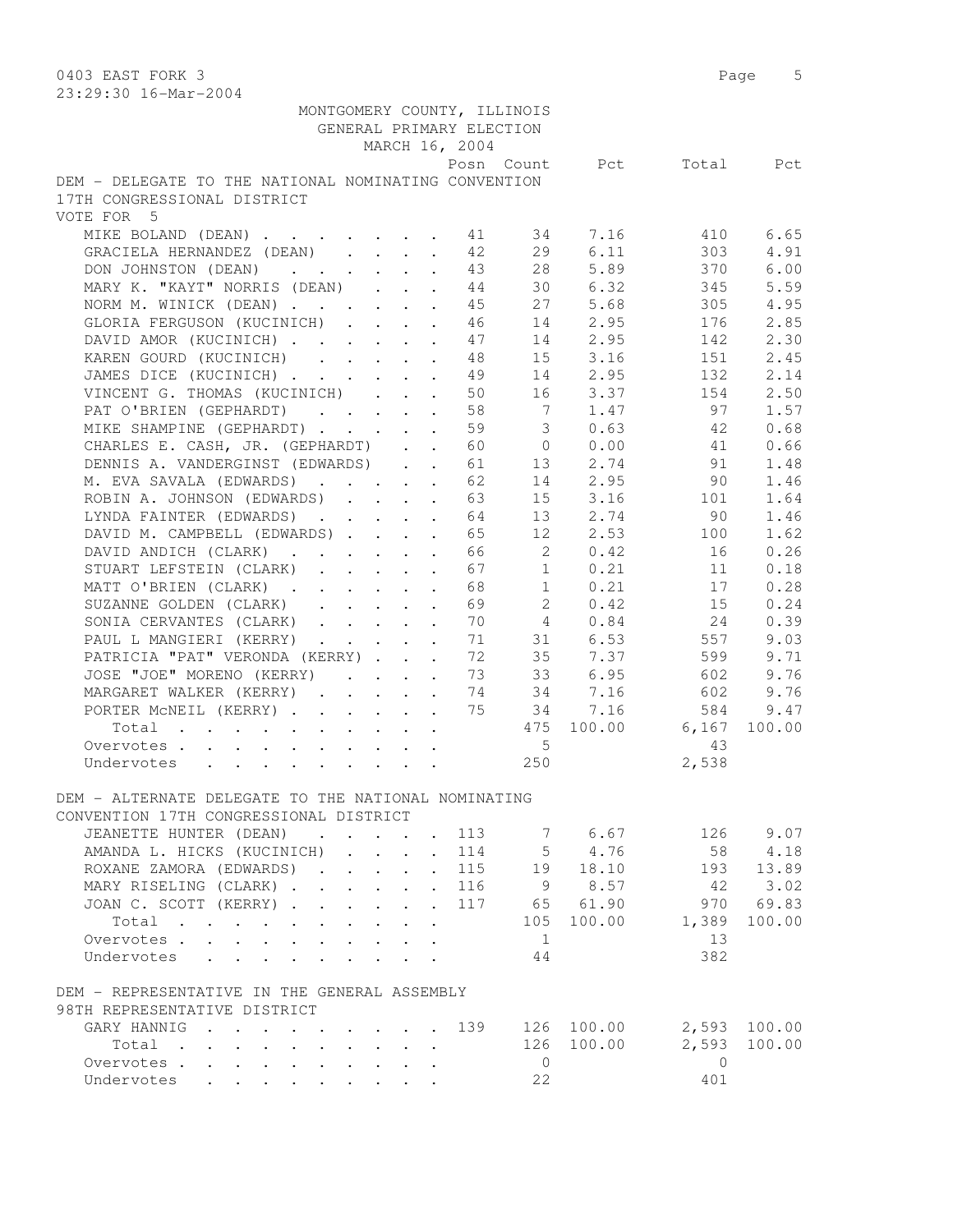| 0403 EAST FORK 3                                                             |                                         |                                                                  |     |                    |                      |                | Page 6       |
|------------------------------------------------------------------------------|-----------------------------------------|------------------------------------------------------------------|-----|--------------------|----------------------|----------------|--------------|
| 23:29:30 16-Mar-2004                                                         |                                         |                                                                  |     |                    |                      |                |              |
|                                                                              |                                         | MONTGOMERY COUNTY, ILLINOIS                                      |     |                    |                      |                |              |
|                                                                              |                                         | GENERAL PRIMARY ELECTION                                         |     |                    |                      |                |              |
|                                                                              |                                         | MARCH 16, 2004                                                   |     |                    | Posn Count Pct       |                | Total Pct    |
| DEM - CIRCUIT CLERK                                                          |                                         |                                                                  |     |                    |                      |                |              |
| NO CANDIDATE FILED                                                           |                                         |                                                                  |     |                    |                      |                |              |
| Total                                                                        |                                         |                                                                  |     | $\overline{0}$     |                      | $\mathbf{0}$   |              |
| Overvotes.                                                                   |                                         |                                                                  |     | $\overline{0}$     |                      | $\Omega$       |              |
| Undervotes                                                                   |                                         |                                                                  |     | 148                |                      | 2,994          |              |
|                                                                              |                                         |                                                                  |     |                    |                      |                |              |
| DEM - STATE'S ATTORNEY                                                       |                                         |                                                                  |     |                    |                      |                |              |
| JIM ROBERTS<br>. 167                                                         |                                         |                                                                  |     |                    | 123 100.00           |                | 2,511 100.00 |
| Total                                                                        |                                         |                                                                  |     |                    | 123 100.00           | 2,511          | 100.00       |
| Overvotes                                                                    |                                         |                                                                  |     | $\overline{0}$     |                      | $\overline{0}$ |              |
| Undervotes                                                                   |                                         |                                                                  |     | 25                 |                      | 483            |              |
|                                                                              |                                         |                                                                  |     |                    |                      |                |              |
| DEM - CORONER                                                                |                                         |                                                                  |     |                    |                      |                |              |
| RICKEY L. BROADDUS 170 110 100.00                                            |                                         |                                                                  |     |                    |                      |                | 2,367 100.00 |
| Total                                                                        |                                         |                                                                  |     |                    | 110 100.00           |                | 2,367 100.00 |
| Overvotes                                                                    |                                         |                                                                  |     | $\overline{0}$     |                      | $\overline{0}$ |              |
| Undervotes                                                                   |                                         |                                                                  |     | 38                 |                      | 627            |              |
| DEM - COUNTY BOARD DISTRICT 3                                                |                                         |                                                                  |     |                    |                      |                |              |
| COUNTY BOARD MEMBER                                                          |                                         |                                                                  |     |                    |                      |                |              |
| ROBERT L. DURBIN                                                             |                                         |                                                                  |     |                    | $\cdot$ 174 87 75.00 |                | 384 79.67    |
| RANDALL LEUSCHKE 175                                                         |                                         |                                                                  |     |                    | 29 25.00             |                | 98 20.33     |
| Total                                                                        |                                         |                                                                  |     |                    | 116 100.00           | 482            | 100.00       |
| Overvotes.                                                                   |                                         |                                                                  |     | $\overline{0}$     |                      | 4              |              |
| Undervotes                                                                   |                                         |                                                                  |     | 32                 |                      | 65             |              |
|                                                                              |                                         |                                                                  |     |                    |                      |                |              |
| DEM - JUDGE OF THE SUPREME COURT                                             |                                         |                                                                  |     |                    |                      |                |              |
| 5TH JUDICIAL DISTRICT (VAC.HON.HARRISON II)                                  |                                         |                                                                  |     |                    |                      |                |              |
| GORDON E. MAAG 191                                                           |                                         |                                                                  |     |                    | 84 100.00            |                | 1,795 100.00 |
| Total<br>$\ddot{\phantom{0}}$                                                |                                         |                                                                  |     |                    | 84 100.00            | 1,795          | 100.00       |
| Overvotes.                                                                   |                                         |                                                                  |     | $\overline{0}$     |                      | $\Omega$       |              |
| Undervotes                                                                   |                                         |                                                                  |     | 64                 |                      | 1,199          |              |
|                                                                              |                                         |                                                                  |     |                    |                      |                |              |
| DEM - JUDGE OF THE APPELLATE COURT<br>5TH JUDICIAL DISTRICT (VAC.HON.RARICK) |                                         |                                                                  |     |                    |                      |                |              |
| JAMES K. DONOVAN                                                             |                                         |                                                                  |     |                    | 196 84 100.00        |                | 1,900 100.00 |
| Total                                                                        |                                         | $\ddot{\phantom{a}}$                                             |     |                    | 84 100.00            | 1,900          | 100.00       |
| Overvotes                                                                    |                                         |                                                                  |     | $\overline{0}$     |                      | $\overline{0}$ |              |
| Undervotes<br>$\sim$                                                         |                                         |                                                                  |     | 64                 |                      | 1,094          |              |
|                                                                              |                                         |                                                                  |     |                    |                      |                |              |
| DEM - JUDGE OF THE CIRCUIT COURT                                             |                                         |                                                                  |     |                    |                      |                |              |
| 4TH JUD. CIRC. MONTGOMERY CO. (VAC.HON.HUBER)                                |                                         |                                                                  |     |                    |                      |                |              |
| KELLY D. LONG                                                                |                                         |                                                                  | 203 |                    | 118 100.00           | 2,423          | 100.00       |
| Total                                                                        |                                         | $\cdot$ $\cdot$ $\cdot$ $\cdot$ $\cdot$                          |     |                    | 118 100.00           | 2,423          | 100.00       |
| Overvotes                                                                    | $\cdot$ $\cdot$ $\cdot$ $\cdot$ $\cdot$ | $\cdot$ $\cdot$ $\cdot$ $\cdot$ $\cdot$                          |     | $\overline{0}$     |                      | $\overline{0}$ |              |
| Undervotes .                                                                 |                                         |                                                                  |     | 30                 |                      | 571            |              |
|                                                                              |                                         |                                                                  |     |                    |                      |                |              |
| DEM - PRECINCT COMMITTEEMAN                                                  |                                         |                                                                  |     |                    |                      |                |              |
| EAST FORK 3                                                                  |                                         |                                                                  |     |                    |                      |                |              |
| STEVEN K. WHITE                                                              |                                         |                                                                  | 218 |                    | 119 100.00           |                |              |
| Total                                                                        |                                         |                                                                  |     | 119                | 100.00               |                |              |
| Overvotes.<br>Undervotes                                                     | $\mathbf{L}^{\text{max}}$               | $\mathbf{r} = \mathbf{r} + \mathbf{r}$ .<br>$\ddot{\phantom{0}}$ |     | $\mathbf{0}$<br>29 |                      |                |              |
|                                                                              |                                         |                                                                  |     |                    |                      |                |              |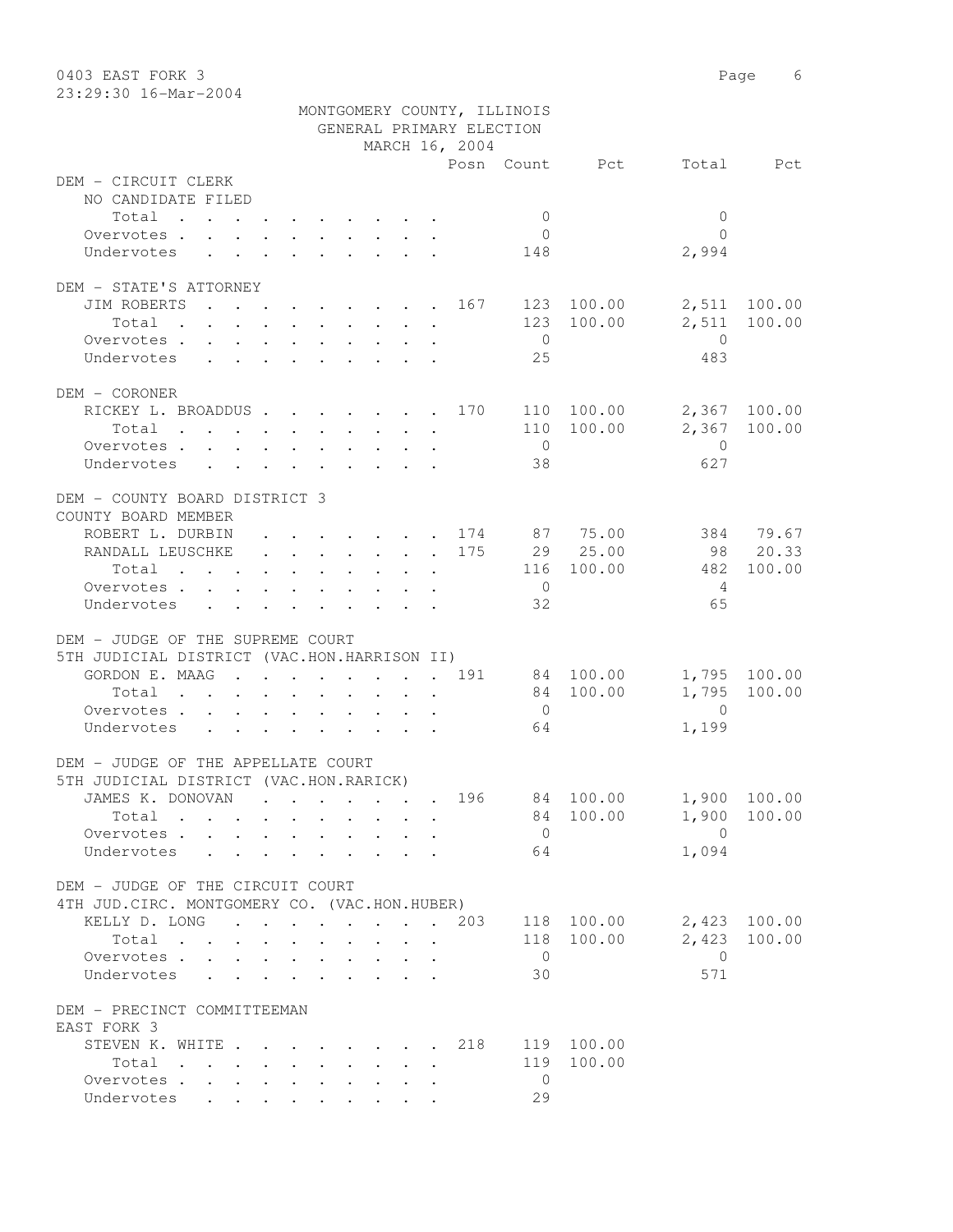### 0403 EAST FORK 3 Page 7 23:29:30 16-Mar-2004

| 40.49.90 10.101 4001 |  |  |  |  |  |                |                                                         |          |       |             |
|----------------------|--|--|--|--|--|----------------|---------------------------------------------------------|----------|-------|-------------|
|                      |  |  |  |  |  |                | MONTGOMERY COUNTY, ILLINOIS<br>GENERAL PRIMARY ELECTION |          |       |             |
|                      |  |  |  |  |  |                |                                                         |          |       |             |
|                      |  |  |  |  |  | MARCH 16, 2004 |                                                         |          |       |             |
|                      |  |  |  |  |  |                | Posn Count                                              | Pct      | Total | Pct         |
| MONTGOMERY COUNTY    |  |  |  |  |  |                |                                                         |          |       |             |
| YES. 246             |  |  |  |  |  |                |                                                         | 87 47.54 | 1,971 | 43.10       |
| NO.                  |  |  |  |  |  | . 247          |                                                         | 96 52.46 |       | 2,602 56.90 |
| Total                |  |  |  |  |  |                | 183                                                     | 100.00   | 4,573 | 100.00      |
| Overvotes.           |  |  |  |  |  |                | 0                                                       |          | 4     |             |
| Undervotes           |  |  |  |  |  |                | 21                                                      |          | 416   |             |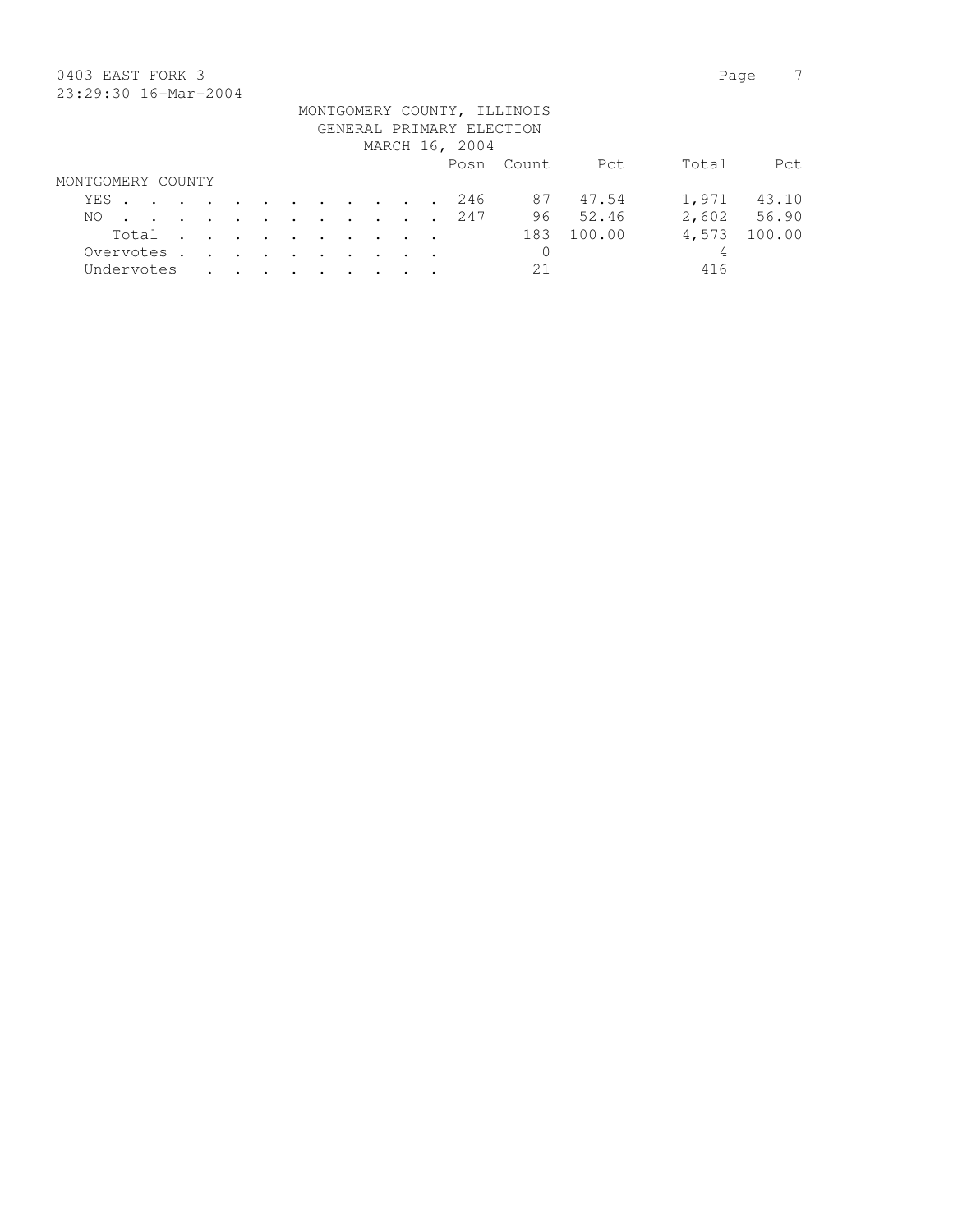0404 EAST FORK 4 Page 1 23:29:30 16-Mar-2004

| MONTGOMERY COUNTY, ILLINOIS |
|-----------------------------|
| GENERAL PRIMARY ELECTION    |
|                             |

| GENERAL PRIMARY ELECTION                                                                                                                                                                                                                                          |        |
|-------------------------------------------------------------------------------------------------------------------------------------------------------------------------------------------------------------------------------------------------------------------|--------|
| MARCH 16, 2004                                                                                                                                                                                                                                                    |        |
| Posn Count Pct<br>Total                                                                                                                                                                                                                                           | Pct    |
| Precincts Counted - TOTAL<br>2.38<br>42<br>1<br>$\cdot$ $\cdot$ $\cdot$ $\cdot$ $\cdot$ $\cdot$                                                                                                                                                                   | 100.00 |
| 277<br>Registered Voters - TOTAL<br>18,263<br>$\ddot{\phantom{a}}$                                                                                                                                                                                                |        |
| 5,007<br>Ballots Cast - TOTAL<br>81<br>29.24                                                                                                                                                                                                                      | 27.42  |
| 0.00<br>Ballots Cast - BLANK<br>71<br>$\overline{0}$                                                                                                                                                                                                              | 0.39   |
| Ballots Cast - REPUBLICAN<br>28<br>1,683                                                                                                                                                                                                                          |        |
| 28<br>Ballots Cast - REP. YELLOW<br>894                                                                                                                                                                                                                           |        |
| $\overline{2}$<br>Ballots Cast - REP. FED. 17TH<br>$\overline{0}$<br><b>Contract Contract Contract</b><br>$\mathbf{L} = \mathbf{L}$                                                                                                                               |        |
| Ballots Cast - DEMOCRATIC<br>49<br>3,004<br>$\cdot$ $\cdot$ $\cdot$ $\cdot$<br>$\sim$ $\sim$                                                                                                                                                                      |        |
| Ballots Cast - DEM. GREEN<br>49<br>1,839<br>$\cdot$ $\cdot$ $\cdot$ $\cdot$ $\cdot$ $\cdot$                                                                                                                                                                       |        |
| Ballots Cast - DEM. FED. 17TH<br>$\overline{0}$<br>6<br>$\mathbf{r}$ , $\mathbf{r}$ , $\mathbf{r}$                                                                                                                                                                |        |
| 320<br>Ballots Cast - NONPARTISAN<br>4                                                                                                                                                                                                                            |        |
| $\overline{4}$<br>Ballots Cast - NON. WHITE<br>281                                                                                                                                                                                                                |        |
|                                                                                                                                                                                                                                                                   |        |
|                                                                                                                                                                                                                                                                   |        |
| REP - PRESIDENT OF THE UNITED STATES                                                                                                                                                                                                                              |        |
| GEORGE W. BUSH<br>5<br>23 100.00<br>1,274 100.00                                                                                                                                                                                                                  |        |
| 100.00<br>1,274<br>Total<br>23<br>$\mathbf{r}$ , $\mathbf{r}$ , $\mathbf{r}$<br>$\mathbf{L}$ and $\mathbf{L}$                                                                                                                                                     | 100.00 |
| $\overline{0}$<br>$\overline{0}$<br>Overvotes                                                                                                                                                                                                                     |        |
| $\overline{5}$<br>Undervotes<br>409<br>$\mathbf{r}$ and $\mathbf{r}$ and $\mathbf{r}$ and $\mathbf{r}$ and $\mathbf{r}$ and $\mathbf{r}$                                                                                                                          |        |
|                                                                                                                                                                                                                                                                   |        |
| REP - UNITED STATES SENATOR                                                                                                                                                                                                                                       |        |
| JIM OBERWEIS<br>21.43<br>256<br>- 9<br>6                                                                                                                                                                                                                          | 17.26  |
| 25.00<br>210<br>ANDY MCKENNA<br>10<br>$7^{\circ}$                                                                                                                                                                                                                 | 14.16  |
| 26<br>JOHN BORLING<br>3.57<br>11<br>$\mathbf{1}$                                                                                                                                                                                                                  | 1.75   |
| STEVEN J. RAUSCHENBERGER<br>12<br>14.29<br>144<br>4                                                                                                                                                                                                               | 9.71   |
| 7<br>25.00<br>JACK RYAN<br>13<br>663<br>$\mathbf{A}$                                                                                                                                                                                                              | 44.71  |
| CHIRINJEEV KATHURIA (CHIRINJEEV KATHURIA)<br>$1 \t3.57$<br>15<br>14<br>$\ddot{\phantom{a}}$                                                                                                                                                                       | 1.01   |
| $1 \t3.57$<br>JONATHAN C. WRIGHT<br>15<br>136<br>$\ddot{\phantom{a}}$                                                                                                                                                                                             | 9.17   |
| $1 \t3.57$<br>NORM HILL<br>16<br>33                                                                                                                                                                                                                               | 2.23   |
| 28<br>100.00<br>1,483<br>Total                                                                                                                                                                                                                                    | 100.00 |
| $\overline{0}$<br>23<br>Overvotes                                                                                                                                                                                                                                 |        |
| $\bigcap$<br>177<br>Undervotes                                                                                                                                                                                                                                    |        |
|                                                                                                                                                                                                                                                                   |        |
| REP - REPRESENTATIVE IN CONGRESS                                                                                                                                                                                                                                  |        |
| 17TH CONGRESSIONAL DISTRICT                                                                                                                                                                                                                                       |        |
| ANDREA LANE ZINGA<br>23<br>18 100.00<br>360 100.00                                                                                                                                                                                                                |        |
| 100.00<br>$\mathbf{r}$ . The set of the set of the set of the set of the set of the set of the set of the set of the set of the set of the set of the set of the set of the set of the set of the set of the set of the set of the set of t<br>18<br>360<br>Total | 100.00 |
| $\Omega$<br>Overvotes<br>$\bigcap$                                                                                                                                                                                                                                |        |
| 327                                                                                                                                                                                                                                                               |        |
| 10<br>Undervotes                                                                                                                                                                                                                                                  |        |
|                                                                                                                                                                                                                                                                   |        |
| REP - DELEGATE TO THE NATIONAL NOMINATING CONVENTION                                                                                                                                                                                                              |        |
| 17TH CONGRESSIONAL DISTRICT                                                                                                                                                                                                                                       |        |
| VOTE FOR 3                                                                                                                                                                                                                                                        |        |
| THOMAS G. GETZ (BUSH)<br>23 32.86<br>522 33.27<br>35                                                                                                                                                                                                              |        |
| 522 33.27<br>24 34.29<br>REGAN E. RAMSEY (BUSH)<br>36                                                                                                                                                                                                             |        |
| 525 33.46<br>23 32.86<br>D. KAY LONG (BUSH)<br>37<br>$\mathbb{R}^2$                                                                                                                                                                                               |        |
| 70<br>100.00<br>1,569<br>Total                                                                                                                                                                                                                                    | 100.00 |
| $\overline{0}$<br>Overvotes<br>$\overline{0}$                                                                                                                                                                                                                     |        |
| 492<br>Undervotes<br>14                                                                                                                                                                                                                                           |        |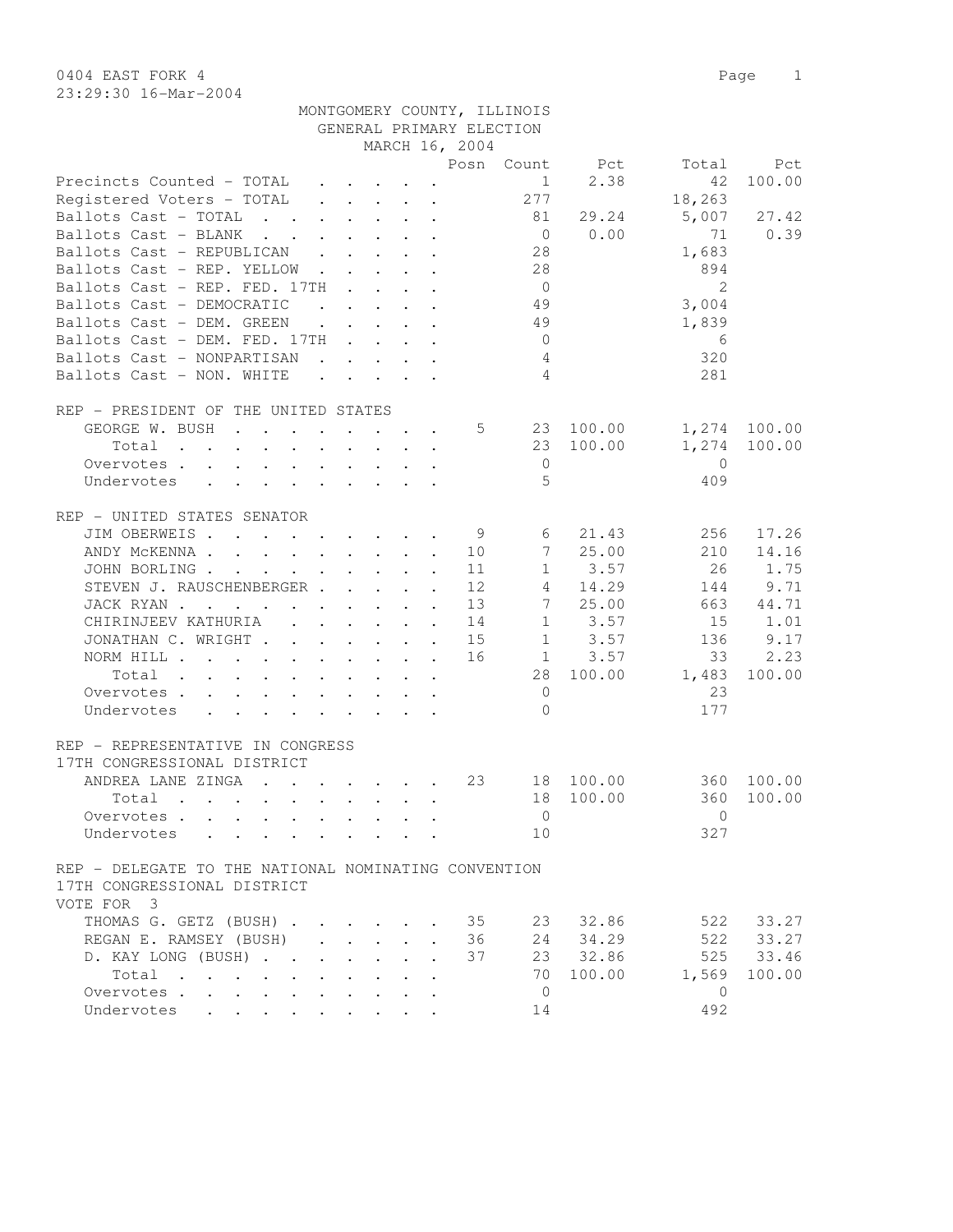0404 EAST FORK 4 Page 2 23:29:30 16-Mar-2004 MONTGOMERY COUNTY, ILLINOIS GENERAL PRIMARY ELECTION MARCH 16, 2004 Posn Count Pct Total Pct REP - ALTERNATE DELEGATE TO THE NATIONAL NOMINATING CONVENTION 17TH CONGRESSIONAL DISTRICT VOTE FOR 3 TIMOTHY B. ZOLLINGER (BUSH) . . . . 43 22 33.33 496 33.88 CANDICE D. TREES (BUSH) . . . . . 44 23 34.85 489 33.40 NORINE K. HAMMOND (BUSH) . . . . . 45 21 31.82 479 32.72 Total . . . . . . . . . . 66 100.00 1,464 100.00 Overvotes . . . . . . . . . . . 0 0<br>Indervotes . . . . . . . . . . 18 0 597 Undervotes . . . . . . . . . 18 597 REP - REPRESENTATIVE IN THE GENERAL ASSEMBLY 98TH REPRESENTATIVE DISTRICT NO CANDIDATE FILED 10tal . . . . . . . . . . . 0 0 0<br>ervotes . . . . . . . . . . . 0 0 0<br>dervotes . . . . . . . . . . 28 1,679 Overvotes . . . . . . . . . . Undervotes . . . . . . . . . 28 REP - CIRCUIT CLERK MARY WEBB . . . . . . . . . 86 27 100.00 1,501 100.00 Total . . . . . . . . . . 27 100.00 1,501 100.00 Overvotes . . . . . . . . . . . 0 Undervotes . . . . . . . . . 1 178 REP - STATE'S ATTORNEY NO CANDIDATE FILED  $\texttt{Total} \quad . \quad . \quad . \quad . \quad . \quad . \quad . \qquad . \qquad 0 \qquad \qquad 0$  Overvotes . . . . . . . . . . 0 0 Undervotes . . . . . . . . . 28 REP - CORONER NO CANDIDATE FILED  $\texttt{Total} \quad . \quad . \quad . \quad . \quad . \quad . \quad . \qquad . \qquad 0 \qquad \qquad 0$ Overvotes . . . . . . . . . . . 0 0<br>IIndervotes . . . . . . . . . . . 28 0 1,679 Undervotes . . . . . . . . . 28 REP - COUNTY BOARD DISTRICT 4 COUNTY BOARD MEMBER VOTE FOR 2 NO CANDIDATE FILED Total . . . . . . . . . . 0 0 Overvotes . . . . . . . . . . 0 Undervotes . . . . . . . . . 56 438 REP - JUDGE OF THE SUPREME COURT 5TH JUDICIAL DISTRICT (VAC.HON.HARRISON II)

 LLOYD A. KARMEIER . . . . . . . 113 25 100.00 1,304 100.00 Total . . . . . . . . . . 25 100.00 1,304 100.00 Overvotes . . . . . . . . . . 0 0 Undervotes . . . . . . . . . 3 375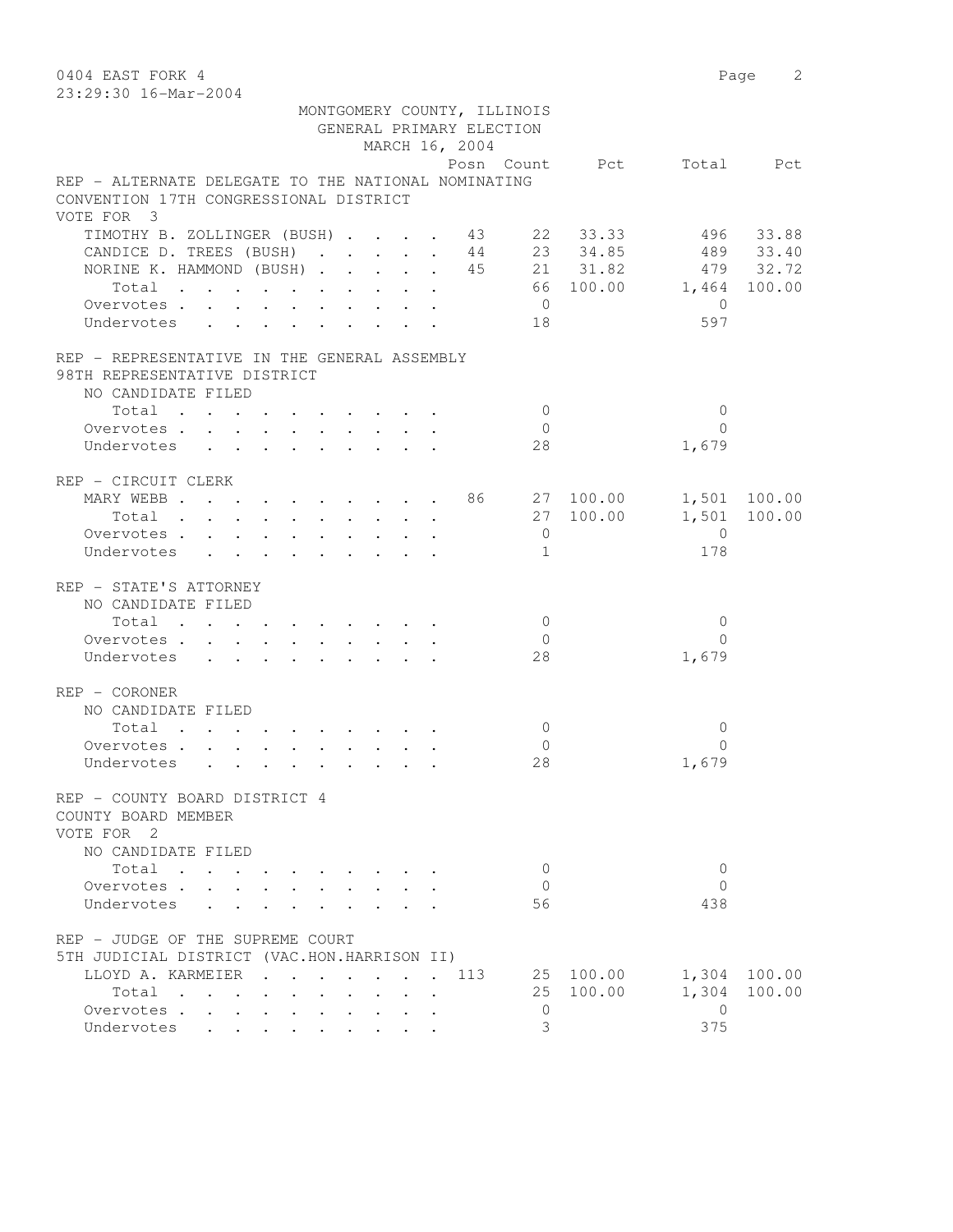| 0404 EAST FORK 4                              |                | 3<br>Page |
|-----------------------------------------------|----------------|-----------|
| 23:29:30 16-Mar-2004                          |                |           |
| MONTGOMERY COUNTY, ILLINOIS                   |                |           |
| GENERAL PRIMARY ELECTION                      |                |           |
| MARCH 16, 2004                                |                |           |
|                                               | Posn Count Pct | Total Pct |
| REP - JUDGE OF THE APPELLATE COURT            |                |           |
| 5TH JUDICIAL DISTRICT (VAC.HON.RARICK)        |                |           |
| NO CANDIDATE FILED                            |                |           |
| Total                                         | $\Omega$       | $\Omega$  |
| Overvotes                                     | $\Omega$       | 0         |
| Undervotes                                    | 28             | 1,679     |
|                                               |                |           |
| REP - JUDGE OF THE CIRCUIT COURT              |                |           |
| 4TH JUD. CIRC. MONTGOMERY CO. (VAC.HON.HUBER) |                |           |
| NO CANDIDATE FILED                            |                |           |
| Total                                         | $\Omega$       | $\Omega$  |
| Overvotes                                     | $\Omega$       | 0         |
|                                               | 28             |           |
| Undervotes                                    |                | 1,679     |
| REP - PRECINCT COMMITTEEMAN                   |                |           |
|                                               |                |           |
| EAST FORK 4                                   |                |           |
| NO CANDIDATE FILED                            |                |           |
| Total                                         | $\Omega$       |           |
| Overvotes                                     | $\mathbf{0}$   |           |
| Undervotes                                    | 28             |           |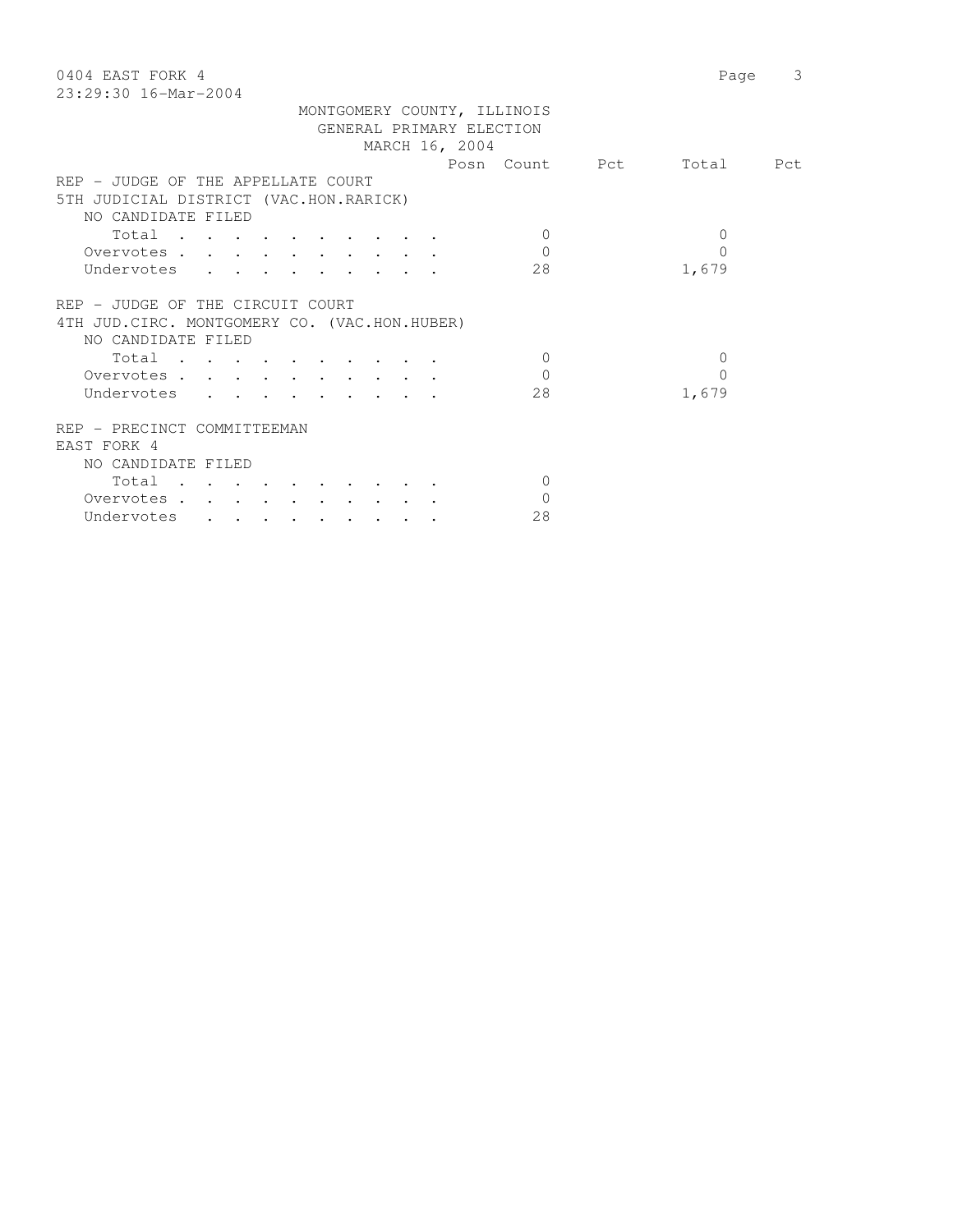0404 EAST FORK 4 Page 4

|                                                                                                                                                    |  |  | GENERAL PRIMARY ELECTION |                   |                                                 |                                   |              |
|----------------------------------------------------------------------------------------------------------------------------------------------------|--|--|--------------------------|-------------------|-------------------------------------------------|-----------------------------------|--------------|
|                                                                                                                                                    |  |  | MARCH 16, 2004           |                   |                                                 |                                   |              |
|                                                                                                                                                    |  |  |                          |                   | Posn Count Pct                                  |                                   | Total Pct    |
| DEM - PRESIDENT OF THE UNITED STATES                                                                                                               |  |  |                          |                   |                                                 |                                   |              |
| JOHN EDWARDS                                                                                                                                       |  |  |                          | $5 \sim$<br>$5 -$ | 10.20                                           | 435                               | 15.70        |
| WESLEY K. CLARK                                                                                                                                    |  |  | 6                        |                   | $\begin{array}{ccc} & & 0 & & 0.00 \end{array}$ | 40                                | 1.44         |
| and the contract of the contract of the contract of the contract of the contract of<br>HOWARD DEAN                                                 |  |  | 7                        |                   | 36.12                                           | 97                                | 3.50         |
| JOE LIEBERMAN<br>$\mathbf{r}$ , and $\mathbf{r}$ , and $\mathbf{r}$ , and $\mathbf{r}$                                                             |  |  | 8                        | $\Omega$          | 0.00                                            | 44                                | 1.59         |
| DENNIS J. KUCINICH                                                                                                                                 |  |  | 9                        | $\Omega$          | 0.00                                            | 29                                | 1.05         |
| LYNDON H. LaROUCHE, JR. 10                                                                                                                         |  |  |                          |                   | 0 0.00                                          | 10                                | 0.36         |
| CAROL MOSELEY BRAUN 11                                                                                                                             |  |  |                          |                   | $1 \t 2.04$                                     | 40                                | 1.44         |
| ALFRED C. SHARPTON 12                                                                                                                              |  |  |                          |                   | $0 \t 0.00$                                     |                                   | 19 0.69      |
| JOHN F. KERRY 13                                                                                                                                   |  |  |                          |                   | 40 81.63                                        |                                   | 2,057 74.23  |
| Total                                                                                                                                              |  |  |                          |                   | 49 100.00                                       |                                   | 2,771 100.00 |
| Overvotes                                                                                                                                          |  |  |                          | $\Omega$          |                                                 | 11                                |              |
| Undervotes                                                                                                                                         |  |  |                          | $\Omega$          |                                                 | 222                               |              |
|                                                                                                                                                    |  |  |                          |                   |                                                 |                                   |              |
| DEM - UNITED STATES SENATOR                                                                                                                        |  |  |                          |                   |                                                 |                                   |              |
| BARACK OBAMA 17 2 4.26                                                                                                                             |  |  |                          |                   |                                                 |                                   | 349 12.66    |
| DANIEL W. HYNES. 18                                                                                                                                |  |  |                          |                   |                                                 | 34 72.34 1,654 59.99              |              |
| GERY CHICO<br>$\mathbf{r}$ , and $\mathbf{r}$ , and $\mathbf{r}$ , and $\mathbf{r}$ , and $\mathbf{r}$                                             |  |  | 19                       |                   | $0 \t 0.00$                                     |                                   | 20 0.73      |
| MARIA PAPPAS<br>$\mathbf{r}$ , $\mathbf{r}$ , $\mathbf{r}$ , $\mathbf{r}$ , $\mathbf{r}$                                                           |  |  | 20                       |                   | $1 \t 2.13$                                     | 51                                | 1.85         |
| $\cdot$ $\cdot$ $\cdot$ $\cdot$ $\cdot$ $\cdot$ $\cdot$ 21<br>M. BLAIR HULL .                                                                      |  |  |                          |                   | 9 19.15                                         | 570 20.67                         |              |
| $\cdot$ $\cdot$ $\cdot$ $\cdot$ $\cdot$ $\cdot$ $\cdot$ 22<br>JOYCE WASHINGTON                                                                     |  |  |                          |                   | $0 \t 0.00$                                     |                                   | 35 1.27      |
| NANCY SKINNER<br>$\cdot$ 23                                                                                                                        |  |  |                          |                   | 1 2.13                                          | 78 2.83                           |              |
|                                                                                                                                                    |  |  |                          |                   | 47 100.00                                       | 2,757                             | 100.00       |
| Overvotes                                                                                                                                          |  |  |                          | $\Omega$          |                                                 | 16                                |              |
| Undervotes                                                                                                                                         |  |  |                          | $\mathcal{L}$     |                                                 | 231                               |              |
|                                                                                                                                                    |  |  |                          |                   |                                                 |                                   |              |
| DEM - REPRESENTATIVE IN CONGRESS                                                                                                                   |  |  |                          |                   |                                                 |                                   |              |
| 17TH CONGRESSIONAL DISTRICT                                                                                                                        |  |  |                          |                   |                                                 |                                   |              |
| LANE A. EVANS                                                                                                                                      |  |  |                          |                   |                                                 | $\cdot$ 34 36 100.00 1,244 100.00 |              |
| Total                                                                                                                                              |  |  |                          |                   | 36 100.00                                       | 1,244                             | 100.00       |
| Overvotes                                                                                                                                          |  |  |                          | $\overline{0}$    |                                                 | $\Omega$                          |              |
| Undervotes<br>$\mathbf{r} = \mathbf{r} + \mathbf{r}$ , where $\mathbf{r} = \mathbf{r} + \mathbf{r}$ , where $\mathbf{r} = \mathbf{r} + \mathbf{r}$ |  |  |                          | 13                |                                                 | 540                               |              |

MONTGOMERY COUNTY, ILLINOIS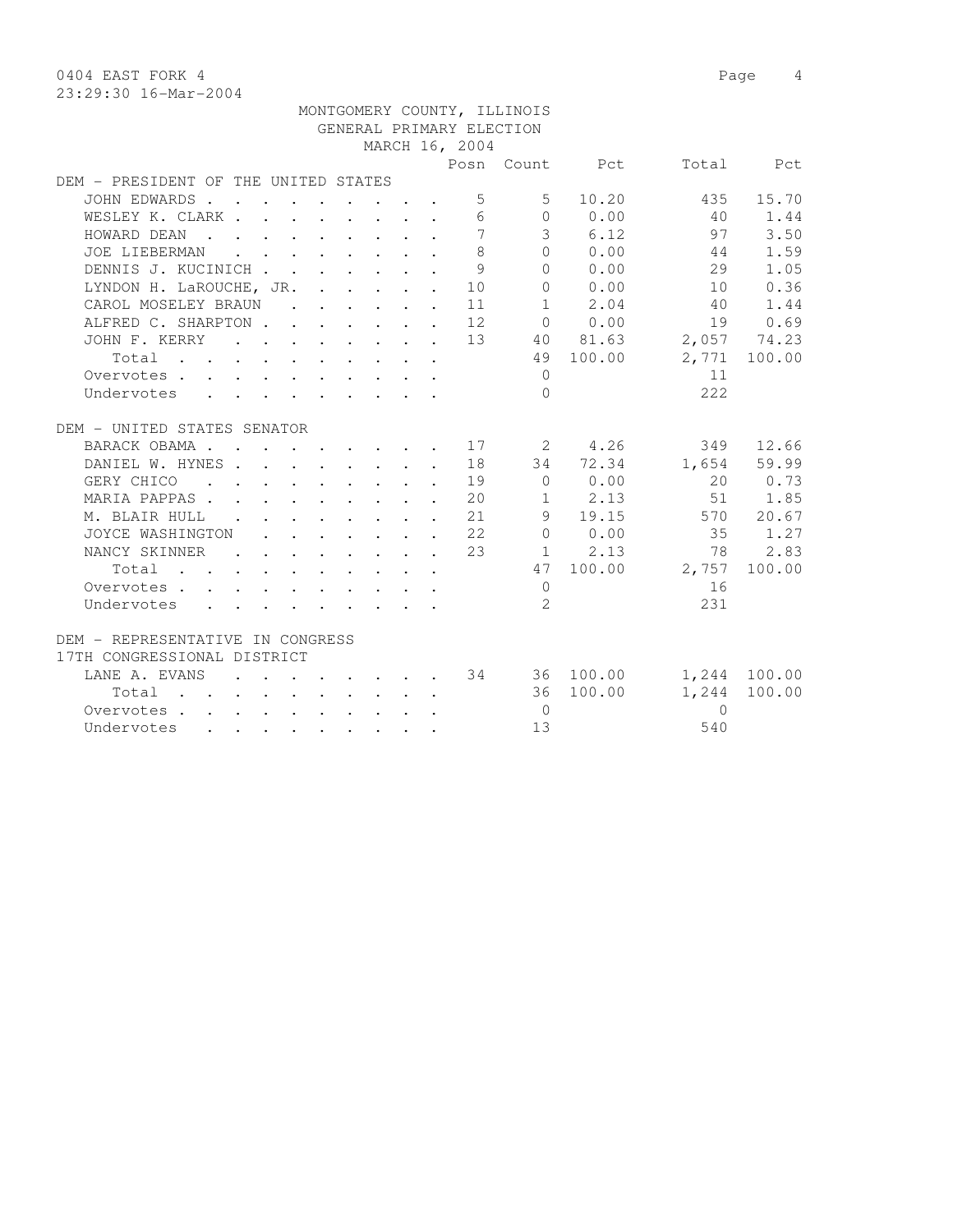0404 EAST FORK 4 Page 5 23:29:30 16-Mar-2004

|                                                      |  |                                         |                                              | GENERAL PRIMARY ELECTION | MONTGOMERY COUNTY, ILLINOIS |             |                          |                   |
|------------------------------------------------------|--|-----------------------------------------|----------------------------------------------|--------------------------|-----------------------------|-------------|--------------------------|-------------------|
|                                                      |  |                                         |                                              |                          |                             |             |                          |                   |
|                                                      |  |                                         |                                              | MARCH 16, 2004           |                             |             |                          |                   |
| DEM - DELEGATE TO THE NATIONAL NOMINATING CONVENTION |  |                                         |                                              |                          |                             |             | Posn Count Pct Total Pct |                   |
| 17TH CONGRESSIONAL DISTRICT                          |  |                                         |                                              |                          |                             |             |                          |                   |
| VOTE FOR 5                                           |  |                                         |                                              |                          |                             |             |                          |                   |
| MIKE BOLAND (DEAN) 11                                |  |                                         |                                              |                          |                             | 13 6.99     | 410                      | 6.65              |
| GRACIELA HERNANDEZ (DEAN) 42                         |  |                                         |                                              |                          |                             | 11 5.91     | 303                      | 4.91              |
| DON JOHNSTON (DEAN) 43                               |  |                                         |                                              |                          |                             | 11 5.91     | 370                      | 6.00              |
| MARY K. "KAYT" NORRIS (DEAN) 44                      |  |                                         |                                              |                          |                             | 11 5.91     | 345                      | 5.59              |
| NORM M. WINICK (DEAN) 45                             |  |                                         |                                              |                          |                             | 11 5.91     | 305                      | 4.95              |
| GLORIA FERGUSON (KUCINICH) 46                        |  |                                         |                                              |                          |                             | 7 3.76      | 176                      | 2.85              |
| DAVID AMOR (KUCINICH)                                |  |                                         |                                              | 47                       | 3 <sup>7</sup>              | 1.61        | 142                      | 2.30              |
| KAREN GOURD (KUCINICH)                               |  |                                         |                                              | 48                       | 6                           | 3.23        | 151                      | 2.45              |
| JAMES DICE (KUCINICH)                                |  |                                         |                                              | 49                       | $\mathcal{S}$               | 1.61        | 132                      | 2.14              |
| VINCENT G. THOMAS (KUCINICH)                         |  |                                         | $\mathbf{L}$                                 | 50                       | $4 \quad$                   | 2.15        | 154                      | 2.50              |
| PAT O'BRIEN (GEPHARDT)                               |  |                                         |                                              | 58                       | $\overline{2}$              | 1.08        | 97                       | 1.57              |
| MIKE SHAMPINE (GEPHARDT) 59                          |  |                                         |                                              |                          |                             | $1 \t 0.54$ | 42                       | 0.68              |
| CHARLES E. CASH, JR. (GEPHARDT) 60                   |  |                                         |                                              |                          |                             |             | $3 \t 1.61 \t 41$        | 0.66              |
| DENNIS A. VANDERGINST (EDWARDS) 61                   |  |                                         |                                              |                          |                             |             | 5 2.69 91                | 1.48              |
| M. EVA SAVALA (EDWARDS) 62                           |  |                                         |                                              |                          | 3 <sup>7</sup>              | 1.61        | 90                       | 1.46              |
| ROBIN A. JOHNSON (EDWARDS) 63                        |  |                                         |                                              |                          | $4\overline{ }$             | 2.15        | 101                      | 1.64              |
| LYNDA FAINTER (EDWARDS)                              |  |                                         |                                              | 64                       | 3 <sup>7</sup>              | 1.61        | 90                       | 1.46              |
| DAVID M. CAMPBELL (EDWARDS)                          |  |                                         |                                              | 65                       | $\mathcal{S}$               | 1.61        | 100                      | 1.62              |
| DAVID ANDICH (CLARK)                                 |  |                                         |                                              | 66                       | $\Omega$                    | 0.00        | 16                       | 0.26              |
| STUART LEFSTEIN (CLARK)                              |  |                                         |                                              | 67                       | $\Omega$                    | 0.00        | 11                       | 0.18              |
| MATT O'BRIEN (CLARK)                                 |  |                                         |                                              | 68                       | $\Omega$                    | 0.00        | 17                       | 0.28              |
| SUZANNE GOLDEN (CLARK)                               |  |                                         |                                              | 69                       | $\Omega$                    | 0.00        | 15                       | 0.24              |
| SONIA CERVANTES (CLARK)                              |  |                                         |                                              | 70                       |                             | $0 \t 0.00$ | 24                       | 0.39              |
| PAUL L MANGIERI (KERRY)                              |  |                                         |                                              | 71                       |                             | 14 7.53     | 557                      | 9.03              |
| PATRICIA "PAT" VERONDA (KERRY)                       |  |                                         |                                              | 72                       | 18                          | 9.68        | 599                      | 9.71              |
| JOSE "JOE" MORENO (KERRY)                            |  |                                         |                                              | 73                       | 17                          | 9.14        | 602                      | 9.76              |
|                                                      |  |                                         |                                              | 74                       | 16                          | 8.60        | 602                      | 9.76              |
| MARGARET WALKER (KERRY)<br>PORTER MCNEIL (KERRY)     |  |                                         | $\ddot{\phantom{a}}$                         | 75                       | 17                          | 9.14        | 584                      | 9.47              |
|                                                      |  |                                         |                                              |                          |                             |             | 186 100.00 6,167         |                   |
| Total                                                |  |                                         |                                              |                          |                             |             | 43                       | 100.00            |
| Overvotes.                                           |  |                                         |                                              |                          | $\overline{2}$              |             |                          |                   |
| Undervotes                                           |  |                                         |                                              |                          | 49                          |             | 2,538                    |                   |
| DEM - ALTERNATE DELEGATE TO THE NATIONAL NOMINATING  |  |                                         |                                              |                          |                             |             |                          |                   |
| CONVENTION 17TH CONGRESSIONAL DISTRICT               |  |                                         |                                              |                          |                             |             |                          |                   |
|                                                      |  |                                         |                                              | 113                      |                             | 49.52       |                          | 126 9.07          |
| JEANETTE HUNTER (DEAN)<br>AMANDA L. HICKS (KUCINICH) |  |                                         |                                              | 114                      | $\overline{0}$              | 0.00        | 58                       |                   |
| ROXANE ZAMORA (EDWARDS)                              |  |                                         | $\ddot{\phantom{0}}$                         | 115                      | $6\overline{6}$             | 14.29       |                          | 4.18<br>193 13.89 |
| MARY RISELING (CLARK)                                |  |                                         | $\ddot{\phantom{0}}$<br>$\ddot{\phantom{0}}$ | 116                      |                             | 2 4.76      | 42                       | 3.02              |
|                                                      |  |                                         |                                              |                          |                             | 30 71.43    |                          | 69.83             |
| JOAN C. SCOTT (KERRY)                                |  |                                         |                                              | 117                      | 42                          | 100.00      | 970                      | 100.00            |
| Total<br>Overvotes                                   |  |                                         |                                              |                          |                             |             | 1,389<br>13              |                   |
|                                                      |  | $\cdot$ $\cdot$                         |                                              |                          | $\mathbf{1}$<br>6           |             | 382                      |                   |
| Undervotes                                           |  |                                         |                                              |                          |                             |             |                          |                   |
| DEM - REPRESENTATIVE IN THE GENERAL ASSEMBLY         |  |                                         |                                              |                          |                             |             |                          |                   |
| 98TH REPRESENTATIVE DISTRICT                         |  |                                         |                                              |                          |                             |             |                          |                   |
| GARY HANNIG                                          |  |                                         |                                              | 139                      |                             | 48 100.00   |                          | 2,593 100.00      |
| Total                                                |  | $\cdot$ $\cdot$ $\cdot$ $\cdot$ $\cdot$ |                                              |                          |                             | 48 100.00   | 2,593                    | 100.00            |
| Overvotes.                                           |  |                                         |                                              |                          | $\overline{0}$              |             | $\overline{0}$           |                   |
| Undervotes                                           |  |                                         |                                              |                          | $\mathbf{1}$                |             | 401                      |                   |
|                                                      |  |                                         |                                              |                          |                             |             |                          |                   |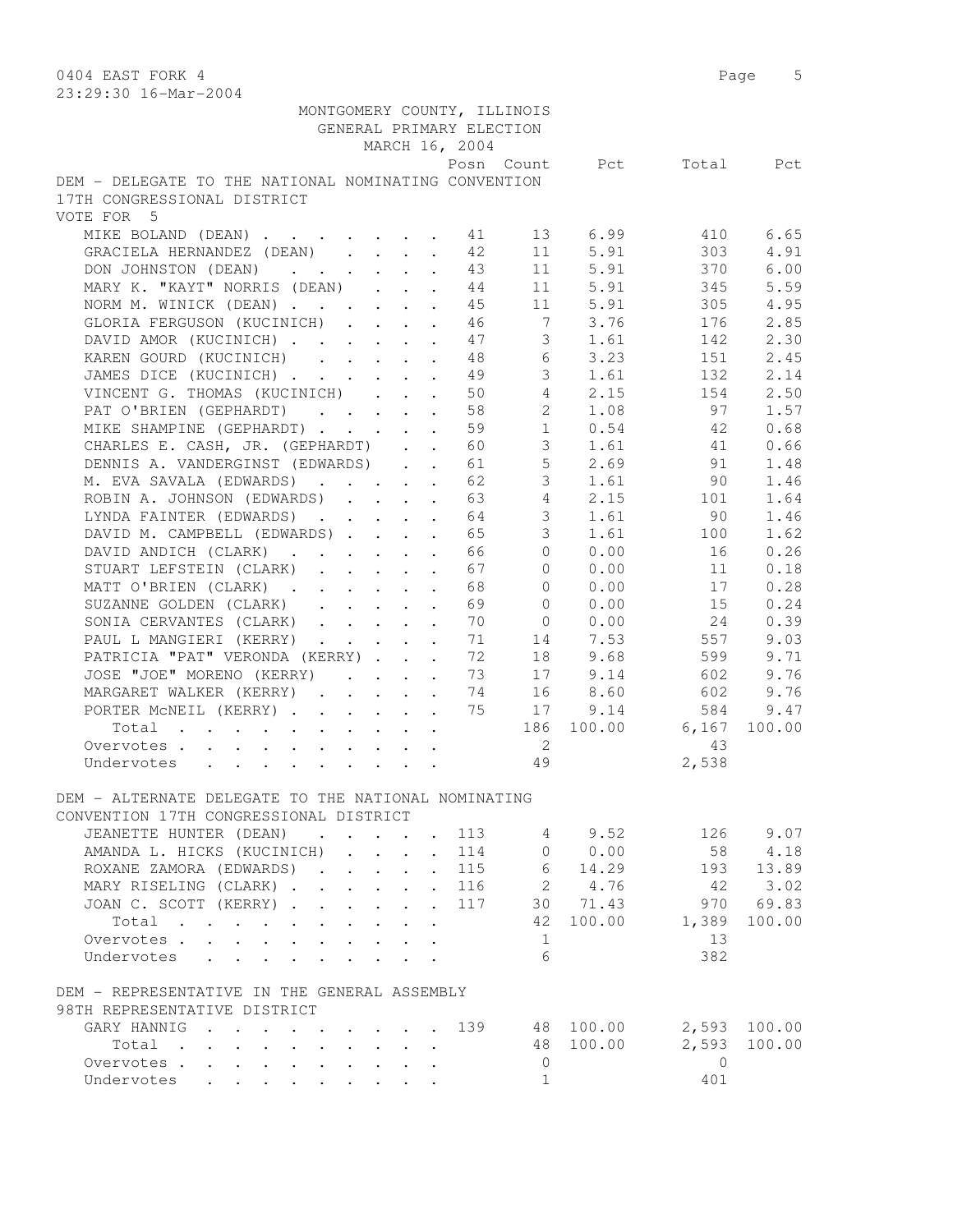| 0404 EAST FORK 4<br>23:29:30 16-Mar-2004                           |                                                                                          |                                                                                               |              |                                                                               |                           |        |                                            |                             |                |                   | Page<br>6    |
|--------------------------------------------------------------------|------------------------------------------------------------------------------------------|-----------------------------------------------------------------------------------------------|--------------|-------------------------------------------------------------------------------|---------------------------|--------|--------------------------------------------|-----------------------------|----------------|-------------------|--------------|
|                                                                    |                                                                                          |                                                                                               |              |                                                                               |                           |        |                                            | MONTGOMERY COUNTY, ILLINOIS |                |                   |              |
|                                                                    |                                                                                          |                                                                                               |              |                                                                               |                           |        | GENERAL PRIMARY ELECTION<br>MARCH 16, 2004 |                             |                |                   |              |
|                                                                    |                                                                                          |                                                                                               |              |                                                                               |                           |        |                                            |                             | Posn Count Pct |                   | Total Pct    |
| DEM - CIRCUIT CLERK                                                |                                                                                          |                                                                                               |              |                                                                               |                           |        |                                            |                             |                |                   |              |
| NO CANDIDATE FILED                                                 |                                                                                          |                                                                                               |              |                                                                               |                           |        |                                            |                             |                |                   |              |
| Total                                                              |                                                                                          |                                                                                               |              |                                                                               |                           |        |                                            | $\mathbf{0}$                |                | $\mathbf{0}$      |              |
| Overvotes                                                          |                                                                                          |                                                                                               |              |                                                                               |                           |        |                                            | $\mathbf{0}$                |                | $\Omega$          |              |
| Undervotes                                                         | $\cdot$ $\cdot$                                                                          |                                                                                               |              |                                                                               |                           |        |                                            | 49                          |                | 2,994             |              |
| DEM - STATE'S ATTORNEY                                             |                                                                                          |                                                                                               |              |                                                                               |                           |        |                                            |                             |                |                   |              |
| JIM ROBERTS                                                        |                                                                                          |                                                                                               |              |                                                                               |                           |        | . 167                                      |                             | 45 100.00      |                   | 2,511 100.00 |
| Total                                                              | $\mathbf{r}$ , and $\mathbf{r}$ , and $\mathbf{r}$ , and $\mathbf{r}$ , and $\mathbf{r}$ |                                                                                               |              |                                                                               |                           |        |                                            |                             | 45 100.00      |                   | 2,511 100.00 |
| Overvotes .                                                        |                                                                                          |                                                                                               |              |                                                                               |                           |        |                                            | $\Omega$                    |                | $\Omega$          |              |
| Undervotes                                                         |                                                                                          |                                                                                               |              |                                                                               |                           |        |                                            | 4                           |                | 483               |              |
| DEM - CORONER                                                      |                                                                                          |                                                                                               |              |                                                                               |                           |        |                                            |                             |                |                   |              |
| RICKEY L. BROADDUS                                                 |                                                                                          |                                                                                               |              |                                                                               |                           |        | 170                                        |                             | 39 100.00      |                   | 2,367 100.00 |
| Total                                                              |                                                                                          |                                                                                               |              | $\mathbf{r}$ . The set of $\mathbf{r}$                                        |                           | $\sim$ |                                            |                             | 39 100.00      | 2,367             | 100.00       |
| Overvotes.                                                         |                                                                                          |                                                                                               |              |                                                                               |                           |        |                                            | $\overline{0}$              |                | $\bigcirc$        |              |
| Undervotes                                                         | $\mathbf{r}$ , and $\mathbf{r}$ , and $\mathbf{r}$ , and $\mathbf{r}$ , and $\mathbf{r}$ |                                                                                               |              |                                                                               |                           |        |                                            | 10                          |                | 627               |              |
| DEM - COUNTY BOARD DISTRICT 4<br>COUNTY BOARD MEMBER<br>VOTE FOR 2 |                                                                                          |                                                                                               |              |                                                                               |                           |        |                                            |                             |                |                   |              |
| DENNIS L. JAGODZINSKI 174                                          |                                                                                          |                                                                                               |              |                                                                               |                           |        |                                            |                             | 36 49.32       |                   | 378 48.65    |
| MIKE PLUNKETT                                                      |                                                                                          | <b><i>Contract Contract States</i></b>                                                        |              | $\begin{array}{cccccccccccccc} . & . & . & . & . & . & . & . & . \end{array}$ |                           |        | 175                                        |                             | 37 50.68       |                   | 399 51.35    |
| Total                                                              |                                                                                          | $\sim$<br>$\sim$                                                                              | $\mathbf{r}$ |                                                                               | $\mathbf{r} = \mathbf{r}$ |        |                                            |                             | 73 100.00      | 777               | 100.00       |
| Overvotes.                                                         |                                                                                          |                                                                                               |              |                                                                               |                           |        |                                            | $\overline{0}$              |                | $\bigcirc$<br>303 |              |
| Undervotes                                                         |                                                                                          | $\mathbf{r}$ , $\mathbf{r}$ , $\mathbf{r}$ , $\mathbf{r}$ , $\mathbf{r}$ , $\mathbf{r}$       |              |                                                                               |                           |        |                                            | 25                          |                |                   |              |
| DEM - JUDGE OF THE SUPREME COURT                                   |                                                                                          |                                                                                               |              |                                                                               |                           |        |                                            |                             |                |                   |              |
| 5TH JUDICIAL DISTRICT (VAC.HON.HARRISON II)                        |                                                                                          |                                                                                               |              |                                                                               |                           |        |                                            |                             |                |                   |              |
| GORDON E. MAAG                                                     |                                                                                          | $\mathbf{r}$ , and $\mathbf{r}$ , and $\mathbf{r}$ , and $\mathbf{r}$                         |              |                                                                               |                           |        | . 191                                      |                             | 34 100.00      |                   | 1,795 100.00 |
| Total                                                              |                                                                                          |                                                                                               |              |                                                                               |                           |        |                                            |                             | 34 100.00      |                   | 1,795 100.00 |
| Overvotes .                                                        | $\Delta \sim 10^4$                                                                       | $\begin{array}{cccccccccccccccccc} . & . & . & . & . & . & . & . & . & . & . & . \end{array}$ |              |                                                                               |                           |        |                                            | $\overline{0}$              |                | $\Omega$          |              |
| Undervotes                                                         |                                                                                          |                                                                                               |              |                                                                               |                           |        |                                            | 15                          |                | 1,199             |              |
| DEM - JUDGE OF THE APPELLATE COURT                                 |                                                                                          |                                                                                               |              |                                                                               |                           |        |                                            |                             |                |                   |              |
| 5TH JUDICIAL DISTRICT (VAC.HON.RARICK)                             |                                                                                          |                                                                                               |              |                                                                               |                           |        |                                            |                             |                |                   |              |
| JAMES K. DONOVAN 196 34 100.00                                     |                                                                                          |                                                                                               |              |                                                                               |                           |        |                                            |                             |                |                   | 1,900 100.00 |
| Total                                                              |                                                                                          |                                                                                               |              |                                                                               |                           |        |                                            |                             | 34 100.00      |                   | 1,900 100.00 |
| Overvotes                                                          |                                                                                          |                                                                                               |              |                                                                               |                           |        |                                            | $\overline{0}$              |                | $\overline{0}$    |              |
| Undervotes                                                         |                                                                                          | $\cdot$ $\cdot$ $\cdot$ $\cdot$                                                               |              |                                                                               |                           |        |                                            | 15                          |                | 1,094             |              |
| DEM - JUDGE OF THE CIRCUIT COURT                                   |                                                                                          |                                                                                               |              |                                                                               |                           |        |                                            |                             |                |                   |              |
| 4TH JUD. CIRC. MONTGOMERY CO. (VAC.HON.HUBER)                      |                                                                                          |                                                                                               |              |                                                                               |                           |        |                                            |                             |                |                   |              |
| KELLY D. LONG                                                      |                                                                                          |                                                                                               |              |                                                                               |                           |        | 203                                        |                             | 38 100.00      |                   | 2,423 100.00 |
| Total $\cdots$                                                     |                                                                                          |                                                                                               |              |                                                                               |                           |        |                                            |                             | 38 100.00      | 2,423             | 100.00       |
| Overvotes.                                                         |                                                                                          |                                                                                               |              |                                                                               |                           |        |                                            | $\overline{0}$              |                | $\overline{0}$    |              |
| Undervotes                                                         |                                                                                          |                                                                                               |              |                                                                               |                           |        |                                            | 11                          |                | 571               |              |
| DEM - PRECINCT COMMITTEEMAN                                        |                                                                                          |                                                                                               |              |                                                                               |                           |        |                                            |                             |                |                   |              |
| EAST FORK 4                                                        |                                                                                          |                                                                                               |              |                                                                               |                           |        |                                            |                             |                |                   |              |
| STEPHENG. VOYLES 218                                               |                                                                                          |                                                                                               |              |                                                                               |                           |        |                                            |                             | 49 100.00      |                   |              |
| Total                                                              |                                                                                          |                                                                                               |              |                                                                               |                           |        |                                            |                             | 49 100.00      |                   |              |
| Overvotes.                                                         |                                                                                          |                                                                                               |              |                                                                               |                           |        |                                            | $\Omega$                    |                |                   |              |
| Undervotes                                                         |                                                                                          |                                                                                               |              |                                                                               |                           |        |                                            | $\Omega$                    |                |                   |              |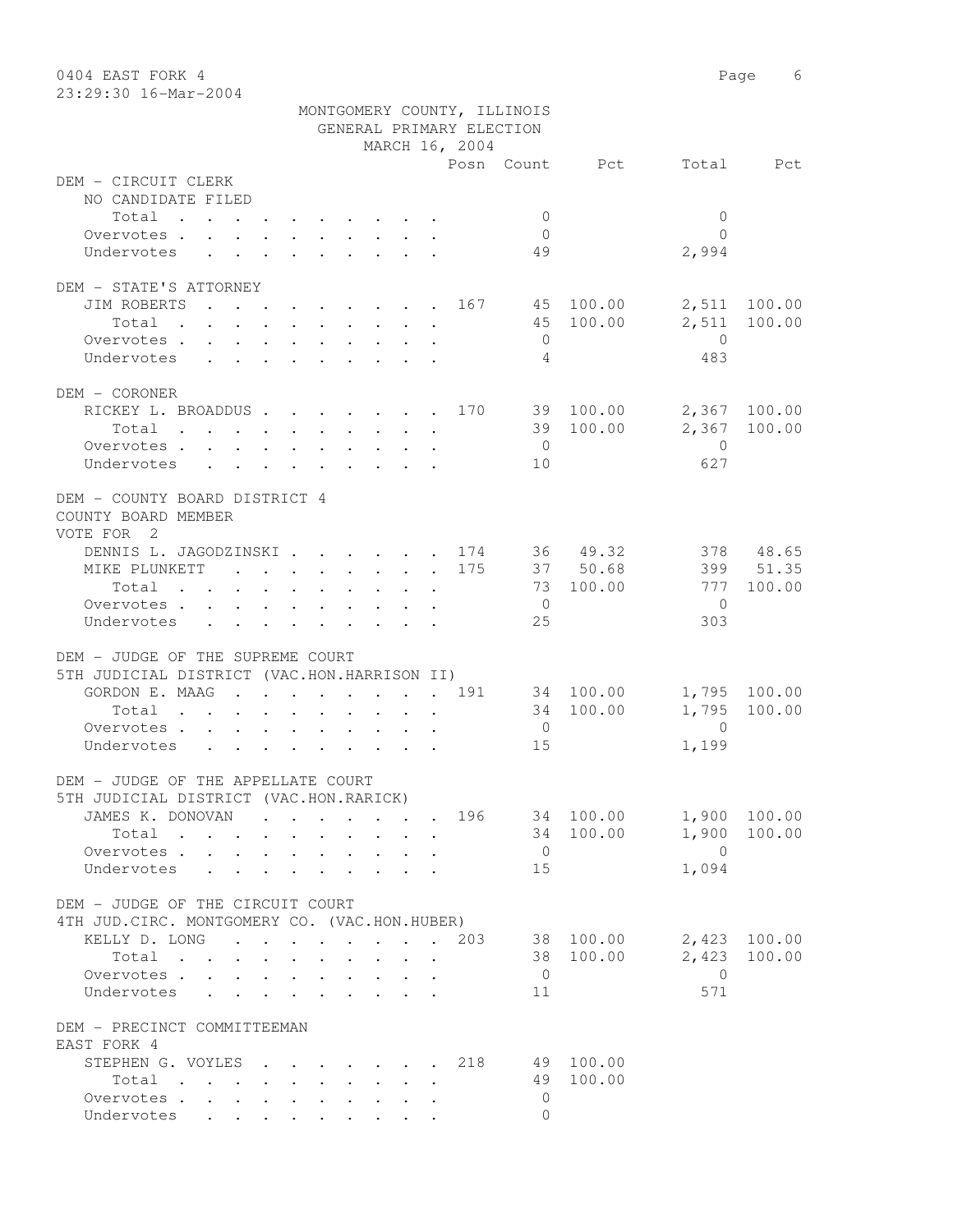# 0404 EAST FORK 4 Page 7 23:29:30 16-Mar-2004

| 40.49.90 10.101 4001 |       |  |  |  |  |  |                |                                                         |           |       |             |
|----------------------|-------|--|--|--|--|--|----------------|---------------------------------------------------------|-----------|-------|-------------|
|                      |       |  |  |  |  |  |                | MONTGOMERY COUNTY, ILLINOIS<br>GENERAL PRIMARY ELECTION |           |       |             |
|                      |       |  |  |  |  |  |                |                                                         |           |       |             |
|                      |       |  |  |  |  |  | MARCH 16, 2004 |                                                         |           |       |             |
|                      |       |  |  |  |  |  |                | Posn Count                                              | Pct       | Total | Pct         |
| MONTGOMERY COUNTY    |       |  |  |  |  |  |                |                                                         |           |       |             |
| YES 246              |       |  |  |  |  |  |                |                                                         | 43 56.58  |       | 1,971 43.10 |
| NO.                  |       |  |  |  |  |  | . 247          |                                                         | 33 43.42  |       | 2,602 56.90 |
|                      | Total |  |  |  |  |  |                |                                                         | 76 100.00 | 4,573 | 100.00      |
| Overvotes.           |       |  |  |  |  |  |                | $\mathbf 0$                                             |           | 4     |             |
| Undervotes           |       |  |  |  |  |  |                | 5                                                       |           | 416   |             |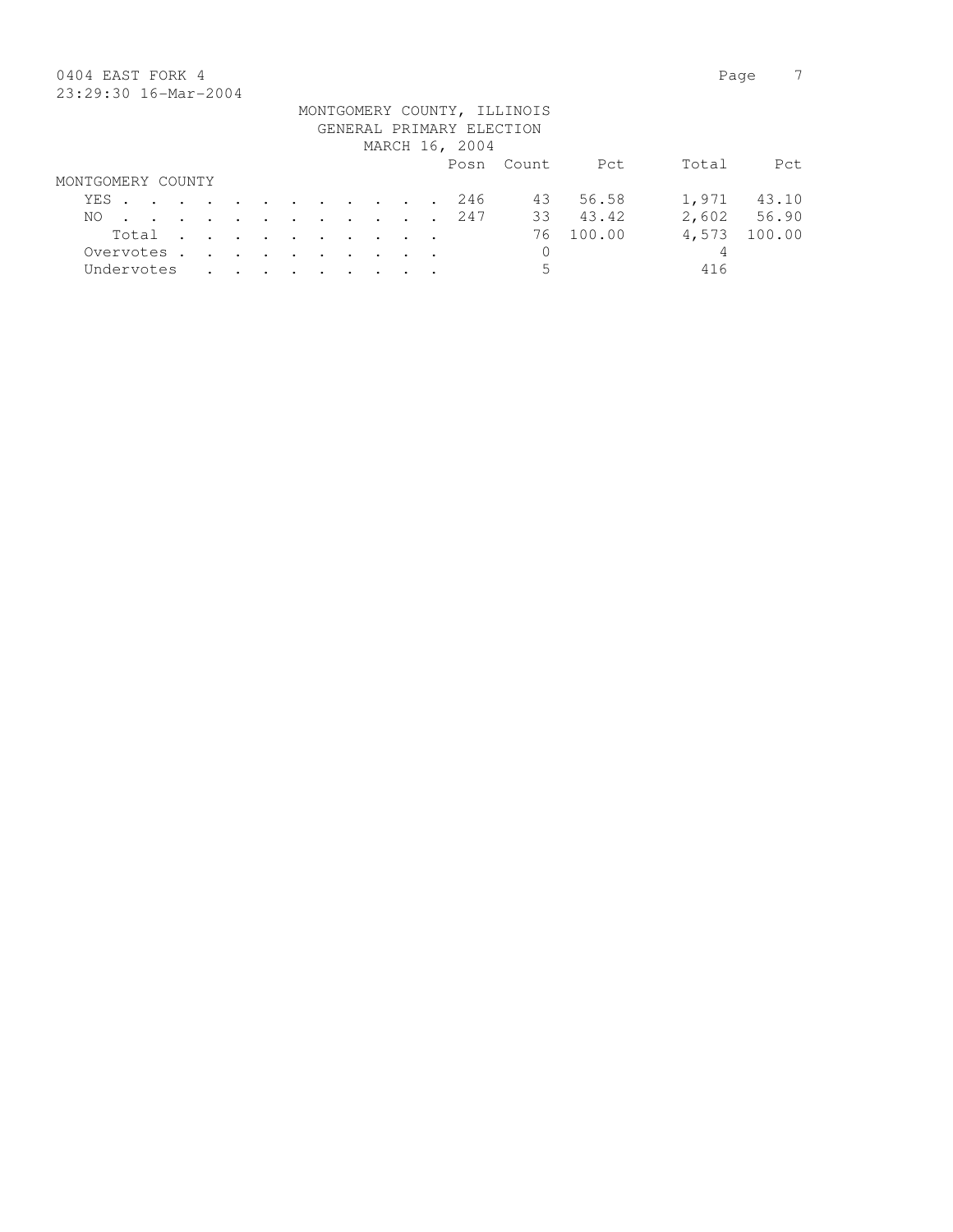0501 FILLMORE 2012 Page 2013 23:29:30 16-Mar-2004

| 49.49.30 IOTMALTZUUT                      |  |  |  |  |  |  |  |  |                          |              |                |        |             |
|-------------------------------------------|--|--|--|--|--|--|--|--|--------------------------|--------------|----------------|--------|-------------|
| MONTGOMERY COUNTY, ILLINOIS               |  |  |  |  |  |  |  |  |                          |              |                |        |             |
|                                           |  |  |  |  |  |  |  |  | GENERAL PRIMARY ELECTION |              |                |        |             |
|                                           |  |  |  |  |  |  |  |  | MARCH 16, 2004           |              |                |        |             |
|                                           |  |  |  |  |  |  |  |  |                          |              | Posn Count Pct |        | Total Pct   |
| Precincts Counted - TOTAL                 |  |  |  |  |  |  |  |  |                          |              | 1 2.38         |        | 42 100.00   |
| Registered Voters - TOTAL   .   .   .   . |  |  |  |  |  |  |  |  |                          | 475          |                | 18,263 |             |
| Ballots Cast - TOTAL                      |  |  |  |  |  |  |  |  |                          | 159          | 33.47          |        | 5,007 27.42 |
| Ballots Cast - BLANK 1 0.21               |  |  |  |  |  |  |  |  |                          |              |                | 71     | 0.39        |
| Ballots Cast - REPUBLICAN                 |  |  |  |  |  |  |  |  |                          | 51           |                | 1,683  |             |
| Ballots Cast - REP. YELLOW                |  |  |  |  |  |  |  |  |                          | 51           |                | 894    |             |
| Ballots Cast - REP. FED. 17TH             |  |  |  |  |  |  |  |  |                          | $\mathbf{0}$ |                |        |             |
| Ballots Cast - DEMOCRATIC                 |  |  |  |  |  |  |  |  |                          | 95           |                | 3,004  |             |
| Ballots Cast - DEM. GREEN                 |  |  |  |  |  |  |  |  |                          | 95           |                | 1,839  |             |
| Ballots Cast - DEM. FED. 17TH             |  |  |  |  |  |  |  |  |                          | $\mathbf{0}$ |                | 6      |             |

| Ballots Cast - NONPARTISAN           |                                                                                                                                                                                                                                   |                                                                                                                                                                                                                                   | $\mathbf{r}$ , and $\mathbf{r}$ , and $\mathbf{r}$        |                                    |  |                | 13             |             | 320      |              |
|--------------------------------------|-----------------------------------------------------------------------------------------------------------------------------------------------------------------------------------------------------------------------------------|-----------------------------------------------------------------------------------------------------------------------------------------------------------------------------------------------------------------------------------|-----------------------------------------------------------|------------------------------------|--|----------------|----------------|-------------|----------|--------------|
| Ballots Cast - NON. WHITE            |                                                                                                                                                                                                                                   |                                                                                                                                                                                                                                   |                                                           |                                    |  |                | 13             |             | 281      |              |
| REP - PRESIDENT OF THE UNITED STATES |                                                                                                                                                                                                                                   |                                                                                                                                                                                                                                   |                                                           |                                    |  |                |                |             |          |              |
| GEORGE W. BUSH                       | $\mathbf{r}$ , $\mathbf{r}$ , $\mathbf{r}$                                                                                                                                                                                        | $\sim$                                                                                                                                                                                                                            |                                                           |                                    |  | $\overline{5}$ | 41             | 100.00      |          | 1,274 100.00 |
| Total                                | the contract of the contract of the contract of the contract of the contract of the contract of the contract of                                                                                                                   |                                                                                                                                                                                                                                   |                                                           |                                    |  |                | 41             | 100.00      |          | 1,274 100.00 |
| Overvotes .                          | $\mathbf{r}$ , and $\mathbf{r}$ , and $\mathbf{r}$ , and $\mathbf{r}$                                                                                                                                                             |                                                                                                                                                                                                                                   |                                                           |                                    |  |                | $\Omega$       |             | $\Omega$ |              |
| Undervotes                           | $\mathbf{r}$ , and $\mathbf{r}$ , and $\mathbf{r}$ , and $\mathbf{r}$                                                                                                                                                             |                                                                                                                                                                                                                                   |                                                           |                                    |  |                | 10             |             | 409      |              |
| REP - UNITED STATES SENATOR          |                                                                                                                                                                                                                                   |                                                                                                                                                                                                                                   |                                                           |                                    |  |                |                |             |          |              |
| JIM OBERWEIS.                        | $\mathbf{r}$ . The set of the set of the set of the set of the set of the set of the set of the set of the set of the set of the set of the set of the set of the set of the set of the set of the set of the set of the set of t |                                                                                                                                                                                                                                   |                                                           |                                    |  | 9              | 10             | 21.28       | 256      | 17.26        |
| ANDY MCKENNA.                        | $\mathbf{r}$ , $\mathbf{r}$ , $\mathbf{r}$ , $\mathbf{r}$ , $\mathbf{r}$                                                                                                                                                          |                                                                                                                                                                                                                                   |                                                           |                                    |  | 10             | 14             | 29.79       | 210      | 14.16        |
| JOHN BORLING.                        | $\mathbf{r}$ , $\mathbf{r}$ , $\mathbf{r}$ , $\mathbf{r}$ , $\mathbf{r}$ , $\mathbf{r}$                                                                                                                                           |                                                                                                                                                                                                                                   |                                                           |                                    |  | 11             |                | $1 \t 2.13$ | 26       | 1.75         |
| STEVEN J. RAUSCHENBERGER.            |                                                                                                                                                                                                                                   |                                                                                                                                                                                                                                   |                                                           | $\sim$ $\sim$ $\sim$ $\sim$ $\sim$ |  | 12             |                | 4 8.51      | 144      | 9.71         |
| JACK RYAN.                           |                                                                                                                                                                                                                                   |                                                                                                                                                                                                                                   | $\mathbf{r}$ , $\mathbf{r}$ , $\mathbf{r}$ , $\mathbf{r}$ |                                    |  | 13             | 10             | 21.28       | 663      | 44.71        |
| CHIRINJEEV KATHURIA                  |                                                                                                                                                                                                                                   |                                                                                                                                                                                                                                   | $\cdot$ $\cdot$ $\cdot$ $\cdot$ $\cdot$                   |                                    |  | 14             | $\circ$        | 0.00        | 15       | 1.01         |
| JONATHAN C. WRIGHT                   |                                                                                                                                                                                                                                   |                                                                                                                                                                                                                                   | $\mathbf{r} = \mathbf{r}$ , $\mathbf{r} = \mathbf{r}$     |                                    |  | 15             | 5              | 10.64       | 136      | 9.17         |
| NORM HILL .                          | $\cdot$ $\cdot$ $\cdot$ $\cdot$                                                                                                                                                                                                   |                                                                                                                                                                                                                                   |                                                           |                                    |  | 16             | $\mathcal{E}$  | 6.38        | 33       | 2.23         |
| Total                                |                                                                                                                                                                                                                                   |                                                                                                                                                                                                                                   |                                                           |                                    |  |                | 47             | 100.00      | 1,483    | 100.00       |
| Overvotes.                           |                                                                                                                                                                                                                                   |                                                                                                                                                                                                                                   |                                                           |                                    |  |                | $\Omega$       |             | 23       |              |
| Undervotes                           | $\mathbf{r}$ . The contract of the contract of the contract of the contract of the contract of the contract of the contract of the contract of the contract of the contract of the contract of the contract of the contract of th |                                                                                                                                                                                                                                   |                                                           |                                    |  |                | $\overline{4}$ |             | 177      |              |
| REP - REPRESENTATIVE IN CONGRESS     |                                                                                                                                                                                                                                   |                                                                                                                                                                                                                                   |                                                           |                                    |  |                |                |             |          |              |
| 17TH CONGRESSIONAL DISTRICT          |                                                                                                                                                                                                                                   |                                                                                                                                                                                                                                   |                                                           |                                    |  |                |                |             |          |              |
| ANDREA LANE ZINGA                    |                                                                                                                                                                                                                                   | $\mathbf{r}$ . The set of the set of the set of the set of the set of the set of the set of the set of the set of the set of the set of the set of the set of the set of the set of the set of the set of the set of the set of t |                                                           |                                    |  | 23             |                | 28 100.00   | 360      | 100.00       |
| Total<br>$\sim$<br>$\sim$            |                                                                                                                                                                                                                                   |                                                                                                                                                                                                                                   |                                                           |                                    |  |                | 28             | 100.00      | 360      | 100.00       |
| Overvotes .                          | the contract of the contract of the contract of the contract of the contract of the contract of the contract of                                                                                                                   |                                                                                                                                                                                                                                   |                                                           |                                    |  |                | $\Omega$       |             | $\Omega$ |              |
| Undervotes                           |                                                                                                                                                                                                                                   |                                                                                                                                                                                                                                   |                                                           |                                    |  |                | 23             |             | 327      |              |

## REP - DELEGATE TO THE NATIONAL NOMINATING CONVENTION 17TH CONGRESSIONAL DISTRICT VOTE FOR 3

| $V \cup L L$ $L' \cup N$ $L$ |                                                                       |  |  |  |    |    |            |     |              |
|------------------------------|-----------------------------------------------------------------------|--|--|--|----|----|------------|-----|--------------|
| THOMAS G. GETZ (BUSH) 35     |                                                                       |  |  |  |    |    | 41 33.88   | 522 | 33.27        |
| REGAN E. RAMSEY (BUSH)       |                                                                       |  |  |  | 36 | 40 | 33.06      |     | 522 33.27    |
| D. KAY LONG (BUSH) 37        |                                                                       |  |  |  |    | 40 | 33.06      |     | 525 33.46    |
| Total                        |                                                                       |  |  |  |    |    | 121 100.00 |     | 1,569 100.00 |
| Overvotes.                   |                                                                       |  |  |  |    |    |            |     |              |
| Undervotes                   | $\mathbf{r}$ , and $\mathbf{r}$ , and $\mathbf{r}$ , and $\mathbf{r}$ |  |  |  |    | 32 |            | 492 |              |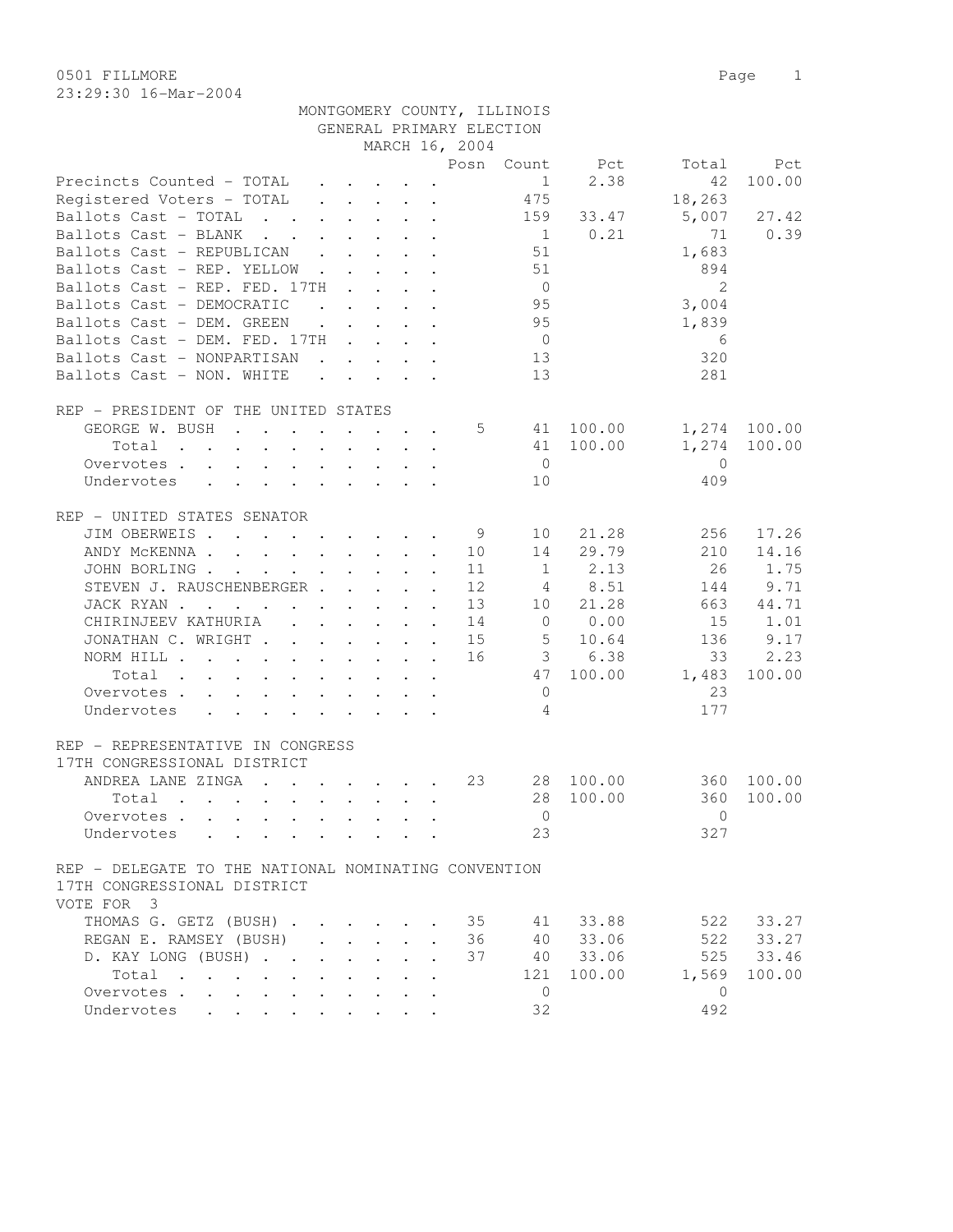0501 FILLMORE 2 23:29:30 16-Mar-2004

| 40.43.30 IO-Mal-2004                                                                               |                                                                          |                |                                                         |                          |                 |
|----------------------------------------------------------------------------------------------------|--------------------------------------------------------------------------|----------------|---------------------------------------------------------|--------------------------|-----------------|
|                                                                                                    |                                                                          |                | MONTGOMERY COUNTY, ILLINOIS<br>GENERAL PRIMARY ELECTION |                          |                 |
|                                                                                                    |                                                                          | MARCH 16, 2004 |                                                         |                          |                 |
|                                                                                                    |                                                                          |                |                                                         | Posn Count Pct Total Pct |                 |
| REP - ALTERNATE DELEGATE TO THE NATIONAL NOMINATING<br>CONVENTION 17TH CONGRESSIONAL DISTRICT      |                                                                          |                |                                                         |                          |                 |
| VOTE FOR 3                                                                                         |                                                                          |                |                                                         |                          |                 |
| TIMOTHY B. ZOLLINGER (BUSH) 43 37 33.33 496 33.88<br>CANDICE D. TREES (BUSH) 44 38 34.23 489 33.40 |                                                                          |                |                                                         |                          |                 |
|                                                                                                    |                                                                          |                |                                                         |                          |                 |
| NORINE K. HAMMOND (BUSH) 45 36 32.43                                                               |                                                                          |                |                                                         |                          | 479 32.72       |
| Total 111 100.00 1,464 100.00                                                                      |                                                                          |                |                                                         |                          |                 |
| Overvotes.                                                                                         |                                                                          |                | $\overline{0}$                                          |                          | $\bigcirc$      |
| Undervotes 42                                                                                      |                                                                          |                |                                                         |                          | 597             |
| REP - REPRESENTATIVE IN THE GENERAL ASSEMBLY                                                       |                                                                          |                |                                                         |                          |                 |
| 98TH REPRESENTATIVE DISTRICT                                                                       |                                                                          |                |                                                         |                          |                 |
| NO CANDIDATE FILED                                                                                 |                                                                          |                |                                                         |                          |                 |
| Total                                                                                              |                                                                          |                | $\overline{0}$                                          |                          | $\mathbf{0}$    |
| Overvotes.                                                                                         |                                                                          |                | $\overline{0}$                                          |                          | $\Omega$        |
| Undervotes                                                                                         |                                                                          |                | 51                                                      |                          | 1,679           |
| REP - CIRCUIT CLERK                                                                                |                                                                          |                |                                                         |                          |                 |
| MARY WEBB 86 45 100.00 1,501 100.00                                                                |                                                                          |                |                                                         |                          |                 |
| Total                                                                                              |                                                                          |                |                                                         | 45 100.00 1,501 100.00   |                 |
| Overvotes                                                                                          |                                                                          |                | $\overline{0}$                                          |                          | $\overline{0}$  |
| Undervotes                                                                                         |                                                                          |                | 6                                                       |                          | 178             |
| REP - STATE'S ATTORNEY                                                                             |                                                                          |                |                                                         |                          |                 |
| NO CANDIDATE FILED                                                                                 |                                                                          |                |                                                         |                          |                 |
| Total $\cdot$                                                                                      |                                                                          |                | $\overline{0}$                                          |                          | $\overline{0}$  |
| Overvotes.                                                                                         |                                                                          |                | $\overline{0}$                                          |                          | $\Omega$        |
| Undervotes                                                                                         |                                                                          |                | 51                                                      |                          | 1,679           |
| REP - CORONER                                                                                      |                                                                          |                |                                                         |                          |                 |
| NO CANDIDATE FILED                                                                                 |                                                                          |                |                                                         |                          |                 |
| Total                                                                                              |                                                                          |                | $\overline{0}$                                          |                          | $\mathbf{0}$    |
| Overvotes                                                                                          |                                                                          |                | $\overline{0}$                                          |                          | $\Omega$        |
| Undervotes                                                                                         |                                                                          |                | 51                                                      |                          | 1,679           |
| REP - COUNTY BOARD DISTRICT 3                                                                      |                                                                          |                |                                                         |                          |                 |
| COUNTY BOARD MEMBER                                                                                |                                                                          |                |                                                         |                          |                 |
| NO CANDIDATE FILED                                                                                 |                                                                          |                |                                                         |                          |                 |
| Total                                                                                              |                                                                          |                | $\mathbf{0}$                                            |                          | 0               |
| Overvotes.                                                                                         |                                                                          |                | $\overline{0}$                                          |                          | $\Omega$        |
| Undervotes                                                                                         |                                                                          |                | 51                                                      |                          | 238             |
| REP - JUDGE OF THE SUPREME COURT                                                                   |                                                                          |                |                                                         |                          |                 |
| 5TH JUDICIAL DISTRICT (VAC.HON.HARRISON II)                                                        |                                                                          |                |                                                         |                          |                 |
| LLOYD A. KARMEIER                                                                                  | $\mathbf{r}$ , $\mathbf{r}$ , $\mathbf{r}$ , $\mathbf{r}$ , $\mathbf{r}$ |                | 113<br>38                                               | 100.00                   | 1,304<br>100.00 |
| Total                                                                                              |                                                                          |                |                                                         | 38 100.00                | 1,304<br>100.00 |
| Overvotes                                                                                          |                                                                          |                | $\overline{0}$                                          |                          | $\mathbf{0}$    |
| Undervotes                                                                                         |                                                                          |                | 13                                                      |                          | 375             |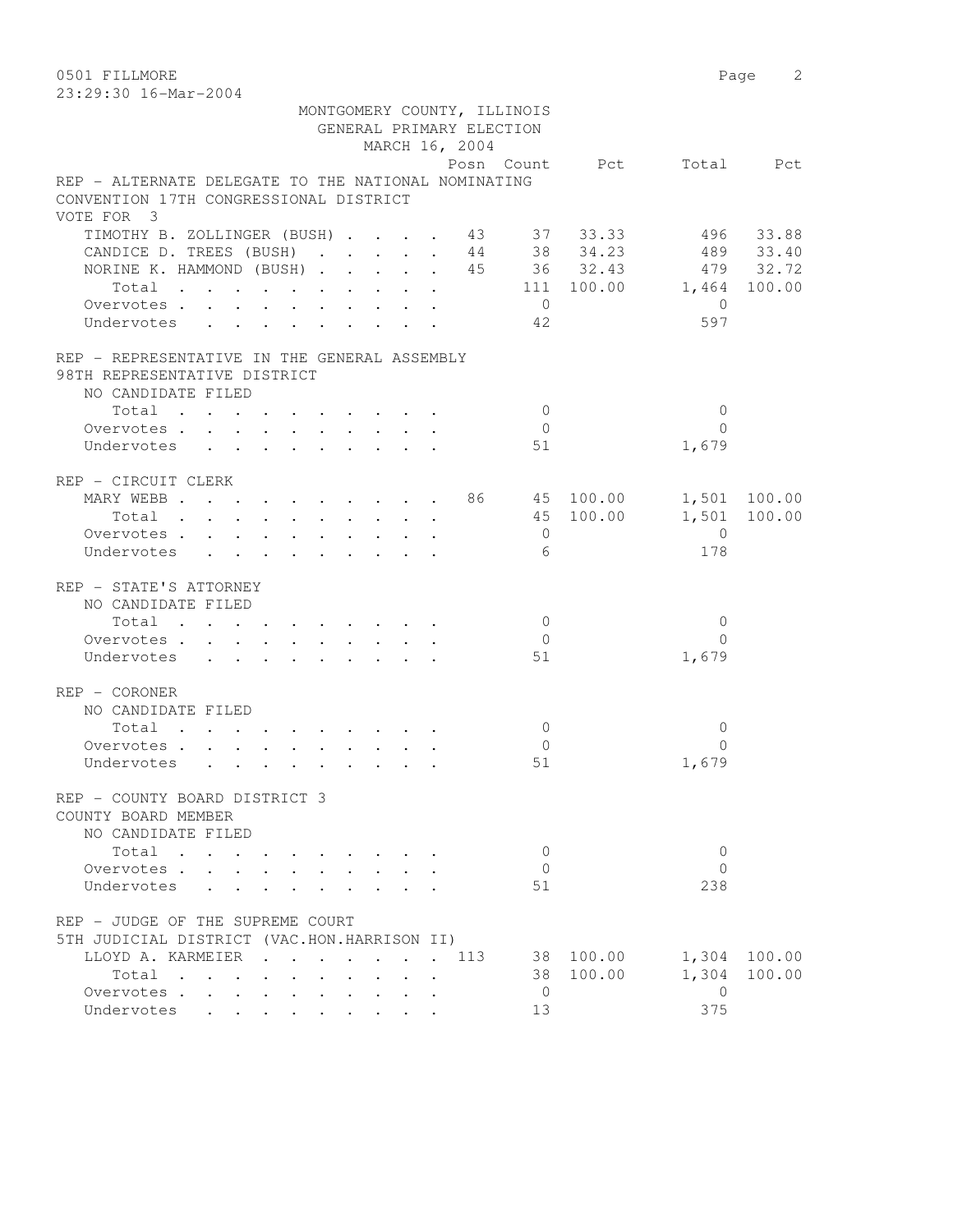0501 FILLMORE 2012 2022 12:30 Page 3 23:29:30 16-Mar-2004

| REP - JUDGE OF THE APPELLATE COURT                                                                      |                      |
|---------------------------------------------------------------------------------------------------------|----------------------|
| 5TH JUDICIAL DISTRICT (VAC.HON.RARICK)                                                                  |                      |
| NO CANDIDATE FILED                                                                                      |                      |
| Total                                                                                                   | $\Omega$<br>$\Omega$ |
| Overvotes                                                                                               | $\Omega$<br>$\Omega$ |
| Undervotes                                                                                              | 51<br>1,679          |
| REP - JUDGE OF THE CIRCUIT COURT<br>4TH JUD. CIRC. MONTGOMERY CO. (VAC.HON.HUBER)<br>NO CANDIDATE FILED |                      |
| Total                                                                                                   | $\Omega$<br>$\Omega$ |
|                                                                                                         |                      |
| Overvotes                                                                                               | $\Omega$<br>$\Omega$ |
| Undervotes                                                                                              | 51<br>1,679          |
| REP - PRECINCT COMMITTEEMAN<br>FILLMORE                                                                 |                      |
|                                                                                                         |                      |
| NO CANDIDATE FILED                                                                                      |                      |
| Total                                                                                                   | $\Omega$             |
| Overvotes .                                                                                             | $\Omega$             |
| Undervotes<br>$\cdot$                                                                                   | 51                   |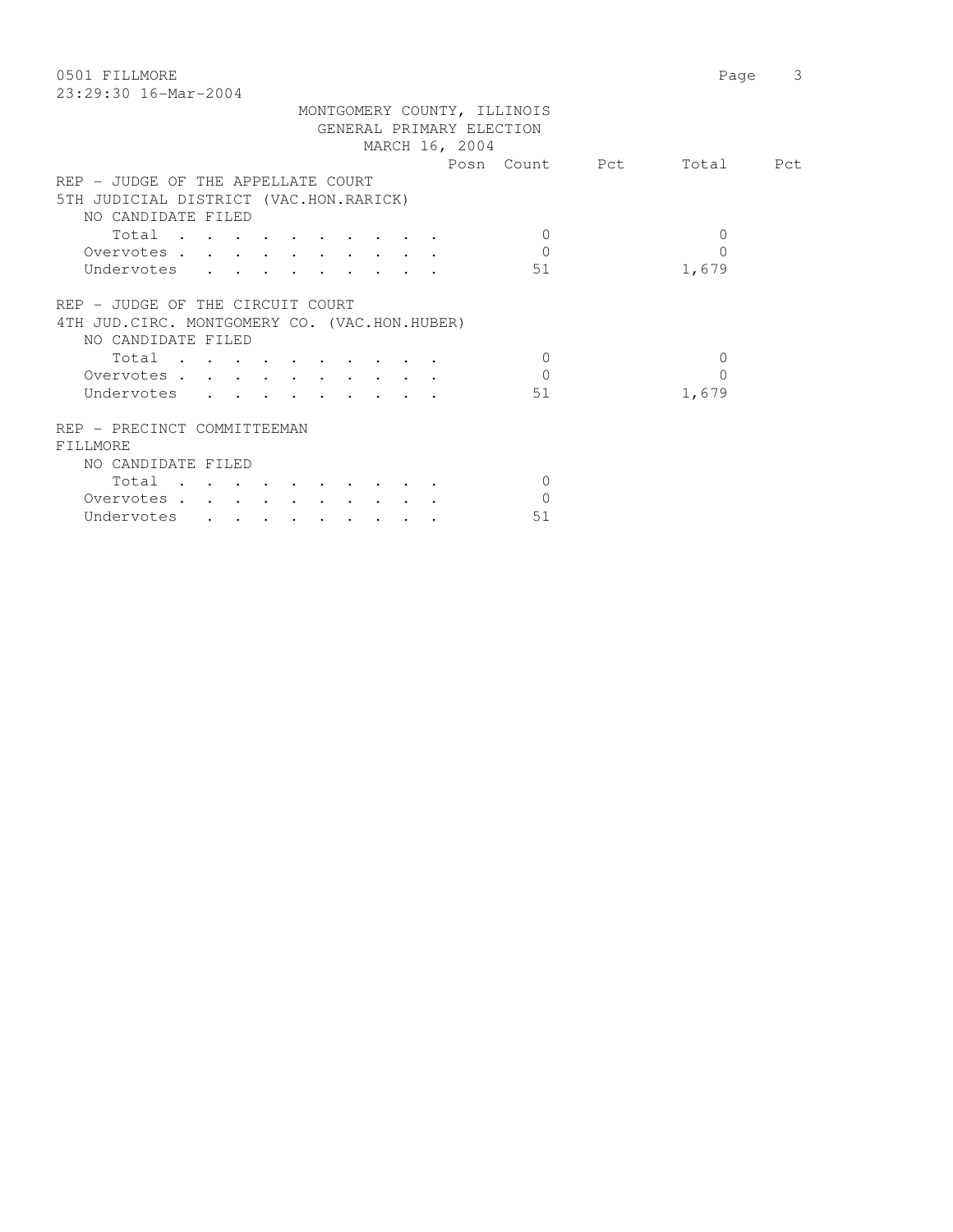0501 FILLMORE 2012 2022 12:30 Page 4

|                                                                                                                                                               |  |  |  |                | MONTGOMERY COUNTY, ILLINOIS |                                                 |                                   |           |
|---------------------------------------------------------------------------------------------------------------------------------------------------------------|--|--|--|----------------|-----------------------------|-------------------------------------------------|-----------------------------------|-----------|
|                                                                                                                                                               |  |  |  |                | GENERAL PRIMARY ELECTION    |                                                 |                                   |           |
|                                                                                                                                                               |  |  |  | MARCH 16, 2004 |                             |                                                 |                                   |           |
|                                                                                                                                                               |  |  |  |                |                             |                                                 | Posn Count Pct Total Pct          |           |
| DEM - PRESIDENT OF THE UNITED STATES                                                                                                                          |  |  |  |                |                             |                                                 |                                   |           |
| JOHN EDWARDS                                                                                                                                                  |  |  |  |                |                             | 5 18 20.45                                      | 435                               | 15.70     |
| WESLEY K. CLARK 6 2 2.27                                                                                                                                      |  |  |  |                |                             |                                                 | 40                                | 1.44      |
| HOWARD DEAN                                                                                                                                                   |  |  |  |                |                             | 7 4 4.55                                        | 97                                | 3.50      |
| JOE LIEBERMAN                                                                                                                                                 |  |  |  | $\mathcal{S}$  |                             | $\begin{array}{ccc} & & 0 & & 0.00 \end{array}$ | 44                                | 1.59      |
| DENNIS J. KUCINICH                                                                                                                                            |  |  |  | 9              |                             | 0 0.00                                          | 29                                | 1.05      |
| LYNDON H. LaROUCHE, JR. 10                                                                                                                                    |  |  |  |                |                             | 0 0.00                                          | 10                                | 0.36      |
| CAROL MOSELEY BRAUN                                                                                                                                           |  |  |  | 11             |                             | 1 1.14                                          | 40                                | 1.44      |
|                                                                                                                                                               |  |  |  |                |                             | $1 \t 1.14$                                     |                                   |           |
| ALFRED C. SHARPTON 12 1 1.14 19 0.69<br>JOHN F. KERRY 13 62 70.45 2,057 74.23                                                                                 |  |  |  |                |                             |                                                 |                                   |           |
| Total                                                                                                                                                         |  |  |  |                |                             |                                                 | 88 100.00 2,771 100.00            |           |
| Overvotes                                                                                                                                                     |  |  |  |                | $\sim$ 1                    |                                                 | 11                                |           |
| Undervotes                                                                                                                                                    |  |  |  |                | 6 <sup>6</sup>              |                                                 | 222                               |           |
|                                                                                                                                                               |  |  |  |                |                             |                                                 |                                   |           |
| DEM - UNITED STATES SENATOR                                                                                                                                   |  |  |  |                |                             |                                                 |                                   |           |
| BARACK OBAMA 17                                                                                                                                               |  |  |  |                | 11                          |                                                 | 12.79<br>349                      | 12.66     |
| DANIEL W. HYNES 18                                                                                                                                            |  |  |  |                |                             |                                                 | 57 66.28 1,654 59.99              |           |
| GERY CHICO (CROSS (GERY CHICO (CROSS)                                                                                                                         |  |  |  |                |                             |                                                 |                                   | 20 0.73   |
| MARIA PAPPAS 20 0 0.00 51 1.85                                                                                                                                |  |  |  |                |                             |                                                 |                                   |           |
| M. BLAIR HULL 21                                                                                                                                              |  |  |  |                |                             | 16 18.60                                        |                                   | 570 20.67 |
| JOYCE WASHINGTON 22                                                                                                                                           |  |  |  |                |                             |                                                 | 0 0.00 35 1.27                    |           |
| NANCY SKINNER                                                                                                                                                 |  |  |  | 23             |                             | $1 \quad 1.16$                                  | 78                                | 2.83      |
| Total                                                                                                                                                         |  |  |  |                |                             |                                                 | 86 100.00 2,757                   | 100.00    |
| Overvotes .<br>$\mathbf{r} = \mathbf{r} + \mathbf{r} + \mathbf{r} + \mathbf{r} + \mathbf{r} + \mathbf{r} + \mathbf{r} + \mathbf{r} + \mathbf{r} + \mathbf{r}$ |  |  |  |                | $\overline{0}$              |                                                 | 16                                |           |
| Undervotes                                                                                                                                                    |  |  |  |                | 9                           |                                                 | 231                               |           |
|                                                                                                                                                               |  |  |  |                |                             |                                                 |                                   |           |
| DEM - REPRESENTATIVE IN CONGRESS                                                                                                                              |  |  |  |                |                             |                                                 |                                   |           |
| 17TH CONGRESSIONAL DISTRICT                                                                                                                                   |  |  |  |                |                             |                                                 |                                   |           |
| LANE A. EVANS                                                                                                                                                 |  |  |  |                |                             |                                                 | $\cdot$ 34 70 100.00 1,244 100.00 |           |
| Total $\cdot$                                                                                                                                                 |  |  |  |                |                             | 70 100.00                                       | 1,244                             | 100.00    |
| Overvotes                                                                                                                                                     |  |  |  |                | $\overline{0}$              |                                                 | $\Omega$                          |           |
| Undervotes                                                                                                                                                    |  |  |  |                | 25                          |                                                 | 540                               |           |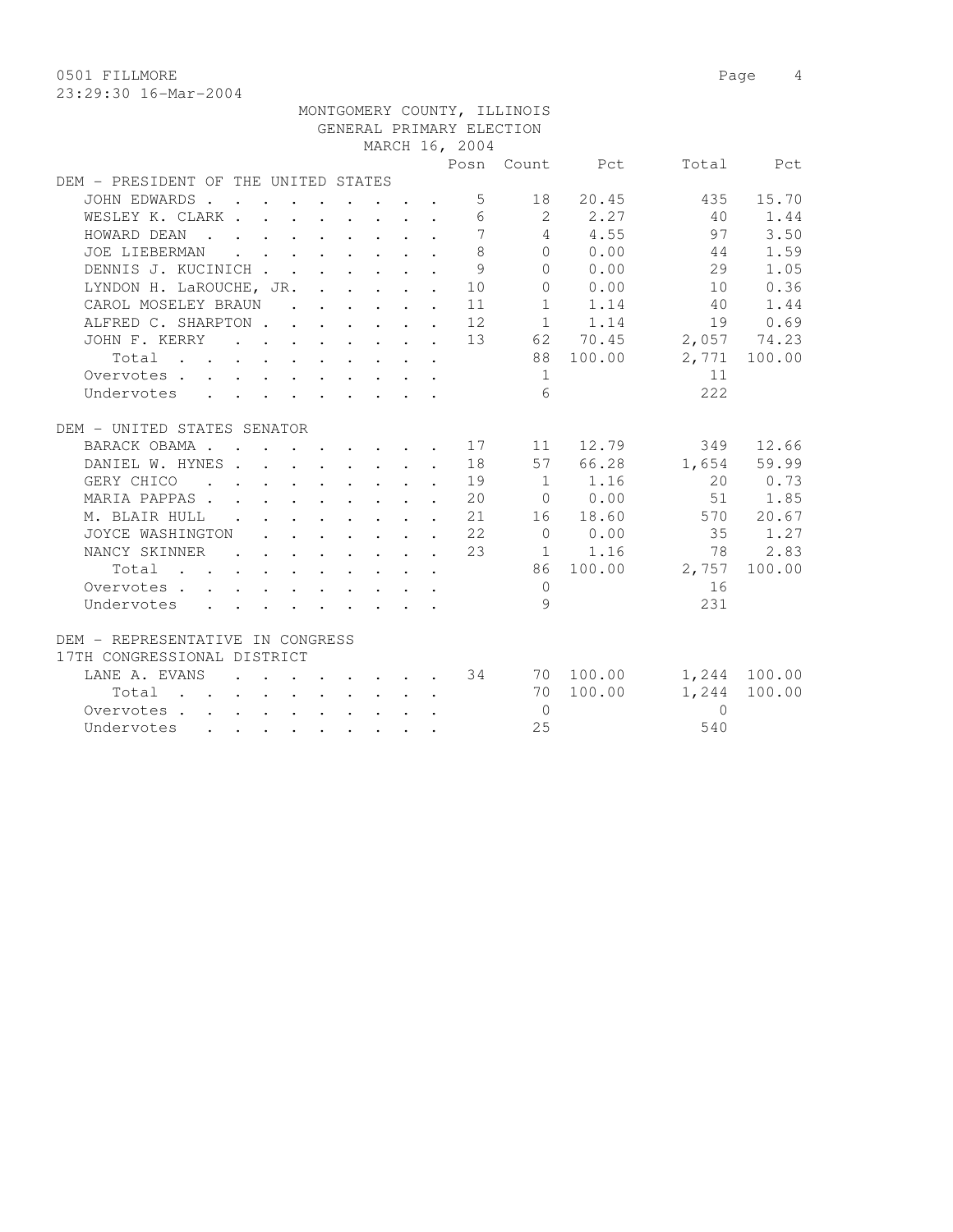| 20.29.90 IV RIGI 2007                                                                           |  |                                            |                            | GENERAL PRIMARY ELECTION<br>MARCH 16, 2004 | MONTGOMERY COUNTY, ILLINOIS |                                    |                          |        |
|-------------------------------------------------------------------------------------------------|--|--------------------------------------------|----------------------------|--------------------------------------------|-----------------------------|------------------------------------|--------------------------|--------|
| DEM - DELEGATE TO THE NATIONAL NOMINATING CONVENTION                                            |  |                                            |                            |                                            |                             |                                    | Posn Count Pct Total Pct |        |
| 17TH CONGRESSIONAL DISTRICT<br>VOTE FOR 5                                                       |  |                                            |                            |                                            |                             |                                    |                          |        |
| MIKE BOLAND (DEAN) 11                                                                           |  |                                            |                            |                                            |                             | 26 7.78                            | 410                      | 6.65   |
| GRACIELA HERNANDEZ (DEAN)                                                                       |  |                                            |                            | 42                                         |                             | 20 5.99                            | 303                      | 4.91   |
| DON JOHNSTON (DEAN)                                                                             |  |                                            |                            | 43                                         |                             | 29 8.68                            | 370                      | 6.00   |
| MARY K. "KAYT" NORRIS (DEAN)                                                                    |  |                                            |                            | 44                                         |                             | 19 5.69                            | 345                      | 5.59   |
| NORM M. WINICK (DEAN)                                                                           |  |                                            |                            | 45                                         |                             | 20 5.99                            | 305                      | 4.95   |
| GLORIA FERGUSON (KUCINICH) 46                                                                   |  |                                            |                            |                                            |                             | 10 2.99                            | 176                      | 2.85   |
| DAVID AMOR (KUCINICH)                                                                           |  |                                            |                            | 47                                         |                             | 11 3.29                            | 142                      | 2.30   |
| KAREN GOURD (KUCINICH)                                                                          |  |                                            |                            | 48                                         | $6\overline{6}$             | 1.80                               | 151                      | 2.45   |
| JAMES DICE (KUCINICH)                                                                           |  |                                            |                            | 49                                         | 10                          | 2.99                               | 132                      | 2.14   |
| VINCENT G. THOMAS (KUCINICH)                                                                    |  |                                            |                            | 50                                         | 8 <sup>1</sup>              | 2.40                               | 154                      | 2.50   |
| PAT O'BRIEN (GEPHARDT)                                                                          |  | $\cdot$ $\cdot$ $\cdot$ $\cdot$            |                            | 58                                         |                             | $6 \t 1.80$                        | 97                       | 1.57   |
| MIKE SHAMPINE (GEPHARDT)                                                                        |  |                                            |                            | 59                                         |                             | 30.90                              | 42                       | 0.68   |
| CHARLES E. CASH, JR. (GEPHARDT) 60                                                              |  |                                            |                            |                                            |                             | 20.60                              | 41                       | 0.66   |
| DENNIS A. VANDERGINST (EDWARDS).                                                                |  |                                            |                            | 61                                         |                             | 6 1.80                             | 91                       | 1.48   |
| M. EVA SAVALA (EDWARDS) 62                                                                      |  |                                            |                            |                                            |                             | $5 \t 1.50$                        | 90 —                     | 1.46   |
| ROBIN A. JOHNSON (EDWARDS) 63                                                                   |  |                                            |                            |                                            | $5 -$                       | 1.50                               | 101                      | 1.64   |
| LYNDA FAINTER (EDWARDS)                                                                         |  |                                            |                            | 64                                         | $4\phantom{0}$              | 1.20                               | 90                       | 1.46   |
| DAVID M. CAMPBELL (EDWARDS)                                                                     |  |                                            |                            | 65                                         | 3 <sup>7</sup>              | 0.90                               | 100                      | 1.62   |
| DAVID ANDICH (CLARK)                                                                            |  |                                            |                            | 66                                         | 1                           | 0.30                               | 16                       | 0.26   |
| STUART LEFSTEIN (CLARK)                                                                         |  |                                            |                            | 67                                         | $\Omega$                    | 0.00                               | 11                       | 0.18   |
| MATT O'BRIEN (CLARK)                                                                            |  |                                            |                            | 68                                         |                             | $0 \t 0.00$                        | 17                       | 0.28   |
| SUZANNE GOLDEN (CLARK)                                                                          |  |                                            |                            | 69                                         |                             | 20.60                              | 15                       | 0.24   |
| SONIA CERVANTES (CLARK)                                                                         |  |                                            |                            | 70                                         |                             | $\begin{matrix}0&0.00\end{matrix}$ | 24                       | 0.39   |
| PAUL L MANGIERI (KERRY)                                                                         |  |                                            |                            | 71                                         |                             | 27 8.08                            | 557                      | 9.03   |
| PATRICIA "PAT" VERONDA (KERRY)                                                                  |  |                                            |                            | 72                                         |                             | 28 8.38                            | 599                      | 9.71   |
| JOSE "JOE" MORENO (KERRY)                                                                       |  |                                            |                            | 73                                         | 29                          | 8.68                               | 602                      | 9.76   |
| MARGARET WALKER (KERRY)                                                                         |  |                                            |                            | 74                                         | 28                          | 8.38                               | 602                      | 9.76   |
| PORTER MCNEIL (KERRY)                                                                           |  |                                            |                            | 75                                         |                             | 26 7.78                            | 584                      | 9.47   |
| Total                                                                                           |  |                                            |                            |                                            |                             |                                    | 334 100.00 6,167         | 100.00 |
| Overvotes.                                                                                      |  |                                            |                            |                                            | $\overline{\mathbf{3}}$     |                                    | 43                       |        |
| Undervotes                                                                                      |  |                                            |                            |                                            | 126                         |                                    | 2,538                    |        |
|                                                                                                 |  |                                            |                            |                                            |                             |                                    |                          |        |
| DEM - ALTERNATE DELEGATE TO THE NATIONAL NOMINATING                                             |  |                                            |                            |                                            |                             |                                    |                          |        |
| CONVENTION 17TH CONGRESSIONAL DISTRICT                                                          |  |                                            |                            |                                            |                             |                                    |                          |        |
| JEANETTE HUNTER (DEAN)<br>$\mathbf{r}$ , and $\mathbf{r}$ , and $\mathbf{r}$ , and $\mathbf{r}$ |  |                                            |                            | 113                                        | 8                           | 10.53                              | 126                      | 9.07   |
| AMANDA L. HICKS (KUCINICH)                                                                      |  |                                            | $\ddot{\phantom{0}}$       | 114                                        |                             | 4 5.26                             | 58                       | 4.18   |
| ROXANE ZAMORA (EDWARDS)                                                                         |  |                                            | $\ddot{\phantom{0}}$       | 115                                        | 8                           | 10.53                              | 193                      | 13.89  |
| MARY RISELING (CLARK)                                                                           |  |                                            | $\mathbf{L}$               | 116                                        |                             | $1 \t 1.32$                        | 42                       | 3.02   |
| JOAN C. SCOTT (KERRY)                                                                           |  |                                            | $\mathcal{L}^{\text{max}}$ | 117                                        |                             | 55 72.37                           | 970                      | 69.83  |
| Total                                                                                           |  |                                            |                            |                                            |                             | 76 100.00                          | 1,389                    | 100.00 |
| Overvotes.                                                                                      |  |                                            |                            |                                            | $\overline{0}$              |                                    | 13                       |        |
| Undervotes                                                                                      |  |                                            |                            |                                            | 19                          |                                    | 382                      |        |
| DEM - REPRESENTATIVE IN THE GENERAL ASSEMBLY                                                    |  |                                            |                            |                                            |                             |                                    |                          |        |
| 98TH REPRESENTATIVE DISTRICT                                                                    |  |                                            |                            |                                            |                             |                                    |                          |        |
| GARY HANNIG                                                                                     |  |                                            |                            | 139                                        |                             | 86 100.00                          | 2,593                    | 100.00 |
| Total<br>$\sim$                                                                                 |  | $\mathbf{r}$ , $\mathbf{r}$ , $\mathbf{r}$ |                            |                                            |                             | 86 100.00                          | 2,593                    | 100.00 |
| Overvotes.                                                                                      |  |                                            |                            |                                            | $\overline{0}$              |                                    | $\Omega$                 |        |
| Undervotes                                                                                      |  |                                            |                            |                                            | 9                           |                                    | 401                      |        |
|                                                                                                 |  |                                            |                            |                                            |                             |                                    |                          |        |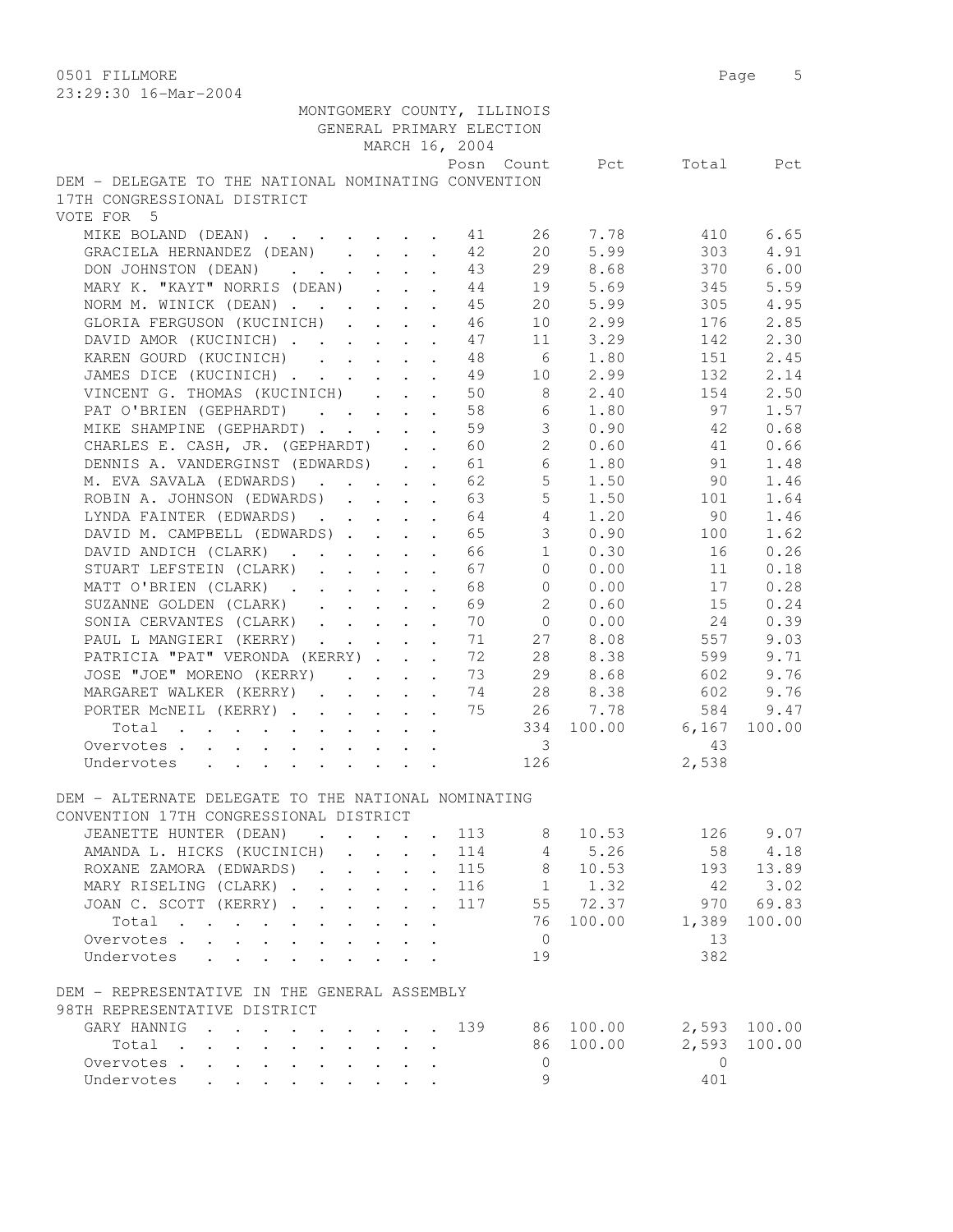0501 FILLMORE 6

|                                                                                                                          |        |  |                      |  |                                                                                 |  |                          | MONTGOMERY COUNTY, ILLINOIS |                 |                |                    |
|--------------------------------------------------------------------------------------------------------------------------|--------|--|----------------------|--|---------------------------------------------------------------------------------|--|--------------------------|-----------------------------|-----------------|----------------|--------------------|
|                                                                                                                          |        |  |                      |  |                                                                                 |  | GENERAL PRIMARY ELECTION |                             |                 |                |                    |
|                                                                                                                          |        |  |                      |  |                                                                                 |  | MARCH 16, 2004           |                             |                 |                |                    |
| DEM - CIRCUIT CLERK                                                                                                      |        |  |                      |  |                                                                                 |  |                          |                             | Posn Count Pct  |                | Total Pct          |
| NO CANDIDATE FILED                                                                                                       |        |  |                      |  |                                                                                 |  |                          |                             |                 |                |                    |
| Total                                                                                                                    |        |  |                      |  |                                                                                 |  |                          | $\overline{0}$              |                 | $\mathbf{0}$   |                    |
| Overvotes.                                                                                                               |        |  |                      |  |                                                                                 |  |                          | $\overline{0}$              |                 | $\bigcap$      |                    |
| Undervotes                                                                                                               |        |  |                      |  | $\mathbf{r}$ , and $\mathbf{r}$ , and $\mathbf{r}$ , and $\mathbf{r}$           |  |                          | 95                          |                 | 2,994          |                    |
|                                                                                                                          |        |  |                      |  |                                                                                 |  |                          |                             |                 |                |                    |
| DEM - STATE'S ATTORNEY                                                                                                   |        |  |                      |  |                                                                                 |  |                          |                             |                 |                |                    |
| JIM ROBERTS                                                                                                              |        |  |                      |  |                                                                                 |  |                          |                             | . 167 82 100.00 |                | 2,511 100.00       |
| Total<br>the contract of the contract of the contract of the contract of the contract of the contract of the contract of |        |  |                      |  |                                                                                 |  |                          |                             | 82 100.00       | 2,511          | 100.00             |
| Overvotes                                                                                                                |        |  |                      |  |                                                                                 |  |                          | $\overline{0}$              |                 | $\overline{0}$ |                    |
| Undervotes                                                                                                               |        |  |                      |  |                                                                                 |  |                          | 13                          |                 | 483            |                    |
|                                                                                                                          |        |  |                      |  |                                                                                 |  |                          |                             |                 |                |                    |
| DEM - CORONER                                                                                                            |        |  |                      |  |                                                                                 |  |                          |                             |                 |                |                    |
| RICKEY L. BROADDUS 170                                                                                                   |        |  |                      |  |                                                                                 |  |                          |                             | 79 100.00       |                | 2,367 100.00       |
| Total                                                                                                                    |        |  |                      |  |                                                                                 |  |                          |                             | 79 100.00       | 2,367          | 100.00             |
| Overvotes.                                                                                                               |        |  |                      |  |                                                                                 |  |                          | $\overline{0}$              |                 | $\overline{0}$ |                    |
| Undervotes                                                                                                               |        |  |                      |  |                                                                                 |  |                          | 16                          |                 | 627            |                    |
|                                                                                                                          |        |  |                      |  |                                                                                 |  |                          |                             |                 |                |                    |
| DEM - COUNTY BOARD DISTRICT 3                                                                                            |        |  |                      |  |                                                                                 |  |                          |                             |                 |                |                    |
| COUNTY BOARD MEMBER                                                                                                      |        |  |                      |  |                                                                                 |  |                          |                             |                 |                | 384 79.67          |
| ROBERT L. DURBIN 174 66 81.48                                                                                            |        |  |                      |  |                                                                                 |  |                          |                             | 15 18.52        |                |                    |
| RANDALL LEUSCHKE 175                                                                                                     |        |  |                      |  |                                                                                 |  |                          |                             | 81 100.00       | 482            | 98 20.33<br>100.00 |
| Total<br>Overvotes.                                                                                                      |        |  |                      |  |                                                                                 |  |                          | $\overline{0}$              |                 | $\overline{4}$ |                    |
| Undervotes                                                                                                               |        |  |                      |  |                                                                                 |  |                          | 14                          |                 | 65             |                    |
|                                                                                                                          |        |  |                      |  |                                                                                 |  |                          |                             |                 |                |                    |
| DEM - JUDGE OF THE SUPREME COURT                                                                                         |        |  |                      |  |                                                                                 |  |                          |                             |                 |                |                    |
| 5TH JUDICIAL DISTRICT (VAC.HON.HARRISON II)                                                                              |        |  |                      |  |                                                                                 |  |                          |                             |                 |                |                    |
| GORDON E. MAAG 191                                                                                                       |        |  |                      |  |                                                                                 |  |                          |                             | 61 100.00       |                | 1,795 100.00       |
| Total                                                                                                                    |        |  |                      |  |                                                                                 |  |                          |                             | 61 100.00       | 1,795          | 100.00             |
| Overvotes                                                                                                                |        |  |                      |  |                                                                                 |  |                          | $\overline{0}$              |                 | $\overline{0}$ |                    |
| Undervotes                                                                                                               |        |  |                      |  |                                                                                 |  |                          | 34                          |                 | 1,199          |                    |
|                                                                                                                          |        |  |                      |  |                                                                                 |  |                          |                             |                 |                |                    |
| DEM - JUDGE OF THE APPELLATE COURT                                                                                       |        |  |                      |  |                                                                                 |  |                          |                             |                 |                |                    |
| 5TH JUDICIAL DISTRICT (VAC.HON.RARICK)                                                                                   |        |  |                      |  |                                                                                 |  |                          |                             |                 |                |                    |
| JAMES K. DONOVAN                                                                                                         |        |  |                      |  | the contract of the contract of the contract of the contract of the contract of |  | 196                      |                             | 65 100.00       |                | 1,900 100.00       |
| Total                                                                                                                    |        |  |                      |  |                                                                                 |  |                          | 65                          | 100.00          | 1,900          | 100.00             |
| Overvotes                                                                                                                |        |  | $\ddot{\phantom{0}}$ |  |                                                                                 |  |                          | $\overline{0}$              |                 | $\bigcirc$     |                    |
| Undervotes                                                                                                               | $\sim$ |  |                      |  |                                                                                 |  |                          | 30                          |                 | 1,094          |                    |
|                                                                                                                          |        |  |                      |  |                                                                                 |  |                          |                             |                 |                |                    |
| DEM - JUDGE OF THE CIRCUIT COURT                                                                                         |        |  |                      |  |                                                                                 |  |                          |                             |                 |                |                    |
| 4TH JUD. CIRC. MONTGOMERY CO. (VAC.HON.HUBER)                                                                            |        |  |                      |  |                                                                                 |  |                          |                             |                 |                |                    |
| KELLY D. LONG                                                                                                            |        |  |                      |  |                                                                                 |  | 203                      |                             | 72 100.00       | 2,423          | 100.00             |
| Total                                                                                                                    |        |  |                      |  | $\cdot$ $\cdot$ $\cdot$ $\cdot$                                                 |  |                          | 72                          | 100.00          | 2,423          | 100.00             |
| Overvotes.                                                                                                               |        |  |                      |  |                                                                                 |  |                          | $\overline{0}$              |                 | $\mathbf{0}$   |                    |
| Undervotes                                                                                                               |        |  |                      |  |                                                                                 |  |                          | 23                          |                 | 571            |                    |
| DEM - PRECINCT COMMITTEEMAN                                                                                              |        |  |                      |  |                                                                                 |  |                          |                             |                 |                |                    |
| FILLMORE                                                                                                                 |        |  |                      |  |                                                                                 |  |                          |                             |                 |                |                    |
| JAMES M. EVANS                                                                                                           |        |  |                      |  | $\cdot$ , , , , , , , , ,                                                       |  | 218                      | 89                          | 100.00          |                |                    |
| Total $\cdots$                                                                                                           |        |  |                      |  |                                                                                 |  |                          | 89                          | 100.00          |                |                    |
| Overvotes.                                                                                                               |        |  |                      |  |                                                                                 |  |                          | $\mathbf{0}$                |                 |                |                    |
| Undervotes                                                                                                               |        |  |                      |  |                                                                                 |  |                          | 6                           |                 |                |                    |
|                                                                                                                          |        |  |                      |  |                                                                                 |  |                          |                             |                 |                |                    |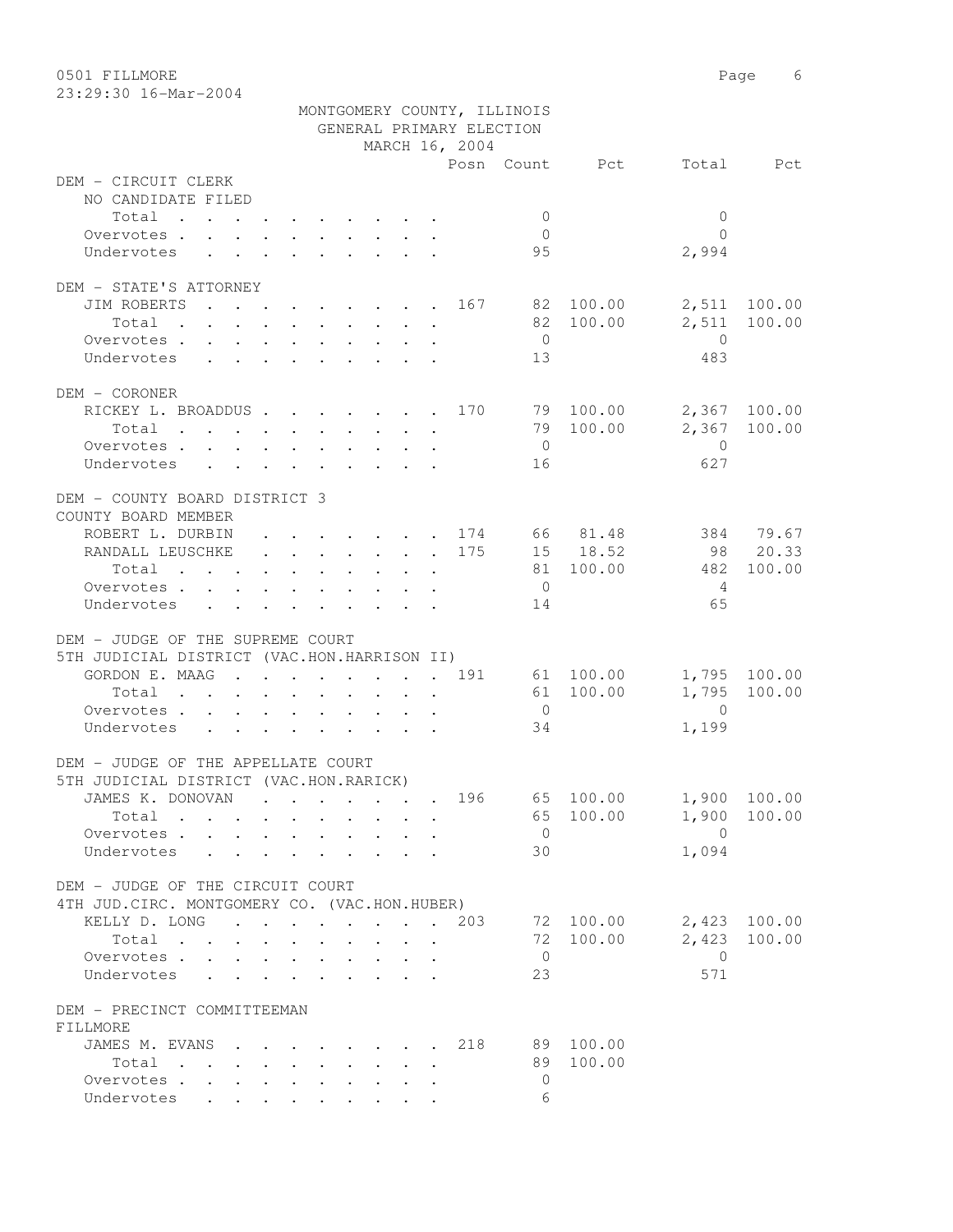# 0501 FILLMORE Page 7

|                   |                |  |  |  |  |  |  |                                    |  |                                                                                                                 |  |  |                          | MONTGOMERY COUNTY, ILLINOIS |          |       |             |
|-------------------|----------------|--|--|--|--|--|--|------------------------------------|--|-----------------------------------------------------------------------------------------------------------------|--|--|--------------------------|-----------------------------|----------|-------|-------------|
|                   |                |  |  |  |  |  |  |                                    |  |                                                                                                                 |  |  | GENERAL PRIMARY ELECTION |                             |          |       |             |
|                   | MARCH 16, 2004 |  |  |  |  |  |  |                                    |  |                                                                                                                 |  |  |                          |                             |          |       |             |
|                   |                |  |  |  |  |  |  |                                    |  |                                                                                                                 |  |  |                          | Posn Count                  | Pct      | Total | Pct.        |
| MONTGOMERY COUNTY |                |  |  |  |  |  |  |                                    |  |                                                                                                                 |  |  |                          |                             |          |       |             |
| YES               |                |  |  |  |  |  |  |                                    |  |                                                                                                                 |  |  | 246                      |                             | 62 41.61 | 1,971 | 43.10       |
| NO.               |                |  |  |  |  |  |  |                                    |  |                                                                                                                 |  |  | . 247                    | 87                          | 58.39    |       | 2,602 56.90 |
|                   |                |  |  |  |  |  |  |                                    |  | Total                                                                                                           |  |  |                          | 149                         | 100.00   | 4,573 | 100.00      |
| Overvotes.        |                |  |  |  |  |  |  |                                    |  | the contract of the contract of the contract of the contract of the contract of the contract of the contract of |  |  |                          | 0                           |          | 4     |             |
| Undervotes        |                |  |  |  |  |  |  | $\sim$ $\sim$ $\sim$ $\sim$ $\sim$ |  |                                                                                                                 |  |  |                          | 10                          |          | 416   |             |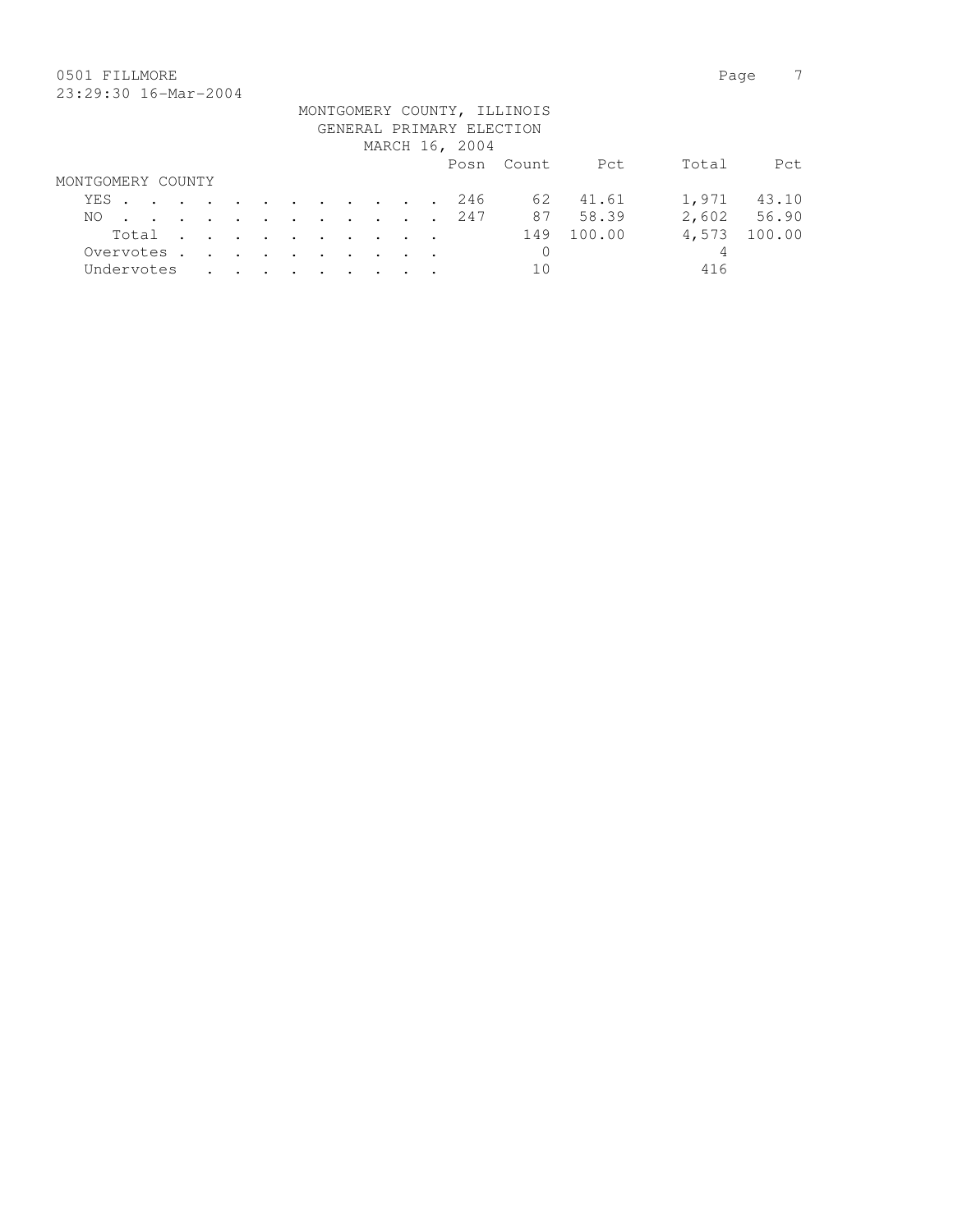0601 GRISHAM 1 Page 1 23:29:30 16-Mar-2004

MONTGOMERY COUNTY, ILLINOIS

|                                                                                                                                                                                                                                                                                                                                                                                                                                                                                                                            |                      |                                                           |                         | GENERAL PRIMARY ELECTION |                |                |                |        |
|----------------------------------------------------------------------------------------------------------------------------------------------------------------------------------------------------------------------------------------------------------------------------------------------------------------------------------------------------------------------------------------------------------------------------------------------------------------------------------------------------------------------------|----------------------|-----------------------------------------------------------|-------------------------|--------------------------|----------------|----------------|----------------|--------|
|                                                                                                                                                                                                                                                                                                                                                                                                                                                                                                                            |                      |                                                           |                         | MARCH 16, 2004           |                |                |                |        |
|                                                                                                                                                                                                                                                                                                                                                                                                                                                                                                                            |                      |                                                           |                         |                          |                | Posn Count Pct | Total          | Pct    |
| Precincts Counted - TOTAL                                                                                                                                                                                                                                                                                                                                                                                                                                                                                                  |                      | $\cdot$ $\cdot$ $\cdot$ $\cdot$ $\cdot$                   |                         |                          | $\mathbf{1}$   | 2.38           | 42             | 100.00 |
| Registered Voters - TOTAL                                                                                                                                                                                                                                                                                                                                                                                                                                                                                                  |                      | $\mathbf{r}$ , and $\mathbf{r}$ , and $\mathbf{r}$        |                         |                          | 271            |                | 18,263         |        |
| Ballots Cast - TOTAL<br>$\mathcal{L} = \mathcal{L} = \mathcal{L}$                                                                                                                                                                                                                                                                                                                                                                                                                                                          |                      | $\cdot$ $\cdot$ $\cdot$ $\cdot$ $\cdot$ $\cdot$           |                         |                          | 84             | 31.00          | 5,007          | 27.42  |
| Ballots Cast - BLANK<br>$\mathbf{r}$ , $\mathbf{r}$ , $\mathbf{r}$                                                                                                                                                                                                                                                                                                                                                                                                                                                         |                      | $\cdot$ $\cdot$ $\cdot$ $\cdot$ $\cdot$                   |                         |                          | 1              | 0.37           | 71             | 0.39   |
| Ballots Cast - REPUBLICAN<br>$\mathbf{L}$                                                                                                                                                                                                                                                                                                                                                                                                                                                                                  |                      | $\cdot$ $\cdot$ $\cdot$ $\cdot$                           |                         |                          | 22             |                | 1,683          |        |
| Ballots Cast - REP. YELLOW                                                                                                                                                                                                                                                                                                                                                                                                                                                                                                 | $\sim$ $\sim$        |                                                           | $\cdot$ $\cdot$ $\cdot$ |                          | 22             |                | 894            |        |
| Ballots Cast - REP. FED. 17TH                                                                                                                                                                                                                                                                                                                                                                                                                                                                                              |                      | $\sim$ $\sim$ $\sim$ $\sim$ $\sim$                        |                         |                          | $\overline{0}$ |                | $\overline{2}$ |        |
| Ballots Cast - DEMOCRATIC<br>$\mathbf{r}$ , $\mathbf{r}$ , $\mathbf{r}$ , $\mathbf{r}$ , $\mathbf{r}$ , $\mathbf{r}$                                                                                                                                                                                                                                                                                                                                                                                                       |                      |                                                           |                         |                          | 62             |                | 3,004          |        |
| Ballots Cast - DEM. GREEN                                                                                                                                                                                                                                                                                                                                                                                                                                                                                                  |                      | $\mathbf{r}$ , $\mathbf{r}$ , $\mathbf{r}$ , $\mathbf{r}$ |                         |                          | 62             |                | 1,839          |        |
| Ballots Cast - DEM. FED. 17TH                                                                                                                                                                                                                                                                                                                                                                                                                                                                                              |                      |                                                           |                         |                          | $\overline{0}$ |                | 6              |        |
| Ballots Cast - NONPARTISAN                                                                                                                                                                                                                                                                                                                                                                                                                                                                                                 |                      | $\mathbf{r}$ , $\mathbf{r}$ , $\mathbf{r}$ , $\mathbf{r}$ |                         |                          | $\bigcirc$     |                | 320            |        |
| Ballots Cast - NON. WHITE                                                                                                                                                                                                                                                                                                                                                                                                                                                                                                  |                      |                                                           |                         |                          | $\Omega$       |                | 281            |        |
|                                                                                                                                                                                                                                                                                                                                                                                                                                                                                                                            |                      |                                                           |                         |                          |                |                |                |        |
| REP - PRESIDENT OF THE UNITED STATES                                                                                                                                                                                                                                                                                                                                                                                                                                                                                       |                      |                                                           |                         |                          |                |                |                |        |
|                                                                                                                                                                                                                                                                                                                                                                                                                                                                                                                            |                      |                                                           |                         |                          |                |                |                | 100.00 |
| GEORGE W. BUSH                                                                                                                                                                                                                                                                                                                                                                                                                                                                                                             |                      |                                                           |                         | 5                        | 18             | 100.00         | 1,274          |        |
| $\mathbf{r}$ . The set of the set of the set of the set of the set of the set of the set of the set of the set of the set of the set of the set of the set of the set of the set of the set of the set of the set of the set of t<br>Total                                                                                                                                                                                                                                                                                 |                      |                                                           |                         |                          | 18             | 100.00         | 1,274          | 100.00 |
| Overvotes                                                                                                                                                                                                                                                                                                                                                                                                                                                                                                                  |                      |                                                           |                         |                          | $\mathbf 0$    |                | $\mathbf{0}$   |        |
| Undervotes<br>$\mathbf{r}$ , and $\mathbf{r}$ , and $\mathbf{r}$ , and $\mathbf{r}$                                                                                                                                                                                                                                                                                                                                                                                                                                        |                      |                                                           |                         |                          | 4              |                | 409            |        |
|                                                                                                                                                                                                                                                                                                                                                                                                                                                                                                                            |                      |                                                           |                         |                          |                |                |                |        |
| REP - UNITED STATES SENATOR                                                                                                                                                                                                                                                                                                                                                                                                                                                                                                |                      |                                                           |                         |                          |                |                |                |        |
| JIM OBERWEIS                                                                                                                                                                                                                                                                                                                                                                                                                                                                                                               |                      |                                                           |                         | 9                        | 3              | 15.00          | 256            | 17.26  |
| ANDY MCKENNA                                                                                                                                                                                                                                                                                                                                                                                                                                                                                                               |                      |                                                           |                         | 10                       | $\mathbf{1}$   | 5.00           | 210            | 14.16  |
| JOHN BORLING.<br>the contract of the contract of the contract of the contract of the contract of the contract of the contract of                                                                                                                                                                                                                                                                                                                                                                                           |                      |                                                           | $\ddot{\phantom{a}}$    | 11                       | $\mathbf{1}$   | 5.00           | 26             | 1.75   |
| STEVEN J. RAUSCHENBERGER                                                                                                                                                                                                                                                                                                                                                                                                                                                                                                   |                      |                                                           | $\sim$                  | 12                       | $2^{\circ}$    | 10.00          | 144            | 9.71   |
| JACK RYAN                                                                                                                                                                                                                                                                                                                                                                                                                                                                                                                  |                      |                                                           |                         | 13                       | 11             | 55.00          | 663            | 44.71  |
| CHIRINJEEV KATHURIA                                                                                                                                                                                                                                                                                                                                                                                                                                                                                                        |                      |                                                           |                         | 14                       | $\circ$        | 0.00           | 15             | 1.01   |
| JONATHAN C. WRIGHT                                                                                                                                                                                                                                                                                                                                                                                                                                                                                                         |                      |                                                           |                         | 15                       | $\overline{0}$ | 0.00           | 136            | 9.17   |
| NORM HILL $\ldots$ $\ldots$ $\ldots$ $\ldots$ $\ldots$                                                                                                                                                                                                                                                                                                                                                                                                                                                                     |                      |                                                           |                         | 16                       | 2              | 10.00          | 33             | 2.23   |
| Total<br>the contract of the contract of the contract of the contract of the contract of the contract of the contract of                                                                                                                                                                                                                                                                                                                                                                                                   |                      |                                                           |                         |                          | 20             | 100.00         | 1,483          | 100.00 |
| Overvotes.                                                                                                                                                                                                                                                                                                                                                                                                                                                                                                                 |                      |                                                           |                         |                          | $\overline{0}$ |                | 23             |        |
| Undervotes<br>$\mathbf{r} = \mathbf{r} \times \mathbf{r} \times \mathbf{r} \times \mathbf{r} \times \mathbf{r} \times \mathbf{r} \times \mathbf{r} \times \mathbf{r} \times \mathbf{r} \times \mathbf{r} \times \mathbf{r} \times \mathbf{r} \times \mathbf{r} \times \mathbf{r} \times \mathbf{r} \times \mathbf{r} \times \mathbf{r} \times \mathbf{r} \times \mathbf{r} \times \mathbf{r} \times \mathbf{r} \times \mathbf{r} \times \mathbf{r} \times \mathbf{r} \times \mathbf{r} \times \mathbf{r} \times \mathbf{r$ |                      |                                                           |                         |                          | 2              |                | 177            |        |
|                                                                                                                                                                                                                                                                                                                                                                                                                                                                                                                            |                      |                                                           |                         |                          |                |                |                |        |
| REP - REPRESENTATIVE IN CONGRESS                                                                                                                                                                                                                                                                                                                                                                                                                                                                                           |                      |                                                           |                         |                          |                |                |                |        |
| 17TH CONGRESSIONAL DISTRICT                                                                                                                                                                                                                                                                                                                                                                                                                                                                                                |                      |                                                           |                         |                          |                |                |                |        |
| ANDREA LANE ZINGA                                                                                                                                                                                                                                                                                                                                                                                                                                                                                                          |                      |                                                           |                         | 23                       | 11             | 100.00         | 360            | 100.00 |
| Total<br>$\mathbf{r}$ , and $\mathbf{r}$ , and $\mathbf{r}$ , and $\mathbf{r}$ , and $\mathbf{r}$                                                                                                                                                                                                                                                                                                                                                                                                                          |                      |                                                           |                         |                          | 11             | 100.00         | 360            | 100.00 |
| Overvotes                                                                                                                                                                                                                                                                                                                                                                                                                                                                                                                  |                      |                                                           |                         |                          | $\mathbf{0}$   |                | $\circ$        |        |
|                                                                                                                                                                                                                                                                                                                                                                                                                                                                                                                            |                      |                                                           |                         |                          | 11             |                | 327            |        |
| Undervotes                                                                                                                                                                                                                                                                                                                                                                                                                                                                                                                 |                      |                                                           |                         |                          |                |                |                |        |
| REP - DELEGATE TO THE NATIONAL NOMINATING CONVENTION                                                                                                                                                                                                                                                                                                                                                                                                                                                                       |                      |                                                           |                         |                          |                |                |                |        |
| 17TH CONGRESSIONAL DISTRICT                                                                                                                                                                                                                                                                                                                                                                                                                                                                                                |                      |                                                           |                         |                          |                |                |                |        |
|                                                                                                                                                                                                                                                                                                                                                                                                                                                                                                                            |                      |                                                           |                         |                          |                |                |                |        |
| VOTE FOR 3                                                                                                                                                                                                                                                                                                                                                                                                                                                                                                                 |                      |                                                           |                         |                          |                |                |                |        |
| THOMAS G. GETZ (BUSH)                                                                                                                                                                                                                                                                                                                                                                                                                                                                                                      |                      |                                                           |                         | 35                       | 19             | 32.20          | 522            | 33.27  |
| REGAN E. RAMSEY (BUSH)<br>$\mathbf{L}$                                                                                                                                                                                                                                                                                                                                                                                                                                                                                     | $\mathbf{L}$         | $\mathbf{L}$                                              |                         | 36                       | 20             | 33.90          | 522            | 33.27  |
| D. KAY LONG (BUSH)<br>$\ddot{\phantom{a}}$                                                                                                                                                                                                                                                                                                                                                                                                                                                                                 | $\ddot{\phantom{0}}$ | $\mathbf{L}$                                              |                         | 37                       | 20             | 33.90          | 525            | 33.46  |
| Total                                                                                                                                                                                                                                                                                                                                                                                                                                                                                                                      |                      |                                                           |                         |                          | 59             | 100.00         | 1,569          | 100.00 |
| Overvotes<br>$\bullet$                                                                                                                                                                                                                                                                                                                                                                                                                                                                                                     |                      |                                                           |                         |                          | $\mathbf{0}$   |                | $\mathbf{0}$   |        |
| Undervotes                                                                                                                                                                                                                                                                                                                                                                                                                                                                                                                 |                      |                                                           |                         |                          | 7              |                | 492            |        |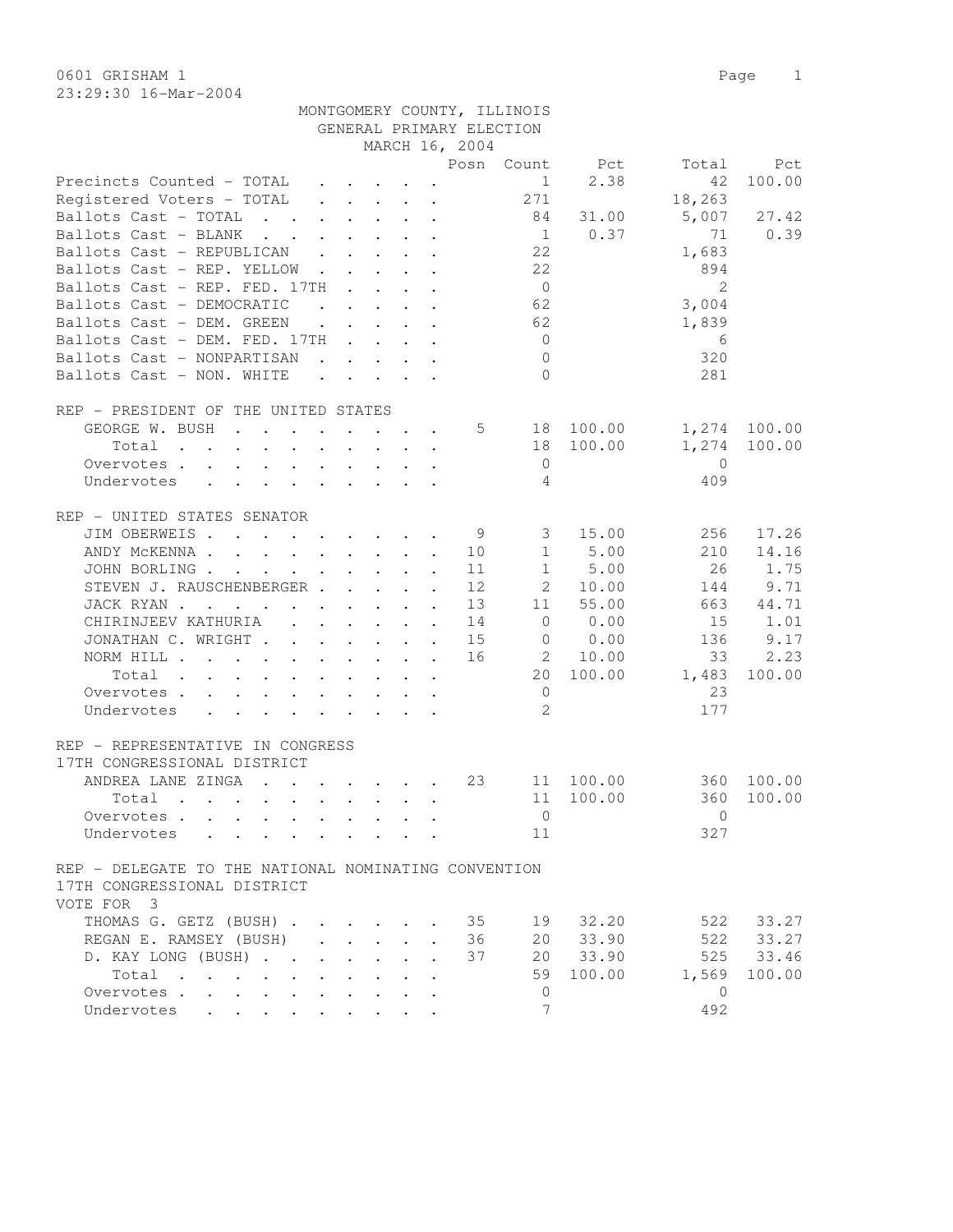0601 GRISHAM 1 Page 2

| 23:29:30 16-Mar-2004                                |                                                           |  |        |        |                      |  |        |                             |                     |             |                          |              |
|-----------------------------------------------------|-----------------------------------------------------------|--|--------|--------|----------------------|--|--------|-----------------------------|---------------------|-------------|--------------------------|--------------|
|                                                     |                                                           |  |        |        |                      |  |        | MONTGOMERY COUNTY, ILLINOIS |                     |             |                          |              |
|                                                     |                                                           |  |        |        |                      |  |        | GENERAL PRIMARY ELECTION    |                     |             |                          |              |
|                                                     |                                                           |  |        |        |                      |  |        | MARCH 16, 2004              |                     |             |                          |              |
|                                                     |                                                           |  |        |        |                      |  |        |                             |                     |             | Posn Count Pct Total Pct |              |
| REP - ALTERNATE DELEGATE TO THE NATIONAL NOMINATING |                                                           |  |        |        |                      |  |        |                             |                     |             |                          |              |
| CONVENTION 17TH CONGRESSIONAL DISTRICT              |                                                           |  |        |        |                      |  |        |                             |                     |             |                          |              |
| VOTE FOR 3                                          |                                                           |  |        |        |                      |  |        |                             |                     |             |                          |              |
| TIMOTHY B. ZOLLINGER (BUSH) 43 19 32.76             |                                                           |  |        |        |                      |  |        |                             |                     |             |                          | 496 33.88    |
| CANDICE D. TREES (BUSH)                             |                                                           |  |        |        |                      |  |        |                             |                     | 44 20 34.48 |                          | 489 33.40    |
| NORINE K. HAMMOND (BUSH) 45 19 32.76 479 32.72      |                                                           |  |        |        |                      |  |        |                             |                     |             |                          |              |
| Total                                               |                                                           |  |        |        |                      |  |        |                             |                     |             | 58 100.00 1,464 100.00   |              |
| Overvotes.<br>Undervotes                            |                                                           |  |        |        |                      |  |        |                             | $\overline{0}$<br>8 |             | $\overline{0}$<br>597    |              |
| REP - REPRESENTATIVE IN THE GENERAL ASSEMBLY        |                                                           |  |        |        |                      |  |        |                             |                     |             |                          |              |
| 98TH REPRESENTATIVE DISTRICT                        |                                                           |  |        |        |                      |  |        |                             |                     |             |                          |              |
| NO CANDIDATE FILED                                  |                                                           |  |        |        |                      |  |        |                             |                     |             |                          |              |
| Total                                               |                                                           |  |        |        |                      |  |        |                             | $\overline{0}$      |             | $\mathbf{0}$             |              |
| Overvotes.                                          |                                                           |  |        |        |                      |  |        |                             | $\overline{0}$      |             | $\Omega$                 |              |
| Undervotes                                          |                                                           |  |        |        |                      |  |        |                             | 22                  |             | 1,679                    |              |
| REP - CIRCUIT CLERK                                 |                                                           |  |        |        |                      |  |        |                             |                     |             |                          |              |
| MARY WEBB 86 20 100.00                              |                                                           |  |        |        |                      |  |        |                             |                     |             |                          | 1,501 100.00 |
| Total                                               |                                                           |  |        |        |                      |  |        |                             |                     | 20 100.00   |                          | 1,501 100.00 |
| Overvotes.                                          |                                                           |  |        |        |                      |  |        |                             | $\overline{0}$      |             | $\bigcirc$               |              |
| Undervotes                                          | $\mathbf{r}$ , $\mathbf{r}$ , $\mathbf{r}$ , $\mathbf{r}$ |  |        |        |                      |  |        |                             | 2                   |             | 178                      |              |
| REP - STATE'S ATTORNEY                              |                                                           |  |        |        |                      |  |        |                             |                     |             |                          |              |
| NO CANDIDATE FILED                                  |                                                           |  |        |        |                      |  |        |                             |                     |             |                          |              |
| Total                                               |                                                           |  |        |        |                      |  |        |                             | $\circ$             |             | $\Omega$                 |              |
| Overvotes.                                          |                                                           |  |        |        |                      |  |        |                             | 0                   |             | $\Omega$                 |              |
| Undervotes                                          |                                                           |  |        |        |                      |  |        |                             | 22                  |             | 1,679                    |              |
| $REF - CORONER$                                     |                                                           |  |        |        |                      |  |        |                             |                     |             |                          |              |
| NO CANDIDATE FILED                                  |                                                           |  |        |        |                      |  |        |                             |                     |             |                          |              |
| Total                                               |                                                           |  |        |        |                      |  |        |                             | $\overline{0}$      |             | $\mathbf{0}$             |              |
| Overvotes.                                          |                                                           |  |        |        |                      |  |        |                             | $\mathbf{0}$        |             | $\Omega$                 |              |
| Undervotes                                          |                                                           |  |        |        |                      |  |        |                             | 22                  |             | 1,679                    |              |
| REP - COUNTY BOARD DISTRICT 4                       |                                                           |  |        |        |                      |  |        |                             |                     |             |                          |              |
| COUNTY BOARD MEMBER                                 |                                                           |  |        |        |                      |  |        |                             |                     |             |                          |              |
| VOTE FOR 2                                          |                                                           |  |        |        |                      |  |        |                             |                     |             |                          |              |
| NO CANDIDATE FILED                                  |                                                           |  |        |        |                      |  |        |                             |                     |             |                          |              |
| Total                                               |                                                           |  |        |        |                      |  |        |                             | 0                   |             | 0                        |              |
| Overvotes                                           |                                                           |  |        |        |                      |  |        |                             | 0                   |             | $\Omega$                 |              |
| Undervotes                                          | $\mathbf{L} = \mathbf{L}$                                 |  |        |        |                      |  |        |                             | 44                  |             | 438                      |              |
| REP - JUDGE OF THE SUPREME COURT                    |                                                           |  |        |        |                      |  |        |                             |                     |             |                          |              |
| 5TH JUDICIAL DISTRICT (VAC.HON.HARRISON II)         |                                                           |  |        |        |                      |  |        |                             |                     |             |                          |              |
| LLOYD A. KARMEIER .                                 |                                                           |  | $\sim$ | $\sim$ | $\ddot{\phantom{a}}$ |  | $\sim$ | 113                         |                     | 20 100.00   |                          | 1,304 100.00 |
| Total                                               |                                                           |  |        |        |                      |  |        |                             |                     | 20 100.00   | 1,304                    | 100.00       |
| Overvotes                                           |                                                           |  |        |        |                      |  |        |                             | 0                   |             | $\overline{0}$           |              |
| Undervotes                                          | $\cdot$ $\cdot$                                           |  |        |        |                      |  |        |                             | $\overline{2}$      |             | 375                      |              |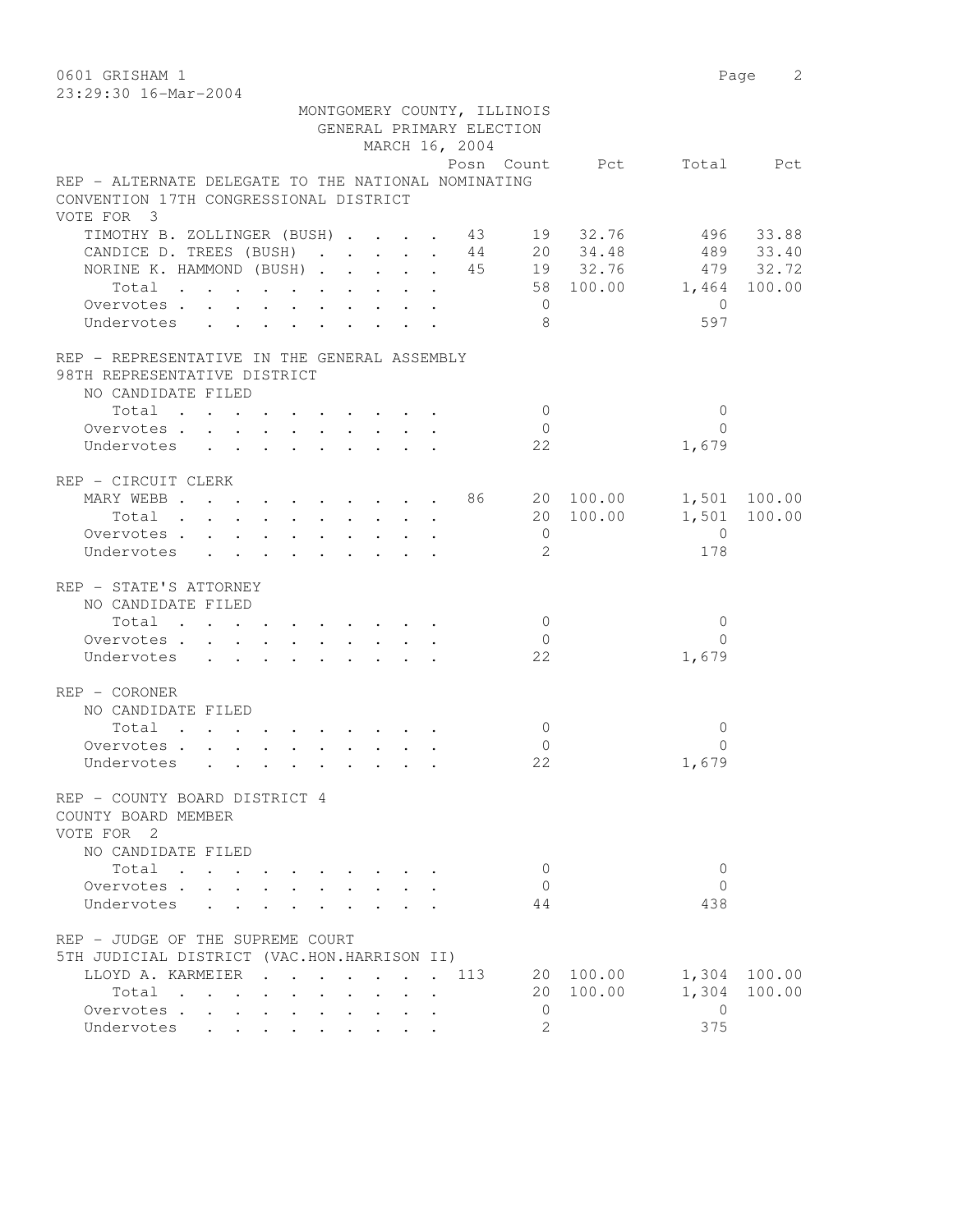| 0601 GRISHAM 1                                                                                                                         | Page         | 3 |
|----------------------------------------------------------------------------------------------------------------------------------------|--------------|---|
| $23:29:30$ 16-Mar-2004                                                                                                                 |              |   |
| MONTGOMERY COUNTY, ILLINOIS                                                                                                            |              |   |
| GENERAL PRIMARY ELECTION                                                                                                               |              |   |
| MARCH 16, 2004                                                                                                                         |              |   |
| Posn Count Pct                                                                                                                         | Total Pct    |   |
| REP - JUDGE OF THE APPELLATE COURT                                                                                                     |              |   |
| 5TH JUDICIAL DISTRICT (VAC.HON.RARICK)                                                                                                 |              |   |
| NO CANDIDATE FILED                                                                                                                     |              |   |
| Total<br>$\Omega$                                                                                                                      | $\mathbf{0}$ |   |
| $\Omega$<br>Overvotes.                                                                                                                 | $\Omega$     |   |
| 22<br>Undervotes                                                                                                                       | 1,679        |   |
|                                                                                                                                        |              |   |
| REP - JUDGE OF THE CIRCUIT COURT                                                                                                       |              |   |
| 4TH JUD. CIRC. MONTGOMERY CO. (VAC.HON.HUBER)                                                                                          |              |   |
| NO CANDIDATE FILED                                                                                                                     |              |   |
| $\Omega$<br>Total                                                                                                                      | $\mathbf{0}$ |   |
|                                                                                                                                        |              |   |
| $\Omega$<br>Overvotes.                                                                                                                 | $\Omega$     |   |
| 22<br>Undervotes<br>$\mathbf{r}$ , $\mathbf{r}$                                                                                        | 1,679        |   |
|                                                                                                                                        |              |   |
| REP - PRECINCT COMMITTEEMAN                                                                                                            |              |   |
| GRISHAM 1                                                                                                                              |              |   |
| NO CANDIDATE FILED                                                                                                                     |              |   |
| Total<br>$\mathbf{0}$                                                                                                                  |              |   |
| $\Omega$<br>Overvotes.                                                                                                                 |              |   |
| 22<br>Undervotes<br>$\mathbf{r} = \mathbf{r} + \mathbf{r}$<br>$\mathbf{r}$ , $\mathbf{r}$ , $\mathbf{r}$ , $\mathbf{r}$ , $\mathbf{r}$ |              |   |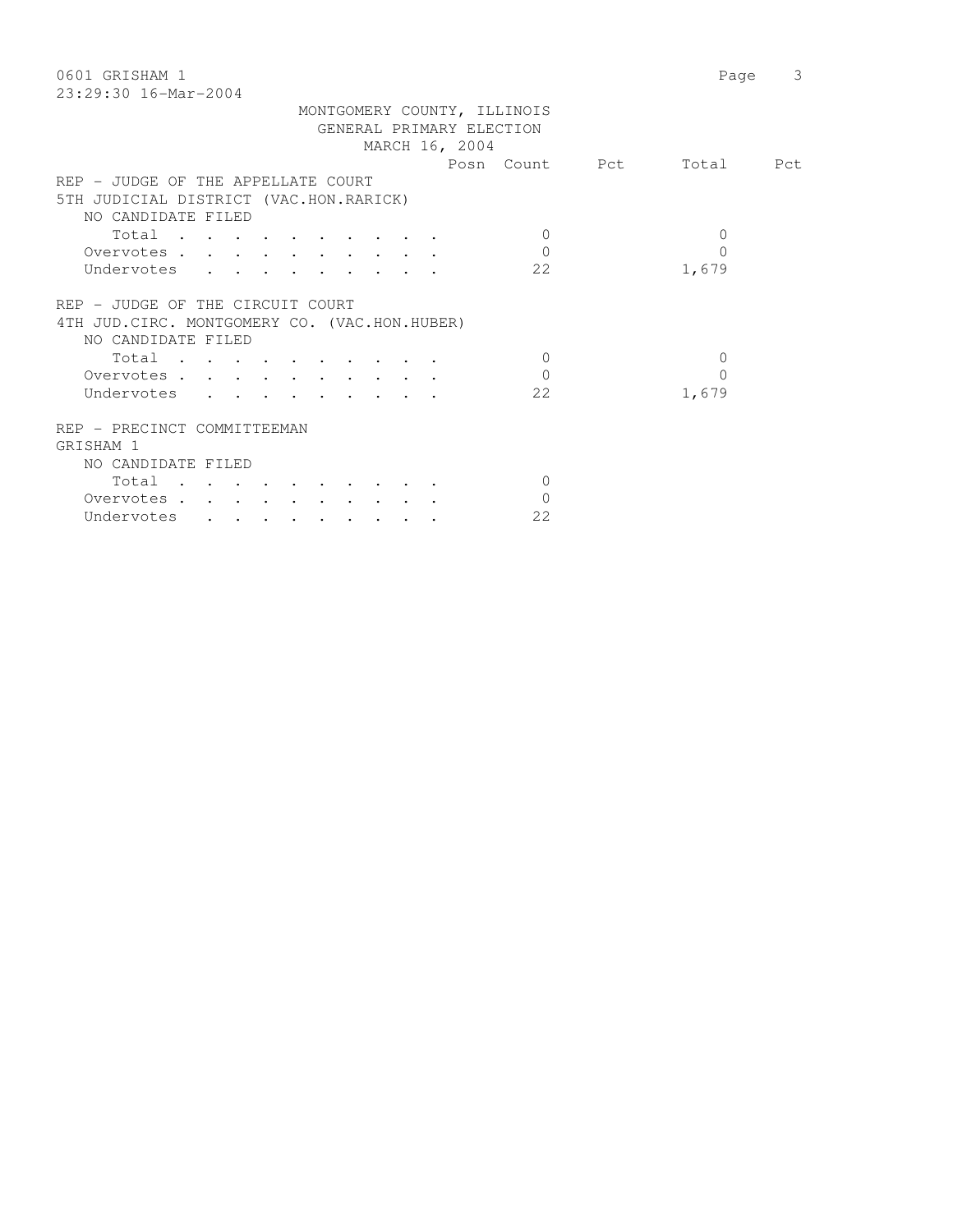0601 GRISHAM 1 Page 4 23:29:30 16-Mar-2004

|                                                                                                                                                                                                                                                                                                                                                                                                                                                                                                                            |                        |                                                         |                                                                 |                                                            | MONTGOMERY COUNTY, ILLINOIS |                         |          |              |
|----------------------------------------------------------------------------------------------------------------------------------------------------------------------------------------------------------------------------------------------------------------------------------------------------------------------------------------------------------------------------------------------------------------------------------------------------------------------------------------------------------------------------|------------------------|---------------------------------------------------------|-----------------------------------------------------------------|------------------------------------------------------------|-----------------------------|-------------------------|----------|--------------|
|                                                                                                                                                                                                                                                                                                                                                                                                                                                                                                                            |                        |                                                         |                                                                 |                                                            | GENERAL PRIMARY ELECTION    |                         |          |              |
|                                                                                                                                                                                                                                                                                                                                                                                                                                                                                                                            |                        |                                                         |                                                                 | MARCH 16, 2004                                             |                             |                         |          |              |
|                                                                                                                                                                                                                                                                                                                                                                                                                                                                                                                            |                        |                                                         |                                                                 |                                                            |                             | Posn Count Pct          |          | Total Pct    |
| DEM - PRESIDENT OF THE UNITED STATES                                                                                                                                                                                                                                                                                                                                                                                                                                                                                       |                        |                                                         |                                                                 |                                                            |                             |                         |          |              |
| JOHN EDWARDS                                                                                                                                                                                                                                                                                                                                                                                                                                                                                                               |                        |                                                         |                                                                 |                                                            | $5 - 5$<br>8                | 14.29                   | 435      | 15.70        |
| WESLEY K. CLARK.<br>$\mathbf{r}$ , $\mathbf{r}$ , $\mathbf{r}$ , $\mathbf{r}$ , $\mathbf{r}$                                                                                                                                                                                                                                                                                                                                                                                                                               |                        |                                                         | $\mathbf{r}$                                                    | 6                                                          |                             | $1 \t 1.79$             | 40       | 1.44         |
| HOWARD DEAN<br>$\sim$ $\sim$<br>$\mathbf{r}$ , and $\mathbf{r}$ , and $\mathbf{r}$ , and $\mathbf{r}$                                                                                                                                                                                                                                                                                                                                                                                                                      |                        |                                                         |                                                                 | 7                                                          | $2^{\circ}$                 | 3.57                    | 97       | 3.50         |
| JOE LIEBERMAN<br>$\mathbf{L} = \mathbf{L} \mathbf{L}$<br>$\mathbf{L}$                                                                                                                                                                                                                                                                                                                                                                                                                                                      |                        | $\cdot$ $\cdot$ $\cdot$ $\cdot$ $\cdot$                 |                                                                 | 8                                                          | $\Omega$                    | 0.00                    | 44       | 1.59         |
| DENNIS J. KUCINICH                                                                                                                                                                                                                                                                                                                                                                                                                                                                                                         |                        | $\mathbf{r}$ , $\mathbf{r}$ , $\mathbf{r}$              |                                                                 | 9                                                          | $\Omega$                    | 0.00                    | 29       | 1.05         |
| LYNDON H. LaROUCHE, JR.                                                                                                                                                                                                                                                                                                                                                                                                                                                                                                    |                        |                                                         |                                                                 | $\cdot$ $\cdot$ $\cdot$ $\cdot$ $\cdot$ $\cdot$ 10         |                             | 0 0.00                  | 10       | 0.36         |
| CAROL MOSELEY BRAUN                                                                                                                                                                                                                                                                                                                                                                                                                                                                                                        |                        |                                                         |                                                                 | $\cdot$ $\cdot$ $\cdot$ $\cdot$ $\cdot$ $\cdot$ 11         | $\Omega$                    | 0.00                    | 40       | 1.44         |
| ALFRED C. SHARPTON.                                                                                                                                                                                                                                                                                                                                                                                                                                                                                                        |                        |                                                         |                                                                 | $\cdot$ $\cdot$ $\cdot$ $\cdot$ $\cdot$ $\cdot$ $\cdot$ 12 |                             | 0 0.00                  | 19       | 0.69         |
| JOHN F. KERRY                                                                                                                                                                                                                                                                                                                                                                                                                                                                                                              |                        |                                                         |                                                                 |                                                            |                             | $\cdot$ 13 45 80.36     |          | 2,057 74.23  |
| Total<br>the contract of the contract of the contract of the contract of the contract of the contract of the contract of                                                                                                                                                                                                                                                                                                                                                                                                   |                        |                                                         |                                                                 |                                                            |                             | 56 100.00               |          | 2,771 100.00 |
| Overvotes                                                                                                                                                                                                                                                                                                                                                                                                                                                                                                                  |                        |                                                         |                                                                 |                                                            | 1                           |                         | 11       |              |
| Undervotes                                                                                                                                                                                                                                                                                                                                                                                                                                                                                                                 |                        |                                                         |                                                                 |                                                            | 5                           |                         | 2.2.2    |              |
|                                                                                                                                                                                                                                                                                                                                                                                                                                                                                                                            |                        |                                                         |                                                                 |                                                            |                             |                         |          |              |
| DEM - UNITED STATES SENATOR                                                                                                                                                                                                                                                                                                                                                                                                                                                                                                |                        |                                                         |                                                                 |                                                            |                             |                         |          |              |
| BARACK OBAMA.<br>$\mathbf{r}$ . The set of the set of the set of the set of the set of the set of the set of the set of the set of the set of the set of the set of the set of the set of the set of the set of the set of the set of the set of t                                                                                                                                                                                                                                                                         |                        |                                                         |                                                                 |                                                            |                             | $17 \quad 1 \quad 1.75$ |          | 349 12.66    |
| DANIEL W. HYNES.                                                                                                                                                                                                                                                                                                                                                                                                                                                                                                           |                        |                                                         |                                                                 | 18                                                         |                             | 39 68.42                | 1,654    | 59.99        |
| GERY CHICO<br>$\ddot{\phantom{a}}$<br>$\sim$ $\sim$                                                                                                                                                                                                                                                                                                                                                                                                                                                                        |                        |                                                         |                                                                 | 19                                                         |                             | 1 1.75                  | 2.0      | 0.73         |
| MARIA PAPPAS.<br>$\cdot$ $\cdot$ $\cdot$ $\cdot$ $\cdot$ $\cdot$ $\cdot$ $\cdot$                                                                                                                                                                                                                                                                                                                                                                                                                                           |                        |                                                         |                                                                 | 20                                                         |                             | 0 0.00                  | 51       | 1.85         |
| M. BLAIR HULL                                                                                                                                                                                                                                                                                                                                                                                                                                                                                                              |                        |                                                         | $\cdot$ $\cdot$ $\cdot$ $\cdot$ $\cdot$ $\cdot$ $\cdot$ $\cdot$ | 21                                                         |                             | 13 22.81                |          | 570 20.67    |
| JOYCE WASHINGTON                                                                                                                                                                                                                                                                                                                                                                                                                                                                                                           |                        | $\cdot$ $\cdot$ $\cdot$ $\cdot$ $\cdot$ $\cdot$ $\cdot$ |                                                                 | $\cdot$ 22                                                 | $\overline{0}$              | 0.00                    | 35       | 1.27         |
| NANCY SKINNER<br>$\mathbf{r}$ , and $\mathbf{r}$ , and $\mathbf{r}$ , and $\mathbf{r}$<br>$\sim$ $\sim$                                                                                                                                                                                                                                                                                                                                                                                                                    |                        |                                                         |                                                                 | 23                                                         |                             | 3, 5, 26                | 78       | 2.83         |
| Total.<br>$\mathbf{r}$ , and $\mathbf{r}$ , and $\mathbf{r}$ , and $\mathbf{r}$ , and $\mathbf{r}$                                                                                                                                                                                                                                                                                                                                                                                                                         |                        |                                                         |                                                                 |                                                            |                             | 57 100.00               | 2,757    | 100.00       |
| Overvotes.<br>$\mathbf{r} = \mathbf{r} \times \mathbf{r} \times \mathbf{r} \times \mathbf{r} \times \mathbf{r} \times \mathbf{r} \times \mathbf{r} \times \mathbf{r} \times \mathbf{r} \times \mathbf{r} \times \mathbf{r} \times \mathbf{r} \times \mathbf{r} \times \mathbf{r} \times \mathbf{r} \times \mathbf{r} \times \mathbf{r} \times \mathbf{r} \times \mathbf{r} \times \mathbf{r} \times \mathbf{r} \times \mathbf{r} \times \mathbf{r} \times \mathbf{r} \times \mathbf{r} \times \mathbf{r} \times \mathbf{r$ |                        |                                                         |                                                                 |                                                            | 2                           |                         | 16       |              |
| Undervotes<br>$\mathbf{r}$ , and $\mathbf{r}$ , and $\mathbf{r}$ , and $\mathbf{r}$ , and $\mathbf{r}$                                                                                                                                                                                                                                                                                                                                                                                                                     |                        |                                                         |                                                                 |                                                            | $\mathcal{E}$               |                         | 231      |              |
|                                                                                                                                                                                                                                                                                                                                                                                                                                                                                                                            |                        |                                                         |                                                                 |                                                            |                             |                         |          |              |
| DEM - REPRESENTATIVE IN CONGRESS                                                                                                                                                                                                                                                                                                                                                                                                                                                                                           |                        |                                                         |                                                                 |                                                            |                             |                         |          |              |
| 17TH CONGRESSIONAL DISTRICT                                                                                                                                                                                                                                                                                                                                                                                                                                                                                                |                        |                                                         |                                                                 |                                                            |                             |                         |          |              |
| LANE A. EVANS                                                                                                                                                                                                                                                                                                                                                                                                                                                                                                              |                        |                                                         |                                                                 |                                                            |                             | . 34 45 100.00          |          | 1,244 100.00 |
| Total                                                                                                                                                                                                                                                                                                                                                                                                                                                                                                                      |                        |                                                         |                                                                 |                                                            |                             | 45 100.00               | 1,244    | 100.00       |
| Overvotes                                                                                                                                                                                                                                                                                                                                                                                                                                                                                                                  |                        |                                                         |                                                                 |                                                            | $\cap$                      |                         | $\Omega$ |              |
| Undervotes<br>$\mathbf{r}$<br>$\mathbf{L}$<br>$\mathbf{L} = \mathbf{L}$                                                                                                                                                                                                                                                                                                                                                                                                                                                    | $\mathbf{L}$<br>$\sim$ |                                                         |                                                                 |                                                            | 17                          |                         | 540      |              |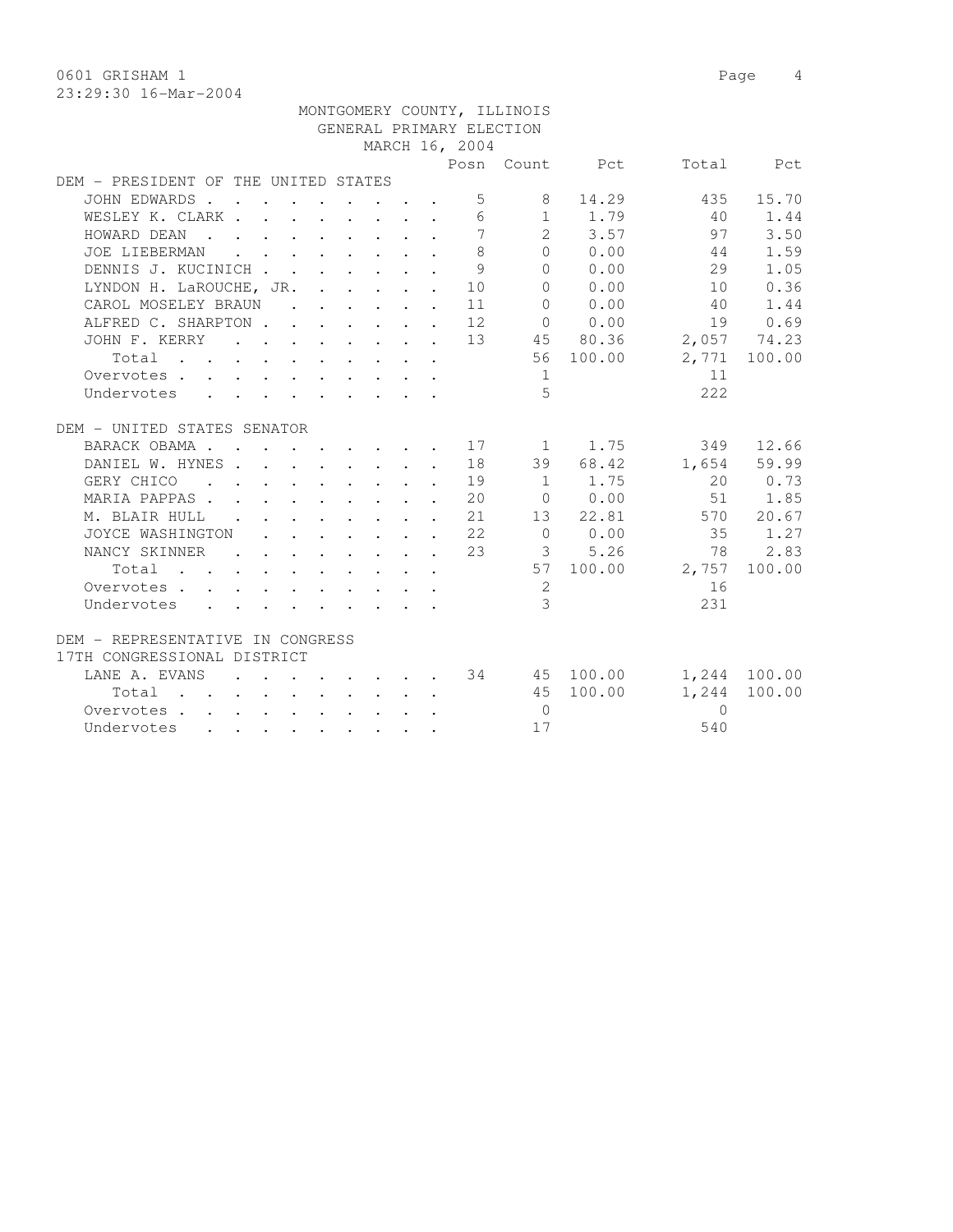0601 GRISHAM 1 Page 5

| 23:29:30 16-Mar-2004                                                                  |                                                           |                            |                                 |                |                |              |
|---------------------------------------------------------------------------------------|-----------------------------------------------------------|----------------------------|---------------------------------|----------------|----------------|--------------|
| MONTGOMERY COUNTY, ILLINOIS                                                           |                                                           |                            |                                 |                |                |              |
|                                                                                       |                                                           | GENERAL PRIMARY ELECTION   |                                 |                |                |              |
|                                                                                       |                                                           | MARCH 16, 2004             |                                 |                |                |              |
|                                                                                       |                                                           |                            |                                 | Posn Count Pct | Total          | Pct          |
| DEM - DELEGATE TO THE NATIONAL NOMINATING CONVENTION                                  |                                                           |                            |                                 |                |                |              |
| 17TH CONGRESSIONAL DISTRICT                                                           |                                                           |                            |                                 |                |                |              |
| VOTE FOR 5                                                                            |                                                           |                            |                                 |                |                |              |
| MIKE BOLAND (DEAN)                                                                    |                                                           | 41                         | 14                              | 5.79           | 410            | 6.65         |
| GRACIELA HERNANDEZ (DEAN)                                                             |                                                           | 42                         | 11                              | 4.55           | 303            | 4.91         |
| DON JOHNSTON (DEAN)                                                                   | $\mathbf{r}$ , $\mathbf{r}$ , $\mathbf{r}$ , $\mathbf{r}$ | 43                         | 10                              | 4.13           | 370            | 6.00         |
| MARY K. "KAYT" NORRIS (DEAN)                                                          |                                                           | 44                         |                                 | 13 5.37        | 345            | 5.59         |
| NORM M. WINICK (DEAN)                                                                 |                                                           | 45                         |                                 | 12 4.96        | 305            | 4.95         |
| GLORIA FERGUSON (KUCINICH)                                                            |                                                           | 46                         | 7                               | 2.89           | 176            | 2.85         |
| DAVID AMOR (KUCINICH)                                                                 |                                                           | 47                         | 5 <sup>1</sup>                  | 2.07           | 142            | 2.30         |
| KAREN GOURD (KUCINICH)                                                                |                                                           | 48                         | $4\phantom{0}$                  | 1.65           | 151            | 2.45         |
| JAMES DICE (KUCINICH)                                                                 | $\cdot$ $\cdot$ $\cdot$                                   | 49                         | $4 -$                           | 1.65           | 132            | 2.14         |
| VINCENT G. THOMAS (KUCINICH)                                                          | $\mathbf{L}$<br>$\mathbf{L}$                              | 50<br>$\sim$               | 6                               | 2.48           | 154            | 2.50         |
| PAT O'BRIEN (GEPHARDT)                                                                |                                                           | 58                         | $\mathbf{2}$                    | 0.83           | 97             | 1.57         |
| MIKE SHAMPINE (GEPHARDT)                                                              |                                                           | 59                         | 3                               | 1.24           | 42             | 0.68         |
|                                                                                       |                                                           |                            | $\overline{2}$                  | 0.83           | 41             | 0.66         |
| CHARLES E. CASH, JR. (GEPHARDT)                                                       |                                                           | 60                         |                                 |                | 91             | 1.48         |
| DENNIS A. VANDERGINST (EDWARDS)                                                       |                                                           | 61                         | $\overline{4}$<br>$\mathcal{S}$ | 1.65<br>1.24   |                |              |
| M. EVA SAVALA (EDWARDS)                                                               |                                                           | 62                         |                                 |                | 90             | 1.46         |
| ROBIN A. JOHNSON (EDWARDS)                                                            |                                                           | 63                         | 2 <sup>1</sup>                  | 0.83           | 101            | 1.64         |
| LYNDA FAINTER (EDWARDS)                                                               |                                                           | 64                         | 5                               | 2.07           | 90             | 1.46         |
| DAVID M. CAMPBELL (EDWARDS)                                                           |                                                           | 65<br>$\ddot{\phantom{a}}$ | $4^{\circ}$                     | 1.65           | 100            | 1.62         |
| DAVID ANDICH (CLARK).<br>$\sim$ $-$                                                   | $\mathbf{r} = \mathbf{r} + \mathbf{r}$ .                  | 66<br>$\ddot{\phantom{a}}$ | 1                               | 0.41           | 16             | 0.26         |
| STUART LEFSTEIN (CLARK)<br>$\cdot$ $\cdot$ $\cdot$ $\cdot$ $\cdot$                    |                                                           | 67<br>$\ddot{\phantom{a}}$ | $\Omega$                        | 0.00           | 11             | 0.18         |
| MATT O'BRIEN (CLARK)                                                                  |                                                           | 68                         | $\Omega$                        | 0.00           | 17             | 0.28         |
| SUZANNE GOLDEN (CLARK)<br>$\cdot$ $\cdot$ $\cdot$ $\cdot$ $\cdot$ $\cdot$             |                                                           | 69                         | $\mathbf{0}$                    | 0.00           | 15             | 0.24         |
| SONIA CERVANTES (CLARK)                                                               |                                                           | 70                         | $\overline{0}$                  | 0.00           | 24             | 0.39         |
| PAUL L MANGIERI (KERRY)                                                               |                                                           | 71                         | 25                              | 10.33          | 557            | 9.03         |
| PATRICIA "PAT" VERONDA (KERRY)                                                        |                                                           | 72                         | 27                              | 11.16          | 599            | 9.71         |
| JOSE "JOE" MORENO (KERRY)                                                             |                                                           | 73                         | 26                              | 10.74          | 602            | 9.76         |
| MARGARET WALKER (KERRY)                                                               |                                                           | 74<br>$\ddot{\phantom{a}}$ | 26                              | 10.74          | 602            | 9.76         |
| PORTER MCNEIL (KERRY)                                                                 |                                                           | 75                         | 26                              | 10.74          | 584            | 9.47         |
| Total                                                                                 |                                                           |                            | 242                             | 100.00         | 6,167          | 100.00       |
| Overvotes                                                                             |                                                           |                            | 2                               |                | 43             |              |
| Undervotes                                                                            |                                                           |                            | 58                              |                | 2,538          |              |
|                                                                                       |                                                           |                            |                                 |                |                |              |
| DEM - ALTERNATE DELEGATE TO THE NATIONAL NOMINATING                                   |                                                           |                            |                                 |                |                |              |
| CONVENTION 17TH CONGRESSIONAL DISTRICT                                                |                                                           |                            |                                 |                |                |              |
| JEANETTE HUNTER (DEAN)                                                                |                                                           | 113                        |                                 | 3 6.25         |                | 126 9.07     |
| AMANDA L. HICKS (KUCINICH)<br>$\mathbf{r}$                                            | $\Delta \sim 10^4$                                        | 114                        | 1                               | 2.08           | 58             | 4.18         |
| ROXANE ZAMORA (EDWARDS).                                                              | $\mathbf{L} = \mathbf{L} \times \mathbf{L}$               | 115<br>$\sim$              |                                 | $4 \t 8.33$    | 193            | 13.89        |
| MARY RISELING (CLARK)                                                                 |                                                           | . 116                      |                                 | $1 \t 2.08$    | 42             | 3.02         |
| JOAN C. SCOTT (KERRY)                                                                 |                                                           | 117                        |                                 | 39 81.25       | 970            | 69.83        |
| Total                                                                                 |                                                           |                            |                                 | 48 100.00      | 1,389          | 100.00       |
| Overvotes                                                                             |                                                           |                            | $\mathbf{1}$                    |                | 13             |              |
| Undervotes                                                                            |                                                           |                            | 13                              |                | 382            |              |
|                                                                                       |                                                           |                            |                                 |                |                |              |
| DEM - REPRESENTATIVE IN THE GENERAL ASSEMBLY                                          |                                                           |                            |                                 |                |                |              |
| 98TH REPRESENTATIVE DISTRICT                                                          |                                                           |                            |                                 |                |                |              |
| GARY HANNIG<br>$\sim$ $\sim$ $\sim$ $\sim$ $\sim$ $\sim$<br>$\mathbf{r}$ $\mathbf{r}$ |                                                           | 139                        |                                 | 57 100.00      |                | 2,593 100.00 |
| Total                                                                                 | $\sim$                                                    | $\sim$                     |                                 | 57 100.00      | 2,593          | 100.00       |
| Overvotes.                                                                            |                                                           |                            | $\circ$                         |                | $\overline{0}$ |              |
| Undervotes                                                                            |                                                           |                            | 5                               |                | 401            |              |
|                                                                                       |                                                           |                            |                                 |                |                |              |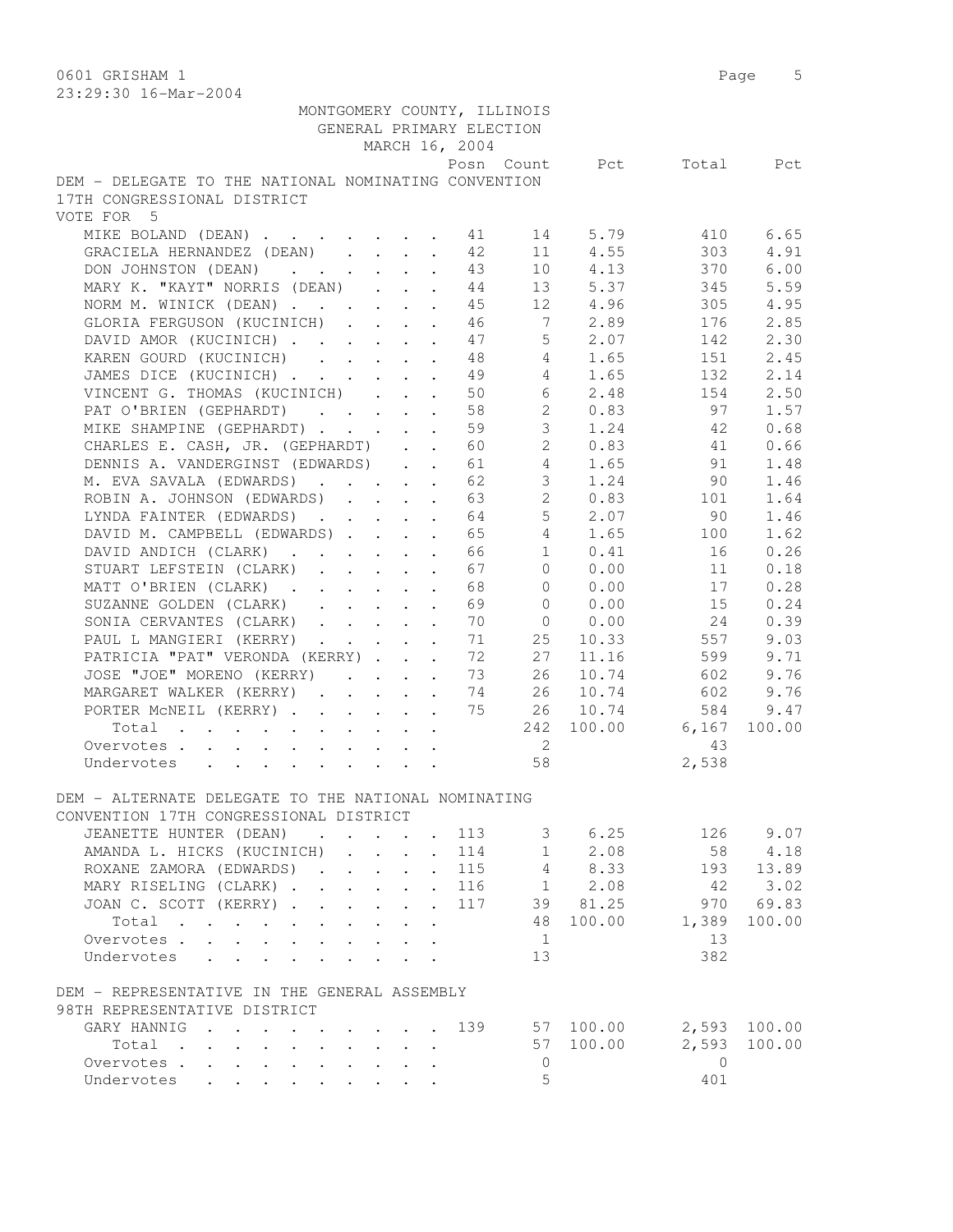0601 GRISHAM 1 Page 6 23:29:30 16-Mar-2004

|                                                                                                                          |                                                                                                        |                           |                           |                                                 |                         |                          | MONTGOMERY COUNTY, ILLINOIS |                 |                |                        |
|--------------------------------------------------------------------------------------------------------------------------|--------------------------------------------------------------------------------------------------------|---------------------------|---------------------------|-------------------------------------------------|-------------------------|--------------------------|-----------------------------|-----------------|----------------|------------------------|
|                                                                                                                          |                                                                                                        |                           |                           |                                                 |                         | GENERAL PRIMARY ELECTION |                             |                 |                |                        |
|                                                                                                                          |                                                                                                        |                           |                           |                                                 |                         | MARCH 16, 2004           |                             |                 |                |                        |
|                                                                                                                          |                                                                                                        |                           |                           |                                                 |                         |                          |                             | Posn Count Pct  |                | Total Pct              |
| DEM - CIRCUIT CLERK<br>NO CANDIDATE FILED                                                                                |                                                                                                        |                           |                           |                                                 |                         |                          |                             |                 |                |                        |
| Total                                                                                                                    |                                                                                                        |                           |                           |                                                 |                         |                          | $\overline{0}$              |                 | $\mathbf{0}$   |                        |
| Overvotes.                                                                                                               |                                                                                                        |                           |                           |                                                 |                         |                          | $\overline{0}$              |                 | $\bigcap$      |                        |
| Undervotes                                                                                                               | $\mathbf{r}$ , $\mathbf{r}$ , $\mathbf{r}$ , $\mathbf{r}$ , $\mathbf{r}$ , $\mathbf{r}$ , $\mathbf{r}$ |                           |                           |                                                 |                         |                          | 62                          |                 | 2,994          |                        |
|                                                                                                                          |                                                                                                        |                           |                           |                                                 |                         |                          |                             |                 |                |                        |
| DEM - STATE'S ATTORNEY                                                                                                   |                                                                                                        |                           |                           |                                                 |                         |                          |                             |                 |                |                        |
| JIM ROBERTS                                                                                                              |                                                                                                        |                           |                           |                                                 |                         |                          |                             | . 167 55 100.00 |                | 2,511 100.00           |
| Total<br>the contract of the contract of the contract of the contract of the contract of the contract of the contract of |                                                                                                        |                           |                           |                                                 |                         |                          |                             | 55 100.00       | 2,511          | 100.00                 |
| Overvotes                                                                                                                |                                                                                                        |                           |                           |                                                 |                         |                          | $\overline{0}$              |                 | $\bigcirc$     |                        |
| Undervotes                                                                                                               |                                                                                                        |                           |                           |                                                 |                         |                          | $7\phantom{.0}$             |                 | 483            |                        |
|                                                                                                                          |                                                                                                        |                           |                           |                                                 |                         |                          |                             |                 |                |                        |
| DEM - CORONER                                                                                                            |                                                                                                        |                           |                           |                                                 |                         |                          |                             |                 |                |                        |
| RICKEY L. BROADDUS 170 49 100.00                                                                                         |                                                                                                        |                           |                           |                                                 |                         |                          |                             |                 |                | 2,367 100.00           |
| Total                                                                                                                    |                                                                                                        |                           |                           |                                                 |                         |                          |                             | 49 100.00       |                | 2,367 100.00           |
| Overvotes.                                                                                                               |                                                                                                        |                           |                           |                                                 |                         |                          | $\overline{0}$              |                 | $\overline{0}$ |                        |
| Undervotes                                                                                                               |                                                                                                        |                           |                           |                                                 |                         |                          | 13                          |                 | 627            |                        |
|                                                                                                                          |                                                                                                        |                           |                           |                                                 |                         |                          |                             |                 |                |                        |
| DEM - COUNTY BOARD DISTRICT 4<br>COUNTY BOARD MEMBER                                                                     |                                                                                                        |                           |                           |                                                 |                         |                          |                             |                 |                |                        |
| VOTE FOR 2                                                                                                               |                                                                                                        |                           |                           |                                                 |                         |                          |                             |                 |                |                        |
| DENNIS L. JAGODZINSKI 174 51 53.68                                                                                       |                                                                                                        |                           |                           |                                                 |                         |                          |                             |                 |                | 378 48.65              |
| MIKE PLUNKETT 175                                                                                                        |                                                                                                        |                           |                           |                                                 |                         |                          |                             | 44 46.32        |                | 399 51.35              |
| Total                                                                                                                    |                                                                                                        |                           |                           |                                                 |                         |                          |                             | 95 100.00       | 777            | 100.00                 |
| Overvotes.                                                                                                               |                                                                                                        |                           |                           |                                                 |                         |                          | $\overline{0}$              |                 | $\overline{0}$ |                        |
| Undervotes                                                                                                               |                                                                                                        |                           |                           |                                                 |                         |                          | 29                          |                 | 303            |                        |
|                                                                                                                          |                                                                                                        |                           |                           |                                                 |                         |                          |                             |                 |                |                        |
| DEM - JUDGE OF THE SUPREME COURT                                                                                         |                                                                                                        |                           |                           |                                                 |                         |                          |                             |                 |                |                        |
| 5TH JUDICIAL DISTRICT (VAC.HON.HARRISON II)                                                                              |                                                                                                        |                           |                           |                                                 |                         |                          |                             |                 |                |                        |
| GORDON E. MAAG 191 38 100.00<br>Total                                                                                    |                                                                                                        |                           |                           |                                                 |                         |                          |                             | 38 100.00       | 1,795          | 1,795 100.00<br>100.00 |
| Overvotes.                                                                                                               | $\mathbf{r}$ , and $\mathbf{r}$ , and $\mathbf{r}$ , and $\mathbf{r}$                                  |                           |                           |                                                 |                         |                          | $\overline{0}$              |                 | $\overline{0}$ |                        |
| Undervotes                                                                                                               |                                                                                                        |                           |                           |                                                 |                         |                          | 24                          |                 | 1,199          |                        |
|                                                                                                                          |                                                                                                        |                           |                           |                                                 |                         |                          |                             |                 |                |                        |
| DEM - JUDGE OF THE APPELLATE COURT                                                                                       |                                                                                                        |                           |                           |                                                 |                         |                          |                             |                 |                |                        |
| 5TH JUDICIAL DISTRICT (VAC.HON.RARICK)                                                                                   |                                                                                                        |                           |                           |                                                 |                         |                          |                             |                 |                |                        |
| JAMES K. DONOVAN                                                                                                         |                                                                                                        |                           |                           |                                                 |                         | 196                      |                             | 40 100.00       |                | 1,900 100.00           |
| Total                                                                                                                    |                                                                                                        |                           | $\mathbf{r} = \mathbf{r}$ |                                                 | $\cdot$ $\cdot$ $\cdot$ |                          |                             | 40 100.00       |                | 1,900 100.00           |
| Overvotes                                                                                                                |                                                                                                        | $\mathbf{r} = \mathbf{r}$ |                           | $\cdot$ $\cdot$ $\cdot$ $\cdot$ $\cdot$ $\cdot$ |                         |                          | $\overline{0}$              |                 | $\overline{0}$ |                        |
| Undervotes<br>$\sim$ $\sim$                                                                                              |                                                                                                        |                           |                           |                                                 |                         |                          | 22                          |                 | 1,094          |                        |
|                                                                                                                          |                                                                                                        |                           |                           |                                                 |                         |                          |                             |                 |                |                        |
| DEM - JUDGE OF THE CIRCUIT COURT                                                                                         |                                                                                                        |                           |                           |                                                 |                         |                          |                             |                 |                |                        |
| 4TH JUD. CIRC. MONTGOMERY CO. (VAC.HON.HUBER)                                                                            |                                                                                                        |                           |                           |                                                 |                         |                          |                             |                 |                |                        |
| KELLY D. LONG 203                                                                                                        |                                                                                                        |                           |                           |                                                 |                         |                          |                             | 46 100.00       |                | 2,423 100.00           |
| Total                                                                                                                    |                                                                                                        |                           |                           |                                                 |                         |                          |                             | 46 100.00       | 2,423          | 100.00                 |
| Overvotes                                                                                                                |                                                                                                        |                           |                           |                                                 |                         |                          | $\overline{0}$              |                 | $\overline{0}$ |                        |
| Undervotes                                                                                                               |                                                                                                        |                           |                           |                                                 |                         |                          | 16                          |                 | 571            |                        |
|                                                                                                                          |                                                                                                        |                           |                           |                                                 |                         |                          |                             |                 |                |                        |
| DEM - PRECINCT COMMITTEEMAN<br>GRISHAM 1                                                                                 |                                                                                                        |                           |                           |                                                 |                         |                          |                             |                 |                |                        |
| STANLEY L. CASEY 218                                                                                                     |                                                                                                        |                           |                           |                                                 |                         |                          |                             | 57 100.00       |                |                        |
| Total                                                                                                                    |                                                                                                        |                           |                           |                                                 |                         |                          |                             | 57 100.00       |                |                        |
| Overvotes                                                                                                                |                                                                                                        |                           |                           |                                                 |                         |                          | 0                           |                 |                |                        |
| Undervotes                                                                                                               |                                                                                                        |                           |                           |                                                 |                         |                          | 5                           |                 |                |                        |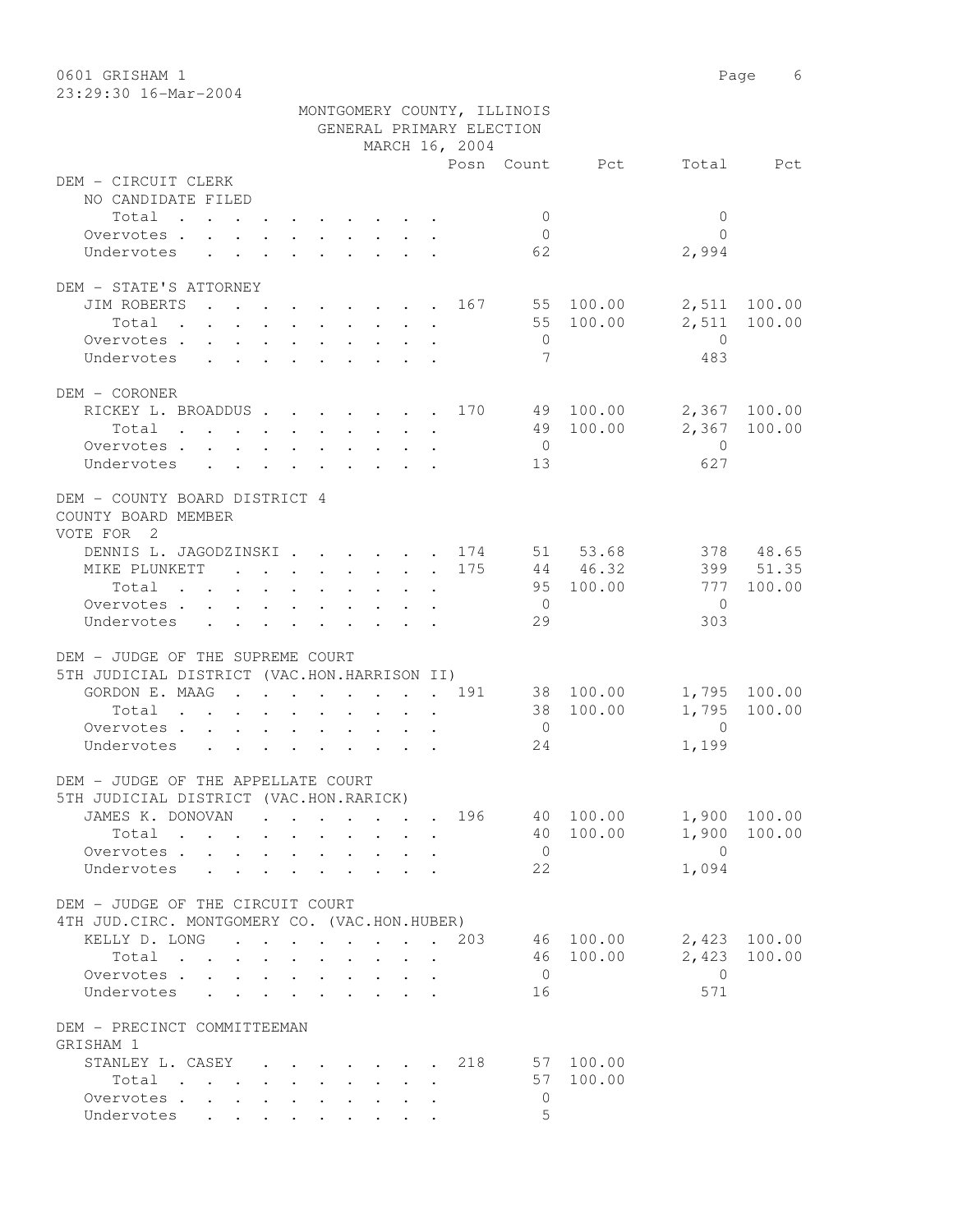### 0601 GRISHAM 1 Page 7 23:29:30 16-Mar-2004

| 40.47.90 10.141 4001 |  |  |  |  |  |                          |                             |           |       |             |
|----------------------|--|--|--|--|--|--------------------------|-----------------------------|-----------|-------|-------------|
|                      |  |  |  |  |  | GENERAL PRIMARY ELECTION | MONTGOMERY COUNTY, ILLINOIS |           |       |             |
|                      |  |  |  |  |  | MARCH 16, 2004           |                             |           |       |             |
|                      |  |  |  |  |  |                          | Posn Count                  | Pct       | Total | Pct         |
| MONTGOMERY COUNTY    |  |  |  |  |  |                          |                             |           |       |             |
| YES. 246             |  |  |  |  |  |                          |                             | 23 31.94  | 1,971 | 43.10       |
| NO.                  |  |  |  |  |  | . 247                    | 49                          | 68.06     |       | 2,602 56.90 |
| Total                |  |  |  |  |  |                          |                             | 72 100.00 | 4,573 | 100.00      |
| Overvotes.           |  |  |  |  |  |                          | $\mathbf 0$                 |           | 4     |             |
| Undervotes           |  |  |  |  |  |                          | 12                          |           | 416   |             |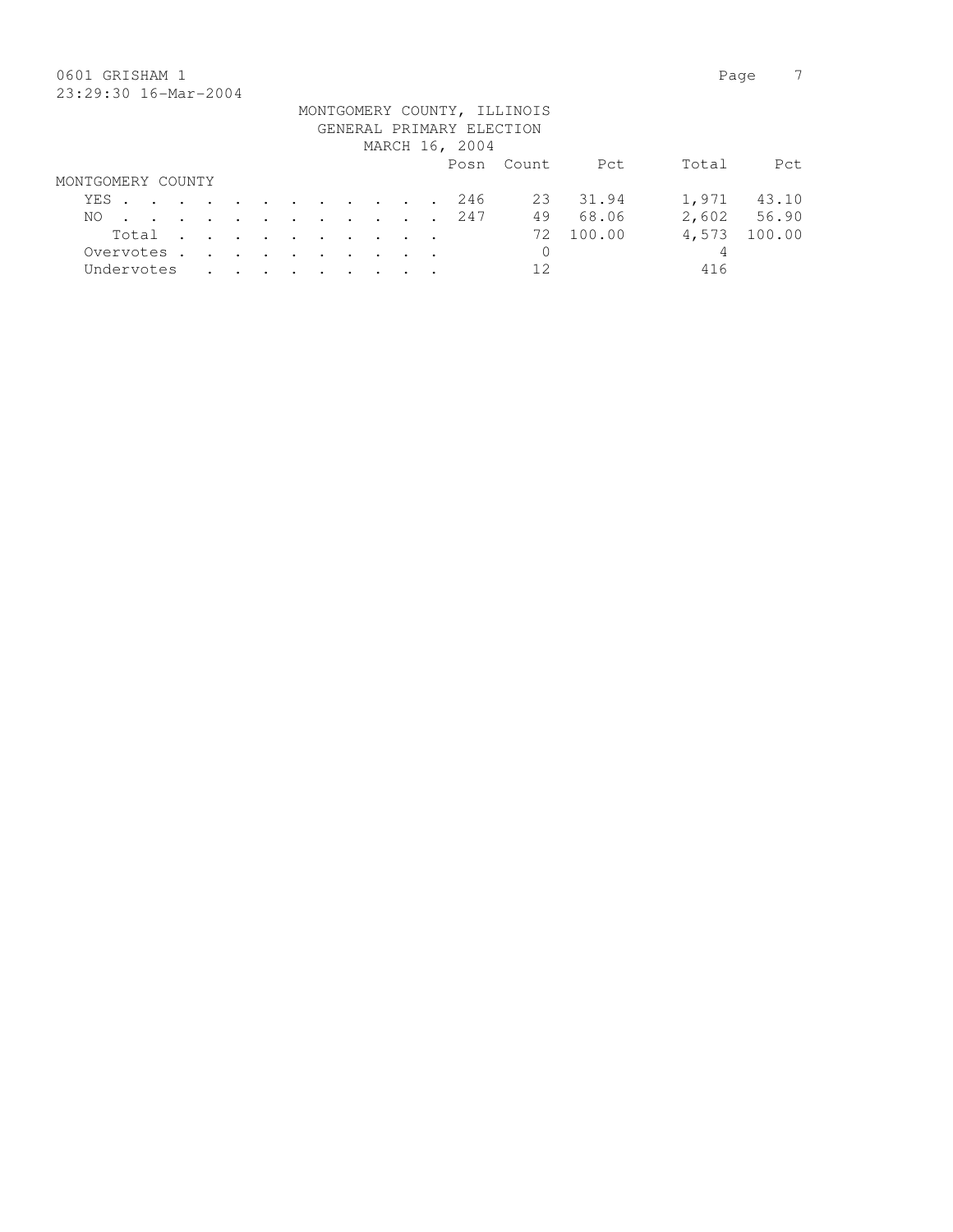0602 GRISHAM 2 Page 1 23:29:30 16-Mar-2004

| MONTGOMERY COUNTY, ILLINOIS |
|-----------------------------|
| GENERAL PRIMARY ELECTION    |

|                                                                                                    |                      |                                                                                                                                                                                                                                        |                      |                      | MARCH 16, 2004 |                 |                                |               |              |
|----------------------------------------------------------------------------------------------------|----------------------|----------------------------------------------------------------------------------------------------------------------------------------------------------------------------------------------------------------------------------------|----------------------|----------------------|----------------|-----------------|--------------------------------|---------------|--------------|
|                                                                                                    |                      |                                                                                                                                                                                                                                        |                      |                      |                |                 | Posn Count Pct                 | Total         | Pct          |
| Precincts Counted - TOTAL                                                                          |                      |                                                                                                                                                                                                                                        |                      |                      |                |                 | 2.38<br>$1 \quad \blacksquare$ | 42            | 100.00       |
| Registered Voters - TOTAL                                                                          |                      |                                                                                                                                                                                                                                        |                      |                      |                | 185             |                                | 18,263        |              |
| Ballots Cast - TOTAL<br>$\mathbf{r}$ , and $\mathbf{r}$ , and $\mathbf{r}$ , and $\mathbf{r}$      |                      |                                                                                                                                                                                                                                        |                      |                      |                | 47              | 25.41                          | 5,007         | 27.42        |
| Ballots Cast - BLANK                                                                               |                      |                                                                                                                                                                                                                                        |                      |                      |                | $\overline{2}$  | 1.08                           | 71            | 0.39         |
| Ballots Cast - REPUBLICAN                                                                          |                      | $\ddot{\phantom{a}}$ . The contract of the contract of the contract of the contract of the contract of the contract of the contract of the contract of the contract of the contract of the contract of the contract of the contract of |                      |                      |                | 14              |                                | 1,683         |              |
| Ballots Cast - REP. YELLOW<br>$\sim$ $\sim$                                                        |                      | $\mathbf{r} = \mathbf{r} + \mathbf{r} + \mathbf{r}$ .                                                                                                                                                                                  |                      |                      |                | 14              |                                | 894           |              |
| Ballots Cast - REP. FED. 17TH                                                                      |                      | $\mathbf{r}$ . The set of $\mathbf{r}$                                                                                                                                                                                                 |                      |                      |                | $\overline{0}$  |                                | $\mathcal{L}$ |              |
| Ballots Cast - DEMOCRATIC<br>$\mathbf{r}$ , $\mathbf{r}$ , $\mathbf{r}$ , $\mathbf{r}$             |                      |                                                                                                                                                                                                                                        |                      |                      |                | 33              |                                | 3,004         |              |
| Ballots Cast - DEM. GREEN                                                                          |                      | $\mathbf{r}$ , $\mathbf{r}$ , $\mathbf{r}$ , $\mathbf{r}$                                                                                                                                                                              |                      |                      |                | 33              |                                | 1,839         |              |
| Ballots Cast - DEM. FED. 17TH                                                                      |                      |                                                                                                                                                                                                                                        |                      |                      |                | $\overline{0}$  |                                | 6             |              |
| Ballots Cast - NONPARTISAN                                                                         |                      |                                                                                                                                                                                                                                        |                      |                      |                | $\Omega$        |                                | 320           |              |
| Ballots Cast - NON. WHITE<br>$\mathbf{r}$ , and $\mathbf{r}$ , and $\mathbf{r}$ , and $\mathbf{r}$ |                      |                                                                                                                                                                                                                                        |                      |                      |                | $\Omega$        |                                | 281           |              |
|                                                                                                    |                      |                                                                                                                                                                                                                                        |                      |                      |                |                 |                                |               |              |
| REP - PRESIDENT OF THE UNITED STATES                                                               |                      |                                                                                                                                                                                                                                        |                      |                      |                |                 |                                |               |              |
| GEORGE W. BUSH                                                                                     |                      |                                                                                                                                                                                                                                        |                      |                      | 5              |                 | 10 100.00                      |               | 1,274 100.00 |
| Total $\cdots$                                                                                     |                      | $\mathbf{r}$ , $\mathbf{r}$ , $\mathbf{r}$                                                                                                                                                                                             |                      |                      |                |                 | 10 100.00                      | 1,274         | 100.00       |
| Overvotes                                                                                          |                      |                                                                                                                                                                                                                                        |                      |                      |                | $\mathbf{0}$    |                                | $\bigcirc$    |              |
| Undervotes                                                                                         |                      |                                                                                                                                                                                                                                        |                      |                      |                | $\overline{4}$  |                                | 409           |              |
|                                                                                                    |                      |                                                                                                                                                                                                                                        |                      |                      |                |                 |                                |               |              |
| REP - UNITED STATES SENATOR                                                                        |                      |                                                                                                                                                                                                                                        |                      |                      |                |                 |                                |               |              |
|                                                                                                    |                      |                                                                                                                                                                                                                                        |                      |                      |                |                 |                                |               |              |
| JIM OBERWEIS                                                                                       |                      |                                                                                                                                                                                                                                        |                      |                      | - 9            | $\mathbf{1}$    | 8.33                           | 256           | 17.26        |
| ANDY MCKENNA 10                                                                                    |                      |                                                                                                                                                                                                                                        |                      |                      |                | 4               | 33.33                          | 210           | 14.16        |
| JOHN BORLING.<br>$\mathcal{A}$ is a set of the set of the set of the set of $\mathcal{A}$          |                      |                                                                                                                                                                                                                                        |                      |                      | 11             | $\circ$         | 0.00                           | 26            | 1.75         |
| STEVEN J. RAUSCHENBERGER                                                                           |                      |                                                                                                                                                                                                                                        |                      | $\mathbf{A}$         | 12             | $\mathbf{1}$    | 8.33                           | 144           | 9.71         |
| JACK RYAN                                                                                          |                      |                                                                                                                                                                                                                                        |                      |                      | 13             | 6               | 50.00                          | 663           | 44.71        |
| CHIRINJEEV KATHURIA (CHIRINJEEV KATHURIA)                                                          |                      |                                                                                                                                                                                                                                        |                      |                      | 14             | $\overline{0}$  | 0.00                           | 15            | 1.01         |
| JONATHAN C. WRIGHT                                                                                 |                      |                                                                                                                                                                                                                                        |                      |                      | 15             | $\overline{0}$  | 0.00                           | 136           | 9.17         |
| NORM HILL                                                                                          |                      |                                                                                                                                                                                                                                        |                      |                      | 16             |                 | 0.00<br>$\sim$ 0               | 33            | 2.23         |
| Total                                                                                              |                      |                                                                                                                                                                                                                                        |                      |                      |                | 12              | 100.00                         | 1,483         | 100.00       |
| Overvotes                                                                                          |                      |                                                                                                                                                                                                                                        |                      |                      |                | $\mathbf{0}$    |                                | 23            |              |
| Undervotes                                                                                         |                      |                                                                                                                                                                                                                                        |                      |                      |                | $\mathcal{L}$   |                                | 177           |              |
|                                                                                                    |                      |                                                                                                                                                                                                                                        |                      |                      |                |                 |                                |               |              |
| REP - REPRESENTATIVE IN CONGRESS                                                                   |                      |                                                                                                                                                                                                                                        |                      |                      |                |                 |                                |               |              |
| 17TH CONGRESSIONAL DISTRICT                                                                        |                      |                                                                                                                                                                                                                                        |                      |                      |                |                 |                                |               |              |
| ANDREA LANE ZINGA                                                                                  |                      |                                                                                                                                                                                                                                        |                      |                      | 23             | $7\overline{ }$ | 100.00                         | 360           | 100.00       |
| Total                                                                                              |                      |                                                                                                                                                                                                                                        |                      |                      |                | 7               | 100.00                         | 360           | 100.00       |
| Overvotes                                                                                          |                      |                                                                                                                                                                                                                                        |                      |                      |                | $\mathbf{0}$    |                                | $\Omega$      |              |
| Undervotes                                                                                         |                      |                                                                                                                                                                                                                                        |                      |                      |                | 7               |                                | 327           |              |
|                                                                                                    |                      |                                                                                                                                                                                                                                        |                      |                      |                |                 |                                |               |              |
| REP - DELEGATE TO THE NATIONAL NOMINATING CONVENTION                                               |                      |                                                                                                                                                                                                                                        |                      |                      |                |                 |                                |               |              |
| 17TH CONGRESSIONAL DISTRICT                                                                        |                      |                                                                                                                                                                                                                                        |                      |                      |                |                 |                                |               |              |
| VOTE FOR 3                                                                                         |                      |                                                                                                                                                                                                                                        |                      |                      |                |                 |                                |               |              |
| THOMAS G. GETZ (BUSH)                                                                              |                      |                                                                                                                                                                                                                                        | $\sim$               |                      | 35             | 12              | 33.33                          | 522           | 33.27        |
| REGAN E. RAMSEY (BUSH)                                                                             |                      | $\mathbf{r} = \mathbf{r} \cdot \mathbf{r}$ , where $\mathbf{r} = \mathbf{r} \cdot \mathbf{r}$                                                                                                                                          |                      | $\mathbf{A}$         | 36             | 12              | 33.33                          |               | 522 33.27    |
| D. KAY LONG (BUSH)<br>and the state of the state of                                                |                      |                                                                                                                                                                                                                                        | $\mathbf{r}$         |                      | 37             |                 | 12 33.33                       |               | 525 33.46    |
| $Total \cdot \cdot \cdot \cdot \cdot$<br>$\ddot{\phantom{0}}$                                      |                      |                                                                                                                                                                                                                                        |                      | $\ddot{\phantom{a}}$ |                | 36              | 100.00                         | 1,569         | 100.00       |
| Overvotes                                                                                          | $\ddot{\phantom{0}}$ | $\ddot{\phantom{0}}$                                                                                                                                                                                                                   | $\ddot{\phantom{0}}$ | $\ddot{\phantom{a}}$ |                | $\mathbf{0}$    |                                | $\mathbf{0}$  |              |
| Undervotes                                                                                         |                      |                                                                                                                                                                                                                                        |                      |                      |                | 6               |                                | 492           |              |
|                                                                                                    |                      |                                                                                                                                                                                                                                        |                      |                      |                |                 |                                |               |              |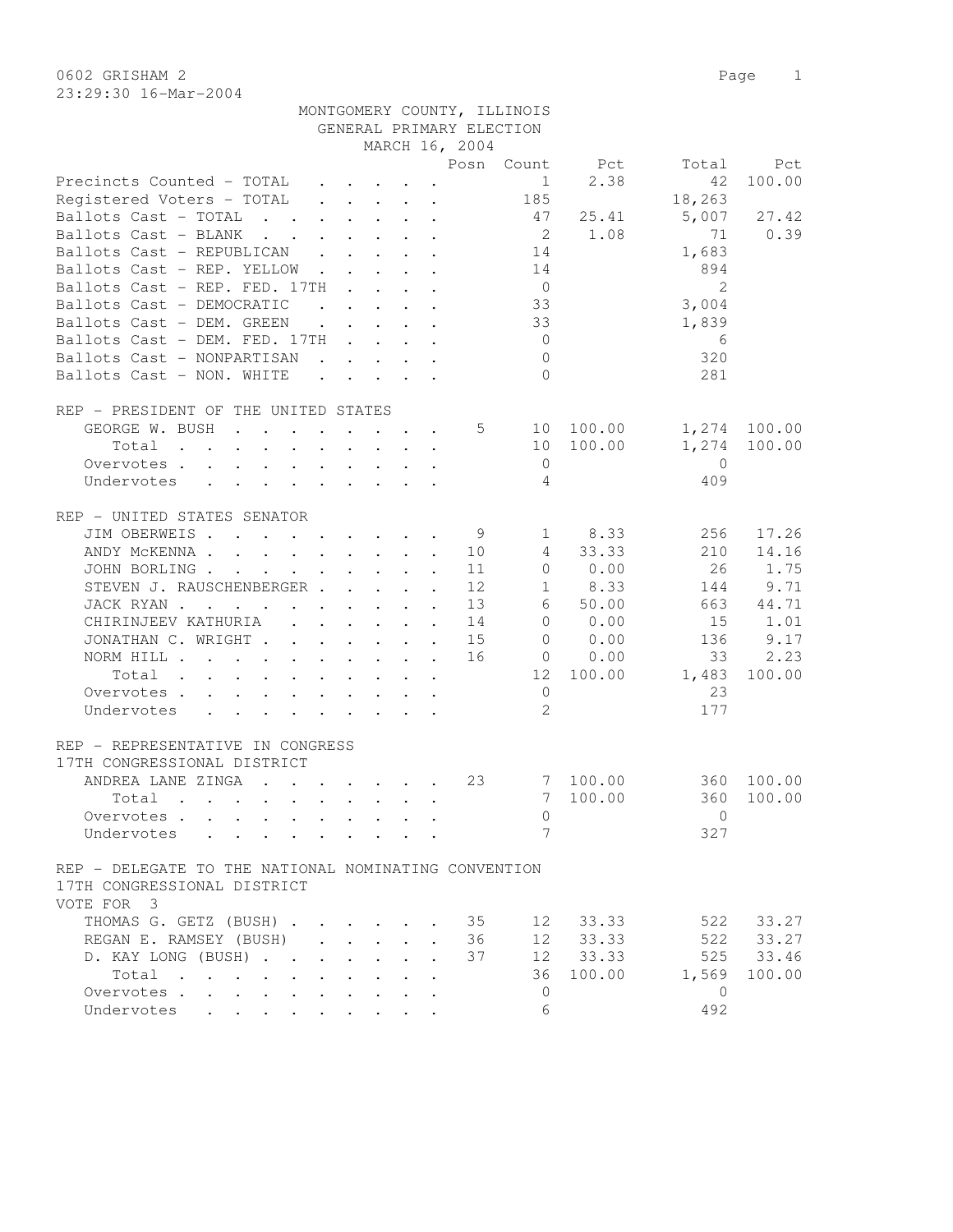0602 GRISHAM 2 Page 2

| 23:29:30 16-Mar-2004                                |                                                           |  |        |                            |  |              |                             |                |             |                          |              |
|-----------------------------------------------------|-----------------------------------------------------------|--|--------|----------------------------|--|--------------|-----------------------------|----------------|-------------|--------------------------|--------------|
|                                                     |                                                           |  |        |                            |  |              | MONTGOMERY COUNTY, ILLINOIS |                |             |                          |              |
|                                                     |                                                           |  |        |                            |  |              | GENERAL PRIMARY ELECTION    |                |             |                          |              |
|                                                     |                                                           |  |        |                            |  |              | MARCH 16, 2004              |                |             |                          |              |
|                                                     |                                                           |  |        |                            |  |              |                             |                |             | Posn Count Pct Total Pct |              |
| REP - ALTERNATE DELEGATE TO THE NATIONAL NOMINATING |                                                           |  |        |                            |  |              |                             |                |             |                          |              |
| CONVENTION 17TH CONGRESSIONAL DISTRICT              |                                                           |  |        |                            |  |              |                             |                |             |                          |              |
| VOTE FOR 3                                          |                                                           |  |        |                            |  |              |                             |                |             |                          |              |
| TIMOTHY B. ZOLLINGER (BUSH) 43 12 33.33             |                                                           |  |        |                            |  |              |                             |                |             |                          | 496 33.88    |
| CANDICE D. TREES (BUSH)                             |                                                           |  |        |                            |  |              |                             |                | 44 12 33.33 |                          | 489 33.40    |
| NORINE K. HAMMOND (BUSH) 45 12 33.33 479 32.72      |                                                           |  |        |                            |  |              |                             |                |             |                          |              |
| Total                                               |                                                           |  |        |                            |  |              |                             |                |             | 36 100.00 1,464 100.00   |              |
| Overvotes.                                          |                                                           |  |        |                            |  |              |                             | $\overline{0}$ |             | $\overline{0}$           |              |
| Undervotes                                          |                                                           |  |        |                            |  |              |                             | 6              |             | 597                      |              |
| REP - REPRESENTATIVE IN THE GENERAL ASSEMBLY        |                                                           |  |        |                            |  |              |                             |                |             |                          |              |
| 98TH REPRESENTATIVE DISTRICT                        |                                                           |  |        |                            |  |              |                             |                |             |                          |              |
| NO CANDIDATE FILED                                  |                                                           |  |        |                            |  |              |                             |                |             |                          |              |
| Total                                               |                                                           |  |        |                            |  |              |                             | $\overline{0}$ |             | $\mathbf{0}$             |              |
| Overvotes                                           |                                                           |  |        |                            |  |              |                             | $\overline{0}$ |             | $\Omega$                 |              |
| Undervotes                                          |                                                           |  |        |                            |  |              |                             | 14             |             | 1,679                    |              |
|                                                     |                                                           |  |        |                            |  |              |                             |                |             |                          |              |
| REP - CIRCUIT CLERK                                 |                                                           |  |        |                            |  |              |                             |                |             |                          |              |
| MARY WEBB 86 13 100.00                              |                                                           |  |        |                            |  |              |                             |                |             |                          | 1,501 100.00 |
| Total                                               |                                                           |  |        |                            |  |              |                             |                | 13 100.00   |                          | 1,501 100.00 |
| Overvotes.                                          |                                                           |  |        |                            |  |              |                             | $\overline{0}$ |             | $\bigcirc$               |              |
| Undervotes                                          | $\mathbf{r}$ , $\mathbf{r}$ , $\mathbf{r}$ , $\mathbf{r}$ |  |        |                            |  |              |                             | $\mathbf{1}$   |             | 178                      |              |
| REP - STATE'S ATTORNEY                              |                                                           |  |        |                            |  |              |                             |                |             |                          |              |
| NO CANDIDATE FILED                                  |                                                           |  |        |                            |  |              |                             |                |             |                          |              |
| Total                                               |                                                           |  |        |                            |  |              |                             | $\overline{0}$ |             | $\Omega$                 |              |
| Overvotes                                           |                                                           |  |        |                            |  |              |                             | $\overline{0}$ |             | $\Omega$                 |              |
| Undervotes                                          |                                                           |  |        |                            |  |              |                             | 14             |             | 1,679                    |              |
|                                                     |                                                           |  |        |                            |  |              |                             |                |             |                          |              |
| REP - CORONER                                       |                                                           |  |        |                            |  |              |                             |                |             |                          |              |
| NO CANDIDATE FILED                                  |                                                           |  |        |                            |  |              |                             |                |             |                          |              |
| Total                                               |                                                           |  |        |                            |  |              |                             | $\overline{0}$ |             | $\mathbf{0}$             |              |
| Overvotes.                                          |                                                           |  |        |                            |  |              |                             | $\overline{0}$ |             | $\Omega$                 |              |
| Undervotes                                          |                                                           |  |        |                            |  |              |                             | 14             |             | 1,679                    |              |
|                                                     |                                                           |  |        |                            |  |              |                             |                |             |                          |              |
| REP - COUNTY BOARD DISTRICT 4                       |                                                           |  |        |                            |  |              |                             |                |             |                          |              |
| COUNTY BOARD MEMBER<br>VOTE FOR 2                   |                                                           |  |        |                            |  |              |                             |                |             |                          |              |
| NO CANDIDATE FILED                                  |                                                           |  |        |                            |  |              |                             |                |             |                          |              |
| Total                                               |                                                           |  |        |                            |  |              |                             | 0              |             | $\mathbf{0}$             |              |
| Overvotes                                           |                                                           |  |        | $\mathcal{L}^{\text{max}}$ |  |              |                             | 0              |             | $\Omega$                 |              |
| Undervotes                                          | $\mathbf{L} = \mathbf{L}$                                 |  |        |                            |  |              |                             | 28             |             | 438                      |              |
| REP - JUDGE OF THE SUPREME COURT                    |                                                           |  |        |                            |  |              |                             |                |             |                          |              |
| 5TH JUDICIAL DISTRICT (VAC.HON.HARRISON II)         |                                                           |  |        |                            |  |              |                             |                |             |                          |              |
| LLOYD A. KARMEIER                                   |                                                           |  | $\sim$ | $\ddot{\phantom{a}}$       |  | $\mathbf{A}$ | 113                         |                | 13 100.00   |                          | 1,304 100.00 |
| Total                                               |                                                           |  |        |                            |  |              |                             |                | 13 100.00   | 1,304                    | 100.00       |
| Overvotes                                           |                                                           |  |        |                            |  |              |                             | $\circ$        |             | $\overline{0}$           |              |
| Undervotes                                          |                                                           |  |        |                            |  |              |                             | $\mathbf 1$    |             | 375                      |              |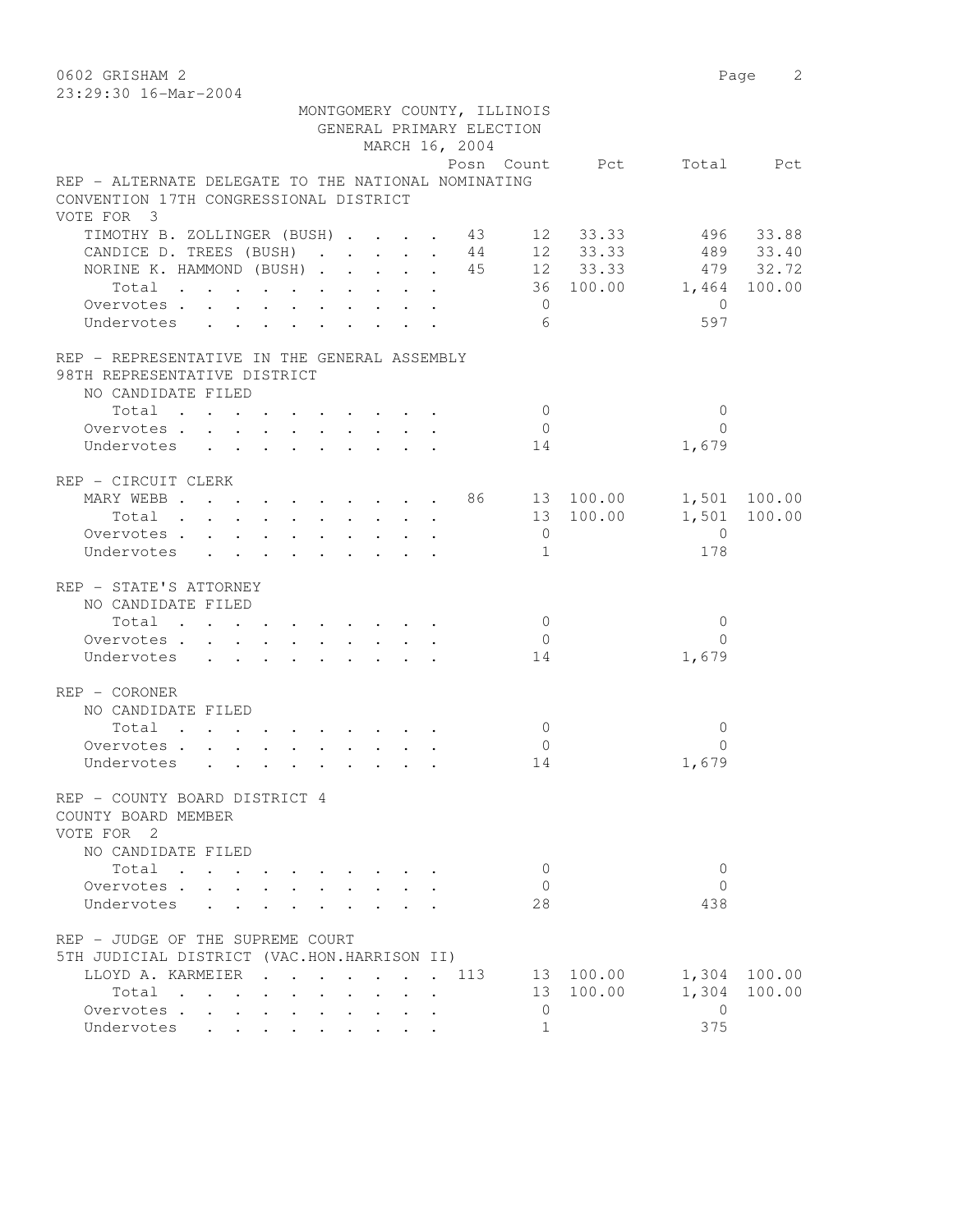| 0602 GRISHAM 2                                | Page     | 3         |
|-----------------------------------------------|----------|-----------|
| 23:29:30 16-Mar-2004                          |          |           |
| MONTGOMERY COUNTY, ILLINOIS                   |          |           |
| GENERAL PRIMARY ELECTION                      |          |           |
| MARCH 16, 2004                                |          |           |
| Posn Count Pct                                |          | Total Pct |
| REP - JUDGE OF THE APPELLATE COURT            |          |           |
| 5TH JUDICIAL DISTRICT (VAC.HON.RARICK)        |          |           |
| NO CANDIDATE FILED                            |          |           |
| Total<br>$\Omega$                             | $\Omega$ |           |
| $\Omega$<br>Overvotes                         | $\Omega$ |           |
|                                               |          |           |
| Undervotes<br>14                              | 1,679    |           |
|                                               |          |           |
| REP - JUDGE OF THE CIRCUIT COURT              |          |           |
| 4TH JUD. CIRC. MONTGOMERY CO. (VAC.HON.HUBER) |          |           |
| NO CANDIDATE FILED                            |          |           |
| $\Omega$<br>Total                             | $\Omega$ |           |
| $\Omega$<br>Overvotes                         | 0        |           |
| Undervotes<br>14                              | 1,679    |           |
| REP - PRECINCT COMMITTEEMAN                   |          |           |
| GRISHAM 2                                     |          |           |
| NO CANDIDATE FILED                            |          |           |
| $\mathbf{0}$<br>Total                         |          |           |
| $\Omega$<br>Overvotes.                        |          |           |
| 14                                            |          |           |
| Undervotes                                    |          |           |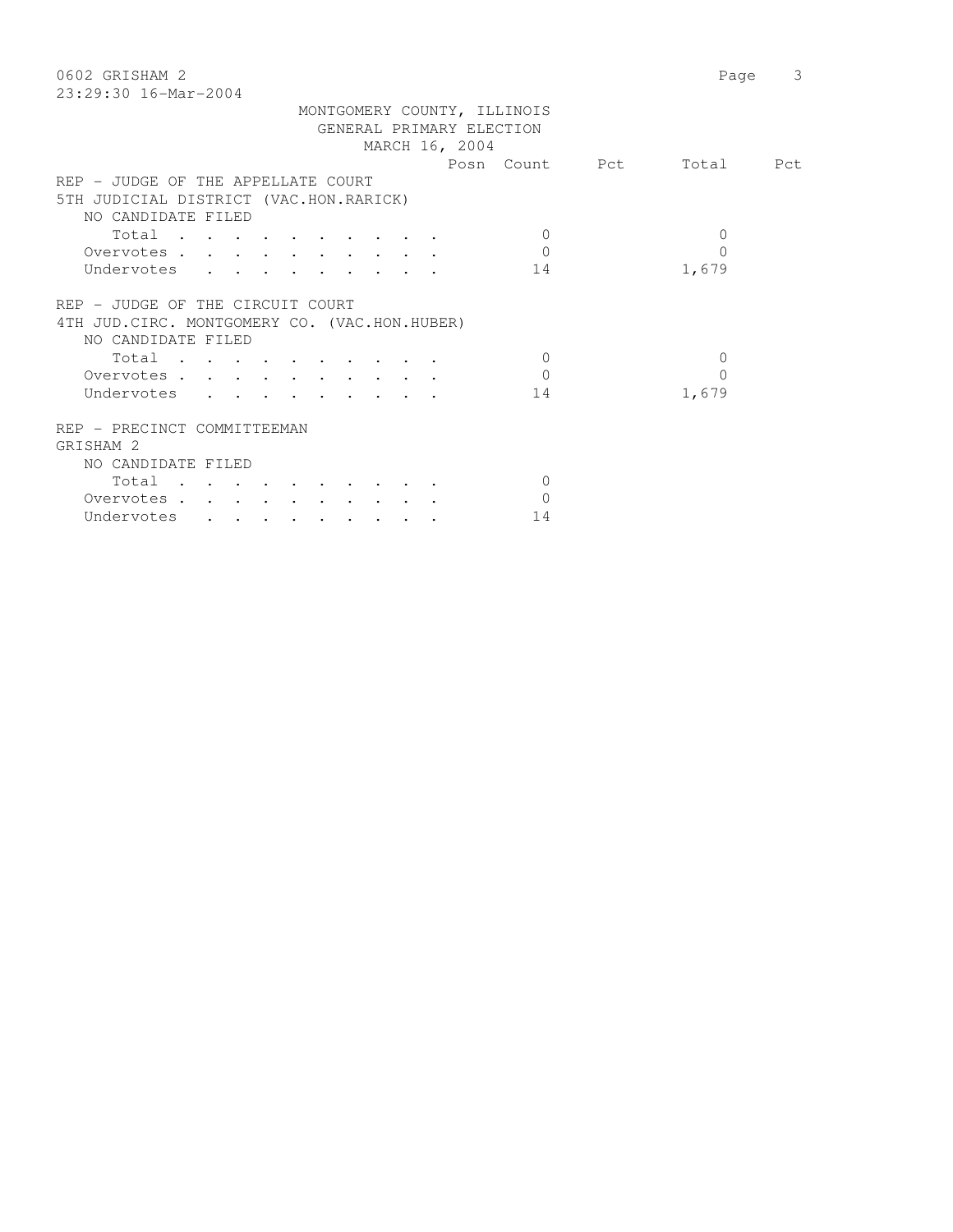0602 GRISHAM 2 Page 4

|                                         |               |  |                                                                                                         |  |                 | MONTGOMERY COUNTY, ILLINOIS |                                                 |                 |              |
|-----------------------------------------|---------------|--|---------------------------------------------------------------------------------------------------------|--|-----------------|-----------------------------|-------------------------------------------------|-----------------|--------------|
|                                         |               |  |                                                                                                         |  |                 | GENERAL PRIMARY ELECTION    |                                                 |                 |              |
|                                         |               |  |                                                                                                         |  | MARCH 16, 2004  |                             |                                                 |                 |              |
|                                         |               |  |                                                                                                         |  |                 |                             | Posn Count Pct                                  |                 | Total Pct    |
| DEM - PRESIDENT OF THE UNITED STATES    |               |  |                                                                                                         |  |                 |                             |                                                 |                 |              |
| JOHN EDWARDS                            |               |  |                                                                                                         |  |                 | $5 \sim$                    | 6 20.69                                         | 435             | 15.70        |
| WESLEY K. CLARK                         |               |  |                                                                                                         |  | $6\overline{6}$ |                             | $\begin{array}{ccc} & & 0 & & 0.00 \end{array}$ | 40              | 1.44         |
| HOWARD DEAN                             |               |  |                                                                                                         |  | $\overline{7}$  |                             | $1 \t 3.45$                                     | 97              | 3.50         |
| JOE LIEBERMAN                           |               |  |                                                                                                         |  | 8               |                             | 0 0.00                                          | 44              | 1.59         |
| DENNIS J. KUCINICH                      |               |  |                                                                                                         |  | 9               |                             | $1 \t3.45$                                      | 29              | 1.05         |
| LYNDON H. LaROUCHE, JR. 10              |               |  |                                                                                                         |  |                 |                             | 0 0.00                                          | 10              | 0.36         |
| CAROL MOSELEY BRAUN                     |               |  |                                                                                                         |  | 11              |                             | 0 0.00                                          | 40              | 1.44         |
| ALFRED C. SHARPTON 12                   |               |  |                                                                                                         |  |                 |                             | $1 \t3.45$                                      | 19              | 0.69         |
| JOHN F. KERRY 13 20 68.97 2,057 74.23   |               |  |                                                                                                         |  |                 |                             |                                                 |                 |              |
| Total                                   |               |  |                                                                                                         |  |                 |                             | 29 100.00                                       |                 | 2,771 100.00 |
| Overvotes.                              |               |  |                                                                                                         |  |                 | $\Omega$                    |                                                 | 11              |              |
| Undervotes                              |               |  |                                                                                                         |  |                 | $\overline{4}$              |                                                 | 2.2.2           |              |
|                                         |               |  |                                                                                                         |  |                 |                             |                                                 |                 |              |
| DEM - UNITED STATES SENATOR             |               |  |                                                                                                         |  |                 |                             |                                                 |                 |              |
| BARACK OBAMA 17 2 6.90                  |               |  |                                                                                                         |  |                 |                             |                                                 |                 | 349 12.66    |
| DANIEL W. HYNES 18                      |               |  |                                                                                                         |  |                 |                             | 16 55.17                                        |                 | 1,654 59.99  |
| GERY CHICO 19                           |               |  |                                                                                                         |  |                 | $\overline{0}$              | 0.00                                            |                 | 20 0.73      |
| MARIA PAPPAS.                           |               |  |                                                                                                         |  | 20              |                             | $0 \t 0.00$                                     |                 | 51 1.85      |
| M. BLAIR HULL                           |               |  | $\mathbf{r}$ , $\mathbf{r}$ , $\mathbf{r}$ , $\mathbf{r}$ , $\mathbf{r}$                                |  | 21              |                             | 9 31.03                                         |                 | 570 20.67    |
| JOYCE WASHINGTON                        |               |  | $\mathbf{r} = \mathbf{r} + \mathbf{r} + \mathbf{r} + \mathbf{r} + \mathbf{r} + \mathbf{r} + \mathbf{r}$ |  | 22              |                             | $1 \t3.45$                                      | 35              | 1.27         |
| NANCY SKINNER                           | $\sim$ $\sim$ |  | $\mathbf{r}$ , and $\mathbf{r}$ , and $\mathbf{r}$ , and $\mathbf{r}$                                   |  | 23              |                             | $1 \quad 3.45$                                  | 78              | 2.83         |
| Total                                   |               |  |                                                                                                         |  |                 |                             |                                                 | 29 100.00 2,757 | 100.00       |
| Overvotes                               |               |  |                                                                                                         |  |                 | 2                           |                                                 | 16              |              |
| Undervotes                              |               |  |                                                                                                         |  |                 | $\overline{2}$              |                                                 | 231             |              |
|                                         |               |  |                                                                                                         |  |                 |                             |                                                 |                 |              |
| DEM - REPRESENTATIVE IN CONGRESS        |               |  |                                                                                                         |  |                 |                             |                                                 |                 |              |
| 17TH CONGRESSIONAL DISTRICT             |               |  |                                                                                                         |  |                 |                             |                                                 |                 |              |
| LANE A. EVANS 34 19 100.00 1,244 100.00 |               |  |                                                                                                         |  |                 |                             |                                                 |                 |              |
| Total                                   |               |  |                                                                                                         |  |                 |                             | 19 100.00                                       | 1,244           | 100.00       |
| Overvotes                               |               |  |                                                                                                         |  |                 | $\overline{0}$              |                                                 | $\Omega$        |              |
| Undervotes                              |               |  |                                                                                                         |  |                 | 14                          |                                                 | 540             |              |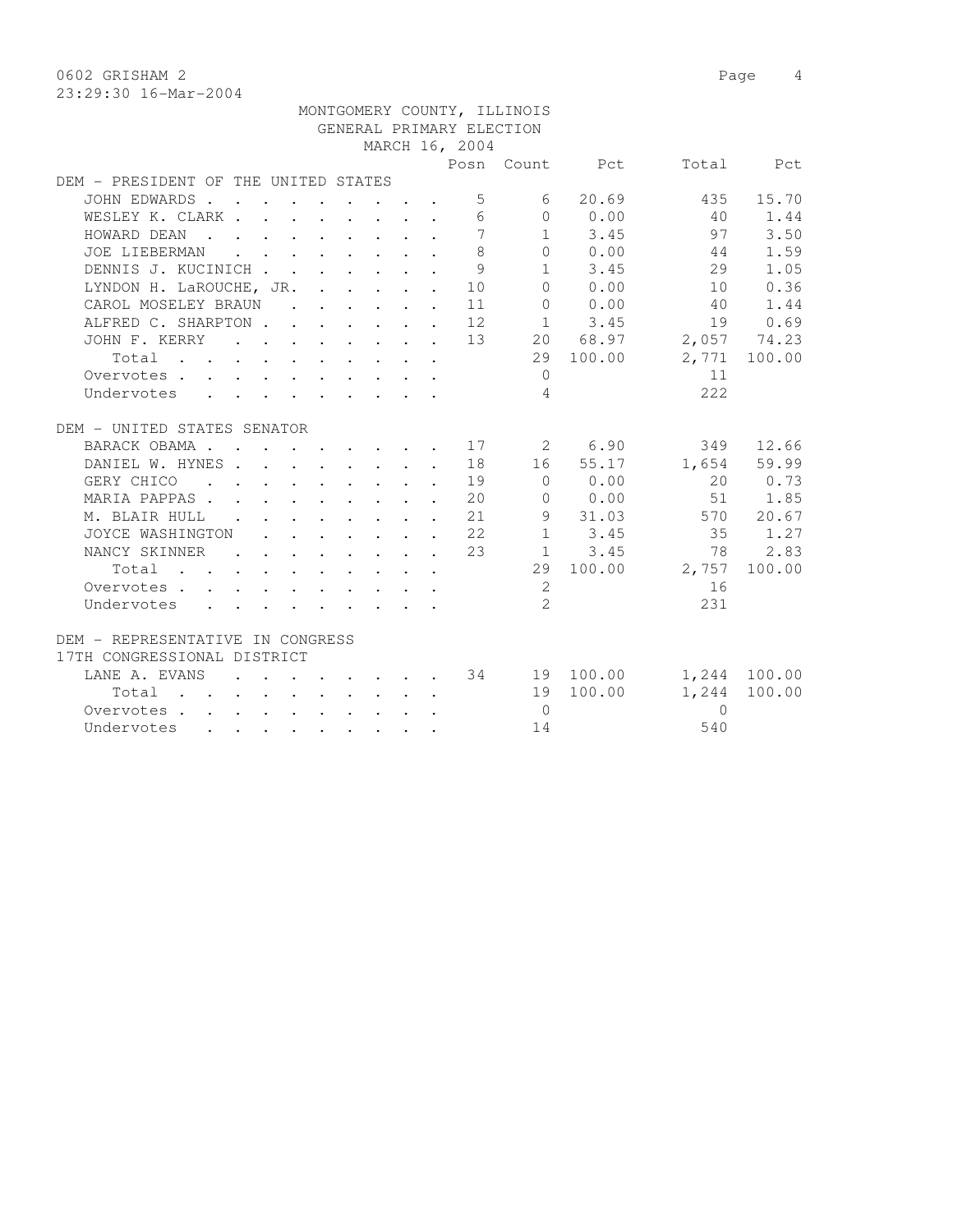0602 GRISHAM 2 Page 5 23:29:30 16-Mar-2004

| 20.29.90 IO MAL 2007                                 |  |  |                               |                             |                 |                          |                   |
|------------------------------------------------------|--|--|-------------------------------|-----------------------------|-----------------|--------------------------|-------------------|
|                                                      |  |  |                               | MONTGOMERY COUNTY, ILLINOIS |                 |                          |                   |
|                                                      |  |  | GENERAL PRIMARY ELECTION      |                             |                 |                          |                   |
|                                                      |  |  | MARCH 16, 2004                |                             |                 |                          |                   |
|                                                      |  |  |                               |                             |                 | Posn Count Pct Total Pct |                   |
| DEM - DELEGATE TO THE NATIONAL NOMINATING CONVENTION |  |  |                               |                             |                 |                          |                   |
| 17TH CONGRESSIONAL DISTRICT                          |  |  |                               |                             |                 |                          |                   |
| VOTE FOR 5                                           |  |  |                               |                             |                 |                          |                   |
| MIKE BOLAND (DEAN) 11 2                              |  |  |                               |                             | 2.04            | 410                      | 6.65              |
| GRACIELA HERNANDEZ (DEAN)                            |  |  | 42                            | 5 <sup>1</sup>              | 5.10            | 303                      | 4.91              |
| DON JOHNSTON (DEAN)                                  |  |  | 43                            | $\overline{4}$              | 4.08            | 370                      | 6.00              |
| MARY K. "KAYT" NORRIS (DEAN) 44                      |  |  |                               |                             | $4 \t 4.08$     | 345                      | 5.59              |
| NORM M. WINICK (DEAN) 45                             |  |  |                               | 3                           | 3.06            | 305                      | 4.95              |
| GLORIA FERGUSON (KUCINICH) 46                        |  |  |                               | 5 <sup>1</sup>              | 5.10            | 176                      | 2.85              |
| DAVID AMOR (KUCINICH) 47                             |  |  |                               | $\mathcal{S}$               | 3.06            | 142                      | 2.30              |
| KAREN GOURD (KUCINICH) 48                            |  |  |                               | $\overline{4}$              | 4.08            | 151                      | 2.45              |
| JAMES DICE (KUCINICH)                                |  |  | 49                            | $2^{\circ}$                 | 2.04            | 132                      | 2.14              |
| VINCENT G. THOMAS (KUCINICH)                         |  |  | 50                            | $4 -$                       | 4.08            | 154                      | 2.50              |
| PAT O'BRIEN (GEPHARDT)                               |  |  | 58                            | $\mathbf{2}$                | 2.04            | 97                       | 1.57              |
| MIKE SHAMPINE (GEPHARDT)                             |  |  | 59                            | 1                           | 1.02            | 42                       | 0.68              |
| CHARLES E. CASH, JR. (GEPHARDT) 60                   |  |  |                               |                             | 0 0.00          | 41                       | 0.66              |
|                                                      |  |  |                               |                             |                 |                          |                   |
| DENNIS A. VANDERGINST (EDWARDS) 61                   |  |  |                               |                             | 2, 04           | 91                       | 1.48              |
| M. EVA SAVALA (EDWARDS) 62                           |  |  |                               | $2^{\circ}$                 | 2.04            | 90                       | 1.46              |
| ROBIN A. JOHNSON (EDWARDS) 63                        |  |  |                               | 3                           | 3.06            | 101                      | 1.64              |
| LYNDA FAINTER (EDWARDS) 64                           |  |  |                               | $2^{\circ}$                 | 2.04            | 90                       | 1.46              |
| DAVID M. CAMPBELL (EDWARDS)                          |  |  | 65                            | 3 <sup>7</sup>              | 3.06            | 100                      | 1.62              |
| DAVID ANDICH (CLARK)                                 |  |  | 66                            | $\Omega$                    | 0.00            | 16                       | 0.26              |
| STUART LEFSTEIN (CLARK)                              |  |  | 67                            | $\Omega$                    | 0.00            | 11                       | 0.18              |
| MATT O'BRIEN (CLARK)                                 |  |  | 68                            | $\bigcap$                   | 0.00            | 17                       | 0.28              |
| SUZANNE GOLDEN (CLARK)                               |  |  | 69                            | $\Omega$                    | 0.00            | 15                       | 0.24              |
| SONIA CERVANTES (CLARK)                              |  |  | 70                            |                             | 0 0.00          | 24                       | 0.39              |
| PAUL L MANGIERI (KERRY)                              |  |  | 71                            | 8                           | 8.16            | 557                      | 9.03              |
| PATRICIA "PAT" VERONDA (KERRY)                       |  |  | 72                            | 10                          | 10.20           | 599                      | 9.71              |
| JOSE "JOE" MORENO (KERRY)                            |  |  | 73                            | 10                          | 10.20           | 602                      | 9.76              |
| MARGARET WALKER (KERRY)                              |  |  | 74                            | 10                          | 10.20           | 602                      | 9.76              |
| PORTER MCNEIL (KERRY)                                |  |  | 75                            | 9                           | 9.18            | 584                      | 9.47              |
| Total                                                |  |  |                               |                             |                 | 98 100.00 6,167          | 100.00            |
| Overvotes                                            |  |  |                               | $\overline{0}$              |                 | 43                       |                   |
| Undervotes                                           |  |  |                               | 67                          |                 | 2,538                    |                   |
|                                                      |  |  |                               |                             |                 |                          |                   |
| DEM - ALTERNATE DELEGATE TO THE NATIONAL NOMINATING  |  |  |                               |                             |                 |                          |                   |
| CONVENTION 17TH CONGRESSIONAL DISTRICT               |  |  |                               |                             |                 |                          |                   |
| JEANETTE HUNTER (DEAN) 113                           |  |  |                               |                             | 1 4.17          |                          | 126 9.07          |
|                                                      |  |  |                               |                             |                 |                          |                   |
| AMANDA L. HICKS (KUCINICH) 114                       |  |  |                               | $2^{\circ}$                 | 8.33<br>5 20.83 | 58                       | 4.18<br>193 13.89 |
| ROXANE ZAMORA (EDWARDS).                             |  |  | $\cdot \cdot \cdot \cdot 115$ |                             |                 |                          |                   |
| MARY RISELING (CLARK) 116                            |  |  |                               |                             | 1 4.17          | 42                       | 3.02              |
| JOAN C. SCOTT (KERRY) 117                            |  |  |                               |                             | 15 62.50        |                          | 970 69.83         |
| Total                                                |  |  |                               |                             | 24 100.00       | 1,389                    | 100.00            |
| Overvotes.                                           |  |  |                               | $\overline{0}$              |                 | 13                       |                   |
| Undervotes                                           |  |  |                               | 9                           |                 | 382                      |                   |
|                                                      |  |  |                               |                             |                 |                          |                   |
| DEM - REPRESENTATIVE IN THE GENERAL ASSEMBLY         |  |  |                               |                             |                 |                          |                   |
| 98TH REPRESENTATIVE DISTRICT                         |  |  |                               |                             |                 |                          |                   |
| GARY HANNIG 139                                      |  |  |                               |                             | 26 100.00       |                          | 2,593 100.00      |
| Total                                                |  |  |                               |                             | 26 100.00       | 2,593                    | 100.00            |
| Overvotes                                            |  |  |                               | $\circ$                     |                 | $\overline{0}$           |                   |
| Undervotes                                           |  |  |                               | 7                           |                 | 401                      |                   |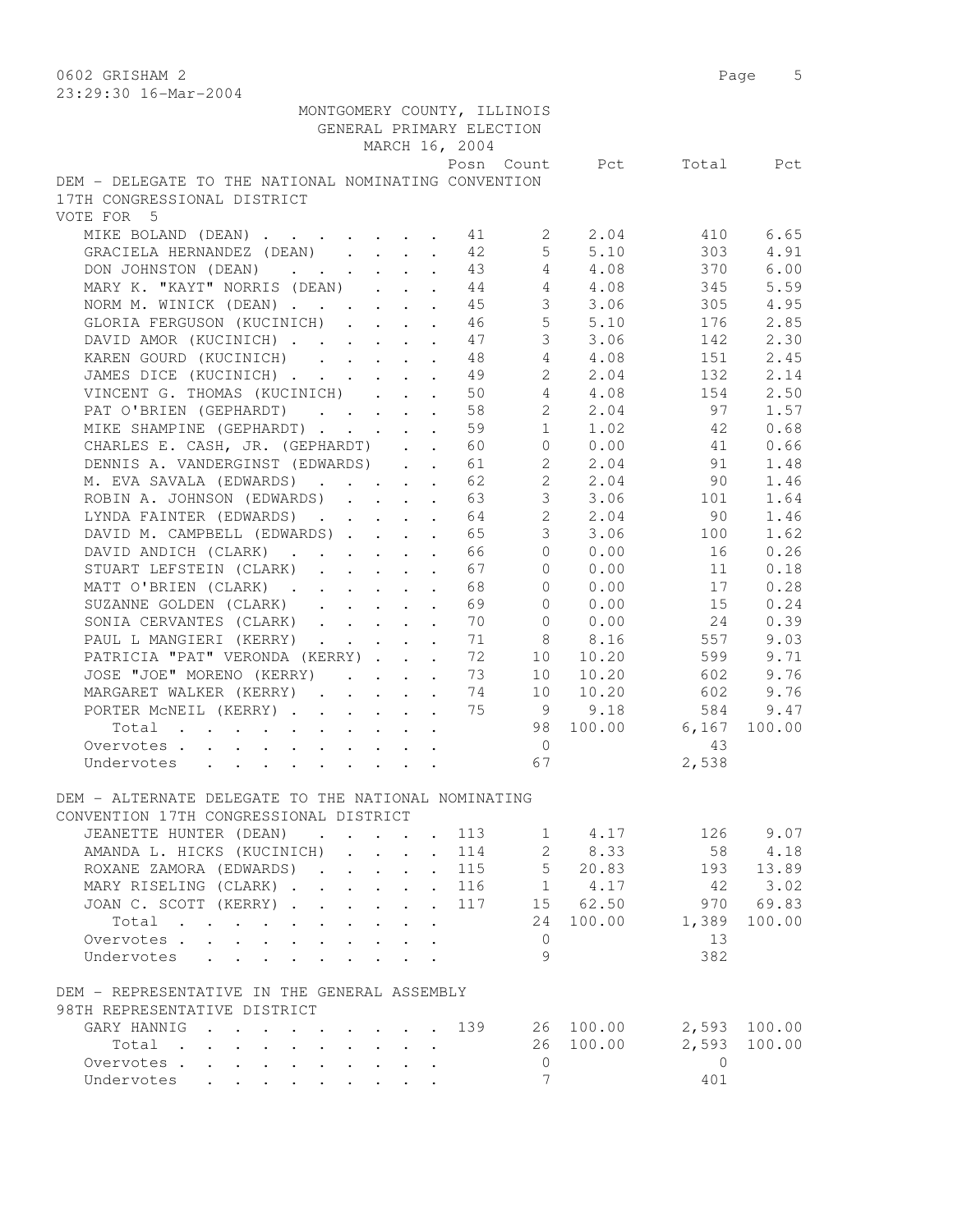0602 GRISHAM 2 Page 6 23:29:30 16-Mar-2004

|                                                                    |                                                                       |                                                                          |                                            |  |  |  |  |  |  |     | MONTGOMERY COUNTY, ILLINOIS |                        |                |              |  |
|--------------------------------------------------------------------|-----------------------------------------------------------------------|--------------------------------------------------------------------------|--------------------------------------------|--|--|--|--|--|--|-----|-----------------------------|------------------------|----------------|--------------|--|
|                                                                    |                                                                       |                                                                          | GENERAL PRIMARY ELECTION<br>MARCH 16, 2004 |  |  |  |  |  |  |     |                             |                        |                |              |  |
|                                                                    |                                                                       |                                                                          |                                            |  |  |  |  |  |  |     |                             |                        |                |              |  |
| DEM - CIRCUIT CLERK                                                |                                                                       |                                                                          |                                            |  |  |  |  |  |  |     |                             | Posn Count Pct         |                | Total Pct    |  |
| NO CANDIDATE FILED                                                 |                                                                       |                                                                          |                                            |  |  |  |  |  |  |     |                             |                        |                |              |  |
| Total                                                              |                                                                       |                                                                          |                                            |  |  |  |  |  |  |     | $\mathbf{0}$                |                        | $\mathbf{0}$   |              |  |
| Overvotes.                                                         |                                                                       |                                                                          |                                            |  |  |  |  |  |  |     | $\overline{0}$              |                        | $\bigcap$      |              |  |
| Undervotes                                                         | $\mathbf{r}$ , and $\mathbf{r}$ , and $\mathbf{r}$ , and $\mathbf{r}$ |                                                                          |                                            |  |  |  |  |  |  |     | 33                          |                        | 2,994          |              |  |
|                                                                    |                                                                       |                                                                          |                                            |  |  |  |  |  |  |     |                             |                        |                |              |  |
| DEM - STATE'S ATTORNEY                                             |                                                                       |                                                                          |                                            |  |  |  |  |  |  |     |                             |                        |                |              |  |
| JIM ROBERTS                                                        |                                                                       |                                                                          |                                            |  |  |  |  |  |  |     |                             | . 167 30 100.00        |                | 2,511 100.00 |  |
| Total                                                              |                                                                       |                                                                          |                                            |  |  |  |  |  |  |     |                             | 30 100.00              | 2,511          | 100.00       |  |
| Overvotes                                                          |                                                                       |                                                                          |                                            |  |  |  |  |  |  |     | $\overline{0}$              |                        | $\overline{0}$ |              |  |
| Undervotes                                                         |                                                                       |                                                                          |                                            |  |  |  |  |  |  |     | 3                           |                        | 483            |              |  |
|                                                                    |                                                                       |                                                                          |                                            |  |  |  |  |  |  |     |                             |                        |                |              |  |
| DEM - CORONER                                                      |                                                                       |                                                                          |                                            |  |  |  |  |  |  |     |                             |                        |                |              |  |
| RICKEY L. BROADDUS 170 24 100.00                                   |                                                                       |                                                                          |                                            |  |  |  |  |  |  |     |                             |                        |                | 2,367 100.00 |  |
| Total                                                              |                                                                       |                                                                          |                                            |  |  |  |  |  |  |     |                             | 24 100.00              |                | 2,367 100.00 |  |
| Overvotes.                                                         |                                                                       |                                                                          |                                            |  |  |  |  |  |  |     | $\overline{0}$              |                        | $\overline{0}$ |              |  |
|                                                                    |                                                                       |                                                                          |                                            |  |  |  |  |  |  |     | 9                           |                        | 627            |              |  |
| Undervotes                                                         |                                                                       |                                                                          |                                            |  |  |  |  |  |  |     |                             |                        |                |              |  |
| DEM - COUNTY BOARD DISTRICT 4<br>COUNTY BOARD MEMBER<br>VOTE FOR 2 |                                                                       |                                                                          |                                            |  |  |  |  |  |  |     |                             |                        |                |              |  |
| DENNIS L. JAGODZINSKI. 174 17 40.48                                |                                                                       |                                                                          |                                            |  |  |  |  |  |  |     |                             |                        |                | 378 48.65    |  |
| MIKE PLUNKETT 175                                                  |                                                                       |                                                                          |                                            |  |  |  |  |  |  |     |                             | 25 59.52               |                | 399 51.35    |  |
| Total                                                              |                                                                       |                                                                          |                                            |  |  |  |  |  |  |     |                             | 42 100.00              | 777            | 100.00       |  |
|                                                                    |                                                                       |                                                                          |                                            |  |  |  |  |  |  |     | $\overline{0}$              |                        | $\bigcirc$     |              |  |
| Overvotes                                                          |                                                                       |                                                                          |                                            |  |  |  |  |  |  |     |                             |                        | 303            |              |  |
| Undervotes                                                         |                                                                       |                                                                          |                                            |  |  |  |  |  |  |     | 24                          |                        |                |              |  |
| DEM - JUDGE OF THE SUPREME COURT                                   |                                                                       |                                                                          |                                            |  |  |  |  |  |  |     |                             |                        |                |              |  |
| 5TH JUDICIAL DISTRICT (VAC.HON.HARRISON II)                        |                                                                       |                                                                          |                                            |  |  |  |  |  |  |     |                             |                        |                |              |  |
| GORDON E. MAAG 191                                                 |                                                                       |                                                                          |                                            |  |  |  |  |  |  |     |                             |                        |                | 1,795 100.00 |  |
| Total                                                              |                                                                       |                                                                          |                                            |  |  |  |  |  |  |     |                             | 18 100.00<br>18 100.00 | 1,795          | 100.00       |  |
|                                                                    |                                                                       |                                                                          |                                            |  |  |  |  |  |  |     | $\overline{0}$              |                        | $\overline{0}$ |              |  |
| Overvotes                                                          |                                                                       | $\mathbf{r}$ , $\mathbf{r}$ , $\mathbf{r}$ , $\mathbf{r}$ , $\mathbf{r}$ |                                            |  |  |  |  |  |  |     |                             |                        |                |              |  |
| Undervotes                                                         |                                                                       |                                                                          |                                            |  |  |  |  |  |  |     | 15                          |                        | 1,199          |              |  |
|                                                                    |                                                                       |                                                                          |                                            |  |  |  |  |  |  |     |                             |                        |                |              |  |
| DEM - JUDGE OF THE APPELLATE COURT                                 |                                                                       |                                                                          |                                            |  |  |  |  |  |  |     |                             |                        |                |              |  |
| 5TH JUDICIAL DISTRICT (VAC.HON.RARICK)                             |                                                                       |                                                                          |                                            |  |  |  |  |  |  |     |                             |                        |                |              |  |
| JAMES K. DONOVAN                                                   |                                                                       |                                                                          |                                            |  |  |  |  |  |  | 196 |                             | 17 100.00              |                | 1,900 100.00 |  |
| Total                                                              |                                                                       |                                                                          |                                            |  |  |  |  |  |  |     |                             | 17 100.00              | 1,900          | 100.00       |  |
| Overvotes                                                          |                                                                       |                                                                          |                                            |  |  |  |  |  |  |     | $\overline{0}$              |                        | $\overline{0}$ |              |  |
| Undervotes                                                         | $\mathbf{r}$                                                          |                                                                          |                                            |  |  |  |  |  |  |     | 16                          |                        | 1,094          |              |  |
|                                                                    |                                                                       |                                                                          |                                            |  |  |  |  |  |  |     |                             |                        |                |              |  |
| DEM - JUDGE OF THE CIRCUIT COURT                                   |                                                                       |                                                                          |                                            |  |  |  |  |  |  |     |                             |                        |                |              |  |
| 4TH JUD. CIRC. MONTGOMERY CO. (VAC.HON.HUBER)                      |                                                                       |                                                                          |                                            |  |  |  |  |  |  |     |                             |                        |                |              |  |
| KELLY D. LONG 203                                                  |                                                                       |                                                                          |                                            |  |  |  |  |  |  |     |                             | 26 100.00              |                | 2,423 100.00 |  |
| Total                                                              |                                                                       |                                                                          |                                            |  |  |  |  |  |  |     |                             | 26 100.00              | 2,423          | 100.00       |  |
| Overvotes                                                          |                                                                       |                                                                          |                                            |  |  |  |  |  |  |     | 0                           |                        | $\bigcirc$     |              |  |
| Undervotes                                                         |                                                                       |                                                                          |                                            |  |  |  |  |  |  |     | 7                           |                        | 571            |              |  |
| DEM - PRECINCT COMMITTEEMAN                                        |                                                                       |                                                                          |                                            |  |  |  |  |  |  |     |                             |                        |                |              |  |
| GRISHAM 2                                                          |                                                                       |                                                                          |                                            |  |  |  |  |  |  |     |                             |                        |                |              |  |
| SAM ELIZONDO 218                                                   |                                                                       |                                                                          |                                            |  |  |  |  |  |  |     |                             | 26 100.00              |                |              |  |
| Total                                                              |                                                                       |                                                                          |                                            |  |  |  |  |  |  |     | 26                          | 100.00                 |                |              |  |
| Overvotes.                                                         |                                                                       |                                                                          |                                            |  |  |  |  |  |  |     | $\mathbf{0}$                |                        |                |              |  |
| Undervotes                                                         |                                                                       |                                                                          |                                            |  |  |  |  |  |  |     | 7                           |                        |                |              |  |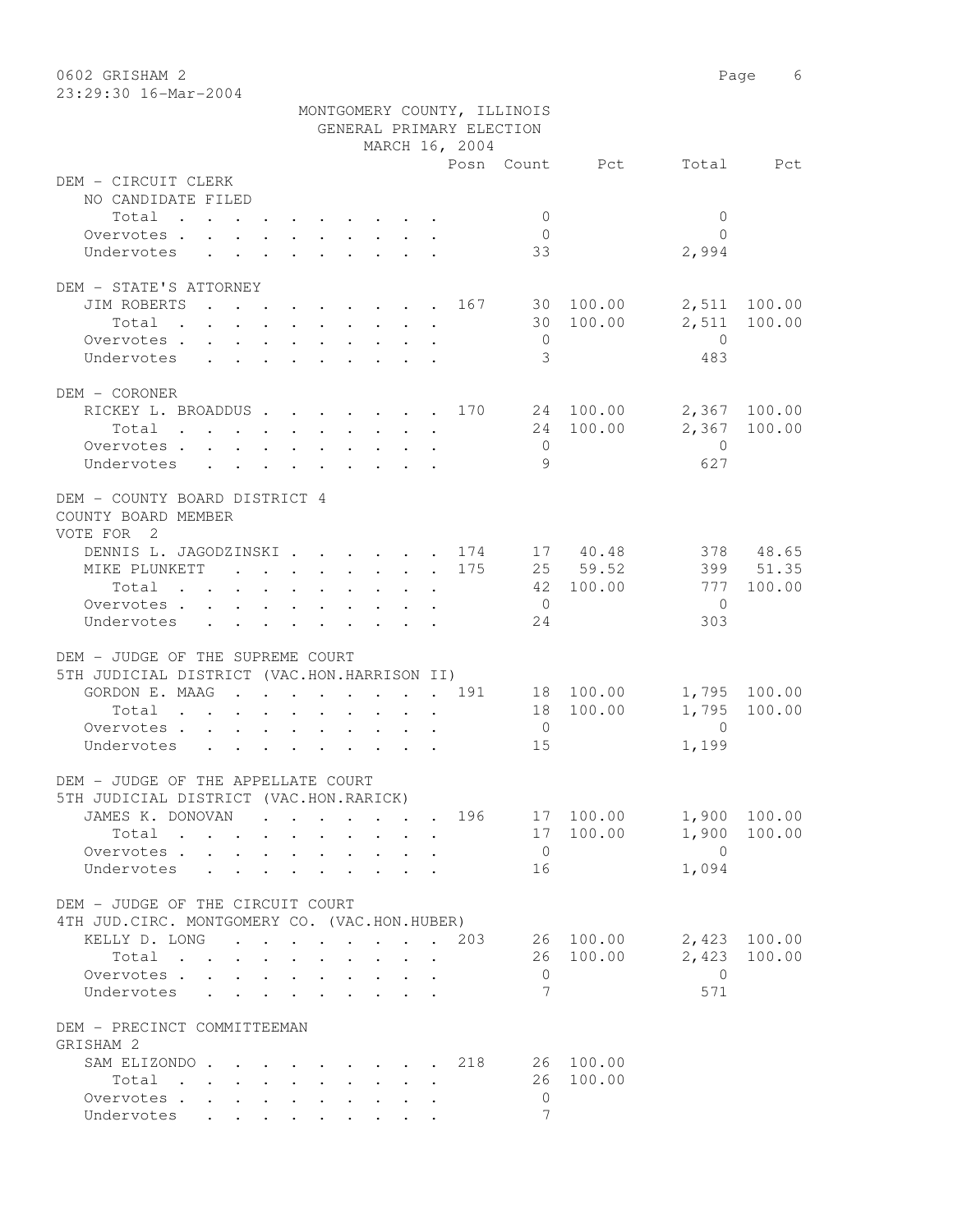### 0602 GRISHAM 2 Page 7 23:29:30 16-Mar-2004

| 40.47.90 10.141 4001                                    |  |  |  |  |  |  |  |  |  |  |  |                |            |           |       |             |
|---------------------------------------------------------|--|--|--|--|--|--|--|--|--|--|--|----------------|------------|-----------|-------|-------------|
| MONTGOMERY COUNTY, ILLINOIS<br>GENERAL PRIMARY ELECTION |  |  |  |  |  |  |  |  |  |  |  |                |            |           |       |             |
|                                                         |  |  |  |  |  |  |  |  |  |  |  | MARCH 16, 2004 |            |           |       |             |
|                                                         |  |  |  |  |  |  |  |  |  |  |  |                | Posn Count | Pct       | Total | Pct         |
| MONTGOMERY COUNTY                                       |  |  |  |  |  |  |  |  |  |  |  |                |            |           |       |             |
| YES. 246                                                |  |  |  |  |  |  |  |  |  |  |  |                |            | 15 34.09  |       | 1,971 43.10 |
| NO.                                                     |  |  |  |  |  |  |  |  |  |  |  | . 247          | 29         | 65.91     |       | 2,602 56.90 |
| Total                                                   |  |  |  |  |  |  |  |  |  |  |  |                |            | 44 100.00 | 4,573 | 100.00      |
| Overvotes.                                              |  |  |  |  |  |  |  |  |  |  |  |                | 0          |           | 4     |             |
| Undervotes                                              |  |  |  |  |  |  |  |  |  |  |  |                |            |           | 416   |             |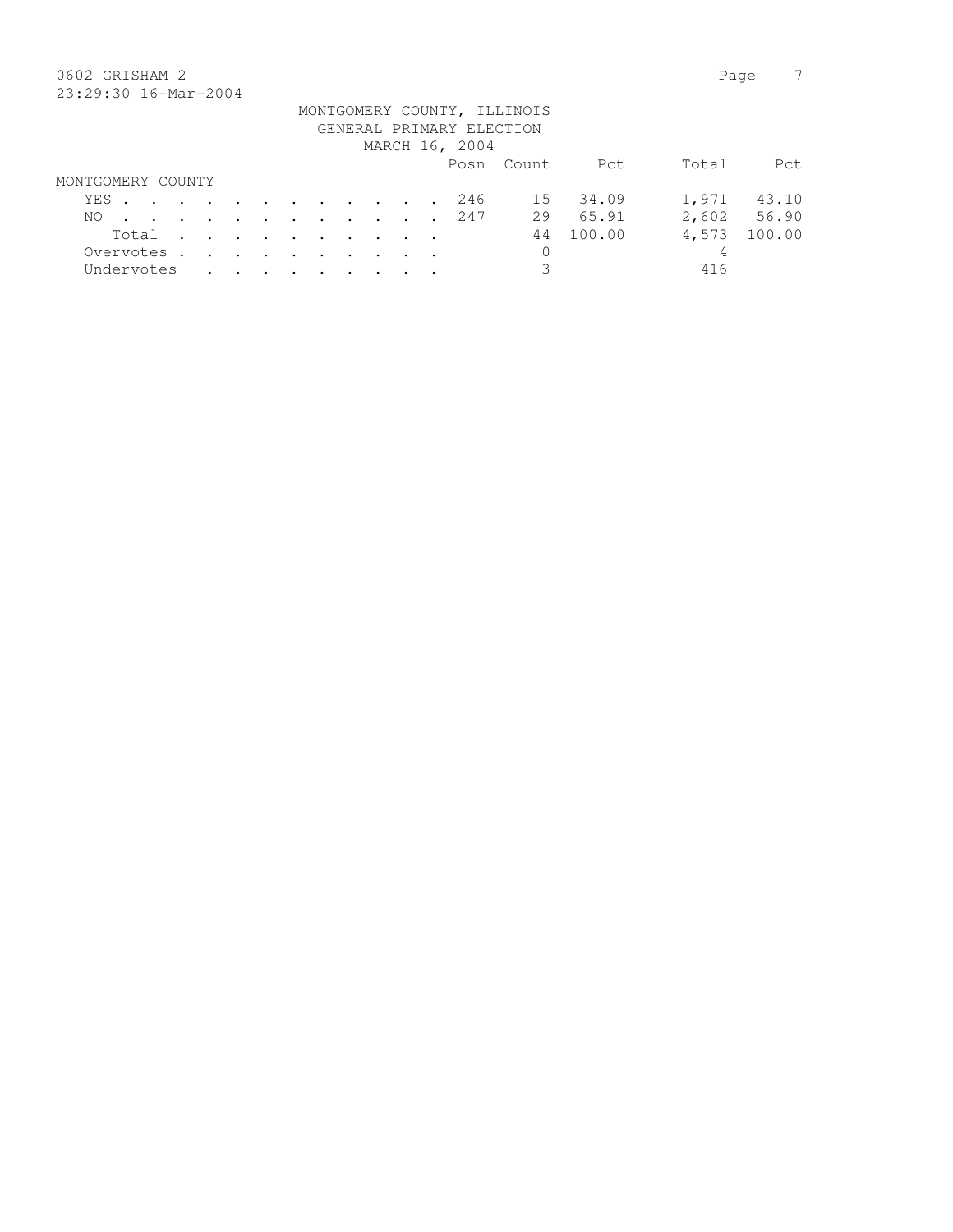0701 HARVEL 2008 Page 2012 23:29:30 16-Mar-2004

|                                                                                                    |  |    | Posn Count               | Pct            | Total          | Pct           |
|----------------------------------------------------------------------------------------------------|--|----|--------------------------|----------------|----------------|---------------|
| Precincts Counted - TOTAL                                                                          |  |    |                          | $1 \t 2.38$    | 42             | 100.00        |
| Registered Voters - TOTAL                                                                          |  |    | 161                      |                | 18,263         |               |
| Ballots Cast - TOTAL 45                                                                            |  |    |                          | 27.95          | 5,007          | 27.42         |
| Ballots Cast - BLANK                                                                               |  |    |                          | $0 \t 0.00$    | 71             | 0.39          |
| Ballots Cast - REPUBLICAN                                                                          |  |    | 20                       |                | 1,683          |               |
| Ballots Cast - REP. YELLOW                                                                         |  |    | $\overline{0}$           |                | 894            |               |
| Ballots Cast - REP. YEL/BLK.ST.                                                                    |  |    | $\overline{\phantom{a}}$ |                | 561            |               |
| Ballots Cast - REP. YEL/BLUE ST. 1                                                                 |  |    |                          |                | 75             |               |
| Ballots Cast - REP. YEL/GRN.ST. 17                                                                 |  |    |                          |                | 149            |               |
| Ballots Cast - REP. FED. 19TH                                                                      |  |    | $\overline{0}$           |                | 2              |               |
| Ballots Cast - DEMOCRATIC                                                                          |  |    | 20                       |                | 3,004          |               |
| Ballots Cast - DEM. GREEN                                                                          |  |    | $\overline{0}$           |                | 1,839          |               |
| Ballots Cast - DEM. GRN/BLK.ST.                                                                    |  |    | 1                        |                | 874            |               |
| Ballots Cast - DEM. GRN/BLUE ST.                                                                   |  |    | 3 <sup>3</sup>           |                | 102            |               |
| Ballots Cast - DEM. GRN/GRN.ST.                                                                    |  |    | 16                       |                | 179            |               |
| Ballots Cast - DEM. FED. 19TH                                                                      |  |    | $\overline{0}$           |                | 4              |               |
| Ballots Cast - NONPARTISAN                                                                         |  |    | $5^{\circ}$              |                | 320            |               |
| Ballots Cast - NON. WHITE<br>$\mathbf{r}$ , and $\mathbf{r}$ , and $\mathbf{r}$ , and $\mathbf{r}$ |  |    | $\bigcirc$               |                | 281            |               |
| Ballots Cast - NON. WHT/BLK.ST.                                                                    |  |    | $\overline{0}$           |                | $\overline{0}$ |               |
| Ballots Cast - NON. WHT/BLUE ST.                                                                   |  |    | $\mathbf{1}$             |                | 24             |               |
| Ballots Cast - NON. WHT/GRN.ST.                                                                    |  |    | $\overline{4}$           |                | 15             |               |
|                                                                                                    |  |    |                          |                |                |               |
| REP - PRESIDENT OF THE UNITED STATES                                                               |  |    |                          |                |                |               |
| GEORGE W. BUSH 5 16 100.00                                                                         |  |    |                          |                |                | 1,274 100.00  |
| Total                                                                                              |  |    |                          | 16 100.00      | 1,274          | 100.00        |
| Overvotes.                                                                                         |  |    |                          | $\overline{0}$ | $\overline{0}$ |               |
| Undervotes                                                                                         |  |    | $\overline{4}$           |                | 409            |               |
|                                                                                                    |  |    |                          |                |                |               |
| REP - UNITED STATES SENATOR                                                                        |  |    |                          |                |                |               |
| JIM OBERWEIS. 9                                                                                    |  |    | $\overline{0}$           | 0.00           | 256            | 17.26         |
| ANDY MCKENNA                                                                                       |  | 10 | 3 <sup>7</sup>           | 16.67          | 210            | 14.16         |
| JOHN BORLING.                                                                                      |  | 11 |                          | 1 5.56         | 26             | 1.75          |
| and the contract of the contract of the<br>STEVEN J. RAUSCHENBERGER                                |  | 12 | $6\overline{6}$          | 33.33          |                |               |
|                                                                                                    |  | 13 |                          | 6 33.33        | 144<br>663     | 9.71<br>44.71 |
| JACK RYAN                                                                                          |  |    |                          | 14 0 0.00      |                |               |
| CHIRINJEEV KATHURIA (CHIRINJEEV KATHURIA)                                                          |  |    |                          |                | 15             | 1.01          |
| JONATHAN C. WRIGHT                                                                                 |  | 15 |                          | 2 11.11        | 136            | 9.17          |
| NORM HILL                                                                                          |  | 16 |                          | $0 \t 0.00$    | 33             | 2.23          |
| Total                                                                                              |  |    | 18                       | 100.00         | 1,483          | 100.00        |
| Overvotes .                                                                                        |  |    | $\overline{0}$           |                | 23             |               |
| Undervotes                                                                                         |  |    | 2                        |                | 177            |               |
|                                                                                                    |  |    |                          |                |                |               |
| REP - REPRESENTATIVE IN CONGRESS                                                                   |  |    |                          |                |                |               |
| 19TH CONGRESSIONAL DISTRICT                                                                        |  |    |                          |                |                |               |
| JOHN M. SHIMKUS.                                                                                   |  | 23 | 16                       | 100.00         | 651            | 100.00        |
| Total<br>$\sim$<br>$\mathbf{r}$ , and $\mathbf{r}$ , and $\mathbf{r}$ , and $\mathbf{r}$           |  |    | 16                       | 100.00         | 651            | 100.00        |
| Overvotes                                                                                          |  |    | 0                        |                | $\Omega$       |               |
| Undervotes                                                                                         |  |    | 4                        |                | 345            |               |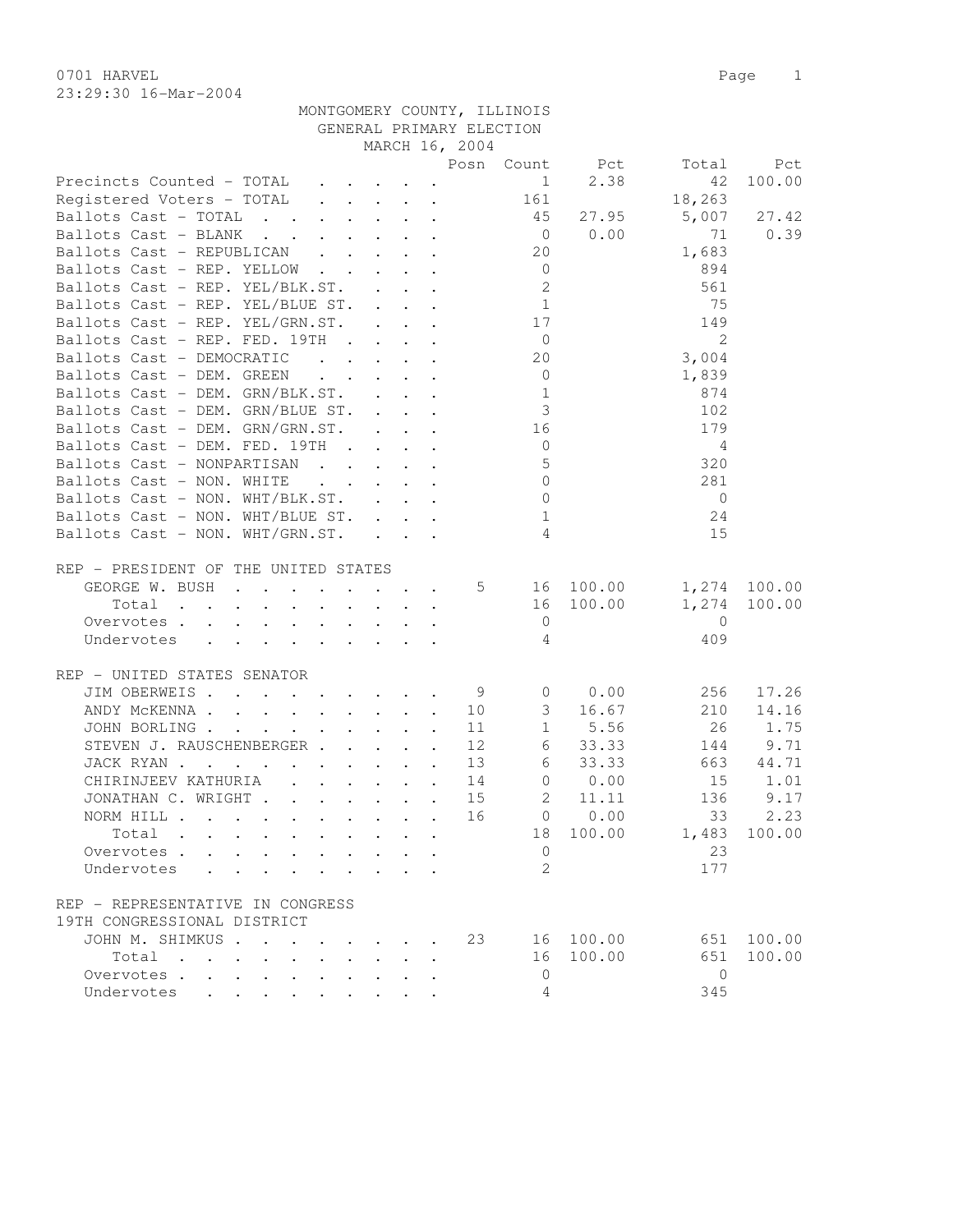23:29:30 16-Mar-2004

|                                                      | MONTGOMERY COUNTY, ILLINOIS |                |                              |                        |                      |              |
|------------------------------------------------------|-----------------------------|----------------|------------------------------|------------------------|----------------------|--------------|
|                                                      | GENERAL PRIMARY ELECTION    |                |                              |                        |                      |              |
|                                                      |                             | MARCH 16, 2004 |                              |                        |                      |              |
| REP - DELEGATE TO THE NATIONAL NOMINATING CONVENTION |                             |                |                              | Posn Count Pct         |                      | Total Pct    |
| 19TH CONGRESSIONAL DISTRICT                          |                             |                |                              |                        |                      |              |
| VOTE FOR 4                                           |                             |                |                              |                        |                      |              |
| DAVID S. LUECHTEFELD (BUSH) 35 17 24.64              |                             |                |                              |                        |                      | 773 25.62    |
| JOHN 0. JONES (BUSH)                                 |                             |                |                              | 36 18 26.09            |                      | 753 24.96    |
| ROBERT C. "BOB" WINCHESTER (BUSH) 37 17 24.64        |                             |                |                              |                        |                      | 742 24.59    |
| WILLIAM "BILL" CELLINI (BUSH) 38 17 24.64            |                             |                |                              |                        |                      | 749 24.83    |
| Total                                                |                             |                |                              | 69 100.00 3,017 100.00 |                      |              |
| Overvotes.                                           |                             |                | $\overline{0}$               |                        | $\bigcirc$           |              |
| Undervotes                                           |                             |                | 11                           |                        | 967                  |              |
|                                                      |                             |                |                              |                        |                      |              |
| REP - ALTERNATE DELEGATE TO THE NATIONAL NOMINATING  |                             |                |                              |                        |                      |              |
| CONVENTION 19TH CONGRESSIONAL DISTRICT<br>VOTE FOR 4 |                             |                |                              |                        |                      |              |
| ROBIN L. LONG (BUSH) 44 14 24.14                     |                             |                |                              |                        | 715                  | 25.04        |
| SHEOW H. "SHOWAY" CHANG (BUSH) 45 14 24.14           |                             |                |                              |                        |                      | 694 24.30    |
| LANE HARVEY (BUSH) 46 16 27.59                       |                             |                |                              |                        |                      | 697 24.40    |
| RODNEY L. DAVIS (BUSH) 47 14 24.14                   |                             |                |                              |                        |                      | 750 26.26    |
| Total                                                |                             |                |                              | 58 100.00              |                      | 2,856 100.00 |
| Overvotes                                            |                             |                | $\overline{0}$               |                        | $\bigcirc$           |              |
| Undervotes                                           |                             |                | 22                           |                        | 1,128                |              |
|                                                      |                             |                |                              |                        |                      |              |
| REP - REPRESENTATIVE IN THE GENERAL ASSEMBLY         |                             |                |                              |                        |                      |              |
| 98TH REPRESENTATIVE DISTRICT                         |                             |                |                              |                        |                      |              |
| NO CANDIDATE FILED                                   |                             |                |                              |                        |                      |              |
| Total                                                |                             |                | $\bigcirc$<br>$\overline{0}$ |                        | $\Omega$<br>$\Omega$ |              |
| Overvotes.<br>Undervotes                             |                             |                | 20                           |                        | 1,679                |              |
|                                                      |                             |                |                              |                        |                      |              |
| REP - CIRCUIT CLERK                                  |                             |                |                              |                        |                      |              |
| MARY WEBB 86 18 100.00                               |                             |                |                              |                        |                      | 1,501 100.00 |
| Total                                                |                             |                |                              | 18 100.00              | 1,501                | 100.00       |
| Overvotes.                                           |                             |                | $\overline{0}$               |                        | $\Omega$             |              |
| Undervotes                                           |                             |                | 2                            |                        | 178                  |              |
|                                                      |                             |                |                              |                        |                      |              |
| REP - STATE'S ATTORNEY                               |                             |                |                              |                        |                      |              |
| NO CANDIDATE FILED                                   |                             |                |                              |                        |                      |              |
| Total                                                |                             |                | 0                            |                        | 0                    |              |
| Overvotes.<br>Undervotes                             |                             |                | 0<br>20                      |                        | $\Omega$<br>1,679    |              |
|                                                      |                             |                |                              |                        |                      |              |
| REP - CORONER                                        |                             |                |                              |                        |                      |              |
| NO CANDIDATE FILED                                   |                             |                |                              |                        |                      |              |
| Total                                                |                             |                | $\Omega$                     |                        | $\Omega$             |              |
| Overvotes                                            |                             |                | $\Omega$                     |                        | $\Omega$             |              |
| Undervotes                                           |                             |                | 20                           |                        | 1,679                |              |
|                                                      |                             |                |                              |                        |                      |              |
| REP - COUNTY BOARD DISTRICT 1                        |                             |                |                              |                        |                      |              |
| COUNTY BOARD MEMBER 4 YEAR TERM                      |                             |                |                              |                        |                      |              |
| CHARLES A. HAMPTON                                   |                             | 97             |                              | 19 100.00              | 300                  | 100.00       |
| Total                                                |                             |                | 19                           | 100.00                 | 300                  | 100.00       |
| Overvotes                                            | $\cdot$ $\cdot$ $\cdot$     |                | $\mathbf{0}$                 |                        | $\mathbf{0}$         |              |
| Undervotes                                           |                             |                | $\mathbf{1}$                 |                        | 51                   |              |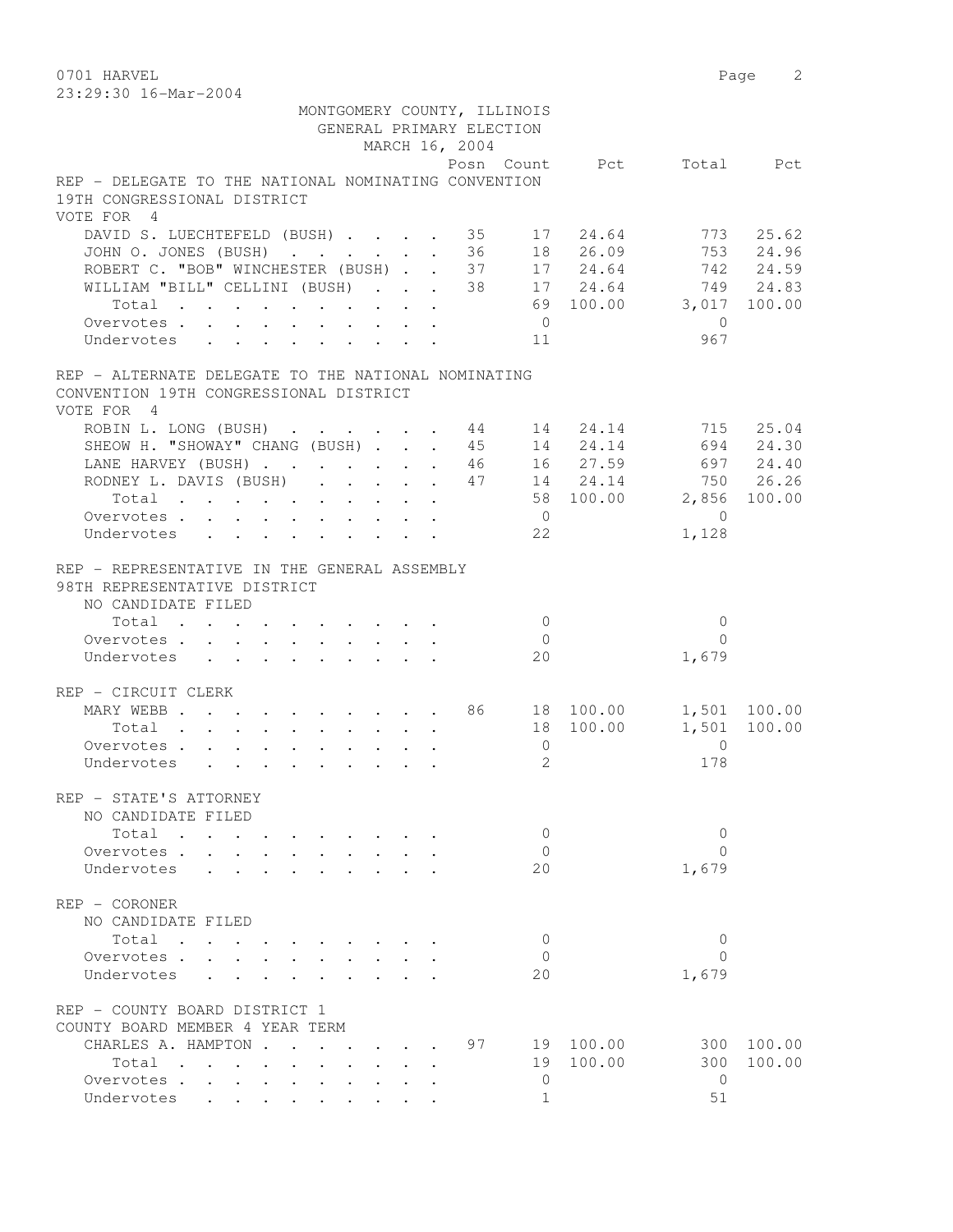0701 HARVEL 2008 Page 3

| 23:29:30 16-Mar-2004                                                                                                     |                                     |  |  |  |  |  |  |  |  |
|--------------------------------------------------------------------------------------------------------------------------|-------------------------------------|--|--|--|--|--|--|--|--|
| MONTGOMERY COUNTY, ILLINOIS                                                                                              |                                     |  |  |  |  |  |  |  |  |
| GENERAL PRIMARY ELECTION                                                                                                 |                                     |  |  |  |  |  |  |  |  |
| MARCH 16, 2004                                                                                                           |                                     |  |  |  |  |  |  |  |  |
|                                                                                                                          |                                     |  |  |  |  |  |  |  |  |
|                                                                                                                          | Posn Count<br>Pct<br>Total<br>Pct   |  |  |  |  |  |  |  |  |
| REP - COUNTY BOARD DISTRICT 1                                                                                            |                                     |  |  |  |  |  |  |  |  |
| COUNTY BOARD MEMBER UNEXPIRED 2 YEAR TERM                                                                                |                                     |  |  |  |  |  |  |  |  |
| CHARLES BOUTCHER<br>$\mathbf{r}$ , $\mathbf{r}$ , $\mathbf{r}$ , $\mathbf{r}$ , $\mathbf{r}$<br>$\sim$                   | 18 100.00<br>101<br>2.74<br>100.00  |  |  |  |  |  |  |  |  |
| Total<br>the contract of the contract of the contract of the contract of the contract of the contract of the contract of | 18 100.00<br>274<br>100.00          |  |  |  |  |  |  |  |  |
| Overvotes.                                                                                                               | 0<br>0                              |  |  |  |  |  |  |  |  |
| Undervotes                                                                                                               | $\mathcal{L}$<br>77                 |  |  |  |  |  |  |  |  |
| REP - JUDGE OF THE SUPREME COURT                                                                                         |                                     |  |  |  |  |  |  |  |  |
|                                                                                                                          |                                     |  |  |  |  |  |  |  |  |
| 5TH JUDICIAL DISTRICT (VAC.HON.HARRISON II)                                                                              |                                     |  |  |  |  |  |  |  |  |
| LLOYD A. KARMEIER<br>$\mathbf{r}$ , and $\mathbf{r}$ , and $\mathbf{r}$ , and $\mathbf{r}$                               | 1,304<br>113<br>16 100.00<br>100.00 |  |  |  |  |  |  |  |  |
| Total<br>$\sim$ $\sim$ $\sim$ $\sim$ $\sim$ $\sim$<br>$\ddot{\phantom{a}}$<br>$\sim$ $\sim$                              | 100.00<br>1,304 100.00<br>16        |  |  |  |  |  |  |  |  |
| Overvotes                                                                                                                |                                     |  |  |  |  |  |  |  |  |
| Undervotes<br>$\cdot$<br>$\bullet$<br>$\sim$ $\sim$<br>$\bullet$                                                         | 375                                 |  |  |  |  |  |  |  |  |

Undervotes . . . . . . . . 20

| REP - JUDGE OF THE APPELLATE COURT                   |          |       |
|------------------------------------------------------|----------|-------|
| 5TH JUDICIAL DISTRICT (VAC.HON.RARICK)               |          |       |
| NO CANDIDATE FILED                                   |          |       |
| Total<br>$\sim$                                      | O        |       |
| Overvotes                                            | $\Omega$ |       |
| Undervotes<br>$\mathbf{r}$ $\mathbf{r}$ $\mathbf{r}$ | 20       | 1,679 |
|                                                      |          |       |
| REP - JUDGE OF THE CIRCUIT COURT                     |          |       |
| 4TH JUD. CIRC. MONTGOMERY CO. (VAC. HON. HUBER)      |          |       |
| NO CANDIDATE FILED                                   |          |       |
| Total<br>$\sim$                                      | 0        |       |
| $\sim$<br>Overvotes                                  | O        |       |
|                                                      |          |       |
| Undervotes                                           | 20       | 1,679 |
| REP - PRECINCT COMMITTEEMAN                          |          |       |
|                                                      |          |       |
| HARVEL                                               |          |       |
| NO CANDIDATE FILED                                   |          |       |
| Total                                                | O        |       |
| Overvotes.                                           |          |       |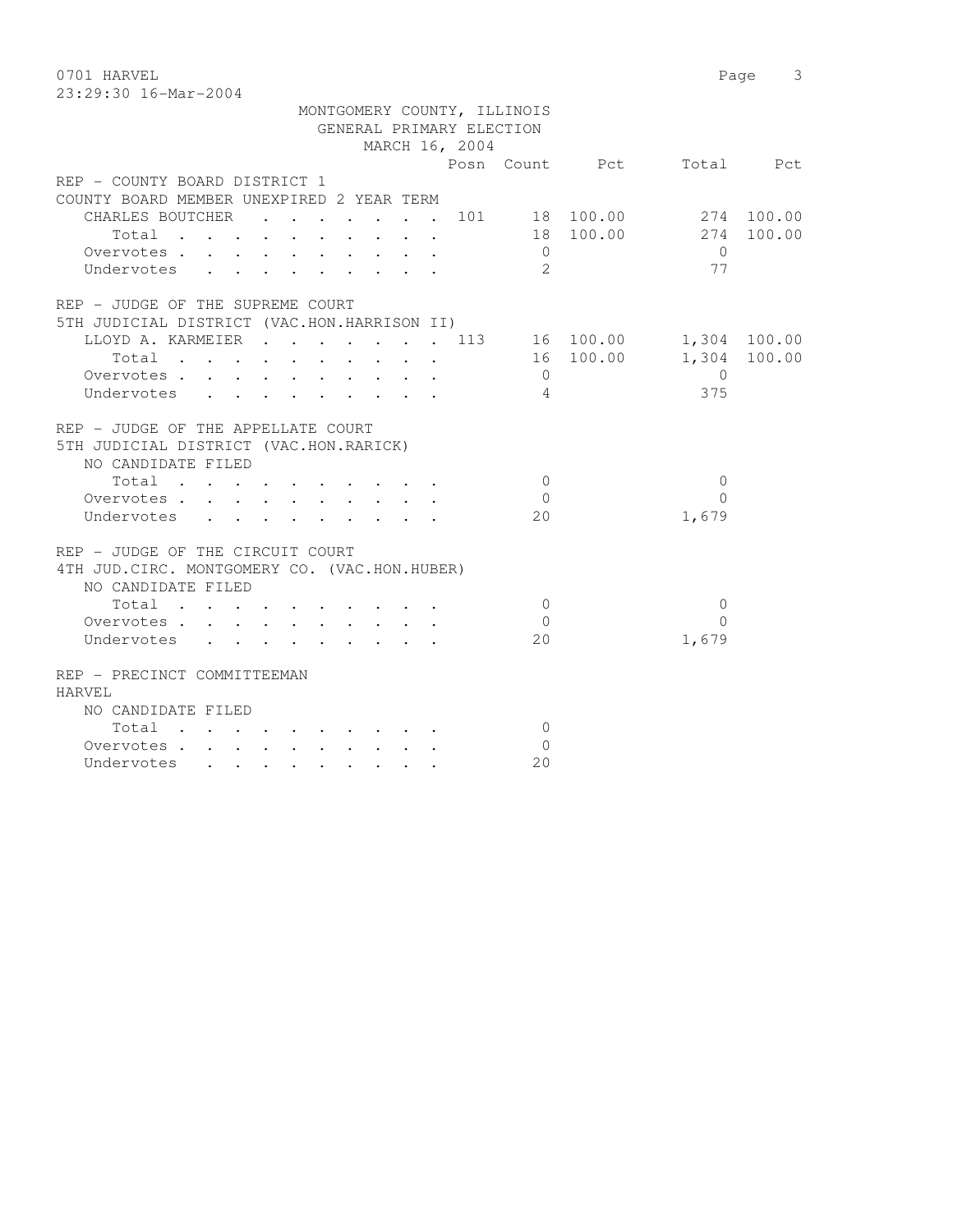0701 HARVEL 2008 Page 4

|                                      |  |                                                                                            |  |  |                                                                                                                                                                                                                                               |                | MONTGOMERY COUNTY, ILLINOIS |                      |                 |              |
|--------------------------------------|--|--------------------------------------------------------------------------------------------|--|--|-----------------------------------------------------------------------------------------------------------------------------------------------------------------------------------------------------------------------------------------------|----------------|-----------------------------|----------------------|-----------------|--------------|
|                                      |  |                                                                                            |  |  |                                                                                                                                                                                                                                               |                | GENERAL PRIMARY ELECTION    |                      |                 |              |
|                                      |  |                                                                                            |  |  |                                                                                                                                                                                                                                               | MARCH 16, 2004 |                             |                      |                 |              |
|                                      |  |                                                                                            |  |  |                                                                                                                                                                                                                                               |                |                             | Posn Count Pct       |                 | Total Pct    |
| DEM - PRESIDENT OF THE UNITED STATES |  |                                                                                            |  |  |                                                                                                                                                                                                                                               |                |                             |                      |                 |              |
| JOHN EDWARDS                         |  |                                                                                            |  |  |                                                                                                                                                                                                                                               | 5              | 3                           | 16.67                | 435             | 15.70        |
| WESLEY K. CLARK                      |  |                                                                                            |  |  |                                                                                                                                                                                                                                               | 6              |                             | $0 \qquad 0.00$      | 40              | 1.44         |
| HOWARD DEAN                          |  |                                                                                            |  |  |                                                                                                                                                                                                                                               | $\overline{7}$ |                             | 2 11.11              | 97              | 3.50         |
| JOE LIEBERMAN                        |  | $\mathbf{r}$ , $\mathbf{r}$ , $\mathbf{r}$ , $\mathbf{r}$ , $\mathbf{r}$ , $\mathbf{r}$    |  |  | $\cdot$                                                                                                                                                                                                                                       | 8              |                             | $0 \t 0.00$          | 44              | 1.59         |
| DENNIS J. KUCINICH                   |  |                                                                                            |  |  | $\mathbf{r}$                                                                                                                                                                                                                                  | 9              | $\Omega$                    | 0.00                 | 29              | 1.05         |
| LYNDON H. LaROUCHE, JR.              |  |                                                                                            |  |  |                                                                                                                                                                                                                                               | $\cdot$ 10     | $\bigcap$                   | 0.00                 | 10              | 0.36         |
| CAROL MOSELEY BRAUN                  |  |                                                                                            |  |  |                                                                                                                                                                                                                                               | 11             | $\Omega$                    | 0.00                 | 40              | 1.44         |
| ALFRED C. SHARPTON 12                |  |                                                                                            |  |  |                                                                                                                                                                                                                                               |                |                             | $0 \t 0.00$          | 19              | 0.69         |
| JOHN F. KERRY 13                     |  |                                                                                            |  |  |                                                                                                                                                                                                                                               |                |                             | 13 72.22             | 2,057 74.23     |              |
| Total                                |  |                                                                                            |  |  |                                                                                                                                                                                                                                               |                |                             | 18 100.00            |                 | 2,771 100.00 |
| Overvotes                            |  |                                                                                            |  |  |                                                                                                                                                                                                                                               |                | $\Omega$                    |                      | 11              |              |
| Undervotes                           |  |                                                                                            |  |  |                                                                                                                                                                                                                                               |                | $\overline{2}$              |                      | 222             |              |
|                                      |  |                                                                                            |  |  |                                                                                                                                                                                                                                               |                |                             |                      |                 |              |
| DEM - UNITED STATES SENATOR          |  |                                                                                            |  |  |                                                                                                                                                                                                                                               |                |                             |                      |                 |              |
| BARACK OBAMA 17                      |  |                                                                                            |  |  |                                                                                                                                                                                                                                               |                | $\sim$ 2                    | 10.53                | 349             | 12.66        |
| DANIEL W. HYNES 18                   |  |                                                                                            |  |  |                                                                                                                                                                                                                                               |                |                             | 11 57.89             |                 | 1,654 59.99  |
| GERY CHICO                           |  |                                                                                            |  |  |                                                                                                                                                                                                                                               | . 19           |                             | $0 \t 0.00$          |                 | 20 0.73      |
| MARIA PAPPAS.                        |  |                                                                                            |  |  |                                                                                                                                                                                                                                               | 20             |                             | 1 5.26               |                 | 51 1.85      |
| M. BLAIR HULL                        |  |                                                                                            |  |  | $\mathcal{L}(\mathbf{r},\mathbf{r})$ . The contribution of the contribution of the contribution of the contribution of the contribution of the contribution of the contribution of the contribution of the contribution of the contribution o | 21             |                             | $5 \t 26.32$         |                 | 570 20.67    |
| JOYCE WASHINGTON                     |  | $\mathbf{r} = \mathbf{r} - \mathbf{r} = \mathbf{r} - \mathbf{r} = \mathbf{r} - \mathbf{r}$ |  |  |                                                                                                                                                                                                                                               | 22             | $\overline{0}$              | 0.00                 | 35              | 1.27         |
| NANCY SKINNER .                      |  |                                                                                            |  |  | $\mathbf{u} = \mathbf{u} \times \mathbf{u}$ , and $\mathbf{u} = \mathbf{u} \times \mathbf{u}$ , and $\mathbf{u} = \mathbf{u} \times \mathbf{u}$                                                                                               | 23             | $\overline{0}$              | 0.00                 | 78              | 2.83         |
| Total                                |  |                                                                                            |  |  |                                                                                                                                                                                                                                               |                |                             |                      | 19 100.00 2,757 | 100.00       |
| Overvotes                            |  |                                                                                            |  |  |                                                                                                                                                                                                                                               |                | $\overline{0}$              |                      | 16              |              |
| Undervotes                           |  |                                                                                            |  |  |                                                                                                                                                                                                                                               |                | $\mathbf{1}$                |                      | 231             |              |
|                                      |  |                                                                                            |  |  |                                                                                                                                                                                                                                               |                |                             |                      |                 |              |
| DEM - REPRESENTATIVE IN CONGRESS     |  |                                                                                            |  |  |                                                                                                                                                                                                                                               |                |                             |                      |                 |              |
| 19TH CONGRESSIONAL DISTRICT          |  |                                                                                            |  |  |                                                                                                                                                                                                                                               |                |                             |                      |                 |              |
| TIM BAGWELL                          |  |                                                                                            |  |  |                                                                                                                                                                                                                                               |                |                             | $\cdot$ 34 14 100.00 |                 | 793 100.00   |
| Total                                |  |                                                                                            |  |  |                                                                                                                                                                                                                                               |                |                             | 14 100.00            | 793             | 100.00       |
| Overvotes                            |  |                                                                                            |  |  |                                                                                                                                                                                                                                               |                | $\Omega$                    |                      | $\Omega$        |              |
| Undervotes                           |  |                                                                                            |  |  |                                                                                                                                                                                                                                               |                | 6                           |                      | 427             |              |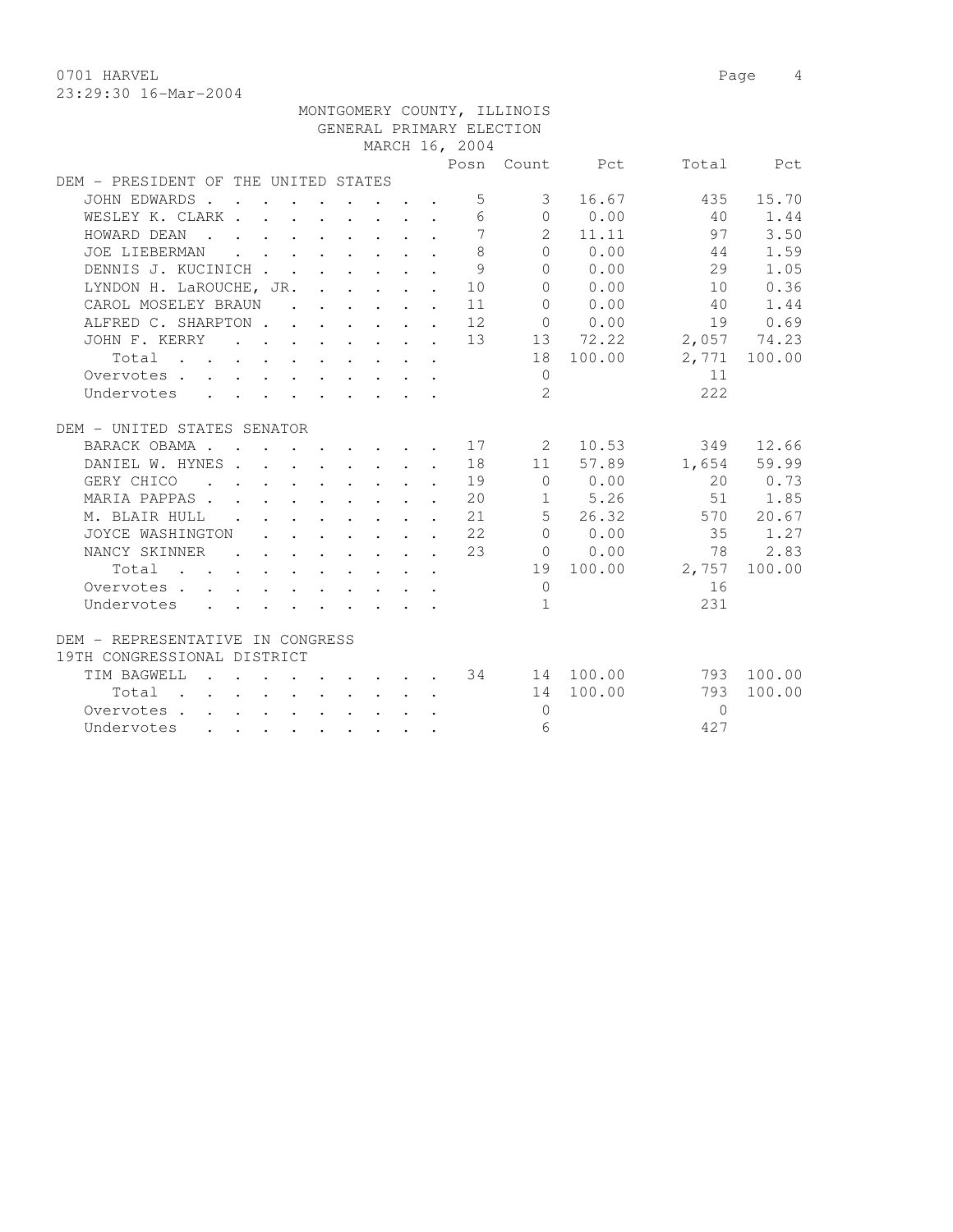0701 HARVEL 2008 Page 5 23:29:30 16-Mar-2004

| 40.42.30 IO-Mal-2004                                               |                                                       |                |                 |             |                          |        |
|--------------------------------------------------------------------|-------------------------------------------------------|----------------|-----------------|-------------|--------------------------|--------|
| MONTGOMERY COUNTY, ILLINOIS                                        |                                                       |                |                 |             |                          |        |
| GENERAL PRIMARY ELECTION                                           |                                                       |                |                 |             |                          |        |
|                                                                    |                                                       | MARCH 16, 2004 |                 |             |                          |        |
|                                                                    |                                                       |                |                 |             | Posn Count Pct Total Pct |        |
| DEM - DELEGATE TO THE NATIONAL NOMINATING CONVENTION               |                                                       |                |                 |             |                          |        |
| 19TH CONGRESSIONAL DISTRICT                                        |                                                       |                |                 |             |                          |        |
| VOTE FOR 5                                                         |                                                       |                |                 |             |                          |        |
| HAROLD DEAN BYERS (DEAN) 1 41 5                                    |                                                       |                |                 | 7.14        | 289                      | 6.72   |
| JEANNINE RICHARDS (DEAN)                                           | $\mathbf{L}^{\text{max}}$                             | 42             | $5\overline{)}$ | 7.14        | 225                      | 5.23   |
| LARRY A. DOUGLAS (DEAN)                                            | $\mathbf{L}$ and $\mathbf{L}$<br>$\ddot{\phantom{0}}$ | 43             | $5\overline{)}$ | 7.14        | 238                      | 5.54   |
| DOROTHY L. SMITH (DEAN)                                            |                                                       | 44             |                 | 4 5.71      | 221                      | 5.14   |
| MICHAEL HOFFMANN (DEAN)                                            |                                                       | 45             |                 | 4 5.71      | 224                      | 5.21   |
| LORI KRUEGER (KUCINICH) 46                                         |                                                       |                | 3               | 4.29        | 126                      | 2.93   |
|                                                                    |                                                       |                |                 | $1 \t1.43$  | 97                       | 2.26   |
| JESSE STALLINGS (KUCINICH) 47                                      |                                                       |                | $2^{\circ}$     | 2.86        |                          |        |
| MARGARET "PEGGY" JENKINS (KUCINICH) . 48                           |                                                       |                |                 |             | 141                      | 3.28   |
| STANLEY I. MEINERT (KUCINICH) 49                                   |                                                       |                | $\overline{0}$  | 0.00        | 88                       | 2.05   |
| T. L. "TIM" THORTON (KUCINICH)                                     |                                                       | 50             | $2^{\circ}$     | 2.86        | 133                      | 3.09   |
| MICHAEL C. HOERNER (EDWARDS)                                       | $\ddot{\phantom{a}}$<br>$\ddot{\phantom{a}}$          | 86             | $\Omega$        | 0.00        | 88                       | 2.05   |
| GWEN M. MONTGOMERY (EDWARDS)                                       | $\mathbf{r}$ $\mathbf{r}$<br>$\ddot{\phantom{0}}$     | 87             | $\Omega$        | 0.00        | 89                       | 2.07   |
| NEIL J. CALDERON (EDWARDS)                                         |                                                       | 88             | $\Omega$        | 0.00        | 68                       | 1.58   |
| CHARLENE R. LAMBERT (EDWARDS)                                      |                                                       | 89             |                 | $1 \t 1.43$ | 82                       | 1.91   |
| GIOVANNI RAY RANDAZZO (EDWARDS)                                    |                                                       | 90             |                 | 0 0.00      | 59                       | 1.37   |
| DAVID R. PICCIOLI (CLARK) 91                                       |                                                       |                |                 | $0 \t 0.00$ | 18                       | 0.42   |
| MICHELLE S. PAUL (CLARK) 92                                        |                                                       |                |                 | $1 \t1.43$  | 20                       | 0.47   |
| MICHAEL G. GRADY (CLARK)                                           |                                                       | 93             | $\overline{0}$  | 0.00        | 17                       | 0.40   |
| CATHERINE A. COPLEY (CLARK)                                        |                                                       | 94             | $\overline{0}$  | 0.00        | 16                       | 0.37   |
| JOHN COSTELLO (CLARK)<br>$\mathcal{L}^{\text{max}}$                | $\ddot{\phantom{a}}$                                  | 95             | $\mathcal{S}$   | 4.29        | 42                       | 0.98   |
| KURT GRANBERG (KERRY).<br>$\ddot{\phantom{0}}$<br>$\sim$ 100 $\pm$ | $\mathbf{L}$<br>$\mathbf{L}$                          | 96             | 6               | 8.57        | 408                      | 9.49   |
| ELLEN SINCLAIR (KERRY) 97                                          |                                                       |                |                 | 7 10.00     | 410                      | 9.54   |
| STEPHEN J SCATES (KERRY) 98                                        |                                                       |                |                 | 6 8.57      | 397                      | 9.23   |
| SAUNDRA HUDSON (KERRY) 99                                          |                                                       |                |                 |             | 7 10.00 412              | 9.58   |
| GERALD "JERRY" PRINCE (KERRY)                                      |                                                       | 100            |                 | 8 11.43     | 391                      | 9.10   |
| Total                                                              |                                                       |                |                 |             | 70 100.00 4,299          | 100.00 |
|                                                                    |                                                       |                | $\overline{2}$  |             | 43                       |        |
| Overvotes                                                          |                                                       |                | 20              |             |                          |        |
| Undervotes<br>$\ddot{\phantom{0}}$                                 |                                                       |                |                 |             | 1,586                    |        |
|                                                                    |                                                       |                |                 |             |                          |        |
| DEM - ALTERNATE DELEGATE TO THE NATIONAL NOMINATING                |                                                       |                |                 |             |                          |        |
| CONVENTION 19TH CONGRESSIONAL DISTRICT                             |                                                       |                |                 |             |                          |        |
| MARCINA "MARCY" M. BECK (DEAN) 112 2                               |                                                       |                |                 | 12.50       | 98                       | 10.29  |
| AMBER WILLIAMS (KUCINICH).                                         |                                                       | 113            | $\mathbf 1$     | 6.25        | 44                       | 4.62   |
| VIRGINIA LEE HYERS (EDWARDS)<br>$\ddot{\phantom{0}}$               | $\ddot{\phantom{a}}$<br>$\ddot{\phantom{0}}$          | 114            | $\mathbf{1}$    | 6.25        | 137                      | 14.39  |
| NATALIE A. ENRIETTO (CLARK)                                        | $\ddot{\phantom{0}}$                                  | 115            | $\circ$         | 0.00        | 29                       | 3.05   |
| SUSAN R. SHEA (KERRY)                                              |                                                       | 116            |                 | 12 75.00    | 644                      | 67.65  |
| Total                                                              |                                                       |                | 16              | 100.00      | 952                      | 100.00 |
| Overvotes                                                          |                                                       |                | 0               |             | 3                        |        |
| Undervotes<br>$\mathbf{L}$<br>$\mathbf{r}$                         |                                                       |                | 4               |             | 265                      |        |
|                                                                    |                                                       |                |                 |             |                          |        |
| DEM - REPRESENTATIVE IN THE GENERAL ASSEMBLY                       |                                                       |                |                 |             |                          |        |
| 98TH REPRESENTATIVE DISTRICT                                       |                                                       |                |                 |             |                          |        |
| GARY HANNIG<br>$\sim$ $\sim$ $\sim$                                |                                                       | 139            | 18              | 100.00      | 2,593                    | 100.00 |
| Total<br>$\ddot{\phantom{0}}$                                      |                                                       |                | 18              | 100.00      | 2,593                    | 100.00 |
| Overvotes .                                                        |                                                       |                | 0               |             | $\overline{0}$           |        |
| Undervotes                                                         |                                                       |                | $\overline{2}$  |             | 401                      |        |
|                                                                    |                                                       |                |                 |             |                          |        |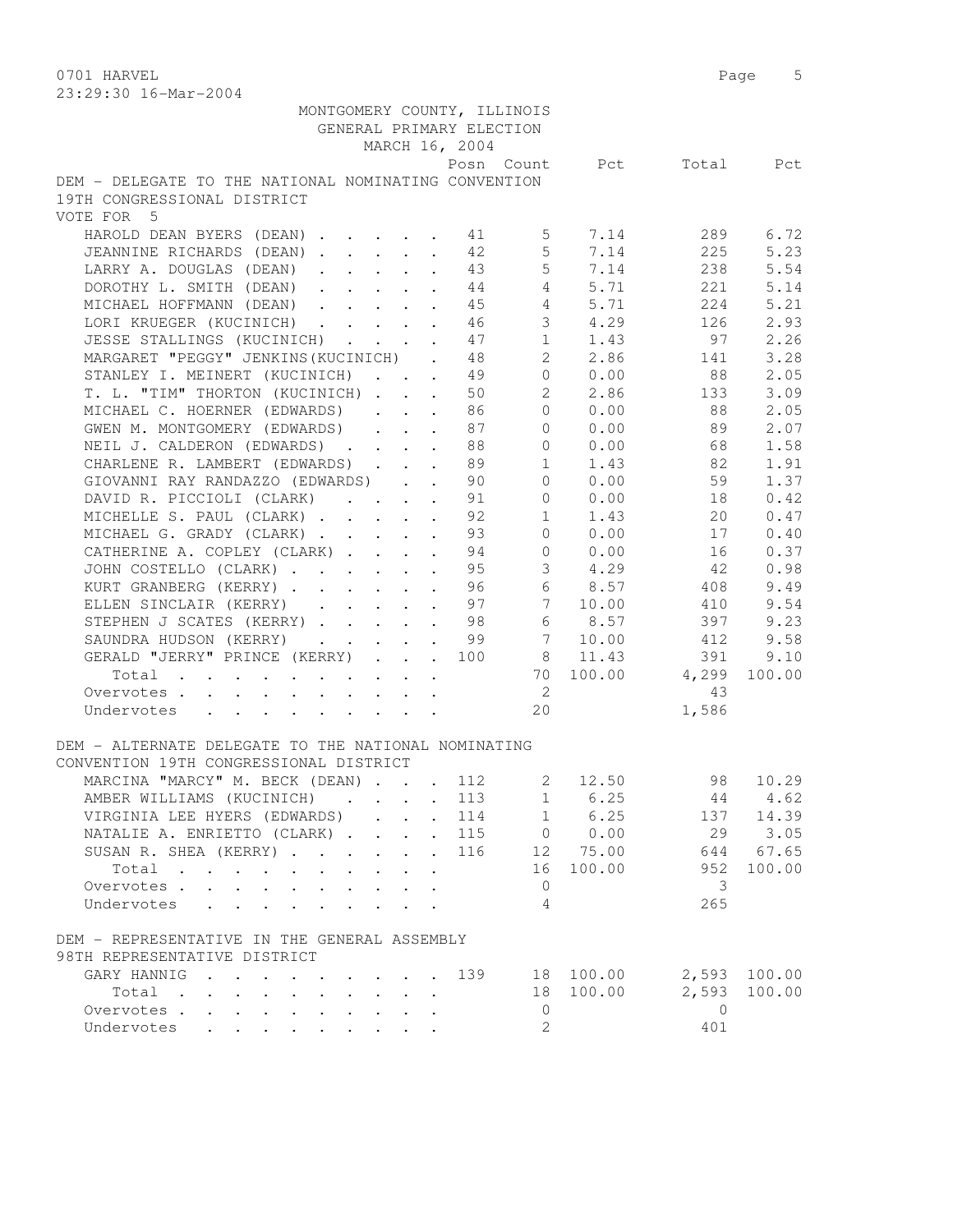0701 HARVEL 2008 Page 6 23:29:30 16-Mar-2004

|                                                                         |              | MONTGOMERY COUNTY, ILLINOIS |                          |                        |              |
|-------------------------------------------------------------------------|--------------|-----------------------------|--------------------------|------------------------|--------------|
|                                                                         |              | GENERAL PRIMARY ELECTION    |                          |                        |              |
|                                                                         |              | MARCH 16, 2004              |                          |                        |              |
|                                                                         |              |                             | Posn Count Pct Total Pct |                        |              |
| DEM - CIRCUIT CLERK                                                     |              |                             |                          |                        |              |
| NO CANDIDATE FILED                                                      |              |                             |                          |                        |              |
| Total                                                                   |              |                             | $\overline{0}$           | $\overline{0}$         |              |
| Overvotes.                                                              |              |                             | $\overline{0}$           | $\Omega$               |              |
| Undervotes                                                              |              |                             | 20                       | 2,994                  |              |
| DEM - STATE'S ATTORNEY                                                  |              |                             |                          |                        |              |
| JIM ROBERTS 167 14 100.00                                               |              |                             |                          |                        | 2,511 100.00 |
| Total                                                                   |              |                             | 14 100.00                | 2,511                  | 100.00       |
| Overvotes                                                               |              |                             | $\overline{0}$           | $\overline{0}$         |              |
| Undervotes                                                              |              |                             | - 6                      | 483                    |              |
|                                                                         |              |                             |                          |                        |              |
| DEM - CORONER                                                           |              |                             |                          |                        |              |
| RICKEY L. BROADDUS 170 17 100.00 2,367 100.00                           |              |                             |                          |                        |              |
| Total                                                                   |              |                             | 17 100.00                |                        | 2,367 100.00 |
| Overvotes                                                               |              |                             | $\overline{0}$           | $\overline{0}$         |              |
| Undervotes                                                              |              |                             | $\overline{3}$           | 627                    |              |
|                                                                         |              |                             |                          |                        |              |
| DEM - COUNTY BOARD DISTRICT 1                                           |              |                             |                          |                        |              |
| COUNTY BOARD MEMBER 4 YEAR TERM                                         |              |                             |                          |                        |              |
| DAVID G. HEATON 174 15 100.00 353 100.00                                |              |                             |                          |                        |              |
| Total 15 100.00                                                         |              |                             |                          | 353                    | 100.00       |
| Overvotes.                                                              |              |                             | $\overline{0}$           | $\overline{0}$         |              |
| Undervotes<br>$\mathbf{r}$ , $\mathbf{r}$ , $\mathbf{r}$ , $\mathbf{r}$ |              |                             | $5^{\circ}$              | 110                    |              |
|                                                                         |              |                             |                          |                        |              |
| DEM - COUNTY BOARD DISTRICT 1                                           |              |                             |                          |                        |              |
| COUNTY BOARD MEMBER UNEXPIRED 2 YEAR TERM                               |              |                             |                          |                        |              |
| NO CANDIDATE FILED                                                      |              |                             |                          |                        |              |
| Total                                                                   |              |                             | $\bigcirc$               | $\mathbf{0}$           |              |
| Overvotes                                                               |              |                             | $\overline{0}$           | $\Omega$               |              |
| Undervotes                                                              |              |                             | 20                       | 463                    |              |
|                                                                         |              |                             |                          |                        |              |
| DEM - JUDGE OF THE SUPREME COURT                                        |              |                             |                          |                        |              |
| 5TH JUDICIAL DISTRICT (VAC.HON.HARRISON II)                             |              |                             |                          |                        |              |
| GORDON E. MAAG 191                                                      |              |                             | 11 100.00 1,795 100.00   |                        |              |
| Total                                                                   | .            |                             |                          | 11 100.00 1,795 100.00 |              |
| Overvotes.                                                              |              |                             | $\mathbf{0}$             | $\Omega$               |              |
| Undervotes                                                              |              |                             | 9                        | 1,199                  |              |
| DEM - JUDGE OF THE APPELLATE COURT                                      |              |                             |                          |                        |              |
| 5TH JUDICIAL DISTRICT (VAC.HON.RARICK)                                  |              |                             |                          |                        |              |
| JAMES K. DONOVAN 196 11 100.00                                          |              |                             |                          |                        | 1,900 100.00 |
| Total<br>$\cdot$ $\cdot$                                                | $\mathbf{L}$ |                             | 11 100.00                |                        | 1,900 100.00 |
| Overvotes                                                               |              |                             | $\overline{0}$           | $\bigcap$              |              |
| Undervotes                                                              |              |                             | 9                        | 1,094                  |              |
|                                                                         |              |                             |                          |                        |              |
| DEM - JUDGE OF THE CIRCUIT COURT                                        |              |                             |                          |                        |              |
| 4TH JUD. CIRC. MONTGOMERY CO. (VAC.HON.HUBER)                           |              |                             |                          |                        |              |
| KELLY D. LONG 203                                                       |              |                             | 16 100.00                |                        | 2,423 100.00 |
| Total                                                                   |              |                             | 16 100.00                |                        | 2,423 100.00 |
| Overvotes                                                               |              |                             | $\circ$                  | $\overline{0}$         |              |
| Undervotes                                                              |              |                             | 4                        | 571                    |              |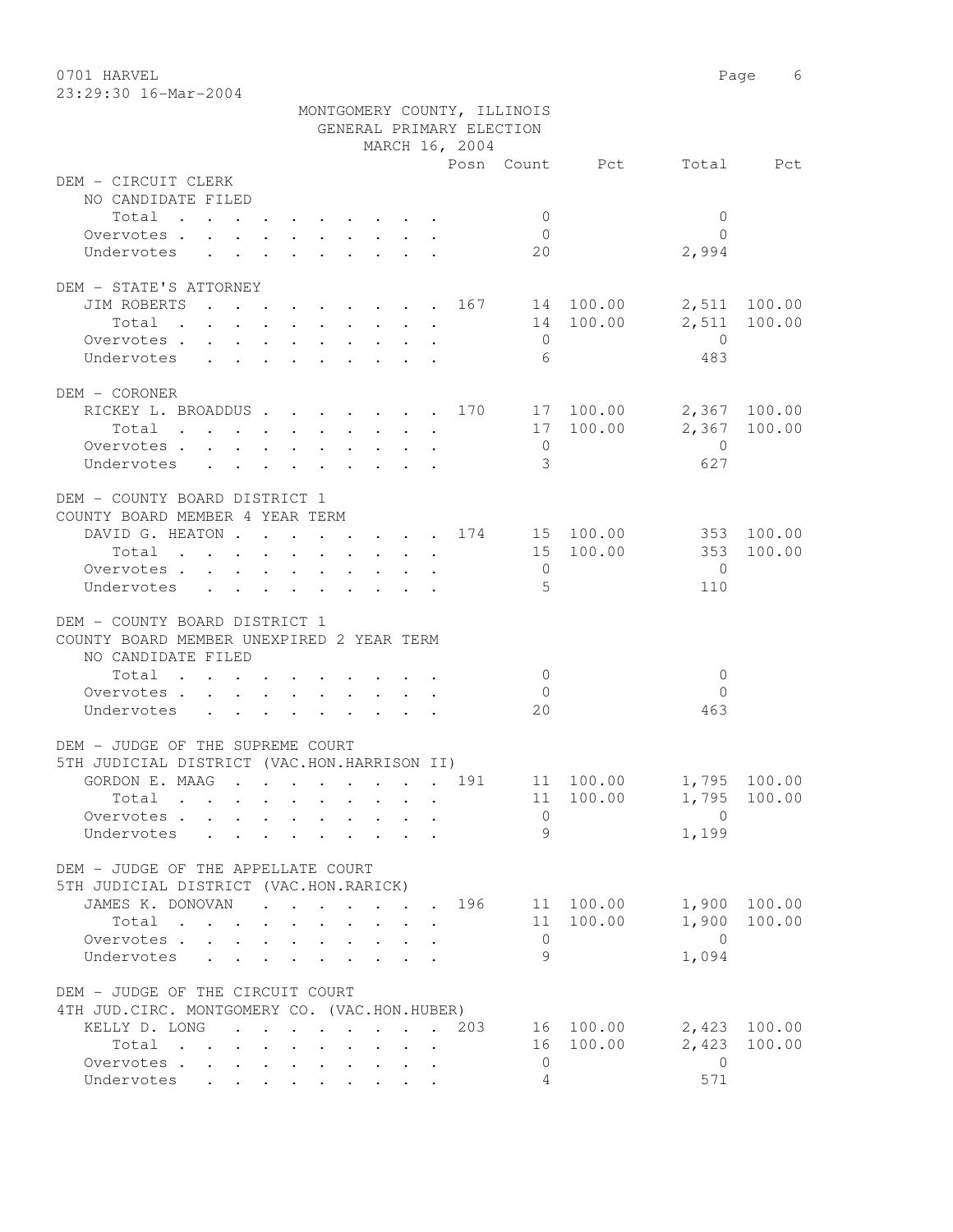### 0701 HARVEL 2008 Page 2012 23:29:30 16-Mar-2004

| 40.42.30 I0-Mai-4004        |  |  |  |  |  |                          |                             |     |       |      |
|-----------------------------|--|--|--|--|--|--------------------------|-----------------------------|-----|-------|------|
|                             |  |  |  |  |  | GENERAL PRIMARY ELECTION | MONTGOMERY COUNTY, ILLINOIS |     |       |      |
|                             |  |  |  |  |  | MARCH 16, 2004           |                             |     |       |      |
|                             |  |  |  |  |  |                          | Posn Count                  | Pct | Total | Pct. |
| DEM - PRECINCT COMMITTEEMAN |  |  |  |  |  |                          |                             |     |       |      |
| HARVEL                      |  |  |  |  |  |                          |                             |     |       |      |
| NO CANDIDATE FILED          |  |  |  |  |  |                          |                             |     |       |      |
| Total                       |  |  |  |  |  |                          |                             |     |       |      |
| Overvotes.                  |  |  |  |  |  |                          |                             |     |       |      |
| Undervotes                  |  |  |  |  |  |                          | 20                          |     |       |      |
|                             |  |  |  |  |  |                          |                             |     |       |      |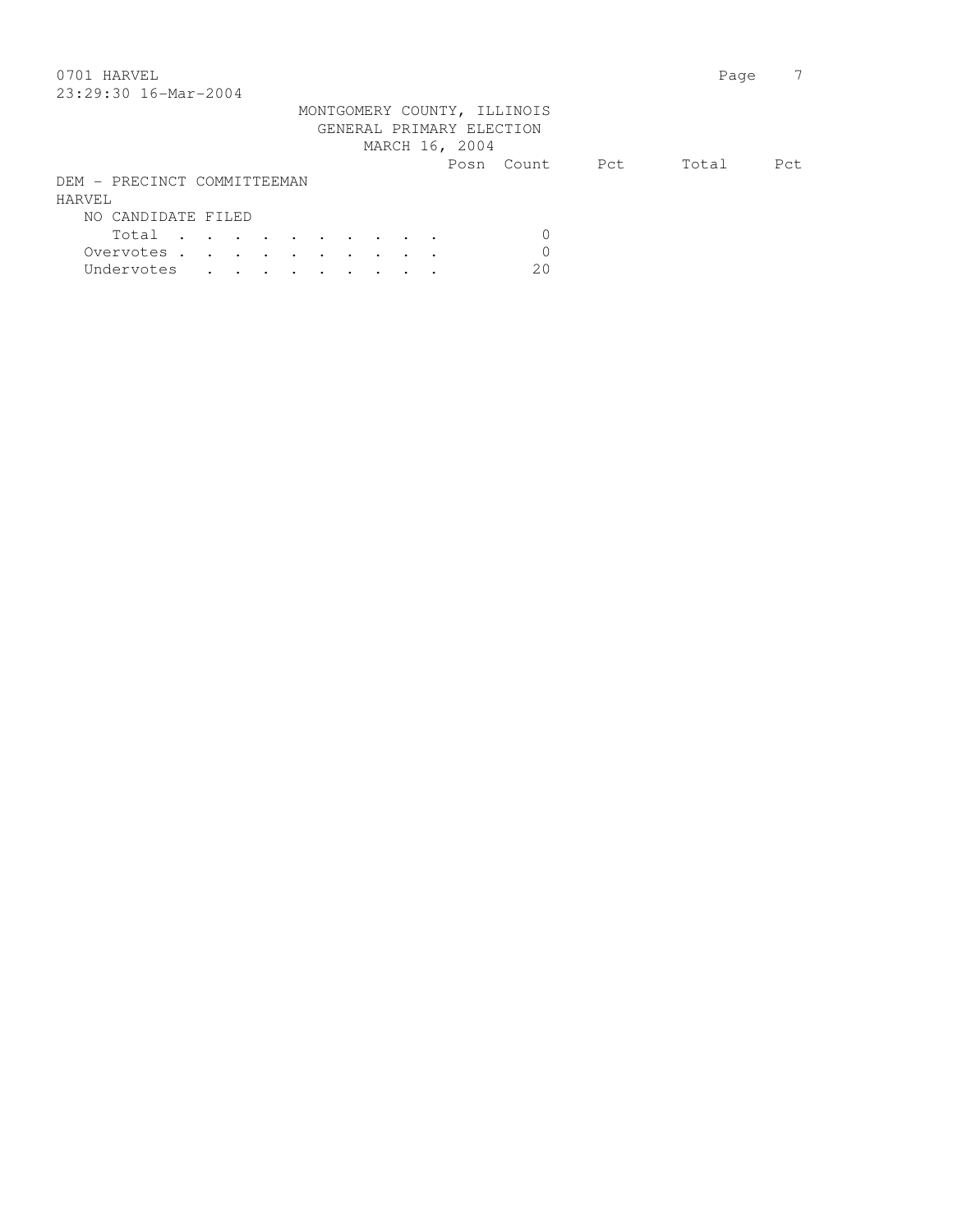0701 HARVEL 2008 Page 8 23:29:30 16-Mar-2004

|                                               |                                                           |                             |                                         | GENERAL PRIMARY ELECTION | MONTGOMERY COUNTY, ILLINOIS |                |          |              |
|-----------------------------------------------|-----------------------------------------------------------|-----------------------------|-----------------------------------------|--------------------------|-----------------------------|----------------|----------|--------------|
|                                               |                                                           |                             |                                         | MARCH 16, 2004           |                             |                |          |              |
|                                               |                                                           |                             |                                         |                          |                             | Posn Count Pct | Total    | Pct          |
| MONTGOMERY COUNTY                             |                                                           |                             |                                         |                          |                             |                |          |              |
| YES.                                          |                                                           |                             |                                         | 246                      | 24                          | 54.55          |          | 1,971 43.10  |
| $NO$                                          |                                                           |                             |                                         | . 247                    |                             | 20 45.45       |          | 2,602 56.90  |
| Total                                         | $\ddot{\phantom{a}}$                                      |                             |                                         |                          |                             | 44 100.00      |          | 4,573 100.00 |
| Overvotes.                                    |                                                           |                             |                                         |                          | $\Omega$                    |                | 4        |              |
| Undervotes                                    |                                                           |                             |                                         |                          | $\mathbf{1}$                |                | 416      |              |
| PANHANDLE COMMUNITY UNIT SCHOOL DISTRICT #2   |                                                           |                             |                                         |                          |                             |                |          |              |
| YES                                           |                                                           | $\cdot$ $\cdot$             | $\sim$                                  | . 272                    |                             | 15 37.50       |          | 205 29.62    |
| . 273<br>NO.                                  |                                                           |                             |                                         |                          |                             | 25 62.50       |          | 487 70.38    |
| Total                                         | $\mathbf{r}$ , $\mathbf{r}$ , $\mathbf{r}$ , $\mathbf{r}$ |                             | $\cdot$ $\cdot$ $\cdot$ $\cdot$ $\cdot$ |                          |                             | 40 100.00      | 692      | 100.00       |
| Overvotes                                     |                                                           | $\sim$ $\sim$ $\sim$ $\sim$ |                                         |                          | $\bigcap$                   |                | $\Omega$ |              |
| Undervotes                                    |                                                           |                             |                                         |                          | $\mathbf{1}$                |                | 35       |              |
| FARMERSVILLE-WAGGONER PUBLIC LIBRARY DISTRICT |                                                           |                             |                                         |                          |                             |                |          |              |
| YES                                           | $\sim$                                                    |                             |                                         | 298                      | $\overline{2}$              | 50.00          |          | 170 53.46    |
| $NO$                                          |                                                           |                             |                                         | . 299                    |                             | 2 50.00        |          | 148 46.54    |
| Total .                                       |                                                           |                             |                                         |                          | $\overline{4}$              | 100.00         | 318      | 100.00       |
| Overvotes .                                   |                                                           |                             |                                         |                          | $\Omega$                    |                | 1        |              |
| Undervotes                                    | $\bullet$ . The set of $\bullet$                          |                             | $\bullet$ . The set of $\bullet$        |                          | $\Omega$                    |                | 14       |              |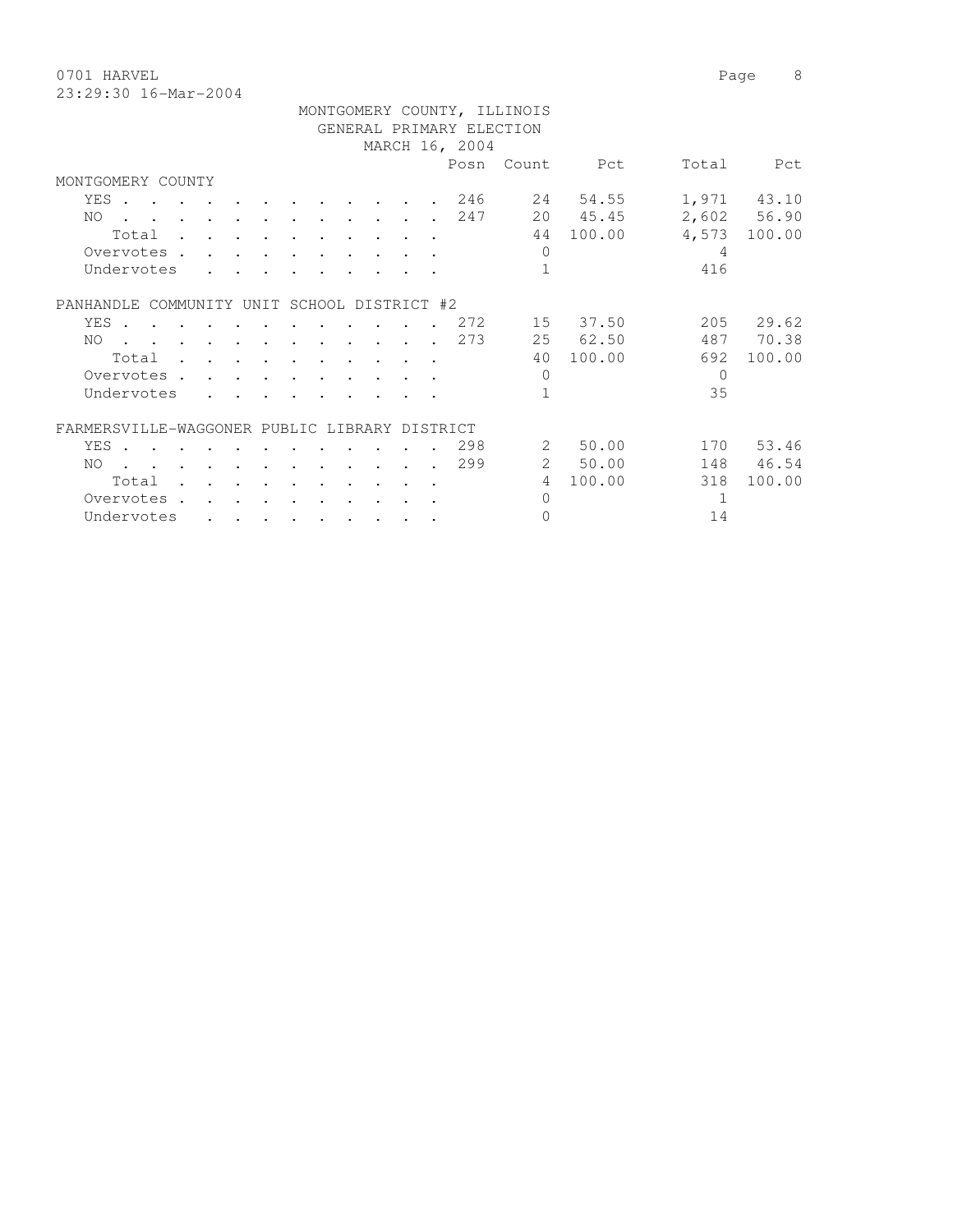0801 HILLSBORO 1 Page 1 23:29:30 16-Mar-2004

|  | MONTGOMERY COUNTY, ILLINOIS |
|--|-----------------------------|
|  | GENERAL PRIMARY ELECTION    |

|                                                                                                                                                                                                                                                                        |                                 |        |                      | MARCH 16, 2004  |                |                                |              |              |
|------------------------------------------------------------------------------------------------------------------------------------------------------------------------------------------------------------------------------------------------------------------------|---------------------------------|--------|----------------------|-----------------|----------------|--------------------------------|--------------|--------------|
|                                                                                                                                                                                                                                                                        |                                 |        |                      |                 |                | Posn Count Pct                 | Total        | Pct          |
| Precincts Counted - TOTAL                                                                                                                                                                                                                                              |                                 |        |                      |                 |                | 2.38<br>$1 \quad \blacksquare$ | 42           | 100.00       |
| Registered Voters - TOTAL                                                                                                                                                                                                                                              |                                 |        |                      |                 | 481            |                                | 18,263       |              |
| Ballots Cast - TOTAL                                                                                                                                                                                                                                                   |                                 |        |                      |                 | 109            | 22.66                          | 5,007        | 27.42        |
| Ballots Cast - BLANK                                                                                                                                                                                                                                                   |                                 |        |                      |                 | $\overline{0}$ | 0.00                           | 71           | 0.39         |
| Ballots Cast - REPUBLICAN                                                                                                                                                                                                                                              |                                 |        |                      |                 | 31             |                                | 1,683        |              |
| Ballots Cast - REP. YEL/BLK.ST.                                                                                                                                                                                                                                        |                                 |        |                      |                 | 31             |                                | 561          |              |
| Ballots Cast - REP. FED. 17TH                                                                                                                                                                                                                                          |                                 |        |                      |                 | $\overline{0}$ |                                | 2            |              |
| Ballots Cast - DEMOCRATIC<br>$\mathbf{r}$ , $\mathbf{r}$ , $\mathbf{r}$ , $\mathbf{r}$                                                                                                                                                                                 |                                 |        |                      |                 | 70             |                                | 3,004        |              |
| Ballots Cast - DEM. GRN/BLK.ST.                                                                                                                                                                                                                                        |                                 |        |                      |                 | 70             |                                | 874          |              |
| Ballots Cast - DEM. FED. 17TH                                                                                                                                                                                                                                          |                                 |        |                      |                 | $\overline{0}$ |                                | 6            |              |
| Ballots Cast - NONPARTISAN                                                                                                                                                                                                                                             |                                 |        |                      |                 | 8              |                                | 320          |              |
| Ballots Cast - NON. WHITE<br>$\mathcal{L}^{\mathcal{A}}$ . The contract of the contract of the contract of the contract of the contract of the contract of the contract of the contract of the contract of the contract of the contract of the contract of the contrac |                                 |        |                      |                 | 8              |                                | 281          |              |
|                                                                                                                                                                                                                                                                        |                                 |        |                      |                 |                |                                |              |              |
| REP - PRESIDENT OF THE UNITED STATES                                                                                                                                                                                                                                   |                                 |        |                      |                 |                |                                |              |              |
| GEORGE W. BUSH                                                                                                                                                                                                                                                         |                                 |        |                      | $5\overline{)}$ |                | 24 100.00                      |              | 1,274 100.00 |
| Total $\cdots$                                                                                                                                                                                                                                                         | $\cdot$ $\cdot$ $\cdot$ $\cdot$ |        |                      |                 |                | 24 100.00                      | 1,274        | 100.00       |
| Overvotes                                                                                                                                                                                                                                                              |                                 |        |                      |                 | $\circ$        |                                | $\bigcirc$   |              |
| Undervotes                                                                                                                                                                                                                                                             |                                 |        |                      |                 | 7              |                                | 409          |              |
|                                                                                                                                                                                                                                                                        |                                 |        |                      |                 |                |                                |              |              |
| REP - UNITED STATES SENATOR                                                                                                                                                                                                                                            |                                 |        |                      |                 |                |                                |              |              |
| JIM OBERWEIS                                                                                                                                                                                                                                                           |                                 |        |                      | - 9             | $\overline{0}$ | 0.00                           | 256          | 17.26        |
| ANDY MCKENNA 10                                                                                                                                                                                                                                                        |                                 |        |                      |                 | $\mathcal{S}$  | 11.54                          | 210          | 14.16        |
| JOHN BORLING                                                                                                                                                                                                                                                           |                                 |        |                      | 11              | $\circ$        | 0.00                           | 26           | 1.75         |
| STEVEN J. RAUSCHENBERGER                                                                                                                                                                                                                                               |                                 |        | $\mathbf{r}$         | 12              | $2^{\circ}$    | 7.69                           | 144          | 9.71         |
| JACK RYAN                                                                                                                                                                                                                                                              |                                 |        |                      | 13              | 17             | 65.38                          | 663          | 44.71        |
| CHIRINJEEV KATHURIA (CHIRINJEEV KATHURIA)                                                                                                                                                                                                                              |                                 |        |                      | 14              |                | 0 0.00                         | 15           | 1.01         |
| JONATHAN C. WRIGHT                                                                                                                                                                                                                                                     |                                 |        |                      | 15              | 3              | 11.54                          | 136          | 9.17         |
| NORM HILL                                                                                                                                                                                                                                                              |                                 |        |                      | 16              |                | 1 3.85                         | 33           | 2.23         |
| Total                                                                                                                                                                                                                                                                  |                                 |        |                      |                 |                | 26 100.00                      | 1,483        | 100.00       |
| Overvotes                                                                                                                                                                                                                                                              |                                 |        |                      |                 | $\overline{0}$ |                                | 23           |              |
| Undervotes                                                                                                                                                                                                                                                             |                                 |        |                      |                 | $\overline{5}$ |                                | 177          |              |
|                                                                                                                                                                                                                                                                        |                                 |        |                      |                 |                |                                |              |              |
| REP - REPRESENTATIVE IN CONGRESS                                                                                                                                                                                                                                       |                                 |        |                      |                 |                |                                |              |              |
| 17TH CONGRESSIONAL DISTRICT                                                                                                                                                                                                                                            |                                 |        |                      |                 |                |                                |              |              |
| ANDREA LANE ZINGA                                                                                                                                                                                                                                                      |                                 |        |                      | 23              |                | 14 100.00                      | 360          | 100.00       |
| Total                                                                                                                                                                                                                                                                  |                                 |        |                      |                 | 14             | 100.00                         | 360          | 100.00       |
| Overvotes                                                                                                                                                                                                                                                              |                                 |        |                      |                 | $\mathbf{0}$   |                                | $\Omega$     |              |
|                                                                                                                                                                                                                                                                        |                                 |        |                      |                 | $17$           |                                | 327          |              |
| Undervotes                                                                                                                                                                                                                                                             |                                 |        |                      |                 |                |                                |              |              |
| REP - DELEGATE TO THE NATIONAL NOMINATING CONVENTION                                                                                                                                                                                                                   |                                 |        |                      |                 |                |                                |              |              |
| 17TH CONGRESSIONAL DISTRICT                                                                                                                                                                                                                                            |                                 |        |                      |                 |                |                                |              |              |
|                                                                                                                                                                                                                                                                        |                                 |        |                      |                 |                |                                |              |              |
| VOTE FOR 3                                                                                                                                                                                                                                                             |                                 |        |                      |                 |                |                                |              |              |
| THOMAS G. GETZ (BUSH)                                                                                                                                                                                                                                                  |                                 |        |                      | 35              | 22             | 31.43                          | 522          | 33.27        |
| REGAN E. RAMSEY (BUSH)<br>$\mathbf{r} = \mathbf{r} + \mathbf{r}$                                                                                                                                                                                                       |                                 | $\sim$ | $\mathbf{r}$         | 36              | 23             | 32.86                          | 522          | 33.27        |
| D. KAY LONG (BUSH)<br>$\mathbf{L}$                                                                                                                                                                                                                                     | $\mathbf{r}$<br>$\mathbf{L}$    |        |                      | 37              | 25             | 35.71                          | 525          | 33.46        |
| $Total \cdot \cdot \cdot \cdot \cdot$                                                                                                                                                                                                                                  |                                 |        |                      |                 | 70             | 100.00                         | 1,569        | 100.00       |
| Overvotes<br>$\bullet$ . The set of $\bullet$                                                                                                                                                                                                                          | $\ddot{\phantom{a}}$            |        | $\ddot{\phantom{a}}$ |                 | $\overline{0}$ |                                | $\mathbf{0}$ |              |
| Undervotes<br>the contract of the contract of the contract of the contract of the contract of the contract of the contract of                                                                                                                                          |                                 |        |                      |                 | 23             |                                | 492          |              |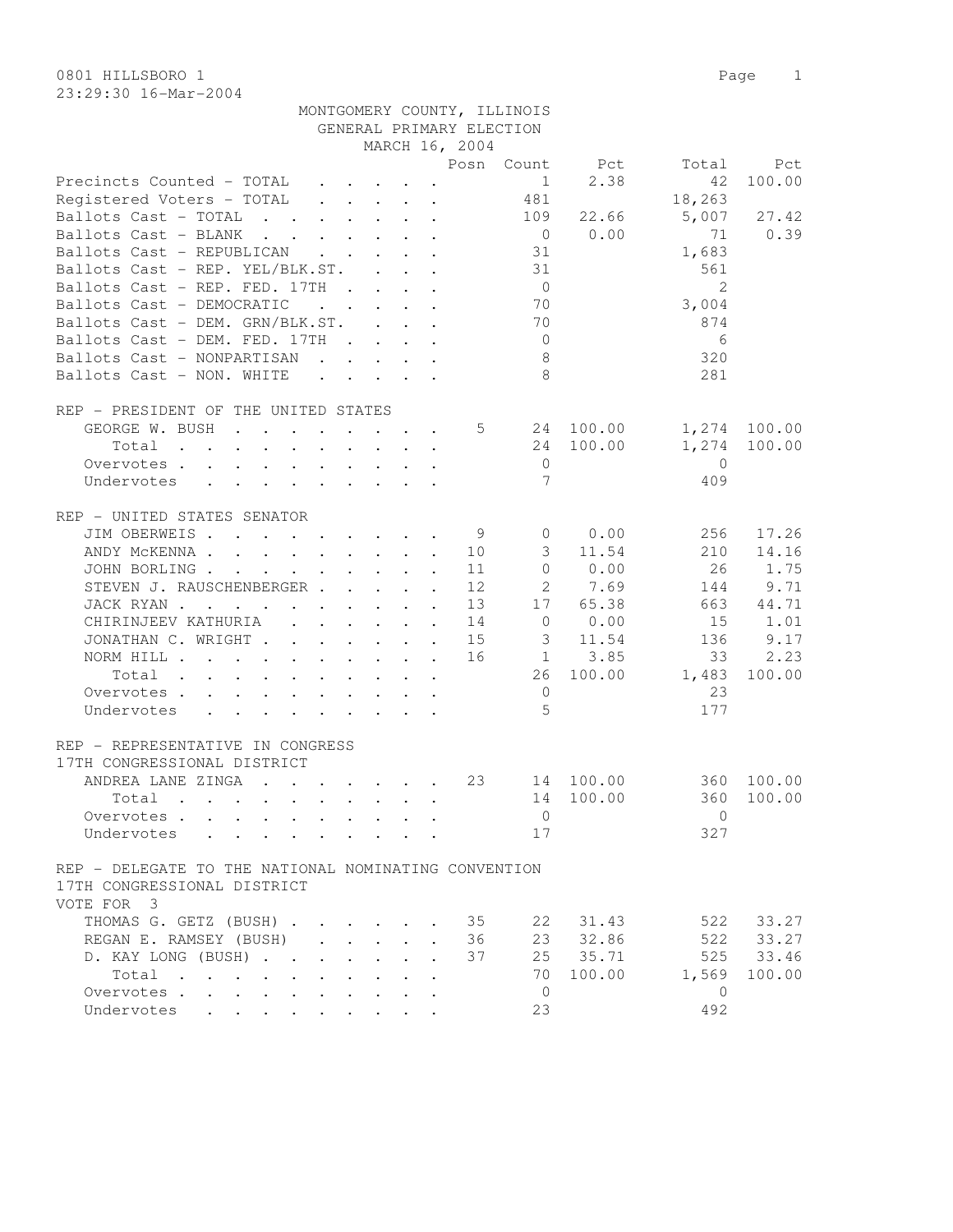0801 HILLSBORO 1 Page 2 23:29:30 16-Mar-2004 MONTGOMERY COUNTY, ILLINOIS GENERAL PRIMARY ELECTION MARCH 16, 2004 Posn Count Pct Total Pct REP - ALTERNATE DELEGATE TO THE NATIONAL NOMINATING CONVENTION 17TH CONGRESSIONAL DISTRICT VOTE FOR 3 TIMOTHY B. ZOLLINGER (BUSH) . . . . 43 22 31.43 496 33.88 CANDICE D. TREES (BUSH) . . . . . 44 25 35.71 489 33.40 NORINE K. HAMMOND (BUSH) . . . . . 45 23 32.86 479 32.72 Total . . . . . . . . . . 70 100.00 1,464 100.00 Overvotes . . . . . . . . . . . 0 Undervotes . . . . . . . . 23 597 REP - REPRESENTATIVE IN THE GENERAL ASSEMBLY 98TH REPRESENTATIVE DISTRICT NO CANDIDATE FILED 10tal . . . . . . . . . . . 0 0 0<br>ervotes . . . . . . . . . . . 0 0 0<br>dervotes . . . . . . . . . . 31 1,679 Overvotes . . . . . . . . . . 0 Undervotes . . . . . . . . 31 REP - CIRCUIT CLERK MARY WEBB . . . . . . . . . 86 30 100.00 1,501 100.00 Total . . . . . . . . . . 30 100.00 1,501 100.00 Overvotes . . . . . . . . . . 0 0 Undervotes . . . . . . . . . 1 178 REP - STATE'S ATTORNEY NO CANDIDATE FILED  $\texttt{Total} \quad . \quad . \quad . \quad . \quad . \quad . \quad . \quad . \qquad 0 \qquad \qquad 0$ Overvotes . . . . . . . . . . . 0 Undervotes . . . . . . . . . 31 1,679 REP - CORONER NO CANDIDATE FILED  $\texttt{Total} \quad . \quad . \quad . \quad . \quad . \quad . \quad . \qquad . \qquad 0 \qquad \qquad 0$ Overvotes . . . . . . . . . . . 0<br>
Undervotes . . . . . . . . . . 31 1,679 Undervotes . . . . . . . . . 31 REP - COUNTY BOARD DISTRICT 6 COUNTY BOARD MEMBER ROGER L. MYERS . . . . . . . 98 24 100.00 163 100.00<br>Total . . . . . . . . . 24 100.00 163 100.00 Total . . . . . . . . . . 24 100.00 163 100.00<br>0vervotes . . . . . . . . . . 0 0 Overvotes . . . . . . . . . . 0 0 Undervotes  $\cdots$  . . . . . . . . 7 22 REP - JUDGE OF THE SUPREME COURT 5TH JUDICIAL DISTRICT (VAC.HON.HARRISON II) LLOYD A. KARMEIER . . . . . . . 113 24 100.00 1,304 100.00 Total . . . . . . . . . . 24 100.00 1,304 100.00 Overvotes . . . . . . . . . . 0 0 Undervotes . . . . . . . . .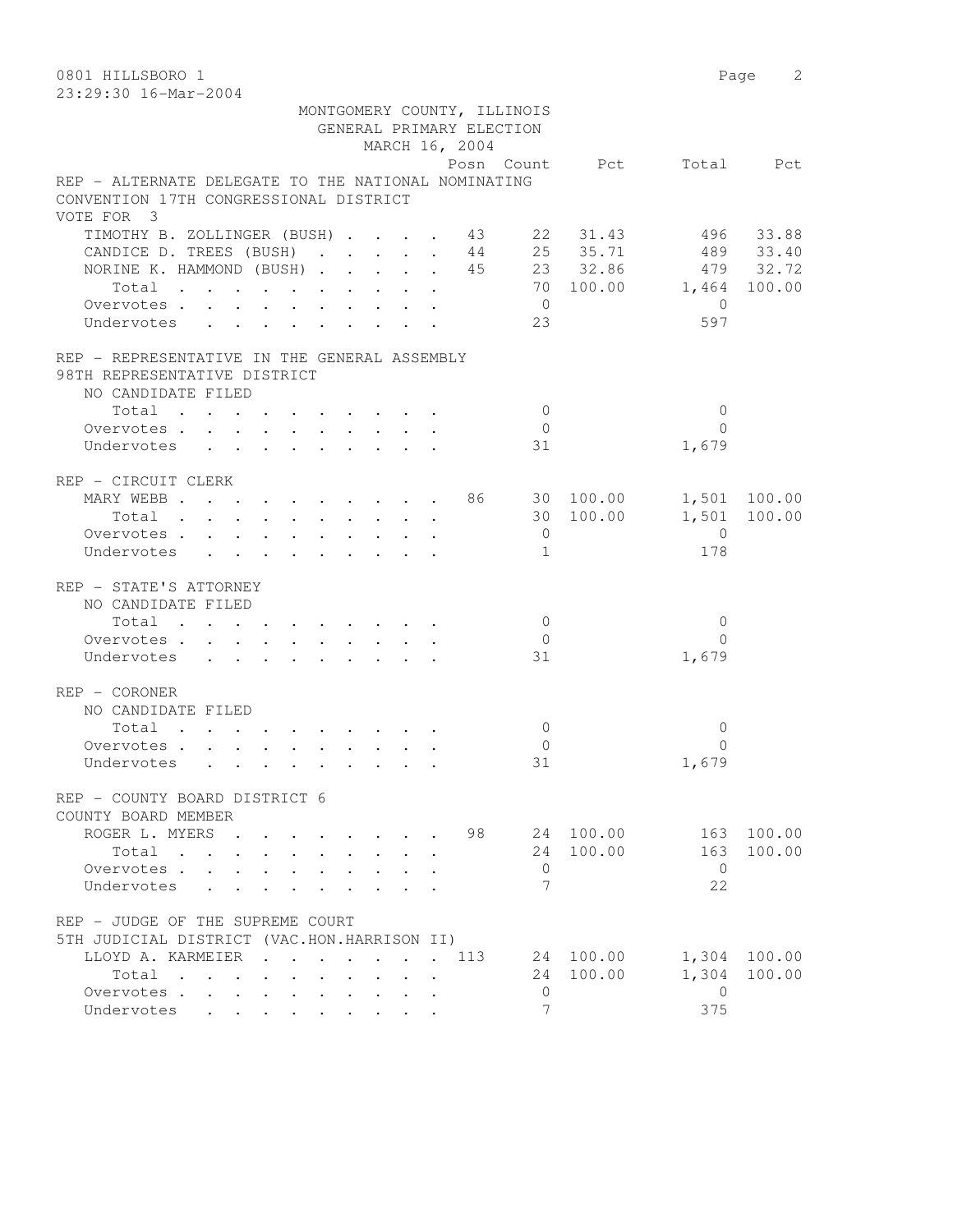| 0801 HILLSBORO 1<br>$23:29:30$ 16-Mar-2004    | Page      | 3 |
|-----------------------------------------------|-----------|---|
| MONTGOMERY COUNTY, ILLINOIS                   |           |   |
| GENERAL PRIMARY ELECTION                      |           |   |
| MARCH 16, 2004                                |           |   |
| Posn Count Pct                                | Total Pct |   |
| REP - JUDGE OF THE APPELLATE COURT            |           |   |
| 5TH JUDICIAL DISTRICT (VAC.HON.RARICK)        |           |   |
| NO CANDIDATE FILED                            |           |   |
| Total<br>$\Omega$                             | $\Omega$  |   |
| $\Omega$<br>Overvotes.                        | $\Omega$  |   |
| Undervotes<br>31                              | 1,679     |   |
|                                               |           |   |
| REP - JUDGE OF THE CIRCUIT COURT              |           |   |
| 4TH JUD. CIRC. MONTGOMERY CO. (VAC.HON.HUBER) |           |   |
| NO CANDIDATE FILED                            |           |   |
| Total<br>$\Omega$                             | $\Omega$  |   |
| $\Omega$<br>Overvotes                         | 0         |   |
| Undervotes<br>31                              | 1,679     |   |
|                                               |           |   |
| REP - PRECINCT COMMITTEEMAN                   |           |   |
| HILLSBORO 1                                   |           |   |
| NO CANDIDATE FILED                            |           |   |
| $\Omega$                                      |           |   |
| Total                                         |           |   |
| Overvotes<br>$\mathbf{0}$                     |           |   |
| 31<br>Undervotes                              |           |   |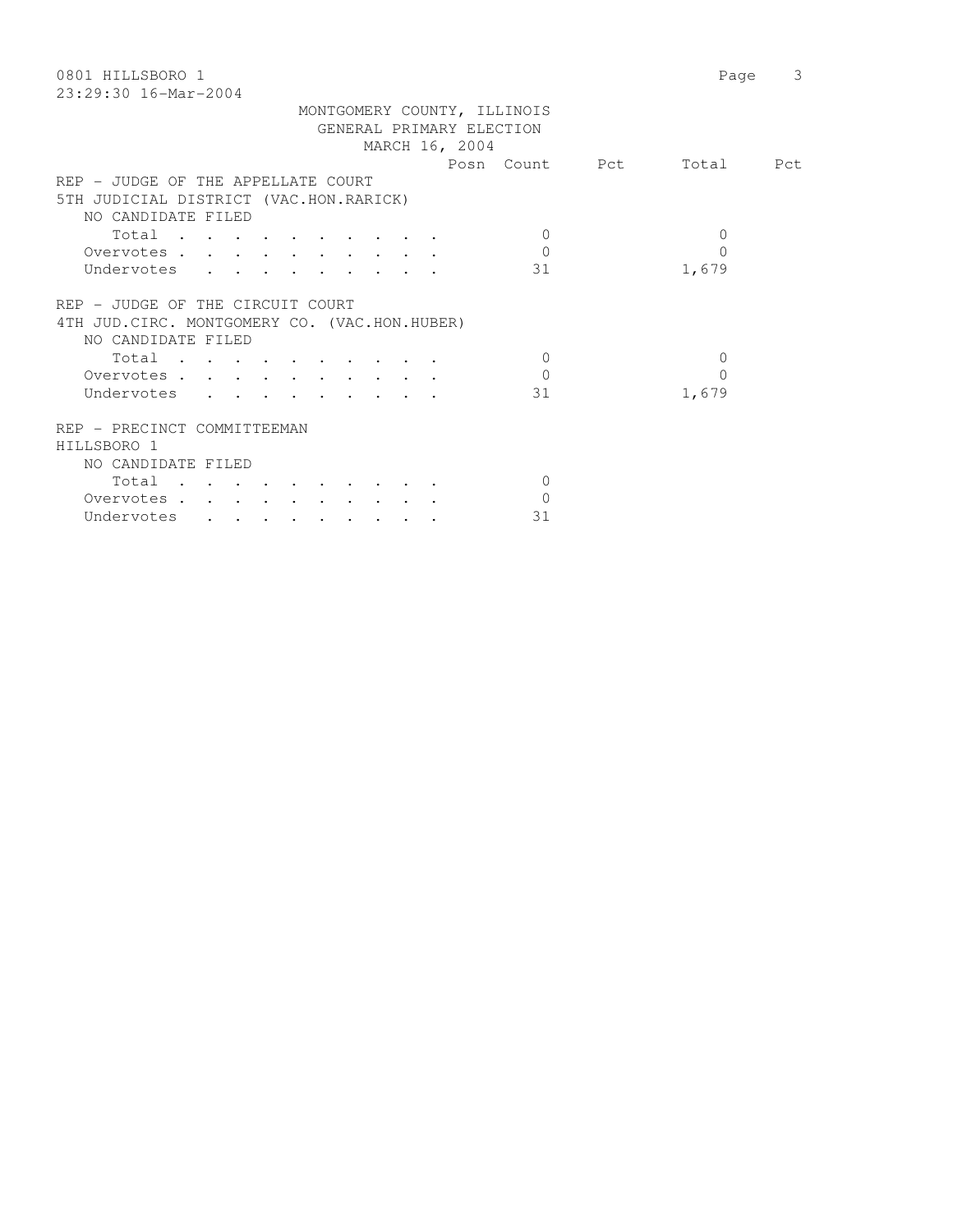0801 HILLSBORO 1 Page 4

|                                                                               |  |  |  |                | MONTGOMERY COUNTY, ILLINOIS |                  |                                     |              |
|-------------------------------------------------------------------------------|--|--|--|----------------|-----------------------------|------------------|-------------------------------------|--------------|
|                                                                               |  |  |  |                | GENERAL PRIMARY ELECTION    |                  |                                     |              |
|                                                                               |  |  |  | MARCH 16, 2004 |                             |                  |                                     |              |
|                                                                               |  |  |  |                |                             |                  | Posn Count Pct Total Pct            |              |
| DEM - PRESIDENT OF THE UNITED STATES                                          |  |  |  |                |                             |                  |                                     |              |
| JOHN EDWARDS                                                                  |  |  |  |                | $5^{\circ}$<br>8            | 12.31            | 435                                 | 15.70        |
| WESLEY K. CLARK                                                               |  |  |  |                |                             |                  | 6 0 0.00 40 1.44                    |              |
| HOWARD DEAN                                                                   |  |  |  |                |                             | $7 \t 2 \t 3.08$ | 97                                  | 3.50         |
| JOE LIEBERMAN                                                                 |  |  |  | 8              |                             | $3 \t 4.62$      | 44                                  | 1.59         |
| DENNIS J. KUCINICH                                                            |  |  |  | 9              |                             | $0 \t 0.00$      | 29                                  | 1.05         |
| LYNDON H. LaROUCHE, JR. 10                                                    |  |  |  |                |                             | $1 \t 1.54$      | 10                                  | 0.36         |
| CAROL MOSELEY BRAUN                                                           |  |  |  | 11             |                             | 3, 4.62          | 40                                  | 1.44         |
| ALFRED C. SHARPTON 12 0 0.00 19 0.69<br>JOHN F. KERRY 13 48 73.85 2,057 74.23 |  |  |  |                |                             |                  |                                     |              |
|                                                                               |  |  |  |                |                             |                  |                                     |              |
| Total                                                                         |  |  |  |                |                             | 65 100.00        |                                     | 2,771 100.00 |
| Overvotes                                                                     |  |  |  |                | $\overline{0}$              |                  | 11                                  |              |
| Undervotes                                                                    |  |  |  |                | 5                           |                  | 222                                 |              |
|                                                                               |  |  |  |                |                             |                  |                                     |              |
| DEM - UNITED STATES SENATOR                                                   |  |  |  |                |                             |                  |                                     |              |
| BARACK OBAMA 17                                                               |  |  |  |                |                             | $6\qquad 9.09$   | 349                                 | 12.66        |
| DANIEL W. HYNES 18                                                            |  |  |  |                |                             | 35 53.03         |                                     | 1,654 59.99  |
| GERY CHICO 19 1 1.52                                                          |  |  |  |                |                             |                  |                                     | 20 0.73      |
| MARIA PAPPAS 20   1   1.52   51   1.85                                        |  |  |  |                |                             |                  |                                     |              |
| M. BLAIR HULL 21 23 34.85 570 20.67                                           |  |  |  |                |                             |                  |                                     |              |
| JOYCE WASHINGTON 22                                                           |  |  |  |                |                             |                  | 0 0.00 35 1.27                      |              |
| NANCY SKINNER                                                                 |  |  |  | 2.3            |                             | $0 \t 0.00$      | 78                                  | 2.83         |
| Total                                                                         |  |  |  |                |                             |                  | 66 100.00 2,757                     | 100.00       |
| Overvotes                                                                     |  |  |  |                | 1                           |                  | 16                                  |              |
| Undervotes                                                                    |  |  |  |                | 3                           |                  | 231                                 |              |
|                                                                               |  |  |  |                |                             |                  |                                     |              |
| DEM - REPRESENTATIVE IN CONGRESS                                              |  |  |  |                |                             |                  |                                     |              |
| 17TH CONGRESSIONAL DISTRICT                                                   |  |  |  |                |                             |                  |                                     |              |
| LANE A. EVANS                                                                 |  |  |  |                |                             |                  | . 34   56   100.00   1,244   100.00 |              |
| Total 56 100.00                                                               |  |  |  |                |                             |                  | 1,244                               | 100.00       |
| Overvotes.                                                                    |  |  |  |                | $\overline{0}$              |                  | $\Omega$                            |              |
| Undervotes                                                                    |  |  |  |                | 14                          |                  | 540                                 |              |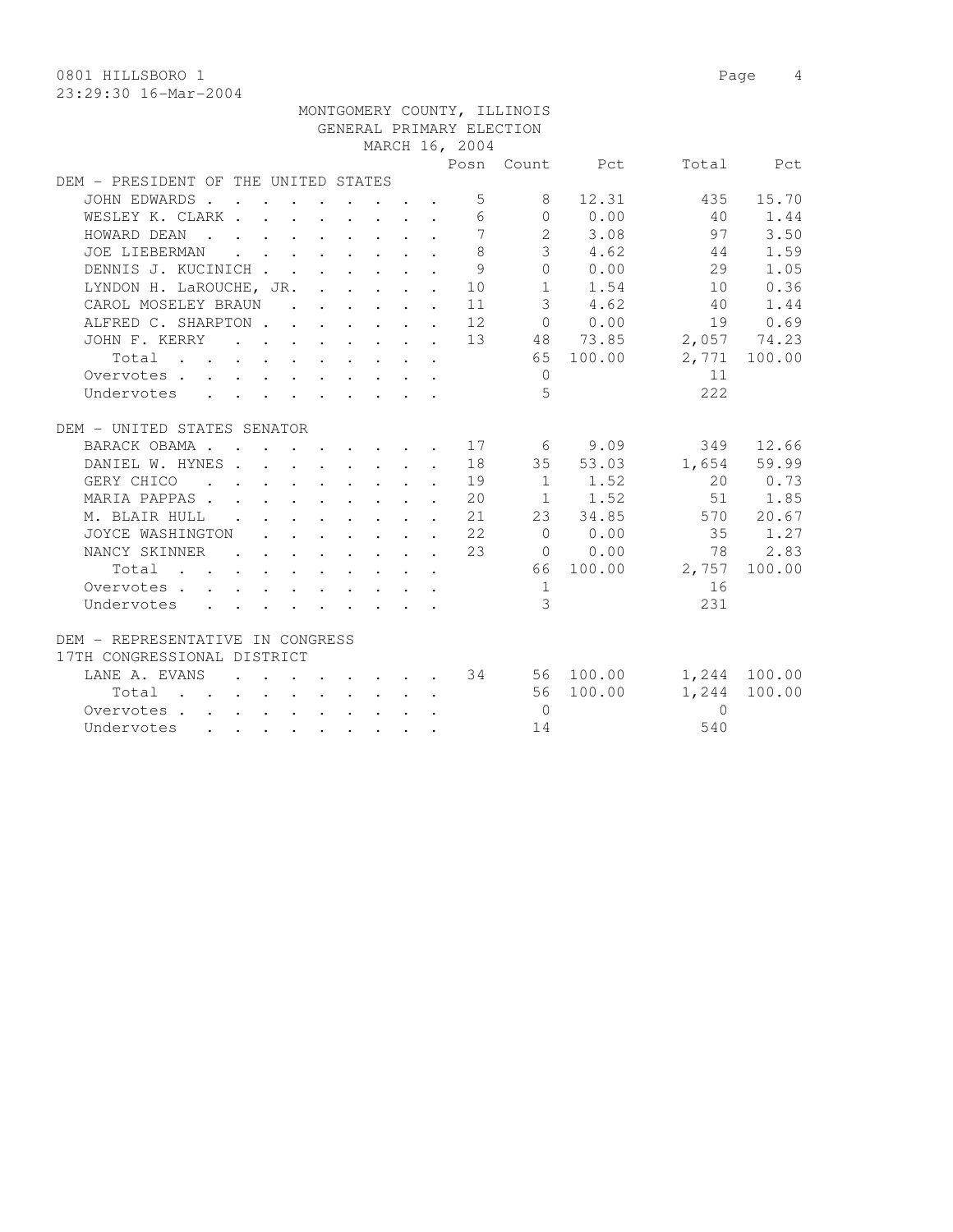0801 HILLSBORO 1 Page 5 23:29:30 16-Mar-2004

|                                                      |                         |                      | GENERAL PRIMARY ELECTION | MONTGOMERY COUNTY, ILLINOIS |             |                          |              |
|------------------------------------------------------|-------------------------|----------------------|--------------------------|-----------------------------|-------------|--------------------------|--------------|
|                                                      |                         |                      | MARCH 16, 2004           |                             |             |                          |              |
| DEM - DELEGATE TO THE NATIONAL NOMINATING CONVENTION |                         |                      |                          |                             |             | Posn Count Pct Total Pct |              |
| 17TH CONGRESSIONAL DISTRICT                          |                         |                      |                          |                             |             |                          |              |
| VOTE FOR 5                                           |                         |                      |                          |                             |             |                          |              |
| MIKE BOLAND (DEAN) 11 12 4.40                        |                         |                      |                          |                             |             | 410                      | 6.65         |
| GRACIELA HERNANDEZ (DEAN)                            |                         |                      | 42                       |                             | 10 3.66     | 303                      | 4.91         |
| DON JOHNSTON (DEAN) 43                               |                         |                      |                          |                             | 10 3.66     | 370                      | 6.00         |
| MARY K. "KAYT" NORRIS (DEAN) 44                      |                         |                      |                          |                             | 14 5.13     | 345                      | 5.59         |
| NORM M. WINICK (DEAN) 45                             |                         |                      |                          |                             | 7 2.56      | 305                      | 4.95         |
| GLORIA FERGUSON (KUCINICH) 46                        |                         |                      |                          |                             | 6 2.20      | 176                      | 2.85         |
| DAVID AMOR (KUCINICH)                                |                         |                      | 47                       | $5 -$                       | 1.83        | 142                      | 2.30         |
| KAREN GOURD (KUCINICH)                               |                         |                      | 48                       | $7\phantom{0}$              | 2.56        | 151                      | 2.45         |
| JAMES DICE (KUCINICH)                                |                         |                      | 49                       | $\mathcal{S}$               | 1.10        | 132                      | 2.14         |
| VINCENT G. THOMAS (KUCINICH)                         |                         | $\mathbf{L}$         | 50                       | 8                           | 2.93        | 154                      | 2.50         |
| PAT O'BRIEN (GEPHARDT)                               |                         |                      | 58                       | $\overline{4}$              | 1.47        | 97                       | 1.57         |
| MIKE SHAMPINE (GEPHARDT) 59                          |                         |                      |                          | $2^{\circ}$                 | 0.73        | 42                       | 0.68         |
| CHARLES E. CASH, JR. (GEPHARDT) 60                   |                         |                      |                          |                             |             | 1 0.37 41                | 0.66         |
| DENNIS A. VANDERGINST (EDWARDS) 61                   |                         |                      |                          |                             | 2 0.73      | 91                       | 1.48         |
| M. EVA SAVALA (EDWARDS) 62                           |                         |                      |                          | 3 <sup>7</sup>              | 1.10        | 90                       | 1.46         |
| ROBIN A. JOHNSON (EDWARDS) 63                        |                         |                      |                          | $4 \quad$                   | 1.47        | 101                      | 1.64         |
| LYNDA FAINTER (EDWARDS)                              |                         |                      | 64                       | $4\phantom{0}$              | 1.47        | 90                       | 1.46         |
| DAVID M. CAMPBELL (EDWARDS)                          |                         |                      | 65                       | 5 <sup>7</sup>              | 1.83        | 100                      | 1.62         |
| DAVID ANDICH (CLARK)                                 |                         |                      | 66                       | $\Omega$                    | 0.00        | 16                       | 0.26         |
| STUART LEFSTEIN (CLARK)                              |                         |                      | 67                       | $\Omega$                    | 0.00        | 11                       | 0.18         |
| MATT O'BRIEN (CLARK)                                 |                         |                      | 68                       | $\Omega$                    | 0.00        | 17                       | 0.28         |
| SUZANNE GOLDEN (CLARK)                               |                         |                      | 69                       |                             | 0 0.00      | 15                       | 0.24         |
| SONIA CERVANTES (CLARK)                              |                         |                      | 70                       |                             | 0 0.00      | 24                       | 0.39         |
| PAUL L MANGIERI (KERRY)                              |                         |                      | 71                       | 33                          | 12.09       | 557                      | 9.03         |
|                                                      |                         |                      | 72                       | 32                          | 11.72       | 599                      | 9.71         |
| PATRICIA "PAT" VERONDA (KERRY)                       |                         |                      | 73                       | 34                          | 12.45       | 602                      | 9.76         |
| JOSE "JOE" MORENO (KERRY)                            |                         |                      | 74                       | 34                          | 12.45       | 602                      | 9.76         |
| MARGARET WALKER (KERRY)<br>PORTER MCNEIL (KERRY)     |                         |                      | 75                       |                             | 33 12.09    | 584                      | 9.47         |
|                                                      |                         |                      |                          |                             |             | 273 100.00 6,167         |              |
| Total                                                |                         |                      |                          |                             |             |                          | 100.00       |
| Overvotes                                            |                         |                      |                          | $\overline{1}$              |             | 43                       |              |
| Undervotes                                           |                         |                      |                          | 72                          |             | 2,538                    |              |
| DEM - ALTERNATE DELEGATE TO THE NATIONAL NOMINATING  |                         |                      |                          |                             |             |                          |              |
| CONVENTION 17TH CONGRESSIONAL DISTRICT               |                         |                      |                          |                             |             |                          |              |
| JEANETTE HUNTER (DEAN)                               |                         |                      | 113                      |                             | 7 12.73     |                          | 126 9.07     |
| AMANDA L. HICKS (KUCINICH)                           |                         |                      | 114                      | 1                           | 1.82        | 58                       | 4.18         |
|                                                      |                         | $\sim$               |                          |                             | $5 \t 9.09$ |                          | 193 13.89    |
| ROXANE ZAMORA (EDWARDS)<br>MARY RISELING (CLARK)     |                         | $\ddot{\phantom{0}}$ | 115                      |                             | 0 0.00      | 42                       | 3.02         |
|                                                      |                         | $\ddot{\phantom{0}}$ | 116                      |                             | 42 76.36    |                          |              |
| JOAN C. SCOTT (KERRY)                                |                         |                      | 117                      |                             |             | 970                      | 69.83        |
| Total                                                |                         |                      |                          | 55                          | 100.00      | 1,389                    | 100.00       |
| Overvotes.                                           | $\cdot$ $\cdot$ $\cdot$ | $\cdot$ $\cdot$      |                          | $\overline{0}$              |             | 13                       |              |
| Undervotes                                           |                         |                      |                          | 15                          |             | 382                      |              |
|                                                      |                         |                      |                          |                             |             |                          |              |
| DEM - REPRESENTATIVE IN THE GENERAL ASSEMBLY         |                         |                      |                          |                             |             |                          |              |
| 98TH REPRESENTATIVE DISTRICT                         |                         |                      |                          |                             |             |                          |              |
| GARY HANNIG                                          |                         |                      | 139                      |                             | 64 100.00   |                          | 2,593 100.00 |
| Total                                                |                         |                      |                          |                             | 64 100.00   | 2,593                    | 100.00       |
| Overvotes.                                           |                         |                      |                          | $\circ$                     |             | $\Omega$                 |              |
| Undervotes                                           |                         |                      |                          | 6                           |             | 401                      |              |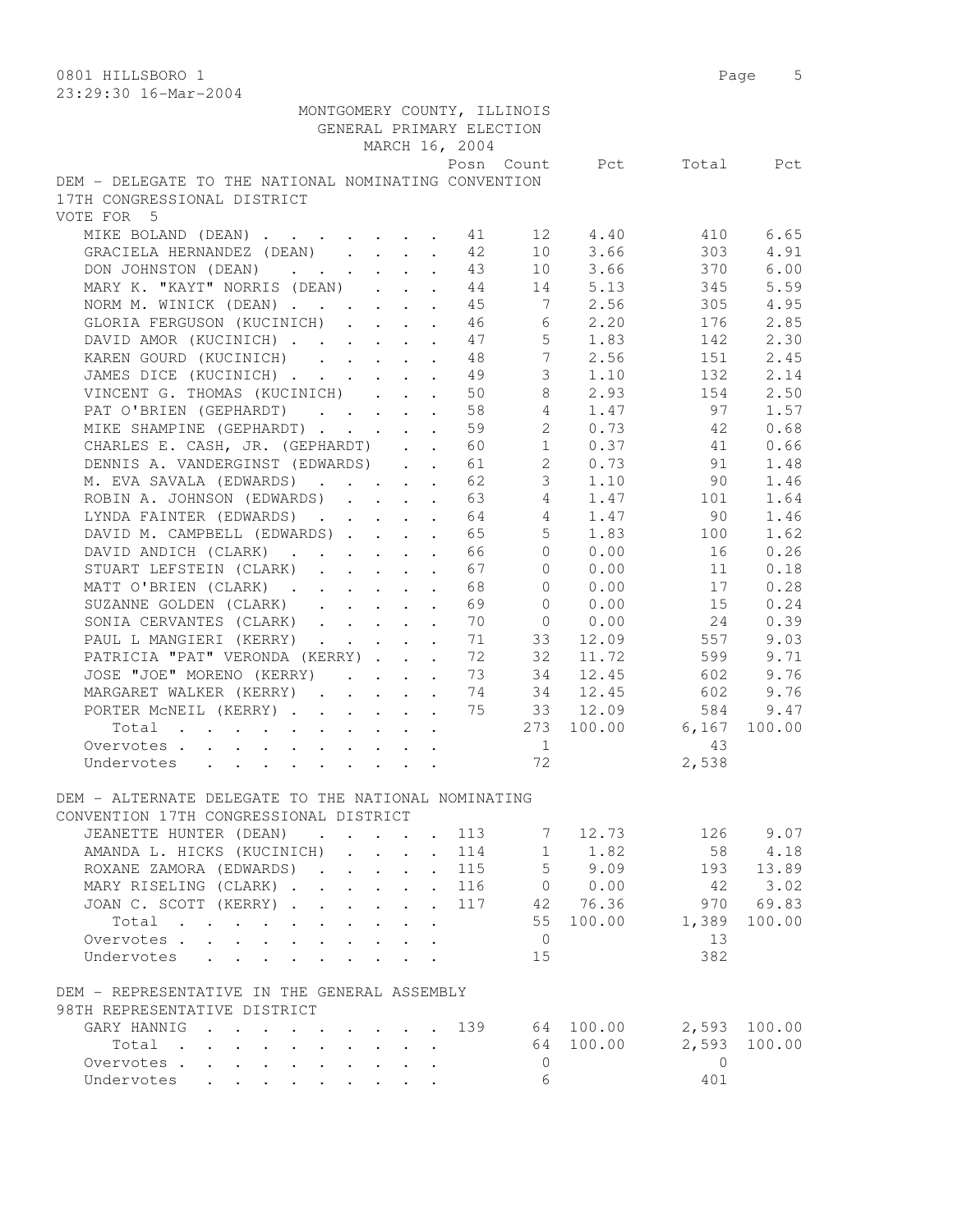| 0801 HILLSBORO 1                              |                             |                 |                         | Page 6       |
|-----------------------------------------------|-----------------------------|-----------------|-------------------------|--------------|
| 23:29:30 16-Mar-2004                          |                             |                 |                         |              |
|                                               | MONTGOMERY COUNTY, ILLINOIS |                 |                         |              |
|                                               | GENERAL PRIMARY ELECTION    |                 |                         |              |
|                                               | MARCH 16, 2004              |                 |                         |              |
|                                               |                             | Posn Count Pct  |                         | Total Pct    |
| DEM - CIRCUIT CLERK                           |                             |                 |                         |              |
| NO CANDIDATE FILED                            |                             |                 |                         |              |
| Total                                         |                             | $\overline{0}$  | $\mathbf{0}$            |              |
| Overvotes.                                    |                             | $\overline{0}$  | $\bigcap$               |              |
| Undervotes                                    |                             | 70              | 2,994                   |              |
| DEM - STATE'S ATTORNEY                        |                             |                 |                         |              |
| JIM ROBERTS                                   |                             |                 |                         |              |
|                                               |                             | . 167 58 100.00 |                         | 2,511 100.00 |
| Total                                         |                             | 58 100.00       | 2,511<br>$\overline{0}$ | 100.00       |
| Overvotes                                     |                             | $\overline{0}$  |                         |              |
| Undervotes                                    |                             | 12              | 483                     |              |
| DEM - CORONER                                 |                             |                 |                         |              |
| RICKEY L. BROADDUS 170 65 100.00              |                             |                 |                         | 2,367 100.00 |
| Total                                         |                             | 65 100.00       |                         | 2,367 100.00 |
| Overvotes                                     |                             | $\overline{0}$  | $\overline{0}$          |              |
| Undervotes                                    |                             | - 5             | 627                     |              |
|                                               |                             |                 |                         |              |
| DEM - COUNTY BOARD DISTRICT 6                 |                             |                 |                         |              |
| COUNTY BOARD MEMBER                           |                             |                 |                         |              |
| TIMOTHY L. FOGLE 174 56 100.00                |                             |                 |                         | 317 100.00   |
| Total                                         |                             | 56 100.00       | 317                     | 100.00       |
| Overvotes.                                    |                             | $\overline{0}$  | $\overline{0}$          |              |
| Undervotes                                    |                             | 14              | 112                     |              |
|                                               |                             |                 |                         |              |
| DEM - JUDGE OF THE SUPREME COURT              |                             |                 |                         |              |
| 5TH JUDICIAL DISTRICT (VAC.HON.HARRISON II)   |                             |                 |                         |              |
| GORDON E. MAAG 191                            |                             | 43 100.00       |                         | 1,795 100.00 |
| Total                                         |                             | 43 100.00       | 1,795                   | 100.00       |
| Overvotes.                                    |                             | $\overline{0}$  | $\overline{0}$          |              |
| Undervotes                                    |                             | 27              | 1,199                   |              |
|                                               |                             |                 |                         |              |
| DEM - JUDGE OF THE APPELLATE COURT            |                             |                 |                         |              |
| 5TH JUDICIAL DISTRICT (VAC.HON.RARICK)        |                             |                 |                         |              |
| JAMES K. DONOVAN                              | 196                         | 47 100.00       |                         | 1,900 100.00 |
| Total                                         |                             | 47 100.00       | 1,900                   | 100.00       |
| Overvotes.                                    |                             | $\overline{0}$  | $\overline{0}$          |              |
| Undervotes<br>$\sim$ $\sim$                   |                             | 23              | 1,094                   |              |
|                                               |                             |                 |                         |              |
| DEM - JUDGE OF THE CIRCUIT COURT              |                             |                 |                         |              |
| 4TH JUD. CIRC. MONTGOMERY CO. (VAC.HON.HUBER) |                             |                 |                         |              |
| KELLY D. LONG 203                             |                             | 61 100.00       |                         | 2,423 100.00 |
| Total                                         |                             | 61 100.00       | 2,423                   | 100.00       |
| Overvotes                                     |                             | $\overline{0}$  | $\overline{0}$          |              |
| Undervotes                                    |                             | 9               | 571                     |              |
|                                               |                             |                 |                         |              |
| DEM - PRECINCT COMMITTEEMAN                   |                             |                 |                         |              |
| HILLSBORO 1                                   |                             |                 |                         |              |
| TIMOTHY L. FOGLE                              | 218                         | 58 100.00       |                         |              |
| Total                                         |                             | 58 100.00       |                         |              |
| Overvotes.                                    |                             | $\overline{0}$  |                         |              |
| Undervotes                                    |                             | 12              |                         |              |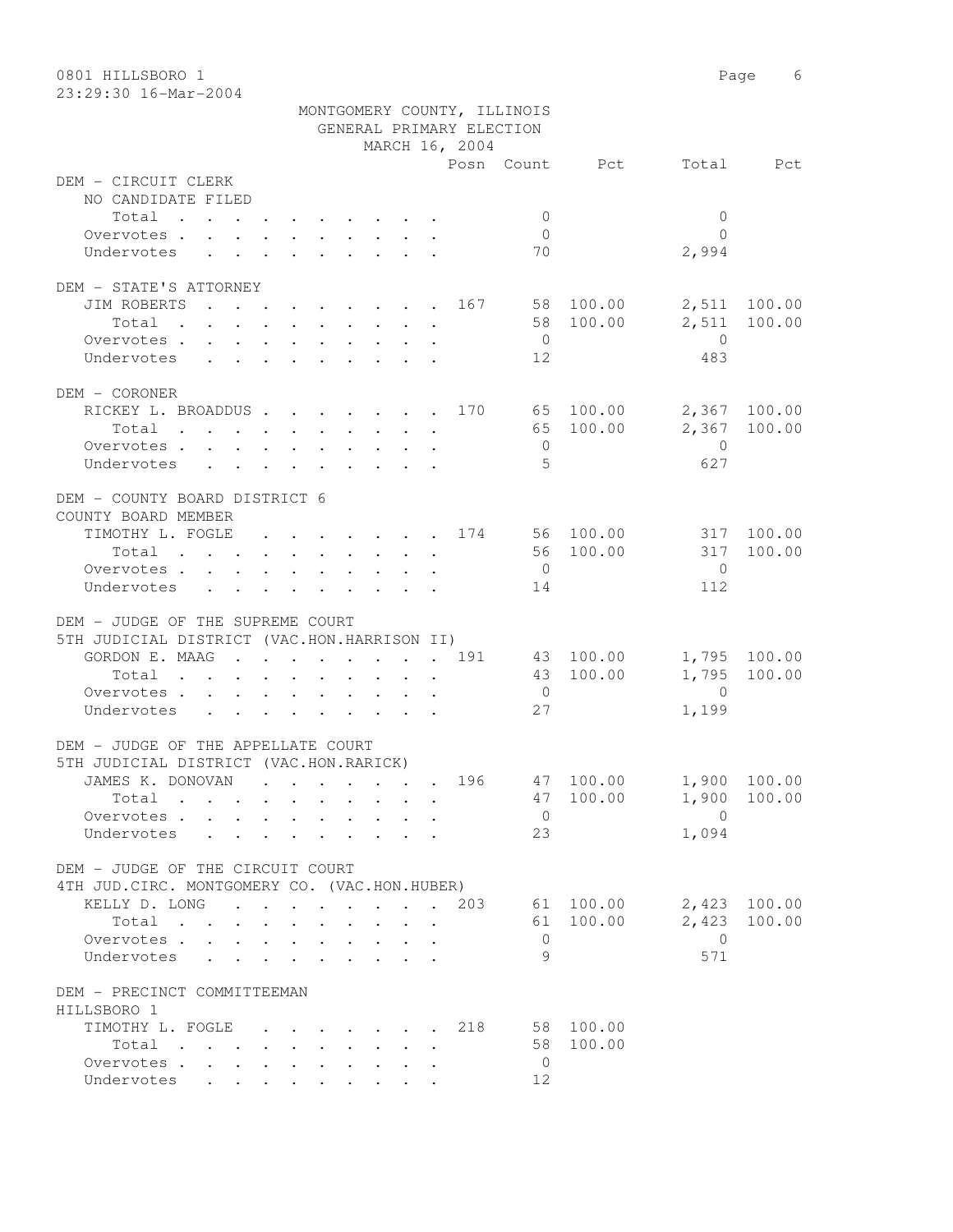## 0801 HILLSBORO 1 Page 7 23:29:30 16-Mar-2004

|                   |  |  |  |  |  |                          | MONTGOMERY COUNTY, ILLINOIS |        |       |             |
|-------------------|--|--|--|--|--|--------------------------|-----------------------------|--------|-------|-------------|
|                   |  |  |  |  |  | GENERAL PRIMARY ELECTION |                             |        |       |             |
|                   |  |  |  |  |  | MARCH 16, 2004           |                             |        |       |             |
|                   |  |  |  |  |  |                          | Posn Count                  | Pct    | Total | Pct.        |
| MONTGOMERY COUNTY |  |  |  |  |  |                          |                             |        |       |             |
| YES               |  |  |  |  |  | 246                      | 49                          | 50.52  | 1,971 | 43.10       |
| NO.               |  |  |  |  |  | . 247                    | 48                          | 49.48  |       | 2,602 56.90 |
| Total             |  |  |  |  |  |                          | 97                          | 100.00 | 4,573 | 100.00      |
| Overvotes         |  |  |  |  |  |                          | $\mathbf{0}$                |        | 4     |             |
| Undervotes        |  |  |  |  |  |                          | 12                          |        | 416   |             |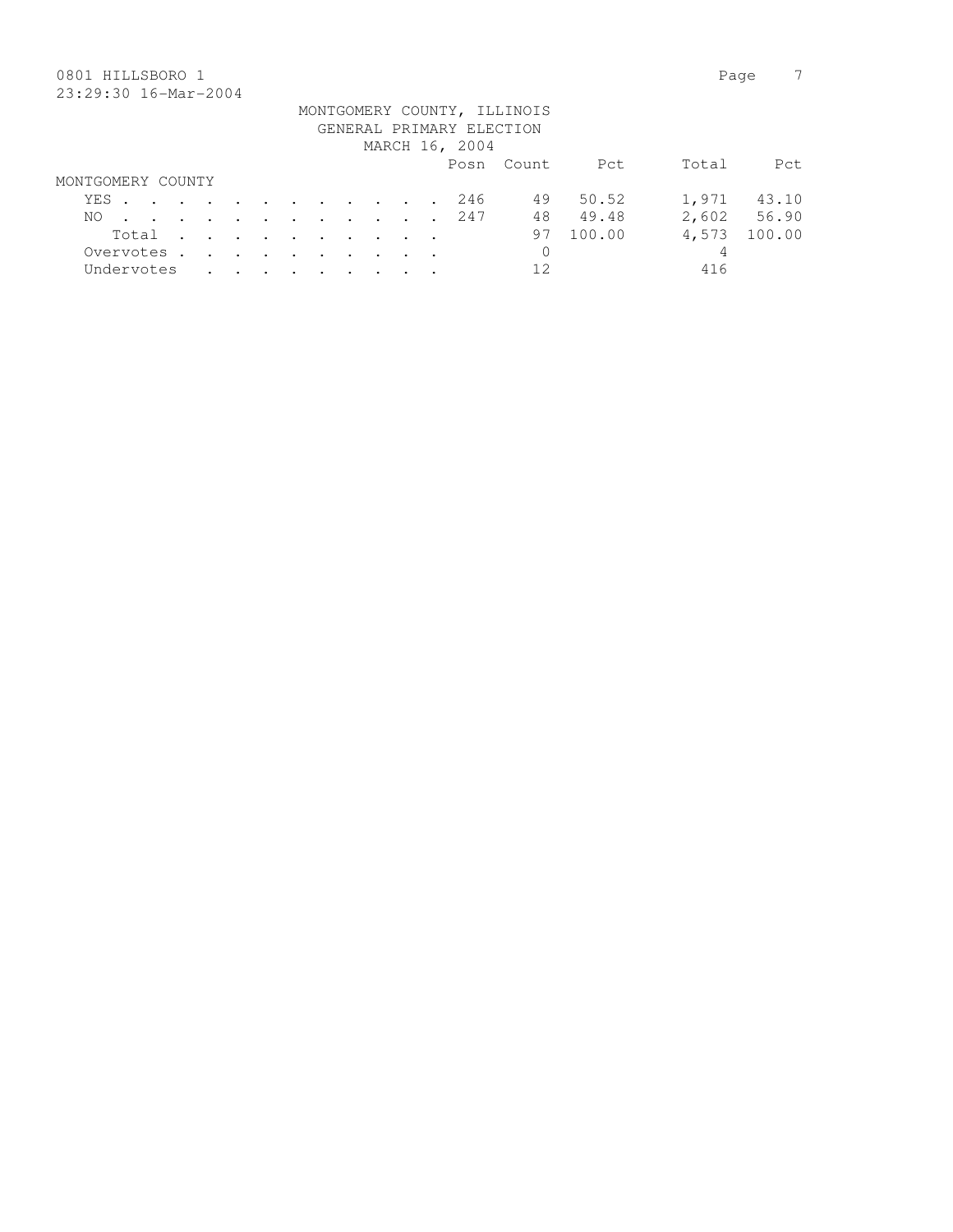0802 HILLSBORO 2 Page 1 23:29:30 16-Mar-2004

| vvva nihuduvitu a    |                             |  |
|----------------------|-----------------------------|--|
| 23:29:30 16-Mar-2004 |                             |  |
|                      | MONTGOMERY COUNTY, ILLINOIS |  |
|                      | GENERAL PRIMARY ELECTION    |  |

|                                                                                                                                                                |                                 |                      | MARCH 16, 2004 |                |                                |              |              |
|----------------------------------------------------------------------------------------------------------------------------------------------------------------|---------------------------------|----------------------|----------------|----------------|--------------------------------|--------------|--------------|
|                                                                                                                                                                |                                 |                      |                |                | Posn Count Pct                 | Total        | Pct          |
| Precincts Counted - TOTAL                                                                                                                                      |                                 |                      |                |                | 2.38<br>$1 \quad \blacksquare$ | 42           | 100.00       |
| Registered Voters - TOTAL                                                                                                                                      |                                 |                      |                | 372            |                                | 18,263       |              |
| Ballots Cast - TOTAL                                                                                                                                           |                                 |                      |                | 112            | 30.11                          | 5,007        | 27.42        |
| Ballots Cast - BLANK                                                                                                                                           |                                 |                      |                | $\overline{2}$ | 0.54                           | 71           | 0.39         |
| Ballots Cast - REPUBLICAN                                                                                                                                      |                                 |                      |                | 36             |                                | 1,683        |              |
| Ballots Cast - REP. YEL/BLK.ST.                                                                                                                                |                                 |                      |                | 36             |                                | 561          |              |
| Ballots Cast - REP. FED. 17TH                                                                                                                                  |                                 |                      |                | $\overline{0}$ |                                | 2            |              |
| Ballots Cast - DEMOCRATIC<br>$\mathbf{r}$ , $\mathbf{r}$ , $\mathbf{r}$ , $\mathbf{r}$ , $\mathbf{r}$                                                          |                                 |                      |                | 73             |                                | 3,004        |              |
| Ballots Cast - DEM. GRN/BLK.ST.                                                                                                                                |                                 |                      |                | 73             |                                | 874          |              |
| Ballots Cast - DEM. FED. 17TH                                                                                                                                  |                                 |                      |                | $\overline{0}$ |                                | 6            |              |
| Ballots Cast - NONPARTISAN                                                                                                                                     |                                 |                      |                | 3              |                                | 320          |              |
| Ballots Cast - NON. WHITE<br>$\mathcal{L}^{\mathcal{A}}$ , and $\mathcal{L}^{\mathcal{A}}$ , and $\mathcal{L}^{\mathcal{A}}$ , and $\mathcal{L}^{\mathcal{A}}$ |                                 |                      |                | $\mathcal{S}$  |                                | 281          |              |
|                                                                                                                                                                |                                 |                      |                |                |                                |              |              |
| REP - PRESIDENT OF THE UNITED STATES                                                                                                                           |                                 |                      |                |                |                                |              |              |
| GEORGE W. BUSH                                                                                                                                                 |                                 |                      | 5              |                | 27 100.00                      |              | 1,274 100.00 |
| Total                                                                                                                                                          | $\cdot$ $\cdot$ $\cdot$ $\cdot$ |                      |                | 27             | 100.00                         | 1,274        | 100.00       |
| Overvotes                                                                                                                                                      |                                 |                      |                | $\mathbf 0$    |                                | $\bigcirc$   |              |
| Undervotes                                                                                                                                                     |                                 |                      |                | 9              |                                | 409          |              |
|                                                                                                                                                                |                                 |                      |                |                |                                |              |              |
| REP - UNITED STATES SENATOR                                                                                                                                    |                                 |                      |                |                |                                |              |              |
| JIM OBERWEIS                                                                                                                                                   |                                 |                      | - 9            | $\mathbf{2}$   | 6.25                           | 256          | 17.26        |
| ANDY MCKENNA 10                                                                                                                                                |                                 |                      |                | 1              | 3.13                           | 210          | 14.16        |
| JOHN BORLING                                                                                                                                                   |                                 |                      | 11             | 1              | 3.13                           | -26          | 1.75         |
| STEVEN J. RAUSCHENBERGER                                                                                                                                       |                                 |                      | 12             | $2^{\circ}$    | 6.25                           | 144          | 9.71         |
| JACK RYAN                                                                                                                                                      |                                 |                      | 13             | 18             | 56.25                          | 663          | 44.71        |
| CHIRINJEEV KATHURIA                                                                                                                                            |                                 |                      | 14             |                | 1 3.13                         | 15           | 1.01         |
| JONATHAN C. WRIGHT                                                                                                                                             |                                 |                      | 15             |                | 4 12.50                        | 136          | 9.17         |
| NORM HILL                                                                                                                                                      |                                 |                      | 16             |                | $3\qquad 9.38$                 | 33           | 2.23         |
| Total                                                                                                                                                          |                                 |                      |                |                | 32 100.00                      | 1,483        | 100.00       |
| Overvotes                                                                                                                                                      |                                 |                      |                | 1              |                                | 23           |              |
| Undervotes                                                                                                                                                     |                                 |                      |                | 3              |                                | 177          |              |
|                                                                                                                                                                |                                 |                      |                |                |                                |              |              |
| REP - REPRESENTATIVE IN CONGRESS                                                                                                                               |                                 |                      |                |                |                                |              |              |
| 17TH CONGRESSIONAL DISTRICT                                                                                                                                    |                                 |                      |                |                |                                |              |              |
| ANDREA LANE ZINGA                                                                                                                                              |                                 |                      | 23             |                | 21 100.00                      | 360          | 100.00       |
| Total                                                                                                                                                          |                                 |                      |                | 21             | 100.00                         | 360          | 100.00       |
|                                                                                                                                                                |                                 |                      |                |                |                                |              |              |
| Overvotes                                                                                                                                                      |                                 |                      |                | $\mathbf{0}$   |                                | $\Omega$     |              |
| Undervotes                                                                                                                                                     |                                 |                      |                | 15             |                                | 327          |              |
|                                                                                                                                                                |                                 |                      |                |                |                                |              |              |
| REP - DELEGATE TO THE NATIONAL NOMINATING CONVENTION                                                                                                           |                                 |                      |                |                |                                |              |              |
| 17TH CONGRESSIONAL DISTRICT                                                                                                                                    |                                 |                      |                |                |                                |              |              |
| VOTE FOR 3                                                                                                                                                     |                                 |                      |                |                |                                |              |              |
| THOMAS G. GETZ (BUSH)                                                                                                                                          |                                 |                      | 35             | 28             | 33.33                          | 522          | 33.27        |
| REGAN E. RAMSEY (BUSH)<br>$\mathbf{r} = \mathbf{r} \cdot \mathbf{r}$ and $\mathbf{r} = \mathbf{r} \cdot \mathbf{r}$                                            |                                 | $\mathbf{r}$         | 36             | 28             | 33.33                          | 522          | 33.27        |
| D. KAY LONG (BUSH)<br>$\mathbf{L}$                                                                                                                             | $\mathbf{L}$<br>$\mathbf{L}$    |                      | 37             | 28             | 33.33                          | 525          | 33.46        |
| $Total \cdot \cdot \cdot \cdot \cdot$                                                                                                                          |                                 | $\ddot{\phantom{a}}$ |                | 84             | 100.00                         | 1,569        | 100.00       |
| Overvotes                                                                                                                                                      | $\ddot{\phantom{a}}$            | $\ddot{\phantom{a}}$ |                | $\overline{0}$ |                                | $\mathbf{0}$ |              |
| Undervotes<br>the contract of the contract of the contract of the contract of the contract of the contract of the contract of                                  |                                 |                      |                | 24             |                                | 492          |              |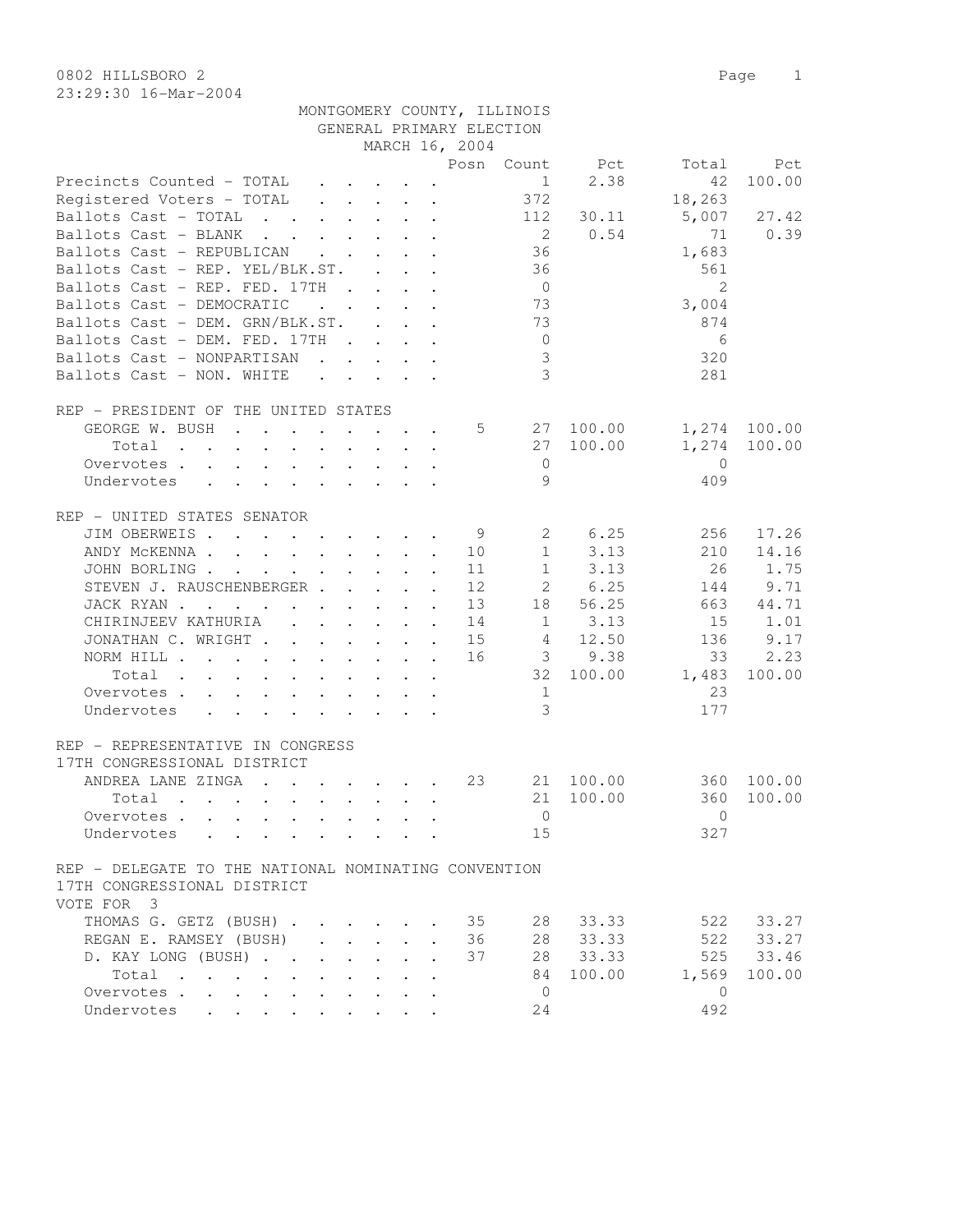0802 HILLSBORO 2 Page 2 23:29:30 16-Mar-2004 MONTGOMERY COUNTY, ILLINOIS GENERAL PRIMARY ELECTION MARCH 16, 2004 Posn Count Pct Total Pct REP - ALTERNATE DELEGATE TO THE NATIONAL NOMINATING CONVENTION 17TH CONGRESSIONAL DISTRICT VOTE FOR 3 TIMOTHY B. ZOLLINGER (BUSH) . . . . 43 27 36.99 496 33.88 CANDICE D. TREES (BUSH) . . . . . 44 22 30.14 489 33.40 NORINE K. HAMMOND (BUSH) . . . . . 45 24 32.88 479 32.72 Total . . . . . . . . . . 73 100.00 1,464 100.00 Overvotes . . . . . . . . . . . 0 Undervotes . . . . . . . . . 35 597 REP - REPRESENTATIVE IN THE GENERAL ASSEMBLY 98TH REPRESENTATIVE DISTRICT NO CANDIDATE FILED 10tal . . . . . . . . . . . 0 0 0<br>ervotes . . . . . . . . . . . 0 0 0<br>dervotes . . . . . . . . . . 36 1,679 Overvotes . . . . . . . . . . 0 Undervotes . . . . . . . . . 36 REP - CIRCUIT CLERK MARY WEBB . . . . . . . . . . 86 33 100.00 1,501 100.00 Total . . . . . . . . . . 33 100.00 1,501 100.00 Overvotes . . . . . . . . . . 0 0 Undervotes . . . . . . . . . 3 178 REP - STATE'S ATTORNEY NO CANDIDATE FILED  $\texttt{Total} \quad . \quad . \quad . \quad . \quad . \quad . \quad . \quad . \qquad 0 \qquad \qquad 0$ Overvotes . . . . . . . . . . . 0 Undervotes . . . . . . . . . . 36 1,679 REP - CORONER NO CANDIDATE FILED  $\texttt{Total} \quad . \quad . \quad . \quad . \quad . \quad . \quad . \qquad . \qquad 0 \qquad \qquad 0$ Overvotes . . . . . . . . . . . 0<br>
Undervotes . . . . . . . . . . 36 1,679 Undervotes . . . . . . . . . 36 REP - COUNTY BOARD DISTRICT 6 COUNTY BOARD MEMBER ROGER L. MYERS . . . . . . . 98 31 100.00 163 100.00<br>Total . . . . . . . . . 31 100.00 163 100.00 Total . . . . . . . . . . 31 100.00 163 100.00 Overvotes . . . . . . . . . . . 0 Undervotes . . . . . . . . . . 5 22 REP - JUDGE OF THE SUPREME COURT 5TH JUDICIAL DISTRICT (VAC.HON.HARRISON II) LLOYD A. KARMEIER . . . . . . . 113 29 100.00 1,304 100.00 Total . . . . . . . . . . 29 100.00 1,304 100.00 Overvotes . . . . . . . . . . 0 0

Undervotes . . . . . . . . .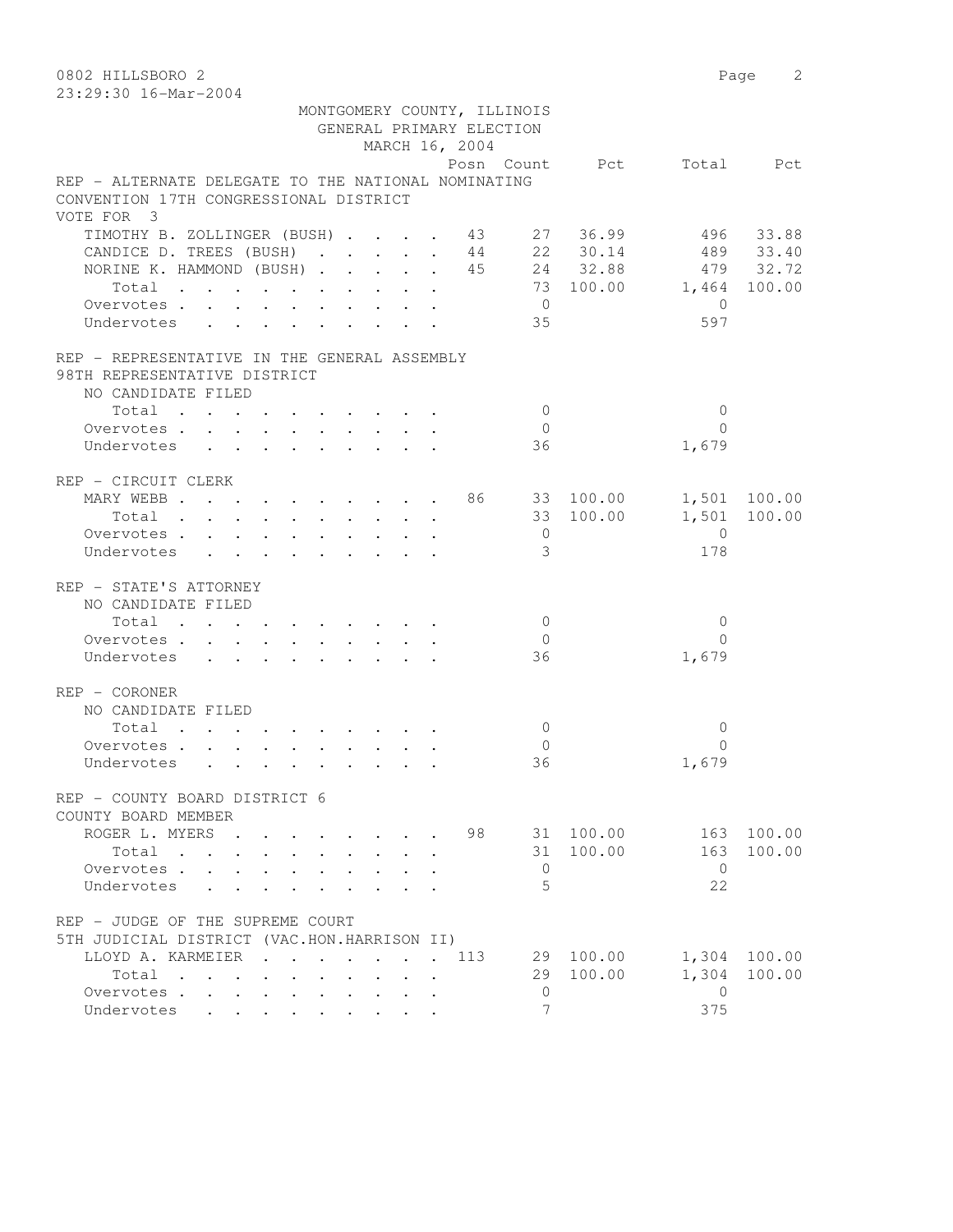| 0802 HILLSBORO 2<br>$23:29:30$ 16-Mar-2004    | Page                        | 3 |
|-----------------------------------------------|-----------------------------|---|
| MONTGOMERY COUNTY, ILLINOIS                   |                             |   |
| GENERAL PRIMARY ELECTION                      |                             |   |
| MARCH 16, 2004                                |                             |   |
|                                               | Posn Count Pct<br>Total Pct |   |
| REP - JUDGE OF THE APPELLATE COURT            |                             |   |
| 5TH JUDICIAL DISTRICT (VAC.HON.RARICK)        |                             |   |
| NO CANDIDATE FILED                            |                             |   |
| Total<br>$\bigcirc$                           | $\Omega$                    |   |
| $\Omega$<br>Overvotes                         | $\Omega$                    |   |
| Undervotes<br>36                              | 1,679                       |   |
|                                               |                             |   |
| REP - JUDGE OF THE CIRCUIT COURT              |                             |   |
| 4TH JUD. CIRC. MONTGOMERY CO. (VAC.HON.HUBER) |                             |   |
| NO CANDIDATE FILED                            |                             |   |
| Total<br>$\Omega$                             | $\Omega$                    |   |
| $\overline{0}$<br>Overvotes                   | $\Omega$                    |   |
| Undervotes<br>36                              | 1,679                       |   |
|                                               |                             |   |
| REP - PRECINCT COMMITTEEMAN                   |                             |   |
| HILLSBORO 2                                   |                             |   |
| DARYL HODGES 141 33 100.00                    |                             |   |
| Total                                         | 33 100.00                   |   |
| Overvotes<br>$\overline{0}$                   |                             |   |
| 3<br>Undervotes                               |                             |   |
|                                               |                             |   |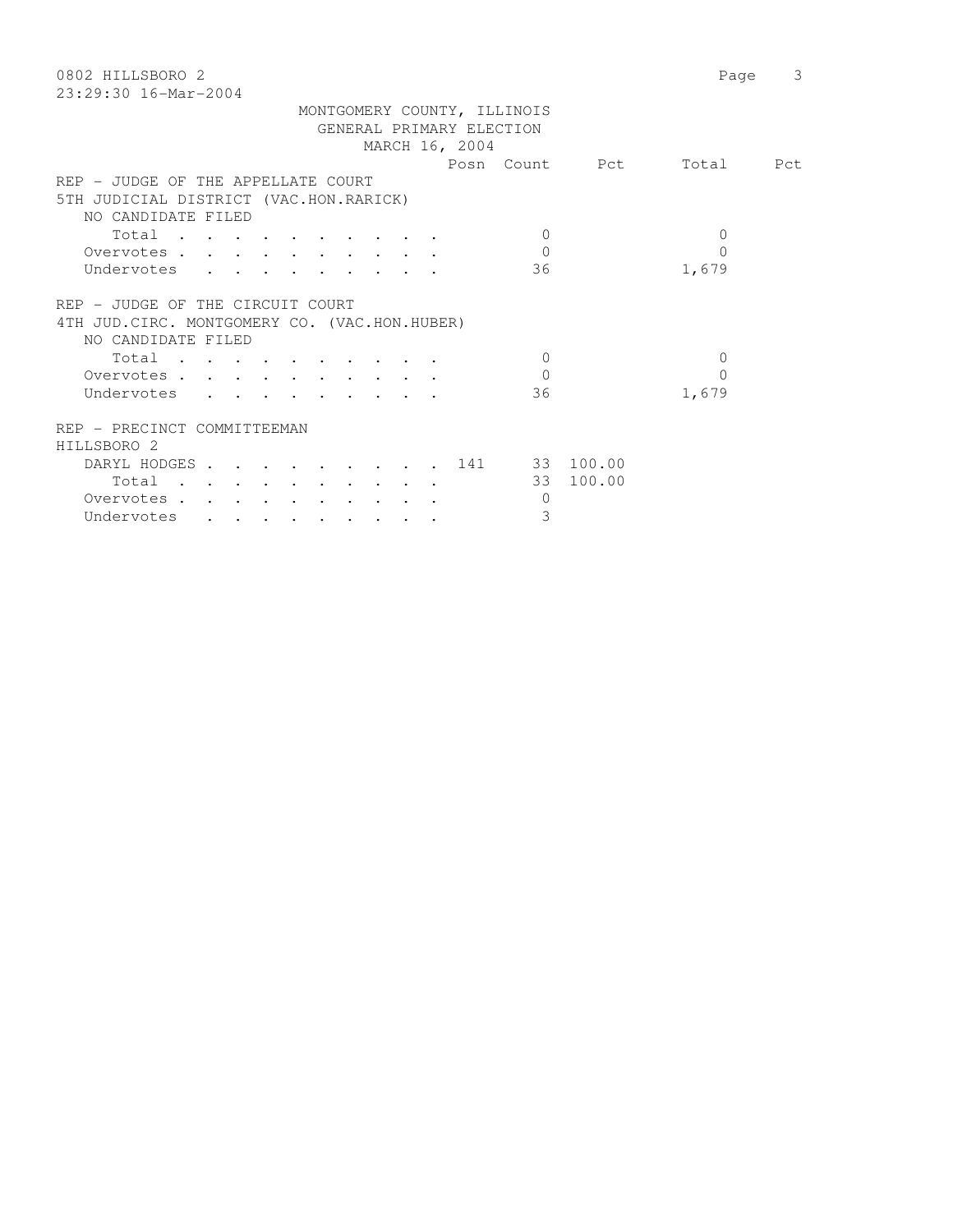0802 HILLSBORO 2 Page 4

|                                      |                                                                                         |  |  |                           |                | MONTGOMERY COUNTY, ILLINOIS |                                         |                                   |              |
|--------------------------------------|-----------------------------------------------------------------------------------------|--|--|---------------------------|----------------|-----------------------------|-----------------------------------------|-----------------------------------|--------------|
|                                      |                                                                                         |  |  |                           |                | GENERAL PRIMARY ELECTION    |                                         |                                   |              |
|                                      |                                                                                         |  |  |                           | MARCH 16, 2004 |                             |                                         |                                   |              |
|                                      |                                                                                         |  |  |                           |                |                             | Posn Count Pct                          |                                   | Total Pct    |
| DEM - PRESIDENT OF THE UNITED STATES |                                                                                         |  |  |                           |                |                             |                                         |                                   |              |
| JOHN EDWARDS                         |                                                                                         |  |  |                           |                | $5 - 5$<br>12               | 16.67                                   | 435                               | 15.70        |
| WESLEY K. CLARK                      |                                                                                         |  |  |                           |                |                             | 6 1 1.39                                | 40                                | 1.44         |
| HOWARD DEAN                          |                                                                                         |  |  |                           | $\overline{7}$ |                             | $3 \t 4.17$                             | 97                                | 3.50         |
| JOE LIEBERMAN                        | $\mathbf{r}$ , $\mathbf{r}$ , $\mathbf{r}$ , $\mathbf{r}$ , $\mathbf{r}$ , $\mathbf{r}$ |  |  |                           | 8              |                             | $\begin{matrix}0&0.00\end{matrix}$      | 44                                | 1.59         |
| DENNIS J. KUCINICH                   |                                                                                         |  |  | $\mathbf{L}^{\text{max}}$ | 9              | $\Omega$                    | 0.00                                    | 29                                | 1.05         |
| LYNDON H. LaROUCHE, JR. 10           |                                                                                         |  |  |                           |                | $\bigcap$                   | 0.00                                    | 10                                | 0.36         |
| CAROL MOSELEY BRAUN                  |                                                                                         |  |  |                           | 11             | $\bigcap$                   | 0.00                                    | 40                                | 1.44         |
| ALFRED C. SHARPTON 12                |                                                                                         |  |  |                           |                |                             | $\begin{matrix} 0 & 0 & 0 \end{matrix}$ | 19                                | 0.69         |
| JOHN F. KERRY 13 56 77.78            |                                                                                         |  |  |                           |                |                             |                                         | 2,057 74.23                       |              |
| Total                                |                                                                                         |  |  |                           |                |                             | 72 100.00                               |                                   | 2,771 100.00 |
| Overvotes                            |                                                                                         |  |  |                           |                | $\Omega$                    |                                         | 11                                |              |
| Undervotes                           |                                                                                         |  |  |                           |                | $\overline{1}$              |                                         | 222                               |              |
|                                      |                                                                                         |  |  |                           |                |                             |                                         |                                   |              |
| DEM - UNITED STATES SENATOR          |                                                                                         |  |  |                           |                |                             |                                         |                                   |              |
| BARACK OBAMA 17                      |                                                                                         |  |  |                           |                | 10                          |                                         | 14.71<br>349                      | 12.66        |
| DANIEL W. HYNES 18                   |                                                                                         |  |  |                           |                |                             | 35 51.47                                |                                   | 1,654 59.99  |
| . 19<br>GERY CHICO                   |                                                                                         |  |  |                           |                |                             | $0 \t 0.00$                             |                                   | 20 0.73      |
| MARIA PAPPAS 20                      |                                                                                         |  |  |                           |                |                             |                                         | 1 1.47 51 1.85                    |              |
| M. BLAIR HULL                        |                                                                                         |  |  |                           | 21             |                             | 20 29.41                                |                                   | 570 20.67    |
| JOYCE WASHINGTON                     | $\mathbf{r}$ , and $\mathbf{r}$ , and $\mathbf{r}$ , and $\mathbf{r}$                   |  |  | $\mathbf{L}$              | 22             |                             | 0 0.00                                  | 35                                | 1.27         |
| NANCY SKINNER                        |                                                                                         |  |  |                           | 23             |                             | 2 2.94                                  | 78                                | 2.83         |
| Total                                |                                                                                         |  |  |                           |                |                             |                                         | 68 100.00 2,757                   | 100.00       |
| Overvotes                            |                                                                                         |  |  |                           |                | $\overline{0}$              |                                         | 16                                |              |
| Undervotes                           |                                                                                         |  |  |                           |                | $5^{\circ}$                 |                                         | 231                               |              |
|                                      |                                                                                         |  |  |                           |                |                             |                                         |                                   |              |
| DEM - REPRESENTATIVE IN CONGRESS     |                                                                                         |  |  |                           |                |                             |                                         |                                   |              |
| 17TH CONGRESSIONAL DISTRICT          |                                                                                         |  |  |                           |                |                             |                                         |                                   |              |
| LANE A. EVANS                        |                                                                                         |  |  |                           |                |                             |                                         | $\cdot$ 34 51 100.00 1,244 100.00 |              |
| Total 51 100.00                      |                                                                                         |  |  |                           |                |                             |                                         | 1,244                             | 100.00       |
| Overvotes.                           |                                                                                         |  |  |                           |                | $\overline{0}$              |                                         | $\Omega$                          |              |
| Undervotes                           |                                                                                         |  |  |                           |                | 22                          |                                         | 540                               |              |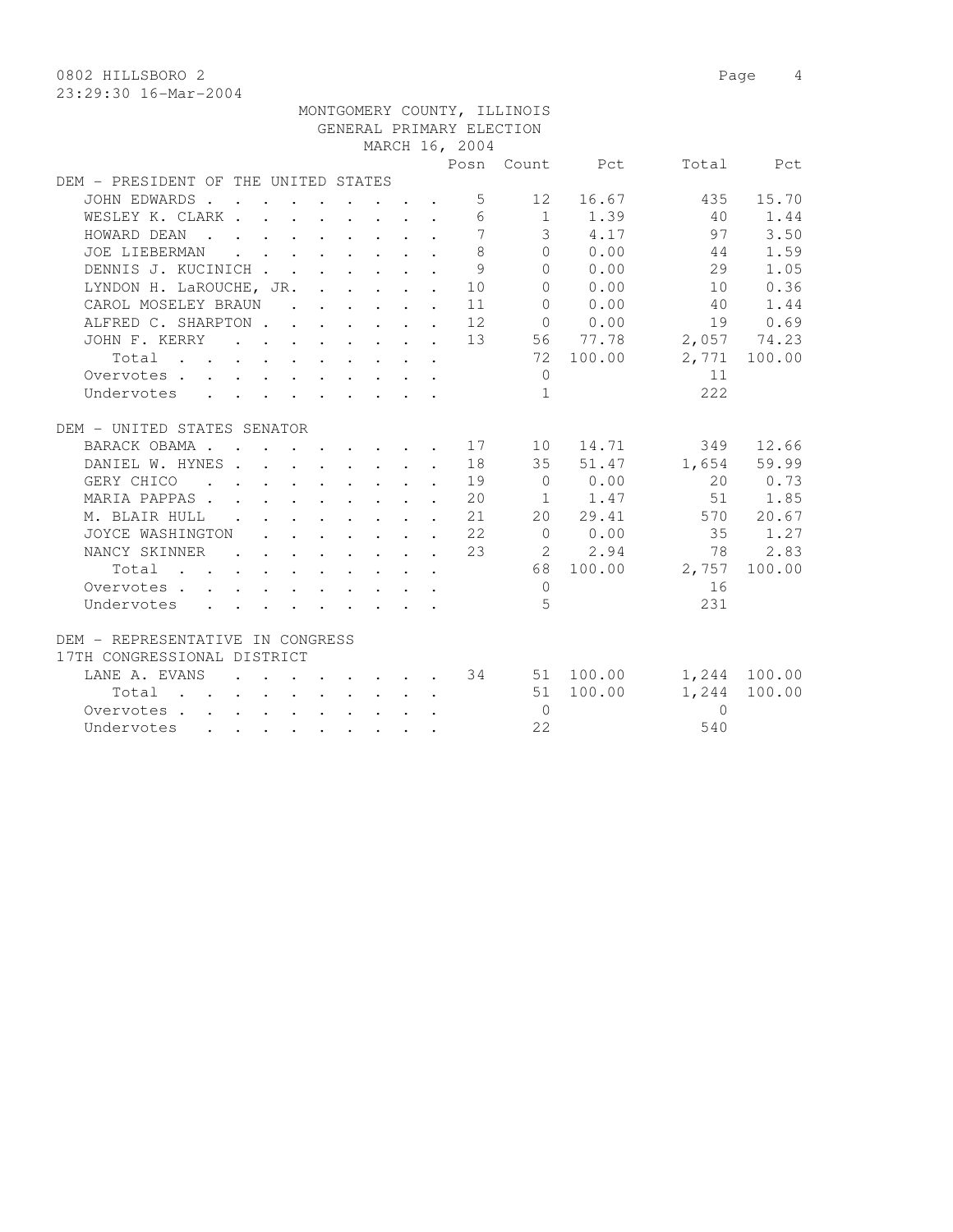| 29.29.90 IV MIL 2007                                                                                                                                                                                                                                                                                                                                                                                                                                   |  |                                         |                           |                          |                             |                  |          |              |
|--------------------------------------------------------------------------------------------------------------------------------------------------------------------------------------------------------------------------------------------------------------------------------------------------------------------------------------------------------------------------------------------------------------------------------------------------------|--|-----------------------------------------|---------------------------|--------------------------|-----------------------------|------------------|----------|--------------|
|                                                                                                                                                                                                                                                                                                                                                                                                                                                        |  |                                         |                           | GENERAL PRIMARY ELECTION | MONTGOMERY COUNTY, ILLINOIS |                  |          |              |
|                                                                                                                                                                                                                                                                                                                                                                                                                                                        |  |                                         |                           | MARCH 16, 2004           |                             |                  |          |              |
|                                                                                                                                                                                                                                                                                                                                                                                                                                                        |  |                                         |                           |                          |                             | Posn Count Pct   |          | Total Pct    |
| DEM - DELEGATE TO THE NATIONAL NOMINATING CONVENTION                                                                                                                                                                                                                                                                                                                                                                                                   |  |                                         |                           |                          |                             |                  |          |              |
| 17TH CONGRESSIONAL DISTRICT                                                                                                                                                                                                                                                                                                                                                                                                                            |  |                                         |                           |                          |                             |                  |          |              |
| VOTE FOR 5                                                                                                                                                                                                                                                                                                                                                                                                                                             |  |                                         |                           |                          |                             |                  |          |              |
| MIKE BOLAND (DEAN) 11                                                                                                                                                                                                                                                                                                                                                                                                                                  |  |                                         |                           |                          |                             | 12 4.94<br>3,70  | 410      | 6.65         |
| GRACIELA HERNANDEZ (DEAN)                                                                                                                                                                                                                                                                                                                                                                                                                              |  |                                         |                           | 42                       | 9                           | 12 4.94          | 303      | 4.91         |
| DON JOHNSTON (DEAN)                                                                                                                                                                                                                                                                                                                                                                                                                                    |  |                                         |                           | 43                       |                             | $9 \t3.70$       | 370      | 6.00         |
| MARY K. "KAYT" NORRIS (DEAN)                                                                                                                                                                                                                                                                                                                                                                                                                           |  |                                         |                           | 44                       |                             | $9 \t3.70$       | 345      | 5.59         |
| NORM M. WINICK (DEAN)                                                                                                                                                                                                                                                                                                                                                                                                                                  |  |                                         |                           | 45                       |                             |                  | 305      | 4.95         |
| GLORIA FERGUSON (KUCINICH)                                                                                                                                                                                                                                                                                                                                                                                                                             |  |                                         |                           | 46                       | 7                           | 2.88             | 176      | 2.85         |
| DAVID AMOR (KUCINICH)                                                                                                                                                                                                                                                                                                                                                                                                                                  |  |                                         |                           | 47                       | $4 \quad$                   | 1.65             | 142      | 2.30         |
| KAREN GOURD (KUCINICH)                                                                                                                                                                                                                                                                                                                                                                                                                                 |  |                                         |                           | 48                       | $4 \quad$                   | 1.65             | 151      | 2.45         |
| JAMES DICE (KUCINICH)                                                                                                                                                                                                                                                                                                                                                                                                                                  |  | $\cdot$ $\cdot$ $\cdot$                 |                           | 49                       | 6                           | 2.47             | 132      | 2.14         |
| VINCENT G. THOMAS (KUCINICH)                                                                                                                                                                                                                                                                                                                                                                                                                           |  |                                         | $\mathbf{r}$              | 50                       | $7\overline{ }$             | 2.88             | 154      | 2.50         |
| PAT O'BRIEN (GEPHARDT)                                                                                                                                                                                                                                                                                                                                                                                                                                 |  |                                         |                           | 58                       | 5 <sup>1</sup>              | 2.06             | 97       | 1.57         |
| MIKE SHAMPINE (GEPHARDT)                                                                                                                                                                                                                                                                                                                                                                                                                               |  |                                         |                           | 59                       | $\mathcal{S}$               | 1.23             | - 42     | 0.68         |
| CHARLES E. CASH, JR. (GEPHARDT)                                                                                                                                                                                                                                                                                                                                                                                                                        |  |                                         |                           | 60                       |                             | $3 \t1.23$       | 41       | 0.66         |
| DENNIS A. VANDERGINST (EDWARDS).                                                                                                                                                                                                                                                                                                                                                                                                                       |  |                                         |                           | 61                       |                             | 7 2.88           | 91       | 1.48         |
| M. EVA SAVALA (EDWARDS)                                                                                                                                                                                                                                                                                                                                                                                                                                |  |                                         |                           | 62                       | 5                           | 2.06             | 90       | 1.46         |
| ROBIN A. JOHNSON (EDWARDS)                                                                                                                                                                                                                                                                                                                                                                                                                             |  |                                         |                           | 63                       | 7                           | 2.88             | 101      | 1.64         |
| LYNDA FAINTER (EDWARDS)                                                                                                                                                                                                                                                                                                                                                                                                                                |  |                                         |                           | 64                       | $5 -$                       | 2.06             | 90       | 1.46         |
| DAVID M. CAMPBELL (EDWARDS)                                                                                                                                                                                                                                                                                                                                                                                                                            |  |                                         | $\sim$                    | 65                       | 8                           | 3.29             | 100      | 1.62         |
| DAVID ANDICH (CLARK)                                                                                                                                                                                                                                                                                                                                                                                                                                   |  |                                         |                           | 66                       | 1                           | 0.41             | 16       | 0.26         |
| STUART LEFSTEIN (CLARK)                                                                                                                                                                                                                                                                                                                                                                                                                                |  |                                         |                           | 67                       | $\mathbf{1}$                | 0.41             | 11       | 0.18         |
| MATT O'BRIEN (CLARK)                                                                                                                                                                                                                                                                                                                                                                                                                                   |  |                                         |                           | 68                       | 1                           | 0.41             | 17       | 0.28         |
| SUZANNE GOLDEN (CLARK)                                                                                                                                                                                                                                                                                                                                                                                                                                 |  |                                         |                           | 69                       | 1                           | 0.41             | 15       | 0.24         |
| SONIA CERVANTES (CLARK)                                                                                                                                                                                                                                                                                                                                                                                                                                |  |                                         |                           | 70                       |                             | 2 0.82           | 24       | 0.39         |
| PAUL L MANGIERI (KERRY)                                                                                                                                                                                                                                                                                                                                                                                                                                |  |                                         |                           | 71                       | 22                          | 9.05             | 557      | 9.03         |
| PATRICIA "PAT" VERONDA (KERRY)                                                                                                                                                                                                                                                                                                                                                                                                                         |  |                                         |                           | 72                       |                             | 24 9.88          | 599      | 9.71         |
| JOSE "JOE" MORENO (KERRY)                                                                                                                                                                                                                                                                                                                                                                                                                              |  |                                         |                           | 73                       |                             | 26 10.70         | 602      | 9.76         |
| MARGARET WALKER (KERRY)                                                                                                                                                                                                                                                                                                                                                                                                                                |  |                                         | $\ddot{\phantom{a}}$      | 74                       | 23                          | 9.47             | 602      | 9.76         |
| PORTER MCNEIL (KERRY)                                                                                                                                                                                                                                                                                                                                                                                                                                  |  |                                         |                           | 75                       | 20                          | 8.23             | 584      | 9.47         |
| Total                                                                                                                                                                                                                                                                                                                                                                                                                                                  |  |                                         |                           |                          |                             | 243 100.00 6,167 |          | 100.00       |
| Overvotes.                                                                                                                                                                                                                                                                                                                                                                                                                                             |  |                                         |                           |                          | $\overline{1}$              |                  | 43       |              |
| Undervotes                                                                                                                                                                                                                                                                                                                                                                                                                                             |  |                                         |                           |                          | 117                         |                  | 2,538    |              |
|                                                                                                                                                                                                                                                                                                                                                                                                                                                        |  |                                         |                           |                          |                             |                  |          |              |
| DEM - ALTERNATE DELEGATE TO THE NATIONAL NOMINATING                                                                                                                                                                                                                                                                                                                                                                                                    |  |                                         |                           |                          |                             |                  |          |              |
| CONVENTION 17TH CONGRESSIONAL DISTRICT                                                                                                                                                                                                                                                                                                                                                                                                                 |  |                                         |                           |                          |                             |                  |          |              |
| JEANETTE HUNTER (DEAN)<br>$\mathbf{r} = \mathbf{r} + \mathbf{r} + \mathbf{r} + \mathbf{r} + \mathbf{r} + \mathbf{r} + \mathbf{r} + \mathbf{r} + \mathbf{r} + \mathbf{r} + \mathbf{r} + \mathbf{r} + \mathbf{r} + \mathbf{r} + \mathbf{r} + \mathbf{r} + \mathbf{r} + \mathbf{r} + \mathbf{r} + \mathbf{r} + \mathbf{r} + \mathbf{r} + \mathbf{r} + \mathbf{r} + \mathbf{r} + \mathbf{r} + \mathbf{r} + \mathbf{r} + \mathbf{r} + \mathbf{r} + \mathbf$ |  |                                         |                           | 113                      | 8                           | 14.81            | 126      | 9.07         |
| AMANDA L. HICKS (KUCINICH)                                                                                                                                                                                                                                                                                                                                                                                                                             |  |                                         | $\sim$                    | 114                      | $\overline{0}$              | 0.00             | 58       | 4.18         |
| ROXANE ZAMORA (EDWARDS).                                                                                                                                                                                                                                                                                                                                                                                                                               |  | $\mathbf{r}$ and $\mathbf{r}$           | $\ddot{\phantom{0}}$      | 115                      | 12                          | 22.22            | 193      | 13.89        |
| MARY RISELING (CLARK)                                                                                                                                                                                                                                                                                                                                                                                                                                  |  |                                         | $\mathbf{L}$              | 116                      |                             | 0 0.00           | 42       | 3.02         |
| JOAN C. SCOTT (KERRY)                                                                                                                                                                                                                                                                                                                                                                                                                                  |  | $\mathbf{L}$                            | $\mathbf{L}$              | 117                      |                             | 34 62.96         | 970      | 69.83        |
| Total                                                                                                                                                                                                                                                                                                                                                                                                                                                  |  |                                         |                           |                          | 54                          | 100.00           | 1,389    | 100.00       |
| Overvotes                                                                                                                                                                                                                                                                                                                                                                                                                                              |  |                                         | $\mathbf{L} = \mathbf{L}$ |                          | $\overline{0}$              |                  | 13       |              |
| Undervotes                                                                                                                                                                                                                                                                                                                                                                                                                                             |  |                                         |                           |                          | 19                          |                  | 382      |              |
|                                                                                                                                                                                                                                                                                                                                                                                                                                                        |  |                                         |                           |                          |                             |                  |          |              |
| DEM - REPRESENTATIVE IN THE GENERAL ASSEMBLY                                                                                                                                                                                                                                                                                                                                                                                                           |  |                                         |                           |                          |                             |                  |          |              |
| 98TH REPRESENTATIVE DISTRICT                                                                                                                                                                                                                                                                                                                                                                                                                           |  |                                         |                           |                          |                             |                  |          |              |
| GARY HANNIG                                                                                                                                                                                                                                                                                                                                                                                                                                            |  | $\cdot$ $\cdot$ $\cdot$ $\cdot$ $\cdot$ |                           | 139                      |                             | 64 100.00        |          | 2,593 100.00 |
| Total                                                                                                                                                                                                                                                                                                                                                                                                                                                  |  |                                         |                           |                          |                             | 64 100.00        | 2,593    | 100.00       |
| Overvotes.                                                                                                                                                                                                                                                                                                                                                                                                                                             |  |                                         |                           |                          | $\mathbf{0}$                |                  | $\Omega$ |              |
| Undervotes                                                                                                                                                                                                                                                                                                                                                                                                                                             |  |                                         |                           |                          | $\circ$                     |                  | 401      |              |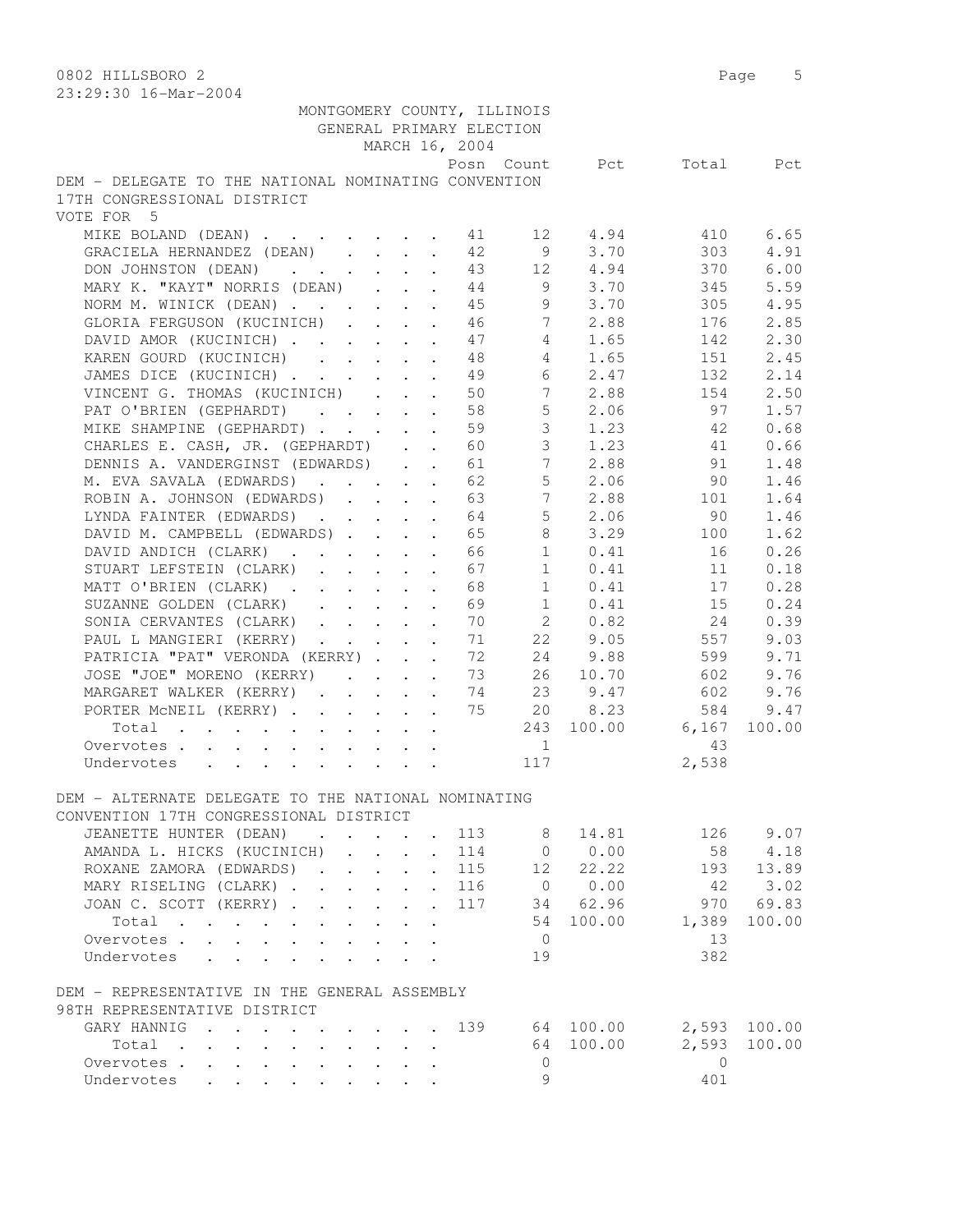| 0802 HILLSBORO 2                              |                             |                |                    | Page 6       |
|-----------------------------------------------|-----------------------------|----------------|--------------------|--------------|
| 23:29:30 16-Mar-2004                          |                             |                |                    |              |
|                                               | MONTGOMERY COUNTY, ILLINOIS |                |                    |              |
|                                               | GENERAL PRIMARY ELECTION    |                |                    |              |
|                                               | MARCH 16, 2004              |                |                    |              |
|                                               |                             | Posn Count Pct |                    | Total Pct    |
| DEM - CIRCUIT CLERK                           |                             |                |                    |              |
| NO CANDIDATE FILED                            |                             |                |                    |              |
| Total                                         |                             | $\mathbf{0}$   | $\mathbf{0}$       |              |
| Overvotes.                                    |                             | $\overline{0}$ | $\bigcap$          |              |
| Undervotes                                    |                             | 73             | 2,994              |              |
|                                               |                             |                |                    |              |
| DEM - STATE'S ATTORNEY                        |                             |                |                    |              |
| JIM ROBERTS 167 66 100.00                     |                             |                |                    | 2,511 100.00 |
| Total                                         |                             |                | 66 100.00<br>2,511 | 100.00       |
| Overvotes                                     |                             | $\overline{0}$ | $\overline{0}$     |              |
| Undervotes                                    |                             | 7              | 483                |              |
| DEM - CORONER                                 |                             |                |                    |              |
|                                               |                             |                |                    |              |
| RICKEY L. BROADDUS 170 55 100.00              |                             |                |                    | 2,367 100.00 |
| Total 55 100.00                               |                             |                |                    | 2,367 100.00 |
| Overvotes                                     |                             | $\overline{0}$ | $\overline{0}$     |              |
| Undervotes                                    |                             | 18             | 627                |              |
|                                               |                             |                |                    |              |
| DEM - COUNTY BOARD DISTRICT 6                 |                             |                |                    |              |
| COUNTY BOARD MEMBER                           |                             |                |                    |              |
| TIMOTHY L. FOGLE 174 48 100.00                |                             |                |                    | 317 100.00   |
| Total                                         |                             |                | 48 100.00<br>317   | 100.00       |
| Overvotes.                                    |                             | $\overline{0}$ | $\overline{0}$     |              |
| Undervotes                                    |                             | 25             | 112                |              |
|                                               |                             |                |                    |              |
| DEM - JUDGE OF THE SUPREME COURT              |                             |                |                    |              |
| 5TH JUDICIAL DISTRICT (VAC.HON.HARRISON II)   |                             |                |                    |              |
| GORDON E. MAAG 191                            |                             |                | 35 100.00          | 1,795 100.00 |
| Total                                         |                             |                | 35 100.00<br>1,795 | 100.00       |
| Overvotes.                                    |                             | $\overline{0}$ | $\overline{0}$     |              |
| Undervotes                                    |                             | 38             | 1,199              |              |
|                                               |                             |                |                    |              |
| DEM - JUDGE OF THE APPELLATE COURT            |                             |                |                    |              |
| 5TH JUDICIAL DISTRICT (VAC.HON.RARICK)        |                             |                |                    |              |
| JAMES K. DONOVAN                              |                             | 196            | 35 100.00          | 1,900 100.00 |
| Total                                         |                             |                | 35 100.00          | 1,900 100.00 |
| Overvotes                                     |                             | $\overline{0}$ | $\overline{0}$     |              |
| Undervotes                                    |                             | 38             | 1,094              |              |
|                                               |                             |                |                    |              |
| DEM - JUDGE OF THE CIRCUIT COURT              |                             |                |                    |              |
| 4TH JUD. CIRC. MONTGOMERY CO. (VAC.HON.HUBER) |                             |                |                    |              |
| KELLY D. LONG 203                             |                             |                | 63 100.00          | 2,423 100.00 |
| Total                                         |                             |                | 2,423<br>63 100.00 | 100.00       |
| Overvotes                                     |                             | $\overline{0}$ | $\overline{0}$     |              |
| Undervotes                                    |                             | 10             | 571                |              |
|                                               |                             |                |                    |              |
| DEM - PRECINCT COMMITTEEMAN                   |                             |                |                    |              |
| HILLSBORO 2                                   |                             |                |                    |              |
| NO CANDIDATE FILED                            |                             |                |                    |              |
| Total                                         |                             | 0              |                    |              |
| Overvotes.                                    |                             | $\mathbf{0}$   |                    |              |
| Undervotes                                    |                             | 73             |                    |              |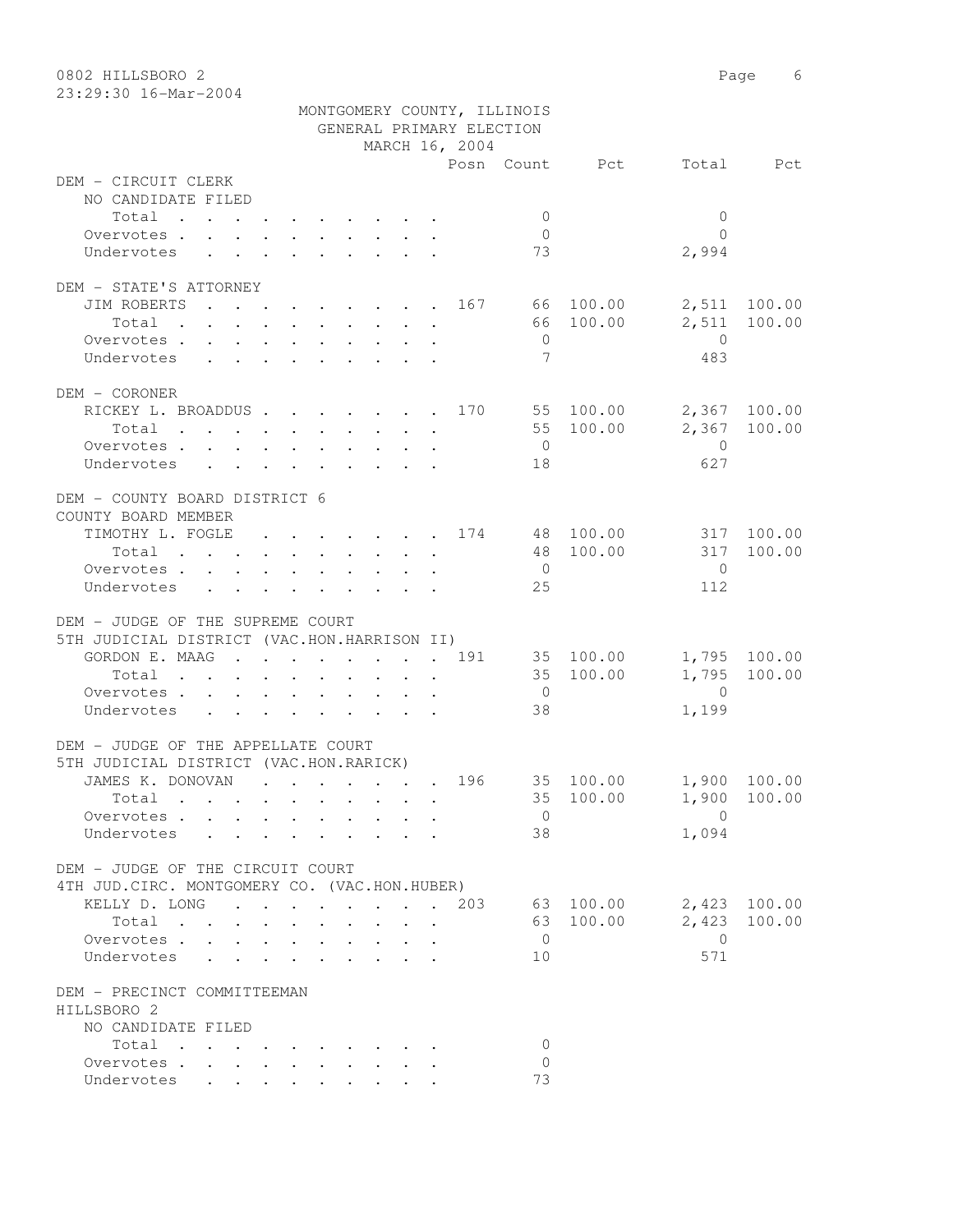## 0802 HILLSBORO 2 Page 7 23:29:30 16-Mar-2004

|                   |  |  |  |  |  |                          | MONTGOMERY COUNTY, ILLINOIS |           |       |             |
|-------------------|--|--|--|--|--|--------------------------|-----------------------------|-----------|-------|-------------|
|                   |  |  |  |  |  | GENERAL PRIMARY ELECTION |                             |           |       |             |
|                   |  |  |  |  |  | MARCH 16, 2004           |                             |           |       |             |
|                   |  |  |  |  |  |                          | Posn Count                  | Pct       | Total | Pct.        |
| MONTGOMERY COUNTY |  |  |  |  |  |                          |                             |           |       |             |
| YES               |  |  |  |  |  | 246                      |                             | 52 53.06  | 1,971 | 43.10       |
| NO.               |  |  |  |  |  | . 247                    |                             | 46 46.94  |       | 2,602 56.90 |
| Total             |  |  |  |  |  |                          |                             | 98 100.00 | 4,573 | 100.00      |
| Overvotes.        |  |  |  |  |  |                          | $\mathbf{0}$                |           | 4     |             |
| Undervotes        |  |  |  |  |  |                          | 14                          |           | 416   |             |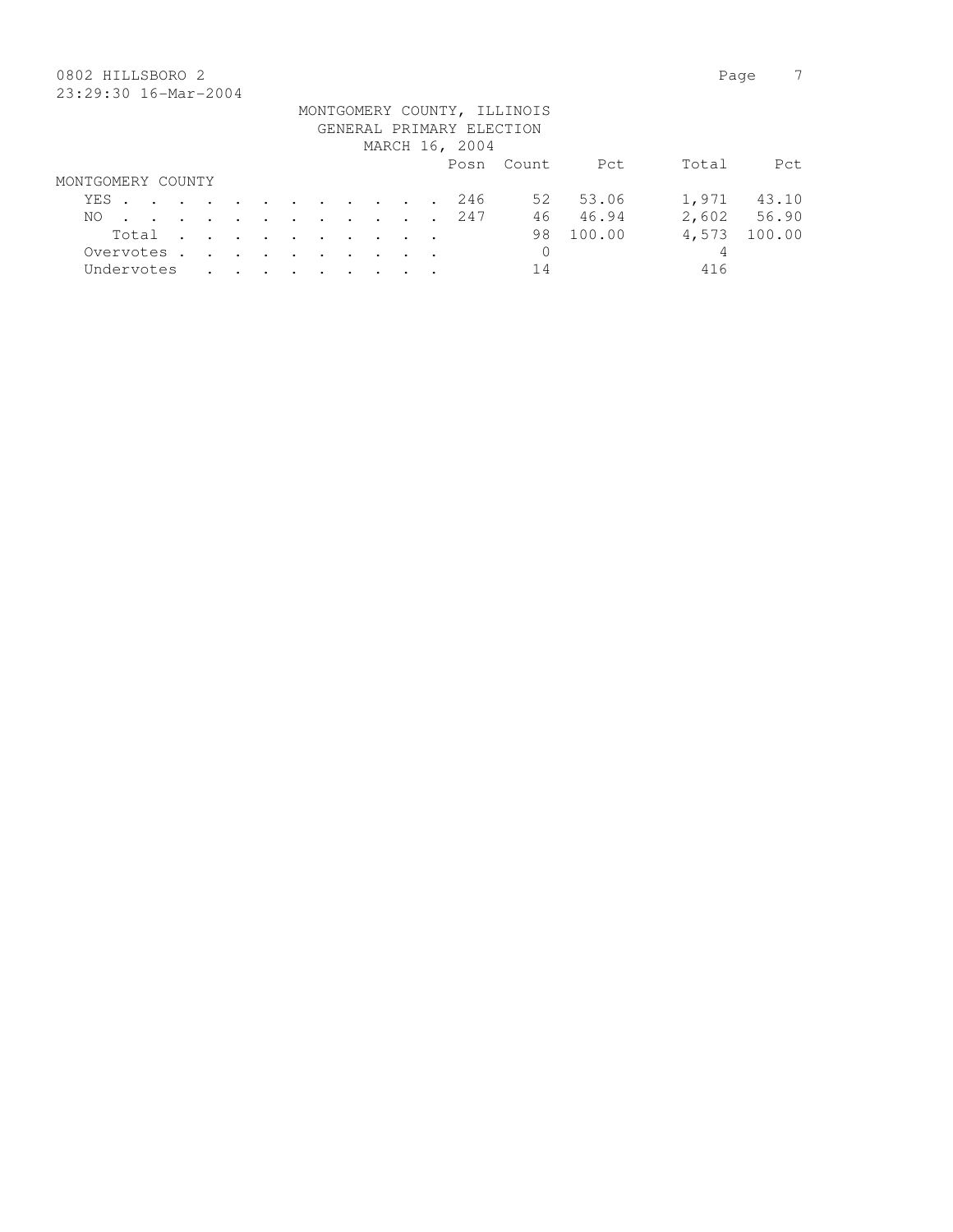0803 HILLSBORO 3 Page 1 23:29:30 16-Mar-2004

|                                                                                                                          |                                                                                   | MONTGOMERY COUNTY, ILLINOIS<br>GENERAL PRIMARY ELECTION |                          |               |              |
|--------------------------------------------------------------------------------------------------------------------------|-----------------------------------------------------------------------------------|---------------------------------------------------------|--------------------------|---------------|--------------|
|                                                                                                                          | MARCH 16, 2004                                                                    |                                                         |                          |               |              |
|                                                                                                                          |                                                                                   | Count<br>Posn                                           | Pct                      | Total         | Pct          |
| Precincts Counted - TOTAL                                                                                                |                                                                                   |                                                         | 2.38<br>$1 \quad \cdots$ | 42            | 100.00       |
| Registered Voters - TOTAL                                                                                                |                                                                                   | 699                                                     |                          | 18,263        |              |
| Ballots Cast - TOTAL<br>$\mathbf{r}$ . The contract of the contract of $\mathbf{r}$                                      |                                                                                   |                                                         | 208 29.76                |               | 5,007 27.42  |
| Ballots Cast - BLANK<br>$\mathbf{r}$ , and $\mathbf{r}$ , and $\mathbf{r}$ , and $\mathbf{r}$                            |                                                                                   |                                                         | 1 0.14                   | 71            | 0.39         |
| Ballots Cast - REPUBLICAN<br>$\mathbf{r}$ , $\mathbf{r}$ , $\mathbf{r}$ , $\mathbf{r}$ , $\mathbf{r}$                    |                                                                                   | 52                                                      |                          | 1,683         |              |
| Ballots Cast - REP. YEL/BLK.ST.                                                                                          | $\mathbf{r}$ . The set of $\mathbf{r}$                                            | 50                                                      |                          | 561           |              |
| Ballots Cast - REP. FED. 17TH                                                                                            |                                                                                   | -2                                                      |                          | $\mathcal{L}$ |              |
| Ballots Cast - DEMOCRATIC<br>$\mathbf{r}$ , $\mathbf{r}$ , $\mathbf{r}$ , $\mathbf{r}$                                   |                                                                                   | 143                                                     |                          | 3,004         |              |
| Ballots Cast - DEM. GRN/BLK.ST.                                                                                          | $\mathbf{r}$ , $\mathbf{r}$                                                       | 142                                                     |                          | 874           |              |
| Ballots Cast - DEM. FED. 17TH                                                                                            |                                                                                   | $\mathbf{1}$                                            |                          | 6             |              |
| Ballots Cast - NONPARTISAN                                                                                               |                                                                                   | 13                                                      |                          | 320           |              |
| Ballots Cast - NON. WHITE                                                                                                | $\mathbf{r} = \mathbf{r} + \mathbf{r}$ and $\mathbf{r} = \mathbf{r} + \mathbf{r}$ | 13                                                      |                          | 281           |              |
| REP - PRESIDENT OF THE UNITED STATES                                                                                     |                                                                                   |                                                         |                          |               |              |
| GEORGE W. BUSH<br>$\ddot{\phantom{1}}$<br>$\overline{\phantom{a}}$<br>$\sim$                                             | $\sim$                                                                            | 5                                                       | 46 100.00                |               | 1,274 100.00 |
| Total<br>the contract of the contract of the contract of the contract of the contract of the contract of the contract of |                                                                                   |                                                         | 46 100.00                |               | 1,274 100.00 |
| Overvotes.                                                                                                               |                                                                                   | $\Omega$                                                |                          | $\Omega$      |              |
| Undervotes                                                                                                               |                                                                                   | 6                                                       |                          | 409           |              |

| - UNITED STATES SENATOR<br>REP                                                                                                          |        |  |  |  |  |    |              |        |          |        |
|-----------------------------------------------------------------------------------------------------------------------------------------|--------|--|--|--|--|----|--------------|--------|----------|--------|
| JIM OBERWEIS                                                                                                                            | $\sim$ |  |  |  |  | 9  | 7            | 16.67  | 256      | 17.26  |
| ANDY MCKENNA                                                                                                                            | $\sim$ |  |  |  |  | 10 | 3            | 7.14   | 210      | 14.16  |
| JOHN BORLING                                                                                                                            |        |  |  |  |  | 11 | $\mathbf{1}$ | 2.38   | 26       | 1.75   |
| STEVEN J. RAUSCHENBERGER                                                                                                                |        |  |  |  |  | 12 | 7            | 16.67  | 144      | 9.71   |
| JACK RYAN                                                                                                                               |        |  |  |  |  | 13 | 18           | 42.86  | 663      | 44.71  |
| CHIRINJEEV KATHURIA                                                                                                                     |        |  |  |  |  | 14 | $\mathbf{1}$ | 2.38   | 15       | 1.01   |
| JONATHAN C. WRIGHT                                                                                                                      |        |  |  |  |  | 15 | 4            | 9.52   | 136      | 9.17   |
| NORM HILL .                                                                                                                             |        |  |  |  |  | 16 |              | 2.38   | 33       | 2.23   |
| Total                                                                                                                                   |        |  |  |  |  |    | 42           | 100.00 | 1,483    | 100.00 |
| Overvotes.                                                                                                                              |        |  |  |  |  |    | 2            |        | 23       |        |
| Undervotes                                                                                                                              |        |  |  |  |  |    | 8            |        | 177      |        |
| REP - REPRESENTATIVE IN CONGRESS                                                                                                        |        |  |  |  |  |    |              |        |          |        |
| 17TH CONGRESSIONAL DISTRICT                                                                                                             |        |  |  |  |  |    |              |        |          |        |
| ANDREA LANE ZINGA                                                                                                                       |        |  |  |  |  | 23 | 25           | 100.00 | 360      | 100.00 |
| Total                                                                                                                                   |        |  |  |  |  |    | 25           | 100.00 | 360      | 100.00 |
| Overvotes.                                                                                                                              |        |  |  |  |  |    | $\Omega$     |        | $\Omega$ |        |
| Undervotes                                                                                                                              |        |  |  |  |  |    | 27           |        | 327      |        |
| DELEGATE TO THE NATIONAL NOMINATING CONVENTION<br><b>REP</b><br>$\overline{a}$<br>CONGRESSIONAL DISTRICT<br>1 7 T H<br>3<br>VOTE<br>FOR |        |  |  |  |  |    |              |        |          |        |
|                                                                                                                                         |        |  |  |  |  |    |              |        |          |        |

| THOMAS G. GETZ (BUSH) 35 |  |  |  |  |    |    | 38 34.86   |     | 522 33.27    |
|--------------------------|--|--|--|--|----|----|------------|-----|--------------|
| REGAN E. RAMSEY (BUSH)   |  |  |  |  | 36 |    | 36 33.03   | 522 | 33.27        |
| D. KAY LONG (BUSH) 37    |  |  |  |  |    |    | 35 32.11   |     | 525 33.46    |
| Total                    |  |  |  |  |    |    | 109 100.00 |     | 1,569 100.00 |
| Overvotes.               |  |  |  |  |    |    |            |     |              |
| Undervotes               |  |  |  |  |    | 47 |            | 492 |              |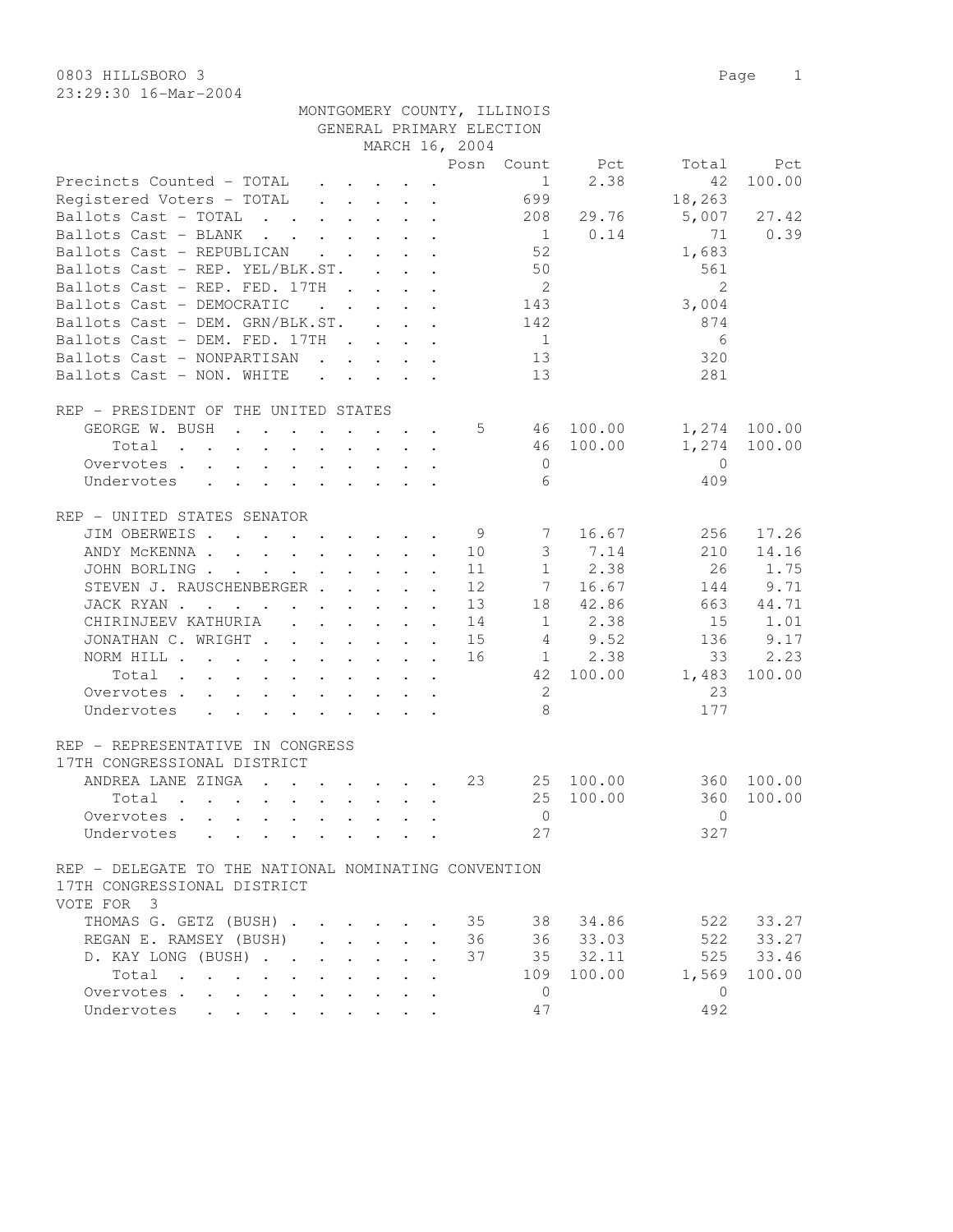0803 HILLSBORO 3 Page 2 23:29:30 16-Mar-2004 MONTGOMERY COUNTY, ILLINOIS GENERAL PRIMARY ELECTION MARCH 16, 2004 Posn Count Pct Total Pct REP - ALTERNATE DELEGATE TO THE NATIONAL NOMINATING CONVENTION 17TH CONGRESSIONAL DISTRICT VOTE FOR 3 TIMOTHY B. ZOLLINGER (BUSH) . . . . 43 33 34.02 496 33.88 CANDICE D. TREES (BUSH) . . . . . 44 34 35.05 489 33.40 NORINE K. HAMMOND (BUSH) . . . . . 45 30 30.93 479 32.72 Total . . . . . . . . . . 97 100.00 1,464 100.00 Overvotes . . . . . . . . . . . 0 Undervotes . . . . . . . . . 59 597 REP - REPRESENTATIVE IN THE GENERAL ASSEMBLY 98TH REPRESENTATIVE DISTRICT NO CANDIDATE FILED 10tal . . . . . . . . . . . 0 0 0<br>ervotes . . . . . . . . . . . 0 0 0<br>dervotes . . . . . . . . . . 50 1,679 Overvotes . . . . . . . . . . 0 Undervotes . . . . . . . . . 50 REP - CIRCUIT CLERK MARY WEBB . . . . . . . . . . 86 44 100.00 1,501 100.00 Total . . . . . . . . . . 44 100.00 1,501 100.00 Overvotes . . . . . . . . . . 0 0 Undervotes . . . . . . . . . . 6 178 REP - STATE'S ATTORNEY NO CANDIDATE FILED  $\texttt{Total} \quad . \quad . \quad . \quad . \quad . \quad . \quad . \quad . \qquad 0 \qquad \qquad 0$ Overvotes . . . . . . . . . . . 0 Undervotes . . . . . . . . . . 50 1,679 REP - CORONER NO CANDIDATE FILED  $\texttt{Total} \quad . \quad . \quad . \quad . \quad . \quad . \quad . \qquad . \qquad 0 \qquad \qquad 0$ Overvotes . . . . . . . . . . . 0<br>
Undervotes . . . . . . . . . . 50 0 1,679 Undervotes . . . . . . . . . 50 REP - COUNTY BOARD DISTRICT 6 COUNTY BOARD MEMBER ROGER L. MYERS . . . . . . . 98 47 100.00 163 100.00<br>Total . . . . . . . . . 47 100.00 163 100.00 Total . . . . . . . . . . . 47 100.00 163 100.00<br>ervotes . . . . . . . . . . 0 Overvotes . . . . . . . . . . . 0 Undervotes . . . . . . . . . 3 22 REP - JUDGE OF THE SUPREME COURT 5TH JUDICIAL DISTRICT (VAC.HON.HARRISON II) LLOYD A. KARMEIER . . . . . . . 113 32 100.00 1,304 100.00 Total . . . . . . . . . . 32 100.00 1,304 100.00 Overvotes . . . . . . . . . . 0 0<br>Indervotes . . . . . . . . . . 18 0 375

Undervotes . . . . . . . . . 18 375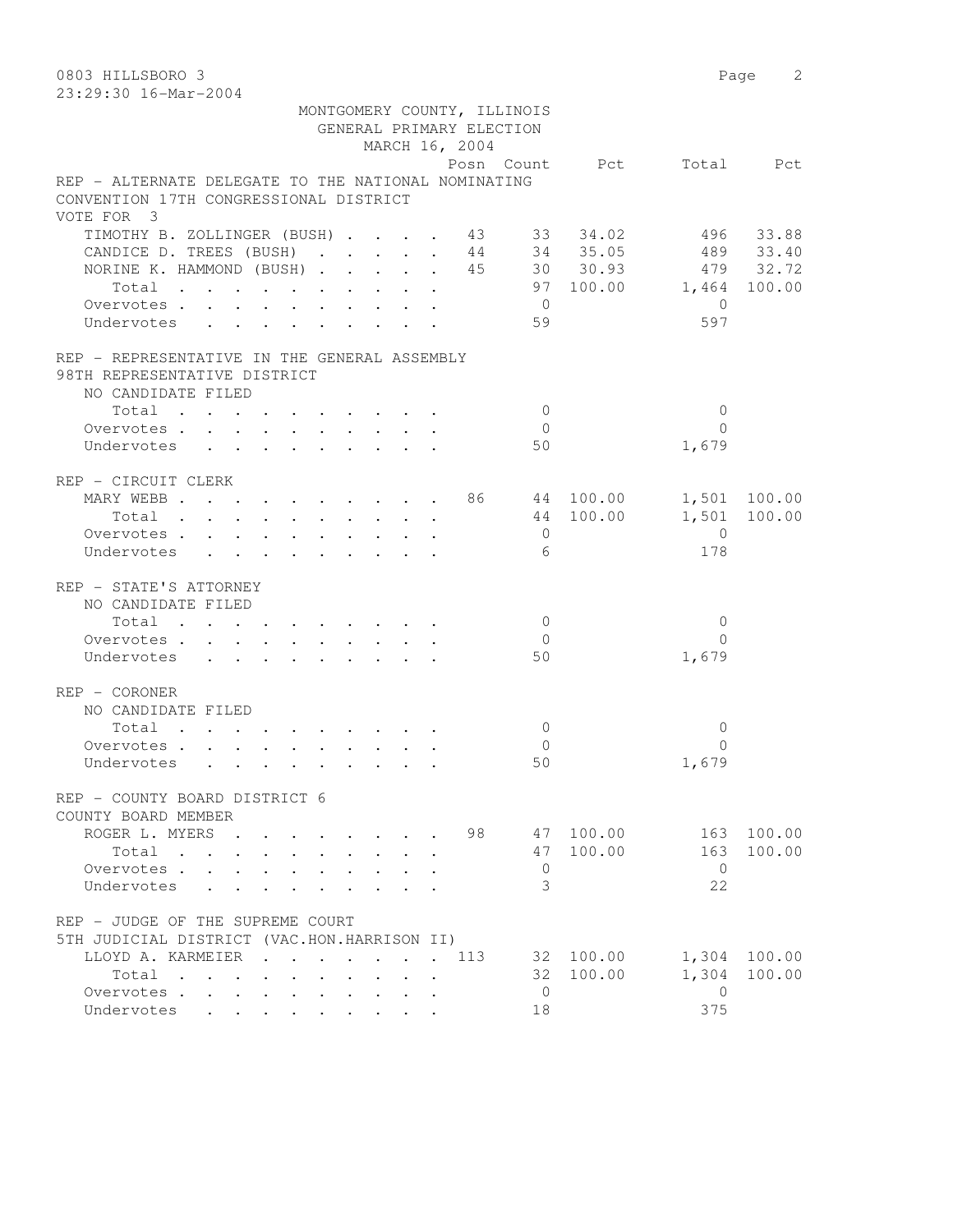| 0803 HILLSBORO 3<br>$23:29:30$ 16-Mar-2004    |              | 3<br>Page |
|-----------------------------------------------|--------------|-----------|
|                                               |              |           |
| MONTGOMERY COUNTY, ILLINOIS                   |              |           |
| GENERAL PRIMARY ELECTION                      |              |           |
| MARCH 16, 2004                                |              |           |
| Posn Count Pct                                |              | Total Pct |
| REP - JUDGE OF THE APPELLATE COURT            |              |           |
| 5TH JUDICIAL DISTRICT (VAC.HON.RARICK)        |              |           |
| NO CANDIDATE FILED                            |              |           |
| Total<br>$\Omega$                             | 0            |           |
| $\Omega$<br>Overvotes                         | $\Omega$     |           |
|                                               |              |           |
| 50<br>Undervotes                              | 1,679        |           |
|                                               |              |           |
| REP - JUDGE OF THE CIRCUIT COURT              |              |           |
| 4TH JUD. CIRC. MONTGOMERY CO. (VAC.HON.HUBER) |              |           |
| NO CANDIDATE FILED                            |              |           |
| Total<br>$\Omega$                             | $\mathbf{0}$ |           |
| $\Omega$<br>Overvotes.                        | $\Omega$     |           |
| Undervotes<br>50                              | 1,679        |           |
|                                               |              |           |
| REP - PRECINCT COMMITTEEMAN                   |              |           |
| HILLSBORO 3                                   |              |           |
| NO CANDIDATE FILED                            |              |           |
| Total<br>$\Omega$                             |              |           |
| $\Omega$<br>Overvotes                         |              |           |
|                                               |              |           |
| 50<br>Undervotes                              |              |           |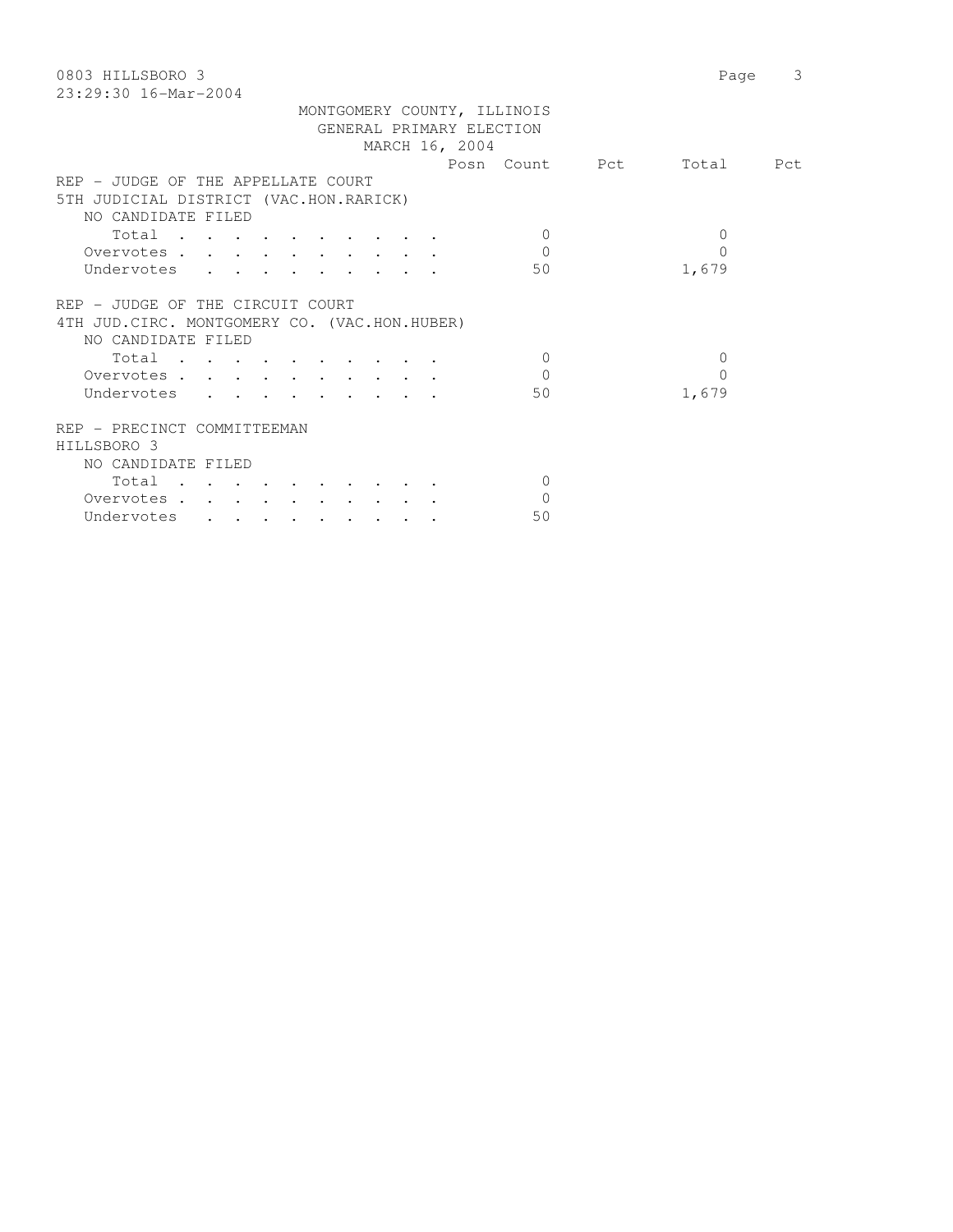0803 HILLSBORO 3 Page 4

|                                                                 |  |  |  |                | MONTGOMERY COUNTY, ILLINOIS |             |                          |              |
|-----------------------------------------------------------------|--|--|--|----------------|-----------------------------|-------------|--------------------------|--------------|
|                                                                 |  |  |  |                | GENERAL PRIMARY ELECTION    |             |                          |              |
|                                                                 |  |  |  | MARCH 16, 2004 |                             |             |                          |              |
|                                                                 |  |  |  |                |                             |             | Posn Count Pct Total Pct |              |
| DEM - PRESIDENT OF THE UNITED STATES                            |  |  |  |                |                             |             |                          |              |
| JOHN EDWARDS                                                    |  |  |  |                |                             | 5 27 20.77  | 435                      | 15.70        |
| WESLEY K. CLARK                                                 |  |  |  |                |                             |             | 6 2 1.54 40 1.44         |              |
| HOWARD DEAN                                                     |  |  |  |                |                             |             | 7 2 1.54 97              | 3.50         |
| JOE LIEBERMAN                                                   |  |  |  | 8              |                             | 4 3.08      | 44                       | 1.59         |
| DENNIS J. KUCINICH                                              |  |  |  | 9              |                             | 1 0.77      | 29                       | 1.05         |
| LYNDON H. LaROUCHE, JR. 10                                      |  |  |  |                |                             | 0 0.00      | 10                       | 0.36         |
| CAROL MOSELEY BRAUN 11                                          |  |  |  |                |                             | 1 0.77      | 40                       | 1.44         |
| ALFRED C. SHARPTON 12                                           |  |  |  |                |                             | $0 \t 0.00$ |                          | 19 0.69      |
| JOHN F. KERRY 13 93 71.54 2,057 74.23                           |  |  |  |                |                             |             |                          |              |
| Total                                                           |  |  |  |                |                             | 130 100.00  |                          | 2,771 100.00 |
| Overvotes                                                       |  |  |  |                | $\overline{0}$              |             | 11                       |              |
| Undervotes                                                      |  |  |  |                | 13                          |             | 222                      |              |
|                                                                 |  |  |  |                |                             |             |                          |              |
| DEM - UNITED STATES SENATOR                                     |  |  |  |                |                             |             |                          |              |
| BARACK OBAMA 17 20 15.04                                        |  |  |  |                |                             |             |                          | 349 12.66    |
| DANIEL W. HYNES 18                                              |  |  |  |                |                             | 91 68.42    |                          | 1,654 59.99  |
| GERY CHICO 19                                                   |  |  |  |                |                             | $0 \t 0.00$ |                          | 20 0.73      |
| MARIA PAPPAS 20 2 1.50                                          |  |  |  |                |                             |             |                          | 51 1.85      |
| M. BLAIR HULL 21 17 12.78 570 20.67                             |  |  |  |                |                             |             |                          |              |
| JOYCE WASHINGTON 22 0 0.00 35 1.27                              |  |  |  |                |                             |             |                          |              |
| NANCY SKINNER 23 3 2.26 78 2.83                                 |  |  |  |                |                             |             |                          |              |
| $Total \cdot \cdot \cdot \cdot \cdot \cdot \cdot \cdot \cdot$   |  |  |  |                |                             |             | 133 100.00 2,757         | 100.00       |
| Overvotes.                                                      |  |  |  |                | $\bigcap$                   |             | 16                       |              |
| Undervotes                                                      |  |  |  |                | 10                          |             | 231                      |              |
|                                                                 |  |  |  |                |                             |             |                          |              |
| DEM - REPRESENTATIVE IN CONGRESS<br>17TH CONGRESSIONAL DISTRICT |  |  |  |                |                             |             |                          |              |
|                                                                 |  |  |  |                |                             |             |                          |              |
| LANE A. EVANS 34 112 100.00 1,244 100.00                        |  |  |  |                |                             | 112 100.00  |                          | 1,244 100.00 |
| Total                                                           |  |  |  |                | $\overline{0}$              |             | $\bigcirc$               |              |
| Overvotes                                                       |  |  |  |                | 31                          |             | 540                      |              |
| Undervotes                                                      |  |  |  |                |                             |             |                          |              |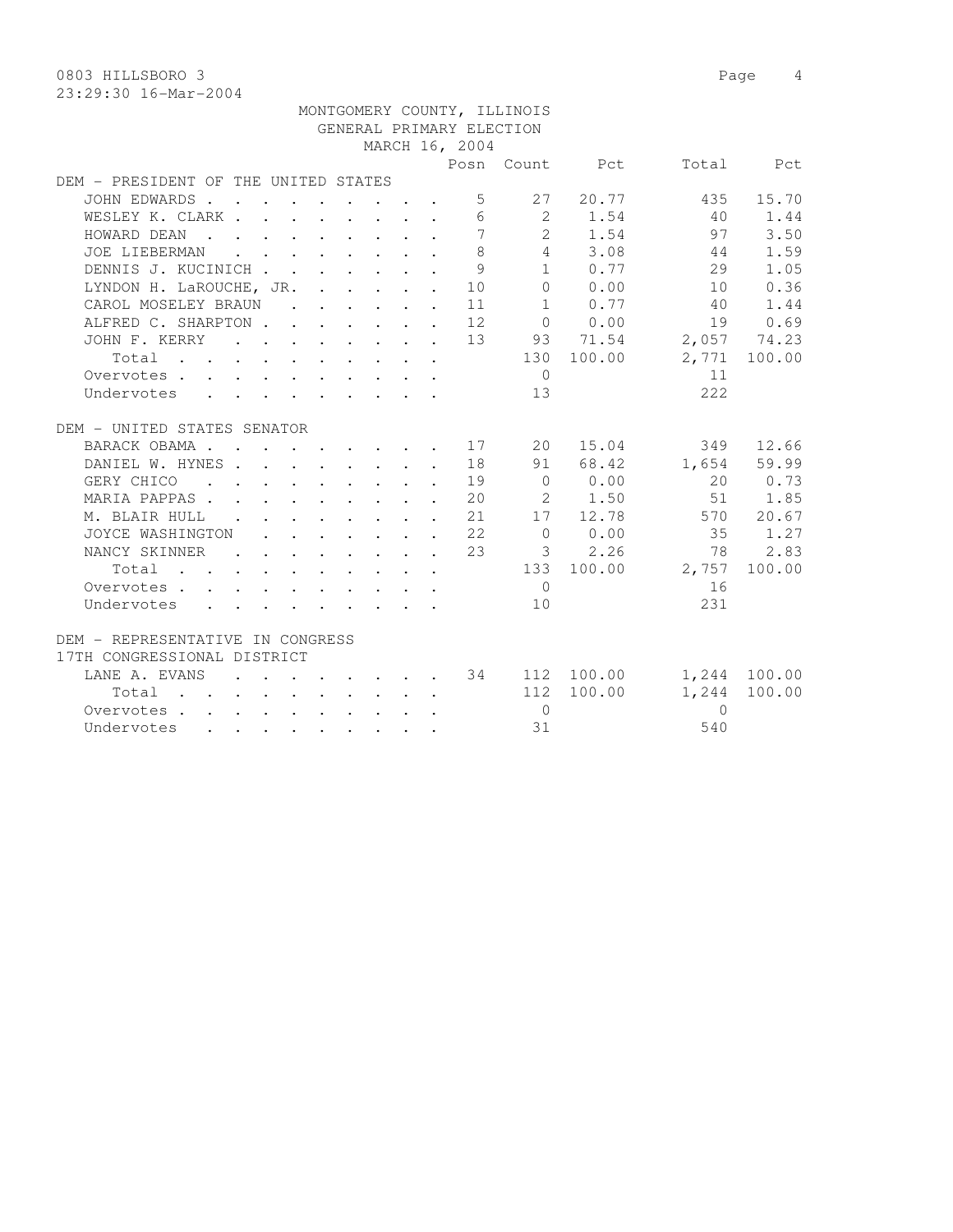| 79:29:30 Ip-Mqi-4004                                                                                                                |                      |                                                           |                                 |                      |                          |                                    |            |                          |        |
|-------------------------------------------------------------------------------------------------------------------------------------|----------------------|-----------------------------------------------------------|---------------------------------|----------------------|--------------------------|------------------------------------|------------|--------------------------|--------|
|                                                                                                                                     |                      |                                                           |                                 |                      |                          | MONTGOMERY COUNTY, ILLINOIS        |            |                          |        |
|                                                                                                                                     |                      |                                                           |                                 |                      | GENERAL PRIMARY ELECTION |                                    |            |                          |        |
|                                                                                                                                     |                      |                                                           |                                 |                      | MARCH 16, 2004           |                                    |            |                          |        |
|                                                                                                                                     |                      |                                                           |                                 |                      |                          |                                    |            | Posn Count Pct Total Pct |        |
| DEM - DELEGATE TO THE NATIONAL NOMINATING CONVENTION                                                                                |                      |                                                           |                                 |                      |                          |                                    |            |                          |        |
| 17TH CONGRESSIONAL DISTRICT                                                                                                         |                      |                                                           |                                 |                      |                          |                                    |            |                          |        |
| VOTE FOR 5                                                                                                                          |                      |                                                           |                                 |                      |                          |                                    |            |                          |        |
| MIKE BOLAND (DEAN) 41 40 7.04                                                                                                       |                      |                                                           |                                 |                      |                          |                                    |            | 410                      | 6.65   |
| GRACIELA HERNANDEZ (DEAN)                                                                                                           |                      |                                                           |                                 |                      | 42                       | 31                                 | 5.46       | 303                      | 4.91   |
| DON JOHNSTON (DEAN)                                                                                                                 |                      |                                                           |                                 |                      | 43                       | 36                                 | 6.34       | 370                      | 6.00   |
| MARY K. "KAYT" NORRIS (DEAN)                                                                                                        |                      |                                                           |                                 |                      | 44                       |                                    | 37 6.51    | 345                      | 5.59   |
| NORM M. WINICK (DEAN)                                                                                                               |                      |                                                           |                                 |                      | 45                       | 30                                 | 5.28       | 305                      | 4.95   |
| GLORIA FERGUSON (KUCINICH)                                                                                                          |                      |                                                           |                                 |                      | 46                       |                                    | 13 2.29    | 176                      | 2.85   |
| DAVID AMOR (KUCINICH)                                                                                                               |                      |                                                           |                                 |                      | 47                       | 12                                 | 2.11       | 142                      | 2.30   |
| KAREN GOURD (KUCINICH)                                                                                                              |                      |                                                           |                                 |                      | -48                      |                                    | 10 1.76    | 151                      | 2.45   |
| JAMES DICE (KUCINICH) 49                                                                                                            |                      |                                                           |                                 |                      |                          |                                    | 10 1.76    | 132                      | 2.14   |
| VINCENT G. THOMAS (KUCINICH)                                                                                                        |                      |                                                           |                                 |                      | 50                       | 11                                 | 1.94       | 154                      | 2.50   |
| PAT O'BRIEN (GEPHARDT)                                                                                                              |                      |                                                           |                                 |                      | 58                       | 5 <sup>5</sup>                     | 0.88       | 97                       | 1.57   |
| MIKE SHAMPINE (GEPHARDT)                                                                                                            |                      |                                                           |                                 | $\mathbf{r}$         | 59                       | 3                                  | 0.53       | 42                       | 0.68   |
| CHARLES E. CASH, JR. (GEPHARDT)                                                                                                     |                      |                                                           |                                 |                      | 60                       | $\mathbf{2}$                       | 0.35       | 41                       | 0.66   |
| DENNIS A. VANDERGINST (EDWARDS)                                                                                                     |                      |                                                           |                                 |                      | 61                       |                                    | 50.88      | 91                       | 1.48   |
| M. EVA SAVALA (EDWARDS)                                                                                                             |                      |                                                           |                                 |                      | 62                       | 8                                  | 1.41       | 90                       | 1.46   |
| ROBIN A. JOHNSON (EDWARDS)                                                                                                          |                      |                                                           |                                 |                      | 63                       | 7                                  | 1.23       | 101                      | 1.64   |
| LYNDA FAINTER (EDWARDS) 64                                                                                                          |                      |                                                           |                                 |                      |                          |                                    | 6 1.06     | 90                       | 1.46   |
| DAVID M. CAMPBELL (EDWARDS) 65                                                                                                      |                      |                                                           |                                 |                      |                          | 6                                  | 1.06       | 100                      | 1.62   |
| DAVID ANDICH (CLARK)                                                                                                                |                      |                                                           |                                 |                      | 66                       | 1                                  | 0.18       | 16                       | 0.26   |
| STUART LEFSTEIN (CLARK)                                                                                                             |                      |                                                           |                                 |                      | 67                       | 1                                  | 0.18       | 11                       | 0.18   |
| MATT O'BRIEN (CLARK).                                                                                                               |                      | $\mathbf{r}$ , $\mathbf{r}$ , $\mathbf{r}$ , $\mathbf{r}$ |                                 | $\ddot{\phantom{a}}$ | 68                       | 1                                  | 0.18       | 17                       | 0.28   |
| SUZANNE GOLDEN (CLARK)                                                                                                              |                      |                                                           |                                 |                      | 69                       | $\Omega$                           | 0.00       | 15                       | 0.24   |
| SONIA CERVANTES (CLARK)                                                                                                             |                      |                                                           |                                 |                      | 70                       |                                    | 2 0.35     | 24                       | 0.39   |
| PAUL L MANGIERI (KERRY)                                                                                                             |                      |                                                           |                                 |                      | 71                       |                                    | 55 9.68    | 557                      | 9.03   |
| PATRICIA "PAT" VERONDA (KERRY)                                                                                                      |                      |                                                           |                                 |                      | 72                       | 59                                 | 10.39      | 599                      | 9.71   |
| JOSE "JOE" MORENO (KERRY)                                                                                                           |                      |                                                           |                                 |                      | 73                       | 59                                 | 10.39      | 602                      | 9.76   |
| MARGARET WALKER (KERRY) 74                                                                                                          |                      |                                                           |                                 |                      |                          |                                    | 62 10.92   | 602                      | 9.76   |
| PORTER MCNEIL (KERRY) 75 56 9.86                                                                                                    |                      |                                                           |                                 |                      |                          |                                    |            | 584                      | 9.47   |
| Total                                                                                                                               |                      |                                                           |                                 |                      |                          |                                    |            | 568 100.00 6,167         | 100.00 |
| Overvotes                                                                                                                           |                      |                                                           |                                 |                      |                          | $\overline{1}$                     |            | 43                       |        |
| Undervotes<br>$\mathcal{L}^{\mathcal{A}}$ . The contribution of the contribution of the contribution of $\mathcal{L}^{\mathcal{A}}$ |                      |                                                           |                                 |                      |                          | 142                                |            | 2,538                    |        |
|                                                                                                                                     |                      |                                                           |                                 |                      |                          |                                    |            |                          |        |
| DEM - ALTERNATE DELEGATE TO THE NATIONAL NOMINATING                                                                                 |                      |                                                           |                                 |                      |                          |                                    |            |                          |        |
| CONVENTION 17TH CONGRESSIONAL DISTRICT                                                                                              |                      |                                                           |                                 |                      |                          |                                    |            |                          |        |
| JEANETTE HUNTER (DEAN)<br>$\mathbf{r}$ . The set of $\mathbf{r}$                                                                    |                      |                                                           | $\cdot$ $\cdot$ $\cdot$ $\cdot$ |                      | 113                      | 10                                 | 8.40       | 126                      | 9.07   |
| AMANDA L. HICKS (KUCINICH)                                                                                                          |                      |                                                           |                                 | $\sim$               | 114                      | $4\phantom{.00000000000000000000}$ | 3.36       | 58                       | 4.18   |
| ROXANE ZAMORA (EDWARDS).                                                                                                            |                      |                                                           |                                 |                      | 115                      | 19                                 | 15.97      | 193                      | 13.89  |
| MARY RISELING (CLARK).                                                                                                              |                      | $\mathbf{L} = \mathbf{L}$                                 | $\mathbf{r}$                    |                      | 116                      | 1                                  | 0.84       | 42                       | 3.02   |
| JOAN C. SCOTT (KERRY).<br>$\mathcal{L}^{\text{max}}$                                                                                | $\mathbf{L}$         | $\mathbf{L}$                                              | $\mathbf{r}$                    | $\mathbf{r}$         | 117                      | 85                                 | 71.43      | 970                      | 69.83  |
| Total<br>$\sim$                                                                                                                     | $\ddot{\phantom{0}}$ |                                                           |                                 | $\cdot$              |                          | 119                                | 100.00     | 1,389                    | 100.00 |
| Overvotes.                                                                                                                          | $\mathbf{L}$         | $\sim$                                                    | $\mathbf{L}$                    | $\ddot{\phantom{a}}$ |                          | $\overline{0}$                     |            | 13                       |        |
| Undervotes                                                                                                                          |                      |                                                           |                                 |                      |                          | 24                                 |            | 382                      |        |
|                                                                                                                                     |                      |                                                           |                                 |                      |                          |                                    |            |                          |        |
| DEM - REPRESENTATIVE IN THE GENERAL ASSEMBLY<br>98TH REPRESENTATIVE DISTRICT                                                        |                      |                                                           |                                 |                      |                          |                                    |            |                          |        |
| GARY HANNIG                                                                                                                         |                      |                                                           |                                 |                      | 139                      |                                    | 126 100.00 | 2,593                    | 100.00 |
| $\mathbf{r}$ , $\mathbf{r}$ , $\mathbf{r}$<br>Total .                                                                               |                      |                                                           |                                 |                      |                          | 126                                | 100.00     | 2,593                    | 100.00 |
| Overvotes.<br>$\mathbf{L}$<br>$\mathbf{L}$<br>$\mathbf{L}$<br>$\mathbf{L}$                                                          |                      |                                                           |                                 |                      |                          | $\overline{0}$                     |            | $\Omega$                 |        |
| Undervotes<br>$\ddot{\phantom{0}}$<br>$\mathbf{L}$<br>$\mathbf{L}$                                                                  |                      | $\mathbf{L}$                                              | $\mathbf{L}$                    | $\ddot{\phantom{a}}$ |                          | 16                                 |            | 401                      |        |
|                                                                                                                                     |                      |                                                           |                                 |                      |                          |                                    |            |                          |        |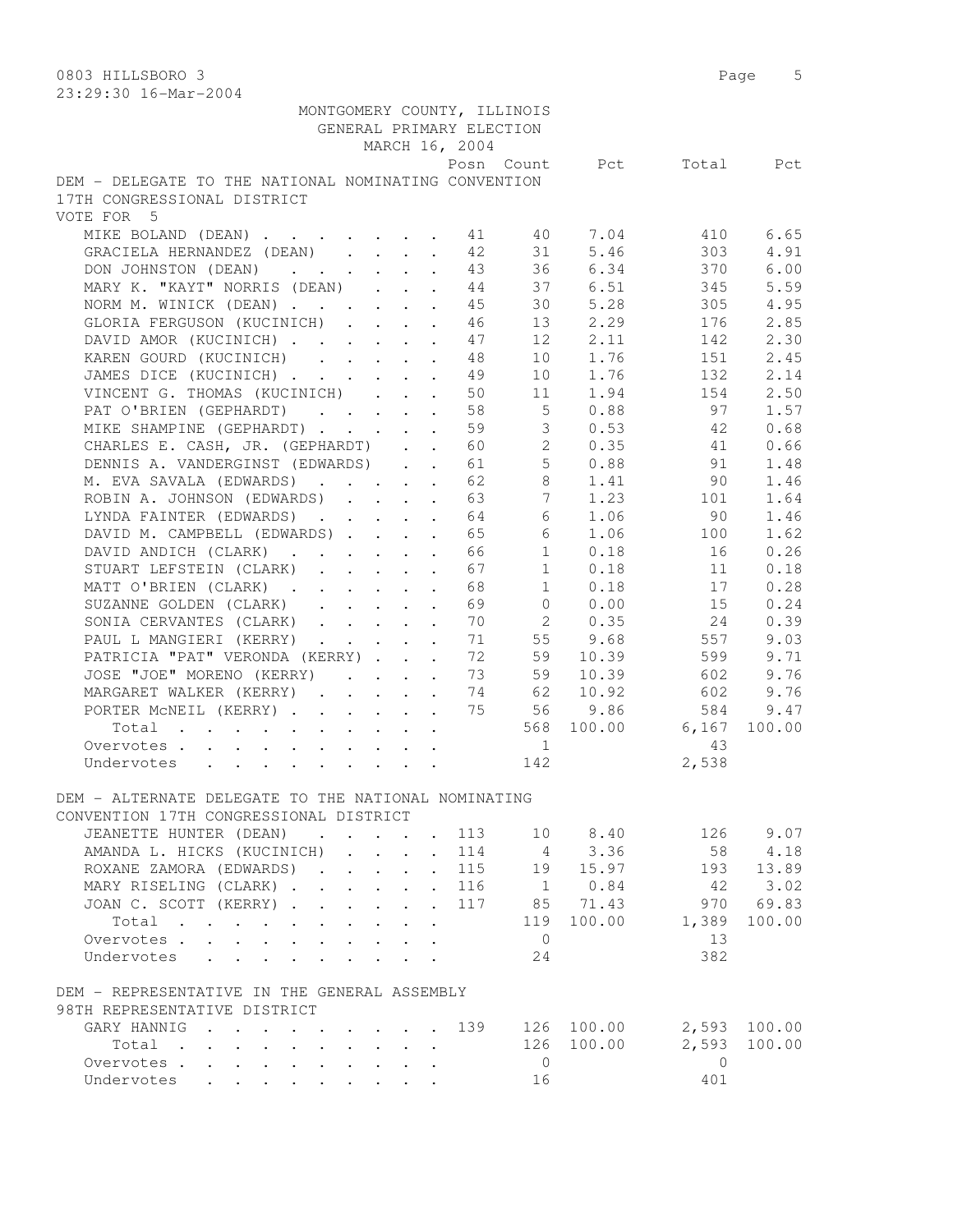| 0803 HILLSBORO 3                              |                                                        | Page 6                          |
|-----------------------------------------------|--------------------------------------------------------|---------------------------------|
| 23:29:30 16-Mar-2004                          |                                                        |                                 |
|                                               | MONTGOMERY COUNTY, ILLINOIS                            |                                 |
|                                               | GENERAL PRIMARY ELECTION                               |                                 |
|                                               | MARCH 16, 2004<br>Posn Count Pct                       | Total Pct                       |
| DEM - CIRCUIT CLERK                           |                                                        |                                 |
| NO CANDIDATE FILED                            |                                                        |                                 |
| Total                                         | $\overline{0}$                                         | $\mathbf{0}$                    |
| Overvotes.                                    | $\overline{0}$                                         | $\bigcap$                       |
| Undervotes                                    | 142                                                    | 2,994                           |
|                                               |                                                        |                                 |
| DEM - STATE'S ATTORNEY                        |                                                        |                                 |
| JIM ROBERTS                                   | $\cdots$ 167 128 100.00                                | 2,511 100.00                    |
|                                               | 128 100.00<br>Total                                    | 2,511<br>100.00                 |
| Overvotes                                     | $\overline{0}$                                         | $\overline{0}$                  |
| Undervotes                                    | 14                                                     | 483                             |
| DEM - CORONER                                 |                                                        |                                 |
|                                               | RICKEY L. BROADDUS 170 119 100.00                      | 2,367 100.00                    |
|                                               | 119 100.00<br>Total                                    | 2,367 100.00                    |
| Overvotes                                     | $\overline{0}$                                         | $\overline{0}$                  |
| Undervotes                                    | 23                                                     | 627                             |
|                                               |                                                        |                                 |
| DEM - COUNTY BOARD DISTRICT 6                 |                                                        |                                 |
| COUNTY BOARD MEMBER                           |                                                        |                                 |
|                                               | TIMOTHY L. FOGLE 174 114 100.00<br>114 100.00          | 317 100.00<br>100.00<br>317     |
| Total<br>Overvotes.                           | $\overline{0}$                                         | $\overline{0}$                  |
| Undervotes                                    | 28                                                     | 112                             |
|                                               |                                                        |                                 |
| DEM - JUDGE OF THE SUPREME COURT              |                                                        |                                 |
| 5TH JUDICIAL DISTRICT (VAC.HON.HARRISON II)   |                                                        |                                 |
| GORDON E. MAAG 191                            | 94 100.00                                              | 1,795 100.00                    |
| Total                                         | 94 100.00                                              | 1,795<br>100.00                 |
| Overvotes.                                    | $\overline{0}$                                         | $\overline{0}$                  |
| Undervotes                                    | 48                                                     | 1,199                           |
| DEM - JUDGE OF THE APPELLATE COURT            |                                                        |                                 |
| 5TH JUDICIAL DISTRICT (VAC.HON.RARICK)        |                                                        |                                 |
| JAMES K. DONOVAN                              | 95 100.00<br>196                                       | 1,900 100.00                    |
| Total                                         | 95 100.00                                              | 1,900<br>100.00                 |
| Overvotes                                     | $\overline{0}$                                         | $\overline{0}$                  |
| Undervotes                                    | 47<br>$\sim$                                           | 1,094                           |
|                                               |                                                        |                                 |
| DEM - JUDGE OF THE CIRCUIT COURT              |                                                        |                                 |
| 4TH JUD. CIRC. MONTGOMERY CO. (VAC.HON.HUBER) |                                                        |                                 |
|                                               | KELLY D. LONG 203<br>128 100.00<br>128 100.00<br>Total | 2,423 100.00<br>2,423<br>100.00 |
| Overvotes                                     | $\overline{0}$                                         | $\overline{0}$                  |
| Undervotes                                    | 14                                                     | 571                             |
|                                               |                                                        |                                 |
| DEM - PRECINCT COMMITTEEMAN                   |                                                        |                                 |
| HILLSBORO 3                                   |                                                        |                                 |
|                                               | GENE T. FOX 218 57 41.30                               |                                 |
| GEOFFREY SPRINGER                             | 81 58.70<br>219                                        |                                 |
| Total                                         | 100.00<br>138                                          |                                 |
| Overvotes.                                    | 2<br>$\mathfrak{L}$                                    |                                 |
| Undervotes                                    |                                                        |                                 |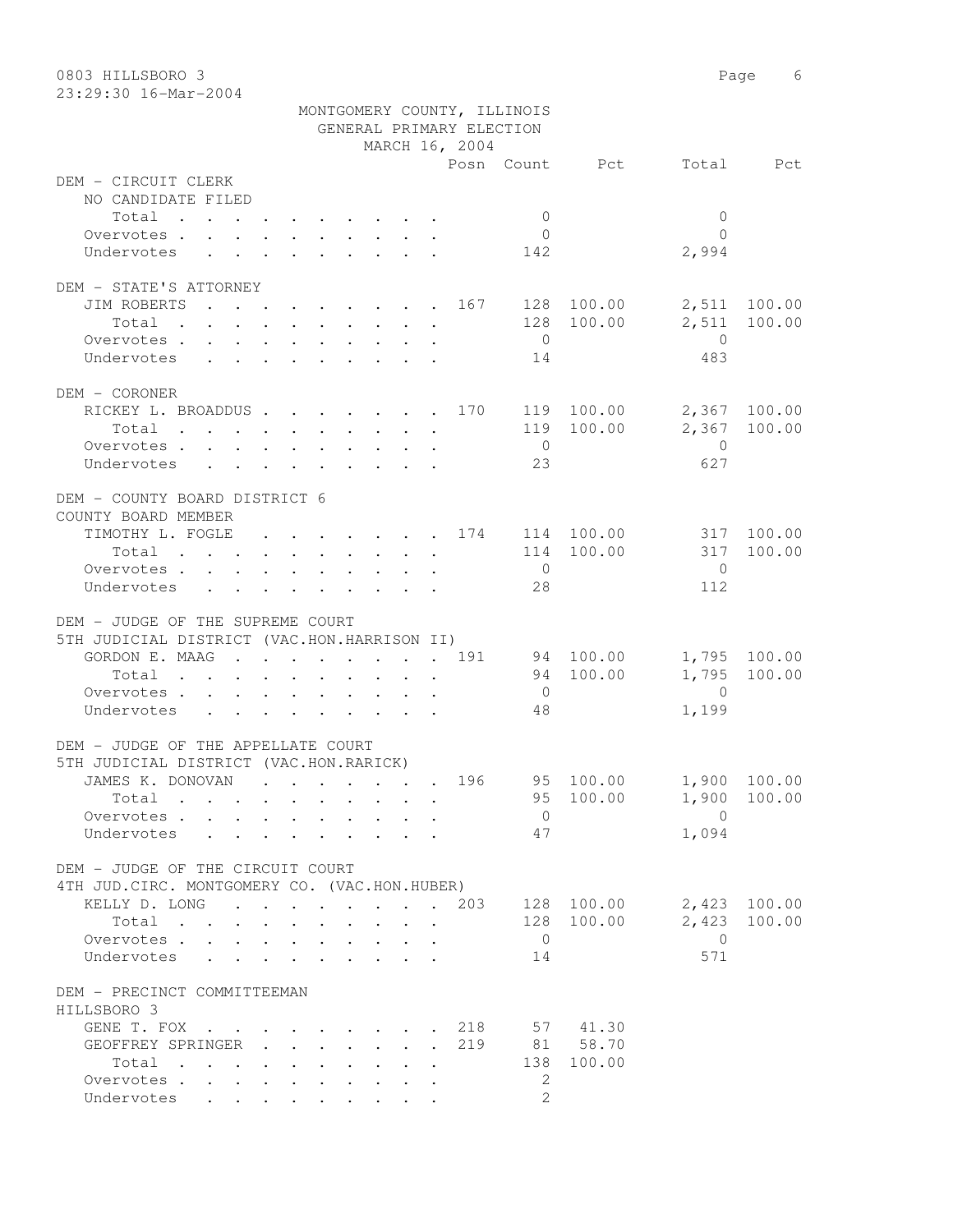## 0803 HILLSBORO 3 Page 7 23:29:30 16-Mar-2004

|                   |       |  |  |  |  |  |                | MONTGOMERY COUNTY, ILLINOIS |                |       |             |
|-------------------|-------|--|--|--|--|--|----------------|-----------------------------|----------------|-------|-------------|
|                   |       |  |  |  |  |  |                | GENERAL PRIMARY ELECTION    |                |       |             |
|                   |       |  |  |  |  |  | MARCH 16, 2004 |                             |                |       |             |
|                   |       |  |  |  |  |  |                | Posn Count                  | Pct            | Total | Pct.        |
| MONTGOMERY COUNTY |       |  |  |  |  |  |                |                             |                |       |             |
| YES 246           |       |  |  |  |  |  |                | 110                         | 58.82          |       | 1,971 43.10 |
| NO.               |       |  |  |  |  |  |                |                             | . 247 77 41.18 |       | 2,602 56.90 |
|                   | Total |  |  |  |  |  |                | 187                         | 100.00         | 4,573 | 100.00      |
| Overvotes.        |       |  |  |  |  |  |                | $\mathbf{0}$                |                | 4     |             |
| Undervotes        |       |  |  |  |  |  |                | 18                          |                | 416   |             |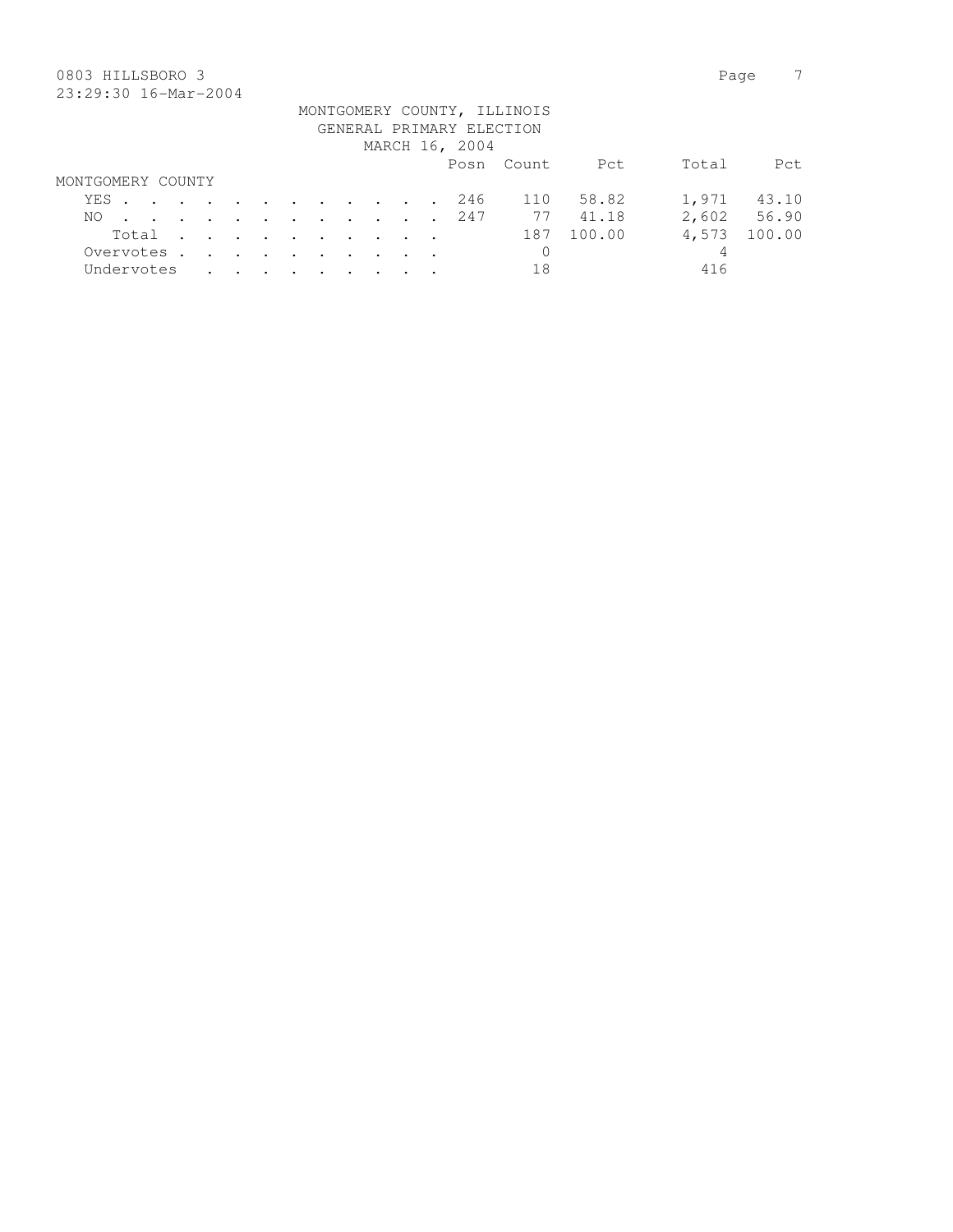23:29:30 16-Mar-2004

| 0804 HILLSBORO 4       | Page |  |
|------------------------|------|--|
| $23:29:30$ 16-Mar-2004 |      |  |

|                                                                                                                                  |                                                                          |                                                                       |  | GENERAL PRIMARY ELECTION |                |                |                |        |
|----------------------------------------------------------------------------------------------------------------------------------|--------------------------------------------------------------------------|-----------------------------------------------------------------------|--|--------------------------|----------------|----------------|----------------|--------|
|                                                                                                                                  |                                                                          |                                                                       |  | MARCH 16, 2004           |                |                |                |        |
|                                                                                                                                  |                                                                          |                                                                       |  |                          |                | Posn Count Pct | Total          | Pct    |
| Precincts Counted - TOTAL                                                                                                        | $\sim$                                                                   | $\cdot$ $\cdot$ $\cdot$ $\cdot$ $\cdot$                               |  |                          | $\mathbf{1}$   | 2.38           | 42             | 100.00 |
| Registered Voters - TOTAL                                                                                                        |                                                                          | $\begin{array}{cccccccccccccc} . & . & . & . & . & . & . \end{array}$ |  |                          | 392            |                | 18,263         |        |
| Ballots Cast - TOTAL<br>$\mathbf{r}$ , $\mathbf{r}$ , $\mathbf{r}$ , $\mathbf{r}$ , $\mathbf{r}$                                 |                                                                          |                                                                       |  |                          | 91             | 23.21          | 5,007          | 27.42  |
| Ballots Cast - BLANK<br>$\mathbf{r}$ , and $\mathbf{r}$ , and $\mathbf{r}$ , and $\mathbf{r}$                                    |                                                                          |                                                                       |  |                          | $\overline{1}$ | 0.26           | 71             | 0.39   |
| Ballots Cast - REPUBLICAN                                                                                                        |                                                                          |                                                                       |  |                          | 19             |                | 1,683          |        |
| Ballots Cast - REP. YEL/BLK.ST.                                                                                                  |                                                                          |                                                                       |  |                          | 19             |                | 561            |        |
| Ballots Cast - REP. FED. 17TH                                                                                                    |                                                                          | $\mathbf{r}$ , $\mathbf{r}$ , $\mathbf{r}$ , $\mathbf{r}$             |  |                          | $\overline{0}$ |                | $\mathfrak{L}$ |        |
| Ballots Cast - DEMOCRATIC                                                                                                        | $\mathbf{r}$ , $\mathbf{r}$ , $\mathbf{r}$ , $\mathbf{r}$ , $\mathbf{r}$ |                                                                       |  |                          | 69             |                | 3,004          |        |
| Ballots Cast - DEM. GRN/BLK.ST.                                                                                                  |                                                                          |                                                                       |  |                          | 69             |                | 874            |        |
| Ballots Cast - DEM. FED. 17TH                                                                                                    |                                                                          |                                                                       |  |                          | $\overline{0}$ |                | 6              |        |
| Ballots Cast - NONPARTISAN                                                                                                       |                                                                          |                                                                       |  |                          | 3              |                | 320            |        |
| Ballots Cast - NON. WHITE                                                                                                        | $\cdots$                                                                 |                                                                       |  |                          | $\overline{3}$ |                | 281            |        |
|                                                                                                                                  |                                                                          |                                                                       |  |                          |                |                |                |        |
| REP - PRESIDENT OF THE UNITED STATES                                                                                             |                                                                          |                                                                       |  |                          |                |                |                |        |
| GEORGE W. BUSH                                                                                                                   |                                                                          |                                                                       |  | 5                        | 17             | 100.00         | 1,274          | 100.00 |
| Total                                                                                                                            |                                                                          |                                                                       |  |                          | 17             | 100.00         | 1,274          | 100.00 |
| Overvotes                                                                                                                        |                                                                          |                                                                       |  |                          | $\circ$        |                | $\mathbf{0}$   |        |
| Undervotes                                                                                                                       |                                                                          |                                                                       |  |                          | 2              |                | 409            |        |
|                                                                                                                                  |                                                                          |                                                                       |  |                          |                |                |                |        |
| REP - UNITED STATES SENATOR                                                                                                      |                                                                          |                                                                       |  |                          |                |                |                |        |
| JIM OBERWEIS.<br>the contract of the contract of the contract of the contract of the contract of the contract of the contract of |                                                                          |                                                                       |  | - 9                      | $\mathbf{1}$   | 5.88           | 256            | 17.26  |
| ANDY MCKENNA                                                                                                                     |                                                                          |                                                                       |  | 10                       | $\overline{0}$ | 0.00           | 210            | 14.16  |
| JOHN BORLING.<br>the contract of the contract of the contract of the contract of the contract of the contract of the contract of |                                                                          |                                                                       |  | 11                       | $\circ$        | 0.00           | 26             | 1.75   |
| STEVEN J. RAUSCHENBERGER                                                                                                         |                                                                          |                                                                       |  | 12                       | 3 <sup>7</sup> | 17.65          | 144            | 9.71   |
| JACK RYAN                                                                                                                        |                                                                          |                                                                       |  | 13                       |                | 11 64.71       | 663            | 44.71  |
| CHIRINJEEV KATHURIA (CHIRINJEEV KATHURIA)                                                                                        |                                                                          |                                                                       |  | 14                       | $\overline{0}$ | 0.00           | 15             | 1.01   |
| JONATHAN C. WRIGHT                                                                                                               |                                                                          |                                                                       |  | 15                       | $\sim$ 2       | 11.76          | 136            | 9.17   |
|                                                                                                                                  |                                                                          |                                                                       |  |                          |                |                |                |        |
| NORM HILL $\ldots$ $\ldots$ $\ldots$ $\ldots$ $\ldots$                                                                           |                                                                          |                                                                       |  | 16                       |                | $0 \t 0.00$    | 33             | 2.23   |
| Total                                                                                                                            |                                                                          |                                                                       |  |                          | 17             | 100.00         | 1,483          | 100.00 |
| Overvotes                                                                                                                        |                                                                          |                                                                       |  |                          | $\overline{0}$ |                | 23             |        |
| Undervotes                                                                                                                       |                                                                          |                                                                       |  |                          | 2              |                | 177            |        |
|                                                                                                                                  |                                                                          |                                                                       |  |                          |                |                |                |        |
| REP - REPRESENTATIVE IN CONGRESS                                                                                                 |                                                                          |                                                                       |  |                          |                |                |                |        |
| 17TH CONGRESSIONAL DISTRICT                                                                                                      |                                                                          |                                                                       |  |                          |                |                |                |        |
| ANDREA LANE ZINGA                                                                                                                |                                                                          |                                                                       |  | 23                       | 7              | 100.00         | 360            | 100.00 |
| Total<br>$\mathbf{r}$ , and $\mathbf{r}$ , and $\mathbf{r}$ , and $\mathbf{r}$ , and $\mathbf{r}$                                |                                                                          |                                                                       |  |                          | 7              | 100.00         | 360            | 100.00 |
| Overvotes.                                                                                                                       |                                                                          |                                                                       |  |                          | $\Omega$       |                | $\circ$        |        |
| Undervotes                                                                                                                       |                                                                          |                                                                       |  |                          | 12             |                | 327            |        |
|                                                                                                                                  |                                                                          |                                                                       |  |                          |                |                |                |        |
| REP - DELEGATE TO THE NATIONAL NOMINATING CONVENTION                                                                             |                                                                          |                                                                       |  |                          |                |                |                |        |
| 17TH CONGRESSIONAL DISTRICT                                                                                                      |                                                                          |                                                                       |  |                          |                |                |                |        |
| VOTE FOR 3                                                                                                                       |                                                                          |                                                                       |  |                          |                |                |                |        |
| THOMAS G. GETZ (BUSH)                                                                                                            |                                                                          |                                                                       |  | 35                       | 14             | 32.56          | 522            | 33.27  |
| REGAN E. RAMSEY (BUSH)                                                                                                           |                                                                          | $\mathbf{r} = \mathbf{r} + \mathbf{r}$                                |  | 36                       | 15             | 34.88          | 522            | 33.27  |
| D. KAY LONG (BUSH)                                                                                                               | $\ddot{\phantom{0}}$                                                     | $\ddot{\phantom{0}}$<br>$\sim$                                        |  | 37                       |                | 14 32.56       | 525            | 33.46  |
| Total<br>$\bullet$                                                                                                               |                                                                          |                                                                       |  |                          | 43             | 100.00         | 1,569          | 100.00 |
| Overvotes<br>$\ddot{\phantom{0}}$                                                                                                |                                                                          |                                                                       |  |                          | $\mathbf{0}$   |                | $\mathbf{0}$   |        |
| Undervotes                                                                                                                       |                                                                          |                                                                       |  |                          | 14             |                | 492            |        |

MONTGOMERY COUNTY, ILLINOIS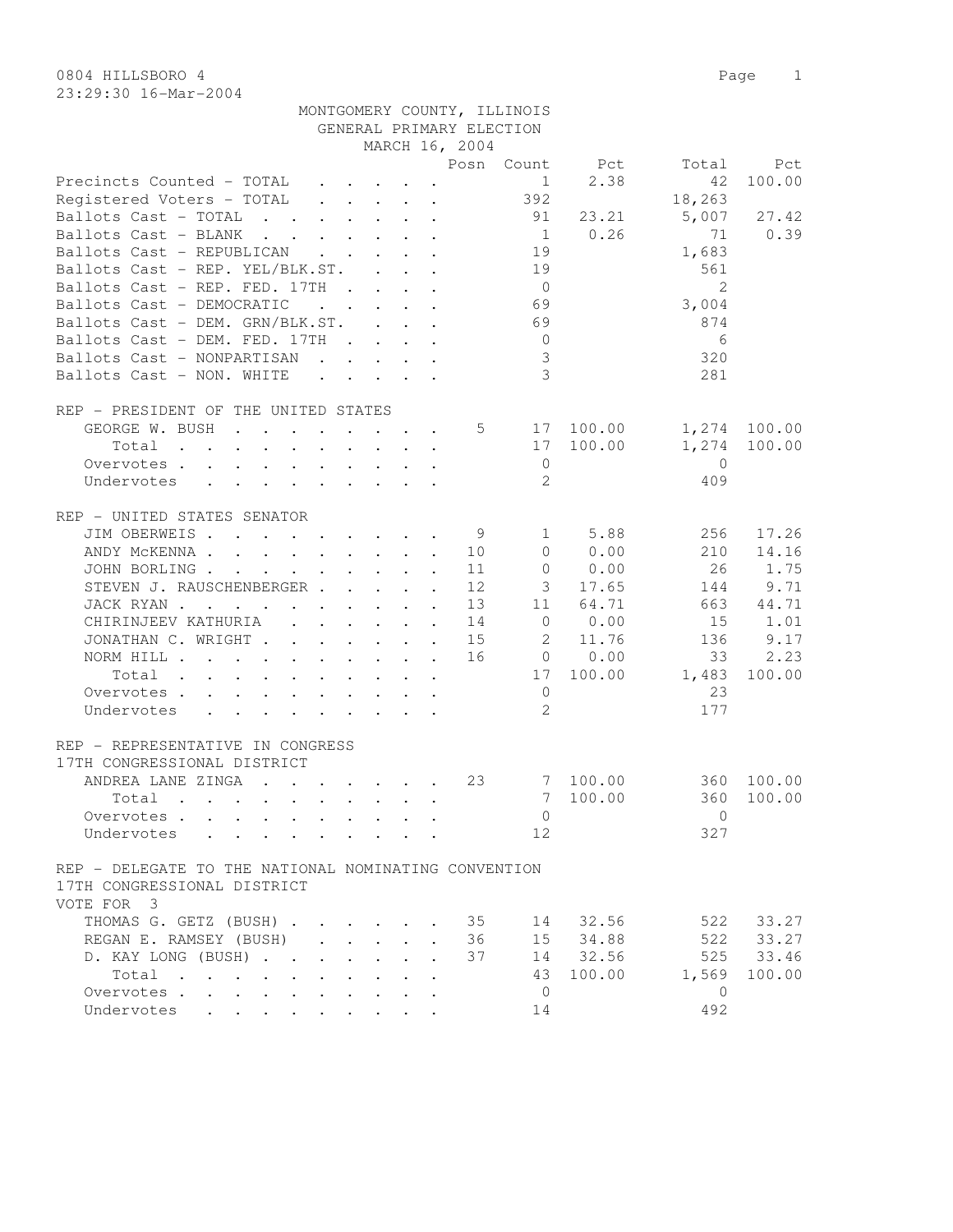0804 HILLSBORO 4 Page 2 23:29:30 16-Mar-2004

|                                                       | MONTGOMERY COUNTY, ILLINOIS<br>GENERAL PRIMARY ELECTION<br>MARCH 16, 2004 |                |                          |                |              |
|-------------------------------------------------------|---------------------------------------------------------------------------|----------------|--------------------------|----------------|--------------|
|                                                       |                                                                           |                | Posn Count Pct Total Pct |                |              |
| REP - ALTERNATE DELEGATE TO THE NATIONAL NOMINATING   |                                                                           |                |                          |                |              |
| CONVENTION 17TH CONGRESSIONAL DISTRICT                |                                                                           |                |                          |                |              |
| VOTE FOR 3                                            |                                                                           |                |                          |                |              |
| TIMOTHY B. ZOLLINGER (BUSH) 43 13 34.21 496 33.88     |                                                                           |                |                          |                |              |
| CANDICE D. TREES (BUSH) 44 12 31.58 489 33.40         |                                                                           |                |                          |                |              |
| NORINE K. HAMMOND (BUSH) 45 13 34.21 479 32.72        |                                                                           |                |                          |                |              |
| Total                                                 |                                                                           |                | 38 100.00 1,464 100.00   |                |              |
| Overvotes.                                            |                                                                           | $\overline{0}$ |                          | $\bigcirc$     |              |
| Undervotes                                            |                                                                           | 19             |                          | 597            |              |
| REP - REPRESENTATIVE IN THE GENERAL ASSEMBLY          |                                                                           |                |                          |                |              |
| 98TH REPRESENTATIVE DISTRICT                          |                                                                           |                |                          |                |              |
| NO CANDIDATE FILED                                    |                                                                           |                |                          |                |              |
| Total                                                 |                                                                           | $\overline{0}$ |                          | $\Omega$       |              |
| Overvotes                                             |                                                                           | $\overline{0}$ |                          | $\Omega$       |              |
| Undervotes                                            |                                                                           | 19             |                          | 1,679          |              |
| REP - CIRCUIT CLERK                                   |                                                                           |                |                          |                |              |
|                                                       |                                                                           |                |                          |                | 1,501 100.00 |
| MARY WEBB 86 17 100.00<br>Total 17 100.00<br>Total    |                                                                           |                |                          |                | 1,501 100.00 |
| Overvotes.                                            |                                                                           | $\overline{0}$ |                          | $\overline{0}$ |              |
| Undervotes                                            |                                                                           | 2              |                          | 178            |              |
| REP - STATE'S ATTORNEY                                |                                                                           |                |                          |                |              |
| NO CANDIDATE FILED                                    |                                                                           |                |                          |                |              |
| Total                                                 |                                                                           | $\overline{0}$ |                          | $\overline{0}$ |              |
| Overvotes.                                            |                                                                           | $\overline{0}$ |                          | $\Omega$       |              |
| Undervotes                                            |                                                                           | 19             |                          | 1,679          |              |
|                                                       |                                                                           |                |                          |                |              |
| REP - CORONER                                         |                                                                           |                |                          |                |              |
| NO CANDIDATE FILED                                    |                                                                           |                |                          |                |              |
| Total                                                 |                                                                           | $\overline{0}$ |                          | $\mathbf{0}$   |              |
| Overvotes.                                            |                                                                           | $\overline{0}$ |                          | $\Omega$       |              |
| Undervotes                                            |                                                                           | 19             |                          | 1,679          |              |
| REP - COUNTY BOARD DISTRICT 6                         |                                                                           |                |                          |                |              |
| COUNTY BOARD MEMBER                                   |                                                                           |                |                          |                |              |
| ROGER L. MYERS                                        |                                                                           | 98             | 18 100.00                |                | 163 100.00   |
| Total                                                 | $\sim$                                                                    |                | 18 100.00                | 163            | 100.00       |
| Overvotes.                                            |                                                                           | $\mathbf{0}$   |                          | $\bigcirc$     |              |
| Undervotes<br>$\ddot{\phantom{0}}$                    | $\mathbf{r} = \mathbf{r} + \mathbf{r}$                                    | 1              |                          | 22             |              |
| REP - JUDGE OF THE SUPREME COURT                      |                                                                           |                |                          |                |              |
| 5TH JUDICIAL DISTRICT (VAC.HON.HARRISON II)           |                                                                           |                |                          |                |              |
| LLOYD A. KARMEIER 113                                 |                                                                           |                | 12 100.00                |                | 1,304 100.00 |
| Total                                                 |                                                                           |                | 12 100.00                | 1,304          | 100.00       |
| Overvotes<br>$\sim$<br>$\ddot{\phantom{0}}$<br>$\sim$ |                                                                           | $\mathbf{0}$   |                          | $\bigcirc$     |              |
| Undervotes                                            |                                                                           | 7              |                          | 375            |              |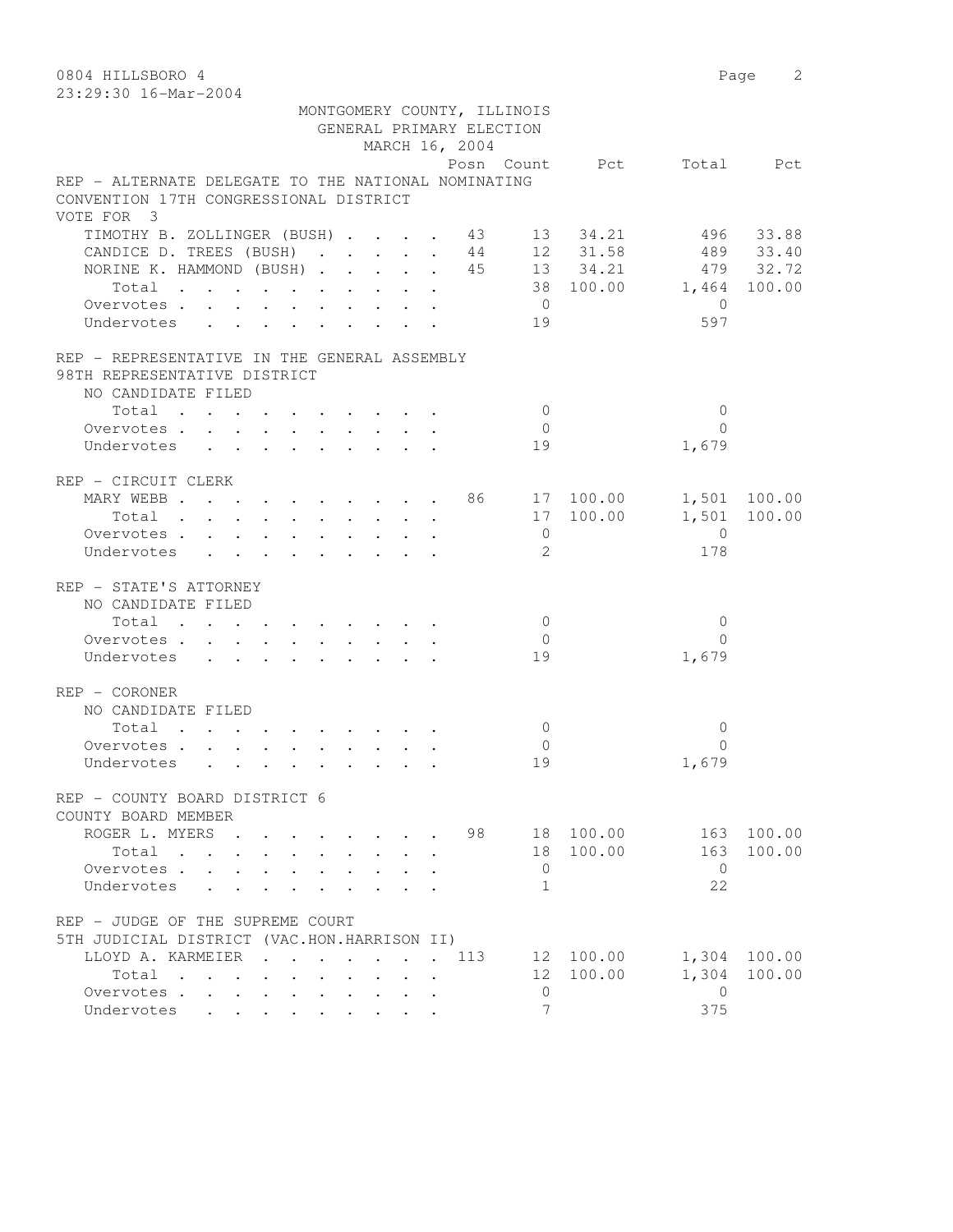| 0804 HILLSBORO 4                              | 3<br>Page |
|-----------------------------------------------|-----------|
| $23:29:30$ 16-Mar-2004                        |           |
| MONTGOMERY COUNTY, ILLINOIS                   |           |
| GENERAL PRIMARY ELECTION                      |           |
| MARCH 16, 2004                                |           |
| Posn Count Pct                                | Total Pct |
| REP - JUDGE OF THE APPELLATE COURT            |           |
| 5TH JUDICIAL DISTRICT (VAC.HON.RARICK)        |           |
| NO CANDIDATE FILED                            |           |
| Total<br>$\Omega$                             | $\Omega$  |
| $\mathbf{0}$                                  | 0         |
| Overvotes                                     |           |
| Undervotes<br>19                              | 1,679     |
|                                               |           |
| REP - JUDGE OF THE CIRCUIT COURT              |           |
| 4TH JUD. CIRC. MONTGOMERY CO. (VAC.HON.HUBER) |           |
| NO CANDIDATE FILED                            |           |
| Total<br>$\Omega$                             | $\Omega$  |
| $\Omega$<br>Overvotes                         | $\Omega$  |
| Undervotes<br>19                              | 1,679     |
|                                               |           |
| REP - PRECINCT COMMITTEEMAN                   |           |
| HILLSBORO 4                                   |           |
| NO CANDIDATE FILED                            |           |
| Total<br>$\Omega$                             |           |
| $\Omega$                                      |           |
| Overvotes.                                    |           |
| 19<br>Undervotes                              |           |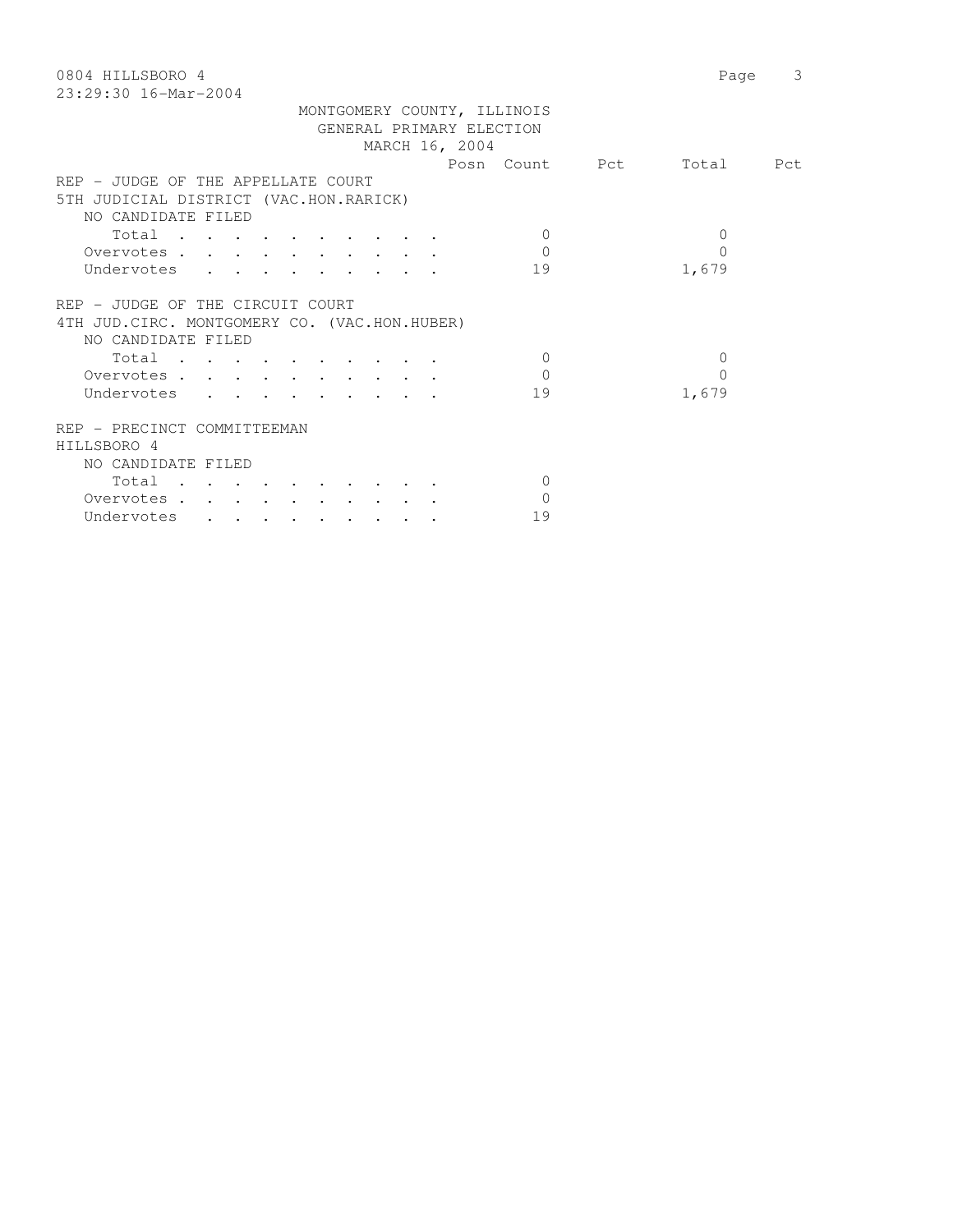0804 HILLSBORO 4 Page 4

|                                                                                                                 |  |  |  |                | MONTGOMERY COUNTY, ILLINOIS |                |                                   |           |
|-----------------------------------------------------------------------------------------------------------------|--|--|--|----------------|-----------------------------|----------------|-----------------------------------|-----------|
|                                                                                                                 |  |  |  |                | GENERAL PRIMARY ELECTION    |                |                                   |           |
|                                                                                                                 |  |  |  | MARCH 16, 2004 |                             |                |                                   |           |
|                                                                                                                 |  |  |  |                |                             |                | Posn Count Pct Total Pct          |           |
| DEM - PRESIDENT OF THE UNITED STATES                                                                            |  |  |  |                |                             |                |                                   |           |
| JOHN EDWARDS                                                                                                    |  |  |  |                | $5 \qquad \qquad 7$         |                | 10.94<br>435                      | 15.70     |
| WESLEY K. CLARK 6 1 1.56 40                                                                                     |  |  |  |                |                             |                |                                   | 1.44      |
| HOWARD DEAN                                                                                                     |  |  |  |                |                             |                | 7 3 4.69 97                       | 3.50      |
| JOE LIEBERMAN                                                                                                   |  |  |  | $\mathcal{B}$  |                             |                | $1 \t 1.56 \t 44$                 | 1.59      |
| DENNIS J. KUCINICH                                                                                              |  |  |  | $\overline{9}$ |                             | $1 \quad 1.56$ | 29                                | 1.05      |
| LYNDON H. LaROUCHE, JR. 10                                                                                      |  |  |  |                |                             | $0 \t 0.00$    | 10                                | 0.36      |
| CAROL MOSELEY BRAUN                                                                                             |  |  |  | 11             |                             | 2 3.13         | 40                                | 1.44      |
| ALFRED C. SHARPTON 12 1 1.56 19 0.69<br>JOHN F. KERRY 13 48 75.00 2,057 74.23                                   |  |  |  |                |                             |                |                                   |           |
|                                                                                                                 |  |  |  |                |                             |                |                                   |           |
| Total                                                                                                           |  |  |  |                |                             |                | 64 100.00 2,771 100.00            |           |
| Overvotes                                                                                                       |  |  |  |                | $\frac{1}{2}$               |                | 11                                |           |
| Undervotes                                                                                                      |  |  |  |                | $\overline{4}$              |                | 222                               |           |
|                                                                                                                 |  |  |  |                |                             |                |                                   |           |
| DEM - UNITED STATES SENATOR                                                                                     |  |  |  |                |                             |                |                                   |           |
| BARACK OBAMA 17                                                                                                 |  |  |  |                | 10                          | 15.38          |                                   | 349 12.66 |
| DANIEL W. HYNES 18                                                                                              |  |  |  |                |                             |                | 30 46.15 1,654 59.99              |           |
| GERY CHICO (CROSS CROSS CROSS CROSS CROSS CROSS CROSS CROSS CROSS CROSS CROSS CROSS CROSS CROSS CROSS CROSS CRO |  |  |  |                |                             |                |                                   | 20 0.73   |
| MARIA PAPPAS 20 2 3.08 51 1.85                                                                                  |  |  |  |                |                             |                |                                   |           |
| M. BLAIR HULL 21                                                                                                |  |  |  |                |                             |                | 18 27.69 570 20.67                |           |
| JOYCE WASHINGTON 22                                                                                             |  |  |  |                |                             |                | $0 \t 0.00 \t 35 \t 1.27$         |           |
| NANCY SKINNER                                                                                                   |  |  |  | 2.3            |                             | 3 4.62         | 78                                | 2.83      |
| Total                                                                                                           |  |  |  |                |                             |                | 65 100.00 2,757                   | 100.00    |
| Overvotes                                                                                                       |  |  |  |                | $\bigcirc$                  |                | 16                                |           |
| Undervotes                                                                                                      |  |  |  |                | $\overline{4}$              |                | 231                               |           |
|                                                                                                                 |  |  |  |                |                             |                |                                   |           |
| DEM - REPRESENTATIVE IN CONGRESS                                                                                |  |  |  |                |                             |                |                                   |           |
| 17TH CONGRESSIONAL DISTRICT                                                                                     |  |  |  |                |                             |                |                                   |           |
| LANE A. EVANS                                                                                                   |  |  |  |                |                             |                | $\cdot$ 34 51 100.00 1,244 100.00 |           |
| Total 51 100.00                                                                                                 |  |  |  |                |                             |                | 1,244                             | 100.00    |
| Overvotes.                                                                                                      |  |  |  |                | $\overline{0}$              |                | $\Omega$                          |           |
| Undervotes                                                                                                      |  |  |  |                | 18                          |                | 540                               |           |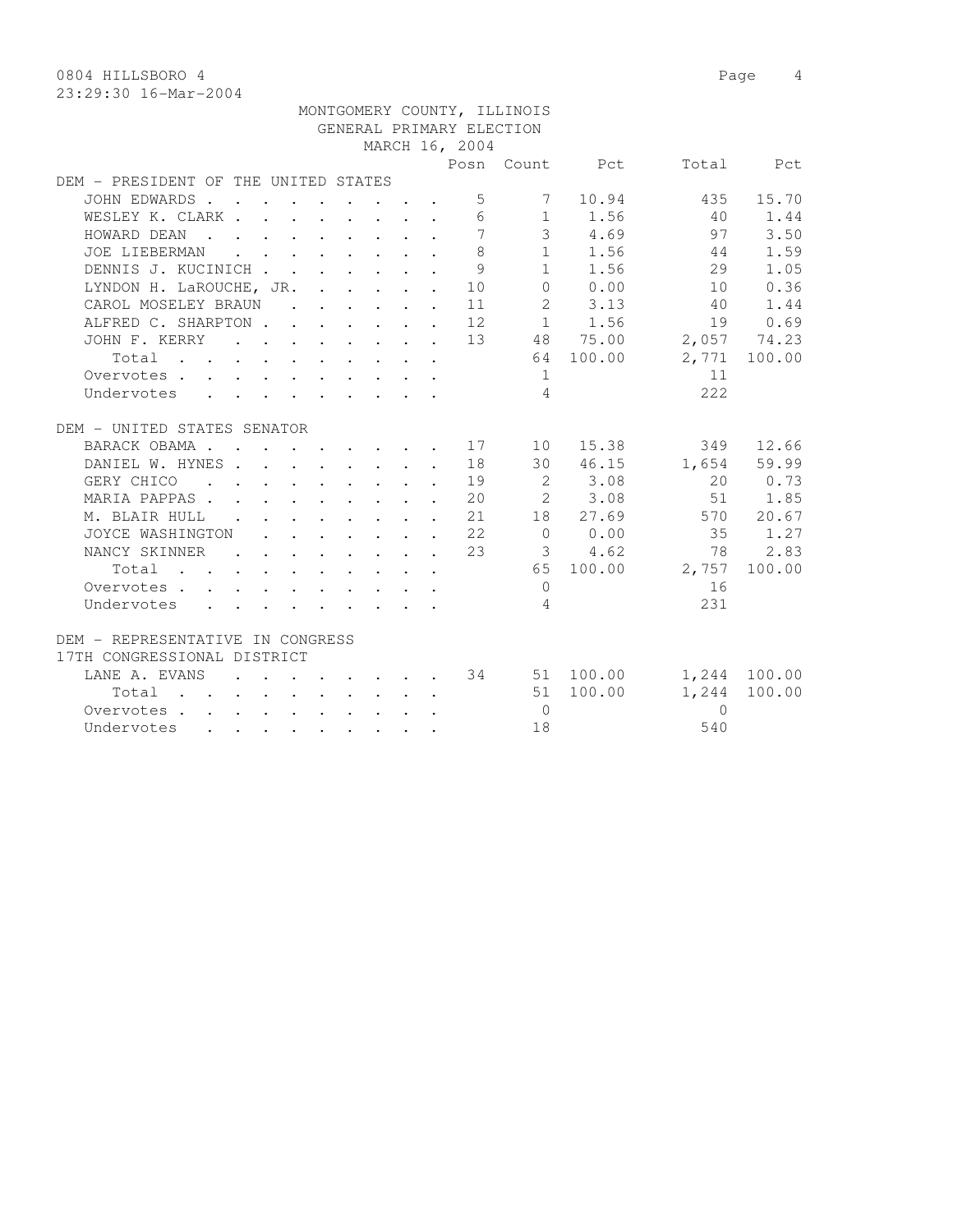| 79:29:30 I0-Mdi-4004                                                                                  |                               |                                                                  |                      |                             |                  |                          |           |        |
|-------------------------------------------------------------------------------------------------------|-------------------------------|------------------------------------------------------------------|----------------------|-----------------------------|------------------|--------------------------|-----------|--------|
|                                                                                                       |                               |                                                                  |                      | MONTGOMERY COUNTY, ILLINOIS |                  |                          |           |        |
|                                                                                                       |                               |                                                                  |                      | GENERAL PRIMARY ELECTION    |                  |                          |           |        |
|                                                                                                       |                               |                                                                  |                      | MARCH 16, 2004              |                  | Posn Count Pct Total Pct |           |        |
| DEM - DELEGATE TO THE NATIONAL NOMINATING CONVENTION                                                  |                               |                                                                  |                      |                             |                  |                          |           |        |
| 17TH CONGRESSIONAL DISTRICT                                                                           |                               |                                                                  |                      |                             |                  |                          |           |        |
| VOTE FOR 5                                                                                            |                               |                                                                  |                      |                             |                  |                          |           |        |
| MIKE BOLAND (DEAN) 11                                                                                 |                               |                                                                  |                      |                             |                  |                          | 410       | 6.65   |
| GRACIELA HERNANDEZ (DEAN)                                                                             |                               |                                                                  |                      | 42                          | 12               | 19 7.57<br>4.78          | 303       | 4.91   |
| DON JOHNSTON (DEAN)                                                                                   |                               |                                                                  | $\mathbf{A}$         | 43                          | 15               | 5.98                     | 370       | 6.00   |
| MARY K. "KAYT" NORRIS (DEAN)                                                                          |                               |                                                                  |                      | 44                          | 17               | 6.77                     | 345       | 5.59   |
| NORM M. WINICK (DEAN)                                                                                 |                               |                                                                  |                      | 45                          |                  | 14 5.58                  | 305       | 4.95   |
| GLORIA FERGUSON (KUCINICH)                                                                            |                               |                                                                  |                      | 46                          |                  | $9 \t3.59$               | 176       | 2.85   |
| DAVID AMOR (KUCINICH)                                                                                 |                               |                                                                  |                      | 47                          |                  | $5 \t1.99$               | 142       | 2.30   |
| KAREN GOURD (KUCINICH)                                                                                |                               |                                                                  |                      | 48                          |                  | 4 1.59                   | 151       | 2.45   |
|                                                                                                       |                               |                                                                  |                      | 49                          | $4 \quad$        | 1.59                     | 132       | 2.14   |
| JAMES DICE (KUCINICH)                                                                                 |                               |                                                                  |                      | 50                          | 9                | 3.59                     | 154       | 2.50   |
| VINCENT G. THOMAS (KUCINICH)                                                                          |                               |                                                                  | $\sim$               | 58                          | 3 <sup>7</sup>   | 1.20                     | 97        | 1.57   |
| PAT O'BRIEN (GEPHARDT)                                                                                |                               |                                                                  |                      | 59                          | 1                | 0.40                     | 42        | 0.68   |
| MIKE SHAMPINE (GEPHARDT)<br>CHARLES E. CASH, JR. (GEPHARDT)                                           |                               | $\mathbf{L}$                                                     | $\mathbf{L}$         | 60                          | 1                | 0.40                     | 41        | 0.66   |
| DENNIS A. VANDERGINST (EDWARDS)                                                                       |                               |                                                                  |                      |                             | $2^{\circ}$      |                          | 91        | 1.48   |
|                                                                                                       |                               |                                                                  |                      | 61                          |                  | 0.80<br>20.80            | 90        |        |
| M. EVA SAVALA (EDWARDS)<br>ROBIN A. JOHNSON (EDWARDS)                                                 |                               |                                                                  |                      | 62                          |                  |                          |           | 1.46   |
|                                                                                                       |                               |                                                                  |                      | 63                          |                  | 4 1.59<br>1.59           | 101       | 1.64   |
| LYNDA FAINTER (EDWARDS) 64                                                                            |                               |                                                                  |                      |                             | 4                |                          | 90        | 1.46   |
| DAVID M. CAMPBELL (EDWARDS)                                                                           |                               |                                                                  |                      | 65                          | $2^{\circ}$      | 0.80                     | 100       | 1.62   |
| DAVID ANDICH (CLARK)                                                                                  |                               |                                                                  |                      | 66                          | 3 <sup>7</sup>   | 1.20                     | 16        | 0.26   |
| STUART LEFSTEIN (CLARK)                                                                               |                               | $\cdot$ $\cdot$ $\cdot$ $\cdot$ $\cdot$                          |                      | 67                          | 1                | 0.40                     | 11        | 0.18   |
| MATT O'BRIEN (CLARK).                                                                                 |                               | $\mathbf{r} = \mathbf{r} + \mathbf{r} + \mathbf{r} + \mathbf{r}$ | $\mathbf{r}$         | 68                          | 1                | 0.40                     | 17        | 0.28   |
| SUZANNE GOLDEN (CLARK)                                                                                |                               | $\cdot$ $\cdot$ $\cdot$ $\cdot$ $\cdot$ $\cdot$                  |                      | 69                          | 1                | 0.40                     | 15        | 0.24   |
| SONIA CERVANTES (CLARK)                                                                               |                               |                                                                  |                      | 70                          |                  | 1 0.40                   | 24        | 0.39   |
| PAUL L MANGIERI (KERRY)                                                                               |                               |                                                                  |                      | 71                          |                  | 23 9.16                  | 557       | 9.03   |
| PATRICIA "PAT" VERONDA (KERRY)                                                                        |                               |                                                                  |                      | 72                          |                  | 22 8.76                  | 599       | 9.71   |
| JOSE "JOE" MORENO (KERRY)                                                                             |                               |                                                                  |                      | 73                          |                  | 25 9.96                  | 602       | 9.76   |
| MARGARET WALKER (KERRY) 74                                                                            |                               |                                                                  |                      |                             |                  | 25 9.96                  | 602       | 9.76   |
| PORTER MCNEIL (KERRY)                                                                                 |                               |                                                                  |                      | 75                          |                  | 22 8.76                  | 584       | 9.47   |
| Total                                                                                                 |                               |                                                                  |                      |                             |                  | 251 100.00               | 6,167     | 100.00 |
| Overvotes                                                                                             |                               |                                                                  |                      |                             | $\overline{1}$   |                          | 43        |        |
| Undervotes<br>$\mathbf{r}$ , $\mathbf{r}$ , $\mathbf{r}$ , $\mathbf{r}$ , $\mathbf{r}$ , $\mathbf{r}$ |                               |                                                                  |                      |                             | 89               |                          | 2,538     |        |
| DEM - ALTERNATE DELEGATE TO THE NATIONAL NOMINATING                                                   |                               |                                                                  |                      |                             |                  |                          |           |        |
|                                                                                                       |                               |                                                                  |                      |                             |                  |                          |           |        |
| CONVENTION 17TH CONGRESSIONAL DISTRICT                                                                |                               |                                                                  |                      | 113                         |                  | 11.86                    | 126       | 9.07   |
| JEANETTE HUNTER (DEAN)<br>$\mathbf{r}$ , $\mathbf{r}$ , $\mathbf{r}$ , $\mathbf{r}$ , $\mathbf{r}$    |                               |                                                                  |                      |                             | 7<br>$7^{\circ}$ | 11.86                    | 58        | 4.18   |
| AMANDA L. HICKS (KUCINICH)                                                                            |                               |                                                                  | $\ddot{\phantom{0}}$ | 114                         |                  |                          |           |        |
| ROXANE ZAMORA (EDWARDS).                                                                              | $\mathbf{L}$ and $\mathbf{L}$ |                                                                  |                      | 115<br>116                  | 7                | 11.86                    | 193       | 13.89  |
| MARY RISELING (CLARK).                                                                                | $\mathbf{L} = \mathbf{L}$     | $\mathbf{r}$                                                     |                      |                             | $2^{\circ}$      | 3.39                     | 42        | 3.02   |
| JOAN C. SCOTT (KERRY).<br>$\mathcal{L}^{\text{max}}$                                                  | $\mathbf{L}$ and $\mathbf{L}$ | $\mathcal{L}^{\text{max}}$                                       | $\mathbf{r}$         | 117                         |                  | 36 61.02                 | 970       | 69.83  |
| Total<br>$\sim$<br>Overvotes.                                                                         |                               |                                                                  |                      |                             | 59               | 100.00                   | 1,389     | 100.00 |
|                                                                                                       | $\mathbf{r} = \mathbf{r}$     |                                                                  | $\mathbf{r}$         |                             | $\overline{0}$   |                          | 13<br>382 |        |
| Undervotes                                                                                            |                               |                                                                  |                      |                             | 10               |                          |           |        |
| DEM - REPRESENTATIVE IN THE GENERAL ASSEMBLY                                                          |                               |                                                                  |                      |                             |                  |                          |           |        |
| 98TH REPRESENTATIVE DISTRICT                                                                          |                               |                                                                  |                      |                             |                  |                          |           |        |
| GARY HANNIG 139                                                                                       |                               |                                                                  |                      |                             |                  | 64 100.00                | 2,593     | 100.00 |
| Total                                                                                                 |                               |                                                                  |                      |                             |                  | 64 100.00                | 2,593     | 100.00 |
| Overvotes<br>$\mathbf{L}$                                                                             |                               |                                                                  |                      |                             | $\circ$          |                          | $\Omega$  |        |
| Undervotes                                                                                            |                               |                                                                  |                      |                             | 5                |                          | 401       |        |
|                                                                                                       |                               |                                                                  |                      |                             |                  |                          |           |        |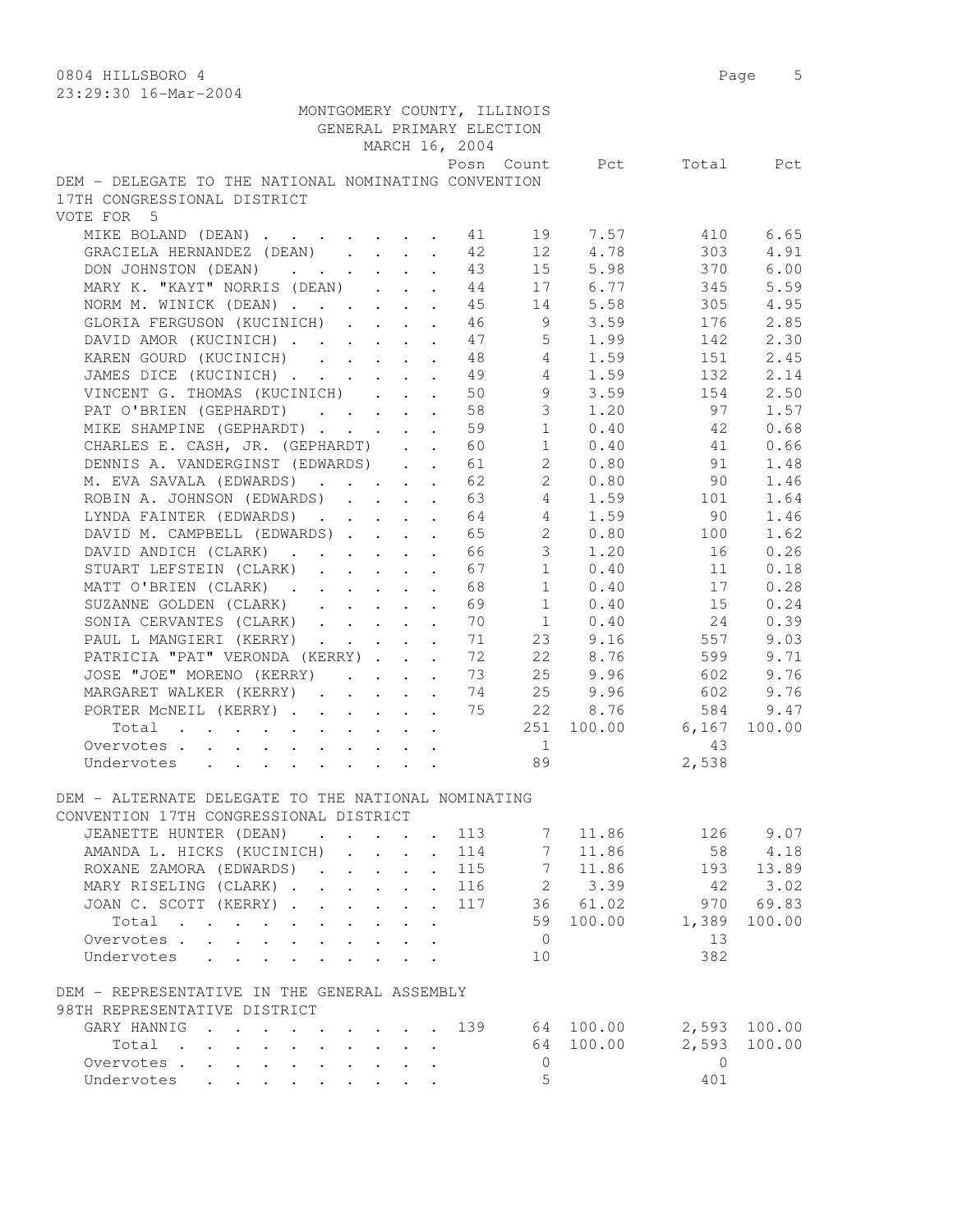| 0804 HILLSBORO 4                              |                             |                      |                       | Page 6       |
|-----------------------------------------------|-----------------------------|----------------------|-----------------------|--------------|
| 23:29:30 16-Mar-2004                          |                             |                      |                       |              |
|                                               | MONTGOMERY COUNTY, ILLINOIS |                      |                       |              |
|                                               | GENERAL PRIMARY ELECTION    |                      |                       |              |
|                                               | MARCH 16, 2004              |                      |                       |              |
| DEM - CIRCUIT CLERK                           |                             | Posn Count Pct       |                       | Total Pct    |
| NO CANDIDATE FILED                            |                             |                      |                       |              |
| Total                                         |                             | $\mathbf{0}$         | $\mathbf{0}$          |              |
| Overvotes.                                    |                             | $\overline{0}$       | $\bigcap$             |              |
| Undervotes                                    |                             | 69                   | 2,994                 |              |
|                                               |                             |                      |                       |              |
| DEM - STATE'S ATTORNEY                        |                             |                      |                       |              |
| JIM ROBERTS 167 61 100.00                     |                             |                      |                       | 2,511 100.00 |
| Total $\cdot$                                 |                             |                      | 61 100.00<br>2,511    | 100.00       |
| Overvotes                                     |                             | $\overline{0}$       | $\overline{0}$        |              |
| Undervotes                                    |                             | 8                    | 483                   |              |
|                                               |                             |                      |                       |              |
| DEM - CORONER                                 |                             |                      |                       |              |
| RICKEY L. BROADDUS 170 53 100.00              |                             |                      |                       | 2,367 100.00 |
| Total $\cdot$                                 |                             |                      | 53 100.00             | 2,367 100.00 |
| Overvotes                                     |                             | $\overline{0}$       | $\overline{0}$        |              |
| Undervotes                                    |                             | 16                   | 627                   |              |
|                                               |                             |                      |                       |              |
| DEM - COUNTY BOARD DISTRICT 6                 |                             |                      |                       |              |
| COUNTY BOARD MEMBER                           |                             |                      |                       |              |
| TIMOTHY L. FOGLE 174 51 100.00                |                             |                      | 51 100.00             | 317 100.00   |
| Total                                         |                             |                      | 317                   | 100.00       |
| Overvotes.<br>Undervotes                      |                             | $\overline{0}$<br>18 | $\overline{0}$<br>112 |              |
|                                               |                             |                      |                       |              |
| DEM - JUDGE OF THE SUPREME COURT              |                             |                      |                       |              |
| 5TH JUDICIAL DISTRICT (VAC.HON.HARRISON II)   |                             |                      |                       |              |
| GORDON E. MAAG 191                            |                             |                      | 43 100.00             | 1,795 100.00 |
| Total                                         |                             |                      | 43 100.00<br>1,795    | 100.00       |
| Overvotes.                                    |                             | $\overline{0}$       | $\overline{0}$        |              |
| Undervotes                                    |                             | 26                   | 1,199                 |              |
|                                               |                             |                      |                       |              |
| DEM - JUDGE OF THE APPELLATE COURT            |                             |                      |                       |              |
| 5TH JUDICIAL DISTRICT (VAC.HON.RARICK)        |                             |                      |                       |              |
| JAMES K. DONOVAN                              | $\ddot{\phantom{0}}$        | 196                  | 41 100.00             | 1,900 100.00 |
| Total                                         |                             |                      | 41 100.00             | 1,900 100.00 |
| Overvotes.                                    |                             | $\overline{0}$       | $\overline{0}$        |              |
| Undervotes .<br>$\cdot$ $\cdot$               |                             | 28                   | 1,094                 |              |
|                                               |                             |                      |                       |              |
| DEM - JUDGE OF THE CIRCUIT COURT              |                             |                      |                       |              |
| 4TH JUD. CIRC. MONTGOMERY CO. (VAC.HON.HUBER) |                             |                      |                       |              |
| KELLY D. LONG 203                             |                             |                      | 58 100.00             | 2,423 100.00 |
| Total                                         |                             |                      | 2,423<br>58 100.00    | 100.00       |
| Overvotes<br>Undervotes                       |                             | $\overline{0}$<br>11 | $\overline{0}$<br>571 |              |
|                                               |                             |                      |                       |              |
| DEM - PRECINCT COMMITTEEMAN                   |                             |                      |                       |              |
| HILLSBORO 4                                   |                             |                      |                       |              |
| NO CANDIDATE FILED                            |                             |                      |                       |              |
| Total                                         |                             | $\Omega$             |                       |              |
| Overvotes                                     |                             | $\Omega$             |                       |              |
| Undervotes                                    |                             | 69                   |                       |              |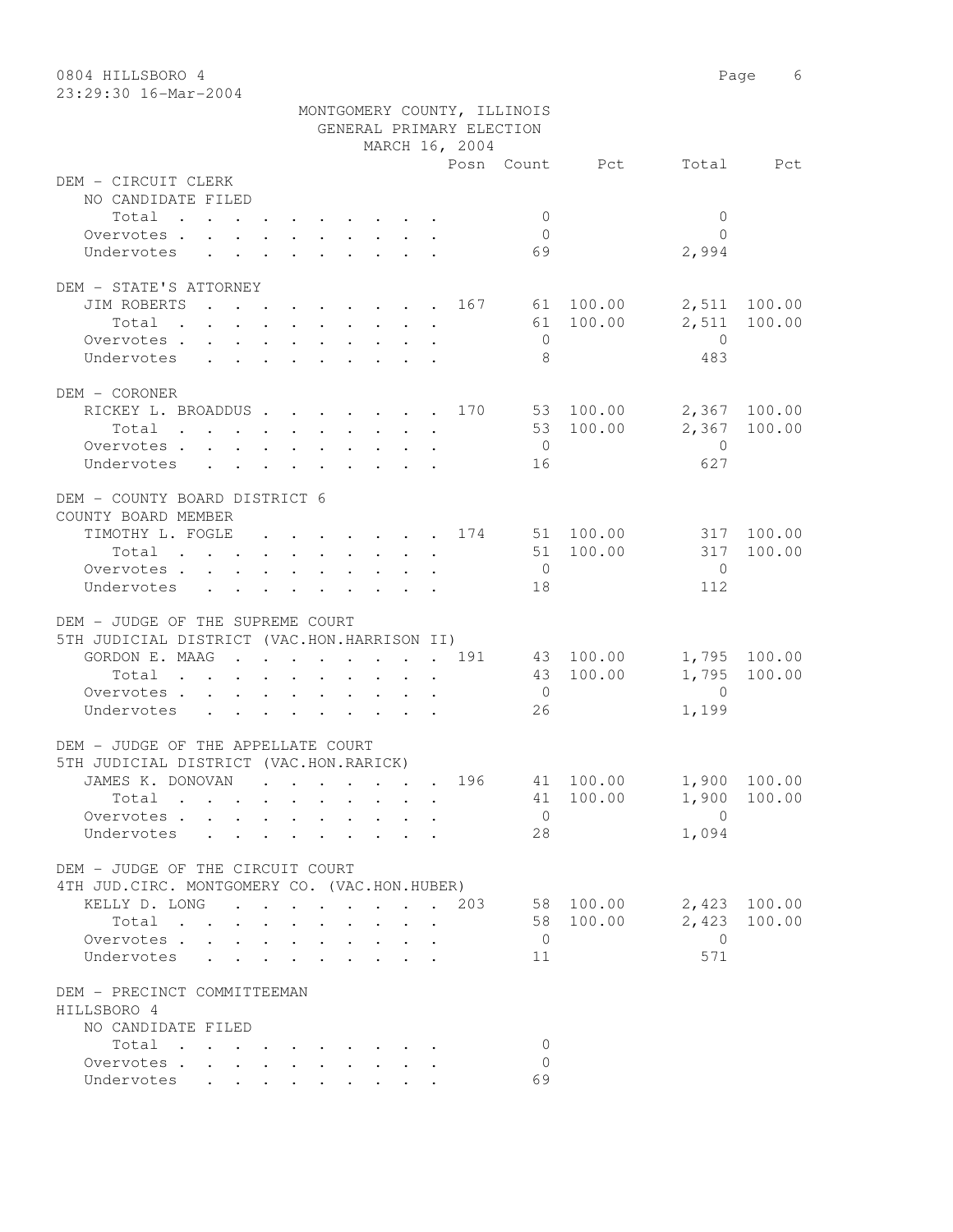# 0804 HILLSBORO 4 Page 7 23:29:30 16-Mar-2004

|                   |  |  |  |  |  |                          | MONTGOMERY COUNTY, ILLINOIS |          |       |             |
|-------------------|--|--|--|--|--|--------------------------|-----------------------------|----------|-------|-------------|
|                   |  |  |  |  |  | GENERAL PRIMARY ELECTION |                             |          |       |             |
|                   |  |  |  |  |  | MARCH 16, 2004           |                             |          |       |             |
|                   |  |  |  |  |  |                          | Posn Count                  | Pct      | Total | Pct.        |
| MONTGOMERY COUNTY |  |  |  |  |  |                          |                             |          |       |             |
| YES               |  |  |  |  |  | 246                      |                             | 35 43.75 | 1,971 | 43.10       |
| NO.               |  |  |  |  |  | . 247                    | 45                          | 56.25    |       | 2,602 56.90 |
| Total             |  |  |  |  |  |                          | 80                          | 100.00   | 4,573 | 100.00      |
| Overvotes.        |  |  |  |  |  |                          | $\mathbf 0$                 |          | 4     |             |
| Undervotes        |  |  |  |  |  |                          | 11                          |          | 416   |             |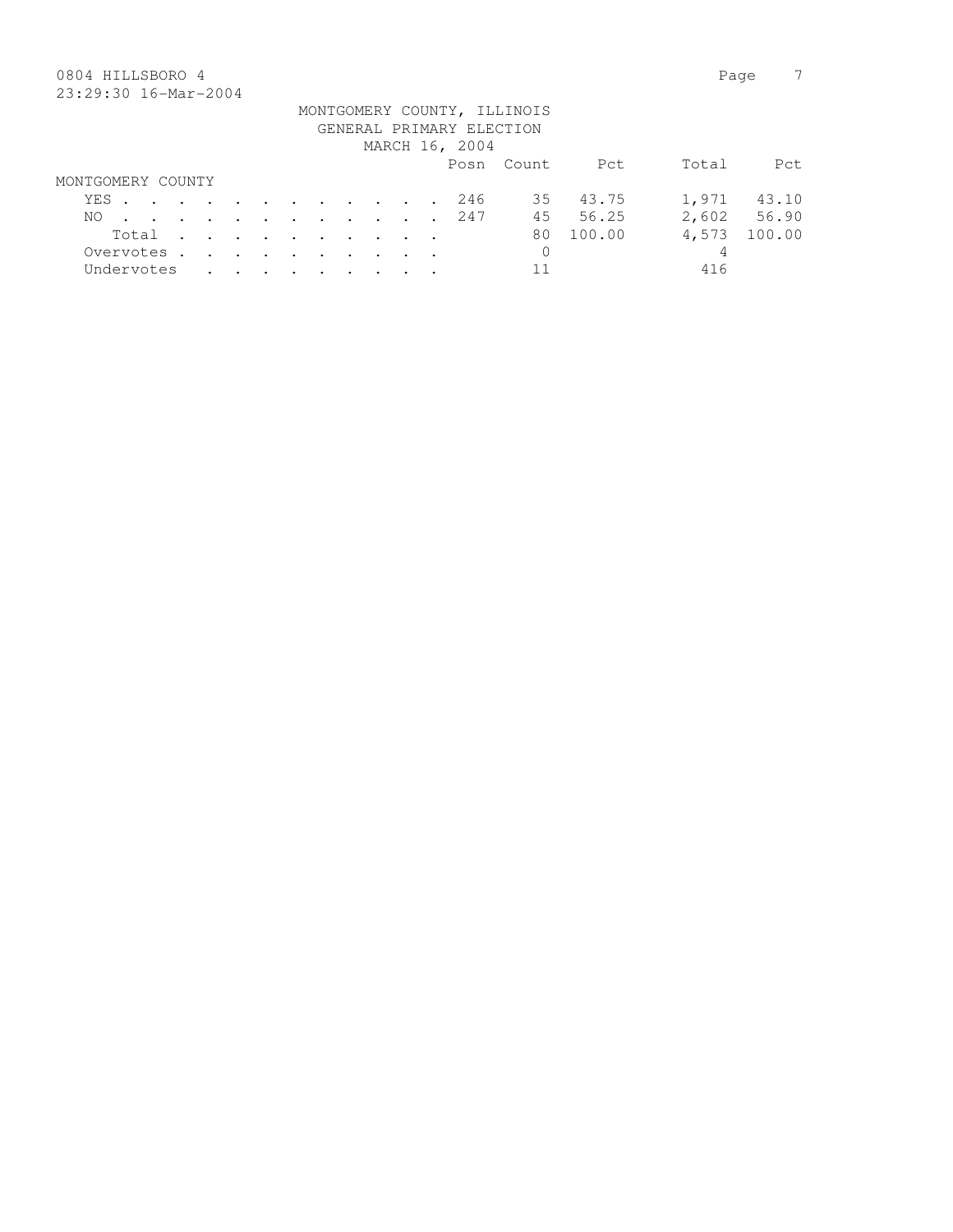|                                                      |                                                                                                                                   |                                                       |        |                      | GENERAL PRIMARY ELECTION | MONTGOMERY COUNTY, ILLINOIS  |                 |                |              |
|------------------------------------------------------|-----------------------------------------------------------------------------------------------------------------------------------|-------------------------------------------------------|--------|----------------------|--------------------------|------------------------------|-----------------|----------------|--------------|
|                                                      |                                                                                                                                   |                                                       |        |                      |                          |                              |                 |                |              |
|                                                      |                                                                                                                                   |                                                       |        |                      | MARCH 16, 2004           |                              |                 |                |              |
|                                                      |                                                                                                                                   |                                                       |        |                      |                          |                              | Posn Count Pct  |                | Total Pct    |
| Precincts Counted - TOTAL                            |                                                                                                                                   |                                                       |        |                      |                          | 1                            | 2.38            | 42             | 100.00       |
| Registered Voters - TOTAL                            |                                                                                                                                   |                                                       |        |                      |                          | 735                          |                 | 18,263         |              |
| Ballots Cast - TOTAL                                 |                                                                                                                                   |                                                       |        |                      |                          |                              | 239 32.52       | $5,007$ 27.42  |              |
| Ballots Cast - BLANK 5 0.68                          |                                                                                                                                   |                                                       |        |                      |                          |                              |                 | 71             | 0.39         |
| Ballots Cast - REPUBLICAN                            |                                                                                                                                   |                                                       |        |                      |                          | 71                           |                 | 1,683          |              |
| Ballots Cast - REP. YELLOW                           |                                                                                                                                   |                                                       |        |                      |                          | 47                           |                 | 894            |              |
| Ballots Cast - REP. YEL/BLK.ST.                      |                                                                                                                                   |                                                       |        |                      |                          | 24                           |                 | 561            |              |
| Ballots Cast - REP. FED. 17TH                        |                                                                                                                                   |                                                       |        |                      |                          | $\overline{0}$               |                 | 2              |              |
|                                                      |                                                                                                                                   |                                                       |        |                      |                          |                              |                 |                |              |
| Ballots Cast - DEMOCRATIC                            | $\mathcal{L}^{\mathcal{A}}$ , and $\mathcal{L}^{\mathcal{A}}$ , and $\mathcal{L}^{\mathcal{A}}$ , and $\mathcal{L}^{\mathcal{A}}$ |                                                       |        |                      |                          | 161                          |                 | 3,004          |              |
| Ballots Cast - DEM. GREEN                            | $\mathbf{r}$ , $\mathbf{r}$ , $\mathbf{r}$ , $\mathbf{r}$ , $\mathbf{r}$                                                          |                                                       |        |                      |                          | 113                          |                 | 1,839          |              |
| Ballots Cast - DEM. GRN/BLK.ST.                      |                                                                                                                                   |                                                       |        |                      |                          | 48                           |                 | 874            |              |
| Ballots Cast - DEM. FED. 17TH                        |                                                                                                                                   |                                                       |        |                      |                          | $\overline{0}$               |                 | 6              |              |
| Ballots Cast - NONPARTISAN                           |                                                                                                                                   |                                                       |        |                      |                          | $7\phantom{.0}\phantom{.0}7$ |                 | 320            |              |
| Ballots Cast - NON. WHITE                            |                                                                                                                                   |                                                       |        |                      |                          | $7\overline{ }$              |                 | 281            |              |
|                                                      |                                                                                                                                   |                                                       |        |                      |                          |                              |                 |                |              |
| REP - PRESIDENT OF THE UNITED STATES                 |                                                                                                                                   |                                                       |        |                      |                          |                              |                 |                |              |
| GEORGE W. BUSH                                       |                                                                                                                                   |                                                       |        |                      |                          |                              | 5 52 100.00     |                | 1,274 100.00 |
| Total                                                |                                                                                                                                   |                                                       |        |                      |                          |                              | 52 100.00       | 1,274          | 100.00       |
|                                                      |                                                                                                                                   |                                                       |        | $\ddot{\phantom{a}}$ |                          |                              |                 |                |              |
| Overvotes.                                           |                                                                                                                                   |                                                       |        |                      |                          | $\overline{0}$               |                 | $\bigcirc$     |              |
| Undervotes                                           |                                                                                                                                   |                                                       |        |                      |                          | 19                           |                 | 409            |              |
|                                                      |                                                                                                                                   |                                                       |        |                      |                          |                              |                 |                |              |
| REP - UNITED STATES SENATOR                          |                                                                                                                                   |                                                       |        |                      |                          |                              |                 |                |              |
| JIM OBERWEIS 9                                       |                                                                                                                                   |                                                       |        |                      |                          | 9                            | 15.00           | 256            | 17.26        |
| ANDY MCKENNA 10                                      |                                                                                                                                   |                                                       |        |                      |                          | $\overline{7}$               | 11.67           | 210            | 14.16        |
| JOHN BORLING                                         |                                                                                                                                   |                                                       |        |                      | 11                       |                              | $1 \t 1.67$     | 26             | 1.75         |
| STEVEN J. RAUSCHENBERGER                             |                                                                                                                                   |                                                       |        | $\ddot{\phantom{a}}$ | 12                       | 10                           | 16.67           | 144            | 9.71         |
| JACK RYAN                                            |                                                                                                                                   |                                                       |        |                      | 13                       |                              | 27 45.00        | 663            | 44.71        |
| CHIRINJEEV KATHURIA (CHIRINJEEV KATHURIA)            |                                                                                                                                   |                                                       |        |                      | 14                       |                              | 0 0.00          | 15             | 1.01         |
|                                                      |                                                                                                                                   |                                                       |        |                      |                          |                              |                 |                |              |
| JONATHAN C. WRIGHT                                   |                                                                                                                                   |                                                       |        |                      | 15                       |                              | 6 10.00         | 136            | 9.17         |
| NORM HILL                                            |                                                                                                                                   |                                                       |        |                      | 16                       |                              | $0 \t 0.00$     | 33             | 2.23         |
| Total                                                |                                                                                                                                   |                                                       |        |                      |                          |                              | 60 100.00 1,483 |                | 100.00       |
| Overvotes                                            |                                                                                                                                   |                                                       |        |                      |                          | $\overline{1}$               |                 | 23             |              |
| Undervotes                                           |                                                                                                                                   |                                                       |        |                      |                          | 10                           |                 | 177            |              |
|                                                      |                                                                                                                                   |                                                       |        |                      |                          |                              |                 |                |              |
| REP - REPRESENTATIVE IN CONGRESS                     |                                                                                                                                   |                                                       |        |                      |                          |                              |                 |                |              |
| 17TH CONGRESSIONAL DISTRICT                          |                                                                                                                                   |                                                       |        |                      |                          |                              |                 |                |              |
| ANDREA LANE ZINGA                                    |                                                                                                                                   |                                                       |        |                      | 23                       |                              | 39 100.00       | 360            | 100.00       |
| Total                                                |                                                                                                                                   |                                                       |        |                      |                          |                              | 39 100.00       | 360            | 100.00       |
|                                                      |                                                                                                                                   |                                                       | $\sim$ | $\ddot{\phantom{a}}$ |                          |                              |                 |                |              |
| Overvotes.                                           |                                                                                                                                   |                                                       | $\sim$ | $\ddot{\phantom{a}}$ |                          | $\overline{0}$               |                 | $\overline{0}$ |              |
| Undervotes                                           |                                                                                                                                   |                                                       |        |                      |                          | 32                           |                 | 327            |              |
| REP - DELEGATE TO THE NATIONAL NOMINATING CONVENTION |                                                                                                                                   |                                                       |        |                      |                          |                              |                 |                |              |
| 17TH CONGRESSIONAL DISTRICT<br>VOTE FOR 3            |                                                                                                                                   |                                                       |        |                      |                          |                              |                 |                |              |
| THOMAS G. GETZ (BUSH)                                |                                                                                                                                   |                                                       |        |                      | 35                       | 59                           | 33.91           | 522            | 33.27        |
|                                                      |                                                                                                                                   |                                                       |        |                      | 36                       |                              | 57 32.76        | 522            | 33.27        |
| REGAN E. RAMSEY (BUSH)                               |                                                                                                                                   |                                                       |        | $\ddot{\phantom{a}}$ |                          |                              |                 |                |              |
| D. KAY LONG (BUSH)                                   |                                                                                                                                   | $\mathbf{r} = \mathbf{r} + \mathbf{r} + \mathbf{r}$ . |        | $\mathbf{r}$         | 37                       |                              | 58 33.33        |                | 525 33.46    |
| Total                                                |                                                                                                                                   | $\cdot$ $\cdot$ $\cdot$ $\cdot$ $\cdot$               |        |                      |                          | 174                          | 100.00          | 1,569          | 100.00       |
| Overvotes.                                           |                                                                                                                                   |                                                       |        | $\ddot{\phantom{a}}$ |                          | 0                            |                 | $\overline{0}$ |              |
| Undervotes                                           |                                                                                                                                   |                                                       |        |                      |                          | 39                           |                 | 492            |              |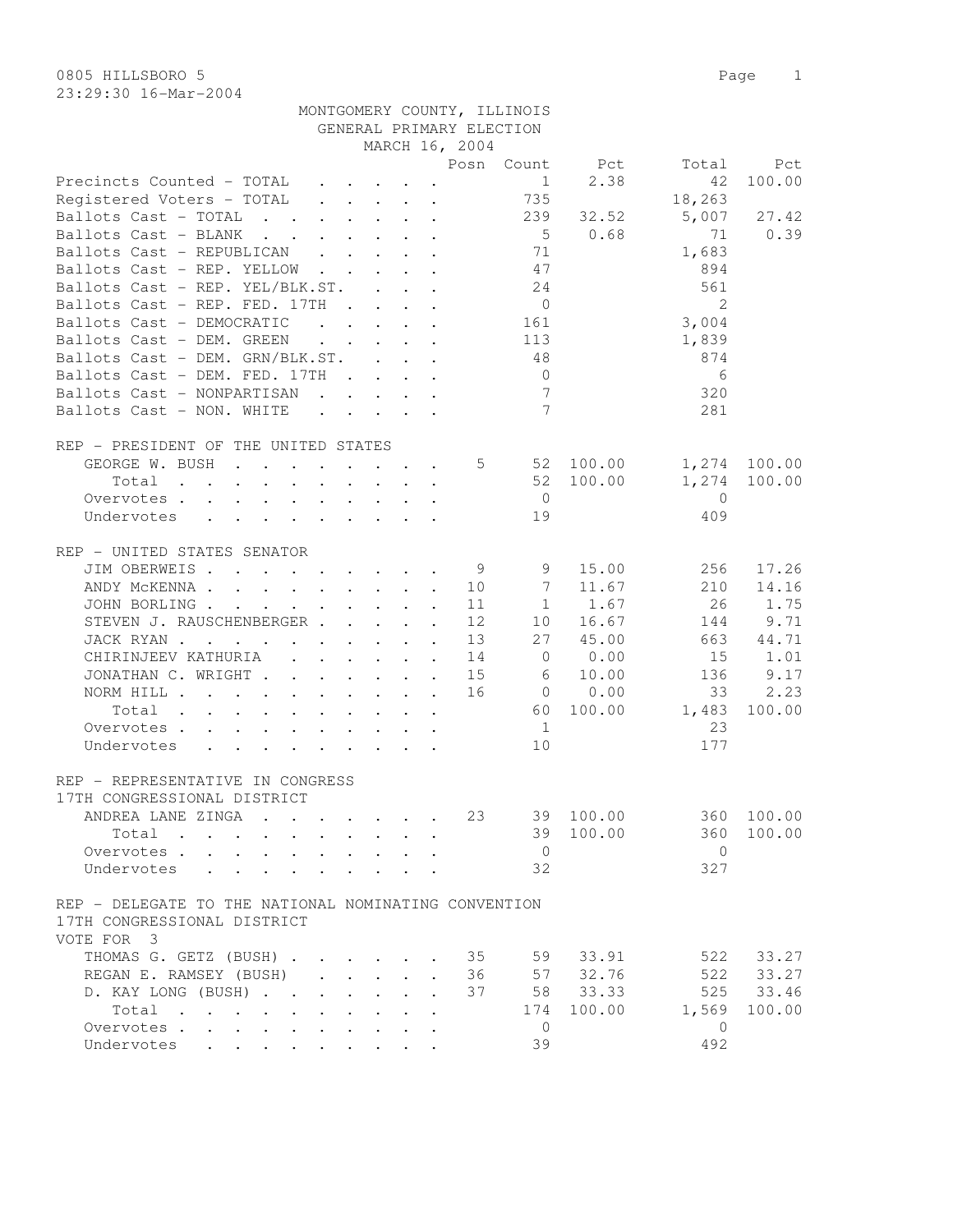0805 HILLSBORO 5 Page 2 23:29:30 16-Mar-2004

|                                                                                                                                                      |        |        |  |  |                               |  | GENERAL PRIMARY ELECTION<br>MARCH 16, 2004 | MONTGOMERY COUNTY, ILLINOIS |           |                               |              |
|------------------------------------------------------------------------------------------------------------------------------------------------------|--------|--------|--|--|-------------------------------|--|--------------------------------------------|-----------------------------|-----------|-------------------------------|--------------|
|                                                                                                                                                      |        |        |  |  |                               |  |                                            |                             |           | Posn Count Pct Total Pct      |              |
| REP - ALTERNATE DELEGATE TO THE NATIONAL NOMINATING<br>CONVENTION 17TH CONGRESSIONAL DISTRICT                                                        |        |        |  |  |                               |  |                                            |                             |           |                               |              |
| VOTE FOR 3                                                                                                                                           |        |        |  |  |                               |  |                                            |                             |           |                               |              |
| TIMOTHY B. ZOLLINGER (BUSH) 43 59 34.30 496 33.88<br>CANDICE D. TREES (BUSH) 44 58 33.72 489 33.40<br>NORINE K. HAMMOND (BUSH) 45 55 31.98 479 32.72 |        |        |  |  |                               |  |                                            |                             |           |                               |              |
|                                                                                                                                                      |        |        |  |  |                               |  |                                            |                             |           | Total 172 100.00 1,464 100.00 |              |
| Overvotes.                                                                                                                                           |        |        |  |  |                               |  |                                            | $\overline{0}$              |           | $\bigcirc$                    |              |
| Undervotes                                                                                                                                           |        |        |  |  |                               |  |                                            | 41                          |           | 597                           |              |
| REP - REPRESENTATIVE IN THE GENERAL ASSEMBLY                                                                                                         |        |        |  |  |                               |  |                                            |                             |           |                               |              |
| 98TH REPRESENTATIVE DISTRICT                                                                                                                         |        |        |  |  |                               |  |                                            |                             |           |                               |              |
| NO CANDIDATE FILED                                                                                                                                   |        |        |  |  |                               |  |                                            |                             |           |                               |              |
| Total                                                                                                                                                |        |        |  |  |                               |  |                                            | $\overline{0}$              |           | $\Omega$                      |              |
| Overvotes.                                                                                                                                           |        |        |  |  |                               |  |                                            | $\overline{0}$              |           | $\Omega$                      |              |
| Undervotes                                                                                                                                           |        |        |  |  |                               |  |                                            | 71                          |           | 1,679                         |              |
| REP - CIRCUIT CLERK                                                                                                                                  |        |        |  |  |                               |  |                                            |                             |           |                               |              |
| MARY WEBB 86 67 100.00                                                                                                                               |        |        |  |  |                               |  |                                            |                             |           |                               | 1,501 100.00 |
| Total                                                                                                                                                |        |        |  |  |                               |  |                                            |                             | 67 100.00 |                               | 1,501 100.00 |
| Overvotes.                                                                                                                                           |        |        |  |  |                               |  |                                            | $\overline{0}$              |           | $\overline{0}$                |              |
| Undervotes                                                                                                                                           |        |        |  |  |                               |  |                                            | $\overline{4}$              |           | 178                           |              |
| REP - STATE'S ATTORNEY                                                                                                                               |        |        |  |  |                               |  |                                            |                             |           |                               |              |
| NO CANDIDATE FILED                                                                                                                                   |        |        |  |  |                               |  |                                            |                             |           |                               |              |
| Total $\cdot$                                                                                                                                        |        |        |  |  |                               |  |                                            | $\overline{0}$              |           | 0                             |              |
| Overvotes                                                                                                                                            |        |        |  |  |                               |  |                                            | $\overline{0}$              |           | $\Omega$                      |              |
| Undervotes                                                                                                                                           |        |        |  |  |                               |  |                                            | 71                          |           | 1,679                         |              |
| REP - CORONER                                                                                                                                        |        |        |  |  |                               |  |                                            |                             |           |                               |              |
| NO CANDIDATE FILED                                                                                                                                   |        |        |  |  |                               |  |                                            |                             |           |                               |              |
| Total                                                                                                                                                |        |        |  |  |                               |  |                                            | $\overline{0}$              |           | $\Omega$                      |              |
| Overvotes.                                                                                                                                           |        |        |  |  |                               |  |                                            | $\overline{0}$              |           | $\Omega$                      |              |
| Undervotes                                                                                                                                           |        |        |  |  |                               |  |                                            | 71                          |           | 1,679                         |              |
| REP - COUNTY BOARD DISTRICT 4                                                                                                                        |        |        |  |  |                               |  |                                            |                             |           |                               |              |
| COUNTY BOARD MEMBER                                                                                                                                  |        |        |  |  |                               |  |                                            |                             |           |                               |              |
| VOTE FOR 2                                                                                                                                           |        |        |  |  |                               |  |                                            |                             |           |                               |              |
| NO CANDIDATE FILED                                                                                                                                   |        |        |  |  |                               |  |                                            |                             |           |                               |              |
| Total                                                                                                                                                |        |        |  |  |                               |  |                                            | 0                           |           | 0                             |              |
| Overvotes                                                                                                                                            |        |        |  |  | $\mathbf{r}$ and $\mathbf{r}$ |  |                                            | $\Omega$                    |           | $\Omega$                      |              |
| Undervotes                                                                                                                                           |        |        |  |  |                               |  |                                            | 94                          |           | 438                           |              |
| REP - COUNTY BOARD DISTRICT 6                                                                                                                        |        |        |  |  |                               |  |                                            |                             |           |                               |              |
| COUNTY BOARD MEMBER                                                                                                                                  |        |        |  |  |                               |  |                                            |                             |           |                               |              |
| ROGER L. MYERS                                                                                                                                       |        |        |  |  |                               |  | 98                                         |                             | 23 100.00 | 163                           | 100.00       |
| Total                                                                                                                                                |        |        |  |  |                               |  |                                            | 23                          | 100.00    | 163                           | 100.00       |
| Overvotes.                                                                                                                                           | $\sim$ | $\sim$ |  |  |                               |  |                                            | $\mathbf{0}$                |           | $\bigcirc$                    |              |
| Undervotes                                                                                                                                           |        |        |  |  |                               |  |                                            | $\mathbf{1}$                |           | 22                            |              |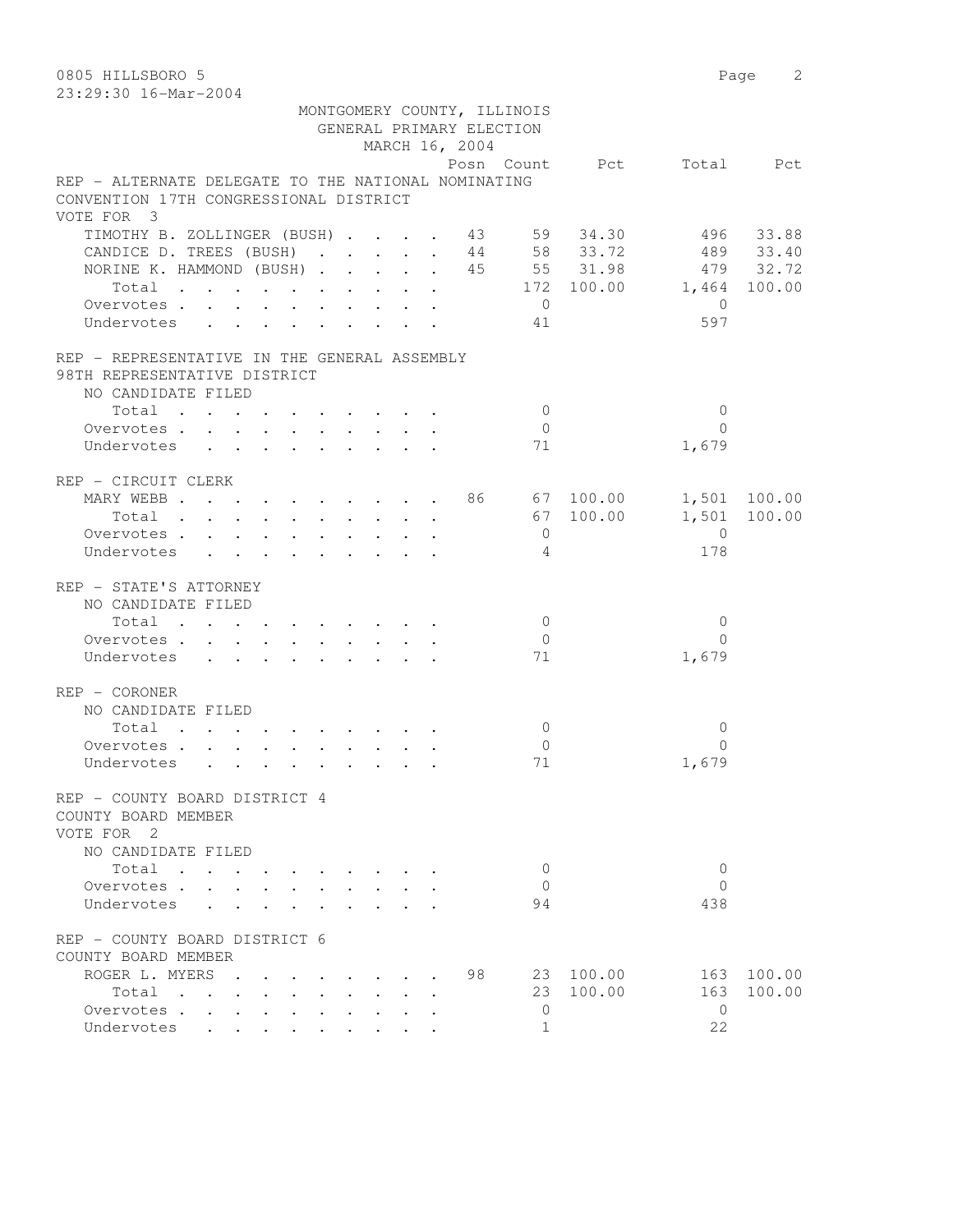| 0805 HILLSBORO 5                              |                | Page 3         |
|-----------------------------------------------|----------------|----------------|
| 23:29:30 16-Mar-2004                          |                |                |
| MONTGOMERY COUNTY, ILLINOIS                   |                |                |
| GENERAL PRIMARY ELECTION                      |                |                |
| MARCH 16, 2004                                |                |                |
|                                               | Posn Count Pct | Total Pct      |
| REP - JUDGE OF THE SUPREME COURT              |                |                |
| 5TH JUDICIAL DISTRICT (VAC.HON.HARRISON II)   |                |                |
| LLOYD A. KARMEIER 113 59 100.00 1,304 100.00  |                |                |
| Total 59 100.00 1,304 100.00                  |                |                |
| Overvotes.                                    | $\overline{0}$ | $\overline{0}$ |
| Undervotes                                    | 12             | 375            |
|                                               |                |                |
| REP - JUDGE OF THE APPELLATE COURT            |                |                |
| 5TH JUDICIAL DISTRICT (VAC.HON.RARICK)        |                |                |
| NO CANDIDATE FILED                            |                |                |
| Total                                         | $\overline{0}$ | $\Omega$       |
| Overvotes.                                    | $\overline{0}$ | $\Omega$       |
| Undervotes                                    | 71             | 1,679          |
|                                               |                |                |
| REP - JUDGE OF THE CIRCUIT COURT              |                |                |
| 4TH JUD. CIRC. MONTGOMERY CO. (VAC.HON.HUBER) |                |                |
| NO CANDIDATE FILED                            |                |                |
| Total                                         | $\overline{0}$ | $\mathbf{0}$   |
| Overvotes                                     | $\bigcirc$     | $\bigcap$      |
| Undervotes                                    | 71             | 1,679          |
|                                               |                |                |
| REP - PRECINCT COMMITTEEMAN                   |                |                |
|                                               |                |                |
| HILLSBORO 5                                   |                |                |
| NO CANDIDATE FILED                            |                |                |
| Total                                         | $\Omega$       |                |
| Overvotes.                                    | $\overline{0}$ |                |
| Undervotes                                    | 71             |                |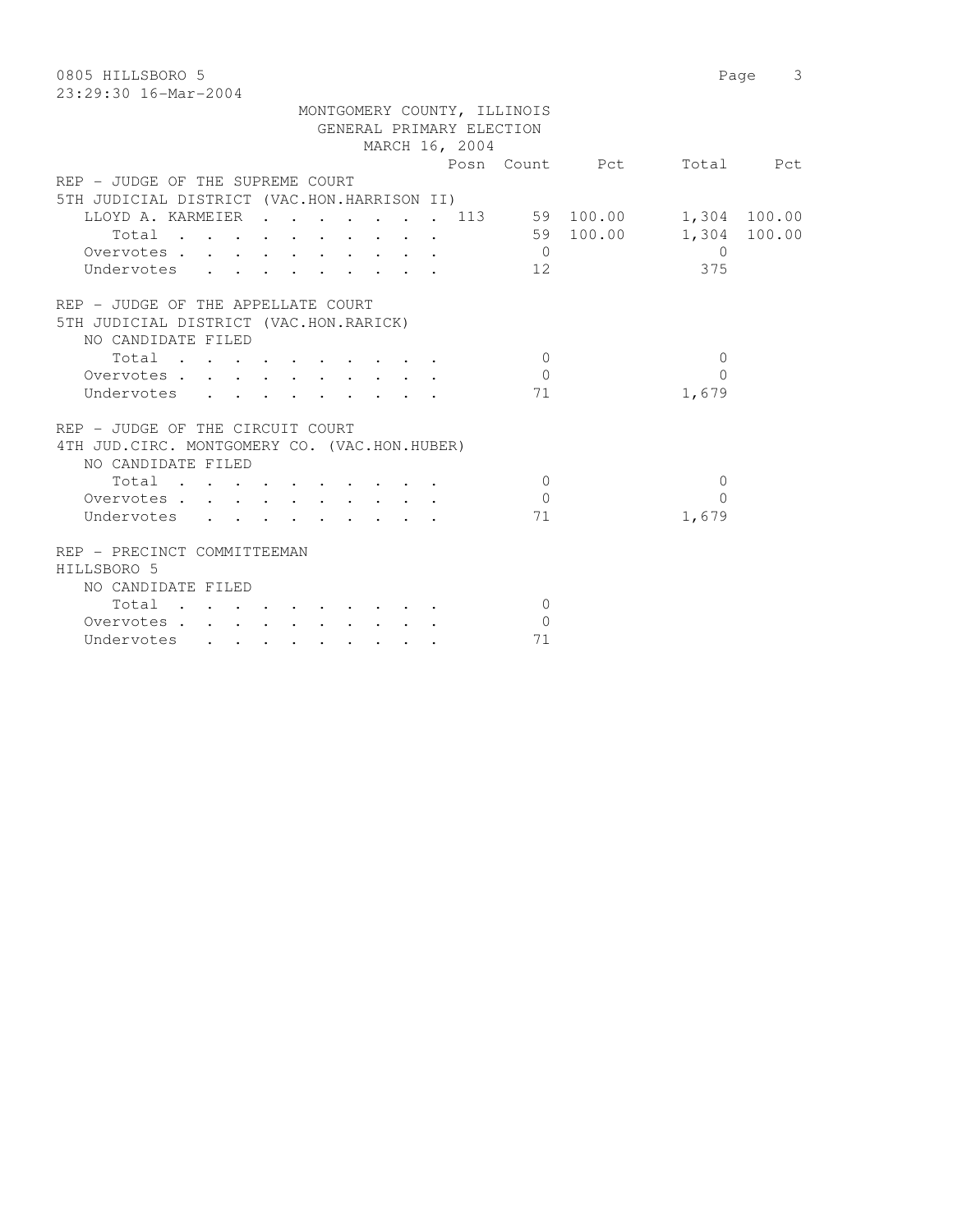0805 HILLSBORO 5 Page 4

| MONTGOMERY COUNTY, ILLINOIS                                                    |  |  |  |  |  |  |                |                                    |             |                                    |         |  |  |
|--------------------------------------------------------------------------------|--|--|--|--|--|--|----------------|------------------------------------|-------------|------------------------------------|---------|--|--|
| GENERAL PRIMARY ELECTION                                                       |  |  |  |  |  |  |                |                                    |             |                                    |         |  |  |
|                                                                                |  |  |  |  |  |  | MARCH 16, 2004 |                                    |             |                                    |         |  |  |
|                                                                                |  |  |  |  |  |  |                |                                    |             | Posn Count Pct Total Pct           |         |  |  |
| DEM - PRESIDENT OF THE UNITED STATES                                           |  |  |  |  |  |  |                |                                    |             |                                    |         |  |  |
| JOHN EDWARDS                                                                   |  |  |  |  |  |  |                | 5 24                               | 16.67       | 435                                | 15.70   |  |  |
| WESLEY K. CLARK 6 0 0.00                                                       |  |  |  |  |  |  |                |                                    |             | 40                                 | 1.44    |  |  |
| HOWARD DEAN                                                                    |  |  |  |  |  |  |                |                                    | 7 2 1.39    | 97                                 | 3.50    |  |  |
| JOE LIEBERMAN                                                                  |  |  |  |  |  |  | 8              |                                    | 2 1.39      | 44                                 | 1.59    |  |  |
| DENNIS J. KUCINICH                                                             |  |  |  |  |  |  | -9             |                                    | $1 \t 0.69$ | 29                                 | 1.05    |  |  |
| LYNDON H. LaROUCHE, JR. 10                                                     |  |  |  |  |  |  |                |                                    | 1 0.69      | 10                                 | 0.36    |  |  |
| CAROL MOSELEY BRAUN                                                            |  |  |  |  |  |  | 11             |                                    | $0 \t 0.00$ | 40                                 | 1.44    |  |  |
|                                                                                |  |  |  |  |  |  |                |                                    |             |                                    |         |  |  |
| ALFRED C. SHARPTON 12 1 0.69 19 0.69<br>JOHN F. KERRY 13 113 78.47 2,057 74.23 |  |  |  |  |  |  |                |                                    |             |                                    |         |  |  |
| Total                                                                          |  |  |  |  |  |  |                |                                    |             | 144 100.00 2,771 100.00            |         |  |  |
| Overvotes                                                                      |  |  |  |  |  |  |                | $\overline{2}$                     |             | 11                                 |         |  |  |
| Undervotes                                                                     |  |  |  |  |  |  |                | 15                                 |             | 222                                |         |  |  |
|                                                                                |  |  |  |  |  |  |                |                                    |             |                                    |         |  |  |
| DEM - UNITED STATES SENATOR                                                    |  |  |  |  |  |  |                |                                    |             |                                    |         |  |  |
| BARACK OBAMA 17 23                                                             |  |  |  |  |  |  |                |                                    | 15.23       | 349                                | 12.66   |  |  |
| DANIEL W. HYNES 18                                                             |  |  |  |  |  |  |                |                                    |             | 95 62.91 1,654 59.99               |         |  |  |
|                                                                                |  |  |  |  |  |  |                |                                    |             |                                    | 20 0.73 |  |  |
| MARIA PAPPAS 20 3 1.99 51 1.85                                                 |  |  |  |  |  |  |                |                                    |             |                                    |         |  |  |
| M. BLAIR HULL 21 27 17.88 570 20.67                                            |  |  |  |  |  |  |                |                                    |             |                                    |         |  |  |
| JOYCE WASHINGTON 22                                                            |  |  |  |  |  |  |                |                                    |             | 1 0.66 35 1.27                     |         |  |  |
| NANCY SKINNER                                                                  |  |  |  |  |  |  | 23             |                                    | $1 \t 0.66$ | 78                                 | 2.83    |  |  |
| Total                                                                          |  |  |  |  |  |  |                |                                    |             | 151 100.00 2,757                   | 100.00  |  |  |
| Overvotes                                                                      |  |  |  |  |  |  |                | $4\phantom{.00000000000000000000}$ |             | 16                                 |         |  |  |
| Undervotes                                                                     |  |  |  |  |  |  |                | 6                                  |             | 231                                |         |  |  |
|                                                                                |  |  |  |  |  |  |                |                                    |             |                                    |         |  |  |
| DEM - REPRESENTATIVE IN CONGRESS                                               |  |  |  |  |  |  |                |                                    |             |                                    |         |  |  |
| 17TH CONGRESSIONAL DISTRICT                                                    |  |  |  |  |  |  |                |                                    |             |                                    |         |  |  |
| LANE A. EVANS                                                                  |  |  |  |  |  |  |                |                                    |             | $\cdot$ 34 112 100.00 1,244 100.00 |         |  |  |
| Total $\cdot$                                                                  |  |  |  |  |  |  |                |                                    | 112 100.00  | 1,244                              | 100.00  |  |  |
| Overvotes.                                                                     |  |  |  |  |  |  |                | $\bigcirc$                         |             | $\Omega$                           |         |  |  |
| Undervotes                                                                     |  |  |  |  |  |  |                | 49                                 |             | 540                                |         |  |  |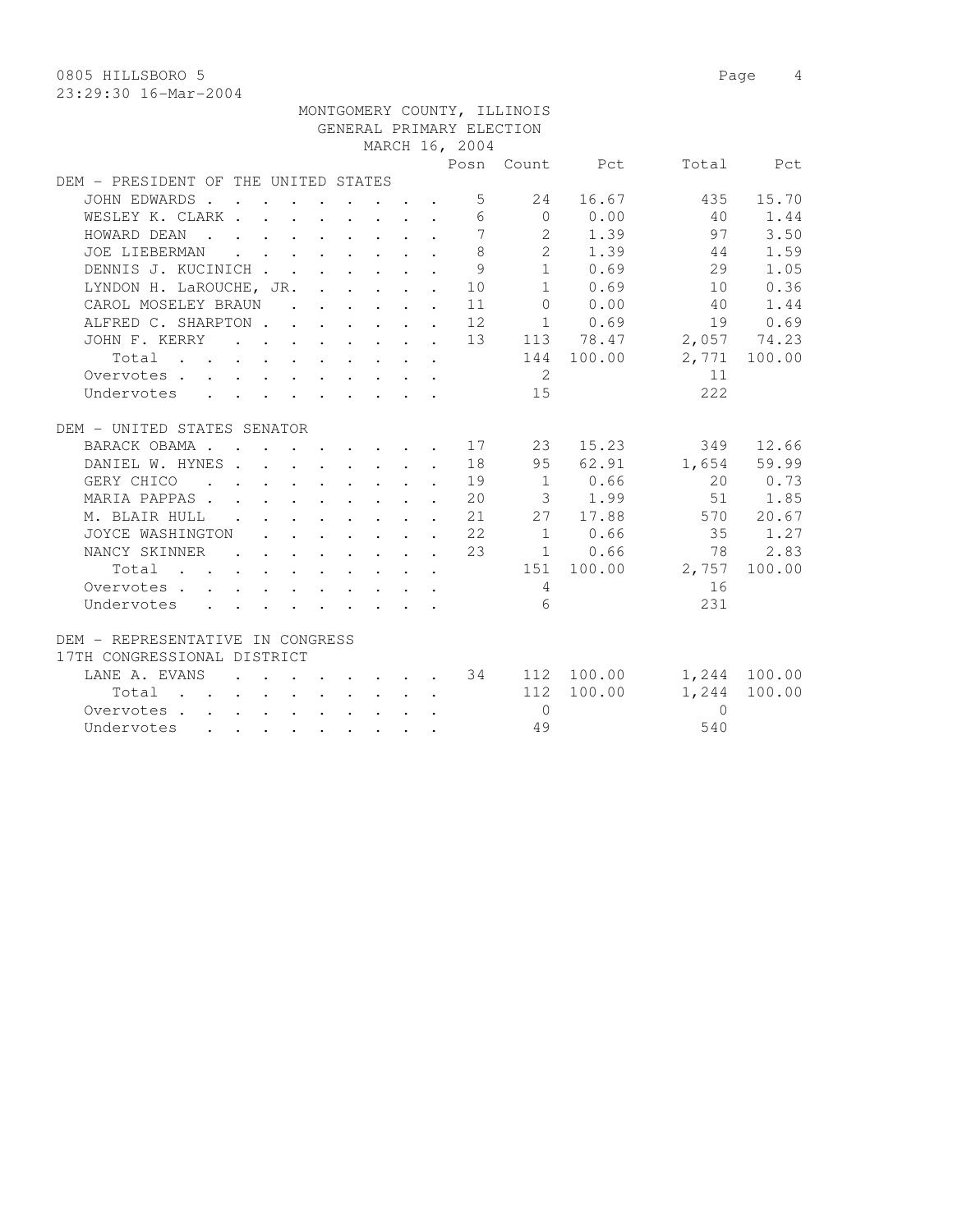| 40.42.30 IO-Mal-4004                                 |                           |                                                                                                                       |                      |                          |                             |                |          |           |
|------------------------------------------------------|---------------------------|-----------------------------------------------------------------------------------------------------------------------|----------------------|--------------------------|-----------------------------|----------------|----------|-----------|
|                                                      |                           |                                                                                                                       |                      | GENERAL PRIMARY ELECTION | MONTGOMERY COUNTY, ILLINOIS |                |          |           |
|                                                      |                           |                                                                                                                       |                      | MARCH 16, 2004           |                             |                |          |           |
| DEM - DELEGATE TO THE NATIONAL NOMINATING CONVENTION |                           |                                                                                                                       |                      |                          |                             | Posn Count Pct |          | Total Pct |
| 17TH CONGRESSIONAL DISTRICT                          |                           |                                                                                                                       |                      |                          |                             |                |          |           |
| VOTE FOR 5                                           |                           |                                                                                                                       |                      |                          |                             |                |          |           |
| MIKE BOLAND (DEAN) 41 42 7.00                        |                           |                                                                                                                       |                      |                          |                             |                | 410      | 6.65      |
| GRACIELA HERNANDEZ (DEAN)                            |                           |                                                                                                                       |                      | 42                       | 29                          | 4.83           | 303      | 4.91      |
| DON JOHNSTON (DEAN)                                  |                           |                                                                                                                       |                      | 43                       |                             | 37 6.17        | 370      | 6.00      |
| MARY K. "KAYT" NORRIS (DEAN)                         |                           |                                                                                                                       |                      | 44                       | 30                          | 5.00           | 345      | 5.59      |
| NORM M. WINICK (DEAN)                                |                           |                                                                                                                       |                      | 45                       | 32                          | 5.33           | 305      | 4.95      |
| GLORIA FERGUSON (KUCINICH)                           |                           |                                                                                                                       |                      | 46                       | 8 <sup>8</sup>              | 1.33           | 176      | 2.85      |
| DAVID AMOR (KUCINICH)                                |                           |                                                                                                                       |                      | 47                       |                             | 10 1.67        | 142      | 2.30      |
| KAREN GOURD (KUCINICH)                               |                           |                                                                                                                       |                      | 48                       | 8 <sup>8</sup>              | 1.33           | 151      | 2.45      |
| JAMES DICE (KUCINICH)                                |                           |                                                                                                                       |                      | 49                       | 10                          | 1.67           | 132      | 2.14      |
| VINCENT G. THOMAS (KUCINICH)                         |                           |                                                                                                                       |                      | 50                       | 10                          | 1.67           | 154      | 2.50      |
| PAT O'BRIEN (GEPHARDT)                               |                           |                                                                                                                       |                      | 58                       | 8                           | 1.33           | 97       | 1.57      |
| MIKE SHAMPINE (GEPHARDT)                             |                           |                                                                                                                       | $\sim$               | 59                       | 6                           | 1.00           | 42       | 0.68      |
| CHARLES E. CASH, JR. (GEPHARDT)                      |                           |                                                                                                                       |                      | 60                       | $\overline{7}$              | 1.17           | 41       | 0.66      |
| DENNIS A. VANDERGINST (EDWARDS)                      |                           |                                                                                                                       |                      | 61                       |                             | 9 1.50         | 91       | 1.48      |
| M. EVA SAVALA (EDWARDS)                              |                           |                                                                                                                       |                      | 62                       |                             | 10 1.67        | 90 —     | 1.46      |
| ROBIN A. JOHNSON (EDWARDS) 63                        |                           |                                                                                                                       |                      |                          | 8                           | 1.33           | 101      | 1.64      |
| LYNDA FAINTER (EDWARDS) 64                           |                           |                                                                                                                       |                      |                          | 8                           | 1.33           | 90       | 1.46      |
| DAVID M. CAMPBELL (EDWARDS)                          |                           |                                                                                                                       |                      | 65                       | 11                          | 1.83           | 100      | 1.62      |
| DAVID ANDICH (CLARK)                                 |                           |                                                                                                                       |                      | 66                       | $\overline{0}$              | 0.00           | 16       | 0.26      |
| STUART LEFSTEIN (CLARK)                              |                           | $\mathbf{r}$ , $\mathbf{r}$ , $\mathbf{r}$ , $\mathbf{r}$                                                             | $\sim$               | 67                       | 1                           | 0.17           | 11       | 0.18      |
| MATT O'BRIEN (CLARK).                                |                           | $\mathbf{1}^{\prime}$ , $\mathbf{1}^{\prime}$ , $\mathbf{1}^{\prime}$ , $\mathbf{1}^{\prime}$ , $\mathbf{1}^{\prime}$ | $\sim$               | 68                       | 2                           | 0.33           | 17       | 0.28      |
| SUZANNE GOLDEN (CLARK)                               |                           |                                                                                                                       |                      | 69                       | 1                           | 0.17           | 15       | 0.24      |
| SONIA CERVANTES (CLARK)                              |                           |                                                                                                                       |                      | 70                       |                             | 30.50          | 24       | 0.39      |
| PAUL L MANGIERI (KERRY)                              |                           |                                                                                                                       |                      | 71                       | 65                          | 10.83          | 557      | 9.03      |
| PATRICIA "PAT" VERONDA (KERRY)                       |                           |                                                                                                                       |                      | 72                       | 61                          | 10.17          | 599      | 9.71      |
| JOSE "JOE" MORENO (KERRY)                            |                           |                                                                                                                       |                      | 73                       | 60                          | 10.00          | 602      | 9.76      |
| MARGARET WALKER (KERRY)                              |                           |                                                                                                                       |                      | - 74                     | 63                          | 10.50          | 602      | 9.76      |
| PORTER MCNEIL (KERRY)                                |                           |                                                                                                                       |                      | 75                       | 61                          | 10.17          | 584      | 9.47      |
| Total                                                |                           |                                                                                                                       |                      |                          |                             | 600 100.00     | 6,167    | 100.00    |
| Overvotes                                            |                           |                                                                                                                       |                      |                          | $\overline{2}$              |                | 43       |           |
| Undervotes                                           |                           |                                                                                                                       | $\ddot{\phantom{a}}$ |                          | 195                         |                | 2,538    |           |
|                                                      |                           |                                                                                                                       |                      |                          |                             |                |          |           |
| DEM - ALTERNATE DELEGATE TO THE NATIONAL NOMINATING  |                           |                                                                                                                       |                      |                          |                             |                |          |           |
| CONVENTION 17TH CONGRESSIONAL DISTRICT               |                           |                                                                                                                       |                      |                          |                             |                |          |           |
| JEANETTE HUNTER (DEAN)                               |                           |                                                                                                                       |                      | . 113                    | 9                           | 6.82           | 126      | 9.07      |
| AMANDA L. HICKS (KUCINICH)                           |                           |                                                                                                                       |                      | 114                      |                             | 3.03           | 58       | 4.18      |
| ROXANE ZAMORA (EDWARDS).                             | $\mathbf{L}$ $\mathbf{L}$ | $\mathbf{r}$                                                                                                          |                      | 115                      | 24                          | 18.18          | 193      | 13.89     |
| MARY RISELING (CLARK).                               |                           | $\mathbf{r}$ $\mathbf{r}$ $\mathbf{r}$                                                                                | $\mathbf{L}$         | 116                      | 5 <sup>5</sup>              | 3.79           | -42      | 3.02      |
| JOAN C. SCOTT (KERRY)                                |                           | $\mathbf{L}$                                                                                                          | $\ddot{\phantom{0}}$ | 117                      |                             | 90 68.18       | 970      | 69.83     |
| Total                                                | $\mathbf{r} = \mathbf{r}$ | $\mathbf{L}$                                                                                                          | $\ddot{\phantom{a}}$ |                          | 132                         | 100.00         | 1,389    | 100.00    |
| Overvotes.                                           |                           | $\mathbf{r}$                                                                                                          |                      |                          | $\overline{0}$              |                | 13       |           |
| Undervotes                                           |                           |                                                                                                                       |                      |                          | 29                          |                | 382      |           |
|                                                      |                           |                                                                                                                       |                      |                          |                             |                |          |           |
| DEM - REPRESENTATIVE IN THE GENERAL ASSEMBLY         |                           |                                                                                                                       |                      |                          |                             |                |          |           |
| 98TH REPRESENTATIVE DISTRICT                         |                           |                                                                                                                       |                      |                          |                             |                |          |           |
| GARY HANNIG                                          |                           |                                                                                                                       |                      | $\cdots$ $139$           |                             | 145 100.00     | 2,593    | 100.00    |
| Total                                                |                           | $\mathbf{r} = \mathbf{r} \cdot \mathbf{r}$                                                                            |                      |                          | 145                         | 100.00         | 2,593    | 100.00    |
| Overvotes.                                           |                           |                                                                                                                       |                      |                          | $\overline{0}$              |                | $\Omega$ |           |
| Undervotes                                           |                           |                                                                                                                       |                      |                          | 16                          |                | 401      |           |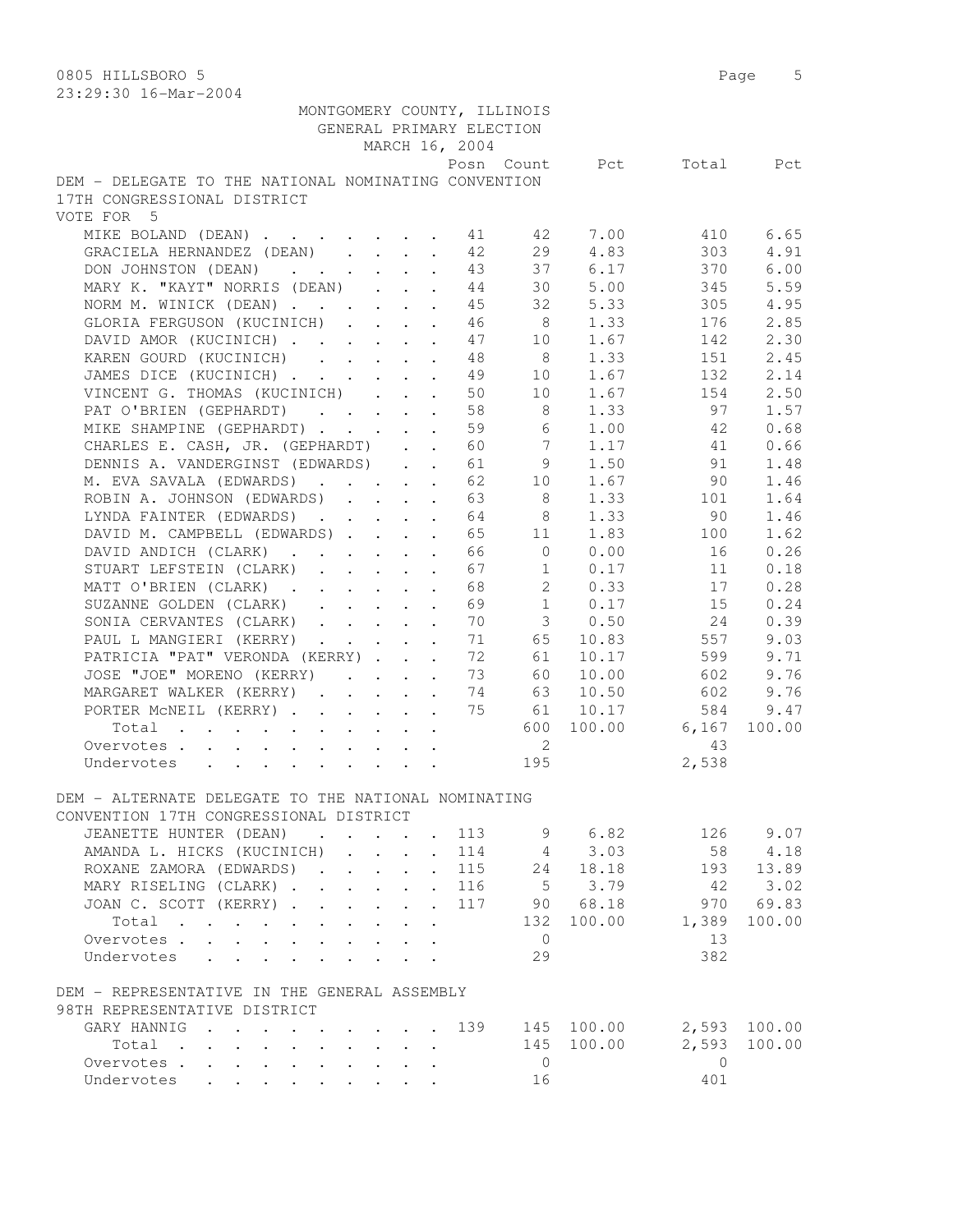| 0805 HILLSBORO 5                                             |                                                                                         |                                            |                              |                |                             |                | Page           | 6            |
|--------------------------------------------------------------|-----------------------------------------------------------------------------------------|--------------------------------------------|------------------------------|----------------|-----------------------------|----------------|----------------|--------------|
| 23:29:30 16-Mar-2004                                         |                                                                                         |                                            |                              |                |                             |                |                |              |
|                                                              |                                                                                         |                                            |                              |                | MONTGOMERY COUNTY, ILLINOIS |                |                |              |
|                                                              |                                                                                         | GENERAL PRIMARY ELECTION                   |                              |                |                             |                |                |              |
|                                                              |                                                                                         |                                            |                              | MARCH 16, 2004 |                             |                |                |              |
|                                                              |                                                                                         |                                            |                              |                |                             | Posn Count Pct | Total          | Pct          |
| DEM - CIRCUIT CLERK                                          |                                                                                         |                                            |                              |                |                             |                |                |              |
| NO CANDIDATE FILED                                           |                                                                                         |                                            |                              |                |                             |                |                |              |
| Total                                                        |                                                                                         |                                            |                              |                | $\mathbf{0}$                |                | $\mathbf{0}$   |              |
| Overvotes $\cdots$ $\cdots$ $\cdots$ $\cdots$                |                                                                                         |                                            |                              |                | $\overline{0}$              |                | $\Omega$       |              |
| Undervotes                                                   |                                                                                         |                                            |                              |                | 161                         |                | 2,994          |              |
|                                                              |                                                                                         |                                            |                              |                |                             |                |                |              |
| DEM - STATE'S ATTORNEY                                       |                                                                                         |                                            |                              |                |                             |                |                |              |
| JIM ROBERTS<br>. 167                                         |                                                                                         |                                            |                              |                |                             | 150 100.00     | 2,511          | 100.00       |
| Total                                                        |                                                                                         |                                            |                              |                |                             | 150 100.00     | 2,511          | 100.00       |
| Overvotes                                                    |                                                                                         |                                            |                              |                | $\overline{0}$              |                | $\overline{0}$ |              |
| Undervotes .                                                 | $\mathbf{r}$ , $\mathbf{r}$ , $\mathbf{r}$ , $\mathbf{r}$ , $\mathbf{r}$ , $\mathbf{r}$ |                                            |                              |                | 11                          |                | 483            |              |
|                                                              |                                                                                         |                                            |                              |                |                             |                |                |              |
| DEM - CORONER                                                |                                                                                         |                                            |                              |                |                             |                |                |              |
| RICKEY L. BROADDUS 170                                       |                                                                                         |                                            |                              |                |                             | 134 100.00     | 2,367          | 100.00       |
| Total , , , , , , , , , , ,                                  |                                                                                         |                                            |                              |                |                             | 134 100.00     | 2,367          | 100.00       |
| Overvotes                                                    |                                                                                         |                                            |                              |                | $\bigcirc$                  |                | $\Omega$       |              |
| Undervotes                                                   |                                                                                         |                                            |                              |                | 27                          |                | 627            |              |
|                                                              |                                                                                         |                                            |                              |                |                             |                |                |              |
| DEM - COUNTY BOARD DISTRICT 4                                |                                                                                         |                                            |                              |                |                             |                |                |              |
| COUNTY BOARD MEMBER                                          |                                                                                         |                                            |                              |                |                             |                |                |              |
| VOTE FOR 2                                                   |                                                                                         |                                            |                              |                |                             |                |                |              |
| DENNIS L. JAGODZINSKI 174 87 47.54                           |                                                                                         |                                            |                              |                |                             |                |                | 378 48.65    |
| MIKE PLUNKETT 175                                            |                                                                                         |                                            |                              |                |                             | 96 52.46       |                | 399 51.35    |
| Total                                                        |                                                                                         |                                            |                              |                | 183                         | 100.00         | 777            | 100.00       |
| Overvotes.                                                   |                                                                                         |                                            |                              |                | $\overline{0}$              |                | $\Omega$       |              |
| Undervotes                                                   |                                                                                         |                                            |                              |                | 43                          |                | 303            |              |
|                                                              |                                                                                         |                                            |                              |                |                             |                |                |              |
| DEM - COUNTY BOARD DISTRICT 6                                |                                                                                         |                                            |                              |                |                             |                |                |              |
| COUNTY BOARD MEMBER                                          |                                                                                         |                                            |                              |                |                             |                |                |              |
| TIMOTHY L. FOGLE 174 28 100.00                               |                                                                                         |                                            |                              |                |                             |                | 317            | 100.00       |
| Total                                                        |                                                                                         |                                            |                              |                | 28                          | 100.00         | 317            | 100.00       |
| Overvotes.                                                   |                                                                                         |                                            |                              |                | $\overline{0}$              |                | $\Omega$       |              |
| Undervotes                                                   |                                                                                         |                                            |                              |                | 20                          |                | 112            |              |
|                                                              |                                                                                         |                                            |                              |                |                             |                |                |              |
| DEM - JUDGE OF THE SUPREME COURT                             |                                                                                         |                                            |                              |                |                             |                |                |              |
| 5TH JUDICIAL DISTRICT (VAC.HON.HARRISON II)                  |                                                                                         |                                            |                              |                |                             |                |                |              |
| GORDON E. MAAG 191 103 100.00                                |                                                                                         |                                            |                              |                |                             |                |                | 1,795 100.00 |
| Total                                                        |                                                                                         |                                            |                              |                |                             | 103 100.00     |                | 1,795 100.00 |
| Overvotes                                                    | $\mathbf{L}$                                                                            |                                            |                              |                | $\overline{0}$              |                | $\bigcirc$     |              |
| Undervotes                                                   |                                                                                         | $\mathbf{L}$                               | $\mathbf{r}$<br>$\mathbf{r}$ |                | 58                          |                | 1,199          |              |
|                                                              |                                                                                         |                                            |                              |                |                             |                |                |              |
| DEM - JUDGE OF THE APPELLATE COURT                           |                                                                                         |                                            |                              |                |                             |                |                |              |
| 5TH JUDICIAL DISTRICT (VAC.HON.RARICK)                       |                                                                                         |                                            |                              |                |                             |                |                |              |
| JAMES K. DONOVAN                                             |                                                                                         |                                            |                              |                |                             | 109 100.00     |                | 1,900 100.00 |
|                                                              | . 196                                                                                   |                                            |                              |                |                             |                |                |              |
| Total                                                        |                                                                                         | $\mathbf{r}$ , $\mathbf{r}$ , $\mathbf{r}$ |                              |                |                             | 109 100.00     | 1,900          | 100.00       |
| Overvotes                                                    |                                                                                         |                                            |                              |                | $\overline{0}$              |                | $\overline{0}$ |              |
| Undervotes<br>$\mathbf{L} = \mathbf{L} \mathbf{L}$<br>$\sim$ |                                                                                         |                                            |                              |                | 52                          |                | 1,094          |              |
|                                                              |                                                                                         |                                            |                              |                |                             |                |                |              |
| DEM - JUDGE OF THE CIRCUIT COURT                             |                                                                                         |                                            |                              |                |                             |                |                |              |
| 4TH JUD. CIRC. MONTGOMERY CO. (VAC.HON.HUBER)                |                                                                                         |                                            |                              |                |                             |                |                |              |
| KELLY D. LONG                                                |                                                                                         |                                            |                              | 203            |                             | 138 100.00     |                | 2,423 100.00 |
| Total                                                        |                                                                                         |                                            |                              |                |                             | 138 100.00     | 2,423          | 100.00       |
| Overvotes                                                    |                                                                                         |                                            |                              |                | $\overline{0}$              |                | $\overline{0}$ |              |
| Undervotes                                                   |                                                                                         |                                            |                              |                | 23                          |                | 571            |              |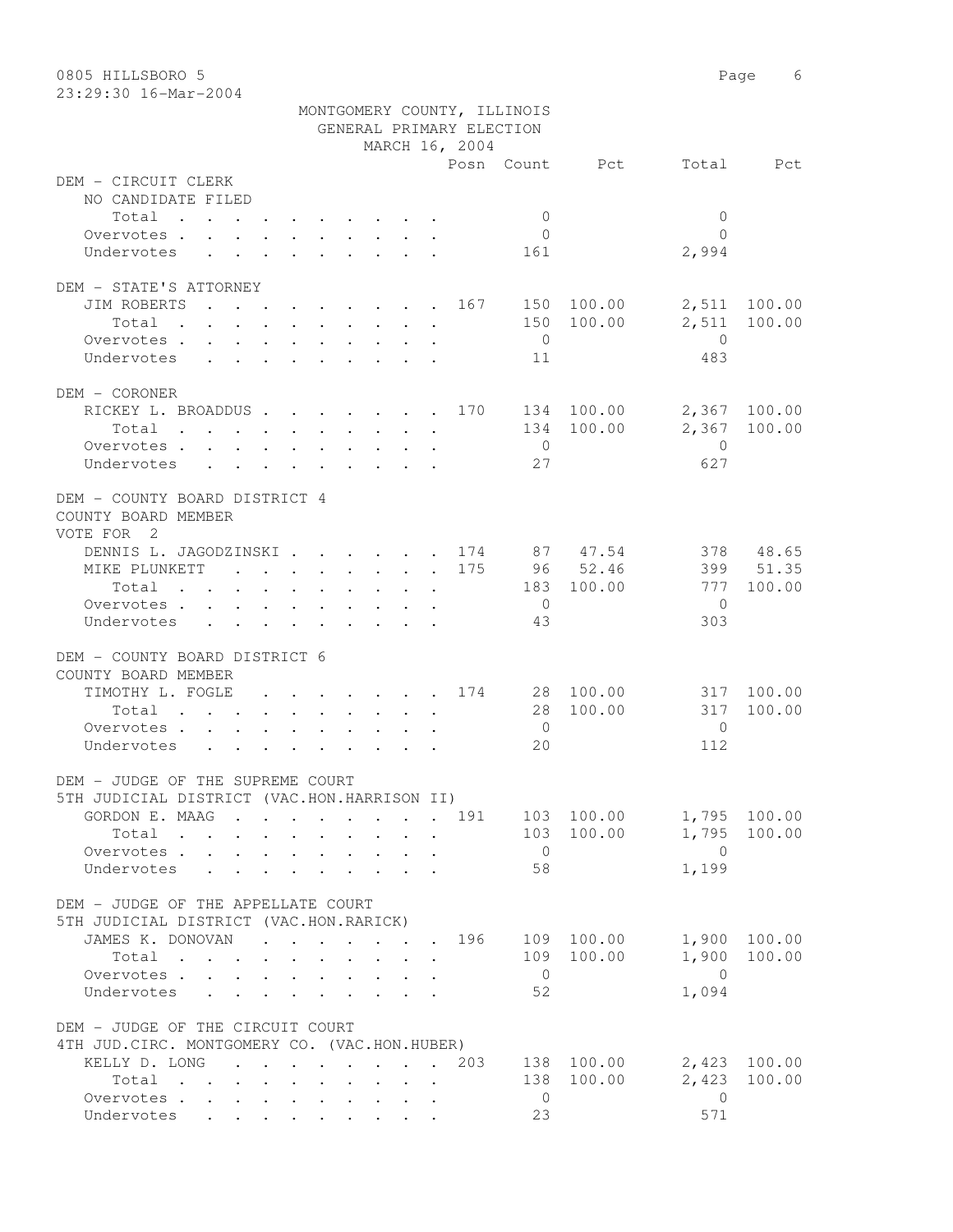| 0805 HILLSBORO 5                                                                                                                                                                                                                                              |                             |  |                |            |        | Page  |      |
|---------------------------------------------------------------------------------------------------------------------------------------------------------------------------------------------------------------------------------------------------------------|-----------------------------|--|----------------|------------|--------|-------|------|
| 23:29:30 16-Mar-2004                                                                                                                                                                                                                                          |                             |  |                |            |        |       |      |
|                                                                                                                                                                                                                                                               | MONTGOMERY COUNTY, ILLINOIS |  |                |            |        |       |      |
|                                                                                                                                                                                                                                                               | GENERAL PRIMARY ELECTION    |  |                |            |        |       |      |
|                                                                                                                                                                                                                                                               |                             |  | MARCH 16, 2004 |            |        |       |      |
|                                                                                                                                                                                                                                                               |                             |  |                | Posn Count | Pct    | Total | Pct. |
| DEM - PRECINCT COMMITTEEMAN                                                                                                                                                                                                                                   |                             |  |                |            |        |       |      |
| HILLSBORO 5                                                                                                                                                                                                                                                   |                             |  |                |            |        |       |      |
| JIM MOORE                                                                                                                                                                                                                                                     |                             |  | 218            | 141        | 100.00 |       |      |
| Total<br>$\mathbf{r}$ , $\mathbf{r}$ , $\mathbf{r}$ , $\mathbf{r}$ , $\mathbf{r}$ , $\mathbf{r}$                                                                                                                                                              |                             |  |                | 141        | 100.00 |       |      |
| Overvotes.<br>$\sim$ $\sim$<br>and the contract of the contract of the contract of the contract of the contract of the contract of the contract of the contract of the contract of the contract of the contract of the contract of the contract of the contra |                             |  |                | 0          |        |       |      |
| Undervotes<br>$\cdot$ $\cdot$ $\cdot$ $\cdot$ $\cdot$ $\cdot$                                                                                                                                                                                                 |                             |  |                | 20         |        |       |      |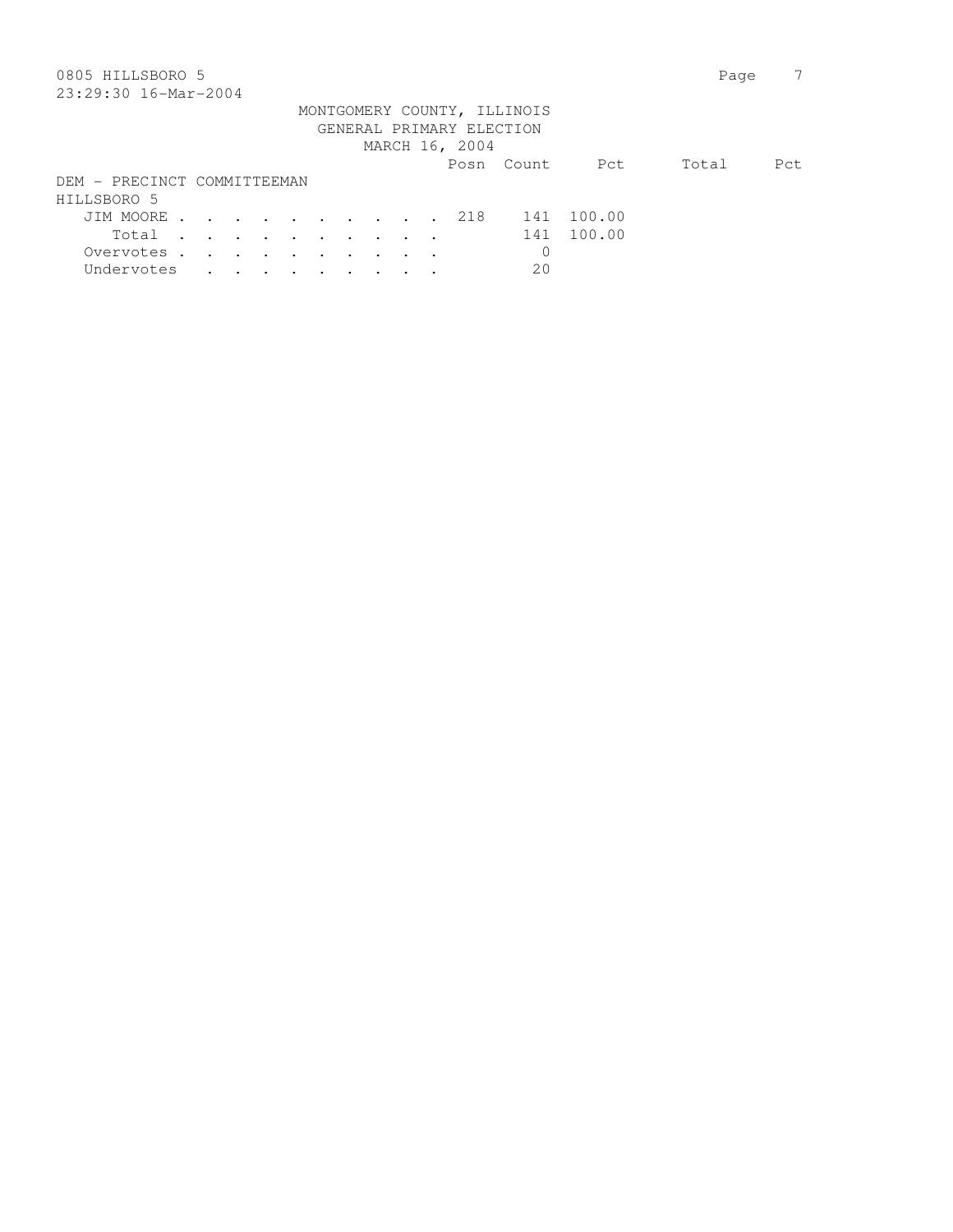## 0805 HILLSBORO 5 Page 8 23:29:30 16-Mar-2004

|                   |  |  |  |  |  |                          | MONTGOMERY COUNTY, ILLINOIS |        |       |             |
|-------------------|--|--|--|--|--|--------------------------|-----------------------------|--------|-------|-------------|
|                   |  |  |  |  |  | GENERAL PRIMARY ELECTION |                             |        |       |             |
|                   |  |  |  |  |  | MARCH 16, 2004           |                             |        |       |             |
|                   |  |  |  |  |  |                          | Posn Count                  | Pct    | Total | Pct.        |
| MONTGOMERY COUNTY |  |  |  |  |  |                          |                             |        |       |             |
| YES               |  |  |  |  |  | 246                      | 119                         | 55.35  | 1,971 | 43.10       |
| NO.               |  |  |  |  |  | . 247                    | 96 —                        | 44.65  |       | 2,602 56.90 |
| Total             |  |  |  |  |  |                          | 215                         | 100.00 | 4,573 | 100.00      |
| Overvotes.        |  |  |  |  |  |                          | 0                           |        | 4     |             |
| Undervotes        |  |  |  |  |  |                          | 24                          |        | 416   |             |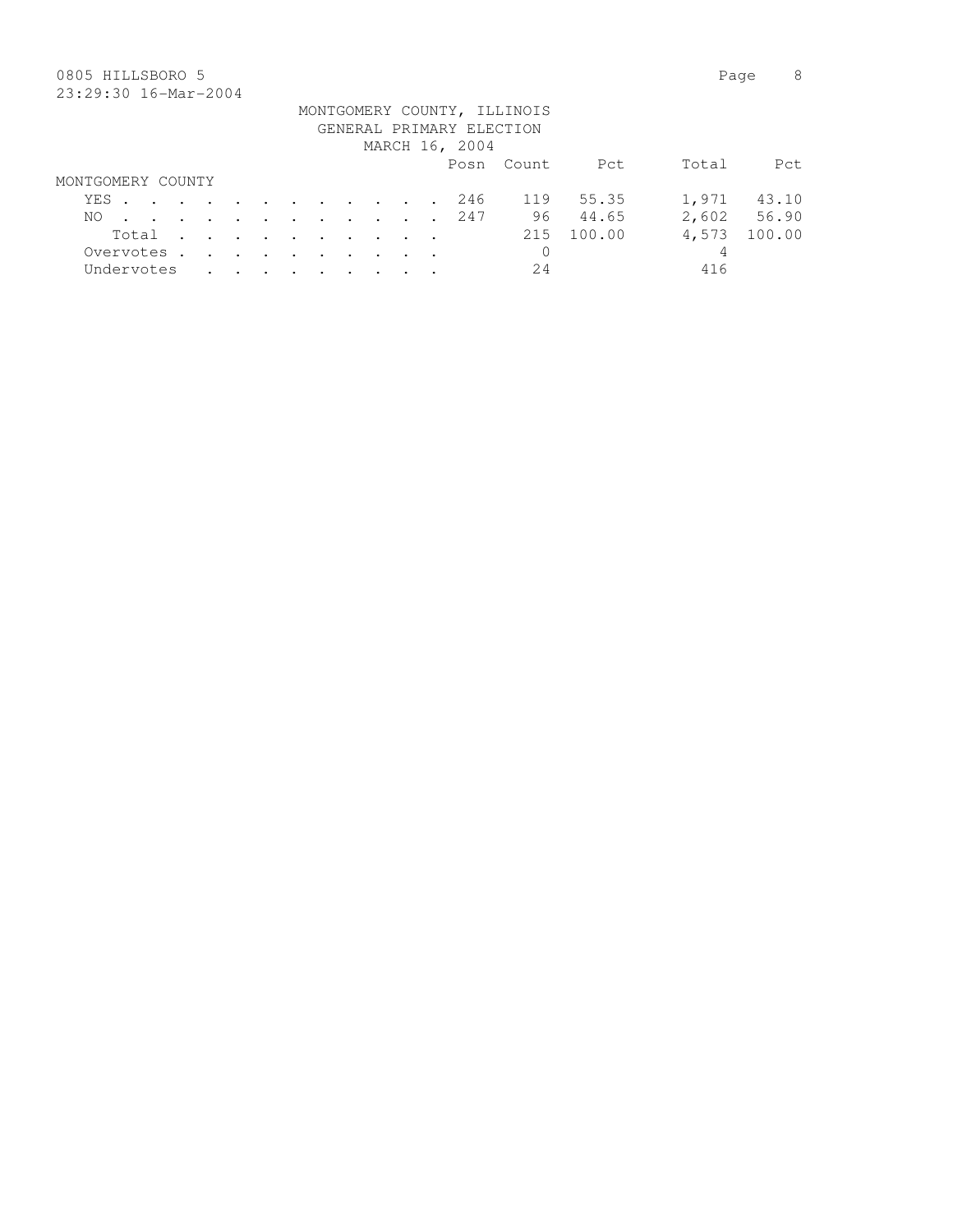23:29:30 16-Mar-2004

|                                                                                                                                                                                                                                                                                                                                                                                                                                                                          |                                      |                                                           |                         |                      | GENERAL PRIMARY ELECTION |                         |                |                |               |
|--------------------------------------------------------------------------------------------------------------------------------------------------------------------------------------------------------------------------------------------------------------------------------------------------------------------------------------------------------------------------------------------------------------------------------------------------------------------------|--------------------------------------|-----------------------------------------------------------|-------------------------|----------------------|--------------------------|-------------------------|----------------|----------------|---------------|
|                                                                                                                                                                                                                                                                                                                                                                                                                                                                          |                                      |                                                           |                         |                      | MARCH 16, 2004           |                         |                |                |               |
|                                                                                                                                                                                                                                                                                                                                                                                                                                                                          |                                      |                                                           |                         |                      | Posn                     |                         | Count Pct      | Total          | Pct           |
| Precincts Counted - TOTAL                                                                                                                                                                                                                                                                                                                                                                                                                                                |                                      |                                                           |                         |                      |                          | $\mathbf{1}$            | 2.38           | 42             | 100.00        |
| Registered Voters - TOTAL                                                                                                                                                                                                                                                                                                                                                                                                                                                |                                      | $\mathbf{r}$ , $\mathbf{r}$ , $\mathbf{r}$                |                         | $\ddot{\phantom{a}}$ |                          | 715                     |                | 18,263         |               |
| Ballots Cast - TOTAL                                                                                                                                                                                                                                                                                                                                                                                                                                                     |                                      |                                                           |                         |                      |                          | 198                     | 27.69          | 5,007          | 27.42         |
| Ballots Cast - BLANK<br>$\mathbf{r}$ , and $\mathbf{r}$ , and $\mathbf{r}$ , and $\mathbf{r}$                                                                                                                                                                                                                                                                                                                                                                            |                                      |                                                           |                         |                      |                          | $\overline{\mathbf{3}}$ | 0.42           | 71             | 0.39          |
| Ballots Cast - REPUBLICAN .                                                                                                                                                                                                                                                                                                                                                                                                                                              |                                      | $\cdot$ $\cdot$ $\cdot$ $\cdot$                           |                         |                      |                          | 42                      |                | 1,683          |               |
| Ballots Cast - REP. YELLOW.                                                                                                                                                                                                                                                                                                                                                                                                                                              |                                      |                                                           | $\cdot$ $\cdot$ $\cdot$ |                      |                          | 42                      |                | 894            |               |
| Ballots Cast - REP. FED. 17TH                                                                                                                                                                                                                                                                                                                                                                                                                                            |                                      |                                                           |                         |                      |                          | $\overline{0}$          |                | 2              |               |
| Ballots Cast - DEMOCRATIC<br>$\mathbf{r}$                                                                                                                                                                                                                                                                                                                                                                                                                                |                                      |                                                           |                         |                      |                          | 154                     |                | 3,004          |               |
| Ballots Cast - DEM. GREEN<br>$\ddot{\phantom{a}}$                                                                                                                                                                                                                                                                                                                                                                                                                        | $\ddot{\phantom{0}}$                 |                                                           |                         | $\cdot$ $\cdot$      |                          | 154                     |                | 1,839          |               |
| Ballots Cast - DEM. FED. 17TH                                                                                                                                                                                                                                                                                                                                                                                                                                            |                                      | $\ddot{\phantom{a}}$                                      |                         |                      |                          | $\overline{0}$          |                | 6              |               |
| Ballots Cast - NONPARTISAN                                                                                                                                                                                                                                                                                                                                                                                                                                               |                                      | $\mathbf{r}$ , $\mathbf{r}$ , $\mathbf{r}$ , $\mathbf{r}$ |                         |                      |                          | 2                       |                | 320            |               |
| Ballots Cast - NON. WHITE                                                                                                                                                                                                                                                                                                                                                                                                                                                |                                      | $\mathbf{r}$ , $\mathbf{r}$ , $\mathbf{r}$ , $\mathbf{r}$ |                         |                      |                          | 2                       |                | 281            |               |
| REP - PRESIDENT OF THE UNITED STATES                                                                                                                                                                                                                                                                                                                                                                                                                                     |                                      |                                                           |                         |                      |                          |                         |                |                |               |
| GEORGE W. BUSH<br>$\mathbf{r}$ , and $\mathbf{r}$ , and $\mathbf{r}$ , and $\mathbf{r}$ , and $\mathbf{r}$                                                                                                                                                                                                                                                                                                                                                               |                                      |                                                           |                         |                      | 5                        |                         | 30 100.00      |                | 1,274 100.00  |
| Total                                                                                                                                                                                                                                                                                                                                                                                                                                                                    |                                      |                                                           |                         |                      |                          |                         | 30 100.00      | 1,274          | 100.00        |
| Overvotes.                                                                                                                                                                                                                                                                                                                                                                                                                                                               |                                      |                                                           |                         |                      |                          | $\overline{0}$          |                | $\overline{0}$ |               |
| $\mathbf{1} \qquad \mathbf{1} \qquad \mathbf{1} \qquad \mathbf{1} \qquad \mathbf{1} \qquad \mathbf{1} \qquad \mathbf{1} \qquad \mathbf{1} \qquad \mathbf{1} \qquad \mathbf{1} \qquad \mathbf{1} \qquad \mathbf{1} \qquad \mathbf{1} \qquad \mathbf{1} \qquad \mathbf{1} \qquad \mathbf{1} \qquad \mathbf{1} \qquad \mathbf{1} \qquad \mathbf{1} \qquad \mathbf{1} \qquad \mathbf{1} \qquad \mathbf{1} \qquad \mathbf{1} \qquad \mathbf{1} \qquad \mathbf{$<br>Undervotes |                                      |                                                           |                         |                      |                          | 12                      |                | 409            |               |
| $\cdot$ $\cdot$ $\cdot$ $\cdot$ $\cdot$ $\cdot$<br>$\mathbf{L}$                                                                                                                                                                                                                                                                                                                                                                                                          |                                      |                                                           |                         |                      |                          |                         |                |                |               |
| REP - UNITED STATES SENATOR                                                                                                                                                                                                                                                                                                                                                                                                                                              |                                      |                                                           |                         |                      |                          |                         |                |                |               |
| JIM OBERWEIS                                                                                                                                                                                                                                                                                                                                                                                                                                                             |                                      |                                                           |                         |                      | - 9                      | 6                       | 17.65          | 256            | 17.26         |
| ANDY MCKENNA                                                                                                                                                                                                                                                                                                                                                                                                                                                             |                                      |                                                           |                         |                      | 10                       | 3                       | 8.82           | 210            | 14.16         |
| JOHN BORLING                                                                                                                                                                                                                                                                                                                                                                                                                                                             |                                      |                                                           |                         |                      | 11                       | $\mathfrak{Z}$          | 8.82           | 26             | 1.75          |
| STEVEN J. RAUSCHENBERGER                                                                                                                                                                                                                                                                                                                                                                                                                                                 |                                      |                                                           |                         |                      | 12                       | $4\degree$              | 11.76          | 144            | 9.71          |
| JACK RYAN                                                                                                                                                                                                                                                                                                                                                                                                                                                                |                                      |                                                           |                         |                      | 13                       | 13                      | 38.24          | 663            | 44.71         |
| CHIRINJEEV KATHURIA<br>$\sim$                                                                                                                                                                                                                                                                                                                                                                                                                                            | $\mathbf{L} = \mathbf{L} \mathbf{L}$ |                                                           |                         |                      | 14                       | $\circ$                 | 0.00           | 15             | 1.01          |
| JONATHAN C. WRIGHT                                                                                                                                                                                                                                                                                                                                                                                                                                                       |                                      |                                                           | $\mathbf{L}$            | $\mathbf{r}$         | 15                       | $4\overline{ }$         | 11.76          | 136            | 9.17          |
| NORM HILL                                                                                                                                                                                                                                                                                                                                                                                                                                                                |                                      |                                                           |                         |                      | 16                       |                         | $1 \t 2.94$    | 33             | 2.23          |
| Total                                                                                                                                                                                                                                                                                                                                                                                                                                                                    |                                      | $\cdot$ $\cdot$ $\cdot$ $\cdot$ $\cdot$                   |                         |                      |                          | 34                      | 100.00         | 1,483          | 100.00        |
| Overvotes                                                                                                                                                                                                                                                                                                                                                                                                                                                                |                                      |                                                           |                         |                      |                          | 1                       |                | 23             |               |
| Undervotes                                                                                                                                                                                                                                                                                                                                                                                                                                                               |                                      |                                                           |                         |                      |                          | $7\overline{ }$         |                | 177            |               |
|                                                                                                                                                                                                                                                                                                                                                                                                                                                                          |                                      |                                                           |                         |                      |                          |                         |                |                |               |
| REP - REPRESENTATIVE IN CONGRESS<br>17TH CONGRESSIONAL DISTRICT                                                                                                                                                                                                                                                                                                                                                                                                          |                                      |                                                           |                         |                      |                          |                         |                |                |               |
| ANDREA LANE ZINGA<br>$\mathbf{r}$ , and $\mathbf{r}$ , and $\mathbf{r}$ , and $\mathbf{r}$                                                                                                                                                                                                                                                                                                                                                                               |                                      |                                                           |                         |                      | 23                       |                         | 25 100.00      |                | 360 100.00    |
| Total<br>$\mathbf{r}$ , $\mathbf{r}$ , $\mathbf{r}$ , $\mathbf{r}$                                                                                                                                                                                                                                                                                                                                                                                                       |                                      |                                                           |                         | $\ddot{\phantom{a}}$ |                          | 25                      | 100.00         | 360            | 100.00        |
| Overvotes                                                                                                                                                                                                                                                                                                                                                                                                                                                                |                                      |                                                           |                         |                      |                          |                         | $\overline{0}$ | $\bigcirc$     |               |
| Undervotes                                                                                                                                                                                                                                                                                                                                                                                                                                                               |                                      |                                                           |                         |                      |                          | 17                      |                | 327            |               |
|                                                                                                                                                                                                                                                                                                                                                                                                                                                                          |                                      |                                                           |                         |                      |                          |                         |                |                |               |
| REP - DELEGATE TO THE NATIONAL NOMINATING CONVENTION                                                                                                                                                                                                                                                                                                                                                                                                                     |                                      |                                                           |                         |                      |                          |                         |                |                |               |
| 17TH CONGRESSIONAL DISTRICT                                                                                                                                                                                                                                                                                                                                                                                                                                              |                                      |                                                           |                         |                      |                          |                         |                |                |               |
| VOTE FOR 3                                                                                                                                                                                                                                                                                                                                                                                                                                                               |                                      |                                                           |                         |                      |                          |                         |                |                |               |
| THOMAS G. GETZ (BUSH)                                                                                                                                                                                                                                                                                                                                                                                                                                                    |                                      |                                                           |                         |                      | 35                       |                         | 33 34.74       |                | 522 33.27     |
| REGAN E. RAMSEY (BUSH)                                                                                                                                                                                                                                                                                                                                                                                                                                                   |                                      |                                                           |                         | $\ddot{\phantom{a}}$ | 36                       |                         | 31 32.63       |                | $522$ $33.27$ |
| D. KAY LONG (BUSH)                                                                                                                                                                                                                                                                                                                                                                                                                                                       |                                      | $\cdot$ $\cdot$ $\cdot$ $\cdot$                           | $\mathbf{L}$            |                      | 37                       |                         | 31 32.63       | 525            | 33.46         |
| Total                                                                                                                                                                                                                                                                                                                                                                                                                                                                    |                                      |                                                           | $\sim$                  | $\ddot{\phantom{a}}$ |                          | 95                      | 100.00         | 1,569          | 100.00        |
| Overvotes                                                                                                                                                                                                                                                                                                                                                                                                                                                                |                                      |                                                           |                         |                      |                          | $\overline{0}$          |                | $\circ$        |               |
| Undervotes                                                                                                                                                                                                                                                                                                                                                                                                                                                               |                                      |                                                           |                         |                      |                          | 31                      |                | 492            |               |

MONTGOMERY COUNTY, ILLINOIS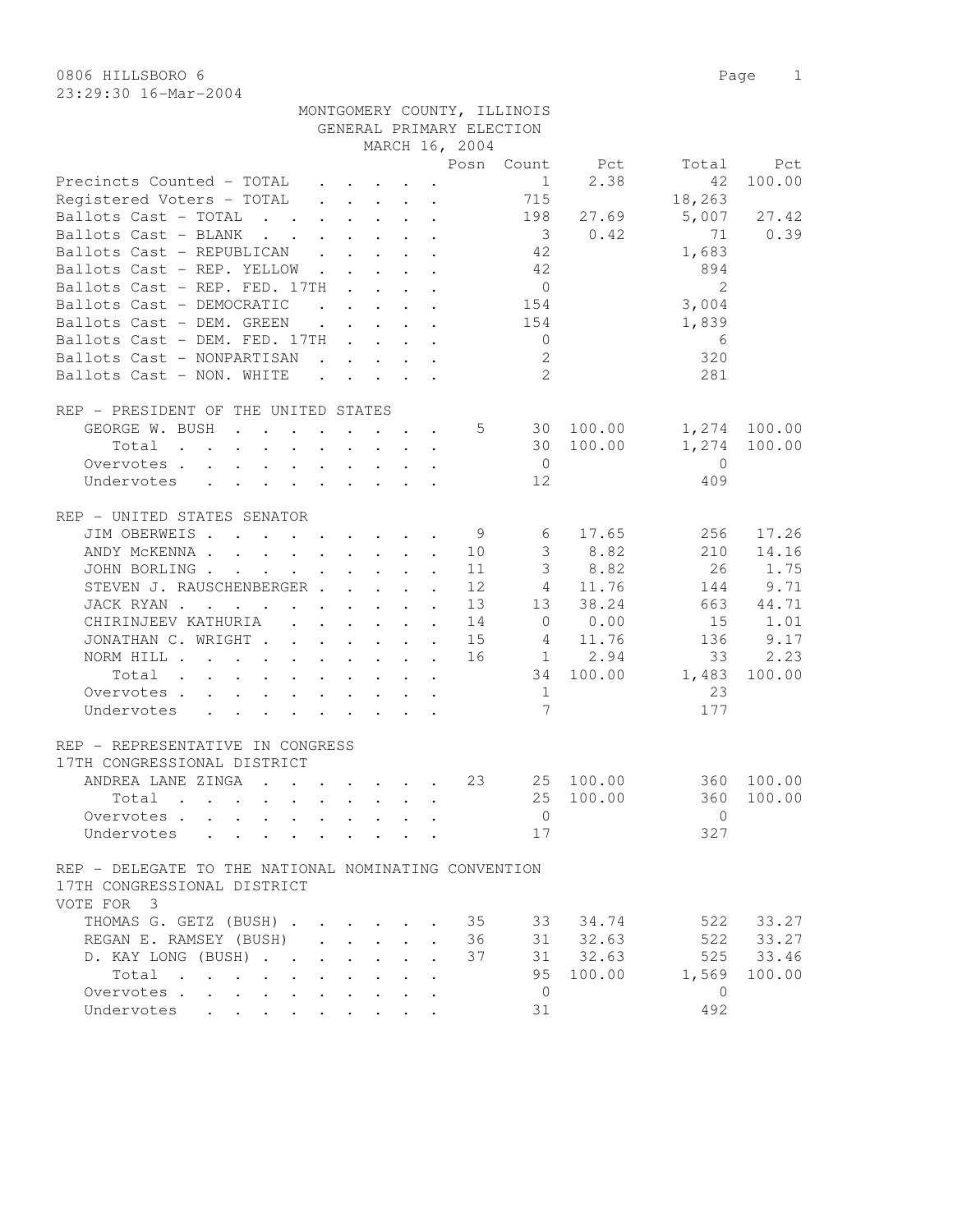0806 HILLSBORO 6 Page 2 23:29:30 16-Mar-2004

|                                                                          |  |  |                | MONTGOMERY COUNTY, ILLINOIS |           |                          |           |
|--------------------------------------------------------------------------|--|--|----------------|-----------------------------|-----------|--------------------------|-----------|
|                                                                          |  |  |                | GENERAL PRIMARY ELECTION    |           |                          |           |
|                                                                          |  |  | MARCH 16, 2004 |                             |           |                          |           |
|                                                                          |  |  |                |                             |           | Posn Count Pct Total Pct |           |
| REP - ALTERNATE DELEGATE TO THE NATIONAL NOMINATING                      |  |  |                |                             |           |                          |           |
| CONVENTION 17TH CONGRESSIONAL DISTRICT                                   |  |  |                |                             |           |                          |           |
| VOTE FOR 3                                                               |  |  |                |                             |           |                          |           |
| TIMOTHY B. ZOLLINGER (BUSH) 43 31 34.07 496 33.88                        |  |  |                |                             |           |                          |           |
| CANDICE D. TREES (BUSH) 44 30 32.97                                      |  |  |                |                             |           |                          | 489 33.40 |
| NORINE K. HAMMOND (BUSH) 45 30 32.97 479 32.72                           |  |  |                |                             |           |                          |           |
| Total                                                                    |  |  |                |                             |           | 91 100.00 1,464 100.00   |           |
| Overvotes.                                                               |  |  |                | $\overline{0}$              |           | $\bigcirc$               |           |
| Undervotes                                                               |  |  |                | 35                          |           | 597                      |           |
| REP - REPRESENTATIVE IN THE GENERAL ASSEMBLY                             |  |  |                |                             |           |                          |           |
| 98TH REPRESENTATIVE DISTRICT                                             |  |  |                |                             |           |                          |           |
| NO CANDIDATE FILED                                                       |  |  |                |                             |           |                          |           |
| Total                                                                    |  |  |                | $\overline{0}$              |           | $\mathbf{0}$             |           |
| Overvotes.                                                               |  |  |                | $\overline{0}$              |           | $\Omega$                 |           |
| Undervotes                                                               |  |  |                | 42                          |           | 1,679                    |           |
| REP - CIRCUIT CLERK                                                      |  |  |                |                             |           |                          |           |
| MARY WEBB 86 36 100.00 1,501 100.00                                      |  |  |                |                             |           |                          |           |
| Total                                                                    |  |  |                |                             | 36 100.00 | 1,501 100.00             |           |
| Overvotes                                                                |  |  |                | $\overline{0}$              |           | $\overline{0}$           |           |
| Undervotes                                                               |  |  |                | 6                           |           | 178                      |           |
|                                                                          |  |  |                |                             |           |                          |           |
| REP - STATE'S ATTORNEY                                                   |  |  |                |                             |           |                          |           |
| NO CANDIDATE FILED                                                       |  |  |                |                             |           |                          |           |
| Total $\cdot$                                                            |  |  |                | $\overline{0}$              |           | $\Omega$                 |           |
| Overvotes                                                                |  |  |                | $\overline{0}$              |           | $\Omega$                 |           |
| Undervotes                                                               |  |  |                | 42                          |           | 1,679                    |           |
| REP - CORONER                                                            |  |  |                |                             |           |                          |           |
| NO CANDIDATE FILED                                                       |  |  |                |                             |           |                          |           |
| Total                                                                    |  |  |                | $\overline{0}$              |           | 0                        |           |
| Overvotes.                                                               |  |  |                | $\overline{0}$              |           | $\Omega$                 |           |
| Undervotes                                                               |  |  |                | 42                          |           | 1,679                    |           |
| REP - COUNTY BOARD DISTRICT 4                                            |  |  |                |                             |           |                          |           |
| COUNTY BOARD MEMBER                                                      |  |  |                |                             |           |                          |           |
| VOTE FOR 2                                                               |  |  |                |                             |           |                          |           |
| NO CANDIDATE FILED                                                       |  |  |                |                             |           |                          |           |
| Total                                                                    |  |  |                | 0                           |           | 0                        |           |
| Overvotes                                                                |  |  |                | $\Omega$                    |           | $\Omega$                 |           |
| Undervotes<br>$\mathbf{r} = \mathbf{r}$                                  |  |  |                | 84                          |           | 438                      |           |
| REP - JUDGE OF THE SUPREME COURT                                         |  |  |                |                             |           |                          |           |
| 5TH JUDICIAL DISTRICT (VAC.HON.HARRISON II)                              |  |  |                |                             |           |                          |           |
| LLOYD A. KARMEIER                                                        |  |  | 113            |                             | 36 100.00 | 1,304                    | 100.00    |
| Total                                                                    |  |  |                |                             | 36 100.00 | 1,304                    | 100.00    |
| Overvotes .<br>$\mathcal{L}^{\text{max}}$ and $\mathcal{L}^{\text{max}}$ |  |  |                | $\mathbf{0}$                |           | $\Omega$                 |           |
| Undervotes<br>$\ddot{\phantom{a}}$                                       |  |  |                | 6                           |           | 375                      |           |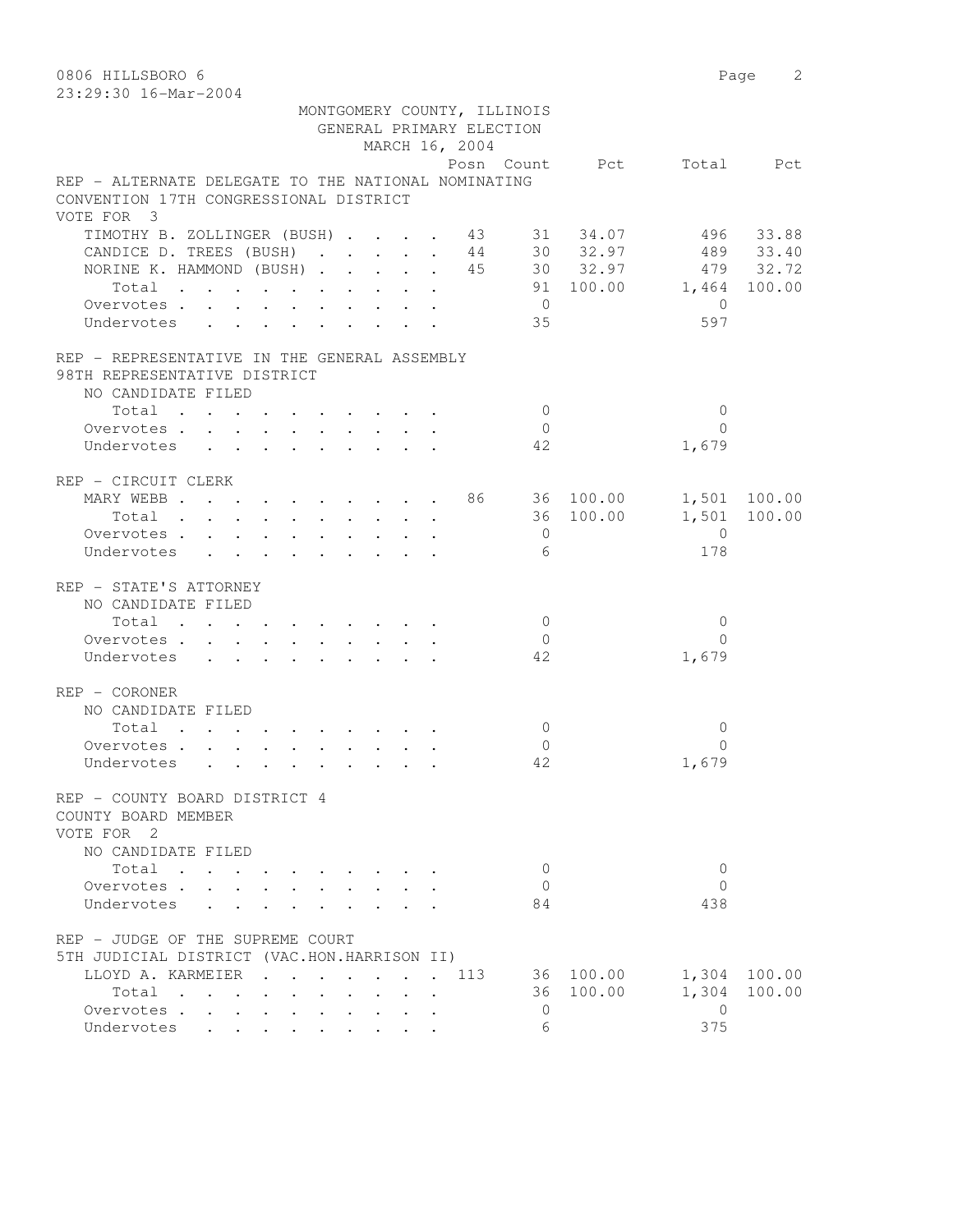| 0806 HILLSBORO 6                              | 3<br>Page |
|-----------------------------------------------|-----------|
| 23:29:30 16-Mar-2004                          |           |
| MONTGOMERY COUNTY, ILLINOIS                   |           |
| GENERAL PRIMARY ELECTION                      |           |
| MARCH 16, 2004                                |           |
| Posn Count Pct                                | Total Pct |
| REP - JUDGE OF THE APPELLATE COURT            |           |
| 5TH JUDICIAL DISTRICT (VAC.HON.RARICK)        |           |
| NO CANDIDATE FILED                            |           |
| Total<br>$\Omega$                             | 0         |
| $\Omega$<br>Overvotes                         | 0         |
| 42<br>Undervotes                              | 1,679     |
|                                               |           |
| REP - JUDGE OF THE CIRCUIT COURT              |           |
|                                               |           |
| 4TH JUD. CIRC. MONTGOMERY CO. (VAC.HON.HUBER) |           |
| NO CANDIDATE FILED                            |           |
| Total<br>$\Omega$                             | $\Omega$  |
| $\Omega$<br>Overvotes                         | 0         |
| 42<br>Undervotes                              | 1,679     |
| REP - PRECINCT COMMITTEEMAN                   |           |
| HILLSBORO 6                                   |           |
| NO CANDIDATE FILED                            |           |
| $\Omega$                                      |           |
| Total                                         |           |
| $\Omega$<br>Overvotes                         |           |
| 42<br>Undervotes                              |           |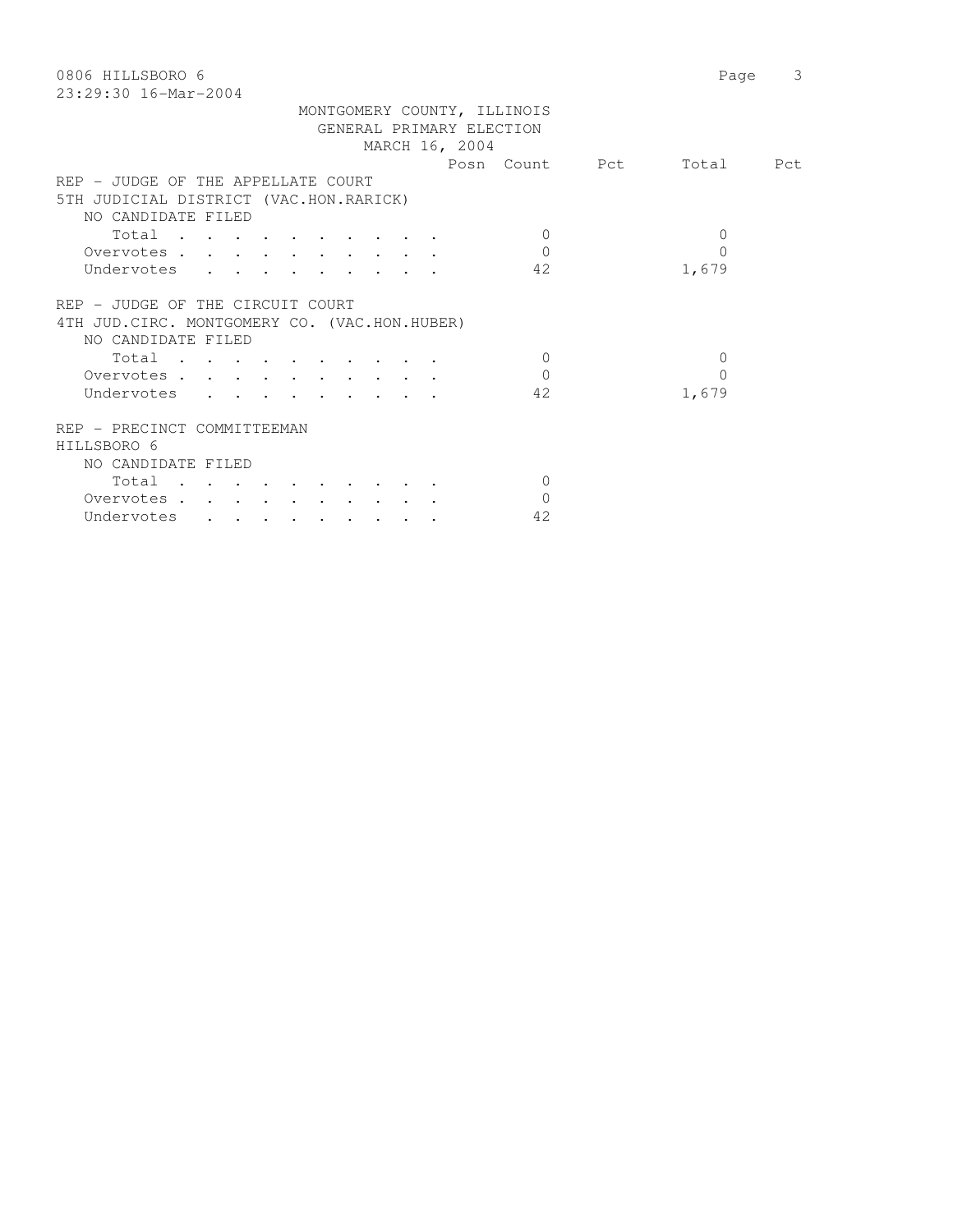0806 HILLSBORO 6 Page 4

| MONTGOMERY COUNTY, ILLINOIS                      |                          |  |                                                           |  |  |  |                |                |           |       |             |  |  |
|--------------------------------------------------|--------------------------|--|-----------------------------------------------------------|--|--|--|----------------|----------------|-----------|-------|-------------|--|--|
| GENERAL PRIMARY ELECTION                         |                          |  |                                                           |  |  |  |                |                |           |       |             |  |  |
|                                                  |                          |  |                                                           |  |  |  | MARCH 16, 2004 |                |           |       |             |  |  |
|                                                  |                          |  |                                                           |  |  |  | Posn           | Count          | Pct       | Total | Pct         |  |  |
| DEM - PRESIDENT OF THE UNITED STATES             |                          |  |                                                           |  |  |  |                |                |           |       |             |  |  |
| JOHN EDWARDS.                                    |                          |  |                                                           |  |  |  | 5              | 20             | 14.08     | 435   | 15.70       |  |  |
| WESLEY K. CLARK                                  |                          |  | $\sim$ $\sim$ $\sim$ $\sim$ $\sim$                        |  |  |  | 6              | 4              | 2.82      | 40    | 1.44        |  |  |
| HOWARD DEAN<br>$\sim$                            |                          |  |                                                           |  |  |  |                |                | 4.93      | 97    | 3.50        |  |  |
| JOE LIEBERMAN<br><b><i>Contract Contract</i></b> |                          |  |                                                           |  |  |  | 8              | 3 <sup>7</sup> | 2.11      | 44    | 1.59        |  |  |
| DENNIS J. KUCINICH                               |                          |  |                                                           |  |  |  | 9              | $\circ$        | 0.00      | 29    | 1.05        |  |  |
| LYNDON H. LaROUCHE, JR.                          |                          |  | $\mathbf{r}$ , $\mathbf{r}$ , $\mathbf{r}$ , $\mathbf{r}$ |  |  |  | 10             | $\Omega$       | 0.00      | 10    | 0.36        |  |  |
| CAROL MOSELEY BRAUN                              | <b>Contract</b>          |  | $\mathbf{r} = \mathbf{r} \cdot \mathbf{r}$                |  |  |  | 11             | $\Omega$       | 0.00      | 40    | 1.44        |  |  |
| ALFRED C. SHARPTON.                              | <b>Contract Contract</b> |  |                                                           |  |  |  | 12             | $\mathbf{1}$   | 0.70      | 19    | 0.69        |  |  |
| JOHN F. KERRY                                    |                          |  |                                                           |  |  |  | 13             |                | 107 75.35 |       | 2,057 74.23 |  |  |
| Total<br>$\sim$<br>$\cdot$ $\cdot$               |                          |  |                                                           |  |  |  |                | 142            | 100.00    | 2,771 | 100.00      |  |  |
| Overvotes.<br>$\sim$                             |                          |  |                                                           |  |  |  |                |                |           | 11    |             |  |  |
| Undervotes                                       |                          |  |                                                           |  |  |  |                | 11             |           | 222   |             |  |  |
|                                                  |                          |  |                                                           |  |  |  |                |                |           |       |             |  |  |
| DEM - UNITED STATES SENATOR                      |                          |  |                                                           |  |  |  |                |                |           |       |             |  |  |

| UNITED STATES SENATOR<br>DEM.<br>$\overline{\phantom{0}}$ |  |  |  |           |    |          |        |          |        |
|-----------------------------------------------------------|--|--|--|-----------|----|----------|--------|----------|--------|
| BARACK OBAMA<br>$\sim$                                    |  |  |  |           | 17 | 9        | 6.43   | 349      | 12.66  |
| DANIEL W. HYNES                                           |  |  |  | $\bullet$ | 18 | 87       | 62.14  | 1,654    | 59.99  |
| GERY CHICO                                                |  |  |  | $\bullet$ | 19 | $\Omega$ | 0.00   | 2.0      | 0.73   |
| MARIA PAPPAS                                              |  |  |  | $\bullet$ | 20 |          | 0.71   | 51       | 1.85   |
| M. BLAIR HULL                                             |  |  |  | $\bullet$ | 21 | 35       | 25.00  | 570      | 20.67  |
| JOYCE WASHINGTON                                          |  |  |  | $\bullet$ | 22 | $\Omega$ | 0.00   | 35       | 1.27   |
| NANCY SKINNER                                             |  |  |  |           | 23 | 8        | 5.71   | 78       | 2.83   |
| Total                                                     |  |  |  |           |    | 140      | 100.00 | 2,757    | 100.00 |
| Overvotes.<br>$\ddot{\phantom{a}}$                        |  |  |  |           |    | $\Omega$ |        | 16       |        |
| Undervotes                                                |  |  |  |           |    | 14       |        | 231      |        |
| - REPRESENTATIVE IN CONGRESS<br>DEM.                      |  |  |  |           |    |          |        |          |        |
| 17TH CONGRESSIONAL DISTRICT                               |  |  |  |           |    |          |        |          |        |
| LANE A. EVANS                                             |  |  |  |           | 34 | 106      | 100.00 | 1,244    | 100.00 |
| Total                                                     |  |  |  |           |    | 106      | 100.00 | 1,244    | 100.00 |
| Overvotes.                                                |  |  |  |           |    | $\Omega$ |        | $\Omega$ |        |
| Undervotes                                                |  |  |  |           |    | 48       |        | 540      |        |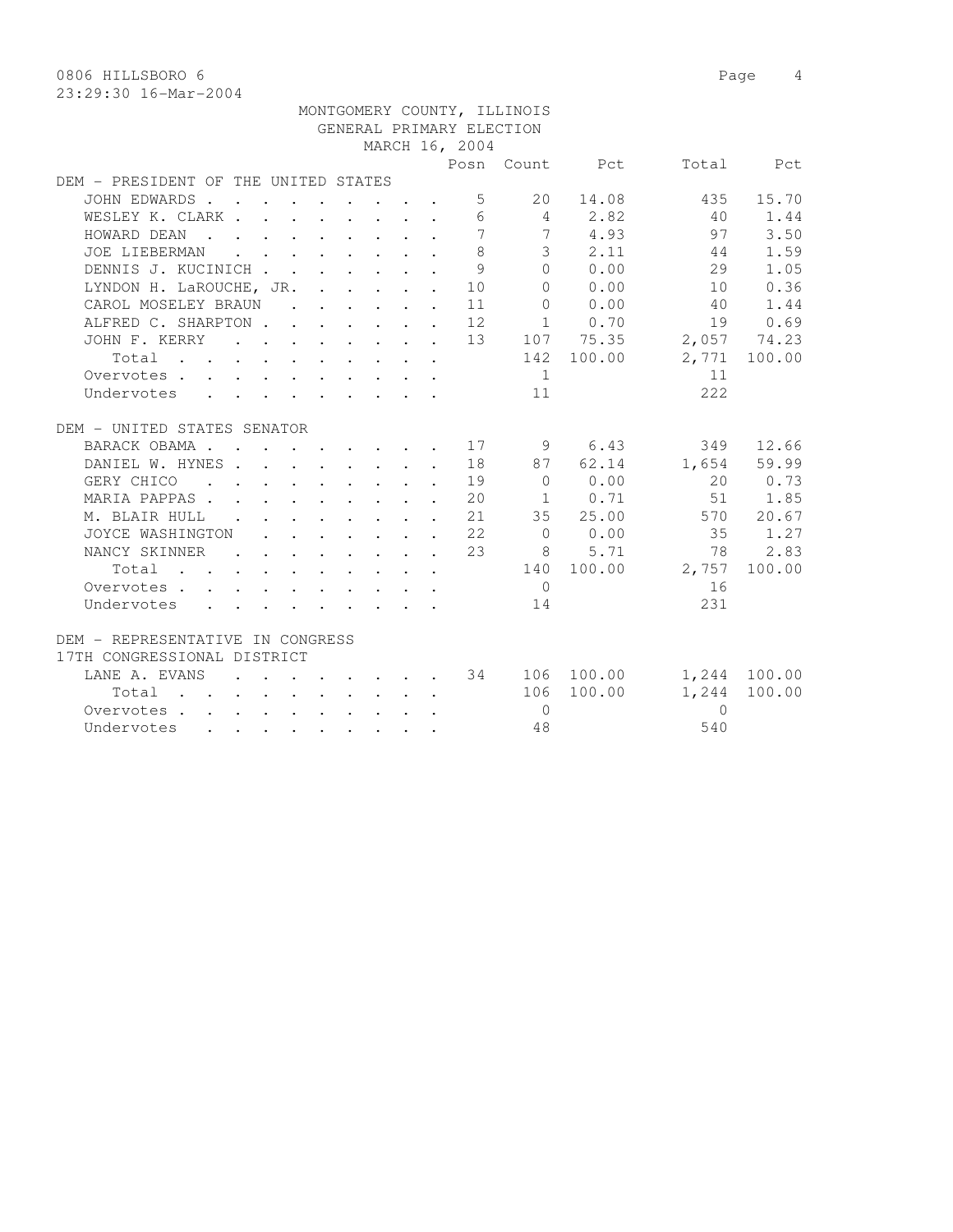| ZJ;ZJ;JV I0-Mal-ZUU4                                                                               |                                                                 |                                                                          | GENERAL PRIMARY ELECTION | MONTGOMERY COUNTY, ILLINOIS |                          |                |        |
|----------------------------------------------------------------------------------------------------|-----------------------------------------------------------------|--------------------------------------------------------------------------|--------------------------|-----------------------------|--------------------------|----------------|--------|
|                                                                                                    |                                                                 |                                                                          | MARCH 16, 2004           |                             |                          |                |        |
|                                                                                                    |                                                                 |                                                                          |                          |                             | Posn Count Pct Total Pct |                |        |
| DEM - DELEGATE TO THE NATIONAL NOMINATING CONVENTION                                               |                                                                 |                                                                          |                          |                             |                          |                |        |
| 17TH CONGRESSIONAL DISTRICT                                                                        |                                                                 |                                                                          |                          |                             |                          |                |        |
| VOTE FOR 5                                                                                         |                                                                 |                                                                          |                          |                             |                          |                |        |
| MIKE BOLAND (DEAN) 11                                                                              |                                                                 |                                                                          |                          |                             | 36 6.73                  | 410            | 6.65   |
| GRACIELA HERNANDEZ (DEAN)                                                                          |                                                                 |                                                                          | 42                       | 27                          | 5.05                     | 303            | 4.91   |
| DON JOHNSTON (DEAN)                                                                                |                                                                 |                                                                          | 43                       | 29                          | 5.42                     | 370            | 6.00   |
| MARY K. "KAYT" NORRIS (DEAN)                                                                       |                                                                 |                                                                          | 44                       |                             | 34 6.36                  | 345            | 5.59   |
| NORM M. WINICK (DEAN)                                                                              |                                                                 |                                                                          | 45                       |                             | 25 4.67                  | 305            | 4.95   |
| GLORIA FERGUSON (KUCINICH)                                                                         |                                                                 |                                                                          | 46                       |                             | 16 2.99                  | 176            | 2.85   |
| DAVID AMOR (KUCINICH)                                                                              |                                                                 |                                                                          | 47                       |                             | 10 1.87                  | 142            | 2.30   |
| KAREN GOURD (KUCINICH)                                                                             |                                                                 |                                                                          | 48                       |                             | 14 2.62                  | 151            | 2.45   |
| JAMES DICE (KUCINICH)                                                                              |                                                                 |                                                                          | 49                       |                             | 7 1.31                   | 132            | 2.14   |
| VINCENT G. THOMAS (KUCINICH)                                                                       |                                                                 |                                                                          | 50                       | 11                          | 2.06                     | 154            | 2.50   |
| PAT O'BRIEN (GEPHARDT)                                                                             |                                                                 |                                                                          | 58                       | 11                          | 2.06                     | 97             | 1.57   |
| MIKE SHAMPINE (GEPHARDT)                                                                           |                                                                 |                                                                          | 59                       | 3                           | 0.56                     | 42             | 0.68   |
| CHARLES E. CASH, JR. (GEPHARDT)                                                                    |                                                                 |                                                                          | 60                       |                             | 5 0.93                   | 41             | 0.66   |
| DENNIS A. VANDERGINST (EDWARDS)                                                                    |                                                                 |                                                                          | 61                       |                             | 3 0.56 91                |                | 1.48   |
| M. EVA SAVALA (EDWARDS)                                                                            |                                                                 |                                                                          | 62                       |                             | 6 1.12                   | 90             | 1.46   |
| ROBIN A. JOHNSON (EDWARDS) 63                                                                      |                                                                 |                                                                          |                          |                             | 50.93                    | 101            | 1.64   |
| LYNDA FAINTER (EDWARDS) 64                                                                         |                                                                 |                                                                          |                          | 6                           | 1.12                     | 90             | 1.46   |
| DAVID M. CAMPBELL (EDWARDS).                                                                       |                                                                 |                                                                          | 65                       | $7\overline{ }$             | 1.31                     | 100            | 1.62   |
| DAVID ANDICH (CLARK)                                                                               |                                                                 |                                                                          | 66                       | $2^{\circ}$                 | 0.37                     | 16             | 0.26   |
| STUART LEFSTEIN (CLARK)                                                                            |                                                                 | $\mathbf{A}$                                                             | 67                       | 1                           | 0.19                     | 11             | 0.18   |
| MATT O'BRIEN (CLARK).                                                                              |                                                                 | $\mathbf{r}$ , $\mathbf{r}$ , $\mathbf{r}$ , $\mathbf{r}$ , $\mathbf{r}$ | 68                       | $2^{\circ}$                 | 0.37                     | 17             | 0.28   |
| SUZANNE GOLDEN (CLARK)                                                                             |                                                                 |                                                                          | 69                       |                             | $1 \t 0.19$              | 15             | 0.24   |
| SONIA CERVANTES (CLARK)                                                                            |                                                                 |                                                                          | 70                       |                             | 2 0.37                   | 24             | 0.39   |
| PAUL L MANGIERI (KERRY)                                                                            |                                                                 |                                                                          | 71                       |                             | 50 9.35                  | 557            | 9.03   |
| PATRICIA "PAT" VERONDA (KERRY)                                                                     |                                                                 |                                                                          | 72                       | 57                          | 10.65                    | 599            | 9.71   |
| JOSE "JOE" MORENO (KERRY)                                                                          |                                                                 |                                                                          | - 73                     | 60                          | 11.21                    | 602            | 9.76   |
| MARGARET WALKER (KERRY) 74                                                                         |                                                                 |                                                                          |                          |                             | 54 10.09                 | 602            | 9.76   |
| PORTER MCNEIL (KERRY)                                                                              |                                                                 |                                                                          |                          |                             | 75 51 9.53               | 584            | 9.47   |
| Total                                                                                              |                                                                 |                                                                          |                          |                             | 535 100.00 6,167         |                | 100.00 |
| Overvotes                                                                                          |                                                                 |                                                                          |                          | $\overline{\mathbf{3}}$     |                          | 43             |        |
| Undervotes                                                                                         |                                                                 |                                                                          |                          | 220                         |                          | 2,538          |        |
| DEM - ALTERNATE DELEGATE TO THE NATIONAL NOMINATING                                                |                                                                 |                                                                          |                          |                             |                          |                |        |
| CONVENTION 17TH CONGRESSIONAL DISTRICT                                                             |                                                                 |                                                                          |                          |                             |                          |                |        |
| JEANETTE HUNTER (DEAN)<br>$\mathbf{r}$ , $\mathbf{r}$ , $\mathbf{r}$ , $\mathbf{r}$ , $\mathbf{r}$ |                                                                 |                                                                          | 113                      | 17                          | 13.93                    | 126            | 9.07   |
| AMANDA L. HICKS (KUCINICH)                                                                         |                                                                 |                                                                          | . 114                    | 6                           | 4.92                     | 58             | 4.18   |
| ROXANE ZAMORA (EDWARDS).                                                                           | $\mathbf{L} = \mathbf{L} \mathbf{L} + \mathbf{L} \mathbf{L}$    |                                                                          | 115                      | 12                          | 9.84                     | 193            | 13.89  |
| MARY RISELING (CLARK).                                                                             | $\mathbf{r}$ and $\mathbf{r}$ and $\mathbf{r}$ and $\mathbf{r}$ |                                                                          | 116                      | $\overline{\mathbf{3}}$     | 2.46                     | 42             | 3.02   |
| JOAN C. SCOTT (KERRY)                                                                              |                                                                 | $\mathcal{L}^{\mathcal{L}}$ .                                            | 117                      |                             | 84 68.85                 | 970            | 69.83  |
| Total                                                                                              |                                                                 | $\ddot{\phantom{a}}$                                                     |                          | 122                         | 100.00                   | 1,389          | 100.00 |
| Overvotes.                                                                                         |                                                                 |                                                                          |                          | $\overline{0}$              |                          | 13             |        |
| Undervotes                                                                                         |                                                                 |                                                                          |                          | 32                          |                          | 382            |        |
| DEM - REPRESENTATIVE IN THE GENERAL ASSEMBLY                                                       |                                                                 |                                                                          |                          |                             |                          |                |        |
| 98TH REPRESENTATIVE DISTRICT                                                                       |                                                                 |                                                                          |                          |                             |                          |                |        |
| GARY HANNIG 139                                                                                    |                                                                 |                                                                          |                          |                             | 136 100.00               | 2,593          | 100.00 |
| Total<br>$\sim$ $\sim$<br>$\sim$                                                                   |                                                                 | $\cdot$ $\cdot$ $\cdot$ $\cdot$                                          |                          |                             | 136 100.00               | 2,593          | 100.00 |
| Overvotes<br>Undervotes                                                                            |                                                                 | $\sim$                                                                   |                          | $\overline{0}$              |                          | $\overline{0}$ |        |
|                                                                                                    |                                                                 |                                                                          |                          | 18                          |                          | 401            |        |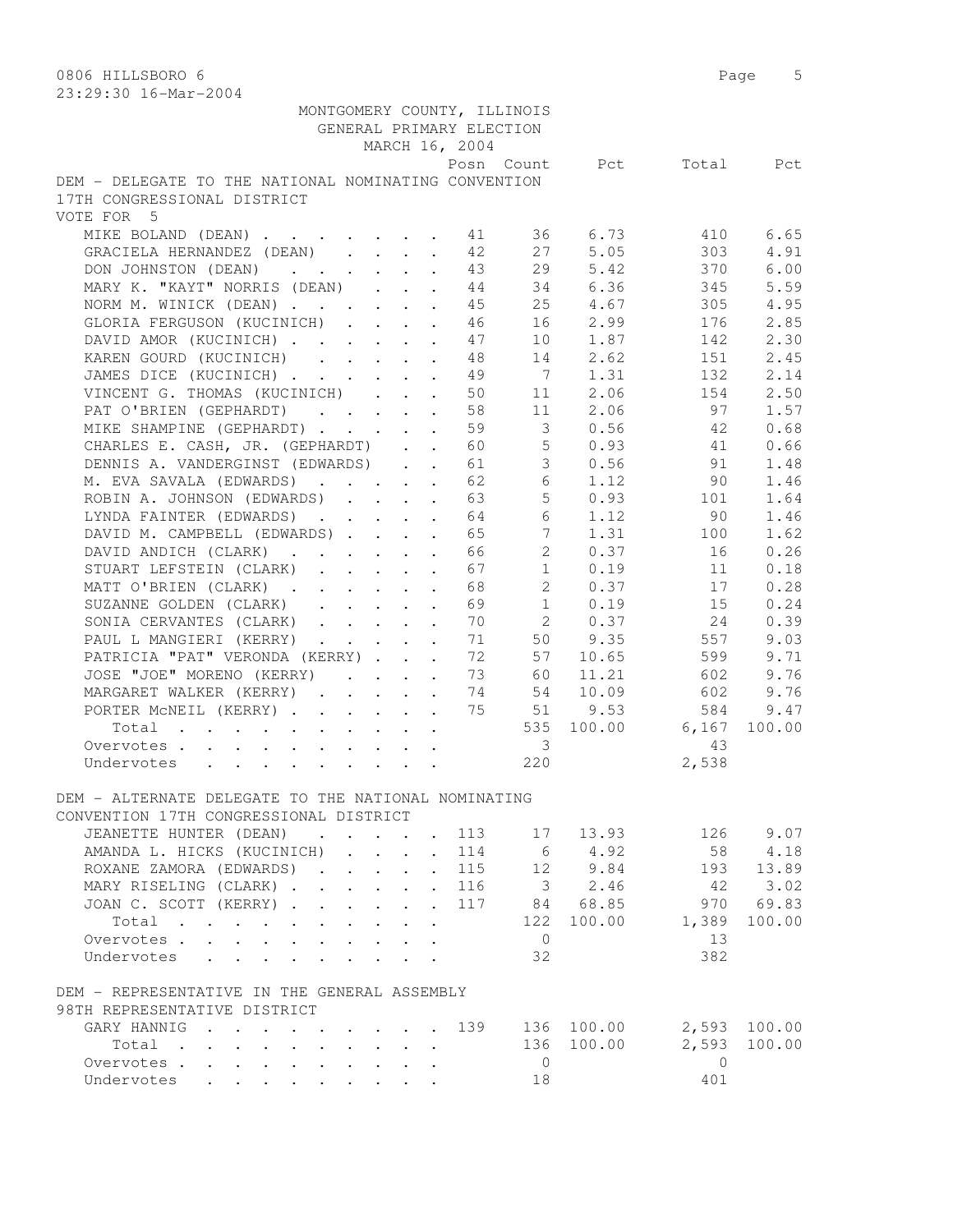| 0806 HILLSBORO 6<br>23:29:30 16-Mar-2004                                                       |  |                         |                |                          |                             |                |                         | Page<br>6    |
|------------------------------------------------------------------------------------------------|--|-------------------------|----------------|--------------------------|-----------------------------|----------------|-------------------------|--------------|
|                                                                                                |  |                         |                | GENERAL PRIMARY ELECTION | MONTGOMERY COUNTY, ILLINOIS |                |                         |              |
|                                                                                                |  |                         |                | MARCH 16, 2004           |                             |                |                         |              |
| DEM - CIRCUIT CLERK                                                                            |  |                         |                |                          |                             | Posn Count Pct | Total                   | Pct          |
| NO CANDIDATE FILED                                                                             |  |                         |                |                          |                             |                |                         |              |
| Total                                                                                          |  |                         |                |                          | $\overline{0}$              |                | $\mathbf{0}$            |              |
| Overvotes.                                                                                     |  |                         |                |                          | $\overline{0}$              |                | $\Omega$                |              |
| Undervotes                                                                                     |  |                         |                |                          | 154                         |                | 2,994                   |              |
| DEM - STATE'S ATTORNEY                                                                         |  |                         |                |                          |                             |                |                         |              |
| JIM ROBERTS<br>. 167                                                                           |  |                         |                |                          |                             | 130 100.00     | 2,511                   | 100.00       |
| Total                                                                                          |  |                         |                |                          |                             | 130 100.00     | 2,511                   | 100.00       |
| Overvotes                                                                                      |  |                         |                |                          | $\overline{0}$              |                | $\overline{0}$          |              |
| Undervotes                                                                                     |  |                         |                |                          | 24                          |                | 483                     |              |
| DEM - CORONER                                                                                  |  |                         |                |                          |                             |                |                         |              |
| RICKEY L. BROADDUS 170 124 100.00                                                              |  |                         |                |                          |                             |                |                         | 2,367 100.00 |
| Total                                                                                          |  |                         |                |                          |                             | 124 100.00     | 2,367                   | 100.00       |
| Overvotes                                                                                      |  |                         |                |                          | $\bigcirc$                  |                | $\mathbf{0}$            |              |
| Undervotes                                                                                     |  |                         |                |                          | 30                          |                | 627                     |              |
| DEM - COUNTY BOARD DISTRICT 4<br>COUNTY BOARD MEMBER<br>VOTE FOR 2                             |  |                         |                |                          |                             |                |                         |              |
| DENNIS L. JAGODZINSKI. 174                                                                     |  |                         |                |                          |                             | 105 49.76      |                         | 378 48.65    |
| MIKE PLUNKETT 175                                                                              |  |                         |                |                          |                             | 106 50.24      |                         | 399 51.35    |
| Total                                                                                          |  |                         |                |                          | 211                         | 100.00         | 777                     | 100.00       |
| Overvotes                                                                                      |  |                         |                |                          | $\overline{0}$              |                | $\Omega$                |              |
| Undervotes                                                                                     |  |                         |                |                          | 97                          |                | 303                     |              |
| DEM - JUDGE OF THE SUPREME COURT                                                               |  |                         |                |                          |                             |                |                         |              |
| 5TH JUDICIAL DISTRICT (VAC.HON.HARRISON II)                                                    |  |                         |                |                          |                             |                |                         |              |
| GORDON E. MAAG 191                                                                             |  |                         |                |                          |                             | 103 100.00     |                         | 1,795 100.00 |
| Total                                                                                          |  |                         |                |                          | 103                         | 100.00         | 1,795                   | 100.00       |
| Overvotes.                                                                                     |  |                         |                |                          | $\overline{0}$              |                | $\Omega$                |              |
| Undervotes                                                                                     |  |                         |                |                          | 51                          |                | 1,199                   |              |
| DEM - JUDGE OF THE APPELLATE COURT                                                             |  |                         |                |                          |                             |                |                         |              |
| 5TH JUDICIAL DISTRICT (VAC.HON.RARICK)                                                         |  |                         |                |                          |                             |                |                         |              |
| JAMES K. DONOVAN 196 101 100.00                                                                |  |                         |                |                          |                             |                |                         | 1,900 100.00 |
| Total                                                                                          |  |                         |                |                          |                             | 101 100.00     | $\bigcirc$              | 1,900 100.00 |
| Overvotes<br>$\sim$<br>Undervotes<br>$\mathbf{r}$ , $\mathbf{r}$<br>$\mathcal{L}^{\text{max}}$ |  | $\sim$                  | $\overline{a}$ |                          | $\overline{0}$<br>53        |                | 1,094                   |              |
|                                                                                                |  |                         |                |                          |                             |                |                         |              |
| DEM - JUDGE OF THE CIRCUIT COURT                                                               |  |                         |                |                          |                             |                |                         |              |
| 4TH JUD. CIRC. MONTGOMERY CO. (VAC.HON.HUBER)                                                  |  |                         |                |                          |                             |                |                         |              |
| KELLY D. LONG<br>$\mathbf{r}$ , and $\mathbf{r}$ , and $\mathbf{r}$ , and $\mathbf{r}$         |  |                         |                | . 203                    |                             | 126 100.00     |                         | 2,423 100.00 |
| Total<br>Overvotes                                                                             |  | $\cdot$ $\cdot$ $\cdot$ |                |                          | $\overline{0}$              | 126 100.00     | 2,423<br>$\overline{0}$ | 100.00       |
| Undervotes<br>$\sim$                                                                           |  |                         | $\sim$ $\sim$  |                          | 28                          |                | 571                     |              |
|                                                                                                |  |                         |                |                          |                             |                |                         |              |
| DEM - PRECINCT COMMITTEEMAN                                                                    |  |                         |                |                          |                             |                |                         |              |
| HILLSBORO 6<br>DICKIE ELAM                                                                     |  |                         |                | . 218                    |                             | 133 100.00     |                         |              |
| Total                                                                                          |  |                         |                |                          |                             | 133 100.00     |                         |              |
| Overvotes                                                                                      |  |                         |                |                          | $\overline{0}$              |                |                         |              |
| Undervotes                                                                                     |  |                         |                |                          | 21                          |                |                         |              |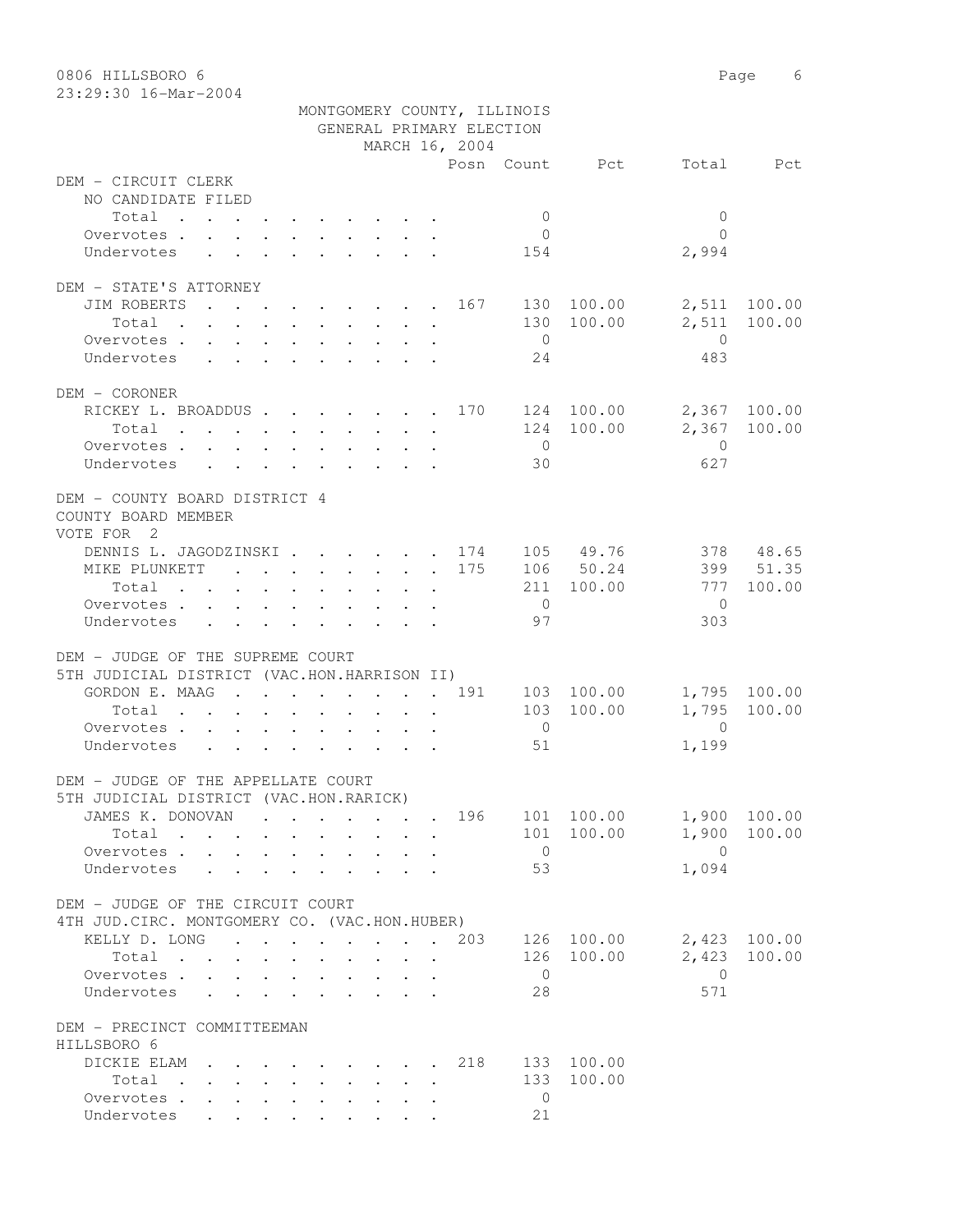## 0806 HILLSBORO 6 Page 7 23:29:30 16-Mar-2004

|                   |       |  |  |  |  |  |                          | MONTGOMERY COUNTY, ILLINOIS |        |       |             |
|-------------------|-------|--|--|--|--|--|--------------------------|-----------------------------|--------|-------|-------------|
|                   |       |  |  |  |  |  | GENERAL PRIMARY ELECTION |                             |        |       |             |
|                   |       |  |  |  |  |  | MARCH 16, 2004           |                             |        |       |             |
|                   |       |  |  |  |  |  |                          | Posn Count                  | Pct    | Total | Pct.        |
| MONTGOMERY COUNTY |       |  |  |  |  |  |                          |                             |        |       |             |
| YES               |       |  |  |  |  |  | 246                      | 81 —                        | 46.02  | 1,971 | 43.10       |
| NO.               |       |  |  |  |  |  | . 247                    | 95                          | 53.98  |       | 2,602 56.90 |
|                   | Total |  |  |  |  |  |                          | 176                         | 100.00 | 4,573 | 100.00      |
| Overvotes.        |       |  |  |  |  |  |                          | 0                           |        | 4     |             |
| Undervotes        |       |  |  |  |  |  |                          | 22                          |        | 416   |             |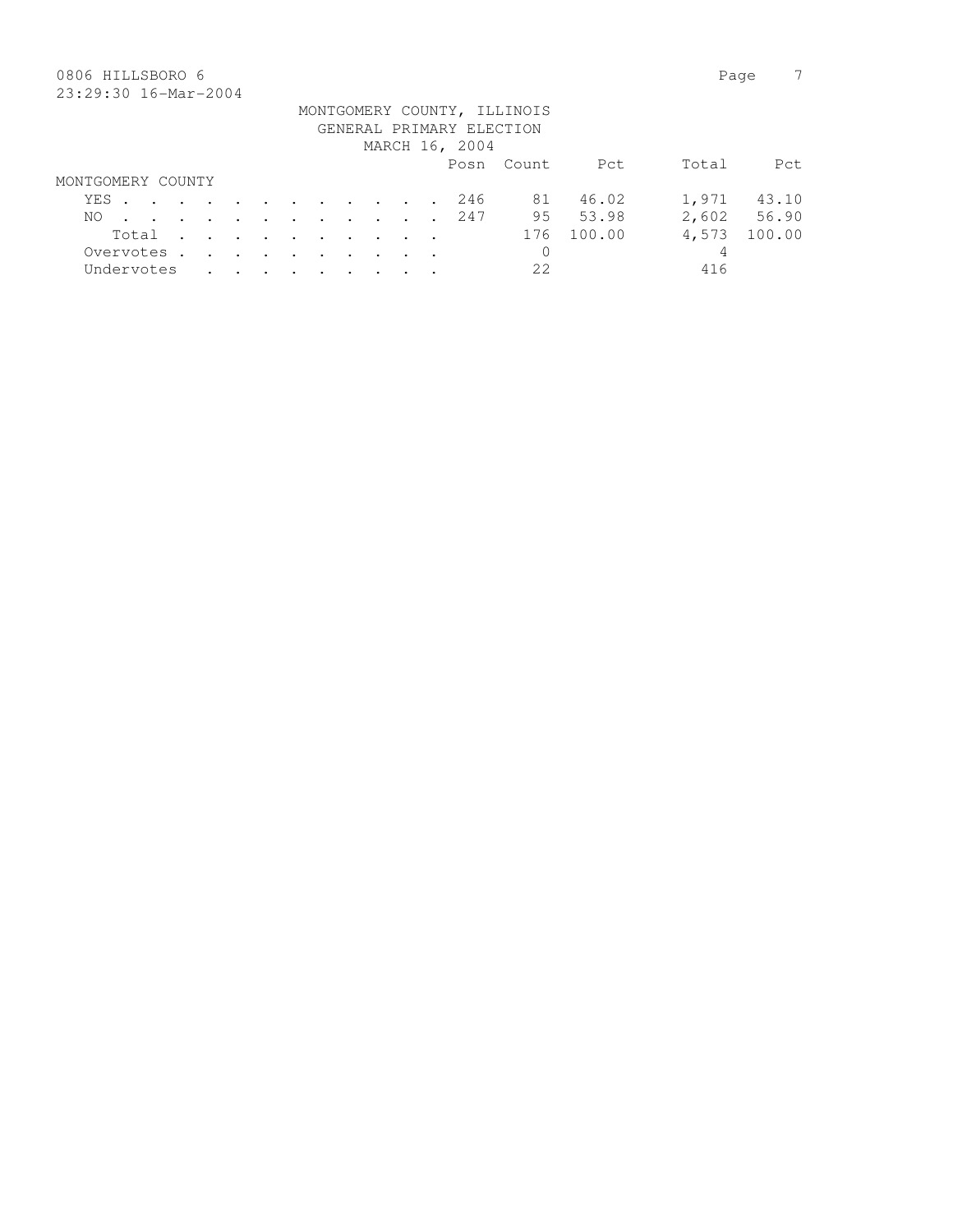23:29:30 16-Mar-2004

| GENERAL PRIMARY ELECTION                                                                                                                                                                                                                                               |  |                                          |  |  |                                         |                |                |                |              |  |  |
|------------------------------------------------------------------------------------------------------------------------------------------------------------------------------------------------------------------------------------------------------------------------|--|------------------------------------------|--|--|-----------------------------------------|----------------|----------------|----------------|--------------|--|--|
|                                                                                                                                                                                                                                                                        |  |                                          |  |  | MARCH 16, 2004                          |                |                |                |              |  |  |
|                                                                                                                                                                                                                                                                        |  |                                          |  |  |                                         |                | Posn Count Pct | Total          | Pct          |  |  |
| Precincts Counted - TOTAL                                                                                                                                                                                                                                              |  |                                          |  |  |                                         | $\overline{1}$ | 2.38           | 42             | 100.00       |  |  |
| Registered Voters - TOTAL                                                                                                                                                                                                                                              |  |                                          |  |  |                                         | 615            |                | 18,263         |              |  |  |
| Ballots Cast - TOTAL                                                                                                                                                                                                                                                   |  |                                          |  |  |                                         | 165            | 26.83          | 5,007          | 27.42        |  |  |
| Ballots Cast - BLANK                                                                                                                                                                                                                                                   |  |                                          |  |  |                                         |                | $1 \t 0.16$    | 71             | 0.39         |  |  |
| Ballots Cast - REPUBLICAN                                                                                                                                                                                                                                              |  |                                          |  |  |                                         | 48             |                | 1,683          |              |  |  |
| Ballots Cast - REP. YELLOW                                                                                                                                                                                                                                             |  |                                          |  |  |                                         | 48             |                | 894            |              |  |  |
| Ballots Cast - REP. YEL/BLK.ST.                                                                                                                                                                                                                                        |  |                                          |  |  |                                         | $\overline{0}$ |                | 561            |              |  |  |
| Ballots Cast - REP. FED. 19TH                                                                                                                                                                                                                                          |  |                                          |  |  |                                         | $\overline{0}$ |                | 2              |              |  |  |
| $\mathcal{L}^{\mathcal{A}}$ . The contract of the contract of the contract of the contract of the contract of the contract of the contract of the contract of the contract of the contract of the contract of the contract of the contrac<br>Ballots Cast - DEMOCRATIC |  |                                          |  |  |                                         | 108            |                | 3,004          |              |  |  |
| Ballots Cast - DEM. GREEN                                                                                                                                                                                                                                              |  | and the contract of the contract of      |  |  |                                         | 108            |                | 1,839          |              |  |  |
| Ballots Cast - DEM. GRN/BLK.ST.                                                                                                                                                                                                                                        |  |                                          |  |  |                                         | $\overline{0}$ |                | 874            |              |  |  |
| Ballots Cast - DEM. FED. 19TH                                                                                                                                                                                                                                          |  |                                          |  |  |                                         | $\overline{0}$ |                | 4              |              |  |  |
| Ballots Cast - NONPARTISAN                                                                                                                                                                                                                                             |  |                                          |  |  |                                         | 9              |                | 320            |              |  |  |
| Ballots Cast - NON. WHITE                                                                                                                                                                                                                                              |  |                                          |  |  | and the contract of the contract of the | 9              |                | 281            |              |  |  |
| Ballots Cast - NON. WHT/GRN.ST.                                                                                                                                                                                                                                        |  |                                          |  |  |                                         | $\Omega$       |                | 15             |              |  |  |
|                                                                                                                                                                                                                                                                        |  |                                          |  |  |                                         |                |                |                |              |  |  |
| REP - PRESIDENT OF THE UNITED STATES                                                                                                                                                                                                                                   |  |                                          |  |  |                                         |                |                |                |              |  |  |
| GEORGE W. BUSH                                                                                                                                                                                                                                                         |  |                                          |  |  |                                         |                | 5 38 100.00    |                | 1,274 100.00 |  |  |
| Total                                                                                                                                                                                                                                                                  |  |                                          |  |  |                                         |                | 38 100.00      | 1,274          | 100.00       |  |  |
| Overvotes                                                                                                                                                                                                                                                              |  |                                          |  |  |                                         | $\overline{0}$ |                | $\mathbf{0}$   |              |  |  |
| Undervotes                                                                                                                                                                                                                                                             |  |                                          |  |  |                                         | 10             |                | 409            |              |  |  |
|                                                                                                                                                                                                                                                                        |  |                                          |  |  |                                         |                |                |                |              |  |  |
| REP - UNITED STATES SENATOR                                                                                                                                                                                                                                            |  |                                          |  |  |                                         |                |                |                |              |  |  |
| JIM OBERWEIS                                                                                                                                                                                                                                                           |  |                                          |  |  | 9                                       | 13             | 31.71          | 256            | 17.26        |  |  |
|                                                                                                                                                                                                                                                                        |  |                                          |  |  |                                         | 6              | 14.63          | 210            | 14.16        |  |  |
| ANDY MCKENNA 10                                                                                                                                                                                                                                                        |  |                                          |  |  |                                         |                |                |                |              |  |  |
| JOHN BORLING                                                                                                                                                                                                                                                           |  |                                          |  |  | 11                                      | $\circ$        | 0.00           | 26             | 1.75         |  |  |
| STEVEN J. RAUSCHENBERGER                                                                                                                                                                                                                                               |  |                                          |  |  | 12                                      | 6              | 14.63          | 144            | 9.71         |  |  |
| JACK RYAN                                                                                                                                                                                                                                                              |  |                                          |  |  | 13                                      |                | 14 34.15       | 663            | 44.71        |  |  |
| CHIRINJEEV KATHURIA (CHIRINJEEV KATHURIA)                                                                                                                                                                                                                              |  |                                          |  |  | 14                                      |                | 0 0.00         | 15             | 1.01         |  |  |
| JONATHAN C. WRIGHT                                                                                                                                                                                                                                                     |  |                                          |  |  | 15                                      |                | $1 \t 2.44$    | 136            | 9.17         |  |  |
| NORM HILL                                                                                                                                                                                                                                                              |  |                                          |  |  |                                         |                | 16 1 2.44      | 33             | 2.23         |  |  |
| Total                                                                                                                                                                                                                                                                  |  |                                          |  |  |                                         |                | 41 100.00      | 1,483          | 100.00       |  |  |
| Overvotes                                                                                                                                                                                                                                                              |  |                                          |  |  |                                         | 1              |                | 23             |              |  |  |
| Undervotes                                                                                                                                                                                                                                                             |  |                                          |  |  |                                         | 6              |                | 177            |              |  |  |
|                                                                                                                                                                                                                                                                        |  |                                          |  |  |                                         |                |                |                |              |  |  |
| REP - REPRESENTATIVE IN CONGRESS                                                                                                                                                                                                                                       |  |                                          |  |  |                                         |                |                |                |              |  |  |
| 19TH CONGRESSIONAL DISTRICT                                                                                                                                                                                                                                            |  |                                          |  |  |                                         |                |                |                |              |  |  |
| JOHN M. SHIMKUS                                                                                                                                                                                                                                                        |  |                                          |  |  |                                         |                | 23 32 100.00   |                | 651 100.00   |  |  |
| Total                                                                                                                                                                                                                                                                  |  |                                          |  |  |                                         |                | 32 100.00      | 651            | 100.00       |  |  |
| Overvotes.                                                                                                                                                                                                                                                             |  |                                          |  |  |                                         | $\overline{0}$ |                | $\overline{0}$ |              |  |  |
| Undervotes                                                                                                                                                                                                                                                             |  |                                          |  |  |                                         | 16             |                | 345            |              |  |  |
|                                                                                                                                                                                                                                                                        |  |                                          |  |  |                                         |                |                |                |              |  |  |
| REP - DELEGATE TO THE NATIONAL NOMINATING CONVENTION                                                                                                                                                                                                                   |  |                                          |  |  |                                         |                |                |                |              |  |  |
| 19TH CONGRESSIONAL DISTRICT                                                                                                                                                                                                                                            |  |                                          |  |  |                                         |                |                |                |              |  |  |
| VOTE FOR 4                                                                                                                                                                                                                                                             |  |                                          |  |  |                                         |                |                |                |              |  |  |
| DAVID S. LUECHTEFELD (BUSH) 35                                                                                                                                                                                                                                         |  |                                          |  |  |                                         | 36             | 25.35          | 773            | 25.62        |  |  |
| JOHN O. JONES (BUSH) 36                                                                                                                                                                                                                                                |  |                                          |  |  |                                         | 36             | 25.35          | 753            | 24.96        |  |  |
| ROBERT C. "BOB" WINCHESTER (BUSH) 37                                                                                                                                                                                                                                   |  |                                          |  |  |                                         |                | 34 23.94       | 742            | 24.59        |  |  |
| WILLIAM "BILL" CELLINI (BUSH)                                                                                                                                                                                                                                          |  |                                          |  |  | 38                                      |                | 36 25.35       |                | 749 24.83    |  |  |
| Total                                                                                                                                                                                                                                                                  |  |                                          |  |  |                                         | 142            | 100.00         | 3,017          | 100.00       |  |  |
| Overvotes                                                                                                                                                                                                                                                              |  | $\mathbf{r} = \mathbf{r} + \mathbf{r}$ . |  |  |                                         | $\overline{0}$ |                | $\overline{0}$ |              |  |  |
| Undervotes                                                                                                                                                                                                                                                             |  |                                          |  |  |                                         | 50             |                | 967            |              |  |  |
|                                                                                                                                                                                                                                                                        |  |                                          |  |  |                                         |                |                |                |              |  |  |

MONTGOMERY COUNTY, ILLINOIS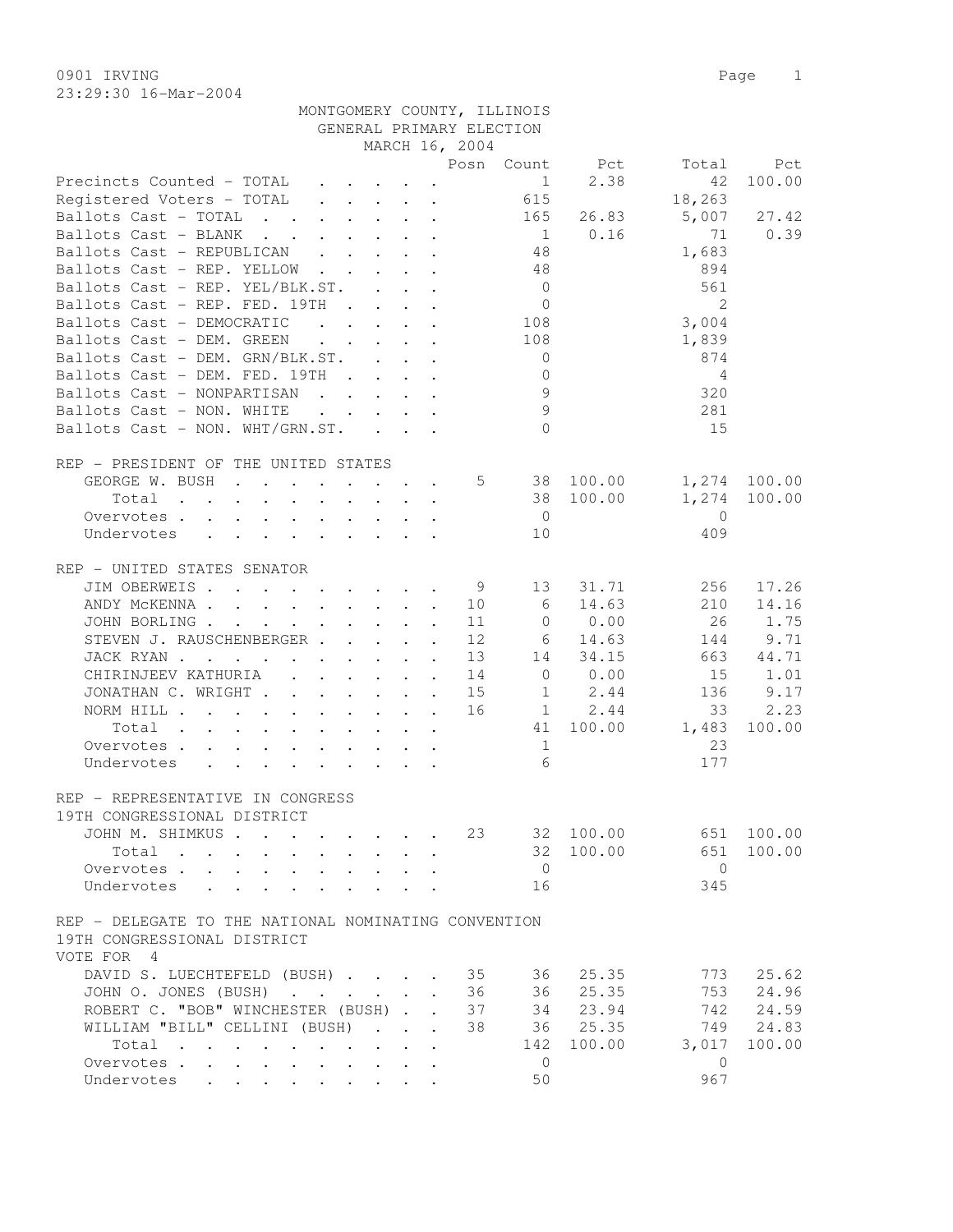| 0901 IRVING                                         |            |          | Page  | 2     |
|-----------------------------------------------------|------------|----------|-------|-------|
| 23:29:30 16-Mar-2004                                |            |          |       |       |
| MONTGOMERY COUNTY, ILLINOIS                         |            |          |       |       |
| GENERAL PRIMARY ELECTION                            |            |          |       |       |
| MARCH 16, 2004                                      |            |          |       |       |
|                                                     | Posn Count | Pct      | Total | Pct.  |
| REP - ALTERNATE DELEGATE TO THE NATIONAL NOMINATING |            |          |       |       |
| CONVENTION 19TH CONGRESSIONAL DISTRICT              |            |          |       |       |
| VOTE FOR 4                                          |            |          |       |       |
| ROBIN L. LONG (BUSH)                                | 44         | 35 25.36 | 715   | 25.04 |
| SHEOW H. "SHOWAY" CHANG (BUSH)                      | 45<br>34   | 24.64    | 694   | 24.30 |

| OIIDOM II. OIIOMILL CIIIINO (DOOII) ,        |  |  |  |  |  |                |                               | ∠ – ∙ |
|----------------------------------------------|--|--|--|--|--|----------------|-------------------------------|-------|
| LANE HARVEY (BUSH) 46 34 24.64 697 24.40     |  |  |  |  |  |                |                               |       |
| RODNEY L. DAVIS (BUSH) 47 35 25.36 750 26.26 |  |  |  |  |  |                |                               |       |
|                                              |  |  |  |  |  |                | Total 138 100.00 2,856 100.00 |       |
| Overvotes.                                   |  |  |  |  |  | $\overline{0}$ | $\overline{0}$                |       |
|                                              |  |  |  |  |  |                |                               |       |
| Undervotes 54                                |  |  |  |  |  |                | 1,128                         |       |
|                                              |  |  |  |  |  |                |                               |       |
| REP - REPRESENTATIVE IN THE GENERAL ASSEMBLY |  |  |  |  |  |                |                               |       |
| 98TH REPRESENTATIVE DISTRICT                 |  |  |  |  |  |                |                               |       |
| NO CANDIDATE FILED                           |  |  |  |  |  |                |                               |       |
| Total $\cdot$                                |  |  |  |  |  | $\bigcap$      | $\bigcirc$                    |       |
| Overvotes.                                   |  |  |  |  |  | $\overline{0}$ | $\bigcap$                     |       |
|                                              |  |  |  |  |  |                |                               |       |
| Undervotes                                   |  |  |  |  |  | 48             | 1,679                         |       |
|                                              |  |  |  |  |  |                |                               |       |
| REP - CIRCUIT CLERK                          |  |  |  |  |  |                |                               |       |
| MARY WEBB 86 36 100.00 1,501 100.00          |  |  |  |  |  |                |                               |       |
|                                              |  |  |  |  |  |                | Total 36 100.00 1,501 100.00  |       |
| Overvotes.                                   |  |  |  |  |  | $\overline{0}$ | $\overline{0}$                |       |
| Undervotes 12                                |  |  |  |  |  |                | 178                           |       |
|                                              |  |  |  |  |  |                |                               |       |
| REP - STATE'S ATTORNEY                       |  |  |  |  |  |                |                               |       |
|                                              |  |  |  |  |  |                |                               |       |
| NO CANDIDATE FILED                           |  |  |  |  |  |                |                               |       |
| Total $\cdot$                                |  |  |  |  |  | $\bigcirc$     | $\overline{0}$                |       |
| Overvotes                                    |  |  |  |  |  | $\bigcirc$     | $\Omega$                      |       |
| Undervotes                                   |  |  |  |  |  | 48             | 1,679                         |       |
|                                              |  |  |  |  |  |                |                               |       |
| $REF - CORONER$                              |  |  |  |  |  |                |                               |       |
| NO CANDIDATE FILED                           |  |  |  |  |  |                |                               |       |
| Total                                        |  |  |  |  |  | $\overline{0}$ | $\overline{0}$                |       |
|                                              |  |  |  |  |  |                |                               |       |
| Overvotes                                    |  |  |  |  |  | $\overline{0}$ | $\Omega$                      |       |
| Undervotes                                   |  |  |  |  |  | 48             | 1,679                         |       |
|                                              |  |  |  |  |  |                |                               |       |
| REP - COUNTY BOARD DISTRICT 3                |  |  |  |  |  |                |                               |       |
| COUNTY BOARD MEMBER                          |  |  |  |  |  |                |                               |       |
| NO CANDIDATE FILED                           |  |  |  |  |  |                |                               |       |
| Total                                        |  |  |  |  |  | $\bigcirc$     | $\overline{0}$                |       |
| Overvotes.                                   |  |  |  |  |  | $\overline{0}$ | $\Omega$                      |       |
|                                              |  |  |  |  |  |                |                               |       |
| Undervotes                                   |  |  |  |  |  | 48             | 238                           |       |
|                                              |  |  |  |  |  |                |                               |       |

REP - JUDGE OF THE SUPREME COURT 5TH JUDICIAL DISTRICT (VAC.HON.HARRISON II) LLOYD A. KARMEIER . . . . . . . 113 39 100.00 1,304 100.00 Total . . . . . . . . . . 39 100.00 1,304 100.00 Overvotes . . . . . . . . . . 0 0 Overvotes . . . . . . . . . . . 0<br>Undervotes . . . . . . . . . . 9 375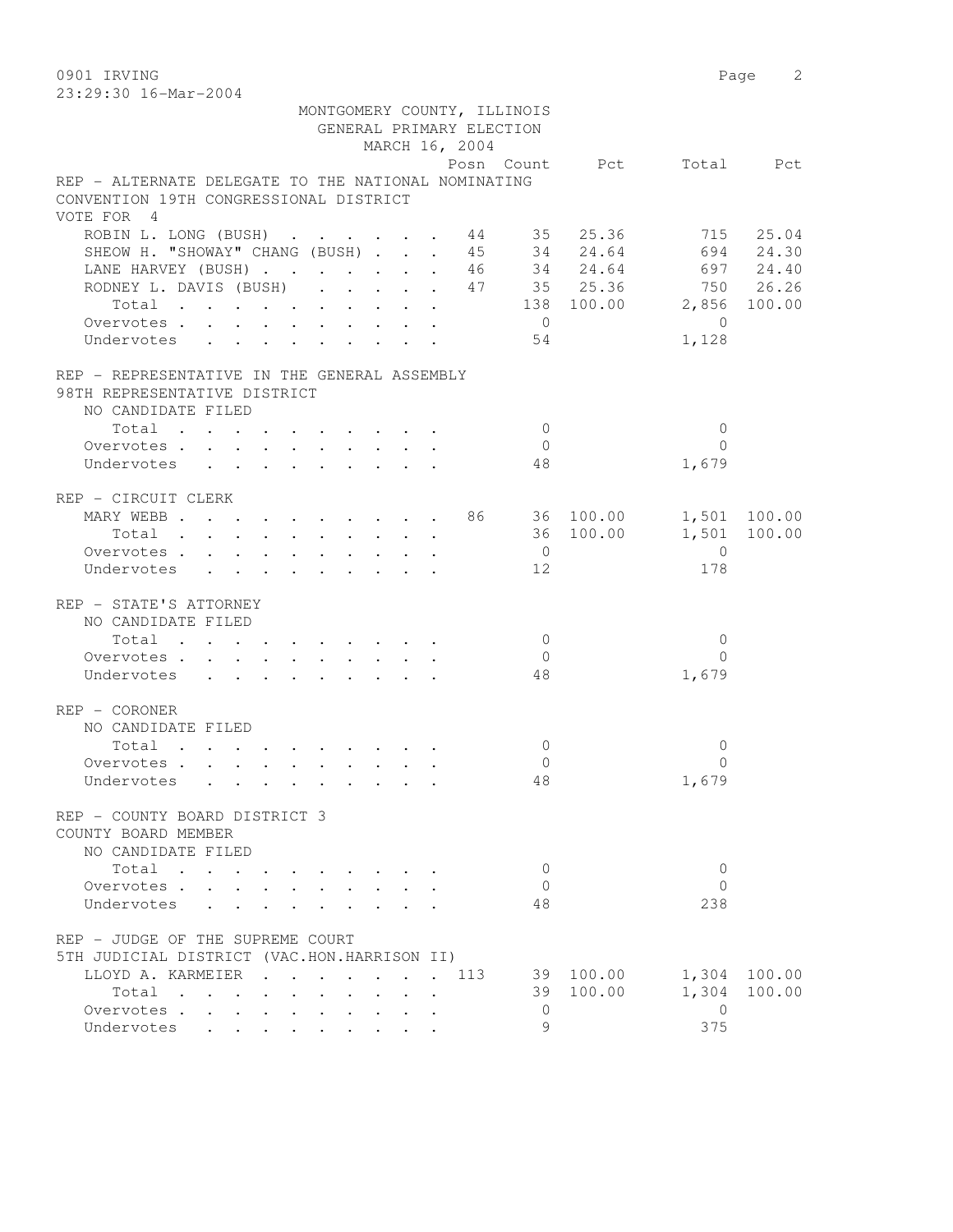0901 IRVING Page 3 23:29:30 16-Mar-2004

|                                               | MONTGOMERY COUNTY, ILLINOIS<br>GENERAL PRIMARY ELECTION |                          |          |
|-----------------------------------------------|---------------------------------------------------------|--------------------------|----------|
|                                               | MARCH 16, 2004                                          |                          |          |
|                                               |                                                         | Posn Count Pct Total Pct |          |
| REP - JUDGE OF THE APPELLATE COURT            |                                                         |                          |          |
| 5TH JUDICIAL DISTRICT (VAC.HON.RARICK)        |                                                         |                          |          |
| NO CANDIDATE FILED                            |                                                         |                          |          |
| Total                                         |                                                         | $\Omega$                 | $\Omega$ |
| Overvotes.                                    |                                                         | $\Omega$                 | 0        |
| Undervotes , , , , , , , , , ,                |                                                         | 48                       | 1,679    |
|                                               |                                                         |                          |          |
| REP - JUDGE OF THE CIRCUIT COURT              |                                                         |                          |          |
| 4TH JUD. CIRC. MONTGOMERY CO. (VAC.HON.HUBER) |                                                         |                          |          |
| NO CANDIDATE FILED                            |                                                         |                          |          |
| Total                                         |                                                         | $\Omega$                 | $\Omega$ |
| Overvotes                                     |                                                         | $\Omega$                 | $\Omega$ |
| Undervotes                                    |                                                         | 48                       | 1,679    |
|                                               |                                                         |                          |          |
| REP - PRECINCT COMMITTEEMAN                   |                                                         |                          |          |
| IRVING                                        |                                                         |                          |          |
| NO CANDIDATE FILED                            |                                                         |                          |          |
| Total                                         |                                                         | $\Omega$                 |          |
| Overvotes                                     |                                                         | $\Omega$                 |          |
| Undervotes                                    |                                                         | 48                       |          |
|                                               |                                                         |                          |          |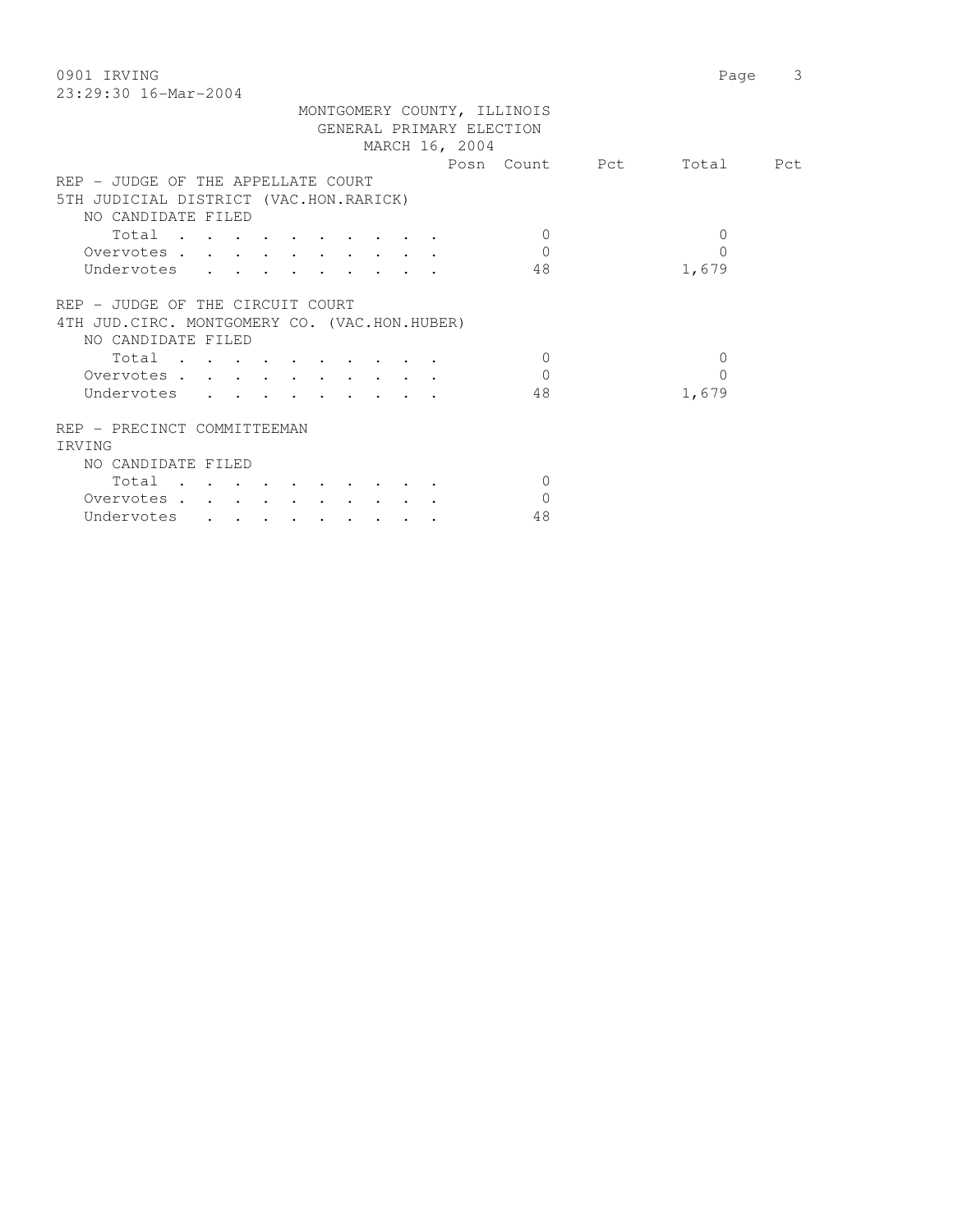0901 IRVING 2008 2010 2020 2030 2040 2050 2060 2071 2080 2090 2090 2091 2092 2093 2094 2096 2097 2098 2099 20

|                                                                     |  |  |  |  |                                                                                                                                                     |                | MONTGOMERY COUNTY, ILLINOIS |                                                      |                 |              |
|---------------------------------------------------------------------|--|--|--|--|-----------------------------------------------------------------------------------------------------------------------------------------------------|----------------|-----------------------------|------------------------------------------------------|-----------------|--------------|
|                                                                     |  |  |  |  |                                                                                                                                                     |                | GENERAL PRIMARY ELECTION    |                                                      |                 |              |
|                                                                     |  |  |  |  |                                                                                                                                                     | MARCH 16, 2004 |                             |                                                      |                 |              |
|                                                                     |  |  |  |  |                                                                                                                                                     |                |                             | Posn Count Pct                                       |                 | Total Pct    |
| DEM - PRESIDENT OF THE UNITED STATES                                |  |  |  |  |                                                                                                                                                     |                |                             |                                                      |                 |              |
| JOHN EDWARDS                                                        |  |  |  |  |                                                                                                                                                     |                | $5 - 5$                     | 13 13.83                                             | 435             | 15.70        |
| WESLEY K. CLARK                                                     |  |  |  |  |                                                                                                                                                     |                |                             | 6 3 3.19                                             | 40              | 1.44         |
| HOWARD DEAN                                                         |  |  |  |  |                                                                                                                                                     | $\overline{7}$ |                             | 6 6.38                                               | 97              | 3.50         |
| JOE LIEBERMAN                                                       |  |  |  |  |                                                                                                                                                     | 8              |                             | $1 \quad 1.06$                                       | 44              | 1.59         |
| DENNIS J. KUCINICH                                                  |  |  |  |  |                                                                                                                                                     | 9              |                             | 0 0.00                                               | 29              | 1.05         |
| LYNDON H. LaROUCHE, JR. 10                                          |  |  |  |  |                                                                                                                                                     |                |                             | 1 1.06                                               | 10              | 0.36         |
| CAROL MOSELEY BRAUN                                                 |  |  |  |  |                                                                                                                                                     | 11             | 7                           | 7.45                                                 | 40              | 1.44         |
| ALFRED C. SHARPTON 12                                               |  |  |  |  |                                                                                                                                                     |                |                             | $\begin{matrix} 0 & 0 & 0 \\ 0 & 0 & 0 \end{matrix}$ | 19              | 0.69         |
| JOHN F. KERRY 13 63 67.02                                           |  |  |  |  |                                                                                                                                                     |                |                             |                                                      | 2,057 74.23     |              |
| Total                                                               |  |  |  |  |                                                                                                                                                     |                |                             | 94 100.00                                            |                 | 2,771 100.00 |
| Overvotes.                                                          |  |  |  |  |                                                                                                                                                     |                | 1                           |                                                      | 11              |              |
| Undervotes                                                          |  |  |  |  |                                                                                                                                                     |                | 13 <sup>7</sup>             |                                                      | 2.2.2           |              |
|                                                                     |  |  |  |  |                                                                                                                                                     |                |                             |                                                      |                 |              |
| DEM - UNITED STATES SENATOR                                         |  |  |  |  |                                                                                                                                                     |                |                             |                                                      |                 |              |
| BARACK OBAMA 17                                                     |  |  |  |  |                                                                                                                                                     |                | 14                          |                                                      | 14.58<br>349    | 12.66        |
| DANIEL W. HYNES 18                                                  |  |  |  |  |                                                                                                                                                     |                |                             | 58 60.42                                             |                 | 1,654 59.99  |
| GERY CHICO 19                                                       |  |  |  |  |                                                                                                                                                     |                |                             | 1 1.04                                               |                 | 20 0.73      |
| MARIA PAPPAS. 20                                                    |  |  |  |  |                                                                                                                                                     |                |                             | $5 \t 5.21$                                          |                 | 51 1.85      |
| M. BLAIR HULL                                                       |  |  |  |  |                                                                                                                                                     | 21             |                             | 14 14.58                                             |                 | 570 20.67    |
| JOYCE WASHINGTON                                                    |  |  |  |  | $\mathbf{r} = \mathbf{r} \times \mathbf{r}$ , where $\mathbf{r} = \mathbf{r} \times \mathbf{r}$ , where $\mathbf{r} = \mathbf{r} \times \mathbf{r}$ | 22             |                             | $1 \t 1.04$                                          | 35              | 1.27         |
| NANCY SKINNER .                                                     |  |  |  |  | $\mathbf{r}$ , and $\mathbf{r}$ , and $\mathbf{r}$ , and $\mathbf{r}$                                                                               | 23             |                             | 3, 3, 13                                             | 78              | 2.83         |
| Total                                                               |  |  |  |  |                                                                                                                                                     |                |                             |                                                      | 96 100.00 2,757 | 100.00       |
| Overvotes                                                           |  |  |  |  |                                                                                                                                                     |                | $\bigcirc$                  |                                                      | 16              |              |
| Undervotes                                                          |  |  |  |  |                                                                                                                                                     |                | 12.                         |                                                      | 231             |              |
|                                                                     |  |  |  |  |                                                                                                                                                     |                |                             |                                                      |                 |              |
| DEM - REPRESENTATIVE IN CONGRESS                                    |  |  |  |  |                                                                                                                                                     |                |                             |                                                      |                 |              |
| 19TH CONGRESSIONAL DISTRICT                                         |  |  |  |  |                                                                                                                                                     |                |                             |                                                      |                 |              |
| TIM BAGWELL                                                         |  |  |  |  |                                                                                                                                                     |                |                             | $\cdot$ 34 58 100.00                                 |                 | 793 100.00   |
| $Total \cdot \cdot \cdot \cdot \cdot \cdot \cdot \cdot \cdot \cdot$ |  |  |  |  |                                                                                                                                                     |                |                             | 58 100.00                                            | 793             | 100.00       |
| Overvotes                                                           |  |  |  |  |                                                                                                                                                     |                | $\bigcirc$                  |                                                      | $\Omega$        |              |
| Undervotes                                                          |  |  |  |  |                                                                                                                                                     |                | 50                          |                                                      | 427             |              |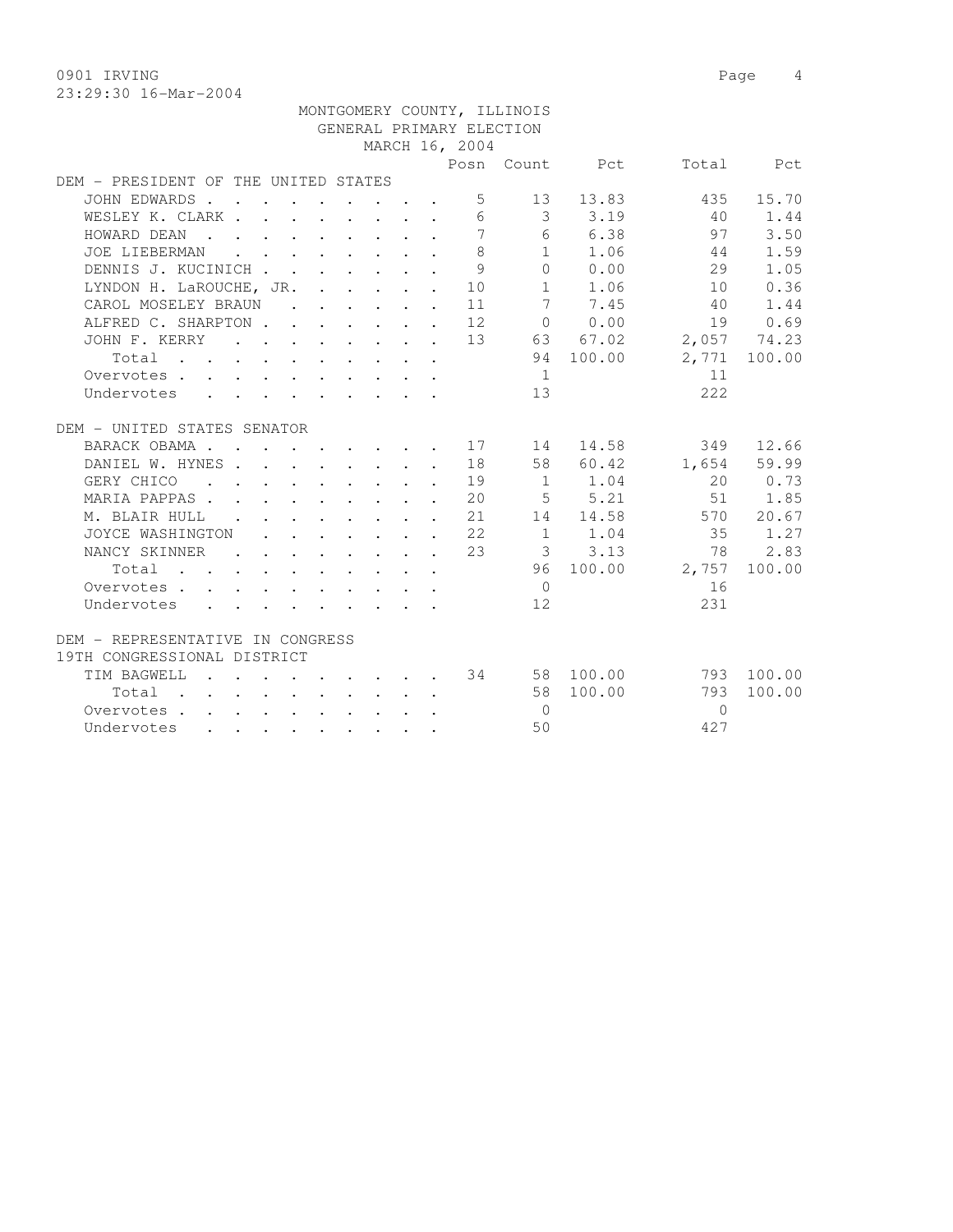0901 IRVING Page 5

| 23:29:30 16-Mar-2004                                                                                                                                                                                                                                                                                                                                                                                                                       |                             |                         |              |           |
|--------------------------------------------------------------------------------------------------------------------------------------------------------------------------------------------------------------------------------------------------------------------------------------------------------------------------------------------------------------------------------------------------------------------------------------------|-----------------------------|-------------------------|--------------|-----------|
| MONTGOMERY COUNTY, ILLINOIS                                                                                                                                                                                                                                                                                                                                                                                                                |                             |                         |              |           |
| GENERAL PRIMARY ELECTION                                                                                                                                                                                                                                                                                                                                                                                                                   |                             |                         |              |           |
| MARCH 16, 2004                                                                                                                                                                                                                                                                                                                                                                                                                             |                             |                         |              |           |
|                                                                                                                                                                                                                                                                                                                                                                                                                                            |                             | Posn Count Pct          |              | Total Pct |
| DEM - DELEGATE TO THE NATIONAL NOMINATING CONVENTION                                                                                                                                                                                                                                                                                                                                                                                       |                             |                         |              |           |
| 19TH CONGRESSIONAL DISTRICT                                                                                                                                                                                                                                                                                                                                                                                                                |                             |                         |              |           |
| VOTE FOR 5                                                                                                                                                                                                                                                                                                                                                                                                                                 |                             |                         |              |           |
| HAROLD DEAN BYERS (DEAN) 11                                                                                                                                                                                                                                                                                                                                                                                                                |                             | 25 6.98                 | 289          | 6.72      |
|                                                                                                                                                                                                                                                                                                                                                                                                                                            |                             | 4.75                    |              |           |
| JEANNINE RICHARDS (DEAN)                                                                                                                                                                                                                                                                                                                                                                                                                   | 42                          | 17                      | 225          | 5.23      |
| LARRY A. DOUGLAS (DEAN)                                                                                                                                                                                                                                                                                                                                                                                                                    | 43                          | 22<br>6.15              | 238          | 5.54      |
| DOROTHY L. SMITH (DEAN)                                                                                                                                                                                                                                                                                                                                                                                                                    | 44                          | 20 5.59                 | 221          | 5.14      |
| MICHAEL HOFFMANN (DEAN)                                                                                                                                                                                                                                                                                                                                                                                                                    | 45                          | 19 5.31                 | 224          | 5.21      |
| LORI KRUEGER (KUCINICH) 46                                                                                                                                                                                                                                                                                                                                                                                                                 |                             | 11 3.07                 | 126          | 2.93      |
| JESSE STALLINGS (KUCINICH)                                                                                                                                                                                                                                                                                                                                                                                                                 | 47                          | $\overline{7}$<br>1.96  | 97           | 2.26      |
| MARGARET "PEGGY" JENKINS (KUCINICH).                                                                                                                                                                                                                                                                                                                                                                                                       | 48                          | 2.79<br>10              | 141          | 3.28      |
| STANLEY I. MEINERT (KUCINICH)                                                                                                                                                                                                                                                                                                                                                                                                              | 49                          | $6\overline{6}$<br>1.68 | 88           | 2.05      |
| T. L. "TIM" THORTON (KUCINICH)                                                                                                                                                                                                                                                                                                                                                                                                             | 50<br>$\sim$                | 6<br>1.68               | 133          | 3.09      |
| MICHAEL C. HOERNER (EDWARDS)                                                                                                                                                                                                                                                                                                                                                                                                               | 86                          | 2.79<br>10              | 88           | 2.05      |
| GWEN M. MONTGOMERY (EDWARDS)                                                                                                                                                                                                                                                                                                                                                                                                               | 87                          | 11 3.07                 | 89           | 2.07      |
| NEIL J. CALDERON (EDWARDS)                                                                                                                                                                                                                                                                                                                                                                                                                 | 88                          | $5 \t 1.40$             | 68           | 1.58      |
| CHARLENE R. LAMBERT (EDWARDS) 89                                                                                                                                                                                                                                                                                                                                                                                                           |                             | 7 1.96                  | 82           | 1.91      |
| GIOVANNI RAY RANDAZZO (EDWARDS) 90                                                                                                                                                                                                                                                                                                                                                                                                         |                             | 4<br>1.12               | 59           | 1.37      |
| DAVID R. PICCIOLI (CLARK)                                                                                                                                                                                                                                                                                                                                                                                                                  | 91                          | $2^{\circ}$<br>0.56     | 18           | 0.42      |
| MICHELLE S. PAUL (CLARK)                                                                                                                                                                                                                                                                                                                                                                                                                   | 92                          | $2^{\circ}$<br>0.56     | 20           | 0.47      |
| MICHAEL G. GRADY (CLARK)                                                                                                                                                                                                                                                                                                                                                                                                                   | 93                          | $2^{\circ}$<br>0.56     | 17           | 0.40      |
|                                                                                                                                                                                                                                                                                                                                                                                                                                            | $\ddot{\phantom{a}}$        | $\overline{1}$<br>0.28  |              |           |
| CATHERINE A. COPLEY (CLARK)                                                                                                                                                                                                                                                                                                                                                                                                                | 94<br>$\mathbf{r}$          |                         | 16           | 0.37      |
| JOHN COSTELLO (CLARK)                                                                                                                                                                                                                                                                                                                                                                                                                      | 95<br>$\mathbf{r}$          | 6<br>1.68               | 42           | 0.98      |
| KURT GRANBERG (KERRY)                                                                                                                                                                                                                                                                                                                                                                                                                      | 96                          | 33 9.22                 | 408          | 9.49      |
| ELLEN SINCLAIR (KERRY) 97                                                                                                                                                                                                                                                                                                                                                                                                                  |                             | 34 9.50                 | 410          | 9.54      |
| STEPHEN J SCATES (KERRY) 98                                                                                                                                                                                                                                                                                                                                                                                                                |                             | 32 8.94                 | 397          | 9.23      |
| SAUNDRA HUDSON (KERRY) 99                                                                                                                                                                                                                                                                                                                                                                                                                  |                             | 33 9.22                 | 412          | 9.58      |
| GERALD "JERRY" PRINCE (KERRY) 100                                                                                                                                                                                                                                                                                                                                                                                                          | 33                          | 9.22                    | 391          | 9.10      |
| Total                                                                                                                                                                                                                                                                                                                                                                                                                                      |                             | 358 100.00              | 4,299        | 100.00    |
| Overvotes                                                                                                                                                                                                                                                                                                                                                                                                                                  |                             | $\overline{0}$          | -43          |           |
| Undervotes<br>$\mathbf{r} = \mathbf{r} + \mathbf{r} + \mathbf{r} + \mathbf{r} + \mathbf{r} + \mathbf{r} + \mathbf{r} + \mathbf{r} + \mathbf{r} + \mathbf{r} + \mathbf{r} + \mathbf{r} + \mathbf{r} + \mathbf{r} + \mathbf{r} + \mathbf{r} + \mathbf{r} + \mathbf{r} + \mathbf{r} + \mathbf{r} + \mathbf{r} + \mathbf{r} + \mathbf{r} + \mathbf{r} + \mathbf{r} + \mathbf{r} + \mathbf{r} + \mathbf{r} + \mathbf{r} + \mathbf{r} + \mathbf$ |                             | 182                     | 1,586        |           |
|                                                                                                                                                                                                                                                                                                                                                                                                                                            |                             |                         |              |           |
| DEM - ALTERNATE DELEGATE TO THE NATIONAL NOMINATING                                                                                                                                                                                                                                                                                                                                                                                        |                             |                         |              |           |
| CONVENTION 19TH CONGRESSIONAL DISTRICT                                                                                                                                                                                                                                                                                                                                                                                                     |                             |                         |              |           |
| MARCINA "MARCY" M. BECK (DEAN) 112                                                                                                                                                                                                                                                                                                                                                                                                         |                             | 11<br>14.10             | 98           | 10.29     |
| AMBER WILLIAMS (KUCINICH)                                                                                                                                                                                                                                                                                                                                                                                                                  | 113                         | 1.28<br>1               | 44           | 4.62      |
| VIRGINIA LEE HYERS (EDWARDS).<br>$\sim$                                                                                                                                                                                                                                                                                                                                                                                                    | 114<br>$\ddot{\phantom{0}}$ | 14.10<br>11             | 137          | 14.39     |
| NATALIE A. ENRIETTO (CLARK)<br>$\ddot{\phantom{a}}$                                                                                                                                                                                                                                                                                                                                                                                        | 115                         | 1.28<br>1               | 29           | 3.05      |
| SUSAN R. SHEA (KERRY)<br>$\ddot{\phantom{0}}$                                                                                                                                                                                                                                                                                                                                                                                              | 116                         | 54 69.23                | 644          | 67.65     |
| Total<br>$\mathbf{L}$                                                                                                                                                                                                                                                                                                                                                                                                                      |                             | 100.00<br>78            | 952          | 100.00    |
| Overvotes<br>$\mathbf{L}$<br>$\ddot{\phantom{0}}$                                                                                                                                                                                                                                                                                                                                                                                          |                             | $\mathbf{0}$            | 3            |           |
| Undervotes                                                                                                                                                                                                                                                                                                                                                                                                                                 |                             |                         |              |           |
| $\mathbf{r}$ . The set of $\mathbf{r}$                                                                                                                                                                                                                                                                                                                                                                                                     |                             | 30                      | 265          |           |
|                                                                                                                                                                                                                                                                                                                                                                                                                                            |                             |                         |              |           |
| DEM - REPRESENTATIVE IN THE GENERAL ASSEMBLY                                                                                                                                                                                                                                                                                                                                                                                               |                             |                         |              |           |
| 98TH REPRESENTATIVE DISTRICT                                                                                                                                                                                                                                                                                                                                                                                                               |                             |                         |              |           |
| GARY HANNIG<br><b>Contract Contract Contract</b>                                                                                                                                                                                                                                                                                                                                                                                           | 139                         | 89<br>100.00            | 2,593        | 100.00    |
| Total<br>$\mathbf{L} = \mathbf{L} \mathbf{L} + \mathbf{L} \mathbf{L}$                                                                                                                                                                                                                                                                                                                                                                      |                             | 100.00<br>89            | 2,593        | 100.00    |
| Overvotes<br>$\mathbf{L}^{\text{max}}$<br>$\sim$ $\sim$                                                                                                                                                                                                                                                                                                                                                                                    |                             | $\overline{0}$          | $\mathbf{0}$ |           |
| Undervotes<br>$\mathbf{r}$<br>$\mathbf{L}$                                                                                                                                                                                                                                                                                                                                                                                                 |                             | 19                      | 401          |           |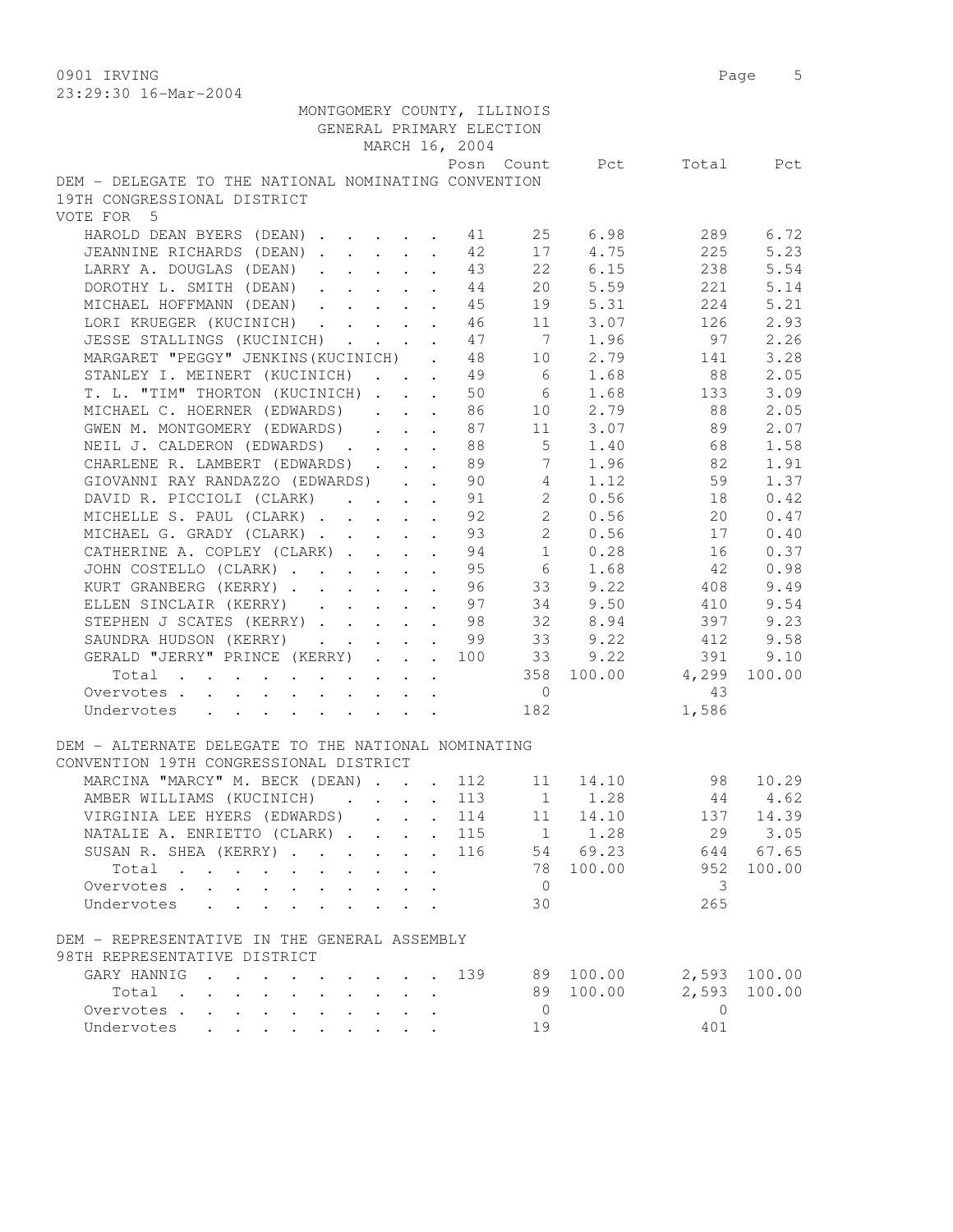0901 IRVING 6 23:29:30 16-Mar-2004

|                                                                                                                          |                                                                                                         | MONTGOMERY COUNTY, ILLINOIS                    |                |                         |              |
|--------------------------------------------------------------------------------------------------------------------------|---------------------------------------------------------------------------------------------------------|------------------------------------------------|----------------|-------------------------|--------------|
|                                                                                                                          |                                                                                                         | GENERAL PRIMARY ELECTION                       |                |                         |              |
|                                                                                                                          |                                                                                                         | MARCH 16, 2004                                 |                |                         |              |
| DEM - CIRCUIT CLERK                                                                                                      |                                                                                                         |                                                | Posn Count Pct |                         | Total Pct    |
| NO CANDIDATE FILED                                                                                                       |                                                                                                         |                                                |                |                         |              |
| Total                                                                                                                    |                                                                                                         |                                                | $\overline{0}$ | $\mathbf{0}$            |              |
| Overvotes                                                                                                                |                                                                                                         |                                                | $\overline{0}$ | $\Omega$                |              |
| Undervotes                                                                                                               | $\mathbf{r}$ , $\mathbf{r}$ , $\mathbf{r}$ , $\mathbf{r}$ , $\mathbf{r}$ , $\mathbf{r}$ , $\mathbf{r}$  |                                                | 108            | 2,994                   |              |
|                                                                                                                          |                                                                                                         |                                                |                |                         |              |
| DEM - STATE'S ATTORNEY                                                                                                   |                                                                                                         |                                                |                |                         |              |
| JIM ROBERTS 167 94 100.00                                                                                                |                                                                                                         |                                                |                |                         | 2,511 100.00 |
| Total<br>the contract of the contract of the contract of the contract of the contract of the contract of the contract of |                                                                                                         |                                                | 94 100.00      | 2,511                   | 100.00       |
| Overvotes                                                                                                                |                                                                                                         |                                                | $\overline{0}$ | $\overline{0}$          |              |
| Undervotes                                                                                                               |                                                                                                         |                                                | 14             | 483                     |              |
|                                                                                                                          |                                                                                                         |                                                |                |                         |              |
| DEM - CORONER                                                                                                            |                                                                                                         |                                                |                |                         |              |
| RICKEY L. BROADDUS 170 88 100.00                                                                                         |                                                                                                         |                                                |                |                         | 2,367 100.00 |
| Total $\cdots$                                                                                                           |                                                                                                         |                                                | 88 100.00      |                         | 2,367 100.00 |
| Overvotes.                                                                                                               |                                                                                                         |                                                | $\overline{0}$ | $\overline{0}$          |              |
| Undervotes                                                                                                               |                                                                                                         |                                                | 20             | 627                     |              |
|                                                                                                                          |                                                                                                         |                                                |                |                         |              |
| DEM - COUNTY BOARD DISTRICT 3                                                                                            |                                                                                                         |                                                |                |                         |              |
| COUNTY BOARD MEMBER                                                                                                      |                                                                                                         |                                                |                |                         |              |
| ROBERT L. DURBIN                                                                                                         |                                                                                                         |                                                |                |                         | 384 79.67    |
| RANDALL LEUSCHKE                                                                                                         |                                                                                                         | . 175                                          | 25 25.51       |                         | 98 20.33     |
| Total                                                                                                                    | $\mathbf{r} = \mathbf{r} + \mathbf{r} + \mathbf{r} + \mathbf{r} + \mathbf{r} + \mathbf{r} + \mathbf{r}$ |                                                | 98 100.00      | 482                     | 100.00       |
| Overvotes.                                                                                                               |                                                                                                         |                                                | $\mathbf{1}$   | 4                       |              |
| Undervotes                                                                                                               |                                                                                                         |                                                | - 9            | 65                      |              |
|                                                                                                                          |                                                                                                         |                                                |                |                         |              |
| DEM - JUDGE OF THE SUPREME COURT<br>5TH JUDICIAL DISTRICT (VAC.HON.HARRISON II)                                          |                                                                                                         |                                                |                |                         |              |
|                                                                                                                          |                                                                                                         |                                                |                |                         |              |
| GORDON E. MAAG 191                                                                                                       |                                                                                                         |                                                | 55 100.00      |                         | 1,795 100.00 |
| Total                                                                                                                    |                                                                                                         |                                                | 55 100.00      | 1,795<br>$\overline{0}$ | 100.00       |
| Overvotes                                                                                                                |                                                                                                         |                                                | $\overline{0}$ |                         |              |
| Undervotes                                                                                                               |                                                                                                         |                                                | 53             | 1,199                   |              |
| DEM - JUDGE OF THE APPELLATE COURT                                                                                       |                                                                                                         |                                                |                |                         |              |
| 5TH JUDICIAL DISTRICT (VAC.HON.RARICK)                                                                                   |                                                                                                         |                                                |                |                         |              |
| JAMES K. DONOVAN                                                                                                         |                                                                                                         | . 196                                          | 62 100.00      |                         | 1,900 100.00 |
| Total<br>$\cdot$                                                                                                         |                                                                                                         |                                                | 100.00<br>62   | 1,900                   | 100.00       |
| Overvotes<br>$\mathbf{L}^{\text{max}}$                                                                                   |                                                                                                         |                                                | $\overline{0}$ | $\bigcirc$              |              |
| Undervotes                                                                                                               |                                                                                                         |                                                | 46             | 1,094                   |              |
|                                                                                                                          |                                                                                                         |                                                |                |                         |              |
| DEM - JUDGE OF THE CIRCUIT COURT                                                                                         |                                                                                                         |                                                |                |                         |              |
| 4TH JUD. CIRC. MONTGOMERY CO. (VAC.HON.HUBER)                                                                            |                                                                                                         |                                                |                |                         |              |
| KELLY D. LONG                                                                                                            |                                                                                                         | 203                                            | 86 100.00      | 2,423                   | 100.00       |
| Total                                                                                                                    | $\mathbf{L}$<br>$\mathbf{r}$                                                                            | $\mathbf{r}$ and $\mathbf{r}$ and $\mathbf{r}$ | 86<br>100.00   | 2,423                   | 100.00       |
| Overvotes                                                                                                                |                                                                                                         |                                                | $\overline{0}$ | $\overline{0}$          |              |
| Undervotes                                                                                                               | $\ddot{\phantom{0}}$                                                                                    | $\cdot$ $\cdot$ $\cdot$ $\cdot$                | 22             | 571                     |              |
|                                                                                                                          |                                                                                                         |                                                |                |                         |              |
| DEM - PRECINCT COMMITTEEMAN<br>IRVING                                                                                    |                                                                                                         |                                                |                |                         |              |
| NO CANDIDATE FILED                                                                                                       |                                                                                                         |                                                |                |                         |              |
| Total<br>$\mathcal{A}$ . The contribution of the contribution of the contribution of $\mathcal{A}$                       |                                                                                                         |                                                | 0              |                         |              |
| Overvotes.                                                                                                               |                                                                                                         |                                                | 0              |                         |              |
| Undervotes                                                                                                               | $\mathbf{r}$ , $\mathbf{r}$ , $\mathbf{r}$ , $\mathbf{r}$ , $\mathbf{r}$                                |                                                | 108            |                         |              |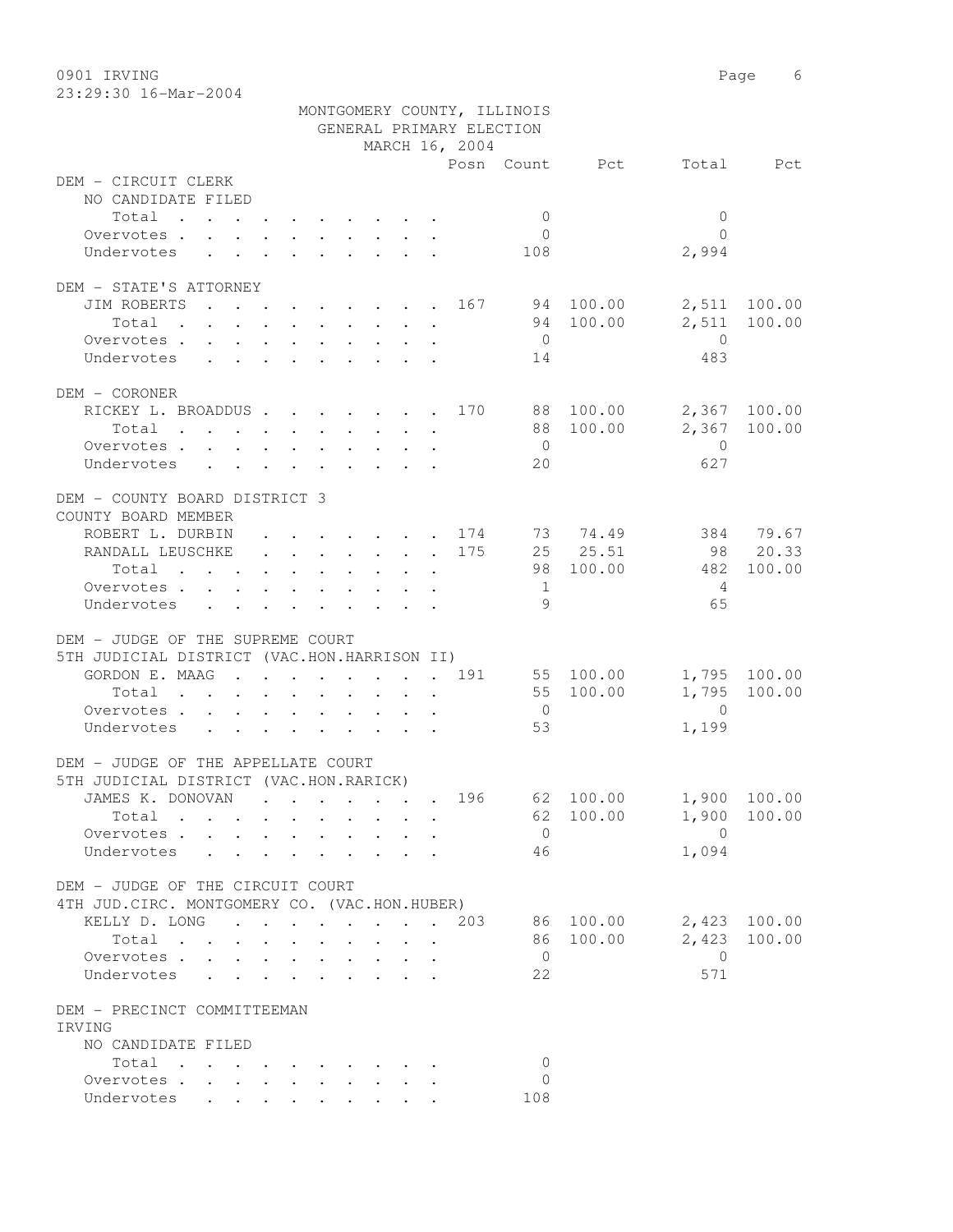0901 IRVING Page 7 23:29:30 16-Mar-2004

PANHANDLE COMMUNITY UNIT SCHOOL DISTRICT #2

| 23:29:30 16-Mar-2004 |                              |                |       |       |
|----------------------|------------------------------|----------------|-------|-------|
|                      | MONTGOMERY COUNTY, ILLINOIS  |                |       |       |
|                      | GENERAL PRIMARY ELECTION     |                |       |       |
|                      | MARCH 16, 2004               |                |       |       |
|                      |                              | Posn Count Pet | Total | - Pet |
| MONTGOMERY COUNTY    |                              |                |       |       |
|                      | YES 246 56 39.16 1,971 43.10 |                |       |       |

 NO . . . . . . . . . . . . 247 87 60.84 2,602 56.90 Total . . . . . . . . . . 143 100.00 4,573 100.00

YES . . . . . . . . . . . . 272 0 205 29.62 NO . . . . . . . . . . . . 273 0 487 70.38 Total . . . . . . . . . 0 692 100.00

Overvotes . . . . . . . . . . . 0 4 Undervotes . . . . . . . . . 22 416

 Overvotes . . . . . . . . . . 0 0 Undervotes . . . . . . . . . 0 35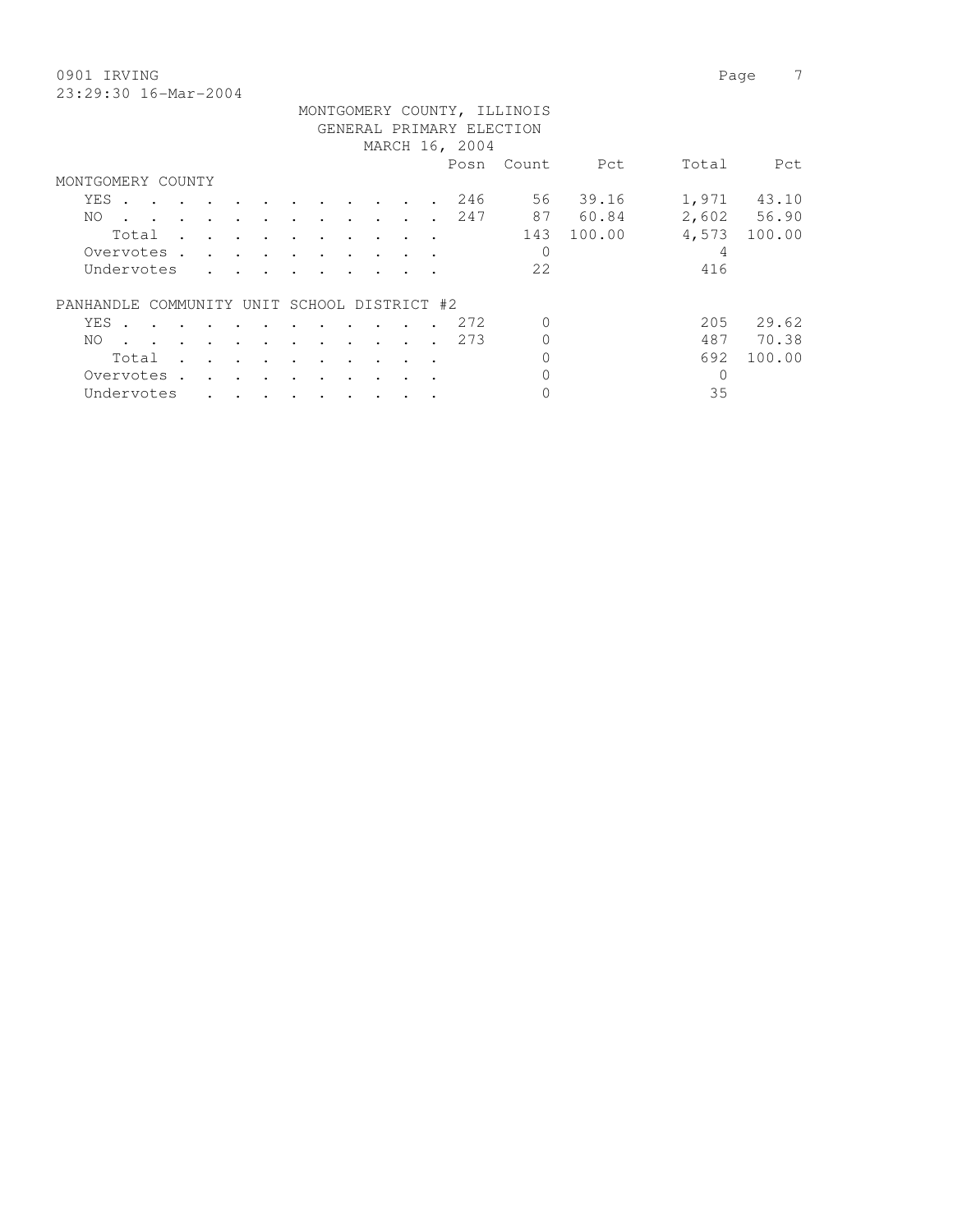1001 NOKOMIS 1 Page 1 23:29:30 16-Mar-2004

| GENERAL PRIMARY ELECTION                                                                                                          |                            |                        |                |           |
|-----------------------------------------------------------------------------------------------------------------------------------|----------------------------|------------------------|----------------|-----------|
|                                                                                                                                   | MARCH 16, 2004             |                        |                |           |
|                                                                                                                                   |                            | Posn Count<br>Pct      | Total          | Pct       |
| Precincts Counted - TOTAL<br>$\cdot$ $\cdot$ $\cdot$ $\cdot$ $\cdot$ $\cdot$<br>$\sim$                                            |                            | $\mathbf{1}$           | 2.38<br>42     | 100.00    |
| Registered Voters - TOTAL<br>$\cdot$ $\cdot$ $\cdot$ $\cdot$ $\cdot$ $\cdot$                                                      |                            | 216                    | 18,263         |           |
| Ballots Cast - TOTAL<br>$\cdot$ $\cdot$ $\cdot$ $\cdot$ $\cdot$ $\cdot$                                                           |                            | 67                     | 31.02<br>5,007 | 27.42     |
| Ballots Cast - BLANK<br>$\mathbf{r}$ , and $\mathbf{r}$ , and $\mathbf{r}$ , and $\mathbf{r}$                                     |                            | $\overline{0}$         | 0.00<br>71     | 0.39      |
| Ballots Cast - REPUBLICAN                                                                                                         |                            | 20                     | 1,683          |           |
| Ballots Cast - REP. YELLOW<br>$\ddot{\phantom{1}}$                                                                                |                            | 20                     | 894            |           |
| Ballots Cast - REP. FED. 19TH<br>$\cdot$ $\cdot$ $\cdot$ $\cdot$ $\cdot$                                                          |                            | $\overline{0}$         | 2              |           |
| Ballots Cast - DEMOCRATIC<br>$\ddot{\phantom{a}}$ . $\ddot{\phantom{a}}$                                                          |                            | 44                     | 3,004          |           |
| Ballots Cast - DEM. GREEN<br>$\ddot{\phantom{a}}$<br>$\mathbf{r}$ , $\mathbf{r}$ , $\mathbf{r}$ , $\mathbf{r}$ , $\mathbf{r}$     |                            | 44                     | 1,839          |           |
| Ballots Cast - DEM. FED. 19TH<br>$\mathbf{r}$ . The set of $\mathbf{r}$                                                           |                            | $\overline{0}$         | 4              |           |
| Ballots Cast - NONPARTISAN                                                                                                        |                            | 3                      | 320            |           |
| Ballots Cast - NON. WHITE                                                                                                         |                            | $\mathcal{E}$          | 281            |           |
| $\mathcal{L}^{\mathcal{A}}$ , and $\mathcal{L}^{\mathcal{A}}$ , and $\mathcal{L}^{\mathcal{A}}$ , and $\mathcal{L}^{\mathcal{A}}$ |                            |                        |                |           |
| REP - PRESIDENT OF THE UNITED STATES                                                                                              |                            |                        |                |           |
| GEORGE W. BUSH                                                                                                                    | 5                          | 100.00<br>13           | 1,274          | 100.00    |
| Total<br>$\mathbf{r}$ . The set of $\mathbf{r}$<br>$\mathbf{r}$ , $\mathbf{r}$ , $\mathbf{r}$                                     |                            | 100.00<br>13           | 1,274          | 100.00    |
|                                                                                                                                   |                            |                        | $\Omega$       |           |
| Overvotes                                                                                                                         |                            | $\mathbf 0$<br>7       |                |           |
| Undervotes                                                                                                                        |                            |                        | 409            |           |
| REP - UNITED STATES SENATOR                                                                                                       |                            |                        |                |           |
|                                                                                                                                   |                            |                        |                |           |
| JIM OBERWEIS                                                                                                                      | 9                          | 2                      | 10.00<br>256   | 17.26     |
| ANDY MCKENNA                                                                                                                      | 10                         | 3                      | 15.00<br>210   | 14.16     |
| JOHN BORLING.<br>$\mathcal{A}$ . The set of the set of the set of the $\mathcal{A}$                                               | 11                         | $\circ$                | 0.00<br>26     | 1.75      |
| STEVEN J. RAUSCHENBERGER                                                                                                          | 12                         | $\overline{0}$         | 0.00<br>144    | 9.71      |
| JACK RYAN                                                                                                                         | 13<br>$\ddot{\phantom{a}}$ | 12 <sup>°</sup>        | 60.00<br>663   | 44.71     |
| CHIRINJEEV KATHURIA                                                                                                               | 14                         | 0.00<br>$\overline{0}$ | 15             | 1.01      |
| JONATHAN C. WRIGHT                                                                                                                | 15                         | 3                      | 15.00<br>136   | 9.17      |
| NORM HILL                                                                                                                         | 16                         | 0.00<br>$\overline{0}$ | 33             | 2.23      |
| Total                                                                                                                             |                            | 20<br>100.00           | 1,483          | 100.00    |
| Overvotes                                                                                                                         |                            | $\overline{0}$         | 23             |           |
| Undervotes                                                                                                                        |                            | $\Omega$               | 177            |           |
|                                                                                                                                   |                            |                        |                |           |
| REP - REPRESENTATIVE IN CONGRESS                                                                                                  |                            |                        |                |           |
| 19TH CONGRESSIONAL DISTRICT                                                                                                       |                            |                        |                |           |
| JOHN M. SHIMKUS                                                                                                                   | 23                         | 100.00<br>16           | 651            | 100.00    |
| Total<br>$\mathbf{r}$ , and $\mathbf{r}$ , and $\mathbf{r}$ , and $\mathbf{r}$ , and $\mathbf{r}$                                 |                            | 100.00<br>16           | 651            | 100.00    |
|                                                                                                                                   |                            | $\overline{0}$         | $\bigcirc$     |           |
| Undervotes                                                                                                                        |                            | 4                      | 345            |           |
|                                                                                                                                   |                            |                        |                |           |
| REP - DELEGATE TO THE NATIONAL NOMINATING CONVENTION                                                                              |                            |                        |                |           |
| 19TH CONGRESSIONAL DISTRICT                                                                                                       |                            |                        |                |           |
| VOTE FOR 4                                                                                                                        |                            |                        |                |           |
| DAVID S. LUECHTEFELD (BUSH)                                                                                                       | 35                         | 15                     | 25.42<br>773   | 25.62     |
| JOHN 0. JONES (BUSH)                                                                                                              | 36                         | 15                     | 753<br>25.42   | 24.96     |
| ROBERT C. "BOB" WINCHESTER (BUSH)                                                                                                 | 37                         | 15                     | 25.42<br>742   | 24.59     |
| WILLIAM "BILL" CELLINI (BUSH)                                                                                                     | 38                         | 14 23.73               |                | 749 24.83 |
|                                                                                                                                   |                            |                        |                |           |
| Total                                                                                                                             |                            | 100.00<br>59           | 3,017          | 100.00    |
| Overvotes<br>$\mathbf{z} = \mathbf{z} + \mathbf{z}$ .                                                                             |                            | $\overline{0}$         | $\mathbf{0}$   |           |
| Undervotes                                                                                                                        |                            | 21                     | 967            |           |

MONTGOMERY COUNTY, ILLINOIS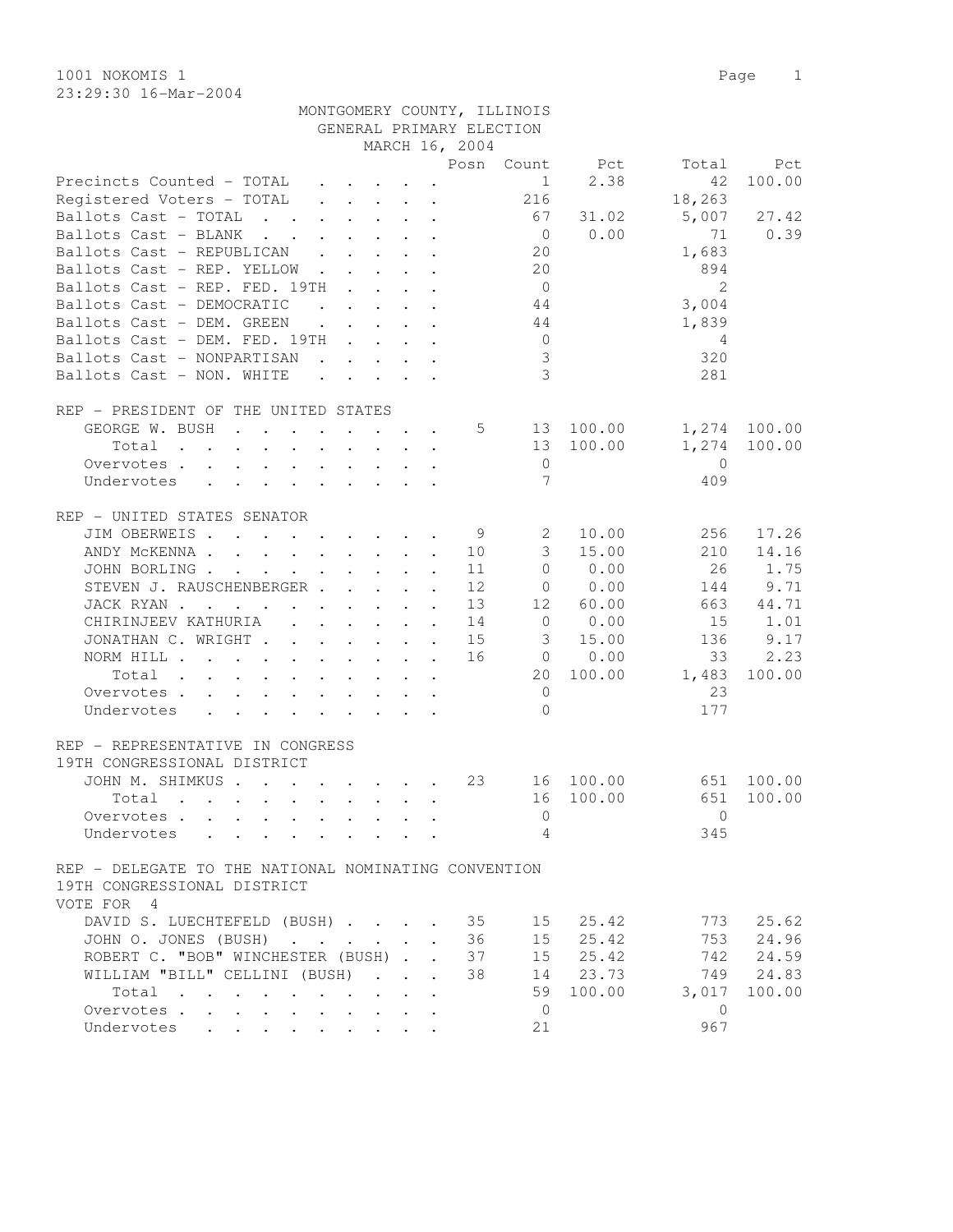1001 NOKOMIS 1 Page 2 23:29:30 16-Mar-2004 MONTGOMERY COUNTY, ILLINOIS GENERAL PRIMARY ELECTION MARCH 16, 2004 Posn Count Pct Total Pct REP - ALTERNATE DELEGATE TO THE NATIONAL NOMINATING CONVENTION 19TH CONGRESSIONAL DISTRICT VOTE FOR 4 ROBIN L. LONG (BUSH) . . . . . . 44 14 24.56 715 25.04 SHEOW H. "SHOWAY" CHANG (BUSH) . . . 45 14 24.56 694 24.30 LANE HARVEY (BUSH) . . . . . . . 46 14 24.56 697 24.40 RODNEY L. DAVIS (BUSH) . . . . . 47 15 26.32 750 26.26 Total . . . . . . . . . . 57 100.00 2,856 100.00 Overvotes . . . . . . . . . . 0 0 Undervotes . . . . . . . . . 23 1,128 REP - REPRESENTATIVE IN THE GENERAL ASSEMBLY 98TH REPRESENTATIVE DISTRICT NO CANDIDATE FILED  $\text{Total} \quad . \quad . \quad . \quad . \quad . \quad . \quad . \qquad . \qquad 0 \qquad \qquad 0$  Overvotes . . . . . . . . . . 0 0 Undervotes . . . . . . . . . . 20 1,679 REP - CIRCUIT CLERK MARY WEBB . . . . . . . . . 86 17 100.00 1,501 100.00 Total . . . . . . . . . . 17 100.00 1,501 100.00 Overvotes . . . . . . . . . . . 0<br>
Undervotes . . . . . . . . . . 3 178 Undervotes . . . . . . . . . . 3 178 REP - STATE'S ATTORNEY NO CANDIDATE FILED  $\texttt{Total} \quad . \quad . \quad . \quad . \quad . \quad . \quad . \qquad . \qquad 0 \qquad \qquad 0$ Overvotes . . . . . . . . . . . 0 Undervotes . . . . . . . . . 20 1,679 REP - CORONER NO CANDIDATE FILED Total . . . . . . . . . . 0 0 Overvotes . . . . . . . . . . 0 0 Undervotes . . . . . . . . . 20 1,679 REP - COUNTY BOARD DISTRICT 2 COUNTY BOARD MEMBER VOTE FOR 2 NELSON AUMANN . . . . . . . . 98 16 100.00 244 100.00 Total . . . . . . . . . . 16 100.00 244 100.00 Overvotes . . . . . . . . . . 0 0 Undervotes . . . . . . . . . 24 370 REP - JUDGE OF THE SUPREME COURT 5TH JUDICIAL DISTRICT (VAC.HON.HARRISON II) LLOYD A. KARMEIER . . . . . . . 113 14 100.00 1,304 100.00 Total . . . . . . . . . . 14 100.00 1,304 100.00 Overvotes . . . . . . . . . . . 0

Undervotes . . . . . . . . . . 6 375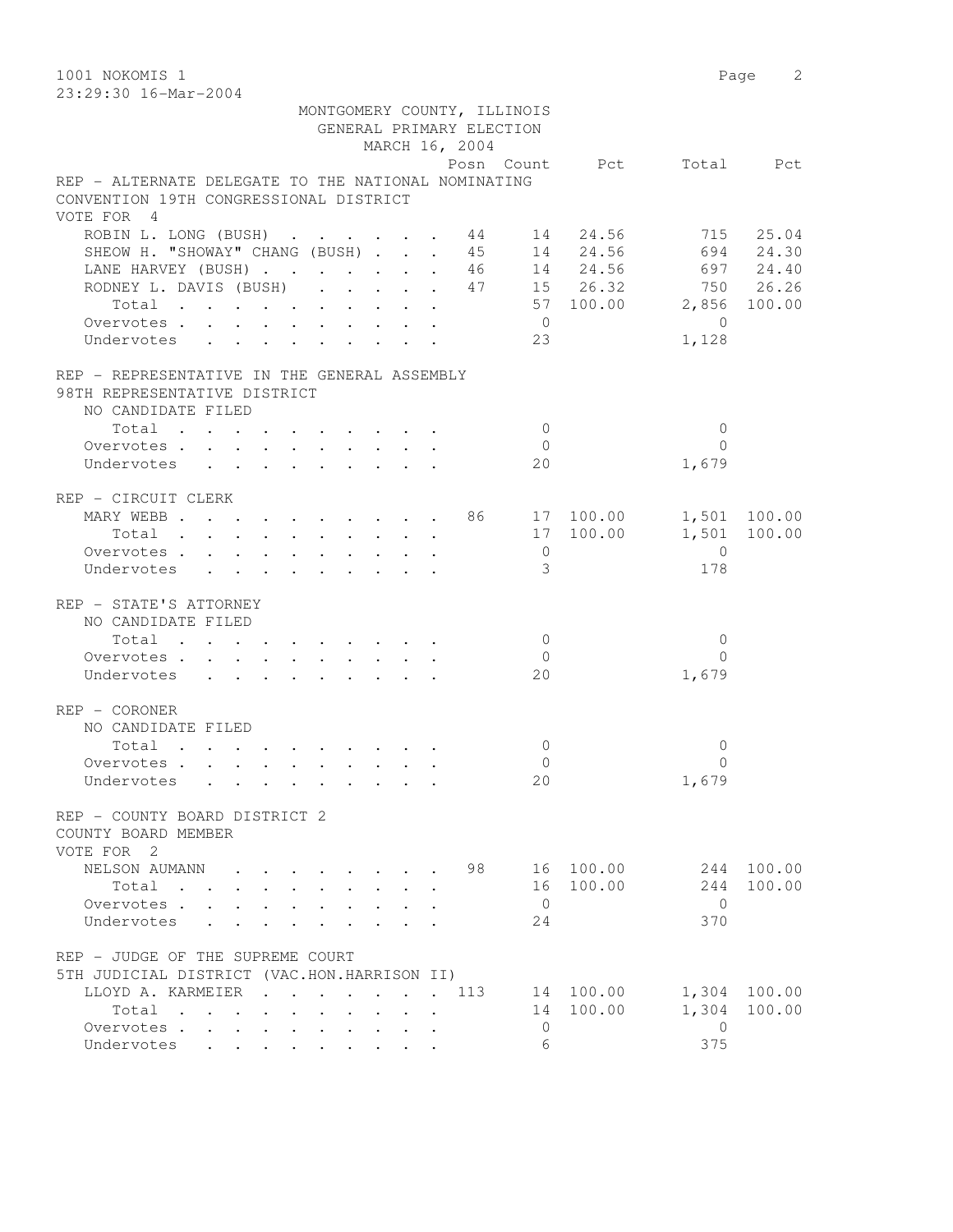| 1001 NOKOMIS 1                                | 3<br>Page |
|-----------------------------------------------|-----------|
| $23:29:30$ 16-Mar-2004                        |           |
| MONTGOMERY COUNTY, ILLINOIS                   |           |
| GENERAL PRIMARY ELECTION                      |           |
| MARCH 16, 2004                                |           |
| Posn Count Pct                                | Total Pct |
| REP - JUDGE OF THE APPELLATE COURT            |           |
| 5TH JUDICIAL DISTRICT (VAC.HON.RARICK)        |           |
| NO CANDIDATE FILED                            |           |
| $\Omega$                                      | $\Omega$  |
| Total                                         |           |
| $\Omega$<br>Overvotes                         | $\Omega$  |
| Undervotes<br>20                              | 1,679     |
|                                               |           |
| REP - JUDGE OF THE CIRCUIT COURT              |           |
| 4TH JUD. CIRC. MONTGOMERY CO. (VAC.HON.HUBER) |           |
| NO CANDIDATE FILED                            |           |
| Total<br>$\bigcirc$                           | $\Omega$  |
| $\Omega$<br>Overvotes                         | $\Omega$  |
| Undervotes<br>20                              | 1,679     |
|                                               |           |
| REP - PRECINCT COMMITTEEMAN                   |           |
| NOKOMIS <sub>1</sub>                          |           |
| NO CANDIDATE FILED                            |           |
| Total<br>$\Omega$                             |           |
|                                               |           |
| $\Omega$<br>Overvotes.                        |           |
| 20<br>Undervotes                              |           |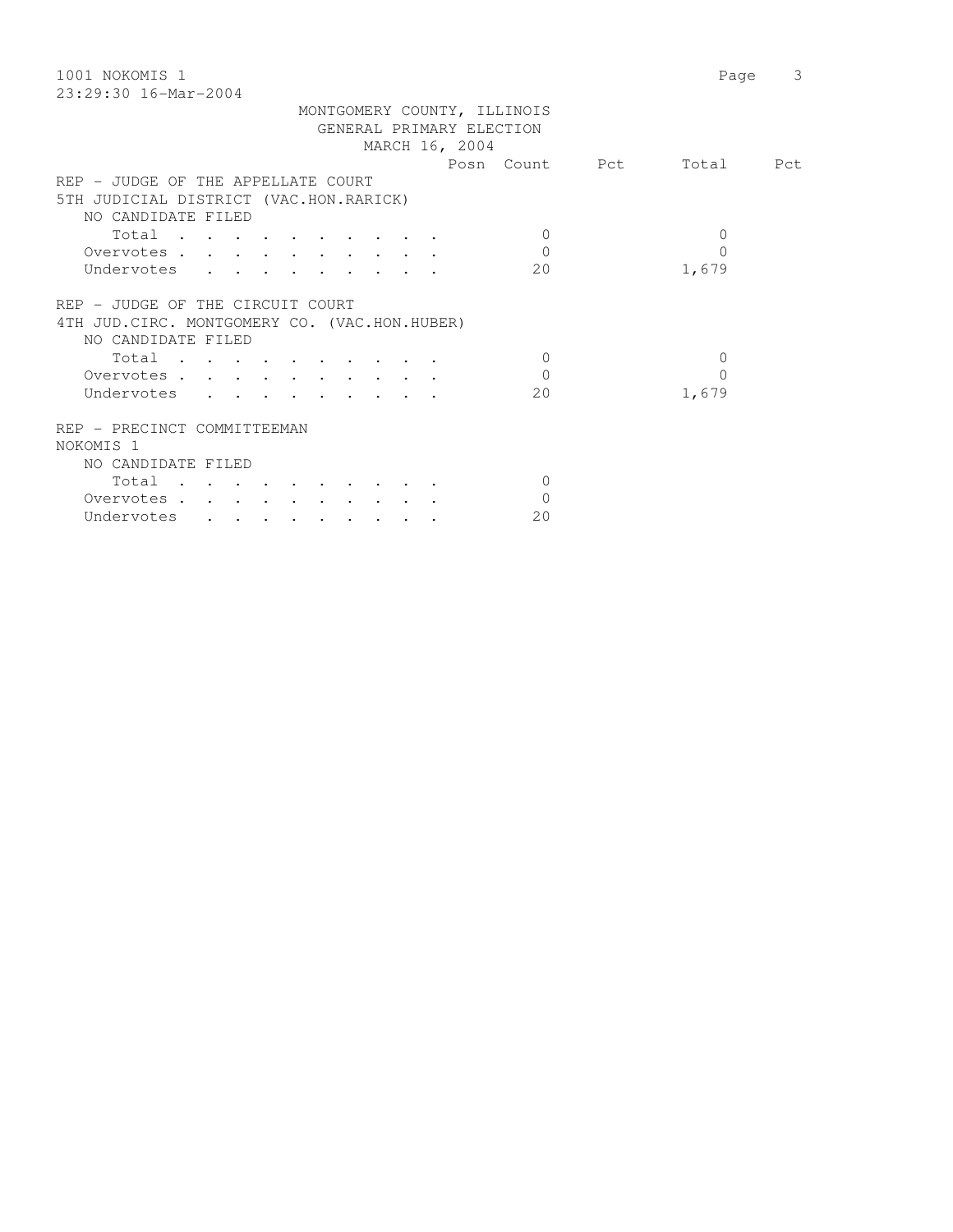1001 NOKOMIS 1 Page 4 23:29:30 16-Mar-2004

|                                                                                                                                   |                                                                       |  |                                         |        |                                                            | MONTGOMERY COUNTY, ILLINOIS |                |           |              |
|-----------------------------------------------------------------------------------------------------------------------------------|-----------------------------------------------------------------------|--|-----------------------------------------|--------|------------------------------------------------------------|-----------------------------|----------------|-----------|--------------|
|                                                                                                                                   |                                                                       |  |                                         |        |                                                            | GENERAL PRIMARY ELECTION    |                |           |              |
|                                                                                                                                   |                                                                       |  |                                         |        | MARCH 16, 2004                                             |                             |                |           |              |
|                                                                                                                                   |                                                                       |  |                                         |        |                                                            |                             | Posn Count Pct |           | Total Pct    |
| DEM - PRESIDENT OF THE UNITED STATES                                                                                              |                                                                       |  |                                         |        |                                                            |                             |                |           |              |
| JOHN EDWARDS                                                                                                                      |                                                                       |  |                                         |        | $\overline{5}$                                             | 5.                          | 11.90          | 435       | 15.70        |
| WESLEY K. CLARK                                                                                                                   |                                                                       |  |                                         |        | 6                                                          | $\bigcap$                   | 0.00           | 40        | 1.44         |
| HOWARD DEAN<br>$\mathbf{r}$ , and $\mathbf{r}$ , and $\mathbf{r}$ , and $\mathbf{r}$                                              |                                                                       |  |                                         | $\sim$ | 7                                                          | $\Omega$                    | 0.00           | 97        | 3.50         |
| JOE LIEBERMAN                                                                                                                     | $\mathbf{r} = \mathbf{r} \cdot \mathbf{r}$                            |  | $\cdot$ $\cdot$ $\cdot$ $\cdot$ $\cdot$ |        | 8                                                          |                             | $1 \t 2.38$    | 44        | 1.59         |
| DENNIS J. KUCINICH                                                                                                                |                                                                       |  | $\cdot$ $\cdot$ $\cdot$ $\cdot$         | $\sim$ | 9                                                          | 0                           | 0.00           | 29        | 1.05         |
| LYNDON H. LaROUCHE, JR. 10                                                                                                        |                                                                       |  |                                         |        |                                                            |                             | $1 \t 2.38$    | 10        | 0.36         |
| CAROL MOSELEY BRAUN                                                                                                               |                                                                       |  |                                         |        | $\cdots$ $\cdots$ $\cdots$ 11                              |                             | $1 \t 2.38$    | 40        | 1.44         |
| ALFRED C. SHARPTON.                                                                                                               |                                                                       |  |                                         |        | $\cdot$ $\cdot$ $\cdot$ $\cdot$ $\cdot$ $\cdot$ 12         |                             | $1 \t 2.38$    | 19        | 0.69         |
| JOHN F. KERRY                                                                                                                     |                                                                       |  |                                         |        | $\cdot \cdot \cdot \cdot \cdot \cdot \cdot \cdot \cdot 13$ |                             | 33 78.57       |           | 2,057 74.23  |
| Total<br>$\mathbf{r}$ , and $\mathbf{r}$ , and $\mathbf{r}$ , and $\mathbf{r}$ , and $\mathbf{r}$                                 |                                                                       |  |                                         |        |                                                            |                             | 42 100.00      |           | 2,771 100.00 |
| Overvotes.                                                                                                                        |                                                                       |  |                                         |        |                                                            | $\circ$                     |                | 11        |              |
| Undervotes                                                                                                                        |                                                                       |  |                                         |        |                                                            | $\overline{2}$              |                | 2.2.2     |              |
|                                                                                                                                   |                                                                       |  |                                         |        |                                                            |                             |                |           |              |
| DEM - UNITED STATES SENATOR                                                                                                       |                                                                       |  |                                         |        |                                                            |                             |                |           |              |
| BARACK OBAMA.                                                                                                                     |                                                                       |  |                                         |        | . 17                                                       | $\overline{7}$              | 17.50          | 349       | 12.66        |
| DANIEL W. HYNES                                                                                                                   |                                                                       |  |                                         |        | 18                                                         |                             | 21 52.50       | 1,654     | 59.99        |
| GERY CHICO<br>$\sim$                                                                                                              | $\cdot$ $\cdot$ $\cdot$ $\cdot$ $\cdot$ $\cdot$ $\cdot$ $\cdot$       |  |                                         |        | 19                                                         | $\overline{0}$              | 0.00           | 20        | 0.73         |
| MARIA PAPPAS.<br>$\mathbf{r}$                                                                                                     | $\cdot$ $\cdot$ $\cdot$ $\cdot$ $\cdot$ $\cdot$ $\cdot$ $\cdot$       |  |                                         |        | 20                                                         | 2                           | 5.00           | 51        | 1.85         |
| M. BLAIR HULL                                                                                                                     |                                                                       |  |                                         |        | $\cdot$ $\cdot$ $\cdot$ $\cdot$ $\cdot$ $\cdot$ $\cdot$ 21 | $8 -$                       | 20.00          | 570       | 20.67        |
| JOYCE WASHINGTON                                                                                                                  |                                                                       |  |                                         |        | $\cdot$ $\cdot$ $\cdot$ $\cdot$ $\cdot$ $\cdot$ $\cdot$ 22 |                             | 0 0.00         | 35        | 1.27         |
| NANCY SKINNER                                                                                                                     |                                                                       |  |                                         |        | $\cdot$ $\cdot$ $\cdot$ $\cdot$ $\cdot$ $\cdot$ $\cdot$ 23 |                             | 2 5.00         | 78        | 2.83         |
| Total<br>the contract of the contract of the contract of the contract of the contract of the contract of the contract of          |                                                                       |  |                                         |        |                                                            |                             | 40 100.00      | 2,757     | 100.00       |
| Overvotes                                                                                                                         |                                                                       |  |                                         |        |                                                            | $\Omega$                    |                | 16        |              |
| Undervotes                                                                                                                        |                                                                       |  |                                         |        |                                                            | $\overline{4}$              |                | 231       |              |
| DEM - REPRESENTATIVE IN CONGRESS                                                                                                  |                                                                       |  |                                         |        |                                                            |                             |                |           |              |
| 19TH CONGRESSIONAL DISTRICT                                                                                                       |                                                                       |  |                                         |        |                                                            |                             |                |           |              |
| TIM BAGWELL<br>$\mathbf{r}$ , and $\mathbf{r}$ , and $\mathbf{r}$ , and $\mathbf{r}$                                              |                                                                       |  |                                         |        | 34                                                         |                             | 30 100.00      |           | 793 100.00   |
| Total .                                                                                                                           | $\mathbf{r}$ , and $\mathbf{r}$ , and $\mathbf{r}$ , and $\mathbf{r}$ |  |                                         |        |                                                            |                             | 30 100.00      | 793       | 100.00       |
| Overvotes                                                                                                                         |                                                                       |  |                                         |        |                                                            | $\Omega$                    |                | $\bigcap$ |              |
| Undervotes<br>and the contract of the contract of the contract of the contract of the contract of the contract of the contract of |                                                                       |  |                                         |        |                                                            | 14                          |                | 427       |              |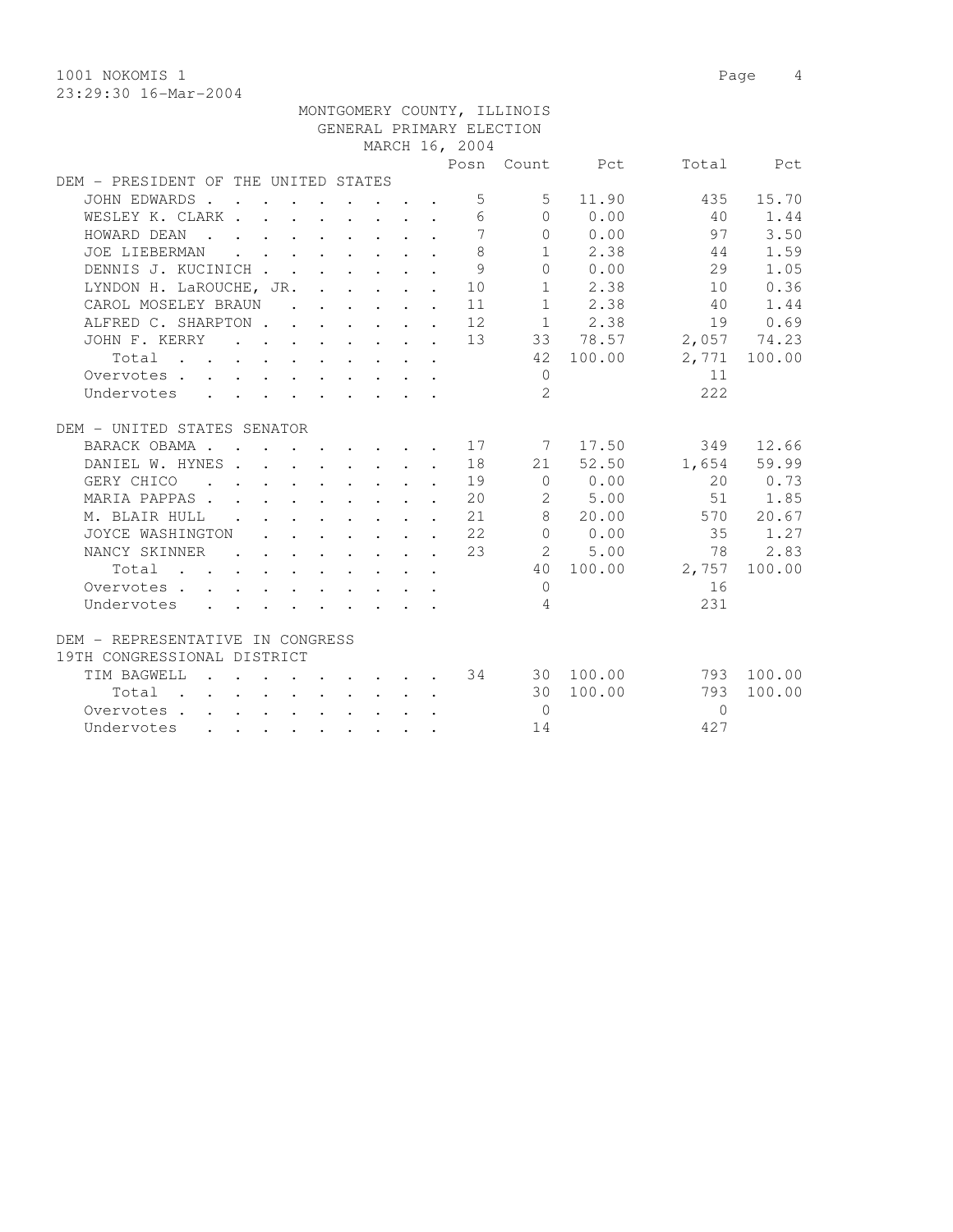1001 NOKOMIS 1 Page 5

| 23:29:30 16-Mar-2004                                                                                                                                                                                                                         |                                             |                         |                |           |
|----------------------------------------------------------------------------------------------------------------------------------------------------------------------------------------------------------------------------------------------|---------------------------------------------|-------------------------|----------------|-----------|
| MONTGOMERY COUNTY, ILLINOIS                                                                                                                                                                                                                  |                                             |                         |                |           |
| GENERAL PRIMARY ELECTION                                                                                                                                                                                                                     |                                             |                         |                |           |
| MARCH 16, 2004                                                                                                                                                                                                                               |                                             |                         |                |           |
|                                                                                                                                                                                                                                              | Posn Count Pct                              |                         |                | Total Pct |
| DEM - DELEGATE TO THE NATIONAL NOMINATING CONVENTION<br>19TH CONGRESSIONAL DISTRICT                                                                                                                                                          |                                             |                         |                |           |
| VOTE FOR 5                                                                                                                                                                                                                                   |                                             |                         |                |           |
| HAROLD DEAN BYERS (DEAN)                                                                                                                                                                                                                     | 15<br>41                                    | 10.14                   | 289            | 6.72      |
| JEANNINE RICHARDS (DEAN)                                                                                                                                                                                                                     | 42<br>8                                     | 5.41                    | 225            | 5.23      |
| LARRY A. DOUGLAS (DEAN)                                                                                                                                                                                                                      | 43                                          | 9 6.08                  | 238            | 5.54      |
| DOROTHY L. SMITH (DEAN)                                                                                                                                                                                                                      | 44                                          | 10 6.76                 | 221            | 5.14      |
| MICHAEL HOFFMANN (DEAN)                                                                                                                                                                                                                      | 45                                          | 9<br>6.08               | 224            | 5.21      |
| LORI KRUEGER (KUCINICH) 46                                                                                                                                                                                                                   |                                             | $7\overline{ }$<br>4.73 | 126            | 2.93      |
| JESSE STALLINGS (KUCINICH)                                                                                                                                                                                                                   | 47                                          | 5 <sub>5</sub><br>3.38  | 97             | 2.26      |
| MARGARET "PEGGY" JENKINS (KUCINICH)                                                                                                                                                                                                          | 48<br>$\sim$ $\sim$                         | 5 <sup>5</sup><br>3.38  | 141            | 3.28      |
| STANLEY I. MEINERT (KUCINICH)                                                                                                                                                                                                                | 49<br>$\bullet$ .                           | 6<br>4.05               | 88             | 2.05      |
| T. L. "TIM" THORTON (KUCINICH)                                                                                                                                                                                                               | 50<br>$\sim$                                | $4\overline{ }$<br>2.70 | 133            | 3.09      |
| MICHAEL C. HOERNER (EDWARDS)                                                                                                                                                                                                                 | 86                                          | $4\overline{ }$<br>2.70 | 88             | 2.05      |
| GWEN M. MONTGOMERY (EDWARDS)<br>$\mathbf{r}$ , $\mathbf{r}$ , $\mathbf{r}$ , $\mathbf{r}$                                                                                                                                                    | 87                                          | $1 \t 0.68$             | 89             | 2.07      |
| NEIL J. CALDERON (EDWARDS)                                                                                                                                                                                                                   | 88                                          | 2 1.35                  | 68             | 1.58      |
| CHARLENE R. LAMBERT (EDWARDS)                                                                                                                                                                                                                | 89                                          | $1 \t 0.68$             | 82             | 1.91      |
| GIOVANNI RAY RANDAZZO (EDWARDS) 90                                                                                                                                                                                                           |                                             | $1 \t 0.68$             | 59             | 1.37      |
| DAVID R. PICCIOLI (CLARK)                                                                                                                                                                                                                    | 91                                          | 1<br>0.68               | 18             | 0.42      |
| MICHELLE S. PAUL (CLARK)                                                                                                                                                                                                                     | 92                                          | $\overline{0}$<br>0.00  | 20             | 0.47      |
| MICHAEL G. GRADY (CLARK)                                                                                                                                                                                                                     | $\mathcal{S}$<br>93<br>$\ddot{\phantom{a}}$ | 2.03                    | 17             | 0.40      |
| CATHERINE A. COPLEY (CLARK)                                                                                                                                                                                                                  | $\bigcirc$<br>94<br>$\ddot{\phantom{a}}$    | 0.00                    | 16             | 0.37      |
| JOHN COSTELLO (CLARK)                                                                                                                                                                                                                        | 95<br>1<br>$\ddot{\phantom{a}}$             | 0.68                    | 42             | 0.98      |
| KURT GRANBERG (KERRY)                                                                                                                                                                                                                        | 96                                          | 12 8.11                 | 408            | 9.49      |
| ELLEN SINCLAIR (KERRY)                                                                                                                                                                                                                       | 97                                          | 7 4.73                  | 410            | 9.54      |
| STEPHEN J SCATES (KERRY) 98                                                                                                                                                                                                                  |                                             | 13 8.78                 | 397            | 9.23      |
| SAUNDRA HUDSON (KERRY) 99                                                                                                                                                                                                                    |                                             | 11 7.43                 | 412            | 9.58      |
| GERALD "JERRY" PRINCE (KERRY) 100                                                                                                                                                                                                            |                                             | 13<br>8.78              | 391            | 9.10      |
| Total                                                                                                                                                                                                                                        |                                             | 148 100.00              | 4,299          | 100.00    |
| Overvotes                                                                                                                                                                                                                                    | 1                                           |                         | 43             |           |
| Undervotes<br>and a series of the contract of the series of the series of the series of the series of the series of the series of the series of the series of the series of the series of the series of the series of the series of the seri | 67                                          |                         | 1,586          |           |
|                                                                                                                                                                                                                                              |                                             |                         |                |           |
| DEM - ALTERNATE DELEGATE TO THE NATIONAL NOMINATING                                                                                                                                                                                          |                                             |                         |                |           |
| CONVENTION 19TH CONGRESSIONAL DISTRICT                                                                                                                                                                                                       |                                             |                         |                |           |
| MARCINA "MARCY" M. BECK (DEAN) 112                                                                                                                                                                                                           | 5                                           | 14.29                   | 98             | 10.29     |
| AMBER WILLIAMS (KUCINICH)                                                                                                                                                                                                                    | 113<br>4                                    | 11.43                   | 44             | 4.62      |
| VIRGINIA LEE HYERS (EDWARDS).<br>$\sim$                                                                                                                                                                                                      | $\mathfrak{Z}$<br>114<br>$\sim$             | 8.57                    | 137            | 14.39     |
| NATALIE A. ENRIETTO (CLARK)<br>$\ddot{\phantom{a}}$                                                                                                                                                                                          | 115                                         | 1 2.86                  | 29             | 3.05      |
| SUSAN R. SHEA (KERRY)<br>$\ddot{\phantom{0}}$                                                                                                                                                                                                | 116                                         | 22 62.86                | 644            | 67.65     |
| Total<br>$\sim$                                                                                                                                                                                                                              | 35                                          | 100.00                  | 952            | 100.00    |
| Overvotes<br>$\mathbf{L}$<br>$\mathbf{r}$                                                                                                                                                                                                    | $\circ$                                     |                         | 3              |           |
| Undervotes<br>$\mathbf{r}$<br>$\overline{a}$                                                                                                                                                                                                 | 9                                           |                         | 265            |           |
| DEM - REPRESENTATIVE IN THE GENERAL ASSEMBLY                                                                                                                                                                                                 |                                             |                         |                |           |
| 98TH REPRESENTATIVE DISTRICT                                                                                                                                                                                                                 |                                             |                         |                |           |
| GARY HANNIG<br>$\mathbf{r}$ , $\mathbf{r}$ , $\mathbf{r}$ , $\mathbf{r}$<br>$\cdots$                                                                                                                                                         | 139                                         | 40 100.00               | 2,593          | 100.00    |
| Total<br>$\cdot$ $\cdot$ $\cdot$ $\cdot$ $\cdot$                                                                                                                                                                                             | 40                                          | 100.00                  | 2,593          | 100.00    |
| Overvotes<br>$\mathbf{L}^{\mathrm{max}}$<br>$\mathbf{L}^{\text{max}}$<br>$\ddot{\phantom{a}}$                                                                                                                                                | $\mathbf 0$                                 |                         | $\overline{0}$ |           |
| Undervotes                                                                                                                                                                                                                                   | 4                                           |                         | 401            |           |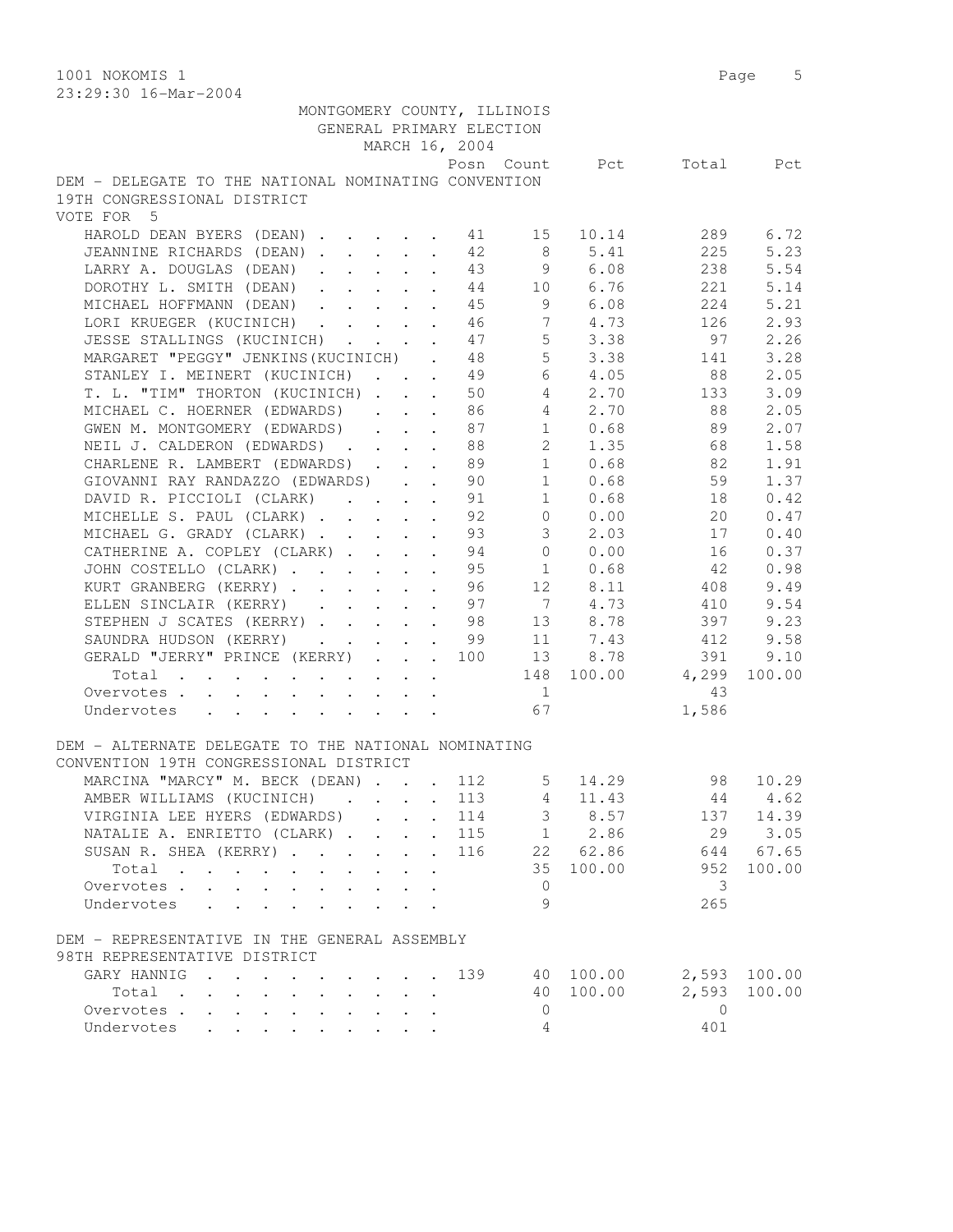1001 NOKOMIS 1 Page 6 23:29:30 16-Mar-2004 MONTGOMERY COUNTY, ILLINOIS GENERAL PRIMARY ELECTION MARCH 16, 2004 Posn Count Pct Total Pct DEM - CIRCUIT CLERK NO CANDIDATE FILED Total . . . . . . . . . . 0 0 Overvotes . . . . . . . . . . 0 0 Undervotes . . . . . . . . . 44  $2,994$ DEM - STATE'S ATTORNEY JIM ROBERTS . . . . . . . . 167 34 100.00 2,511 100.00 Total . . . . . . . . . . 34 100.00 2,511 100.00 Overvotes . . . . . . . . . . 0 Undervotes . . . . . . . . . 10 483 DEM - CORONER RICKEY L. BROADDUS . . . . . . . 170 36 100.00 2,367 100.00 Total . . . . . . . . . . 36 100.00 2,367 100.00 Overvotes . . . . . . . . . . . 0 Undervotes . . . . . . . . . 8 627 DEM - COUNTY BOARD DISTRICT 2 COUNTY BOARD MEMBER VOTE FOR 2 MIKE A. HAVERA . . . . . . . . 174 39 100.00 258 100.00<br>Total . . . . . . . . . . 39 100.00 258 100.00 Total . . . . . . . . . . 39 100.00 Overvotes . . . . . . . . . . 0 0 Undervotes . . . . . . . . . 49 404 DEM - JUDGE OF THE SUPREME COURT 5TH JUDICIAL DISTRICT (VAC.HON.HARRISON II) GORDON E. MAAG . . . . . . . . 191 23 100.00 1,795 100.00 Total . . . . . . . . . . 23 100.00 1,795 100.00 Overvotes . . . . . . . . . . 0 0 Undervotes . . . . . . . . . . 21 1,199 DEM - JUDGE OF THE APPELLATE COURT 5TH JUDICIAL DISTRICT (VAC.HON.RARICK) JAMES K. DONOVAN . . . . . . . 196 29 100.00 1,900 100.00  $Total \cdot \cdot \cdot \cdot \cdot \cdot \cdot \cdot \cdot$ Overvotes . . . . . . . . . . . 0 0<br>
Undervotes . . . . . . . . . . 15 1,094 Undervotes . . . . . . . . . 15 DEM - JUDGE OF THE CIRCUIT COURT 4TH JUD.CIRC. MONTGOMERY CO. (VAC.HON.HUBER) KELLY D. LONG . . . . . . . . 203 39 100.00 2,423 100.00 Total . . . . . . . . . . 39 100.00 2,423 100.00 Overvotes . . . . . . . . . . 0 0 Undervotes . . . . . . . . . 5 DEM - PRECINCT COMMITTEEMAN NOKOMIS 1 STEPHEN CHARLES CACHERA . . . . 218 39 100.00 Total . . . . . . . . . . 39 100.00 Overvotes . . . . . . . . . . 0

Undervotes . . . . . . . . . 5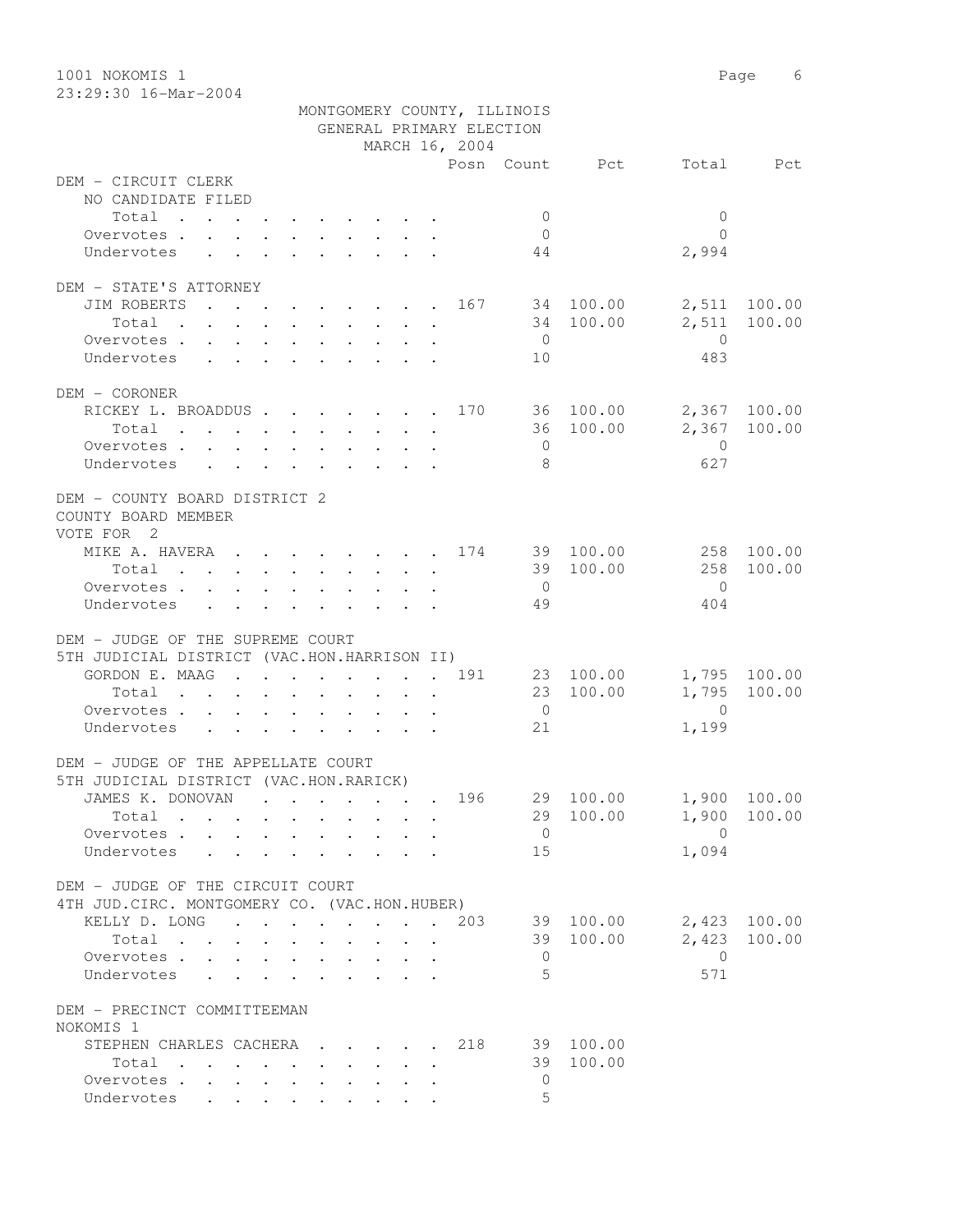1001 NOKOMIS 1 Page 7 23:29:30 16-Mar-2004

|                                          |                      |                      |                                        |        |                          |                      |                      |         |                      |  |     | MONTGOMERY COUNTY, ILLINOIS<br>GENERAL PRIMARY ELECTION |        |       |             |
|------------------------------------------|----------------------|----------------------|----------------------------------------|--------|--------------------------|----------------------|----------------------|---------|----------------------|--|-----|---------------------------------------------------------|--------|-------|-------------|
|                                          | MARCH 16, 2004       |                      |                                        |        |                          |                      |                      |         |                      |  |     |                                                         |        |       |             |
|                                          |                      |                      |                                        |        |                          |                      |                      |         |                      |  |     | Posn Count                                              | Pct    | Total | Pct         |
| MONTGOMERY COUNTY                        |                      |                      |                                        |        |                          |                      |                      |         |                      |  |     |                                                         |        |       |             |
| YES<br>$\sim$                            | $\sim$ $\sim$        |                      |                                        |        |                          |                      |                      |         |                      |  | 246 | 31                                                      | 48.44  | 1,971 | 43.10       |
| NO.                                      | $\sim$               |                      | $\cdot$ $\cdot$ $\cdot$                |        | $\sim$ $\sim$            | $\ddot{\phantom{0}}$ | $\ddot{\phantom{a}}$ | $\cdot$ |                      |  | 247 | 33                                                      | 51.56  |       | 2,602 56.90 |
| Total                                    | $\ddot{\phantom{a}}$ | $\mathbf{r}$         | $\mathbf{r}$ . The set of $\mathbf{r}$ |        | $\sim$                   | $\cdot$              | $\cdot$              |         |                      |  |     | 64                                                      | 100.00 | 4,573 | 100.00      |
| Overvotes .                              |                      | $\sim$               | $\mathbf{r}$ . The set of $\mathbf{r}$ |        | $\sim$ $\sim$            | $\bullet$            | $\ddot{\phantom{a}}$ |         |                      |  |     | 0                                                       |        | 4     |             |
| Undervotes                               |                      | $\ddot{\phantom{a}}$ |                                        |        |                          |                      |                      |         |                      |  |     | 3                                                       |        | 416   |             |
| NOKOMIS COMMUNITY MEMORIAL PARK DISTRICT |                      |                      |                                        |        |                          |                      |                      |         |                      |  |     |                                                         |        |       |             |
| YES<br>$\sim$                            | $\sim$               | $\sim$               |                                        |        | $\cdot$                  | $\bullet$            |                      |         |                      |  | 271 | 2.0                                                     | 31.25  | 178   | 34.43       |
| NO.<br>$\sim$                            | $\cdot$              | $\sim$               | $\sim$                                 | $\sim$ | $\overline{\phantom{a}}$ | $\ddot{\phantom{a}}$ |                      |         | $\ddot{\phantom{a}}$ |  | 272 | 44                                                      | 68.75  | 339   | 65.57       |
| Total                                    | $\sim$               | $\ddot{\phantom{a}}$ | and the contract of the contract of    |        | $\sim$ $\sim$            | $\ddot{\phantom{a}}$ |                      |         |                      |  |     | 64                                                      | 100.00 | 517   | 100.00      |
| Overvotes.                               |                      | $\mathbf{r}$         | $\cdot$ $\cdot$                        |        |                          |                      |                      |         |                      |  |     | 0                                                       |        |       |             |
| Undervotes                               |                      |                      |                                        |        |                          |                      |                      |         |                      |  |     | 3                                                       |        | 23    |             |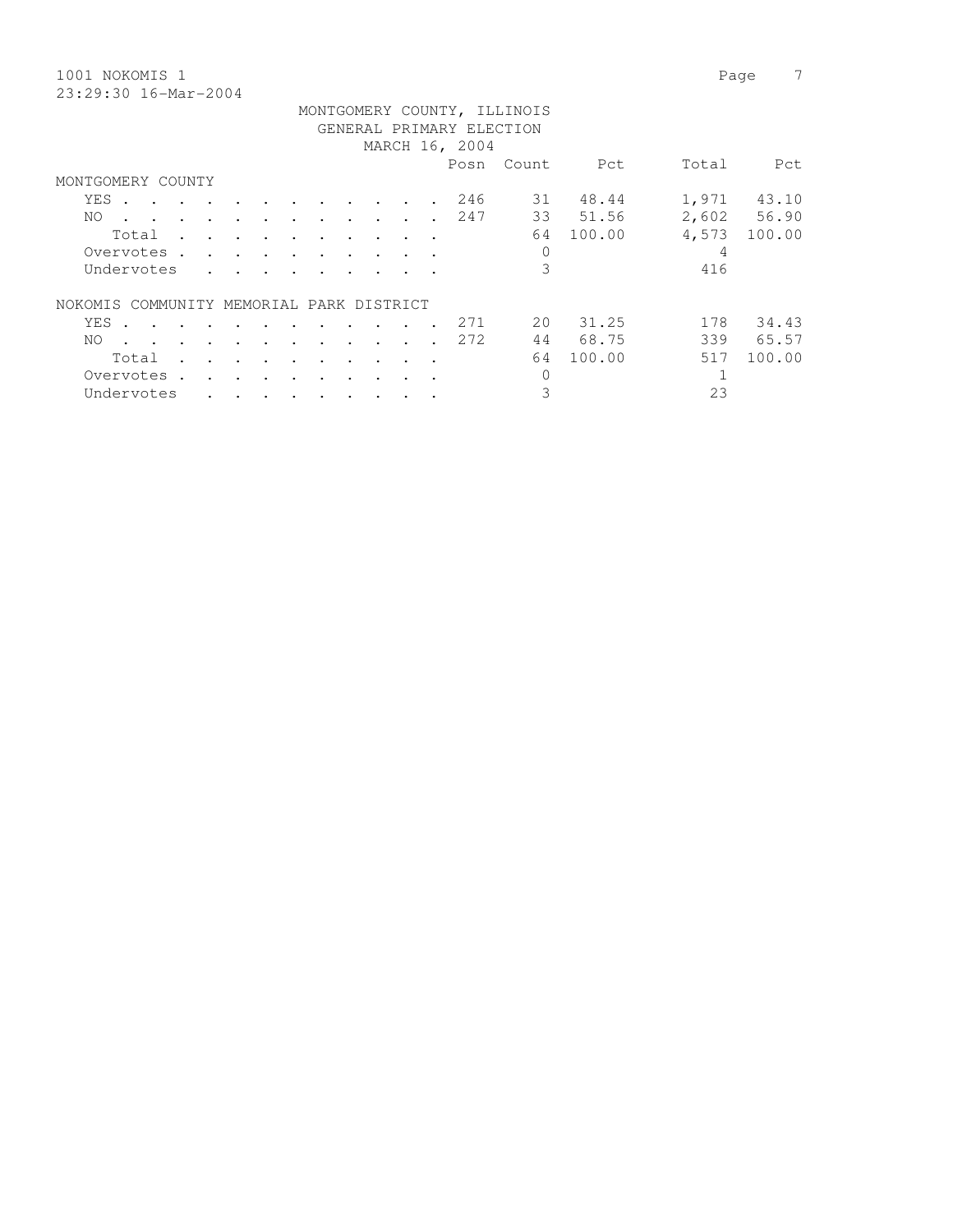MONTGOMERY COUNTY, ILLINOIS

| 1002 NOKOMIS 2         | Page |  |
|------------------------|------|--|
| $23:29:30$ 16-Mar-2004 |      |  |

| GENERAL PRIMARY ELECTION                                                                                                                |                                                     |                            |                |                |                |            |
|-----------------------------------------------------------------------------------------------------------------------------------------|-----------------------------------------------------|----------------------------|----------------|----------------|----------------|------------|
|                                                                                                                                         |                                                     | MARCH 16, 2004             |                |                |                |            |
|                                                                                                                                         |                                                     |                            |                | Posn Count Pct | Total          | Pct        |
| Precincts Counted - TOTAL<br>$\mathbf{r}$ , and $\mathbf{r}$ , and $\mathbf{r}$                                                         |                                                     |                            | $\mathbf{1}$   | 2.38           | 42             | 100.00     |
| Registered Voters - TOTAL<br>$\cdot$ $\cdot$ $\cdot$ $\cdot$ $\cdot$ $\cdot$                                                            |                                                     |                            | 420            |                | 18,263         |            |
| Ballots Cast - TOTAL<br>$\mathbf{r}$ , and $\mathbf{r}$ , and $\mathbf{r}$ , and $\mathbf{r}$                                           |                                                     |                            | 92             | 21.90          | 5,007          | 27.42      |
| Ballots Cast - BLANK<br>the contract of the contract of the contract of the contract of the contract of the contract of the contract of |                                                     |                            | $\overline{0}$ | 0.00           | 71             | 0.39       |
| Ballots Cast - REPUBLICAN                                                                                                               |                                                     |                            | 35             |                | 1,683          |            |
| Ballots Cast - REP. YELLOW                                                                                                              |                                                     |                            | 35             |                | 894            |            |
| Ballots Cast - REP. FED. 19TH<br>$\sim$ $\sim$ $\sim$ $\sim$ $\sim$                                                                     |                                                     |                            | $\overline{0}$ |                | $\overline{2}$ |            |
| Ballots Cast - DEMOCRATIC<br>$\mathbf{r}$ , $\mathbf{r}$ , $\mathbf{r}$ , $\mathbf{r}$                                                  |                                                     |                            | 43             |                | 3,004          |            |
| Ballots Cast - DEM. GREEN<br>$\mathbf{r}$ , $\mathbf{r}$ , $\mathbf{r}$ , $\mathbf{r}$ , $\mathbf{r}$                                   |                                                     |                            | 43             |                | 1,839          |            |
| Ballots Cast - DEM. FED. 19TH                                                                                                           |                                                     |                            | $\overline{0}$ |                | 4              |            |
| Ballots Cast - NONPARTISAN<br>$\mathbf{r}$ , $\mathbf{r}$ , $\mathbf{r}$ , $\mathbf{r}$                                                 |                                                     |                            | 14             |                | 320            |            |
| Ballots Cast - NON. WHITE<br>$\mathbf{r}$ , $\mathbf{r}$ , $\mathbf{r}$ , $\mathbf{r}$ , $\mathbf{r}$                                   |                                                     |                            | 14             |                | 281            |            |
|                                                                                                                                         |                                                     |                            |                |                |                |            |
| REP - PRESIDENT OF THE UNITED STATES                                                                                                    |                                                     |                            |                |                |                |            |
| GEORGE W. BUSH                                                                                                                          |                                                     | 5                          |                | 30 100.00      | 1,274          | 100.00     |
| Total                                                                                                                                   |                                                     |                            |                | 30 100.00      | 1,274          | 100.00     |
| Overvotes.                                                                                                                              |                                                     |                            | $\circ$        |                | $\mathbf{0}$   |            |
| Undervotes                                                                                                                              |                                                     |                            | 5              |                | 409            |            |
|                                                                                                                                         |                                                     |                            |                |                |                |            |
| REP - UNITED STATES SENATOR                                                                                                             |                                                     |                            |                |                |                |            |
| JIM OBERWEIS                                                                                                                            |                                                     | - 9                        | 5              | 16.67          | 256            | 17.26      |
| ANDY MCKENNA                                                                                                                            |                                                     | 10                         | 7              | 23.33          | 210            | 14.16      |
| JOHN BORLING.<br>$\mathbf{r}$ , and $\mathbf{r}$ , and $\mathbf{r}$ , and $\mathbf{r}$                                                  |                                                     | 11                         | $\circ$        | 0.00           | 26             | 1.75       |
| STEVEN J. RAUSCHENBERGER                                                                                                                |                                                     | $\ddot{\phantom{a}}$<br>12 |                | 0.00           |                | 9.71       |
|                                                                                                                                         | $\sim$                                              |                            | $\overline{0}$ |                | 144            |            |
| JACK RYAN                                                                                                                               |                                                     | 13                         |                | 14 46.67       | 663            | 44.71      |
| CHIRINJEEV KATHURIA                                                                                                                     |                                                     | 14                         |                | $1 \t3.33$     | 15             | 1.01       |
| JONATHAN C. WRIGHT                                                                                                                      |                                                     | 15                         | 2              | 6.67           | 136            | 9.17       |
| NORM HILL                                                                                                                               |                                                     | 16                         | $\mathbf{1}$   | 3.33           | 33             | 2.23       |
| Total                                                                                                                                   |                                                     |                            |                | 30 100.00      | 1,483          | 100.00     |
| Overvotes                                                                                                                               |                                                     |                            | $\overline{0}$ |                | 23             |            |
| Undervotes                                                                                                                              |                                                     |                            | 5              |                | 177            |            |
|                                                                                                                                         |                                                     |                            |                |                |                |            |
| REP - REPRESENTATIVE IN CONGRESS                                                                                                        |                                                     |                            |                |                |                |            |
| 19TH CONGRESSIONAL DISTRICT                                                                                                             |                                                     |                            |                |                |                |            |
| JOHN M. SHIMKUS                                                                                                                         |                                                     | 23                         |                | 25 100.00      |                | 651 100.00 |
| Total<br>$\mathbf{r}$ , $\mathbf{r}$ , $\mathbf{r}$ , $\mathbf{r}$ , $\mathbf{r}$ , $\mathbf{r}$ , $\mathbf{r}$ , $\mathbf{r}$          |                                                     |                            | 25             | 100.00         | 651            | 100.00     |
| Overvotes                                                                                                                               |                                                     |                            | $\mathbf{0}$   |                | $\mathbf{0}$   |            |
| Undervotes                                                                                                                              |                                                     |                            | 10             |                | 345            |            |
|                                                                                                                                         |                                                     |                            |                |                |                |            |
| REP - DELEGATE TO THE NATIONAL NOMINATING CONVENTION                                                                                    |                                                     |                            |                |                |                |            |
| 19TH CONGRESSIONAL DISTRICT                                                                                                             |                                                     |                            |                |                |                |            |
| VOTE FOR 4                                                                                                                              |                                                     |                            |                |                |                |            |
| DAVID S. LUECHTEFELD (BUSH)                                                                                                             |                                                     | 35                         | 28             | 26.42          | 773            | 25.62      |
| JOHN O. JONES (BUSH)                                                                                                                    | $\sim$ $\sim$ $\sim$ $\sim$<br>$\ddot{\phantom{a}}$ | 36                         | 25             | 23.58          | 753            | 24.96      |
| ROBERT C. "BOB" WINCHESTER (BUSH).                                                                                                      | $\overline{a}$                                      | 37                         | 27             | 25.47          | 742            | 24.59      |
| WILLIAM "BILL" CELLINI (BUSH)<br>$\mathbf{L}$                                                                                           | $\ddot{\phantom{a}}$                                | 38                         | 26             | 24.53          | 749            | 24.83      |
| Total<br>$\cdot$ $\cdot$ $\cdot$                                                                                                        |                                                     |                            | 106            | 100.00         | 3,017          | 100.00     |
| Overvotes<br>$\ddot{\phantom{a}}$                                                                                                       |                                                     |                            | 0              |                | 0              |            |
| Undervotes                                                                                                                              |                                                     |                            | 34             |                | 967            |            |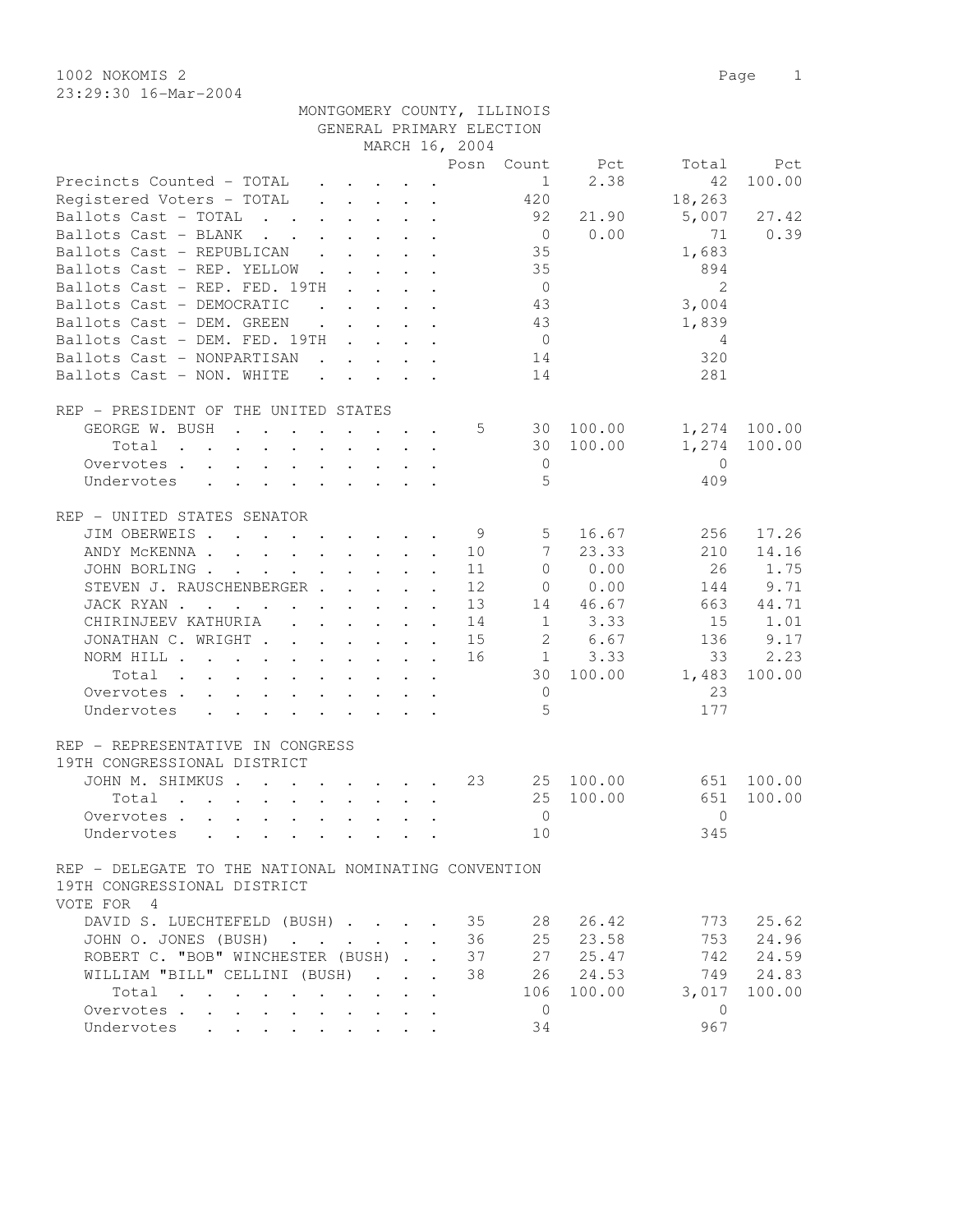1002 NOKOMIS 2 Page 2 23:29:30 16-Mar-2004

|                                                                                                    |              |                                                                                         |                      |                      |                 |                      | GENERAL PRIMARY ELECTION<br>MARCH 16, 2004 | MONTGOMERY COUNTY, ILLINOIS |           |                          |              |
|----------------------------------------------------------------------------------------------------|--------------|-----------------------------------------------------------------------------------------|----------------------|----------------------|-----------------|----------------------|--------------------------------------------|-----------------------------|-----------|--------------------------|--------------|
|                                                                                                    |              |                                                                                         |                      |                      |                 |                      |                                            |                             |           | Posn Count Pct Total Pct |              |
| REP - ALTERNATE DELEGATE TO THE NATIONAL NOMINATING                                                |              |                                                                                         |                      |                      |                 |                      |                                            |                             |           |                          |              |
| CONVENTION 19TH CONGRESSIONAL DISTRICT<br>VOTE FOR 4                                               |              |                                                                                         |                      |                      |                 |                      |                                            |                             |           |                          |              |
| ROBIN L. LONG (BUSH) 44 27 24.77                                                                   |              |                                                                                         |                      |                      |                 |                      |                                            |                             |           |                          | 715 25.04    |
| SHEOW H. "SHOWAY" CHANG (BUSH) 45 27 24.77                                                         |              |                                                                                         |                      |                      |                 |                      |                                            |                             |           |                          | 694 24.30    |
| LANE HARVEY (BUSH) 46 26 23.85 697 24.40                                                           |              |                                                                                         |                      |                      |                 |                      |                                            |                             |           |                          |              |
| RODNEY L. DAVIS (BUSH) 47 29 26.61                                                                 |              |                                                                                         |                      |                      |                 |                      |                                            |                             |           |                          | 750 26.26    |
| Total                                                                                              |              |                                                                                         |                      |                      |                 |                      |                                            |                             |           | 109 100.00 2,856 100.00  |              |
| Overvotes.                                                                                         |              |                                                                                         |                      |                      |                 |                      |                                            | $\overline{0}$              |           | $\bigcirc$               |              |
| Undervotes                                                                                         |              | $\mathbf{r}$ , $\mathbf{r}$ , $\mathbf{r}$ , $\mathbf{r}$ , $\mathbf{r}$ , $\mathbf{r}$ |                      |                      |                 |                      |                                            | 31                          |           | 1,128                    |              |
| REP - REPRESENTATIVE IN THE GENERAL ASSEMBLY<br>98TH REPRESENTATIVE DISTRICT<br>NO CANDIDATE FILED |              |                                                                                         |                      |                      |                 |                      |                                            |                             |           |                          |              |
| Total                                                                                              |              |                                                                                         |                      |                      |                 |                      |                                            | $\mathbf{0}$                |           | $\mathbf 0$              |              |
| Overvotes                                                                                          |              |                                                                                         |                      |                      |                 |                      |                                            | $\circ$                     |           | $\Omega$                 |              |
| Undervotes                                                                                         |              |                                                                                         |                      |                      |                 |                      |                                            | 35                          |           | 1,679                    |              |
|                                                                                                    |              |                                                                                         |                      |                      |                 |                      |                                            |                             |           |                          |              |
| REP - CIRCUIT CLERK<br>MARY WEBB 86 30 100.00                                                      |              |                                                                                         |                      |                      |                 |                      |                                            |                             |           |                          | 1,501 100.00 |
| Total                                                                                              |              |                                                                                         |                      |                      |                 |                      |                                            |                             | 30 100.00 | 1,501                    | 100.00       |
| Overvotes.                                                                                         |              |                                                                                         |                      |                      |                 |                      |                                            | $\overline{0}$              |           | $\bigcirc$               |              |
| Undervotes                                                                                         |              |                                                                                         |                      |                      |                 |                      |                                            | 5                           |           | 178                      |              |
| REP - STATE'S ATTORNEY                                                                             |              |                                                                                         |                      |                      |                 |                      |                                            |                             |           |                          |              |
| NO CANDIDATE FILED                                                                                 |              |                                                                                         |                      |                      |                 |                      |                                            |                             |           |                          |              |
| Total                                                                                              |              |                                                                                         |                      |                      |                 |                      |                                            | $\mathbf 0$                 |           | $\mathbf{0}$             |              |
| Overvotes.                                                                                         |              |                                                                                         |                      |                      |                 |                      |                                            | $\mathbf{0}$                |           | $\Omega$                 |              |
| Undervotes                                                                                         |              | $\mathbf{r}$ , $\mathbf{r}$ , $\mathbf{r}$ , $\mathbf{r}$ , $\mathbf{r}$ , $\mathbf{r}$ |                      |                      |                 |                      |                                            | 35                          |           | 1,679                    |              |
| $REF - CORONER$                                                                                    |              |                                                                                         |                      |                      |                 |                      |                                            |                             |           |                          |              |
| NO CANDIDATE FILED                                                                                 |              |                                                                                         |                      |                      |                 |                      |                                            |                             |           |                          |              |
| Total                                                                                              |              |                                                                                         |                      |                      |                 |                      |                                            | $\mathbf{0}$                |           | 0                        |              |
| Overvotes.                                                                                         |              |                                                                                         |                      |                      |                 |                      |                                            | 0                           |           | $\Omega$                 |              |
| Undervotes                                                                                         |              |                                                                                         |                      |                      |                 |                      |                                            | 35                          |           | 1,679                    |              |
| REP - COUNTY BOARD DISTRICT 2                                                                      |              |                                                                                         |                      |                      |                 |                      |                                            |                             |           |                          |              |
| COUNTY BOARD MEMBER                                                                                |              |                                                                                         |                      |                      |                 |                      |                                            |                             |           |                          |              |
| VOTE FOR 2                                                                                         |              |                                                                                         |                      |                      |                 |                      |                                            |                             |           |                          |              |
| NELSON AUMANN                                                                                      |              |                                                                                         |                      |                      |                 |                      | 98                                         |                             | 31 100.00 | 244                      | 100.00       |
| Total                                                                                              |              |                                                                                         |                      |                      |                 |                      |                                            |                             | 31 100.00 | 244                      | 100.00       |
| Overvotes                                                                                          | $\mathbf{L}$ |                                                                                         |                      |                      |                 |                      |                                            | $\overline{0}$              |           | $\Omega$                 |              |
| Undervotes .                                                                                       |              |                                                                                         |                      |                      |                 |                      |                                            | 39                          |           | 370                      |              |
| REP - JUDGE OF THE SUPREME COURT                                                                   |              |                                                                                         |                      |                      |                 |                      |                                            |                             |           |                          |              |
| 5TH JUDICIAL DISTRICT (VAC.HON.HARRISON II)                                                        |              |                                                                                         |                      |                      |                 |                      |                                            |                             |           |                          |              |
| LLOYD A. KARMEIER                                                                                  |              | $\sim$ $\sim$                                                                           | $\cdot$              |                      |                 | $\sim$               | 113                                        |                             | 27 100.00 | 1,304                    | 100.00       |
| Total                                                                                              |              | $\mathcal{L}^{\mathcal{L}}$                                                             |                      |                      |                 | $\ddot{\phantom{a}}$ |                                            | 27                          | 100.00    | 1,304                    | 100.00       |
| Overvotes                                                                                          |              |                                                                                         | $\mathbf{L}$         | $\ddot{\phantom{0}}$ | $\cdot$ $\cdot$ |                      |                                            | 0                           |           | $\mathbf{0}$             |              |
| Undervotes                                                                                         |              | $\ddot{\phantom{0}}$                                                                    | $\ddot{\phantom{0}}$ |                      |                 |                      |                                            | 8                           |           | 375                      |              |
|                                                                                                    |              |                                                                                         |                      |                      |                 |                      |                                            |                             |           |                          |              |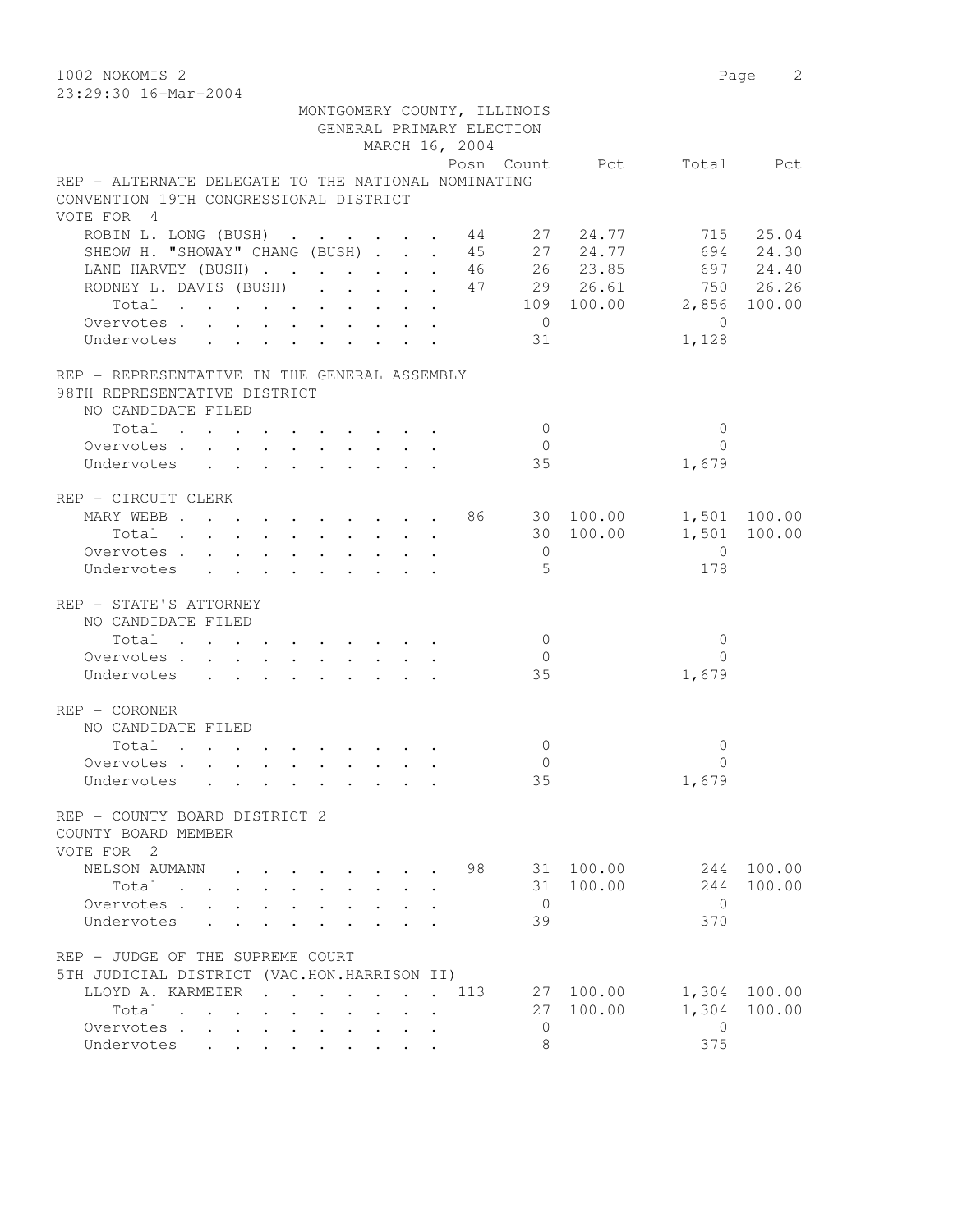| 1002 NOKOMIS 2                                | 3<br>Page |
|-----------------------------------------------|-----------|
| $23:29:30$ 16-Mar-2004                        |           |
| MONTGOMERY COUNTY, ILLINOIS                   |           |
| GENERAL PRIMARY ELECTION                      |           |
| MARCH 16, 2004                                |           |
| Posn Count Pct                                | Total Pct |
| REP - JUDGE OF THE APPELLATE COURT            |           |
| 5TH JUDICIAL DISTRICT (VAC.HON.RARICK)        |           |
| NO CANDIDATE FILED                            |           |
| $\Omega$                                      | $\Omega$  |
| Total<br>$\Omega$                             | $\Omega$  |
| Overvotes                                     |           |
| 35<br>Undervotes                              | 1,679     |
|                                               |           |
| REP - JUDGE OF THE CIRCUIT COURT              |           |
| 4TH JUD. CIRC. MONTGOMERY CO. (VAC.HON.HUBER) |           |
| NO CANDIDATE FILED                            |           |
| Total<br>$\bigcirc$                           | $\Omega$  |
| $\Omega$<br>Overvotes                         | $\Omega$  |
| Undervotes<br>35                              | 1,679     |
|                                               |           |
| REP - PRECINCT COMMITTEEMAN                   |           |
| NOKOMIS <sub>2</sub>                          |           |
| NO CANDIDATE FILED                            |           |
| Total<br>$\Omega$                             |           |
| $\Omega$<br>Overvotes.                        |           |
| 35<br>Undervotes                              |           |
|                                               |           |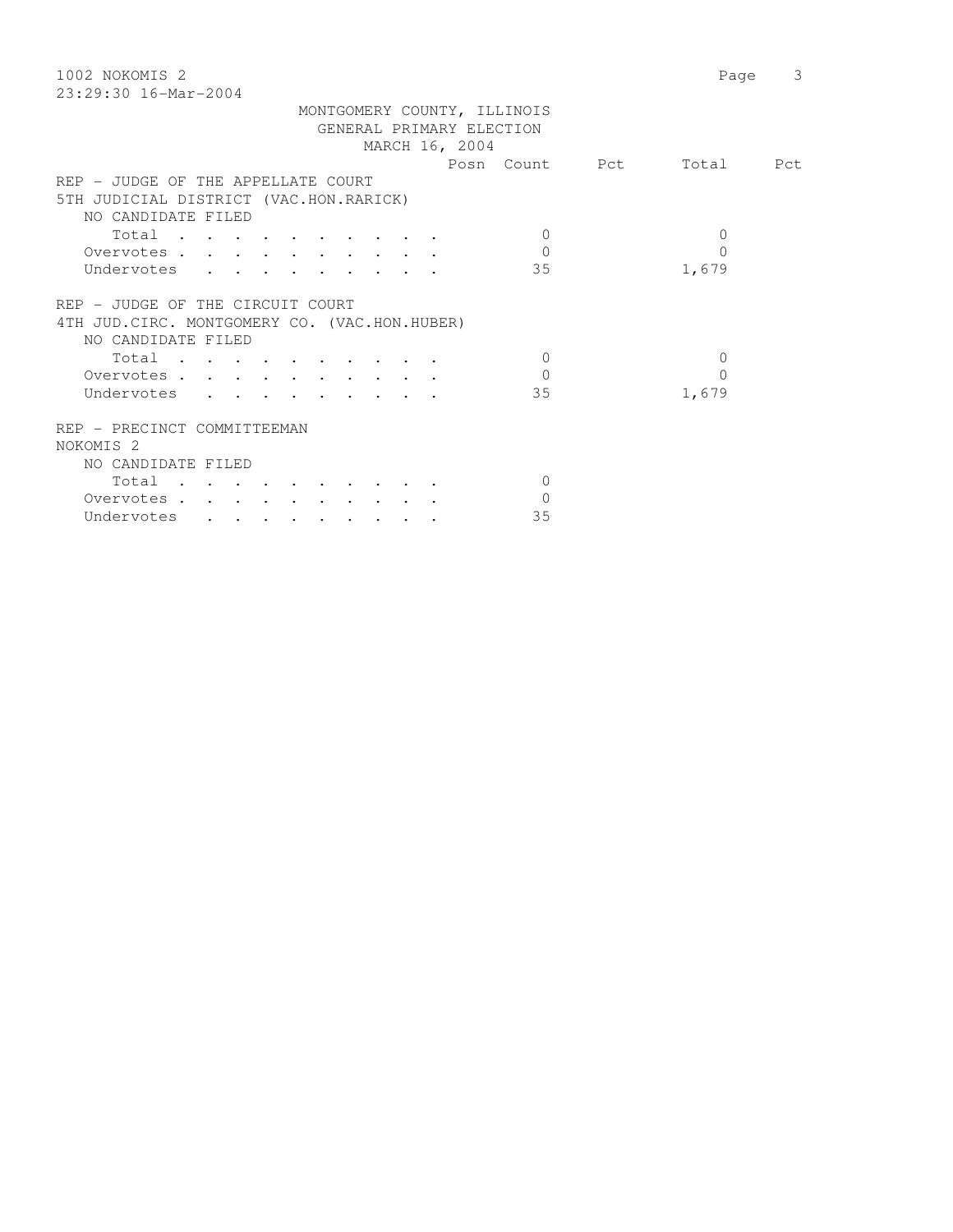1002 NOKOMIS 2 Page 4

|                                                                                                       |  |                                                                                         |  |                | MONTGOMERY COUNTY, ILLINOIS |                                                                      |                          |              |
|-------------------------------------------------------------------------------------------------------|--|-----------------------------------------------------------------------------------------|--|----------------|-----------------------------|----------------------------------------------------------------------|--------------------------|--------------|
|                                                                                                       |  |                                                                                         |  |                | GENERAL PRIMARY ELECTION    |                                                                      |                          |              |
|                                                                                                       |  |                                                                                         |  | MARCH 16, 2004 |                             |                                                                      |                          |              |
|                                                                                                       |  |                                                                                         |  |                |                             |                                                                      | Posn Count Pct Total Pct |              |
| DEM - PRESIDENT OF THE UNITED STATES                                                                  |  |                                                                                         |  |                |                             |                                                                      |                          |              |
| JOHN EDWARDS                                                                                          |  |                                                                                         |  | 5              | $\overline{\mathbf{3}}$     | 7.50                                                                 | 435                      | 15.70        |
| WESLEY K. CLARK                                                                                       |  |                                                                                         |  | 6              |                             | $\begin{array}{ccc} & & 0 & & 0.00 \end{array}$                      | 40                       | 1.44         |
| HOWARD DEAN                                                                                           |  |                                                                                         |  | 7              |                             | 2, 5, 00                                                             | 97                       | 3.50         |
| JOE LIEBERMAN                                                                                         |  | $\mathbf{r}$ , $\mathbf{r}$ , $\mathbf{r}$ , $\mathbf{r}$ , $\mathbf{r}$ , $\mathbf{r}$ |  | 8              |                             | $0 \t 0.00$                                                          | 44                       | 1.59         |
| DENNIS J. KUCINICH                                                                                    |  |                                                                                         |  | 9              |                             | $1 \t 2.50$                                                          | 29                       | 1.05         |
| LYNDON H. LaROUCHE, JR. 10                                                                            |  |                                                                                         |  |                |                             | 0 0.00                                                               | 10                       | 0.36         |
| CAROL MOSELEY BRAUN 11                                                                                |  |                                                                                         |  |                | $\overline{0}$              | 0.00                                                                 | 40                       | 1.44         |
| ALFRED C. SHARPTON                                                                                    |  |                                                                                         |  | 12             |                             | 0 0.00                                                               |                          | 19 0.69      |
| JOHN F. KERRY                                                                                         |  |                                                                                         |  | 13             |                             | 34 85.00                                                             | 2,057 74.23              |              |
| Total                                                                                                 |  |                                                                                         |  |                |                             | 40 100.00                                                            |                          | 2,771 100.00 |
| Overvotes                                                                                             |  |                                                                                         |  |                | 1                           |                                                                      | 11                       |              |
| Undervotes                                                                                            |  |                                                                                         |  |                | $\overline{2}$              |                                                                      | 222                      |              |
|                                                                                                       |  |                                                                                         |  |                |                             |                                                                      |                          |              |
| DEM - UNITED STATES SENATOR                                                                           |  |                                                                                         |  |                |                             |                                                                      |                          |              |
| BARACK OBAMA                                                                                          |  |                                                                                         |  | . 17           |                             | 3 7.89                                                               | 349                      | 12.66        |
| DANIEL W. HYNES 18                                                                                    |  |                                                                                         |  |                |                             | 28 73.68                                                             |                          | 1,654 59.99  |
| GERY CHICO<br>. 19                                                                                    |  |                                                                                         |  |                |                             | $\begin{matrix}0&0.00\end{matrix}$                                   |                          | 20 0.73      |
| MARIA PAPPAS 20                                                                                       |  |                                                                                         |  |                |                             | $1 \t 2.63$                                                          |                          | 51 1.85      |
| M. BLAIR HULL 21                                                                                      |  |                                                                                         |  |                |                             |                                                                      | 5 13.16 570 20.67        |              |
| JOYCE WASHINGTON 22                                                                                   |  |                                                                                         |  |                |                             |                                                                      | 0 0.00 35 1.27           |              |
| NANCY SKINNER                                                                                         |  |                                                                                         |  | 23             |                             | $1 \t 2.63$                                                          | 78                       | 2.83         |
| Total                                                                                                 |  |                                                                                         |  |                |                             | 38 100.00                                                            | 2,757                    | 100.00       |
| Overvotes.                                                                                            |  |                                                                                         |  |                | $\Omega$                    |                                                                      | 16                       |              |
| Undervotes<br>$\mathbf{r}$ , $\mathbf{r}$ , $\mathbf{r}$ , $\mathbf{r}$ , $\mathbf{r}$ , $\mathbf{r}$ |  |                                                                                         |  |                | $\overline{5}$              |                                                                      | 231                      |              |
|                                                                                                       |  |                                                                                         |  |                |                             |                                                                      |                          |              |
| DEM - REPRESENTATIVE IN CONGRESS                                                                      |  |                                                                                         |  |                |                             |                                                                      |                          |              |
| 19TH CONGRESSIONAL DISTRICT                                                                           |  |                                                                                         |  |                |                             |                                                                      |                          |              |
| TIM BAGWELL                                                                                           |  |                                                                                         |  |                |                             | $\cdot$ $\cdot$ $\cdot$ $\cdot$ $\cdot$ $\cdot$ $\cdot$ 34 30 100.00 | 793                      | 100.00       |
| Total                                                                                                 |  |                                                                                         |  |                |                             | 30 100.00                                                            | 793                      | 100.00       |
| Overvotes                                                                                             |  |                                                                                         |  |                | $\overline{0}$              |                                                                      | $\bigcap$                |              |
| Undervotes                                                                                            |  |                                                                                         |  |                | 13                          |                                                                      | 427                      |              |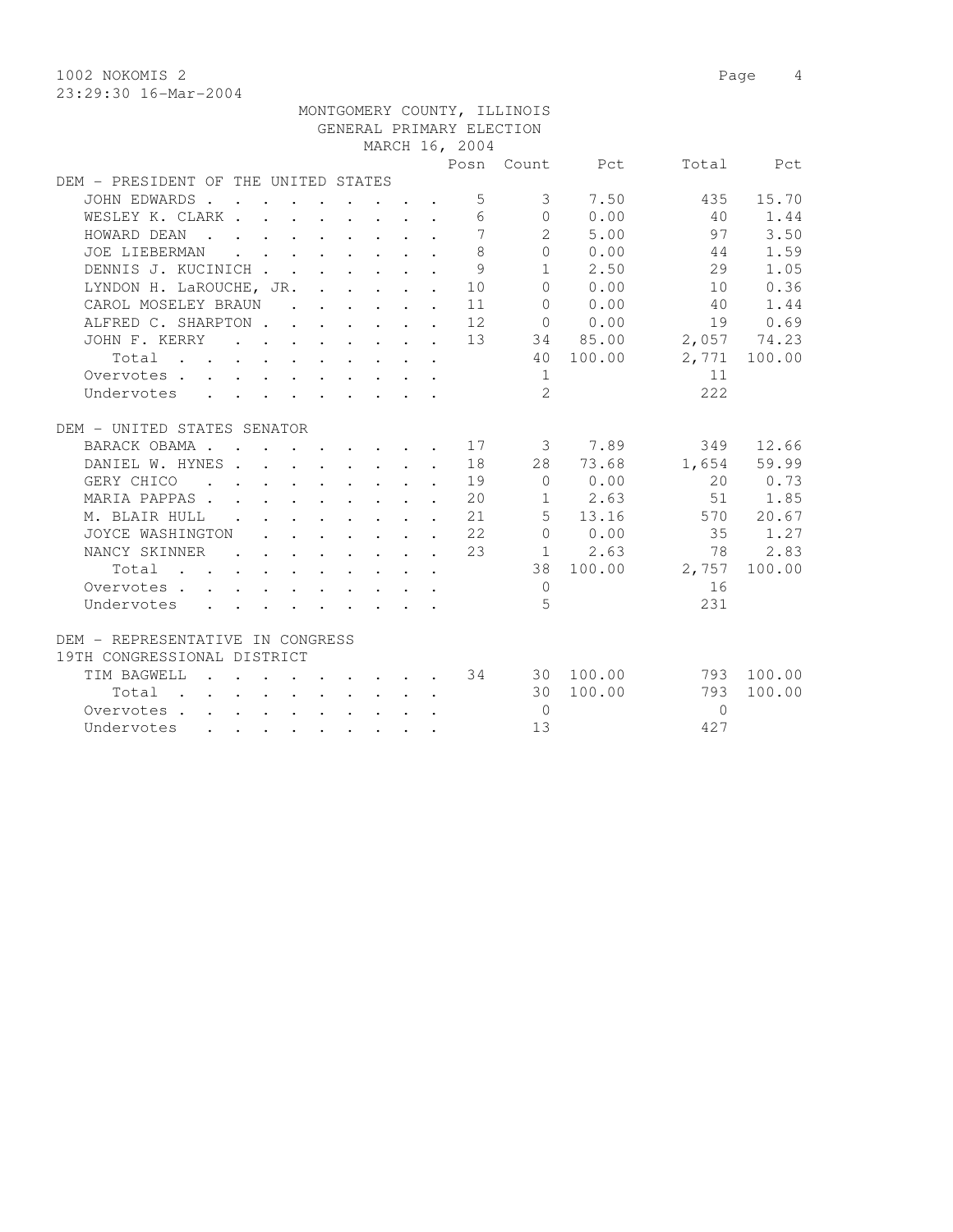1002 NOKOMIS 2 Page 5 23:29:30 16-Mar-2004

| MONTGOMERY COUNTY, ILLINOIS<br>GENERAL PRIMARY ELECTION |                      | MARCH 16, 2004 |                                                                       |             |                           |              |
|---------------------------------------------------------|----------------------|----------------|-----------------------------------------------------------------------|-------------|---------------------------|--------------|
|                                                         |                      |                |                                                                       |             | Posn Count Pct Total Pct  |              |
| DEM - DELEGATE TO THE NATIONAL NOMINATING CONVENTION    |                      |                |                                                                       |             |                           |              |
| 19TH CONGRESSIONAL DISTRICT                             |                      |                |                                                                       |             |                           |              |
| VOTE FOR 5                                              |                      |                |                                                                       |             |                           |              |
| HAROLD DEAN BYERS (DEAN) 41 10 5.88                     |                      |                |                                                                       |             | 289                       | 6.72         |
| JEANNINE RICHARDS (DEAN)                                |                      | 42             | 8 <sup>8</sup>                                                        | 4.71        | 225                       | 5.23         |
| LARRY A. DOUGLAS (DEAN)                                 |                      |                |                                                                       | 43 6 3.53   | 238                       | 5.54         |
| DOROTHY L. SMITH (DEAN) 44 6 3.53                       |                      |                |                                                                       |             | 221                       | 5.14         |
| MICHAEL HOFFMANN (DEAN) 45                              |                      |                |                                                                       | $5 \t 2.94$ | 224                       | 5.21         |
| LORI KRUEGER (KUCINICH) 46                              |                      |                | 6                                                                     | 3.53        | 126                       | 2.93         |
| JESSE STALLINGS (KUCINICH)                              |                      |                | $2^{\circ}$                                                           | 1.18        | 97                        | 2.26         |
| MARGARET "PEGGY" JENKINS (KUCINICH)                     | $\mathbf{L}$         |                | $\begin{array}{ccc} 4\,7 & \quad & 2 \\ 4\,8 & \quad & 4 \end{array}$ | 2.35        | 141                       | 3.28         |
| STANLEY I. MEINERT (KUCINICH)                           | $\mathbf{L}$         |                | 49<br>$\overline{3}$                                                  | 1.76        | 88                        | 2.05         |
| T. L. "TIM" THORTON (KUCINICH)                          |                      |                | 50 2                                                                  |             | 1.18 133                  | 3.09         |
| MICHAEL C. HOERNER (EDWARDS)                            |                      |                | 86 10                                                                 |             | 3 1.76 88                 | 2.05         |
| GWEN M. MONTGOMERY (EDWARDS)                            |                      | 87             |                                                                       | $1 \t 0.59$ | 89                        | 2.07         |
| NEIL J. CALDERON (EDWARDS)                              |                      | 88             |                                                                       | $2 \t1.18$  | 68 —                      | 1.58         |
| CHARLENE R. LAMBERT (EDWARDS) 89                        |                      |                |                                                                       | $1 \t 0.59$ | 82                        | 1.91         |
| GIOVANNI RAY RANDAZZO (EDWARDS) 90                      |                      |                | $\sim$ 1                                                              | 0.59        | 59                        | 1.37         |
| DAVID R. PICCIOLI (CLARK)                               |                      |                | 1                                                                     | 0.59        | 18                        | 0.42         |
| MICHELLE S. PAUL (CLARK)                                | $\sim$               | 91<br>92       | $\overline{0}$                                                        | 0.00        | 20                        | 0.47         |
| MICHAEL G. GRADY (CLARK)                                |                      | 93             |                                                                       | $0 \t 0.00$ | 17                        | 0.40         |
| CATHERINE A. COPLEY (CLARK) 94 1 0.59 16                |                      |                |                                                                       |             |                           | 0.37         |
| JOHN COSTELLO (CLARK) 95 1 0.59 42                      |                      |                |                                                                       |             |                           | 0.98         |
| KURT GRANBERG (KERRY) 96 24                             |                      |                |                                                                       | 14.12       | 408                       | 9.49         |
| ELLEN SINCLAIR (KERRY) 97                               |                      |                | 21                                                                    | 12.35       | 410                       | 9.54         |
| STEPHEN J SCATES (KERRY) 98                             |                      |                | 21                                                                    | 12.35       | 397                       | 9.23         |
| SAUNDRA HUDSON (KERRY) 99                               |                      |                |                                                                       | 21 12.35    | 412                       | 9.58         |
| GERALD "JERRY" PRINCE (KERRY) 100                       |                      |                |                                                                       | 20 11.76    | 391                       | 9.10         |
| Total                                                   |                      |                |                                                                       |             | 170 100.00 4,299          | 100.00       |
| Overvotes                                               |                      |                | $\mathbf{1}$                                                          |             | 43                        |              |
| Undervotes                                              |                      |                | 40                                                                    |             | 1,586                     |              |
|                                                         |                      |                |                                                                       |             |                           |              |
| DEM - ALTERNATE DELEGATE TO THE NATIONAL NOMINATING     |                      |                |                                                                       |             |                           |              |
| CONVENTION 19TH CONGRESSIONAL DISTRICT                  |                      |                |                                                                       |             |                           |              |
| MARCINA "MARCY" M. BECK (DEAN) 112                      |                      |                |                                                                       | 3 8.11      | 98 10.29                  |              |
| AMBER WILLIAMS (KUCINICH) 113                           |                      |                |                                                                       |             | $0 \t 0.00 \t 44 \t 4.62$ |              |
| VIRGINIA LEE HYERS (EDWARDS)                            |                      | 114            | $\mathbf{2}$                                                          | 5.41        |                           | 137 14.39    |
| NATALIE A. ENRIETTO (CLARK)                             |                      | . 115          |                                                                       | $1 \t 2.70$ | 29                        | 3.05         |
| SUSAN R. SHEA (KERRY).                                  |                      | 116            |                                                                       | 31 83.78    |                           | 644 67.65    |
| Total                                                   | $\ddot{\phantom{a}}$ |                | 37                                                                    | 100.00      | 952                       | 100.00       |
| Overvotes.                                              |                      |                | $\mathbf{0}$                                                          |             | 3                         |              |
| Undervotes                                              |                      |                | 6                                                                     |             | 265                       |              |
| DEM - REPRESENTATIVE IN THE GENERAL ASSEMBLY            |                      |                |                                                                       |             |                           |              |
| 98TH REPRESENTATIVE DISTRICT                            |                      |                |                                                                       |             |                           |              |
| GARY HANNIG                                             |                      | 139            |                                                                       | 39 100.00   |                           | 2,593 100.00 |
| Total                                                   |                      |                |                                                                       | 39 100.00   | 2,593                     | 100.00       |
| Overvotes                                               |                      |                | $\overline{0}$                                                        |             | $\bigcirc$                |              |
| Undervotes                                              |                      |                | 4                                                                     |             | 401                       |              |
|                                                         |                      |                |                                                                       |             |                           |              |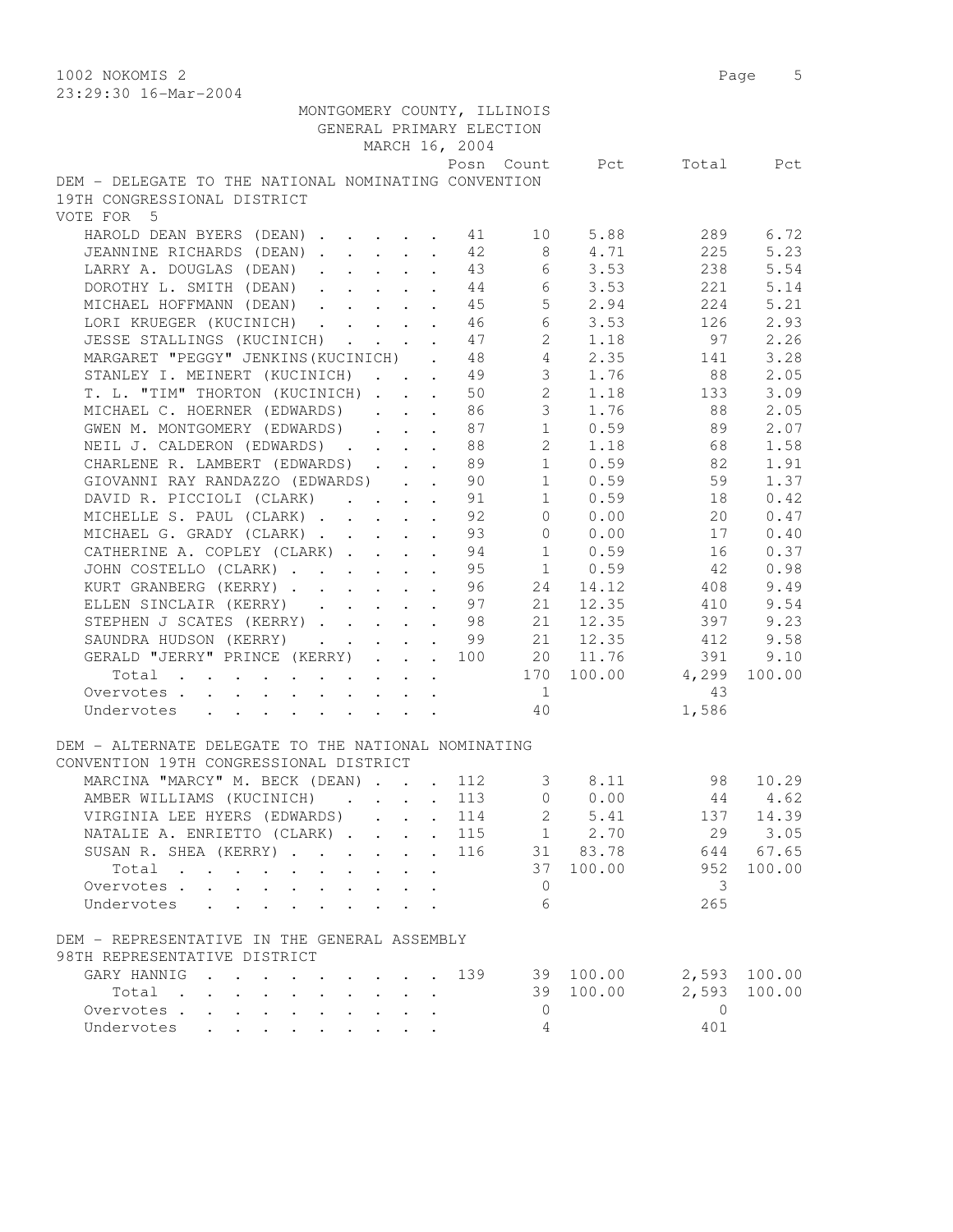1002 NOKOMIS 2 Page 6 23:29:30 16-Mar-2004 MONTGOMERY COUNTY, ILLINOIS GENERAL PRIMARY ELECTION MARCH 16, 2004 Posn Count Pct Total Pct DEM - CIRCUIT CLERK NO CANDIDATE FILED Total . . . . . . . . . . 0 0 Overvotes . . . . . . . . . . 0 0 Undervotes . . . . . . . . . 43 2,994 DEM - STATE'S ATTORNEY JIM ROBERTS . . . . . . . . 167 33 100.00 2,511 100.00 Total . . . . . . . . . . 33 100.00 2,511 100.00 Overvotes . . . . . . . . . . 0 Undervotes . . . . . . . . . 10 483 DEM - CORONER RICKEY L. BROADDUS . . . . . . . 170 31 100.00 2,367 100.00 Total . . . . . . . . . . 31 100.00 2,367 100.00 Overvotes . . . . . . . . . . . 0 Undervotes . . . . . . . . . 12 627 DEM - COUNTY BOARD DISTRICT 2 COUNTY BOARD MEMBER VOTE FOR 2 MIKE A. HAVERA . . . . . . . . 174 33 100.00 258 100.00<br>Total . . . . . . . . . 33 100.00 258 100.00 Total . . . . . . . . . . 33 100.00 Overvotes . . . . . . . . . . 0 0 Undervotes . . . . . . . . . 53 53 404 DEM - JUDGE OF THE SUPREME COURT 5TH JUDICIAL DISTRICT (VAC.HON.HARRISON II) GORDON E. MAAG . . . . . . . . 191 29 100.00 1,795 100.00 Total . . . . . . . . . . 29 100.00 1,795 100.00 Overvotes . . . . . . . . . . 0 0 Undervotes . . . . . . . . . . 14 1,199 DEM - JUDGE OF THE APPELLATE COURT 5TH JUDICIAL DISTRICT (VAC.HON.RARICK) JAMES K. DONOVAN . . . . . . 196 27 100.00 1,900 100.00<br>Total . . . . . . . . . 27 100.00 1,900 100.00 Total . . . . . . . . . . 27 100.00 1,900 100.00 Overvotes . . . . . . . . . . . 0 0<br>
Undervotes . . . . . . . . . . 16 0 1,094 Undervotes . . . . . . . . . 16 DEM - JUDGE OF THE CIRCUIT COURT 4TH JUD.CIRC. MONTGOMERY CO. (VAC.HON.HUBER) KELLY D. LONG . . . . . . . . 203 40 100.00 2,423 100.00 Total . . . . . . . . . . 40 100.00 2,423 100.00 Overvotes . . . . . . . . . . 0 0 Undervotes . . . . . . . . . 3 DEM - PRECINCT COMMITTEEMAN NOKOMIS 2 DAVID E. CAREY . . . . . . 218 41 100.00 Total . . . . . . . . . . 41 100.00

Overvotes . . . . . . . . . . 0 Undervotes . . . . . . . . 2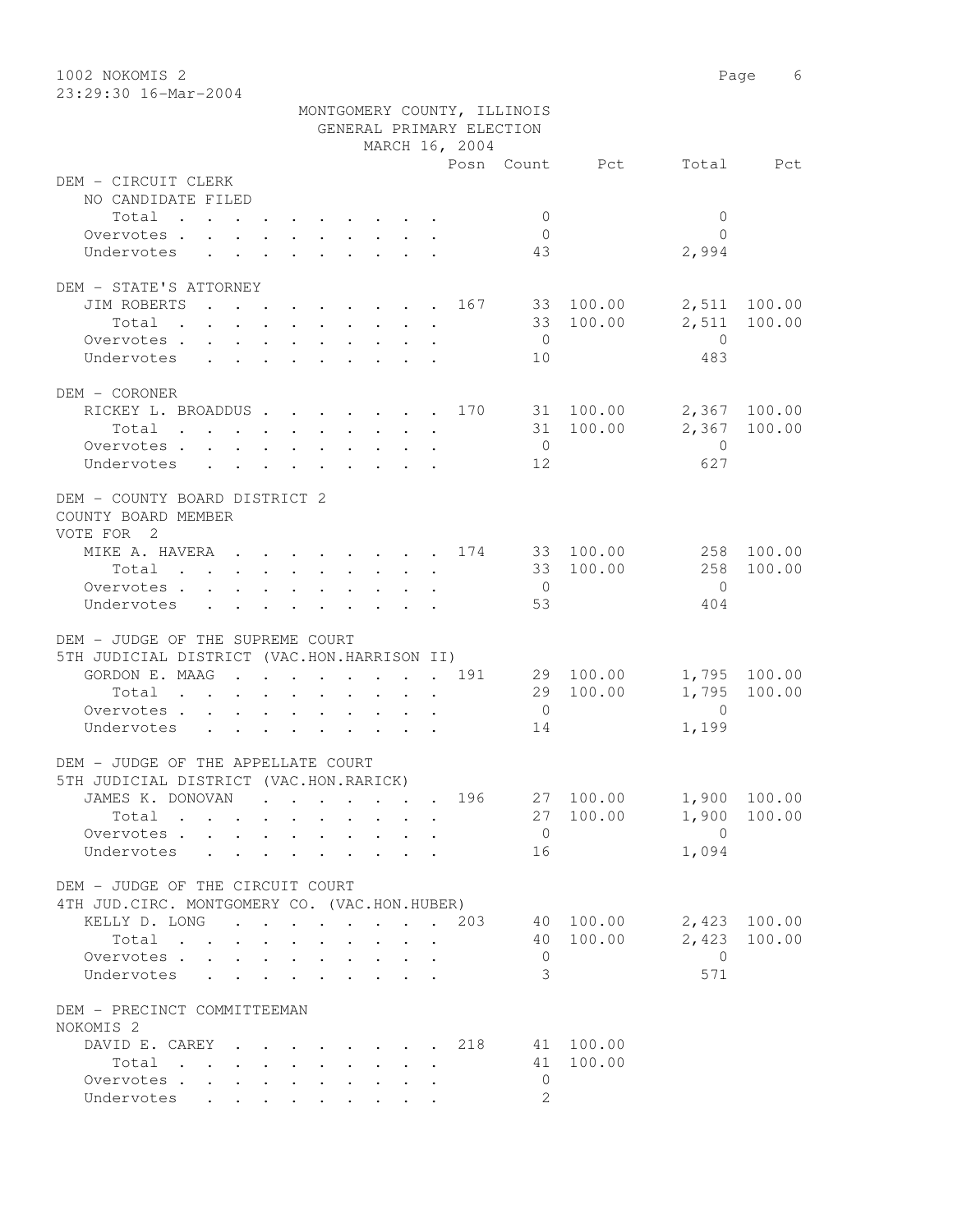1002 NOKOMIS 2 Page 7 23:29:30 16-Mar-2004

| MONTGOMERY COUNTY, ILLINOIS                                                                                              |                                   |                      |                                   |                          |                          |                      |                                           |        |                      |                      |      |                |        |       |             |
|--------------------------------------------------------------------------------------------------------------------------|-----------------------------------|----------------------|-----------------------------------|--------------------------|--------------------------|----------------------|-------------------------------------------|--------|----------------------|----------------------|------|----------------|--------|-------|-------------|
| GENERAL PRIMARY ELECTION                                                                                                 |                                   |                      |                                   |                          |                          |                      |                                           |        |                      |                      |      |                |        |       |             |
| MARCH 16, 2004                                                                                                           |                                   |                      |                                   |                          |                          |                      |                                           |        |                      |                      |      |                |        |       |             |
|                                                                                                                          |                                   |                      |                                   |                          |                          |                      |                                           |        |                      |                      | Posn | Count          | Pct    | Total | Pct         |
| MONTGOMERY COUNTY                                                                                                        |                                   |                      |                                   |                          |                          |                      |                                           |        |                      |                      |      |                |        |       |             |
| YES .<br>the contract of the contract of the contract of the contract of the contract of the contract of the contract of |                                   |                      |                                   |                          |                          |                      |                                           |        | $\sim$ $\sim$        | $\ddot{\phantom{a}}$ | 246  | 34             | 38.20  | 1,971 | 43.10       |
| NO.                                                                                                                      |                                   | $\sim$ 100 $\pm$     | $\sim$                            | $\sim$                   | $\sim$                   | $\cdot$              | $\sim$                                    | $\sim$ | $\ddot{\phantom{a}}$ |                      | 247  | 55             | 61.80  |       | 2,602 56.90 |
| Total                                                                                                                    |                                   | $\mathbf{r}$         |                                   |                          |                          |                      | <b>Service Contract Contract Contract</b> |        |                      |                      |      | 89             | 100.00 | 4,573 | 100.00      |
| Overvotes.                                                                                                               |                                   | $\mathbf{r}$         | $\sim$ $\sim$                     | $\overline{\phantom{a}}$ | $\overline{\phantom{a}}$ |                      |                                           |        |                      |                      |      | 0              |        | 4     |             |
| Undervotes                                                                                                               |                                   | $\sim$               |                                   |                          |                          |                      |                                           |        |                      |                      |      | 3              |        | 416   |             |
| COMMUNITY MEMORIAL PARK DISTRICT<br>NOKOMIS.                                                                             |                                   |                      |                                   |                          |                          |                      |                                           |        |                      |                      |      |                |        |       |             |
| YES<br>$\sim$                                                                                                            | and the state of the state of the |                      |                                   | $\sim$                   | $\sim$                   | $\cdot$              |                                           |        |                      |                      | 271  | 33             | 36.67  | 178   | 34.43       |
| NO.<br>$\sim$                                                                                                            |                                   | $\sim$               |                                   | $\sim$                   | $\sim$                   | $\ddot{\phantom{a}}$ |                                           |        |                      |                      | 272  | 57             | 63.33  | 339   | 65.57       |
| Total                                                                                                                    | $\sim 10$                         | $\ddot{\phantom{a}}$ | and the state of the state of the |                          |                          | $\cdot$              | $\bullet$                                 |        |                      |                      |      | 90             | 100.00 | 517   | 100.00      |
| Overvotes .                                                                                                              |                                   | $\ddot{\phantom{a}}$ | $\sim$ $\sim$                     | $\sim$ $\sim$            |                          | $\bullet$            |                                           |        |                      |                      |      | 0              |        |       |             |
| Undervotes                                                                                                               |                                   |                      |                                   |                          |                          |                      |                                           |        |                      |                      |      | $\overline{2}$ |        | 23    |             |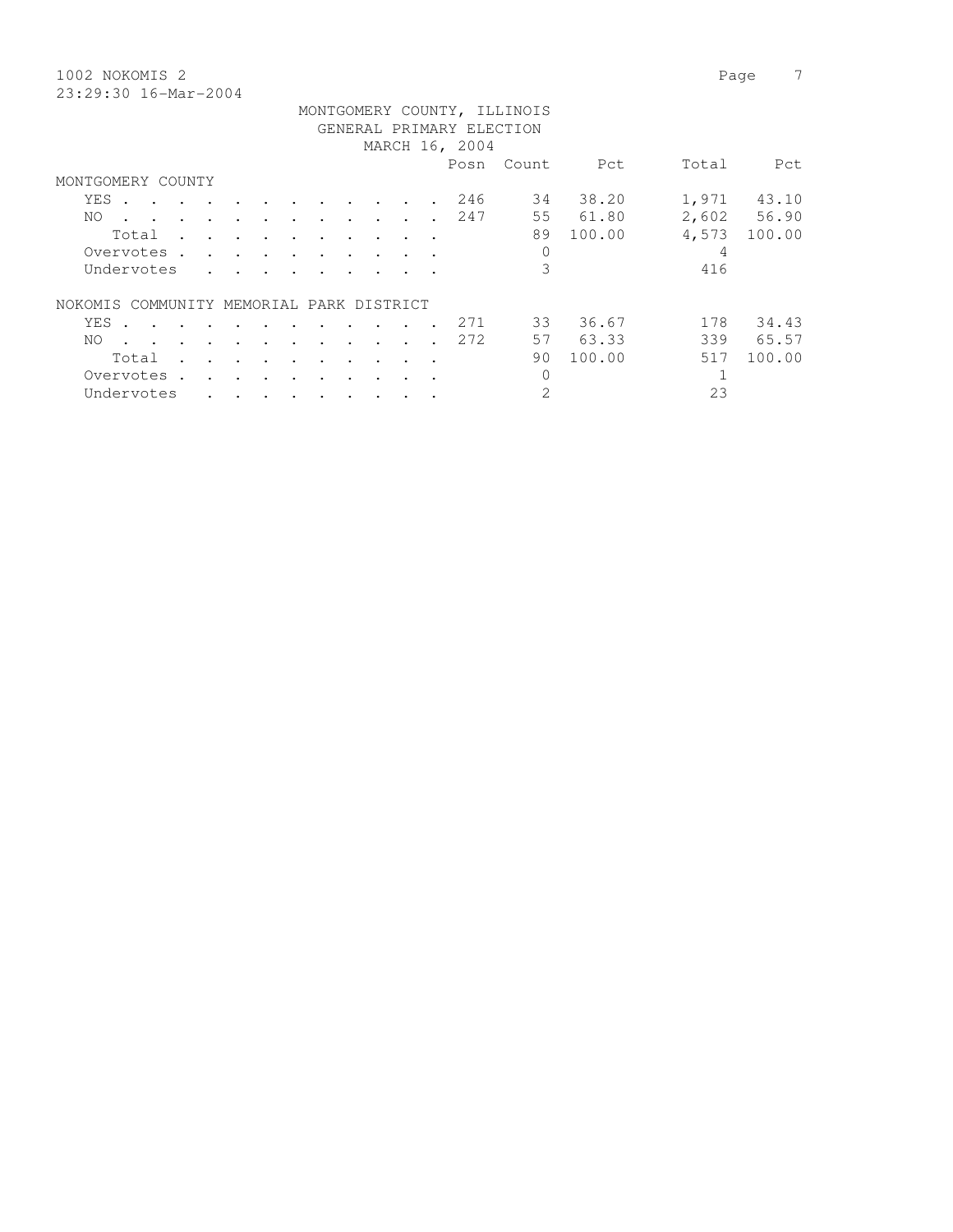23:29:30 16-Mar-2004

|                                                                                                                          |                        |                                                                          | GENERAL PRIMARY ELECTION   |                |                |                |              |
|--------------------------------------------------------------------------------------------------------------------------|------------------------|--------------------------------------------------------------------------|----------------------------|----------------|----------------|----------------|--------------|
|                                                                                                                          |                        |                                                                          | MARCH 16, 2004             |                |                |                |              |
|                                                                                                                          |                        |                                                                          |                            |                | Posn Count Pct | Total          | Pct          |
| Precincts Counted - TOTAL                                                                                                |                        | $\cdot$ $\cdot$ $\cdot$ $\cdot$ $\cdot$ $\cdot$ $\cdot$                  |                            | 1              | 2.38           | 42             | 100.00       |
| Registered Voters - TOTAL                                                                                                |                        | $\mathbf{r}$ , $\mathbf{r}$ , $\mathbf{r}$ , $\mathbf{r}$ , $\mathbf{r}$ |                            | 490            |                | 18,263         |              |
| Ballots Cast - TOTAL                                                                                                     |                        |                                                                          |                            | 135            | 27.55          | 5,007          | 27.42        |
| Ballots Cast - BLANK                                                                                                     |                        |                                                                          |                            | $\overline{1}$ | 0.20           | 71             | 0.39         |
| Ballots Cast - REPUBLICAN                                                                                                |                        | $\mathbf{r}$ , $\mathbf{r}$ , $\mathbf{r}$ , $\mathbf{r}$                |                            | 56             |                | 1,683          |              |
| Ballots Cast - REP. YELLOW.                                                                                              | $\Delta \sim 10^{-11}$ | $\mathbf{r} = \mathbf{r} + \mathbf{r}$ .                                 |                            | 56             |                | 894            |              |
| Ballots Cast - REP. FED. 19TH                                                                                            |                        |                                                                          |                            | $\overline{0}$ |                | 2              |              |
| Ballots Cast - DEMOCRATIC<br>$\mathbf{r}$ , $\mathbf{r}$                                                                 |                        | $\mathbf{r}$ , $\mathbf{r}$                                              |                            | 62             |                | 3,004          |              |
| Ballots Cast - DEM. GREEN                                                                                                |                        | $\cdot$ $\cdot$ $\cdot$ $\cdot$ $\cdot$                                  |                            | 62             |                | 1,839          |              |
| Ballots Cast - DEM. FED. 19TH                                                                                            |                        |                                                                          |                            | $\overline{0}$ |                | 4              |              |
| Ballots Cast - NONPARTISAN<br>$\mathbf{r}$ , $\mathbf{r}$ , $\mathbf{r}$ , $\mathbf{r}$ , $\mathbf{r}$                   |                        |                                                                          |                            | 17             |                | 320            |              |
| Ballots Cast - NON. WHITE                                                                                                |                        |                                                                          |                            | 17             |                | 281            |              |
|                                                                                                                          |                        |                                                                          |                            |                |                |                |              |
| REP - PRESIDENT OF THE UNITED STATES                                                                                     |                        |                                                                          |                            |                |                |                |              |
| GEORGE W. BUSH                                                                                                           |                        |                                                                          | 5                          |                | 43 100.00      |                | 1,274 100.00 |
| $Total \cdot \cdot \cdot \cdot \cdot \cdot \cdot \cdot \cdot \cdot$                                                      |                        |                                                                          |                            |                | 43 100.00      | 1,274          | 100.00       |
| Overvotes                                                                                                                |                        |                                                                          |                            | $\overline{0}$ |                | $\Omega$       |              |
| Undervotes                                                                                                               |                        |                                                                          |                            | 13             |                | 409            |              |
|                                                                                                                          |                        |                                                                          |                            |                |                |                |              |
| REP - UNITED STATES SENATOR                                                                                              |                        |                                                                          |                            |                |                |                |              |
| JIM OBERWEIS                                                                                                             |                        |                                                                          | 9                          | 4              | 7.84           | 256            | 17.26        |
| ANDY MCKENNA 10                                                                                                          |                        |                                                                          |                            | 10             | 19.61          | 210            | 14.16        |
| JOHN BORLING                                                                                                             |                        |                                                                          | 11                         | 2              | 3.92           | 26             | 1.75         |
| STEVEN J. RAUSCHENBERGER                                                                                                 |                        |                                                                          | 12<br>$\mathbf{r}$         | 7              | 13.73          | 144            | 9.71         |
| JACK RYAN                                                                                                                |                        |                                                                          | 13                         | 25             | 49.02          | 663            | 44.71        |
| CHIRINJEEV KATHURIA (CHIRINJEEV KATHURIA)                                                                                |                        |                                                                          | 14                         | $\overline{0}$ | 0.00           | 15             | 1.01         |
| JONATHAN C. WRIGHT                                                                                                       |                        |                                                                          | 15                         |                | 1.96           | 136            | 9.17         |
|                                                                                                                          |                        |                                                                          | 16                         | $\mathbf{1}$   |                |                |              |
| NORM HILL                                                                                                                |                        |                                                                          |                            |                | 2 3.92         | 33             | 2.23         |
| Total<br>the contract of the contract of the contract of the contract of the contract of the contract of the contract of |                        |                                                                          |                            |                | 51 100.00      | 1,483          | 100.00       |
| Overvotes                                                                                                                |                        |                                                                          |                            | 1              |                | 23             |              |
| Undervotes                                                                                                               |                        |                                                                          |                            | $\overline{4}$ |                | 177            |              |
|                                                                                                                          |                        |                                                                          |                            |                |                |                |              |
| REP - REPRESENTATIVE IN CONGRESS                                                                                         |                        |                                                                          |                            |                |                |                |              |
| 19TH CONGRESSIONAL DISTRICT                                                                                              |                        |                                                                          |                            |                |                |                |              |
| JOHN M. SHIMKUS                                                                                                          |                        |                                                                          | 23                         |                | 39 100.00      |                | 651 100.00   |
| Total                                                                                                                    |                        |                                                                          |                            | 39             | 100.00         | 651            | 100.00       |
|                                                                                                                          |                        |                                                                          |                            |                | $\overline{0}$ | $\overline{0}$ |              |
| Undervotes                                                                                                               |                        |                                                                          |                            | 17             |                | 345            |              |
|                                                                                                                          |                        |                                                                          |                            |                |                |                |              |
| REP - DELEGATE TO THE NATIONAL NOMINATING CONVENTION                                                                     |                        |                                                                          |                            |                |                |                |              |
| 19TH CONGRESSIONAL DISTRICT                                                                                              |                        |                                                                          |                            |                |                |                |              |
| VOTE FOR 4                                                                                                               |                        |                                                                          |                            |                |                |                |              |
| DAVID S. LUECHTEFELD (BUSH)                                                                                              |                        |                                                                          | 35                         | 43             | 24.86          | 773            | 25.62        |
| JOHN O. JONES (BUSH)                                                                                                     |                        |                                                                          | 36                         | 44             | 25.43          | 753            | 24.96        |
| ROBERT C. "BOB" WINCHESTER (BUSH)                                                                                        |                        |                                                                          | 37                         | 42             | 24.28          | 742            | 24.59        |
| WILLIAM "BILL" CELLINI (BUSH)                                                                                            |                        | $\mathbf{r} = \mathbf{r}$                                                | 38<br>$\ddot{\phantom{a}}$ | 44             | 25.43          | 749            | 24.83        |
| Total<br>$\ddot{\phantom{a}}$                                                                                            | $\sim$                 |                                                                          |                            | 173            | 100.00         | 3,017          | 100.00       |
| Overvotes                                                                                                                |                        |                                                                          |                            | $\overline{0}$ |                | $\mathbf{0}$   |              |
| Undervotes<br>$\bullet$ .                                                                                                |                        |                                                                          |                            | 51             |                | 967            |              |

MONTGOMERY COUNTY, ILLINOIS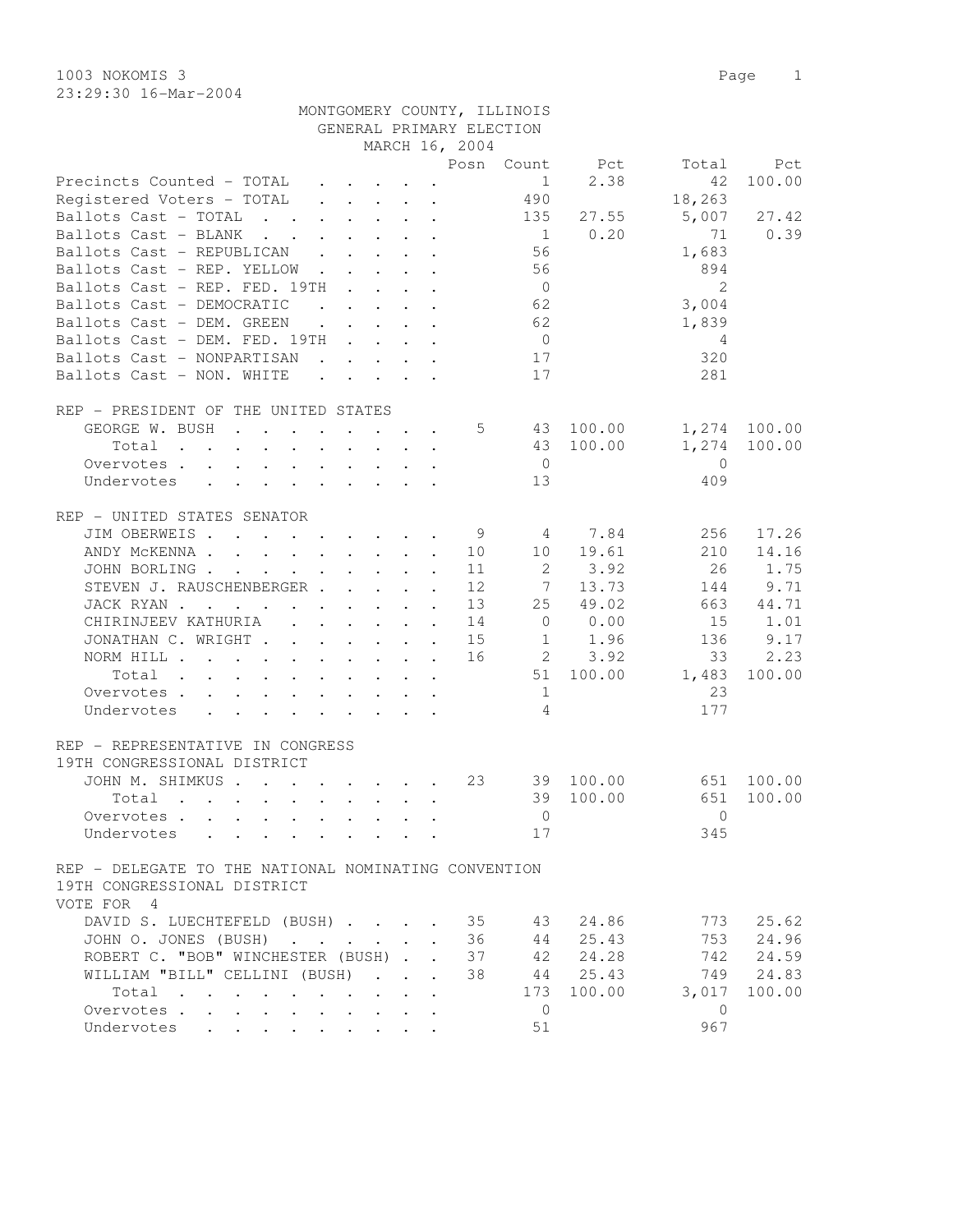1003 NOKOMIS 3 Page 2 23:29:30 16-Mar-2004 MONTGOMERY COUNTY, ILLINOIS GENERAL PRIMARY ELECTION MARCH 16, 2004 Posn Count Pct Total Pct REP - ALTERNATE DELEGATE TO THE NATIONAL NOMINATING CONVENTION 19TH CONGRESSIONAL DISTRICT VOTE FOR 4 ROBIN L. LONG (BUSH) . . . . . . 44 42 24.85 715 25.04<br>SHEOW H. "SHOWAY" CHANG (BUSH) . . . 45 42 24.85 694 24.30 SHEOW H. "SHOWAY" CHANG (BUSH) . . . 45 42 24.85 694 24.30<br>
LANE HARVEY (BUSH) . . . . . . 46 42 24.85 697 24.40 LANE HARVEY (BUSH) . . . . . . . 46 42 24.85 697 24.40 RODNEY L. DAVIS (BUSH) . . . . . 47 43 25.44 750 26.26 Total . . . . . . . . . . 169 100.00 2,856 100.00 Overvotes . . . . . . . . . . 0 0 Undervotes . . . . . . . . . . 55 1,128 REP - REPRESENTATIVE IN THE GENERAL ASSEMBLY 98TH REPRESENTATIVE DISTRICT NO CANDIDATE FILED  $\text{Total} \quad . \quad . \quad . \quad . \quad . \quad . \quad . \qquad . \qquad 0 \qquad \qquad 0$  Overvotes . . . . . . . . . . 0 0 Undervotes . . . . . . . . . 56 1,679 REP - CIRCUIT CLERK MARY WEBB . . . . . . . . . . 86 48 100.00 1,501 100.00 Total . . . . . . . . . . 48 100.00 1,501 100.00 Overvotes . . . . . . . . . . 0 0 Undervotes . . . . . . . . . . 8 178 REP - STATE'S ATTORNEY NO CANDIDATE FILED  $\texttt{Total} \quad . \quad . \quad . \quad . \quad . \quad . \quad . \qquad . \qquad 0 \qquad \qquad 0$ Overvotes . . . . . . . . . . . 0 Undervotes . . . . . . . . . 56 1,679 REP - CORONER NO CANDIDATE FILED Total . . . . . . . . . . 0 0 Overvotes . . . . . . . . . . 0 0 Undervotes . . . . . . . . . . 56 1,679 REP - COUNTY BOARD DISTRICT 2 COUNTY BOARD MEMBER VOTE FOR 2 NELSON AUMANN . . . . . . . . 98 46 100.00 244 100.00 Total . . . . . . . . . . 46 100.00 244 100.00 Overvotes . . . . . . . . . . 0 0 Undervotes . . . . . . . . . . 66 370 REP - JUDGE OF THE SUPREME COURT 5TH JUDICIAL DISTRICT (VAC.HON.HARRISON II) LLOYD A. KARMEIER . . . . . . . 113 43 100.00 1,304 100.00 Total . . . . . . . . . . 43 100.00 1,304 100.00 Overvotes . . . . . . . . . . . 0

Undervotes . . . . . . . . . 13 375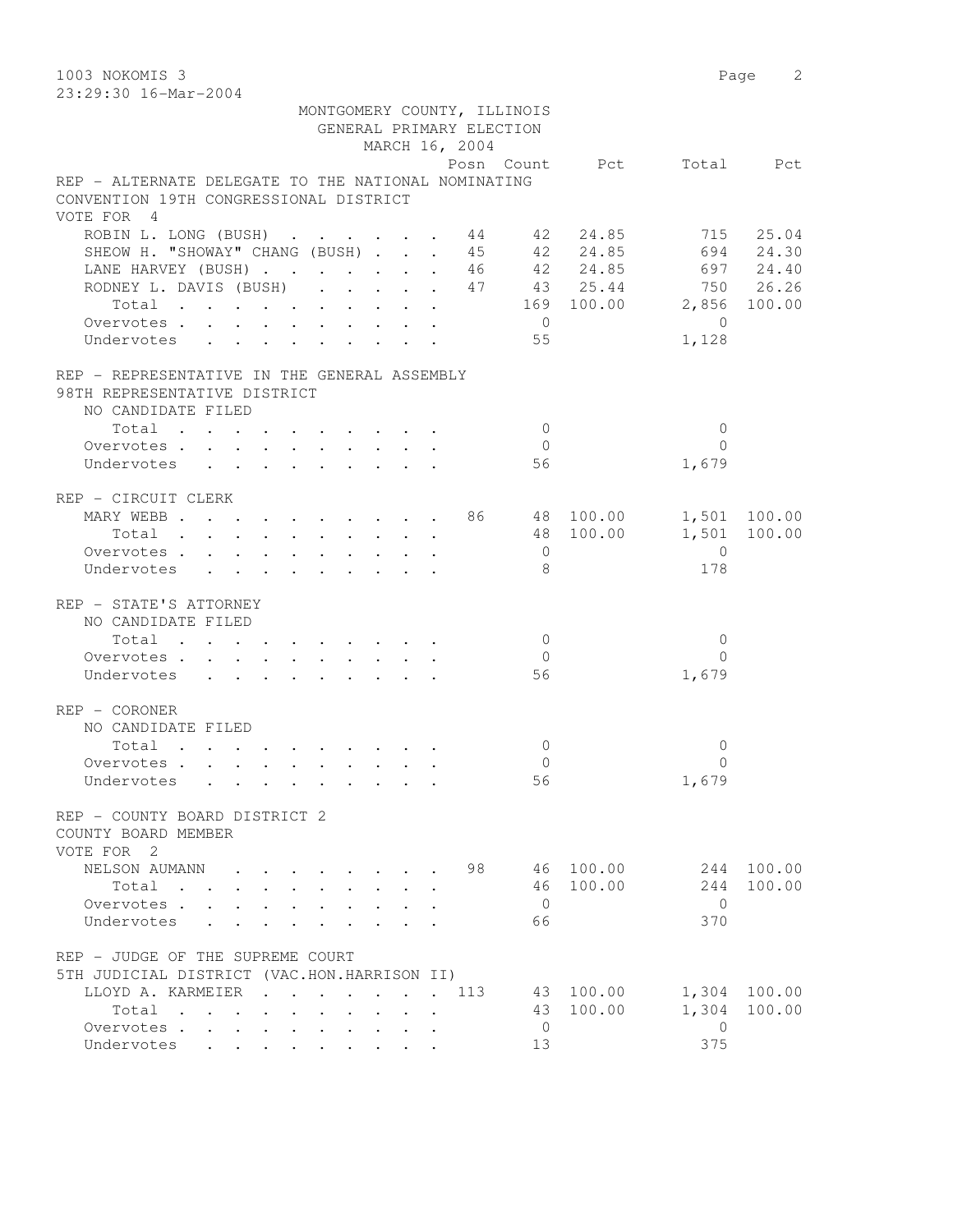| 1003 NOKOMIS 3                                                      | 3<br>Page |
|---------------------------------------------------------------------|-----------|
| $23:29:30$ 16-Mar-2004                                              |           |
| MONTGOMERY COUNTY, ILLINOIS                                         |           |
| GENERAL PRIMARY ELECTION                                            |           |
| MARCH 16, 2004                                                      |           |
| Posn Count Pct                                                      | Total Pct |
| REP - JUDGE OF THE APPELLATE COURT                                  |           |
| 5TH JUDICIAL DISTRICT (VAC.HON.RARICK)                              |           |
| NO CANDIDATE FILED                                                  |           |
| Total<br>$\Omega$                                                   | $\Omega$  |
| $\Omega$<br>Overvotes.                                              | $\Omega$  |
| 1,679<br>Undervotes<br>56                                           |           |
|                                                                     |           |
| REP - JUDGE OF THE CIRCUIT COURT                                    |           |
|                                                                     |           |
| 4TH JUD. CIRC. MONTGOMERY CO. (VAC.HON.HUBER)<br>NO CANDIDATE FILED |           |
|                                                                     |           |
| Total<br>$\Omega$                                                   | $\Omega$  |
| $\Omega$<br>Overvotes                                               | $\Omega$  |
| Undervotes<br>56<br>1,679                                           |           |
| REP - PRECINCT COMMITTEEMAN                                         |           |
| NOKOMIS <sub>3</sub>                                                |           |
|                                                                     |           |
| LANCE L. LEHNEN 141 48 100.00                                       |           |
| 48 100.00<br>Total                                                  |           |
| Overvotes<br>$\Omega$                                               |           |
| 8<br>Undervotes                                                     |           |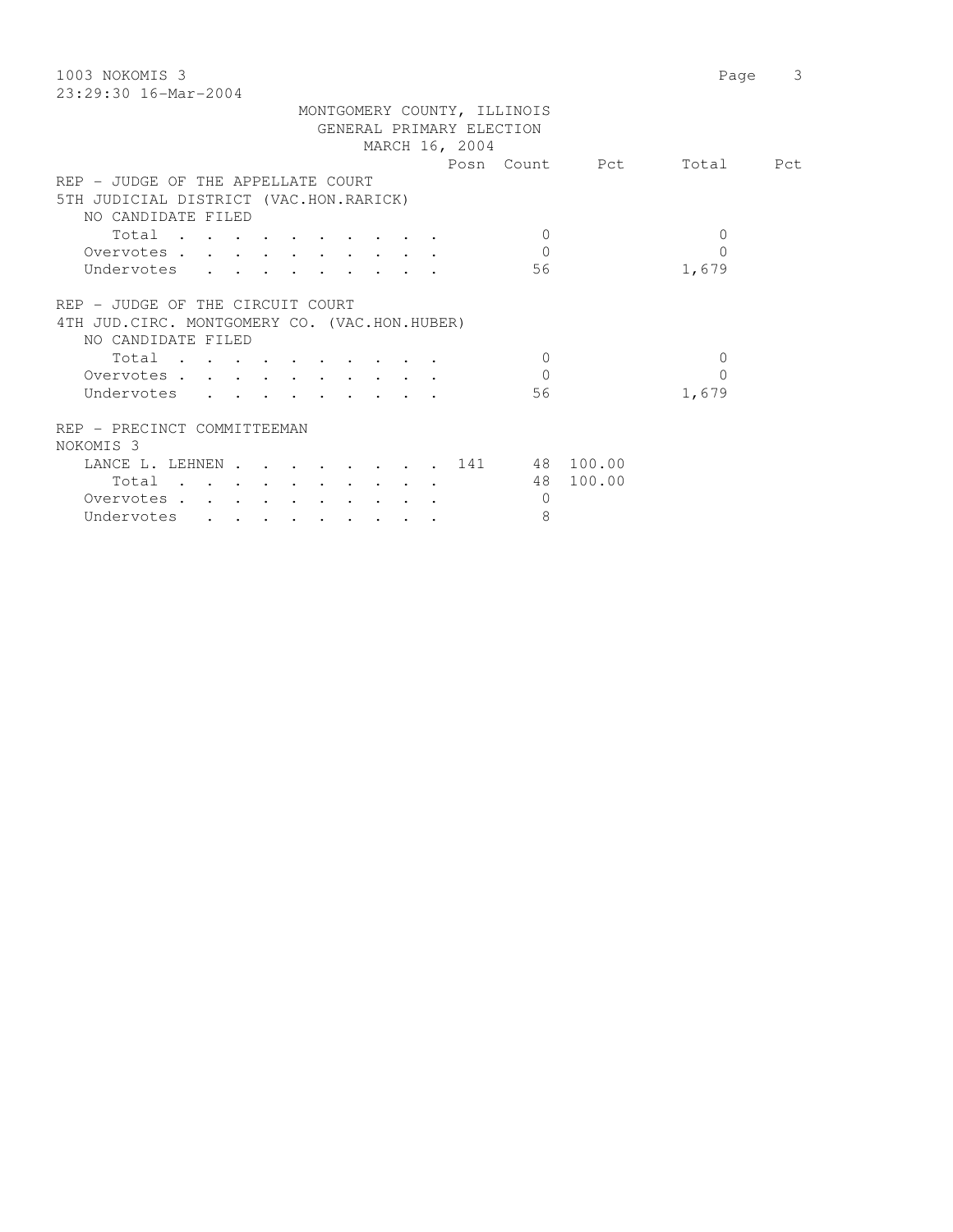23:29:30 16-Mar-2004

|                                                       |                   |                                                                                                                                                                                                                                      |  |  |                                                            | MONTGOMERY COUNTY, ILLINOIS |                     |          |              |
|-------------------------------------------------------|-------------------|--------------------------------------------------------------------------------------------------------------------------------------------------------------------------------------------------------------------------------------|--|--|------------------------------------------------------------|-----------------------------|---------------------|----------|--------------|
|                                                       |                   |                                                                                                                                                                                                                                      |  |  |                                                            | GENERAL PRIMARY ELECTION    |                     |          |              |
|                                                       |                   |                                                                                                                                                                                                                                      |  |  | MARCH 16, 2004                                             |                             |                     |          |              |
|                                                       |                   |                                                                                                                                                                                                                                      |  |  |                                                            |                             | Posn Count Pct      |          | Total Pct    |
| DEM - PRESIDENT OF THE UNITED STATES                  |                   |                                                                                                                                                                                                                                      |  |  |                                                            |                             |                     |          |              |
| JOHN EDWARDS                                          |                   |                                                                                                                                                                                                                                      |  |  | 5                                                          | 14                          | 23.73               | 435      | 15.70        |
| WESLEY K. CLARK                                       |                   |                                                                                                                                                                                                                                      |  |  | 6                                                          |                             | 2 3.39              | 40       | 1.44         |
| HOWARD DEAN<br>$\mathbf{r}$ . The set of $\mathbf{r}$ |                   | $\mathbf{r}$ , $\mathbf{r}$ , $\mathbf{r}$ , $\mathbf{r}$ , $\mathbf{r}$                                                                                                                                                             |  |  | $\overline{7}$                                             |                             | $1 \t 1.69$         | 97       | 3.50         |
| JOE LIEBERMAN                                         |                   | $\mathbf{r}$ and $\mathbf{r}$ are the set of the set of the set of the set of the set of the set of the set of the set of the set of the set of the set of the set of the set of the set of the set of the set of the set of the set |  |  | 8                                                          | $2^{\circ}$                 | 3.39                | 44       | 1.59         |
| DENNIS J. KUCINICH                                    |                   |                                                                                                                                                                                                                                      |  |  | 9                                                          | $\Omega$                    | 0.00                | 29       | 1.05         |
| LYNDON H. LaROUCHE, JR. 10                            |                   |                                                                                                                                                                                                                                      |  |  |                                                            |                             | 0 0.00              | 10       | 0.36         |
| CAROL MOSELEY BRAUN                                   |                   |                                                                                                                                                                                                                                      |  |  | $\cdots$ $\cdots$ $\cdots$ 11                              |                             | $0 \t 0.00$         | 40       | 1.44         |
| ALFRED C. SHARPTON 12                                 |                   |                                                                                                                                                                                                                                      |  |  |                                                            |                             | $0 \t 0.00$         |          | 19 0.69      |
| JOHN F. KERRY                                         |                   |                                                                                                                                                                                                                                      |  |  |                                                            |                             | $\cdot$ 13 40 67.80 |          | 2,057 74.23  |
|                                                       |                   |                                                                                                                                                                                                                                      |  |  |                                                            |                             | 59 100.00           |          | 2,771 100.00 |
| Overvotes.                                            |                   |                                                                                                                                                                                                                                      |  |  |                                                            | $\bigcirc$                  |                     | 11       |              |
| Undervotes                                            |                   |                                                                                                                                                                                                                                      |  |  |                                                            | 3                           |                     | 2.2.2    |              |
| DEM - UNITED STATES SENATOR                           |                   |                                                                                                                                                                                                                                      |  |  |                                                            |                             |                     |          |              |
| BARACK OBAMA.                                         |                   |                                                                                                                                                                                                                                      |  |  | . 17                                                       | $\overline{7}$              | 12.07               | 349      | 12.66        |
| DANIEL W. HYNES.                                      | $\Delta$ - $\sim$ | $\mathbf{r}$ , $\mathbf{r}$ , $\mathbf{r}$ , $\mathbf{r}$ , $\mathbf{r}$                                                                                                                                                             |  |  | 18                                                         |                             | 37 63.79            |          | 1,654 59.99  |
| GERY CHICO<br>$\sim$ $\sim$                           |                   |                                                                                                                                                                                                                                      |  |  | 19                                                         |                             | $1 \t 1.72$         | 20       | 0.73         |
| MARIA PAPPAS.                                         |                   |                                                                                                                                                                                                                                      |  |  | $\cdot$ 20                                                 | $\mathcal{S}$               | 5.17                | 51       | 1.85         |
| M. BLAIR HULL<br><b>Contractor</b>                    |                   |                                                                                                                                                                                                                                      |  |  | $\cdot$ $\cdot$ $\cdot$ $\cdot$ $\cdot$ $\cdot$ 21         |                             | 5 8.62              | 570      | 20.67        |
| JOYCE WASHINGTON                                      |                   |                                                                                                                                                                                                                                      |  |  | $\cdot$ 22                                                 |                             | $1 \quad 1.72$      | 35       | 1.27         |
| NANCY SKINNER                                         |                   |                                                                                                                                                                                                                                      |  |  | $\cdot$ $\cdot$ $\cdot$ $\cdot$ $\cdot$ $\cdot$ $\cdot$ 23 |                             | 4 6.90              | 78       | 2.83         |
| Total                                                 |                   |                                                                                                                                                                                                                                      |  |  |                                                            |                             | 58 100.00           | 2,757    | 100.00       |
| Overvotes.                                            |                   |                                                                                                                                                                                                                                      |  |  |                                                            | $\bigcirc$                  |                     | 16       |              |
| Undervotes                                            |                   |                                                                                                                                                                                                                                      |  |  |                                                            | $\overline{4}$              |                     | 231      |              |
|                                                       |                   |                                                                                                                                                                                                                                      |  |  |                                                            |                             |                     |          |              |
| DEM - REPRESENTATIVE IN CONGRESS                      |                   |                                                                                                                                                                                                                                      |  |  |                                                            |                             |                     |          |              |
| 19TH CONGRESSIONAL DISTRICT                           |                   |                                                                                                                                                                                                                                      |  |  |                                                            |                             |                     |          |              |
| TIM BAGWELL                                           |                   | $\mathcal{A}=\mathcal{A}=\mathcal{A}=\mathcal{A}=\mathcal{A}=\mathcal{A}=\mathcal{A}$                                                                                                                                                |  |  |                                                            |                             | 34 37 100.00        |          | 793 100.00   |
| Total .<br>$\Delta \sim 10^{-11}$                     |                   | $\mathbf{r}$ , and $\mathbf{r}$ , and $\mathbf{r}$ , and $\mathbf{r}$                                                                                                                                                                |  |  |                                                            |                             | 37 100.00           | 793      | 100.00       |
| Overvotes                                             |                   |                                                                                                                                                                                                                                      |  |  |                                                            | $\Omega$                    |                     | $\Omega$ |              |
| Undervotes                                            |                   | $\bullet$ . The contribution of the contribution of the contribution of the contribution of the contribution of the contribution of the contribution of the contribution of the contribution of the contribution of the contributi   |  |  |                                                            | 2.5                         |                     | 427      |              |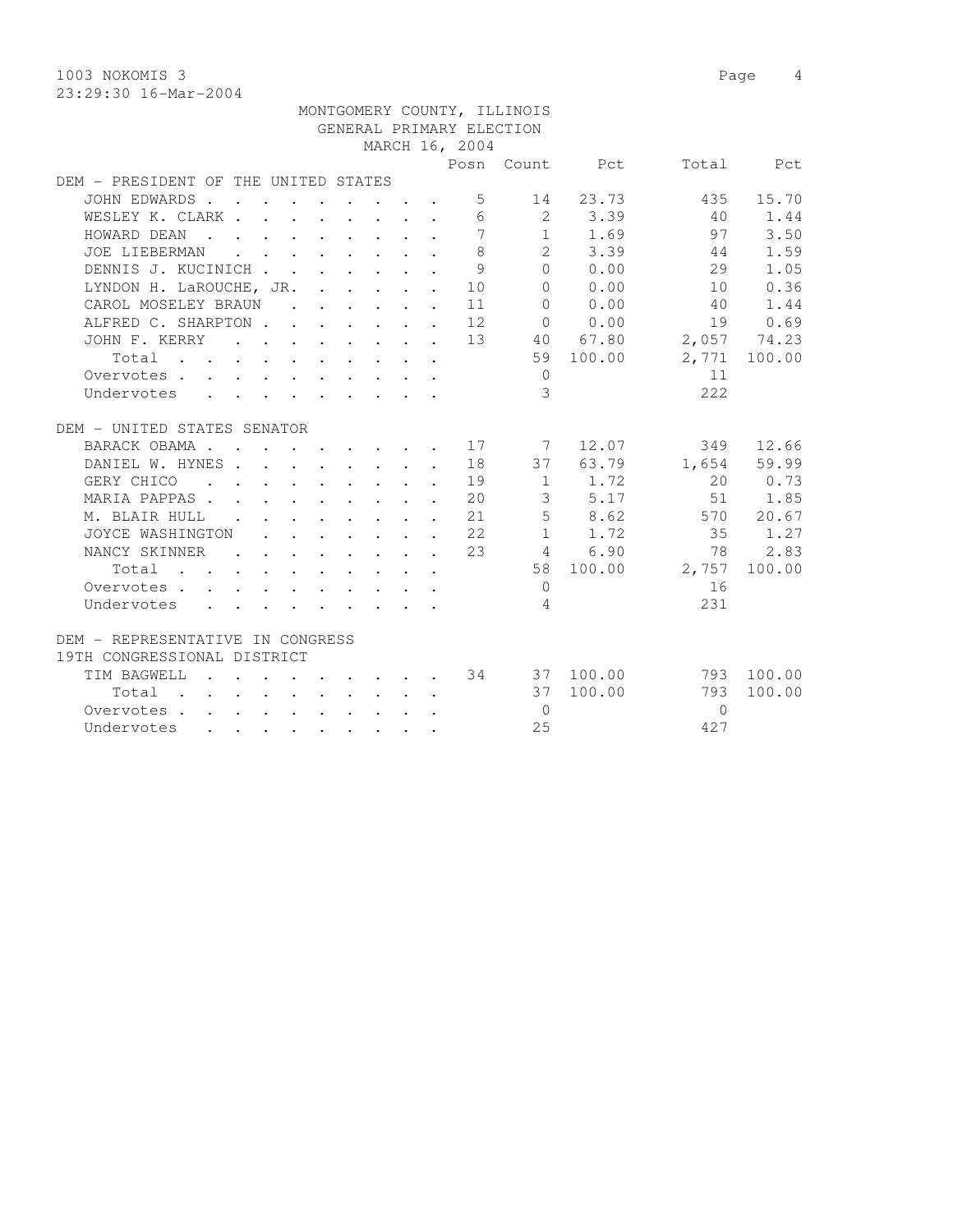1003 NOKOMIS 3 Page 5 23:29:30 16-Mar-2004

| MONTGOMERY COUNTY, ILLINOIS<br>GENERAL PRIMARY ELECTION |                                                                               |                      | MARCH 16, 2004 |                            |                 |                           |              |
|---------------------------------------------------------|-------------------------------------------------------------------------------|----------------------|----------------|----------------------------|-----------------|---------------------------|--------------|
|                                                         |                                                                               |                      |                |                            |                 | Posn Count Pct Total Pct  |              |
| DEM - DELEGATE TO THE NATIONAL NOMINATING CONVENTION    |                                                                               |                      |                |                            |                 |                           |              |
| 19TH CONGRESSIONAL DISTRICT                             |                                                                               |                      |                |                            |                 |                           |              |
| VOTE FOR 5                                              |                                                                               |                      |                |                            |                 |                           |              |
|                                                         |                                                                               |                      |                |                            |                 |                           | 6.72         |
| HAROLD DEAN BYERS (DEAN) 1 13 8.57                      |                                                                               |                      |                |                            |                 | 289<br>225                | 5.23         |
| JEANNINE RICHARDS (DEAN) 12                             |                                                                               |                      |                |                            | 15 7.14         |                           |              |
| LARRY A. DOUGLAS (DEAN) 43                              |                                                                               |                      |                |                            | 14 6.67         | 238                       | 5.54         |
| DOROTHY L. SMITH (DEAN) 44                              |                                                                               |                      |                |                            | 14 6.67         | 221                       | 5.14         |
| MICHAEL HOFFMANN (DEAN) 45                              |                                                                               |                      |                |                            | 15 7.14         | 224                       | 5.21         |
| LORI KRUEGER (KUCINICH)                                 |                                                                               |                      | 46             | $\overline{\mathbf{3}}$    | 1.43            | 126                       | 2.93         |
| JESSE STALLINGS (KUCINICH)                              |                                                                               | $\ddot{\phantom{a}}$ | 47             | $\overline{2}$             | 0.95            | 97                        | 2.26         |
| MARGARET "PEGGY" JENKINS (KUCINICH) . 48                |                                                                               |                      |                |                            | 11 5.24         | 141                       | 3.28         |
| STANLEY I. MEINERT (KUCINICH)                           |                                                                               | $\ddot{\phantom{0}}$ |                |                            | 49 4 1.90       | 88                        | 2.05         |
| T. L. "TIM" THORTON (KUCINICH)                          |                                                                               |                      |                |                            |                 | 50 10 4.76 133            | 3.09         |
| MICHAEL C. HOERNER (EDWARDS)                            |                                                                               |                      | 86             |                            | $5 \t 2.38$     | 88                        | 2.05         |
| GWEN M. MONTGOMERY (EDWARDS)                            |                                                                               |                      | 87             |                            | 4 1.90          | 89                        | 2.07         |
| NEIL J. CALDERON (EDWARDS) 88                           |                                                                               |                      |                |                            | 4 1.90          | 68                        | 1.58         |
| CHARLENE R. LAMBERT (EDWARDS) 89                        |                                                                               |                      |                |                            | 4 1.90          | 82                        | 1.91         |
| GIOVANNI RAY RANDAZZO (EDWARDS).                        |                                                                               |                      |                |                            | 2.38            | 59                        | 1.37         |
| DAVID R. PICCIOLI (CLARK)                               |                                                                               |                      |                | $90$ 5<br>$91$ 2<br>$92$ 1 | 0.95            | 18                        | 0.42         |
| MICHELLE S. PAUL (CLARK)                                |                                                                               | $\ddot{\phantom{0}}$ |                |                            | 0.48            | 20                        | 0.47         |
| MICHAEL G. GRADY (CLARK)                                |                                                                               |                      | 93             |                            | $1 \t 0.48$     | 17                        | 0.40         |
| CATHERINE A. COPLEY (CLARK) 94 2 0.95                   |                                                                               |                      |                |                            |                 | 16                        | 0.37         |
|                                                         |                                                                               |                      |                |                            |                 |                           |              |
| JOHN COSTELLO (CLARK)                                   |                                                                               |                      |                |                            | 95 1 0.48       | 42                        | 0.98         |
| KURT GRANBERG (KERRY) 96                                |                                                                               |                      |                |                            | 13 6.19         | 408                       | 9.49         |
| ELLEN SINCLAIR (KERRY) 97                               |                                                                               |                      |                |                            | 17 8.10         | 410                       | 9.54         |
| STEPHEN J SCATES (KERRY) 98                             |                                                                               |                      |                |                            | 16 7.62         | 397                       | 9.23         |
| SAUNDRA HUDSON (KERRY) 99                               |                                                                               |                      |                |                            | 17 8.10         | 412                       | 9.58         |
| GERALD "JERRY" PRINCE (KERRY) 100                       |                                                                               |                      |                |                            | 12 5.71         | 391                       | 9.10         |
| Total                                                   | $\mathbf{a}^{\prime}$ , and $\mathbf{a}^{\prime}$ , and $\mathbf{a}^{\prime}$ |                      |                |                            |                 | 210 100.00 4,299          | 100.00       |
| Overvotes.                                              |                                                                               |                      |                | $\overline{\mathbf{3}}$    |                 | 43                        |              |
| Undervotes                                              |                                                                               |                      |                | 85                         |                 | 1,586                     |              |
|                                                         |                                                                               |                      |                |                            |                 |                           |              |
| DEM - ALTERNATE DELEGATE TO THE NATIONAL NOMINATING     |                                                                               |                      |                |                            |                 |                           |              |
| CONVENTION 19TH CONGRESSIONAL DISTRICT                  |                                                                               |                      |                |                            |                 |                           |              |
| MARCINA "MARCY" M. BECK (DEAN) 112                      |                                                                               |                      |                |                            | $6 \quad 12.00$ | 98 10.29                  |              |
| AMBER WILLIAMS (KUCINICH) 113                           |                                                                               |                      |                |                            |                 | $1 \t 2.00 \t 44 \t 4.62$ |              |
| VIRGINIA LEE HYERS (EDWARDS)                            |                                                                               |                      | 114            |                            | 13 26.00        |                           | 137 14.39    |
| NATALIE A. ENRIETTO (CLARK) 115                         |                                                                               |                      |                |                            | $1 \t 2.00$     |                           | 29 3.05      |
| SUSAN R. SHEA (KERRY)                                   |                                                                               |                      | 116            |                            | 29 58.00        |                           | 644 67.65    |
| Total                                                   |                                                                               |                      |                |                            | 50 100.00       | 952                       | 100.00       |
|                                                         |                                                                               |                      |                |                            |                 |                           |              |
| Overvotes                                               |                                                                               |                      |                | $\overline{0}$             |                 | 3                         |              |
| Undervotes                                              |                                                                               |                      |                | 12                         |                 | 265                       |              |
|                                                         |                                                                               |                      |                |                            |                 |                           |              |
| DEM - REPRESENTATIVE IN THE GENERAL ASSEMBLY            |                                                                               |                      |                |                            |                 |                           |              |
| 98TH REPRESENTATIVE DISTRICT                            |                                                                               |                      |                |                            |                 |                           |              |
| GARY HANNIG                                             |                                                                               |                      | 139            |                            | 54 100.00       |                           | 2,593 100.00 |
| Total<br>$\cdot$ $\cdot$ $\cdot$ $\cdot$                |                                                                               |                      |                |                            | 54 100.00       | 2,593                     | 100.00       |
| Overvotes.                                              |                                                                               |                      |                | $\circ$                    |                 | $\Omega$                  |              |
| Undervotes                                              |                                                                               |                      |                | 8                          |                 | 401                       |              |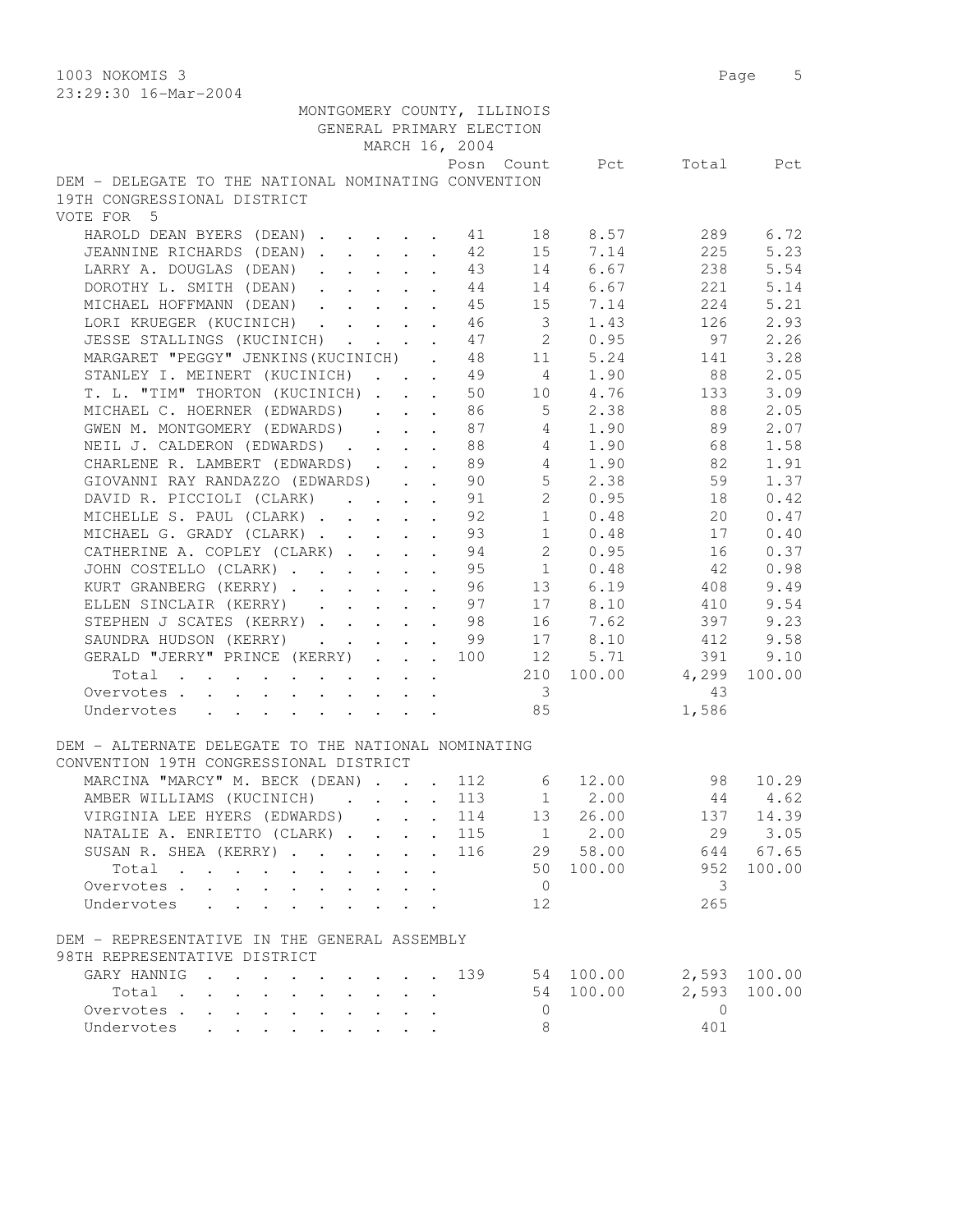| 1003 NOKOMIS 3<br>23:29:30 16-Mar-2004                             |                                                                  | 6<br>Page                                                                                                                            |                                                         |                      |                                |  |
|--------------------------------------------------------------------|------------------------------------------------------------------|--------------------------------------------------------------------------------------------------------------------------------------|---------------------------------------------------------|----------------------|--------------------------------|--|
|                                                                    |                                                                  |                                                                                                                                      | MONTGOMERY COUNTY, ILLINOIS<br>GENERAL PRIMARY ELECTION |                      |                                |  |
|                                                                    |                                                                  | MARCH 16, 2004                                                                                                                       |                                                         |                      |                                |  |
|                                                                    |                                                                  |                                                                                                                                      |                                                         | Posn Count Pct Total | Pct                            |  |
| DEM - CIRCUIT CLERK<br>NO CANDIDATE FILED                          |                                                                  |                                                                                                                                      |                                                         |                      |                                |  |
| Total                                                              |                                                                  |                                                                                                                                      | $\Omega$                                                |                      | $\mathbf{0}$                   |  |
| Overvotes.                                                         |                                                                  |                                                                                                                                      | $\Omega$                                                |                      | $\Omega$                       |  |
| Undervotes                                                         |                                                                  |                                                                                                                                      | 62                                                      |                      | 2,994                          |  |
| DEM - STATE'S ATTORNEY                                             |                                                                  |                                                                                                                                      |                                                         |                      |                                |  |
| JIM ROBERTS 167                                                    |                                                                  |                                                                                                                                      |                                                         | 51 100.00            | 2,511 100.00                   |  |
| Total .                                                            |                                                                  | $\mathbf{r} = \mathbf{r} + \mathbf{r}$ , where $\mathbf{r} = \mathbf{r} + \mathbf{r}$ , where $\mathbf{r} = \mathbf{r} + \mathbf{r}$ | 51                                                      | 100.00               | 2,511 100.00                   |  |
| Overvotes                                                          |                                                                  |                                                                                                                                      | $\overline{0}$                                          |                      | $\bigcirc$                     |  |
| Undervotes                                                         |                                                                  |                                                                                                                                      | 11                                                      |                      | 483                            |  |
| DEM - CORONER                                                      |                                                                  |                                                                                                                                      |                                                         |                      |                                |  |
| RICKEY L. BROADDUS 170                                             |                                                                  |                                                                                                                                      | 49                                                      | 100.00               | 2,367 100.00                   |  |
| Total                                                              |                                                                  |                                                                                                                                      | 49                                                      | 100.00               | 2,367 100.00                   |  |
| Overvotes                                                          |                                                                  |                                                                                                                                      | $\overline{0}$                                          |                      | $\overline{0}$                 |  |
| Undervotes                                                         |                                                                  |                                                                                                                                      | 13                                                      |                      | 627                            |  |
| DEM - COUNTY BOARD DISTRICT 2<br>COUNTY BOARD MEMBER               |                                                                  |                                                                                                                                      |                                                         |                      |                                |  |
| VOTE FOR 2                                                         |                                                                  |                                                                                                                                      |                                                         |                      |                                |  |
| MIKE A. HAVERA 174 55 100.00 258 100.00                            |                                                                  |                                                                                                                                      |                                                         |                      |                                |  |
| Total $\cdot$                                                      |                                                                  |                                                                                                                                      | 55                                                      | 100.00               | 258 100.00                     |  |
| Overvotes                                                          |                                                                  |                                                                                                                                      | $\overline{0}$                                          |                      | $\bigcirc$                     |  |
| Undervotes                                                         |                                                                  |                                                                                                                                      | 69                                                      |                      | 404                            |  |
| DEM - JUDGE OF THE SUPREME COURT                                   |                                                                  |                                                                                                                                      |                                                         |                      |                                |  |
| 5TH JUDICIAL DISTRICT (VAC.HON.HARRISON II)                        |                                                                  |                                                                                                                                      |                                                         |                      |                                |  |
| GORDON E. MAAG 191                                                 |                                                                  |                                                                                                                                      |                                                         | 34 100.00            | 1,795 100.00                   |  |
| Total                                                              |                                                                  |                                                                                                                                      | 34                                                      | 100.00               | 1,795 100.00                   |  |
| Overvotes.                                                         |                                                                  |                                                                                                                                      | $\overline{0}$                                          |                      | $\bigcirc$                     |  |
| Undervotes                                                         |                                                                  |                                                                                                                                      | 28                                                      |                      | 1,199                          |  |
|                                                                    |                                                                  |                                                                                                                                      |                                                         |                      |                                |  |
| DEM - JUDGE OF THE APPELLATE COURT                                 |                                                                  |                                                                                                                                      |                                                         |                      |                                |  |
| 5TH JUDICIAL DISTRICT (VAC.HON.RARICK)                             |                                                                  |                                                                                                                                      |                                                         |                      |                                |  |
| JAMES K. DONOVAN                                                   |                                                                  | $\mathbf{r}$ , $\mathbf{r}$ , $\mathbf{r}$                                                                                           | . 196                                                   | 39 100.00            | 1,900 100.00                   |  |
| Total                                                              | $\cdot$ $\cdot$ $\cdot$                                          | $\mathbf{r} = \mathbf{r} + \mathbf{r}$                                                                                               | 39                                                      | 100.00               | 1,900 100.00<br>$\overline{0}$ |  |
| Overvotes.<br>Undervotes                                           |                                                                  |                                                                                                                                      | $\overline{0}$<br>23                                    |                      | 1,094                          |  |
|                                                                    |                                                                  |                                                                                                                                      |                                                         |                      |                                |  |
| DEM - JUDGE OF THE CIRCUIT COURT                                   |                                                                  |                                                                                                                                      |                                                         |                      |                                |  |
| 4TH JUD. CIRC. MONTGOMERY CO. (VAC.HON.HUBER)<br>KELLY D. LONG 203 |                                                                  |                                                                                                                                      |                                                         | 52 100.00            | 2,423 100.00                   |  |
|                                                                    |                                                                  |                                                                                                                                      | 52                                                      | 100.00               |                                |  |
| Total<br>Overvotes.                                                |                                                                  |                                                                                                                                      | $\overline{0}$                                          |                      | 2,423 100.00<br>$\bigcirc$     |  |
| Undervotes                                                         | $\mathbf{r} = \mathbf{r}$ . The set of $\mathbf{r} = \mathbf{r}$ | $\sim$ $\sim$ $\sim$ $\sim$                                                                                                          | 10                                                      |                      | 571                            |  |
|                                                                    |                                                                  |                                                                                                                                      |                                                         |                      |                                |  |
| DEM - PRECINCT COMMITTEEMAN                                        |                                                                  |                                                                                                                                      |                                                         |                      |                                |  |
| NOKOMIS <sub>3</sub>                                               |                                                                  |                                                                                                                                      |                                                         |                      |                                |  |
| KENT VOILS                                                         |                                                                  | . 218                                                                                                                                |                                                         | 58 100.00            |                                |  |
| Total                                                              |                                                                  |                                                                                                                                      | 58                                                      | 100.00               |                                |  |
| Overvotes.                                                         |                                                                  |                                                                                                                                      | $\Omega$                                                |                      |                                |  |

Undervotes . . . . . . . . . 4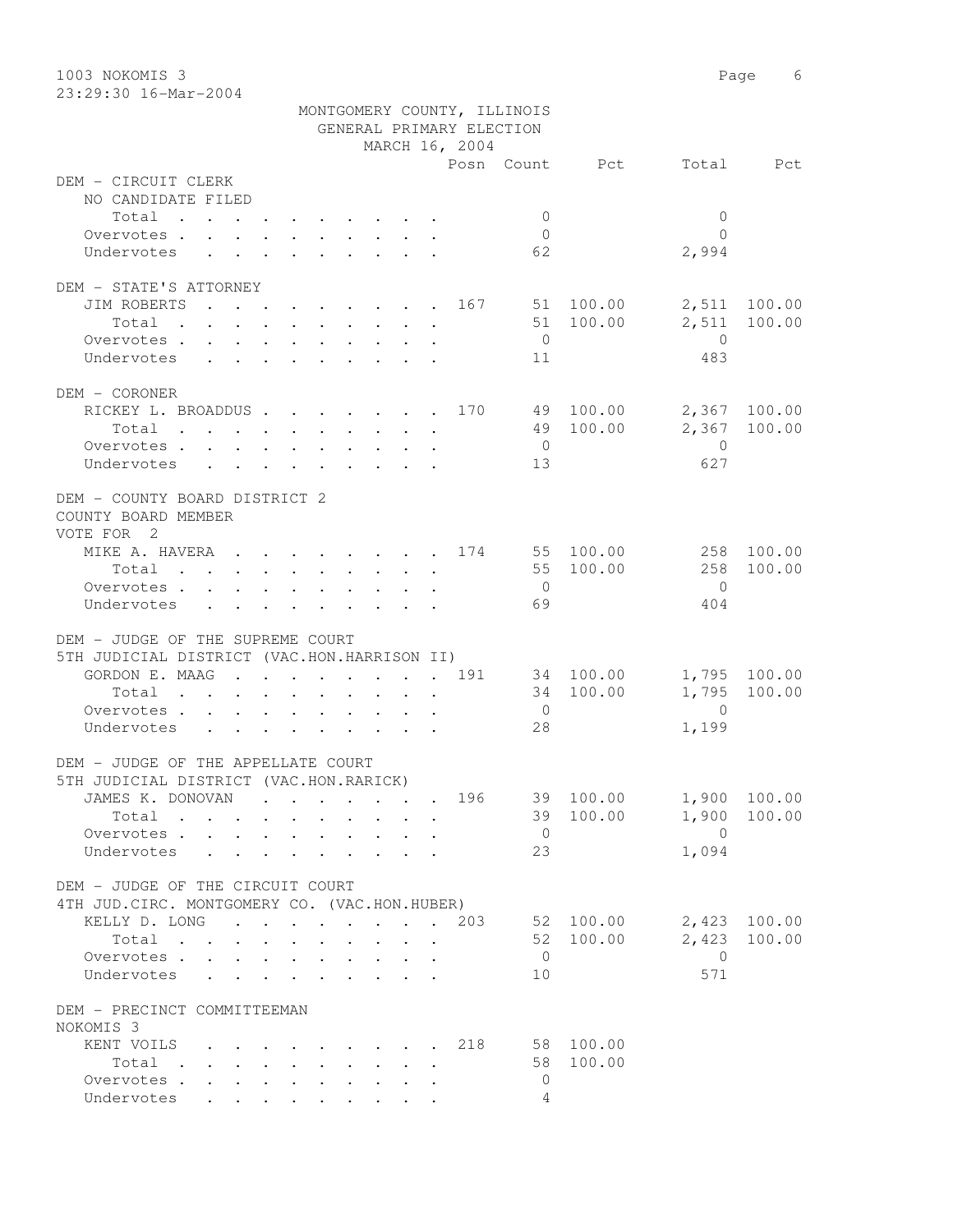1003 NOKOMIS 3 Page 7 23:29:30 16-Mar-2004

|                                             |                      |                      |                      |                      |           |                      |                      |                      |                      |                      | GENERAL PRIMARY ELECTION |     |        |       |        |
|---------------------------------------------|----------------------|----------------------|----------------------|----------------------|-----------|----------------------|----------------------|----------------------|----------------------|----------------------|--------------------------|-----|--------|-------|--------|
| MARCH 16, 2004                              |                      |                      |                      |                      |           |                      |                      |                      |                      |                      |                          |     |        |       |        |
| Total<br>Posn<br>Count<br>Pct<br>Pct        |                      |                      |                      |                      |           |                      |                      |                      |                      |                      |                          |     |        |       |        |
| MONTGOMERY COUNTY                           |                      |                      |                      |                      |           |                      |                      |                      |                      |                      |                          |     |        |       |        |
| <b>YES</b>                                  |                      |                      |                      |                      |           |                      | $\bullet$            |                      |                      |                      | 246                      | 37  | 29.60  | 1,971 | 43.10  |
| NO.                                         |                      |                      | $\ddot{\phantom{a}}$ |                      | $\cdot$   |                      |                      |                      |                      |                      | 247                      | 88  | 70.40  | 2,602 | 56.90  |
| Total                                       | $\cdot$              | $\cdot$              | $\ddot{\phantom{a}}$ | $\ddot{\phantom{a}}$ | $\bullet$ | $\ddot{\phantom{a}}$ | $\bullet$            |                      | $\ddot{\phantom{a}}$ |                      |                          | 125 | 100.00 | 4,573 | 100.00 |
| Overvotes.                                  |                      | $\ddot{\phantom{a}}$ |                      | $\ddot{\phantom{a}}$ |           | $\bullet$            | $\bullet$            |                      |                      |                      |                          | 0   |        | 4     |        |
| Undervotes                                  |                      |                      |                      |                      |           |                      |                      |                      |                      |                      |                          | 10  |        | 416   |        |
| COMMUNITY MEMORIAL PARK DISTRICT<br>NOKOMIS |                      |                      |                      |                      |           |                      |                      |                      |                      |                      |                          |     |        |       |        |
| <b>YES</b><br>$\sim$                        | $\sim$               |                      |                      |                      | $\sim$    |                      |                      |                      |                      |                      | 271                      | 36  | 28.35  | 178   | 34.43  |
| NO.<br>$\sim$                               | $\ddot{\phantom{a}}$ | $\cdot$              | $\cdot$              | $\ddot{\phantom{a}}$ | $\bullet$ | $\ddot{\phantom{a}}$ | $\ddot{\phantom{a}}$ | $\ddot{\phantom{a}}$ | $\ddot{\phantom{a}}$ | $\ddot{\phantom{0}}$ | 272                      | 91  | 71.65  | 339   | 65.57  |
| Total                                       |                      |                      | $\bullet$            | $\bullet$            | $\bullet$ | $\bullet$            | $\bullet$            |                      |                      |                      |                          | 127 | 100.00 | 517   | 100.00 |
| Overvotes .                                 |                      | $\mathbf{r}$         | $\sim$               | $\bullet$            |           |                      | $\bullet$            |                      |                      |                      |                          | 0   |        |       |        |
| Undervotes                                  |                      |                      |                      |                      |           |                      |                      |                      |                      |                      |                          | 8   |        | 23    |        |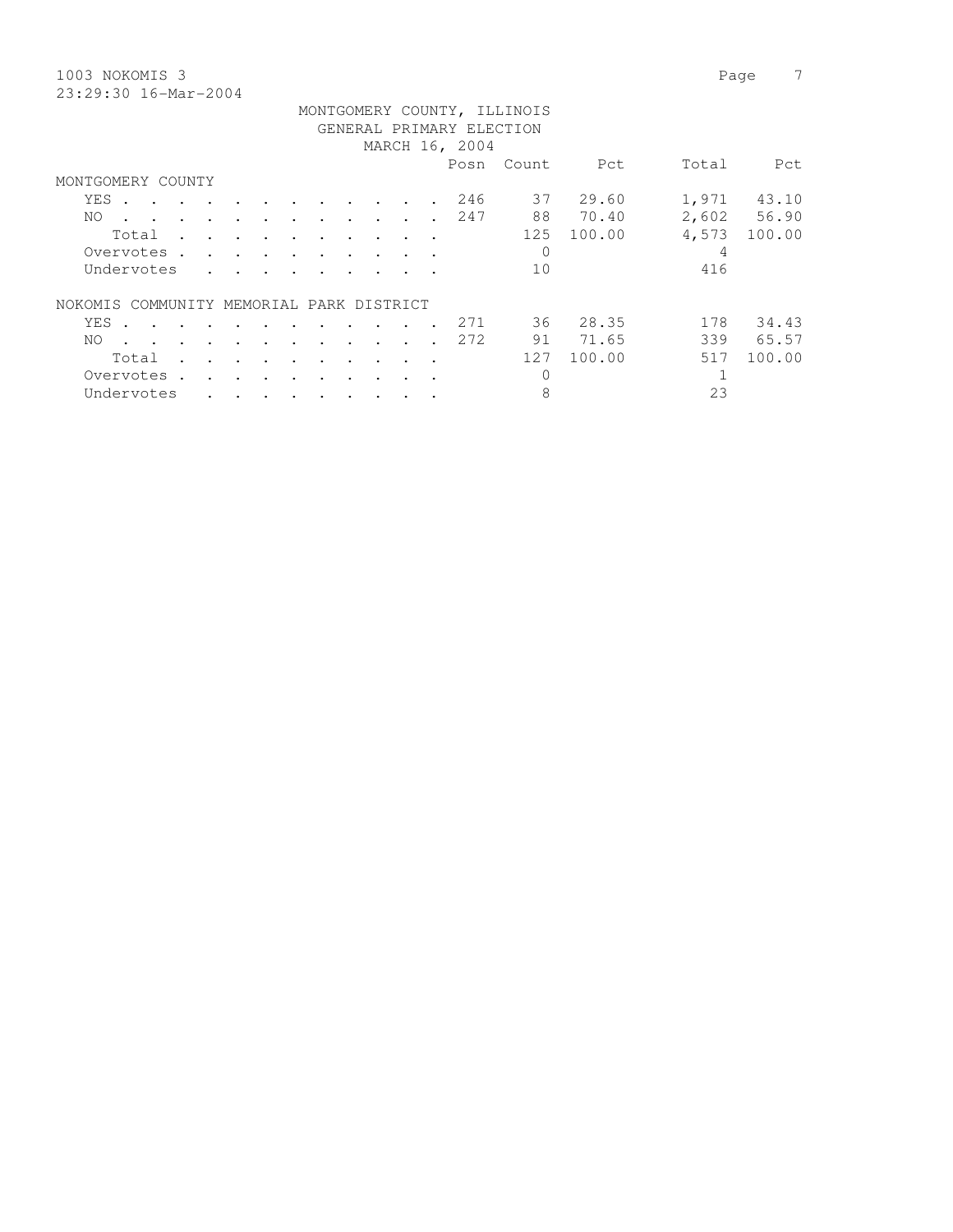1004 NOKOMIS 4 Page 1 23:29:30 16-Mar-2004

|                                                                                                                                                                                                                                                                                                                                                                                                                                                                                                                            |                                                                                                                                                                                                                                      |                      |                      | GENERAL PRIMARY ELECTION |                         |                        |                |              |
|----------------------------------------------------------------------------------------------------------------------------------------------------------------------------------------------------------------------------------------------------------------------------------------------------------------------------------------------------------------------------------------------------------------------------------------------------------------------------------------------------------------------------|--------------------------------------------------------------------------------------------------------------------------------------------------------------------------------------------------------------------------------------|----------------------|----------------------|--------------------------|-------------------------|------------------------|----------------|--------------|
|                                                                                                                                                                                                                                                                                                                                                                                                                                                                                                                            |                                                                                                                                                                                                                                      |                      |                      | MARCH 16, 2004           |                         |                        |                |              |
|                                                                                                                                                                                                                                                                                                                                                                                                                                                                                                                            |                                                                                                                                                                                                                                      |                      |                      |                          |                         | Posn Count Pct         | Total          | Pct          |
| Precincts Counted - TOTAL                                                                                                                                                                                                                                                                                                                                                                                                                                                                                                  | $\cdot$ $\cdot$ $\cdot$ $\cdot$                                                                                                                                                                                                      |                      |                      |                          |                         | 2.38<br>$1 \quad \Box$ | 42             | 100.00       |
| Registered Voters - TOTAL                                                                                                                                                                                                                                                                                                                                                                                                                                                                                                  | $\begin{array}{cccccccccccccc} . & . & . & . & . & . & . \end{array}$                                                                                                                                                                |                      |                      |                          | 272                     |                        | 18,263         |              |
| Ballots Cast - TOTAL                                                                                                                                                                                                                                                                                                                                                                                                                                                                                                       | $\cdot$ $\cdot$ $\cdot$ $\cdot$ $\cdot$ $\cdot$                                                                                                                                                                                      |                      |                      |                          | 91                      | 33.46                  | 5,007          | 27.42        |
| Ballots Cast - BLANK<br>$\mathbf{r}$ , and $\mathbf{r}$ , and $\mathbf{r}$ , and $\mathbf{r}$                                                                                                                                                                                                                                                                                                                                                                                                                              |                                                                                                                                                                                                                                      |                      |                      |                          | $\overline{\mathbf{3}}$ | 1.10                   | 71             | 0.39         |
| Ballots Cast - REPUBLICAN<br>$\mathbf{r}$                                                                                                                                                                                                                                                                                                                                                                                                                                                                                  | $\cdot$ $\cdot$ $\cdot$ $\cdot$                                                                                                                                                                                                      |                      |                      |                          | 35                      |                        | 1,683          |              |
| Ballots Cast - REP. YELLOW                                                                                                                                                                                                                                                                                                                                                                                                                                                                                                 |                                                                                                                                                                                                                                      |                      |                      |                          | 35                      |                        | 894            |              |
| Ballots Cast - REP. FED. 19TH                                                                                                                                                                                                                                                                                                                                                                                                                                                                                              | and the state of the state of the                                                                                                                                                                                                    |                      |                      |                          | $\overline{0}$          |                        | $\overline{2}$ |              |
| Ballots Cast - DEMOCRATIC                                                                                                                                                                                                                                                                                                                                                                                                                                                                                                  | <u>in the community of the community of the community of the community of the community of the community of the community of the community of the community of the community of the community of the community of the community </u> |                      |                      |                          | 49                      |                        | 3,004          |              |
| Ballots Cast - DEM. GREEN                                                                                                                                                                                                                                                                                                                                                                                                                                                                                                  | $\mathbf{r}$ , $\mathbf{r}$ , $\mathbf{r}$ , $\mathbf{r}$ , $\mathbf{r}$                                                                                                                                                             |                      |                      |                          | 49                      |                        | 1,839          |              |
| Ballots Cast - DEM. FED. 19TH                                                                                                                                                                                                                                                                                                                                                                                                                                                                                              |                                                                                                                                                                                                                                      |                      |                      |                          | $\overline{0}$          |                        | 4              |              |
| Ballots Cast - NONPARTISAN                                                                                                                                                                                                                                                                                                                                                                                                                                                                                                 | $\mathbf{r}$ , $\mathbf{r}$ , $\mathbf{r}$ , $\mathbf{r}$ , $\mathbf{r}$                                                                                                                                                             |                      |                      |                          | $7\overline{ }$         |                        | 320            |              |
| Ballots Cast - NON. WHITE                                                                                                                                                                                                                                                                                                                                                                                                                                                                                                  |                                                                                                                                                                                                                                      |                      |                      |                          | $\overline{7}$          |                        | 281            |              |
|                                                                                                                                                                                                                                                                                                                                                                                                                                                                                                                            |                                                                                                                                                                                                                                      |                      |                      |                          |                         |                        |                |              |
| REP - PRESIDENT OF THE UNITED STATES                                                                                                                                                                                                                                                                                                                                                                                                                                                                                       |                                                                                                                                                                                                                                      |                      |                      |                          |                         |                        |                |              |
| GEORGE W. BUSH                                                                                                                                                                                                                                                                                                                                                                                                                                                                                                             |                                                                                                                                                                                                                                      |                      |                      | 5                        | 27                      | 100.00                 |                | 1,274 100.00 |
| Total<br>$\mathbf{r}$ , $\mathbf{r}$ , $\mathbf{r}$ , $\mathbf{r}$ , $\mathbf{r}$ , $\mathbf{r}$ , $\mathbf{r}$                                                                                                                                                                                                                                                                                                                                                                                                            |                                                                                                                                                                                                                                      |                      |                      |                          | 27                      | 100.00                 | 1,274          | 100.00       |
| Overvotes                                                                                                                                                                                                                                                                                                                                                                                                                                                                                                                  |                                                                                                                                                                                                                                      |                      |                      |                          | $\overline{0}$          |                        | $\overline{0}$ |              |
| $\mathcal{L}^{\mathcal{A}}$ . The contribution of the contribution of the contribution of the contribution of the contribution of the contribution of the contribution of the contribution of the contribution of the contribution of the<br>Undervotes                                                                                                                                                                                                                                                                    |                                                                                                                                                                                                                                      |                      |                      |                          | 8                       |                        | 409            |              |
|                                                                                                                                                                                                                                                                                                                                                                                                                                                                                                                            |                                                                                                                                                                                                                                      |                      |                      |                          |                         |                        |                |              |
| REP - UNITED STATES SENATOR                                                                                                                                                                                                                                                                                                                                                                                                                                                                                                |                                                                                                                                                                                                                                      |                      |                      |                          |                         |                        |                |              |
| JIM OBERWEIS                                                                                                                                                                                                                                                                                                                                                                                                                                                                                                               |                                                                                                                                                                                                                                      |                      |                      | 9                        | $5\overline{)}$         | 15.63                  | 256            | 17.26        |
| ANDY MCKENNA                                                                                                                                                                                                                                                                                                                                                                                                                                                                                                               |                                                                                                                                                                                                                                      |                      |                      | 10                       | 7                       | 21.88                  | 210            | 14.16        |
| JOHN BORLING.<br>the contract of the contract of the contract of the contract of the contract of                                                                                                                                                                                                                                                                                                                                                                                                                           |                                                                                                                                                                                                                                      |                      | $\ddot{\phantom{a}}$ | 11                       | $\mathbf{1}$            | 3.13                   | 26             | 1.75         |
| STEVEN J. RAUSCHENBERGER                                                                                                                                                                                                                                                                                                                                                                                                                                                                                                   |                                                                                                                                                                                                                                      |                      | $\mathbf{r}$         | 12                       | 4                       | 12.50                  | 144            | 9.71         |
| JACK RYAN                                                                                                                                                                                                                                                                                                                                                                                                                                                                                                                  |                                                                                                                                                                                                                                      |                      |                      | 13                       | 15                      | 46.88                  | 663            | 44.71        |
| CHIRINJEEV KATHURIA (CHIRINJEEV KATHURIA)                                                                                                                                                                                                                                                                                                                                                                                                                                                                                  |                                                                                                                                                                                                                                      |                      |                      | 14                       | $\overline{0}$          | 0.00                   | 15             | 1.01         |
| JONATHAN C. WRIGHT                                                                                                                                                                                                                                                                                                                                                                                                                                                                                                         |                                                                                                                                                                                                                                      |                      |                      | 15                       | $\overline{0}$          | 0.00                   | 136            | 9.17         |
| NORM HILL                                                                                                                                                                                                                                                                                                                                                                                                                                                                                                                  |                                                                                                                                                                                                                                      |                      |                      | 16                       | $\overline{0}$          | 0.00                   | 33             | 2.23         |
| Total                                                                                                                                                                                                                                                                                                                                                                                                                                                                                                                      |                                                                                                                                                                                                                                      |                      |                      |                          | 32                      | 100.00                 | 1,483          | 100.00       |
| Overvotes                                                                                                                                                                                                                                                                                                                                                                                                                                                                                                                  |                                                                                                                                                                                                                                      |                      |                      |                          | $\circ$                 |                        | 23             |              |
| Undervotes<br>$\mathbf{r} = \mathbf{r} \times \mathbf{r} \times \mathbf{r} \times \mathbf{r} \times \mathbf{r} \times \mathbf{r} \times \mathbf{r} \times \mathbf{r} \times \mathbf{r} \times \mathbf{r} \times \mathbf{r} \times \mathbf{r} \times \mathbf{r} \times \mathbf{r} \times \mathbf{r} \times \mathbf{r} \times \mathbf{r} \times \mathbf{r} \times \mathbf{r} \times \mathbf{r} \times \mathbf{r} \times \mathbf{r} \times \mathbf{r} \times \mathbf{r} \times \mathbf{r} \times \mathbf{r} \times \mathbf{r$ |                                                                                                                                                                                                                                      |                      |                      |                          | 3                       |                        | 177            |              |
|                                                                                                                                                                                                                                                                                                                                                                                                                                                                                                                            |                                                                                                                                                                                                                                      |                      |                      |                          |                         |                        |                |              |
| REP - REPRESENTATIVE IN CONGRESS                                                                                                                                                                                                                                                                                                                                                                                                                                                                                           |                                                                                                                                                                                                                                      |                      |                      |                          |                         |                        |                |              |
| 19TH CONGRESSIONAL DISTRICT                                                                                                                                                                                                                                                                                                                                                                                                                                                                                                |                                                                                                                                                                                                                                      |                      |                      |                          |                         |                        |                |              |
| JOHN M. SHIMKUS                                                                                                                                                                                                                                                                                                                                                                                                                                                                                                            |                                                                                                                                                                                                                                      |                      |                      | 23                       |                         | 24 100.00              |                | 651 100.00   |
| Total<br>$\mathbf{r}$ , and $\mathbf{r}$ , and $\mathbf{r}$ , and $\mathbf{r}$ , and $\mathbf{r}$                                                                                                                                                                                                                                                                                                                                                                                                                          |                                                                                                                                                                                                                                      |                      |                      |                          | 24                      | 100.00                 | 651            | 100.00       |
| Overvotes                                                                                                                                                                                                                                                                                                                                                                                                                                                                                                                  |                                                                                                                                                                                                                                      |                      |                      |                          | $\mathbf{0}$            |                        | $\mathbf{0}$   |              |
| Undervotes<br>. The contract of the contract of the contract of the contract of the contract of the contract of the contract of the contract of the contract of the contract of the contract of the contract of the contract of the contrac                                                                                                                                                                                                                                                                                |                                                                                                                                                                                                                                      |                      |                      |                          | 11                      |                        | 345            |              |
|                                                                                                                                                                                                                                                                                                                                                                                                                                                                                                                            |                                                                                                                                                                                                                                      |                      |                      |                          |                         |                        |                |              |
| REP - DELEGATE TO THE NATIONAL NOMINATING CONVENTION                                                                                                                                                                                                                                                                                                                                                                                                                                                                       |                                                                                                                                                                                                                                      |                      |                      |                          |                         |                        |                |              |
| 19TH CONGRESSIONAL DISTRICT                                                                                                                                                                                                                                                                                                                                                                                                                                                                                                |                                                                                                                                                                                                                                      |                      |                      |                          |                         |                        |                |              |
| VOTE FOR 4                                                                                                                                                                                                                                                                                                                                                                                                                                                                                                                 |                                                                                                                                                                                                                                      |                      |                      |                          |                         |                        |                |              |
| DAVID S. LUECHTEFELD (BUSH)                                                                                                                                                                                                                                                                                                                                                                                                                                                                                                |                                                                                                                                                                                                                                      |                      |                      | 35                       | 22                      | 26.51                  | 773            | 25.62        |
| JOHN O. JONES (BUSH)                                                                                                                                                                                                                                                                                                                                                                                                                                                                                                       |                                                                                                                                                                                                                                      |                      |                      | 36                       | 20                      | 24.10                  | 753            | 24.96        |
| ROBERT C. "BOB" WINCHESTER (BUSH)                                                                                                                                                                                                                                                                                                                                                                                                                                                                                          |                                                                                                                                                                                                                                      | $\overline{a}$       | $\ddot{\phantom{a}}$ | 37                       | 20                      | 24.10                  | 742            | 24.59        |
| WILLIAM "BILL" CELLINI (BUSH)                                                                                                                                                                                                                                                                                                                                                                                                                                                                                              |                                                                                                                                                                                                                                      | $\ddot{\phantom{a}}$ |                      | 38                       | 21                      | 25.30                  | 749            | 24.83        |
| Total<br>$\sim$<br>$\sim$                                                                                                                                                                                                                                                                                                                                                                                                                                                                                                  |                                                                                                                                                                                                                                      |                      |                      |                          | 83                      | 100.00                 | 3,017          | 100.00       |
| Overvotes<br>$\ddot{\phantom{0}}$<br>$\bullet$                                                                                                                                                                                                                                                                                                                                                                                                                                                                             |                                                                                                                                                                                                                                      |                      |                      |                          | $\overline{0}$          |                        | 0              |              |
| Undervotes                                                                                                                                                                                                                                                                                                                                                                                                                                                                                                                 |                                                                                                                                                                                                                                      |                      |                      |                          | 57                      |                        | 967            |              |

MONTGOMERY COUNTY, ILLINOIS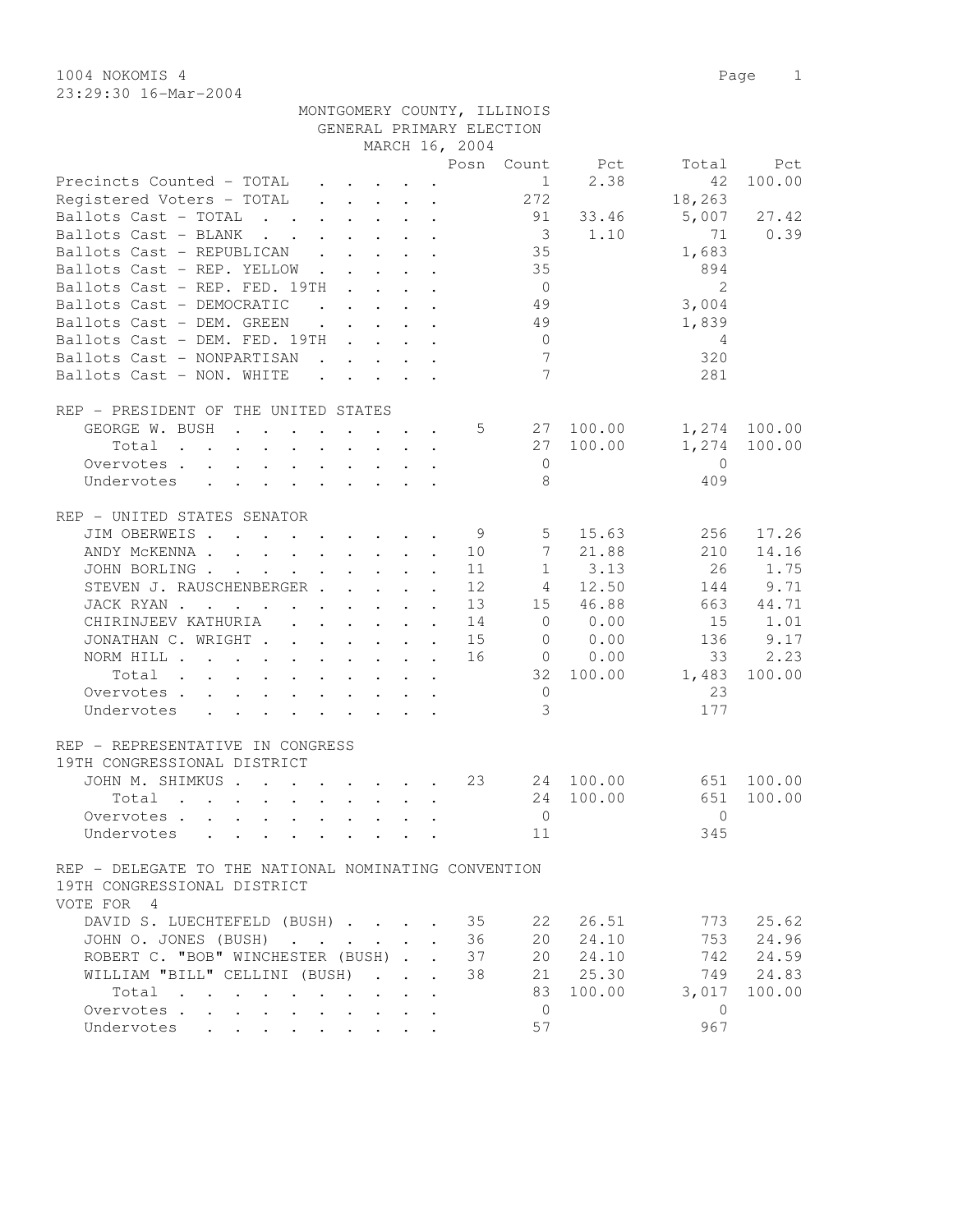1004 NOKOMIS 4 Page 2 23:29:30 16-Mar-2004 MONTGOMERY COUNTY, ILLINOIS GENERAL PRIMARY ELECTION MARCH 16, 2004 Posn Count Pct Total Pct REP - ALTERNATE DELEGATE TO THE NATIONAL NOMINATING CONVENTION 19TH CONGRESSIONAL DISTRICT VOTE FOR 4 ROBIN L. LONG (BUSH) . . . . . . 44 21 26.92 715 25.04 SHEOW H. "SHOWAY" CHANG (BUSH) . . . 45 19 24.36 694 24.30 LANE HARVEY (BUSH) . . . . . . . 46 18 23.08 697 24.40 RODNEY L. DAVIS (BUSH) . . . . . 47 20 25.64 750 26.26 Total . . . . . . . . . . 78 100.00 2,856 100.00 Overvotes . . . . . . . . . . 0 0 Undervotes . . . . . . . . . . 62 1,128 REP - REPRESENTATIVE IN THE GENERAL ASSEMBLY 98TH REPRESENTATIVE DISTRICT NO CANDIDATE FILED  $\text{Total} \quad . \quad . \quad . \quad . \quad . \quad . \quad . \qquad . \qquad 0 \qquad \qquad 0$  Overvotes . . . . . . . . . . 0 0 Undervotes . . . . . . . . . . 35 1,679 REP - CIRCUIT CLERK MARY WEBB . . . . . . . . . . 86 29 100.00 1,501 100.00 Total . . . . . . . . . . 29 100.00 1,501 100.00 Overvotes . . . . . . . . . . 0 0 Undervotes . . . . . . . . . . 6 178 REP - STATE'S ATTORNEY NO CANDIDATE FILED  $\begin{array}{ccccccccccc}\n\text{Total} & . & . & . & . & . & . & . & . & . & 0 & & & & 0 \\
\text{ervotes} & . & . & . & . & . & . & . & . & . & . & 0 & & & & & 0\n\end{array}$ Overvotes . . . . . . . . . . . 0 Undervotes . . . . . . . . . 35 1,679

REP - CORONER NO CANDIDATE FILED Total . . . . . . . . . . 0 0 Overvotes . . . . . . . . . . 0 0 Undervotes . . . . . . . . . 35 1,679 REP - COUNTY BOARD DISTRICT 2 COUNTY BOARD MEMBER VOTE FOR 2 NELSON AUMANN . . . . . . . . 98 24 100.00 244 100.00 Total . . . . . . . . . . 24 100.00 244 100.00 Overvotes . . . . . . . . . . 0 0 Undervotes . . . . . . . . . 46 370 REP - JUDGE OF THE SUPREME COURT 5TH JUDICIAL DISTRICT (VAC.HON.HARRISON II) LLOYD A. KARMEIER . . . . . . . 113 24 100.00 1,304 100.00 Total . . . . . . . . . . 24 100.00 1,304 100.00 Overvotes . . . . . . . . . . . 0 Undervotes . . . . . . . . . 11 375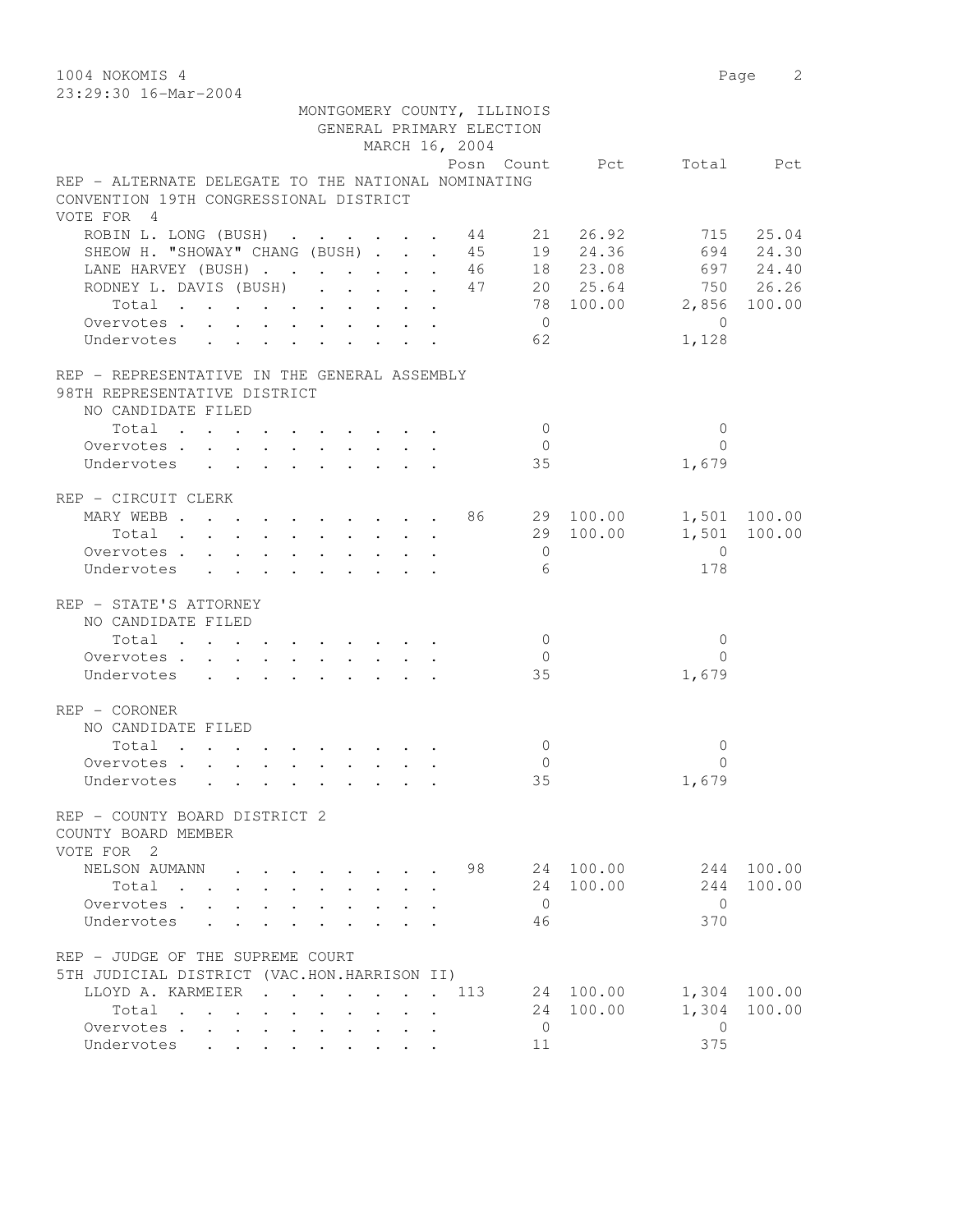| 1004 NOKOMIS 4                                            | Page         | 3 |
|-----------------------------------------------------------|--------------|---|
| $23:29:30$ 16-Mar-2004                                    |              |   |
| MONTGOMERY COUNTY, ILLINOIS                               |              |   |
| GENERAL PRIMARY ELECTION                                  |              |   |
| MARCH 16, 2004                                            |              |   |
| Posn Count Pct                                            | Total Pct    |   |
| REP - JUDGE OF THE APPELLATE COURT                        |              |   |
| 5TH JUDICIAL DISTRICT (VAC.HON.RARICK)                    |              |   |
| NO CANDIDATE FILED                                        |              |   |
| Total<br>$\Omega$                                         | 0            |   |
| $\Omega$<br>Overvotes.                                    | $\Omega$     |   |
| Undervotes<br>35<br>$\mathbf{r}$ and $\mathbf{r}$         | 1,679        |   |
|                                                           |              |   |
| REP - JUDGE OF THE CIRCUIT COURT                          |              |   |
| 4TH JUD. CIRC. MONTGOMERY CO. (VAC.HON.HUBER)             |              |   |
| NO CANDIDATE FILED                                        |              |   |
| $\bigcirc$<br>$Total \cdot \cdot \cdot \cdot \cdot \cdot$ | $\mathbf{0}$ |   |
|                                                           |              |   |
| $\Omega$<br>Overvotes.                                    | $\Omega$     |   |
| 35<br>Undervotes<br>$\mathbf{r}$ , $\mathbf{r}$           | 1,679        |   |
|                                                           |              |   |
| REP - PRECINCT COMMITTEEMAN                               |              |   |
| NOKOMIS <sub>4</sub>                                      |              |   |
| NO CANDIDATE FILED                                        |              |   |
| Total<br>$\mathbf{0}$                                     |              |   |
| $\Omega$<br>Overvotes.                                    |              |   |
| 35<br>Undervotes<br>$\cdot$ $\cdot$ $\cdot$               |              |   |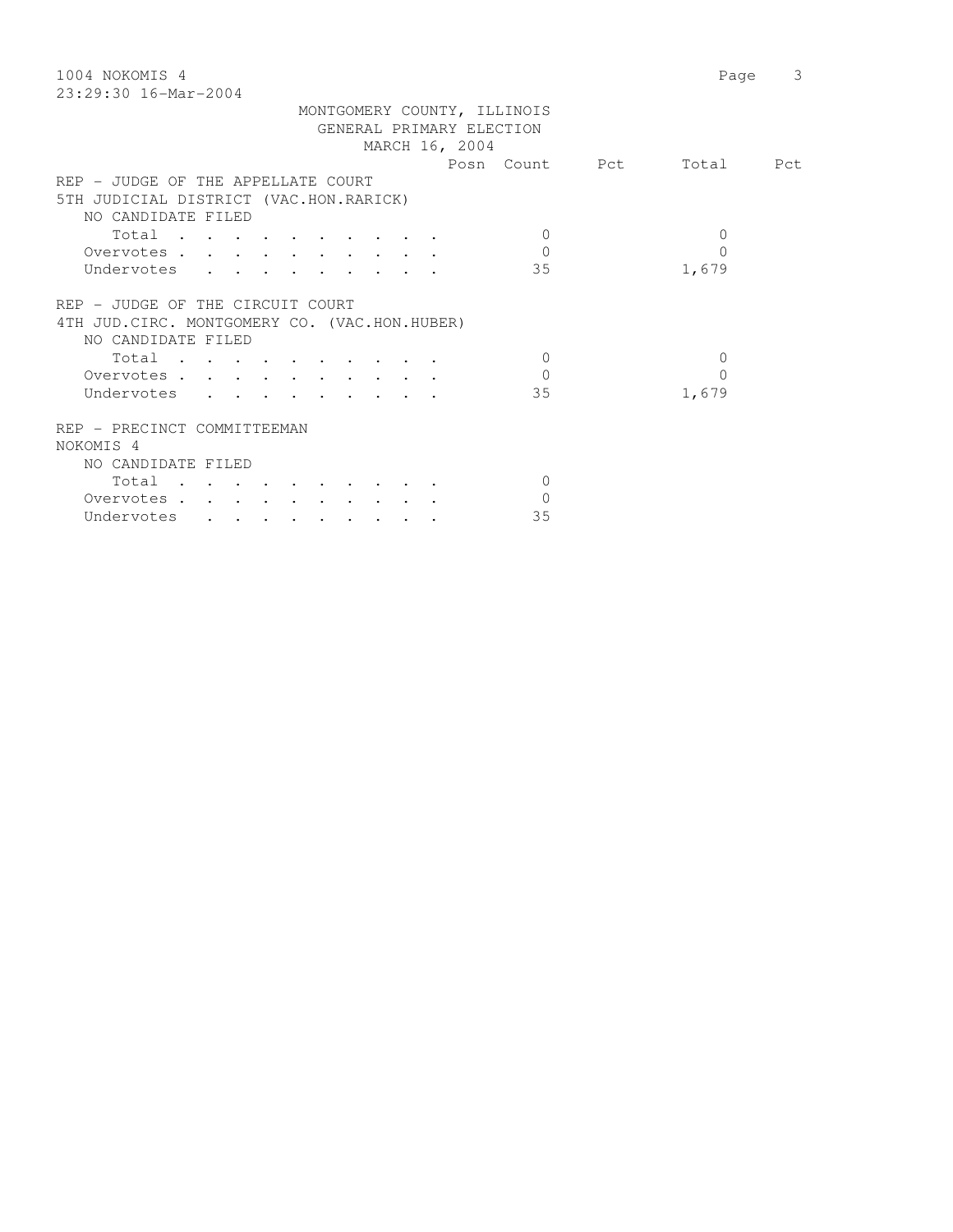1004 NOKOMIS 4 Page 4 23:29:30 16-Mar-2004

|                                                                                                                               |                                                                          |  |  |                                                            | MONTGOMERY COUNTY, ILLINOIS |             |                          |              |
|-------------------------------------------------------------------------------------------------------------------------------|--------------------------------------------------------------------------|--|--|------------------------------------------------------------|-----------------------------|-------------|--------------------------|--------------|
|                                                                                                                               |                                                                          |  |  |                                                            | GENERAL PRIMARY ELECTION    |             |                          |              |
|                                                                                                                               |                                                                          |  |  | MARCH 16, 2004                                             |                             |             |                          |              |
|                                                                                                                               |                                                                          |  |  |                                                            |                             |             | Posn Count Pct Total Pct |              |
| DEM - PRESIDENT OF THE UNITED STATES                                                                                          |                                                                          |  |  |                                                            |                             |             |                          |              |
| JOHN EDWARDS                                                                                                                  |                                                                          |  |  | $5 -$                                                      | $5 -$                       | 11.11       | 435                      | 15.70        |
| WESLEY K. CLARK                                                                                                               |                                                                          |  |  | 6                                                          |                             | $0 \t 0.00$ | 40                       | 1.44         |
| HOWARD DEAN                                                                                                                   |                                                                          |  |  | $\overline{7}$                                             |                             | $2 \t 4.44$ | 97                       | 3.50         |
| JOE LIEBERMAN                                                                                                                 | $\sim$                                                                   |  |  | $\mathcal{S}$                                              |                             | 0 0.00      | 44                       | 1.59         |
| DENNIS J. KUCINICH                                                                                                            |                                                                          |  |  | $\mathcal{Q}$                                              |                             | $0 \t 0.00$ | 29                       | 1.05         |
| LYNDON H. LaROUCHE, JR. 10                                                                                                    |                                                                          |  |  |                                                            | $\Omega$                    | 0.00        | 10                       | 0.36         |
| CAROL MOSELEY BRAUN                                                                                                           |                                                                          |  |  | 11                                                         | $\bigcap$                   | 0.00        | 40                       | 1.44         |
| ALFRED C. SHARPTON 12                                                                                                         |                                                                          |  |  |                                                            |                             | 0.00        | 19                       | 0.69         |
| JOHN F. KERRY 13                                                                                                              |                                                                          |  |  |                                                            |                             | 38 84.44    |                          | 2,057 74.23  |
| Total                                                                                                                         |                                                                          |  |  |                                                            |                             | 45 100.00   |                          | 2,771 100.00 |
| Overvotes                                                                                                                     |                                                                          |  |  |                                                            | $\Omega$                    |             | 11                       |              |
| Undervotes                                                                                                                    |                                                                          |  |  |                                                            | $\overline{4}$              |             | 2.2.2                    |              |
|                                                                                                                               |                                                                          |  |  |                                                            |                             |             |                          |              |
| DEM - UNITED STATES SENATOR                                                                                                   |                                                                          |  |  |                                                            |                             |             |                          |              |
| BARACK OBAMA 17 7 15.22                                                                                                       |                                                                          |  |  |                                                            |                             |             |                          | 349 12.66    |
| DANIEL W. HYNES 18                                                                                                            |                                                                          |  |  |                                                            |                             | 27 58.70    |                          | 1,654 59.99  |
| GERY CHICO<br>$\mathbf{r}$ , and $\mathbf{r}$ , and $\mathbf{r}$ , and $\mathbf{r}$                                           |                                                                          |  |  | 19                                                         |                             | $0 \t 0.00$ | 20                       | 0.73         |
| MARIA PAPPAS                                                                                                                  | $\mathbf{r}$ , $\mathbf{r}$ , $\mathbf{r}$ , $\mathbf{r}$ , $\mathbf{r}$ |  |  | 20                                                         |                             | 2 4.35      | 51                       | 1.85         |
| M. BLAIR HULL                                                                                                                 |                                                                          |  |  | 2.1                                                        |                             | 10 21.74    |                          | 570 20.67    |
| JOYCE WASHINGTON                                                                                                              |                                                                          |  |  | $\cdot$ $\cdot$ $\cdot$ $\cdot$ $\cdot$ $\cdot$ $\cdot$ 22 | $\bigcirc$                  | 0.00        | 35                       | 1.27         |
| NANCY SKINNER 23                                                                                                              |                                                                          |  |  |                                                            |                             | 0 0.00      | 78                       | 2.83         |
| Total $\cdot$                                                                                                                 |                                                                          |  |  |                                                            |                             | 46 100.00   | 2,757                    | 100.00       |
| Overvotes.                                                                                                                    |                                                                          |  |  |                                                            | 1                           |             | 16                       |              |
| Undervotes                                                                                                                    |                                                                          |  |  |                                                            | $\mathcal{L}$               |             | 231                      |              |
|                                                                                                                               |                                                                          |  |  |                                                            |                             |             |                          |              |
| DEM - REPRESENTATIVE IN CONGRESS                                                                                              |                                                                          |  |  |                                                            |                             |             |                          |              |
| 19TH CONGRESSIONAL DISTRICT                                                                                                   |                                                                          |  |  |                                                            |                             |             |                          |              |
| . 34<br>TIM BAGWELL                                                                                                           |                                                                          |  |  |                                                            |                             | 29 100.00   |                          | 793 100.00   |
| Total                                                                                                                         |                                                                          |  |  |                                                            |                             | 29 100.00   | 793                      | 100.00       |
| Overvotes                                                                                                                     |                                                                          |  |  |                                                            | $\bigcirc$                  |             | $\bigcap$                |              |
| Undervotes<br>the contract of the contract of the contract of the contract of the contract of the contract of the contract of |                                                                          |  |  |                                                            | 2.0                         |             | 427                      |              |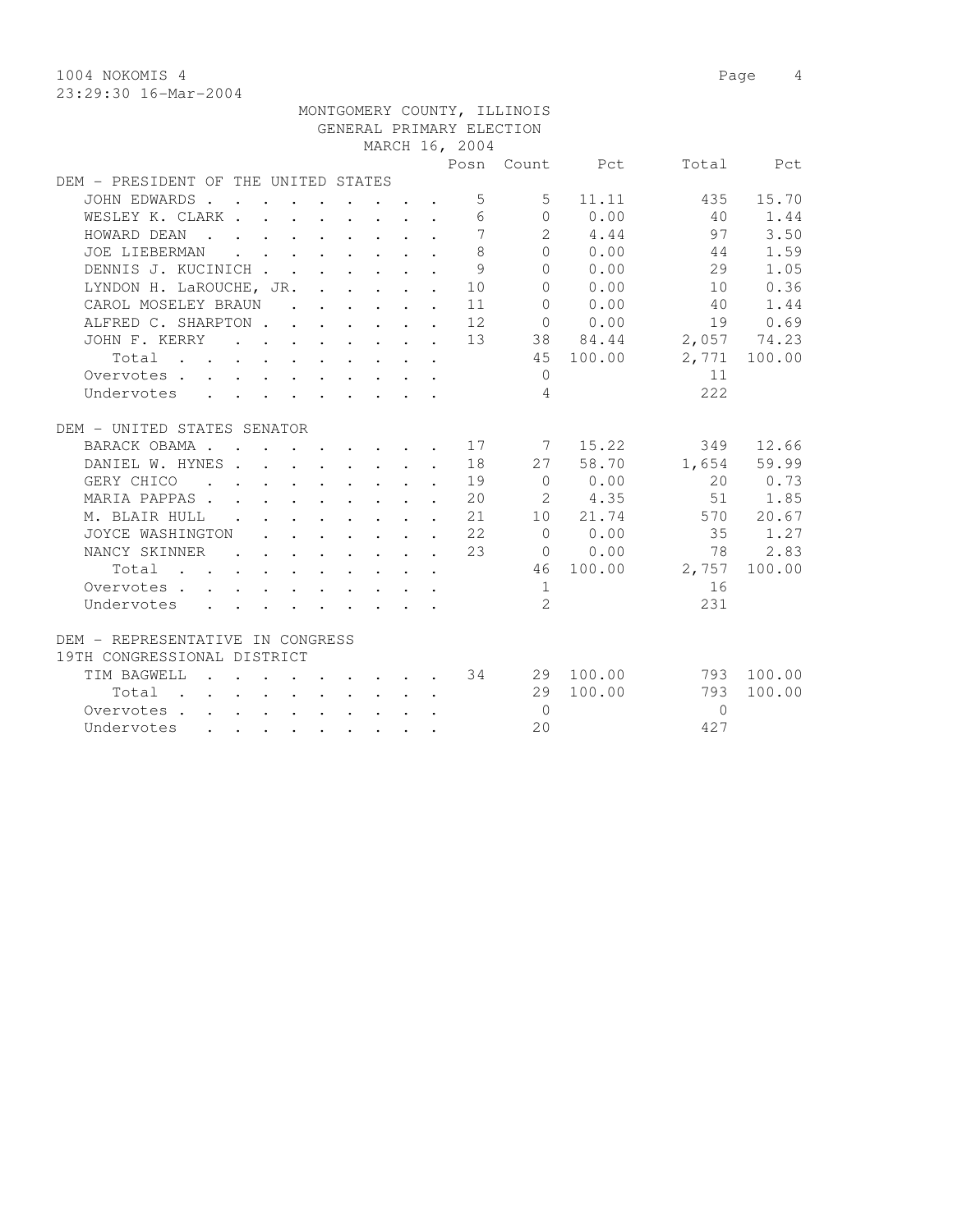1004 NOKOMIS 4 Page 5 23:29:30 16-Mar-2004

| 40.42.30 IO-Mal-4004                                     |                                        |                           |                |                |             |                                          |        |
|----------------------------------------------------------|----------------------------------------|---------------------------|----------------|----------------|-------------|------------------------------------------|--------|
| MONTGOMERY COUNTY, ILLINOIS                              |                                        |                           |                |                |             |                                          |        |
| GENERAL PRIMARY ELECTION                                 |                                        |                           |                |                |             |                                          |        |
|                                                          |                                        |                           | MARCH 16, 2004 |                |             |                                          |        |
|                                                          |                                        |                           |                |                |             | Posn Count Pct Total Pct                 |        |
| DEM - DELEGATE TO THE NATIONAL NOMINATING CONVENTION     |                                        |                           |                |                |             |                                          |        |
| 19TH CONGRESSIONAL DISTRICT                              |                                        |                           |                |                |             |                                          |        |
| VOTE FOR 5                                               |                                        |                           |                |                |             |                                          |        |
| HAROLD DEAN BYERS (DEAN) 1 41 15 8.29                    |                                        |                           |                |                |             | 289                                      | 6.72   |
| JEANNINE RICHARDS (DEAN)                                 |                                        |                           | 42             |                | 13 7.18     | 225                                      | 5.23   |
| LARRY A. DOUGLAS (DEAN)                                  |                                        |                           | 43             |                | 12 6.63     | 238                                      | 5.54   |
| DOROTHY L. SMITH (DEAN) 44                               |                                        |                           |                | 12             | 6.63        | 221                                      | 5.14   |
| MICHAEL HOFFMANN (DEAN)                                  |                                        |                           | 45             |                | 13 7.18     | 224                                      | 5.21   |
|                                                          |                                        |                           |                |                | 4 2.21      |                                          |        |
| LORI KRUEGER (KUCINICH) 46                               |                                        |                           |                |                |             | 126                                      | 2.93   |
| JESSE STALLINGS (KUCINICH) 47                            |                                        |                           |                |                | $2 \t1.10$  | 97                                       | 2.26   |
| MARGARET "PEGGY" JENKINS (KUCINICH) . 48                 |                                        |                           |                |                | 3 1.66      | 141                                      | 3.28   |
| STANLEY I. MEINERT (KUCINICH) 49                         |                                        |                           |                | 1              | 0.55        | $\begin{array}{c} 88 \\ 133 \end{array}$ | 2.05   |
| T. L. "TIM" THORTON (KUCINICH)                           |                                        |                           | 50             | 3 <sup>7</sup> | 1.66        |                                          | 3.09   |
| MICHAEL C. HOERNER (EDWARDS)                             |                                        | $\ddot{\phantom{a}}$      | 86             | $\mathcal{S}$  | 1.66        | 88                                       | 2.05   |
| GWEN M. MONTGOMERY (EDWARDS)                             | $\mathbf{r}$ $\mathbf{r}$ $\mathbf{r}$ |                           | 87             | $\overline{4}$ | 2.21        | 89                                       | 2.07   |
| NEIL J. CALDERON (EDWARDS)                               |                                        |                           | 88             |                |             | 1 0.55 68                                | 1.58   |
| CHARLENE R. LAMBERT (EDWARDS) 89                         |                                        |                           |                |                | 2 1.10      | 82                                       | 1.91   |
| GIOVANNI RAY RANDAZZO (EDWARDS) 90                       |                                        |                           |                |                | 2 1.10      | 59                                       | 1.37   |
| DAVID R. PICCIOLI (CLARK) 91                             |                                        |                           |                |                | $0 \t 0.00$ | 18                                       | 0.42   |
| MICHELLE S. PAUL (CLARK) 92                              |                                        |                           |                |                | $1 \t 0.55$ | 20                                       | 0.47   |
| MICHAEL G. GRADY (CLARK) 93                              |                                        |                           |                | $\overline{0}$ | 0.00        | 17                                       | 0.40   |
| CATHERINE A. COPLEY (CLARK)                              |                                        |                           | 94             | $\overline{0}$ | 0.00        | 16                                       | 0.37   |
| JOHN COSTELLO (CLARK)                                    |                                        |                           | 95             | 1              | 0.55        | 42                                       | 0.98   |
|                                                          |                                        | $\ddot{\phantom{a}}$      |                |                | 20 11.05    |                                          |        |
| KURT GRANBERG (KERRY)                                    |                                        |                           | 96             |                |             | 408                                      | 9.49   |
| ELLEN SINCLAIR (KERRY) 97                                |                                        |                           |                |                | 16 8.84     | 410                                      | 9.54   |
| STEPHEN J SCATES (KERRY) 98                              |                                        |                           |                |                | 17 9.39     | 397                                      | 9.23   |
| SAUNDRA HUDSON (KERRY) 99                                |                                        |                           |                |                |             | 19 10.50 412                             | 9.58   |
| GERALD "JERRY" PRINCE (KERRY)                            |                                        |                           |                |                | 100 17 9.39 | 391                                      | 9.10   |
| Total 181 100.00 4,299                                   |                                        |                           |                |                |             |                                          | 100.00 |
| Overvotes.                                               |                                        |                           |                | $\overline{0}$ |             | 43                                       |        |
| Undervotes<br>$\ddot{\phantom{0}}$                       |                                        |                           |                | 64             |             | 1,586                                    |        |
|                                                          |                                        |                           |                |                |             |                                          |        |
| DEM - ALTERNATE DELEGATE TO THE NATIONAL NOMINATING      |                                        |                           |                |                |             |                                          |        |
| CONVENTION 19TH CONGRESSIONAL DISTRICT                   |                                        |                           |                |                |             |                                          |        |
| MARCINA "MARCY" M. BECK (DEAN) 112 4                     |                                        |                           |                |                |             | 10.81 98 10.29                           |        |
| AMBER WILLIAMS (KUCINICH).                               |                                        |                           | 113            | 0              | 0.00        | 44                                       | 4.62   |
| VIRGINIA LEE HYERS (EDWARDS)                             | $\ddot{\phantom{0}}$<br>$\mathbf{r}$   | $\mathbf{L}^{\text{max}}$ | 114            | 4              | 10.81       | 137                                      | 14.39  |
| NATALIE A. ENRIETTO (CLARK)                              |                                        |                           | 115            | $\circ$        | 0.00        | 29                                       | 3.05   |
|                                                          |                                        | $\ddot{\phantom{0}}$      |                |                |             |                                          |        |
| SUSAN R. SHEA (KERRY).                                   |                                        |                           | 116            |                | 29 78.38    | 644                                      | 67.65  |
| Total                                                    |                                        |                           |                | 37             | 100.00      | 952                                      | 100.00 |
| Overvotes                                                |                                        |                           |                | $\overline{0}$ |             | 3                                        |        |
| Undervotes<br>$\mathcal{L}^{\text{max}}$<br>$\mathbf{L}$ |                                        |                           |                | 12             |             | 265                                      |        |
|                                                          |                                        |                           |                |                |             |                                          |        |
| DEM - REPRESENTATIVE IN THE GENERAL ASSEMBLY             |                                        |                           |                |                |             |                                          |        |
| 98TH REPRESENTATIVE DISTRICT                             |                                        |                           |                |                |             |                                          |        |
| GARY HANNIG<br><b>Contract Contract Contract</b>         |                                        |                           | 139            | 45             | 100.00      | 2,593                                    | 100.00 |
| Total<br>$\cdot$ $\cdot$ $\cdot$ $\cdot$                 |                                        |                           |                | 45             | 100.00      | 2,593                                    | 100.00 |
| Overvotes .                                              |                                        |                           |                | 0              |             | $\overline{0}$                           |        |
| Undervotes                                               |                                        |                           |                | 4              |             | 401                                      |        |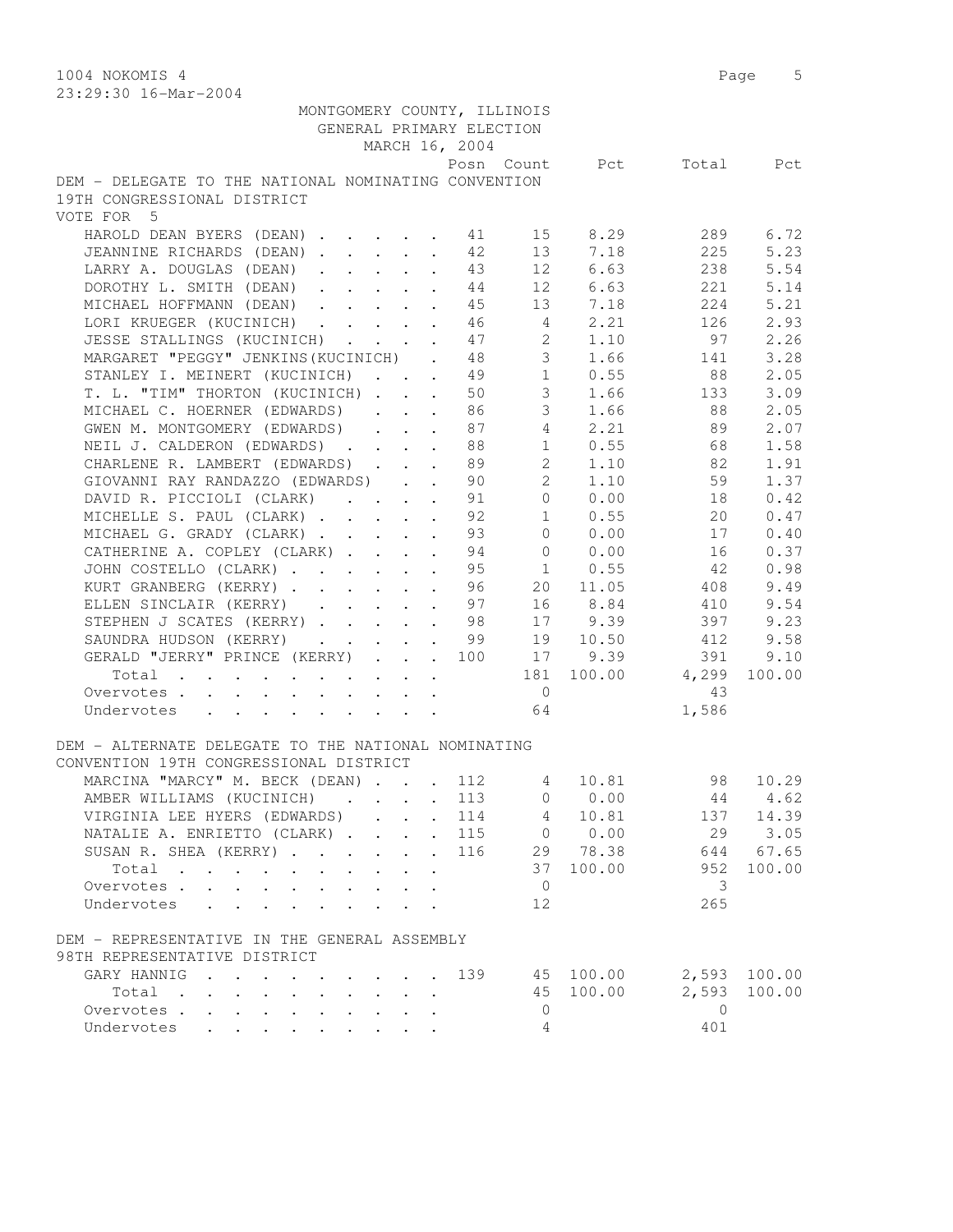1004 NOKOMIS 4 Page 6

| 23:29:30 16-Mar-2004                          |                                                                                         |  |  |                 |                 |                          |                             |                |                        |              |
|-----------------------------------------------|-----------------------------------------------------------------------------------------|--|--|-----------------|-----------------|--------------------------|-----------------------------|----------------|------------------------|--------------|
|                                               |                                                                                         |  |  |                 |                 |                          | MONTGOMERY COUNTY, ILLINOIS |                |                        |              |
|                                               |                                                                                         |  |  |                 |                 | GENERAL PRIMARY ELECTION |                             |                |                        |              |
|                                               |                                                                                         |  |  |                 |                 | MARCH 16, 2004           |                             |                |                        |              |
|                                               |                                                                                         |  |  |                 |                 |                          |                             | Posn Count Pct |                        | Total Pct    |
| DEM - CIRCUIT CLERK                           |                                                                                         |  |  |                 |                 |                          |                             |                |                        |              |
| NO CANDIDATE FILED                            |                                                                                         |  |  |                 |                 |                          |                             |                |                        |              |
| Total                                         |                                                                                         |  |  |                 |                 |                          | $\overline{0}$              |                | $\mathbf{0}$           |              |
| Overvotes.                                    |                                                                                         |  |  |                 |                 |                          | $\overline{0}$              |                | $\Omega$               |              |
| Undervotes                                    | $\mathbf{r}$ , $\mathbf{r}$ , $\mathbf{r}$ , $\mathbf{r}$ , $\mathbf{r}$ , $\mathbf{r}$ |  |  |                 |                 |                          | 49                          |                | 2,994                  |              |
| DEM - STATE'S ATTORNEY                        |                                                                                         |  |  |                 |                 |                          |                             |                |                        |              |
| JIM ROBERTS 167 42 100.00 2,511 100.00        |                                                                                         |  |  |                 |                 |                          |                             |                |                        |              |
| Total                                         |                                                                                         |  |  |                 |                 |                          |                             |                | 42 100.00 2,511 100.00 |              |
| Overvotes                                     |                                                                                         |  |  |                 |                 |                          | $\overline{0}$              |                | $\overline{0}$         |              |
| Undervotes                                    |                                                                                         |  |  |                 |                 |                          | $\overline{7}$              |                | 483                    |              |
| DEM - CORONER                                 |                                                                                         |  |  |                 |                 |                          |                             |                |                        |              |
| RICKEY L. BROADDUS 170 42 100.00 2,367 100.00 |                                                                                         |  |  |                 |                 |                          |                             |                |                        |              |
| Total                                         |                                                                                         |  |  |                 |                 |                          |                             | 42 100.00      |                        | 2,367 100.00 |
| Overvotes                                     |                                                                                         |  |  |                 |                 |                          | $\overline{0}$              |                | $\overline{0}$         |              |
| Undervotes                                    |                                                                                         |  |  |                 |                 |                          | 7                           |                | 627                    |              |
| DEM - COUNTY BOARD DISTRICT 2                 |                                                                                         |  |  |                 |                 |                          |                             |                |                        |              |
| COUNTY BOARD MEMBER                           |                                                                                         |  |  |                 |                 |                          |                             |                |                        |              |
| VOTE FOR 2                                    |                                                                                         |  |  |                 |                 |                          |                             |                |                        |              |
| MIKE A. HAVERA 174 38 100.00 258 100.00       |                                                                                         |  |  |                 |                 |                          |                             |                |                        |              |
| Total                                         |                                                                                         |  |  |                 |                 |                          |                             | 38 100.00      | 258                    | 100.00       |
| Overvotes.                                    |                                                                                         |  |  |                 |                 |                          | $\overline{0}$              |                | $\bigcirc$             |              |
| Undervotes                                    |                                                                                         |  |  |                 |                 |                          | 60                          |                | 404                    |              |
|                                               |                                                                                         |  |  |                 |                 |                          |                             |                |                        |              |
| DEM - JUDGE OF THE SUPREME COURT              |                                                                                         |  |  |                 |                 |                          |                             |                |                        |              |
| 5TH JUDICIAL DISTRICT (VAC.HON.HARRISON II)   |                                                                                         |  |  |                 |                 |                          |                             |                |                        |              |
| GORDON E. MAAG 191 28 100.00 1,795 100.00     |                                                                                         |  |  |                 |                 |                          |                             |                |                        |              |
| Total                                         |                                                                                         |  |  |                 |                 |                          |                             | 28 100.00      |                        | 1,795 100.00 |
| Overvotes                                     |                                                                                         |  |  |                 |                 |                          | $\overline{0}$              |                | $\overline{0}$         |              |
| Undervotes                                    |                                                                                         |  |  |                 |                 |                          | 21                          |                | 1,199                  |              |
| DEM - JUDGE OF THE APPELLATE COURT            |                                                                                         |  |  |                 |                 |                          |                             |                |                        |              |
| 5TH JUDICIAL DISTRICT (VAC.HON.RARICK)        |                                                                                         |  |  |                 |                 |                          |                             |                |                        |              |
| JAMES K. DONOVAN                              |                                                                                         |  |  |                 |                 | 196                      |                             | 33 100.00      |                        | 1,900 100.00 |
| Total                                         |                                                                                         |  |  | $\cdot$ $\cdot$ |                 |                          |                             | 33 100.00      | 1,900                  | 100.00       |
| Overvotes                                     |                                                                                         |  |  |                 |                 |                          | $\overline{0}$              |                | $\overline{0}$         |              |
| Undervotes                                    |                                                                                         |  |  |                 |                 |                          | 16                          |                | 1,094                  |              |
| DEM - JUDGE OF THE CIRCUIT COURT              |                                                                                         |  |  |                 |                 |                          |                             |                |                        |              |
| 4TH JUD. CIRC. MONTGOMERY CO. (VAC.HON.HUBER) |                                                                                         |  |  |                 |                 |                          |                             |                |                        |              |
| KELLY D. LONG 203 38 100.00                   |                                                                                         |  |  |                 |                 |                          |                             |                |                        | 2,423 100.00 |
| Total                                         |                                                                                         |  |  |                 | $\cdot$ $\cdot$ |                          |                             | 38 100.00      | 2,423                  | 100.00       |
| Overvotes                                     |                                                                                         |  |  |                 |                 |                          | $\overline{0}$              |                | $\overline{0}$         |              |
| Undervotes                                    |                                                                                         |  |  |                 |                 |                          | 11                          |                | 571                    |              |
| DEM - PRECINCT COMMITTEEMAN                   |                                                                                         |  |  |                 |                 |                          |                             |                |                        |              |

| NOKOMIS 4             |                                                                                          |  |  |  |  |                |           |  |
|-----------------------|------------------------------------------------------------------------------------------|--|--|--|--|----------------|-----------|--|
| DONALD W. SMALLEY 218 |                                                                                          |  |  |  |  |                | 44 100.00 |  |
| Total                 |                                                                                          |  |  |  |  |                | 44 100.00 |  |
| Overvotes             |                                                                                          |  |  |  |  |                |           |  |
| Undervotes            | $\mathbf{r}$ , and $\mathbf{r}$ , and $\mathbf{r}$ , and $\mathbf{r}$ , and $\mathbf{r}$ |  |  |  |  | $\overline{a}$ |           |  |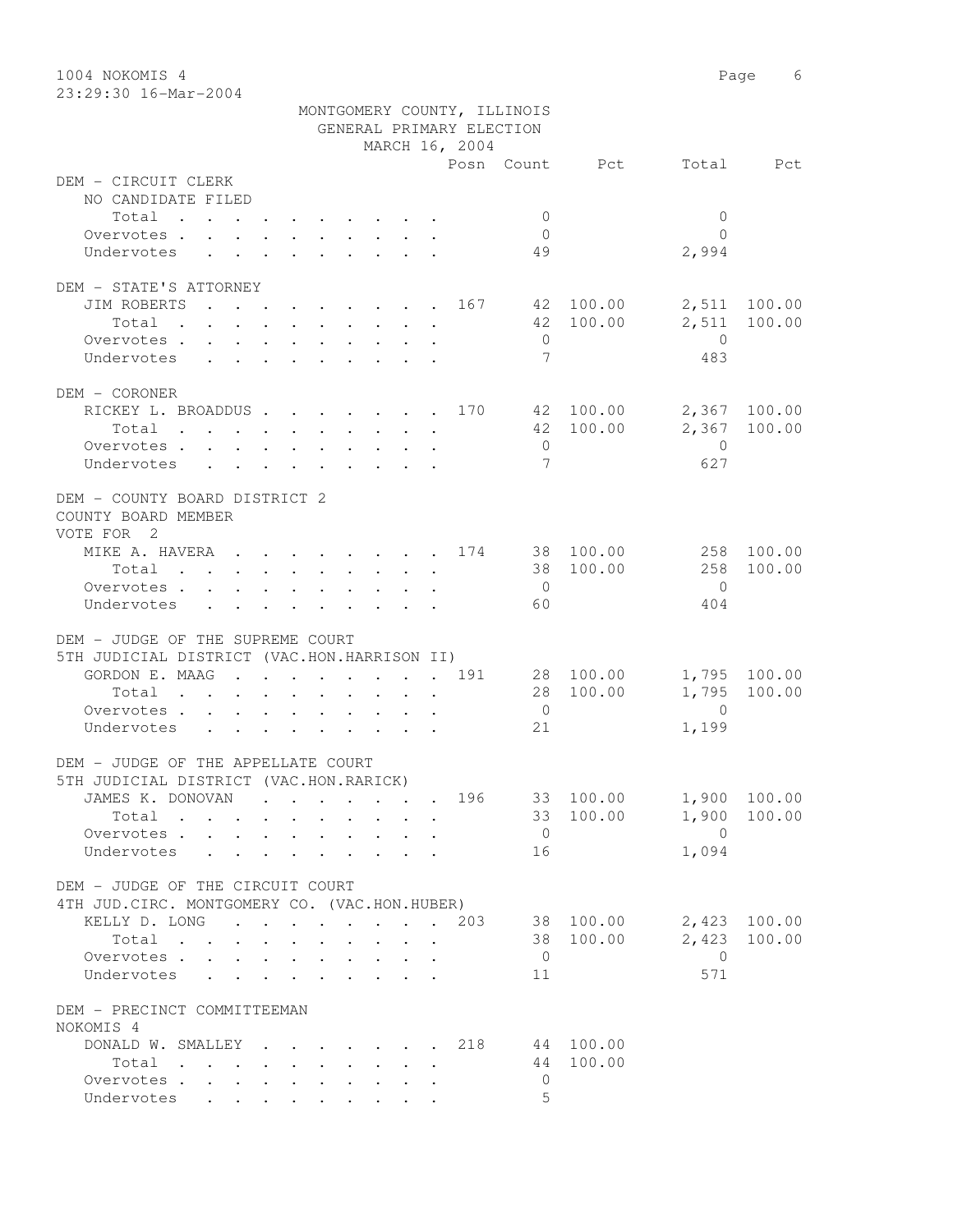1004 NOKOMIS 4 Page 7 23:29:30 16-Mar-2004

|                                             |                                   |                      |         |                                    |                          |                                                                                                                 |           |                      |                      |                          | MONTGOMERY COUNTY, ILLINOIS |          |       |             |
|---------------------------------------------|-----------------------------------|----------------------|---------|------------------------------------|--------------------------|-----------------------------------------------------------------------------------------------------------------|-----------|----------------------|----------------------|--------------------------|-----------------------------|----------|-------|-------------|
|                                             |                                   |                      |         |                                    |                          |                                                                                                                 |           |                      |                      | GENERAL PRIMARY ELECTION |                             |          |       |             |
|                                             |                                   |                      |         |                                    |                          |                                                                                                                 |           |                      |                      | MARCH 16, 2004           |                             |          |       |             |
|                                             |                                   |                      |         |                                    |                          |                                                                                                                 |           |                      |                      | Posn                     | Count                       | Pct      | Total | Pct         |
| MONTGOMERY COUNTY                           |                                   |                      |         |                                    |                          |                                                                                                                 |           |                      |                      |                          |                             |          |       |             |
| YES .                                       |                                   |                      |         |                                    |                          | the contract of the contract of the contract of the contract of the contract of the contract of the contract of |           |                      |                      | 246                      |                             | 35 42.17 | 1,971 | 43.10       |
| NO.                                         | $\cdot$                           | $\cdots$             |         | $\ddot{\phantom{a}}$               | $\ddot{\phantom{1}}$     | $\ddot{\phantom{0}}$                                                                                            | $\bullet$ | $\ddot{\phantom{a}}$ | $\ddot{\phantom{a}}$ | 247                      | 48                          | 57.83    |       | 2,602 56.90 |
| Total                                       |                                   | $\mathbf{r}$         |         | $\sim$ $\sim$ $\sim$ $\sim$ $\sim$ |                          | $\sim$                                                                                                          | $\sim$    |                      | $\sim$ $\sim$        |                          | 83                          | 100.00   | 4,573 | 100.00      |
| Overvotes.                                  |                                   | $\mathbf{r}$         | $\sim$  | $\sim$ $\sim$                      | $\sim$                   |                                                                                                                 |           |                      |                      |                          |                             |          | 4     |             |
| Undervotes                                  |                                   |                      |         |                                    |                          |                                                                                                                 |           |                      |                      |                          |                             |          | 416   |             |
| COMMUNITY MEMORIAL PARK DISTRICT<br>NOKOMIS |                                   |                      |         |                                    |                          |                                                                                                                 |           |                      |                      |                          |                             |          |       |             |
| YES                                         | and the state of the state of the |                      |         |                                    | $\sim$ $\sim$            | $\cdot$                                                                                                         |           |                      |                      | 271                      | 27                          | 31.40    | 178   | 34.43       |
| NO.<br>$\sim$ $\sim$ $\sim$                 |                                   | $\sim$               | $\cdot$ |                                    | $\overline{\phantom{a}}$ | $\cdot$                                                                                                         |           |                      |                      | 272                      | 59                          | 68.60    | 339   | 65.57       |
| Total                                       | $\sim$                            | $\ddot{\phantom{a}}$ |         | $\sim$ $\sim$ $\sim$ $\sim$ $\sim$ | $\cdot$                  | $\ddot{\phantom{0}}$                                                                                            | $\bullet$ |                      |                      |                          | 86                          | 100.00   | 517   | 100.00      |
| Overvotes .                                 |                                   | $\sim$               | $\sim$  | $\sim$ $\sim$                      |                          |                                                                                                                 |           |                      |                      |                          | $\mathbf 0$                 |          |       |             |
| Undervotes                                  |                                   |                      |         |                                    |                          |                                                                                                                 |           |                      |                      |                          | 5                           |          | 23    |             |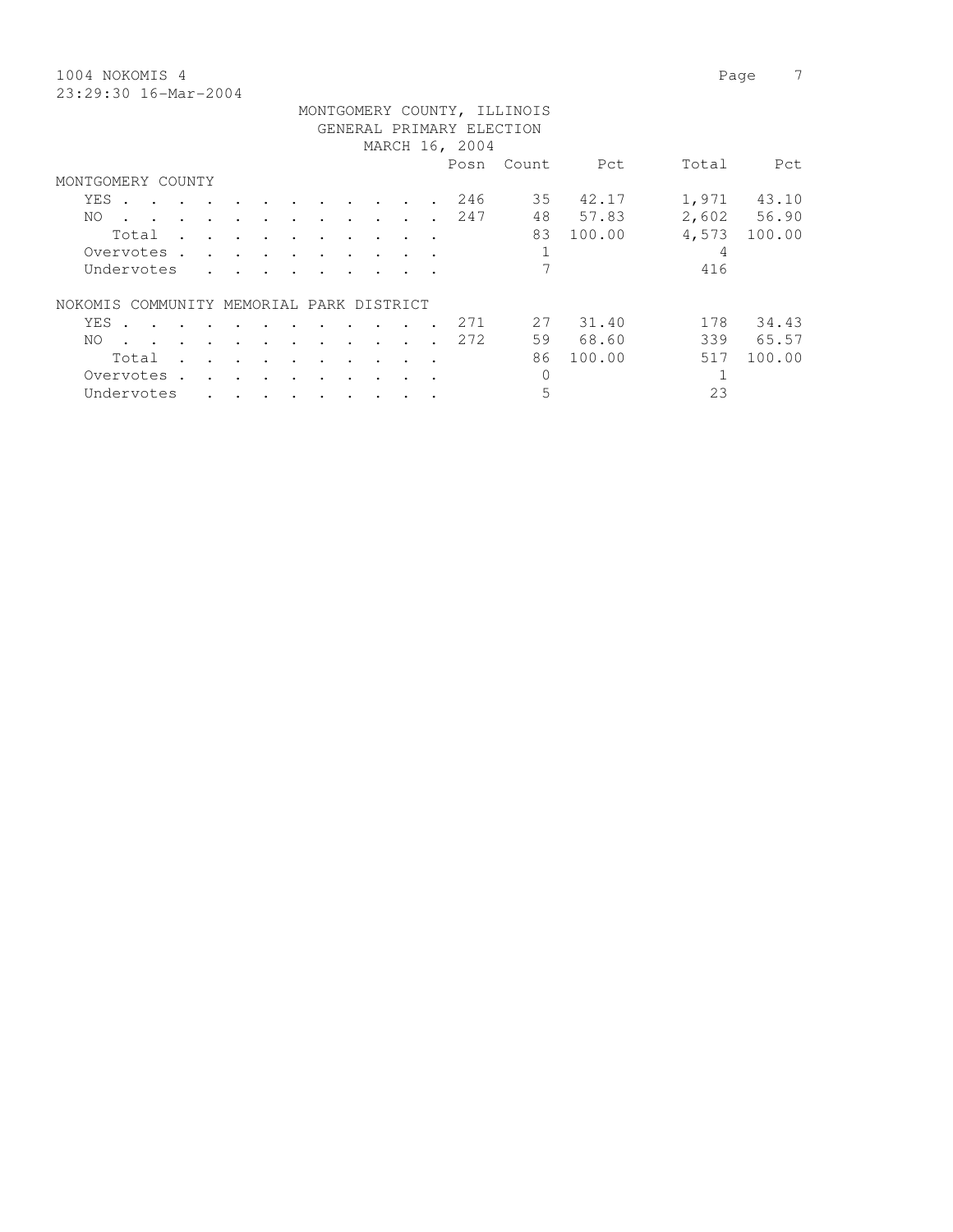1005 NOKOMIS 5 Page 1 23:29:30 16-Mar-2004

| MONTGOMERY COUNTY, ILLINOIS |
|-----------------------------|
| GENERAL PRIMARY ELECTION    |

|                                                                                                                          |                                                                 |                                                                          |              |                                                              | MARCH 16, 2004 |                     |             |                |                    |
|--------------------------------------------------------------------------------------------------------------------------|-----------------------------------------------------------------|--------------------------------------------------------------------------|--------------|--------------------------------------------------------------|----------------|---------------------|-------------|----------------|--------------------|
|                                                                                                                          |                                                                 |                                                                          |              |                                                              |                | Posn Count          | Pct         | Total          | Pct                |
| Precincts Counted - TOTAL                                                                                                |                                                                 | $\mathbf{r}$ , $\mathbf{r}$ , $\mathbf{r}$                               |              |                                                              |                | 1                   | 2.38        | 42             | 100.00             |
| Registered Voters - TOTAL                                                                                                |                                                                 | $\mathbf{r}$ , $\mathbf{r}$ , $\mathbf{r}$ , $\mathbf{r}$                |              |                                                              |                | 534                 |             | 18,263         |                    |
| Ballots Cast - TOTAL                                                                                                     |                                                                 |                                                                          |              |                                                              |                | 156                 | 29.21       | 5,007          | 27.42              |
| Ballots Cast - BLANK<br>$\mathbf{r}$ , $\mathbf{r}$ , $\mathbf{r}$ , $\mathbf{r}$ , $\mathbf{r}$ , $\mathbf{r}$          |                                                                 |                                                                          |              |                                                              |                | 4                   | 0.75        | 71             | 0.39               |
| Ballots Cast - REPUBLICAN                                                                                                |                                                                 |                                                                          |              |                                                              |                | 71                  |             | 1,683          |                    |
| Ballots Cast - REP. YELLOW                                                                                               |                                                                 |                                                                          |              | $\ddot{\phantom{a}}$                                         |                | 71                  |             | 894            |                    |
| Ballots Cast - REP. FED. 19TH                                                                                            | <b>Contract Contract</b>                                        |                                                                          |              | $\mathbf{L} = \mathbf{L} \mathbf{L}$                         |                | $\overline{0}$      |             | 2              |                    |
| Ballots Cast - DEMOCRATIC                                                                                                | $\ddot{\phantom{0}}$                                            |                                                                          |              | $\mathbf{L}$ and $\mathbf{L}$                                |                | 71                  |             | 3,004          |                    |
| Ballots Cast - DEM. GREEN<br>$\sim$                                                                                      | $\sim$                                                          |                                                                          |              | $\mathbf{L} = \mathbf{L} \mathbf{L} + \mathbf{L} \mathbf{L}$ |                | 71                  |             | 1,839          |                    |
| Ballots Cast - DEM. FED. 19TH                                                                                            |                                                                 |                                                                          |              |                                                              |                | $\overline{0}$      |             | 4              |                    |
| Ballots Cast - NONPARTISAN                                                                                               |                                                                 | $\mathbf{r}$ , $\mathbf{r}$ , $\mathbf{r}$ , $\mathbf{r}$                |              |                                                              |                | 14                  |             | 320            |                    |
| Ballots Cast - NON. WHITE                                                                                                |                                                                 | $\mathbf{r}$ , $\mathbf{r}$ , $\mathbf{r}$ , $\mathbf{r}$ , $\mathbf{r}$ |              |                                                              |                | 14                  |             | 281            |                    |
|                                                                                                                          |                                                                 |                                                                          |              |                                                              |                |                     |             |                |                    |
| REP - PRESIDENT OF THE UNITED STATES                                                                                     |                                                                 |                                                                          |              |                                                              |                |                     |             |                |                    |
| GEORGE W. BUSH                                                                                                           |                                                                 |                                                                          |              |                                                              |                | $5 - 5$             | 52 100.00   | 1,274          | 100.00             |
| Total<br>the contract of the contract of the contract of the contract of the contract of the contract of the contract of |                                                                 |                                                                          |              |                                                              |                |                     | 52 100.00   | 1,274          | 100.00             |
| Overvotes.                                                                                                               |                                                                 |                                                                          |              |                                                              |                | $\overline{0}$      |             | $\overline{0}$ |                    |
| Undervotes<br>$\ddot{\phantom{0}}$                                                                                       |                                                                 |                                                                          |              |                                                              |                | 19                  |             | 409            |                    |
|                                                                                                                          |                                                                 |                                                                          |              |                                                              |                |                     |             |                |                    |
| REP - UNITED STATES SENATOR                                                                                              |                                                                 |                                                                          |              |                                                              |                |                     |             |                |                    |
| JIM OBERWEIS.                                                                                                            |                                                                 |                                                                          |              |                                                              | - 9            | 12 <sup>°</sup>     | 18.46       | 256            | 17.26              |
| ANDY MCKENNA                                                                                                             |                                                                 |                                                                          |              |                                                              | 10             | 5                   | 7.69        | 210            | 14.16              |
| JOHN BORLING                                                                                                             |                                                                 |                                                                          |              |                                                              | 11             | $\Omega$            | 0.00        | 26             | 1.75               |
| STEVEN J. RAUSCHENBERGER                                                                                                 |                                                                 |                                                                          |              |                                                              | 12             |                     | $1 \t 1.54$ | 144            | 9.71               |
| JACK RYAN                                                                                                                |                                                                 |                                                                          |              |                                                              | 13             | 43                  | 66.15       | 663            | 44.71              |
| CHIRINJEEV KATHURIA<br>$\mathcal{L}^{\text{max}}$<br>$\sim$                                                              | $\mathbf{L}$                                                    | $\mathbf{L}^{\text{max}}$                                                | $\mathbf{r}$ | $\ddot{\phantom{a}}$                                         | 14             | 1                   | 1.54        | 15             | 1.01               |
| JONATHAN C. WRIGHT                                                                                                       |                                                                 |                                                                          |              | $\ddot{\phantom{a}}$                                         | 15             | 2                   | 3.08        | 136            | 9.17               |
| NORM HILL                                                                                                                |                                                                 |                                                                          |              |                                                              | 16             | 1                   | 1.54        | 33             | 2.23               |
| Total                                                                                                                    |                                                                 |                                                                          |              | $\cdot$ $\cdot$ $\cdot$                                      |                | 65                  | 100.00      | 1,483          | 100.00             |
|                                                                                                                          |                                                                 |                                                                          |              |                                                              |                |                     |             | 23             |                    |
| Overvotes                                                                                                                |                                                                 |                                                                          |              |                                                              |                | $\overline{0}$<br>6 |             | 177            |                    |
| Undervotes                                                                                                               |                                                                 |                                                                          |              |                                                              |                |                     |             |                |                    |
| REP - REPRESENTATIVE IN CONGRESS                                                                                         |                                                                 |                                                                          |              |                                                              |                |                     |             |                |                    |
| 19TH CONGRESSIONAL DISTRICT                                                                                              |                                                                 |                                                                          |              |                                                              |                |                     |             |                |                    |
| JOHN M. SHIMKUS                                                                                                          |                                                                 |                                                                          |              |                                                              | 23             |                     | 41 100.00   | 651            | 100.00             |
| Total                                                                                                                    |                                                                 |                                                                          |              |                                                              |                | 41                  | 100.00      | 651            | 100.00             |
|                                                                                                                          |                                                                 |                                                                          |              |                                                              |                | $\Omega$            |             | $\Omega$       |                    |
| Overvotes                                                                                                                |                                                                 |                                                                          |              |                                                              |                | 30                  |             | 345            |                    |
| Undervotes                                                                                                               |                                                                 |                                                                          |              |                                                              |                |                     |             |                |                    |
| REP - DELEGATE TO THE NATIONAL NOMINATING CONVENTION                                                                     |                                                                 |                                                                          |              |                                                              |                |                     |             |                |                    |
| 19TH CONGRESSIONAL DISTRICT                                                                                              |                                                                 |                                                                          |              |                                                              |                |                     |             |                |                    |
|                                                                                                                          |                                                                 |                                                                          |              |                                                              |                |                     |             |                |                    |
| VOTE FOR 4                                                                                                               |                                                                 |                                                                          |              |                                                              |                |                     |             |                |                    |
| DAVID S. LUECHTEFELD (BUSH) 35                                                                                           |                                                                 |                                                                          |              |                                                              |                | 56                  | 26.17       |                | 773 25.62          |
| JOHN O. JONES (BUSH)                                                                                                     |                                                                 |                                                                          |              |                                                              | 36             | 53                  | 24.77       | 753            | 24.96<br>742 24.59 |
| ROBERT C. "BOB" WINCHESTER (BUSH)                                                                                        |                                                                 |                                                                          |              |                                                              | 37             |                     | 52 24.30    |                |                    |
| WILLIAM "BILL" CELLINI (BUSH)                                                                                            |                                                                 |                                                                          |              |                                                              | 38             |                     | 53 24.77    |                | 749 24.83          |
| Total                                                                                                                    |                                                                 |                                                                          |              | $\mathbf{r}$                                                 |                | 214                 | 100.00      | 3,017          | 100.00             |
| Overvotes                                                                                                                |                                                                 | $\mathbf{r}$ , $\mathbf{r}$ , $\mathbf{r}$                               |              |                                                              |                | $\overline{0}$      |             | $\overline{0}$ |                    |
| Undervotes                                                                                                               | $\bullet$ .<br><br><br><br><br><br><br><br><br><br><br><br><br> |                                                                          |              |                                                              |                | 70                  |             | 967            |                    |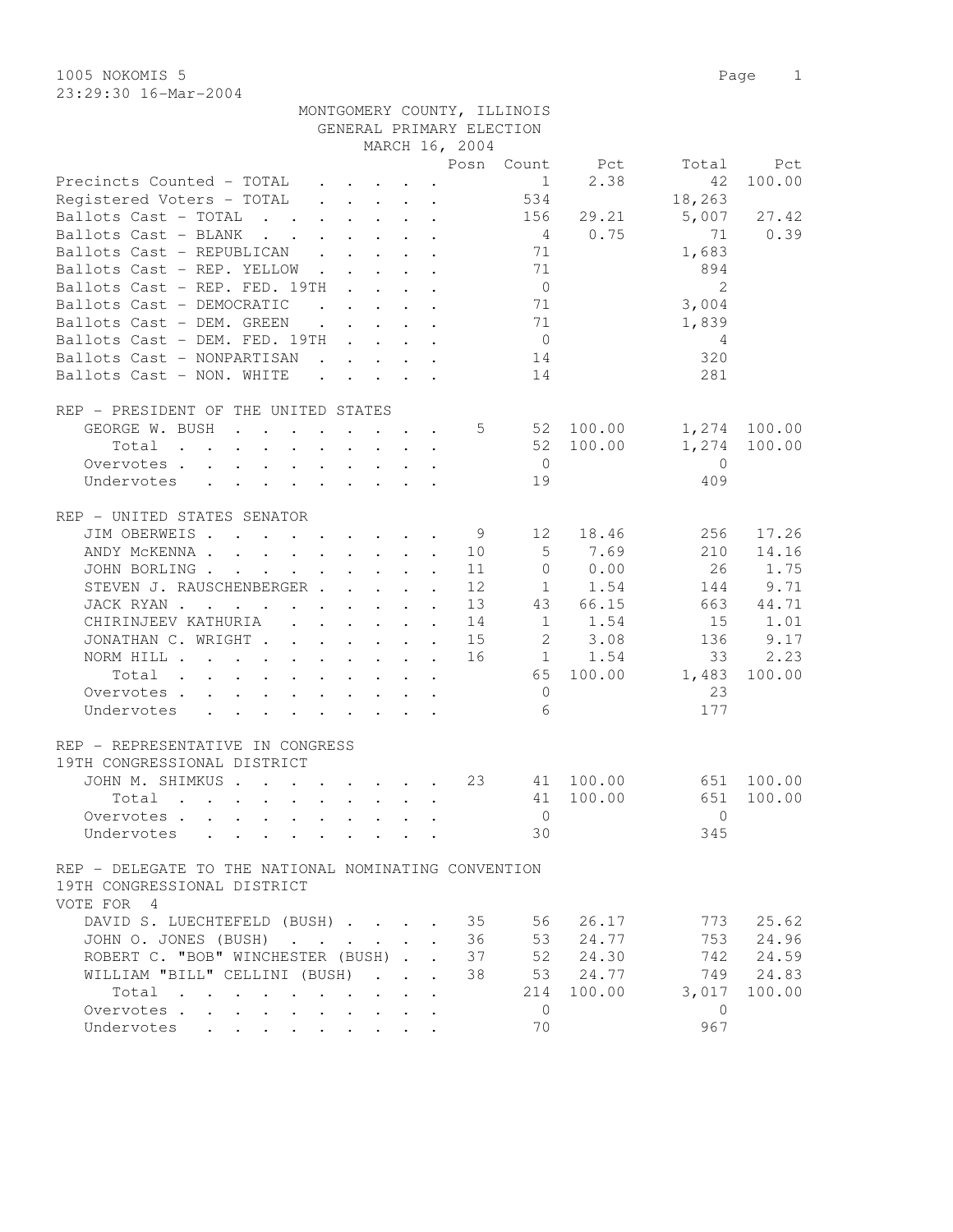1005 NOKOMIS 5 Page 2 23:29:30 16-Mar-2004

|                                                                                               |                           |                      |  | MONTGOMERY COUNTY, ILLINOIS<br>GENERAL PRIMARY ELECTION<br>MARCH 16, 2004 |                      |                          |                |        |
|-----------------------------------------------------------------------------------------------|---------------------------|----------------------|--|---------------------------------------------------------------------------|----------------------|--------------------------|----------------|--------|
|                                                                                               |                           |                      |  |                                                                           |                      | Posn Count Pct Total Pct |                |        |
| REP - ALTERNATE DELEGATE TO THE NATIONAL NOMINATING<br>CONVENTION 19TH CONGRESSIONAL DISTRICT |                           |                      |  |                                                                           |                      |                          |                |        |
| VOTE FOR 4                                                                                    |                           |                      |  |                                                                           |                      |                          |                |        |
| ROBIN L. LONG (BUSH) 44 55 25.46 715 25.04                                                    |                           |                      |  |                                                                           |                      |                          |                |        |
| SHEOW H. "SHOWAY" CHANG (BUSH) 45 52 24.07 694 24.30                                          |                           |                      |  |                                                                           |                      |                          |                |        |
| LANE HARVEY (BUSH) 46 52 24.07 697 24.40                                                      |                           |                      |  |                                                                           |                      |                          |                |        |
| RODNEY L. DAVIS (BUSH) 47 57 26.39 750 26.26                                                  |                           |                      |  |                                                                           |                      |                          |                |        |
| Total 216 100.00 2,856 100.00                                                                 |                           |                      |  |                                                                           |                      |                          |                |        |
| Overvotes.                                                                                    |                           |                      |  |                                                                           | $\overline{0}$       |                          | $\bigcirc$     |        |
| Undervotes                                                                                    |                           |                      |  |                                                                           | 68                   |                          | 1,128          |        |
|                                                                                               |                           |                      |  |                                                                           |                      |                          |                |        |
| REP - REPRESENTATIVE IN THE GENERAL ASSEMBLY                                                  |                           |                      |  |                                                                           |                      |                          |                |        |
| 98TH REPRESENTATIVE DISTRICT<br>NO CANDIDATE FILED                                            |                           |                      |  |                                                                           |                      |                          |                |        |
| Total                                                                                         |                           |                      |  |                                                                           | $\overline{0}$       |                          | $\mathbf{0}$   |        |
| Overvotes.                                                                                    |                           |                      |  |                                                                           | $\overline{0}$       |                          | $\Omega$       |        |
| Undervotes                                                                                    |                           |                      |  |                                                                           | 71                   |                          | 1,679          |        |
| REP - CIRCUIT CLERK                                                                           |                           |                      |  |                                                                           |                      |                          |                |        |
| MARY WEBB 86 57 100.00 1,501 100.00                                                           |                           |                      |  |                                                                           |                      |                          |                |        |
| Total                                                                                         |                           |                      |  |                                                                           |                      | 57 100.00                | 1,501 100.00   |        |
| Overvotes                                                                                     |                           |                      |  |                                                                           | $\overline{0}$       |                          | $\overline{0}$ |        |
| Undervotes                                                                                    |                           |                      |  |                                                                           | 14                   |                          | 178            |        |
| REP - STATE'S ATTORNEY                                                                        |                           |                      |  |                                                                           |                      |                          |                |        |
| NO CANDIDATE FILED                                                                            |                           |                      |  |                                                                           |                      |                          |                |        |
| Total $\cdot$                                                                                 |                           |                      |  |                                                                           | $\overline{0}$       |                          | $\overline{0}$ |        |
| Overvotes                                                                                     |                           |                      |  |                                                                           | $\overline{0}$       |                          | $\Omega$       |        |
| Undervotes                                                                                    |                           |                      |  |                                                                           | 71                   |                          | 1,679          |        |
|                                                                                               |                           |                      |  |                                                                           |                      |                          |                |        |
| REP - CORONER                                                                                 |                           |                      |  |                                                                           |                      |                          |                |        |
| NO CANDIDATE FILED                                                                            |                           |                      |  |                                                                           |                      |                          |                |        |
| Total $\cdot$                                                                                 |                           |                      |  |                                                                           | $\overline{0}$       |                          | 0              |        |
| Overvotes                                                                                     |                           |                      |  |                                                                           | $\overline{0}$<br>71 |                          | $\Omega$       |        |
| Undervotes                                                                                    |                           |                      |  |                                                                           |                      |                          | 1,679          |        |
| REP - COUNTY BOARD DISTRICT 2<br>COUNTY BOARD MEMBER<br>VOTE FOR 2                            |                           |                      |  |                                                                           |                      |                          |                |        |
| NELSON AUMANN                                                                                 |                           |                      |  | 98                                                                        |                      | 59 100.00                | 244            | 100.00 |
| Total<br>$\mathbf{r}$ , $\mathbf{r}$                                                          | $\mathbf{r} = \mathbf{r}$ |                      |  |                                                                           |                      | 59 100.00                | 244            | 100.00 |
| Overvotes .<br>$\mathbf{L}$<br>$\mathbf{L}$                                                   |                           |                      |  |                                                                           | $\overline{0}$       |                          | $\Omega$       |        |
| Undervotes                                                                                    |                           |                      |  |                                                                           | 83                   |                          | 370            |        |
| REP - JUDGE OF THE SUPREME COURT                                                              |                           |                      |  |                                                                           |                      |                          |                |        |
| 5TH JUDICIAL DISTRICT (VAC.HON.HARRISON II)                                                   |                           |                      |  |                                                                           |                      |                          |                |        |
| LLOYD A. KARMEIER                                                                             | <b>Contract Contract</b>  | $\ddot{\phantom{a}}$ |  | 113                                                                       |                      | 51 100.00                | 1,304          | 100.00 |
| Total                                                                                         |                           |                      |  |                                                                           |                      | 51 100.00                | 1,304          | 100.00 |
| Overvotes.<br><b>Service</b> State                                                            |                           |                      |  |                                                                           | $\overline{0}$       |                          | $\mathbf{0}$   |        |
| Undervotes<br>$\cdot$ $\cdot$ $\cdot$ $\cdot$                                                 |                           |                      |  |                                                                           | 20                   |                          | 375            |        |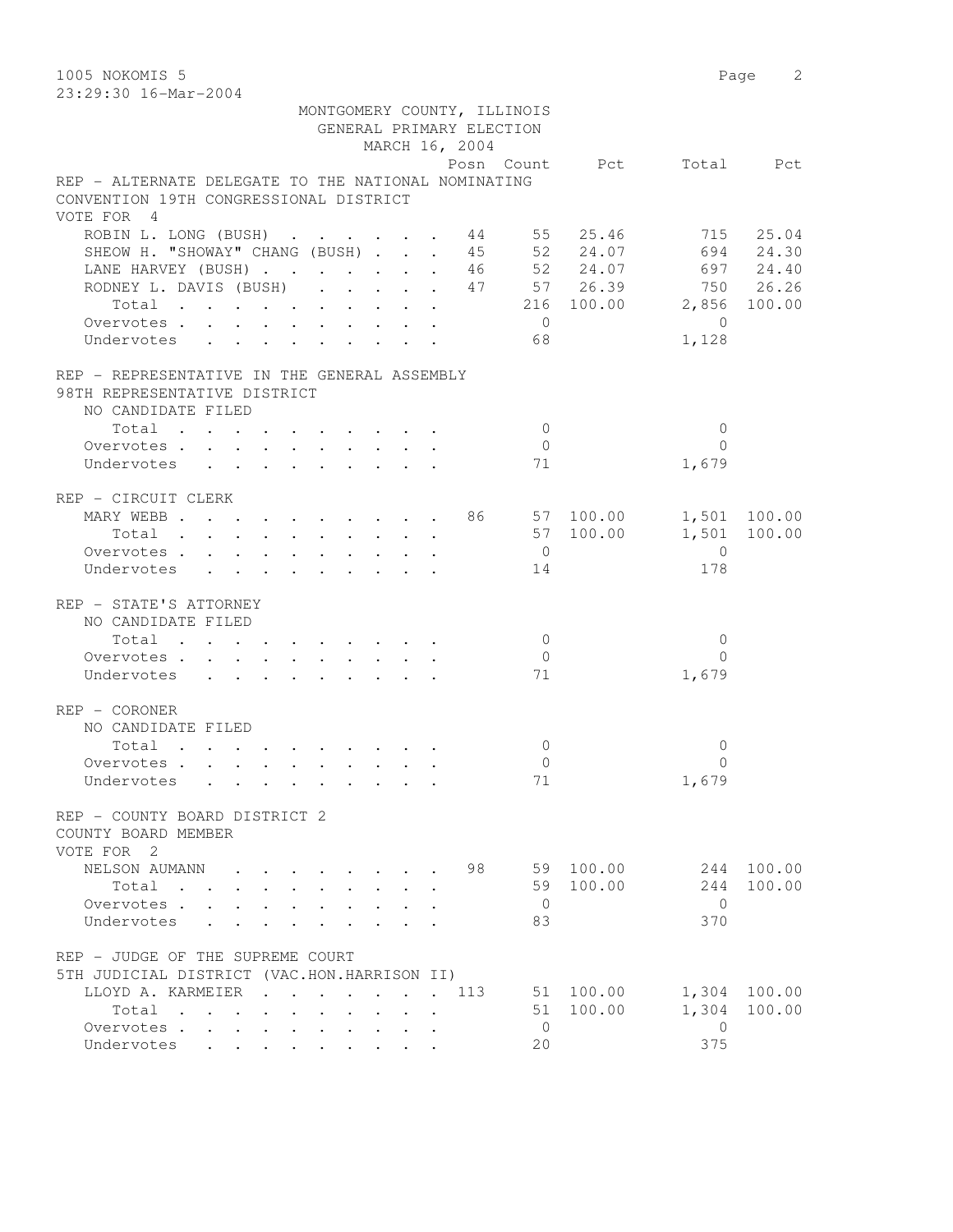| 1005 NOKOMIS 5                                | Page      | 3 |
|-----------------------------------------------|-----------|---|
| $23:29:30$ 16-Mar-2004                        |           |   |
| MONTGOMERY COUNTY, ILLINOIS                   |           |   |
| GENERAL PRIMARY ELECTION                      |           |   |
| MARCH 16, 2004                                |           |   |
| Posn Count Pct                                | Total Pct |   |
| REP - JUDGE OF THE APPELLATE COURT            |           |   |
| 5TH JUDICIAL DISTRICT (VAC.HON.RARICK)        |           |   |
| NO CANDIDATE FILED                            |           |   |
| $\Omega$                                      | $\Omega$  |   |
| Total<br>$\Omega$                             | $\Omega$  |   |
| Overvotes                                     |           |   |
| Undervotes<br>71                              | 1,679     |   |
|                                               |           |   |
| REP - JUDGE OF THE CIRCUIT COURT              |           |   |
| 4TH JUD. CIRC. MONTGOMERY CO. (VAC.HON.HUBER) |           |   |
| NO CANDIDATE FILED                            |           |   |
| Total<br>$\bigcirc$                           | $\Omega$  |   |
| $\Omega$<br>Overvotes                         | $\Omega$  |   |
| Undervotes<br>71                              | 1,679     |   |
|                                               |           |   |
| REP - PRECINCT COMMITTEEMAN                   |           |   |
| NOKOMIS <sub>5</sub>                          |           |   |
| NO CANDIDATE FILED                            |           |   |
| Total<br>$\Omega$                             |           |   |
| $\Omega$<br>Overvotes.                        |           |   |
| 71<br>Undervotes                              |           |   |
|                                               |           |   |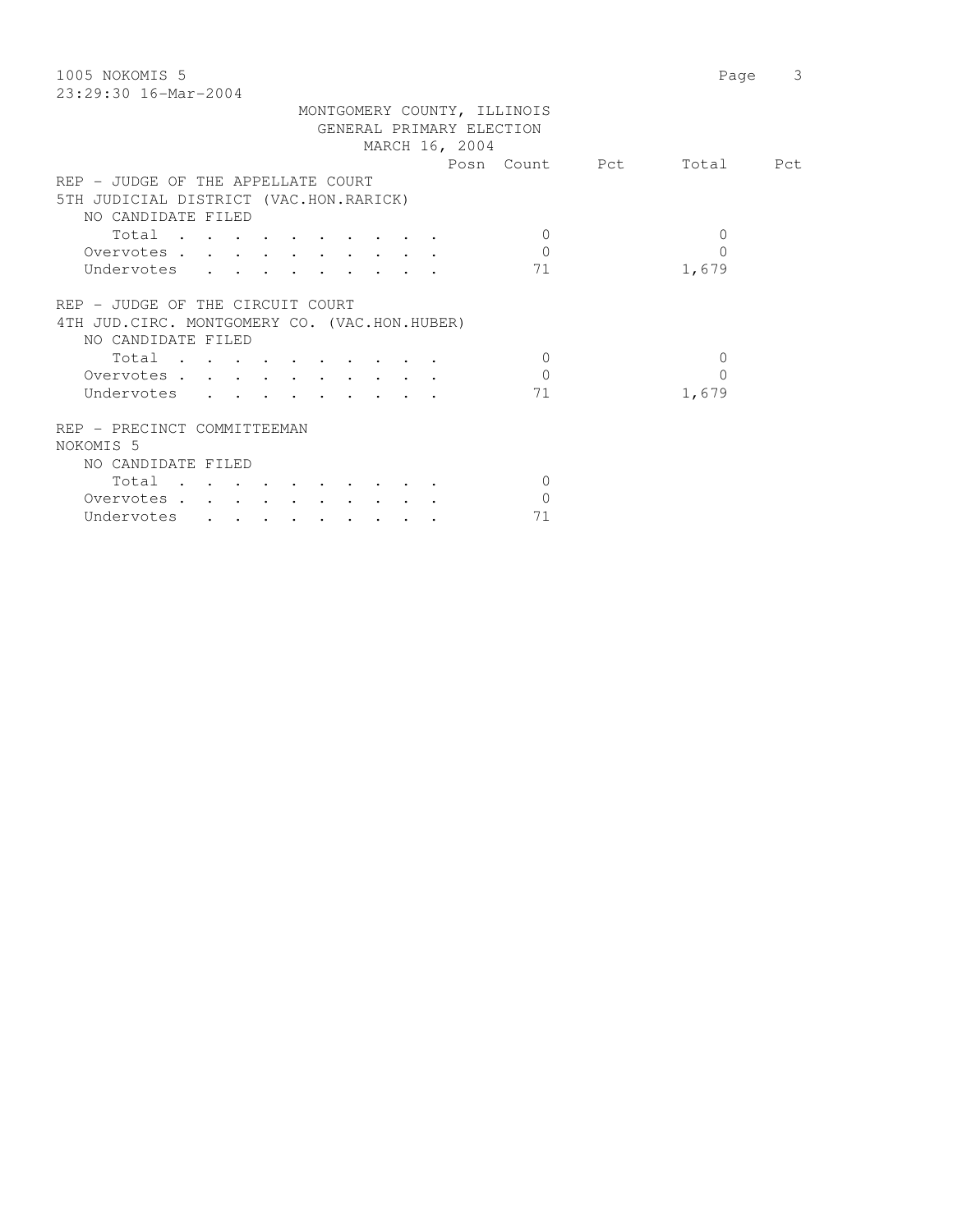1005 NOKOMIS 5 Page 4

23:29:30 16-Mar-2004

|                                      |  |                                                                          |              |                                            |                                                           |                | MONTGOMERY COUNTY, ILLINOIS |                     |          |              |
|--------------------------------------|--|--------------------------------------------------------------------------|--------------|--------------------------------------------|-----------------------------------------------------------|----------------|-----------------------------|---------------------|----------|--------------|
|                                      |  |                                                                          |              |                                            |                                                           |                | GENERAL PRIMARY ELECTION    |                     |          |              |
|                                      |  |                                                                          |              |                                            |                                                           | MARCH 16, 2004 |                             |                     |          |              |
|                                      |  |                                                                          |              |                                            |                                                           |                |                             | Posn Count Pct      |          | Total Pct    |
| DEM - PRESIDENT OF THE UNITED STATES |  |                                                                          |              |                                            |                                                           |                |                             |                     |          |              |
| JOHN EDWARDS                         |  |                                                                          |              |                                            |                                                           | 5              |                             | 4 6.25              | 435      | 15.70        |
| WESLEY K. CLARK                      |  |                                                                          |              |                                            |                                                           | 6              |                             | $0 \t 0.00$         | 40       | 1.44         |
| HOWARD DEAN                          |  | $\mathbf{r}$ , and $\mathbf{r}$ , and $\mathbf{r}$ , and $\mathbf{r}$    |              |                                            | $\sim$                                                    | 7              |                             | $2 \t3.13$          | 97       | 3.50         |
| JOE LIEBERMAN                        |  | $\mathbf{r}$ , $\mathbf{r}$ , $\mathbf{r}$ , $\mathbf{r}$ , $\mathbf{r}$ |              |                                            |                                                           | 8              | $2^{\circ}$                 | 3.13                | 44       | 1.59         |
| DENNIS J. KUCINICH                   |  |                                                                          | $\mathbf{L}$ | $\mathbf{r}$ , $\mathbf{r}$ , $\mathbf{r}$ |                                                           | 9              |                             | 6 9.38              | 29       | 1.05         |
| LYNDON H. LaROUCHE, JR. 10           |  |                                                                          |              |                                            |                                                           |                |                             | 0 0.00              | 10       | 0.36         |
| CAROL MOSELEY BRAUN 11               |  |                                                                          |              |                                            |                                                           |                | $\Omega$                    | 0.00                | 40       | 1.44         |
| ALFRED C. SHARPTON 12                |  |                                                                          |              |                                            |                                                           |                |                             | $0 \qquad 0.00$     | 19       | 0.69         |
| JOHN F. KERRY                        |  |                                                                          |              |                                            |                                                           |                |                             | $\cdot$ 13 50 78.13 |          | 2,057 74.23  |
| Total                                |  |                                                                          |              |                                            |                                                           |                |                             | 64 100.00           |          | 2,771 100.00 |
| Overvotes                            |  |                                                                          |              |                                            |                                                           |                | $\Omega$                    |                     | 11       |              |
| Undervotes                           |  |                                                                          |              |                                            |                                                           |                | $\overline{7}$              |                     | 222      |              |
|                                      |  |                                                                          |              |                                            |                                                           |                |                             |                     |          |              |
| DEM - UNITED STATES SENATOR          |  |                                                                          |              |                                            |                                                           |                |                             |                     |          |              |
| BARACK OBAMA 17                      |  |                                                                          |              |                                            |                                                           |                | 8 <sup>1</sup>              | 12.31               |          | 349 12.66    |
| DANIEL W. HYNES 18                   |  |                                                                          |              |                                            |                                                           |                |                             | 42 64.62            |          | 1,654 59.99  |
| GERY CHICO<br>$\sim$ $\sim$          |  |                                                                          |              |                                            |                                                           | . 19           |                             | 1 1.54              |          | 20 0.73      |
| MARIA PAPPAS.                        |  |                                                                          |              |                                            |                                                           | 20             |                             | 2 3.08              |          | 51 1.85      |
| M. BLAIR HULL                        |  |                                                                          |              |                                            | $\mathbf{r}$ , $\mathbf{r}$ , $\mathbf{r}$ , $\mathbf{r}$ | 21             |                             | 9 13.85             |          | 570 20.67    |
| JOYCE WASHINGTON                     |  | $\mathbf{r}$ , $\mathbf{r}$ , $\mathbf{r}$ , $\mathbf{r}$ , $\mathbf{r}$ |              |                                            |                                                           | 22             | $\Omega$                    | 0.00                | 35       | 1.27         |
| NANCY SKINNER                        |  |                                                                          |              |                                            |                                                           | 23             | $\mathcal{S}$               | 4.62                | 78       | 2.83         |
| Total                                |  |                                                                          |              |                                            |                                                           |                |                             | 65 100.00           | 2,757    | 100.00       |
| Overvotes                            |  |                                                                          |              |                                            |                                                           |                | $\overline{0}$              |                     | 16       |              |
| Undervotes                           |  |                                                                          |              |                                            |                                                           |                | 6                           |                     | 231      |              |
|                                      |  |                                                                          |              |                                            |                                                           |                |                             |                     |          |              |
| DEM - REPRESENTATIVE IN CONGRESS     |  |                                                                          |              |                                            |                                                           |                |                             |                     |          |              |
| 19TH CONGRESSIONAL DISTRICT          |  |                                                                          |              |                                            |                                                           |                |                             |                     |          |              |
| TIM BAGWELL                          |  |                                                                          |              |                                            |                                                           |                |                             | . 34 46 100.00      |          | 793 100.00   |
| Total                                |  |                                                                          |              |                                            |                                                           |                |                             | 46 100.00           | 793      | 100.00       |
| Overvotes.                           |  |                                                                          |              |                                            |                                                           |                | $\overline{0}$              |                     | $\Omega$ |              |
| Undervotes                           |  |                                                                          |              |                                            |                                                           |                | 25                          |                     | 427      |              |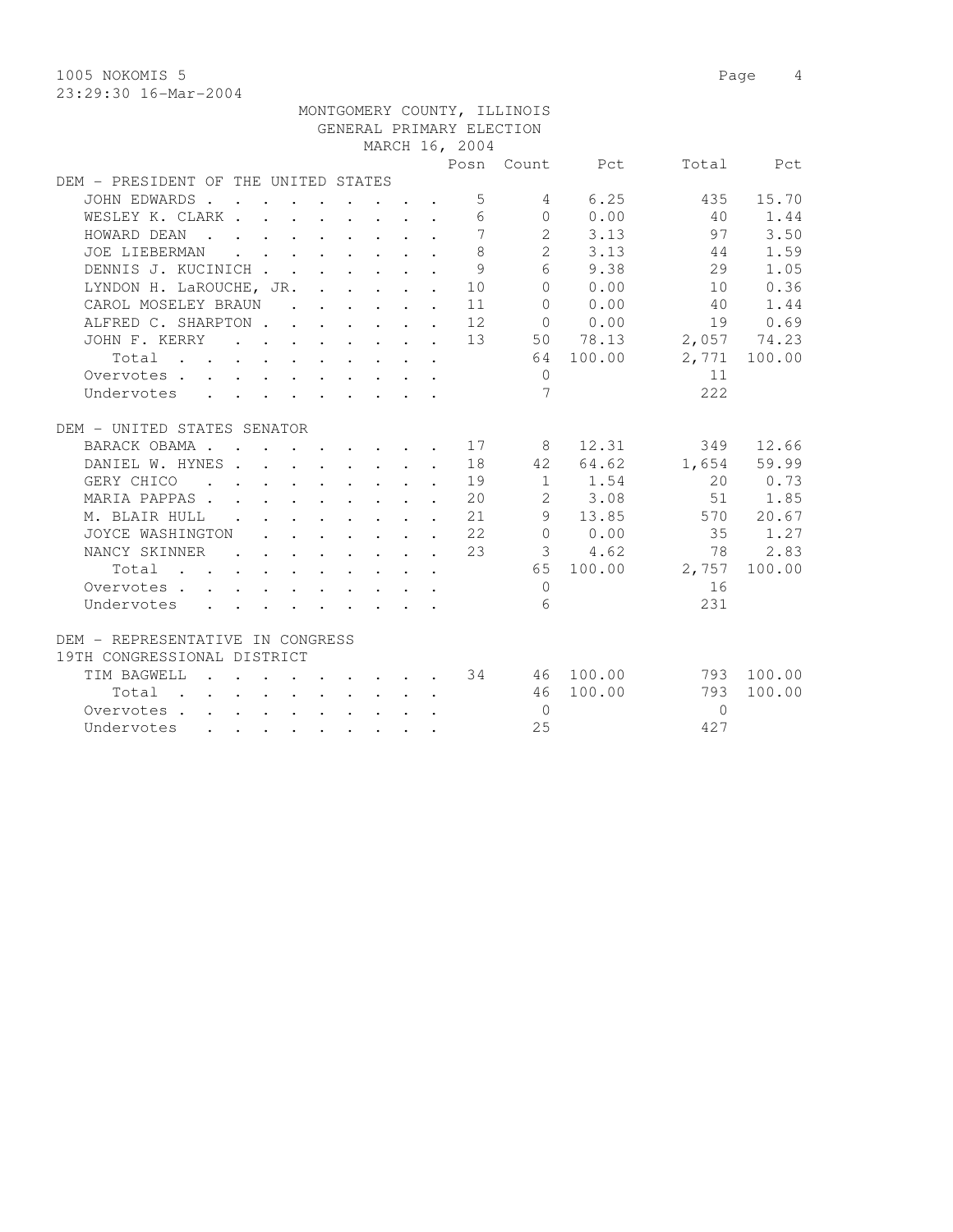1005 NOKOMIS 5 Page 5 23:29:30 16-Mar-2004

| MONTGOMERY COUNTY, ILLINOIS                                                |                            |             |                          |         |
|----------------------------------------------------------------------------|----------------------------|-------------|--------------------------|---------|
| GENERAL PRIMARY ELECTION                                                   |                            |             |                          |         |
| MARCH 16, 2004                                                             |                            |             |                          |         |
|                                                                            |                            |             | Posn Count Pct Total Pct |         |
| DEM - DELEGATE TO THE NATIONAL NOMINATING CONVENTION                       |                            |             |                          |         |
| 19TH CONGRESSIONAL DISTRICT                                                |                            |             |                          |         |
| VOTE FOR 5                                                                 |                            |             |                          |         |
| HAROLD DEAN BYERS (DEAN) $13$ 4.71                                         |                            |             | 289                      | 6.72    |
| JEANNINE RICHARDS (DEAN) 12                                                |                            | 11 3.99     | 225                      | 5.23    |
| LARRY A. DOUGLAS (DEAN) 43                                                 |                            | $9 \t3.26$  | 238                      | 5.54    |
| DOROTHY L. SMITH (DEAN) 44                                                 |                            | 11 3.99     | 221                      | 5.14    |
| MICHAEL HOFFMANN (DEAN) 45                                                 |                            | 11 3.99     | 224                      | 5.21    |
| LORI KRUEGER (KUCINICH) 46                                                 |                            | 9 3.26      | 126                      | 2.93    |
| JESSE STALLINGS (KUCINICH) 47 9                                            |                            | 3.26        | 97                       | 2.26    |
| MARGARET "PEGGY" JENKINS (KUCINICH).<br>48                                 | 10                         | 3.62        | 141                      | 3.28    |
| STANLEY I. MEINERT (KUCINICH)<br>49<br>$\sim$                              | 8 <sup>1</sup>             | 2.90        | 88                       | 2.05    |
| T. L. "TIM" THORTON (KUCINICH)<br>50                                       |                            | 13 4.71     | 133                      | 3.09    |
| MICHAEL C. HOERNER (EDWARDS)<br>86                                         | $\overline{\mathbf{3}}$    |             | 1.09 88                  | 2.05    |
| GWEN M. MONTGOMERY (EDWARDS)<br>87                                         | $\overline{c}$             |             | $0.72$ 89                | 2.07    |
| NEIL J. CALDERON (EDWARDS) 88                                              |                            |             | 2 0.72 68                | 1.58    |
| CHARLENE R. LAMBERT (EDWARDS) 89                                           |                            |             | 2 0.72 82                | 1.91    |
| GIOVANNI RAY RANDAZZO (EDWARDS) 90                                         |                            | $1 \t 0.36$ | 59                       | 1.37    |
| DAVID R. PICCIOLI (CLARK) 91                                               | $\overline{0}$             | 0.00        | 18                       | 0.42    |
| MICHELLE S. PAUL (CLARK)<br>92<br>$\sim$                                   | $\overline{0}$             | 0.00        | 20                       | 0.47    |
| 93<br>MICHAEL G. GRADY (CLARK)                                             | $\overline{0}$             | 0.00        | 17                       | 0.40    |
| CATHERINE A. COPLEY (CLARK)<br>94                                          | 2                          | 0.72        | 16                       | 0.37    |
| JOHN COSTELLO (CLARK) 95                                                   |                            | $3 \t 1.09$ | 42                       | 0.98    |
|                                                                            | 33                         | 11.96       | 408                      | 9.49    |
| KURT GRANBERG (KERRY) 96                                                   |                            |             |                          |         |
| ELLEN SINCLAIR (KERRY) 97                                                  | 34                         | 12.32       | 410                      | 9.54    |
| STEPHEN J SCATES (KERRY) 98                                                | 30                         | 10.87       | 397                      | 9.23    |
| SAUNDRA HUDSON (KERRY) 99 30 10.87                                         |                            |             | 412                      | 9.58    |
| GERALD "JERRY" PRINCE (KERRY) 100 30 10.87                                 |                            |             | 391                      | 9.10    |
| Total                                                                      |                            |             | 276 100.00 4,299         | 100.00  |
| Overvotes                                                                  | $\overline{\phantom{a}}$ 2 |             | 43                       |         |
| Undervotes<br>and a series of the contract of the                          | 69                         |             | 1,586                    |         |
|                                                                            |                            |             |                          |         |
| DEM - ALTERNATE DELEGATE TO THE NATIONAL NOMINATING                        |                            |             |                          |         |
| CONVENTION 19TH CONGRESSIONAL DISTRICT                                     |                            |             |                          |         |
| MARCINA "MARCY" M. BECK (DEAN) 112 6                                       |                            | 10.53       | 98                       | 10.29   |
| 113<br>AMBER WILLIAMS (KUCINICH)                                           | 8                          | 14.04       |                          | 44 4.62 |
| VIRGINIA LEE HYERS (EDWARDS)<br>114<br>$\ddot{\phantom{0}}$<br>$\bullet$ . | 4                          | 7.02        | 137                      | 14.39   |
| NATALIE A. ENRIETTO (CLARK)<br>115<br>$\mathbf{L}$                         | 1                          | 1.75        | 29                       | 3.05    |
| SUSAN R. SHEA (KERRY)<br>116<br>$\ddot{\phantom{0}}$<br>$\mathbf{r}$       |                            | 38 66.67    | 644                      | 67.65   |
| Total                                                                      | 57                         | 100.00      | 952                      | 100.00  |
| Overvotes<br>$\mathbf{L}$                                                  | $\overline{0}$             |             | 3                        |         |
| Undervotes<br>$\cdot$ $\cdot$ $\cdot$ $\cdot$ $\cdot$                      | 14                         |             | 265                      |         |
|                                                                            |                            |             |                          |         |
| DEM - REPRESENTATIVE IN THE GENERAL ASSEMBLY                               |                            |             |                          |         |
| 98TH REPRESENTATIVE DISTRICT                                               |                            |             |                          |         |
| GARY HANNIG<br>139                                                         |                            | 59 100.00   | 2,593                    | 100.00  |
| Total                                                                      | 59                         | 100.00      | 2,593                    | 100.00  |
| Overvotes.<br>$\sim$ 100 $\pm$<br>$\sim$ 100 $\pm$                         | $\overline{0}$             |             | $\Omega$                 |         |
| Undervotes                                                                 | 12                         |             | 401                      |         |
|                                                                            |                            |             |                          |         |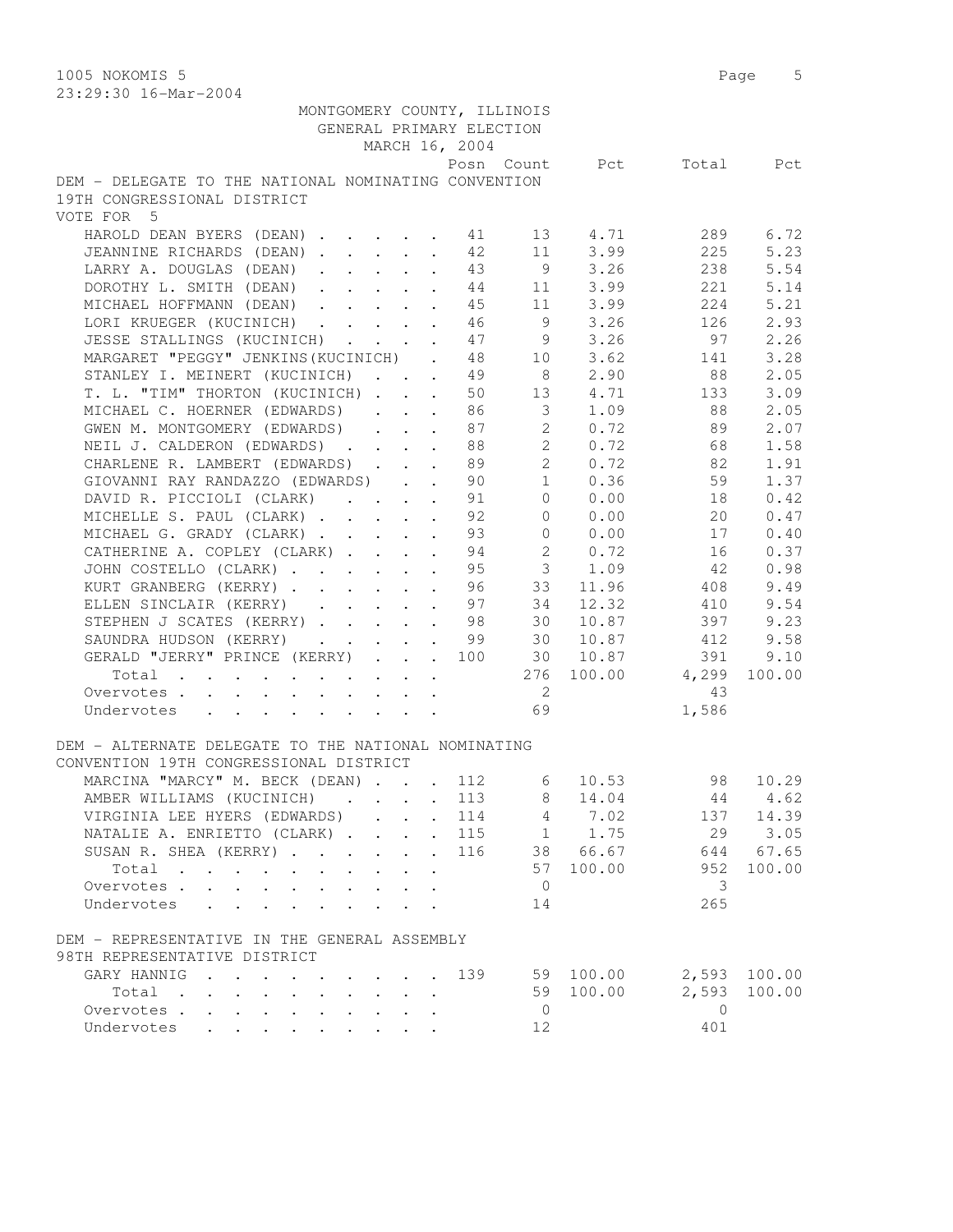23:29:30 16-Mar-2004

|                                                                                                                          |                                                                                                                 | MONTGOMERY COUNTY, ILLINOIS |                        |                                 |
|--------------------------------------------------------------------------------------------------------------------------|-----------------------------------------------------------------------------------------------------------------|-----------------------------|------------------------|---------------------------------|
|                                                                                                                          |                                                                                                                 | GENERAL PRIMARY ELECTION    |                        |                                 |
|                                                                                                                          |                                                                                                                 | MARCH 16, 2004              |                        |                                 |
| DEM - CIRCUIT CLERK                                                                                                      |                                                                                                                 |                             | Posn Count Pct         | Total Pct                       |
| NO CANDIDATE FILED                                                                                                       |                                                                                                                 |                             |                        |                                 |
| Total                                                                                                                    |                                                                                                                 |                             | $\overline{0}$         | 0                               |
| Overvotes.                                                                                                               |                                                                                                                 |                             | $\overline{0}$         | $\Omega$                        |
| Undervotes                                                                                                               |                                                                                                                 |                             | 71                     | 2,994                           |
|                                                                                                                          |                                                                                                                 |                             |                        |                                 |
| DEM - STATE'S ATTORNEY                                                                                                   |                                                                                                                 |                             |                        |                                 |
| JIM ROBERTS 167                                                                                                          |                                                                                                                 |                             | 58 100.00              | 2,511 100.00                    |
| Total<br>the contract of the contract of the contract of the contract of the contract of the contract of the contract of |                                                                                                                 |                             | 58 100.00              | 2,511<br>100.00                 |
| Overvotes                                                                                                                |                                                                                                                 |                             | $\overline{0}$         | $\overline{0}$                  |
| Undervotes                                                                                                               |                                                                                                                 |                             | 13                     | 483                             |
|                                                                                                                          |                                                                                                                 |                             |                        |                                 |
| DEM - CORONER                                                                                                            |                                                                                                                 |                             |                        |                                 |
| RICKEY L. BROADDUS 170 53 100.00                                                                                         |                                                                                                                 |                             |                        | 2,367 100.00                    |
| Total                                                                                                                    |                                                                                                                 |                             | 53 100.00              | 2,367 100.00                    |
| Overvotes.                                                                                                               |                                                                                                                 |                             | $\overline{0}$         | $\Omega$                        |
| Undervotes                                                                                                               |                                                                                                                 |                             | 18                     | 627                             |
|                                                                                                                          |                                                                                                                 |                             |                        |                                 |
| DEM - COUNTY BOARD DISTRICT 2                                                                                            |                                                                                                                 |                             |                        |                                 |
| COUNTY BOARD MEMBER                                                                                                      |                                                                                                                 |                             |                        |                                 |
| VOTE FOR 2                                                                                                               |                                                                                                                 |                             |                        |                                 |
| MIKE A. HAVERA 174 50 100.00                                                                                             |                                                                                                                 |                             |                        | 258 100.00                      |
| Total                                                                                                                    |                                                                                                                 |                             | 50 100.00              | 258<br>100.00                   |
| Overvotes.                                                                                                               |                                                                                                                 |                             | $\overline{0}$         | $\bigcirc$                      |
| Undervotes                                                                                                               |                                                                                                                 |                             | 92                     | 404                             |
|                                                                                                                          |                                                                                                                 |                             |                        |                                 |
| DEM - JUDGE OF THE SUPREME COURT                                                                                         |                                                                                                                 |                             |                        |                                 |
| 5TH JUDICIAL DISTRICT (VAC.HON.HARRISON II)<br>GORDON E. MAAG 191                                                        |                                                                                                                 |                             |                        |                                 |
|                                                                                                                          |                                                                                                                 |                             | 43 100.00<br>43 100.00 | 1,795 100.00<br>1,795<br>100.00 |
| Total                                                                                                                    |                                                                                                                 |                             | $\overline{0}$         | $\overline{0}$                  |
| Overvotes                                                                                                                |                                                                                                                 |                             | 28                     | 1,199                           |
| Undervotes                                                                                                               |                                                                                                                 |                             |                        |                                 |
| DEM - JUDGE OF THE APPELLATE COURT                                                                                       |                                                                                                                 |                             |                        |                                 |
| 5TH JUDICIAL DISTRICT (VAC.HON.RARICK)                                                                                   |                                                                                                                 |                             |                        |                                 |
| JAMES K. DONOVAN                                                                                                         | the contract of the contract of the contract of the contract of the contract of the contract of the contract of | 196                         | 47 100.00              | 1,900 100.00                    |
| Total                                                                                                                    |                                                                                                                 |                             | 100.00<br>47           | 100.00<br>1,900                 |
| Overvotes                                                                                                                |                                                                                                                 |                             | $\overline{0}$         | $\bigcirc$                      |
| Undervotes<br>$\sim$<br>$\cdots$ $\cdots$ $\cdots$                                                                       |                                                                                                                 |                             | 24                     | 1,094                           |
|                                                                                                                          |                                                                                                                 |                             |                        |                                 |
| DEM - JUDGE OF THE CIRCUIT COURT                                                                                         |                                                                                                                 |                             |                        |                                 |
| 4TH JUD.CIRC. MONTGOMERY CO. (VAC.HON.HUBER)                                                                             |                                                                                                                 |                             |                        |                                 |
| KELLY D. LONG                                                                                                            |                                                                                                                 | 203                         | 60 100.00              | 2,423<br>100.00                 |
| Total                                                                                                                    |                                                                                                                 |                             | 60<br>100.00           | 2,423<br>100.00                 |
| Overvotes                                                                                                                |                                                                                                                 |                             | $\overline{0}$         | $\Omega$                        |
| Undervotes                                                                                                               |                                                                                                                 |                             | 11                     | 571                             |
|                                                                                                                          |                                                                                                                 |                             |                        |                                 |
| DEM - PRECINCT COMMITTEEMAN<br>NOKOMIS 5                                                                                 |                                                                                                                 |                             |                        |                                 |
| JOYCE A. MATTHEWS                                                                                                        |                                                                                                                 | 218                         | 60 100.00              |                                 |
| $\mathbf{r}$ , and $\mathbf{r}$ , and $\mathbf{r}$ , and $\mathbf{r}$ , and $\mathbf{r}$<br>Total                        |                                                                                                                 |                             | 60<br>100.00           |                                 |
| Overvotes.                                                                                                               |                                                                                                                 |                             | $\overline{0}$         |                                 |
| Undervotes                                                                                                               |                                                                                                                 |                             | 11                     |                                 |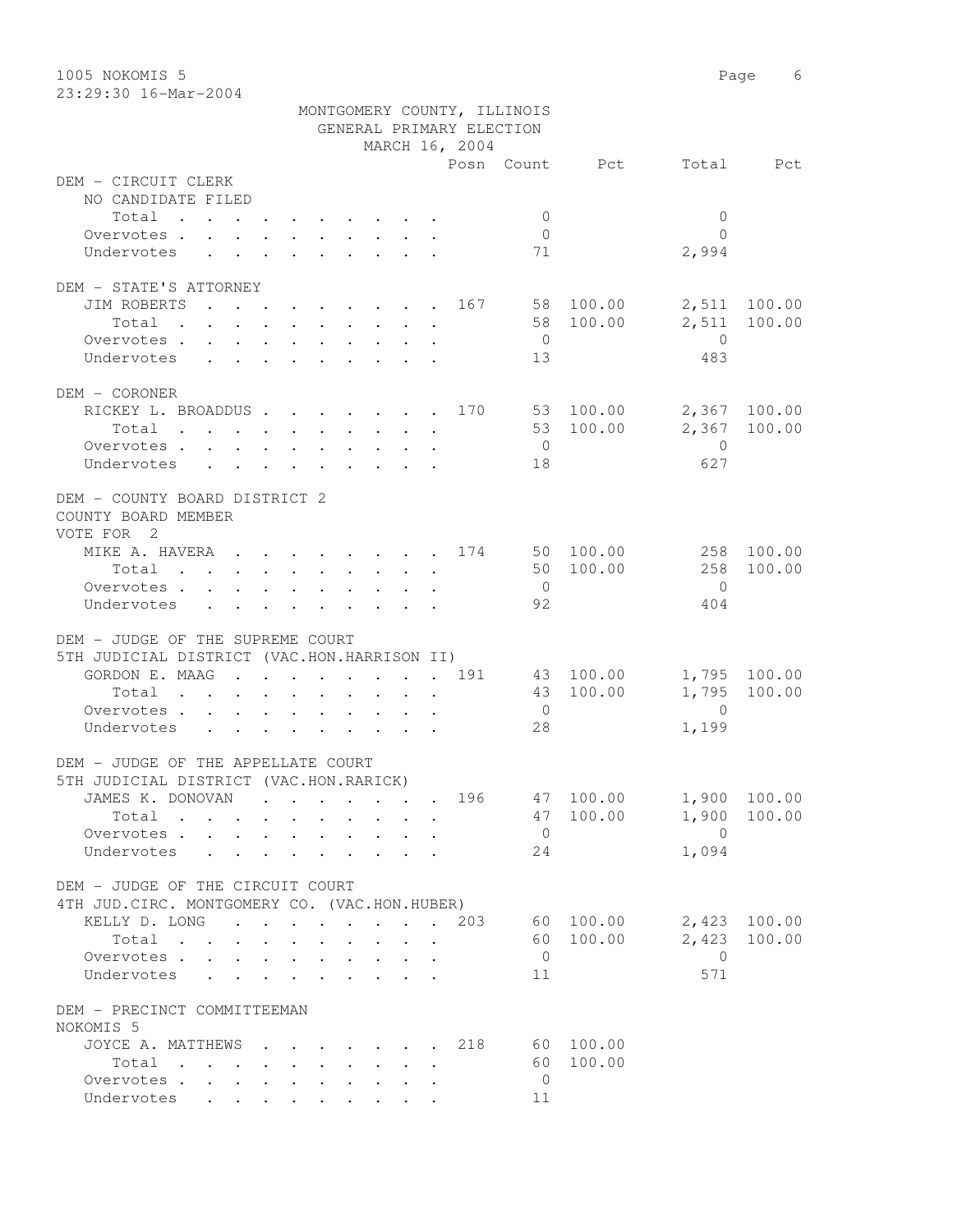| 1005 NOKOMIS 5                    |           |  |                        |  |  |                          |                             |        |       | Page        |
|-----------------------------------|-----------|--|------------------------|--|--|--------------------------|-----------------------------|--------|-------|-------------|
| 23:29:30 16-Mar-2004              |           |  |                        |  |  |                          |                             |        |       |             |
|                                   |           |  |                        |  |  |                          | MONTGOMERY COUNTY, ILLINOIS |        |       |             |
|                                   |           |  |                        |  |  | GENERAL PRIMARY ELECTION |                             |        |       |             |
|                                   |           |  |                        |  |  | MARCH 16, 2004           |                             |        |       |             |
|                                   |           |  |                        |  |  | Posn                     | Count                       | Pct    | Total | Pct         |
| MONTGOMERY COUNTY                 |           |  |                        |  |  |                          |                             |        |       |             |
| YES<br>$\sim$                     |           |  |                        |  |  | 246                      | 64                          | 43.24  | 1,971 | 43.10       |
| NO.<br>$\ddot{\phantom{a}}$       |           |  |                        |  |  | 247                      | 84                          | 56.76  |       | 2,602 56.90 |
| Total                             |           |  |                        |  |  |                          | 148                         | 100.00 | 4,573 | 100.00      |
| Overvotes.                        |           |  |                        |  |  |                          | $\Omega$                    |        | 4     |             |
| Undervotes                        |           |  |                        |  |  |                          | 8                           |        | 416   |             |
|                                   |           |  |                        |  |  |                          |                             |        |       |             |
| COMMUNITY<br>NOKOMIS              |           |  | MEMORIAL PARK DISTRICT |  |  |                          |                             |        |       |             |
| YES                               |           |  |                        |  |  | 271                      | 62                          | 41.33  | 178   | 34.43       |
| NO.                               |           |  |                        |  |  | 272                      | 88                          | 58.67  | 339   | 65.57       |
| Total                             |           |  |                        |  |  |                          | 150                         | 100.00 | 517   | 100.00      |
| Overvotes<br>$\ddot{\phantom{a}}$ | $\bullet$ |  |                        |  |  |                          |                             |        |       |             |

Undervotes . . . . . . . . . . 5 23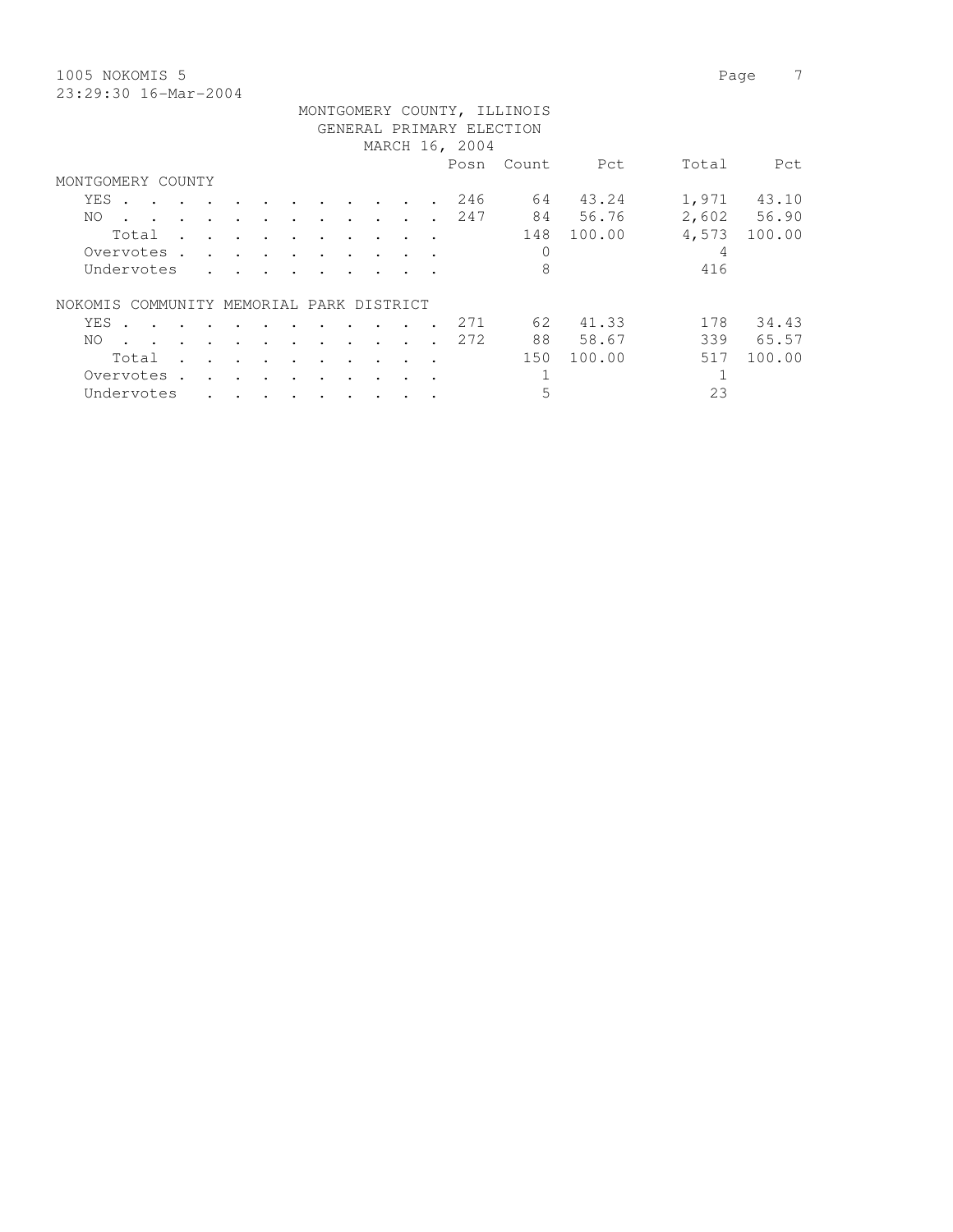1101 NO. LITCHFIELD 1 Page 1 23:29:30 16-Mar-2004

|                                                                                                                           |                                                           |                                                                                               | MARGE TO, 2004 |                 |                     |                |        |
|---------------------------------------------------------------------------------------------------------------------------|-----------------------------------------------------------|-----------------------------------------------------------------------------------------------|----------------|-----------------|---------------------|----------------|--------|
|                                                                                                                           |                                                           |                                                                                               |                | Posn Count      | Pct                 | Total          | Pct    |
| Precincts Counted - TOTAL                                                                                                 |                                                           |                                                                                               |                | 1               | 2.38                | 42             | 100.00 |
| Registered Voters - TOTAL                                                                                                 |                                                           |                                                                                               |                | 665             |                     | 18,263         |        |
| Ballots Cast - TOTAL                                                                                                      |                                                           |                                                                                               |                | 167             | 25.11               | 5,007          | 27.42  |
| Ballots Cast - BLANK<br>$\mathbf{r}$ , $\mathbf{r}$ , $\mathbf{r}$ , $\mathbf{r}$ , $\mathbf{r}$                          |                                                           |                                                                                               |                | $\overline{1}$  | 0.15                | 71             | 0.39   |
| Ballots Cast - REPUBLICAN                                                                                                 | $\cdot$                                                   |                                                                                               |                | 86              |                     | 1,683          |        |
| Ballots Cast - REP. YEL/BLK.ST.                                                                                           | $\mathbf{L}$                                              | $\mathbf{L} = \mathbf{L}$                                                                     |                | 63              |                     | 561            |        |
| Ballots Cast - REP. YEL/BLUE ST.                                                                                          | $\ddot{\phantom{1}}$                                      |                                                                                               |                | 23              |                     | 75             |        |
| Ballots Cast - REP. FED. 19TH<br>$\sim$ $\sim$                                                                            | $\mathbf{r} = \mathbf{r} - \mathbf{r}$                    |                                                                                               |                | $\overline{0}$  |                     | $\overline{2}$ |        |
| Ballots Cast - DEMOCRATIC<br>$\mathbf{r}$ , $\mathbf{r}$ , $\mathbf{r}$                                                   |                                                           | $\mathbf{1}^{\prime}$ , $\mathbf{1}^{\prime}$ , $\mathbf{1}^{\prime}$ , $\mathbf{1}^{\prime}$ |                | 65              |                     | 3,004          |        |
| Ballots Cast - DEM. GRN/BLK.ST.                                                                                           |                                                           | $\mathbf{L} = \mathbf{L} \mathbf{L} \mathbf{L}$                                               |                | 46              |                     | 874            |        |
| Ballots Cast - DEM. GRN/BLUE ST.                                                                                          |                                                           |                                                                                               |                | 19              |                     | 102            |        |
| Ballots Cast - DEM. FED. 19TH                                                                                             | $\mathbf{r}$ , $\mathbf{r}$ , $\mathbf{r}$ , $\mathbf{r}$ |                                                                                               |                | $\overline{0}$  |                     | 4              |        |
| Ballots Cast - NONPARTISAN                                                                                                |                                                           |                                                                                               |                | 16              |                     | 320            |        |
| Ballots Cast - NON. WHITE<br>$\cdots$                                                                                     |                                                           |                                                                                               |                | 16              |                     | 281            |        |
|                                                                                                                           |                                                           |                                                                                               |                |                 |                     |                |        |
|                                                                                                                           |                                                           |                                                                                               |                |                 |                     |                |        |
| REP - PRESIDENT OF THE UNITED STATES                                                                                      |                                                           |                                                                                               |                |                 |                     |                |        |
| GEORGE W. BUSH<br>$\mathbf{r}$ , and $\mathbf{r}$ , and $\mathbf{r}$ , and $\mathbf{r}$                                   |                                                           |                                                                                               | 5              |                 | 68 100.00           | 1,274          | 100.00 |
| Total<br>$\sim$ $\sim$ $\sim$ $\sim$<br>$\mathbf{r}$ , and $\mathbf{r}$ , and $\mathbf{r}$ , and $\mathbf{r}$             |                                                           | $\mathbf{r}$                                                                                  |                | 68              | 100.00              | 1,274          | 100.00 |
| Overvotes.                                                                                                                |                                                           |                                                                                               |                | $\overline{0}$  |                     | $\Omega$       |        |
| Undervotes                                                                                                                |                                                           |                                                                                               |                | 18              |                     | 409            |        |
|                                                                                                                           |                                                           |                                                                                               |                |                 |                     |                |        |
| REP - UNITED STATES SENATOR                                                                                               |                                                           |                                                                                               |                |                 |                     |                |        |
| JIM OBERWEIS.<br>the contract of the contract of the                                                                      |                                                           |                                                                                               | - 9            | 12 <sup>°</sup> | 15.79               | 256            | 17.26  |
| ANDY MCKENNA.<br>$\mathbf{r}$ , $\mathbf{r}$ , $\mathbf{r}$ , $\mathbf{r}$                                                | $\ddot{\phantom{a}}$                                      | $\ddot{\phantom{a}}$                                                                          | 10             | 8               | 10.53               | 210            | 14.16  |
| JOHN BORLING .<br>$\mathbf{r} = \mathbf{r} + \mathbf{r} + \mathbf{r} + \mathbf{r} + \mathbf{r} + \mathbf{r} + \mathbf{r}$ |                                                           |                                                                                               | 11             | $\mathbf{1}$    | 1.32                | 26             | 1.75   |
| STEVEN J. RAUSCHENBERGER                                                                                                  | $\mathbf{L}^{\text{max}}$                                 |                                                                                               | 12             | 11              | 14.47               | 144            | 9.71   |
| JACKRYAN<br>$\mathbf{r}$ , $\mathbf{r}$ , $\mathbf{r}$ , $\mathbf{r}$                                                     |                                                           | $\sim$<br>$\ddot{\phantom{a}}$                                                                | 13             | 32              | 42.11               | 663            | 44.71  |
| CHIRINJEEV KATHURIA<br>$\mathbf{r}$ , $\mathbf{r}$ , $\mathbf{r}$ , $\mathbf{r}$                                          |                                                           | $\ddot{\phantom{a}}$                                                                          | 14             | $\mathbf 0$     | 0.00                | 15             | 1.01   |
| JONATHAN C. WRIGHT                                                                                                        |                                                           | $\ddot{\phantom{a}}$                                                                          | 15             | 9               | 11.84               | 136            | 9.17   |
| NORM HILL .<br>$\mathbf{r}$ , and $\mathbf{r}$ , and $\mathbf{r}$ , and $\mathbf{r}$ , and $\mathbf{r}$                   |                                                           |                                                                                               | 16             |                 | 3.95<br>$3^{\circ}$ | 33             | 2.23   |
| Total<br>$\mathcal{L}(\mathcal{A})$ . The contribution of the contribution of the contribution of                         |                                                           |                                                                                               |                | 76              | 100.00              | 1,483          | 100.00 |
| Overvotes                                                                                                                 |                                                           |                                                                                               |                | 1               |                     | 23             |        |
| Undervotes                                                                                                                |                                                           |                                                                                               |                | 9               |                     | 177            |        |
|                                                                                                                           |                                                           |                                                                                               |                |                 |                     |                |        |
|                                                                                                                           |                                                           |                                                                                               |                |                 |                     |                |        |
| REP - REPRESENTATIVE IN CONGRESS                                                                                          |                                                           |                                                                                               |                |                 |                     |                |        |
| 19TH CONGRESSIONAL DISTRICT                                                                                               |                                                           |                                                                                               |                |                 |                     |                |        |
| JOHN M. SHIMKUS                                                                                                           |                                                           |                                                                                               | 23             | 59              | 100.00              | 651            | 100.00 |
| Total<br>$\mathbf{r}$ , $\mathbf{r}$ , $\mathbf{r}$ , $\mathbf{r}$ , $\mathbf{r}$ , $\mathbf{r}$                          |                                                           | $\mathbf{r}$                                                                                  |                | 59              | 100.00              | 651            | 100.00 |
| Overvotes.                                                                                                                |                                                           |                                                                                               |                | $\mathbf{0}$    |                     | $\mathbf{0}$   |        |
| Undervotes                                                                                                                |                                                           |                                                                                               |                | 27              |                     | 345            |        |
|                                                                                                                           |                                                           |                                                                                               |                |                 |                     |                |        |
| REP - DELEGATE TO THE NATIONAL NOMINATING CONVENTION                                                                      |                                                           |                                                                                               |                |                 |                     |                |        |
| 19TH CONGRESSIONAL DISTRICT                                                                                               |                                                           |                                                                                               |                |                 |                     |                |        |
| VOTE FOR 4                                                                                                                |                                                           |                                                                                               |                |                 |                     |                |        |
| DAVID S. LUECHTEFELD (BUSH)                                                                                               |                                                           |                                                                                               | 35             | 72              | 25.17               | 773            | 25.62  |
| JOHN O. JONES (BUSH)                                                                                                      | $\mathbf{r}$                                              | $\sim$<br>$\ddot{\phantom{a}}$                                                                | 36             | 72              | 25.17               | 753            | 24.96  |
| ROBERT C. "BOB" WINCHESTER (BUSH) .                                                                                       |                                                           |                                                                                               | 37             | 70              | 24.48               | 742            | 24.59  |
| WILLIAM "BILL" CELLINI (BUSH)                                                                                             |                                                           |                                                                                               | 38             | 72              | 25.17               | 749            | 24.83  |
| Total                                                                                                                     |                                                           |                                                                                               |                | 286             | 100.00              | 3,017          | 100.00 |
| $\sim$ 100 $\pm$<br>Overvotes .                                                                                           |                                                           |                                                                                               |                | $\mathbf 0$     |                     | $\mathbf{0}$   |        |
| $\ddot{\phantom{a}}$                                                                                                      |                                                           |                                                                                               |                |                 |                     |                |        |
| Undervotes<br>$\bullet$                                                                                                   |                                                           |                                                                                               |                | 58              |                     | 967            |        |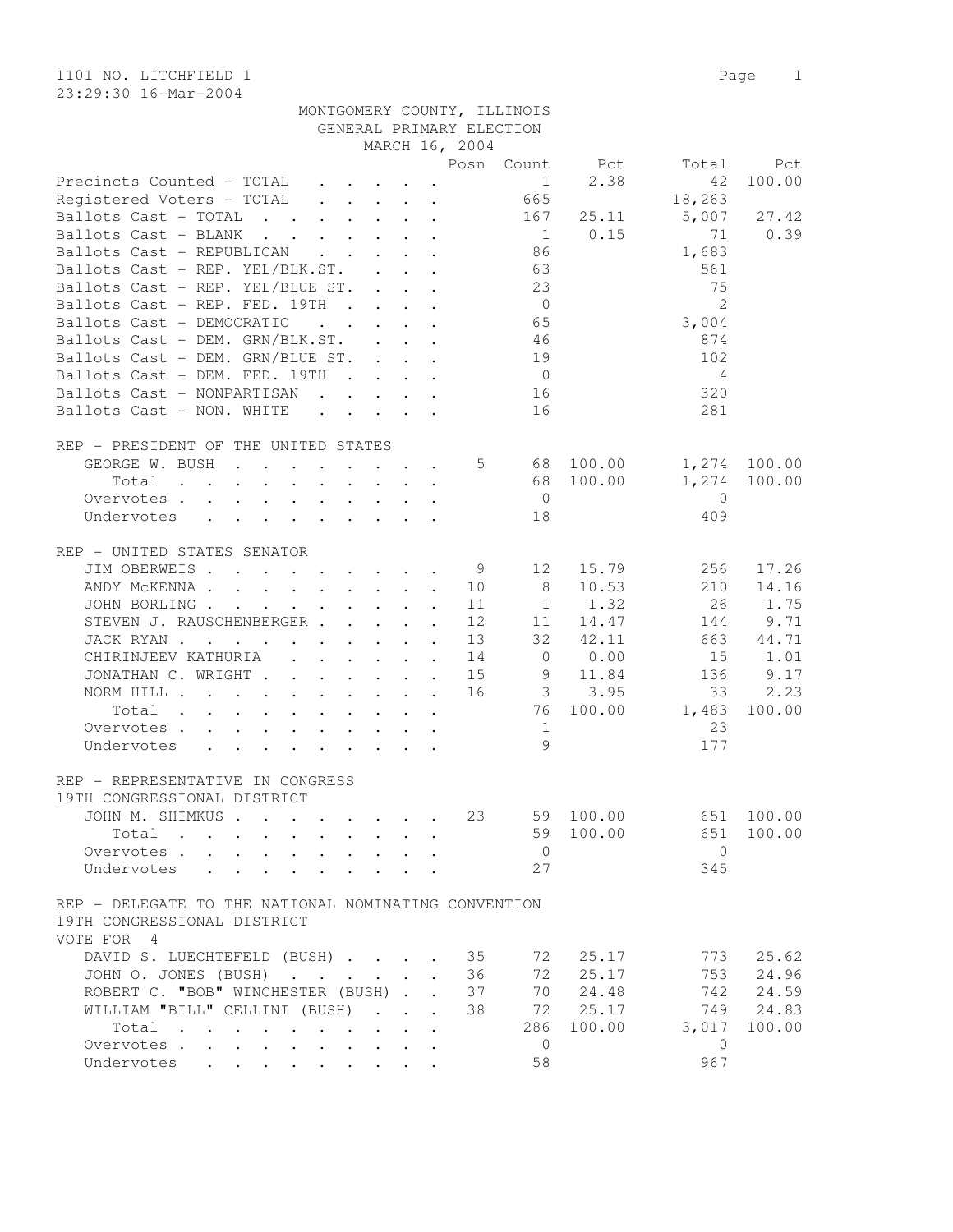| 1101 NO. LITCHFIELD 1                                                                                                               |                  | Page 2       |
|-------------------------------------------------------------------------------------------------------------------------------------|------------------|--------------|
| 23:29:30 16-Mar-2004<br>MONTGOMERY COUNTY, ILLINOIS                                                                                 |                  |              |
| GENERAL PRIMARY ELECTION                                                                                                            |                  |              |
| MARCH 16, 2004                                                                                                                      |                  |              |
| Posn Count Pct                                                                                                                      |                  | Total Pct    |
| REP - ALTERNATE DELEGATE TO THE NATIONAL NOMINATING                                                                                 |                  |              |
| CONVENTION 19TH CONGRESSIONAL DISTRICT                                                                                              |                  |              |
| VOTE FOR 4                                                                                                                          |                  |              |
| ROBIN L. LONG (BUSH) 44 67 25.19                                                                                                    |                  | 715 25.04    |
| 45 65 24.44<br>SHEOW H. "SHOWAY" CHANG (BUSH)                                                                                       |                  | 694 24.30    |
| LANE HARVEY (BUSH) 46 66 24.81 697 24.40                                                                                            |                  |              |
| RODNEY L. DAVIS (BUSH) 47 68 25.56 750 26.26                                                                                        |                  |              |
| Total 266 100.00 2,856 100.00                                                                                                       |                  |              |
| $\overline{0}$<br>Overvotes.                                                                                                        | $\overline{0}$   |              |
| 78<br>Undervotes                                                                                                                    | 1,128            |              |
| REP - REPRESENTATIVE IN THE GENERAL ASSEMBLY                                                                                        |                  |              |
| 98TH REPRESENTATIVE DISTRICT                                                                                                        |                  |              |
| NO CANDIDATE FILED                                                                                                                  |                  |              |
| Total<br>$\bigcirc$                                                                                                                 | $\mathbf{0}$     |              |
| Overvotes.<br>$\overline{0}$                                                                                                        | $\Omega$         |              |
| Undervotes<br>86                                                                                                                    | 1,679            |              |
|                                                                                                                                     |                  |              |
| REP - CIRCUIT CLERK                                                                                                                 |                  |              |
| MARY WEBB 86 80 100.00 1,501 100.00                                                                                                 |                  |              |
| Total                                                                                                                               | 80 100.00        | 1,501 100.00 |
| Overvotes<br>$\overline{0}$                                                                                                         | $\overline{0}$   |              |
| 6<br>Undervotes                                                                                                                     | 178              |              |
| REP - STATE'S ATTORNEY                                                                                                              |                  |              |
| NO CANDIDATE FILED                                                                                                                  |                  |              |
| Total<br>$\overline{0}$                                                                                                             | $\mathbf{0}$     |              |
| Overvotes<br>$\overline{0}$                                                                                                         | $\Omega$         |              |
| 86<br>Undervotes                                                                                                                    | 1,679            |              |
| REP - CORONER                                                                                                                       |                  |              |
| NO CANDIDATE FILED                                                                                                                  |                  |              |
| Total<br>$\mathbf{0}$                                                                                                               | 0                |              |
| $\Omega$<br>Overvotes, , , , , , ,                                                                                                  | $\Omega$         |              |
| 86<br>Undervotes<br>the contract of the contract of the contract of the contract of the contract of the contract of the contract of | 1,679            |              |
|                                                                                                                                     |                  |              |
| REP - COUNTY BOARD DISTRICT 1                                                                                                       |                  |              |
| COUNTY BOARD MEMBER 4 YEAR TERM                                                                                                     |                  |              |
| CHARLES A. HAMPTON<br>97                                                                                                            | 19 100.00<br>300 | 100.00       |
| Total<br>$\mathbf{r}$ . The set of $\mathbf{r}$<br>$\ddot{\phantom{0}}$                                                             | 19 100.00<br>300 | 100.00       |
| Overvotes<br>$\mathbf{0}$                                                                                                           | $\Omega$         |              |
| Undervotes<br>4<br>$\mathbf{L} = \mathbf{L}$<br>$\ddot{\phantom{a}}$<br>$\cdot$                                                     | 51               |              |
| REP - COUNTY BOARD DISTRICT 1                                                                                                       |                  |              |
| COUNTY BOARD MEMBER UNEXPIRED 2 YEAR TERM                                                                                           |                  |              |
| CHARLES BOUTCHER<br>101                                                                                                             | 19 100.00        | 274 100.00   |
| 19<br>Total                                                                                                                         | 100.00<br>274    | 100.00       |
| 0<br>Overvotes                                                                                                                      | $\mathbf{0}$     |              |
| 4<br>Undervotes                                                                                                                     | 77               |              |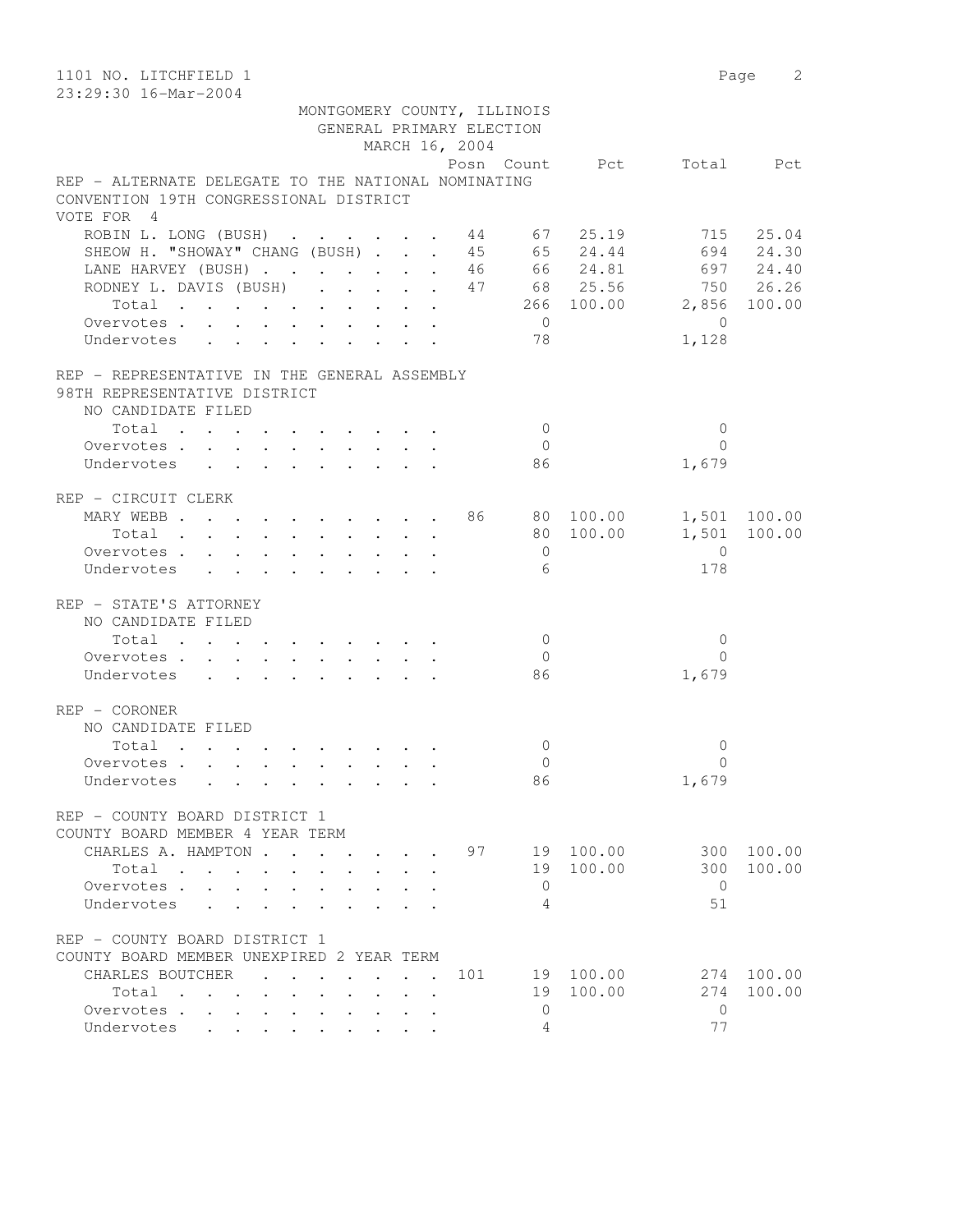| 1101 NO. LITCHFIELD 1                                                                          |                                                                          |                          |                |             |                          | Page 3       |
|------------------------------------------------------------------------------------------------|--------------------------------------------------------------------------|--------------------------|----------------|-------------|--------------------------|--------------|
| 23:29:30 16-Mar-2004                                                                           |                                                                          |                          |                |             |                          |              |
|                                                                                                | MONTGOMERY COUNTY, ILLINOIS                                              | GENERAL PRIMARY ELECTION |                |             |                          |              |
|                                                                                                |                                                                          | MARCH 16, 2004           |                |             |                          |              |
|                                                                                                |                                                                          |                          |                |             | Posn Count Pct Total Pct |              |
| REP - COUNTY BOARD DISTRICT 7                                                                  |                                                                          |                          |                |             |                          |              |
| COUNTY BOARD MEMBER                                                                            |                                                                          |                          |                |             |                          |              |
| VOTE FOR 2                                                                                     |                                                                          |                          |                |             |                          |              |
| EDWARD HELGEN                                                                                  |                                                                          |                          |                | 98 57 52.29 |                          | 241 53.44    |
| MARY BATHURST                                                                                  | $\mathbf{r}$ , $\mathbf{r}$ , $\mathbf{r}$ , $\mathbf{r}$ , $\mathbf{r}$ | $\mathbf{r}$             |                |             | 99 52 47.71 210 46.56    |              |
| Total $\cdots$                                                                                 |                                                                          |                          |                |             | 109 100.00 451 100.00    |              |
| Overvotes<br>$\cdot$ $\cdot$ $\cdot$                                                           |                                                                          |                          | $\overline{0}$ |             | $\bigcirc$               |              |
| Undervotes<br>$\mathbf{L}$<br>$\sim$ $\sim$                                                    |                                                                          |                          | 17             |             | 89                       |              |
|                                                                                                |                                                                          |                          |                |             |                          |              |
| REP - JUDGE OF THE SUPREME COURT                                                               |                                                                          |                          |                |             |                          |              |
| 5TH JUDICIAL DISTRICT (VAC.HON.HARRISON II)                                                    |                                                                          |                          |                |             |                          |              |
| LLOYD A. KARMEIER 113                                                                          |                                                                          |                          |                |             | 74 100.00 1,304 100.00   |              |
| Total<br>$\sim$                                                                                | $\sim$<br>$\sim$                                                         | $\mathbf{L}$<br>$\sim$   |                | 74 100.00   |                          | 1,304 100.00 |
| Overvotes                                                                                      |                                                                          |                          | $\overline{0}$ |             | $\overline{0}$           |              |
| Undervotes                                                                                     |                                                                          |                          | 12             |             | 375                      |              |
|                                                                                                |                                                                          |                          |                |             |                          |              |
| REP - JUDGE OF THE APPELLATE COURT                                                             |                                                                          |                          |                |             |                          |              |
| 5TH JUDICIAL DISTRICT (VAC.HON.RARICK)                                                         |                                                                          |                          |                |             |                          |              |
| NO CANDIDATE FILED                                                                             |                                                                          |                          |                |             |                          |              |
| $\begin{tabular}{ccccccccccc} Total & . & . & . & . & . & . & . & . & . & . & . \end{tabular}$ |                                                                          |                          | $\overline{0}$ |             | $\mathbf{0}$             |              |
| Overvotes                                                                                      |                                                                          |                          | $\bigcirc$     |             | $\Omega$                 |              |
| Undervotes                                                                                     |                                                                          |                          | 86             |             | 1,679                    |              |
|                                                                                                |                                                                          |                          |                |             |                          |              |
| REP - JUDGE OF THE CIRCUIT COURT                                                               |                                                                          |                          |                |             |                          |              |
| 4TH JUD. CIRC. MONTGOMERY CO. (VAC. HON. HUBER)                                                |                                                                          |                          |                |             |                          |              |
| NO CANDIDATE FILED                                                                             |                                                                          |                          |                |             |                          |              |
| $Total \cdot \cdot \cdot \cdot \cdot \cdot \cdot \cdot$                                        |                                                                          |                          | $\bigcirc$     |             | $\Omega$                 |              |
| Overvotes                                                                                      |                                                                          |                          | $\overline{0}$ |             | $\Omega$                 |              |
| Undervotes                                                                                     |                                                                          |                          | 86             |             | 1,679                    |              |
|                                                                                                |                                                                          |                          |                |             |                          |              |
| REP - PRECINCT COMMITTEEMAN                                                                    |                                                                          |                          |                |             |                          |              |
| NORTH LITCHFIELD 1                                                                             |                                                                          |                          |                |             |                          |              |
| GARY "JOE" MCNEAL 141 81 100.00                                                                |                                                                          |                          |                |             |                          |              |
| Total                                                                                          |                                                                          |                          |                | 81 100.00   |                          |              |
| Overvotes                                                                                      |                                                                          |                          | $\overline{0}$ |             |                          |              |
| Undervotes                                                                                     | $\ddot{\phantom{a}}$                                                     | $\ddot{\phantom{a}}$     | 5              |             |                          |              |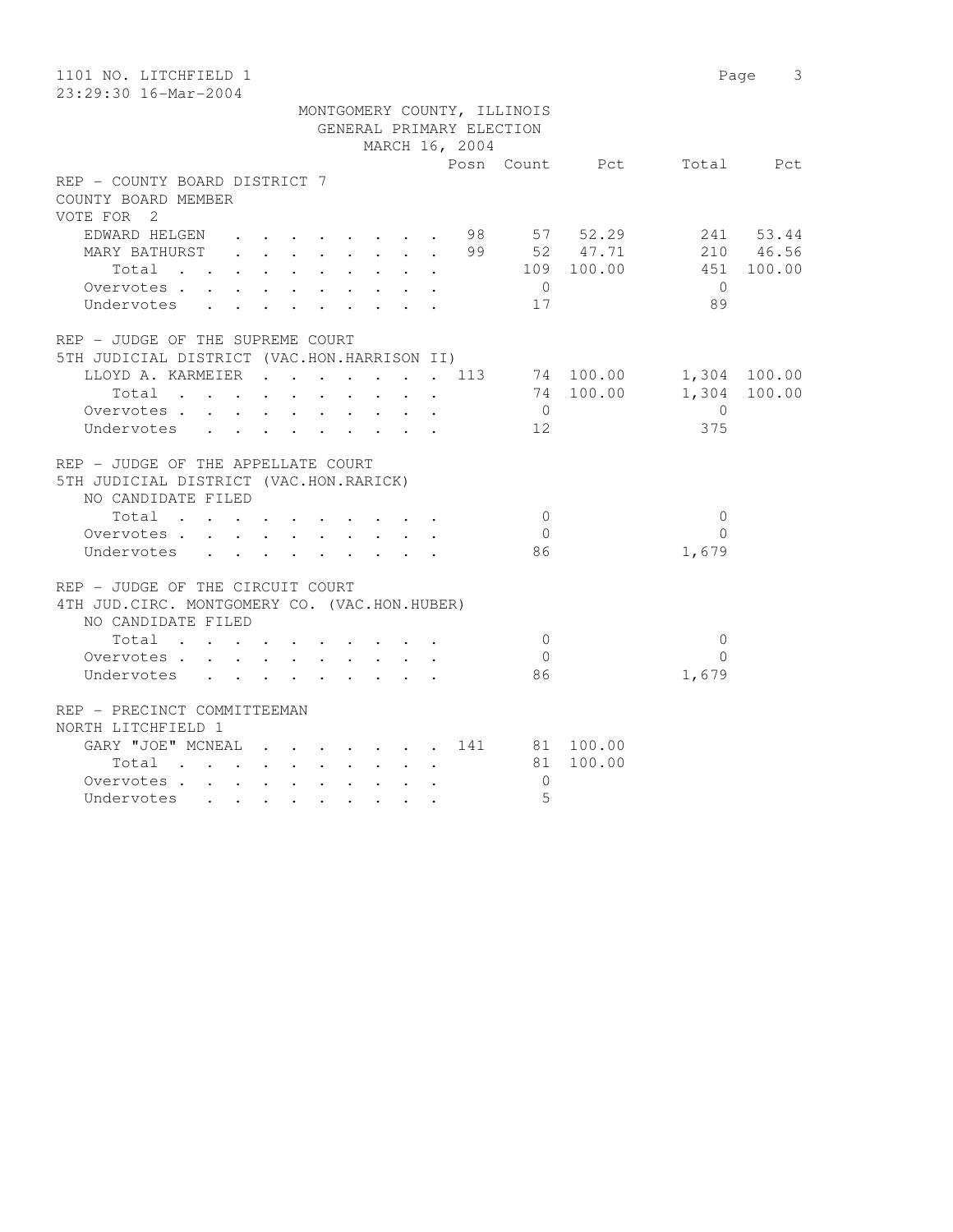1101 NO. LITCHFIELD 1 Page 4 23:29:30 16-Mar-2004 MONTGOMERY COUNTY, ILLINOIS GENERAL PRIMARY ELECTION MARCH 16, 2004 Posn Count Pct Total Pct DEM - PRESIDENT OF THE UNITED STATES JOHN EDWARDS . . . . . . . . . 5 12 19.05 435 15.70 WESLEY K. CLARK . . . . . . . . 6 2 3.17 40 1.44 HOWARD DEAN . . . . . . . . . 7 2 3.17 97 3.50 JOE LIEBERMAN . . . . . . . . 8 2 3.17 44 1.59 DENNIS J. KUCINICH . . . . . . . 9 1 1.59 29 1.05 LYNDON H. LaROUCHE, JR. . . . . . 10 0 0.00 10 0.36 CAROL MOSELEY BRAUN . . . . . . 11 0 0.00 40 1.44 ALFRED C. SHARPTON . . . . . . 12 1 1.59 19 0.69 JOHN F. KERRY . . . . . . . . 13 43 68.25 2,057 74.23 Total . . . . . . . . . . 63 100.00 2,771 100.00 Overvotes . . . . . . . . . . . 0 11 Undervotes . . . . . . . . . 2 222 DEM - UNITED STATES SENATOR BARACK OBAMA . . . . . . . . 17 7 11.48 349 12.66 DANIEL W. HYNES . . . . . . . . 18 40 65.57 1,654 59.99 GERY CHICO . . . . . . . . . 19 1 1.64 20 0.73 MARIA PAPPAS . . . . . . . . . 20 0 0.00 51 1.85 M. BLAIR HULL . . . . . . . . 21 12 19.67 570 20.67 JOYCE WASHINGTON . . . . . . . 22 0 0.00 35 1.27 NANCY SKINNER . . . . . . 23 1 1.64 78 2.83 Total . . . . . . . . . . 61 100.00 2,757 100.00 Overvotes . . . . . . . . . . . 0 16 Undervotes . . . . . . . . . 4  $231$ DEM - REPRESENTATIVE IN CONGRESS 19TH CONGRESSIONAL DISTRICT TIM BAGWELL . . . . . . . . . 34 45 100.00 793 100.00 Total . . . . . . . . . . 45 100.00 793 100.00 Overvotes . . . . . . . . . . 0 0

Undervotes . . . . . . . . . 20 427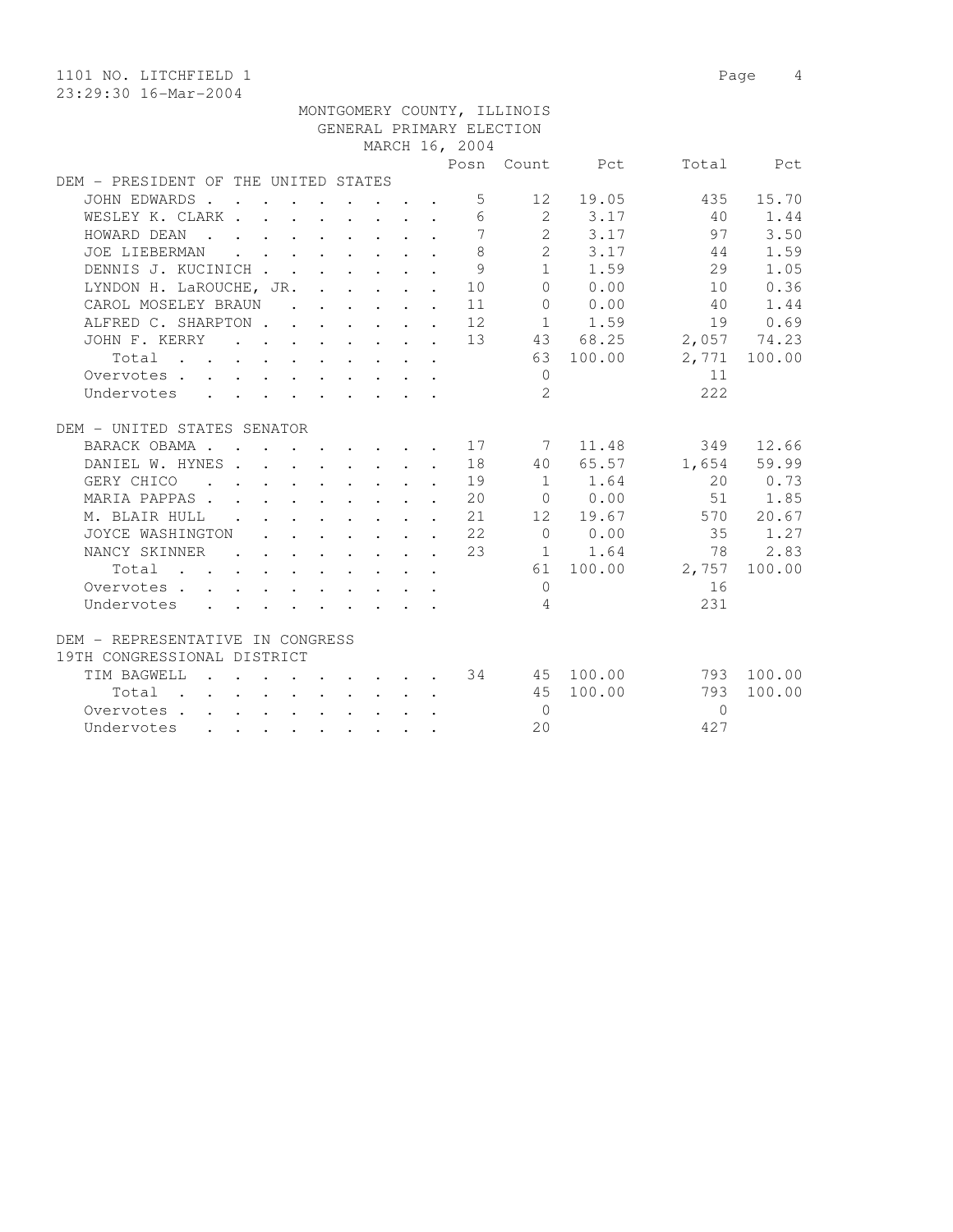| 1101 NO. LITCHFIELD 1<br>23:29:30 16-Mar-2004                                                                       | 5<br>Page       |
|---------------------------------------------------------------------------------------------------------------------|-----------------|
| MONTGOMERY COUNTY, ILLINOIS                                                                                         |                 |
| GENERAL PRIMARY ELECTION                                                                                            |                 |
| MARCH 16, 2004                                                                                                      |                 |
| Posn Count<br>Pct                                                                                                   | Total<br>Pct    |
| DEM - DELEGATE TO THE NATIONAL NOMINATING CONVENTION                                                                |                 |
| 19TH CONGRESSIONAL DISTRICT                                                                                         |                 |
| VOTE FOR 5                                                                                                          |                 |
| HAROLD DEAN BYERS (DEAN)<br>12<br>5.00<br>41                                                                        | 6.72<br>289     |
| 5.83<br>JEANNINE RICHARDS (DEAN)<br>42<br>14                                                                        | 225<br>5.23     |
| 5.42<br>LARRY A. DOUGLAS (DEAN)<br>43<br>13<br>$\ddot{\phantom{a}}$                                                 | 238<br>5.54     |
| DOROTHY L. SMITH (DEAN)<br>9<br>3.75<br>44<br>$\ddot{\phantom{a}}$                                                  | 221<br>5.14     |
| 11 4.58<br>MICHAEL HOFFMANN (DEAN)<br>45<br>$\mathbf{r}$                                                            | 224<br>5.21     |
| $3 \t1.25$<br>LORI KRUEGER (KUCINICH)<br>46                                                                         | 126<br>2.93     |
| JESSE STALLINGS (KUCINICH)<br>47<br>6 2.50                                                                          | 97<br>2.26      |
| $5 \t 2.08$<br>MARGARET "PEGGY" JENKINS (KUCINICH).<br>48                                                           | 3.28<br>141     |
| 6 2.50<br>STANLEY I. MEINERT (KUCINICH) 49                                                                          | 88<br>2.05      |
| T. L. "TIM" THORTON (KUCINICH)<br>6 2.50<br>50                                                                      | 3.09<br>133     |
| 6<br>MICHAEL C. HOERNER (EDWARDS)<br>86<br>2.50                                                                     | 88<br>2.05      |
| 6<br>GWEN M. MONTGOMERY (EDWARDS)<br>2.50<br>87<br>$\mathbf{1}$ $\mathbf{1}$ $\mathbf{1}$ $\mathbf{1}$ $\mathbf{1}$ | 89<br>2.07      |
| 7 <sup>7</sup><br>2.92<br>NEIL J. CALDERON (EDWARDS)<br>88                                                          | 1.58<br>68      |
| 8<br>CHARLENE R. LAMBERT (EDWARDS)<br>89<br>3.33                                                                    | 1.91<br>82      |
| GIOVANNI RAY RANDAZZO (EDWARDS)<br>4 1.67<br>90                                                                     | 59<br>1.37      |
| 3 1.25<br>DAVID R. PICCIOLI (CLARK)<br>91                                                                           | 0.42<br>18      |
| $2^{\circ}$<br>MICHELLE S. PAUL (CLARK)<br>92<br>0.83                                                               | 0.47<br>20      |
| 2 0.83<br>MICHAEL G. GRADY (CLARK)<br>93                                                                            | 0.40<br>17      |
| 3 <sup>7</sup><br>CATHERINE A. COPLEY (CLARK)<br>94<br>1.25                                                         | 0.37<br>16      |
| 3 <sup>7</sup><br>1.25<br>JOHN COSTELLO (CLARK)<br>95                                                               | 42<br>0.98      |
| 22<br>9.17<br>KURT GRANBERG (KERRY)<br>96<br>$\ddot{\phantom{a}}$                                                   | 9.49<br>408     |
| 97<br>ELLEN SINCLAIR (KERRY)<br>24<br>10.00<br>$\ddot{\phantom{a}}$                                                 | 9.54<br>410     |
| 22 9.17<br>STEPHEN J SCATES (KERRY)<br>98                                                                           | 397<br>9.23     |
| 22 9.17<br>99<br>SAUNDRA HUDSON (KERRY)                                                                             | 9.58<br>412     |
| GERALD "JERRY" PRINCE (KERRY)<br>21 8.75<br>100                                                                     | 391<br>9.10     |
| 240 100.00 4,299                                                                                                    | 100.00          |
| Total<br>$\overline{\phantom{a}}$                                                                                   | 43              |
| Overvotes<br>70                                                                                                     | 1,586           |
| Undervotes                                                                                                          |                 |
| DEM - ALTERNATE DELEGATE TO THE NATIONAL NOMINATING                                                                 |                 |
|                                                                                                                     |                 |
| CONVENTION 19TH CONGRESSIONAL DISTRICT                                                                              |                 |
| MARCINA "MARCY" M. BECK (DEAN)<br>5<br>8.93<br>112                                                                  | 98<br>10.29     |
| AMBER WILLIAMS (KUCINICH)<br>113<br>4 7.14                                                                          | 44<br>4.62      |
| VIRGINIA LEE HYERS (EDWARDS)<br>114<br>14.29<br>8<br>$\ddot{\phantom{0}}$                                           | 137<br>14.39    |
| NATALIE A. ENRIETTO (CLARK).<br>115<br>4 7.14<br>$\ddot{\phantom{0}}$<br>$\ddot{\phantom{a}}$                       | 29<br>3.05      |
| 35 62.50<br>SUSAN R. SHEA (KERRY)<br>116<br>$\ddot{\phantom{a}}$<br>$\ddot{\phantom{a}}$                            | 644<br>67.65    |
| Total<br>56<br>100.00                                                                                               | 952<br>100.00   |
| Overvotes.<br>0                                                                                                     | 3               |
| 9<br>Undervotes<br>$\mathbf{L}$ $\mathbf{L}$                                                                        | 265             |
|                                                                                                                     |                 |
| DEM - REPRESENTATIVE IN THE GENERAL ASSEMBLY                                                                        |                 |
| 98TH REPRESENTATIVE DISTRICT                                                                                        |                 |
| GARY HANNIG<br>139<br>54<br>100.00                                                                                  | 2,593<br>100.00 |
| 100.00<br>54<br>Total                                                                                               | 2,593<br>100.00 |
| Overvotes<br>$\overline{0}$                                                                                         | $\mathbf{0}$    |
| Undervotes<br>11                                                                                                    | 401             |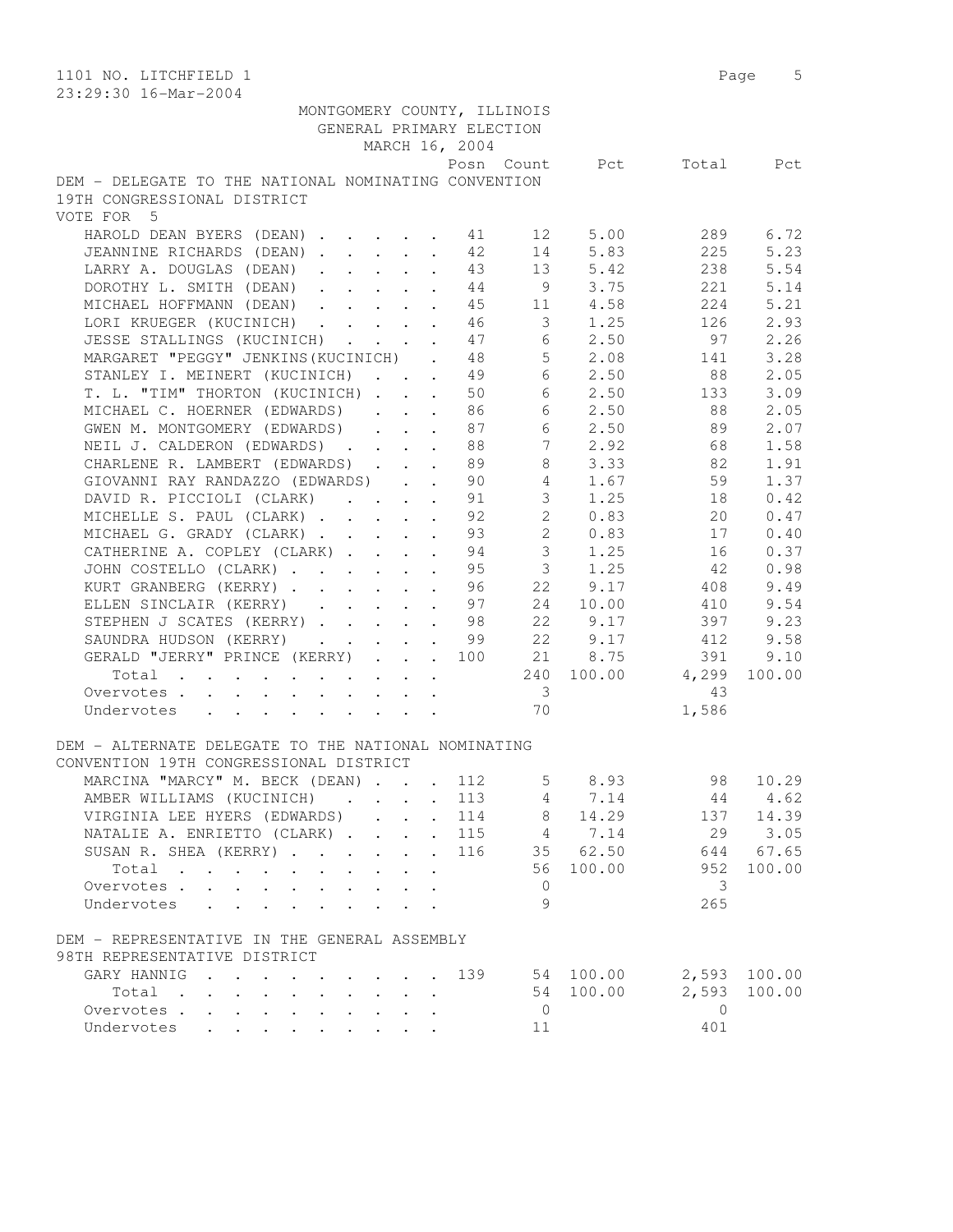| 1101 NO. LITCHFIELD 1<br>23:29:30 16-Mar-2004                                      |                                          |                      |                             |                                      | Page<br>6              |
|------------------------------------------------------------------------------------|------------------------------------------|----------------------|-----------------------------|--------------------------------------|------------------------|
|                                                                                    |                                          |                      | MONTGOMERY COUNTY, ILLINOIS |                                      |                        |
|                                                                                    |                                          |                      | GENERAL PRIMARY ELECTION    |                                      |                        |
|                                                                                    |                                          | MARCH 16, 2004       |                             |                                      |                        |
|                                                                                    |                                          |                      |                             | Posn Count Pct                       | Total Pct              |
| DEM - CIRCUIT CLERK                                                                |                                          |                      |                             |                                      |                        |
| NO CANDIDATE FILED                                                                 |                                          |                      |                             |                                      |                        |
| Total                                                                              |                                          |                      | $\mathbf{0}$                | $\mathbf{0}$                         |                        |
| Overvotes.                                                                         |                                          |                      | $\overline{0}$              | $\bigcap$                            |                        |
| Undervotes                                                                         |                                          |                      | 65                          | 2,994                                |                        |
|                                                                                    |                                          |                      |                             |                                      |                        |
| DEM - STATE'S ATTORNEY                                                             |                                          |                      |                             |                                      |                        |
| JIM ROBERTS 167 57 100.00                                                          |                                          |                      |                             |                                      | 2,511 100.00           |
| Total                                                                              |                                          |                      |                             | 57 100.00<br>2,511<br>$\overline{0}$ | 100.00                 |
| Overvotes                                                                          |                                          |                      | $\overline{0}$<br>8         | 483                                  |                        |
| Undervotes                                                                         |                                          |                      |                             |                                      |                        |
| DEM - CORONER                                                                      |                                          |                      |                             |                                      |                        |
| RICKEY L. BROADDUS 170 54 100.00                                                   |                                          |                      |                             |                                      | 2,367 100.00           |
| Total 54 100.00                                                                    |                                          |                      |                             |                                      | 2,367 100.00           |
| Overvotes                                                                          |                                          |                      | $\overline{0}$              | $\overline{0}$                       |                        |
| Undervotes                                                                         |                                          |                      | 11                          | 627                                  |                        |
|                                                                                    |                                          |                      |                             |                                      |                        |
| DEM - COUNTY BOARD DISTRICT 1                                                      |                                          |                      |                             |                                      |                        |
| COUNTY BOARD MEMBER 4 YEAR TERM                                                    |                                          |                      |                             |                                      |                        |
| DAVID G. HEATON 174 16 100.00                                                      |                                          |                      |                             |                                      | 353 100.00             |
| Total                                                                              |                                          |                      |                             | 16 100.00<br>353                     | 100.00                 |
| Overvotes.                                                                         |                                          |                      | $\overline{0}$              | $\bigcirc$                           |                        |
| Undervotes                                                                         |                                          |                      | $\mathcal{E}$               | 110                                  |                        |
|                                                                                    |                                          |                      |                             |                                      |                        |
| DEM - COUNTY BOARD DISTRICT 1                                                      |                                          |                      |                             |                                      |                        |
| COUNTY BOARD MEMBER UNEXPIRED 2 YEAR TERM<br>NO CANDIDATE FILED                    |                                          |                      |                             |                                      |                        |
| Total                                                                              |                                          |                      | $\overline{0}$              | $\overline{0}$                       |                        |
| Overvotes                                                                          |                                          |                      | $\overline{0}$              | $\Omega$                             |                        |
| Undervotes                                                                         |                                          |                      | 19                          | 463                                  |                        |
|                                                                                    |                                          |                      |                             |                                      |                        |
| DEM - COUNTY BOARD DISTRICT 7                                                      |                                          |                      |                             |                                      |                        |
| COUNTY BOARD MEMBER                                                                |                                          |                      |                             |                                      |                        |
| VOTE FOR 2                                                                         |                                          |                      |                             |                                      |                        |
| NO CANDIDATE FILED                                                                 |                                          |                      |                             |                                      |                        |
| Total                                                                              |                                          |                      | $\mathbf{0}$                | $\mathbf{0}$                         |                        |
| Overvotes .                                                                        |                                          |                      | $\circ$                     | $\Omega$                             |                        |
| Undervotes                                                                         |                                          |                      | 92                          | 622                                  |                        |
|                                                                                    |                                          |                      |                             |                                      |                        |
| DEM - JUDGE OF THE SUPREME COURT                                                   |                                          |                      |                             |                                      |                        |
| 5TH JUDICIAL DISTRICT (VAC.HON.HARRISON II)                                        |                                          |                      |                             |                                      |                        |
| GORDON E. MAAG<br>Total                                                            |                                          |                      | 191                         | 41 100.00<br>41 100.00<br>1,795      | 1,795 100.00<br>100.00 |
| $\mathbf{r}$ , and $\mathbf{r}$ , and $\mathbf{r}$ , and $\mathbf{r}$<br>Overvotes | $\ddot{\phantom{0}}$<br>$\sim$ 100 $\pm$ |                      | $\overline{0}$              | $\overline{0}$                       |                        |
| Undervotes                                                                         |                                          |                      | 24                          | 1,199                                |                        |
|                                                                                    |                                          |                      |                             |                                      |                        |
| DEM - JUDGE OF THE APPELLATE COURT                                                 |                                          |                      |                             |                                      |                        |
| 5TH JUDICIAL DISTRICT (VAC.HON.RARICK)                                             |                                          |                      |                             |                                      |                        |
| JAMES K. DONOVAN                                                                   | $\sim$                                   |                      | 196                         | 42 100.00<br>1,900                   | 100.00                 |
| Total                                                                              |                                          |                      |                             | 42 100.00<br>1,900                   | 100.00                 |
| Overvotes                                                                          |                                          | $\ddot{\phantom{a}}$ | $\mathbf{0}$                | $\overline{0}$                       |                        |
| Undervotes                                                                         |                                          |                      | 23                          | 1,094                                |                        |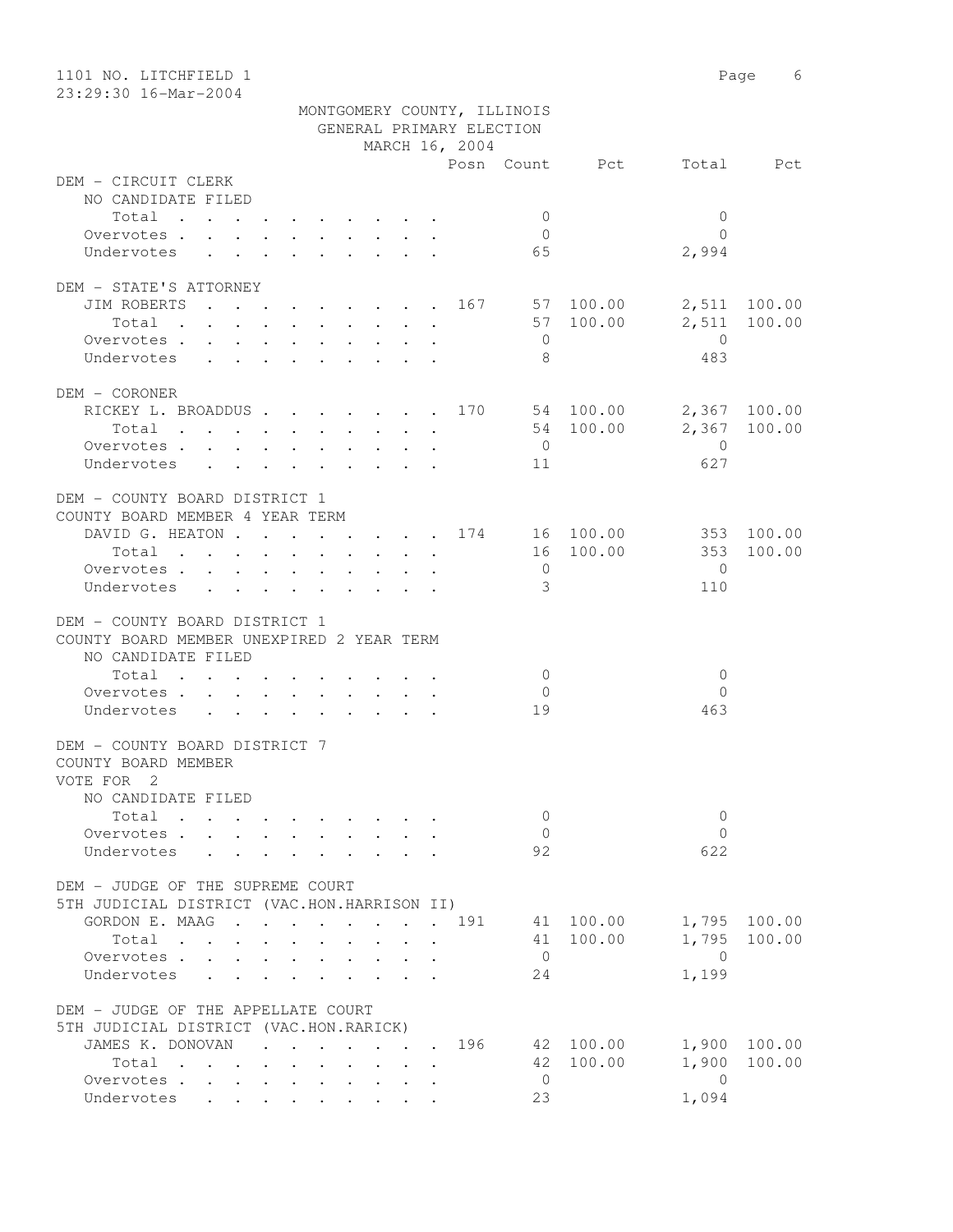| 1101 NO. LITCHFIELD 1                                                                                                          | Page                      |
|--------------------------------------------------------------------------------------------------------------------------------|---------------------------|
| 23:29:30 16-Mar-2004                                                                                                           |                           |
| MONTGOMERY COUNTY, ILLINOIS                                                                                                    |                           |
| GENERAL PRIMARY ELECTION                                                                                                       |                           |
| MARCH 16, 2004                                                                                                                 |                           |
| Posn<br>Count                                                                                                                  | Total<br>Pct<br>Pct       |
| DEM - JUDGE OF THE CIRCUIT COURT                                                                                               |                           |
| 4TH JUD. CIRC. MONTGOMERY CO. (VAC. HON. HUBER)                                                                                |                           |
| . 203<br>KELLY D. LONG<br>49<br>$\mathbf{r}$ , and $\mathbf{r}$ , and $\mathbf{r}$<br>$\sim$ $\sim$ $\sim$                     | 100.00<br>2,423<br>100.00 |
| 49<br>Total<br>the contract of the contract of the contract of the contract of the contract of the contract of the contract of | 100.00<br>2,423 100.00    |
| $\Omega$<br>Overvotes<br>$\sim$ $\sim$ $\sim$                                                                                  | $\Omega$                  |
| 16<br>Undervotes                                                                                                               | 571                       |
| DEM - PRECINCT COMMITTEEMAN                                                                                                    |                           |
| NORTH LITCHFIELD 1                                                                                                             |                           |
| JOHN S. PAINTER.<br>218<br>57<br>$\cdot$ $\cdot$<br>$\overline{\phantom{a}}$                                                   | 100.00                    |
| 57<br>Total                                                                                                                    | 100.00                    |
| $\sim$<br>$\sim$<br>$\sim$                                                                                                     |                           |
| 0<br>Overvotes .                                                                                                               |                           |
| 8<br>Undervotes                                                                                                                |                           |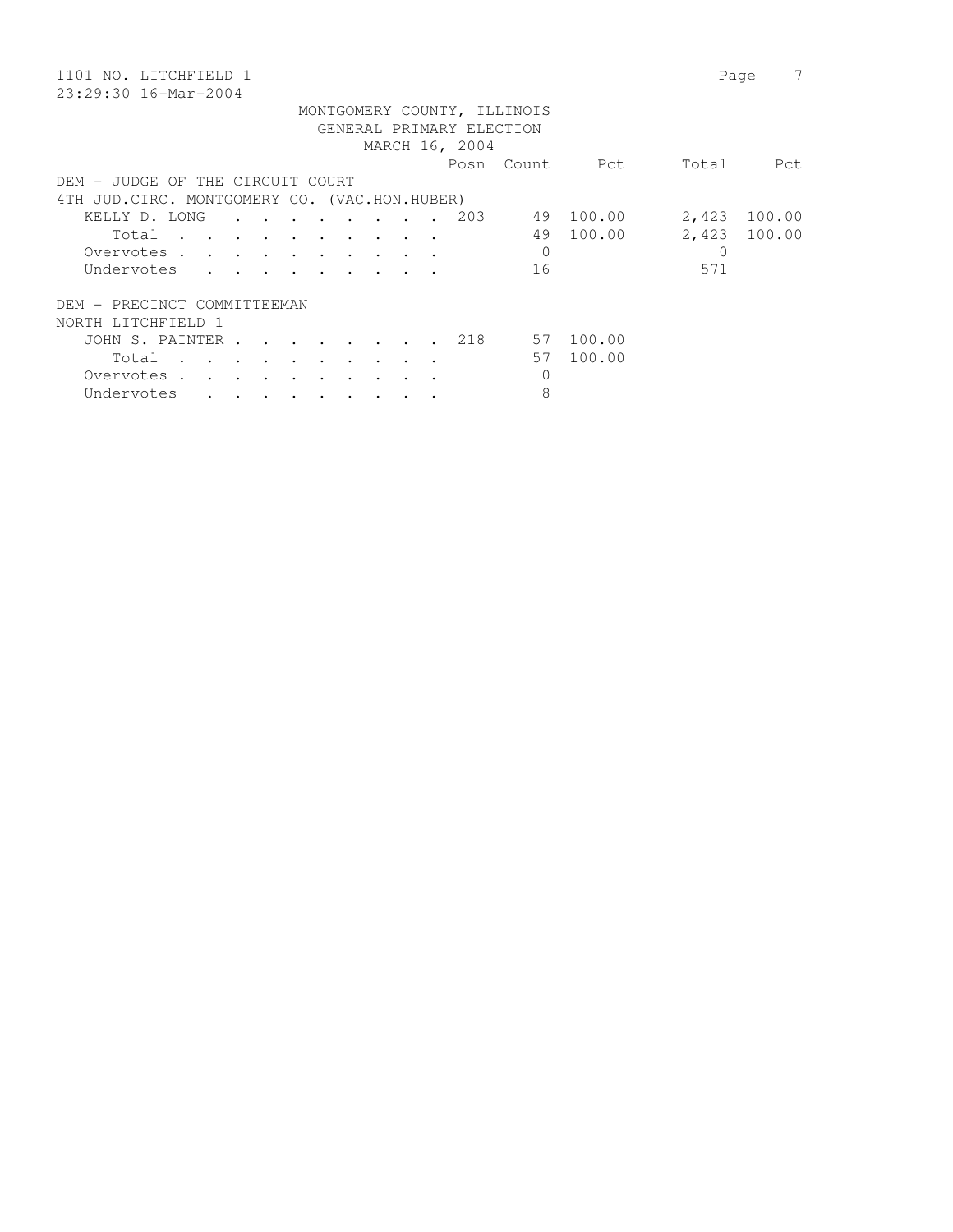| 1101                 | . NO. LITCHFIELD 1 |  |         |                      |                                                                                          |                  |         |                 |        |  |                          |                             |        | Page  | 8      |
|----------------------|--------------------|--|---------|----------------------|------------------------------------------------------------------------------------------|------------------|---------|-----------------|--------|--|--------------------------|-----------------------------|--------|-------|--------|
| 23:29:30 16-Mar-2004 |                    |  |         |                      |                                                                                          |                  |         |                 |        |  |                          |                             |        |       |        |
|                      |                    |  |         |                      |                                                                                          |                  |         |                 |        |  |                          | MONTGOMERY COUNTY, ILLINOIS |        |       |        |
|                      |                    |  |         |                      |                                                                                          |                  |         |                 |        |  | GENERAL PRIMARY ELECTION |                             |        |       |        |
|                      |                    |  |         |                      |                                                                                          |                  |         |                 |        |  | MARCH 16, 2004           |                             |        |       |        |
|                      |                    |  |         |                      |                                                                                          |                  |         |                 |        |  |                          | Posn Count                  | Pct    | Total | Pct    |
| MONTGOMERY COUNTY    |                    |  |         |                      |                                                                                          |                  |         |                 |        |  |                          |                             |        |       |        |
| YES                  |                    |  |         |                      | $\mathbf{r}$ , and $\mathbf{r}$ , and $\mathbf{r}$ , and $\mathbf{r}$ , and $\mathbf{r}$ |                  |         |                 |        |  | 246                      | 45                          | 28.13  | 1,971 | 43.10  |
| NO.                  |                    |  | $\cdot$ | $\ddot{\phantom{a}}$ | $\sim$ $\sim$                                                                            | $\sim$ 100 $\pm$ |         | $\cdot$ $\cdot$ | $\sim$ |  | 247                      | 115                         | 71.88  | 2,602 | 56.90  |
|                      | Total              |  | $\cdot$ | $\sim$               | $\sim$ $\sim$                                                                            | $\sim$           | $\cdot$ | $\cdot$         |        |  |                          | 160                         | 100.00 | 4,573 | 100.00 |
|                      | Overvotes.         |  | $\sim$  | $\sim$               | $\sim$ $\sim$                                                                            | $\sim$ $\sim$    | $\sim$  | $\sim$          |        |  |                          | 0                           |        | 4     |        |
|                      | Undervotes         |  |         |                      |                                                                                          |                  |         |                 |        |  |                          |                             |        | 416   |        |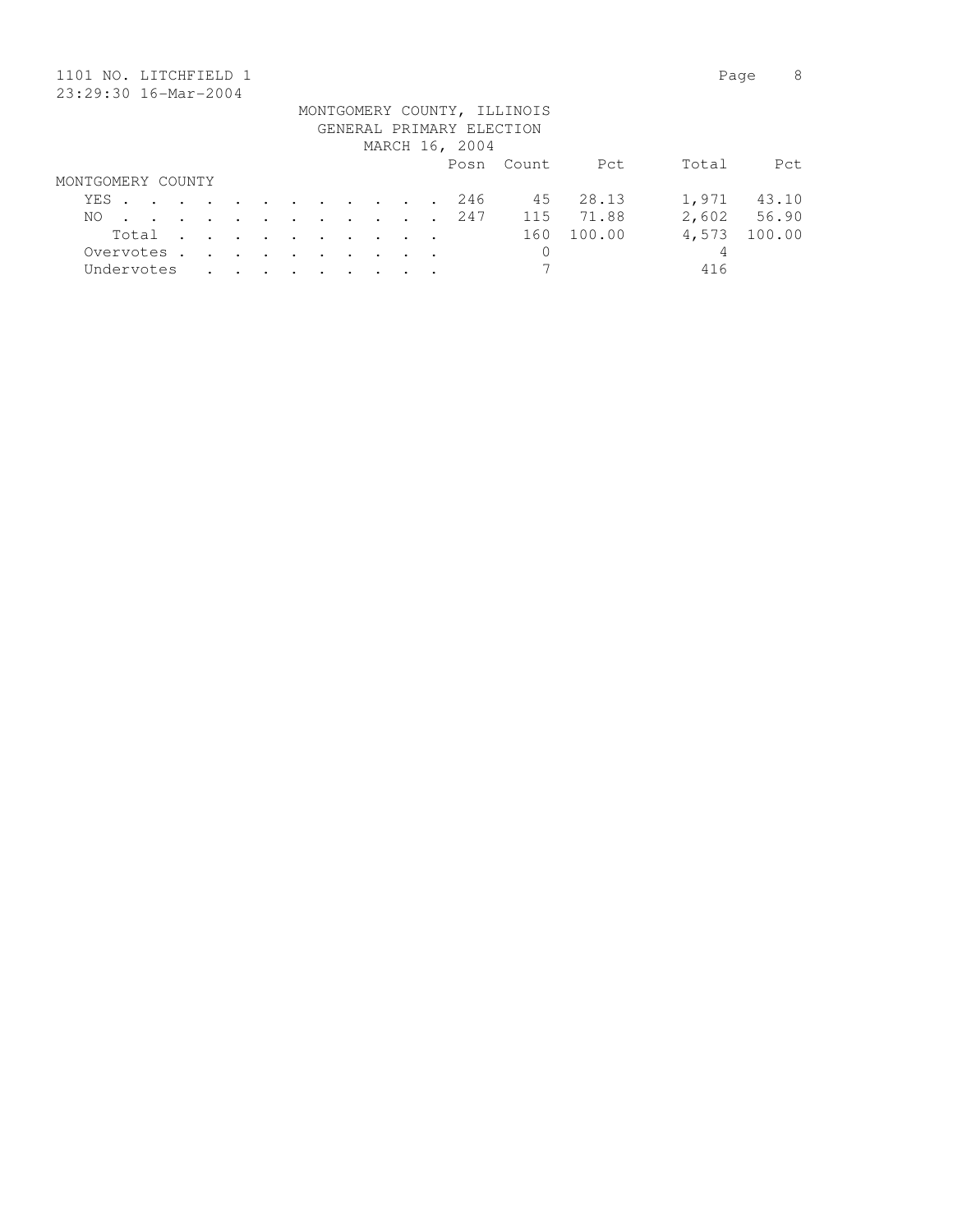1102 NO. LITCHFIELD 2 Page 1 23:29:30 16-Mar-2004

| Posn Count Pct<br>Total<br>Pct<br>2.38<br>100.00<br>Precincts Counted - TOTAL<br>$1 \quad \blacksquare$<br>42<br>Registered Voters - TOTAL<br>524<br>18,263<br>Ballots Cast - TOTAL<br>155<br>29.58<br>5,007<br>27.42<br>0.38<br>0.39<br>Ballots Cast - BLANK<br>$\overline{2}$<br>71<br>70<br>Ballots Cast - REPUBLICAN<br>1,683<br>70<br>561<br>Ballots Cast - REP. YEL/BLK.ST.<br>Ballots Cast - REP. FED. 19TH<br>2<br>$\overline{0}$<br>Ballots Cast - DEMOCRATIC<br>70<br>$\mathbf{r}$ , $\mathbf{r}$ , $\mathbf{r}$ , $\mathbf{r}$<br>3,004<br>Ballots Cast - DEM. GRN/BLK.ST.<br>70<br>874<br>Ballots Cast - DEM. FED. 19TH<br>$\overline{0}$<br>4<br>Ballots Cast - NONPARTISAN<br>15<br>320<br>281<br>Ballots Cast - NON. WHITE<br>15<br>REP - PRESIDENT OF THE UNITED STATES<br>1,274 100.00<br>GEORGE W. BUSH<br>5<br>48 100.00<br>48 100.00<br>1,274<br>100.00<br>Total<br>$\sim$<br>Overvotes<br>$\bigcirc$<br>$\overline{0}$<br>Undervotes<br>22<br>409<br>REP - UNITED STATES SENATOR<br>JIM OBERWEIS<br>9<br>15.09<br>256<br>17.26<br>8<br>14.16<br>9<br>16.98<br>210<br>ANDY MCKENNA 10<br>26<br>1.75<br>JOHN BORLING<br>11<br>$\mathbf{1}$<br>1.89<br>STEVEN J. RAUSCHENBERGER<br>9.71<br>12<br>3 <sup>7</sup><br>5.66<br>144<br>$\mathbf{A}$<br>25<br>44.71<br>JACK RYAN<br>13<br>47.17<br>663<br>CHIRINJEEV KATHURIA<br>0.00<br>1.01<br>14<br>$\overline{0}$<br>15<br>9.17<br>JONATHAN C. WRIGHT<br>$7\phantom{.0}\,$<br>13.21<br>15<br>136<br>33<br>2.23<br>16<br>$\begin{matrix}0&0.00\end{matrix}$<br>NORM HILL<br>Total<br>53 100.00<br>1,483<br>100.00<br>$\overline{2}$<br>23<br>Overvotes<br>15<br>177<br>Undervotes<br>REP - REPRESENTATIVE IN CONGRESS<br>19TH CONGRESSIONAL DISTRICT<br>JOHN M. SHIMKUS<br>100.00<br>23<br>42 100.00<br>651<br>100.00<br>42<br>651<br>100.00<br>Total<br>$\mathbf{r}$ , and $\mathbf{r}$ , and $\mathbf{r}$ , and $\mathbf{r}$ , and $\mathbf{r}$<br>Overvotes<br>$\mathbf{0}$<br>$\Omega$<br>345<br>28<br>Undervotes<br>REP - DELEGATE TO THE NATIONAL NOMINATING CONVENTION<br>19TH CONGRESSIONAL DISTRICT<br>VOTE FOR 4<br>DAVID S. LUECHTEFELD (BUSH).<br>35<br>26.11<br>773<br>25.62<br>53<br><b><i>Contract State</i></b><br>24.96<br>JOHN O. JONES (BUSH)<br>36<br>49<br>24.14<br>753<br>$\sim$ $\sim$ $\sim$ $\sim$<br>$\mathbf{r} = \mathbf{r}$<br>$\mathbf{r}$<br>37<br>24.63<br>742<br>24.59<br>ROBERT C. "BOB" WINCHESTER (BUSH)<br>50<br>$\sim$<br>38<br>51<br>25.12<br>749<br>24.83<br>WILLIAM "BILL" CELLINI (BUSH)<br>$\sim$<br>$\ddot{\phantom{a}}$<br>203<br>100.00<br>3,017<br>100.00<br>Total<br>$\bullet$<br>$\mathbf{0}$<br>Overvotes<br>$\overline{0}$<br>$\ddot{\phantom{0}}$ |  |  | MARCH 16, 2004 |  |  |
|----------------------------------------------------------------------------------------------------------------------------------------------------------------------------------------------------------------------------------------------------------------------------------------------------------------------------------------------------------------------------------------------------------------------------------------------------------------------------------------------------------------------------------------------------------------------------------------------------------------------------------------------------------------------------------------------------------------------------------------------------------------------------------------------------------------------------------------------------------------------------------------------------------------------------------------------------------------------------------------------------------------------------------------------------------------------------------------------------------------------------------------------------------------------------------------------------------------------------------------------------------------------------------------------------------------------------------------------------------------------------------------------------------------------------------------------------------------------------------------------------------------------------------------------------------------------------------------------------------------------------------------------------------------------------------------------------------------------------------------------------------------------------------------------------------------------------------------------------------------------------------------------------------------------------------------------------------------------------------------------------------------------------------------------------------------------------------------------------------------------------------------------------------------------------------------------------------------------------------------------------------------------------------------------------------------------------------------------------------------------------------------------------------------------------------------------------------------------------------------------------------------------------------------------------------------------------------------------------------------------------------------------------------------------|--|--|----------------|--|--|
|                                                                                                                                                                                                                                                                                                                                                                                                                                                                                                                                                                                                                                                                                                                                                                                                                                                                                                                                                                                                                                                                                                                                                                                                                                                                                                                                                                                                                                                                                                                                                                                                                                                                                                                                                                                                                                                                                                                                                                                                                                                                                                                                                                                                                                                                                                                                                                                                                                                                                                                                                                                                                                                                      |  |  |                |  |  |
|                                                                                                                                                                                                                                                                                                                                                                                                                                                                                                                                                                                                                                                                                                                                                                                                                                                                                                                                                                                                                                                                                                                                                                                                                                                                                                                                                                                                                                                                                                                                                                                                                                                                                                                                                                                                                                                                                                                                                                                                                                                                                                                                                                                                                                                                                                                                                                                                                                                                                                                                                                                                                                                                      |  |  |                |  |  |
|                                                                                                                                                                                                                                                                                                                                                                                                                                                                                                                                                                                                                                                                                                                                                                                                                                                                                                                                                                                                                                                                                                                                                                                                                                                                                                                                                                                                                                                                                                                                                                                                                                                                                                                                                                                                                                                                                                                                                                                                                                                                                                                                                                                                                                                                                                                                                                                                                                                                                                                                                                                                                                                                      |  |  |                |  |  |
|                                                                                                                                                                                                                                                                                                                                                                                                                                                                                                                                                                                                                                                                                                                                                                                                                                                                                                                                                                                                                                                                                                                                                                                                                                                                                                                                                                                                                                                                                                                                                                                                                                                                                                                                                                                                                                                                                                                                                                                                                                                                                                                                                                                                                                                                                                                                                                                                                                                                                                                                                                                                                                                                      |  |  |                |  |  |
|                                                                                                                                                                                                                                                                                                                                                                                                                                                                                                                                                                                                                                                                                                                                                                                                                                                                                                                                                                                                                                                                                                                                                                                                                                                                                                                                                                                                                                                                                                                                                                                                                                                                                                                                                                                                                                                                                                                                                                                                                                                                                                                                                                                                                                                                                                                                                                                                                                                                                                                                                                                                                                                                      |  |  |                |  |  |
|                                                                                                                                                                                                                                                                                                                                                                                                                                                                                                                                                                                                                                                                                                                                                                                                                                                                                                                                                                                                                                                                                                                                                                                                                                                                                                                                                                                                                                                                                                                                                                                                                                                                                                                                                                                                                                                                                                                                                                                                                                                                                                                                                                                                                                                                                                                                                                                                                                                                                                                                                                                                                                                                      |  |  |                |  |  |
|                                                                                                                                                                                                                                                                                                                                                                                                                                                                                                                                                                                                                                                                                                                                                                                                                                                                                                                                                                                                                                                                                                                                                                                                                                                                                                                                                                                                                                                                                                                                                                                                                                                                                                                                                                                                                                                                                                                                                                                                                                                                                                                                                                                                                                                                                                                                                                                                                                                                                                                                                                                                                                                                      |  |  |                |  |  |
|                                                                                                                                                                                                                                                                                                                                                                                                                                                                                                                                                                                                                                                                                                                                                                                                                                                                                                                                                                                                                                                                                                                                                                                                                                                                                                                                                                                                                                                                                                                                                                                                                                                                                                                                                                                                                                                                                                                                                                                                                                                                                                                                                                                                                                                                                                                                                                                                                                                                                                                                                                                                                                                                      |  |  |                |  |  |
|                                                                                                                                                                                                                                                                                                                                                                                                                                                                                                                                                                                                                                                                                                                                                                                                                                                                                                                                                                                                                                                                                                                                                                                                                                                                                                                                                                                                                                                                                                                                                                                                                                                                                                                                                                                                                                                                                                                                                                                                                                                                                                                                                                                                                                                                                                                                                                                                                                                                                                                                                                                                                                                                      |  |  |                |  |  |
|                                                                                                                                                                                                                                                                                                                                                                                                                                                                                                                                                                                                                                                                                                                                                                                                                                                                                                                                                                                                                                                                                                                                                                                                                                                                                                                                                                                                                                                                                                                                                                                                                                                                                                                                                                                                                                                                                                                                                                                                                                                                                                                                                                                                                                                                                                                                                                                                                                                                                                                                                                                                                                                                      |  |  |                |  |  |
|                                                                                                                                                                                                                                                                                                                                                                                                                                                                                                                                                                                                                                                                                                                                                                                                                                                                                                                                                                                                                                                                                                                                                                                                                                                                                                                                                                                                                                                                                                                                                                                                                                                                                                                                                                                                                                                                                                                                                                                                                                                                                                                                                                                                                                                                                                                                                                                                                                                                                                                                                                                                                                                                      |  |  |                |  |  |
|                                                                                                                                                                                                                                                                                                                                                                                                                                                                                                                                                                                                                                                                                                                                                                                                                                                                                                                                                                                                                                                                                                                                                                                                                                                                                                                                                                                                                                                                                                                                                                                                                                                                                                                                                                                                                                                                                                                                                                                                                                                                                                                                                                                                                                                                                                                                                                                                                                                                                                                                                                                                                                                                      |  |  |                |  |  |
|                                                                                                                                                                                                                                                                                                                                                                                                                                                                                                                                                                                                                                                                                                                                                                                                                                                                                                                                                                                                                                                                                                                                                                                                                                                                                                                                                                                                                                                                                                                                                                                                                                                                                                                                                                                                                                                                                                                                                                                                                                                                                                                                                                                                                                                                                                                                                                                                                                                                                                                                                                                                                                                                      |  |  |                |  |  |
|                                                                                                                                                                                                                                                                                                                                                                                                                                                                                                                                                                                                                                                                                                                                                                                                                                                                                                                                                                                                                                                                                                                                                                                                                                                                                                                                                                                                                                                                                                                                                                                                                                                                                                                                                                                                                                                                                                                                                                                                                                                                                                                                                                                                                                                                                                                                                                                                                                                                                                                                                                                                                                                                      |  |  |                |  |  |
|                                                                                                                                                                                                                                                                                                                                                                                                                                                                                                                                                                                                                                                                                                                                                                                                                                                                                                                                                                                                                                                                                                                                                                                                                                                                                                                                                                                                                                                                                                                                                                                                                                                                                                                                                                                                                                                                                                                                                                                                                                                                                                                                                                                                                                                                                                                                                                                                                                                                                                                                                                                                                                                                      |  |  |                |  |  |
|                                                                                                                                                                                                                                                                                                                                                                                                                                                                                                                                                                                                                                                                                                                                                                                                                                                                                                                                                                                                                                                                                                                                                                                                                                                                                                                                                                                                                                                                                                                                                                                                                                                                                                                                                                                                                                                                                                                                                                                                                                                                                                                                                                                                                                                                                                                                                                                                                                                                                                                                                                                                                                                                      |  |  |                |  |  |
|                                                                                                                                                                                                                                                                                                                                                                                                                                                                                                                                                                                                                                                                                                                                                                                                                                                                                                                                                                                                                                                                                                                                                                                                                                                                                                                                                                                                                                                                                                                                                                                                                                                                                                                                                                                                                                                                                                                                                                                                                                                                                                                                                                                                                                                                                                                                                                                                                                                                                                                                                                                                                                                                      |  |  |                |  |  |
|                                                                                                                                                                                                                                                                                                                                                                                                                                                                                                                                                                                                                                                                                                                                                                                                                                                                                                                                                                                                                                                                                                                                                                                                                                                                                                                                                                                                                                                                                                                                                                                                                                                                                                                                                                                                                                                                                                                                                                                                                                                                                                                                                                                                                                                                                                                                                                                                                                                                                                                                                                                                                                                                      |  |  |                |  |  |
|                                                                                                                                                                                                                                                                                                                                                                                                                                                                                                                                                                                                                                                                                                                                                                                                                                                                                                                                                                                                                                                                                                                                                                                                                                                                                                                                                                                                                                                                                                                                                                                                                                                                                                                                                                                                                                                                                                                                                                                                                                                                                                                                                                                                                                                                                                                                                                                                                                                                                                                                                                                                                                                                      |  |  |                |  |  |
|                                                                                                                                                                                                                                                                                                                                                                                                                                                                                                                                                                                                                                                                                                                                                                                                                                                                                                                                                                                                                                                                                                                                                                                                                                                                                                                                                                                                                                                                                                                                                                                                                                                                                                                                                                                                                                                                                                                                                                                                                                                                                                                                                                                                                                                                                                                                                                                                                                                                                                                                                                                                                                                                      |  |  |                |  |  |
|                                                                                                                                                                                                                                                                                                                                                                                                                                                                                                                                                                                                                                                                                                                                                                                                                                                                                                                                                                                                                                                                                                                                                                                                                                                                                                                                                                                                                                                                                                                                                                                                                                                                                                                                                                                                                                                                                                                                                                                                                                                                                                                                                                                                                                                                                                                                                                                                                                                                                                                                                                                                                                                                      |  |  |                |  |  |
|                                                                                                                                                                                                                                                                                                                                                                                                                                                                                                                                                                                                                                                                                                                                                                                                                                                                                                                                                                                                                                                                                                                                                                                                                                                                                                                                                                                                                                                                                                                                                                                                                                                                                                                                                                                                                                                                                                                                                                                                                                                                                                                                                                                                                                                                                                                                                                                                                                                                                                                                                                                                                                                                      |  |  |                |  |  |
|                                                                                                                                                                                                                                                                                                                                                                                                                                                                                                                                                                                                                                                                                                                                                                                                                                                                                                                                                                                                                                                                                                                                                                                                                                                                                                                                                                                                                                                                                                                                                                                                                                                                                                                                                                                                                                                                                                                                                                                                                                                                                                                                                                                                                                                                                                                                                                                                                                                                                                                                                                                                                                                                      |  |  |                |  |  |
|                                                                                                                                                                                                                                                                                                                                                                                                                                                                                                                                                                                                                                                                                                                                                                                                                                                                                                                                                                                                                                                                                                                                                                                                                                                                                                                                                                                                                                                                                                                                                                                                                                                                                                                                                                                                                                                                                                                                                                                                                                                                                                                                                                                                                                                                                                                                                                                                                                                                                                                                                                                                                                                                      |  |  |                |  |  |
|                                                                                                                                                                                                                                                                                                                                                                                                                                                                                                                                                                                                                                                                                                                                                                                                                                                                                                                                                                                                                                                                                                                                                                                                                                                                                                                                                                                                                                                                                                                                                                                                                                                                                                                                                                                                                                                                                                                                                                                                                                                                                                                                                                                                                                                                                                                                                                                                                                                                                                                                                                                                                                                                      |  |  |                |  |  |
|                                                                                                                                                                                                                                                                                                                                                                                                                                                                                                                                                                                                                                                                                                                                                                                                                                                                                                                                                                                                                                                                                                                                                                                                                                                                                                                                                                                                                                                                                                                                                                                                                                                                                                                                                                                                                                                                                                                                                                                                                                                                                                                                                                                                                                                                                                                                                                                                                                                                                                                                                                                                                                                                      |  |  |                |  |  |
|                                                                                                                                                                                                                                                                                                                                                                                                                                                                                                                                                                                                                                                                                                                                                                                                                                                                                                                                                                                                                                                                                                                                                                                                                                                                                                                                                                                                                                                                                                                                                                                                                                                                                                                                                                                                                                                                                                                                                                                                                                                                                                                                                                                                                                                                                                                                                                                                                                                                                                                                                                                                                                                                      |  |  |                |  |  |
|                                                                                                                                                                                                                                                                                                                                                                                                                                                                                                                                                                                                                                                                                                                                                                                                                                                                                                                                                                                                                                                                                                                                                                                                                                                                                                                                                                                                                                                                                                                                                                                                                                                                                                                                                                                                                                                                                                                                                                                                                                                                                                                                                                                                                                                                                                                                                                                                                                                                                                                                                                                                                                                                      |  |  |                |  |  |
|                                                                                                                                                                                                                                                                                                                                                                                                                                                                                                                                                                                                                                                                                                                                                                                                                                                                                                                                                                                                                                                                                                                                                                                                                                                                                                                                                                                                                                                                                                                                                                                                                                                                                                                                                                                                                                                                                                                                                                                                                                                                                                                                                                                                                                                                                                                                                                                                                                                                                                                                                                                                                                                                      |  |  |                |  |  |
|                                                                                                                                                                                                                                                                                                                                                                                                                                                                                                                                                                                                                                                                                                                                                                                                                                                                                                                                                                                                                                                                                                                                                                                                                                                                                                                                                                                                                                                                                                                                                                                                                                                                                                                                                                                                                                                                                                                                                                                                                                                                                                                                                                                                                                                                                                                                                                                                                                                                                                                                                                                                                                                                      |  |  |                |  |  |
|                                                                                                                                                                                                                                                                                                                                                                                                                                                                                                                                                                                                                                                                                                                                                                                                                                                                                                                                                                                                                                                                                                                                                                                                                                                                                                                                                                                                                                                                                                                                                                                                                                                                                                                                                                                                                                                                                                                                                                                                                                                                                                                                                                                                                                                                                                                                                                                                                                                                                                                                                                                                                                                                      |  |  |                |  |  |
|                                                                                                                                                                                                                                                                                                                                                                                                                                                                                                                                                                                                                                                                                                                                                                                                                                                                                                                                                                                                                                                                                                                                                                                                                                                                                                                                                                                                                                                                                                                                                                                                                                                                                                                                                                                                                                                                                                                                                                                                                                                                                                                                                                                                                                                                                                                                                                                                                                                                                                                                                                                                                                                                      |  |  |                |  |  |
|                                                                                                                                                                                                                                                                                                                                                                                                                                                                                                                                                                                                                                                                                                                                                                                                                                                                                                                                                                                                                                                                                                                                                                                                                                                                                                                                                                                                                                                                                                                                                                                                                                                                                                                                                                                                                                                                                                                                                                                                                                                                                                                                                                                                                                                                                                                                                                                                                                                                                                                                                                                                                                                                      |  |  |                |  |  |
|                                                                                                                                                                                                                                                                                                                                                                                                                                                                                                                                                                                                                                                                                                                                                                                                                                                                                                                                                                                                                                                                                                                                                                                                                                                                                                                                                                                                                                                                                                                                                                                                                                                                                                                                                                                                                                                                                                                                                                                                                                                                                                                                                                                                                                                                                                                                                                                                                                                                                                                                                                                                                                                                      |  |  |                |  |  |
|                                                                                                                                                                                                                                                                                                                                                                                                                                                                                                                                                                                                                                                                                                                                                                                                                                                                                                                                                                                                                                                                                                                                                                                                                                                                                                                                                                                                                                                                                                                                                                                                                                                                                                                                                                                                                                                                                                                                                                                                                                                                                                                                                                                                                                                                                                                                                                                                                                                                                                                                                                                                                                                                      |  |  |                |  |  |
|                                                                                                                                                                                                                                                                                                                                                                                                                                                                                                                                                                                                                                                                                                                                                                                                                                                                                                                                                                                                                                                                                                                                                                                                                                                                                                                                                                                                                                                                                                                                                                                                                                                                                                                                                                                                                                                                                                                                                                                                                                                                                                                                                                                                                                                                                                                                                                                                                                                                                                                                                                                                                                                                      |  |  |                |  |  |
|                                                                                                                                                                                                                                                                                                                                                                                                                                                                                                                                                                                                                                                                                                                                                                                                                                                                                                                                                                                                                                                                                                                                                                                                                                                                                                                                                                                                                                                                                                                                                                                                                                                                                                                                                                                                                                                                                                                                                                                                                                                                                                                                                                                                                                                                                                                                                                                                                                                                                                                                                                                                                                                                      |  |  |                |  |  |
|                                                                                                                                                                                                                                                                                                                                                                                                                                                                                                                                                                                                                                                                                                                                                                                                                                                                                                                                                                                                                                                                                                                                                                                                                                                                                                                                                                                                                                                                                                                                                                                                                                                                                                                                                                                                                                                                                                                                                                                                                                                                                                                                                                                                                                                                                                                                                                                                                                                                                                                                                                                                                                                                      |  |  |                |  |  |
|                                                                                                                                                                                                                                                                                                                                                                                                                                                                                                                                                                                                                                                                                                                                                                                                                                                                                                                                                                                                                                                                                                                                                                                                                                                                                                                                                                                                                                                                                                                                                                                                                                                                                                                                                                                                                                                                                                                                                                                                                                                                                                                                                                                                                                                                                                                                                                                                                                                                                                                                                                                                                                                                      |  |  |                |  |  |
|                                                                                                                                                                                                                                                                                                                                                                                                                                                                                                                                                                                                                                                                                                                                                                                                                                                                                                                                                                                                                                                                                                                                                                                                                                                                                                                                                                                                                                                                                                                                                                                                                                                                                                                                                                                                                                                                                                                                                                                                                                                                                                                                                                                                                                                                                                                                                                                                                                                                                                                                                                                                                                                                      |  |  |                |  |  |
|                                                                                                                                                                                                                                                                                                                                                                                                                                                                                                                                                                                                                                                                                                                                                                                                                                                                                                                                                                                                                                                                                                                                                                                                                                                                                                                                                                                                                                                                                                                                                                                                                                                                                                                                                                                                                                                                                                                                                                                                                                                                                                                                                                                                                                                                                                                                                                                                                                                                                                                                                                                                                                                                      |  |  |                |  |  |
|                                                                                                                                                                                                                                                                                                                                                                                                                                                                                                                                                                                                                                                                                                                                                                                                                                                                                                                                                                                                                                                                                                                                                                                                                                                                                                                                                                                                                                                                                                                                                                                                                                                                                                                                                                                                                                                                                                                                                                                                                                                                                                                                                                                                                                                                                                                                                                                                                                                                                                                                                                                                                                                                      |  |  |                |  |  |
|                                                                                                                                                                                                                                                                                                                                                                                                                                                                                                                                                                                                                                                                                                                                                                                                                                                                                                                                                                                                                                                                                                                                                                                                                                                                                                                                                                                                                                                                                                                                                                                                                                                                                                                                                                                                                                                                                                                                                                                                                                                                                                                                                                                                                                                                                                                                                                                                                                                                                                                                                                                                                                                                      |  |  |                |  |  |
|                                                                                                                                                                                                                                                                                                                                                                                                                                                                                                                                                                                                                                                                                                                                                                                                                                                                                                                                                                                                                                                                                                                                                                                                                                                                                                                                                                                                                                                                                                                                                                                                                                                                                                                                                                                                                                                                                                                                                                                                                                                                                                                                                                                                                                                                                                                                                                                                                                                                                                                                                                                                                                                                      |  |  |                |  |  |
|                                                                                                                                                                                                                                                                                                                                                                                                                                                                                                                                                                                                                                                                                                                                                                                                                                                                                                                                                                                                                                                                                                                                                                                                                                                                                                                                                                                                                                                                                                                                                                                                                                                                                                                                                                                                                                                                                                                                                                                                                                                                                                                                                                                                                                                                                                                                                                                                                                                                                                                                                                                                                                                                      |  |  |                |  |  |
|                                                                                                                                                                                                                                                                                                                                                                                                                                                                                                                                                                                                                                                                                                                                                                                                                                                                                                                                                                                                                                                                                                                                                                                                                                                                                                                                                                                                                                                                                                                                                                                                                                                                                                                                                                                                                                                                                                                                                                                                                                                                                                                                                                                                                                                                                                                                                                                                                                                                                                                                                                                                                                                                      |  |  |                |  |  |
|                                                                                                                                                                                                                                                                                                                                                                                                                                                                                                                                                                                                                                                                                                                                                                                                                                                                                                                                                                                                                                                                                                                                                                                                                                                                                                                                                                                                                                                                                                                                                                                                                                                                                                                                                                                                                                                                                                                                                                                                                                                                                                                                                                                                                                                                                                                                                                                                                                                                                                                                                                                                                                                                      |  |  |                |  |  |
|                                                                                                                                                                                                                                                                                                                                                                                                                                                                                                                                                                                                                                                                                                                                                                                                                                                                                                                                                                                                                                                                                                                                                                                                                                                                                                                                                                                                                                                                                                                                                                                                                                                                                                                                                                                                                                                                                                                                                                                                                                                                                                                                                                                                                                                                                                                                                                                                                                                                                                                                                                                                                                                                      |  |  |                |  |  |
|                                                                                                                                                                                                                                                                                                                                                                                                                                                                                                                                                                                                                                                                                                                                                                                                                                                                                                                                                                                                                                                                                                                                                                                                                                                                                                                                                                                                                                                                                                                                                                                                                                                                                                                                                                                                                                                                                                                                                                                                                                                                                                                                                                                                                                                                                                                                                                                                                                                                                                                                                                                                                                                                      |  |  |                |  |  |
|                                                                                                                                                                                                                                                                                                                                                                                                                                                                                                                                                                                                                                                                                                                                                                                                                                                                                                                                                                                                                                                                                                                                                                                                                                                                                                                                                                                                                                                                                                                                                                                                                                                                                                                                                                                                                                                                                                                                                                                                                                                                                                                                                                                                                                                                                                                                                                                                                                                                                                                                                                                                                                                                      |  |  |                |  |  |
|                                                                                                                                                                                                                                                                                                                                                                                                                                                                                                                                                                                                                                                                                                                                                                                                                                                                                                                                                                                                                                                                                                                                                                                                                                                                                                                                                                                                                                                                                                                                                                                                                                                                                                                                                                                                                                                                                                                                                                                                                                                                                                                                                                                                                                                                                                                                                                                                                                                                                                                                                                                                                                                                      |  |  |                |  |  |
|                                                                                                                                                                                                                                                                                                                                                                                                                                                                                                                                                                                                                                                                                                                                                                                                                                                                                                                                                                                                                                                                                                                                                                                                                                                                                                                                                                                                                                                                                                                                                                                                                                                                                                                                                                                                                                                                                                                                                                                                                                                                                                                                                                                                                                                                                                                                                                                                                                                                                                                                                                                                                                                                      |  |  |                |  |  |
|                                                                                                                                                                                                                                                                                                                                                                                                                                                                                                                                                                                                                                                                                                                                                                                                                                                                                                                                                                                                                                                                                                                                                                                                                                                                                                                                                                                                                                                                                                                                                                                                                                                                                                                                                                                                                                                                                                                                                                                                                                                                                                                                                                                                                                                                                                                                                                                                                                                                                                                                                                                                                                                                      |  |  |                |  |  |
|                                                                                                                                                                                                                                                                                                                                                                                                                                                                                                                                                                                                                                                                                                                                                                                                                                                                                                                                                                                                                                                                                                                                                                                                                                                                                                                                                                                                                                                                                                                                                                                                                                                                                                                                                                                                                                                                                                                                                                                                                                                                                                                                                                                                                                                                                                                                                                                                                                                                                                                                                                                                                                                                      |  |  |                |  |  |
| 77<br>967<br>Undervotes<br>$\ddot{\phantom{0}}$                                                                                                                                                                                                                                                                                                                                                                                                                                                                                                                                                                                                                                                                                                                                                                                                                                                                                                                                                                                                                                                                                                                                                                                                                                                                                                                                                                                                                                                                                                                                                                                                                                                                                                                                                                                                                                                                                                                                                                                                                                                                                                                                                                                                                                                                                                                                                                                                                                                                                                                                                                                                                      |  |  |                |  |  |

GENERAL PRIMARY ELECTION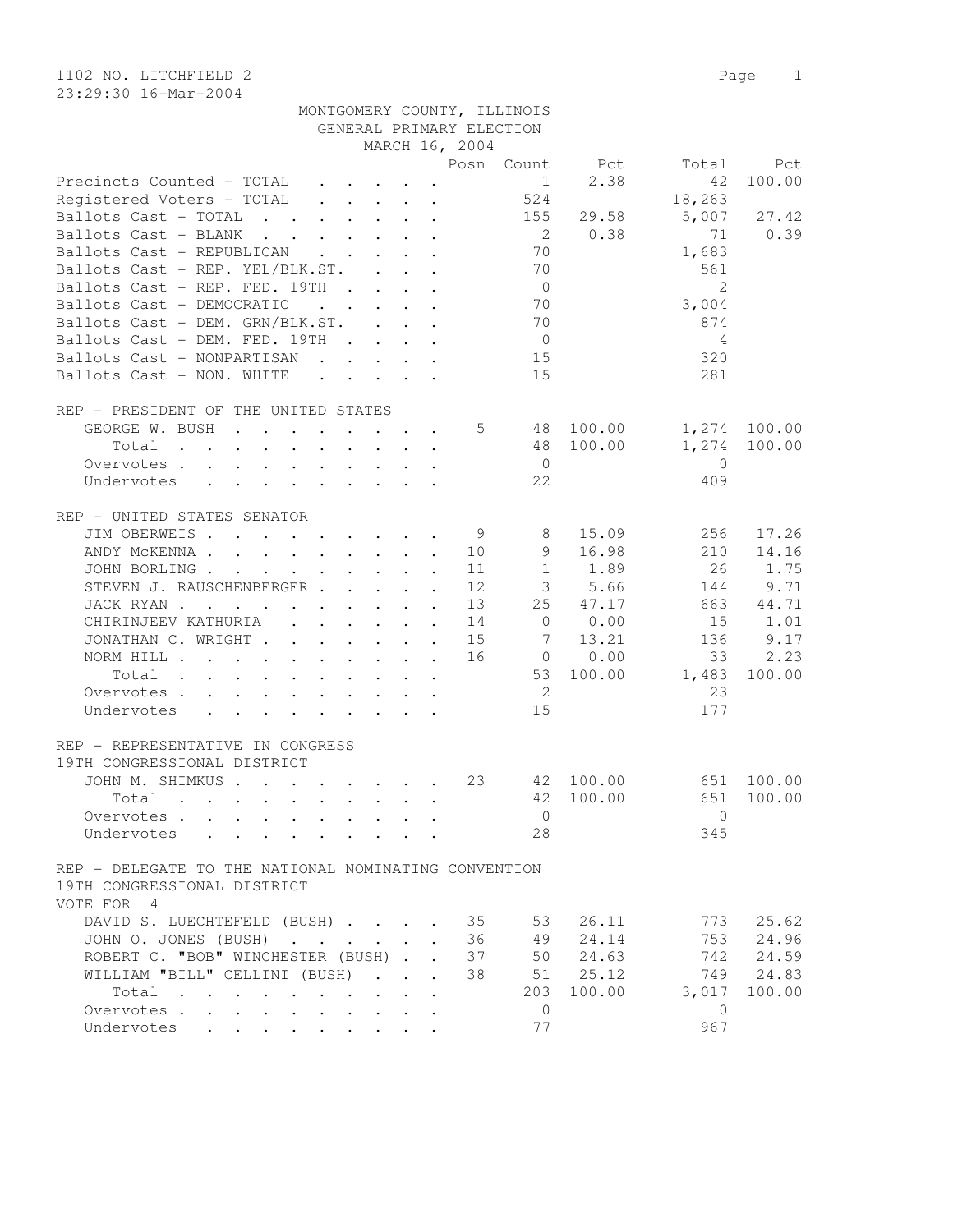| 1102 NO. LITCHFIELD 2                                                                                                                                                                                                                                   |                                                              |                                              |                          |                | Page 2       |
|---------------------------------------------------------------------------------------------------------------------------------------------------------------------------------------------------------------------------------------------------------|--------------------------------------------------------------|----------------------------------------------|--------------------------|----------------|--------------|
| 23:29:30 16-Mar-2004                                                                                                                                                                                                                                    |                                                              |                                              |                          |                |              |
|                                                                                                                                                                                                                                                         |                                                              | MONTGOMERY COUNTY, ILLINOIS                  |                          |                |              |
|                                                                                                                                                                                                                                                         |                                                              | GENERAL PRIMARY ELECTION                     |                          |                |              |
|                                                                                                                                                                                                                                                         |                                                              | MARCH 16, 2004                               |                          |                |              |
| REP - ALTERNATE DELEGATE TO THE NATIONAL NOMINATING                                                                                                                                                                                                     |                                                              |                                              | Posn Count Pct Total Pct |                |              |
| CONVENTION 19TH CONGRESSIONAL DISTRICT                                                                                                                                                                                                                  |                                                              |                                              |                          |                |              |
| VOTE FOR 4                                                                                                                                                                                                                                              |                                                              |                                              |                          |                |              |
| ROBIN L. LONG (BUSH) 44 51 26.15                                                                                                                                                                                                                        |                                                              |                                              |                          |                | 715 25.04    |
| SHEOW H. "SHOWAY" CHANG (BUSH) 45 47 24.10                                                                                                                                                                                                              |                                                              |                                              |                          |                | 694 24.30    |
| LANE HARVEY (BUSH) 46 48 24.62 697 24.40                                                                                                                                                                                                                |                                                              |                                              |                          |                |              |
| RODNEY L. DAVIS (BUSH) 47 49 25.13 750 26.26                                                                                                                                                                                                            |                                                              |                                              |                          |                |              |
| Total 195 100.00 2,856 100.00                                                                                                                                                                                                                           |                                                              |                                              |                          |                |              |
| Overvotes.                                                                                                                                                                                                                                              |                                                              |                                              | $\overline{0}$           | $\overline{0}$ |              |
| Undervotes                                                                                                                                                                                                                                              |                                                              |                                              | 85                       | 1,128          |              |
|                                                                                                                                                                                                                                                         |                                                              |                                              |                          |                |              |
| REP - REPRESENTATIVE IN THE GENERAL ASSEMBLY                                                                                                                                                                                                            |                                                              |                                              |                          |                |              |
| 98TH REPRESENTATIVE DISTRICT                                                                                                                                                                                                                            |                                                              |                                              |                          |                |              |
| NO CANDIDATE FILED                                                                                                                                                                                                                                      |                                                              |                                              |                          |                |              |
| Total                                                                                                                                                                                                                                                   |                                                              |                                              | $\bigcirc$               | $\mathbf{0}$   |              |
| Overvotes                                                                                                                                                                                                                                               |                                                              |                                              | $\bigcirc$               | $\Omega$       |              |
| Undervotes                                                                                                                                                                                                                                              |                                                              |                                              | 70                       | 1,679          |              |
| REP - CIRCUIT CLERK                                                                                                                                                                                                                                     |                                                              |                                              |                          |                |              |
| MARY WEBB 86 66 100.00 1,501 100.00                                                                                                                                                                                                                     |                                                              |                                              |                          |                |              |
| Total                                                                                                                                                                                                                                                   |                                                              |                                              | 66 100.00                |                | 1,501 100.00 |
| Overvotes.                                                                                                                                                                                                                                              |                                                              |                                              | $\overline{0}$           | $\overline{0}$ |              |
| Undervotes                                                                                                                                                                                                                                              |                                                              |                                              | $\overline{4}$           | 178            |              |
|                                                                                                                                                                                                                                                         |                                                              |                                              |                          |                |              |
| REP - STATE'S ATTORNEY                                                                                                                                                                                                                                  |                                                              |                                              |                          |                |              |
| NO CANDIDATE FILED                                                                                                                                                                                                                                      |                                                              |                                              |                          |                |              |
| $\begin{tabular}{ccccccccccc} Total & . & . & . & . & . & . & . & . & . & . \end{tabular}$                                                                                                                                                              |                                                              |                                              | $\overline{0}$           | $\mathbf{0}$   |              |
| Overvotes.                                                                                                                                                                                                                                              |                                                              |                                              | $\overline{0}$           | $\Omega$       |              |
| Undervotes                                                                                                                                                                                                                                              |                                                              |                                              | 70                       | 1,679          |              |
|                                                                                                                                                                                                                                                         |                                                              |                                              |                          |                |              |
| REP - CORONER                                                                                                                                                                                                                                           |                                                              |                                              |                          |                |              |
| NO CANDIDATE FILED<br>Total                                                                                                                                                                                                                             |                                                              |                                              | $\mathbf{0}$             | 0              |              |
| Overvotes.                                                                                                                                                                                                                                              |                                                              |                                              | $\Omega$                 | 0              |              |
| Undervotes<br>$\mathcal{L}^{\mathcal{A}}$ . The contribution of the contribution of the contribution of the contribution of the contribution of the contribution of the contribution of the contribution of the contribution of the contribution of the |                                                              |                                              | 70                       | 1,679          |              |
|                                                                                                                                                                                                                                                         |                                                              |                                              |                          |                |              |
| REP - COUNTY BOARD DISTRICT 7                                                                                                                                                                                                                           |                                                              |                                              |                          |                |              |
| COUNTY BOARD MEMBER                                                                                                                                                                                                                                     |                                                              |                                              |                          |                |              |
| VOTE FOR 2                                                                                                                                                                                                                                              |                                                              |                                              |                          |                |              |
| EDWARD HELGEN                                                                                                                                                                                                                                           | $\cdot$ $\cdot$ $\cdot$ $\cdot$ $\cdot$                      | 98                                           | 64<br>51.20              | 241            | 53.44        |
| MARY BATHURST                                                                                                                                                                                                                                           | .                                                            | 99                                           | 61 48.80                 |                | 210 46.56    |
| Total                                                                                                                                                                                                                                                   |                                                              |                                              | 125<br>100.00            | 451            | 100.00       |
| Overvotes.                                                                                                                                                                                                                                              | $\ddot{\phantom{0}}$<br>$\mathbf{L}$ and $\mathbf{L}$        | $\sim$<br>$\ddot{\phantom{a}}$               | 0                        | $\Omega$       |              |
| Undervotes .<br>$\mathbf{L}$<br>$\sim$                                                                                                                                                                                                                  | $\ddot{\phantom{0}}$<br>$\ddot{\phantom{a}}$<br>$\mathbf{L}$ | $\ddot{\phantom{0}}$<br>$\ddot{\phantom{a}}$ | 15                       | 89             |              |
| REP - JUDGE OF THE SUPREME COURT                                                                                                                                                                                                                        |                                                              |                                              |                          |                |              |
| 5TH JUDICIAL DISTRICT (VAC.HON.HARRISON II)                                                                                                                                                                                                             |                                                              |                                              |                          |                |              |
| LLOYD A. KARMEIER<br>$\mathbf{r}$ . The set of $\mathbf{r}$                                                                                                                                                                                             | $\ddot{\phantom{0}}$                                         | 113                                          | 55 100.00                | 1,304          | 100.00       |
| Total                                                                                                                                                                                                                                                   | $\mathbf{r}$ , and $\mathbf{r}$<br>$\sim$ 100 $\pm$          |                                              | 55<br>100.00             | 1,304          | 100.00       |
| Overvotes.                                                                                                                                                                                                                                              |                                                              | $\ddot{\phantom{a}}$                         | $\mathbf{0}$             | 0              |              |
| Undervotes                                                                                                                                                                                                                                              |                                                              |                                              | 15                       | 375            |              |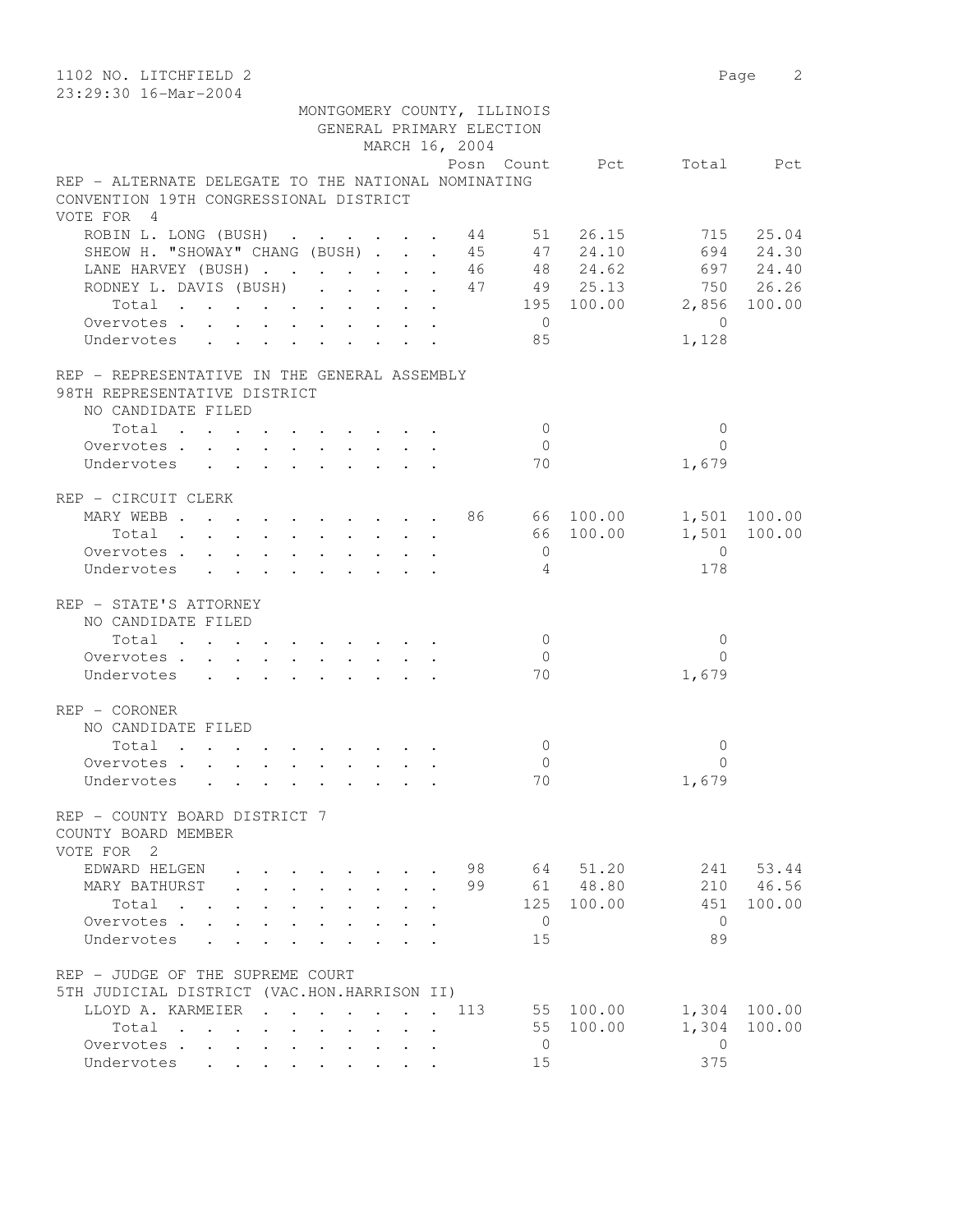| 1102 NO. LITCHFIELD 2                         | Page      | 3 |
|-----------------------------------------------|-----------|---|
| $23:29:30$ 16-Mar-2004                        |           |   |
| MONTGOMERY COUNTY, ILLINOIS                   |           |   |
| GENERAL PRIMARY ELECTION                      |           |   |
| MARCH 16, 2004                                |           |   |
| Posn Count Pct                                | Total Pct |   |
| REP - JUDGE OF THE APPELLATE COURT            |           |   |
| 5TH JUDICIAL DISTRICT (VAC.HON.RARICK)        |           |   |
| NO CANDIDATE FILED                            |           |   |
| Total<br>$\Omega$                             | 0         |   |
| $\Omega$<br>Overvotes                         | $\Omega$  |   |
| 70<br>Undervotes                              | 1,679     |   |
|                                               |           |   |
| REP - JUDGE OF THE CIRCUIT COURT              |           |   |
| 4TH JUD. CIRC. MONTGOMERY CO. (VAC.HON.HUBER) |           |   |
| NO CANDIDATE FILED                            |           |   |
| Total<br>$\Omega$                             | $\Omega$  |   |
| $\Omega$<br>Overvotes.                        | $\Omega$  |   |
| 70<br>Undervotes                              | 1,679     |   |
|                                               |           |   |
| REP - PRECINCT COMMITTEEMAN                   |           |   |
| NORTH LITCHFIELD 2                            |           |   |
| NO CANDIDATE FILED                            |           |   |
| Total<br>$\Omega$                             |           |   |
| $\Omega$<br>Overvotes                         |           |   |
| 70<br>Undervotes                              |           |   |
|                                               |           |   |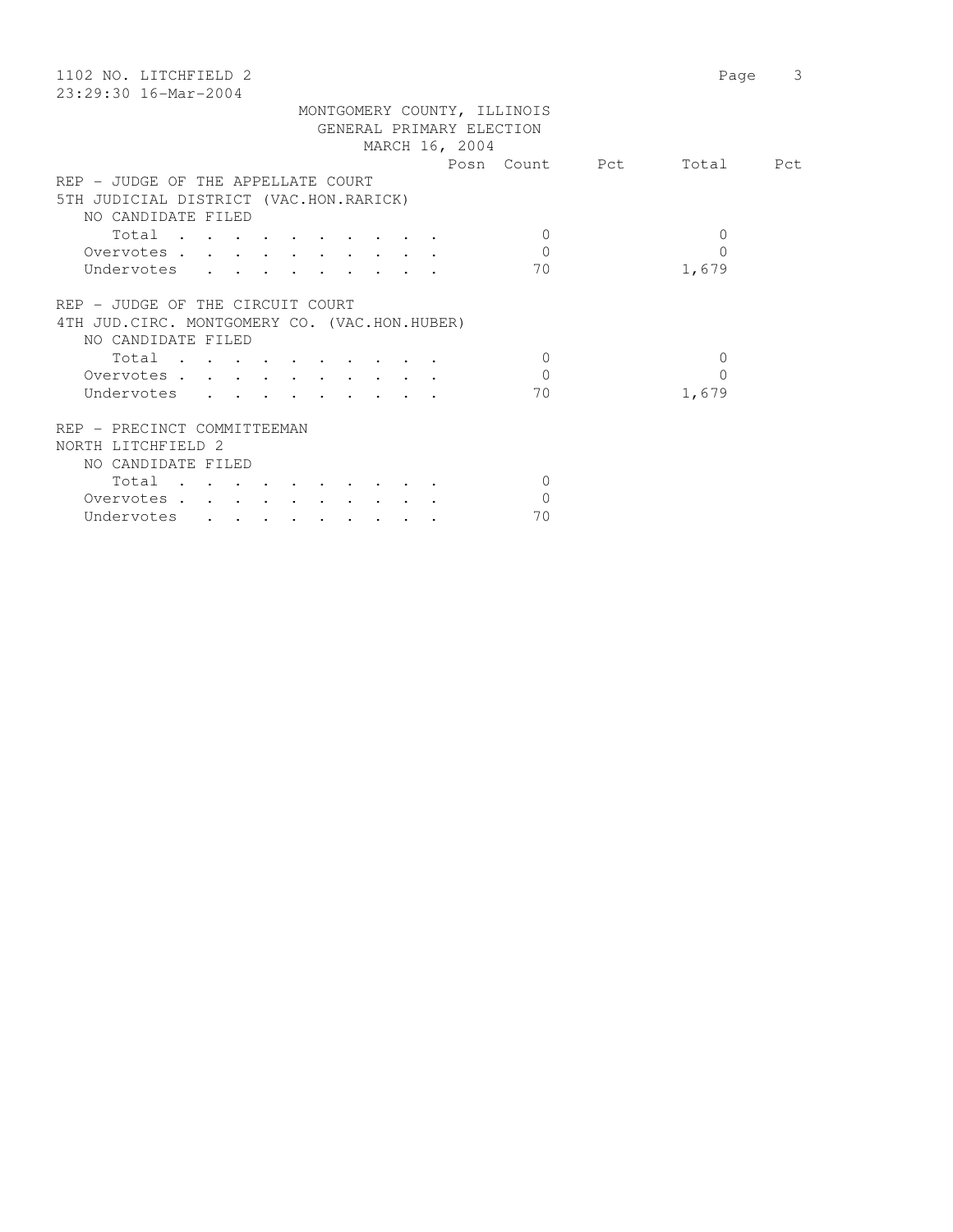1102 NO. LITCHFIELD 2 Page 4 23:29:30 16-Mar-2004 MONTGOMERY COUNTY, ILLINOIS GENERAL PRIMARY ELECTION MARCH 16, 2004 Posn Count Pct Total Pct DEM - PRESIDENT OF THE UNITED STATES JOHN EDWARDS . . . . . . . . . 5 10 15.87 435 15.70 WESLEY K. CLARK . . . . . . . . 6 0 0.00 40 1.44 HOWARD DEAN . . . . . . . . 7 2 3.17 97 3.50 JOE LIEBERMAN . . . . . . . . 8 2 3.17 44 1.59 DENNIS J. KUCINICH . . . . . . . 9 0 0.00 29 1.05 LYNDON H. LaROUCHE, JR. . . . . . 10 0 0.00 10 0.36 CAROL MOSELEY BRAUN . . . . . 11 3 4.76 40 1.44 ALFRED C. SHARPTON . . . . . . 12 1 1.59 19 0.69

|                                  | JOHN F. KERRY    |                  |        |        | $\sim$               |        |                                                                                                                 |                                                                       | $\sim$ |                 | 13 | 45             | 71.43  | 2,057    | 74.23  |
|----------------------------------|------------------|------------------|--------|--------|----------------------|--------|-----------------------------------------------------------------------------------------------------------------|-----------------------------------------------------------------------|--------|-----------------|----|----------------|--------|----------|--------|
| Total                            |                  |                  |        |        |                      |        |                                                                                                                 |                                                                       |        |                 |    | 63             | 100.00 | 2,771    | 100.00 |
| Overvotes .                      |                  |                  |        |        |                      |        |                                                                                                                 |                                                                       |        |                 |    | 1              |        | 11       |        |
| Undervotes                       |                  | $\sim$ $\sim$    |        |        |                      |        |                                                                                                                 | and the state of the state of the state                               |        |                 |    | 6              |        | 222      |        |
| DEM - UNITED STATES SENATOR      |                  |                  |        |        |                      |        |                                                                                                                 |                                                                       |        |                 |    |                |        |          |        |
|                                  | BARACK OBAMA .   |                  |        |        |                      |        |                                                                                                                 |                                                                       |        |                 | 17 | 5 <sup>5</sup> | 7.69   | 349      | 12.66  |
|                                  | DANIEL W. HYNES  |                  | $\sim$ |        |                      |        |                                                                                                                 | $\mathbf{r}$ , and $\mathbf{r}$ , and $\mathbf{r}$ , and $\mathbf{r}$ |        | $\sim$ $\sim$   | 18 | 34             | 52.31  | 1,654    | 59.99  |
| GERY CHICO                       |                  |                  |        |        | $\sim$               |        | $\sim$ $\sim$ $\sim$                                                                                            |                                                                       |        |                 | 19 | $\Omega$       | 0.00   | 20       | 0.73   |
|                                  | MARIA PAPPAS.    |                  |        |        |                      |        | the contract of the contract of the contract of the contract of the contract of the contract of the contract of |                                                                       |        |                 | 20 | 2              | 3.08   | 51       | 1.85   |
|                                  | M. BLAIR HULL    |                  | $\sim$ |        |                      |        |                                                                                                                 |                                                                       |        | $\sim$          | 21 | 22             | 33.85  | 570      | 20.67  |
|                                  | JOYCE WASHINGTON |                  |        | $\sim$ |                      |        |                                                                                                                 |                                                                       |        | $\sim$          | 22 | $\Omega$       | 0.00   | 35       | 1.27   |
|                                  | NANCY SKINNER    |                  |        |        |                      |        |                                                                                                                 |                                                                       |        |                 | 23 | 2              | 3.08   | 78       | 2.83   |
| Total                            | <b>Contract</b>  | $\sim$ 100 $\pm$ |        |        |                      |        |                                                                                                                 |                                                                       |        |                 |    | 65             | 100.00 | 2,757    | 100.00 |
|                                  | Overvotes        |                  |        |        | $\ddot{\phantom{a}}$ |        |                                                                                                                 |                                                                       |        |                 |    | $\Omega$       |        | 16       |        |
| Undervotes                       |                  |                  |        |        |                      |        |                                                                                                                 |                                                                       |        |                 |    | 5              |        | 231      |        |
| DEM - REPRESENTATIVE IN CONGRESS |                  |                  |        |        |                      |        |                                                                                                                 |                                                                       |        |                 |    |                |        |          |        |
| 19TH CONGRESSIONAL DISTRICT      |                  |                  |        |        |                      |        |                                                                                                                 |                                                                       |        |                 |    |                |        |          |        |
| TIM BAGWELL                      |                  |                  |        | $\sim$ |                      |        |                                                                                                                 |                                                                       |        |                 | 34 | 53             | 100.00 | 793      | 100.00 |
| Total                            | $\sim$           |                  | $\sim$ | $\sim$ | $\ddot{\phantom{a}}$ | $\sim$ |                                                                                                                 |                                                                       |        | $\cdot$ $\cdot$ |    | 53             | 100.00 | 793      | 100.00 |
| Overvotes .                      |                  |                  |        |        |                      |        |                                                                                                                 |                                                                       |        |                 |    | $\circ$        |        | $\Omega$ |        |
| Undervotes                       |                  |                  |        |        |                      |        |                                                                                                                 |                                                                       |        |                 |    | 17             |        | 427      |        |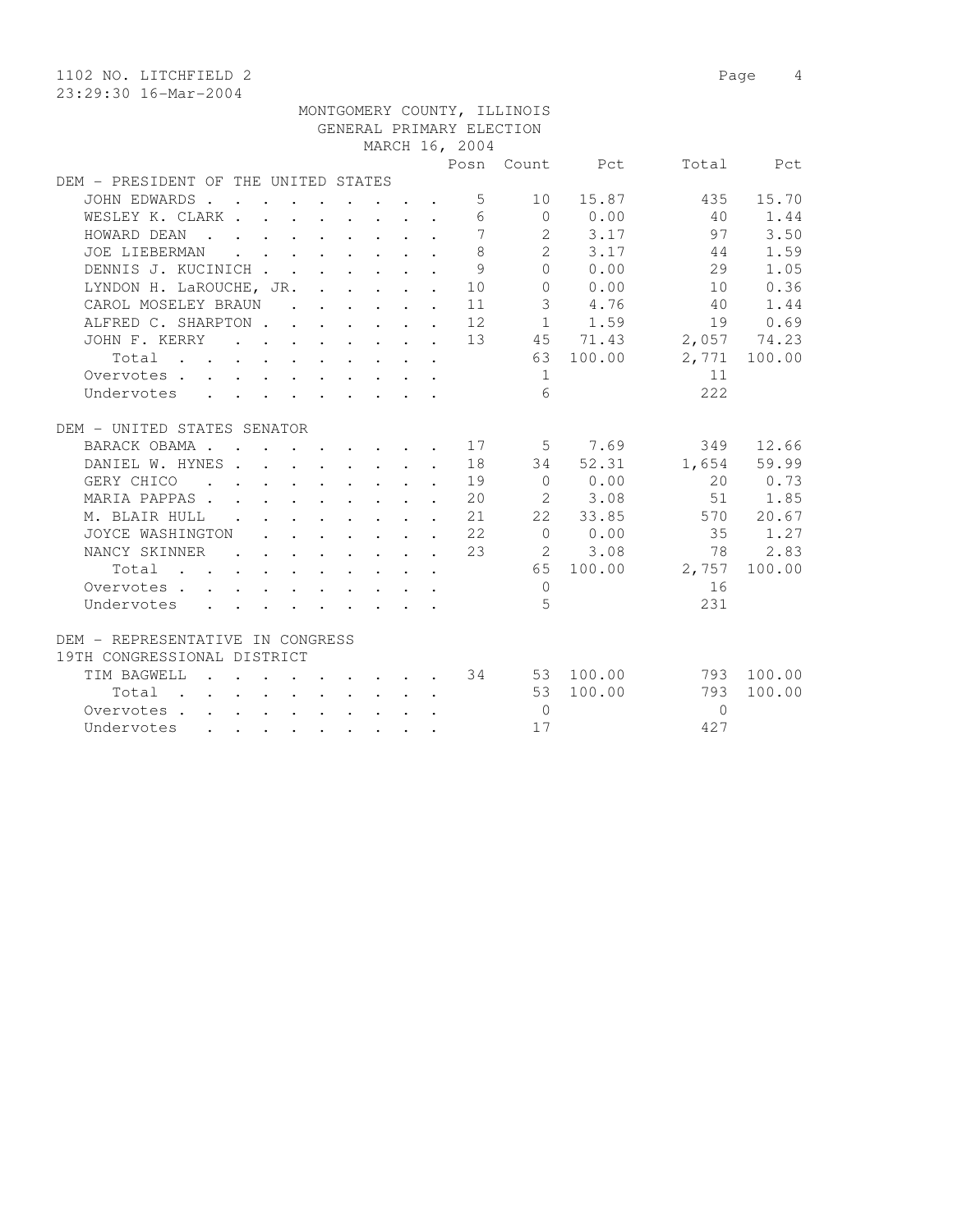| 1102 NO. LITCHFIELD 2<br>23:29:30 16-Mar-2004                                                    |                         |                  |         | Page 5       |
|--------------------------------------------------------------------------------------------------|-------------------------|------------------|---------|--------------|
| MONTGOMERY COUNTY, ILLINOIS                                                                      |                         |                  |         |              |
| GENERAL PRIMARY ELECTION                                                                         |                         |                  |         |              |
| MARCH 16, 2004                                                                                   |                         |                  |         |              |
|                                                                                                  | Posn Count              | Pct              | Total   | Pct          |
| DEM - DELEGATE TO THE NATIONAL NOMINATING CONVENTION                                             |                         |                  |         |              |
| 19TH CONGRESSIONAL DISTRICT                                                                      |                         |                  |         |              |
| VOTE FOR 5                                                                                       |                         |                  |         |              |
|                                                                                                  |                         |                  |         |              |
| HAROLD DEAN BYERS (DEAN)                                                                         | 22<br>41                | 9.02             | 289     | 6.72         |
| JEANNINE RICHARDS (DEAN)                                                                         | 42<br>13                | 5.33             | 225     | 5.23         |
| LARRY A. DOUGLAS (DEAN)<br>$\ddot{\phantom{a}}$                                                  | 18<br>43                | 7.38             | 238     | 5.54         |
| DOROTHY L. SMITH (DEAN)<br>$\ddot{\phantom{a}}$                                                  | 44                      | 16 6.56          | 221     | 5.14         |
| MICHAEL HOFFMANN (DEAN)                                                                          | 45                      | 14 5.74          | 224     | 5.21         |
| LORI KRUEGER (KUCINICH)                                                                          | 46                      | 7 2.87           | 126     | 2.93         |
| JESSE STALLINGS (KUCINICH)                                                                       | 47                      | $6 \t 2.46$      | 97      | 2.26         |
| MARGARET "PEGGY" JENKINS (KUCINICH) . 48                                                         |                         | $9 \t3.69$       |         | 3.28         |
|                                                                                                  |                         |                  | 141     |              |
| STANLEY I. MEINERT (KUCINICH) 49                                                                 |                         | $5 \t 2.05$      | 88      | 2.05         |
| T. L. "TIM" THORTON (KUCINICH)                                                                   | 8<br>50                 | 3.28             | 133     | 3.09         |
| MICHAEL C. HOERNER (EDWARDS)<br>$\mathbf{r} = \mathbf{r} + \mathbf{r}$                           | 7 <sup>7</sup><br>86    | 2.87             | 88      | 2.05         |
| GWEN M. MONTGOMERY (EDWARDS)<br>$\mathbf{1}$ $\mathbf{1}$ $\mathbf{1}$ $\mathbf{1}$ $\mathbf{1}$ | 7<br>87                 | 2.87             | 89      | 2.07         |
| NEIL J. CALDERON (EDWARDS)                                                                       | 6<br>88                 | 2.46             | 68      | 1.58         |
| CHARLENE R. LAMBERT (EDWARDS)                                                                    | 7<br>89                 | 2.87             | 82      | 1.91         |
| GIOVANNI RAY RANDAZZO (EDWARDS)                                                                  | 90                      | $3 \t1.23$       | 59      | 1.37         |
| DAVID R. PICCIOLI (CLARK)                                                                        | 91                      | 0 0.00           | 18      | 0.42         |
| MICHELLE S. PAUL (CLARK)                                                                         | $\overline{2}$<br>92    | 0.82             | 20      | 0.47         |
|                                                                                                  |                         |                  |         |              |
| MICHAEL G. GRADY (CLARK)                                                                         | 1<br>93                 | 0.41             | 17      | 0.40         |
| CATHERINE A. COPLEY (CLARK)                                                                      | 94<br>$\overline{0}$    | 0.00             | 16      | 0.37         |
| JOHN COSTELLO (CLARK)                                                                            | $2^{\circ}$<br>95       | 0.82             | 42      | 0.98         |
| KURT GRANBERG (KERRY)<br>$\ddot{\phantom{a}}$                                                    | 96<br>20                | 8.20             | 408     | 9.49         |
| ELLEN SINCLAIR (KERRY)<br>$\ddot{\phantom{a}}$                                                   | 97                      | 17 6.97          | 410     | 9.54         |
| STEPHEN J SCATES (KERRY)                                                                         | 98                      | 17 6.97          | 397     | 9.23         |
| SAUNDRA HUDSON (KERRY)                                                                           | 99                      | 21 8.61          | 412     | 9.58         |
| GERALD "JERRY" PRINCE (KERRY)                                                                    | 100                     | 16 6.56          | 391     | 9.10         |
|                                                                                                  |                         | 244 100.00 4,299 |         | 100.00       |
| Total $\blacksquare$                                                                             |                         |                  |         |              |
| Overvotes.                                                                                       | $\overline{\mathbf{3}}$ |                  | 43      |              |
| Undervotes                                                                                       | 91                      |                  | 1,586   |              |
|                                                                                                  |                         |                  |         |              |
| DEM - ALTERNATE DELEGATE TO THE NATIONAL NOMINATING                                              |                         |                  |         |              |
| CONVENTION 19TH CONGRESSIONAL DISTRICT                                                           |                         |                  |         |              |
| MARCINA "MARCY" M. BECK (DEAN)                                                                   | 112<br>9                | 15.00            | 98      | 10.29        |
| AMBER WILLIAMS (KUCINICH)                                                                        | 113                     | 0 0.00           | 44      | 4.62         |
| VIRGINIA LEE HYERS (EDWARDS)                                                                     | 114                     | 13 21.67         | 137     | 14.39        |
| NATALIE A. ENRIETTO (CLARK)<br>$\sim$                                                            | 115                     | 2 3.33           | 29      | 3.05         |
|                                                                                                  |                         |                  |         |              |
| SUSAN R. SHEA (KERRY)<br>$\ddot{\phantom{a}}$                                                    | 116                     | 36 60.00         | 644     | 67.65        |
| Total                                                                                            | 60                      | 100.00           | 952     | 100.00       |
| Overvotes                                                                                        | $\overline{0}$          |                  | 3       |              |
| Undervotes<br>$\mathbf{L} = \mathbf{L}$                                                          | 10                      |                  | 265     |              |
|                                                                                                  |                         |                  |         |              |
| DEM - REPRESENTATIVE IN THE GENERAL ASSEMBLY<br>98TH REPRESENTATIVE DISTRICT                     |                         |                  |         |              |
|                                                                                                  |                         |                  |         |              |
| GARY HANNIG                                                                                      | 139                     | 63 100.00        |         | 2,593 100.00 |
| Total                                                                                            | 63                      | 100.00           | 2,593   | 100.00       |
| Overvotes                                                                                        | 0                       |                  | $\circ$ |              |
| Undervotes                                                                                       | 7                       |                  | 401     |              |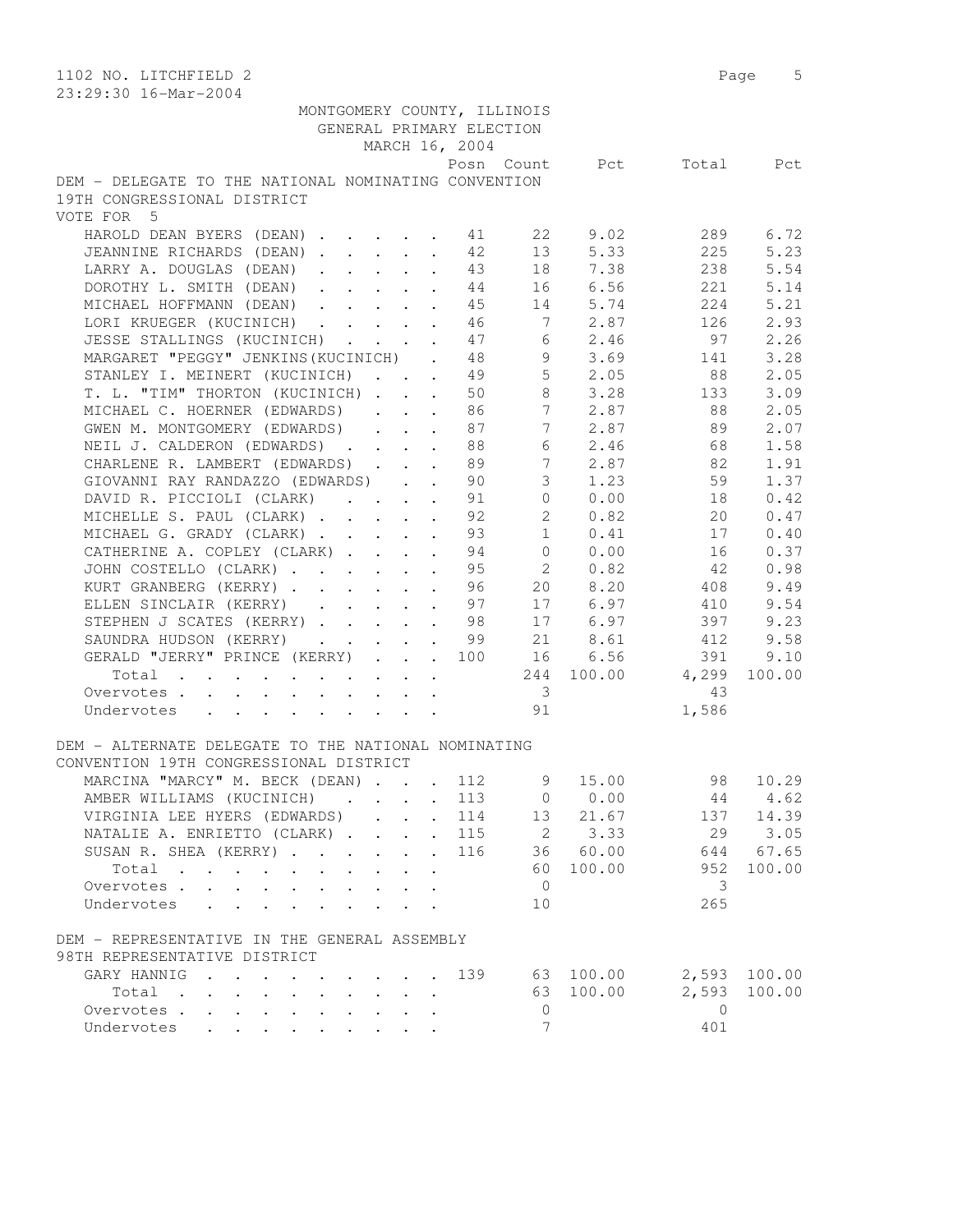| 1102 NO. LITCHFIELD 2<br>23:29:30 16-Mar-2004   |                                                                                                                   | Page 6                            |
|-------------------------------------------------|-------------------------------------------------------------------------------------------------------------------|-----------------------------------|
|                                                 | MONTGOMERY COUNTY, ILLINOIS                                                                                       |                                   |
|                                                 | GENERAL PRIMARY ELECTION                                                                                          |                                   |
|                                                 | MARCH 16, 2004                                                                                                    |                                   |
|                                                 | Posn Count Pct                                                                                                    | Total Pct                         |
| DEM - CIRCUIT CLERK                             |                                                                                                                   |                                   |
| NO CANDIDATE FILED                              |                                                                                                                   |                                   |
| Total                                           | $\mathbf{0}$                                                                                                      | $\mathbf{0}$                      |
| Overvotes.                                      | $\overline{0}$                                                                                                    | $\bigcap$                         |
| Undervotes                                      | 70                                                                                                                | 2,994                             |
|                                                 |                                                                                                                   |                                   |
| DEM - STATE'S ATTORNEY                          |                                                                                                                   |                                   |
|                                                 | JIM ROBERTS 167 62 100.00                                                                                         | 2,511 100.00                      |
| Total                                           | 62 100.00                                                                                                         | 2,511<br>100.00<br>$\overline{0}$ |
| Overvotes<br>Undervotes                         | $\overline{0}$<br>8                                                                                               | 483                               |
|                                                 |                                                                                                                   |                                   |
| DEM - CORONER                                   |                                                                                                                   |                                   |
|                                                 | RICKEY L. BROADDUS 170 56 100.00                                                                                  | 2,367 100.00                      |
|                                                 | Total 56 100.00                                                                                                   | 2,367 100.00                      |
|                                                 | $\overline{0}$<br>Overvotes                                                                                       | $\overline{0}$                    |
|                                                 | Undervotes<br>14                                                                                                  | 627                               |
|                                                 |                                                                                                                   |                                   |
| DEM - COUNTY BOARD DISTRICT 7                   |                                                                                                                   |                                   |
| COUNTY BOARD MEMBER                             |                                                                                                                   |                                   |
| VOTE FOR 2                                      |                                                                                                                   |                                   |
| NO CANDIDATE FILED                              |                                                                                                                   |                                   |
| Total                                           | $\overline{0}$                                                                                                    | $\mathbf{0}$                      |
| Overvotes $\cdots$ $\cdots$ $\cdots$ $\cdots$   | $\overline{0}$                                                                                                    | $\Omega$                          |
| Undervotes                                      | 140                                                                                                               | 622                               |
|                                                 |                                                                                                                   |                                   |
| DEM - JUDGE OF THE SUPREME COURT                |                                                                                                                   |                                   |
| 5TH JUDICIAL DISTRICT (VAC.HON.HARRISON II)     | 47 100.00                                                                                                         |                                   |
| Total                                           | GORDON E. MAAG 191                                                                                                | 1,795 100.00<br>1,795 100.00      |
|                                                 | 47 100.00<br>$\cdot$ $\cdot$ $\cdot$ $\cdot$ $\cdot$<br>$\mathbf{r}$ , $\mathbf{r}$ , $\mathbf{r}$ , $\mathbf{r}$ | $\Omega$                          |
| Overvotes.                                      | $\overline{0}$                                                                                                    |                                   |
| Undervotes                                      | 23                                                                                                                | 1,199                             |
| DEM - JUDGE OF THE APPELLATE COURT              |                                                                                                                   |                                   |
| 5TH JUDICIAL DISTRICT (VAC.HON.RARICK)          |                                                                                                                   |                                   |
|                                                 | JAMES K. DONOVAN 196<br>47 100.00                                                                                 | 1,900 100.00                      |
| Total                                           | 47 100.00                                                                                                         | 1,900<br>100.00                   |
| Overvotes                                       | $\overline{0}$                                                                                                    | $\overline{0}$                    |
| Undervotes<br>$\sim$                            | 23                                                                                                                | 1,094                             |
|                                                 |                                                                                                                   |                                   |
| DEM - JUDGE OF THE CIRCUIT COURT                |                                                                                                                   |                                   |
| 4TH JUD. CIRC. MONTGOMERY CO. (VAC.HON.HUBER)   |                                                                                                                   |                                   |
| KELLY D. LONG                                   | 59 100.00<br>203                                                                                                  | 2,423 100.00                      |
| Total                                           | 59 100.00<br>$\mathbf{L} = \mathbf{L}$                                                                            | 2,423<br>100.00                   |
| Overvotes                                       | $\overline{0}$<br>$\sim$                                                                                          | $\overline{0}$                    |
| Undervotes<br>$\cdot$ $\cdot$ $\cdot$<br>$\sim$ | 11<br>$\sim$                                                                                                      | 571                               |
|                                                 |                                                                                                                   |                                   |
| DEM - PRECINCT COMMITTEEMAN                     |                                                                                                                   |                                   |
| NORTH LITCHFIELD 2                              |                                                                                                                   |                                   |
| JOHNY C. LEONARD                                | 60 100.00<br>218                                                                                                  |                                   |
| Total                                           | 60 100.00                                                                                                         |                                   |
| Overvotes                                       | $\overline{0}$                                                                                                    |                                   |
| Undervotes                                      | 10                                                                                                                |                                   |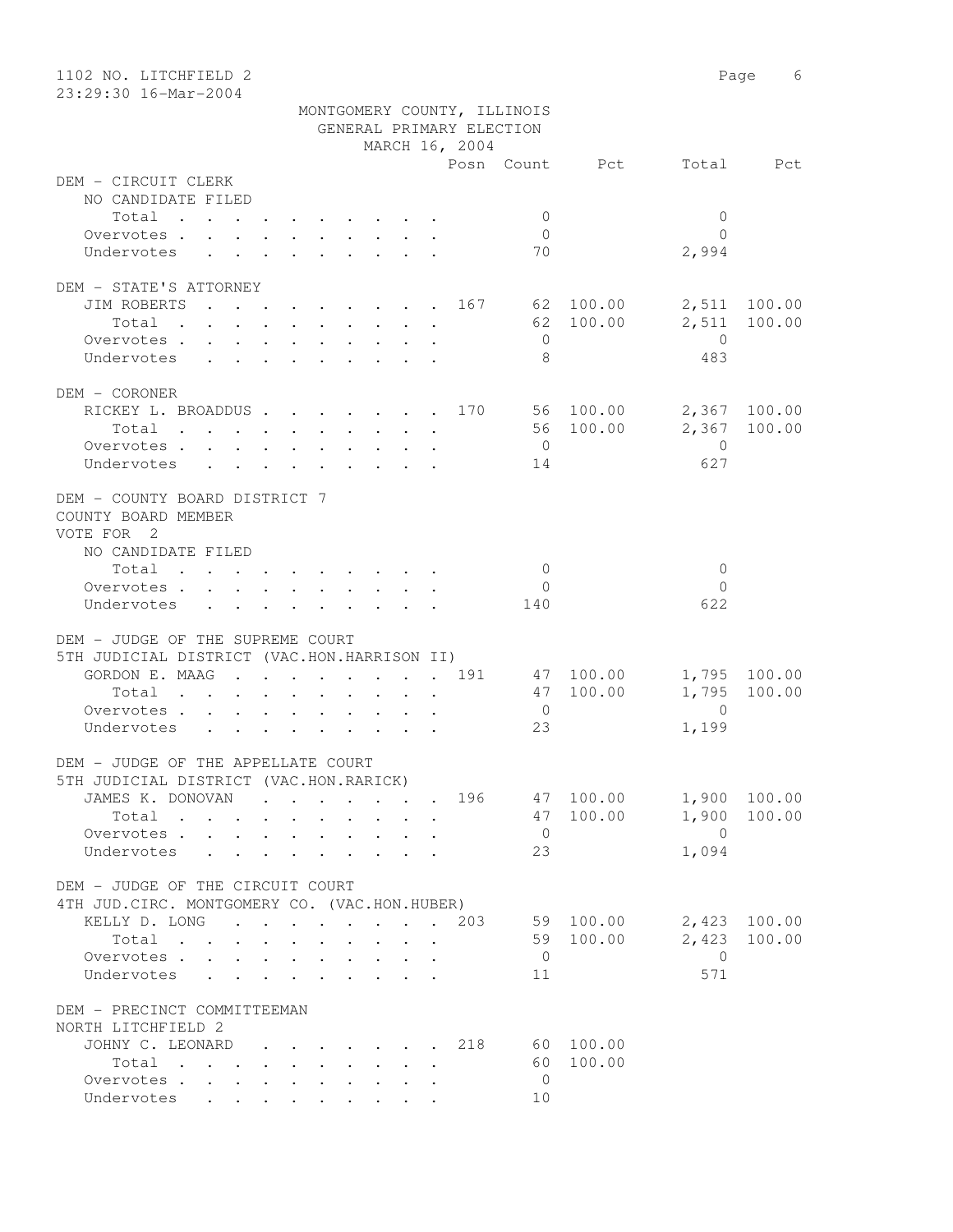| 1102 NO. LITCHFIELD 2 |  |         |         |                                                                                          |               |                      |         |               |  |                          |                             |        | Page  |        |
|-----------------------|--|---------|---------|------------------------------------------------------------------------------------------|---------------|----------------------|---------|---------------|--|--------------------------|-----------------------------|--------|-------|--------|
| 23:29:30 16-Mar-2004  |  |         |         |                                                                                          |               |                      |         |               |  |                          |                             |        |       |        |
|                       |  |         |         |                                                                                          |               |                      |         |               |  |                          | MONTGOMERY COUNTY, ILLINOIS |        |       |        |
|                       |  |         |         |                                                                                          |               |                      |         |               |  | GENERAL PRIMARY ELECTION |                             |        |       |        |
|                       |  |         |         |                                                                                          |               |                      |         |               |  | MARCH 16, 2004           |                             |        |       |        |
|                       |  |         |         |                                                                                          |               |                      |         |               |  |                          | Posn Count                  | Pct    | Total | Pct    |
| MONTGOMERY COUNTY     |  |         |         |                                                                                          |               |                      |         |               |  |                          |                             |        |       |        |
| YES                   |  |         |         | $\mathbf{r}$ , and $\mathbf{r}$ , and $\mathbf{r}$ , and $\mathbf{r}$ , and $\mathbf{r}$ |               |                      |         |               |  | 246                      | 67                          | 46.85  | 1,971 | 43.10  |
| NO.                   |  | $\sim$  | $\cdot$ | $\sim$ $\sim$                                                                            | $\sim$ $\sim$ | $\sim$ $\sim$ $\sim$ |         | $\sim$ $\sim$ |  | 247                      | 76                          | 53.15  | 2,602 | 56.90  |
| Total                 |  | $\cdot$ | $\sim$  | $\sim$ $\sim$                                                                            | $\sim$        | $\cdot$              | $\cdot$ |               |  |                          | 143                         | 100.00 | 4,573 | 100.00 |
| Overvotes.            |  | $\sim$  | $\sim$  | $\sim$ $\sim$                                                                            | $\sim$ $\sim$ | $\sim$               | $\sim$  |               |  |                          | 0                           |        | 4     |        |
| Undervotes            |  |         |         |                                                                                          |               |                      |         |               |  |                          | 12                          |        | 416   |        |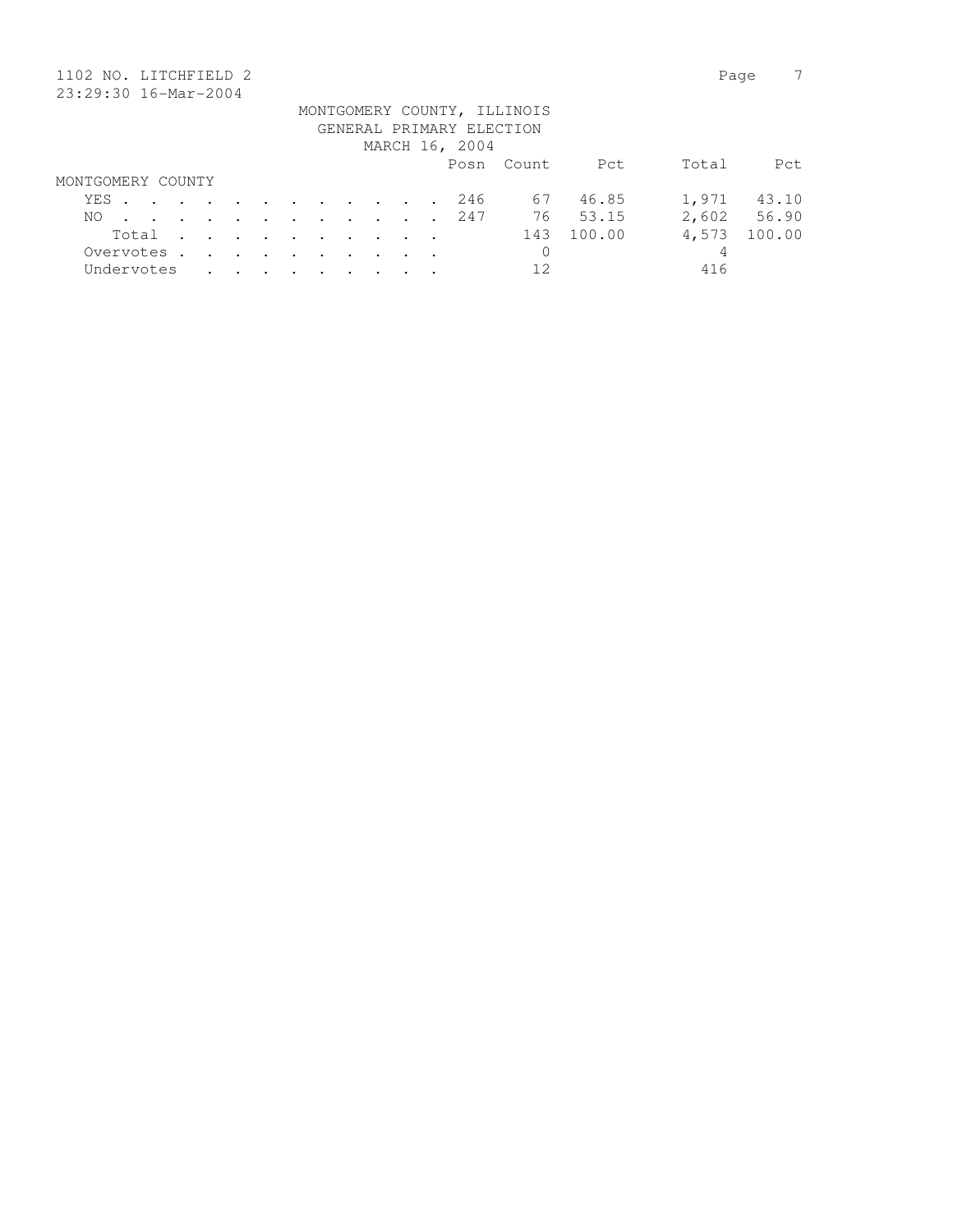1103 NO. LITCHFIELD 3 Page 1 23:29:30 16-Mar-2004

|                                                                                                                          |                                 |                           |                             | MARCH 16, 2004 |                 |                                |                |              |
|--------------------------------------------------------------------------------------------------------------------------|---------------------------------|---------------------------|-----------------------------|----------------|-----------------|--------------------------------|----------------|--------------|
|                                                                                                                          |                                 |                           |                             |                |                 | Posn Count Pct                 | Total          | Pct          |
| Precincts Counted - TOTAL                                                                                                |                                 |                           |                             |                |                 | 2.38<br>$1 \quad \blacksquare$ | 42             | 100.00       |
| Registered Voters - TOTAL                                                                                                |                                 |                           |                             |                | 429             |                                | 18,263         |              |
| Ballots Cast - TOTAL                                                                                                     |                                 |                           |                             |                | 116             | 27.04                          | 5,007          | 27.42        |
| Ballots Cast - BLANK                                                                                                     |                                 |                           |                             |                | $\overline{2}$  | 0.47                           | 71             | 0.39         |
| Ballots Cast - REPUBLICAN                                                                                                |                                 |                           |                             |                | 48              |                                | 1,683          |              |
|                                                                                                                          |                                 |                           |                             |                |                 |                                |                |              |
| Ballots Cast - REP. YEL/BLK.ST.                                                                                          |                                 |                           |                             |                | 48              |                                | 561            |              |
| Ballots Cast - REP. FED. 19TH                                                                                            |                                 |                           |                             |                | $\overline{0}$  |                                | $\overline{2}$ |              |
| Ballots Cast - DEMOCRATIC<br>$\mathbf{r}$ . The set of $\mathbf{r}$                                                      |                                 |                           | $\mathbf{r}$ , $\mathbf{r}$ |                | 56              |                                | 3,004          |              |
| Ballots Cast - DEM. GRN/BLK.ST.                                                                                          |                                 |                           |                             |                | 56              |                                | 874            |              |
| Ballots Cast - DEM. FED. 19TH                                                                                            |                                 |                           |                             |                | $\overline{0}$  |                                | 4              |              |
| Ballots Cast - NONPARTISAN                                                                                               |                                 |                           |                             |                | 12              |                                | 320            |              |
| Ballots Cast - NON. WHITE                                                                                                |                                 |                           |                             |                | 12              |                                | 281            |              |
|                                                                                                                          |                                 |                           |                             |                |                 |                                |                |              |
| REP - PRESIDENT OF THE UNITED STATES                                                                                     |                                 |                           |                             |                |                 |                                |                |              |
| GEORGE W. BUSH                                                                                                           |                                 |                           |                             |                | $5 - 5$         | 34 100.00                      |                | 1,274 100.00 |
|                                                                                                                          |                                 |                           |                             |                |                 |                                |                |              |
| Total                                                                                                                    | $\cdot$ $\cdot$ $\cdot$ $\cdot$ |                           |                             |                |                 | 34 100.00                      | 1,274          | 100.00       |
| Overvotes                                                                                                                |                                 |                           |                             |                | $\overline{0}$  |                                | $\bigcirc$     |              |
| $\mathbf{r}$ , and $\mathbf{r}$ , and $\mathbf{r}$ , and $\mathbf{r}$<br>Undervotes                                      |                                 |                           |                             |                | 14              |                                | 409            |              |
|                                                                                                                          |                                 |                           |                             |                |                 |                                |                |              |
| REP - UNITED STATES SENATOR                                                                                              |                                 |                           |                             |                |                 |                                |                |              |
| JIM OBERWEIS                                                                                                             |                                 |                           |                             | 9              | 7               | 17.50                          | 256            | 17.26        |
| ANDY MCKENNA 10                                                                                                          |                                 |                           |                             |                | 8               | 20.00                          | 210            | 14.16        |
| JOHN BORLING                                                                                                             |                                 |                           |                             | 11             | 1               | 2.50                           | 26             | 1.75         |
| STEVEN J. RAUSCHENBERGER                                                                                                 |                                 |                           | $\ddot{\phantom{a}}$        | 12             | 5 <sub>5</sub>  | 12.50                          | 144            | 9.71         |
| JACK RYAN                                                                                                                |                                 |                           |                             | 13             | 11              | 27.50                          | 663            | 44.71        |
|                                                                                                                          |                                 |                           |                             |                |                 | $1 \t 2.50$                    |                |              |
| CHIRINJEEV KATHURIA (CHIRINJEEV KATHURIA)                                                                                |                                 |                           |                             | 14             |                 |                                | 15             | 1.01         |
| JONATHAN C. WRIGHT                                                                                                       |                                 |                           |                             | 15             |                 | 7 17.50                        | 136            | 9.17         |
| NORM HILL                                                                                                                |                                 |                           |                             | 16             |                 | $0 \t 0.00$                    | 33             | 2.23         |
| Total<br>the contract of the contract of the contract of the contract of the contract of the contract of the contract of |                                 |                           |                             |                | 40              | 100.00                         | 1,483          | 100.00       |
| Overvotes                                                                                                                |                                 |                           |                             |                | 1               |                                | 23             |              |
| Undervotes                                                                                                               |                                 |                           |                             |                | $7\phantom{.0}$ |                                | 177            |              |
|                                                                                                                          |                                 |                           |                             |                |                 |                                |                |              |
| REP - REPRESENTATIVE IN CONGRESS                                                                                         |                                 |                           |                             |                |                 |                                |                |              |
| 19TH CONGRESSIONAL DISTRICT                                                                                              |                                 |                           |                             |                |                 |                                |                |              |
| JOHN M. SHIMKUS                                                                                                          |                                 |                           |                             | 23             |                 | 32 100.00                      | 651            | 100.00       |
| Total $\cdots$                                                                                                           |                                 |                           |                             |                | 32              | 100.00                         | 651            | 100.00       |
|                                                                                                                          |                                 |                           |                             |                |                 |                                |                |              |
| Overvotes                                                                                                                |                                 |                           |                             |                | $\overline{0}$  |                                | $\Omega$       |              |
| Undervotes                                                                                                               |                                 |                           |                             |                | 16              |                                | 345            |              |
|                                                                                                                          |                                 |                           |                             |                |                 |                                |                |              |
| REP - DELEGATE TO THE NATIONAL NOMINATING CONVENTION                                                                     |                                 |                           |                             |                |                 |                                |                |              |
| 19TH CONGRESSIONAL DISTRICT                                                                                              |                                 |                           |                             |                |                 |                                |                |              |
| VOTE FOR 4                                                                                                               |                                 |                           |                             |                |                 |                                |                |              |
| DAVID S. LUECHTEFELD (BUSH)                                                                                              |                                 |                           |                             | 35             | 37              | 24.50                          | 773            | 25.62        |
| JOHN O. JONES (BUSH)<br>$\sim$ $\sim$ $\sim$ $\sim$                                                                      |                                 | $\mathbf{r} = \mathbf{r}$ | $\mathbf{r}$                | 36             | 38              | 25.17                          | 753            | 24.96        |
| ROBERT C. "BOB" WINCHESTER (BUSH)                                                                                        |                                 |                           |                             | 37             | 38              | 25.17                          | 742            | 24.59        |
| WILLIAM "BILL" CELLINI (BUSH)                                                                                            | $\sim$                          | $\sim$                    | $\cdot$                     | 38             | 38              | 25.17                          | 749            | 24.83        |
| Total                                                                                                                    |                                 |                           |                             |                | 151             | 100.00                         | 3,017          | 100.00       |
| $\cdots$ $\cdots$<br>$\bullet$                                                                                           |                                 |                           |                             |                |                 |                                |                |              |
| Overvotes<br>$\ddot{\phantom{0}}$<br>$\ddot{\phantom{0}}$<br>$\ddot{\phantom{a}}$                                        |                                 |                           |                             |                | $\Omega$        |                                | $\mathbf{0}$   |              |
| Undervotes<br>$\ddot{\phantom{0}}$                                                                                       |                                 |                           |                             |                | 41              |                                | 967            |              |

GENERAL PRIMARY ELECTION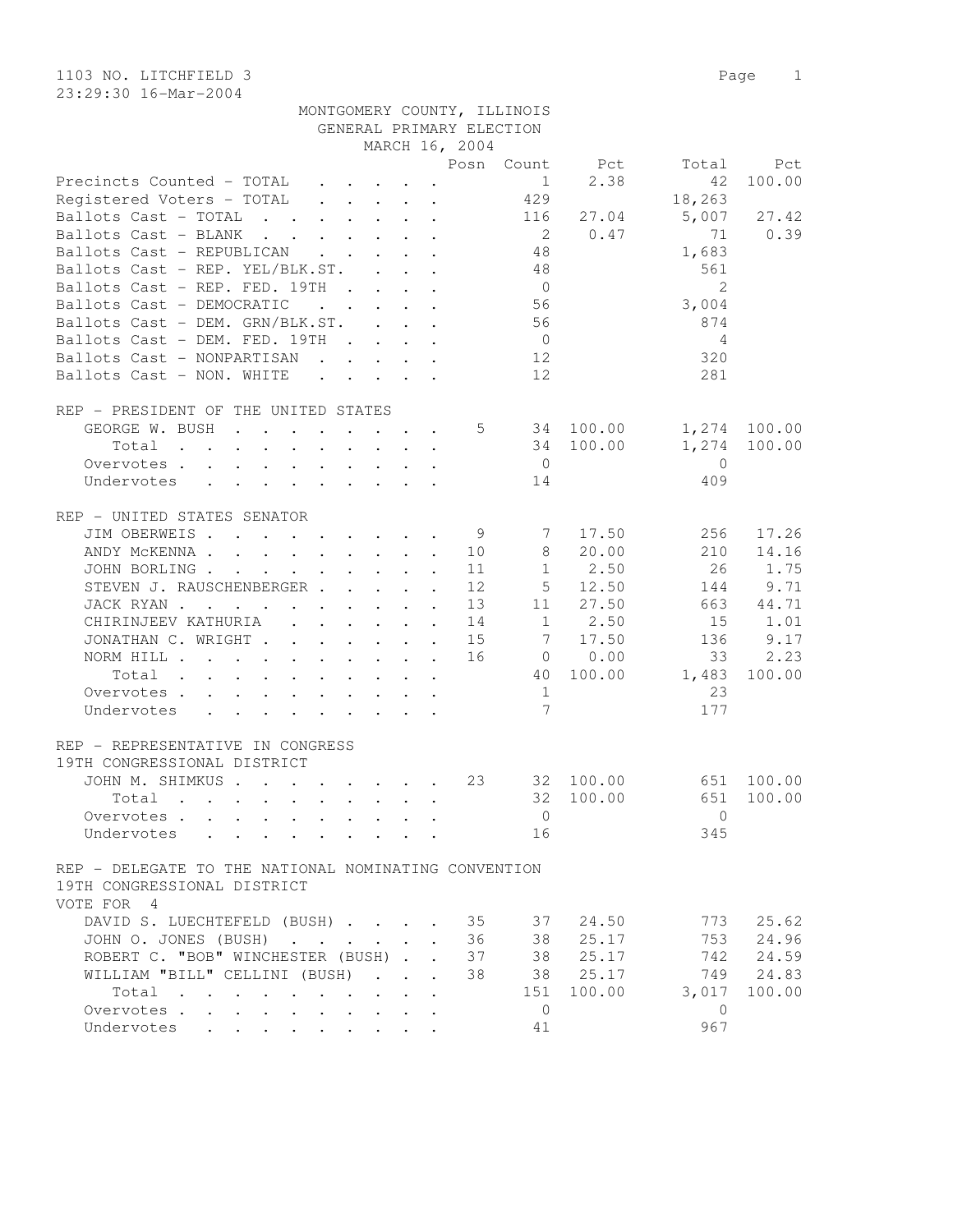| 1103 NO. LITCHFIELD 3                                                                         |                                  | Page 2         |
|-----------------------------------------------------------------------------------------------|----------------------------------|----------------|
| 23:29:30 16-Mar-2004                                                                          |                                  |                |
| MONTGOMERY COUNTY, ILLINOIS                                                                   |                                  |                |
| GENERAL PRIMARY ELECTION                                                                      |                                  |                |
| MARCH 16, 2004                                                                                |                                  |                |
|                                                                                               | Posn Count Pct                   | Total Pct      |
| REP - ALTERNATE DELEGATE TO THE NATIONAL NOMINATING<br>CONVENTION 19TH CONGRESSIONAL DISTRICT |                                  |                |
| VOTE FOR 4                                                                                    |                                  |                |
| ROBIN L. LONG (BUSH) 44 37 24.83                                                              |                                  | 715 25.04      |
| SHEOW H. "SHOWAY" CHANG (BUSH)                                                                | 45 37 24.83                      | 694 24.30      |
| LANE HARVEY (BUSH) 46 36 24.16 697 24.40                                                      |                                  |                |
| RODNEY L. DAVIS (BUSH) 47 39 26.17 750 26.26                                                  |                                  |                |
| Total 149 100.00 2,856 100.00                                                                 |                                  |                |
| Overvotes.                                                                                    | $\overline{0}$<br>$\overline{0}$ |                |
| Undervotes<br>43                                                                              | 1,128                            |                |
|                                                                                               |                                  |                |
| REP - REPRESENTATIVE IN THE GENERAL ASSEMBLY                                                  |                                  |                |
| 98TH REPRESENTATIVE DISTRICT                                                                  |                                  |                |
| NO CANDIDATE FILED                                                                            |                                  |                |
| Total                                                                                         | $\bigcirc$                       | $\mathbf{0}$   |
| Overvotes.                                                                                    | $\overline{0}$                   | $\Omega$       |
| Undervotes                                                                                    | 1,679<br>48                      |                |
|                                                                                               |                                  |                |
| REP - CIRCUIT CLERK                                                                           |                                  |                |
| MARY WEBB 86 45 100.00 1,501 100.00                                                           | 45 100.00                        | 1,501 100.00   |
| Total<br>Overvotes                                                                            | $\overline{0}$<br>$\overline{0}$ |                |
| Undervotes                                                                                    | 3<br>178                         |                |
|                                                                                               |                                  |                |
| REP - STATE'S ATTORNEY                                                                        |                                  |                |
| NO CANDIDATE FILED                                                                            |                                  |                |
| Total                                                                                         | $\overline{0}$                   | $\mathbf 0$    |
| Overvotes                                                                                     | $\overline{0}$                   | $\Omega$       |
| Undervotes                                                                                    | 48<br>1,679                      |                |
|                                                                                               |                                  |                |
| REP - CORONER                                                                                 |                                  |                |
| NO CANDIDATE FILED                                                                            |                                  |                |
| Total                                                                                         | $\mathbf{0}$                     | $\Omega$       |
| Overvotes, , , , , , ,                                                                        | $\Omega$<br>1,679                | $\Omega$       |
| Undervotes                                                                                    | 48                               |                |
| REP - COUNTY BOARD DISTRICT 7                                                                 |                                  |                |
| COUNTY BOARD MEMBER                                                                           |                                  |                |
| VOTE FOR 2                                                                                    |                                  |                |
| EDWARD HELGEN<br>98<br>$\cdot$ $\cdot$ $\cdot$ $\cdot$                                        | 45 55.56                         | 241 53.44      |
| MARY BATHURST<br>99<br>.                                                                      | 36 44.44<br>210                  | 46.56          |
| Total                                                                                         | 81<br>100.00<br>451              | 100.00         |
| Overvotes.                                                                                    | $\overline{0}$                   | $\mathbf{0}$   |
| Undervotes                                                                                    | 89<br>15                         |                |
|                                                                                               |                                  |                |
| REP - JUDGE OF THE SUPREME COURT                                                              |                                  |                |
| 5TH JUDICIAL DISTRICT (VAC.HON.HARRISON II)                                                   |                                  |                |
| LLOYD A. KARMEIER<br>113<br>$\mathbf{r}$ , $\mathbf{r}$ , $\mathbf{r}$ , $\mathbf{r}$         | 40 100.00                        | 1,304 100.00   |
| Total                                                                                         | 100.00<br>1,304<br>40            | 100.00         |
| Overvotes.<br>Undervotes                                                                      | $\mathbf{0}$<br>375<br>8         | $\overline{0}$ |
|                                                                                               |                                  |                |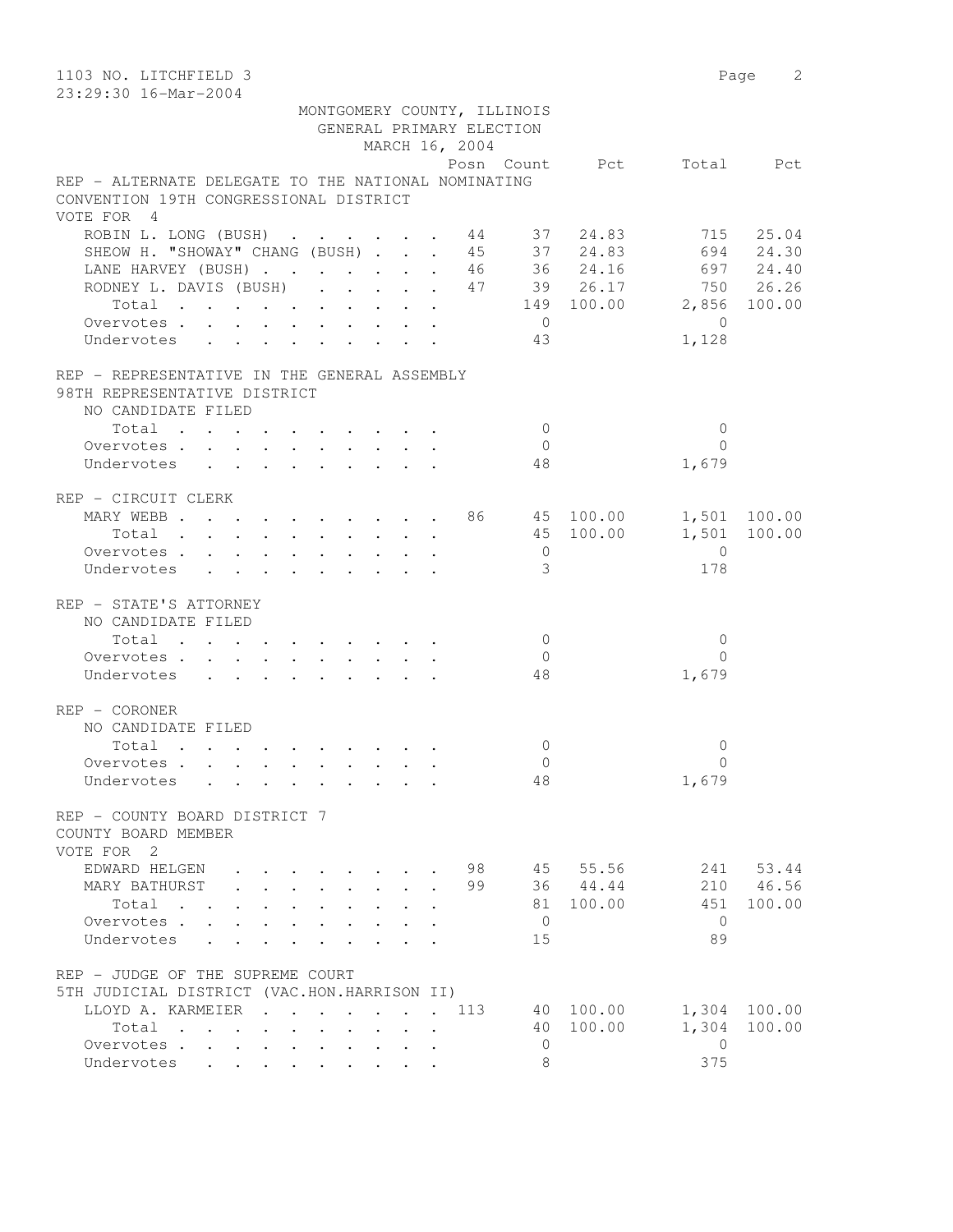| 1103 NO. LITCHFIELD 3                         | 3<br>Page |
|-----------------------------------------------|-----------|
| $23:29:30$ 16-Mar-2004                        |           |
| MONTGOMERY COUNTY, ILLINOIS                   |           |
| GENERAL PRIMARY ELECTION                      |           |
| MARCH 16, 2004                                |           |
| Posn Count Pct                                | Total Pct |
| REP - JUDGE OF THE APPELLATE COURT            |           |
| 5TH JUDICIAL DISTRICT (VAC.HON.RARICK)        |           |
| NO CANDIDATE FILED                            |           |
| Total<br>$\Omega$                             | $\Omega$  |
| $\Omega$<br>Overvotes                         | $\Omega$  |
| 48<br>Undervotes<br>1,679                     |           |
|                                               |           |
| REP - JUDGE OF THE CIRCUIT COURT              |           |
| 4TH JUD. CIRC. MONTGOMERY CO. (VAC.HON.HUBER) |           |
| NO CANDIDATE FILED                            |           |
| Total<br>$\Omega$                             | $\Omega$  |
| $\Omega$<br>Overvotes                         | $\Omega$  |
| Undervotes<br>48<br>1,679                     |           |
|                                               |           |
| REP - PRECINCT COMMITTEEMAN                   |           |
| NORTH LITCHFIELD 3                            |           |
| NO CANDIDATE FILED                            |           |
|                                               |           |
| Total<br>$\Omega$                             |           |
| Overvotes<br>$\mathbf 0$                      |           |
| Undervotes<br>48                              |           |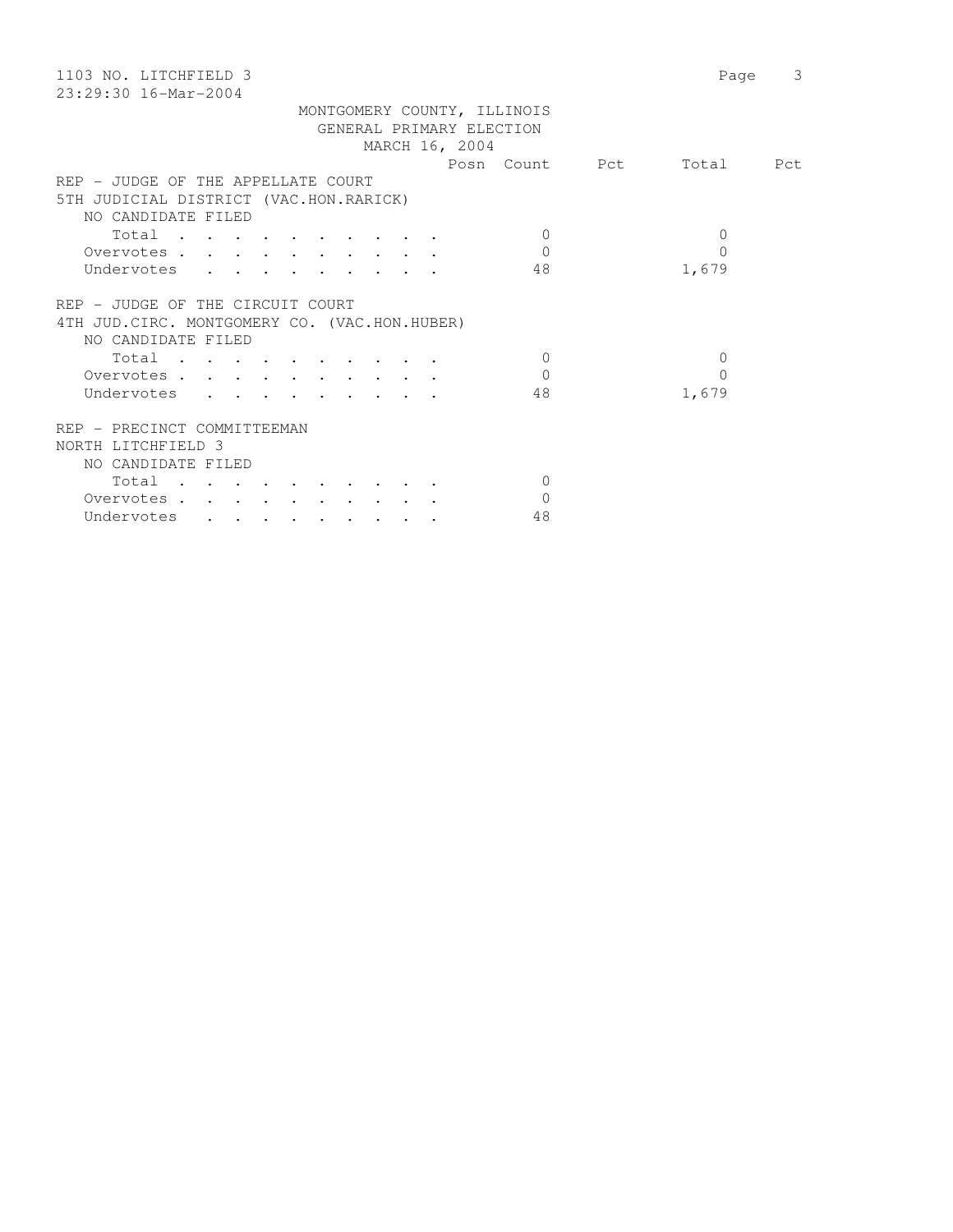1103 NO. LITCHFIELD 3 Page 4 23:29:30 16-Mar-2004

 MONTGOMERY COUNTY, ILLINOIS GENERAL PRIMARY ELECTION MARCH 16, 2004 Posn Count Pct Total Pct DEM - PRESIDENT OF THE UNITED STATES JOHN EDWARDS . . . . . . . . . 5 11 21.15 435 15.70 WESLEY K. CLARK . . . . . . . . 6 1 1.92 40 1.44 HOWARD DEAN . . . . . . . . . 7 4 7.69 97 3.50 JOE LIEBERMAN . . . . . . . . 8 1 1.92 44 1.59 DENNIS J. KUCINICH . . . . . . . 9 2 3.85 29 1.05 LYNDON H. LaROUCHE, JR. . . . . . 10 0 0.00 10 0.36 CAROL MOSELEY BRAUN . . . . . . 11 0 0.00 40 1.44 ALFRED C. SHARPTON . . . . . . 12 0 0.00 19 0.69 JOHN F. KERRY . . . . . . . . 13 33 63.46 2,057 74.23 Total . . . . . . . . . . 52 100.00 2,771 100.00 Overvotes . . . . . . . . . . . 0 11 Undervotes . . . . . . . . . 4 222 DEM - UNITED STATES SENATOR BARACK OBAMA . . . . . . . . 17 6 11.54 349 12.66 DANIEL W. HYNES . . . . . . . . 18 32 61.54 1,654 59.99 GERY CHICO . . . . . . . . . 19 0 0.00 20 0.73 MARIA PAPPAS . . . . . . . . . 20 0 0.00 51 1.85 M. BLAIR HULL . . . . . . . . 21 11 21.15 570 20.67 JOYCE WASHINGTON . . . . . . . 22 2 3.85 35 1.27 NANCY SKINNER . . . . . . 23 1 1.92 78 2.83 Total . . . . . . . . . . 52 100.00 2,757 100.00 Overvotes . . . . . . . . . . . 0 16 Undervotes . . . . . . . . . 4  $231$ DEM - REPRESENTATIVE IN CONGRESS 19TH CONGRESSIONAL DISTRICT TIM BAGWELL . . . . . . . . . 34 39 100.00 793 100.00 Total . . . . . . . . . . 39 100.00 793 100.00 Overvotes . . . . . . . . . . 0 0 Undervotes . . . . . . . . . 17 427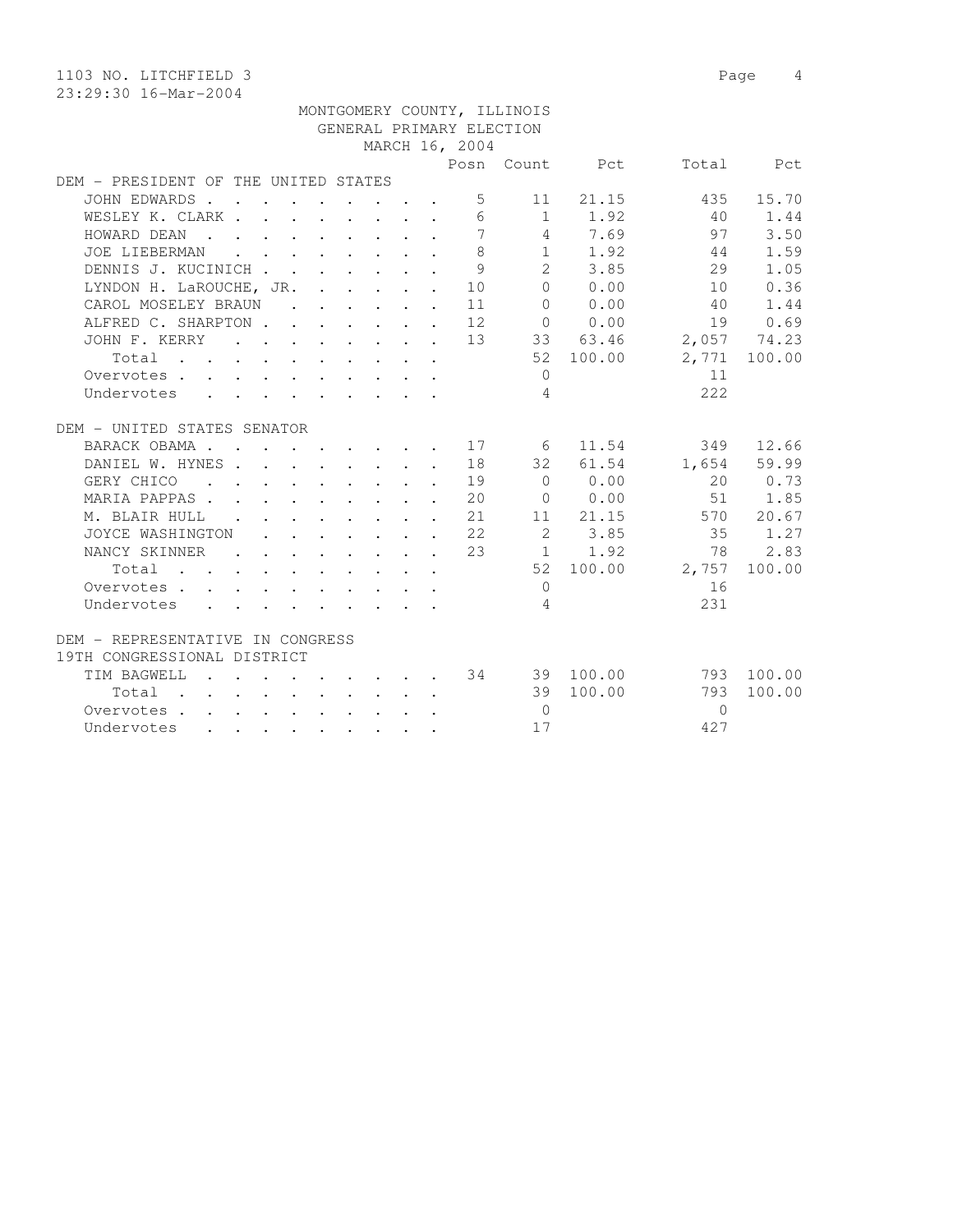| 1103 NO. LITCHFIELD 3<br>23:29:30 16-Mar-2004                                                               | Page 5                     |
|-------------------------------------------------------------------------------------------------------------|----------------------------|
| MONTGOMERY COUNTY, ILLINOIS                                                                                 |                            |
| GENERAL PRIMARY ELECTION                                                                                    |                            |
| MARCH 16, 2004                                                                                              |                            |
| Posn Count                                                                                                  | Pct<br>Total<br>Pct        |
| DEM - DELEGATE TO THE NATIONAL NOMINATING CONVENTION                                                        |                            |
| 19TH CONGRESSIONAL DISTRICT                                                                                 |                            |
| VOTE FOR 5                                                                                                  |                            |
|                                                                                                             |                            |
| HAROLD DEAN BYERS (DEAN)<br>6.80<br>41<br>14                                                                | 289<br>6.72                |
| 9<br>4.37<br>JEANNINE RICHARDS (DEAN)<br>42                                                                 | 225<br>5.23                |
| 13 6.31<br>LARRY A. DOUGLAS (DEAN)<br>43<br>$\ddot{\phantom{a}}$                                            | 238<br>5.54                |
| 10 4.85<br>DOROTHY L. SMITH (DEAN)<br>44<br>$\ddot{\phantom{a}}$                                            | 5.14<br>221                |
| 14 6.80<br>MICHAEL HOFFMANN (DEAN)<br>45                                                                    | 224<br>5.21                |
| $5 \t 2.43$<br>LORI KRUEGER (KUCINICH)<br>46                                                                | 126<br>2.93                |
| JESSE STALLINGS (KUCINICH)<br>47<br>4 1.94                                                                  | 97<br>2.26                 |
| MARGARET "PEGGY" JENKINS (KUCINICH) . 48<br>4 1.94                                                          | 3.28<br>141                |
| $5 \t 2.43$<br>STANLEY I. MEINERT (KUCINICH) 49                                                             | 88<br>2.05                 |
| 5 <sub>5</sub><br>2.43<br>T. L. "TIM" THORTON (KUCINICH)<br>50                                              | 3.09<br>133                |
| 5 <sup>5</sup>                                                                                              |                            |
| MICHAEL C. HOERNER (EDWARDS)<br>2.43<br>86<br>$\mathbf{r} = \mathbf{r} + \mathbf{r}$                        | 88<br>2.05                 |
| $7\overline{ }$<br>GWEN M. MONTGOMERY (EDWARDS)<br>87<br>3.40<br>$\mathbf{r}$ , $\mathbf{r}$ , $\mathbf{r}$ | 89<br>2.07                 |
| $4\phantom{0}$<br>1.94<br>NEIL J. CALDERON (EDWARDS)<br>88                                                  | 1.58<br>68                 |
| CHARLENE R. LAMBERT (EDWARDS)<br>89<br>6 2.91                                                               | 82<br>1.91                 |
| 5 <sup>5</sup><br>2.43<br>GIOVANNI RAY RANDAZZO (EDWARDS)<br>90                                             | 59<br>1.37                 |
| 10.49<br>DAVID R. PICCIOLI (CLARK)<br>91                                                                    | 0.42<br>18                 |
| $2^{\circ}$<br>MICHELLE S. PAUL (CLARK)<br>92<br>0.97                                                       | 0.47<br>20                 |
| 1<br>MICHAEL G. GRADY (CLARK)<br>93<br>0.49                                                                 | 17<br>0.40                 |
| CATHERINE A. COPLEY (CLARK)<br>94<br>$\mathbf{1}$<br>0.49                                                   | 0.37<br>16                 |
| 0.49<br>JOHN COSTELLO (CLARK)<br>95<br>1                                                                    | 42<br>0.98                 |
| 9.71<br>KURT GRANBERG (KERRY)<br>96<br>20<br>$\ddot{\phantom{a}}$                                           | 9.49<br>408                |
| 18 8.74<br>ELLEN SINCLAIR (KERRY)<br>97                                                                     | 9.54<br>410                |
| $\ddot{\phantom{a}}$<br>19 9.22                                                                             | 397                        |
| STEPHEN J SCATES (KERRY)<br>98                                                                              | 9.23                       |
| SAUNDRA HUDSON (KERRY)<br>99                                                                                | 18 8.74<br>9.58<br>412     |
| GERALD "JERRY" PRINCE (KERRY)<br>15 7.28<br>100                                                             | 391<br>9.10                |
| Total $\cdot$                                                                                               | 206 100.00 4,299<br>100.00 |
| Overvotes.<br>$\mathbf{1}$                                                                                  | 43                         |
| 69<br>Undervotes                                                                                            | 1,586                      |
|                                                                                                             |                            |
| DEM - ALTERNATE DELEGATE TO THE NATIONAL NOMINATING                                                         |                            |
| CONVENTION 19TH CONGRESSIONAL DISTRICT                                                                      |                            |
| MARCINA "MARCY" M. BECK (DEAN)<br>$5 -$<br>10.64<br>112                                                     | 98<br>10.29                |
| AMBER WILLIAMS (KUCINICH)<br>113<br>4 8.51                                                                  | 44<br>4.62                 |
| 8 17.02<br>VIRGINIA LEE HYERS (EDWARDS)<br>114                                                              | 137 14.39                  |
| 2 4.26<br>NATALIE A. ENRIETTO (CLARK)<br>115                                                                | 29<br>3.05                 |
| $\sim$                                                                                                      |                            |
| 28 59.57<br>SUSAN R. SHEA (KERRY)<br>116                                                                    | 644<br>67.65               |
| 100.00<br>Total<br>47                                                                                       | 952<br>100.00              |
| $\mathbf{0}$<br>Overvotes.                                                                                  | 3                          |
| 9<br>Undervotes<br>$\sim$ $\sim$ $\sim$                                                                     | 265                        |
| DEM - REPRESENTATIVE IN THE GENERAL ASSEMBLY                                                                |                            |
| 98TH REPRESENTATIVE DISTRICT                                                                                |                            |
| GARY HANNIG<br>139<br>49 100.00                                                                             | 2,593 100.00               |
| 100.00<br>49                                                                                                | 100.00                     |
| Total                                                                                                       | 2,593                      |
| Overvotes<br>0                                                                                              | $\circ$                    |
| 7<br>Undervotes                                                                                             | 401                        |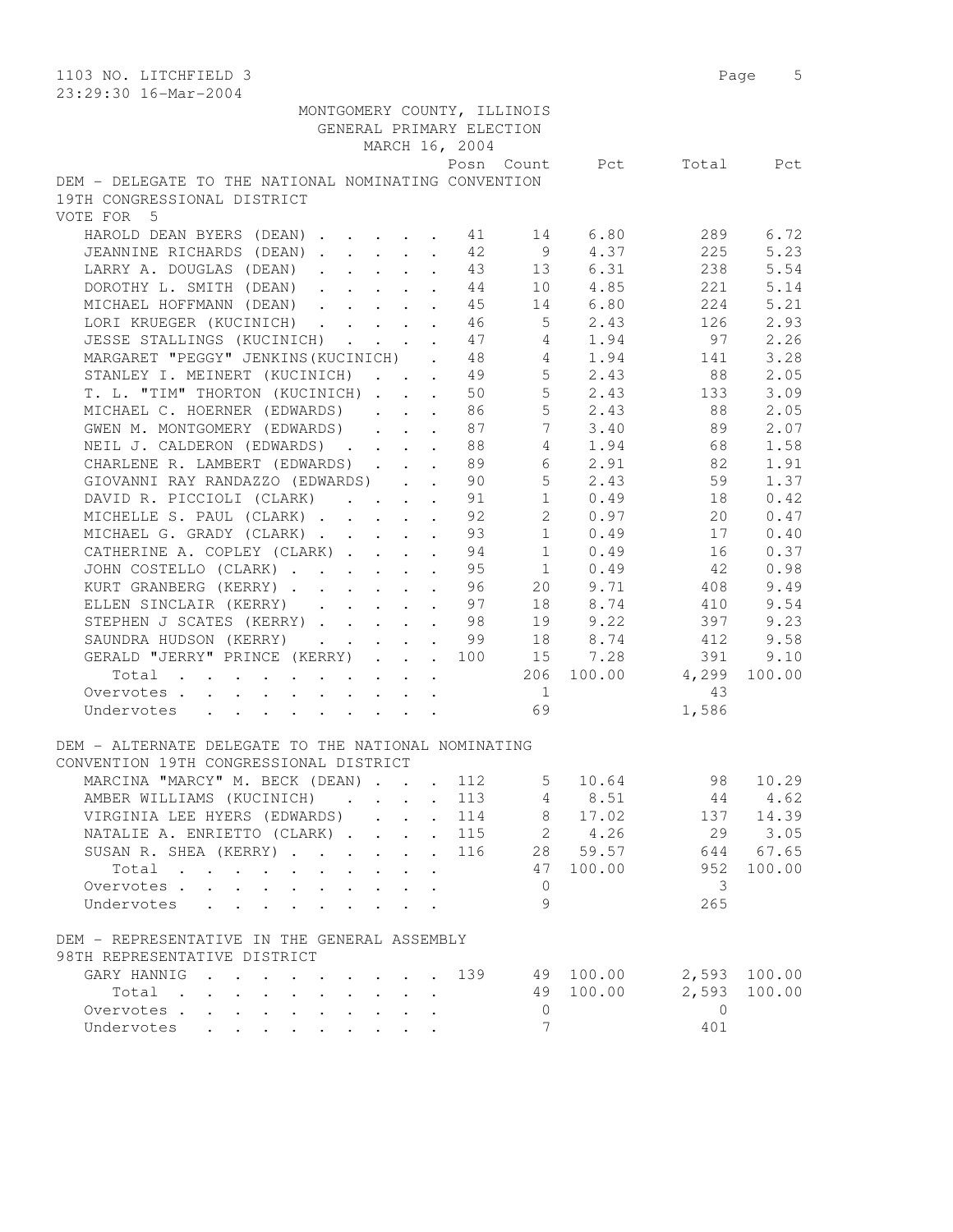| 1103 NO. LITCHFIELD 3<br>23:29:30 16-Mar-2004                                                 |                                                                                          |              |                                 |                                 |                          |                             |                        |                         | Page 6       |
|-----------------------------------------------------------------------------------------------|------------------------------------------------------------------------------------------|--------------|---------------------------------|---------------------------------|--------------------------|-----------------------------|------------------------|-------------------------|--------------|
|                                                                                               |                                                                                          |              |                                 |                                 |                          | MONTGOMERY COUNTY, ILLINOIS |                        |                         |              |
|                                                                                               |                                                                                          |              |                                 |                                 | GENERAL PRIMARY ELECTION |                             |                        |                         |              |
|                                                                                               |                                                                                          |              |                                 |                                 | MARCH 16, 2004           |                             |                        |                         |              |
|                                                                                               |                                                                                          |              |                                 |                                 |                          |                             | Posn Count Pct         |                         | Total Pct    |
| DEM - CIRCUIT CLERK                                                                           |                                                                                          |              |                                 |                                 |                          |                             |                        |                         |              |
| NO CANDIDATE FILED                                                                            |                                                                                          |              |                                 |                                 |                          |                             |                        |                         |              |
| Total                                                                                         |                                                                                          |              |                                 |                                 |                          | $\mathbf{0}$                |                        | $\mathbf{0}$            |              |
| Overvotes.                                                                                    |                                                                                          |              |                                 |                                 |                          | $\overline{0}$              |                        | $\bigcap$               |              |
| Undervotes                                                                                    |                                                                                          |              |                                 |                                 |                          | 56                          |                        | 2,994                   |              |
|                                                                                               |                                                                                          |              |                                 |                                 |                          |                             |                        |                         |              |
| DEM - STATE'S ATTORNEY                                                                        |                                                                                          |              |                                 |                                 |                          |                             |                        |                         |              |
| JIM ROBERTS 167 45 100.00                                                                     |                                                                                          |              |                                 |                                 |                          |                             |                        |                         | 2,511 100.00 |
| Total                                                                                         |                                                                                          |              |                                 |                                 |                          | $\overline{0}$              | 45 100.00              | 2,511<br>$\overline{0}$ | 100.00       |
| Overvotes<br>Undervotes                                                                       |                                                                                          |              |                                 |                                 |                          | 11                          |                        | 483                     |              |
|                                                                                               |                                                                                          |              |                                 |                                 |                          |                             |                        |                         |              |
| DEM - CORONER                                                                                 |                                                                                          |              |                                 |                                 |                          |                             |                        |                         |              |
| RICKEY L. BROADDUS 170 41 100.00                                                              |                                                                                          |              |                                 |                                 |                          |                             |                        |                         | 2,367 100.00 |
| Total                                                                                         |                                                                                          |              |                                 |                                 |                          |                             | 41 100.00              |                         | 2,367 100.00 |
| Overvotes                                                                                     |                                                                                          |              |                                 |                                 |                          | $\overline{0}$              |                        | $\overline{0}$          |              |
| Undervotes                                                                                    |                                                                                          |              |                                 |                                 |                          | 15                          |                        | 627                     |              |
|                                                                                               |                                                                                          |              |                                 |                                 |                          |                             |                        |                         |              |
| DEM - COUNTY BOARD DISTRICT 7                                                                 |                                                                                          |              |                                 |                                 |                          |                             |                        |                         |              |
| COUNTY BOARD MEMBER                                                                           |                                                                                          |              |                                 |                                 |                          |                             |                        |                         |              |
| VOTE FOR 2                                                                                    |                                                                                          |              |                                 |                                 |                          |                             |                        |                         |              |
| NO CANDIDATE FILED                                                                            |                                                                                          |              |                                 |                                 |                          |                             |                        |                         |              |
| Total                                                                                         |                                                                                          |              |                                 |                                 |                          | $\overline{0}$              |                        | $\mathbf{0}$            |              |
| Overvotes $\cdots$ $\cdots$ $\cdots$ $\cdots$                                                 |                                                                                          |              |                                 |                                 |                          | $\overline{0}$              |                        | $\Omega$                |              |
| Undervotes                                                                                    |                                                                                          |              |                                 |                                 |                          | 112                         |                        | 622                     |              |
|                                                                                               |                                                                                          |              |                                 |                                 |                          |                             |                        |                         |              |
| DEM - JUDGE OF THE SUPREME COURT                                                              |                                                                                          |              |                                 |                                 |                          |                             |                        |                         |              |
| 5TH JUDICIAL DISTRICT (VAC.HON.HARRISON II)<br>GORDON E. MAAG 191                             |                                                                                          |              |                                 |                                 |                          |                             | 29 100.00              |                         | 1,795 100.00 |
| Total                                                                                         |                                                                                          |              |                                 |                                 |                          |                             | 29 100.00              | 1,795                   | 100.00       |
| Overvotes.                                                                                    | $\mathbf{r}$ , and $\mathbf{r}$ , and $\mathbf{r}$ , and $\mathbf{r}$ , and $\mathbf{r}$ |              |                                 |                                 |                          | $\overline{0}$              |                        | $\Omega$                |              |
| Undervotes                                                                                    |                                                                                          |              |                                 |                                 |                          | 27                          |                        | 1,199                   |              |
|                                                                                               |                                                                                          |              |                                 |                                 |                          |                             |                        |                         |              |
| DEM - JUDGE OF THE APPELLATE COURT                                                            |                                                                                          |              |                                 |                                 |                          |                             |                        |                         |              |
| 5TH JUDICIAL DISTRICT (VAC.HON.RARICK)                                                        |                                                                                          |              |                                 |                                 |                          |                             |                        |                         |              |
| JAMES K. DONOVAN 196 35 100.00                                                                |                                                                                          |              |                                 |                                 |                          |                             |                        |                         | 1,900 100.00 |
| Total                                                                                         |                                                                                          |              | $\cdot$ $\cdot$ $\cdot$ $\cdot$ |                                 |                          |                             | 35 100.00              | 1,900                   | 100.00       |
| Overvotes                                                                                     |                                                                                          | $\mathbf{r}$ |                                 |                                 |                          | $\overline{0}$              |                        | $\overline{0}$          |              |
| Undervotes<br>$\sim$                                                                          |                                                                                          |              |                                 |                                 |                          | 21                          |                        | 1,094                   |              |
|                                                                                               |                                                                                          |              |                                 |                                 |                          |                             |                        |                         |              |
| DEM - JUDGE OF THE CIRCUIT COURT                                                              |                                                                                          |              |                                 |                                 |                          |                             |                        |                         |              |
| 4TH JUD. CIRC. MONTGOMERY CO. (VAC.HON.HUBER)                                                 |                                                                                          |              |                                 |                                 |                          |                             |                        |                         |              |
| KELLY D. LONG 203                                                                             |                                                                                          |              |                                 |                                 |                          |                             | 44 100.00              |                         | 2,423 100.00 |
| Total                                                                                         |                                                                                          |              |                                 | $\cdot$ $\cdot$ $\cdot$ $\cdot$ |                          |                             | 44 100.00              | 2,423                   | 100.00       |
| Overvotes.                                                                                    |                                                                                          |              |                                 |                                 |                          | $\overline{0}$              |                        | $\overline{0}$          |              |
| Undervotes .                                                                                  | $\cdot$ $\cdot$ $\cdot$<br>$\sim$                                                        |              |                                 |                                 |                          | $12 \overline{ }$           |                        | 571                     |              |
|                                                                                               |                                                                                          |              |                                 |                                 |                          |                             |                        |                         |              |
| DEM - PRECINCT COMMITTEEMAN                                                                   |                                                                                          |              |                                 |                                 |                          |                             |                        |                         |              |
| NORTH LITCHFIELD 3                                                                            |                                                                                          |              |                                 |                                 |                          |                             |                        |                         |              |
| DEAN BRANDT<br>$\mathbf{r}$ , and $\mathbf{r}$ , and $\mathbf{r}$ , and $\mathbf{r}$<br>Total |                                                                                          |              |                                 |                                 | 218                      |                             | 44 100.00<br>44 100.00 |                         |              |
| Overvotes                                                                                     |                                                                                          |              |                                 |                                 |                          | $\overline{0}$              |                        |                         |              |
| Undervotes                                                                                    |                                                                                          |              |                                 |                                 |                          | 12                          |                        |                         |              |
|                                                                                               |                                                                                          |              |                                 |                                 |                          |                             |                        |                         |              |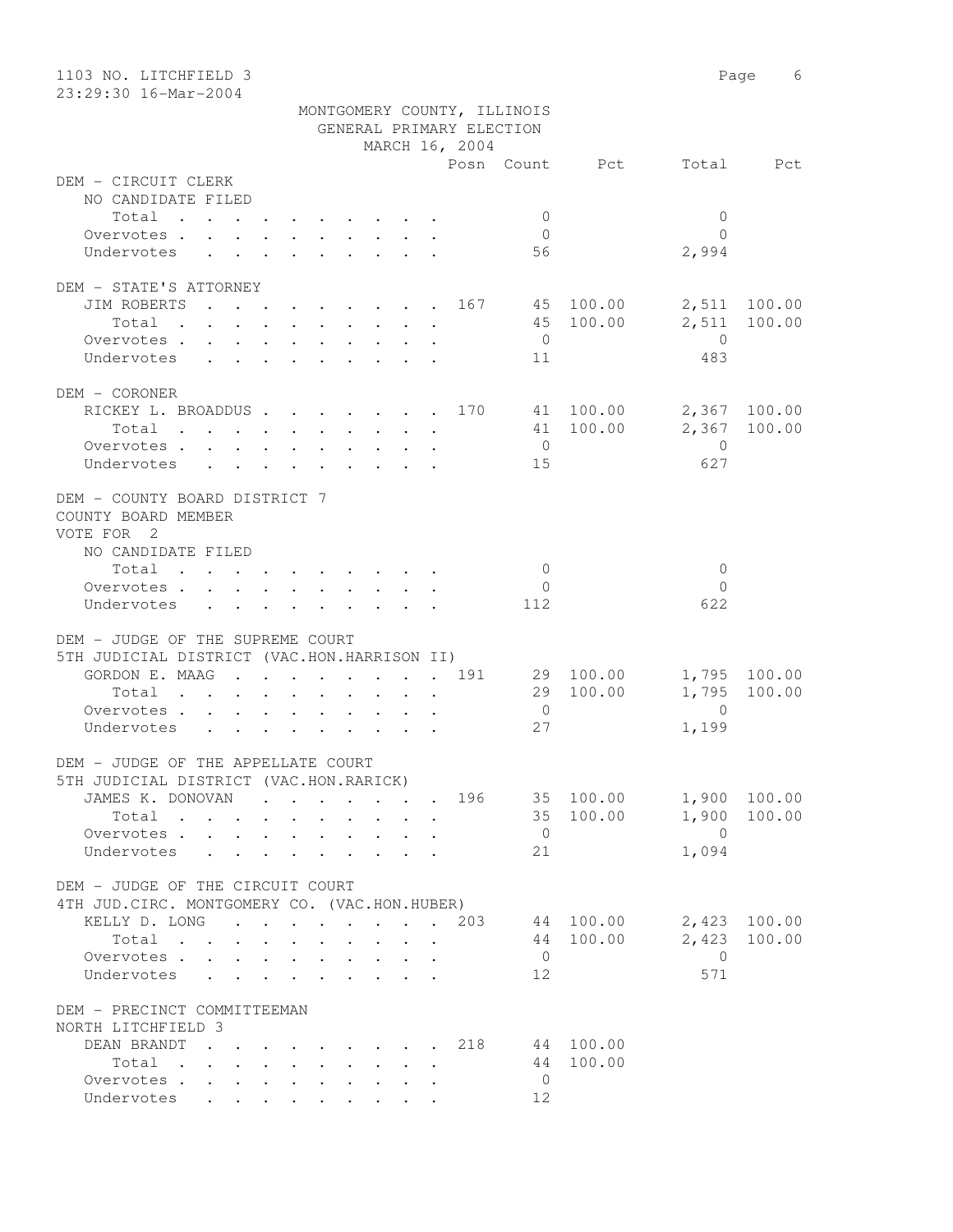| 1103 NO. LITCHFIELD 3    |  |         |                      |                                                                                          |               |                      |         |  |  |  |                |                             |        | Page  |        |
|--------------------------|--|---------|----------------------|------------------------------------------------------------------------------------------|---------------|----------------------|---------|--|--|--|----------------|-----------------------------|--------|-------|--------|
| 23:29:30 16-Mar-2004     |  |         |                      |                                                                                          |               |                      |         |  |  |  |                |                             |        |       |        |
|                          |  |         |                      |                                                                                          |               |                      |         |  |  |  |                | MONTGOMERY COUNTY, ILLINOIS |        |       |        |
| GENERAL PRIMARY ELECTION |  |         |                      |                                                                                          |               |                      |         |  |  |  |                |                             |        |       |        |
|                          |  |         |                      |                                                                                          |               |                      |         |  |  |  | MARCH 16, 2004 |                             |        |       |        |
|                          |  |         |                      |                                                                                          |               |                      |         |  |  |  |                | Posn Count                  | Pct    | Total | Pct    |
| MONTGOMERY COUNTY        |  |         |                      |                                                                                          |               |                      |         |  |  |  |                |                             |        |       |        |
| YES                      |  |         |                      | $\mathbf{r}$ , and $\mathbf{r}$ , and $\mathbf{r}$ , and $\mathbf{r}$ , and $\mathbf{r}$ |               |                      |         |  |  |  | 246            | 40                          | 37.04  | 1,971 | 43.10  |
| NO.                      |  |         | $\ddot{\phantom{a}}$ | $\sim$ $\sim$                                                                            | $\sim$ $\sim$ | $\sim$ $\sim$ $\sim$ |         |  |  |  | 247            | 68                          | 62.96  | 2,602 | 56.90  |
| Total                    |  | $\cdot$ | $\sim$               | $\sim$ $\sim$                                                                            | $\sim$ $\sim$ | $\cdot$              | $\cdot$ |  |  |  |                | 108                         | 100.00 | 4,573 | 100.00 |
| Overvotes.               |  | $\sim$  | $\sim$               | $\sim$ $\sim$                                                                            | $\sim$ $\sim$ | $\sim$               | $\sim$  |  |  |  |                | 0                           |        | 4     |        |
| Undervotes               |  |         |                      |                                                                                          |               |                      |         |  |  |  |                | 8                           |        | 416   |        |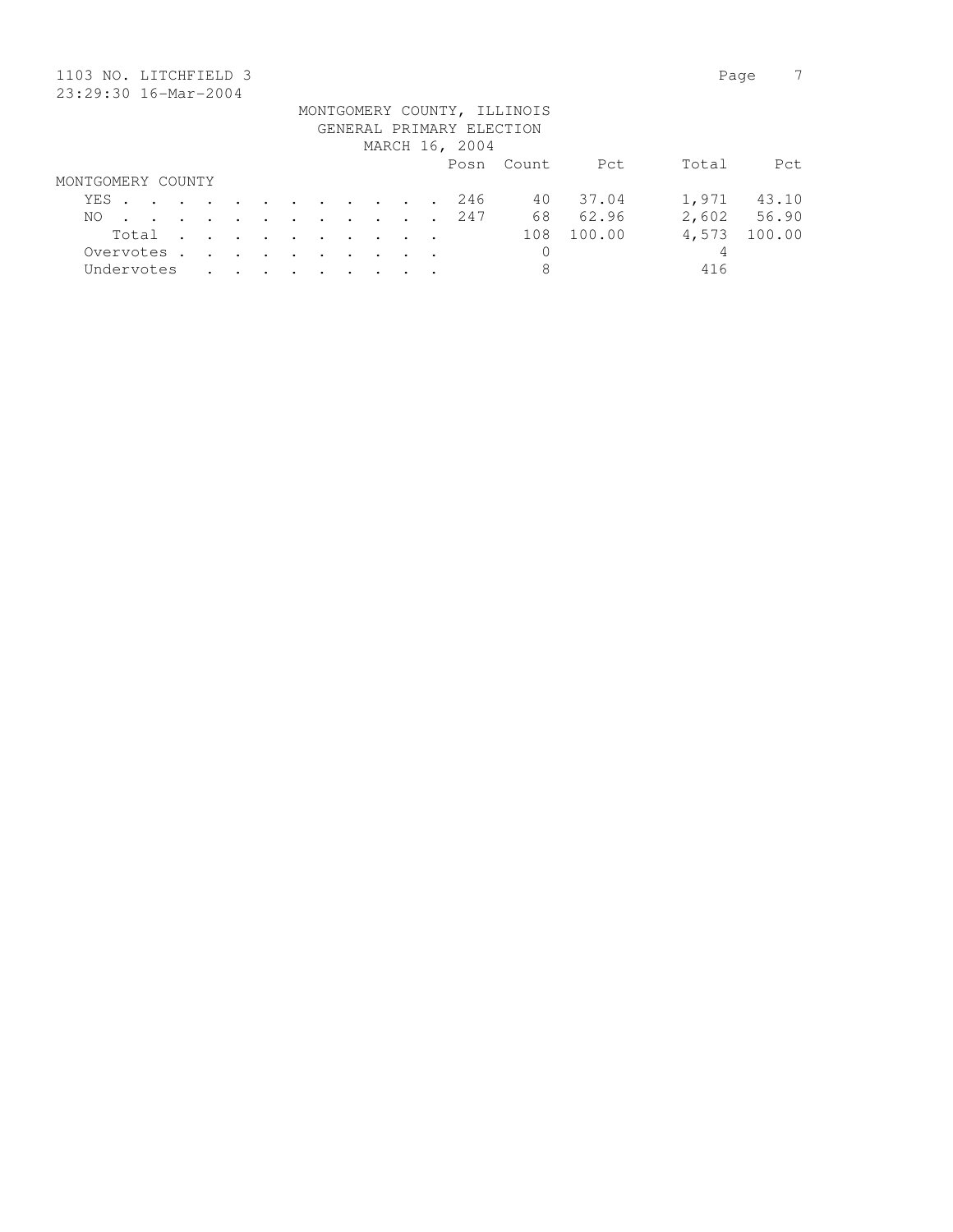1104 NO. LITCHFIELD 4 Page 1 23:29:30 16-Mar-2004

|                                                                                                                 |                                                                               |                                                 |                                                                                                                                                                                                                                        | GENERAL PRIMARY ELECTION<br>MARCH 16, 2004 | MONTGOMERY COUNTY, ILLINOIS |             |                |               |
|-----------------------------------------------------------------------------------------------------------------|-------------------------------------------------------------------------------|-------------------------------------------------|----------------------------------------------------------------------------------------------------------------------------------------------------------------------------------------------------------------------------------------|--------------------------------------------|-----------------------------|-------------|----------------|---------------|
|                                                                                                                 |                                                                               |                                                 |                                                                                                                                                                                                                                        |                                            | Posn Count                  |             |                |               |
| Precincts Counted - TOTAL                                                                                       |                                                                               |                                                 |                                                                                                                                                                                                                                        |                                            | 1                           | Pct<br>2.38 | Total<br>42    | Pct<br>100.00 |
|                                                                                                                 |                                                                               |                                                 |                                                                                                                                                                                                                                        |                                            | 352                         |             | 18,263         |               |
| Registered Voters - TOTAL                                                                                       |                                                                               | $\mathbf{r}$ , $\mathbf{r}$ , $\mathbf{r}$      |                                                                                                                                                                                                                                        |                                            | 76                          |             |                |               |
| Ballots Cast - TOTAL                                                                                            | $\mathbf{r} = \mathbf{r} \cdot \mathbf{r}$                                    |                                                 | $\mathbf{r} = \mathbf{r}$                                                                                                                                                                                                              |                                            |                             | 21.59       | 5,007          | 27.42         |
| Ballots Cast - BLANK<br>$\mathbf{r}$ , $\mathbf{r}$ , $\mathbf{r}$ , $\mathbf{r}$ , $\mathbf{r}$ , $\mathbf{r}$ |                                                                               |                                                 |                                                                                                                                                                                                                                        |                                            | $\overline{1}$              | 0.28        | 71             | 0.39          |
| Ballots Cast - REPUBLICAN                                                                                       |                                                                               |                                                 |                                                                                                                                                                                                                                        |                                            | 30                          |             | 1,683          |               |
| Ballots Cast - REP. YELLOW                                                                                      |                                                                               |                                                 | $\mathbf{r}$ , $\mathbf{r}$ , $\mathbf{r}$                                                                                                                                                                                             |                                            | $\overline{1}$              |             | 894            |               |
| Ballots Cast - REP. YEL/BLK.ST.                                                                                 |                                                                               |                                                 |                                                                                                                                                                                                                                        |                                            | 29                          |             | 561            |               |
| Ballots Cast - REP. FED. 17TH                                                                                   | $\sim$ $\sim$                                                                 |                                                 | $\ddot{\phantom{a}}$ . The contract of the contract of the contract of the contract of the contract of the contract of the contract of the contract of the contract of the contract of the contract of the contract of the contract of |                                            | $\overline{0}$              |             | 2              |               |
| Ballots Cast - REP. FED. 19TH                                                                                   |                                                                               | $\mathbf{L}$                                    | $\mathbf{1}^{\prime}$ , $\mathbf{1}^{\prime}$ , $\mathbf{1}^{\prime}$                                                                                                                                                                  |                                            | $\overline{0}$              |             | $\overline{2}$ |               |
| Ballots Cast - DEMOCRATIC                                                                                       |                                                                               | $\cdot$ $\cdot$ $\cdot$ $\cdot$ $\cdot$ $\cdot$ |                                                                                                                                                                                                                                        |                                            | 37                          |             | 3,004          |               |
| Ballots Cast - DEM. GREEN                                                                                       |                                                                               | $\ddot{\phantom{a}}$ . $\ddot{\phantom{a}}$     |                                                                                                                                                                                                                                        |                                            | 6                           |             | 1,839          |               |
| Ballots Cast - DEM. GRN/BLK.ST.                                                                                 |                                                                               |                                                 |                                                                                                                                                                                                                                        |                                            | 31                          |             | 874            |               |
| Ballots Cast - DEM. FED. 17TH                                                                                   | <b>Contract</b>                                                               |                                                 | $\mathbf{L} = \mathbf{L} \mathbf{L} + \mathbf{L} \mathbf{L}$                                                                                                                                                                           |                                            | $\overline{0}$              |             | 6              |               |
| Ballots Cast - DEM. FED. 19TH                                                                                   |                                                                               | $\cdot$ $\cdot$ $\cdot$ $\cdot$                 |                                                                                                                                                                                                                                        |                                            | $\Omega$                    |             | 4              |               |
| Ballots Cast - NONPARTISAN                                                                                      |                                                                               |                                                 |                                                                                                                                                                                                                                        |                                            | 9                           |             | 320            |               |
| Ballots Cast - NON. WHITE                                                                                       | $\mathbf{r} = \mathbf{r} + \mathbf{r} + \mathbf{r} + \mathbf{r} + \mathbf{r}$ |                                                 |                                                                                                                                                                                                                                        |                                            | $\mathcal{Q}$               |             | 281            |               |
|                                                                                                                 |                                                                               |                                                 |                                                                                                                                                                                                                                        |                                            |                             |             |                |               |
| REP - PRESIDENT OF THE UNITED STATES                                                                            |                                                                               |                                                 |                                                                                                                                                                                                                                        |                                            |                             |             |                |               |
| GEORGE W. BUSH<br>$\mathbf{r}$ . The set of $\mathbf{r}$                                                        |                                                                               |                                                 |                                                                                                                                                                                                                                        | 5                                          |                             | 23 100.00   | 1,274          | 100.00        |
| Total<br>$\mathbf{r}$ . The set of $\mathbf{r}$<br>$\mathbf{L}^{\text{max}}$<br>$\mathbf{L} = \mathbf{L}$       | $\sim$                                                                        |                                                 |                                                                                                                                                                                                                                        |                                            |                             | 23 100.00   | 1,274          | 100.00        |
| Overvotes<br>$\mathbf{r}$ , $\mathbf{r}$ , $\mathbf{r}$ , $\mathbf{r}$ , $\mathbf{r}$                           |                                                                               |                                                 |                                                                                                                                                                                                                                        |                                            | $\overline{0}$              |             | $\overline{0}$ |               |
| Undervotes<br>$\mathbf{r}$ , $\mathbf{r}$ , $\mathbf{r}$ , $\mathbf{r}$ , $\mathbf{r}$                          |                                                                               |                                                 |                                                                                                                                                                                                                                        |                                            | 7                           |             | 409            |               |
|                                                                                                                 |                                                                               |                                                 |                                                                                                                                                                                                                                        |                                            |                             |             |                |               |
| REP - UNITED STATES SENATOR                                                                                     |                                                                               |                                                 |                                                                                                                                                                                                                                        |                                            |                             |             |                |               |
| JIM OBERWEIS.<br>$\mathbf{r}$ , and $\mathbf{r}$ , and $\mathbf{r}$ , and $\mathbf{r}$ , and $\mathbf{r}$       |                                                                               |                                                 |                                                                                                                                                                                                                                        | - 9                                        | 6                           | 22.22       | 256            | 17.26         |
| ANDY MCKENNA                                                                                                    |                                                                               |                                                 | $\sim$                                                                                                                                                                                                                                 | 10                                         | $\mathbf{2}^{\prime}$       | 7.41        | 210            | 14.16         |
| JOHN BORLING.                                                                                                   |                                                                               | $\cdot$ $\cdot$ $\cdot$                         | $\bullet$                                                                                                                                                                                                                              | 11                                         | $\circ$                     | 0.00        | 26             | 1.75          |
| STEVEN J. RAUSCHENBERGER                                                                                        |                                                                               |                                                 |                                                                                                                                                                                                                                        | 12                                         | $\mathfrak{Z}$              | 11.11       | 144            | 9.71          |
| JACK RYAN<br>$\mathbf{L}^{\text{max}}$                                                                          | $\mathbf{L}^{\text{max}}$                                                     | $\cdot$ $\cdot$ $\cdot$                         | $\mathbf{r}$                                                                                                                                                                                                                           | 13                                         | 7                           | 25.93       | 663            | 44.71         |
| CHIRINJEEV KATHURIA                                                                                             | $\mathbf{r}$ , $\mathbf{r}$ , $\mathbf{r}$                                    |                                                 | $\ddot{\phantom{a}}$                                                                                                                                                                                                                   | 14                                         |                             | 0 0.00      | 15             | 1.01          |
| JONATHAN C. WRIGHT.<br>$\mathbf{r}$ , $\mathbf{r}$ , $\mathbf{r}$ , $\mathbf{r}$ , $\mathbf{r}$                 |                                                                               |                                                 |                                                                                                                                                                                                                                        | 15                                         |                             | 9 33.33     | 136            | 9.17          |
| NORM HILL                                                                                                       |                                                                               |                                                 |                                                                                                                                                                                                                                        | 16                                         |                             | $0 \t 0.00$ | 33             | 2.23          |
| Total<br>$\mathcal{A}$ . The set of the set of the set of the set of the set of the $\mathcal{A}$               |                                                                               |                                                 |                                                                                                                                                                                                                                        |                                            | 27                          | 100.00      | 1,483          | 100.00        |
| Overvotes                                                                                                       |                                                                               |                                                 |                                                                                                                                                                                                                                        |                                            | 2                           |             | 23             |               |
| Undervotes                                                                                                      |                                                                               |                                                 |                                                                                                                                                                                                                                        |                                            | $\mathbf 1$                 |             | 177            |               |
|                                                                                                                 |                                                                               |                                                 |                                                                                                                                                                                                                                        |                                            |                             |             |                |               |
| REP - REPRESENTATIVE IN CONGRESS                                                                                |                                                                               |                                                 |                                                                                                                                                                                                                                        |                                            |                             |             |                |               |
| 17TH CONGRESSIONAL DISTRICT                                                                                     |                                                                               |                                                 |                                                                                                                                                                                                                                        |                                            |                             |             |                |               |
| ANDREA LANE ZINGA<br>$\sim$                                                                                     |                                                                               |                                                 |                                                                                                                                                                                                                                        | 23                                         |                             | 1 100.00    | 360            | 100.00        |
| Total                                                                                                           |                                                                               |                                                 |                                                                                                                                                                                                                                        |                                            |                             | 1 100.00    | 360            | 100.00        |
| Overvotes .<br>$\mathbf{L} = \mathbf{L}$                                                                        |                                                                               |                                                 |                                                                                                                                                                                                                                        |                                            | $\Omega$                    |             | $\overline{0}$ |               |
|                                                                                                                 |                                                                               |                                                 |                                                                                                                                                                                                                                        |                                            | $\Omega$                    |             | 327            |               |
| Undervotes<br>$\mathbf{r}$ $\mathbf{r}$                                                                         |                                                                               |                                                 |                                                                                                                                                                                                                                        |                                            |                             |             |                |               |
| REP - REPRESENTATIVE IN CONGRESS                                                                                |                                                                               |                                                 |                                                                                                                                                                                                                                        |                                            |                             |             |                |               |
| 19TH CONGRESSIONAL DISTRICT                                                                                     |                                                                               |                                                 |                                                                                                                                                                                                                                        |                                            |                             |             |                |               |
| JOHN M. SHIMKUS                                                                                                 |                                                                               |                                                 |                                                                                                                                                                                                                                        | 23                                         |                             | 15 100.00   | 651            | 100.00        |
|                                                                                                                 |                                                                               |                                                 |                                                                                                                                                                                                                                        |                                            |                             |             |                | 100.00        |
| Total                                                                                                           | $\mathbf{r}$                                                                  |                                                 |                                                                                                                                                                                                                                        |                                            |                             | 15 100.00   | 651            |               |
| Overvotes                                                                                                       |                                                                               |                                                 |                                                                                                                                                                                                                                        |                                            | $\Omega$                    |             | $\mathbf{0}$   |               |

Undervotes . . . . . . . . . 14 345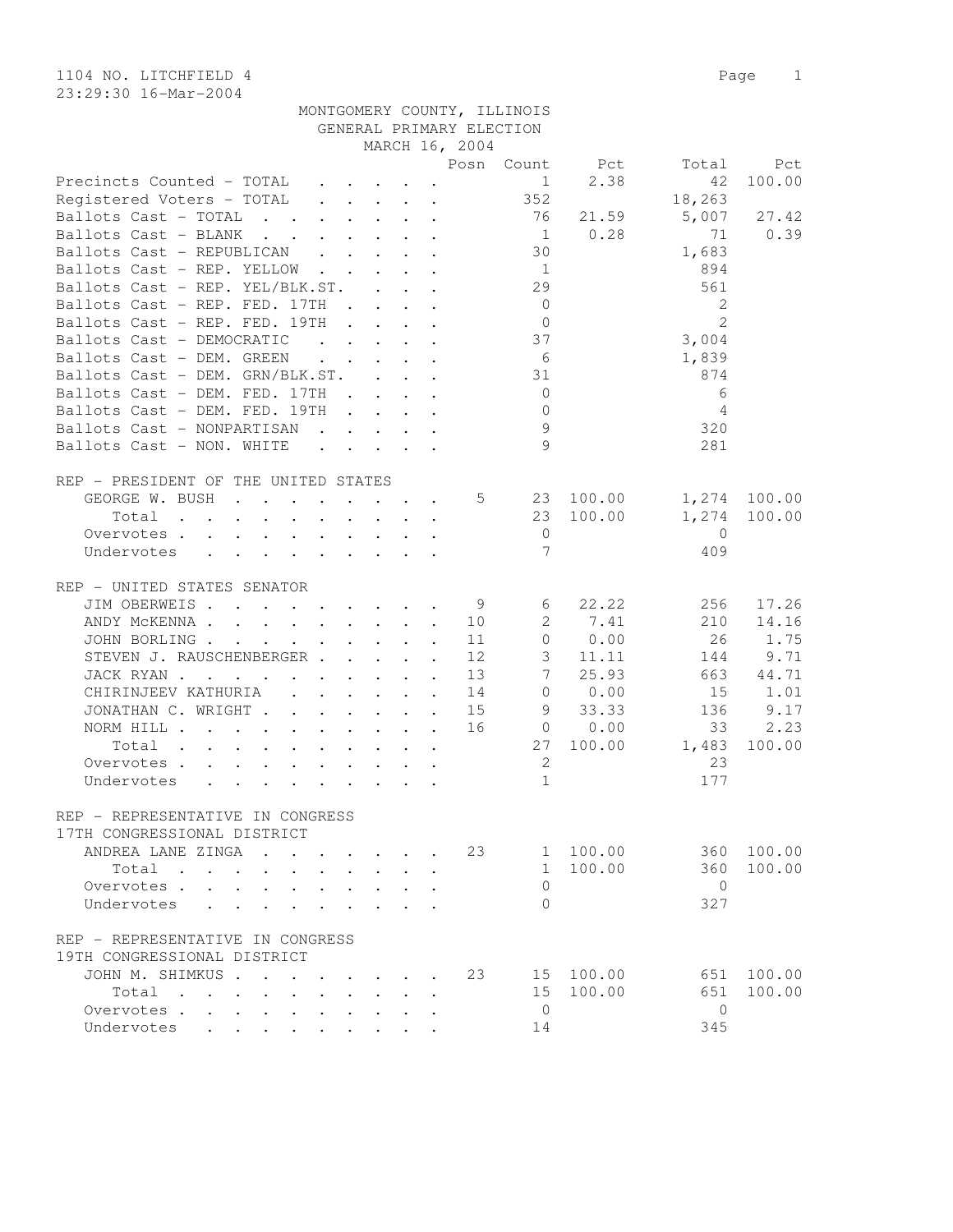| 1104 NO. LITCHFIELD 4                                                               |                                            |                                         |                      |                             |                |                       |                | Page 2    |
|-------------------------------------------------------------------------------------|--------------------------------------------|-----------------------------------------|----------------------|-----------------------------|----------------|-----------------------|----------------|-----------|
| 23:29:30 16-Mar-2004                                                                |                                            |                                         |                      |                             |                |                       |                |           |
|                                                                                     |                                            |                                         |                      | MONTGOMERY COUNTY, ILLINOIS |                |                       |                |           |
|                                                                                     |                                            |                                         |                      | GENERAL PRIMARY ELECTION    |                |                       |                |           |
|                                                                                     |                                            |                                         |                      | MARCH 16, 2004              |                |                       |                |           |
|                                                                                     |                                            |                                         |                      |                             |                | Posn Count Pct        |                | Total Pct |
| REP - DELEGATE TO THE NATIONAL NOMINATING CONVENTION<br>17TH CONGRESSIONAL DISTRICT |                                            |                                         |                      |                             |                |                       |                |           |
| VOTE FOR 3                                                                          |                                            |                                         |                      |                             |                |                       |                |           |
| THOMAS G. GETZ (BUSH) 35                                                            |                                            |                                         |                      |                             |                | $1 \quad 33.33$       |                | 522 33.27 |
| REGAN E. RAMSEY (BUSH)                                                              |                                            |                                         |                      | 36                          | 1              | 33.33                 |                | 522 33.27 |
| D. KAY LONG (BUSH) 37 1 33.33                                                       |                                            |                                         |                      |                             |                |                       |                | 525 33.46 |
| Total                                                                               |                                            |                                         |                      |                             |                | 3 100.00 1,569 100.00 |                |           |
| Overvotes.                                                                          |                                            |                                         |                      |                             | $\Omega$       |                       | $\bigcirc$     |           |
| Undervotes                                                                          |                                            |                                         |                      |                             | $\Omega$       |                       | 492            |           |
| REP - ALTERNATE DELEGATE TO THE NATIONAL NOMINATING                                 |                                            |                                         |                      |                             |                |                       |                |           |
| CONVENTION 17TH CONGRESSIONAL DISTRICT                                              |                                            |                                         |                      |                             |                |                       |                |           |
| VOTE FOR 3                                                                          |                                            |                                         |                      |                             |                |                       |                |           |
| TIMOTHY B. ZOLLINGER (BUSH) 43 1 33.33                                              |                                            |                                         |                      |                             |                |                       | 496            | 33.88     |
| CANDICE D. TREES (BUSH) 44                                                          |                                            |                                         |                      |                             |                | $1 \quad 33.33$       |                | 489 33.40 |
| NORINE K. HAMMOND (BUSH) 45                                                         |                                            |                                         |                      |                             |                | $1 \quad 33.33$       |                | 479 32.72 |
| Total                                                                               |                                            |                                         |                      |                             |                | 3 100.00 1,464 100.00 |                |           |
| Overvotes                                                                           |                                            |                                         |                      |                             | $\Omega$       |                       | $\overline{0}$ |           |
| Undervotes                                                                          |                                            |                                         |                      |                             | $\Omega$       |                       | 597            |           |
| REP - DELEGATE TO THE NATIONAL NOMINATING CONVENTION                                |                                            |                                         |                      |                             |                |                       |                |           |
| 19TH CONGRESSIONAL DISTRICT                                                         |                                            |                                         |                      |                             |                |                       |                |           |
| VOTE FOR 4                                                                          |                                            |                                         |                      |                             |                |                       |                |           |
| DAVID S. LUECHTEFELD (BUSH) 35 24                                                   |                                            |                                         |                      |                             |                | 26.37                 |                | 773 25.62 |
| JOHN O. JONES (BUSH) 36                                                             |                                            |                                         |                      |                             |                | 24 26.37              |                | 753 24.96 |
| ROBERT C. "BOB" WINCHESTER (BUSH) 37 22 24.18                                       |                                            |                                         |                      |                             |                |                       |                | 742 24.59 |
| WILLIAM "BILL" CELLINI (BUSH) 38 21 23.08                                           |                                            |                                         |                      |                             |                |                       |                | 749 24.83 |
| Total                                                                               |                                            |                                         |                      |                             |                | 91 100.00 3,017       |                | 100.00    |
| Overvotes                                                                           |                                            |                                         |                      |                             | $\overline{0}$ |                       | $\overline{0}$ |           |
| Undervotes                                                                          |                                            |                                         |                      |                             | 25             |                       | 967            |           |
| REP - ALTERNATE DELEGATE TO THE NATIONAL NOMINATING                                 |                                            |                                         |                      |                             |                |                       |                |           |
| CONVENTION 19TH CONGRESSIONAL DISTRICT                                              |                                            |                                         |                      |                             |                |                       |                |           |
| VOTE FOR 4                                                                          |                                            |                                         |                      |                             |                |                       |                |           |
| ROBIN L. LONG (BUSH) 44                                                             |                                            |                                         |                      |                             | 19             | 24.05                 | 715            | 25.04     |
| SHEOW H. "SHOWAY" CHANG (BUSH) 45                                                   |                                            |                                         |                      |                             | 19             | 24.05                 | 694            | 24.30     |
| LANE HARVEY (BUSH)                                                                  |                                            |                                         | $\ddot{\phantom{a}}$ | 46                          |                | 18 22.78              | 697            | 24.40     |
| RODNEY L. DAVIS (BUSH)                                                              | $\sim$                                     | $\cdot$ $\cdot$ $\cdot$ $\cdot$         |                      | 47                          |                | 23 29.11              | 750            | 26.26     |
| Total                                                                               |                                            |                                         |                      |                             |                | 79 100.00             | 2,856          | 100.00    |
| Overvotes<br>$\sim$<br>$\mathbf{L}^{\text{max}}$                                    | $\mathbf{r} = \mathbf{r} \cdot \mathbf{r}$ |                                         |                      |                             | $\overline{0}$ |                       | $\bigcirc$     |           |
| Undervotes                                                                          |                                            |                                         |                      |                             | 37             |                       | 1,128          |           |
| REP - REPRESENTATIVE IN THE GENERAL ASSEMBLY                                        |                                            |                                         |                      |                             |                |                       |                |           |
| 98TH REPRESENTATIVE DISTRICT                                                        |                                            |                                         |                      |                             |                |                       |                |           |
| NO CANDIDATE FILED                                                                  |                                            |                                         |                      |                             |                |                       |                |           |
| Total                                                                               |                                            |                                         |                      |                             | $\mathbf{0}$   |                       | $\mathbf{0}$   |           |
| Overvotes.                                                                          |                                            | $\cdot$ $\cdot$ $\cdot$ $\cdot$ $\cdot$ |                      |                             | $\mathbf{0}$   |                       | $\mathbf{0}$   |           |
| Undervotes                                                                          |                                            |                                         |                      |                             | 30             |                       | 1,679          |           |
| REP - CIRCUIT CLERK                                                                 |                                            |                                         |                      |                             |                |                       |                |           |
| MARY WEBB                                                                           |                                            |                                         |                      | 86                          |                | 25 100.00             | 1,501          | 100.00    |
| Total                                                                               |                                            |                                         |                      |                             | 25             | 100.00                | 1,501          | 100.00    |
| Overvotes.                                                                          |                                            |                                         |                      |                             | $\mathbf{0}$   |                       | $\overline{0}$ |           |
| Undervotes                                                                          |                                            |                                         |                      |                             | 5              |                       | 178            |           |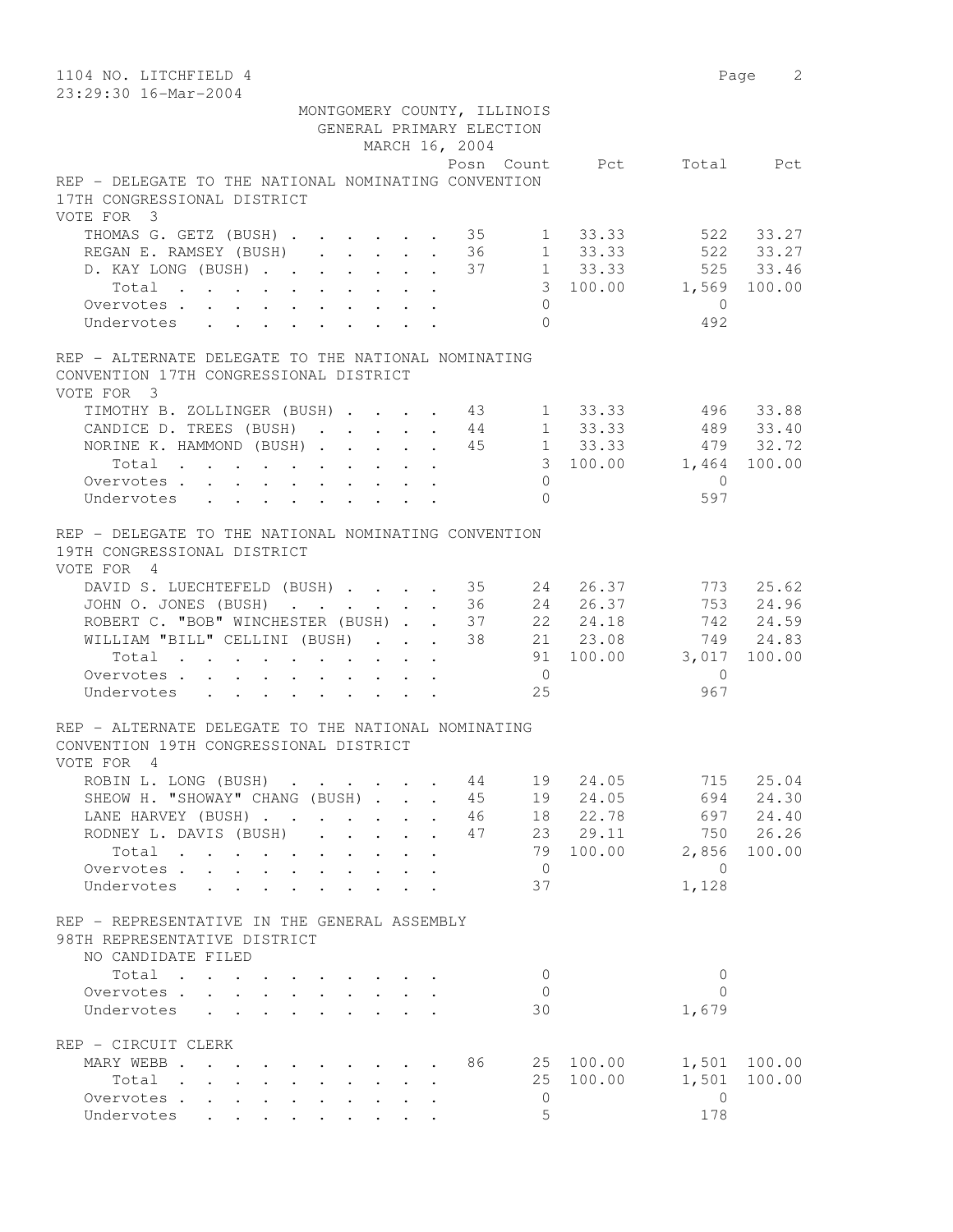| 1104 NO. LITCHFIELD 4                         |                                 |                           | Page 3 |
|-----------------------------------------------|---------------------------------|---------------------------|--------|
| 23:29:30 16-Mar-2004                          |                                 |                           |        |
|                                               | MONTGOMERY COUNTY, ILLINOIS     |                           |        |
|                                               | GENERAL PRIMARY ELECTION        |                           |        |
|                                               | MARCH 16, 2004                  |                           |        |
|                                               |                                 | Posn Count Pct Total Pct  |        |
| REP - STATE'S ATTORNEY                        |                                 |                           |        |
| NO CANDIDATE FILED                            |                                 |                           |        |
| Total                                         | $\mathbf{0}$                    | $\mathbf{0}$              |        |
| Overvotes $\cdots$ $\cdots$ $\cdots$ $\cdots$ | $\overline{0}$                  | $\bigcap$                 |        |
| Undervotes                                    | 30                              | 1,679                     |        |
| REP - CORONER                                 |                                 |                           |        |
| NO CANDIDATE FILED                            |                                 |                           |        |
| Total                                         | $\overline{0}$                  | $\overline{0}$            |        |
| Overvotes.                                    | $\overline{0}$                  | $\Omega$                  |        |
|                                               | 30                              |                           |        |
| Undervotes                                    |                                 | 1,679                     |        |
| REP - COUNTY BOARD DISTRICT 5                 |                                 |                           |        |
| COUNTY BOARD MEMBER                           |                                 |                           |        |
| NO CANDIDATE FILED                            |                                 |                           |        |
| Total                                         | $\overline{0}$                  | $\mathbf{0}$              |        |
| Overvotes                                     | $\overline{0}$                  | $\Omega$                  |        |
|                                               | 30                              | 109                       |        |
| Undervotes                                    |                                 |                           |        |
| REP - JUDGE OF THE SUPREME COURT              |                                 |                           |        |
| 5TH JUDICIAL DISTRICT (VAC.HON.HARRISON II)   |                                 |                           |        |
|                                               | LLOYD A. KARMEIER 113 22 100.00 | 1,304 100.00              |        |
| Total                                         |                                 | 22 100.00<br>1,304 100.00 |        |
| Overvotes.                                    | $\overline{0}$                  | $\overline{0}$            |        |
| Undervotes                                    | - 8                             | 375                       |        |
|                                               |                                 |                           |        |
| REP - JUDGE OF THE APPELLATE COURT            |                                 |                           |        |
| 5TH JUDICIAL DISTRICT (VAC.HON.RARICK)        |                                 |                           |        |
| NO CANDIDATE FILED                            |                                 |                           |        |
| Total                                         | $\overline{0}$                  | $\mathbf{0}$              |        |
| Overvotes.                                    | $\overline{0}$                  | $\Omega$                  |        |
| Undervotes                                    | 30                              | 1,679                     |        |
|                                               |                                 |                           |        |
| REP - JUDGE OF THE CIRCUIT COURT              |                                 |                           |        |
| 4TH JUD. CIRC. MONTGOMERY CO. (VAC.HON.HUBER) |                                 |                           |        |
| NO CANDIDATE FILED                            |                                 |                           |        |
| Total                                         | 0                               | 0                         |        |
| Overvotes .                                   | $\circ$                         | $\Omega$                  |        |
| Undervotes                                    | 30                              | 1,679                     |        |
|                                               |                                 |                           |        |
| REP - PRECINCT COMMITTEEMAN                   |                                 |                           |        |
| NORTH LITCHFIELD 4                            |                                 |                           |        |
| NO CANDIDATE FILED                            |                                 |                           |        |
| Total<br>$\sim$                               | $\mathbf 0$                     |                           |        |
| Overvotes                                     | 0                               |                           |        |
| Undervotes                                    | 30                              |                           |        |
|                                               |                                 |                           |        |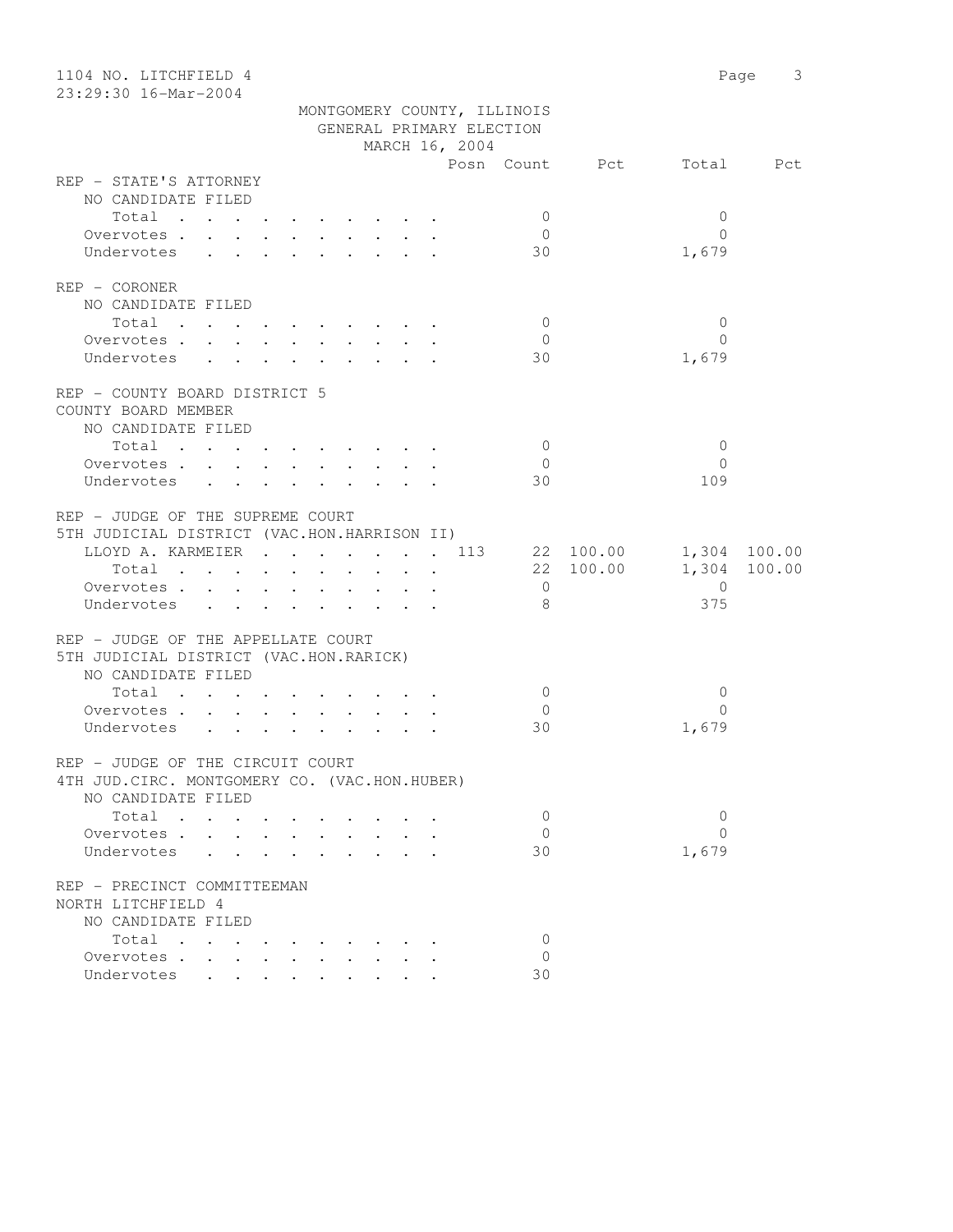1104 NO. LITCHFIELD 4 Page 4

|                                                                                                                                                                                                                                                                | Posn                       | Count          | Pct       | Total        | Pct          |
|----------------------------------------------------------------------------------------------------------------------------------------------------------------------------------------------------------------------------------------------------------------|----------------------------|----------------|-----------|--------------|--------------|
| DEM - PRESIDENT OF THE UNITED STATES                                                                                                                                                                                                                           |                            |                |           |              |              |
| JOHN EDWARDS .<br>$\mathbf{r}$ . The contract of the contract of the contract of the contract of the contract of the contract of the contract of the contract of the contract of the contract of the contract of the contract of the contract of th            | 5                          | 7              | 20.00     | 435          | 15.70        |
| WESLEY K. CLARK                                                                                                                                                                                                                                                | 6                          |                | 2 5.71    | 40           | 1.44         |
| HOWARD DEAN<br>. The contract of the contract of the contract of the contract of the contract of the contract of the contract of the contract of the contract of the contract of the contract of the contract of the contract of the contrac                   | $7\overline{ }$            |                | 1 2.86    | 97           | 3.50         |
| <b>JOE LIEBERMAN</b><br>$\mathbf{r}$ , $\mathbf{r}$ , $\mathbf{r}$ , $\mathbf{r}$ , $\mathbf{r}$                                                                                                                                                               | 8                          |                | 1 2.86    | 44           | 1.59         |
| DENNIS J. KUCINICH                                                                                                                                                                                                                                             | 9<br>$\mathbf{r}$          | $\Omega$       | 0.00      | 29           | 1.05         |
| LYNDON H. LaROUCHE, JR.                                                                                                                                                                                                                                        | 10                         | $\bigcap$      | 0.00      | 10           | 0.36         |
| CAROL MOSELEY BRAUN                                                                                                                                                                                                                                            | 11                         | $\Omega$       | 0.00      | 40           | 1.44         |
| ALFRED C. SHARPTON                                                                                                                                                                                                                                             | 12                         | $\bigcirc$     | 0.00      | 19           | 0.69         |
| JOHN F. KERRY<br>and the contract of the contract of the contract of the contract of the contract of                                                                                                                                                           | 13                         | 24 68.57       |           | 2,057 74.23  |              |
| Total                                                                                                                                                                                                                                                          |                            |                | 35 100.00 | 2,771        | 100.00       |
| Overvotes                                                                                                                                                                                                                                                      |                            | $\overline{0}$ |           | 11           |              |
| Undervotes<br>$\mathbf{r}$ , and $\mathbf{r}$ , and $\mathbf{r}$ , and $\mathbf{r}$ , and $\mathbf{r}$                                                                                                                                                         |                            | $\overline{2}$ |           | 222          |              |
|                                                                                                                                                                                                                                                                |                            |                |           |              |              |
| DEM - UNITED STATES SENATOR                                                                                                                                                                                                                                    |                            |                |           |              |              |
| BARACK OBAMA.<br>. 17                                                                                                                                                                                                                                          |                            | 2 5.88         |           | 349          | 12.66        |
| DANIEL W. HYNES                                                                                                                                                                                                                                                | 18                         |                | 21 61.76  |              | 1,654 59.99  |
| GERY CHICO<br>the contract of the contract of the contract of<br>$\sim$                                                                                                                                                                                        | 19                         | $\bigcap$      | 0.00      | $20^{\circ}$ | 0.73         |
| MARIA PAPPAS<br>$\cdot$ 20                                                                                                                                                                                                                                     |                            | $\overline{0}$ | 0.00      | 51           | 1.85         |
| M. BLAIR HULL<br>$\sim$ $-$                                                                                                                                                                                                                                    | 21                         | 10             | 29.41     |              | 570 20.67    |
| JOYCE WASHINGTON<br>$\mathbf{r}$ , $\mathbf{r}$ , $\mathbf{r}$ , $\mathbf{r}$ , $\mathbf{r}$ , $\mathbf{r}$                                                                                                                                                    | 22<br>$\ddot{\phantom{a}}$ | $\overline{0}$ | 0.00      | 35           | 1.27         |
| NANCY SKINNER<br>$\mathbf{r}$ , and $\mathbf{r}$ , and $\mathbf{r}$ , and $\mathbf{r}$                                                                                                                                                                         | 23                         | $\mathbf{1}$   | 2.94      | 78           | 2.83         |
| Total                                                                                                                                                                                                                                                          |                            |                | 34 100.00 | 2,757        | 100.00       |
| Overvotes.                                                                                                                                                                                                                                                     |                            | $\overline{0}$ |           | 16           |              |
| Undervotes                                                                                                                                                                                                                                                     |                            | 3              |           | 231          |              |
|                                                                                                                                                                                                                                                                |                            |                |           |              |              |
| DEM - REPRESENTATIVE IN CONGRESS                                                                                                                                                                                                                               |                            |                |           |              |              |
| 17TH CONGRESSIONAL DISTRICT                                                                                                                                                                                                                                    |                            |                |           |              |              |
| $\mathcal{L}(\mathbf{r},\mathbf{r})$ . The contribution of the contribution of the contribution of the contribution of the contribution of the contribution of the contribution of the contribution of the contribution of the contribution o<br>LANE A. EVANS | - 34                       |                | 4 100.00  |              | 1,244 100.00 |
| $Total \cdot \cdot \cdot \cdot \cdot \cdot \cdot \cdot \cdot$                                                                                                                                                                                                  |                            |                | 4 100.00  | 1,244        | 100.00       |
| Overvotes                                                                                                                                                                                                                                                      |                            | $\Omega$       |           | $\Omega$     |              |
| Undervotes                                                                                                                                                                                                                                                     |                            | $\overline{2}$ |           | 540          |              |
|                                                                                                                                                                                                                                                                |                            |                |           |              |              |
| DEM - REPRESENTATIVE IN CONGRESS                                                                                                                                                                                                                               |                            |                |           |              |              |
| 19TH CONGRESSIONAL DISTRICT                                                                                                                                                                                                                                    |                            |                |           |              |              |
| $\cdot$ 34<br>TIM BAGWELL                                                                                                                                                                                                                                      |                            | 22 100.00      |           | 793          | 100.00       |
| $Total \cdot \cdot \cdot \cdot \cdot \cdot \cdot \cdot \cdot \cdot$                                                                                                                                                                                            |                            | 22             | 100.00    | 793          | 100.00       |
| Overvotes                                                                                                                                                                                                                                                      |                            | $\Omega$       |           | $\Omega$     |              |
| Undervotes                                                                                                                                                                                                                                                     |                            | $\circ$        |           | 427          |              |
|                                                                                                                                                                                                                                                                |                            |                |           |              |              |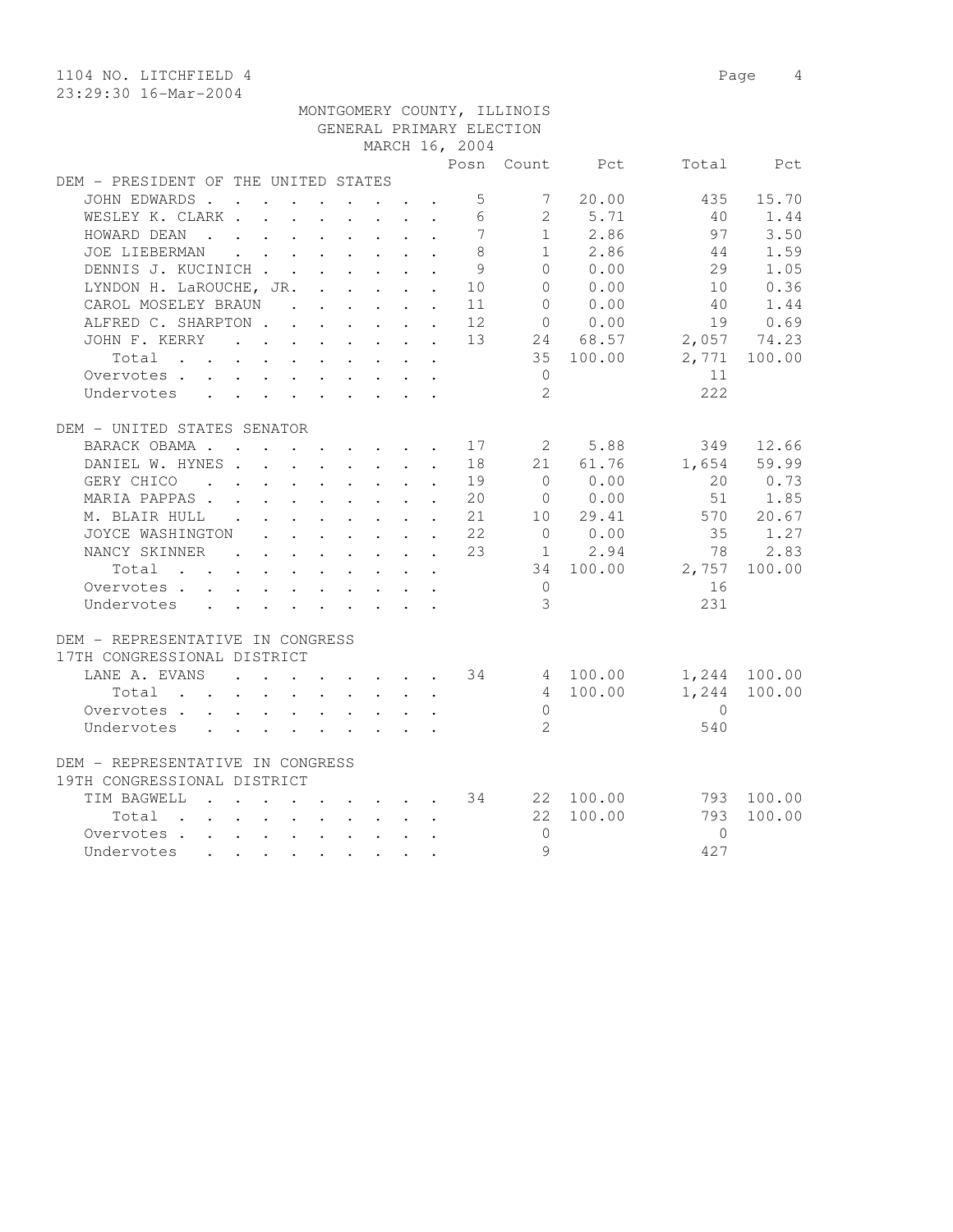| 1104 NO. LITCHFIELD 4                                                                                               |                              |                |                |             |       | Page 5 |
|---------------------------------------------------------------------------------------------------------------------|------------------------------|----------------|----------------|-------------|-------|--------|
| 23:29:30 16-Mar-2004                                                                                                |                              |                |                |             |       |        |
| MONTGOMERY COUNTY, ILLINOIS                                                                                         |                              |                |                |             |       |        |
| GENERAL PRIMARY ELECTION                                                                                            |                              |                |                |             |       |        |
|                                                                                                                     |                              | MARCH 16, 2004 |                |             |       |        |
|                                                                                                                     |                              |                | Posn Count     | Pct         | Total | Pct    |
| DEM - DELEGATE TO THE NATIONAL NOMINATING CONVENTION                                                                |                              |                |                |             |       |        |
| 17TH CONGRESSIONAL DISTRICT                                                                                         |                              |                |                |             |       |        |
| VOTE FOR 5                                                                                                          |                              |                |                |             |       |        |
| MIKE BOLAND (DEAN)                                                                                                  |                              | 41             | $2^{\circ}$    | 11.11       | 410   | 6.65   |
| GRACIELA HERNANDEZ (DEAN)                                                                                           |                              | 42             | 1              | 5.56        | 303   | 4.91   |
| DON JOHNSTON (DEAN)                                                                                                 |                              | 43             |                | 1 5.56      | 370   | 6.00   |
| MARY K. "KAYT" NORRIS (DEAN)                                                                                        |                              | 44             |                | 1 5.56      | 345   | 5.59   |
| NORM M. WINICK (DEAN)                                                                                               |                              | 45             |                | 1 5.56      | 305   | 4.95   |
| GLORIA FERGUSON (KUCINICH)                                                                                          |                              | 46             |                | $0 \t 0.00$ | 176   | 2.85   |
| DAVID AMOR (KUCINICH)                                                                                               |                              | 47             | $\overline{0}$ | 0.00        | 142   | 2.30   |
| KAREN GOURD (KUCINICH)                                                                                              |                              | 48             | $\overline{0}$ | 0.00        | 151   | 2.45   |
| JAMES DICE (KUCINICH)                                                                                               |                              | 49             | $\overline{0}$ | 0.00        | 132   | 2.14   |
| VINCENT G. THOMAS (KUCINICH)                                                                                        |                              | 50             | $\circ$        | 0.00        | 154   | 2.50   |
| PAT O'BRIEN (GEPHARDT)                                                                                              |                              | 58             | $\mathbf{1}$   | 5.56        | 97    | 1.57   |
|                                                                                                                     |                              |                | $\Omega$       |             |       |        |
| MIKE SHAMPINE (GEPHARDT)                                                                                            |                              | 59             |                | 0.00        | 42    | 0.68   |
| CHARLES E. CASH, JR. (GEPHARDT)                                                                                     |                              | 60             | $\circ$        | 0.00        | 41    | 0.66   |
| DENNIS A. VANDERGINST (EDWARDS)                                                                                     |                              | 61             | $\circ$        | 0.00        | 91    | 1.48   |
| M. EVA SAVALA (EDWARDS)                                                                                             |                              | 62             | $\overline{0}$ | 0.00        | 90    | 1.46   |
| ROBIN A. JOHNSON (EDWARDS)                                                                                          |                              | 63             | 0              | 0.00        | 101   | 1.64   |
| LYNDA FAINTER (EDWARDS)                                                                                             |                              | 64             | 0              | 0.00        | 90    | 1.46   |
| DAVID M. CAMPBELL (EDWARDS)                                                                                         |                              | 65             | 0              | 0.00        | 100   | 1.62   |
| DAVID ANDICH (CLARK)                                                                                                | $\ddot{\phantom{a}}$         | 66             | $\circ$        | 0.00        | 16    | 0.26   |
| STUART LEFSTEIN (CLARK)                                                                                             | $\ddot{\phantom{a}}$         | 67             | $\Omega$       | 0.00        | 11    | 0.18   |
| MATT O'BRIEN (CLARK)                                                                                                |                              | 68             | $\Omega$       | 0.00        | 17    | 0.28   |
| SUZANNE GOLDEN (CLARK)                                                                                              |                              | 69             | $\circ$        | 0.00        | 15    | 0.24   |
| SONIA CERVANTES (CLARK)                                                                                             |                              | 70             | $\overline{0}$ | 0.00        | 24    | 0.39   |
| PAUL L MANGIERI (KERRY)                                                                                             |                              | 71             | $\overline{2}$ | 11.11       | 557   | 9.03   |
| PATRICIA "PAT" VERONDA (KERRY)                                                                                      |                              | 72             | $\mathbf{2}$   | 11.11       | 599   | 9.71   |
| JOSE "JOE" MORENO (KERRY)                                                                                           |                              | 73             | $\mathfrak{Z}$ | 16.67       | 602   | 9.76   |
| MARGARET WALKER (KERRY)                                                                                             |                              | 74             | $2^{\circ}$    | 11.11       | 602   | 9.76   |
| PORTER MCNEIL (KERRY)                                                                                               |                              | 75             | $2^{\circ}$    | 11.11       | 584   | 9.47   |
| Total                                                                                                               |                              |                | 18             | 100.00      | 6,167 | 100.00 |
| Overvotes                                                                                                           |                              |                | $\overline{0}$ |             | 43    |        |
| Undervotes                                                                                                          |                              |                | 12             |             | 2,538 |        |
|                                                                                                                     |                              |                |                |             |       |        |
| DEM - ALTERNATE DELEGATE TO THE NATIONAL NOMINATING<br>CONVENTION 17TH CONGRESSIONAL DISTRICT                       |                              |                |                |             |       |        |
|                                                                                                                     |                              |                |                |             |       |        |
| JEANETTE HUNTER (DEAN)<br>$\mathbf{r}$ , and $\mathbf{r}$ , and $\mathbf{r}$                                        |                              | 113            | $1 \quad$      | 20.00       | 126   | 9.07   |
| AMANDA L. HICKS (KUCINICH)<br>$\mathcal{L}^{\text{max}}(\mathcal{L}^{\text{max}})$ . The $\mathcal{L}^{\text{max}}$ |                              | 114            | 0              | 0.00        | 58    | 4.18   |
| ROXANE ZAMORA (EDWARDS).<br>$\cdot$ $\cdot$ $\cdot$                                                                 |                              | 115            | 0              | 0.00        | 193   | 13.89  |
| MARY RISELING (CLARK)                                                                                               | $\mathbf{r}$                 | 116            | $\circ$        | 0.00        | 42    | 3.02   |
| JOAN C. SCOTT (KERRY)                                                                                               | $\mathbf{A}$<br>$\mathbf{A}$ | 117            |                | 4 80.00     | 970   | 69.83  |
| Total , , , , , , , ,                                                                                               | $\ddot{\phantom{a}}$         |                | 5              | 100.00      | 1,389 | 100.00 |
| Overvotes<br>$\ddot{\phantom{0}}$                                                                                   |                              |                | $\circ$        |             | 13    |        |
| Undervotes                                                                                                          |                              |                | $\mathbf 1$    |             | 382   |        |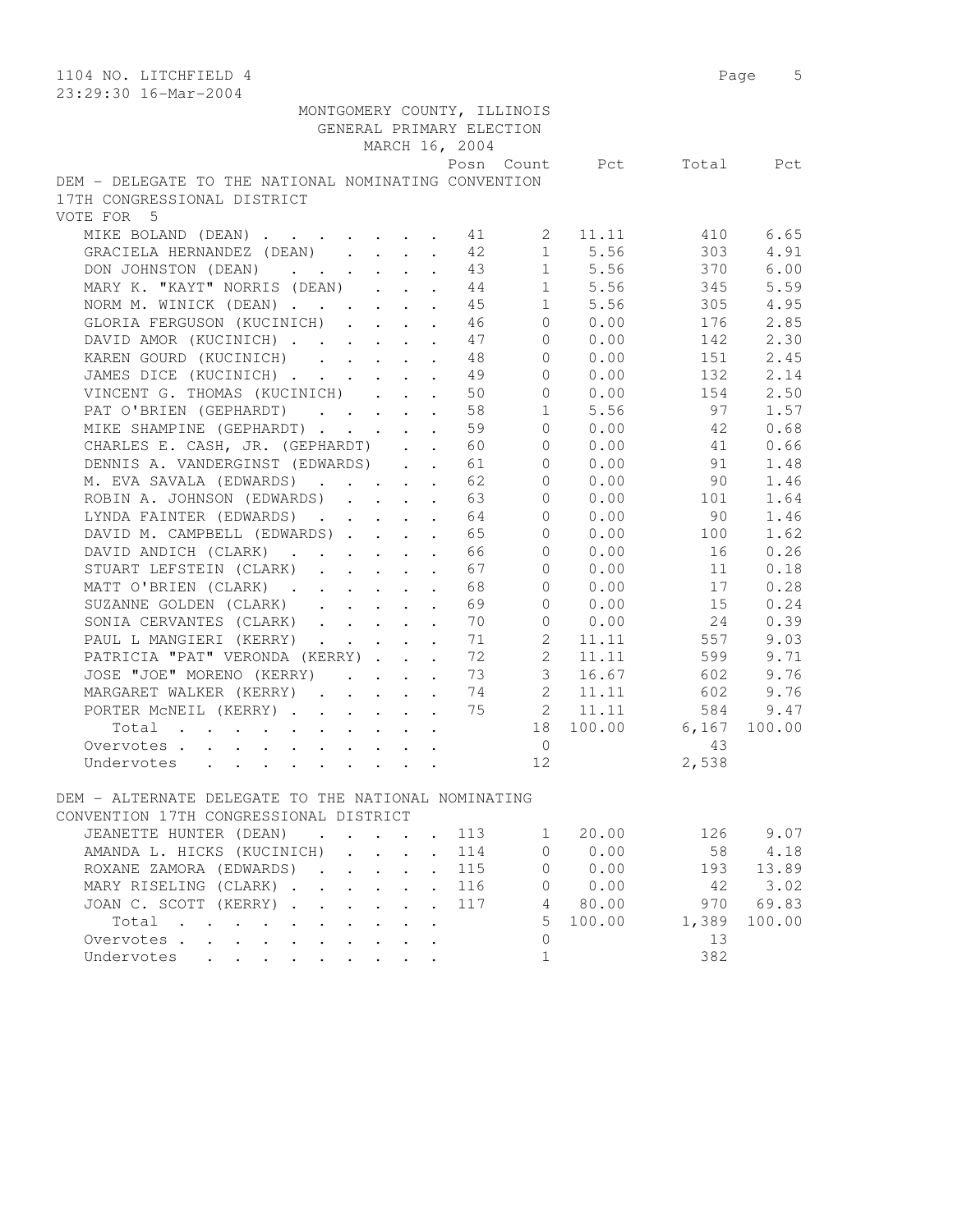| 1104 NO. LITCHFIELD 4<br>23:29:30 16-Mar-2004                   |                       |                    |         | Page<br>6    |
|-----------------------------------------------------------------|-----------------------|--------------------|---------|--------------|
| MONTGOMERY COUNTY, ILLINOIS                                     |                       |                    |         |              |
| GENERAL PRIMARY ELECTION                                        |                       |                    |         |              |
| MARCH 16, 2004                                                  |                       |                    |         |              |
|                                                                 | Posn Count            | Pot.               | Total   | Pct          |
| DEM - DELEGATE TO THE NATIONAL NOMINATING CONVENTION            |                       |                    |         |              |
| 19TH CONGRESSIONAL DISTRICT                                     |                       |                    |         |              |
| VOTE FOR 5                                                      |                       |                    |         |              |
|                                                                 |                       |                    |         |              |
| HAROLD DEAN BYERS (DEAN)                                        | 41<br>7               | 7.37               | 289     | 6.72         |
| JEANNINE RICHARDS (DEAN)                                        | 5 <sup>5</sup><br>42  | 5.26               | 225     | 5.23         |
| LARRY A. DOUGLAS (DEAN)<br>$\ddot{\phantom{a}}$                 | $4\overline{ }$<br>43 | 4.21               | 238     | 5.54         |
| DOROTHY L. SMITH (DEAN)<br>$\ddot{\phantom{a}}$                 | 44<br>$4\phantom{0}$  | 4.21               | 221     | 5.14         |
| MICHAEL HOFFMANN (DEAN)                                         | 45                    | $4\degree$<br>4.21 | 224     | 5.21         |
| LORI KRUEGER (KUCINICH)                                         | 46                    | 5, 5, 26           | 126     | 2.93         |
| JESSE STALLINGS (KUCINICH)                                      | 47                    | 5 5.26             | 97      | 2.26         |
| MARGARET "PEGGY" JENKINS (KUCINICH).                            | 48                    | 4 4.21             | 141     | 3.28         |
| STANLEY I. MEINERT (KUCINICH) 49                                | 3 <sup>7</sup>        | 3.16               | 88      | 2.05         |
| T. L. "TIM" THORTON (KUCINICH)                                  | $4 -$<br>50           | 4.21               | 133     | 3.09         |
| MICHAEL C. HOERNER (EDWARDS)<br>$\cdot$ $\cdot$ $\cdot$ $\cdot$ | $\overline{0}$<br>86  | 0.00               | 88      | 2.05         |
| GWEN M. MONTGOMERY (EDWARDS)                                    | $\overline{0}$<br>87  | 0.00               | 89      | 2.07         |
| $\ddot{\phantom{a}}$ . $\ddot{\phantom{a}}$                     |                       |                    |         |              |
| NEIL J. CALDERON (EDWARDS)                                      | 88<br>$\circ$         | 0.00               | 68      | 1.58         |
| CHARLENE R. LAMBERT (EDWARDS)                                   | 89<br>$\circ$         | 0.00               | 82      | 1.91         |
| GIOVANNI RAY RANDAZZO (EDWARDS)                                 | $\circ$<br>90         | 0.00               | 59      | 1.37         |
| DAVID R. PICCIOLI (CLARK)                                       | $\circ$<br>91         | 0.00               | 18      | 0.42         |
| MICHELLE S. PAUL (CLARK)                                        | 92<br>$\circ$         | 0.00               | 20      | 0.47         |
| MICHAEL G. GRADY (CLARK)                                        | 93<br>$\circ$         | 0.00               | 17      | 0.40         |
| CATHERINE A. COPLEY (CLARK)                                     | 94<br>$\circ$         | 0.00               | 16      | 0.37         |
| JOHN COSTELLO (CLARK)                                           | $2^{\circ}$<br>95     | 2.11               | 42      | 0.98         |
| KURT GRANBERG (KERRY)<br>$\ddot{\phantom{a}}$                   | 12<br>96              | 12.63              | 408     | 9.49         |
| ELLEN SINCLAIR (KERRY)<br>$\ddot{\phantom{a}}$                  | 97                    | 9 9.47             | 410     | 9.54         |
| STEPHEN J SCATES (KERRY)                                        | 98                    | 10 10.53           | 397     | 9.23         |
| SAUNDRA HUDSON (KERRY)<br>$\mathbf{r}$                          | 99                    | 9 9.47             | 412     | 9.58         |
| GERALD "JERRY" PRINCE (KERRY)                                   | 100                   | 8 8.42             | 391     | 9.10         |
|                                                                 |                       | 95 100.00 4,299    |         | 100.00       |
| Total                                                           |                       |                    |         |              |
| Overvotes                                                       | $5^{\circ}$           |                    | 43      |              |
| Undervotes                                                      | 35                    |                    | 1,586   |              |
|                                                                 |                       |                    |         |              |
| DEM - ALTERNATE DELEGATE TO THE NATIONAL NOMINATING             |                       |                    |         |              |
| CONVENTION 19TH CONGRESSIONAL DISTRICT                          |                       |                    |         |              |
| MARCINA "MARCY" M. BECK (DEAN)                                  | 112<br>3              | 11.54              | 98      | 10.29        |
| AMBER WILLIAMS (KUCINICH)                                       | 113                   | $1 \t3.85$         | 44      | 4.62         |
| VIRGINIA LEE HYERS (EDWARDS)                                    | 114                   | 4 15.38            |         | 137 14.39    |
| NATALIE A. ENRIETTO (CLARK)<br>$\sim$                           | 115                   | 0 0.00             | 29      | 3.05         |
| SUSAN R. SHEA (KERRY)                                           | 116                   | 18 69.23           | 644     | 67.65        |
| Total                                                           | 26                    | 100.00             | 952     | 100.00       |
| Overvotes                                                       | 1                     |                    | 3       |              |
| Undervotes                                                      | 4                     |                    | 265     |              |
| $\sim$ $\sim$ $\sim$<br>$\ddot{\phantom{a}}$                    |                       |                    |         |              |
| DEM - REPRESENTATIVE IN THE GENERAL ASSEMBLY                    |                       |                    |         |              |
| 98TH REPRESENTATIVE DISTRICT                                    |                       |                    |         |              |
| GARY HANNIG                                                     | 139                   | 31 100.00          |         | 2,593 100.00 |
| Total                                                           | 31                    | 100.00             | 2,593   | 100.00       |
|                                                                 |                       |                    |         |              |
| Overvotes                                                       | 0                     |                    | $\circ$ |              |
| Undervotes                                                      | 6                     |                    | 401     |              |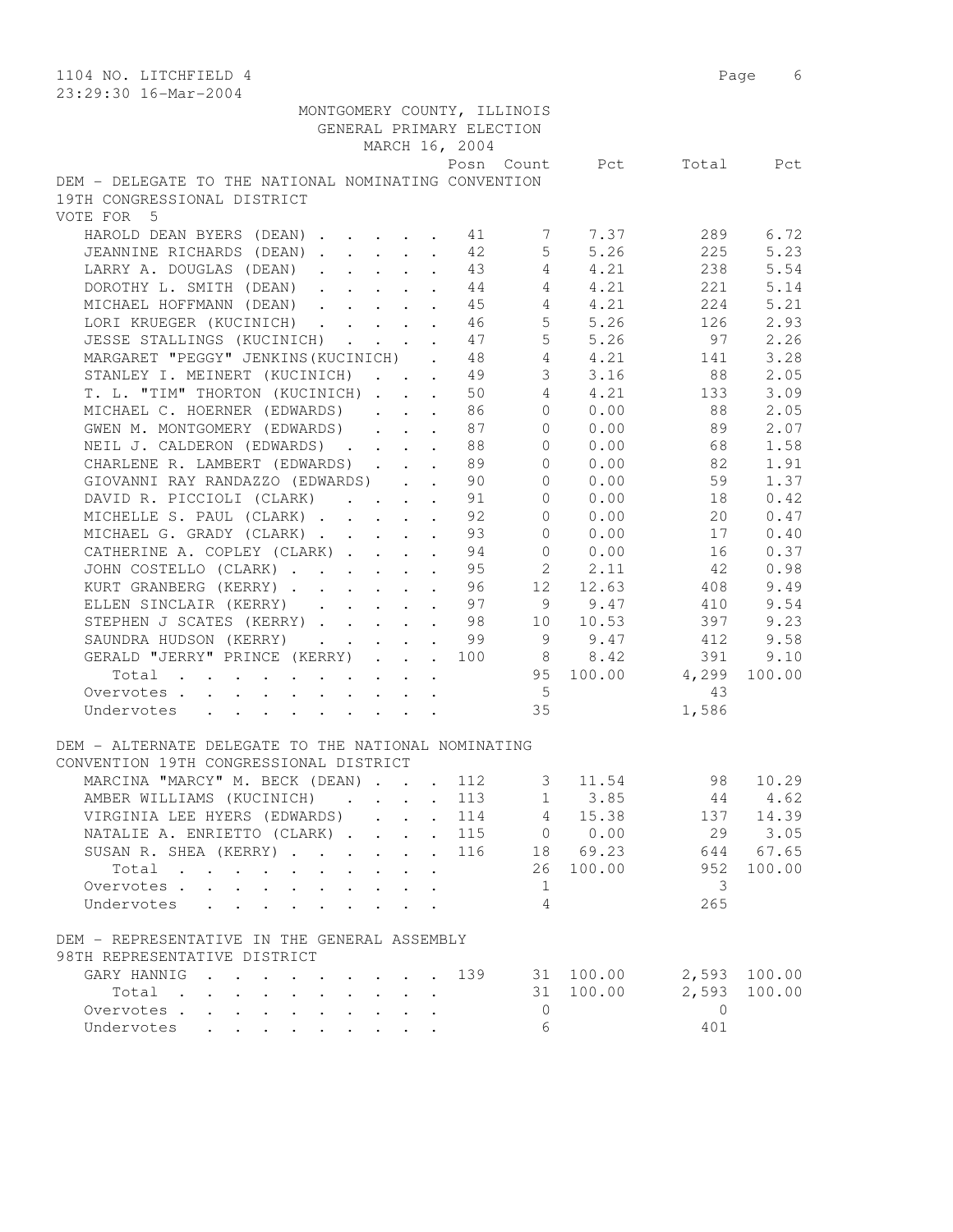| 1104 NO. LITCHFIELD 4                         |                                   | 7<br>Page                 |
|-----------------------------------------------|-----------------------------------|---------------------------|
| 23:29:30 16-Mar-2004                          |                                   |                           |
|                                               | MONTGOMERY COUNTY, ILLINOIS       |                           |
|                                               | GENERAL PRIMARY ELECTION          |                           |
|                                               | MARCH 16, 2004                    |                           |
|                                               | Posn Count Pct                    | Total Pct                 |
| DEM - CIRCUIT CLERK                           |                                   |                           |
| NO CANDIDATE FILED                            |                                   |                           |
| Total                                         | $\circ$                           | $\mathbf{0}$<br>$\bigcap$ |
| Overvotes.<br>Undervotes                      | $\overline{0}$<br>37              | 2,994                     |
|                                               |                                   |                           |
| DEM - STATE'S ATTORNEY                        |                                   |                           |
|                                               | JIM ROBERTS 167 29 100.00         | 2,511 100.00              |
|                                               | 29 100.00<br>Total                | 2,511<br>100.00           |
| Overvotes                                     | $\overline{0}$                    | $\overline{0}$            |
| Undervotes                                    | 8                                 | 483                       |
|                                               |                                   |                           |
| DEM - CORONER                                 |                                   |                           |
|                                               | RICKEY L. BROADDUS 170 31 100.00  | 2,367 100.00              |
|                                               | Total 31 100.00                   | 2,367 100.00              |
| Overvotes                                     | $\overline{0}$                    | $\overline{0}$            |
| Undervotes                                    | 6                                 | 627                       |
|                                               |                                   |                           |
| DEM - COUNTY BOARD DISTRICT 5                 |                                   |                           |
| COUNTY BOARD MEMBER                           |                                   |                           |
|                                               | FRANK J. KOMOR, JR. 174 30 100.00 | 261 100.00                |
| Total                                         | 30 100.00                         | 100.00<br>261             |
| Overvotes.                                    | $\overline{0}$                    | $\bigcirc$                |
| Undervotes                                    | $7\phantom{.0}$                   | 108                       |
|                                               |                                   |                           |
| DEM - JUDGE OF THE SUPREME COURT              |                                   |                           |
| 5TH JUDICIAL DISTRICT (VAC.HON.HARRISON II)   |                                   |                           |
|                                               | GORDON E. MAAG 191 24 100.00      | 1,795 100.00              |
| Total                                         | 24 100.00                         | 1,795 100.00              |
| Overvotes.                                    | $\overline{0}$                    | $\overline{0}$            |
| Undervotes                                    | 13                                | 1,199                     |
|                                               |                                   |                           |
| DEM - JUDGE OF THE APPELLATE COURT            |                                   |                           |
| 5TH JUDICIAL DISTRICT (VAC.HON.RARICK)        |                                   |                           |
| JAMES K. DONOVAN                              | 26 100.00<br>196                  | 1,900 100.00              |
| Total                                         | 26 100.00                         | 1,900<br>100.00           |
| Overvotes                                     | $\overline{0}$                    | $\overline{0}$            |
| Undervotes<br>$\sim$ $\sim$                   | 11<br>$\sim$                      | 1,094                     |
|                                               |                                   |                           |
| DEM - JUDGE OF THE CIRCUIT COURT              |                                   |                           |
| 4TH JUD. CIRC. MONTGOMERY CO. (VAC.HON.HUBER) |                                   |                           |
| KELLY D. LONG 203                             | 30 100.00                         | 2,423 100.00              |
| Total                                         | 30 100.00                         | 2,423<br>100.00           |
| Overvotes                                     | $\overline{0}$                    | $\overline{0}$            |
| Undervotes                                    | 7                                 | 571                       |
|                                               |                                   |                           |
| DEM - PRECINCT COMMITTEEMAN                   |                                   |                           |
| NORTH LITCHFIELD 4                            |                                   |                           |
| BILL WEBB 218                                 | 33 100.00                         |                           |
| Total                                         | 33 100.00                         |                           |
| Overvotes.                                    | $\mathbf{0}$                      |                           |
| Undervotes                                    | 4                                 |                           |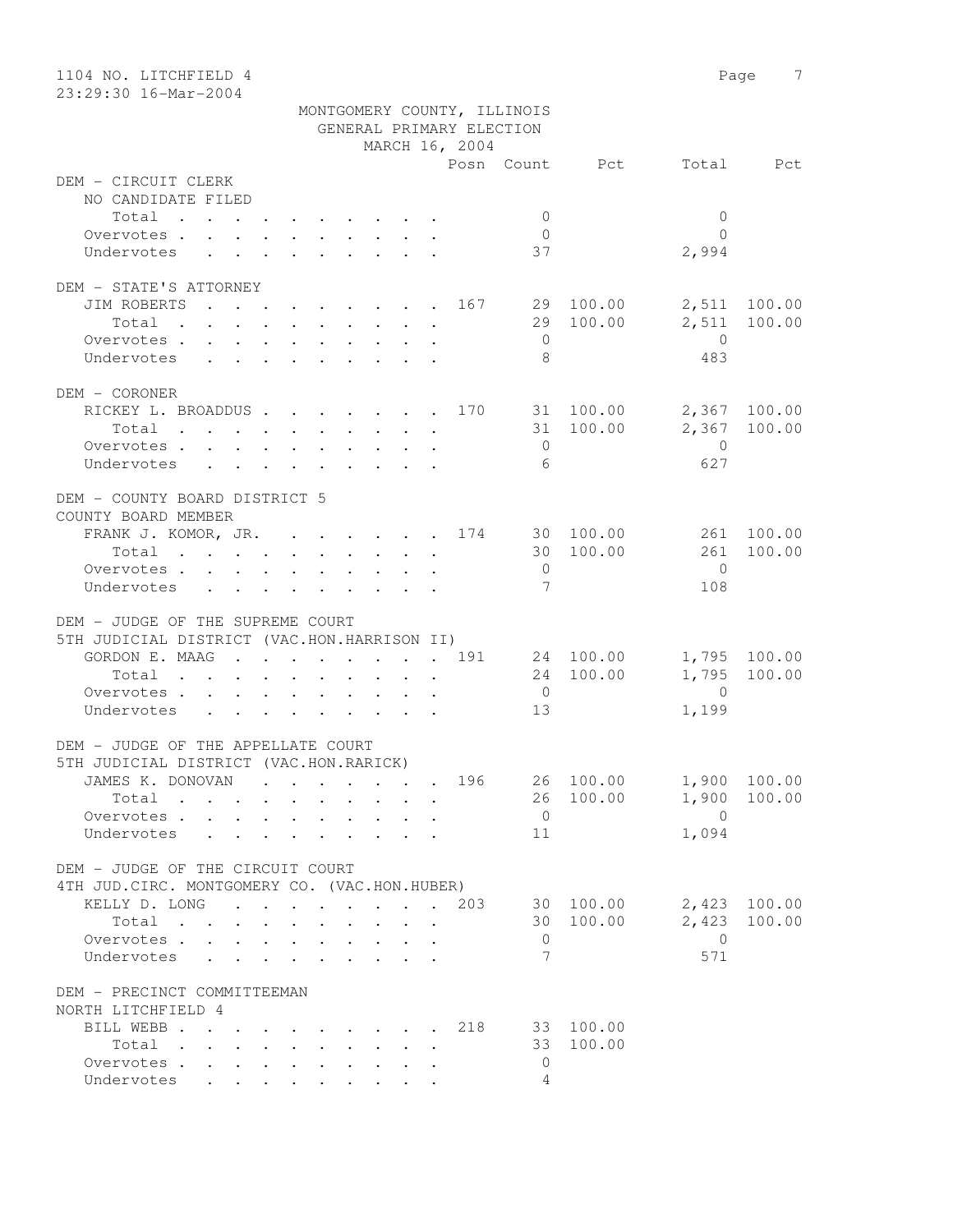|     | 1104 NO. LITCHFIELD 4 |  |                      |         |                                                                                                                 |        |                      |        |                                                             |  |                          |                             |        | Page  | 8      |
|-----|-----------------------|--|----------------------|---------|-----------------------------------------------------------------------------------------------------------------|--------|----------------------|--------|-------------------------------------------------------------|--|--------------------------|-----------------------------|--------|-------|--------|
|     | 23:29:30 16-Mar-2004  |  |                      |         |                                                                                                                 |        |                      |        |                                                             |  |                          |                             |        |       |        |
|     |                       |  |                      |         |                                                                                                                 |        |                      |        |                                                             |  | GENERAL PRIMARY ELECTION | MONTGOMERY COUNTY, ILLINOIS |        |       |        |
|     |                       |  |                      |         |                                                                                                                 |        |                      |        |                                                             |  | MARCH 16, 2004           |                             |        |       |        |
|     |                       |  |                      |         |                                                                                                                 |        |                      |        |                                                             |  |                          | Posn Count                  | Pct    | Total | Pct.   |
|     | MONTGOMERY COUNTY     |  |                      |         |                                                                                                                 |        |                      |        |                                                             |  |                          |                             |        |       |        |
| YES |                       |  |                      |         | the contract of the contract of the contract of the contract of the contract of the contract of the contract of |        |                      |        |                                                             |  | 246                      | 23                          | 32.86  | 1,971 | 43.10  |
| NO. |                       |  | $\sim$ 100 $\pm$     |         |                                                                                                                 |        |                      |        | $\mathcal{L}(\mathcal{A})$ , and $\mathcal{L}(\mathcal{A})$ |  | 247                      | 47                          | 67.14  | 2,602 | 56.90  |
|     | Total                 |  | $\ddot{\phantom{a}}$ |         | $\cdot$ $\cdot$ $\cdot$ $\cdot$                                                                                 |        | $\sim$               | $\sim$ | $\sim$ $\sim$                                               |  |                          | 70                          | 100.00 | 4,573 | 100.00 |
|     | Overvotes.            |  | $\sim$               | $\cdot$ | $\sim$                                                                                                          | $\sim$ | $\ddot{\phantom{a}}$ | $\sim$ |                                                             |  |                          | 0                           |        | 4     |        |
|     | Undervotes            |  |                      |         |                                                                                                                 |        |                      |        |                                                             |  |                          | 6                           |        | 416   |        |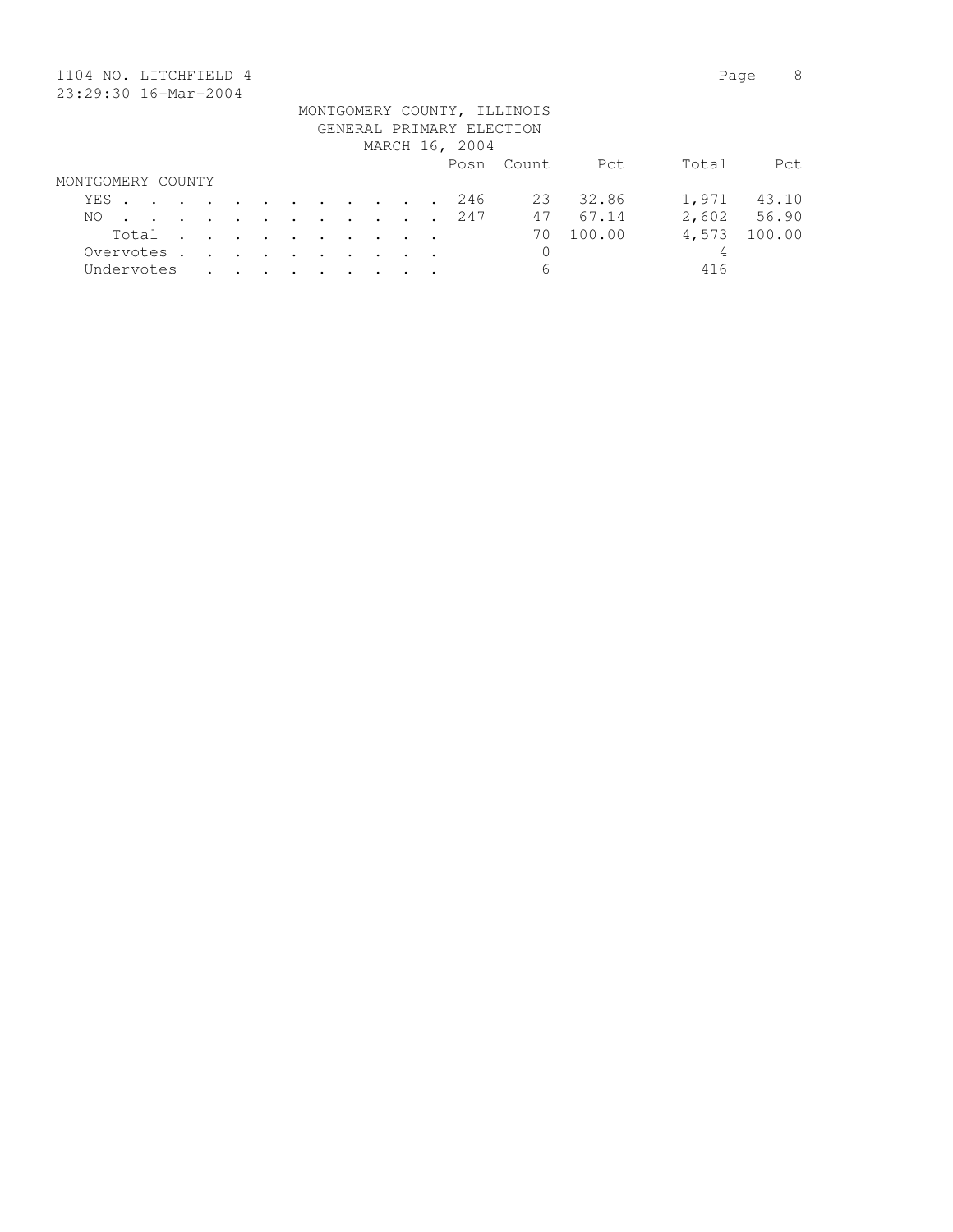| 1105 NO. LITCHFIELD 5 |                             |  | Page 1 |  |
|-----------------------|-----------------------------|--|--------|--|
| 23:29:30 16-Mar-2004  |                             |  |        |  |
|                       | MONTGOMERY COUNTY, ILLINOIS |  |        |  |

|                                                                                               |        |                                         |        |        | GENERAL PRIMARY ELECTION |                 |                |                |              |
|-----------------------------------------------------------------------------------------------|--------|-----------------------------------------|--------|--------|--------------------------|-----------------|----------------|----------------|--------------|
|                                                                                               |        |                                         |        |        | MARCH 16, 2004           |                 |                |                |              |
|                                                                                               |        |                                         |        |        |                          |                 | Posn Count Pct | Total          | Pct          |
| Precincts Counted - TOTAL                                                                     |        |                                         |        |        |                          | $\mathbf{1}$    | 2.38           | 42             | 100.00       |
| Registered Voters - TOTAL                                                                     |        |                                         |        |        |                          | 428             |                | 18,263         |              |
| Ballots Cast - TOTAL                                                                          |        |                                         |        |        |                          | 97              | 22.66          |                | 5,007 27.42  |
| Ballots Cast - BLANK                                                                          |        |                                         |        |        |                          |                 | $1 \t 0.23$    | 71             | 0.39         |
| Ballots Cast - REPUBLICAN                                                                     |        |                                         |        |        |                          | 36              |                | 1,683          |              |
| Ballots Cast - REP. YELLOW                                                                    |        |                                         |        |        |                          | 36              |                | 894            |              |
| Ballots Cast - REP. YEL/BLK.ST.                                                               |        |                                         |        |        |                          | $\overline{0}$  |                | 561            |              |
| Ballots Cast - REP. FED. 17TH                                                                 |        |                                         |        |        |                          | $\overline{0}$  |                | 2              |              |
| Ballots Cast - REP. FED. 19TH                                                                 |        |                                         |        |        |                          | $\overline{0}$  |                | 2              |              |
| Ballots Cast - DEMOCRATIC                                                                     |        |                                         |        |        |                          | 55              |                | 3,004          |              |
| Ballots Cast - DEM. GREEN                                                                     |        |                                         |        |        |                          | 55              |                | 1,839          |              |
| Ballots Cast - DEM. GRN/BLK.ST.                                                               |        |                                         |        |        |                          | $\overline{0}$  |                | 874            |              |
| Ballots Cast - DEM. FED. 17TH                                                                 |        |                                         |        |        |                          | $\mathbf{0}$    |                | 6              |              |
| Ballots Cast - DEM. FED. 19TH                                                                 |        |                                         |        |        |                          | $\overline{0}$  |                | $\overline{4}$ |              |
| Ballots Cast - NONPARTISAN                                                                    |        |                                         |        |        |                          | $6\overline{6}$ |                | 320            |              |
| Ballots Cast - NON. WHITE                                                                     |        |                                         |        |        |                          | 6               |                | 281            |              |
|                                                                                               |        |                                         |        |        |                          |                 |                |                |              |
| REP - PRESIDENT OF THE UNITED STATES                                                          |        |                                         |        |        |                          |                 |                |                |              |
| GEORGE W. BUSH 5 24 100.00                                                                    |        |                                         |        |        |                          |                 |                |                | 1,274 100.00 |
| Total                                                                                         |        |                                         |        |        |                          |                 | 24 100.00      |                | 1,274 100.00 |
| Overvotes.                                                                                    |        |                                         |        |        |                          | $\overline{0}$  |                | $\mathbf{0}$   |              |
| Undervotes                                                                                    |        |                                         |        |        |                          | 12              |                | 409            |              |
|                                                                                               |        |                                         |        |        |                          |                 |                |                |              |
| REP - UNITED STATES SENATOR                                                                   |        |                                         |        |        |                          |                 |                |                |              |
| JIM OBERWEIS                                                                                  |        |                                         |        |        | 9                        | 6               | 17.65          | 256            | 17.26        |
| ANDY MCKENNA                                                                                  |        |                                         |        |        | 10                       |                 | 2 5.88         | 210            | 14.16        |
| JOHN BORLING                                                                                  |        |                                         |        |        | 11                       | $\overline{0}$  | 0.00           | 26             | 1.75         |
| STEVEN J. RAUSCHENBERGER                                                                      |        |                                         |        |        | 12                       |                 | 8 23.53        | 144            | 9.71         |
| JACK RYAN                                                                                     |        |                                         |        |        |                          |                 | 13 13 38.24    |                | 663 44.71    |
| CHIRINJEEV KATHURIA 14 1 2.94                                                                 |        |                                         |        |        |                          |                 |                | 15             | 1.01         |
| JONATHAN C. WRIGHT 15                                                                         |        |                                         |        |        |                          |                 | 4 11.76        | 136            | 9.17         |
| NORM HILL 16 0 0.00                                                                           |        |                                         |        |        |                          |                 |                | 33             | 2.23         |
| Total                                                                                         |        |                                         |        |        |                          |                 | 34 100.00      | 1,483          | 100.00       |
| Overvotes                                                                                     |        |                                         |        |        |                          | $\overline{0}$  |                | 23             |              |
| Undervotes                                                                                    |        |                                         |        |        |                          | $\mathbf{2}$    |                | 177            |              |
|                                                                                               |        |                                         |        |        |                          |                 |                |                |              |
| REP - REPRESENTATIVE IN CONGRESS                                                              |        |                                         |        |        |                          |                 |                |                |              |
| 17TH CONGRESSIONAL DISTRICT                                                                   |        |                                         |        |        |                          |                 |                |                |              |
| ANDREA LANE ZINGA<br>$\mathbf{r}$ , $\mathbf{r}$ , $\mathbf{r}$ , $\mathbf{r}$ , $\mathbf{r}$ |        |                                         |        |        |                          | 23              | 23 100.00      |                | 360 100.00   |
| Total                                                                                         |        |                                         |        |        |                          |                 | 23 100.00      | 360            | 100.00       |
| Overvotes                                                                                     |        |                                         |        |        |                          | $\overline{0}$  |                | $\bigcirc$     |              |
| $\bullet$ .<br><br><br><br><br><br><br><br><br><br><br><br>                                   |        | $\cdot$ $\cdot$ $\cdot$ $\cdot$         |        |        |                          |                 |                | 327            |              |
| Undervotes                                                                                    |        | $\cdot$ $\cdot$ $\cdot$ $\cdot$ $\cdot$ |        |        |                          | 13              |                |                |              |
|                                                                                               |        |                                         |        |        |                          |                 |                |                |              |
| REP - REPRESENTATIVE IN CONGRESS<br>19TH CONGRESSIONAL DISTRICT                               |        |                                         |        |        |                          |                 |                |                |              |
|                                                                                               |        |                                         |        |        |                          |                 |                |                |              |
| JOHN M. SHIMKUS                                                                               |        |                                         |        |        | 23                       | $\Omega$        |                | 651            | 100.00       |
| Total                                                                                         | $\sim$ | $\mathbf{L}$                            | $\sim$ | $\sim$ |                          | $\Omega$        |                | 651            | 100.00       |
| Overvotes.                                                                                    |        |                                         |        |        |                          | 0               |                | $\overline{0}$ |              |
| Undervotes                                                                                    |        |                                         |        |        |                          | $\Omega$        |                | 345            |              |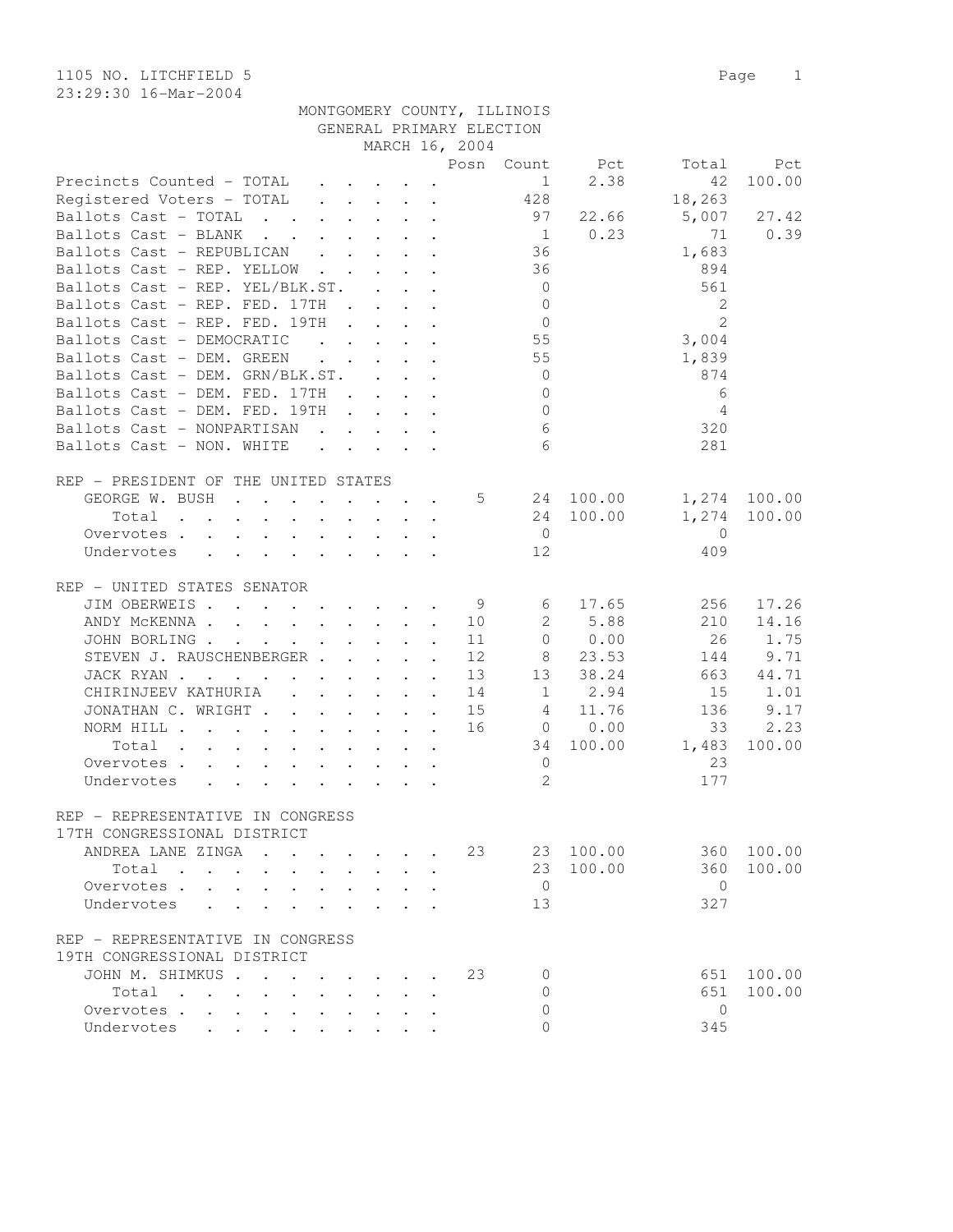| 1105 NO. LITCHFIELD 5<br>23:29:30 16-Mar-2004                                                      |              |                         |                                 |                      |                          |                             |                |                        | 2<br>Page          |
|----------------------------------------------------------------------------------------------------|--------------|-------------------------|---------------------------------|----------------------|--------------------------|-----------------------------|----------------|------------------------|--------------------|
|                                                                                                    |              |                         |                                 |                      |                          | MONTGOMERY COUNTY, ILLINOIS |                |                        |                    |
|                                                                                                    |              |                         |                                 |                      | GENERAL PRIMARY ELECTION |                             |                |                        |                    |
|                                                                                                    |              |                         |                                 |                      | MARCH 16, 2004           |                             |                |                        |                    |
|                                                                                                    |              |                         |                                 |                      |                          |                             | Posn Count Pct |                        | Total Pct          |
| REP - DELEGATE TO THE NATIONAL NOMINATING CONVENTION                                               |              |                         |                                 |                      |                          |                             |                |                        |                    |
| 17TH CONGRESSIONAL DISTRICT<br>VOTE FOR 3                                                          |              |                         |                                 |                      |                          |                             |                |                        |                    |
| THOMAS G. GETZ (BUSH) 35 31 34.07                                                                  |              |                         |                                 |                      |                          |                             |                |                        | 522 33.27          |
| REGAN E. RAMSEY (BUSH)                                                                             |              |                         |                                 |                      |                          |                             | 36 30 32.97    |                        | 522 33.27          |
| D. KAY LONG (BUSH) 37 30 32.97 525 33.46                                                           |              |                         |                                 |                      |                          |                             |                |                        |                    |
| Total                                                                                              |              |                         |                                 |                      |                          |                             |                | 91 100.00 1,569 100.00 |                    |
| Overvotes.                                                                                         |              |                         |                                 |                      |                          | $\overline{0}$              |                | $\overline{0}$         |                    |
| Undervotes                                                                                         |              |                         |                                 |                      |                          | 17                          |                | 492                    |                    |
| REP - ALTERNATE DELEGATE TO THE NATIONAL NOMINATING                                                |              |                         |                                 |                      |                          |                             |                |                        |                    |
| CONVENTION 17TH CONGRESSIONAL DISTRICT                                                             |              |                         |                                 |                      |                          |                             |                |                        |                    |
| VOTE FOR 3                                                                                         |              |                         |                                 |                      |                          |                             |                |                        |                    |
| TIMOTHY B. ZOLLINGER (BUSH) 43 28 33.73                                                            |              |                         |                                 |                      |                          |                             |                |                        | 496 33.88          |
| CANDICE D. TREES (BUSH) 44 28 33.73                                                                |              |                         |                                 |                      |                          |                             |                |                        | 489 33.40          |
| NORINE K. HAMMOND (BUSH) 45 27 32.53                                                               |              |                         |                                 |                      |                          |                             |                |                        | 479 32.72          |
| Total 83 100.00 1,464 100.00                                                                       |              |                         |                                 |                      |                          |                             |                |                        |                    |
| Overvotes                                                                                          |              |                         |                                 |                      |                          | $\overline{0}$              |                | $\overline{0}$         |                    |
| Undervotes                                                                                         |              |                         |                                 |                      |                          | 25                          |                | 597                    |                    |
| REP - DELEGATE TO THE NATIONAL NOMINATING CONVENTION                                               |              |                         |                                 |                      |                          |                             |                |                        |                    |
| 19TH CONGRESSIONAL DISTRICT                                                                        |              |                         |                                 |                      |                          |                             |                |                        |                    |
| VOTE FOR 4<br>DAVID S. LUECHTEFELD (BUSH) 35                                                       |              |                         |                                 |                      |                          | $\circ$                     |                |                        | 773 25.62          |
| JOHN 0. JONES (BUSH) 36                                                                            |              |                         |                                 |                      |                          | $\circ$                     |                |                        | 753 24.96          |
| ROBERT C. "BOB" WINCHESTER (BUSH) 37                                                               |              |                         |                                 |                      |                          | $\circ$                     |                |                        | 742 24.59          |
|                                                                                                    |              |                         |                                 |                      |                          | $\circ$                     |                |                        | 749 24.83          |
| WILLIAM "BILL" CELLINI (BUSH) 38                                                                   |              |                         |                                 |                      |                          | $\circ$                     |                | 3,017                  | 100.00             |
| Total                                                                                              |              |                         |                                 |                      |                          | $\circ$                     |                | $\overline{0}$         |                    |
| Overvotes<br>Undervotes                                                                            |              |                         |                                 |                      |                          | $\Omega$                    |                | 967                    |                    |
| REP - ALTERNATE DELEGATE TO THE NATIONAL NOMINATING                                                |              |                         |                                 |                      |                          |                             |                |                        |                    |
| CONVENTION 19TH CONGRESSIONAL DISTRICT                                                             |              |                         |                                 |                      |                          |                             |                |                        |                    |
| VOTE FOR 4<br>ROBIN L. LONG (BUSH) 44                                                              |              |                         |                                 |                      |                          | 0                           |                | 715                    | 25.04              |
| SHEOW H. "SHOWAY" CHANG (BUSH) 45                                                                  |              |                         |                                 |                      |                          | 0                           |                | 694                    | 24.30              |
| LANE HARVEY (BUSH)                                                                                 |              |                         |                                 |                      | 46                       | 0                           |                |                        |                    |
| RODNEY L. DAVIS (BUSH)                                                                             |              |                         |                                 | $\ddot{\phantom{a}}$ | 47                       | 0                           |                | 750                    | 697 24.40<br>26.26 |
| Total                                                                                              |              | $\sim$                  |                                 |                      |                          | $\mathbf{0}$                |                | 2,856                  | 100.00             |
| Overvotes                                                                                          |              |                         | $\cdot$ $\cdot$ $\cdot$ $\cdot$ |                      |                          | $\Omega$                    |                | $\bigcirc$             |                    |
|                                                                                                    | $\mathbf{L}$ | $\cdot$ $\cdot$ $\cdot$ |                                 |                      |                          | $\Omega$                    |                | 1,128                  |                    |
| Undervotes                                                                                         | $\mathbf{L}$ |                         |                                 |                      |                          |                             |                |                        |                    |
| REP - REPRESENTATIVE IN THE GENERAL ASSEMBLY<br>98TH REPRESENTATIVE DISTRICT<br>NO CANDIDATE FILED |              |                         |                                 |                      |                          |                             |                |                        |                    |
| Total                                                                                              |              |                         |                                 |                      |                          | $\mathbf{0}$                |                | $\mathbf{0}$           |                    |
| Overvotes.                                                                                         |              |                         |                                 |                      |                          | $\mathbf{0}$                |                | 0                      |                    |
|                                                                                                    |              |                         |                                 |                      |                          | 36                          |                | 1,679                  |                    |
| Undervotes                                                                                         |              |                         |                                 |                      |                          |                             |                |                        |                    |
| REP - CIRCUIT CLERK                                                                                |              |                         |                                 |                      |                          |                             |                |                        |                    |
| MARY WEBB                                                                                          |              |                         |                                 |                      | 86                       |                             | 33 100.00      |                        | 1,501 100.00       |
| Total                                                                                              |              |                         |                                 |                      |                          |                             | 33 100.00      | 1,501                  | 100.00             |
| Overvotes.                                                                                         |              |                         |                                 |                      |                          | $\mathbf{0}$                |                | $\overline{0}$         |                    |
| Undervotes                                                                                         |              |                         |                                 |                      |                          | 3                           |                | 178                    |                    |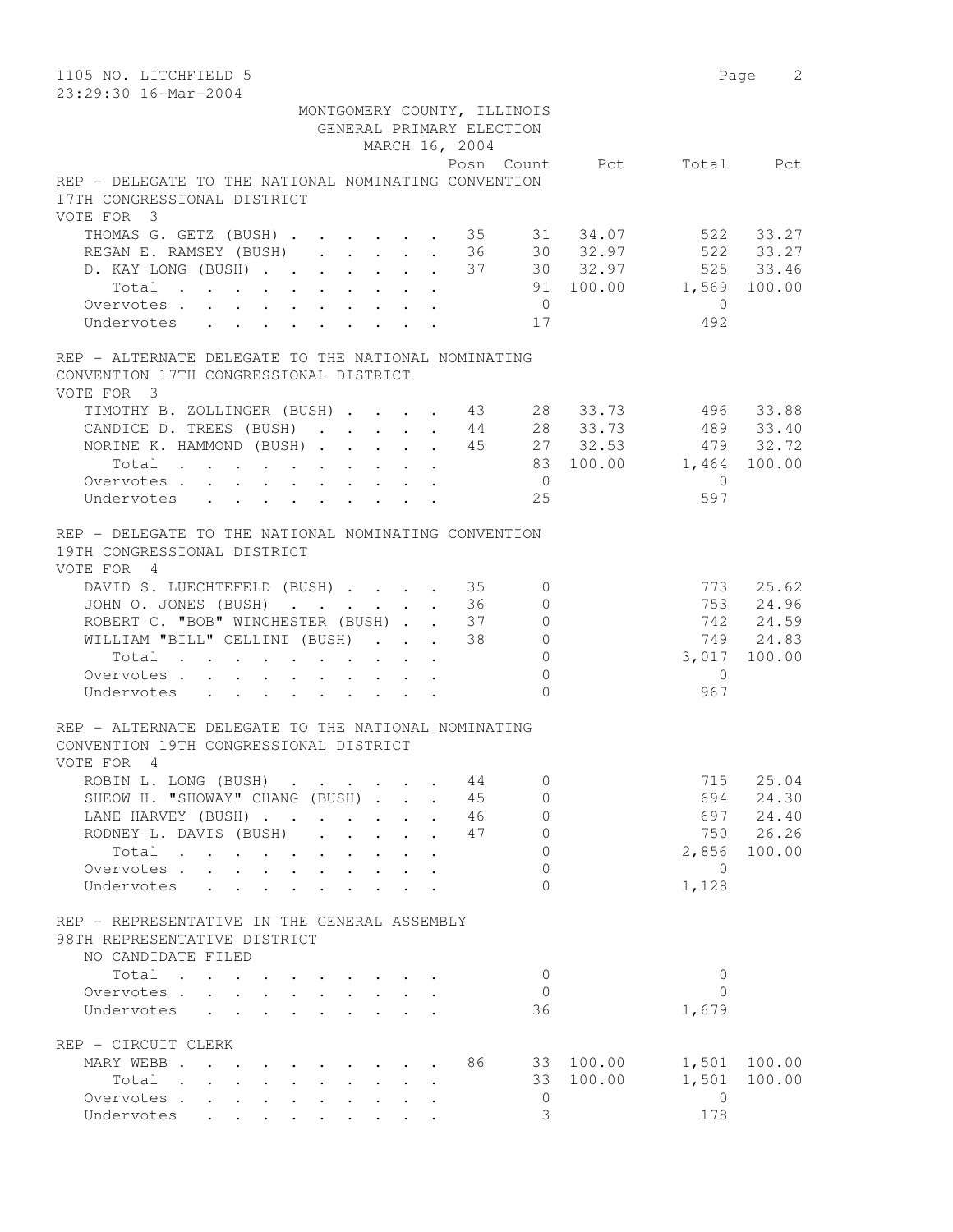| 1105 NO. LITCHFIELD 5<br>23:29:30 16-Mar-2004                                                                                                                                            |                                                                           | Page<br>3      |
|------------------------------------------------------------------------------------------------------------------------------------------------------------------------------------------|---------------------------------------------------------------------------|----------------|
|                                                                                                                                                                                          | MONTGOMERY COUNTY, ILLINOIS<br>GENERAL PRIMARY ELECTION<br>MARCH 16, 2004 |                |
|                                                                                                                                                                                          | Posn Count Pct                                                            | Total<br>Pct   |
| REP - STATE'S ATTORNEY                                                                                                                                                                   |                                                                           |                |
| NO CANDIDATE FILED                                                                                                                                                                       |                                                                           |                |
| Total                                                                                                                                                                                    | 0                                                                         | 0              |
| Overvotes .<br>$\mathbf{L}$                                                                                                                                                              | 0                                                                         | $\Omega$       |
| Undervotes<br>$\ddot{\phantom{a}}$                                                                                                                                                       | 36                                                                        | 1,679          |
| REP - CORONER                                                                                                                                                                            |                                                                           |                |
| NO CANDIDATE FILED                                                                                                                                                                       |                                                                           |                |
| Total .<br>$\cdots$                                                                                                                                                                      | $\overline{0}$                                                            | $\overline{0}$ |
| Overvotes<br>$\sim$<br>$\ddot{\phantom{0}}$                                                                                                                                              | $\overline{0}$<br>$\cdot$ $\cdot$ $\cdot$ $\cdot$<br>$\ddot{\phantom{0}}$ | $\Omega$       |
| Undervotes<br>$\ddot{\phantom{a}}$                                                                                                                                                       | 36<br>$\cdot$ $\cdot$ $\cdot$ $\cdot$                                     | 1,679          |
|                                                                                                                                                                                          |                                                                           |                |
| REP - COUNTY BOARD DISTRICT 7<br>COUNTY BOARD MEMBER                                                                                                                                     |                                                                           |                |
| VOTE FOR 2                                                                                                                                                                               |                                                                           |                |
| EDWARD HELGEN<br>$\mathbf{r}$ , $\mathbf{r}$ , $\mathbf{r}$ , $\mathbf{r}$                                                                                                               | 98 — 10<br>32 56.14                                                       | 241 53.44      |
| MARY BATHURST<br>$\cdot$ $\cdot$ $\cdot$ $\cdot$ $\cdot$ $\cdot$ $\cdot$ $\cdot$                                                                                                         | 99 25 43.86                                                               | 210 46.56      |
| Total<br>$\ddot{\phantom{0}}$                                                                                                                                                            | 57 100.00<br>$\mathbf{r}$ and $\mathbf{r}$                                | 451<br>100.00  |
| Overvotes<br>$\ddot{\phantom{0}}$<br>$\ddot{\phantom{0}}$                                                                                                                                | $\overline{0}$<br>$\ddot{\phantom{0}}$<br>$\ddot{\phantom{0}}$            | $\overline{0}$ |
| Undervotes<br>$\ddot{\phantom{0}}$<br>$\ddot{\phantom{0}}$<br>$\bullet$ .<br><br><br><br><br><br><br><br><br><br><br><br><br>$\ddot{\phantom{0}}$<br>$\bullet$ .<br><br><br><br><br><br> | 15<br>$\mathbf{r} = \mathbf{r} + \mathbf{r} + \mathbf{r}$                 | 89             |
| REP - JUDGE OF THE SUPREME COURT                                                                                                                                                         |                                                                           |                |
| 5TH JUDICIAL DISTRICT (VAC.HON.HARRISON II)                                                                                                                                              |                                                                           |                |
| LLOYD A. KARMEIER 113                                                                                                                                                                    | 26 100.00                                                                 | 1,304 100.00   |
| Total<br>$\mathbf{r}$ , $\mathbf{r}$ , $\mathbf{r}$ , $\mathbf{r}$<br>$\mathbf{r}$ , $\mathbf{r}$ , $\mathbf{r}$ , $\mathbf{r}$ , $\mathbf{r}$                                           | 26 100.00                                                                 | 1,304 100.00   |
| Overvotes.                                                                                                                                                                               | $\overline{0}$                                                            | $\circ$        |
| Undervotes<br>$\mathbf{r}$ , $\mathbf{r}$ , $\mathbf{r}$ , $\mathbf{r}$ , $\mathbf{r}$ , $\mathbf{r}$ , $\mathbf{r}$                                                                     | 10                                                                        | 375            |
| REP - JUDGE OF THE APPELLATE COURT                                                                                                                                                       |                                                                           |                |
| 5TH JUDICIAL DISTRICT (VAC.HON.RARICK)                                                                                                                                                   |                                                                           |                |
| NO CANDIDATE FILED                                                                                                                                                                       |                                                                           |                |
| Total                                                                                                                                                                                    | 0                                                                         | 0              |
| Overvotes.<br>$\mathbf{r}$ , $\mathbf{r}$ , $\mathbf{r}$<br>$\bullet$ .                                                                                                                  | $\Omega$                                                                  | $\Omega$       |
| Undervotes                                                                                                                                                                               | 36                                                                        | 1,679          |
|                                                                                                                                                                                          |                                                                           |                |
| REP - JUDGE OF THE CIRCUIT COURT                                                                                                                                                         |                                                                           |                |
| 4TH JUD. CIRC. MONTGOMERY CO. (VAC.HON.HUBER)                                                                                                                                            |                                                                           |                |
| NO CANDIDATE FILED                                                                                                                                                                       |                                                                           |                |
| Total                                                                                                                                                                                    | $\mathbf{0}$                                                              | 0              |
| Overvotes.                                                                                                                                                                               | $\mathbf{0}$                                                              | $\Omega$       |
| Undervotes                                                                                                                                                                               | 36                                                                        | 1,679          |
| REP - PRECINCT COMMITTEEMAN                                                                                                                                                              |                                                                           |                |
| NORTH LITCHFIELD 5                                                                                                                                                                       |                                                                           |                |
| NO CANDIDATE FILED                                                                                                                                                                       |                                                                           |                |
| Total                                                                                                                                                                                    | $\mathbf 0$                                                               |                |
| Overvotes .                                                                                                                                                                              | $\Omega$                                                                  |                |
| Undervotes<br>$\sim$                                                                                                                                                                     | 36                                                                        |                |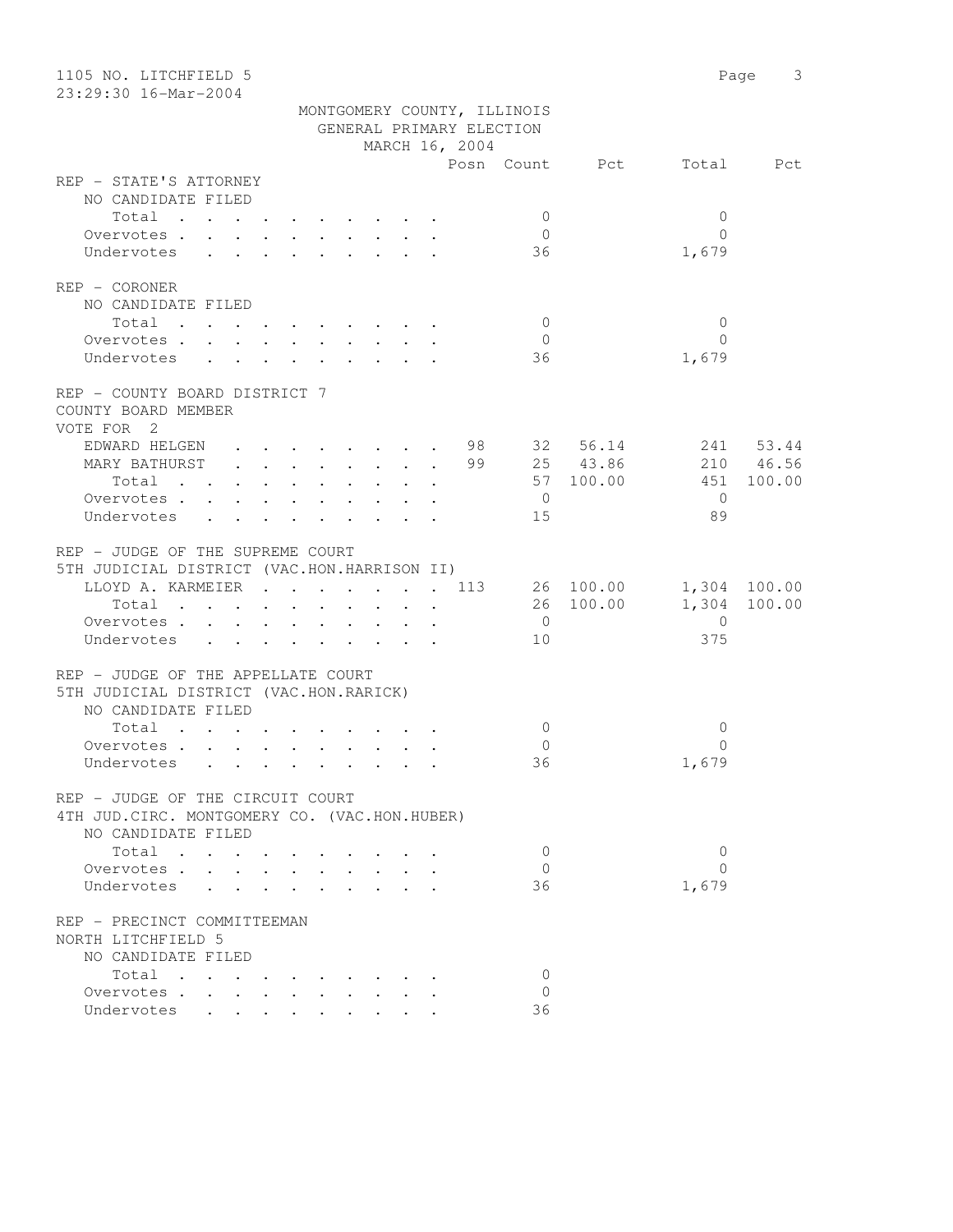1105 NO. LITCHFIELD 5 Page 4

## MONTGOMERY COUNTY, ILLINOIS GENERAL PRIMARY ELECTION MARCH 16, 2004

|                                         |  |  |  |                                                                                                                                                                                                                                   |  |                                                            |                | Posn Count Pct |                   | Total Pct    |
|-----------------------------------------|--|--|--|-----------------------------------------------------------------------------------------------------------------------------------------------------------------------------------------------------------------------------------|--|------------------------------------------------------------|----------------|----------------|-------------------|--------------|
| DEM - PRESIDENT OF THE UNITED STATES    |  |  |  |                                                                                                                                                                                                                                   |  |                                                            |                |                |                   |              |
| JOHN EDWARDS                            |  |  |  |                                                                                                                                                                                                                                   |  | $5 -$                                                      |                | 9 16.67        | 435               | 15.70        |
| WESLEY K. CLARK                         |  |  |  |                                                                                                                                                                                                                                   |  | $6\overline{6}$                                            |                | $1 \t 1.85$    | 40                | 1.44         |
| HOWARD DEAN                             |  |  |  | $\mathcal{A}$ . The set of the set of the set of the set of the $\mathcal{A}$                                                                                                                                                     |  | $7\phantom{.0}$                                            | 1              | 1.85           | 97                | 3.50         |
| JOE LIEBERMAN                           |  |  |  | $\mathbf{r}$ . The set of the set of the set of the set of the set of the set of the set of the set of the set of the set of the set of the set of the set of the set of the set of the set of the set of the set of the set of t |  | 8                                                          |                | $1 \t 1.85$    | 44                | 1.59         |
| DENNIS J. KUCINICH                      |  |  |  |                                                                                                                                                                                                                                   |  | $\overline{9}$                                             |                | 0 0.00         | 29                | 1.05         |
| LYNDON H. LaROUCHE, JR. 10              |  |  |  |                                                                                                                                                                                                                                   |  |                                                            |                | 1 1.85         | 10                | 0.36         |
| CAROL MOSELEY BRAUN 11                  |  |  |  |                                                                                                                                                                                                                                   |  |                                                            |                | $1 \t 1.85$    | 40                | 1.44         |
| ALFRED C. SHARPTON 12                   |  |  |  |                                                                                                                                                                                                                                   |  |                                                            |                | 2 3.70         | 19                | 0.69         |
| JOHN F. KERRY                           |  |  |  |                                                                                                                                                                                                                                   |  |                                                            |                | 13 38 70.37    | 2,057 74.23       |              |
| Total                                   |  |  |  | $\mathbf{r}$ , $\mathbf{r}$ , $\mathbf{r}$ , $\mathbf{r}$ , $\mathbf{r}$ , $\mathbf{r}$                                                                                                                                           |  |                                                            |                | 54 100.00      |                   | 2,771 100.00 |
| Overvotes.                              |  |  |  |                                                                                                                                                                                                                                   |  |                                                            | $\overline{0}$ |                | 11                |              |
| Undervotes                              |  |  |  |                                                                                                                                                                                                                                   |  |                                                            | $\mathbf{1}$   |                | 222               |              |
|                                         |  |  |  |                                                                                                                                                                                                                                   |  |                                                            |                |                |                   |              |
| DEM - UNITED STATES SENATOR             |  |  |  |                                                                                                                                                                                                                                   |  |                                                            |                |                |                   |              |
|                                         |  |  |  |                                                                                                                                                                                                                                   |  |                                                            |                | 17.31          | 349               | 12.66        |
| BARACK OBAMA 17 9                       |  |  |  |                                                                                                                                                                                                                                   |  |                                                            |                |                |                   |              |
| DANIEL W. HYNES.                        |  |  |  |                                                                                                                                                                                                                                   |  | 18                                                         | 32             | 61.54          | 1,654 59.99       |              |
| GERY CHICO                              |  |  |  | $\mathbf{r}$ , $\mathbf{r}$ , $\mathbf{r}$ , $\mathbf{r}$ , $\mathbf{r}$ , $\mathbf{r}$                                                                                                                                           |  | 19                                                         |                | $1 \t 1.92$    | 20                | 0.73         |
| MARIA PAPPAS 20                         |  |  |  |                                                                                                                                                                                                                                   |  |                                                            |                | $1 \t 1.92$    | 51                | 1.85         |
| M. BLAIR HULL 21                        |  |  |  |                                                                                                                                                                                                                                   |  |                                                            |                |                | 6 11.54 570 20.67 |              |
| JOYCE WASHINGTON                        |  |  |  |                                                                                                                                                                                                                                   |  | $\cdot$ $\cdot$ $\cdot$ $\cdot$ $\cdot$ $\cdot$ $\cdot$ 22 |                | $1 \quad 1.92$ | 35                | 1.27         |
| NANCY SKINNER 23                        |  |  |  |                                                                                                                                                                                                                                   |  |                                                            |                | 2 3.85         | 78                | 2.83         |
| Total                                   |  |  |  |                                                                                                                                                                                                                                   |  |                                                            |                |                | 52 100.00 2,757   | 100.00       |
| Overvotes                               |  |  |  |                                                                                                                                                                                                                                   |  |                                                            | $\overline{0}$ |                | 16                |              |
| Undervotes                              |  |  |  |                                                                                                                                                                                                                                   |  |                                                            | $\mathcal{S}$  |                | 231               |              |
|                                         |  |  |  |                                                                                                                                                                                                                                   |  |                                                            |                |                |                   |              |
| DEM - REPRESENTATIVE IN CONGRESS        |  |  |  |                                                                                                                                                                                                                                   |  |                                                            |                |                |                   |              |
| 17TH CONGRESSIONAL DISTRICT             |  |  |  |                                                                                                                                                                                                                                   |  |                                                            |                |                |                   |              |
| LANE A. EVANS 34 42 100.00 1,244 100.00 |  |  |  |                                                                                                                                                                                                                                   |  |                                                            |                |                |                   |              |
| Total                                   |  |  |  | $\begin{array}{cccccccccccccc} . & . & . & . & . & . & . & . & . & . & . \end{array}$                                                                                                                                             |  |                                                            |                | 42 100.00      |                   | 1,244 100.00 |
| Overvotes.                              |  |  |  |                                                                                                                                                                                                                                   |  |                                                            | $\bigcirc$     |                | $\overline{0}$    |              |
| Undervotes                              |  |  |  |                                                                                                                                                                                                                                   |  |                                                            | 13             |                | 540               |              |
|                                         |  |  |  |                                                                                                                                                                                                                                   |  |                                                            |                |                |                   |              |
| DEM - REPRESENTATIVE IN CONGRESS        |  |  |  |                                                                                                                                                                                                                                   |  |                                                            |                |                |                   |              |
| 19TH CONGRESSIONAL DISTRICT             |  |  |  |                                                                                                                                                                                                                                   |  |                                                            |                |                |                   |              |
| TIM BAGWELL.                            |  |  |  |                                                                                                                                                                                                                                   |  | $\cdot$ 34                                                 | $\circ$        |                |                   | 793 100.00   |
|                                         |  |  |  |                                                                                                                                                                                                                                   |  |                                                            | $\circ$        |                | 793               | 100.00       |
| Total                                   |  |  |  | $\mathbf{r}$ , $\mathbf{r}$ , $\mathbf{r}$ , $\mathbf{r}$ , $\mathbf{r}$ , $\mathbf{r}$                                                                                                                                           |  |                                                            |                |                |                   |              |
| Overvotes                               |  |  |  |                                                                                                                                                                                                                                   |  |                                                            | $\overline{0}$ |                | $\Omega$          |              |
| Undervotes                              |  |  |  |                                                                                                                                                                                                                                   |  |                                                            | $\Omega$       |                | 427               |              |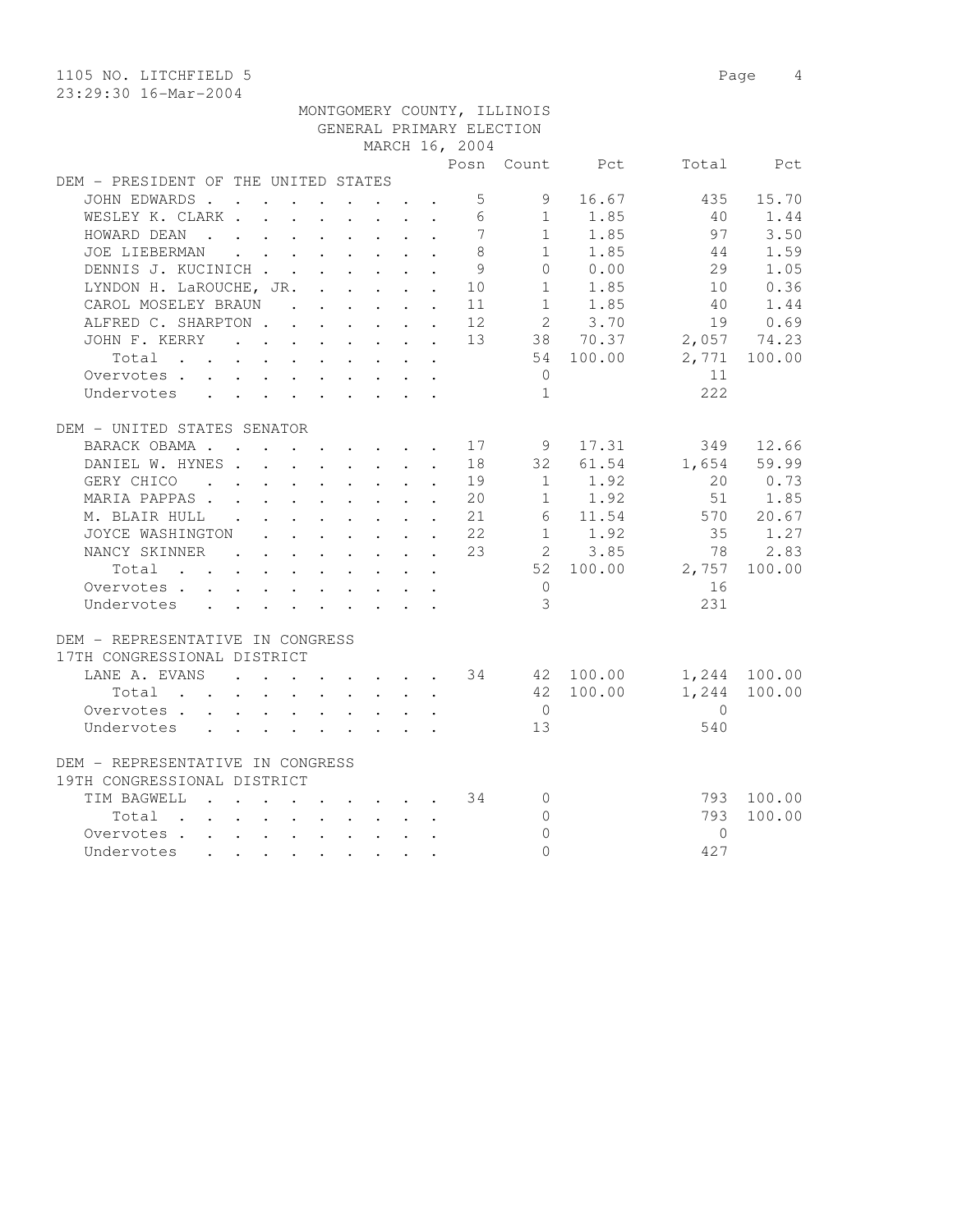| 1105 NO. LITCHFIELD 5                                                                      |                                              |                |                 |                                        |       | Page 5   |
|--------------------------------------------------------------------------------------------|----------------------------------------------|----------------|-----------------|----------------------------------------|-------|----------|
| 23:29:30 16-Mar-2004                                                                       |                                              |                |                 |                                        |       |          |
| MONTGOMERY COUNTY, ILLINOIS                                                                |                                              |                |                 |                                        |       |          |
| GENERAL PRIMARY ELECTION                                                                   |                                              |                |                 |                                        |       |          |
|                                                                                            |                                              | MARCH 16, 2004 |                 |                                        |       |          |
|                                                                                            |                                              |                | Posn Count      | Pct                                    | Total | Pct      |
| DEM - DELEGATE TO THE NATIONAL NOMINATING CONVENTION                                       |                                              |                |                 |                                        |       |          |
| 17TH CONGRESSIONAL DISTRICT                                                                |                                              |                |                 |                                        |       |          |
| VOTE FOR 5                                                                                 |                                              |                |                 |                                        |       |          |
| MIKE BOLAND (DEAN)                                                                         |                                              | 41             | 10              | 5.08                                   | 410   | 6.65     |
| GRACIELA HERNANDEZ (DEAN)                                                                  |                                              | 42             | 6               | 3.05                                   | 303   | 4.91     |
| DON JOHNSTON (DEAN)                                                                        |                                              | 43             |                 | 12 6.09                                | 370   | 6.00     |
| MARY K. "KAYT" NORRIS (DEAN)                                                               |                                              | 44             |                 | 12 6.09                                | 345   | 5.59     |
| NORM M. WINICK (DEAN)                                                                      |                                              | 45             |                 | 8 4.06                                 | 305   | 4.95     |
| GLORIA FERGUSON (KUCINICH)                                                                 |                                              | 46             | 7               | 3.55                                   | 176   | 2.85     |
| DAVID AMOR (KUCINICH)                                                                      |                                              | 47             | 7               | 3.55                                   | 142   | 2.30     |
| KAREN GOURD (KUCINICH)                                                                     |                                              | 48             | $7\overline{ }$ | 3.55                                   | 151   | 2.45     |
| JAMES DICE (KUCINICH)                                                                      |                                              | 49             | 5 <sup>5</sup>  | 2.54                                   | 132   | 2.14     |
| VINCENT G. THOMAS (KUCINICH)                                                               |                                              | 50             | 5               | 2.54                                   | 154   | 2.50     |
|                                                                                            |                                              |                | $\mathcal{S}$   |                                        | 97    |          |
| PAT O'BRIEN (GEPHARDT)                                                                     |                                              | 58             |                 | 1.52                                   |       | 1.57     |
| MIKE SHAMPINE (GEPHARDT)                                                                   |                                              | 59             | $\Omega$        | 0.00                                   | 42    | 0.68     |
| CHARLES E. CASH, JR. (GEPHARDT)                                                            |                                              | 60             | $\overline{0}$  | 0.00                                   | 41    | 0.66     |
| DENNIS A. VANDERGINST (EDWARDS)                                                            |                                              | 61             | $4\overline{ }$ | 2.03                                   | 91    | 1.48     |
| M. EVA SAVALA (EDWARDS)                                                                    |                                              | 62             | $2^{\circ}$     | 1.02                                   | 90    | 1.46     |
| ROBIN A. JOHNSON (EDWARDS)                                                                 |                                              | 63             | $\mathcal{S}$   | 1.52                                   | 101   | 1.64     |
| LYNDA FAINTER (EDWARDS)                                                                    |                                              | 64             | $\mathcal{S}$   | 1.52                                   | 90    | 1.46     |
| DAVID M. CAMPBELL (EDWARDS)                                                                |                                              | 65             | 5               | 2.54                                   | 100   | 1.62     |
| DAVID ANDICH (CLARK)                                                                       | $\ddot{\phantom{a}}$                         | 66             | $\circ$         | 0.00                                   | 16    | 0.26     |
| STUART LEFSTEIN (CLARK)                                                                    |                                              | 67             | $\Omega$        | 0.00                                   | 11    | 0.18     |
| MATT O'BRIEN (CLARK)                                                                       |                                              | 68             | $\Omega$        | 0.00                                   | 17    | 0.28     |
| SUZANNE GOLDEN (CLARK)                                                                     |                                              | 69             | $\mathbf{1}$    | 0.51                                   | 15    | 0.24     |
| SONIA CERVANTES (CLARK)                                                                    |                                              | 70             |                 | $2 \left( \frac{1}{2} \right)$<br>1.02 | 24    | 0.39     |
| PAUL L MANGIERI (KERRY)                                                                    |                                              | 71             |                 | 17 8.63                                | 557   | 9.03     |
| PATRICIA "PAT" VERONDA (KERRY)                                                             |                                              | 72             |                 | 19 9.64                                | 599   | 9.71     |
| JOSE "JOE" MORENO (KERRY)                                                                  |                                              | 73             | 19              | 9.64                                   | 602   | 9.76     |
| MARGARET WALKER (KERRY)                                                                    |                                              | 74             | 21              | 10.66                                  | 602   | 9.76     |
| PORTER MCNEIL (KERRY)                                                                      |                                              | 75             | 19              | 9.64                                   | 584   | 9.47     |
| Total                                                                                      |                                              |                | 197             | 100.00                                 | 6,167 | 100.00   |
| Overvotes                                                                                  |                                              |                | $\mathbf{1}$    |                                        | 43    |          |
| Undervotes                                                                                 |                                              |                | 73              |                                        | 2,538 |          |
|                                                                                            |                                              |                |                 |                                        |       |          |
| DEM - ALTERNATE DELEGATE TO THE NATIONAL NOMINATING                                        |                                              |                |                 |                                        |       |          |
| CONVENTION 17TH CONGRESSIONAL DISTRICT                                                     |                                              |                |                 |                                        |       |          |
| JEANETTE HUNTER (DEAN)<br>and the contract of the contract of                              |                                              | 113            | $\mathcal{S}$   | 6.82                                   |       | 126 9.07 |
| AMANDA L. HICKS (KUCINICH)<br>$\mathbf{L} = \mathbf{L} \mathbf{L} + \mathbf{L} \mathbf{L}$ |                                              | 114            | $\overline{0}$  | 0.00                                   | 58    | 4.18     |
| ROXANE ZAMORA (EDWARDS).<br>$\cdot$ $\cdot$ $\cdot$                                        | $\mathbf{r}$                                 | 115            | 6               | 13.64                                  | 193   | 13.89    |
| MARY RISELING (CLARK)                                                                      | $\mathbf{r}$                                 | 116            |                 | 2 4.55                                 | 42    | 3.02     |
| JOAN C. SCOTT (KERRY)                                                                      | $\mathbf{L}^{\text{max}}$<br>$\sim$          | 117            |                 | 33 75.00                               | 970   | 69.83    |
| Total                                                                                      | $\cdot$                                      |                | 44              | 100.00                                 | 1,389 | 100.00   |
| Overvotes.                                                                                 | $\ddot{\phantom{0}}$<br>$\ddot{\phantom{a}}$ |                | 1               |                                        | 13    |          |
| Undervotes<br>$\ddot{\phantom{0}}$                                                         |                                              |                | 10              |                                        | 382   |          |
|                                                                                            |                                              |                |                 |                                        |       |          |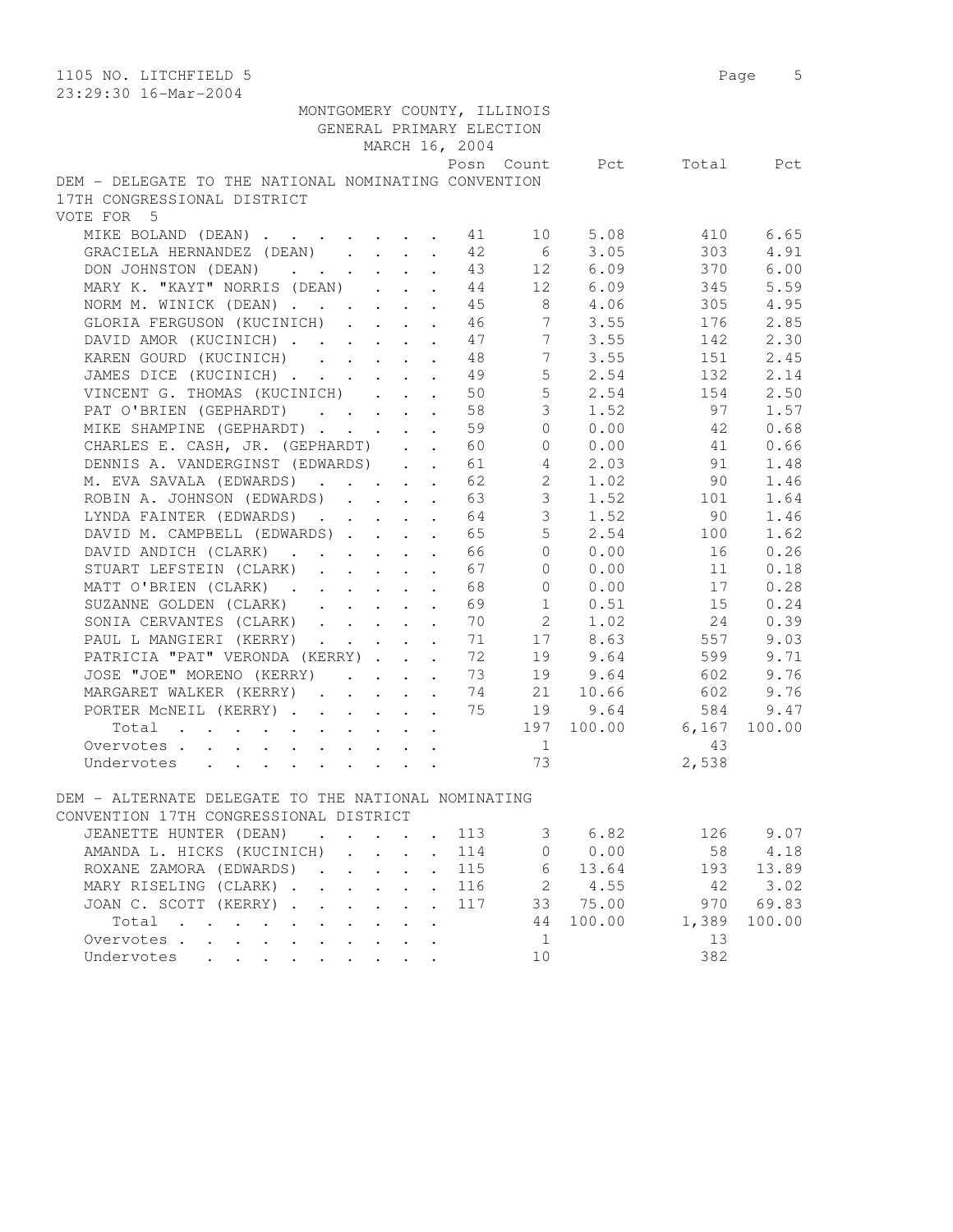| 1105 NO. LITCHFIELD 5                                                                                                                                |                | Page 6       |
|------------------------------------------------------------------------------------------------------------------------------------------------------|----------------|--------------|
| 23:29:30 16-Mar-2004                                                                                                                                 |                |              |
| MONTGOMERY COUNTY, ILLINOIS                                                                                                                          |                |              |
| GENERAL PRIMARY ELECTION                                                                                                                             |                |              |
| MARCH 16, 2004                                                                                                                                       |                |              |
| Posn Count Pct                                                                                                                                       |                | Total Pct    |
| DEM - DELEGATE TO THE NATIONAL NOMINATING CONVENTION                                                                                                 |                |              |
| 19TH CONGRESSIONAL DISTRICT                                                                                                                          |                |              |
| VOTE FOR 5                                                                                                                                           |                |              |
| HAROLD DEAN BYERS (DEAN) 1 11<br>$\mathbf{0}$                                                                                                        | 289            | 6.72         |
| JEANNINE RICHARDS (DEAN)<br>42<br>$\Omega$                                                                                                           | 225            | 5.23         |
| LARRY A. DOUGLAS (DEAN)<br>$\circ$<br>43                                                                                                             | 238            | 5.54         |
| $\mathbf{0}$<br>DOROTHY L. SMITH (DEAN)<br>44                                                                                                        | 221            | 5.14         |
| $\mathbf{0}$<br>MICHAEL HOFFMANN (DEAN)<br>45                                                                                                        | 224            | 5.21         |
| LORI KRUEGER (KUCINICH) 46<br>$\circ$                                                                                                                | 126            | 2.93         |
| JESSE STALLINGS (KUCINICH) 47<br>$\circ$                                                                                                             | 97             | 2.26         |
| $\mathbb O$<br>MARGARET "PEGGY" JENKINS (KUCINICH).<br>48                                                                                            | 141            | 3.28         |
| $\mathsf{O}\xspace$<br>STANLEY I. MEINERT (KUCINICH)<br>49                                                                                           | 88             | 2.05         |
| T. L. "TIM" THORTON (KUCINICH)<br>$\mathbf{0}$<br>50                                                                                                 | 133            | 3.09         |
| MICHAEL C. HOERNER (EDWARDS) 86<br>$\mathbf{0}$                                                                                                      | 88             | 2.05         |
| GWEN M. MONTGOMERY (EDWARDS)<br>87<br>$\circ$                                                                                                        | 89             | 2.07         |
| $\mathbf{0}$<br>NEIL J. CALDERON (EDWARDS) 88                                                                                                        | 68             | 1.58         |
| CHARLENE R. LAMBERT (EDWARDS) 89<br>$\circ$                                                                                                          | 82             | 1.91         |
| $\mathsf{O}\xspace$<br>GIOVANNI RAY RANDAZZO (EDWARDS) 90                                                                                            | 59             | 1.37         |
| DAVID R. PICCIOLI (CLARK) 91<br>$\circ$                                                                                                              | 18             | 0.42         |
| $\mathbb O$<br>MICHELLE S. PAUL (CLARK)<br>92                                                                                                        | 20             | 0.47         |
| $\mathbb O$<br>MICHAEL G. GRADY (CLARK)<br>93                                                                                                        | 17             | 0.40         |
| CATHERINE A. COPLEY (CLARK)<br>94<br>$\circ$                                                                                                         | 16             | 0.37         |
| JOHN COSTELLO (CLARK)<br>95<br>$\mathbf{0}$                                                                                                          | 42             | 0.98         |
| KURT GRANBERG (KERRY)96<br>$\mathbf{0}$                                                                                                              | 408            | 9.49         |
| $\mathbf{0}$<br>ELLEN SINCLAIR (KERRY) 97                                                                                                            | 410            | 9.54         |
| STEPHEN J SCATES (KERRY) 98<br>$\circ$                                                                                                               | 397            | 9.23         |
| SAUNDRA HUDSON (KERRY) 99<br>$\circ$                                                                                                                 | 412            | 9.58         |
| GERALD "JERRY" PRINCE (KERRY) 100<br>$\circ$                                                                                                         | 391            | 9.10         |
| $\circ$<br>Total                                                                                                                                     | 4,299          | 100.00       |
| $\mathbf{0}$<br>Overvotes                                                                                                                            | 43             |              |
| $\Omega$<br>Undervotes                                                                                                                               | 1,586          |              |
|                                                                                                                                                      |                |              |
| DEM - ALTERNATE DELEGATE TO THE NATIONAL NOMINATING                                                                                                  |                |              |
| CONVENTION 19TH CONGRESSIONAL DISTRICT                                                                                                               |                |              |
| MARCINA "MARCY" M. BECK (DEAN)<br>112<br>0                                                                                                           | 98             | 10.29        |
| AMBER WILLIAMS (KUCINICH)<br>113<br>$\mathbf 0$<br>$\sim$                                                                                            | 44             | 4.62         |
| VIRGINIA LEE HYERS (EDWARDS)<br>114<br>$\mathbf 0$<br>$\sim$ $-$                                                                                     |                | 137 14.39    |
| NATALIE A. ENRIETTO (CLARK)<br>115<br>0                                                                                                              | 29             | 3.05         |
| SUSAN R. SHEA (KERRY)<br>116<br>0<br>$\sim$                                                                                                          | 644            | 67.65        |
| 0<br>Total<br>$\sim$<br>$\mathbf{L}$                                                                                                                 | 952            | 100.00       |
| Overvotes.<br>$\Omega$<br>$\mathbf{r} = \mathbf{r} + \mathbf{r}$                                                                                     | 3              |              |
| Undervotes<br>$\Omega$                                                                                                                               | 265            |              |
|                                                                                                                                                      |                |              |
| DEM - REPRESENTATIVE IN THE GENERAL ASSEMBLY                                                                                                         |                |              |
| 98TH REPRESENTATIVE DISTRICT                                                                                                                         |                |              |
| 139<br>45 100.00<br>GARY HANNIG<br>and the contract of the contract of the                                                                           |                | 2,593 100.00 |
| 45 100.00<br>Total<br>$\mathbf{r}$ , $\mathbf{r}$ , $\mathbf{r}$ , $\mathbf{r}$                                                                      | 2,593          | 100.00       |
| $\overline{0}$<br>Overvotes<br>$\mathbf{L}^{\text{max}}$<br>$\mathbf{L}^{\text{max}}$<br>$\bullet$ .<br><br><br><br><br><br><br><br><br><br><br><br> | $\overline{0}$ |              |
| Undervotes<br>10<br>$\mathbf{r}$ , $\mathbf{r}$ , $\mathbf{r}$                                                                                       | 401            |              |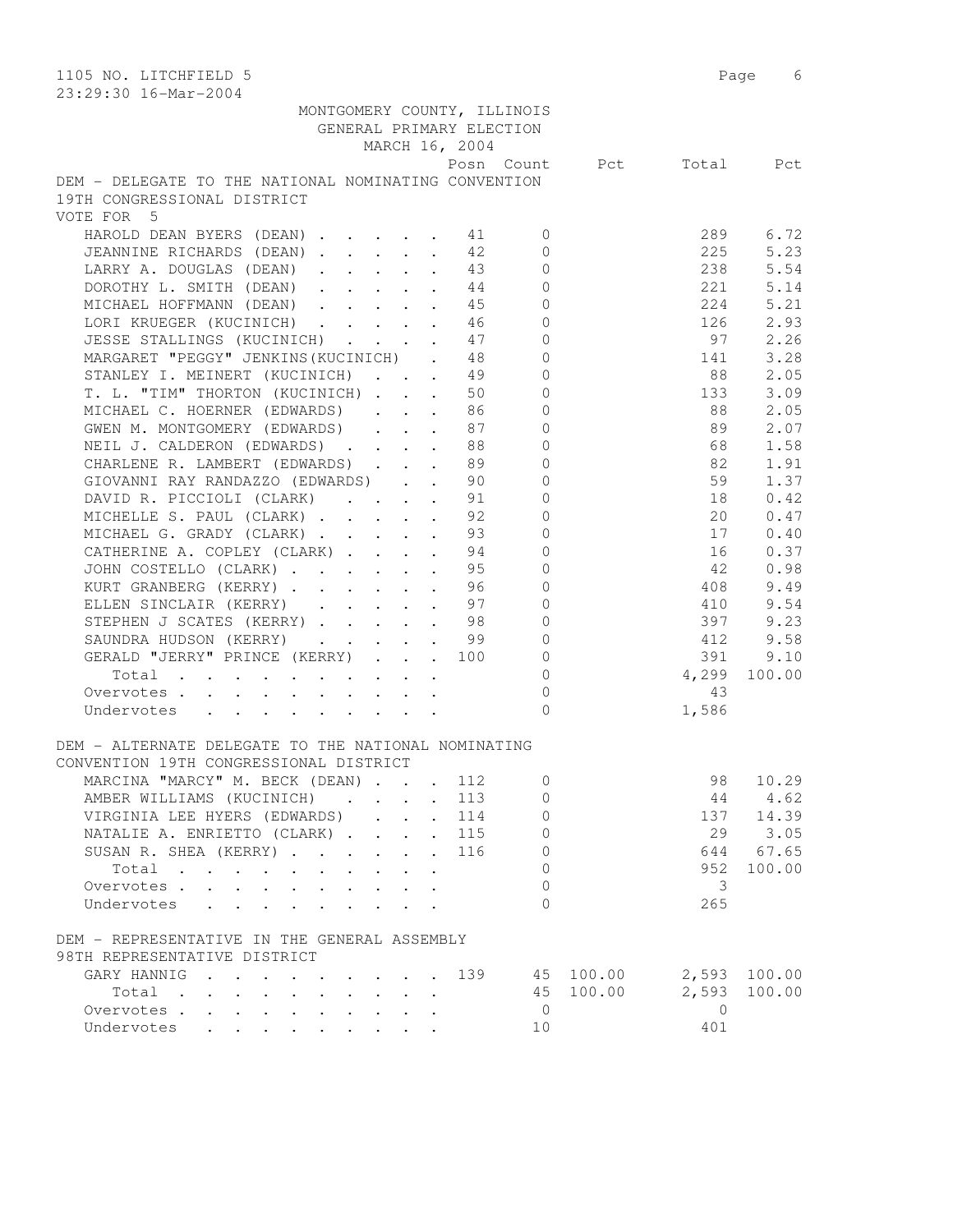| 1105 NO. LITCHFIELD 5                         |                                                                                                                    | 7<br>Page       |
|-----------------------------------------------|--------------------------------------------------------------------------------------------------------------------|-----------------|
| 23:29:30 16-Mar-2004                          |                                                                                                                    |                 |
|                                               | MONTGOMERY COUNTY, ILLINOIS<br>GENERAL PRIMARY ELECTION                                                            |                 |
|                                               | MARCH 16, 2004                                                                                                     |                 |
|                                               | Posn Count Pct                                                                                                     | Total Pct       |
| DEM - CIRCUIT CLERK                           |                                                                                                                    |                 |
| NO CANDIDATE FILED                            |                                                                                                                    |                 |
| Total                                         | $\mathbf{0}$                                                                                                       | $\mathbf{0}$    |
| Overvotes.                                    | $\overline{0}$                                                                                                     | $\bigcap$       |
| Undervotes                                    | 55                                                                                                                 | 2,994           |
|                                               |                                                                                                                    |                 |
| DEM - STATE'S ATTORNEY                        |                                                                                                                    |                 |
|                                               | JIM ROBERTS 167 49 100.00                                                                                          | 2,511 100.00    |
| Total                                         | 49 100.00                                                                                                          | 2,511<br>100.00 |
| Overvotes                                     | $\overline{0}$                                                                                                     | $\overline{0}$  |
| Undervotes                                    | 6                                                                                                                  | 483             |
|                                               |                                                                                                                    |                 |
| DEM - CORONER                                 |                                                                                                                    |                 |
|                                               | RICKEY L. BROADDUS 170 40 100.00                                                                                   | 2,367 100.00    |
|                                               | 40 100.00<br>Total                                                                                                 | 2,367 100.00    |
| Overvotes                                     | $\overline{0}$                                                                                                     | $\overline{0}$  |
| Undervotes                                    | 15                                                                                                                 | 627             |
|                                               |                                                                                                                    |                 |
| DEM - COUNTY BOARD DISTRICT 7                 |                                                                                                                    |                 |
| COUNTY BOARD MEMBER                           |                                                                                                                    |                 |
| VOTE FOR 2                                    |                                                                                                                    |                 |
| NO CANDIDATE FILED                            |                                                                                                                    |                 |
| Total                                         | $\overline{0}$                                                                                                     | $\mathbf{0}$    |
| Overvotes $\cdots$ $\cdots$ $\cdots$ $\cdots$ | $\overline{0}$                                                                                                     | $\Omega$        |
| Undervotes                                    | 110                                                                                                                | 622             |
| DEM - JUDGE OF THE SUPREME COURT              |                                                                                                                    |                 |
| 5TH JUDICIAL DISTRICT (VAC.HON.HARRISON II)   |                                                                                                                    |                 |
| GORDON E. MAAG 191                            |                                                                                                                    | 1,795 100.00    |
| Total                                         | 33 100.00<br>33 100.00<br>$\mathbf{r}$ , and $\mathbf{r}$ , and $\mathbf{r}$ , and $\mathbf{r}$ , and $\mathbf{r}$ | 1,795 100.00    |
| Overvotes.                                    | $\overline{0}$                                                                                                     | $\Omega$        |
| Undervotes                                    | 22                                                                                                                 | 1,199           |
|                                               |                                                                                                                    |                 |
| DEM - JUDGE OF THE APPELLATE COURT            |                                                                                                                    |                 |
| 5TH JUDICIAL DISTRICT (VAC.HON.RARICK)        |                                                                                                                    |                 |
|                                               | JAMES K. DONOVAN 196 36 100.00                                                                                     | 1,900 100.00    |
| Total                                         | 36 100.00<br>$\mathbf{r} = \mathbf{r}$ , and $\mathbf{r} = \mathbf{r}$                                             | 1,900<br>100.00 |
| Overvotes                                     | $\overline{0}$                                                                                                     | $\overline{0}$  |
| Undervotes<br>$\sim$                          | 19                                                                                                                 | 1,094           |
|                                               |                                                                                                                    |                 |
| DEM - JUDGE OF THE CIRCUIT COURT              |                                                                                                                    |                 |
| 4TH JUD. CIRC. MONTGOMERY CO. (VAC.HON.HUBER) |                                                                                                                    |                 |
| KELLY D. LONG 203                             | 40 100.00                                                                                                          | 2,423 100.00    |
| Total                                         | 40 100.00<br>$\cdot$ $\cdot$ $\cdot$ $\cdot$                                                                       | 2,423<br>100.00 |
| Overvotes.                                    | $\overline{0}$                                                                                                     | $\overline{0}$  |
| Undervotes .<br>$\cdot$ $\cdot$ $\cdot$       | 15<br>$\sim$                                                                                                       | 571             |
|                                               |                                                                                                                    |                 |
| DEM - PRECINCT COMMITTEEMAN                   |                                                                                                                    |                 |
| NORTH LITCHFIELD 5                            |                                                                                                                    |                 |
| TED E. ELIZONDO                               | 45 100.00<br>218                                                                                                   |                 |
| Total                                         | 45 100.00                                                                                                          |                 |
| Overvotes                                     | $\overline{0}$                                                                                                     |                 |
| Undervotes                                    | 10                                                                                                                 |                 |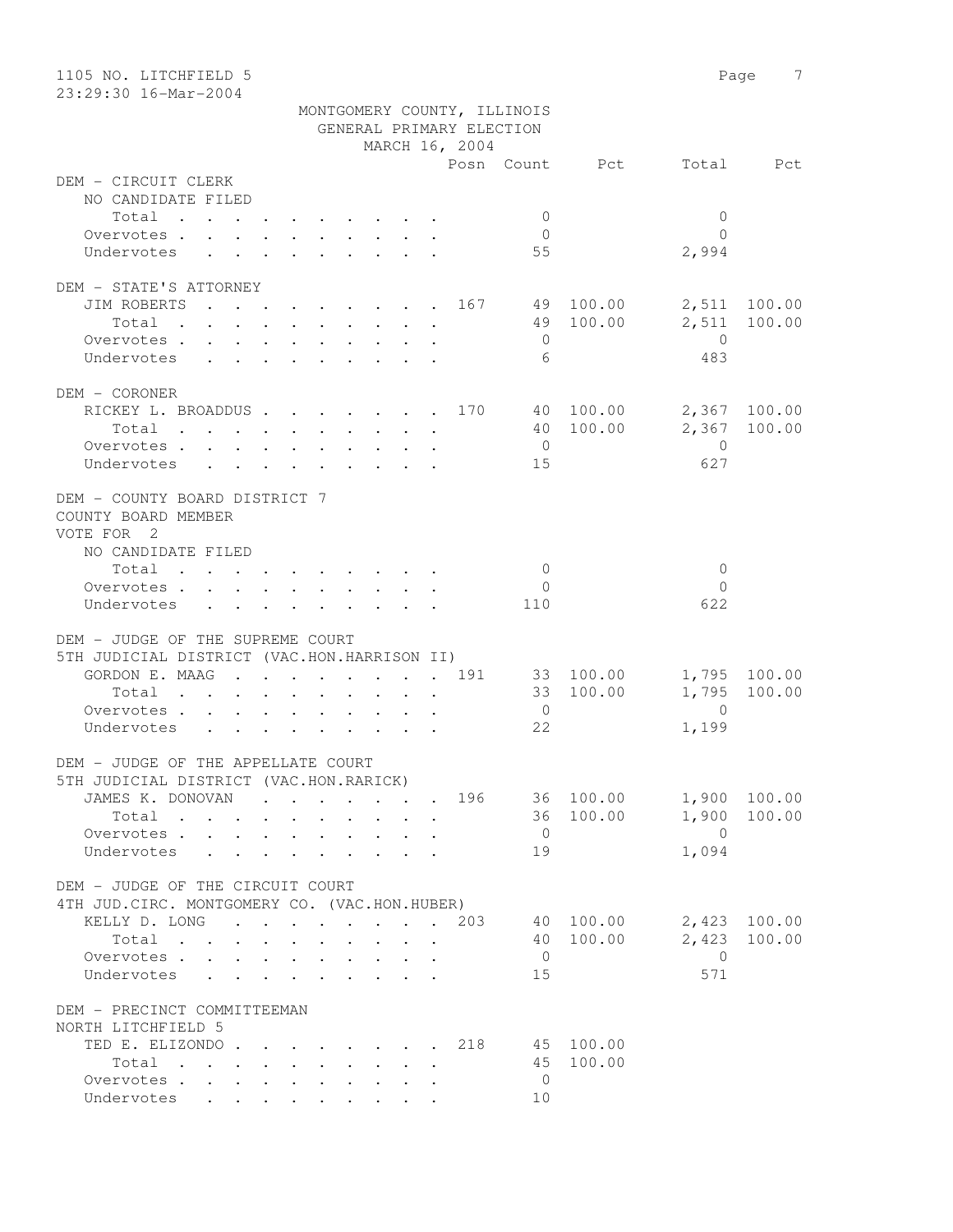| 1105 NO. LITCHFIELD 5                                                                                              |                      |               |                      |               |                      |         |  |                          |                             |        | Page  | 8      |
|--------------------------------------------------------------------------------------------------------------------|----------------------|---------------|----------------------|---------------|----------------------|---------|--|--------------------------|-----------------------------|--------|-------|--------|
| 23:29:30 16-Mar-2004                                                                                               |                      |               |                      |               |                      |         |  |                          |                             |        |       |        |
|                                                                                                                    |                      |               |                      |               |                      |         |  |                          | MONTGOMERY COUNTY, ILLINOIS |        |       |        |
|                                                                                                                    |                      |               |                      |               |                      |         |  | GENERAL PRIMARY ELECTION |                             |        |       |        |
|                                                                                                                    |                      |               |                      |               |                      |         |  | MARCH 16, 2004           |                             |        |       |        |
|                                                                                                                    |                      |               |                      |               |                      |         |  |                          | Posn Count                  | Pct    | Total | Pct    |
| MONTGOMERY COUNTY                                                                                                  |                      |               |                      |               |                      |         |  |                          |                             |        |       |        |
| YES<br>$\mathbf{r}$ , and $\mathbf{r}$ , and $\mathbf{r}$ , and $\mathbf{r}$ , and $\mathbf{r}$ , and $\mathbf{r}$ |                      |               |                      |               |                      |         |  | 246                      | 21                          | 23.08  | 1,971 | 43.10  |
| NO.                                                                                                                | $\ddot{\phantom{a}}$ | $\cdot$       | $\sim$ $\sim$ $\sim$ |               | $\sim$ $\sim$ $\sim$ |         |  | 247                      | 70                          | 76.92  | 2,602 | 56.90  |
| Total                                                                                                              | $\ddot{\phantom{a}}$ | $\sim$ $\sim$ | $\sim$ $\sim$        | $\sim$ $\sim$ | $\sim$               | $\cdot$ |  |                          | 91                          | 100.00 | 4,573 | 100.00 |
| Overvotes .                                                                                                        | $\sim$               | $\sim$ $\sim$ | $\sim$ $\sim$        | $\sim$ $\sim$ | $\sim$               | $\sim$  |  |                          | 0                           |        | 4     |        |
| Undervotes                                                                                                         |                      |               |                      |               |                      |         |  |                          | 6                           |        | 416   |        |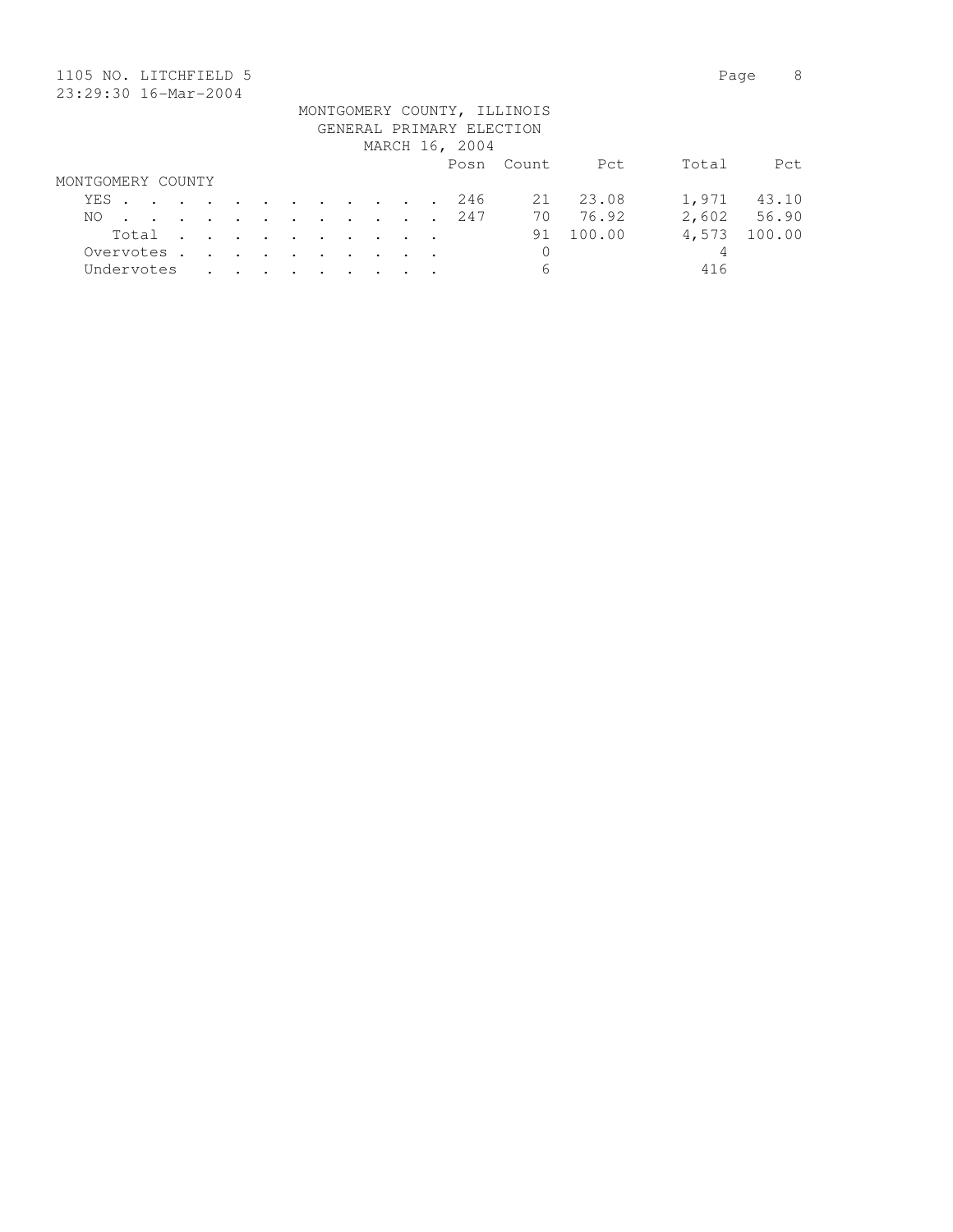1106 NO. LITCHFIELD 6 Page 1 23:29:30 16-Mar-2004

|                                                                                                   |                          |                           |                      | MARCH 16, 2004 |                                    |                                |              |              |
|---------------------------------------------------------------------------------------------------|--------------------------|---------------------------|----------------------|----------------|------------------------------------|--------------------------------|--------------|--------------|
|                                                                                                   |                          |                           |                      |                |                                    | Posn Count Pct                 | Total        | Pct          |
| Precincts Counted - TOTAL                                                                         |                          |                           |                      |                |                                    | 2.38<br>$1 \quad \blacksquare$ | 42           | 100.00       |
| Registered Voters - TOTAL                                                                         |                          |                           |                      |                | 683                                |                                | 18,263       |              |
| Ballots Cast - TOTAL                                                                              |                          |                           |                      |                | 146                                | 21.38                          | 5,007        | 27.42        |
| Ballots Cast - BLANK                                                                              |                          |                           |                      |                | $4\phantom{.00000000000000000000}$ | 0.59                           | 71           | 0.39         |
| Ballots Cast - REPUBLICAN                                                                         |                          |                           |                      |                | 53                                 |                                |              |              |
|                                                                                                   |                          |                           |                      |                |                                    |                                | 1,683        |              |
| Ballots Cast - REP. YEL/BLK.ST.                                                                   |                          |                           |                      |                | 53                                 |                                | 561          |              |
| Ballots Cast - REP. FED. 19TH                                                                     |                          |                           |                      |                | $\overline{0}$                     |                                | 2            |              |
| Ballots Cast - DEMOCRATIC<br>$\mathbf{r}$ , $\mathbf{r}$ , $\mathbf{r}$ , $\mathbf{r}$            |                          |                           |                      |                | 84                                 |                                | 3,004        |              |
| Ballots Cast - DEM. GRN/BLK.ST.                                                                   |                          |                           |                      |                | 84                                 |                                | 874          |              |
| Ballots Cast - DEM. FED. 19TH                                                                     |                          |                           |                      |                | $\overline{0}$                     |                                | 4            |              |
| Ballots Cast - NONPARTISAN                                                                        |                          |                           |                      |                | 9                                  |                                | 320          |              |
| Ballots Cast - NON. WHITE                                                                         |                          |                           |                      |                | $\circ$                            |                                | 281          |              |
|                                                                                                   |                          |                           |                      |                |                                    |                                |              |              |
| REP - PRESIDENT OF THE UNITED STATES                                                              |                          |                           |                      |                |                                    |                                |              |              |
| GEORGE W. BUSH                                                                                    |                          |                           |                      | 5              |                                    | 41 100.00                      |              | 1,274 100.00 |
| Total $\cdots$                                                                                    |                          |                           |                      |                |                                    | 41 100.00                      | 1,274        | 100.00       |
|                                                                                                   |                          |                           |                      |                |                                    |                                |              |              |
| Overvotes                                                                                         |                          |                           |                      |                | $\overline{0}$                     |                                | $\bigcirc$   |              |
| Undervotes                                                                                        |                          |                           |                      |                | 12                                 |                                | 409          |              |
|                                                                                                   |                          |                           |                      |                |                                    |                                |              |              |
| REP - UNITED STATES SENATOR                                                                       |                          |                           |                      |                |                                    |                                |              |              |
| JIM OBERWEIS                                                                                      |                          |                           |                      | - 9            | 9                                  | 18.37                          | 256          | 17.26        |
| ANDY MCKENNA 10                                                                                   |                          |                           |                      |                | $\mathbf{2}$                       | 4.08                           | 210          | 14.16        |
| JOHN BORLING                                                                                      |                          |                           |                      | 11             | $2^{\circ}$                        | 4.08                           | 26           | 1.75         |
| STEVEN J. RAUSCHENBERGER                                                                          |                          |                           | $\mathbf{A}$         | 12             | 8                                  | 16.33                          | 144          | 9.71         |
| JACK RYAN                                                                                         |                          |                           |                      | 13             | 19                                 | 38.78                          | 663          | 44.71        |
| CHIRINJEEV KATHURIA                                                                               |                          |                           |                      | 14             | $\overline{0}$                     | 0.00                           | 15           | 1.01         |
| JONATHAN C. WRIGHT                                                                                |                          |                           |                      | 15             | - 8                                | 16.33                          | 136          | 9.17         |
|                                                                                                   |                          |                           |                      |                |                                    |                                |              |              |
| NORM HILL                                                                                         |                          |                           |                      | 16             |                                    | 1 2.04                         | 33           | 2.23         |
| Total                                                                                             |                          |                           |                      |                |                                    | 49 100.00                      | 1,483        | 100.00       |
| Overvotes                                                                                         |                          |                           |                      |                | $\overline{0}$                     |                                | 23           |              |
| Undervotes                                                                                        |                          |                           |                      |                | 4                                  |                                | 177          |              |
|                                                                                                   |                          |                           |                      |                |                                    |                                |              |              |
| REP - REPRESENTATIVE IN CONGRESS                                                                  |                          |                           |                      |                |                                    |                                |              |              |
| 19TH CONGRESSIONAL DISTRICT                                                                       |                          |                           |                      |                |                                    |                                |              |              |
| JOHN M. SHIMKUS                                                                                   |                          |                           |                      | 23             |                                    | 38 100.00                      | 651          | 100.00       |
| Total<br>$\mathbf{r}$ , and $\mathbf{r}$ , and $\mathbf{r}$ , and $\mathbf{r}$ , and $\mathbf{r}$ |                          |                           |                      |                | 38                                 | 100.00                         | 651          | 100.00       |
| Overvotes                                                                                         |                          |                           |                      |                | $\mathbf{0}$                       |                                | $\Omega$     |              |
| Undervotes                                                                                        |                          |                           |                      |                | 15                                 |                                | 345          |              |
|                                                                                                   |                          |                           |                      |                |                                    |                                |              |              |
| REP - DELEGATE TO THE NATIONAL NOMINATING CONVENTION                                              |                          |                           |                      |                |                                    |                                |              |              |
|                                                                                                   |                          |                           |                      |                |                                    |                                |              |              |
| 19TH CONGRESSIONAL DISTRICT                                                                       |                          |                           |                      |                |                                    |                                |              |              |
| VOTE FOR 4                                                                                        |                          |                           |                      |                |                                    |                                |              |              |
| DAVID S. LUECHTEFELD (BUSH).                                                                      | <b>Contract Contract</b> | $\sim$                    |                      | 35             | 42                                 | 25.93                          | 773          | 25.62        |
| JOHN O. JONES (BUSH)<br>$\mathbf{r}$ , $\mathbf{r}$ , $\mathbf{r}$<br>$\ddot{\phantom{a}}$        |                          | $\mathbf{r} = \mathbf{r}$ | $\mathbf{r}$         | 36             | 41                                 | 25.31                          | 753          | 24.96        |
| ROBERT C. "BOB" WINCHESTER (BUSH)                                                                 |                          |                           |                      | 37             | 40                                 | 24.69                          | 742          | 24.59        |
| WILLIAM "BILL" CELLINI (BUSH)                                                                     |                          | $\sim$                    | $\ddot{\phantom{a}}$ | 38             | 39                                 | 24.07                          | 749          | 24.83        |
| Total<br>$\mathcal{A}=\mathcal{A}=\mathcal{A}=\mathcal{A}=\mathcal{A}$                            |                          |                           |                      |                | 162                                | 100.00                         | 3,017        | 100.00       |
| Overvotes<br>$\ddot{\phantom{0}}$                                                                 |                          |                           |                      |                | $\mathbf{0}$                       |                                | $\mathbf{0}$ |              |
| Undervotes                                                                                        |                          |                           |                      |                | 50                                 |                                | 967          |              |
| $\bullet$ . In the set of $\bullet$                                                               |                          |                           |                      |                |                                    |                                |              |              |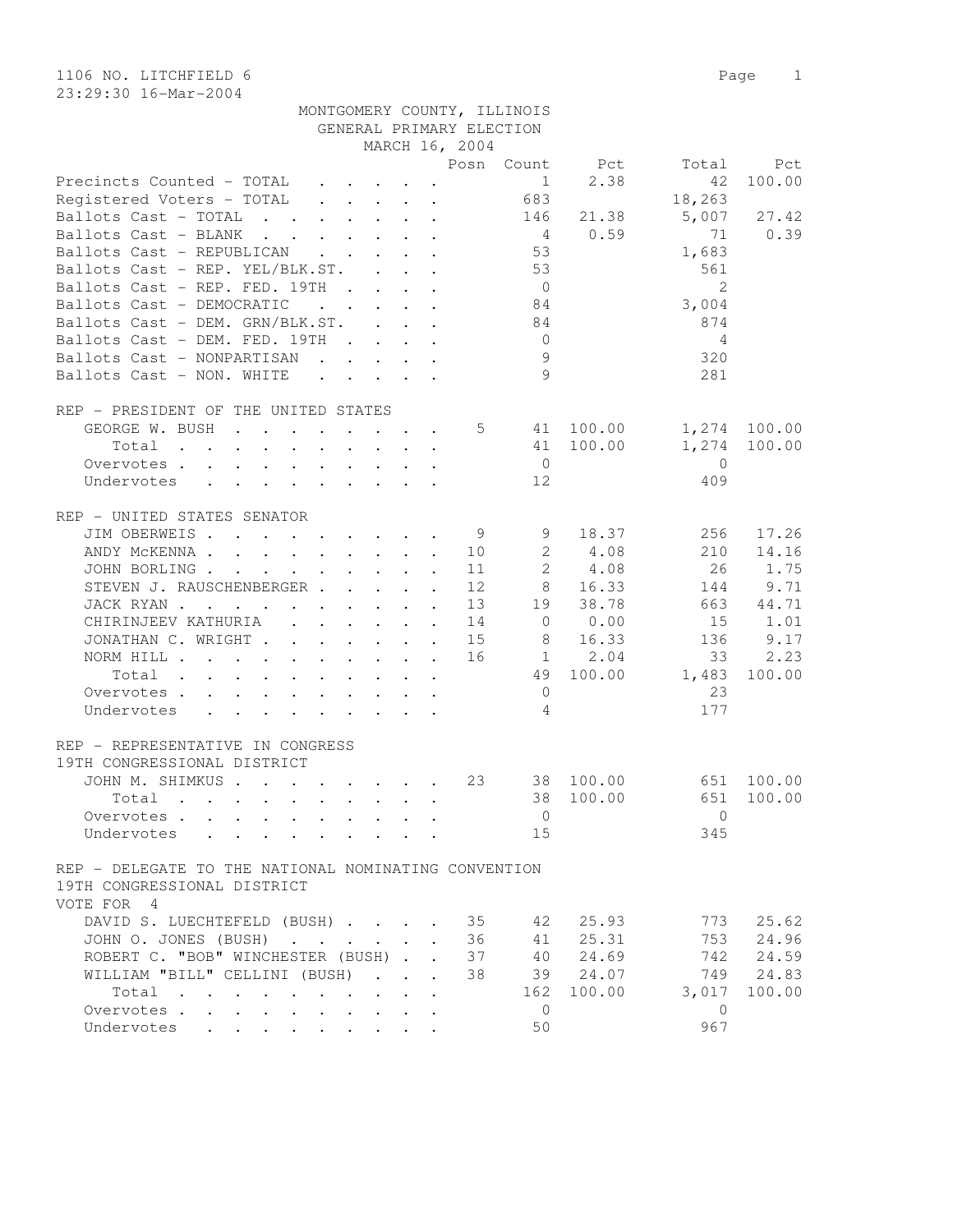| 1106 NO. LITCHFIELD 6                                                                             |                                                       |                                              |                          |                | Page 2       |
|---------------------------------------------------------------------------------------------------|-------------------------------------------------------|----------------------------------------------|--------------------------|----------------|--------------|
| 23:29:30 16-Mar-2004                                                                              |                                                       |                                              |                          |                |              |
|                                                                                                   |                                                       | MONTGOMERY COUNTY, ILLINOIS                  |                          |                |              |
|                                                                                                   |                                                       | GENERAL PRIMARY ELECTION                     |                          |                |              |
|                                                                                                   |                                                       | MARCH 16, 2004                               |                          |                |              |
| REP - ALTERNATE DELEGATE TO THE NATIONAL NOMINATING                                               |                                                       |                                              | Posn Count Pct Total Pct |                |              |
| CONVENTION 19TH CONGRESSIONAL DISTRICT                                                            |                                                       |                                              |                          |                |              |
| VOTE FOR 4                                                                                        |                                                       |                                              |                          |                |              |
| ROBIN L. LONG (BUSH) 44 38 25.33                                                                  |                                                       |                                              |                          |                | 715 25.04    |
| SHEOW H. "SHOWAY" CHANG (BUSH) 45 37 24.67                                                        |                                                       |                                              |                          |                | 694 24.30    |
| LANE HARVEY (BUSH) 46 37 24.67 697 24.40                                                          |                                                       |                                              |                          |                |              |
| RODNEY L. DAVIS (BUSH) 47 38 25.33 750 26.26                                                      |                                                       |                                              |                          |                |              |
| Total 150 100.00 2,856 100.00                                                                     |                                                       |                                              |                          |                |              |
| Overvotes.                                                                                        |                                                       |                                              | $\overline{0}$           | $\overline{0}$ |              |
| Undervotes                                                                                        |                                                       |                                              | 62                       | 1,128          |              |
|                                                                                                   |                                                       |                                              |                          |                |              |
| REP - REPRESENTATIVE IN THE GENERAL ASSEMBLY                                                      |                                                       |                                              |                          |                |              |
| 98TH REPRESENTATIVE DISTRICT                                                                      |                                                       |                                              |                          |                |              |
| NO CANDIDATE FILED                                                                                |                                                       |                                              |                          |                |              |
| Total                                                                                             |                                                       |                                              | $\bigcirc$               | $\mathbf{0}$   |              |
| Overvotes                                                                                         |                                                       |                                              | $\bigcirc$               | $\Omega$       |              |
| Undervotes                                                                                        |                                                       |                                              | 53                       | 1,679          |              |
| REP - CIRCUIT CLERK                                                                               |                                                       |                                              |                          |                |              |
| MARY WEBB 86 48 100.00 1,501 100.00                                                               |                                                       |                                              |                          |                |              |
| Total                                                                                             |                                                       |                                              | 48 100.00                |                | 1,501 100.00 |
| Overvotes.                                                                                        |                                                       |                                              | $\overline{0}$           | $\overline{0}$ |              |
| Undervotes                                                                                        |                                                       |                                              | 5                        | 178            |              |
|                                                                                                   |                                                       |                                              |                          |                |              |
| REP - STATE'S ATTORNEY                                                                            |                                                       |                                              |                          |                |              |
| NO CANDIDATE FILED                                                                                |                                                       |                                              |                          |                |              |
| $\begin{tabular}{ccccccccccc} Total & . & . & . & . & . & . & . & . & . & . \end{tabular}$        |                                                       |                                              | $\overline{0}$           | $\mathbf 0$    |              |
| Overvotes.                                                                                        |                                                       |                                              | $\overline{0}$           | $\Omega$       |              |
| Undervotes                                                                                        |                                                       |                                              | 53                       | 1,679          |              |
| REP - CORONER                                                                                     |                                                       |                                              |                          |                |              |
| NO CANDIDATE FILED                                                                                |                                                       |                                              |                          |                |              |
| Total                                                                                             |                                                       |                                              | $\mathbf{0}$             | 0              |              |
| Overvotes.                                                                                        |                                                       |                                              | $\Omega$                 | 0              |              |
| Undervotes                                                                                        |                                                       |                                              | 53                       | 1,679          |              |
|                                                                                                   |                                                       |                                              |                          |                |              |
| REP - COUNTY BOARD DISTRICT 7                                                                     |                                                       |                                              |                          |                |              |
| COUNTY BOARD MEMBER                                                                               |                                                       |                                              |                          |                |              |
| VOTE FOR 2                                                                                        |                                                       |                                              |                          |                |              |
| EDWARD HELGEN                                                                                     |                                                       | 98                                           | 43 54.43                 |                | 241 53.44    |
| MARY BATHURST                                                                                     | .                                                     | 99                                           | 36 45.57                 |                | 210 46.56    |
| Total                                                                                             |                                                       |                                              | 79<br>100.00             | 451            | 100.00       |
| Overvotes.                                                                                        | $\ddot{\phantom{0}}$<br>$\mathbf{L}$ and $\mathbf{L}$ |                                              | $\mathbf{0}$             | $\Omega$       |              |
| Undervotes .<br>$\mathbf{L} = \mathbf{L} \mathbf{L}$<br>$\sim$                                    | $\ddot{\phantom{0}}$<br>$\ddot{\phantom{0}}$          | $\ddot{\phantom{a}}$                         | 27                       | 89             |              |
| REP - JUDGE OF THE SUPREME COURT                                                                  |                                                       |                                              |                          |                |              |
| 5TH JUDICIAL DISTRICT (VAC.HON.HARRISON II)                                                       |                                                       |                                              |                          |                |              |
| LLOYD A. KARMEIER<br>$\mathbf{r}$ , $\mathbf{r}$ , $\mathbf{r}$                                   | $\ddot{\phantom{0}}$                                  | 113                                          | 39 100.00                | 1,304          | 100.00       |
| Total<br>$\mathbf{r}$ , $\mathbf{r}$ , $\mathbf{r}$<br>$\mathbf{r}$ , $\mathbf{r}$ , $\mathbf{r}$ | $\sim$                                                |                                              | 100.00<br>39             | 1,304          | 100.00       |
| Overvotes.                                                                                        |                                                       | $\ddot{\phantom{a}}$<br>$\ddot{\phantom{a}}$ | $\overline{0}$           | 0              |              |
| Undervotes                                                                                        |                                                       |                                              | 14                       | 375            |              |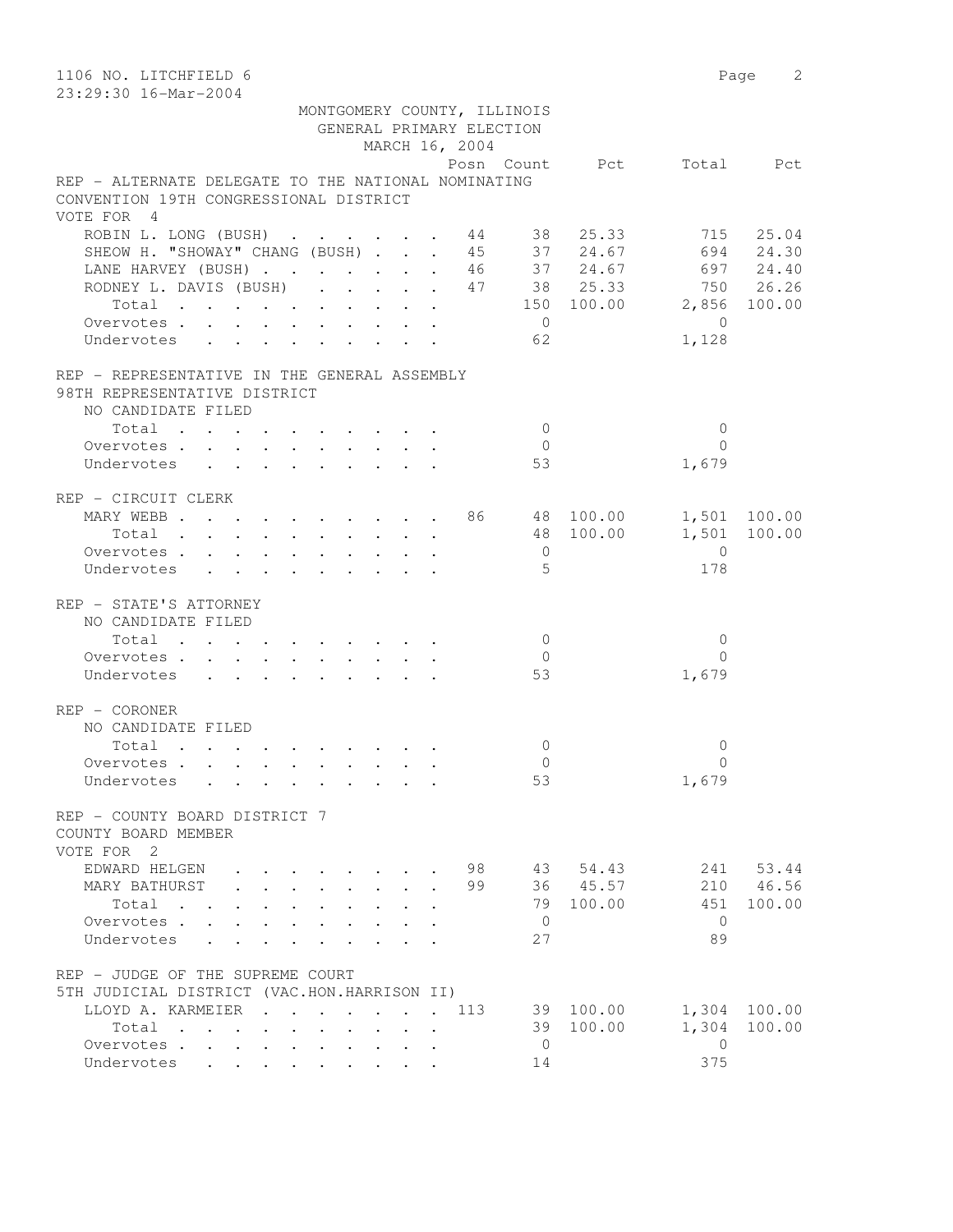| 3<br>Page                   |
|-----------------------------|
|                             |
|                             |
|                             |
|                             |
| Posn Count Pct<br>Total Pct |
|                             |
|                             |
|                             |
| $\Omega$                    |
| $\Omega$                    |
| 1,679                       |
|                             |
|                             |
|                             |
|                             |
| $\Omega$                    |
| $\Omega$                    |
| 1,679                       |
|                             |
|                             |
|                             |
|                             |
|                             |
|                             |
|                             |
|                             |
|                             |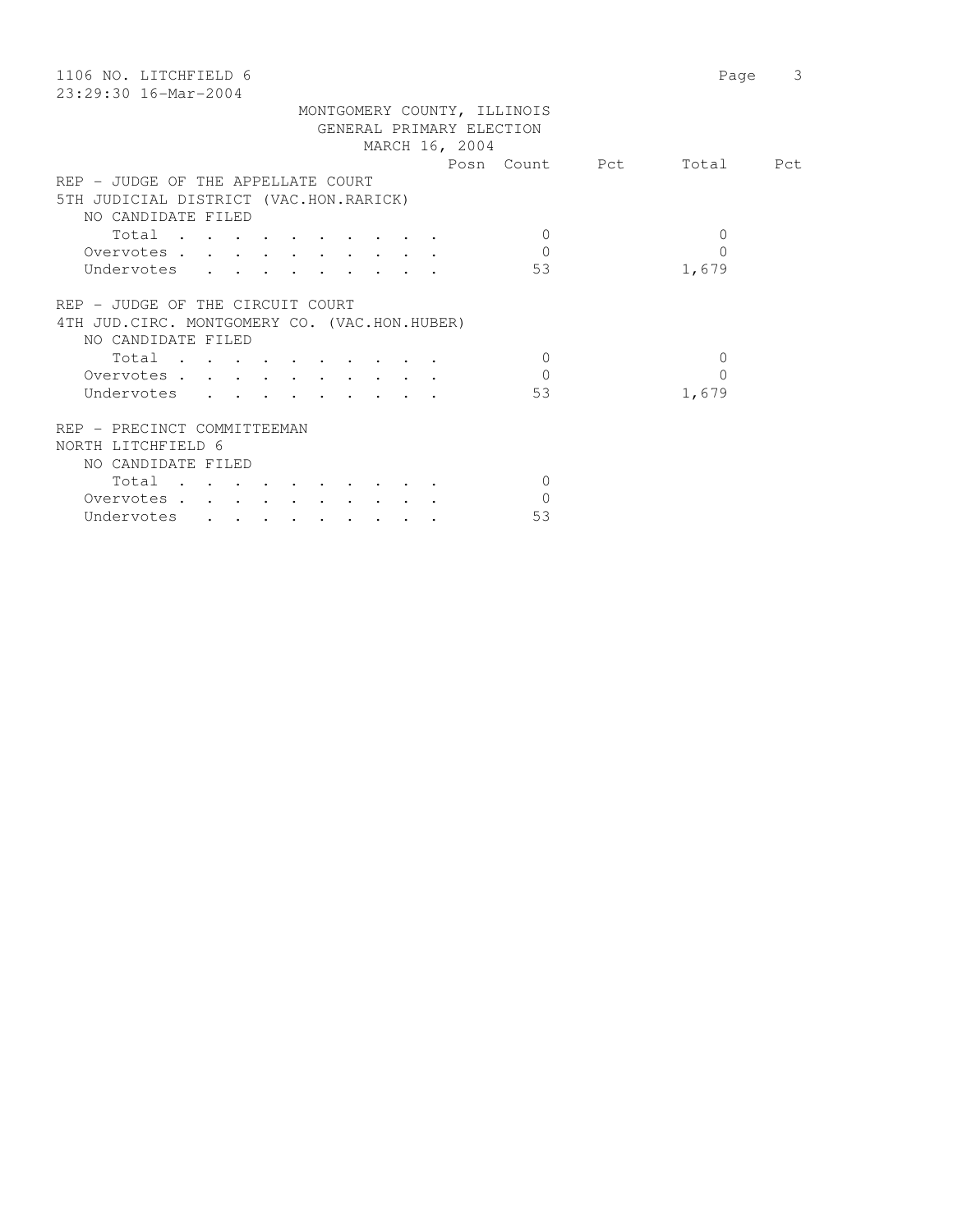|                                      |               |  |  |                                                                                                                                                                                                                                                                                                                                                                                                                                   |                                                                                                                                                                                                                                               |                                                            | MONTGOMERY COUNTY, ILLINOIS |                |          |              |
|--------------------------------------|---------------|--|--|-----------------------------------------------------------------------------------------------------------------------------------------------------------------------------------------------------------------------------------------------------------------------------------------------------------------------------------------------------------------------------------------------------------------------------------|-----------------------------------------------------------------------------------------------------------------------------------------------------------------------------------------------------------------------------------------------|------------------------------------------------------------|-----------------------------|----------------|----------|--------------|
|                                      |               |  |  |                                                                                                                                                                                                                                                                                                                                                                                                                                   |                                                                                                                                                                                                                                               |                                                            | GENERAL PRIMARY ELECTION    |                |          |              |
|                                      |               |  |  |                                                                                                                                                                                                                                                                                                                                                                                                                                   |                                                                                                                                                                                                                                               | MARCH 16, 2004                                             |                             |                |          |              |
|                                      |               |  |  |                                                                                                                                                                                                                                                                                                                                                                                                                                   |                                                                                                                                                                                                                                               |                                                            |                             | Posn Count Pct |          | Total Pct    |
| DEM - PRESIDENT OF THE UNITED STATES |               |  |  |                                                                                                                                                                                                                                                                                                                                                                                                                                   |                                                                                                                                                                                                                                               |                                                            |                             |                |          |              |
| JOHN EDWARDS                         |               |  |  |                                                                                                                                                                                                                                                                                                                                                                                                                                   |                                                                                                                                                                                                                                               | 5                                                          | 15                          | 18.99          | 435      | 15.70        |
| WESLEY K. CLARK                      |               |  |  |                                                                                                                                                                                                                                                                                                                                                                                                                                   |                                                                                                                                                                                                                                               |                                                            |                             | 6000.00        | 40       | 1.44         |
| HOWARD DEAN                          |               |  |  |                                                                                                                                                                                                                                                                                                                                                                                                                                   |                                                                                                                                                                                                                                               | $7\phantom{.0}$                                            |                             | 2 2.53         | 97       | 3.50         |
| JOE LIEBERMAN                        |               |  |  | $\mathbf{r}$ , $\mathbf{r}$ , $\mathbf{r}$ , $\mathbf{r}$ , $\mathbf{r}$ , $\mathbf{r}$                                                                                                                                                                                                                                                                                                                                           |                                                                                                                                                                                                                                               | $\mathcal{S}_{\mathcal{S}}$                                |                             | $0 \t 0.00$    | 44       | 1.59         |
| DENNIS J. KUCINICH                   |               |  |  |                                                                                                                                                                                                                                                                                                                                                                                                                                   |                                                                                                                                                                                                                                               | $\mathcal{Q}$                                              |                             | 1 1.27         | 29       | 1.05         |
| LYNDON H. LaROUCHE, JR. 10           |               |  |  |                                                                                                                                                                                                                                                                                                                                                                                                                                   |                                                                                                                                                                                                                                               |                                                            |                             | 0 0.00         | 10       | 0.36         |
| CAROL MOSELEY BRAUN                  |               |  |  |                                                                                                                                                                                                                                                                                                                                                                                                                                   |                                                                                                                                                                                                                                               | 11                                                         |                             | $1 \t 1.27$    | 40       | 1.44         |
| ALFRED C. SHARPTON                   |               |  |  |                                                                                                                                                                                                                                                                                                                                                                                                                                   |                                                                                                                                                                                                                                               | 12                                                         |                             | $1 \t 1.27$    | 19       | 0.69         |
| JOHN F. KERRY                        |               |  |  |                                                                                                                                                                                                                                                                                                                                                                                                                                   |                                                                                                                                                                                                                                               | 13                                                         |                             | 59 74.68       |          | 2,057 74.23  |
| Total                                |               |  |  |                                                                                                                                                                                                                                                                                                                                                                                                                                   |                                                                                                                                                                                                                                               |                                                            |                             | 79 100.00      |          | 2,771 100.00 |
| Overvotes                            |               |  |  |                                                                                                                                                                                                                                                                                                                                                                                                                                   |                                                                                                                                                                                                                                               |                                                            | $\sim$ 1                    |                | 11       |              |
| Undervotes                           |               |  |  |                                                                                                                                                                                                                                                                                                                                                                                                                                   |                                                                                                                                                                                                                                               |                                                            | $\overline{4}$              |                | 2.2.2    |              |
|                                      |               |  |  |                                                                                                                                                                                                                                                                                                                                                                                                                                   |                                                                                                                                                                                                                                               |                                                            |                             |                |          |              |
| DEM - UNITED STATES SENATOR          |               |  |  |                                                                                                                                                                                                                                                                                                                                                                                                                                   |                                                                                                                                                                                                                                               |                                                            |                             |                |          |              |
| BARACK OBAMA 17                      |               |  |  |                                                                                                                                                                                                                                                                                                                                                                                                                                   |                                                                                                                                                                                                                                               |                                                            |                             | 10 12.82       |          | 349 12.66    |
| DANIEL W. HYNES 18                   |               |  |  |                                                                                                                                                                                                                                                                                                                                                                                                                                   |                                                                                                                                                                                                                                               |                                                            |                             | 48 61.54       |          | 1,654 59.99  |
| GERY CHICO                           |               |  |  |                                                                                                                                                                                                                                                                                                                                                                                                                                   | $\mathcal{L}(\mathbf{r},\mathbf{r})$ . The contribution of the contribution of the contribution of the contribution of the contribution of the contribution of the contribution of the contribution of the contribution of the contribution o | 19                                                         | $\overline{0}$              | 0.00           | 20       | 0.73         |
| MARIA PAPPAS                         |               |  |  |                                                                                                                                                                                                                                                                                                                                                                                                                                   | $\mathbf{r}$ , $\mathbf{r}$ , $\mathbf{r}$ , $\mathbf{r}$ , $\mathbf{r}$                                                                                                                                                                      | 20                                                         |                             | $1 \t 1.28$    | 51       | 1.85         |
| M. BLAIR HULL                        | $\sim$ $\sim$ |  |  | $\cdot$ $\cdot$ $\cdot$ $\cdot$ $\cdot$ $\cdot$ $\cdot$ $\cdot$                                                                                                                                                                                                                                                                                                                                                                   |                                                                                                                                                                                                                                               | 21                                                         |                             | 15 19.23       |          | 570 20.67    |
| JOYCE WASHINGTON                     |               |  |  | $\begin{aligned} \mathbf{1} & \mathbf{1} & \mathbf{1} & \mathbf{1} & \mathbf{1} & \mathbf{1} & \mathbf{1} & \mathbf{1} & \mathbf{1} & \mathbf{1} & \mathbf{1} & \mathbf{1} & \mathbf{1} & \mathbf{1} & \mathbf{1} & \mathbf{1} & \mathbf{1} & \mathbf{1} & \mathbf{1} & \mathbf{1} & \mathbf{1} & \mathbf{1} & \mathbf{1} & \mathbf{1} & \mathbf{1} & \mathbf{1} & \mathbf{1} & \mathbf{1} & \mathbf{1} & \mathbf{1} & \mathbf{1$ |                                                                                                                                                                                                                                               | 22                                                         | $\overline{2}$              | 2.56           | 35       | 1.27         |
| NANCY SKINNER                        | $\sim$        |  |  |                                                                                                                                                                                                                                                                                                                                                                                                                                   |                                                                                                                                                                                                                                               | $\cdot$ $\cdot$ $\cdot$ $\cdot$ $\cdot$ $\cdot$ $\cdot$ 23 |                             | 2 2.56         | 78       | 2.83         |
| Total                                |               |  |  |                                                                                                                                                                                                                                                                                                                                                                                                                                   |                                                                                                                                                                                                                                               |                                                            |                             | 78 100.00      | 2,757    | 100.00       |
| Overvotes.                           |               |  |  |                                                                                                                                                                                                                                                                                                                                                                                                                                   |                                                                                                                                                                                                                                               |                                                            | $\Omega$                    |                | 16       |              |
| Undervotes                           |               |  |  |                                                                                                                                                                                                                                                                                                                                                                                                                                   |                                                                                                                                                                                                                                               |                                                            | 6                           |                | 231      |              |
|                                      |               |  |  |                                                                                                                                                                                                                                                                                                                                                                                                                                   |                                                                                                                                                                                                                                               |                                                            |                             |                |          |              |
| DEM - REPRESENTATIVE IN CONGRESS     |               |  |  |                                                                                                                                                                                                                                                                                                                                                                                                                                   |                                                                                                                                                                                                                                               |                                                            |                             |                |          |              |
| 19TH CONGRESSIONAL DISTRICT          |               |  |  |                                                                                                                                                                                                                                                                                                                                                                                                                                   |                                                                                                                                                                                                                                               |                                                            |                             |                |          |              |
| TIM BAGWELL                          |               |  |  |                                                                                                                                                                                                                                                                                                                                                                                                                                   | the contract of the contract of the contract of                                                                                                                                                                                               |                                                            |                             | 34 63 100.00   |          | 793 100.00   |
| Total                                |               |  |  |                                                                                                                                                                                                                                                                                                                                                                                                                                   | $\mathbf{r}$                                                                                                                                                                                                                                  |                                                            | 63                          | 100.00         | 793      | 100.00       |
| Overvotes                            |               |  |  |                                                                                                                                                                                                                                                                                                                                                                                                                                   |                                                                                                                                                                                                                                               |                                                            | $\bigcirc$                  |                | $\Omega$ |              |
| Undervotes                           |               |  |  |                                                                                                                                                                                                                                                                                                                                                                                                                                   | . The contract of the contract of the contract of the contract of the contract of the contract of the contract of the contract of the contract of the contract of the contract of the contract of the contract of the contrac                 |                                                            | 2.1                         |                | 427      |              |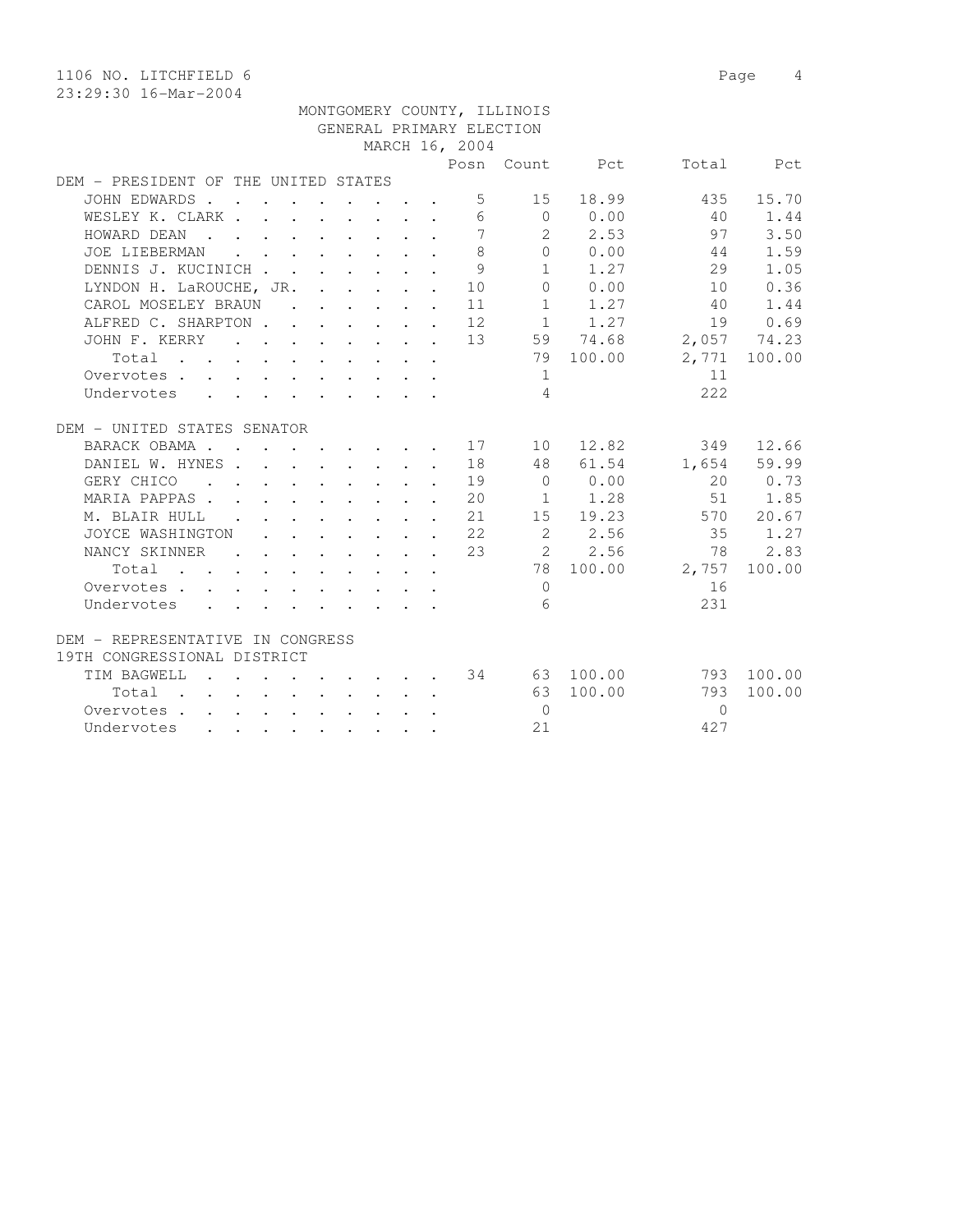| 1106 NO. LITCHFIELD 6<br>23:29:30 16-Mar-2004                                            | Page 5                      |
|------------------------------------------------------------------------------------------|-----------------------------|
| MONTGOMERY COUNTY, ILLINOIS                                                              |                             |
| GENERAL PRIMARY ELECTION                                                                 |                             |
| MARCH 16, 2004                                                                           |                             |
| Posn Count                                                                               | Pct<br>Total<br>Pct         |
| DEM - DELEGATE TO THE NATIONAL NOMINATING CONVENTION                                     |                             |
| 19TH CONGRESSIONAL DISTRICT                                                              |                             |
| VOTE FOR 5                                                                               |                             |
| HAROLD DEAN BYERS (DEAN) 11<br>21<br>6.67                                                | 6.72<br>289                 |
| JEANNINE RICHARDS (DEAN)<br>42<br>18                                                     | 5.71<br>225<br>5.23         |
| 19<br>LARRY A. DOUGLAS (DEAN)<br>43<br>$\ddot{\phantom{a}}$                              | 6.03<br>5.54<br>238         |
| DOROTHY L. SMITH (DEAN)<br>44<br>18<br>$\ddot{\phantom{a}}$                              | 5.71<br>5.14<br>221         |
| 5.71<br>MICHAEL HOFFMANN (DEAN)<br>45<br>18<br>$\ddot{\phantom{a}}$                      | 224<br>5.21                 |
| 10 3.17<br>LORI KRUEGER (KUCINICH)<br>46                                                 | 126<br>2.93                 |
| 9 2.86<br>JESSE STALLINGS (KUCINICH)<br>47                                               | 97<br>2.26                  |
| MARGARET "PEGGY" JENKINS (KUCINICH).<br>48                                               | 3.28<br>12 3.81<br>141      |
| 5 1.59<br>STANLEY I. MEINERT (KUCINICH) 49                                               | 2.05<br>88                  |
| T. L. "TIM" THORTON (KUCINICH)<br>50<br>10                                               | 3.17<br>3.09<br>133         |
| 5 <sup>5</sup><br>MICHAEL C. HOERNER (EDWARDS)<br>86                                     | 1.59<br>2.05<br>88          |
| $7\phantom{.0}$<br>GWEN M. MONTGOMERY (EDWARDS)<br>87<br>$\ddot{\phantom{a}}$            | 2.22<br>89<br>2.07          |
| $\overline{4}$<br>NEIL J. CALDERON (EDWARDS)<br>88                                       | 1.58<br>1.27<br>68          |
| $\mathcal{S}$<br>CHARLENE R. LAMBERT (EDWARDS)<br>89<br>0.95                             | 82<br>1.91                  |
| GIOVANNI RAY RANDAZZO (EDWARDS)<br>$\mathbf{1}$<br>90                                    | 0.32<br>59<br>1.37          |
| DAVID R. PICCIOLI (CLARK)<br>91<br>$0 \qquad \qquad$                                     | 0.00<br>0.42<br>18          |
| MICHELLE S. PAUL (CLARK)<br>92<br>$\circ$                                                | 0.47<br>0.00<br>20          |
| MICHAEL G. GRADY (CLARK)<br>93<br>$\overline{0}$                                         | 0.00<br>0.40<br>17          |
| CATHERINE A. COPLEY (CLARK)<br>94<br>$\circ$                                             | 0.00<br>0.37<br>16          |
| JOHN COSTELLO (CLARK)<br>95<br>$\overline{0}$                                            | 42<br>0.98<br>0.00          |
| 96<br>30                                                                                 | 9.52<br>9.49<br>408         |
| KURT GRANBERG (KERRY)<br>$\mathbf{r}$                                                    |                             |
| 97<br>32<br>ELLEN SINCLAIR (KERRY)<br>$\ddot{\phantom{a}}$                               | 9.54<br>10.16<br>410<br>397 |
| 30 9.52<br>STEPHEN J SCATES (KERRY)<br>98<br>$\ddot{\phantom{a}}$                        | 9.23                        |
| SAUNDRA HUDSON (KERRY)<br>99                                                             | 9.58<br>33 10.48<br>412     |
| GERALD "JERRY" PRINCE (KERRY)<br>30 9.52<br>100                                          | 391<br>9.10                 |
| Total                                                                                    | 315 100.00 4,299<br>100.00  |
| Overvotes<br>$\overline{1}$                                                              | 43                          |
| 100<br>Undervotes                                                                        | 1,586                       |
|                                                                                          |                             |
| DEM - ALTERNATE DELEGATE TO THE NATIONAL NOMINATING                                      |                             |
| CONVENTION 19TH CONGRESSIONAL DISTRICT                                                   |                             |
| MARCINA "MARCY" M. BECK (DEAN)<br>112<br>8                                               | 11.59<br>98<br>10.29        |
| AMBER WILLIAMS (KUCINICH)<br>113<br>$3 \t 4.35$                                          | 44<br>4.62                  |
| 12 17.39<br>VIRGINIA LEE HYERS (EDWARDS)<br>114<br>$\mathbf{r}$                          | 137<br>14.39                |
| 2, 90<br>NATALIE A. ENRIETTO (CLARK)<br>115<br>$\ddot{\phantom{a}}$                      | 29<br>3.05                  |
| 44 63.77<br>SUSAN R. SHEA (KERRY)<br>116<br>$\ddot{\phantom{0}}$<br>$\ddot{\phantom{a}}$ | 644<br>67.65                |
| 69<br>100.00<br>Total<br>$\ddot{\phantom{0}}$                                            | 952<br>100.00               |
| Overvotes.<br>1                                                                          | 3                           |
| Undervotes<br>14<br>$\mathbf{L} = \mathbf{L}$                                            | 265                         |
| DEM - REPRESENTATIVE IN THE GENERAL ASSEMBLY                                             |                             |
| 98TH REPRESENTATIVE DISTRICT                                                             |                             |
| GARY HANNIG<br>139<br>73 100.00                                                          | 2,593<br>100.00             |
| 73<br>100.00<br>Total                                                                    | 2,593<br>100.00             |
| $\mathbf 0$<br>Overvotes                                                                 | $\mathbf{0}$                |
| Undervotes<br>11                                                                         | 401                         |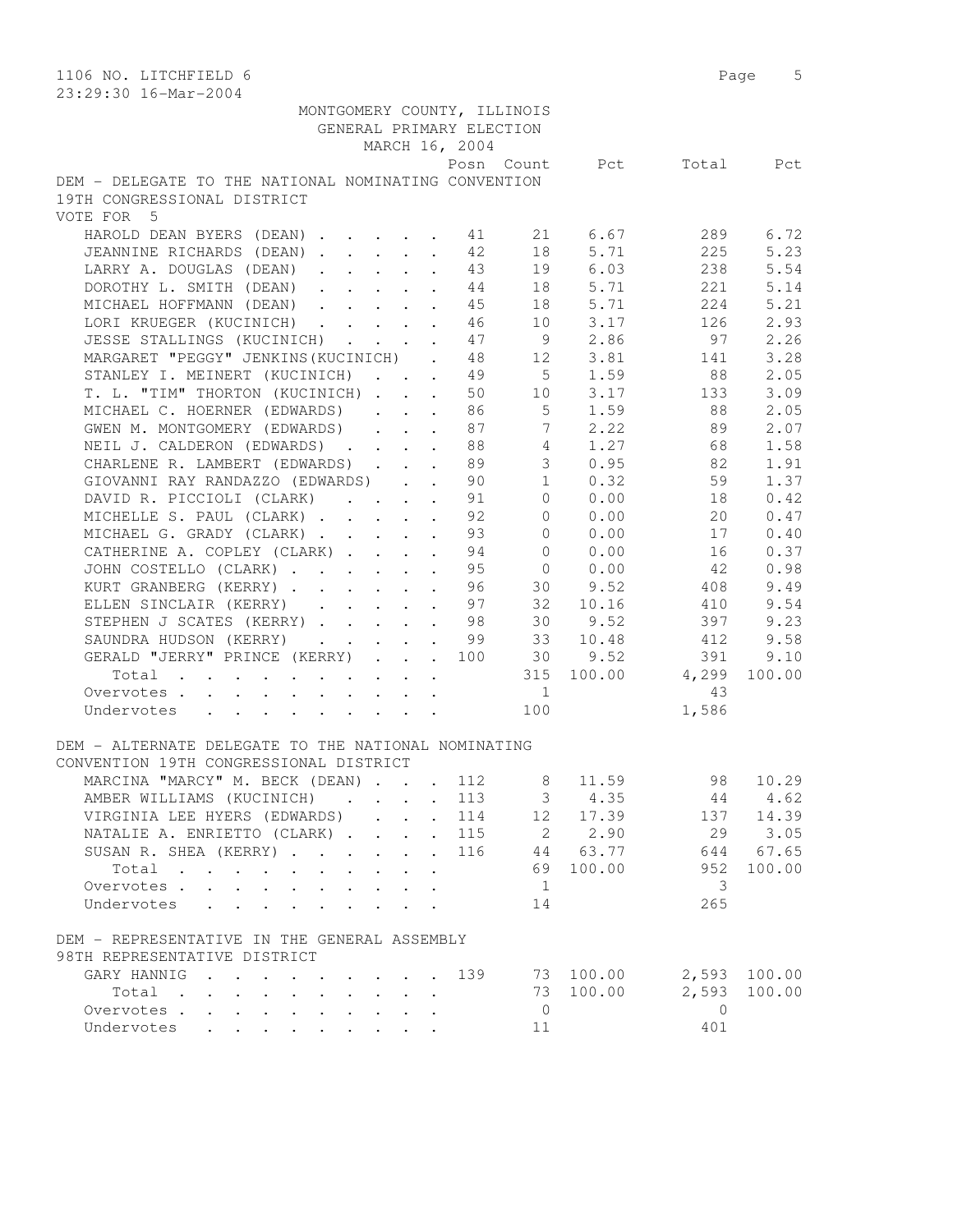| 1106 NO. LITCHFIELD 6<br>23:29:30 16-Mar-2004                     |                                                                                          |        |                                         |                          |                             |                        |                         | Page 6       |
|-------------------------------------------------------------------|------------------------------------------------------------------------------------------|--------|-----------------------------------------|--------------------------|-----------------------------|------------------------|-------------------------|--------------|
|                                                                   |                                                                                          |        |                                         |                          | MONTGOMERY COUNTY, ILLINOIS |                        |                         |              |
|                                                                   |                                                                                          |        |                                         | GENERAL PRIMARY ELECTION |                             |                        |                         |              |
|                                                                   |                                                                                          |        |                                         | MARCH 16, 2004           |                             |                        |                         |              |
|                                                                   |                                                                                          |        |                                         |                          |                             | Posn Count Pct         |                         | Total Pct    |
| DEM - CIRCUIT CLERK                                               |                                                                                          |        |                                         |                          |                             |                        |                         |              |
| NO CANDIDATE FILED                                                |                                                                                          |        |                                         |                          |                             |                        |                         |              |
| Total                                                             |                                                                                          |        |                                         |                          | $\mathbf{0}$                |                        | $\mathbf{0}$            |              |
| Overvotes.                                                        |                                                                                          |        |                                         |                          | $\overline{0}$              |                        | $\bigcap$               |              |
| Undervotes                                                        |                                                                                          |        |                                         |                          | 84                          |                        | 2,994                   |              |
|                                                                   |                                                                                          |        |                                         |                          |                             |                        |                         |              |
| DEM - STATE'S ATTORNEY                                            |                                                                                          |        |                                         |                          |                             |                        |                         |              |
| JIM ROBERTS 167 73 100.00                                         |                                                                                          |        |                                         |                          |                             |                        |                         | 2,511 100.00 |
| Total                                                             |                                                                                          |        |                                         |                          | $\overline{0}$              | 73 100.00              | 2,511<br>$\overline{0}$ | 100.00       |
| Overvotes<br>Undervotes                                           |                                                                                          |        |                                         |                          | 11                          |                        | 483                     |              |
|                                                                   |                                                                                          |        |                                         |                          |                             |                        |                         |              |
| DEM - CORONER                                                     |                                                                                          |        |                                         |                          |                             |                        |                         |              |
| RICKEY L. BROADDUS 170 69 100.00                                  |                                                                                          |        |                                         |                          |                             |                        |                         | 2,367 100.00 |
| Total                                                             |                                                                                          |        |                                         |                          |                             | 69 100.00              |                         | 2,367 100.00 |
| Overvotes                                                         |                                                                                          |        |                                         |                          | $\overline{0}$              |                        | $\overline{0}$          |              |
| Undervotes                                                        |                                                                                          |        |                                         |                          | 15                          |                        | 627                     |              |
|                                                                   |                                                                                          |        |                                         |                          |                             |                        |                         |              |
| DEM - COUNTY BOARD DISTRICT 7                                     |                                                                                          |        |                                         |                          |                             |                        |                         |              |
| COUNTY BOARD MEMBER                                               |                                                                                          |        |                                         |                          |                             |                        |                         |              |
| VOTE FOR 2                                                        |                                                                                          |        |                                         |                          |                             |                        |                         |              |
| NO CANDIDATE FILED                                                |                                                                                          |        |                                         |                          |                             |                        |                         |              |
| Total                                                             |                                                                                          |        |                                         |                          | $\overline{0}$              |                        | $\mathbf{0}$            |              |
| Overvotes $\cdots$ $\cdots$ $\cdots$ $\cdots$                     |                                                                                          |        |                                         |                          | $\overline{0}$              |                        | $\Omega$                |              |
| Undervotes                                                        |                                                                                          |        |                                         |                          | 168                         |                        | 622                     |              |
|                                                                   |                                                                                          |        |                                         |                          |                             |                        |                         |              |
| DEM - JUDGE OF THE SUPREME COURT                                  |                                                                                          |        |                                         |                          |                             |                        |                         |              |
| 5TH JUDICIAL DISTRICT (VAC.HON.HARRISON II)<br>GORDON E. MAAG 191 |                                                                                          |        |                                         |                          |                             |                        |                         | 1,795 100.00 |
| Total                                                             |                                                                                          |        |                                         |                          |                             | 57 100.00<br>57 100.00 | 1,795                   | 100.00       |
| Overvotes.                                                        | $\mathbf{r}$ , and $\mathbf{r}$ , and $\mathbf{r}$ , and $\mathbf{r}$ , and $\mathbf{r}$ |        |                                         |                          | $\overline{0}$              |                        | $\Omega$                |              |
| Undervotes                                                        |                                                                                          |        |                                         |                          | 27                          |                        | 1,199                   |              |
|                                                                   |                                                                                          |        |                                         |                          |                             |                        |                         |              |
| DEM - JUDGE OF THE APPELLATE COURT                                |                                                                                          |        |                                         |                          |                             |                        |                         |              |
| 5TH JUDICIAL DISTRICT (VAC.HON.RARICK)                            |                                                                                          |        |                                         |                          |                             |                        |                         |              |
| JAMES K. DONOVAN                                                  |                                                                                          |        |                                         | 196                      |                             | 60 100.00              | 1,900                   | 100.00       |
| Total                                                             |                                                                                          |        |                                         |                          |                             | 60 100.00              | 1,900                   | 100.00       |
| Overvotes                                                         |                                                                                          |        |                                         |                          | $\overline{0}$              |                        | $\overline{0}$          |              |
| Undervotes<br>$\sim$                                              |                                                                                          |        |                                         |                          | 24                          |                        | 1,094                   |              |
|                                                                   |                                                                                          |        |                                         |                          |                             |                        |                         |              |
| DEM - JUDGE OF THE CIRCUIT COURT                                  |                                                                                          |        |                                         |                          |                             |                        |                         |              |
| 4TH JUD. CIRC. MONTGOMERY CO. (VAC.HON.HUBER)                     |                                                                                          |        |                                         |                          |                             |                        |                         |              |
| KELLY D. LONG                                                     |                                                                                          |        |                                         | 203                      |                             | 70 100.00              | 2,423                   | 100.00       |
| Total                                                             |                                                                                          |        | $\cdot$ $\cdot$ $\cdot$ $\cdot$ $\cdot$ |                          |                             | 70 100.00              | 2,423                   | 100.00       |
| Overvotes                                                         |                                                                                          | $\sim$ |                                         |                          | $\overline{0}$              |                        | $\overline{0}$          |              |
| Undervotes<br>$\ddot{\phantom{0}}$                                | $\cdot$ $\cdot$ $\cdot$                                                                  | $\sim$ |                                         |                          | 14                          |                        | 571                     |              |
|                                                                   |                                                                                          |        |                                         |                          |                             |                        |                         |              |
| DEM - PRECINCT COMMITTEEMAN                                       |                                                                                          |        |                                         |                          |                             |                        |                         |              |
| NORTH LITCHFIELD 6                                                |                                                                                          |        |                                         |                          |                             |                        |                         |              |
| CHUCK NAPIER<br>Total                                             |                                                                                          |        |                                         | 218                      | 73                          | 73 100.00<br>100.00    |                         |              |
| Overvotes                                                         |                                                                                          |        |                                         |                          | $\overline{0}$              |                        |                         |              |
| Undervotes                                                        |                                                                                          |        |                                         |                          | 11                          |                        |                         |              |
|                                                                   |                                                                                          |        |                                         |                          |                             |                        |                         |              |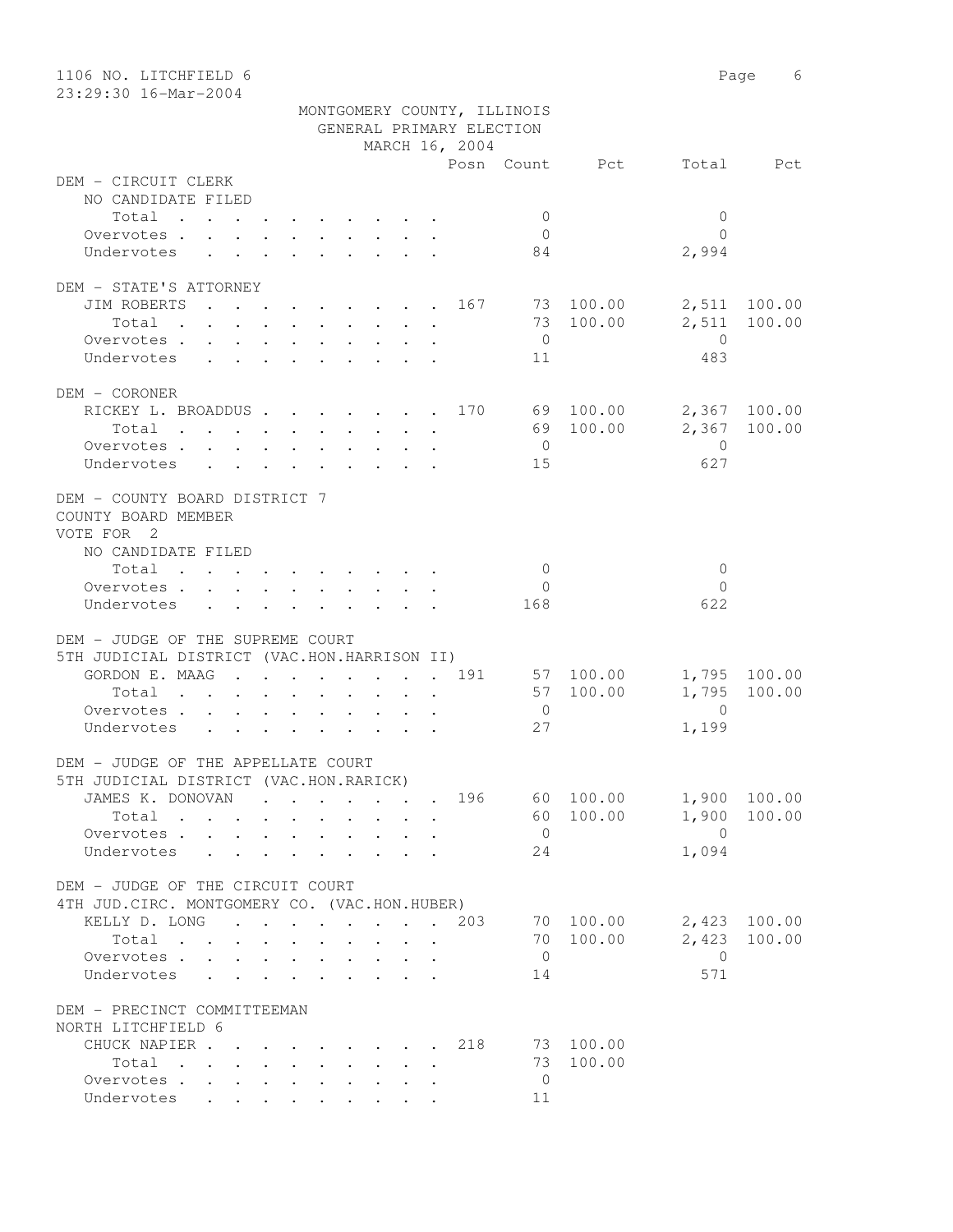| 1106 NO. LITCHFIELD 6 |      |       |            |        |               |                                                                                          |                      |                                                             |  |                          |                             |        | Page  |        |
|-----------------------|------|-------|------------|--------|---------------|------------------------------------------------------------------------------------------|----------------------|-------------------------------------------------------------|--|--------------------------|-----------------------------|--------|-------|--------|
| 23:29:30 16-Mar-2004  |      |       |            |        |               |                                                                                          |                      |                                                             |  |                          |                             |        |       |        |
|                       |      |       |            |        |               |                                                                                          |                      |                                                             |  |                          | MONTGOMERY COUNTY, ILLINOIS |        |       |        |
|                       |      |       |            |        |               |                                                                                          |                      |                                                             |  | GENERAL PRIMARY ELECTION |                             |        |       |        |
|                       |      |       |            |        |               |                                                                                          |                      |                                                             |  | MARCH 16, 2004           |                             |        |       |        |
|                       |      |       |            |        |               |                                                                                          |                      |                                                             |  |                          | Posn Count                  | Pct    | Total | Pct.   |
| MONTGOMERY COUNTY     |      |       |            |        |               |                                                                                          |                      |                                                             |  |                          |                             |        |       |        |
|                       | YES. |       |            |        |               | $\mathbf{r}$ , and $\mathbf{r}$ , and $\mathbf{r}$ , and $\mathbf{r}$ , and $\mathbf{r}$ |                      |                                                             |  | 246                      | 66                          | 47.48  | 1,971 | 43.10  |
| NO.                   |      |       |            | $\sim$ | $\sim$ $\sim$ |                                                                                          |                      | $\mathcal{L}(\mathcal{A})$ , and $\mathcal{L}(\mathcal{A})$ |  | 247                      | 73                          | 52.52  | 2,602 | 56.90  |
|                       |      | Total |            | $\sim$ |               |                                                                                          | $\sim$ $\sim$ $\sim$ | $\sim$ $\sim$                                               |  |                          | 139                         | 100.00 | 4,573 | 100.00 |
|                       |      |       | Overvotes. | $\sim$ | $\sim$        | $\sim$                                                                                   | $\sim$               |                                                             |  |                          | 0                           |        | 4     |        |
|                       |      |       | Undervotes |        |               |                                                                                          |                      |                                                             |  |                          | 7                           |        | 416   |        |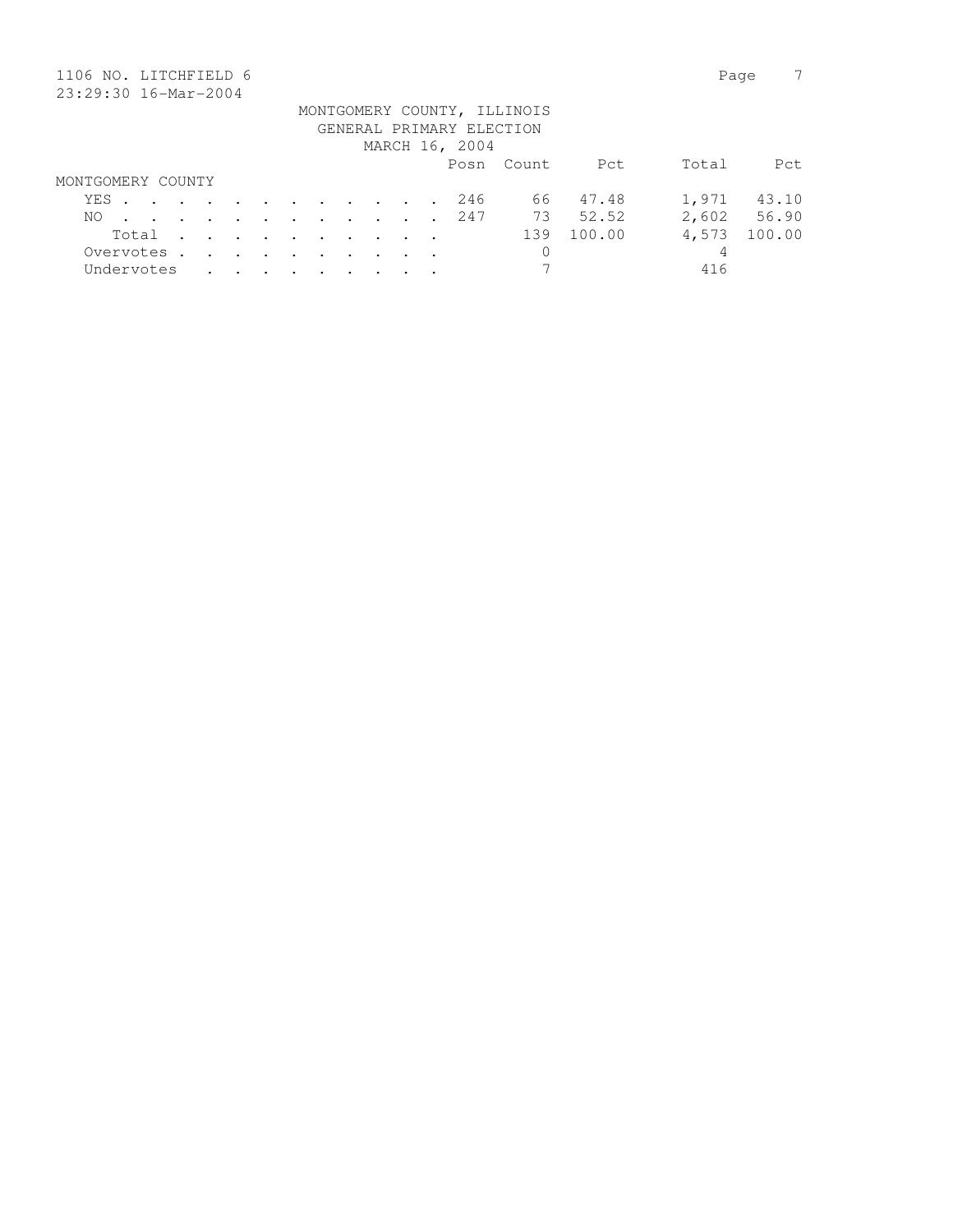23:29:30 16-Mar-2004

MONTGOMERY COUNTY, ILLINOIS

|                                                                                                                          |               |                      |                | GENERAL PRIMARY ELECTION |                           |                |              |
|--------------------------------------------------------------------------------------------------------------------------|---------------|----------------------|----------------|--------------------------|---------------------------|----------------|--------------|
|                                                                                                                          |               |                      | MARCH 16, 2004 |                          |                           |                |              |
|                                                                                                                          |               |                      |                |                          | Posn Count Pct            | Total          | Pct          |
| Precincts Counted - TOTAL                                                                                                |               |                      |                |                          | 2.38<br>$1 \qquad \qquad$ | 42             | 100.00       |
| Registered Voters - TOTAL                                                                                                |               |                      |                | 351                      |                           | 18,263         |              |
| Ballots Cast - TOTAL                                                                                                     |               |                      |                | 117                      | 33.33                     | 5,007          | 27.42        |
| Ballots Cast - BLANK<br>$\mathcal{A}$ and $\mathcal{A}$ are also associated in the set of $\mathcal{A}$                  |               |                      |                | $\overline{2}$           | 0.57                      | 71             | 0.39         |
| Ballots Cast - REPUBLICAN                                                                                                |               |                      |                | 59                       |                           | 1,683          |              |
| Ballots Cast - REP. YEL/BLK.ST.                                                                                          |               |                      |                | 57                       |                           | 561            |              |
| Ballots Cast - REP. YEL/GRN.ST.                                                                                          |               |                      |                | $\overline{2}$           |                           | 149            |              |
| Ballots Cast - REP. FED. 19TH                                                                                            |               |                      |                | $\overline{0}$           |                           | $\overline{2}$ |              |
| Ballots Cast - DEMOCRATIC                                                                                                |               |                      |                | . 51                     |                           | 3,004          |              |
| Ballots Cast - DEM. GRN/BLK.ST.                                                                                          |               |                      |                | 51                       |                           | 874            |              |
|                                                                                                                          |               |                      |                |                          |                           |                |              |
| Ballots Cast - DEM. GRN/GRN.ST.                                                                                          |               |                      |                | $\overline{0}$           |                           | 179            |              |
| Ballots Cast - DEM. FED. 19TH                                                                                            |               |                      |                | $\overline{0}$           |                           | 4              |              |
| Ballots Cast - NONPARTISAN<br>$\mathbf{r}$ , $\mathbf{r}$ , $\mathbf{r}$ , $\mathbf{r}$                                  |               |                      |                | $7\phantom{.0}$          |                           | 320            |              |
| Ballots Cast - NON. WHT/BLUE ST.                                                                                         |               |                      |                | $7\phantom{.0}$          |                           | 24             |              |
| Ballots Cast - NON. WHT/GRN.ST.                                                                                          |               |                      |                | $\bigcap$                |                           | 15             |              |
|                                                                                                                          |               |                      |                |                          |                           |                |              |
| REP - PRESIDENT OF THE UNITED STATES                                                                                     |               |                      |                |                          |                           |                |              |
| GEORGE W. BUSH                                                                                                           |               |                      |                | $5 - 5$                  | 41 100.00                 |                | 1,274 100.00 |
| Total<br>the contract of the contract of the contract of the contract of the contract of the contract of the contract of |               |                      |                |                          | 41 100.00                 | 1,274          | 100.00       |
| Overvotes                                                                                                                |               |                      |                | $\overline{0}$           |                           | $\overline{0}$ |              |
| Undervotes                                                                                                               |               |                      |                | 18                       |                           | 409            |              |
|                                                                                                                          |               |                      |                |                          |                           |                |              |
| REP - UNITED STATES SENATOR                                                                                              |               |                      |                |                          |                           |                |              |
| JIM OBERWEIS.                                                                                                            |               |                      | - 9            | 18                       | 33.96                     | 256            | 17.26        |
| ANDY MCKENNA                                                                                                             |               |                      | 10             | $\overline{4}$           | 7.55                      | 210            | 14.16        |
| JOHN BORLING                                                                                                             |               |                      | 11             | 1                        | 1.89                      | 26             | 1.75         |
|                                                                                                                          |               |                      |                |                          |                           |                |              |
| STEVEN J. RAUSCHENBERGER                                                                                                 |               |                      | 12             |                          | 4 7.55                    | 144            | 9.71         |
| JACK RYAN                                                                                                                |               |                      | 13             | 22                       | 41.51                     | 663            | 44.71        |
| CHIRINJEEV KATHURIA                                                                                                      |               |                      | 14             | 2                        | 3.77                      | 15             | 1.01         |
| JONATHAN C. WRIGHT                                                                                                       |               |                      | 15             | $\circ$                  | 0.00                      | 136            | 9.17         |
| NORM HILL                                                                                                                |               |                      | 16             | 2                        | 3.77                      | 33             | 2.23         |
| Total                                                                                                                    |               |                      |                | 53                       | 100.00                    | 1,483          | 100.00       |
| Overvotes                                                                                                                |               |                      |                | 2                        |                           | 23             |              |
| Undervotes                                                                                                               |               |                      |                | 4                        |                           | 177            |              |
|                                                                                                                          |               |                      |                |                          |                           |                |              |
| REP - REPRESENTATIVE IN CONGRESS                                                                                         |               |                      |                |                          |                           |                |              |
| 19TH CONGRESSIONAL DISTRICT                                                                                              |               |                      |                |                          |                           |                |              |
| JOHN M. SHIMKUS                                                                                                          |               |                      | 23             | 31                       | 100.00                    | 651            | 100.00       |
| Total                                                                                                                    |               |                      |                |                          | 31 100.00                 | 651            | 100.00       |
| Overvotes                                                                                                                |               |                      |                | $\overline{0}$           |                           | $\overline{0}$ |              |
| Undervotes<br>$\ddot{\phantom{a}}$                                                                                       |               |                      |                | 28                       |                           | 345            |              |
|                                                                                                                          |               |                      |                |                          |                           |                |              |
| REP - DELEGATE TO THE NATIONAL NOMINATING CONVENTION                                                                     |               |                      |                |                          |                           |                |              |
| 19TH CONGRESSIONAL DISTRICT                                                                                              |               |                      |                |                          |                           |                |              |
|                                                                                                                          |               |                      |                |                          |                           |                |              |
| VOTE FOR 4                                                                                                               |               |                      |                |                          |                           |                |              |
| DAVID S. LUECHTEFELD (BUSH)                                                                                              |               |                      | 35             | 44                       | 26.19                     | 773            | 25.62        |
| JOHN O. JONES (BUSH)                                                                                                     |               |                      | 36             | 42                       | 25.00                     | 753            | 24.96        |
| ROBERT C. "BOB" WINCHESTER (BUSH).                                                                                       |               | $\ddot{\phantom{a}}$ | 37             | 41                       | 24.40                     | 742            | 24.59        |
| WILLIAM "BILL" CELLINI (BUSH)                                                                                            | $\sim$ $\sim$ |                      | 38             | 41                       | 24.40                     | 749            | 24.83        |
| Total                                                                                                                    |               |                      |                | 168                      | 100.00                    | 3,017          | 100.00       |
| Overvotes<br>$\ddot{\phantom{0}}$<br>$\ddot{\phantom{a}}$                                                                |               |                      |                | $\circ$                  |                           | $\overline{0}$ |              |
| Undervotes<br>$\ddot{\phantom{0}}$<br>$\ddot{\phantom{a}}$                                                               |               |                      |                | 68                       |                           | 967            |              |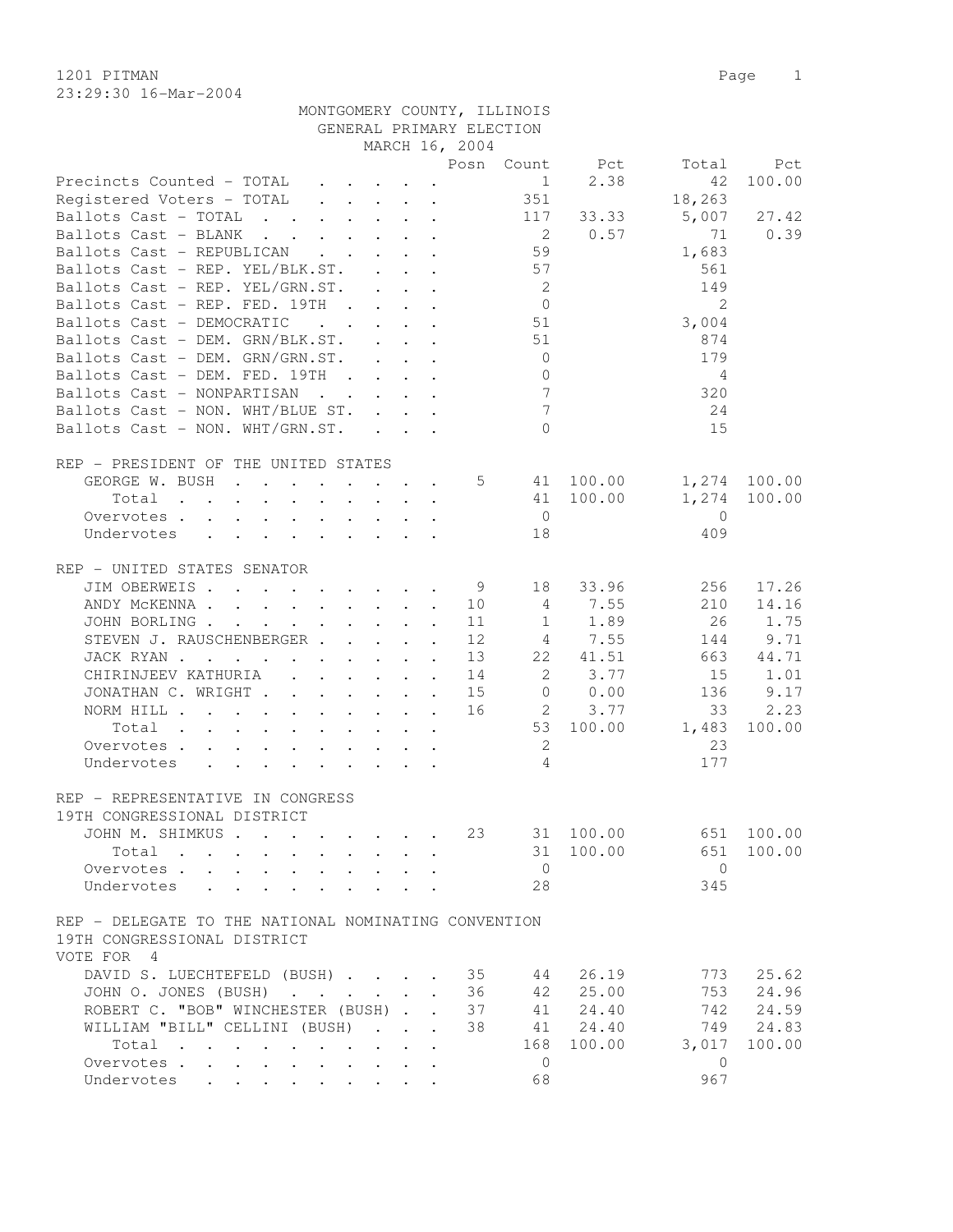1201 PITMAN Page 2 23:29:30 16-Mar-2004

|                                                                                                                      |                | MONTGOMERY COUNTY, ILLINOIS |           |                |              |
|----------------------------------------------------------------------------------------------------------------------|----------------|-----------------------------|-----------|----------------|--------------|
|                                                                                                                      |                | GENERAL PRIMARY ELECTION    |           |                |              |
|                                                                                                                      | MARCH 16, 2004 |                             |           |                |              |
|                                                                                                                      |                | Posn Count Pct              |           |                | Total Pct    |
| REP - ALTERNATE DELEGATE TO THE NATIONAL NOMINATING                                                                  |                |                             |           |                |              |
| CONVENTION 19TH CONGRESSIONAL DISTRICT                                                                               |                |                             |           |                |              |
| VOTE FOR 4                                                                                                           |                |                             |           |                |              |
| ROBIN L. LONG (BUSH) 44 33 22.15                                                                                     |                |                             |           |                | 715 25.04    |
| SHEOW H. "SHOWAY" CHANG (BUSH)                                                                                       |                | 45 36                       | 24.16     |                | 694 24.30    |
| LANE HARVEY (BUSH) 46                                                                                                |                |                             | 37 24.83  |                | 697 24.40    |
| RODNEY L. DAVIS (BUSH) 47 43 28.86                                                                                   |                |                             |           |                | 750 26.26    |
| Total 149 100.00 2,856 100.00                                                                                        |                |                             |           |                |              |
| Overvotes.                                                                                                           |                | $\overline{0}$              |           | $\overline{0}$ |              |
| Undervotes                                                                                                           |                | 87                          |           | 1,128          |              |
|                                                                                                                      |                |                             |           |                |              |
| REP - REPRESENTATIVE IN THE GENERAL ASSEMBLY                                                                         |                |                             |           |                |              |
| 98TH REPRESENTATIVE DISTRICT                                                                                         |                |                             |           |                |              |
| NO CANDIDATE FILED                                                                                                   |                |                             |           |                |              |
|                                                                                                                      |                | $\bigcirc$                  |           | $\mathbf{0}$   |              |
| Total                                                                                                                |                | $\overline{0}$              |           | $\Omega$       |              |
| Overvotes.                                                                                                           |                |                             |           |                |              |
| Undervotes                                                                                                           |                | 59                          |           | 1,679          |              |
|                                                                                                                      |                |                             |           |                |              |
| REP - CIRCUIT CLERK                                                                                                  |                |                             |           |                |              |
| MARY WEBB 86 52 100.00                                                                                               |                |                             |           |                | 1,501 100.00 |
| Total                                                                                                                |                |                             | 52 100.00 |                | 1,501 100.00 |
| Overvotes.                                                                                                           |                | $\overline{0}$              |           | $\overline{0}$ |              |
| Undervotes<br>$\mathbf{r}$ , $\mathbf{r}$ , $\mathbf{r}$ , $\mathbf{r}$ , $\mathbf{r}$ , $\mathbf{r}$ , $\mathbf{r}$ |                | $7\phantom{.0}$             |           | 178            |              |
|                                                                                                                      |                |                             |           |                |              |
| REP - STATE'S ATTORNEY                                                                                               |                |                             |           |                |              |
| NO CANDIDATE FILED                                                                                                   |                |                             |           |                |              |
| Total                                                                                                                |                | $\overline{0}$              |           | 0              |              |
| Overvotes                                                                                                            |                | $\overline{0}$              |           | 0              |              |
| Undervotes                                                                                                           |                | 59                          |           | 1,679          |              |
|                                                                                                                      |                |                             |           |                |              |
| REP - CORONER                                                                                                        |                |                             |           |                |              |
| NO CANDIDATE FILED                                                                                                   |                |                             |           |                |              |
| Total                                                                                                                |                | $\circ$                     |           | $\circ$        |              |
| Overvotes.                                                                                                           |                | $\overline{0}$              |           | 0              |              |
| Undervotes                                                                                                           |                | 59                          |           | 1,679          |              |
|                                                                                                                      |                |                             |           |                |              |
| REP - COUNTY BOARD DISTRICT 1                                                                                        |                |                             |           |                |              |
| COUNTY BOARD MEMBER 4 YEAR TERM                                                                                      |                |                             |           |                |              |
| CHARLES A. HAMPTON                                                                                                   |                | 97                          | 51 100.00 | 300            | 100.00       |
| Total                                                                                                                |                |                             | 51 100.00 | 300            | 100.00       |
| Overvotes<br>$\sim$                                                                                                  |                | $\mathbf{0}$                |           | $\bigcirc$     |              |
| Undervotes<br>$\ddot{\phantom{a}}$                                                                                   |                | 8                           |           | 51             |              |
|                                                                                                                      |                |                             |           |                |              |
| REP - COUNTY BOARD DISTRICT 1                                                                                        |                |                             |           |                |              |
| COUNTY BOARD MEMBER UNEXPIRED 2 YEAR TERM                                                                            |                |                             |           |                |              |
| CHARLES BOUTCHER<br>$\sim$                                                                                           |                | 101                         | 42 100.00 | 274            | 100.00       |
| Total                                                                                                                |                | 42                          | 100.00    | 274            | 100.00       |
| Overvotes                                                                                                            |                | $\mathbf{0}$                |           | $\mathbf{0}$   |              |
| Undervotes<br>$\cdot$                                                                                                |                | 17                          |           | 77             |              |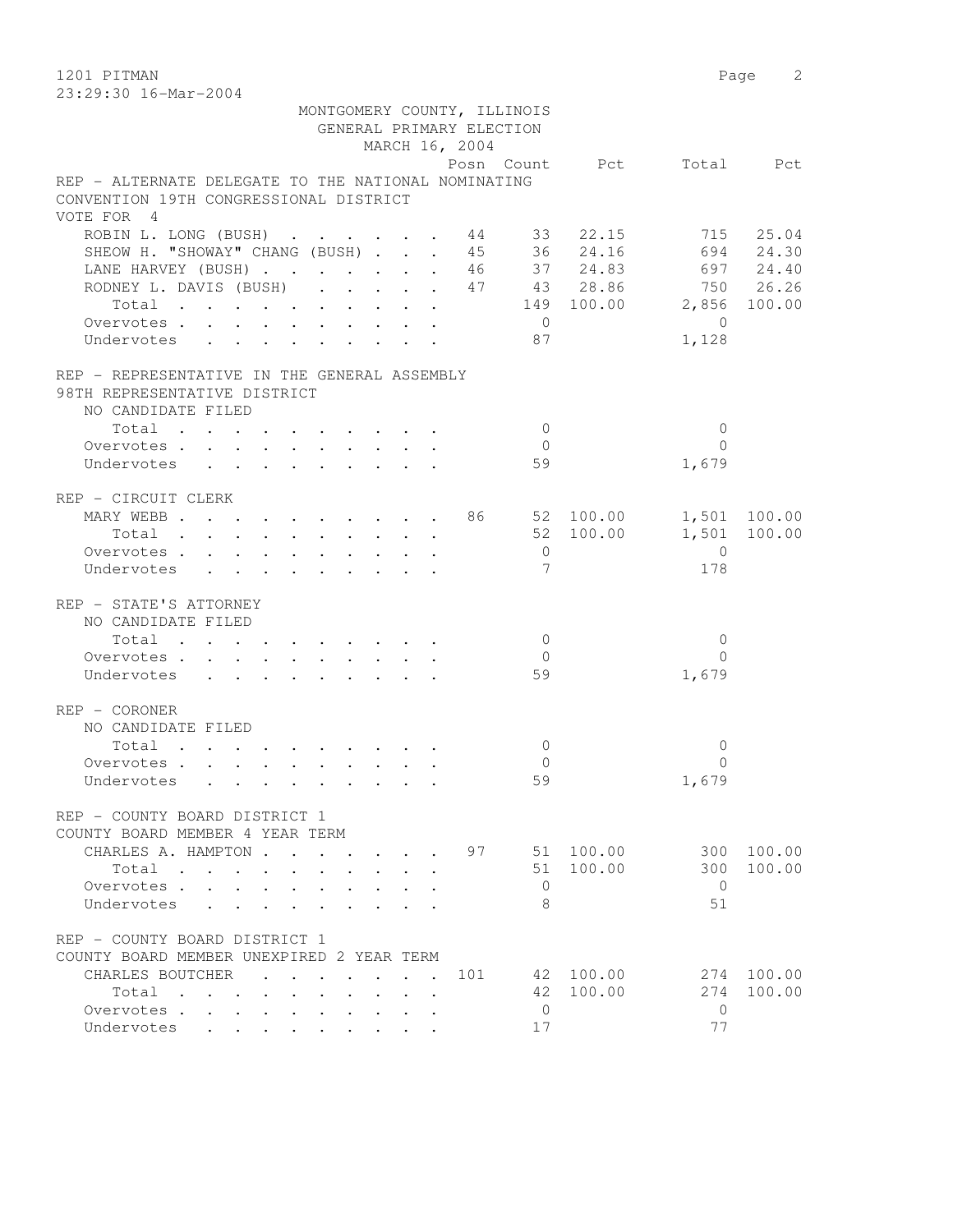1201 PITMAN Page 3

|                                             |  |  |        |                                                                                                                 |  |  |                | MONTGOMERY COUNTY, ILLINOIS |           |       |              |
|---------------------------------------------|--|--|--------|-----------------------------------------------------------------------------------------------------------------|--|--|----------------|-----------------------------|-----------|-------|--------------|
|                                             |  |  |        |                                                                                                                 |  |  |                | GENERAL PRIMARY ELECTION    |           |       |              |
|                                             |  |  |        |                                                                                                                 |  |  | MARCH 16, 2004 |                             |           |       |              |
|                                             |  |  |        |                                                                                                                 |  |  |                | Posn Count                  | Pct       | Total | Pct          |
| REP - JUDGE OF THE SUPREME COURT            |  |  |        |                                                                                                                 |  |  |                |                             |           |       |              |
| 5TH JUDICIAL DISTRICT (VAC.HON.HARRISON II) |  |  |        |                                                                                                                 |  |  |                |                             |           |       |              |
| LLOYD A. KARMEIER                           |  |  |        |                                                                                                                 |  |  | . 113          |                             | 45 100.00 | 1,304 | 100.00       |
| Total                                       |  |  |        |                                                                                                                 |  |  |                |                             | 45 100.00 |       | 1,304 100.00 |
| Overvotes.                                  |  |  |        |                                                                                                                 |  |  |                | $\mathbf 0$                 |           | 0     |              |
| Undervotes                                  |  |  |        |                                                                                                                 |  |  |                | 14                          |           | 375   |              |
| REP - JUDGE OF THE APPELLATE COURT          |  |  |        |                                                                                                                 |  |  |                |                             |           |       |              |
| 5TH JUDICIAL DISTRICT (VAC.HON.RARICK)      |  |  |        |                                                                                                                 |  |  |                |                             |           |       |              |
| NO CANDIDATE FILED                          |  |  |        |                                                                                                                 |  |  |                |                             |           |       |              |
| Total                                       |  |  |        | the contract of the contract of the contract of the contract of the contract of the contract of the contract of |  |  |                | $\Omega$                    |           | 0     |              |
| Overvotes.                                  |  |  | $\sim$ |                                                                                                                 |  |  |                |                             |           | 0     |              |
| Undervotes                                  |  |  |        |                                                                                                                 |  |  |                | 59                          |           | 1,679 |              |

| REP - JUDGE OF THE CIRCUIT COURT                     |                                                                          |           |           |           |           |           |  |     |    |        |       |
|------------------------------------------------------|--------------------------------------------------------------------------|-----------|-----------|-----------|-----------|-----------|--|-----|----|--------|-------|
| JUD.CIRC. MONTGOMERY CO. (VAC.HON.HUBER)<br>4 T H    |                                                                          |           |           |           |           |           |  |     |    |        |       |
| NO CANDIDATE FILED                                   |                                                                          |           |           |           |           |           |  |     |    |        |       |
| Total<br>$\cdot$                                     |                                                                          |           | $\bullet$ |           |           |           |  |     |    |        |       |
| Overvotes.<br>$\sim$                                 | $\cdot$ $\cdot$                                                          |           | $\sim$    |           |           |           |  |     |    |        |       |
| Undervotes                                           | $\cdot$ $\cdot$ $\cdot$                                                  |           | $\sim$    |           |           |           |  |     | 59 |        | 1,679 |
| REP - PRECINCT COMMITTEEMAN                          |                                                                          |           |           |           |           |           |  |     |    |        |       |
| PITMAN                                               |                                                                          |           |           |           |           |           |  |     |    |        |       |
| KEN J. GERLACH                                       | $\mathbf{r}$ , $\mathbf{r}$ , $\mathbf{r}$ , $\mathbf{r}$ , $\mathbf{r}$ |           |           |           |           |           |  | 141 | 51 | 100.00 |       |
| Total<br>$\sim$ 100 $\mu$<br>$\sim 100$ km s $^{-1}$ | $\sim$ $\sim$<br>$\sim$ $\sim$                                           |           | $\sim$    | $\sim$    | $\cdot$   |           |  |     | 51 | 100.00 |       |
| Overvotes.<br>$\sim$<br>$\sim$                       |                                                                          | $\bullet$ | $\bullet$ |           |           |           |  |     |    |        |       |
| Undervotes<br>$\bullet$                              | $\bullet$                                                                | $\bullet$ | $\bullet$ | $\bullet$ | $\bullet$ | $\bullet$ |  |     | 8  |        |       |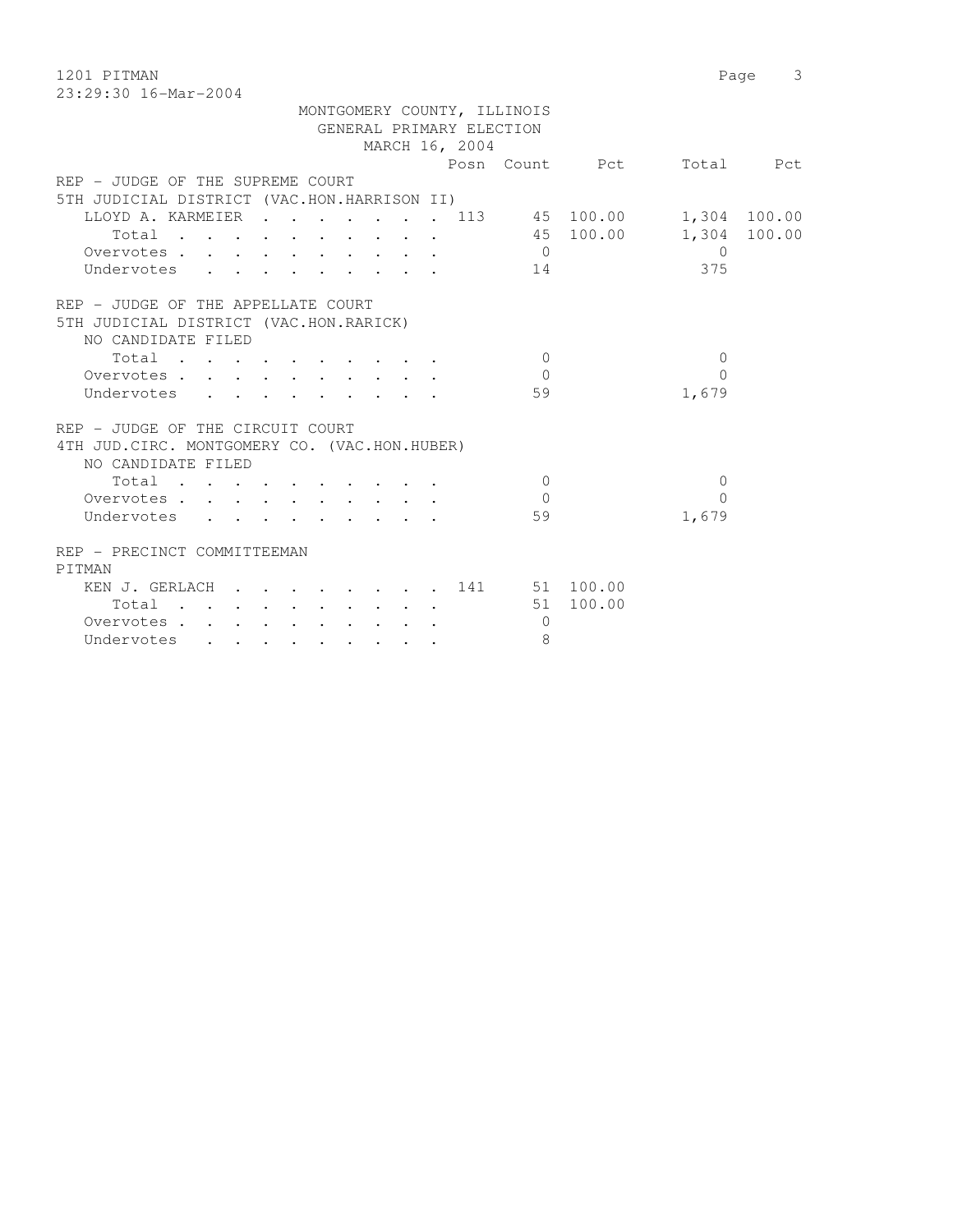1201 PITMAN Page 4

|                                      |  |  |  |                                                                                                                                                     |                 | MONTGOMERY COUNTY, ILLINOIS |                                                 |                 |              |
|--------------------------------------|--|--|--|-----------------------------------------------------------------------------------------------------------------------------------------------------|-----------------|-----------------------------|-------------------------------------------------|-----------------|--------------|
|                                      |  |  |  |                                                                                                                                                     |                 | GENERAL PRIMARY ELECTION    |                                                 |                 |              |
|                                      |  |  |  |                                                                                                                                                     | MARCH 16, 2004  |                             |                                                 |                 |              |
|                                      |  |  |  |                                                                                                                                                     |                 |                             | Posn Count Pct                                  |                 | Total Pct    |
| DEM - PRESIDENT OF THE UNITED STATES |  |  |  |                                                                                                                                                     |                 |                             |                                                 |                 |              |
| JOHN EDWARDS                         |  |  |  |                                                                                                                                                     | 5 <sup>5</sup>  |                             | 7 14.58                                         | 435             | 15.70        |
| WESLEY K. CLARK                      |  |  |  |                                                                                                                                                     | $6\overline{6}$ |                             | $0 \t 0.00$                                     | 40              | 1.44         |
| HOWARD DEAN                          |  |  |  |                                                                                                                                                     | $\overline{7}$  |                             | $1 \t 2.08$                                     | 97              | 3.50         |
| JOE LIEBERMAN                        |  |  |  |                                                                                                                                                     | 8               |                             | 4 8.33                                          | 44              | 1.59         |
| DENNIS J. KUCINICH                   |  |  |  | $\sim$                                                                                                                                              | $\overline{9}$  |                             | 0 0.00                                          | 29              | 1.05         |
| LYNDON H. LaROUCHE, JR. 10           |  |  |  |                                                                                                                                                     |                 |                             | 0 0.00                                          | 10              | 0.36         |
| CAROL MOSELEY BRAUN                  |  |  |  |                                                                                                                                                     | 11              |                             | $1 \t 2.08$                                     | 40              | 1.44         |
| ALFRED C. SHARPTON 12                |  |  |  |                                                                                                                                                     |                 |                             | $0\qquad 0.00$                                  | 19              | 0.69         |
| JOHN F. KERRY 13 35 72.92            |  |  |  |                                                                                                                                                     |                 |                             |                                                 | 2,057 74.23     |              |
| Total                                |  |  |  |                                                                                                                                                     |                 |                             | 48 100.00                                       |                 | 2,771 100.00 |
| Overvotes.                           |  |  |  |                                                                                                                                                     |                 | $\overline{0}$              |                                                 | 11              |              |
| Undervotes                           |  |  |  |                                                                                                                                                     |                 | $\mathcal{S}$               |                                                 | 222             |              |
|                                      |  |  |  |                                                                                                                                                     |                 |                             |                                                 |                 |              |
| DEM - UNITED STATES SENATOR          |  |  |  |                                                                                                                                                     |                 |                             |                                                 |                 |              |
| BARACK OBAMA 17                      |  |  |  |                                                                                                                                                     |                 | 8 <sup>1</sup>              | 16.67                                           | 349             | 12.66        |
| DANIEL W. HYNES 18                   |  |  |  |                                                                                                                                                     |                 |                             | 28 58.33                                        |                 | 1,654 59.99  |
| GERY CHICO 19                        |  |  |  |                                                                                                                                                     |                 |                             | $\begin{array}{ccc} & & 0 & & 0.00 \end{array}$ |                 | 20 0.73      |
| MARIA PAPPAS.                        |  |  |  |                                                                                                                                                     | 20              |                             | $0 \t 0.00$                                     |                 | 51 1.85      |
| M. BLAIR HULL                        |  |  |  |                                                                                                                                                     | 21              |                             | 10 20.83                                        |                 | 570 20.67    |
| JOYCE WASHINGTON                     |  |  |  | $\mathbf{r} = \mathbf{r} \times \mathbf{r}$ , where $\mathbf{r} = \mathbf{r} \times \mathbf{r}$ , where $\mathbf{r} = \mathbf{r} \times \mathbf{r}$ | 22              |                             | $1 \t 2.08$                                     | 35              | 1.27         |
| NANCY SKINNER .                      |  |  |  | $\mathbf{r}$ , and $\mathbf{r}$ , and $\mathbf{r}$ , and $\mathbf{r}$                                                                               | 23              |                             | 1 2.08                                          | 78              | 2.83         |
| Total                                |  |  |  |                                                                                                                                                     |                 |                             |                                                 | 48 100.00 2,757 | 100.00       |
| Overvotes                            |  |  |  |                                                                                                                                                     |                 | 1                           |                                                 | 16              |              |
| Undervotes                           |  |  |  |                                                                                                                                                     |                 | $\mathcal{L}$               |                                                 | 231             |              |
|                                      |  |  |  |                                                                                                                                                     |                 |                             |                                                 |                 |              |
| DEM - REPRESENTATIVE IN CONGRESS     |  |  |  |                                                                                                                                                     |                 |                             |                                                 |                 |              |
| 19TH CONGRESSIONAL DISTRICT          |  |  |  |                                                                                                                                                     |                 |                             |                                                 |                 |              |
| TIM BAGWELL                          |  |  |  |                                                                                                                                                     |                 |                             | . 34 41 100.00                                  |                 | 793 100.00   |
| Total $\cdot$                        |  |  |  |                                                                                                                                                     |                 |                             | 41 100.00                                       | 793             | 100.00       |
| Overvotes.                           |  |  |  |                                                                                                                                                     |                 | $\overline{0}$              |                                                 | $\Omega$        |              |
| Undervotes                           |  |  |  |                                                                                                                                                     |                 | 10                          |                                                 | 427             |              |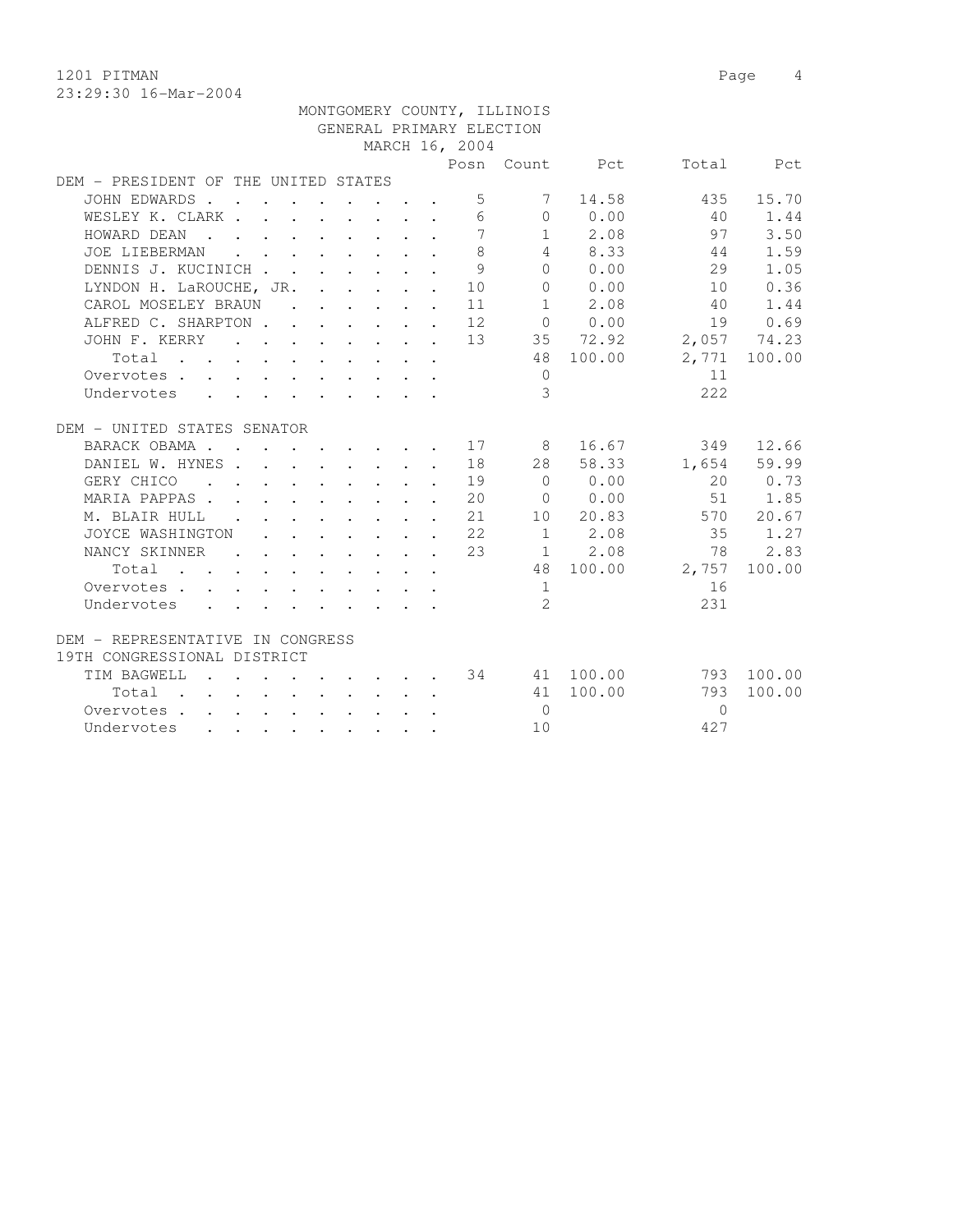1201 PITMAN Page 5  $\frac{1}{2}$ :  $\frac{1}{2}$  -  $\frac{1}{2}$  0.

| 23:29:30 16-Mar-2004                                                                                    |                |                        |                |           |
|---------------------------------------------------------------------------------------------------------|----------------|------------------------|----------------|-----------|
| MONTGOMERY COUNTY, ILLINOIS                                                                             |                |                        |                |           |
| GENERAL PRIMARY ELECTION                                                                                |                |                        |                |           |
| MARCH 16, 2004                                                                                          |                |                        |                |           |
|                                                                                                         |                | Posn Count Pct         |                | Total Pct |
| DEM - DELEGATE TO THE NATIONAL NOMINATING CONVENTION                                                    |                |                        |                |           |
| 19TH CONGRESSIONAL DISTRICT                                                                             |                |                        |                |           |
| VOTE FOR 5                                                                                              |                |                        |                |           |
|                                                                                                         |                | 16 7.80                |                | 289 6.72  |
| HAROLD DEAN BYERS (DEAN) 1 1                                                                            |                |                        |                |           |
| JEANNINE RICHARDS (DEAN) 12                                                                             | $\overline{9}$ | 4.39                   | 225            | 5.23      |
| LARRY A. DOUGLAS (DEAN).<br>$\cdot$ $\cdot$ $\cdot$ $\cdot$ 43                                          |                | 17 8.29                | 238            | 5.54      |
| DOROTHY L. SMITH (DEAN) 44                                                                              |                | 10 4.88                | 221            | 5.14      |
| MICHAEL HOFFMANN (DEAN)                                                                                 | 45             | 8 <sup>8</sup><br>3.90 | 224            | 5.21      |
| LORI KRUEGER (KUCINICH).<br>$\ddot{\phantom{0}}$<br>$\ddot{\phantom{a}}$                                | 46             | 6<br>2.93              | 126            | 2.93      |
| JESSE STALLINGS (KUCINICH).<br>$\cdot$ $\cdot$ $\cdot$ $\cdot$                                          | 47             | 1<br>0.49              | 97             | 2.26      |
| MARGARET "PEGGY" JENKINS (KUCINICH) .                                                                   | 48             | 7<br>3.41              | 141            | 3.28      |
| STANLEY I. MEINERT (KUCINICH) 49                                                                        |                | 5 <sup>7</sup><br>2.44 | 88             | 2.05      |
| T. L. "TIM" THORTON (KUCINICH)                                                                          | 50             | 6<br>2.93              | 133            | 3.09      |
| MICHAEL C. HOERNER (EDWARDS)                                                                            | 86             | $\mathcal{S}$<br>1.46  | 88             | 2.05      |
| GWEN M. MONTGOMERY (EDWARDS)<br>$\mathbf{r}$ and $\mathbf{r}$ and $\mathbf{r}$                          | 87             | $\mathfrak{Z}$<br>1.46 | 89             | 2.07      |
|                                                                                                         |                | $2^{\circ}$<br>0.98    | 68             | 1.58      |
| NEIL J. CALDERON (EDWARDS) 88                                                                           |                |                        |                |           |
| CHARLENE R. LAMBERT (EDWARDS)                                                                           | 89             | 5 <sup>7</sup><br>2.44 | 82             | 1.91      |
| GIOVANNI RAY RANDAZZO (EDWARDS).<br>$\ddot{\phantom{a}}$                                                | 90             | $\overline{2}$<br>0.98 | 59             | 1.37      |
| DAVID R. PICCIOLI (CLARK)<br>$\mathbf{L}$<br>$\ddot{\phantom{a}}$                                       | 91             | 1<br>0.49              | 18             | 0.42      |
| MICHELLE S. PAUL (CLARK)                                                                                | 92             | $1 \t 0.49$            | 20             | 0.47      |
| MICHAEL G. GRADY (CLARK)                                                                                | 93             | $1 \t 0.49$            | 17             | 0.40      |
| CATHERINE A. COPLEY (CLARK)                                                                             | 94             | 1 0.49                 | 16             | 0.37      |
| JOHN COSTELLO (CLARK)                                                                                   | 95             | $0 \t 0.00$            | 42             | 0.98      |
| KURT GRANBERG (KERRY) 96                                                                                |                | 19 9.27                | 408            | 9.49      |
| ELLEN SINCLAIR (KERRY)                                                                                  | 97             | 21 10.24               | 410            | 9.54      |
| STEPHEN J SCATES (KERRY)                                                                                | 98             | 20<br>9.76             | 397            | 9.23      |
| SAUNDRA HUDSON (KERRY)                                                                                  | - 99           | 20<br>9.76             | 412            | 9.58      |
| $\cdot$ $\cdot$ $\cdot$                                                                                 |                |                        |                |           |
| GERALD "JERRY" PRINCE (KERRY)<br>. 100                                                                  |                | 10.24<br>21            | 391            | 9.10      |
| Total                                                                                                   |                | 100.00<br>205          | 4,299          | 100.00    |
| Overvotes .<br>$\mathbf{r}$ , and $\mathbf{r}$ , and $\mathbf{r}$ , and $\mathbf{r}$ , and $\mathbf{r}$ |                | $\overline{1}$         | 43             |           |
| Undervotes                                                                                              | 45             |                        | 1,586          |           |
|                                                                                                         |                |                        |                |           |
| DEM - ALTERNATE DELEGATE TO THE NATIONAL NOMINATING                                                     |                |                        |                |           |
| CONVENTION 19TH CONGRESSIONAL DISTRICT                                                                  |                |                        |                |           |
| MARCINA "MARCY" M. BECK (DEAN) 112                                                                      |                | 5<br>11.36             | 98             | 10.29     |
| AMBER WILLIAMS (KUCINICH)                                                                               | 113            | $2^{\circ}$<br>4.55    | 44             | 4.62      |
| VIRGINIA LEE HYERS (EDWARDS)<br>$\mathbf{L}$                                                            | 114            | 5<br>11.36             | 137            | 14.39     |
| NATALIE A. ENRIETTO (CLARK)                                                                             | 115            | 2 4.55                 | 29             | 3.05      |
| SUSAN R. SHEA (KERRY)                                                                                   | 116            | 30 68.18               | 644            | 67.65     |
| Total                                                                                                   |                | 44<br>100.00           | 952            | 100.00    |
|                                                                                                         |                |                        |                |           |
| Overvotes                                                                                               |                | $\mathbf{0}$           | 3              |           |
| Undervotes                                                                                              |                | 7                      | 265            |           |
|                                                                                                         |                |                        |                |           |
| DEM - REPRESENTATIVE IN THE GENERAL ASSEMBLY                                                            |                |                        |                |           |
| 98TH REPRESENTATIVE DISTRICT                                                                            |                |                        |                |           |
| GARY HANNIG                                                                                             | 139            | 100.00<br>49           | 2,593          | 100.00    |
| Total                                                                                                   |                | 100.00<br>49           | 2,593          | 100.00    |
| Overvotes.                                                                                              |                | $\circ$                | $\overline{0}$ |           |
| Undervotes                                                                                              |                | 2                      | 401            |           |
|                                                                                                         |                |                        |                |           |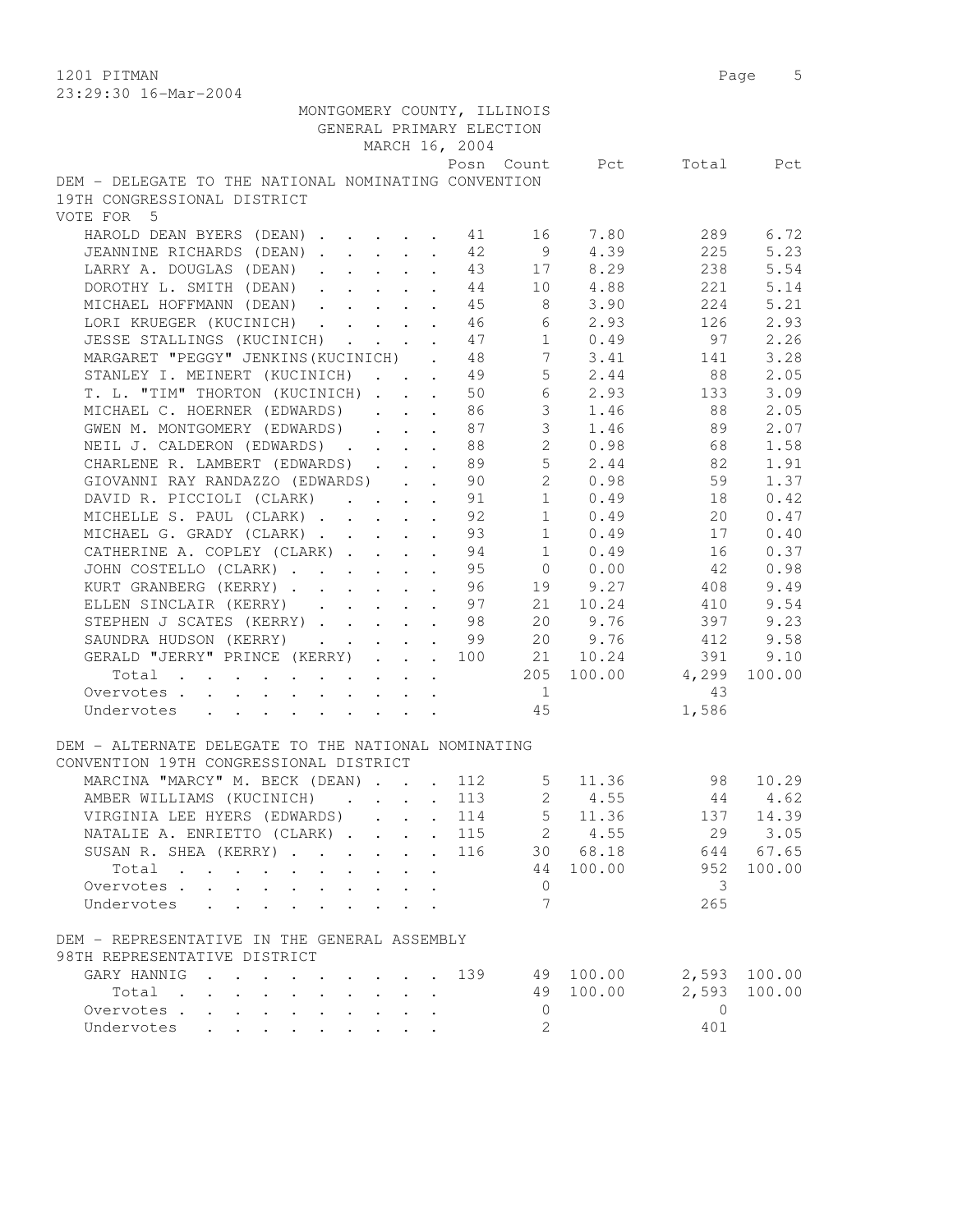1201 PITMAN Page 6 23:29:30 16-Mar-2004

|                                               |                                                                                          | MONTGOMERY COUNTY, ILLINOIS<br>GENERAL PRIMARY ELECTION |                          |                        |
|-----------------------------------------------|------------------------------------------------------------------------------------------|---------------------------------------------------------|--------------------------|------------------------|
|                                               |                                                                                          | MARCH 16, 2004                                          |                          |                        |
|                                               |                                                                                          |                                                         | Posn Count Pct Total Pct |                        |
| DEM - CIRCUIT CLERK                           |                                                                                          |                                                         |                          |                        |
| NO CANDIDATE FILED                            |                                                                                          |                                                         |                          |                        |
| Total                                         |                                                                                          |                                                         | $\overline{0}$           | $\Omega$               |
| Overvotes.                                    |                                                                                          |                                                         | $\bigcirc$               | $\Omega$               |
| Undervotes                                    |                                                                                          |                                                         | 51                       | 2,994                  |
| DEM - STATE'S ATTORNEY                        |                                                                                          |                                                         |                          |                        |
| JIM ROBERTS 167 44 100.00                     |                                                                                          |                                                         |                          | 2,511 100.00           |
| Total                                         |                                                                                          |                                                         | 44 100.00                | 2,511 100.00           |
| Overvotes.                                    |                                                                                          |                                                         | $\overline{0}$           | $\overline{0}$         |
|                                               |                                                                                          |                                                         |                          |                        |
| Undervotes                                    |                                                                                          |                                                         | 7                        | 483                    |
| DEM - CORONER                                 |                                                                                          |                                                         |                          |                        |
| RICKEY L. BROADDUS 170 43 100.00 2,367 100.00 |                                                                                          |                                                         |                          |                        |
| Total                                         |                                                                                          |                                                         | 43 100.00                | 2,367 100.00           |
| Overvotes.                                    |                                                                                          |                                                         | $\overline{0}$           | $\overline{0}$         |
| Undervotes                                    |                                                                                          |                                                         | - 8                      | 627                    |
| $\sim$ $\sim$                                 | $\mathbf{r}$ , and $\mathbf{r}$ , and $\mathbf{r}$ , and $\mathbf{r}$ , and $\mathbf{r}$ |                                                         |                          |                        |
| DEM - COUNTY BOARD DISTRICT 1                 |                                                                                          |                                                         |                          |                        |
| COUNTY BOARD MEMBER 4 YEAR TERM               |                                                                                          |                                                         |                          |                        |
| DAVID G. HEATON 174 42 100.00 353 100.00      |                                                                                          |                                                         |                          |                        |
| Total 42 100.00 353                           |                                                                                          |                                                         |                          | 100.00                 |
| Overvotes.                                    |                                                                                          |                                                         | $\overline{0}$           | $\overline{0}$         |
| Undervotes                                    |                                                                                          |                                                         | 9                        | 110                    |
|                                               |                                                                                          |                                                         |                          |                        |
| DEM - COUNTY BOARD DISTRICT 1                 |                                                                                          |                                                         |                          |                        |
| COUNTY BOARD MEMBER UNEXPIRED 2 YEAR TERM     |                                                                                          |                                                         |                          |                        |
| NO CANDIDATE FILED                            |                                                                                          |                                                         |                          |                        |
| Total                                         |                                                                                          |                                                         | $\overline{0}$           | $\mathbf{0}$           |
| Overvotes.                                    |                                                                                          |                                                         | $\overline{0}$           | $\Omega$               |
| Undervotes                                    |                                                                                          |                                                         | 51                       | 463                    |
|                                               |                                                                                          |                                                         |                          |                        |
| DEM - JUDGE OF THE SUPREME COURT              |                                                                                          |                                                         |                          |                        |
| 5TH JUDICIAL DISTRICT (VAC.HON.HARRISON II)   |                                                                                          |                                                         |                          |                        |
| GORDON E. MAAG 191                            |                                                                                          |                                                         | 36 100.00 1,795 100.00   |                        |
| Total .                                       |                                                                                          |                                                         |                          | 36 100.00 1,795 100.00 |
| Overvotes.                                    |                                                                                          |                                                         | $\overline{0}$           | $\Omega$               |
| Undervotes                                    |                                                                                          |                                                         | 15                       | 1,199                  |
|                                               |                                                                                          |                                                         |                          |                        |
| DEM - JUDGE OF THE APPELLATE COURT            |                                                                                          |                                                         |                          |                        |
| 5TH JUDICIAL DISTRICT (VAC.HON.RARICK)        |                                                                                          |                                                         |                          |                        |
| JAMES K. DONOVAN 196 39 100.00                |                                                                                          |                                                         |                          | 1,900 100.00           |
| Total                                         |                                                                                          |                                                         | 39 100.00                | 1,900 100.00           |
| Overvotes                                     | $\mathbf{r} = \mathbf{r} \cdot \mathbf{r}$                                               |                                                         | $\overline{0}$           | $\bigcirc$             |
|                                               |                                                                                          | $\mathbf{L}$                                            |                          |                        |
| Undervotes                                    |                                                                                          |                                                         | 12                       | 1,094                  |
| DEM - JUDGE OF THE CIRCUIT COURT              |                                                                                          |                                                         |                          |                        |
| 4TH JUD. CIRC. MONTGOMERY CO. (VAC.HON.HUBER) |                                                                                          |                                                         |                          |                        |
| KELLY D. LONG                                 |                                                                                          | . 203                                                   | 44 100.00                | 2,423 100.00           |
|                                               |                                                                                          |                                                         |                          | 100.00                 |
| Total                                         |                                                                                          |                                                         | 44 100.00                | 2,423                  |
| Overvotes                                     |                                                                                          |                                                         | $\circ$                  | $\overline{0}$         |
| Undervotes                                    |                                                                                          |                                                         | $\overline{7}$           | 571                    |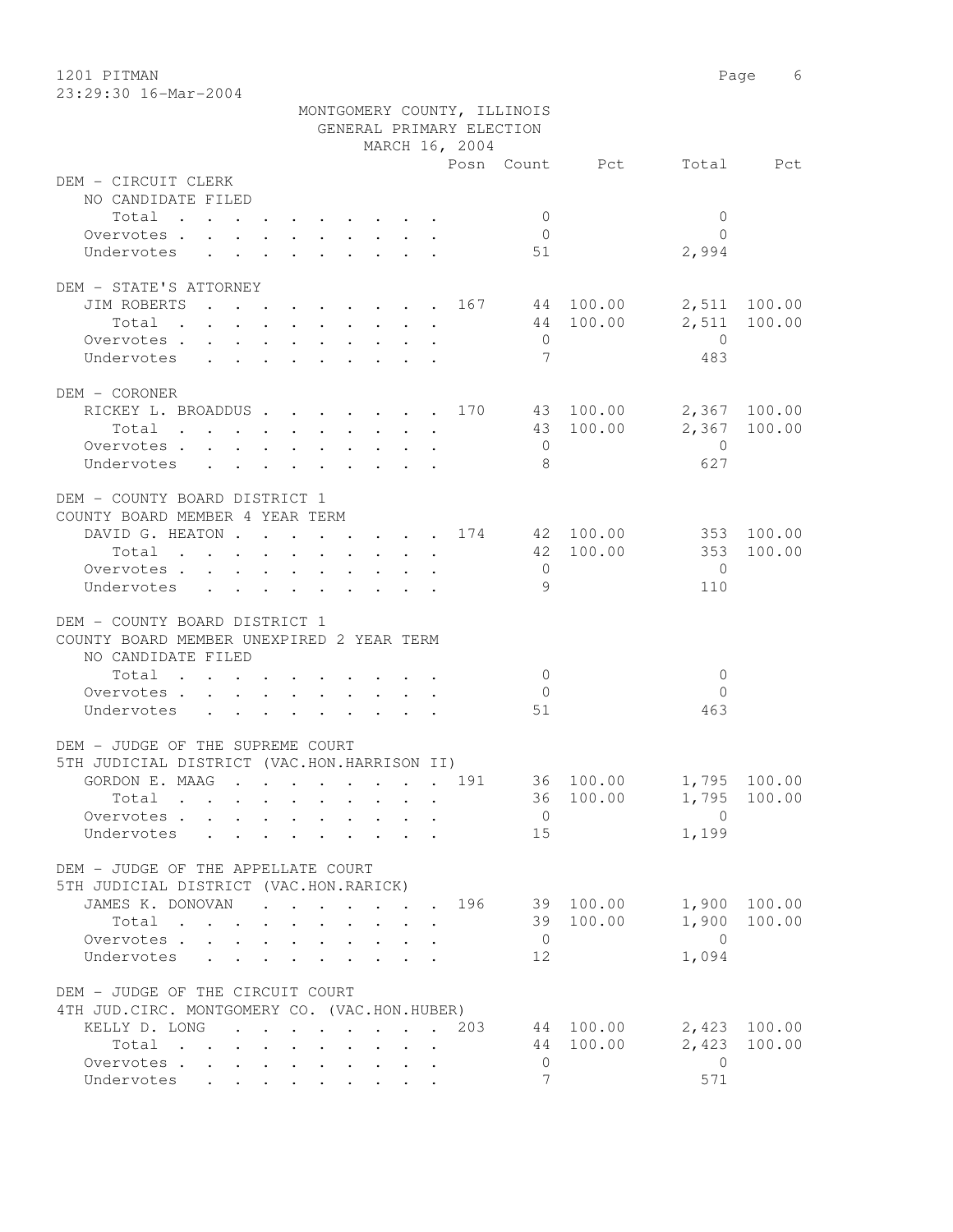## 1201 PITMAN Page 7 23:29:30 16-Mar-2004

| 49.49.90 IV MIL 2007            |  |  |  |  |  |                          |                             |                |       |      |
|---------------------------------|--|--|--|--|--|--------------------------|-----------------------------|----------------|-------|------|
|                                 |  |  |  |  |  |                          | MONTGOMERY COUNTY, ILLINOIS |                |       |      |
|                                 |  |  |  |  |  | GENERAL PRIMARY ELECTION |                             |                |       |      |
|                                 |  |  |  |  |  | MARCH 16, 2004           |                             |                |       |      |
|                                 |  |  |  |  |  |                          |                             | Posn Count Pct | Total | Pct. |
| DEM - PRECINCT COMMITTEEMAN     |  |  |  |  |  |                          |                             |                |       |      |
| PITMAN                          |  |  |  |  |  |                          |                             |                |       |      |
| LEWIS RAY DURSTON 218 45 100.00 |  |  |  |  |  |                          |                             |                |       |      |
| Total                           |  |  |  |  |  |                          |                             | 45 100.00      |       |      |
| Overvotes                       |  |  |  |  |  |                          |                             |                |       |      |
| Undervotes                      |  |  |  |  |  |                          | 6                           |                |       |      |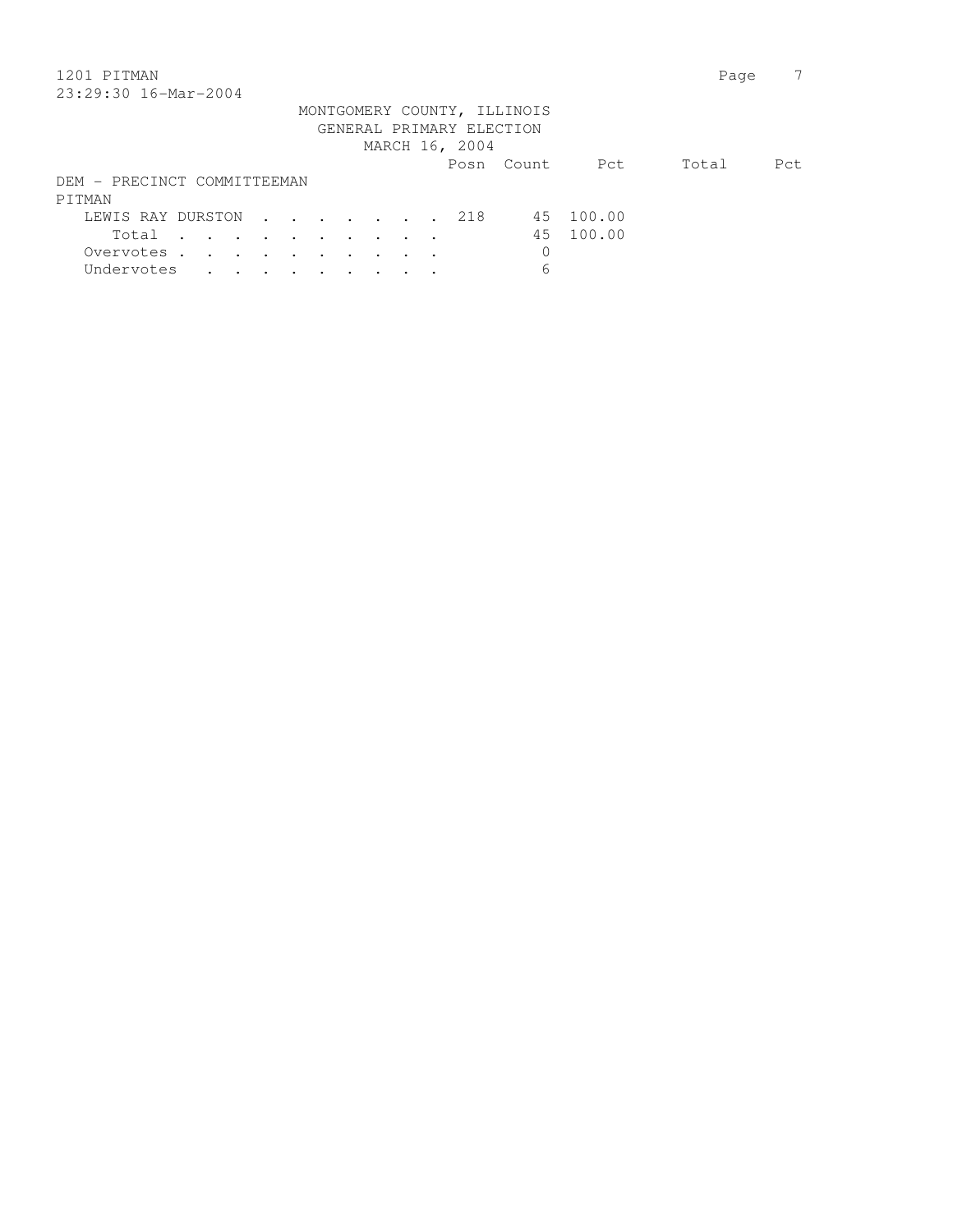| 1201 PITMAN          |                             |  | Page | - 8 |
|----------------------|-----------------------------|--|------|-----|
| 23:29:30 16-Mar-2004 |                             |  |      |     |
|                      | MONTGOMERY COUNTY, ILLINOIS |  |      |     |

|                                               |                           |                                                                                                                                                                                                                                                                                                                                                                                                                              |                                 |                                  |                      |                                 |        |                | MONTGOMERY COUNTY, ILLINOIS |          |          |             |
|-----------------------------------------------|---------------------------|------------------------------------------------------------------------------------------------------------------------------------------------------------------------------------------------------------------------------------------------------------------------------------------------------------------------------------------------------------------------------------------------------------------------------|---------------------------------|----------------------------------|----------------------|---------------------------------|--------|----------------|-----------------------------|----------|----------|-------------|
|                                               |                           |                                                                                                                                                                                                                                                                                                                                                                                                                              |                                 |                                  |                      |                                 |        |                | GENERAL PRIMARY ELECTION    |          |          |             |
|                                               |                           |                                                                                                                                                                                                                                                                                                                                                                                                                              |                                 |                                  |                      |                                 |        | MARCH 16, 2004 |                             |          |          |             |
|                                               |                           |                                                                                                                                                                                                                                                                                                                                                                                                                              |                                 |                                  |                      |                                 |        |                | Posn Count                  | Pct      | Total    | Pct         |
| MONTGOMERY COUNTY                             |                           |                                                                                                                                                                                                                                                                                                                                                                                                                              |                                 |                                  |                      |                                 |        |                |                             |          |          |             |
| YES .<br>$\sim$ $\sim$ $\sim$                 | $\sim$ $\sim$ $\sim$      | $\sim$ $\sim$ $\sim$                                                                                                                                                                                                                                                                                                                                                                                                         |                                 |                                  |                      |                                 |        | 246            | 39                          | 36.11    |          | 1,971 43.10 |
| NO                                            |                           | and the contract of the contract of the contract of the contract of the contract of the contract of the contract of the contract of the contract of the contract of the contract of the contract of the contract of the contra                                                                                                                                                                                               |                                 | $\sim$ $\sim$ $\sim$             |                      |                                 |        | 247            |                             | 69 63.89 |          | 2,602 56.90 |
| Total                                         |                           | $\sim$ $\sim$ $\sim$                                                                                                                                                                                                                                                                                                                                                                                                         |                                 | $\ddot{\phantom{a}}$             |                      | $\sim$ $\sim$ $\sim$            | $\sim$ |                | 108                         | 100.00   | 4,573    | 100.00      |
| Overvotes .                                   |                           |                                                                                                                                                                                                                                                                                                                                                                                                                              |                                 |                                  |                      |                                 |        |                | 1                           |          | 4        |             |
| Undervotes                                    |                           |                                                                                                                                                                                                                                                                                                                                                                                                                              |                                 |                                  |                      |                                 |        |                | 8                           |          | 416      |             |
| PANHANDLE COMMUNITY UNIT SCHOOL DISTRICT #2   |                           |                                                                                                                                                                                                                                                                                                                                                                                                                              |                                 |                                  |                      |                                 |        |                |                             |          |          |             |
| YES .                                         |                           |                                                                                                                                                                                                                                                                                                                                                                                                                              |                                 |                                  |                      |                                 |        | . 272          |                             | 23 20.72 | 205      | 29.62       |
| NO.                                           |                           | $\mathbf{r} = \mathbf{r} + \mathbf{r} + \mathbf{r} + \mathbf{r} + \mathbf{r} + \mathbf{r} + \mathbf{r} + \mathbf{r} + \mathbf{r} + \mathbf{r} + \mathbf{r} + \mathbf{r} + \mathbf{r} + \mathbf{r} + \mathbf{r} + \mathbf{r} + \mathbf{r} + \mathbf{r} + \mathbf{r} + \mathbf{r} + \mathbf{r} + \mathbf{r} + \mathbf{r} + \mathbf{r} + \mathbf{r} + \mathbf{r} + \mathbf{r} + \mathbf{r} + \mathbf{r} + \mathbf{r} + \mathbf$ |                                 |                                  |                      |                                 |        | 273            |                             | 88 79.28 | 487      | 70.38       |
| Total                                         |                           |                                                                                                                                                                                                                                                                                                                                                                                                                              |                                 |                                  |                      | $\cdot$ $\cdot$ $\cdot$ $\cdot$ |        |                | 111                         | 100.00   | 692      | 100.00      |
| Overvotes .                                   | $\mathbf{r} = \mathbf{r}$ | $\sim$ $\sim$ $\sim$                                                                                                                                                                                                                                                                                                                                                                                                         |                                 |                                  |                      |                                 |        |                | $\Omega$                    |          | $\Omega$ |             |
| Undervotes                                    |                           |                                                                                                                                                                                                                                                                                                                                                                                                                              |                                 |                                  |                      |                                 |        |                | 6                           |          | 35       |             |
| FARMERSVILLE-WAGGONER PUBLIC LIBRARY DISTRICT |                           |                                                                                                                                                                                                                                                                                                                                                                                                                              |                                 |                                  |                      |                                 |        |                |                             |          |          |             |
| YES .                                         |                           |                                                                                                                                                                                                                                                                                                                                                                                                                              |                                 |                                  |                      |                                 |        | 298            |                             | 55 50.46 |          | 170 53.46   |
| NO.                                           | $\ddot{\phantom{1}}$      |                                                                                                                                                                                                                                                                                                                                                                                                                              | $\mathbf{r}$ , and $\mathbf{r}$ | $\ddot{\phantom{0}}$             | $\ddot{\phantom{a}}$ | $\ddot{\phantom{0}}$            |        | 299            |                             | 54 49.54 | 148      | 46.54       |
| Total                                         |                           |                                                                                                                                                                                                                                                                                                                                                                                                                              |                                 |                                  |                      |                                 |        |                | 109                         | 100.00   | 318      | 100.00      |
| Overvotes .                                   |                           |                                                                                                                                                                                                                                                                                                                                                                                                                              |                                 |                                  |                      |                                 |        |                | 1                           |          | 1        |             |
| Undervotes                                    |                           | $\cdot$ $\cdot$ $\cdot$ $\cdot$ $\cdot$ $\cdot$                                                                                                                                                                                                                                                                                                                                                                              |                                 | $\bullet$ . The set of $\bullet$ | $\ddot{\phantom{0}}$ | $\cdot$ $\cdot$                 |        |                | 5                           |          | 14       |             |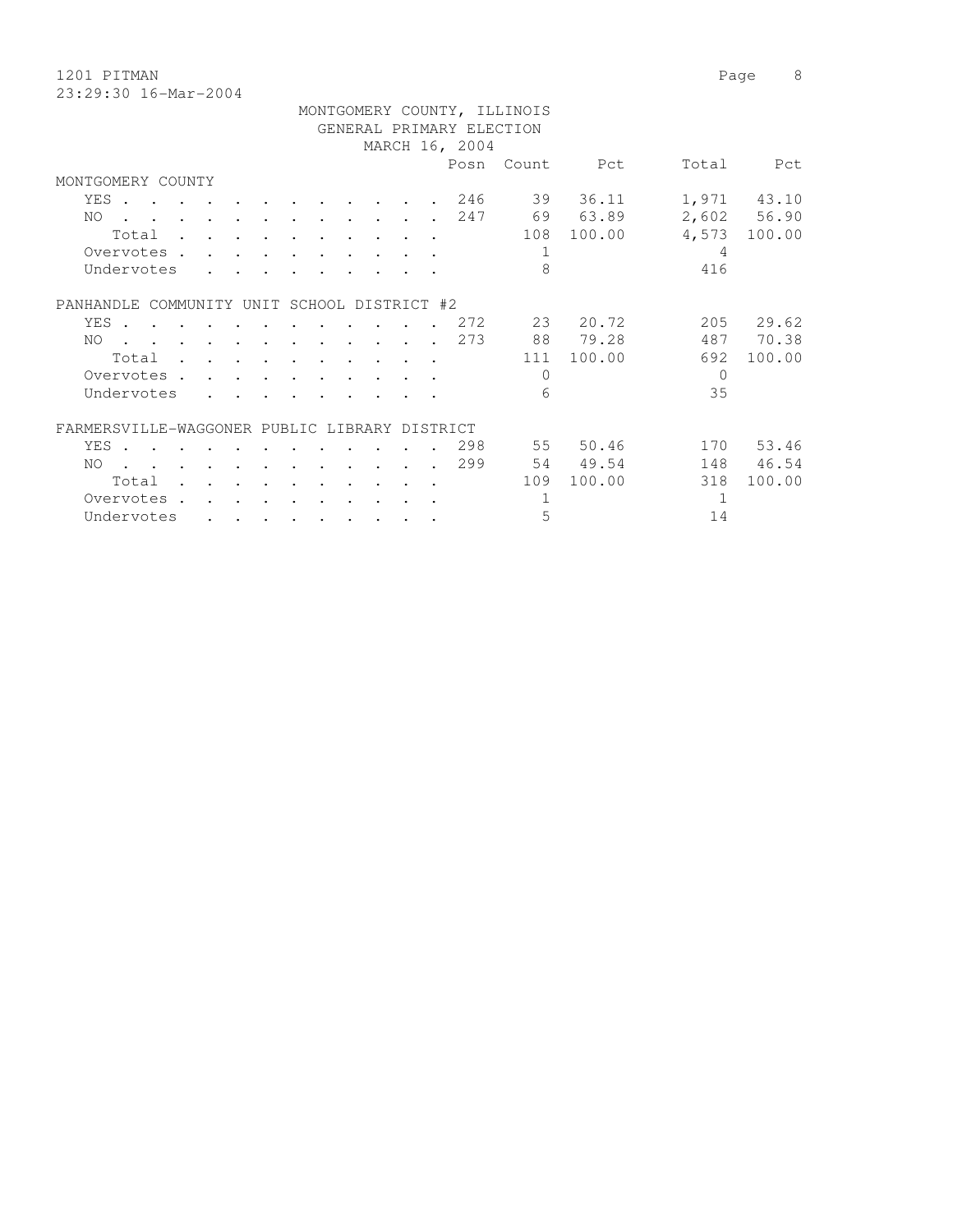1301 RAYMOND Page 1 23:29:30 16-Mar-2004

|                                                                                                                               |                                                                                                     |                                 |                      | GENERAL PRIMARY ELECTION |                 |                       |                |              |
|-------------------------------------------------------------------------------------------------------------------------------|-----------------------------------------------------------------------------------------------------|---------------------------------|----------------------|--------------------------|-----------------|-----------------------|----------------|--------------|
|                                                                                                                               |                                                                                                     |                                 |                      | MARCH 16, 2004           |                 |                       |                |              |
|                                                                                                                               |                                                                                                     |                                 |                      |                          |                 | Posn Count Pct        | Total          | Pct          |
| Precincts Counted - TOTAL                                                                                                     |                                                                                                     |                                 |                      |                          | 1               | 2.38                  | 42             | 100.00       |
| Registered Voters - TOTAL                                                                                                     | $\mathbf{r}$ , $\mathbf{r}$ , $\mathbf{r}$ , $\mathbf{r}$                                           |                                 |                      |                          | 837             |                       | 18,263         |              |
| Ballots Cast - TOTAL                                                                                                          |                                                                                                     |                                 |                      |                          | 258             | 30.82                 | 5,007          | 27.42        |
| Ballots Cast - BLANK                                                                                                          |                                                                                                     |                                 |                      |                          | $\overline{4}$  | 0.48                  | 71             | 0.39         |
| Ballots Cast - REPUBLICAN                                                                                                     |                                                                                                     |                                 |                      |                          | 96              |                       | 1,683          |              |
| Ballots Cast - REP. YEL/GRN.ST.                                                                                               |                                                                                                     |                                 |                      |                          | 96              |                       | 149            |              |
| Ballots Cast - REP. FED. 19TH                                                                                                 |                                                                                                     |                                 |                      |                          | $\overline{0}$  |                       | 2              |              |
| Ballots Cast - DEMOCRATIC<br>$\mathbf{r}$ , $\mathbf{r}$ , $\mathbf{r}$ , $\mathbf{r}$                                        |                                                                                                     |                                 |                      |                          | 125             |                       | 3,004          |              |
| Ballots Cast - DEM. GRN/GRN.ST.                                                                                               |                                                                                                     |                                 |                      |                          | 125             |                       | 179            |              |
| Ballots Cast - DEM. FED. 19TH                                                                                                 |                                                                                                     |                                 |                      |                          | $\overline{0}$  |                       | 4              |              |
| Ballots Cast - NONPARTISAN                                                                                                    |                                                                                                     |                                 |                      |                          | 37              |                       | 320            |              |
| Ballots Cast - NON. WHITE                                                                                                     |                                                                                                     |                                 |                      |                          | 37              |                       | 281            |              |
|                                                                                                                               |                                                                                                     |                                 |                      |                          |                 |                       |                |              |
| REP - PRESIDENT OF THE UNITED STATES                                                                                          |                                                                                                     |                                 |                      |                          |                 |                       |                |              |
| GEORGE W. BUSH                                                                                                                |                                                                                                     |                                 |                      | 5                        |                 | 76 100.00             |                | 1,274 100.00 |
| Total<br>$\mathbf{r}$ , $\mathbf{r}$ , $\mathbf{r}$                                                                           |                                                                                                     | $\cdot$ $\cdot$ $\cdot$ $\cdot$ |                      |                          |                 | 76 100.00             | 1,274          | 100.00       |
| Overvotes                                                                                                                     |                                                                                                     |                                 |                      |                          | $\overline{0}$  |                       | $\bigcirc$     |              |
| Undervotes<br>$\mathbf{r}$ , $\mathbf{r}$ , $\mathbf{r}$ , $\mathbf{r}$ , $\mathbf{r}$ , $\mathbf{r}$                         |                                                                                                     |                                 |                      |                          | 20              |                       | 409            |              |
|                                                                                                                               |                                                                                                     |                                 |                      |                          |                 |                       |                |              |
| REP - UNITED STATES SENATOR                                                                                                   |                                                                                                     |                                 |                      |                          |                 |                       |                |              |
| JIM OBERWEIS                                                                                                                  |                                                                                                     |                                 |                      | -9                       | 12              | 13.48                 | 256            | 17.26        |
| ANDY MCKENNA                                                                                                                  |                                                                                                     |                                 |                      | 10                       | 14              | 15.73                 | 210            | 14.16        |
| JOHN BORLING                                                                                                                  |                                                                                                     |                                 |                      | 11                       | 2               | 2.25                  | 26             | 1.75         |
| STEVEN J. RAUSCHENBERGER                                                                                                      |                                                                                                     |                                 |                      | 12                       | 3 <sup>7</sup>  | 3.37                  | 144            | 9.71         |
| JACK RYAN                                                                                                                     |                                                                                                     |                                 | $\ddot{\phantom{a}}$ | 13                       | 42              | 47.19                 | 663            | 44.71        |
| CHIRINJEEV KATHURIA (CHIRINJEEV KATHURIA)                                                                                     |                                                                                                     |                                 |                      | 14                       | $\overline{2}$  | 2.25                  | 15             | 1.01         |
| JONATHAN C. WRIGHT                                                                                                            |                                                                                                     |                                 | $\ddot{\phantom{a}}$ | 15                       |                 | 13 14.61              | 136            | 9.17         |
| NORM HILL                                                                                                                     |                                                                                                     |                                 |                      | 16                       |                 | 1 1.12                | 33             | 2.23         |
| Total                                                                                                                         |                                                                                                     |                                 |                      |                          | 89              | 100.00                | 1,483          | 100.00       |
| Overvotes                                                                                                                     |                                                                                                     |                                 |                      |                          | 1               |                       | 23             |              |
| Undervotes                                                                                                                    |                                                                                                     |                                 |                      |                          | $6\overline{6}$ |                       | 177            |              |
|                                                                                                                               |                                                                                                     |                                 |                      |                          |                 |                       |                |              |
| REP - REPRESENTATIVE IN CONGRESS                                                                                              |                                                                                                     |                                 |                      |                          |                 |                       |                |              |
| 19TH CONGRESSIONAL DISTRICT                                                                                                   |                                                                                                     |                                 |                      |                          |                 |                       |                |              |
| JOHN M. SHIMKUS                                                                                                               |                                                                                                     |                                 |                      | 23                       |                 | 61 100.00             |                | 651 100.00   |
| Total                                                                                                                         |                                                                                                     |                                 |                      |                          | 61              | 100.00                | 651            | 100.00       |
|                                                                                                                               |                                                                                                     |                                 |                      |                          |                 |                       |                |              |
|                                                                                                                               |                                                                                                     |                                 |                      |                          |                 | $\Omega$ and $\Omega$ | $\overline{0}$ |              |
| Undervotes<br>the contract of the contract of the contract of the contract of the contract of the contract of the contract of |                                                                                                     |                                 |                      |                          | 35              |                       | 345            |              |
|                                                                                                                               |                                                                                                     |                                 |                      |                          |                 |                       |                |              |
| REP - DELEGATE TO THE NATIONAL NOMINATING CONVENTION                                                                          |                                                                                                     |                                 |                      |                          |                 |                       |                |              |
| 19TH CONGRESSIONAL DISTRICT                                                                                                   |                                                                                                     |                                 |                      |                          |                 |                       |                |              |
| VOTE FOR 4                                                                                                                    |                                                                                                     |                                 |                      |                          |                 |                       |                |              |
| DAVID S. LUECHTEFELD (BUSH)                                                                                                   |                                                                                                     |                                 |                      | 35                       | 80              | 25.08                 | 773            | 25.62        |
| JOHN O. JONES (BUSH)                                                                                                          |                                                                                                     |                                 |                      | 36                       | 80              | 25.08                 | 753            | 24.96        |
| ROBERT C. "BOB" WINCHESTER (BUSH).                                                                                            |                                                                                                     |                                 |                      | 37                       | 79              | 24.76                 | 742            | 24.59        |
| WILLIAM "BILL" CELLINI (BUSH)                                                                                                 |                                                                                                     | $\mathbf{r} = \mathbf{r}$       |                      | 38                       | 80 —            | 25.08                 | 749            | 24.83        |
| Total                                                                                                                         | $\ddot{\phantom{0}}$                                                                                |                                 |                      |                          | 319             | 100.00                | 3,017          | 100.00       |
| Overvotes<br>$\bullet$ .                                                                                                      |                                                                                                     | $\bullet$                       |                      |                          | $\mathbf{0}$    |                       | $\mathbf{0}$   |              |
| Undervotes<br>$\bullet$ . In the case of the $\sim$                                                                           | $\bullet \qquad \bullet \qquad \bullet \qquad \bullet \qquad \bullet \qquad \bullet \qquad \bullet$ |                                 |                      |                          | 65              |                       | 967            |              |

MONTGOMERY COUNTY, ILLINOIS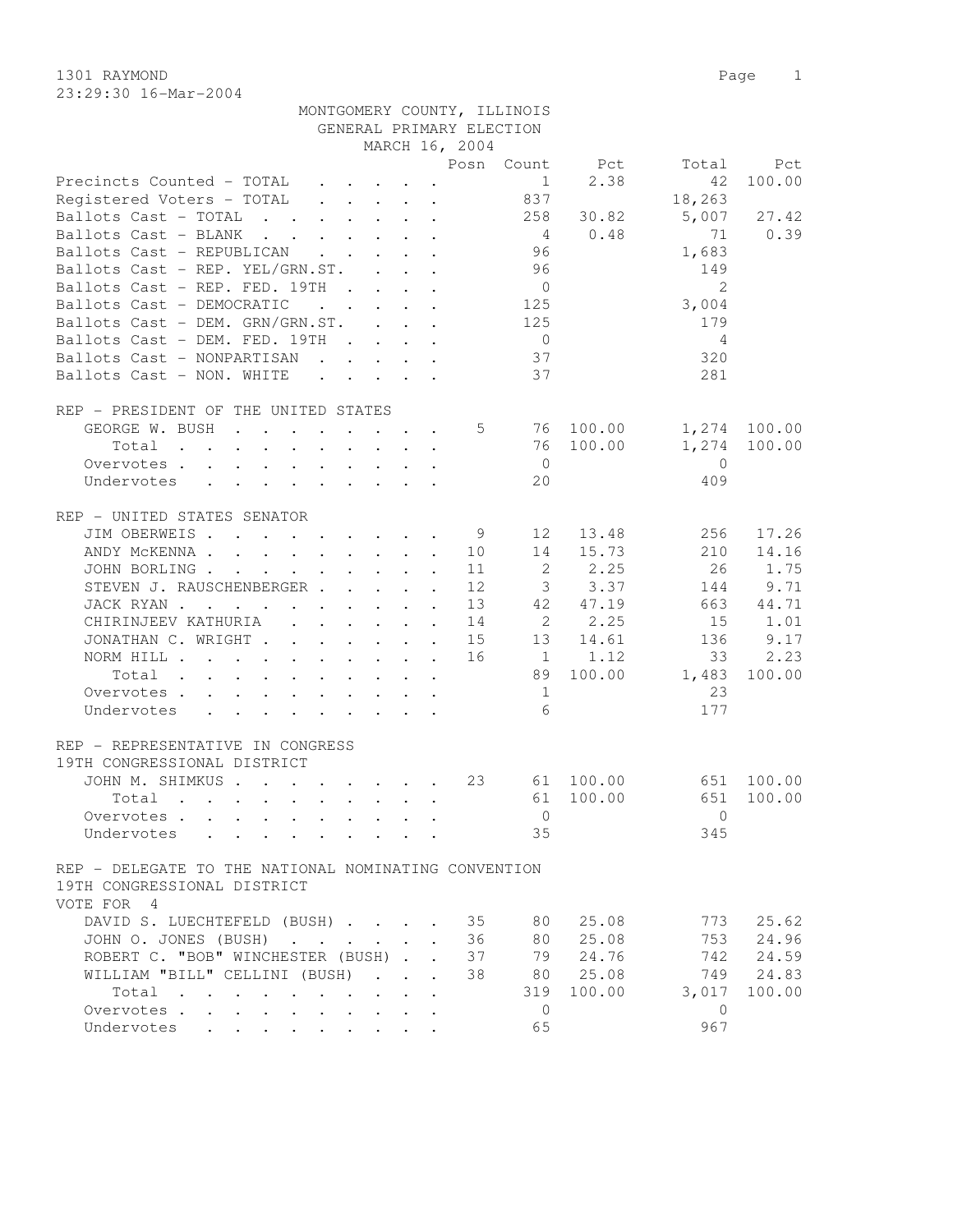1301 RAYMOND Page 2

| 23:29:30 16-Mar-2004                                                                             |  |  |  |  |                          |                             |           |                               |              |
|--------------------------------------------------------------------------------------------------|--|--|--|--|--------------------------|-----------------------------|-----------|-------------------------------|--------------|
|                                                                                                  |  |  |  |  |                          | MONTGOMERY COUNTY, ILLINOIS |           |                               |              |
|                                                                                                  |  |  |  |  | GENERAL PRIMARY ELECTION |                             |           |                               |              |
|                                                                                                  |  |  |  |  | MARCH 16, 2004           |                             |           |                               |              |
|                                                                                                  |  |  |  |  |                          |                             |           | Posn Count Pct Total Pct      |              |
| REP - ALTERNATE DELEGATE TO THE NATIONAL NOMINATING                                              |  |  |  |  |                          |                             |           |                               |              |
| CONVENTION 19TH CONGRESSIONAL DISTRICT                                                           |  |  |  |  |                          |                             |           |                               |              |
| VOTE FOR 4                                                                                       |  |  |  |  |                          |                             |           |                               |              |
| ROBIN L. LONG (BUSH) 44 75 24.83 715 25.04                                                       |  |  |  |  |                          |                             |           |                               |              |
| SHEOW H. "SHOWAY" CHANG (BUSH) 45 73 24.17 694 24.30<br>LANE HARVEY (BUSH) 46 74 24.50 697 24.40 |  |  |  |  |                          |                             |           |                               |              |
|                                                                                                  |  |  |  |  |                          |                             |           |                               |              |
| RODNEY L. DAVIS (BUSH) 47 80 26.49 750 26.26                                                     |  |  |  |  |                          |                             |           |                               |              |
|                                                                                                  |  |  |  |  |                          |                             |           | Total 302 100.00 2,856 100.00 |              |
| Overvotes.                                                                                       |  |  |  |  |                          | $\overline{0}$              |           | $\overline{0}$                |              |
| Undervotes                                                                                       |  |  |  |  |                          | 82                          |           | 1,128                         |              |
|                                                                                                  |  |  |  |  |                          |                             |           |                               |              |
| REP - REPRESENTATIVE IN THE GENERAL ASSEMBLY                                                     |  |  |  |  |                          |                             |           |                               |              |
| 98TH REPRESENTATIVE DISTRICT                                                                     |  |  |  |  |                          |                             |           |                               |              |
| NO CANDIDATE FILED                                                                               |  |  |  |  |                          |                             |           |                               |              |
| $Total$ , , , , , , , , , ,                                                                      |  |  |  |  |                          | $\bigcirc$                  |           | $\mathbf{0}$                  |              |
| Overvotes.                                                                                       |  |  |  |  |                          | $\bigcirc$                  |           | $\Omega$                      |              |
| Undervotes                                                                                       |  |  |  |  |                          | 96                          |           | 1,679                         |              |
| REP - CIRCUIT CLERK                                                                              |  |  |  |  |                          |                             |           |                               |              |
| MARY WEBB 86 92 100.00 1,501 100.00                                                              |  |  |  |  |                          |                             |           |                               |              |
| $Total \cdot \cdot \cdot \cdot \cdot \cdot \cdot \cdot \cdot$                                    |  |  |  |  |                          |                             | 92 100.00 |                               | 1,501 100.00 |
| Overvotes.                                                                                       |  |  |  |  |                          | $\overline{0}$              |           | $\Omega$                      |              |
| Undervotes                                                                                       |  |  |  |  |                          | $\sim$ 4                    |           | 178                           |              |
|                                                                                                  |  |  |  |  |                          |                             |           |                               |              |
| REP - STATE'S ATTORNEY                                                                           |  |  |  |  |                          |                             |           |                               |              |
| NO CANDIDATE FILED                                                                               |  |  |  |  |                          |                             |           |                               |              |
| Total                                                                                            |  |  |  |  |                          | $\Omega$                    |           | $\mathbf{0}$                  |              |
| Overvotes                                                                                        |  |  |  |  |                          | $\Omega$                    |           | $\Omega$                      |              |

|                                        | Undervotes                    |        |   |           |             |   |           |  |     | 96       |        | 1,679    |        |
|----------------------------------------|-------------------------------|--------|---|-----------|-------------|---|-----------|--|-----|----------|--------|----------|--------|
| REP                                    | - CORONER                     |        |   |           |             |   |           |  |     |          |        |          |        |
| NO.                                    | CANDIDATE                     | FILED  |   |           |             |   |           |  |     |          |        |          |        |
|                                        | Total                         |        |   |           |             |   |           |  |     | $\Omega$ |        | $\Omega$ |        |
|                                        | Overvotes<br>$\mathbb{R}^2$   |        |   |           |             |   |           |  |     | $\Omega$ |        | 0        |        |
|                                        | Undervotes                    |        |   |           |             |   |           |  |     | 96       |        | 1,679    |        |
| <b>REP</b><br>$\overline{\phantom{a}}$ | COUNTY BOARD DISTRICT 1       |        |   |           |             |   |           |  |     |          |        |          |        |
| COUNTY                                 | <b>BOARD</b>                  | MEMBER | 4 | YEAR      | <b>TERM</b> |   |           |  |     |          |        |          |        |
|                                        | CHARLES A. HAMPTON            |        |   |           |             |   |           |  | 97  | 76       | 100.00 | 300      | 100.00 |
|                                        | Total                         |        |   |           |             |   |           |  |     | 76       | 100.00 | 300      | 100.00 |
|                                        | Overvotes<br>$\sim$           |        |   |           |             |   |           |  |     | $\Omega$ |        | $\Omega$ |        |
|                                        | Undervotes                    |        |   |           |             |   |           |  |     | 20       |        | 51       |        |
|                                        | REP - COUNTY BOARD DISTRICT 1 |        |   |           |             |   |           |  |     |          |        |          |        |
| COUNTY                                 | <b>BOARD</b>                  | MEMBER |   | UNEXPIRED |             | 2 | YEAR TERM |  |     |          |        |          |        |
|                                        | CHARLES BOUTCHER              |        |   |           |             |   |           |  | 101 | 75       | 100.00 | 274      | 100.00 |
|                                        | Total                         |        |   |           |             |   |           |  |     | 75       | 100.00 | 274      | 100.00 |
|                                        | Overvotes<br>$\mathbb{R}^2$   |        |   |           |             |   |           |  |     | 0        |        | $\Omega$ |        |
|                                        | Undervotes                    |        |   |           |             |   |           |  |     | 21       |        | 77       |        |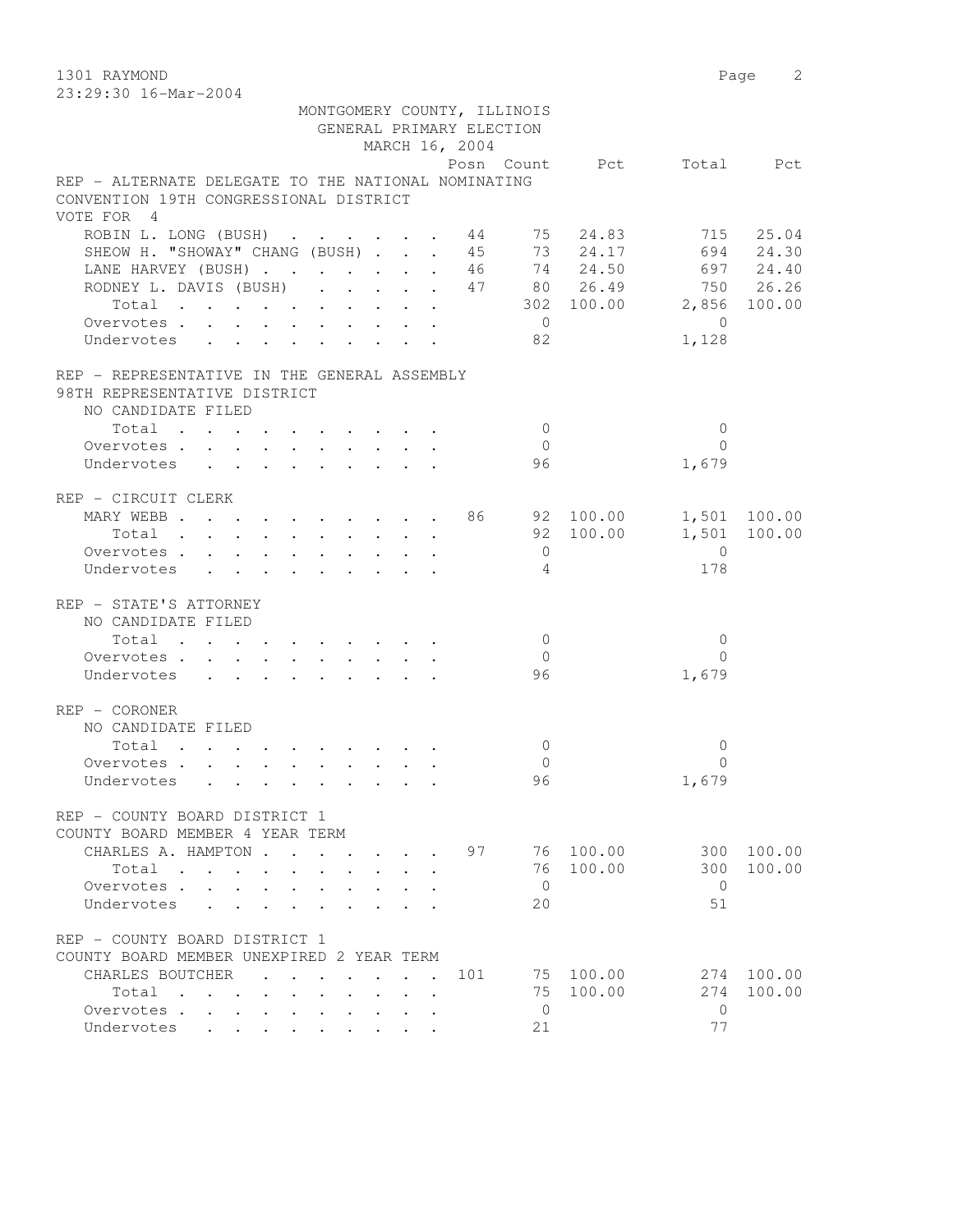1301 RAYMOND Page 3 23:29:30 16-Mar-2004

| GENERAL PRIMARY ELECTION<br>MARCH 16, 2004<br>Posn Count Pct<br>Total Pct<br>REP - JUDGE OF THE SUPREME COURT<br>5TH JUDICIAL DISTRICT (VAC.HON.HARRISON II)<br>LLOYD A. KARMEIER 113 76 100.00 1,304 100.00<br>76 100.00<br>1,304 100.00<br>Total<br>Overvotes<br>$\bigcap$<br>$\bigcap$<br>375<br>Undervotes<br>20<br>REP - JUDGE OF THE APPELLATE COURT<br>NO CANDIDATE FILED<br>Total<br>$\Omega$<br>$\Omega$<br>$\Omega$<br>$\bigcap$<br>Overvotes.<br>96<br>1,679<br>Undervotes<br>4TH JUD. CIRC. MONTGOMERY CO. (VAC.HON.HUBER)<br>NO CANDIDATE FILED<br>Total<br>$\Omega$<br>$\Omega$<br>$\Omega$<br>Overvotes<br>$\Omega$<br>1,679<br>Undervotes<br>96 |  |  |  |  |  | MONTGOMERY COUNTY, ILLINOIS |  |  |
|-----------------------------------------------------------------------------------------------------------------------------------------------------------------------------------------------------------------------------------------------------------------------------------------------------------------------------------------------------------------------------------------------------------------------------------------------------------------------------------------------------------------------------------------------------------------------------------------------------------------------------------------------------------------|--|--|--|--|--|-----------------------------|--|--|
|                                                                                                                                                                                                                                                                                                                                                                                                                                                                                                                                                                                                                                                                 |  |  |  |  |  |                             |  |  |
|                                                                                                                                                                                                                                                                                                                                                                                                                                                                                                                                                                                                                                                                 |  |  |  |  |  |                             |  |  |
|                                                                                                                                                                                                                                                                                                                                                                                                                                                                                                                                                                                                                                                                 |  |  |  |  |  |                             |  |  |
|                                                                                                                                                                                                                                                                                                                                                                                                                                                                                                                                                                                                                                                                 |  |  |  |  |  |                             |  |  |
|                                                                                                                                                                                                                                                                                                                                                                                                                                                                                                                                                                                                                                                                 |  |  |  |  |  |                             |  |  |
|                                                                                                                                                                                                                                                                                                                                                                                                                                                                                                                                                                                                                                                                 |  |  |  |  |  |                             |  |  |
|                                                                                                                                                                                                                                                                                                                                                                                                                                                                                                                                                                                                                                                                 |  |  |  |  |  |                             |  |  |
|                                                                                                                                                                                                                                                                                                                                                                                                                                                                                                                                                                                                                                                                 |  |  |  |  |  |                             |  |  |
|                                                                                                                                                                                                                                                                                                                                                                                                                                                                                                                                                                                                                                                                 |  |  |  |  |  |                             |  |  |
| 5TH JUDICIAL DISTRICT (VAC.HON.RARICK)<br>REP - JUDGE OF THE CIRCUIT COURT                                                                                                                                                                                                                                                                                                                                                                                                                                                                                                                                                                                      |  |  |  |  |  |                             |  |  |
|                                                                                                                                                                                                                                                                                                                                                                                                                                                                                                                                                                                                                                                                 |  |  |  |  |  |                             |  |  |
|                                                                                                                                                                                                                                                                                                                                                                                                                                                                                                                                                                                                                                                                 |  |  |  |  |  |                             |  |  |
|                                                                                                                                                                                                                                                                                                                                                                                                                                                                                                                                                                                                                                                                 |  |  |  |  |  |                             |  |  |
|                                                                                                                                                                                                                                                                                                                                                                                                                                                                                                                                                                                                                                                                 |  |  |  |  |  |                             |  |  |
|                                                                                                                                                                                                                                                                                                                                                                                                                                                                                                                                                                                                                                                                 |  |  |  |  |  |                             |  |  |
|                                                                                                                                                                                                                                                                                                                                                                                                                                                                                                                                                                                                                                                                 |  |  |  |  |  |                             |  |  |
|                                                                                                                                                                                                                                                                                                                                                                                                                                                                                                                                                                                                                                                                 |  |  |  |  |  |                             |  |  |
|                                                                                                                                                                                                                                                                                                                                                                                                                                                                                                                                                                                                                                                                 |  |  |  |  |  |                             |  |  |
|                                                                                                                                                                                                                                                                                                                                                                                                                                                                                                                                                                                                                                                                 |  |  |  |  |  |                             |  |  |
|                                                                                                                                                                                                                                                                                                                                                                                                                                                                                                                                                                                                                                                                 |  |  |  |  |  |                             |  |  |
|                                                                                                                                                                                                                                                                                                                                                                                                                                                                                                                                                                                                                                                                 |  |  |  |  |  |                             |  |  |
|                                                                                                                                                                                                                                                                                                                                                                                                                                                                                                                                                                                                                                                                 |  |  |  |  |  |                             |  |  |
| REP - PRECINCT COMMITTEEMAN                                                                                                                                                                                                                                                                                                                                                                                                                                                                                                                                                                                                                                     |  |  |  |  |  |                             |  |  |
| RAYMOND                                                                                                                                                                                                                                                                                                                                                                                                                                                                                                                                                                                                                                                         |  |  |  |  |  |                             |  |  |
| TIM MIZERA (COLORAL CORP. 141 (PS) 200.00                                                                                                                                                                                                                                                                                                                                                                                                                                                                                                                                                                                                                       |  |  |  |  |  |                             |  |  |
| 92 100.00                                                                                                                                                                                                                                                                                                                                                                                                                                                                                                                                                                                                                                                       |  |  |  |  |  |                             |  |  |
| $\Omega$<br>Overvotes.                                                                                                                                                                                                                                                                                                                                                                                                                                                                                                                                                                                                                                          |  |  |  |  |  |                             |  |  |
| Undervotes<br>4                                                                                                                                                                                                                                                                                                                                                                                                                                                                                                                                                                                                                                                 |  |  |  |  |  |                             |  |  |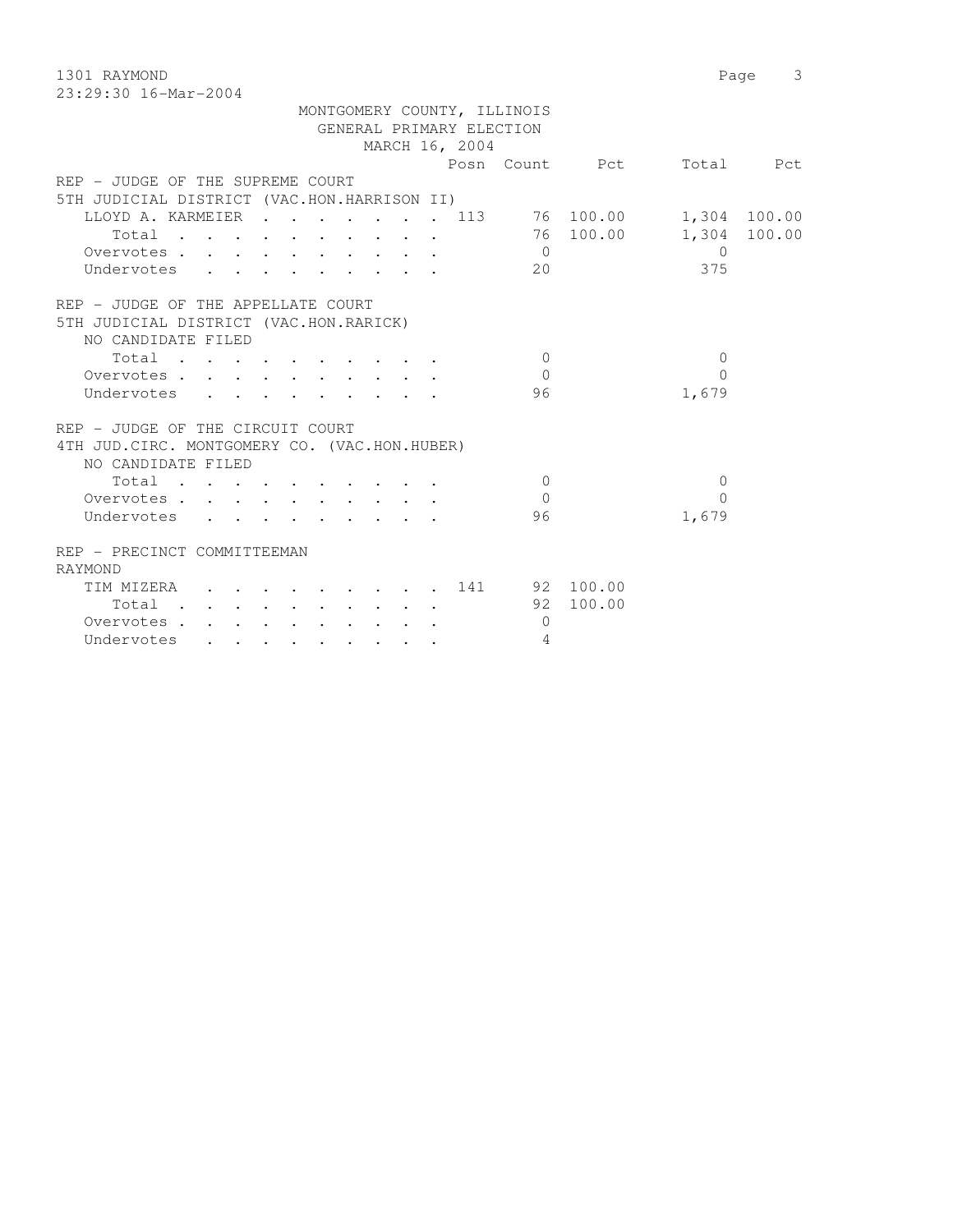1301 RAYMOND Page 4

|                                                                        |  |                                                                                                                                                                                                                                      |  |                 | MONTGOMERY COUNTY, ILLINOIS |                                                                      |                              |              |
|------------------------------------------------------------------------|--|--------------------------------------------------------------------------------------------------------------------------------------------------------------------------------------------------------------------------------------|--|-----------------|-----------------------------|----------------------------------------------------------------------|------------------------------|--------------|
|                                                                        |  |                                                                                                                                                                                                                                      |  |                 | GENERAL PRIMARY ELECTION    |                                                                      |                              |              |
|                                                                        |  |                                                                                                                                                                                                                                      |  | MARCH 16, 2004  |                             |                                                                      |                              |              |
|                                                                        |  |                                                                                                                                                                                                                                      |  |                 |                             | Posn Count Pct                                                       |                              | Total Pct    |
| DEM - PRESIDENT OF THE UNITED STATES                                   |  |                                                                                                                                                                                                                                      |  |                 |                             |                                                                      |                              |              |
| JOHN EDWARDS                                                           |  |                                                                                                                                                                                                                                      |  |                 | $5 - 5$                     | 14 12.96                                                             | 435                          | 15.70        |
| WESLEY K. CLARK                                                        |  |                                                                                                                                                                                                                                      |  | 6               |                             | $1 \t 0.93$                                                          | 40                           | 1.44         |
| HOWARD DEAN                                                            |  |                                                                                                                                                                                                                                      |  | $7\phantom{.0}$ |                             | 2 1.85                                                               | 97                           | 3.50         |
| JOE LIEBERMAN                                                          |  | <u>na mandan di sebagai sebagai sebagai sebagai sebagai sebagai sebagai sebagai sebagai sebagai sebagai sebagai sebagai sebagai sebagai sebagai sebagai sebagai sebagai sebagai sebagai sebagai sebagai sebagai sebagai sebagai </u> |  | 8               |                             | 2 1.85                                                               | 44                           | 1.59         |
| DENNIS J. KUCINICH                                                     |  |                                                                                                                                                                                                                                      |  | $\overline{9}$  |                             | 0 0.00                                                               | 29                           | 1.05         |
| LYNDON H. LaROUCHE, JR. 10                                             |  |                                                                                                                                                                                                                                      |  |                 |                             | 0 0.00                                                               | 10                           | 0.36         |
| CAROL MOSELEY BRAUN                                                    |  |                                                                                                                                                                                                                                      |  | 11              | 2                           | 1.85                                                                 | 40                           | 1.44         |
| ALFRED C. SHARPTON 12                                                  |  |                                                                                                                                                                                                                                      |  |                 |                             | 0 0.00                                                               | 19                           | 0.69         |
| JOHN F. KERRY 13                                                       |  |                                                                                                                                                                                                                                      |  |                 |                             |                                                                      | $87$ $80.56$ $2,057$ $74.23$ |              |
| Total                                                                  |  |                                                                                                                                                                                                                                      |  |                 |                             | 108 100.00                                                           |                              | 2,771 100.00 |
| Overvotes                                                              |  |                                                                                                                                                                                                                                      |  |                 | $\bigcirc$                  |                                                                      | 11                           |              |
| Undervotes                                                             |  |                                                                                                                                                                                                                                      |  |                 | 17                          |                                                                      | 222                          |              |
|                                                                        |  |                                                                                                                                                                                                                                      |  |                 |                             |                                                                      |                              |              |
| DEM - UNITED STATES SENATOR                                            |  |                                                                                                                                                                                                                                      |  |                 |                             |                                                                      |                              |              |
| BARACK OBAMA 17                                                        |  |                                                                                                                                                                                                                                      |  |                 | 29                          | 26.13                                                                | 349                          | 12.66        |
| DANIEL W. HYNES 18                                                     |  |                                                                                                                                                                                                                                      |  |                 |                             | 48 43.24                                                             |                              | 1,654 59.99  |
| GERY CHICO 19                                                          |  |                                                                                                                                                                                                                                      |  |                 |                             | $0 \t 0.00$                                                          |                              | 20 0.73      |
| MARIA PAPPAS 20                                                        |  |                                                                                                                                                                                                                                      |  |                 |                             | 4 3.60                                                               |                              | 51 1.85      |
| M. BLAIR HULL 21                                                       |  |                                                                                                                                                                                                                                      |  |                 |                             | 27 24.32                                                             |                              | 570 20.67    |
| JOYCE WASHINGTON 22                                                    |  |                                                                                                                                                                                                                                      |  |                 |                             | $0 \t 0.00$                                                          | 35 1.27                      |              |
| NANCY SKINNER                                                          |  |                                                                                                                                                                                                                                      |  | 23              |                             | 3 2.70                                                               | 78                           | 2.83         |
| $Total \cdot \cdot \cdot \cdot \cdot \cdot \cdot \cdot \cdot$          |  |                                                                                                                                                                                                                                      |  |                 |                             | 111 100.00                                                           | 2,757                        | 100.00       |
| Overvotes.                                                             |  |                                                                                                                                                                                                                                      |  |                 | $\bigcirc$                  |                                                                      | 16                           |              |
| Undervotes                                                             |  |                                                                                                                                                                                                                                      |  |                 | 14                          |                                                                      | 231                          |              |
|                                                                        |  |                                                                                                                                                                                                                                      |  |                 |                             |                                                                      |                              |              |
| DEM - REPRESENTATIVE IN CONGRESS                                       |  |                                                                                                                                                                                                                                      |  |                 |                             |                                                                      |                              |              |
| 19TH CONGRESSIONAL DISTRICT                                            |  |                                                                                                                                                                                                                                      |  |                 |                             |                                                                      |                              |              |
| TIM BAGWELL<br>$\mathcal{L} = \mathcal{L} = \mathcal{L} = \mathcal{L}$ |  |                                                                                                                                                                                                                                      |  |                 |                             | $\cdot$ $\cdot$ $\cdot$ $\cdot$ $\cdot$ $\cdot$ $\cdot$ 34 74 100.00 | 793                          | 100.00       |
| Total                                                                  |  |                                                                                                                                                                                                                                      |  |                 |                             | 74 100.00                                                            | 793                          | 100.00       |
| Overvotes                                                              |  |                                                                                                                                                                                                                                      |  |                 | $\overline{0}$              |                                                                      | $\bigcirc$                   |              |
| Undervotes                                                             |  |                                                                                                                                                                                                                                      |  |                 | 51                          |                                                                      | 427                          |              |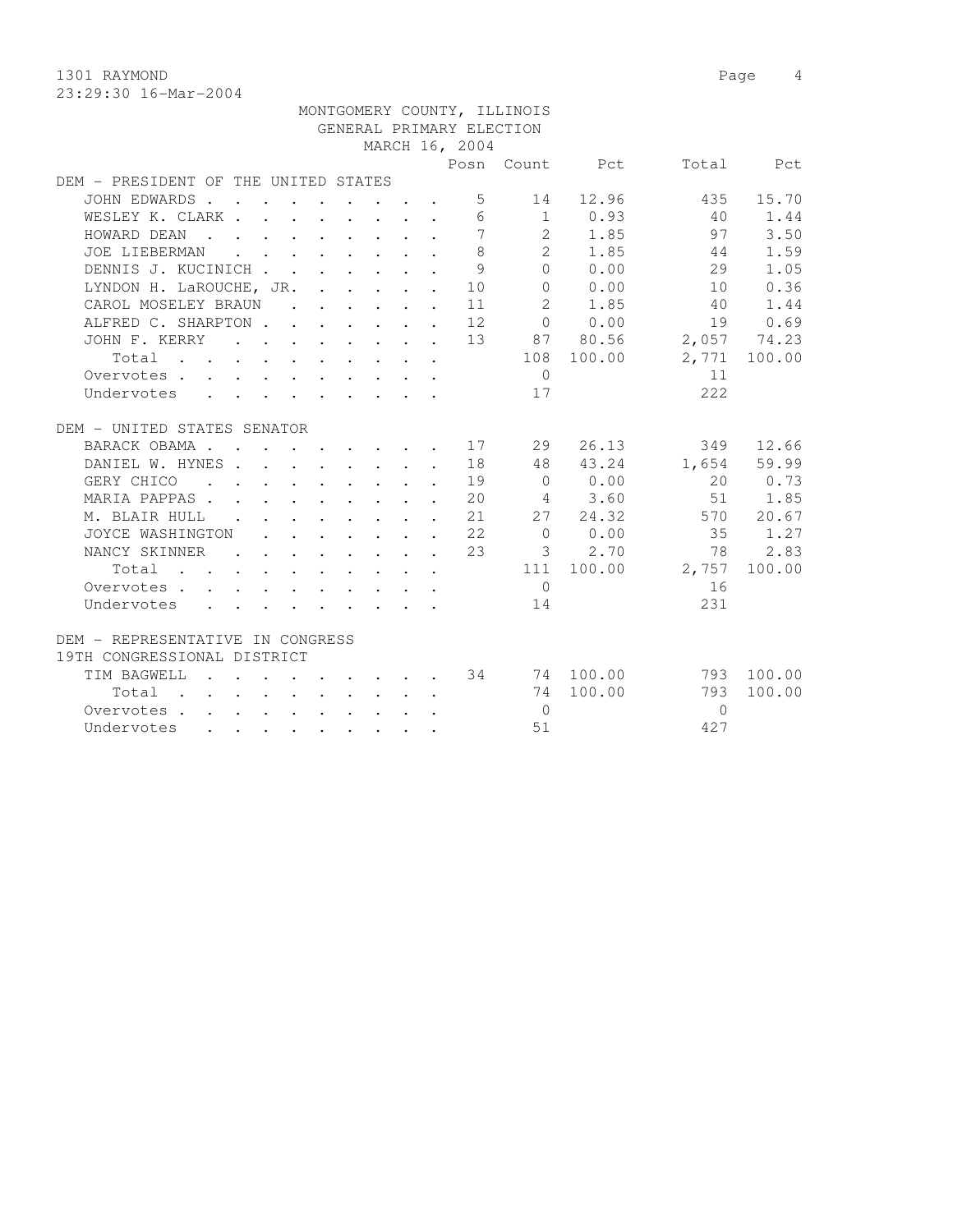1301 RAYMOND Page 5

| 23:29:30 16-Mar-2004                                                                                                                           |                                  |                |                |              |
|------------------------------------------------------------------------------------------------------------------------------------------------|----------------------------------|----------------|----------------|--------------|
| MONTGOMERY COUNTY, ILLINOIS                                                                                                                    |                                  |                |                |              |
| GENERAL PRIMARY ELECTION                                                                                                                       |                                  |                |                |              |
| MARCH 16, 2004                                                                                                                                 |                                  |                |                |              |
|                                                                                                                                                |                                  | Posn Count Pct |                | Total Pct    |
| DEM - DELEGATE TO THE NATIONAL NOMINATING CONVENTION<br>19TH CONGRESSIONAL DISTRICT                                                            |                                  |                |                |              |
| VOTE FOR 5                                                                                                                                     |                                  |                |                |              |
| HAROLD DEAN BYERS (DEAN) 41                                                                                                                    |                                  | 18 4.72        | 289            | 6.72         |
| JEANNINE RICHARDS (DEAN)                                                                                                                       | 42                               | 14 3.67        | 225            | 5.23         |
| LARRY A. DOUGLAS (DEAN)                                                                                                                        | 43                               | 17 4.46        | 238            | 5.54         |
| DOROTHY L. SMITH (DEAN)                                                                                                                        | 44                               | 13 3.41        | 221            | 5.14         |
| MICHAEL HOFFMANN (DEAN)                                                                                                                        | 45                               | 16 4.20        | 224            | 5.21         |
| LORI KRUEGER (KUCINICH) 46                                                                                                                     |                                  | 9 2.36         | 126            | 2.93         |
| JESSE STALLINGS (KUCINICH) 47                                                                                                                  |                                  | 10 2.62        | 97             | 2.26         |
| MARGARET "PEGGY" JENKINS (KUCINICH) . 48                                                                                                       |                                  |                | 141            | 3.28         |
|                                                                                                                                                | $\overline{7}$                   | 11 2.89        |                |              |
| STANLEY I. MEINERT (KUCINICH)                                                                                                                  | 49                               | 1.84           | 88             | 2.05         |
| T. L. "TIM" THORTON (KUCINICH)<br>$\mathbf{A}$                                                                                                 | 50<br>11                         | 2.89           | 133            | 3.09         |
| MICHAEL C. HOERNER (EDWARDS)                                                                                                                   | $6\overline{6}$<br>86            | 1.57           | 88             | 2.05         |
| GWEN M. MONTGOMERY (EDWARDS)                                                                                                                   | $\overline{4}$<br>87             | 1.05           | 89             | 2.07         |
| NEIL J. CALDERON (EDWARDS) 88                                                                                                                  |                                  | 5 1.31         | 68             | 1.58         |
| CHARLENE R. LAMBERT (EDWARDS) 89                                                                                                               |                                  | 8 2.10         | 82             | 1.91         |
| GIOVANNI RAY RANDAZZO (EDWARDS) 90                                                                                                             |                                  | $5 \t 1.31$    | 59             | 1.37         |
| DAVID R. PICCIOLI (CLARK) 91                                                                                                                   | 1                                | 0.26           | 18             | 0.42         |
| MICHELLE S. PAUL (CLARK)                                                                                                                       | 3 <sup>7</sup><br>92             | 0.79           | 20             | 0.47         |
| MICHAEL G. GRADY (CLARK)                                                                                                                       | $2^{\circ}$<br>93                | 0.52           | 17             | 0.40         |
| CATHERINE A. COPLEY (CLARK)<br>$\ddot{\phantom{a}}$                                                                                            | 1<br>94                          | 0.26           | 16             | 0.37         |
| JOHN COSTELLO (CLARK)                                                                                                                          | $\overline{\mathbf{3}}$<br>95    | 0.79           | 42             | 0.98         |
| KURT GRANBERG (KERRY)                                                                                                                          | 43<br>96                         | 11.29          | 408            | 9.49         |
| ELLEN SINCLAIR (KERRY) 97                                                                                                                      | 45                               | 11.81          | 410            | 9.54         |
| STEPHEN J SCATES (KERRY) 98                                                                                                                    | 44                               | 11.55          | 397            | 9.23         |
| SAUNDRA HUDSON (KERRY) 99                                                                                                                      | 42                               | 11.02          | 412            | 9.58         |
| GERALD "JERRY" PRINCE (KERRY) 100                                                                                                              |                                  | 43 11.29       | 391            | 9.10         |
| Total                                                                                                                                          | 381                              | 100.00         | 4,299          | 100.00       |
| Overvotes                                                                                                                                      | 6                                |                | -43            |              |
| Undervotes<br>$\mathbf{r} = \mathbf{r} - \mathbf{r}$ , and $\mathbf{r} = \mathbf{r} - \mathbf{r}$ , and $\mathbf{r} = \mathbf{r} - \mathbf{r}$ | 214                              |                | 1,586          |              |
|                                                                                                                                                |                                  |                |                |              |
| DEM - ALTERNATE DELEGATE TO THE NATIONAL NOMINATING                                                                                            |                                  |                |                |              |
| CONVENTION 19TH CONGRESSIONAL DISTRICT                                                                                                         |                                  |                |                |              |
| MARCINA "MARCY" M. BECK (DEAN) 112                                                                                                             |                                  | 78.33          | 98             | 10.29        |
| AMBER WILLIAMS (KUCINICH)                                                                                                                      | 113<br>2                         | 2.38           | 44             | 4.62         |
| VIRGINIA LEE HYERS (EDWARDS).                                                                                                                  | 9<br>114<br>$\ddot{\phantom{0}}$ | 10.71          | 137            | 14.39        |
| NATALIE A. ENRIETTO (CLARK)                                                                                                                    | $2^{\circ}$<br>115               | 2.38           | 29             | 3.05         |
| SUSAN R. SHEA (KERRY)<br>$\mathbf{L}$ $\mathbf{L}$<br>$\mathbf{r}$                                                                             | 116<br>64                        | 76.19          | 644            | 67.65        |
| Total<br>$\mathbf{L}$                                                                                                                          | 84                               | 100.00         | 952            | 100.00       |
| Overvotes.<br>$\mathbf{L} = \mathbf{L}$                                                                                                        | $\overline{0}$                   |                | 3              |              |
| Undervotes<br>$\mathbf{r}$ , $\mathbf{r}$ , $\mathbf{r}$<br>$\overline{a}$                                                                     | 41                               |                | 265            |              |
|                                                                                                                                                |                                  |                |                |              |
| DEM - REPRESENTATIVE IN THE GENERAL ASSEMBLY                                                                                                   |                                  |                |                |              |
| 98TH REPRESENTATIVE DISTRICT                                                                                                                   |                                  |                |                |              |
| GARY HANNIG                                                                                                                                    | 139                              | 101 100.00     |                | 2,593 100.00 |
| Total<br>$\cdot$ $\cdot$ $\cdot$                                                                                                               | 101                              | 100.00         | 2,593          | 100.00       |
| Overvotes<br>$\mathbf{r} = \mathbf{r} + \mathbf{r} + \mathbf{r} + \mathbf{r}$                                                                  | $\overline{0}$                   |                | $\overline{0}$ |              |
| Undervotes<br>$\mathbf{r}$ , $\mathbf{r}$ , $\mathbf{r}$ , $\mathbf{r}$                                                                        | 24                               |                | 401            |              |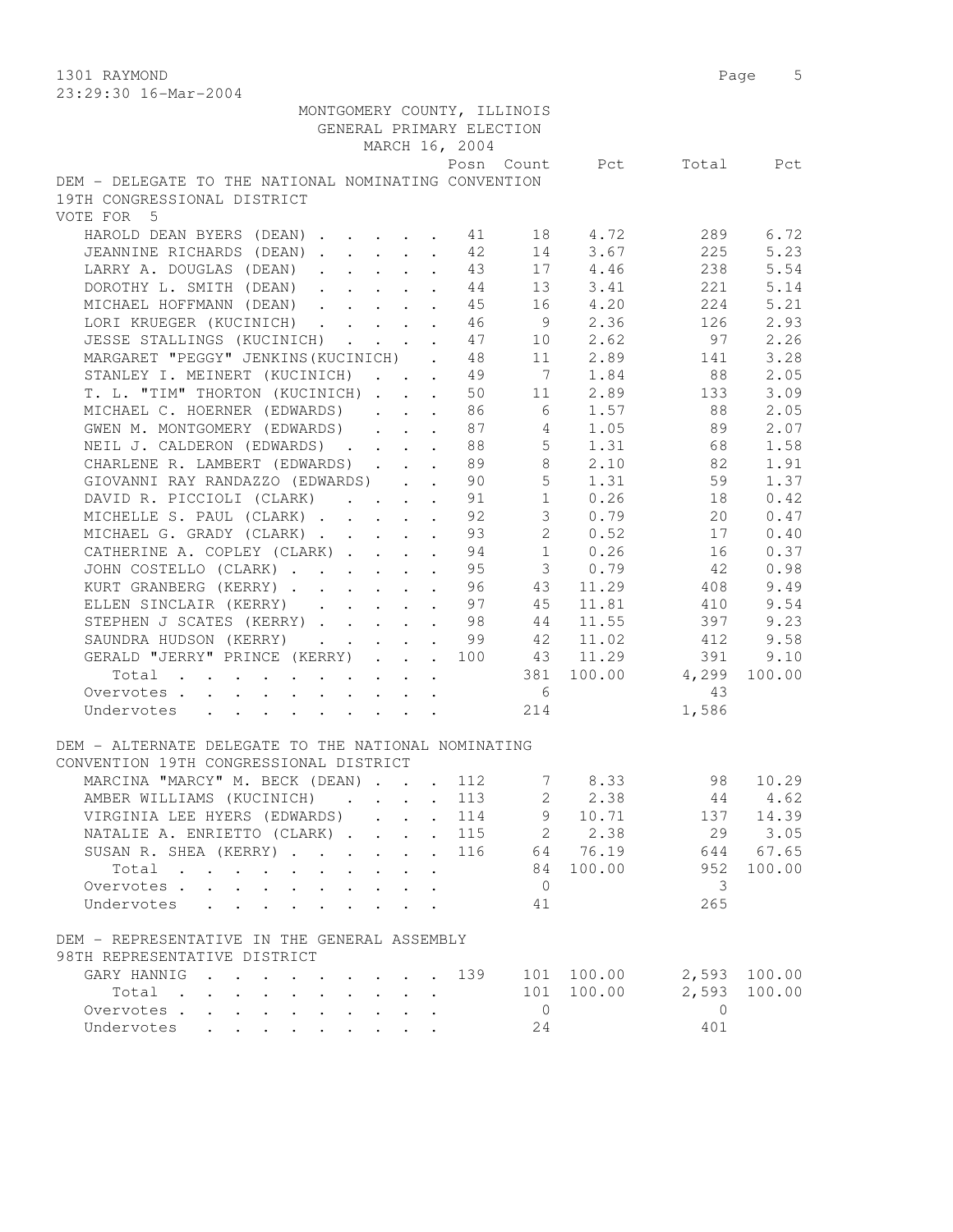1301 RAYMOND Page 6 23:29:30 16-Mar-2004

| 40.49.30 IU-Mal-4004                                                                                                                                                                                                                         | MONTGOMERY COUNTY, ILLINOIS<br>GENERAL PRIMARY ELECTION<br>MARCH 16, 2004<br>Posn Count Pct Total Pct<br>DEM - CIRCUIT CLERK |                                                 |                                         |                                                                                         |              |  |  |  |  |  |  |  |  |  |
|----------------------------------------------------------------------------------------------------------------------------------------------------------------------------------------------------------------------------------------------|------------------------------------------------------------------------------------------------------------------------------|-------------------------------------------------|-----------------------------------------|-----------------------------------------------------------------------------------------|--------------|--|--|--|--|--|--|--|--|--|
|                                                                                                                                                                                                                                              |                                                                                                                              |                                                 |                                         |                                                                                         |              |  |  |  |  |  |  |  |  |  |
|                                                                                                                                                                                                                                              |                                                                                                                              |                                                 |                                         |                                                                                         |              |  |  |  |  |  |  |  |  |  |
| NO CANDIDATE FILED                                                                                                                                                                                                                           |                                                                                                                              |                                                 |                                         |                                                                                         |              |  |  |  |  |  |  |  |  |  |
| Total<br>the contract of the contract of the contract of the contract of the contract of the contract of the contract of                                                                                                                     |                                                                                                                              |                                                 | $\overline{0}$                          | $\overline{0}$                                                                          |              |  |  |  |  |  |  |  |  |  |
| Overvotes<br>$\mathbf{L}$                                                                                                                                                                                                                    |                                                                                                                              |                                                 | $\overline{0}$                          | $\Omega$                                                                                |              |  |  |  |  |  |  |  |  |  |
| Undervotes                                                                                                                                                                                                                                   |                                                                                                                              |                                                 | 125                                     | 2,994                                                                                   |              |  |  |  |  |  |  |  |  |  |
| DEM - STATE'S ATTORNEY                                                                                                                                                                                                                       |                                                                                                                              |                                                 |                                         |                                                                                         |              |  |  |  |  |  |  |  |  |  |
| JIM ROBERTS 167 98 100.00                                                                                                                                                                                                                    |                                                                                                                              |                                                 |                                         |                                                                                         | 2,511 100.00 |  |  |  |  |  |  |  |  |  |
| $\mathbf{r}$ , and $\mathbf{r}$ , and $\mathbf{r}$ , and $\mathbf{r}$ , and $\mathbf{r}$<br>Total                                                                                                                                            |                                                                                                                              |                                                 | 98 100.00                               |                                                                                         | 2,511 100.00 |  |  |  |  |  |  |  |  |  |
| Overvotes                                                                                                                                                                                                                                    |                                                                                                                              |                                                 | $\overline{0}$                          | $\overline{0}$                                                                          |              |  |  |  |  |  |  |  |  |  |
| Undervotes                                                                                                                                                                                                                                   |                                                                                                                              |                                                 | 27                                      | 483                                                                                     |              |  |  |  |  |  |  |  |  |  |
|                                                                                                                                                                                                                                              |                                                                                                                              |                                                 |                                         |                                                                                         |              |  |  |  |  |  |  |  |  |  |
| DEM - CORONER                                                                                                                                                                                                                                |                                                                                                                              |                                                 |                                         |                                                                                         |              |  |  |  |  |  |  |  |  |  |
| RICKEY L. BROADDUS 170 101 100.00                                                                                                                                                                                                            |                                                                                                                              |                                                 |                                         |                                                                                         | 2,367 100.00 |  |  |  |  |  |  |  |  |  |
| Total                                                                                                                                                                                                                                        |                                                                                                                              |                                                 |                                         | 101 100.00                                                                              | 2,367 100.00 |  |  |  |  |  |  |  |  |  |
| Overvotes.                                                                                                                                                                                                                                   |                                                                                                                              |                                                 | $\overline{0}$                          | $\overline{0}$                                                                          |              |  |  |  |  |  |  |  |  |  |
| Undervotes                                                                                                                                                                                                                                   |                                                                                                                              |                                                 | 24                                      | 627                                                                                     |              |  |  |  |  |  |  |  |  |  |
| DEM - COUNTY BOARD DISTRICT 1<br>COUNTY BOARD MEMBER 4 YEAR TERM<br>DAVID G. HEATON                                                                                                                                                          |                                                                                                                              |                                                 |                                         | $\cdot$ $\cdot$ $\cdot$ $\cdot$ $\cdot$ $\frac{174}{79}$ $\frac{100.00}{79}$ 353 100.00 |              |  |  |  |  |  |  |  |  |  |
| Total                                                                                                                                                                                                                                        | $\sim$ $\sim$ $\sim$                                                                                                         |                                                 |                                         | 79 100.00<br>353                                                                        | 100.00       |  |  |  |  |  |  |  |  |  |
| Overvotes<br>$\Delta \sim 100$                                                                                                                                                                                                               | $\mathbf{L}^{\text{max}}$ , and $\mathbf{L}^{\text{max}}$<br>$\mathbf{z} = \mathbf{z} + \mathbf{z}$ .                        |                                                 | $\overline{0}$                          | $\overline{0}$                                                                          |              |  |  |  |  |  |  |  |  |  |
| Undervotes<br>$\mathbf{L}$<br>$\mathbf{L}$                                                                                                                                                                                                   | $\mathbf{L} = \mathbf{L}$                                                                                                    |                                                 | 46                                      | 110                                                                                     |              |  |  |  |  |  |  |  |  |  |
| DEM - COUNTY BOARD DISTRICT 1<br>COUNTY BOARD MEMBER UNEXPIRED 2 YEAR TERM<br>NO CANDIDATE FILED<br>Total<br>$\sim$ $\sim$<br>$\cdot$ $\cdot$ $\cdot$ $\cdot$ $\cdot$ $\cdot$<br>Overvotes.<br>Undervotes<br>$\cdot$ $\cdot$ $\cdot$ $\cdot$ | $\ddot{\phantom{0}}$                                                                                                         |                                                 | $\overline{0}$<br>$\overline{0}$<br>125 | $\mathbf{0}$<br>$\Omega$<br>463                                                         |              |  |  |  |  |  |  |  |  |  |
| DEM - JUDGE OF THE SUPREME COURT                                                                                                                                                                                                             |                                                                                                                              |                                                 |                                         |                                                                                         |              |  |  |  |  |  |  |  |  |  |
| 5TH JUDICIAL DISTRICT (VAC.HON.HARRISON II)                                                                                                                                                                                                  |                                                                                                                              |                                                 |                                         |                                                                                         |              |  |  |  |  |  |  |  |  |  |
| GORDON E. MAAG 191 61 100.00 1,795 100.00                                                                                                                                                                                                    |                                                                                                                              |                                                 |                                         |                                                                                         |              |  |  |  |  |  |  |  |  |  |
| Total                                                                                                                                                                                                                                        |                                                                                                                              |                                                 | 61                                      | 100.00<br>1,795                                                                         | 100.00       |  |  |  |  |  |  |  |  |  |
| Overvotes.                                                                                                                                                                                                                                   |                                                                                                                              |                                                 | $\bigcirc$                              | $\bigcirc$                                                                              |              |  |  |  |  |  |  |  |  |  |
| Undervotes                                                                                                                                                                                                                                   |                                                                                                                              |                                                 | 64                                      | 1,199                                                                                   |              |  |  |  |  |  |  |  |  |  |
| DEM - JUDGE OF THE APPELLATE COURT<br>5TH JUDICIAL DISTRICT (VAC.HON.RARICK)                                                                                                                                                                 |                                                                                                                              |                                                 |                                         |                                                                                         |              |  |  |  |  |  |  |  |  |  |
| JAMES K. DONOVAN.                                                                                                                                                                                                                            | $\sim$                                                                                                                       |                                                 | 196                                     | 1,900<br>67 100.00                                                                      | 100.00       |  |  |  |  |  |  |  |  |  |
| Total                                                                                                                                                                                                                                        | $\mathbf{r} = \mathbf{r}$<br>$\sim$                                                                                          |                                                 | 67                                      | 1,900<br>100.00                                                                         | 100.00       |  |  |  |  |  |  |  |  |  |
| Overvotes                                                                                                                                                                                                                                    | $\ddot{\phantom{0}}$                                                                                                         | $\mathbf{L}$ and $\mathbf{L}$<br>$\sim$         | $\overline{0}$                          | $\Omega$                                                                                |              |  |  |  |  |  |  |  |  |  |
| Undervotes                                                                                                                                                                                                                                   |                                                                                                                              | $\cdot$ $\cdot$ $\cdot$ $\cdot$ $\cdot$ $\cdot$ | 58                                      | 1,094                                                                                   |              |  |  |  |  |  |  |  |  |  |
| DEM - JUDGE OF THE CIRCUIT COURT                                                                                                                                                                                                             |                                                                                                                              |                                                 |                                         |                                                                                         |              |  |  |  |  |  |  |  |  |  |
| 4TH JUD. CIRC. MONTGOMERY CO. (VAC.HON.HUBER)<br>KELLY D. LONG                                                                                                                                                                               |                                                                                                                              |                                                 | 203                                     | 92 100.00<br>2,423                                                                      | 100.00       |  |  |  |  |  |  |  |  |  |
| Total                                                                                                                                                                                                                                        |                                                                                                                              |                                                 |                                         | 92 100.00                                                                               | 2,423 100.00 |  |  |  |  |  |  |  |  |  |
|                                                                                                                                                                                                                                              |                                                                                                                              |                                                 |                                         |                                                                                         |              |  |  |  |  |  |  |  |  |  |

 Overvotes . . . . . . . . . . 0 0 Undervotes . . . . . . . . . 33 571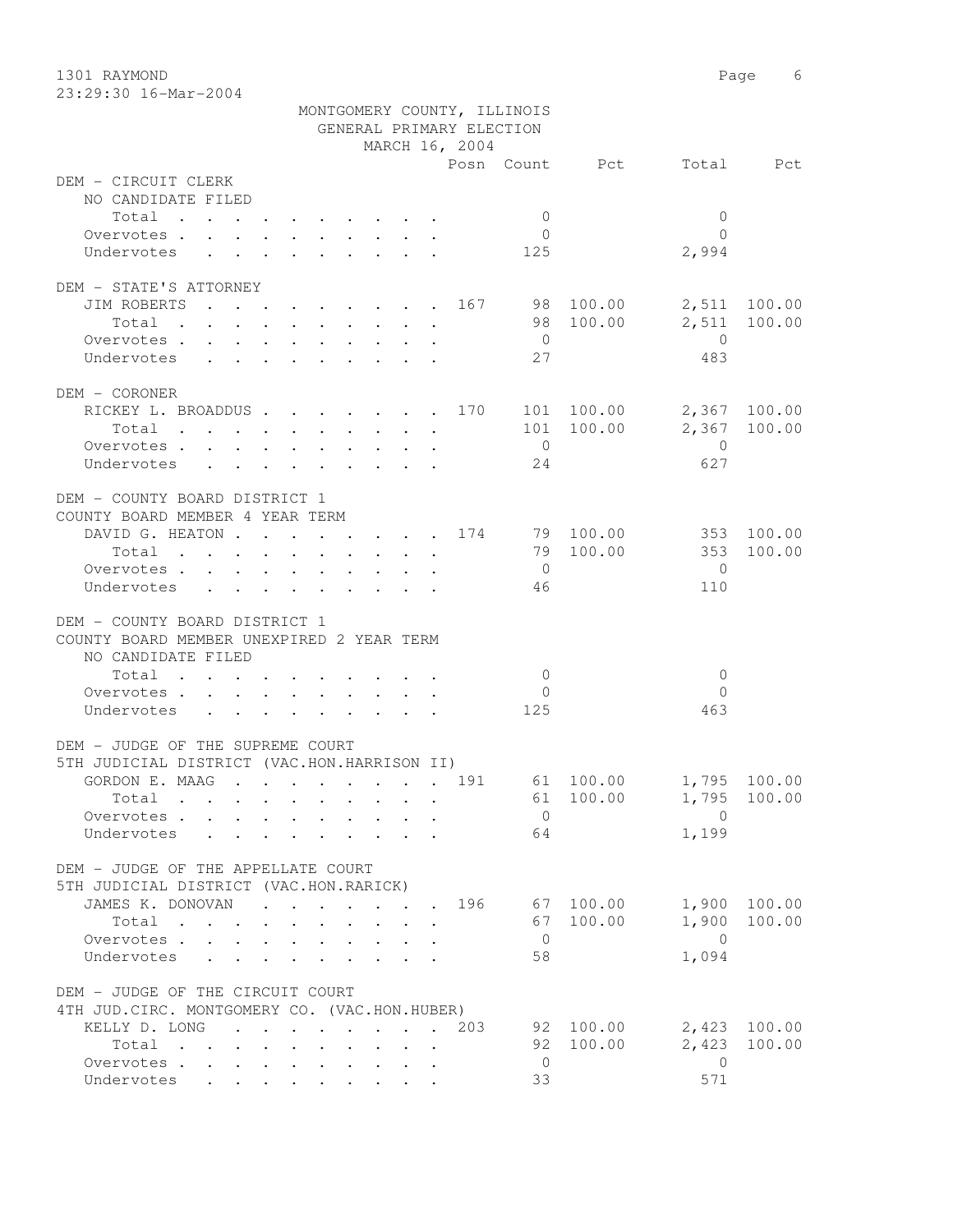## 1301 RAYMOND Page 7 23:29:30 16-Mar-2004

| 40.42.30 I0-Mal-4004        |  |  |  |  |                          |                             |             |       |      |
|-----------------------------|--|--|--|--|--------------------------|-----------------------------|-------------|-------|------|
|                             |  |  |  |  |                          | MONTGOMERY COUNTY, ILLINOIS |             |       |      |
|                             |  |  |  |  | GENERAL PRIMARY ELECTION |                             |             |       |      |
|                             |  |  |  |  | MARCH 16, 2004           |                             |             |       |      |
|                             |  |  |  |  |                          | Posn Count                  | <b>Port</b> | Total | Pct. |
| DEM - PRECINCT COMMITTEEMAN |  |  |  |  |                          |                             |             |       |      |
| RAYMOND                     |  |  |  |  |                          |                             |             |       |      |
| NO CANDIDATE FILED          |  |  |  |  |                          |                             |             |       |      |
| Total                       |  |  |  |  |                          |                             |             |       |      |
| Overvotes.                  |  |  |  |  |                          | $\Omega$                    |             |       |      |
| Undervotes                  |  |  |  |  |                          | 125                         |             |       |      |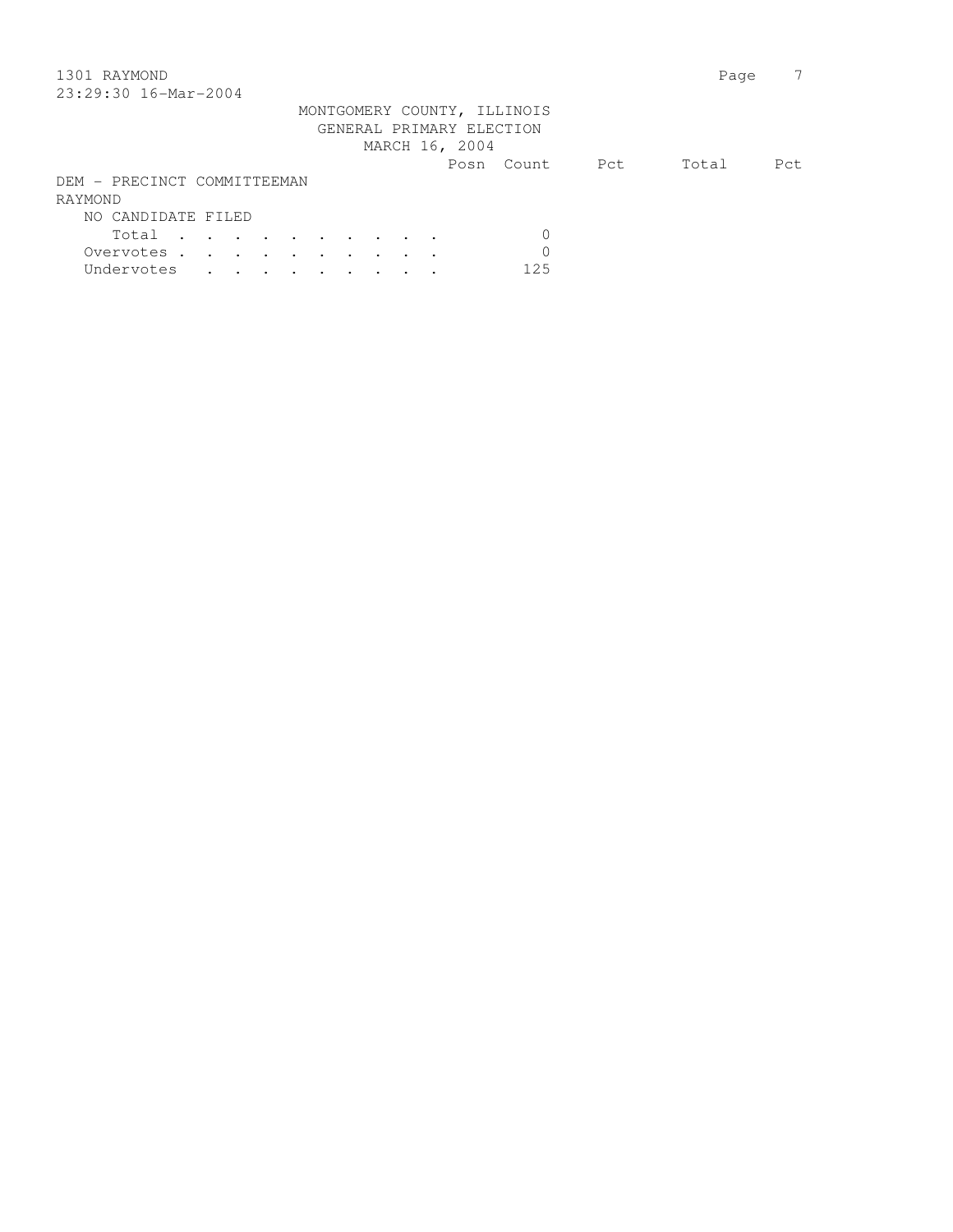1301 RAYMOND Page 8

| 23:29:30 16-Mar-2004                        |                                        |        |        |                      |           |                                   |           |                                            |           |                                   |                      |                          |                          |                             |        |       |             |
|---------------------------------------------|----------------------------------------|--------|--------|----------------------|-----------|-----------------------------------|-----------|--------------------------------------------|-----------|-----------------------------------|----------------------|--------------------------|--------------------------|-----------------------------|--------|-------|-------------|
|                                             |                                        |        |        |                      |           |                                   |           |                                            |           |                                   |                      |                          |                          | MONTGOMERY COUNTY, ILLINOIS |        |       |             |
|                                             |                                        |        |        |                      |           |                                   |           |                                            |           |                                   |                      |                          | GENERAL PRIMARY ELECTION |                             |        |       |             |
|                                             |                                        |        |        |                      |           |                                   |           |                                            |           |                                   |                      |                          | MARCH 16, 2004           |                             |        |       |             |
|                                             |                                        |        |        |                      |           |                                   |           |                                            |           |                                   |                      |                          | Posn                     | Count                       | Pct    | Total | Pct         |
| MONTGOMERY COUNTY                           |                                        |        |        |                      |           |                                   |           |                                            |           |                                   |                      |                          |                          |                             |        |       |             |
|                                             | YES .                                  | $\sim$ |        | <b>Contract</b>      | $\sim$    |                                   |           |                                            |           |                                   | $\ddot{\phantom{a}}$ |                          | 246                      | 123                         | 51.04  | 1,971 | 43.10       |
| NO.                                         | $\mathbf{r}$ . The set of $\mathbf{r}$ |        |        |                      |           |                                   |           | $\mathbf{r}$ , $\mathbf{r}$ , $\mathbf{r}$ |           | <b>Contract Contract Contract</b> |                      |                          | 247                      | 118                         | 48.96  |       | 2,602 56.90 |
|                                             | Total                                  |        | $\sim$ |                      | $\bullet$ | $\sim$                            | $\bullet$ |                                            | $\sim$    |                                   | $\cdot$ .            | $\overline{\phantom{a}}$ |                          | 241                         | 100.00 | 4,573 | 100.00      |
|                                             | Overvotes.                             |        |        | $\sim$ $\sim$ $\sim$ |           | <b>Contract Contract Contract</b> | $\sim$    |                                            |           |                                   |                      |                          |                          | 0                           |        | 4     |             |
|                                             | Undervotes                             |        |        |                      |           |                                   |           |                                            |           |                                   |                      |                          |                          | 17                          |        | 416   |             |
| PANHANDLE COMMUNITY UNIT SCHOOL DISTRICT #2 |                                        |        |        |                      |           |                                   |           |                                            |           |                                   |                      |                          |                          |                             |        |       |             |
|                                             | YES .                                  |        |        |                      |           |                                   | $\cdot$   |                                            |           |                                   |                      |                          | 272                      | 88                          | 36.67  | 205   | 29.62       |
| NO.                                         |                                        |        |        |                      |           |                                   |           |                                            |           |                                   |                      |                          | 273                      | 152                         | 63.33  | 487   | 70.38       |
|                                             | Total                                  |        |        |                      | $\cdot$   | $\bullet$                         | $\bullet$ | $\cdot$                                    | $\bullet$ | $\bullet$                         | $\bullet$            | $\bullet$                |                          | 240                         | 100.00 | 692   | 100.00      |

 Overvotes . . . . . . . . . . 0 0 Undervotes . . . . . . . . . 18 35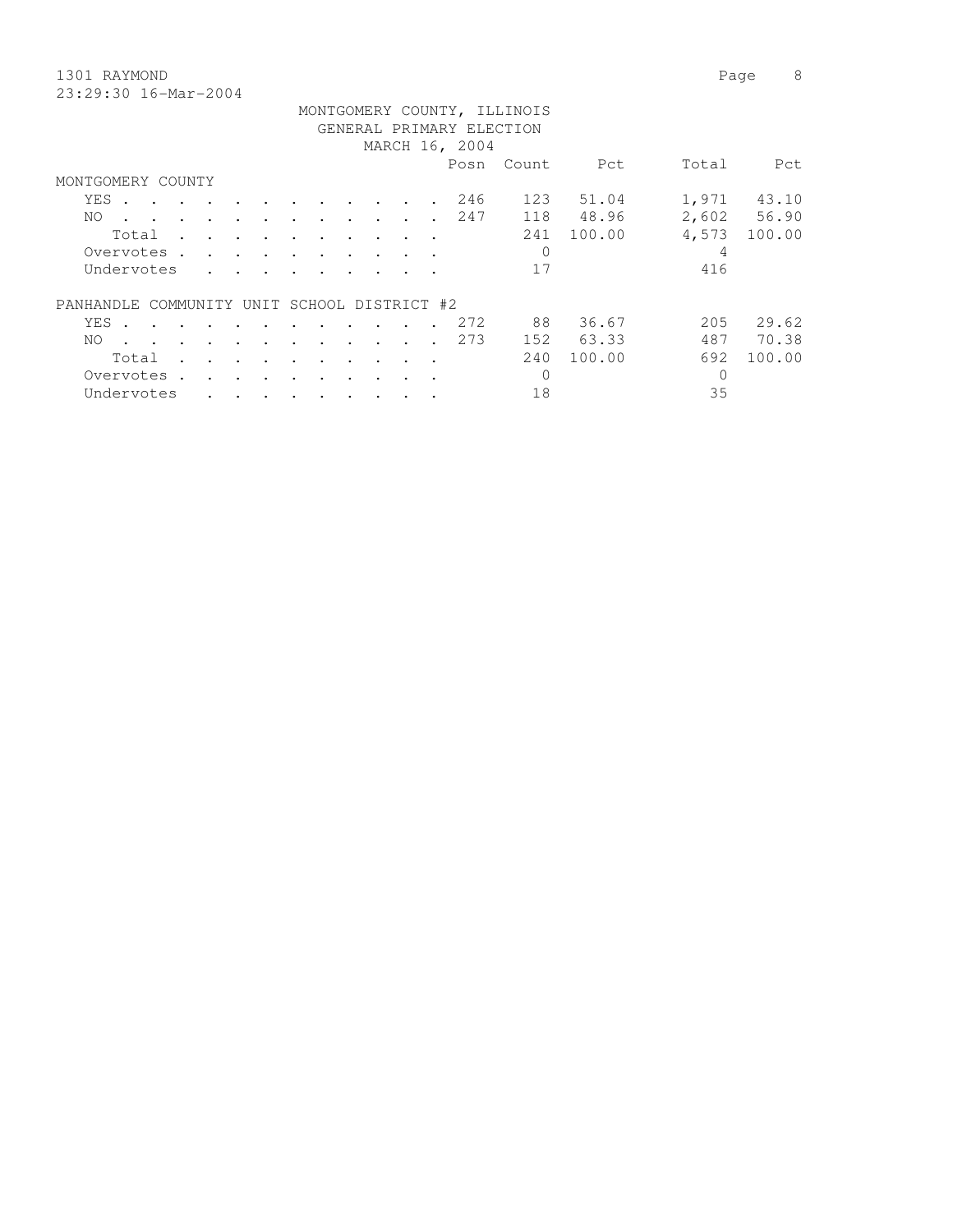23:29:30 16-Mar-2004

MONTGOMERY COUNTY, ILLINOIS

| 1401 ROUNTREE                      | Page |  |
|------------------------------------|------|--|
| $23 \cdot 29 \cdot 30$ 16-Mar-2004 |      |  |

|                                                                                                       |                                                           | GENERAL PRIMARY ELECTION   |                |                                |                |              |
|-------------------------------------------------------------------------------------------------------|-----------------------------------------------------------|----------------------------|----------------|--------------------------------|----------------|--------------|
|                                                                                                       |                                                           | MARCH 16, 2004             |                |                                |                |              |
|                                                                                                       |                                                           |                            |                | Posn Count Pct                 | Total          | Pct          |
| Precincts Counted - TOTAL                                                                             |                                                           |                            |                | 2.38<br>$1 \quad \blacksquare$ | 42             | 100.00       |
| Registered Voters - TOTAL                                                                             |                                                           |                            | 183            |                                | 18,263         |              |
| Ballots Cast - TOTAL                                                                                  |                                                           |                            | 57             | 31.15                          | 5,007          | 27.42        |
| Ballots Cast - BLANK<br>$\mathbf{r}$ , and $\mathbf{r}$ , and $\mathbf{r}$ , and $\mathbf{r}$         |                                                           |                            | $\overline{0}$ | 0.00                           | 71             | 0.39         |
| Ballots Cast - REPUBLICAN                                                                             |                                                           |                            | 37             |                                | 1,683          |              |
| Ballots Cast - REP. YELLOW                                                                            |                                                           |                            | 26             |                                | 894            |              |
| Ballots Cast - REP. YEL/BLK.ST.                                                                       |                                                           |                            | 11             |                                | 561            |              |
| Ballots Cast - REP. FED. 19TH                                                                         | $\mathbf{r}$ , $\mathbf{r}$ , $\mathbf{r}$ , $\mathbf{r}$ |                            | $\overline{0}$ |                                | $\overline{2}$ |              |
| Ballots Cast - DEMOCRATIC<br>$\mathbf{r}$ , $\mathbf{r}$ , $\mathbf{r}$ , $\mathbf{r}$ , $\mathbf{r}$ |                                                           |                            | 12             |                                | 3,004          |              |
| Ballots Cast - DEM. GREEN                                                                             |                                                           |                            | 9              |                                | 1,839          |              |
| Ballots Cast - DEM. GRN/BLK.ST.                                                                       |                                                           |                            | 3              |                                | 874            |              |
| Ballots Cast - DEM. FED. 19TH                                                                         |                                                           |                            | $\mathbf 0$    |                                | 4              |              |
|                                                                                                       |                                                           |                            |                |                                |                |              |
| Ballots Cast - NONPARTISAN                                                                            |                                                           |                            | 8              |                                | 320            |              |
| Ballots Cast - NON. WHITE                                                                             | $\cdot$                                                   |                            | $\epsilon$     |                                | 281            |              |
| Ballots Cast - NON. WHT/GRN.ST.                                                                       |                                                           |                            | 2              |                                | 15             |              |
| REP - PRESIDENT OF THE UNITED STATES                                                                  |                                                           |                            |                |                                |                |              |
| GEORGE W. BUSH                                                                                        |                                                           | 5                          | 28             | 100.00                         |                | 1,274 100.00 |
| Total                                                                                                 |                                                           |                            | 28             | 100.00                         | 1,274          | 100.00       |
| Overvotes                                                                                             |                                                           |                            | $\overline{0}$ |                                | 0              |              |
| Undervotes                                                                                            |                                                           |                            | 9              |                                | 409            |              |
|                                                                                                       |                                                           |                            |                |                                |                |              |
| REP - UNITED STATES SENATOR                                                                           |                                                           |                            |                |                                |                |              |
| JIM OBERWEIS                                                                                          |                                                           | - 9                        | 5              | 13.89                          | 256            | 17.26        |
| ANDY MCKENNA                                                                                          |                                                           | 10                         | 8              | 22.22                          | 210            | 14.16        |
| JOHN BORLING                                                                                          |                                                           | 11                         | $\circ$        | 0.00                           | 26             | 1.75         |
| STEVEN J. RAUSCHENBERGER                                                                              |                                                           | 12                         |                | $1 \t 2.78$                    | 144            | 9.71         |
|                                                                                                       |                                                           |                            |                |                                |                |              |
| JACK RYAN                                                                                             |                                                           | 13                         | 22             | 61.11                          | 663            | 44.71        |
| CHIRINJEEV KATHURIA                                                                                   |                                                           | 14                         | $\overline{0}$ | 0.00                           | 15             | 1.01         |
| JONATHAN C. WRIGHT                                                                                    |                                                           | 15                         | 0              | 0.00                           | 136            | 9.17         |
| NORM HILL                                                                                             |                                                           | 16                         | $\overline{0}$ | 0.00                           | 33             | 2.23         |
| Total                                                                                                 |                                                           |                            | 36             | 100.00                         | 1,483          | 100.00       |
| Overvotes                                                                                             |                                                           |                            | $\overline{0}$ |                                | 23             |              |
| Undervotes                                                                                            |                                                           |                            | $\mathbf{1}$   |                                | 177            |              |
|                                                                                                       |                                                           |                            |                |                                |                |              |
| REP - REPRESENTATIVE IN CONGRESS                                                                      |                                                           |                            |                |                                |                |              |
| 19TH CONGRESSIONAL DISTRICT                                                                           |                                                           |                            |                |                                |                |              |
| JOHN M. SHIMKUS.                                                                                      |                                                           | 23                         | 26             | 100.00                         | 651            | 100.00       |
| Total                                                                                                 |                                                           |                            | 26             | 100.00                         | 651            | 100.00       |
| Overvotes                                                                                             |                                                           |                            | $\overline{0}$ |                                | $\overline{0}$ |              |
| Undervotes                                                                                            |                                                           |                            | 11             |                                | 345            |              |
|                                                                                                       |                                                           |                            |                |                                |                |              |
| REP - DELEGATE TO THE NATIONAL NOMINATING CONVENTION                                                  |                                                           |                            |                |                                |                |              |
| 19TH CONGRESSIONAL DISTRICT                                                                           |                                                           |                            |                |                                |                |              |
| VOTE FOR 4                                                                                            |                                                           |                            |                |                                |                |              |
| DAVID S. LUECHTEFELD (BUSH)                                                                           |                                                           | 35                         | 31             | 26.27                          | 773            | 25.62        |
| JOHN O. JONES (BUSH)                                                                                  |                                                           | 36                         | 28             | 23.73                          | 753            | 24.96        |
| ROBERT C. "BOB" WINCHESTER (BUSH).                                                                    |                                                           | 37<br>$\ddot{\phantom{a}}$ | 29             | 24.58                          | 742            | 24.59        |
| WILLIAM "BILL" CELLINI (BUSH)                                                                         | $\sim$ $\sim$ $\sim$                                      | 38                         | 30             | 25.42                          | 749            | 24.83        |
| Total<br>$\ddot{\phantom{a}}$                                                                         |                                                           |                            | 118            | 100.00                         | 3,017          | 100.00       |
| Overvotes<br>$\sim$<br>$\ddot{\phantom{a}}$                                                           |                                                           |                            | $\overline{0}$ |                                | $\mathbf{0}$   |              |
| Undervotes                                                                                            |                                                           |                            | 30             |                                | 967            |              |
|                                                                                                       |                                                           |                            |                |                                |                |              |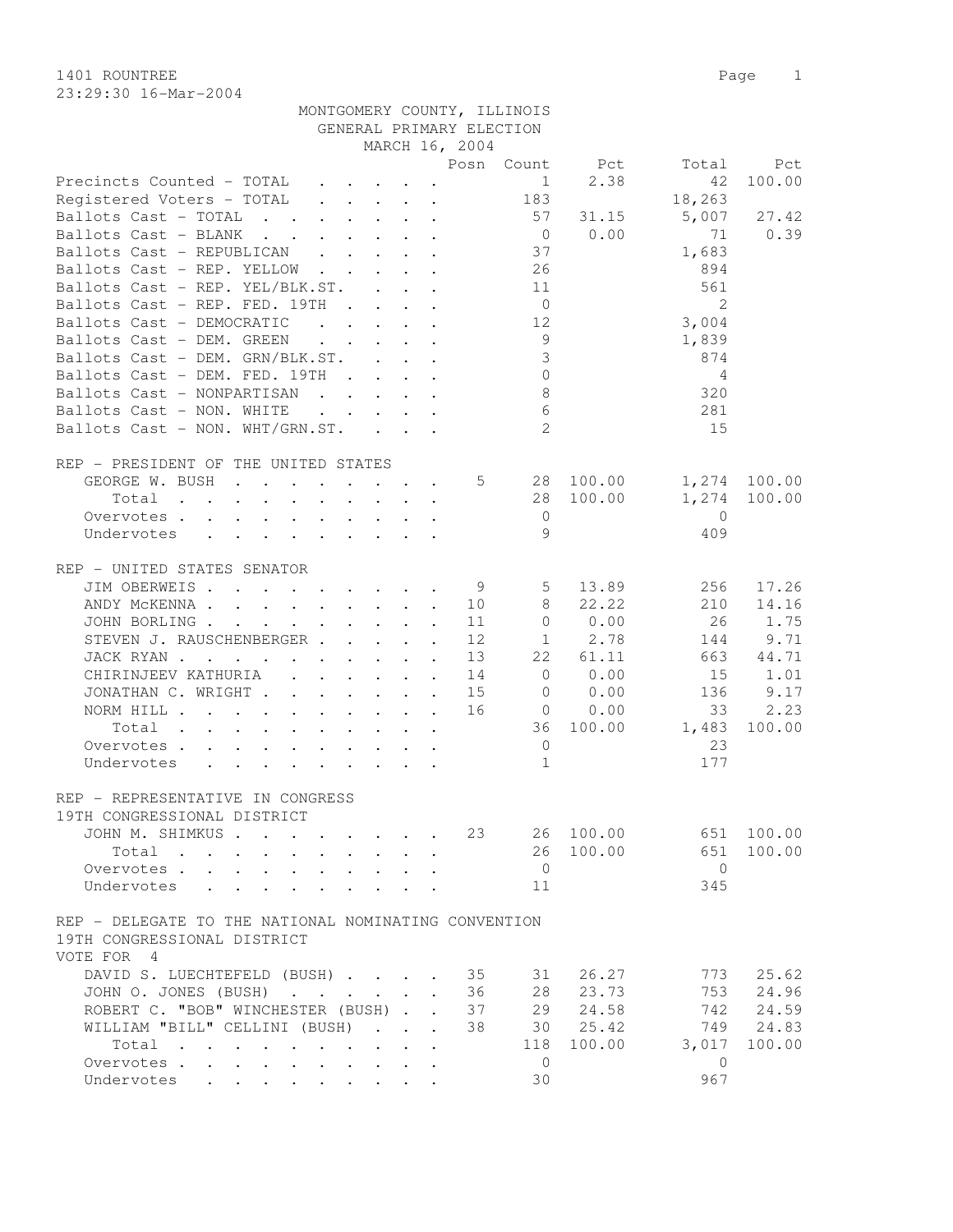1401 ROUNTREE Page 2 23:29:30 16-Mar-2004

| Z3:Z9:30 I0-Mar-ZUU4                                                                                                                                                              |  |  |  |  |                                         |                             |                |                          |                |           |
|-----------------------------------------------------------------------------------------------------------------------------------------------------------------------------------|--|--|--|--|-----------------------------------------|-----------------------------|----------------|--------------------------|----------------|-----------|
|                                                                                                                                                                                   |  |  |  |  |                                         | MONTGOMERY COUNTY, ILLINOIS |                |                          |                |           |
|                                                                                                                                                                                   |  |  |  |  |                                         | GENERAL PRIMARY ELECTION    |                |                          |                |           |
|                                                                                                                                                                                   |  |  |  |  |                                         | MARCH 16, 2004              |                |                          |                |           |
|                                                                                                                                                                                   |  |  |  |  |                                         |                             |                | Posn Count Pct Total Pct |                |           |
| REP - ALTERNATE DELEGATE TO THE NATIONAL NOMINATING                                                                                                                               |  |  |  |  |                                         |                             |                |                          |                |           |
|                                                                                                                                                                                   |  |  |  |  |                                         |                             |                |                          |                |           |
| CONVENTION 19TH CONGRESSIONAL DISTRICT                                                                                                                                            |  |  |  |  |                                         |                             |                |                          |                |           |
| VOTE FOR 4                                                                                                                                                                        |  |  |  |  |                                         |                             |                |                          |                |           |
| ROBIN L. LONG (BUSH) 44 28 26.17                                                                                                                                                  |  |  |  |  |                                         |                             |                |                          |                | 715 25.04 |
|                                                                                                                                                                                   |  |  |  |  |                                         |                             |                |                          |                |           |
|                                                                                                                                                                                   |  |  |  |  |                                         |                             |                |                          |                |           |
| SHEOW H. "SHOWAY" CHANG (BUSH) 45 26 24.30 694 24.30<br>LANE HARVEY (BUSH) 46 25 23.36 697 24.40<br>RODNEY L. DAVIS (BUSH) 47 28 26.17 750 26.26<br>Total 107 100.00 2,856 100.00 |  |  |  |  |                                         |                             |                |                          |                |           |
|                                                                                                                                                                                   |  |  |  |  |                                         |                             |                |                          |                |           |
| Overvotes.                                                                                                                                                                        |  |  |  |  |                                         |                             | $\overline{0}$ |                          | $\bigcirc$     |           |
|                                                                                                                                                                                   |  |  |  |  |                                         |                             |                |                          |                |           |
| Undervotes                                                                                                                                                                        |  |  |  |  |                                         |                             | 41             |                          | 1,128          |           |
|                                                                                                                                                                                   |  |  |  |  |                                         |                             |                |                          |                |           |
| REP - REPRESENTATIVE IN THE GENERAL ASSEMBLY                                                                                                                                      |  |  |  |  |                                         |                             |                |                          |                |           |
| 98TH REPRESENTATIVE DISTRICT                                                                                                                                                      |  |  |  |  |                                         |                             |                |                          |                |           |
| NO CANDIDATE FILED                                                                                                                                                                |  |  |  |  |                                         |                             |                |                          |                |           |
| Total                                                                                                                                                                             |  |  |  |  |                                         |                             | $\overline{0}$ |                          | $\mathbf{0}$   |           |
| Overvotes.                                                                                                                                                                        |  |  |  |  | $\cdot$ $\cdot$ $\cdot$ $\cdot$ $\cdot$ |                             | $\overline{0}$ |                          | $\Omega$       |           |
| Undervotes                                                                                                                                                                        |  |  |  |  |                                         |                             | 37             |                          | 1,679          |           |
|                                                                                                                                                                                   |  |  |  |  |                                         |                             |                |                          |                |           |
| REP - CIRCUIT CLERK                                                                                                                                                               |  |  |  |  |                                         |                             |                |                          |                |           |
| MARY WEBB 86 37 100.00 1,501 100.00                                                                                                                                               |  |  |  |  |                                         |                             |                |                          |                |           |
| Total                                                                                                                                                                             |  |  |  |  |                                         |                             |                | 37 100.00 1,501          |                | 100.00    |
| Overvotes.                                                                                                                                                                        |  |  |  |  |                                         |                             | $\overline{0}$ |                          | $\overline{0}$ |           |
|                                                                                                                                                                                   |  |  |  |  |                                         |                             | $\Omega$       |                          | 178            |           |
| Undervotes                                                                                                                                                                        |  |  |  |  |                                         |                             |                |                          |                |           |
| REP - STATE'S ATTORNEY                                                                                                                                                            |  |  |  |  |                                         |                             |                |                          |                |           |
|                                                                                                                                                                                   |  |  |  |  |                                         |                             |                |                          |                |           |
| NO CANDIDATE FILED                                                                                                                                                                |  |  |  |  |                                         |                             |                |                          |                |           |
| Total                                                                                                                                                                             |  |  |  |  |                                         |                             | $\overline{0}$ |                          | $\mathbf{0}$   |           |
| Overvotes                                                                                                                                                                         |  |  |  |  |                                         |                             | $\overline{0}$ |                          | $\Omega$       |           |
| Undervotes                                                                                                                                                                        |  |  |  |  |                                         |                             | 37             |                          | 1,679          |           |
|                                                                                                                                                                                   |  |  |  |  |                                         |                             |                |                          |                |           |
| REP - CORONER                                                                                                                                                                     |  |  |  |  |                                         |                             |                |                          |                |           |
| NO CANDIDATE FILED                                                                                                                                                                |  |  |  |  |                                         |                             |                |                          |                |           |
| $Total \cdot \cdot \cdot \cdot \cdot \cdot \cdot \cdot \cdot \cdot$                                                                                                               |  |  |  |  |                                         |                             | $\circ$        |                          | $\mathbf{0}$   |           |
| Overvotes.                                                                                                                                                                        |  |  |  |  |                                         |                             | $\mathbf 0$    |                          | $\Omega$       |           |
| Undervotes                                                                                                                                                                        |  |  |  |  |                                         |                             | 37             |                          | 1,679          |           |
|                                                                                                                                                                                   |  |  |  |  |                                         |                             |                |                          |                |           |
| REP - COUNTY BOARD DISTRICT 2                                                                                                                                                     |  |  |  |  |                                         |                             |                |                          |                |           |
| COUNTY BOARD MEMBER                                                                                                                                                               |  |  |  |  |                                         |                             |                |                          |                |           |
|                                                                                                                                                                                   |  |  |  |  |                                         |                             |                |                          |                |           |
| VOTE FOR 2                                                                                                                                                                        |  |  |  |  |                                         |                             |                |                          |                |           |
| NELSON AUMANN                                                                                                                                                                     |  |  |  |  |                                         | 98                          |                | 31 100.00                | 244            | 100.00    |
| Total                                                                                                                                                                             |  |  |  |  |                                         |                             | 31             | 100.00                   | 244            | 100.00    |
| Overvotes .                                                                                                                                                                       |  |  |  |  |                                         |                             | $\overline{0}$ |                          | $\mathbf{0}$   |           |
| Undervotes                                                                                                                                                                        |  |  |  |  |                                         |                             | 43             |                          | 370            |           |
|                                                                                                                                                                                   |  |  |  |  |                                         |                             |                |                          |                |           |

| REP - JUDGE OF THE SUPREME COURT            |  |  |  |  |  |     |           |     |              |
|---------------------------------------------|--|--|--|--|--|-----|-----------|-----|--------------|
| 5TH JUDICIAL DISTRICT (VAC.HON.HARRISON II) |  |  |  |  |  |     |           |     |              |
| LLOYD A. KARMEIER 113                       |  |  |  |  |  |     | 29 100.00 |     | 1,304 100.00 |
| Total                                       |  |  |  |  |  |     | 29 100.00 |     | 1,304 100.00 |
|                                             |  |  |  |  |  | ( ) |           |     |              |
| Undervotes                                  |  |  |  |  |  | -8  |           | スフち |              |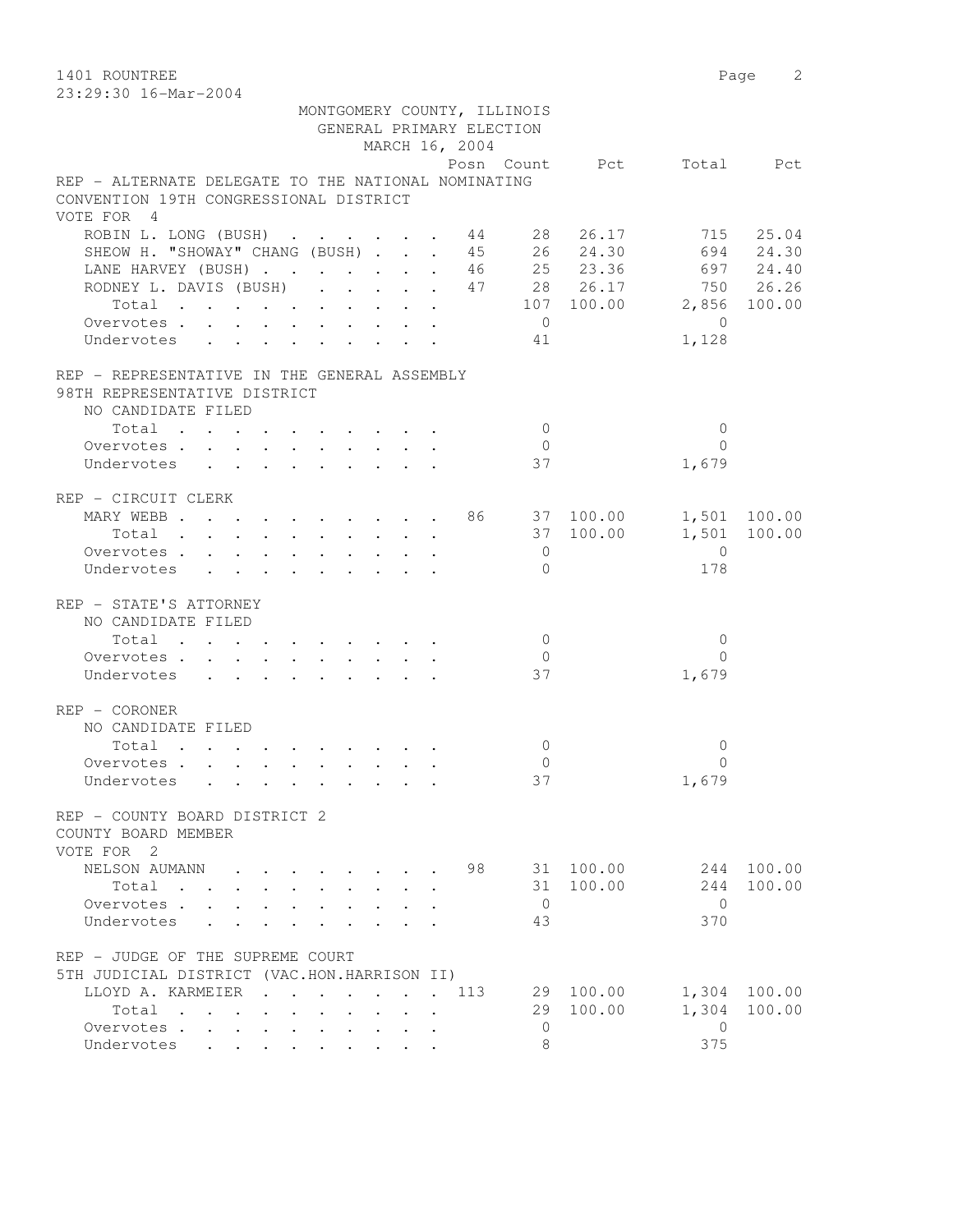1401 ROUNTREE Page 3 23:29:30 16-Mar-2004

|                                              |  | MONTGOMERY COUNTY, ILLINOIS |                          |  |
|----------------------------------------------|--|-----------------------------|--------------------------|--|
|                                              |  | GENERAL PRIMARY ELECTION    |                          |  |
|                                              |  | MARCH 16, 2004              |                          |  |
|                                              |  |                             | Posn Count Pct Total Pct |  |
| REP - JUDGE OF THE APPELLATE COURT           |  |                             |                          |  |
| 5TH JUDICIAL DISTRICT (VAC.HON.RARICK)       |  |                             |                          |  |
| NO CANDIDATE FILED                           |  |                             |                          |  |
| Total                                        |  | $\Omega$                    | 0                        |  |
| Overvotes                                    |  | $\Omega$                    |                          |  |
| Undervotes                                   |  | 37                          | 1,679                    |  |
|                                              |  |                             |                          |  |
| REP - JUDGE OF THE CIRCUIT COURT             |  |                             |                          |  |
|                                              |  |                             |                          |  |
| 4TH JUD.CIRC. MONTGOMERY CO. (VAC.HON.HUBER) |  |                             |                          |  |
| NO CANDIDATE FILED                           |  |                             |                          |  |
| Total                                        |  | $\Omega$                    | 0                        |  |
| Overvotes                                    |  | $\cap$                      | $\cap$                   |  |
| Undervotes                                   |  | 37                          | 1,679                    |  |
|                                              |  |                             |                          |  |
| REP - PRECINCT COMMITTEEMAN                  |  |                             |                          |  |
| ROUNTREE                                     |  |                             |                          |  |
| NO CANDIDATE FILED                           |  |                             |                          |  |
| Total                                        |  | $\left( \right)$            |                          |  |
| Overvotes                                    |  |                             |                          |  |
|                                              |  |                             |                          |  |

Undervotes . . . . . . . . . 37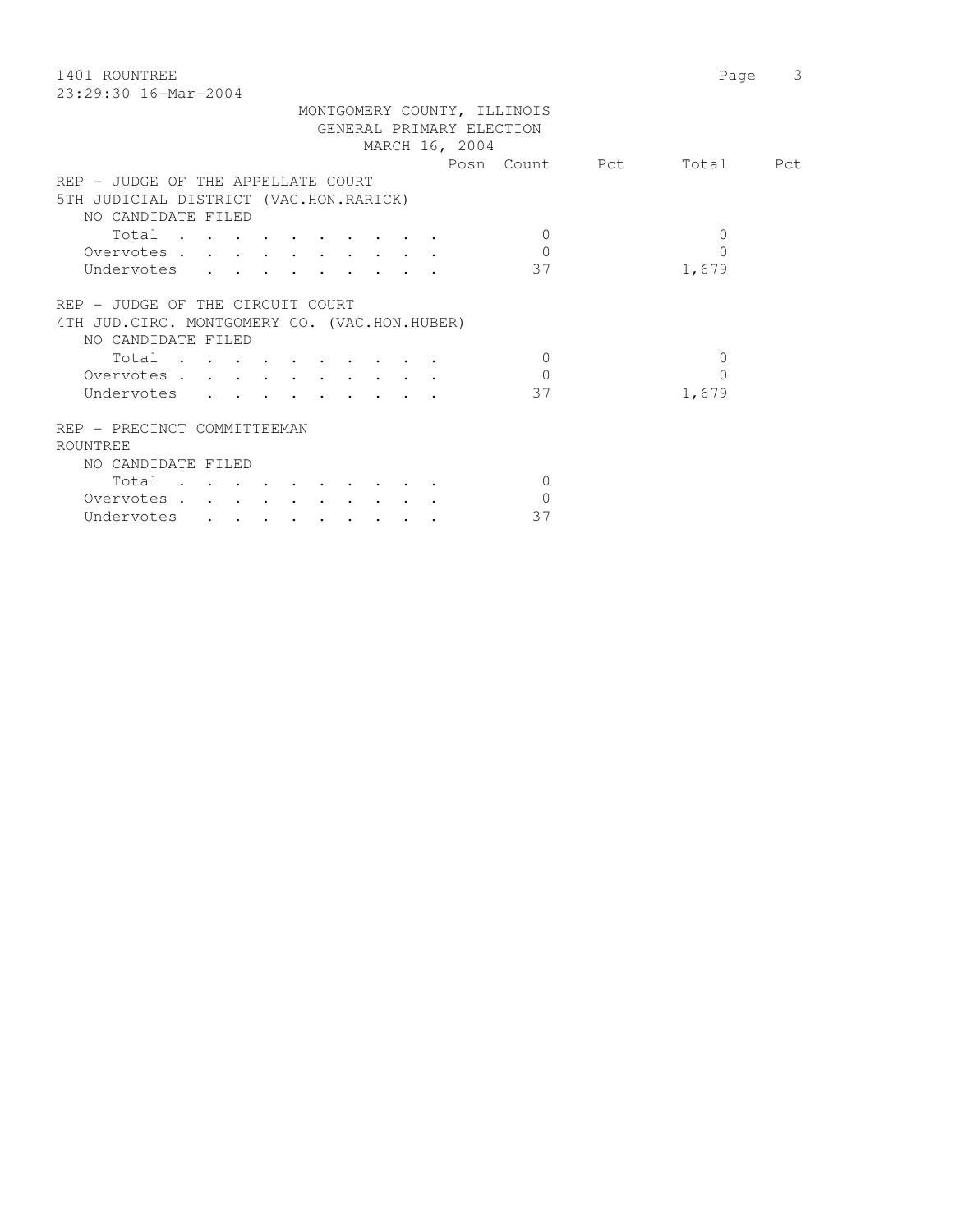1401 ROUNTREE Page 4

|                                      |                                            |  |                                                                                                                                      |  |                                                                       |                 | MONTGOMERY COUNTY, ILLINOIS |                     |                 |              |
|--------------------------------------|--------------------------------------------|--|--------------------------------------------------------------------------------------------------------------------------------------|--|-----------------------------------------------------------------------|-----------------|-----------------------------|---------------------|-----------------|--------------|
|                                      |                                            |  |                                                                                                                                      |  |                                                                       |                 | GENERAL PRIMARY ELECTION    |                     |                 |              |
|                                      |                                            |  |                                                                                                                                      |  |                                                                       | MARCH 16, 2004  |                             |                     |                 |              |
|                                      |                                            |  |                                                                                                                                      |  |                                                                       |                 |                             | Posn Count Pct      |                 | Total Pct    |
| DEM - PRESIDENT OF THE UNITED STATES |                                            |  |                                                                                                                                      |  |                                                                       |                 |                             |                     |                 |              |
| JOHN EDWARDS                         |                                            |  |                                                                                                                                      |  |                                                                       | 5               | 3 <sup>7</sup>              | 25.00               | 435             | 15.70        |
| WESLEY K. CLARK                      |                                            |  |                                                                                                                                      |  |                                                                       | 6               |                             | $0 \t 0.00$         | 40              | 1.44         |
| HOWARD DEAN                          |                                            |  |                                                                                                                                      |  |                                                                       | $7\phantom{.0}$ |                             | 0 0.00              | 97              | 3.50         |
| JOE LIEBERMAN                        |                                            |  | $\mathbf{r}$ , and $\mathbf{r}$ , and $\mathbf{r}$ , and $\mathbf{r}$                                                                |  | $\ddot{\phantom{a}}$                                                  | 8               | $\Omega$                    | 0.00                | 44              | 1.59         |
| DENNIS J. KUCINICH                   |                                            |  |                                                                                                                                      |  |                                                                       | 9               | $\Omega$                    | 0.00                | 29              | 1.05         |
| LYNDON H. LaROUCHE, JR.              |                                            |  |                                                                                                                                      |  | $\mathbf{L}$                                                          | 10              | $\Omega$                    | 0.00                | 10              | 0.36         |
| CAROL MOSELEY BRAUN                  |                                            |  |                                                                                                                                      |  |                                                                       | 11              | $\Omega$                    | 0.00                | 40              | 1.44         |
| ALFRED C. SHARPTON 12                |                                            |  |                                                                                                                                      |  |                                                                       |                 | $\Omega$                    | 0.00                | 19              | 0.69         |
| JOHN F. KERRY                        |                                            |  |                                                                                                                                      |  |                                                                       | 13              |                             | 9 75.00             | 2,057 74.23     |              |
| Total                                |                                            |  |                                                                                                                                      |  |                                                                       |                 |                             | 12 100.00           |                 | 2,771 100.00 |
| Overvotes                            |                                            |  |                                                                                                                                      |  |                                                                       |                 | $\Omega$                    |                     | 11              |              |
| Undervotes                           |                                            |  |                                                                                                                                      |  |                                                                       |                 | $\Omega$                    |                     | 222             |              |
|                                      |                                            |  |                                                                                                                                      |  |                                                                       |                 |                             |                     |                 |              |
| DEM - UNITED STATES SENATOR          |                                            |  |                                                                                                                                      |  |                                                                       |                 |                             |                     |                 |              |
| BARACK OBAMA 17                      |                                            |  |                                                                                                                                      |  |                                                                       |                 |                             | $1 \t 8.33$         |                 | 349 12.66    |
| DANIEL W. HYNES 18                   |                                            |  |                                                                                                                                      |  |                                                                       |                 |                             | 9 75.00             |                 | 1,654 59.99  |
| GERY CHICO                           |                                            |  |                                                                                                                                      |  |                                                                       | . 19            | $\Omega$                    | 0.00                |                 | 20 0.73      |
| MARIA PAPPAS.                        |                                            |  |                                                                                                                                      |  |                                                                       | 20              |                             | 0 0.00              |                 | 51 1.85      |
| M. BLAIR HULL                        | <b>Contract Contract Contract Contract</b> |  |                                                                                                                                      |  | $\mathbf{r}$ , and $\mathbf{r}$ , and $\mathbf{r}$ , and $\mathbf{r}$ | 21              | $\overline{2}$              | 16.67               |                 | 570 20.67    |
| JOYCE WASHINGTON                     |                                            |  | $\mathbf{r}$ , $\mathbf{r}$ , $\mathbf{r}$ , $\mathbf{r}$ , $\mathbf{r}$                                                             |  |                                                                       | 22              | $\bigcap$                   | 0.00                | 35              | 1.27         |
| NANCY SKINNER                        | <b>Contract Contract</b>                   |  |                                                                                                                                      |  | $\mathbf{r}$ , and $\mathbf{r}$ , and $\mathbf{r}$ , and $\mathbf{r}$ | 23              |                             | $0 \t 0.00$         | 78              | 2.83         |
| Total                                |                                            |  |                                                                                                                                      |  |                                                                       |                 |                             |                     | 12 100.00 2,757 | 100.00       |
| Overvotes.                           |                                            |  | $\mathbf{r} = \mathbf{r} + \mathbf{r}$ , where $\mathbf{r} = \mathbf{r} + \mathbf{r}$ , where $\mathbf{r} = \mathbf{r} + \mathbf{r}$ |  |                                                                       |                 | $\overline{0}$              |                     | 16              |              |
| Undervotes                           |                                            |  |                                                                                                                                      |  |                                                                       |                 | $\Omega$                    |                     | 231             |              |
|                                      |                                            |  |                                                                                                                                      |  |                                                                       |                 |                             |                     |                 |              |
| DEM - REPRESENTATIVE IN CONGRESS     |                                            |  |                                                                                                                                      |  |                                                                       |                 |                             |                     |                 |              |
| 19TH CONGRESSIONAL DISTRICT          |                                            |  |                                                                                                                                      |  |                                                                       |                 |                             |                     |                 |              |
| TIM BAGWELL                          |                                            |  |                                                                                                                                      |  |                                                                       |                 |                             | $\cdot$ 34 9 100.00 |                 | 793 100.00   |
| Total                                |                                            |  |                                                                                                                                      |  |                                                                       |                 | 9                           | 100.00              | 793             | 100.00       |
| Overvotes                            |                                            |  |                                                                                                                                      |  |                                                                       |                 | $\Omega$                    |                     | $\Omega$        |              |
| Undervotes                           |                                            |  |                                                                                                                                      |  |                                                                       |                 | 3                           |                     | 427             |              |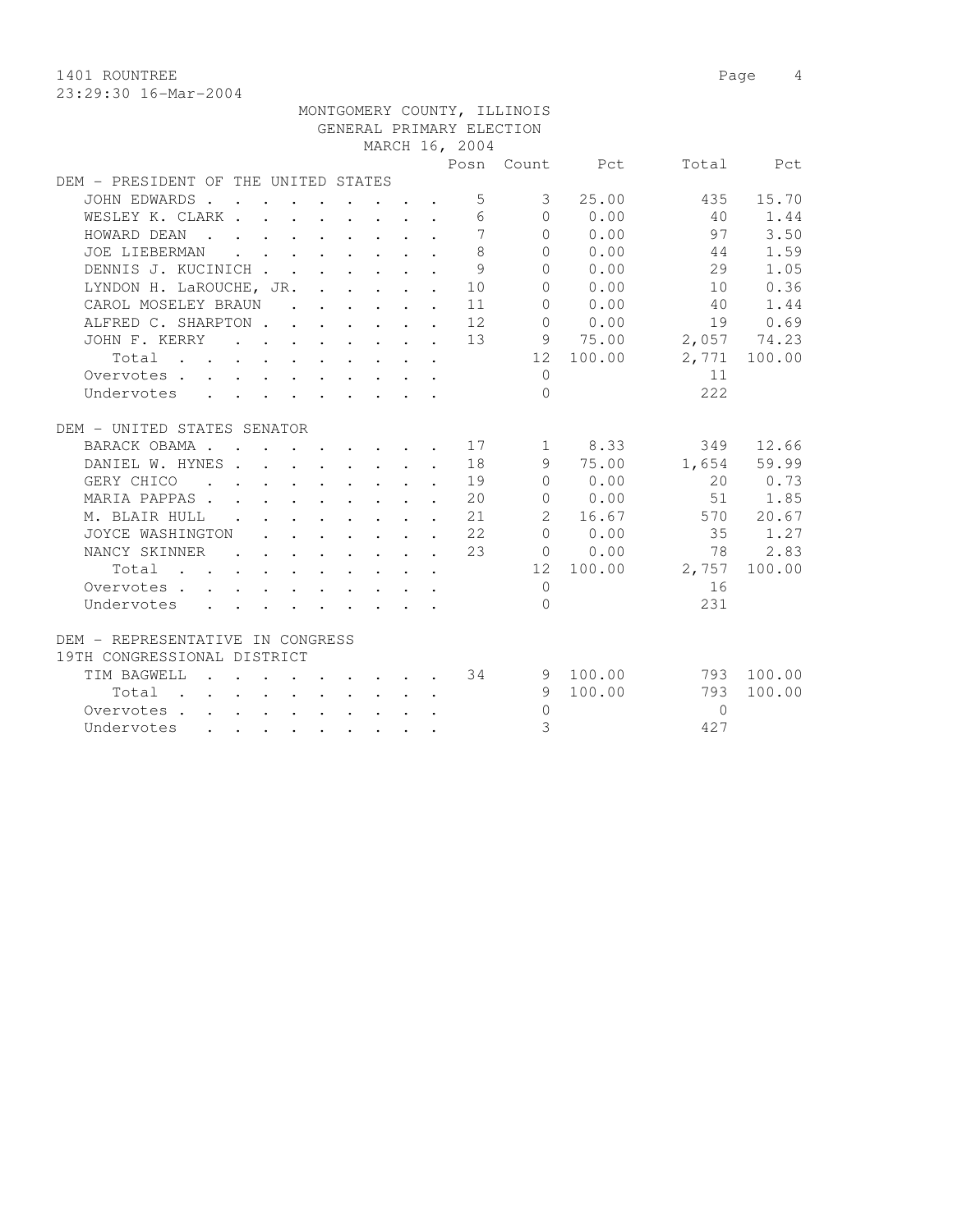1401 ROUNTREE Page 5 23:29:30 16-Mar-2004

| 20.29.90 10 Mai 2007                                                                                                                                                                                                           |                      |                                                           |                      |                |                |              |                          |        |
|--------------------------------------------------------------------------------------------------------------------------------------------------------------------------------------------------------------------------------|----------------------|-----------------------------------------------------------|----------------------|----------------|----------------|--------------|--------------------------|--------|
| MONTGOMERY COUNTY, ILLINOIS                                                                                                                                                                                                    |                      |                                                           |                      |                |                |              |                          |        |
| GENERAL PRIMARY ELECTION                                                                                                                                                                                                       |                      |                                                           |                      |                |                |              |                          |        |
|                                                                                                                                                                                                                                |                      |                                                           |                      | MARCH 16, 2004 |                |              |                          |        |
|                                                                                                                                                                                                                                |                      |                                                           |                      |                |                |              | Posn Count Pct Total Pct |        |
| DEM - DELEGATE TO THE NATIONAL NOMINATING CONVENTION                                                                                                                                                                           |                      |                                                           |                      |                |                |              |                          |        |
| 19TH CONGRESSIONAL DISTRICT                                                                                                                                                                                                    |                      |                                                           |                      |                |                |              |                          |        |
| VOTE FOR 5                                                                                                                                                                                                                     |                      |                                                           |                      |                |                |              |                          |        |
| HAROLD DEAN BYERS (DEAN) 1 41 5                                                                                                                                                                                                |                      |                                                           |                      |                |                | 11.11        | 289                      | 6.72   |
| JEANNINE RICHARDS (DEAN)                                                                                                                                                                                                       |                      |                                                           |                      | 42             |                | 4 8.89       | 225                      | 5.23   |
| LARRY A. DOUGLAS (DEAN)                                                                                                                                                                                                        |                      |                                                           |                      | 43             |                | $5 \t 11.11$ | 238                      | 5.54   |
| DOROTHY L. SMITH (DEAN) 44                                                                                                                                                                                                     |                      |                                                           |                      |                |                | 4 8.89       | 221                      | 5.14   |
| MICHAEL HOFFMANN (DEAN)                                                                                                                                                                                                        |                      |                                                           |                      | 45             |                | 4 8.89       | 224                      | 5.21   |
| LORI KRUEGER (KUCINICH) 46                                                                                                                                                                                                     |                      |                                                           |                      |                |                |              | 126                      | 2.93   |
|                                                                                                                                                                                                                                |                      |                                                           |                      |                |                | $1 \t 2.22$  |                          |        |
| JESSE STALLINGS (KUCINICH) 47                                                                                                                                                                                                  |                      |                                                           |                      |                |                | 0 0.00       | 97                       | 2.26   |
| MARGARET "PEGGY" JENKINS (KUCINICH) . 48                                                                                                                                                                                       |                      |                                                           |                      |                |                | $1 \t 2.22$  | 141                      | 3.28   |
| STANLEY I. MEINERT (KUCINICH) 49                                                                                                                                                                                               |                      |                                                           |                      |                |                | $1 \t 2.22$  | 88                       | 2.05   |
| T. L. "TIM" THORTON (KUCINICH)                                                                                                                                                                                                 |                      |                                                           |                      | 50             | $\overline{0}$ | 0.00         | 133                      | 3.09   |
| MICHAEL C. HOERNER (EDWARDS)                                                                                                                                                                                                   |                      |                                                           | $\mathbf{L}$         | 86             | 1              | 2.22         | 88                       | 2.05   |
| GWEN M. MONTGOMERY (EDWARDS)                                                                                                                                                                                                   |                      | $\mathbf{r}$ , $\mathbf{r}$ , $\mathbf{r}$ , $\mathbf{r}$ |                      | 87             |                | 2 4.44       | 89                       | 2.07   |
| NEIL J. CALDERON (EDWARDS)                                                                                                                                                                                                     |                      |                                                           |                      | 88             |                | $1 \t 2.22$  | 68                       | 1.58   |
| CHARLENE R. LAMBERT (EDWARDS)                                                                                                                                                                                                  |                      |                                                           |                      | 89             |                |              | $1 \t 2.22 \t 82$        | 1.91   |
| GIOVANNI RAY RANDAZZO (EDWARDS) 90                                                                                                                                                                                             |                      |                                                           |                      |                |                | 2, 4, 44     | 59                       | 1.37   |
| DAVID R. PICCIOLI (CLARK) 91                                                                                                                                                                                                   |                      |                                                           |                      |                |                | 0 0.00       | 18                       | 0.42   |
| MICHELLE S. PAUL (CLARK) 92                                                                                                                                                                                                    |                      |                                                           |                      |                | $\overline{0}$ | 0.00         | 20                       | 0.47   |
| MICHAEL G. GRADY (CLARK)                                                                                                                                                                                                       |                      |                                                           |                      | 93             | $\circ$        | 0.00         | 17                       | 0.40   |
|                                                                                                                                                                                                                                |                      |                                                           |                      | 94             | $\circ$        |              | 16                       |        |
| CATHERINE A. COPLEY (CLARK)                                                                                                                                                                                                    |                      |                                                           |                      |                |                | 0.00<br>2.22 |                          | 0.37   |
| JOHN COSTELLO (CLARK)                                                                                                                                                                                                          |                      |                                                           |                      | 95             | 1              |              | 42                       | 0.98   |
| KURT GRANBERG (KERRY)                                                                                                                                                                                                          |                      |                                                           |                      | 96             |                | $2 \t 4.44$  | 408                      | 9.49   |
| ELLEN SINCLAIR (KERRY) 97                                                                                                                                                                                                      |                      |                                                           |                      |                |                | 2 4.44       | 410                      | 9.54   |
| STEPHEN J SCATES (KERRY) 98                                                                                                                                                                                                    |                      |                                                           |                      |                |                | $2 \t 4.44$  | 397                      | 9.23   |
| SAUNDRA HUDSON (KERRY) 99                                                                                                                                                                                                      |                      |                                                           |                      |                |                |              | 3 6.67 412               | 9.58   |
| GERALD "JERRY" PRINCE (KERRY) 100 3 6.67                                                                                                                                                                                       |                      |                                                           |                      |                |                |              | 391                      | 9.10   |
| Total                                                                                                                                                                                                                          |                      |                                                           |                      |                |                |              | 45 100.00 4,299          | 100.00 |
| Overvotes<br>$\mathbf{r} = \left( \mathbf{r} - \mathbf{r} \right) \left( \mathbf{r} - \mathbf{r} \right) \left( \mathbf{r} - \mathbf{r} \right) \left( \mathbf{r} - \mathbf{r} \right) \left( \mathbf{r} - \mathbf{r} \right)$ |                      |                                                           |                      |                | $\sim$ 1       |              | 43                       |        |
| Undervotes                                                                                                                                                                                                                     |                      |                                                           |                      |                | 10             |              | 1,586                    |        |
|                                                                                                                                                                                                                                |                      |                                                           |                      |                |                |              |                          |        |
| DEM - ALTERNATE DELEGATE TO THE NATIONAL NOMINATING                                                                                                                                                                            |                      |                                                           |                      |                |                |              |                          |        |
| CONVENTION 19TH CONGRESSIONAL DISTRICT                                                                                                                                                                                         |                      |                                                           |                      |                |                |              |                          |        |
| MARCINA "MARCY" M. BECK (DEAN) 112 1                                                                                                                                                                                           |                      |                                                           |                      |                |                | 10.00        | 98                       | 10.29  |
| AMBER WILLIAMS (KUCINICH).                                                                                                                                                                                                     |                      |                                                           |                      | 113            | $\mathbf 0$    | 0.00         | 44                       | 4.62   |
| VIRGINIA LEE HYERS (EDWARDS)                                                                                                                                                                                                   |                      |                                                           |                      | 114            | 2              | 20.00        | 137                      | 14.39  |
|                                                                                                                                                                                                                                | $\ddot{\phantom{0}}$ |                                                           | $\ddot{\phantom{0}}$ |                | $\overline{0}$ |              | 29                       |        |
| NATALIE A. ENRIETTO (CLARK)                                                                                                                                                                                                    |                      | $\mathbf{r}$                                              | $\ddot{\phantom{a}}$ | 115            |                | 0.00         |                          | 3.05   |
| SUSAN R. SHEA (KERRY)                                                                                                                                                                                                          |                      |                                                           |                      | 116            | 7              | 70.00        | 644                      | 67.65  |
| Total                                                                                                                                                                                                                          |                      |                                                           |                      |                | 10             | 100.00       | 952                      | 100.00 |
| Overvotes<br>$\mathbf{L}$                                                                                                                                                                                                      |                      |                                                           |                      |                | 0              |              | 3                        |        |
| Undervotes                                                                                                                                                                                                                     |                      |                                                           |                      |                | 2              |              | 265                      |        |
|                                                                                                                                                                                                                                |                      |                                                           |                      |                |                |              |                          |        |
| DEM - REPRESENTATIVE IN THE GENERAL ASSEMBLY                                                                                                                                                                                   |                      |                                                           |                      |                |                |              |                          |        |
| 98TH REPRESENTATIVE DISTRICT                                                                                                                                                                                                   |                      |                                                           |                      |                |                |              |                          |        |
| GARY HANNIG                                                                                                                                                                                                                    |                      |                                                           |                      | 139            | 11             | 100.00       | 2,593                    | 100.00 |
| Total<br>$\mathbf{r}$ , $\mathbf{r}$                                                                                                                                                                                           |                      |                                                           |                      |                | 11             | 100.00       | 2,593                    | 100.00 |
| Overvotes .                                                                                                                                                                                                                    |                      |                                                           |                      |                | $\mathbf 0$    |              | $\overline{0}$           |        |
| Undervotes<br>$\sim$ $\sim$                                                                                                                                                                                                    |                      |                                                           |                      |                | $\mathbf{1}$   |              | 401                      |        |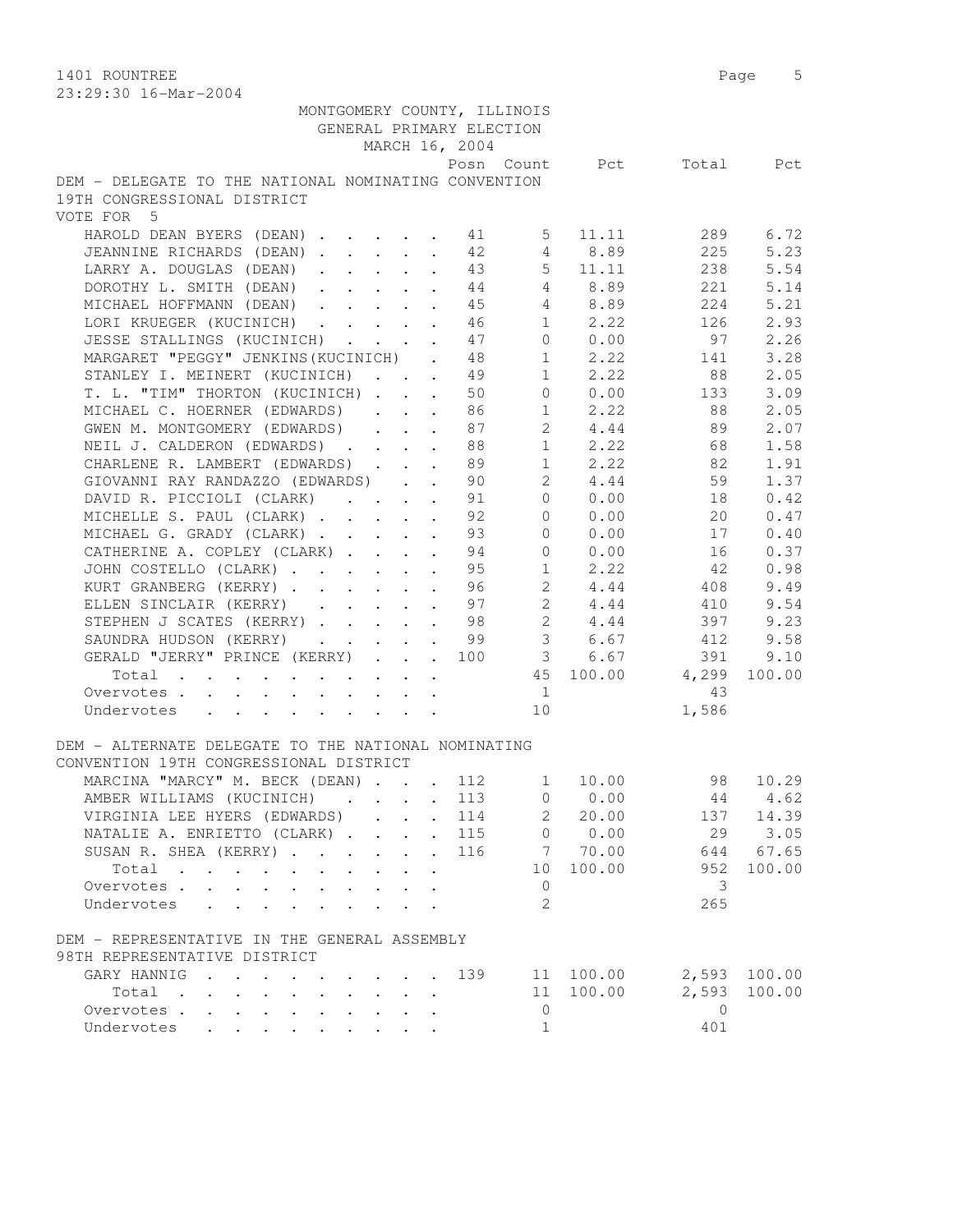1401 ROUNTREE Page 6 23:29:30 16-Mar-2004

|                                                 | MONTGOMERY COUNTY, ILLINOIS                           |                |                           |
|-------------------------------------------------|-------------------------------------------------------|----------------|---------------------------|
|                                                 | GENERAL PRIMARY ELECTION                              |                |                           |
|                                                 | MARCH 16, 2004                                        |                |                           |
|                                                 |                                                       | Posn Count Pct | Total Pct                 |
| DEM - CIRCUIT CLERK                             |                                                       |                |                           |
| NO CANDIDATE FILED                              |                                                       |                |                           |
| Total                                           |                                                       | $\bigcirc$     | $\overline{0}$            |
| Overvotes.                                      |                                                       | $\overline{0}$ | $\Omega$                  |
| Undervotes                                      |                                                       | 12             | 2,994                     |
| DEM - STATE'S ATTORNEY                          |                                                       |                |                           |
| JIM ROBERTS 167 11 100.00                       |                                                       |                | 2,511 100.00              |
| Total                                           |                                                       | 11 100.00      | 2,511<br>100.00           |
|                                                 |                                                       | $\overline{0}$ | $\overline{0}$            |
| Overvotes<br>Undervotes                         |                                                       | 1              | 483                       |
|                                                 |                                                       |                |                           |
| DEM - CORONER                                   |                                                       |                |                           |
| RICKEY L. BROADDUS 170 12 100.00 2,367 100.00   |                                                       |                |                           |
| Total                                           |                                                       | 12 100.00      | 2,367 100.00              |
| Overvotes                                       |                                                       | $\overline{0}$ | $\overline{0}$            |
| Undervotes                                      |                                                       | $\bigcap$      | 627                       |
|                                                 |                                                       |                |                           |
| DEM - COUNTY BOARD DISTRICT 2                   |                                                       |                |                           |
| COUNTY BOARD MEMBER                             |                                                       |                |                           |
| VOTE FOR 2                                      |                                                       |                |                           |
| MIKE A. HAVERA 174 9 100.00                     |                                                       |                | 258 100.00                |
| Total                                           |                                                       | 9 100.00       | 258<br>100.00             |
| Overvotes                                       |                                                       | $\overline{0}$ | $\overline{0}$            |
| Undervotes                                      |                                                       | 15             | 404                       |
|                                                 |                                                       |                |                           |
| DEM - JUDGE OF THE SUPREME COURT                |                                                       |                |                           |
| 5TH JUDICIAL DISTRICT (VAC.HON.HARRISON II)     |                                                       |                |                           |
| GORDON E. MAAG 191                              |                                                       | 8 100.00       | 1,795 100.00              |
| Total                                           |                                                       | 8 100.00       | 1,795<br>100.00           |
| Overvotes                                       |                                                       | $\overline{0}$ | $\overline{0}$            |
| Undervotes                                      |                                                       | $\overline{4}$ | 1,199                     |
|                                                 |                                                       |                |                           |
| DEM - JUDGE OF THE APPELLATE COURT              |                                                       |                |                           |
| 5TH JUDICIAL DISTRICT (VAC.HON.RARICK)          |                                                       |                |                           |
|                                                 |                                                       |                | 196 8 100.00 1,900 100.00 |
| Total $\cdots$                                  |                                                       | 100.00<br>8    | 1,900<br>100.00           |
| Overvotes                                       |                                                       | $\Omega$       | $\overline{0}$            |
| Undervotes                                      |                                                       | 4              | 1,094                     |
|                                                 |                                                       |                |                           |
| DEM - JUDGE OF THE CIRCUIT COURT                |                                                       |                |                           |
| 4TH JUD. CIRC. MONTGOMERY CO. (VAC. HON. HUBER) |                                                       |                |                           |
| KELLY D. LONG 203                               |                                                       | 11 100.00      | $2,423$ 100.00            |
| Total                                           | $\mathbf{r} = \mathbf{r}$ , $\mathbf{r} = \mathbf{r}$ | 11 100.00      | 100.00<br>2,423           |
| Overvotes.                                      |                                                       | $\circ$        | $\mathbf{0}$              |
| Undervotes                                      |                                                       | $\mathbf{1}$   | 571                       |
|                                                 |                                                       |                |                           |
| DEM - PRECINCT COMMITTEEMAN                     |                                                       |                |                           |
| ROUNTREE                                        |                                                       |                |                           |
| NO CANDIDATE FILED                              |                                                       |                |                           |
| Total                                           |                                                       | $\Omega$       |                           |
| Overvotes.                                      |                                                       | $\Omega$       |                           |
| Undervotes                                      |                                                       | 12             |                           |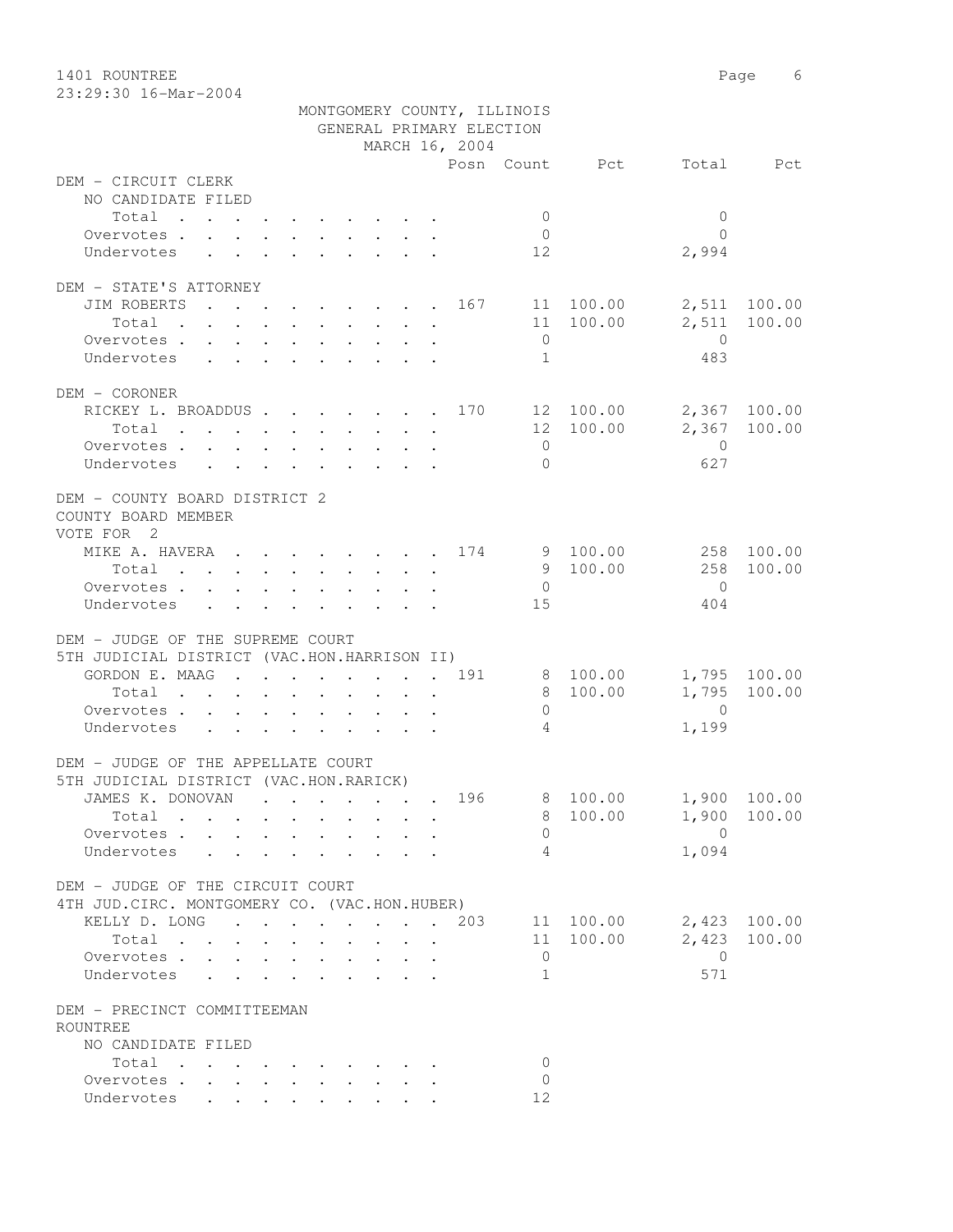1401 ROUNTREE Page 7

| r age |
|-------|
|       |
|       |

|                                             |                      |                      |                      |           |           |  |                | MONTGOMERY COUNTY, ILLINOIS |        |       |             |
|---------------------------------------------|----------------------|----------------------|----------------------|-----------|-----------|--|----------------|-----------------------------|--------|-------|-------------|
|                                             |                      |                      |                      |           |           |  |                | GENERAL PRIMARY ELECTION    |        |       |             |
|                                             |                      |                      |                      |           |           |  | MARCH 16, 2004 |                             |        |       |             |
|                                             |                      |                      |                      |           |           |  | Posn           | Count                       | Pct    | Total | Pct         |
| MONTGOMERY COUNTY                           |                      |                      |                      |           |           |  |                |                             |        |       |             |
| YES .<br>$\sim$ $\sim$ $\sim$ $\sim$        |                      |                      |                      |           |           |  | 246            | 17                          | 30.91  | 1,971 | 43.10       |
| NO.<br>$\sim$<br>$\cdot$                    | $\bullet$            | $\cdot$              | $\cdot$              |           | $\cdot$   |  | 247            | 38                          | 69.09  |       | 2,602 56.90 |
| Total                                       | $\sim$ $\sim$ $\sim$ | $\ddot{\phantom{a}}$ | $\cdot$              |           |           |  |                | 55                          | 100.00 | 4,573 | 100.00      |
| Overvotes .                                 | $\sim$ $\sim$ $\sim$ |                      |                      |           |           |  |                | 0                           |        | 4     |             |
| Undervotes                                  |                      |                      |                      |           |           |  |                | $\overline{2}$              |        | 416   |             |
| PANHANDLE COMMUNITY UNIT SCHOOL DISTRICT #2 |                      |                      |                      |           |           |  |                |                             |        |       |             |
| YES .                                       |                      |                      |                      |           |           |  | 272            | 8                           | 57.14  | 205   | 29.62       |
| NO.<br>$\sim$                               |                      |                      | $\ddot{\phantom{a}}$ |           |           |  | 273            | 6                           | 42.86  | 487   | 70.38       |
| Total                                       |                      | $\bullet$            | $\bullet$            |           |           |  |                | 14                          | 100.00 | 692   | 100.00      |
| Overvotes.                                  |                      |                      |                      |           |           |  |                | $\Omega$                    |        | 0     |             |
| Undervotes<br>$\bullet$                     | $\bullet$<br>$\sim$  | $\bullet$            | $\bullet$            | $\bullet$ | $\bullet$ |  |                | 2                           |        | 35    |             |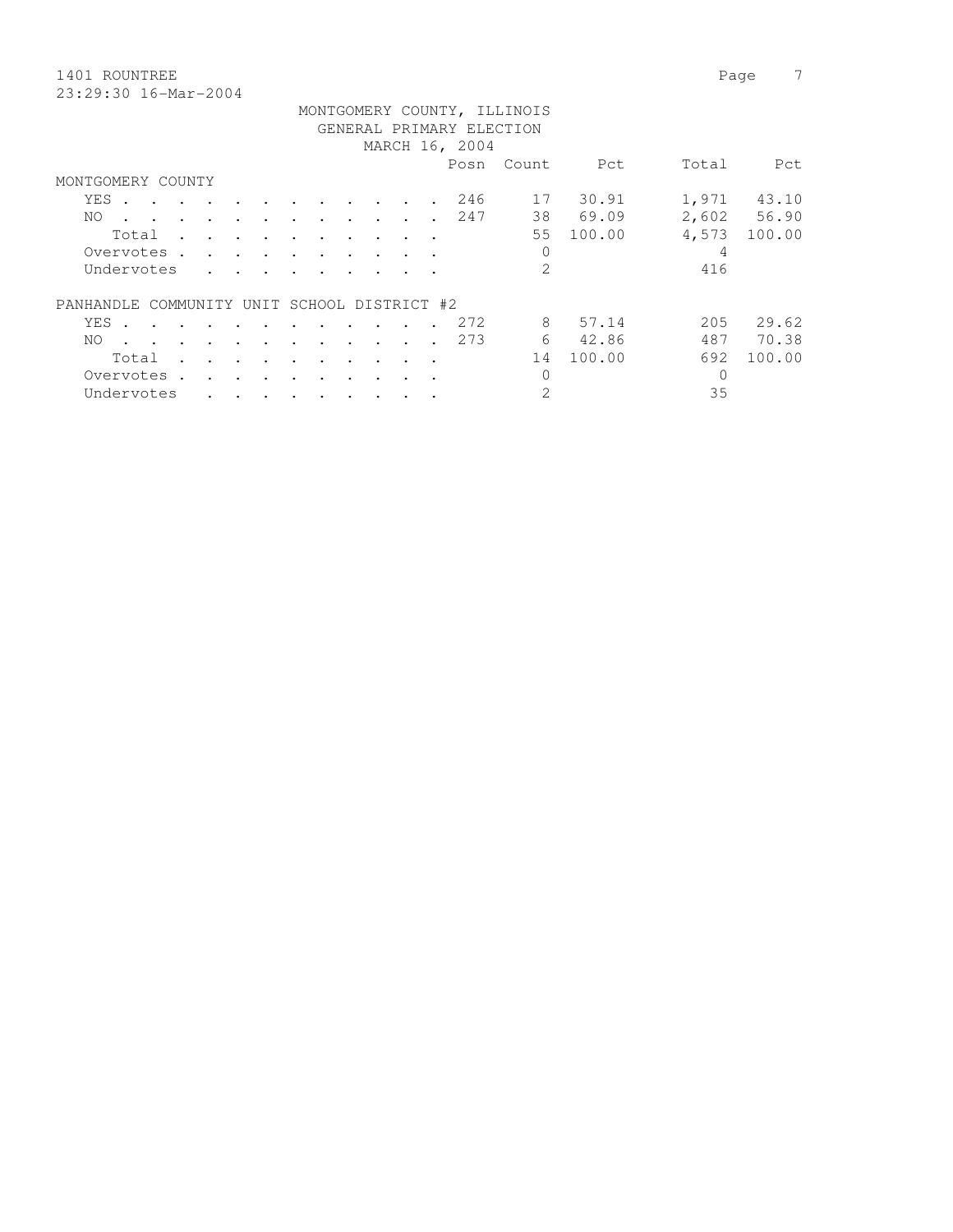1501 SOUTH FILLMORE 2008 2009 12:00 Page 2018 23:29:30 16-Mar-2004

|                                                                                                                                                                                                                                |                                                                          |  |                                                                                                                                                                                                                                                                                                                                                                                                                              | MONTGOMERY COUNTY, ILLINOIS |                |                 |              |
|--------------------------------------------------------------------------------------------------------------------------------------------------------------------------------------------------------------------------------|--------------------------------------------------------------------------|--|------------------------------------------------------------------------------------------------------------------------------------------------------------------------------------------------------------------------------------------------------------------------------------------------------------------------------------------------------------------------------------------------------------------------------|-----------------------------|----------------|-----------------|--------------|
|                                                                                                                                                                                                                                |                                                                          |  | GENERAL PRIMARY ELECTION                                                                                                                                                                                                                                                                                                                                                                                                     |                             |                |                 |              |
|                                                                                                                                                                                                                                |                                                                          |  | MARCH 16, 2004                                                                                                                                                                                                                                                                                                                                                                                                               |                             |                |                 |              |
|                                                                                                                                                                                                                                |                                                                          |  |                                                                                                                                                                                                                                                                                                                                                                                                                              |                             | Posn Count Pct | Total           | Pct          |
| Precincts Counted - TOTAL                                                                                                                                                                                                      | $\mathbf{r}$ , $\mathbf{r}$ , $\mathbf{r}$ , $\mathbf{r}$ , $\mathbf{r}$ |  |                                                                                                                                                                                                                                                                                                                                                                                                                              | $1 \quad \blacksquare$      | 2.38           | 42              | 100.00       |
| Registered Voters – TOTAL                                                                                                                                                                                                      |                                                                          |  | $\mathbf{r} = \mathbf{r} + \mathbf{r} + \mathbf{r} + \mathbf{r} + \mathbf{r} + \mathbf{r} + \mathbf{r} + \mathbf{r} + \mathbf{r} + \mathbf{r} + \mathbf{r} + \mathbf{r} + \mathbf{r} + \mathbf{r} + \mathbf{r} + \mathbf{r} + \mathbf{r} + \mathbf{r} + \mathbf{r} + \mathbf{r} + \mathbf{r} + \mathbf{r} + \mathbf{r} + \mathbf{r} + \mathbf{r} + \mathbf{r} + \mathbf{r} + \mathbf{r} + \mathbf{r} + \mathbf{r} + \mathbf$ | 156                         |                | 18,263          |              |
| Ballots Cast - TOTAL 56 35.90                                                                                                                                                                                                  |                                                                          |  |                                                                                                                                                                                                                                                                                                                                                                                                                              |                             |                | 5,007           | 27.42        |
| Ballots Cast - BLANK                                                                                                                                                                                                           | $\mathbf{r}$ , $\mathbf{r}$ , $\mathbf{r}$ , $\mathbf{r}$                |  |                                                                                                                                                                                                                                                                                                                                                                                                                              |                             | $0 \t 0.00$    | 71              | 0.39         |
| Ballots Cast - REPUBLICAN                                                                                                                                                                                                      |                                                                          |  |                                                                                                                                                                                                                                                                                                                                                                                                                              | 21                          |                | 1,683           |              |
| Ballots Cast - REP. YELLOW                                                                                                                                                                                                     |                                                                          |  |                                                                                                                                                                                                                                                                                                                                                                                                                              | 21                          |                | 894             |              |
| Ballots Cast - REP. FED. $17TH$                                                                                                                                                                                                |                                                                          |  |                                                                                                                                                                                                                                                                                                                                                                                                                              | $\overline{0}$              |                | 2               |              |
| Ballots Cast - DEMOCRATIC (asset as a control of the control of the control of the control of the control of the control of the control of the control of the control of the control of the control of the control of the cont |                                                                          |  |                                                                                                                                                                                                                                                                                                                                                                                                                              | 35                          |                | 3,004           |              |
| Ballots Cast - DEM. GREEN<br>$\mathcal{L}^{\mathcal{A}}$ , and $\mathcal{L}^{\mathcal{A}}$ , and $\mathcal{L}^{\mathcal{A}}$ , and $\mathcal{L}^{\mathcal{A}}$                                                                 |                                                                          |  |                                                                                                                                                                                                                                                                                                                                                                                                                              | 35                          |                | 1,839           |              |
| Ballots Cast - DEM. FED. $17TH$                                                                                                                                                                                                |                                                                          |  |                                                                                                                                                                                                                                                                                                                                                                                                                              | $\overline{0}$              |                | $6\overline{6}$ |              |
| Ballots Cast - NONPARTISAN                                                                                                                                                                                                     |                                                                          |  |                                                                                                                                                                                                                                                                                                                                                                                                                              | $\overline{0}$              |                | 320             |              |
| Ballots Cast - NON. WHITE                                                                                                                                                                                                      |                                                                          |  |                                                                                                                                                                                                                                                                                                                                                                                                                              | $\Omega$                    |                | 281             |              |
|                                                                                                                                                                                                                                |                                                                          |  |                                                                                                                                                                                                                                                                                                                                                                                                                              |                             |                |                 |              |
| REP - PRESIDENT OF THE UNITED STATES                                                                                                                                                                                           |                                                                          |  |                                                                                                                                                                                                                                                                                                                                                                                                                              |                             |                |                 |              |
|                                                                                                                                                                                                                                |                                                                          |  |                                                                                                                                                                                                                                                                                                                                                                                                                              |                             |                |                 |              |
| GEORGE W. BUSH                                                                                                                                                                                                                 |                                                                          |  |                                                                                                                                                                                                                                                                                                                                                                                                                              |                             | 5 18 100.00    |                 | 1,274 100.00 |
| Total                                                                                                                                                                                                                          |                                                                          |  |                                                                                                                                                                                                                                                                                                                                                                                                                              |                             | 18 100.00      | 1,274           | 100.00       |
| Overvotes.                                                                                                                                                                                                                     |                                                                          |  |                                                                                                                                                                                                                                                                                                                                                                                                                              | $\overline{0}$              |                | $\overline{0}$  |              |
| Undervotes                                                                                                                                                                                                                     |                                                                          |  |                                                                                                                                                                                                                                                                                                                                                                                                                              | 3                           |                | 409             |              |
|                                                                                                                                                                                                                                |                                                                          |  |                                                                                                                                                                                                                                                                                                                                                                                                                              |                             |                |                 |              |
| REP - UNITED STATES SENATOR                                                                                                                                                                                                    |                                                                          |  |                                                                                                                                                                                                                                                                                                                                                                                                                              |                             |                |                 |              |
| JIM OBERWEIS 9                                                                                                                                                                                                                 |                                                                          |  |                                                                                                                                                                                                                                                                                                                                                                                                                              | 1                           | 5.00           | 256             | 17.26        |
| ANDY MCKENNA 10                                                                                                                                                                                                                |                                                                          |  |                                                                                                                                                                                                                                                                                                                                                                                                                              | $4\overline{ }$             | 20.00          | 210             | 14.16        |
| JOHN BORLING                                                                                                                                                                                                                   |                                                                          |  | 11                                                                                                                                                                                                                                                                                                                                                                                                                           |                             | 0 0.00         | 26              | 1.75         |
| STEVEN J. RAUSCHENBERGER                                                                                                                                                                                                       |                                                                          |  | 12                                                                                                                                                                                                                                                                                                                                                                                                                           | $5 -$                       | 25.00          | 144             | 9.71         |
| JACK RYAN                                                                                                                                                                                                                      |                                                                          |  | 13                                                                                                                                                                                                                                                                                                                                                                                                                           | 7                           | 35.00          |                 | 663 44.71    |
| CHIRINJEEV KATHURIA                                                                                                                                                                                                            |                                                                          |  | 14                                                                                                                                                                                                                                                                                                                                                                                                                           |                             | 0 0.00         | 15              | 1.01         |
| JONATHAN C. WRIGHT                                                                                                                                                                                                             |                                                                          |  | 15                                                                                                                                                                                                                                                                                                                                                                                                                           |                             | 3 15.00        | 136             | 9.17         |
| NORM HILL                                                                                                                                                                                                                      |                                                                          |  | 16                                                                                                                                                                                                                                                                                                                                                                                                                           |                             | $0 \t 0.00$    | 33              | 2.23         |
|                                                                                                                                                                                                                                |                                                                          |  |                                                                                                                                                                                                                                                                                                                                                                                                                              |                             | 20 100.00      | 1,483           | 100.00       |
| Total                                                                                                                                                                                                                          |                                                                          |  |                                                                                                                                                                                                                                                                                                                                                                                                                              |                             |                |                 |              |
| Overvotes                                                                                                                                                                                                                      |                                                                          |  |                                                                                                                                                                                                                                                                                                                                                                                                                              | 1                           |                | 23              |              |
| Undervotes                                                                                                                                                                                                                     |                                                                          |  |                                                                                                                                                                                                                                                                                                                                                                                                                              | $\Omega$                    |                | 177             |              |
|                                                                                                                                                                                                                                |                                                                          |  |                                                                                                                                                                                                                                                                                                                                                                                                                              |                             |                |                 |              |
| REP - REPRESENTATIVE IN CONGRESS                                                                                                                                                                                               |                                                                          |  |                                                                                                                                                                                                                                                                                                                                                                                                                              |                             |                |                 |              |
| 17TH CONGRESSIONAL DISTRICT                                                                                                                                                                                                    |                                                                          |  |                                                                                                                                                                                                                                                                                                                                                                                                                              |                             |                |                 |              |
| ANDREA LANE ZINGA                                                                                                                                                                                                              |                                                                          |  | 23                                                                                                                                                                                                                                                                                                                                                                                                                           |                             | 13 100.00      |                 | 360 100.00   |
| Total .<br>the contract of the contract of the contract of the contract of the contract of the contract of the contract of                                                                                                     |                                                                          |  |                                                                                                                                                                                                                                                                                                                                                                                                                              |                             | 13 100.00      |                 | 360 100.00   |
| Overvotes                                                                                                                                                                                                                      |                                                                          |  |                                                                                                                                                                                                                                                                                                                                                                                                                              | $\overline{0}$              |                | $\Omega$        |              |
| Undervotes                                                                                                                                                                                                                     |                                                                          |  |                                                                                                                                                                                                                                                                                                                                                                                                                              | 8                           |                | 327             |              |
|                                                                                                                                                                                                                                |                                                                          |  |                                                                                                                                                                                                                                                                                                                                                                                                                              |                             |                |                 |              |
| REP - DELEGATE TO THE NATIONAL NOMINATING CONVENTION                                                                                                                                                                           |                                                                          |  |                                                                                                                                                                                                                                                                                                                                                                                                                              |                             |                |                 |              |
| 17TH CONGRESSIONAL DISTRICT                                                                                                                                                                                                    |                                                                          |  |                                                                                                                                                                                                                                                                                                                                                                                                                              |                             |                |                 |              |
| VOTE FOR 3                                                                                                                                                                                                                     |                                                                          |  |                                                                                                                                                                                                                                                                                                                                                                                                                              |                             |                |                 |              |
| THOMAS G. GETZ (BUSH) 35 18 33.33                                                                                                                                                                                              |                                                                          |  |                                                                                                                                                                                                                                                                                                                                                                                                                              |                             |                |                 | 522 33.27    |
| REGAN E. RAMSEY (BUSH)                                                                                                                                                                                                         |                                                                          |  | 36                                                                                                                                                                                                                                                                                                                                                                                                                           |                             | 18 33.33       | 522             | 33.27        |
|                                                                                                                                                                                                                                |                                                                          |  |                                                                                                                                                                                                                                                                                                                                                                                                                              |                             |                |                 |              |

 D. KAY LONG (BUSH) . . . . . . . 37 18 33.33 525 33.46 Total . . . . . . . . . . 54 100.00 1,569 100.00

 Overvotes . . . . . . . . . . 0 0 Undervotes . . . . . . . . . 9 492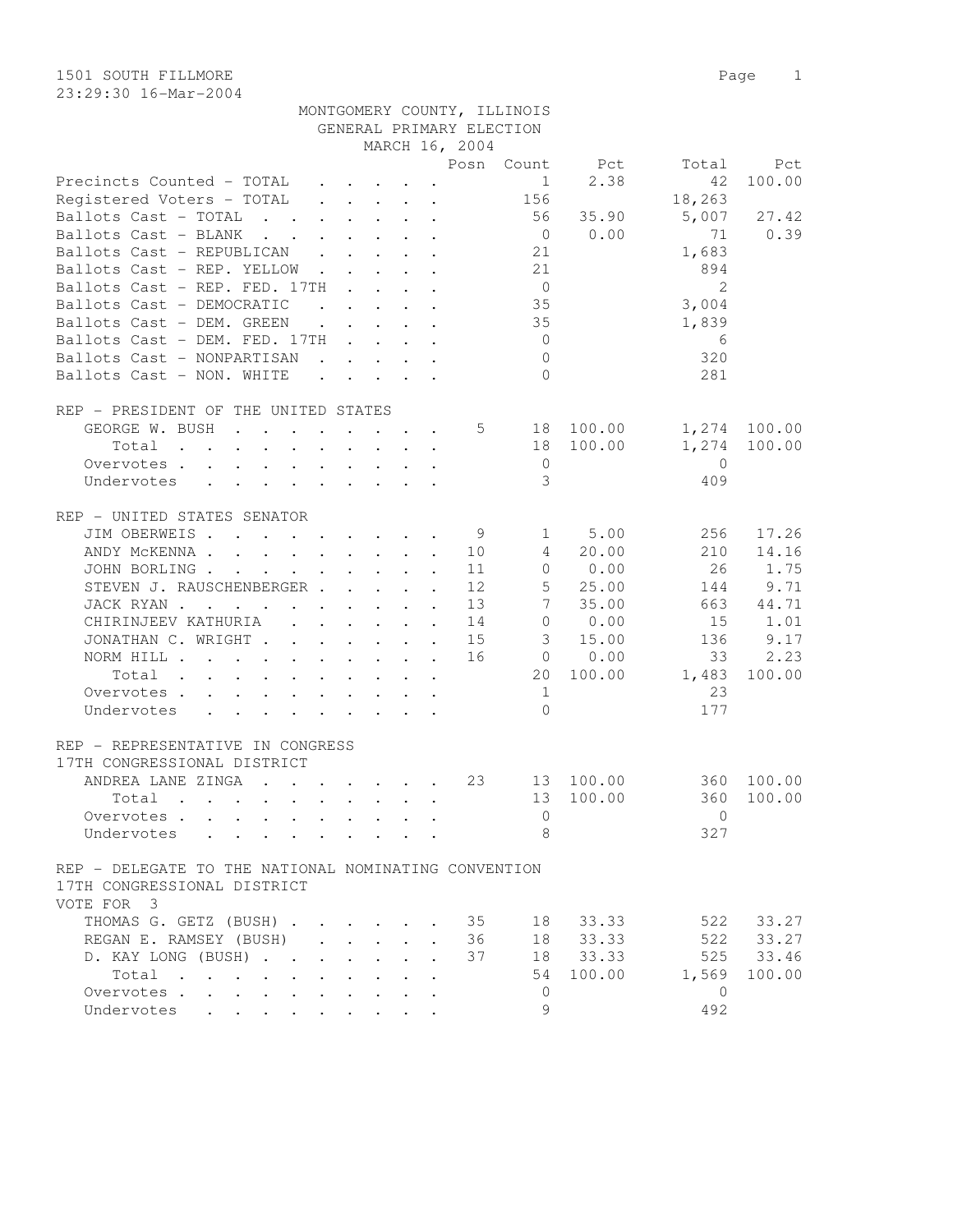| 1501 SOUTH FILLMORE                                 |                        |                | Page 2       |
|-----------------------------------------------------|------------------------|----------------|--------------|
| 23:29:30 16-Mar-2004                                |                        |                |              |
| MONTGOMERY COUNTY, ILLINOIS                         |                        |                |              |
| GENERAL PRIMARY ELECTION                            |                        |                |              |
| MARCH 16, 2004                                      |                        |                |              |
|                                                     | Posn Count Pct         |                | Total Pct    |
| REP - ALTERNATE DELEGATE TO THE NATIONAL NOMINATING |                        |                |              |
| CONVENTION 17TH CONGRESSIONAL DISTRICT              |                        |                |              |
| VOTE FOR 3                                          |                        |                |              |
| TIMOTHY B. ZOLLINGER (BUSH) 43 17 35.42             |                        |                | 496 33.88    |
| CANDICE D. TREES (BUSH)                             | 44 16 33.33            |                | 489 33.40    |
| NORINE K. HAMMOND (BUSH) 45 15 31.25 479 32.72      |                        |                |              |
| Total                                               | 48 100.00 1,464 100.00 |                |              |
| Overvotes.                                          | $\overline{0}$         | $\bigcirc$     |              |
| Undervotes                                          | 15                     | 597            |              |
| REP - REPRESENTATIVE IN THE GENERAL ASSEMBLY        |                        |                |              |
| 98TH REPRESENTATIVE DISTRICT                        |                        |                |              |
| NO CANDIDATE FILED                                  |                        |                |              |
| Total                                               | $\overline{0}$         | $\mathbf{0}$   |              |
| Overvotes.                                          | $\overline{0}$         | $\Omega$       |              |
| Undervotes                                          | 21                     | 1,679          |              |
| REP - CIRCUIT CLERK                                 |                        |                |              |
| MARY WEBB 86 20 100.00                              |                        |                | 1,501 100.00 |
| Total                                               | 20 100.00              |                | 1,501 100.00 |
| Overvotes                                           | $\overline{0}$         | $\overline{0}$ |              |
| Undervotes                                          | 1                      | 178            |              |
| REP - STATE'S ATTORNEY                              |                        |                |              |
| NO CANDIDATE FILED                                  |                        |                |              |
| Total                                               | $\overline{0}$         | $\Omega$       |              |
| Overvotes.                                          | $\overline{0}$         | $\Omega$       |              |
| Undervotes                                          | 21                     | 1,679          |              |
| REP - CORONER                                       |                        |                |              |
| NO CANDIDATE FILED                                  |                        |                |              |
| Total                                               | $\mathbf{0}$           | $\mathbf 0$    |              |
| Overvotes.                                          | $\mathbf{0}$           | $\Omega$       |              |
| Undervotes                                          | 21                     | 1,679          |              |
| REP - COUNTY BOARD DISTRICT 3                       |                        |                |              |
| COUNTY BOARD MEMBER                                 |                        |                |              |
| NO CANDIDATE FILED                                  |                        |                |              |
| Total                                               | $\mathbf{0}$           | $\overline{0}$ |              |
| Overvotes                                           | $\mathbf{0}$           | $\mathbf 0$    |              |
| Undervotes                                          | 21                     | 238            |              |
| REP - JUDGE OF THE SUPREME COURT                    |                        |                |              |
| 5TH JUDICIAL DISTRICT (VAC.HON.HARRISON II)         |                        |                |              |
| LLOYD A. KARMEIER 113                               | 21 100.00              |                | 1,304 100.00 |
| Total                                               | 21 100.00              | 1,304          | 100.00       |
| Overvotes                                           | 0                      | $\overline{0}$ |              |
| Undervotes                                          | $\Omega$               | 375            |              |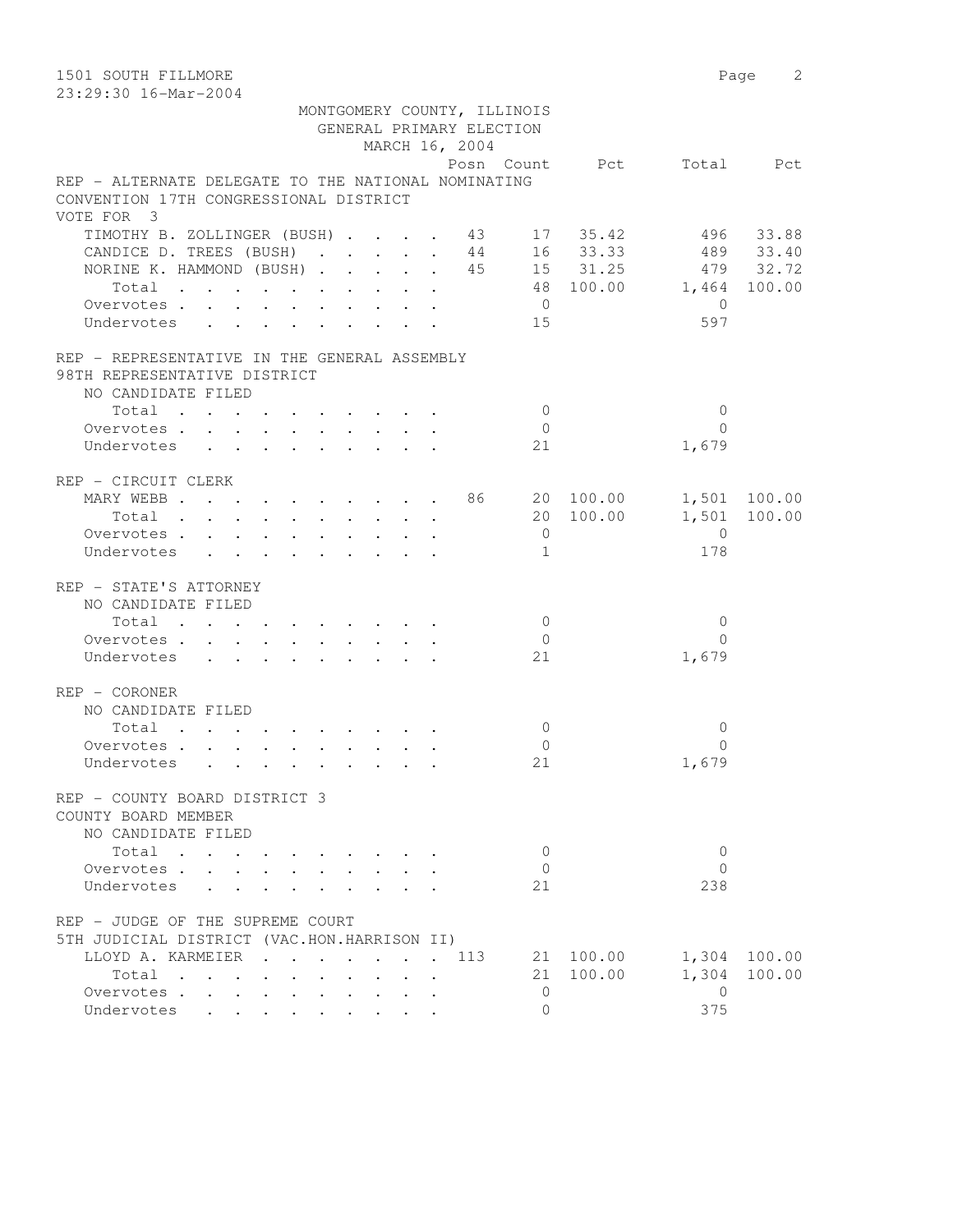| 1501 SOUTH FILLMORE<br>$23:29:30$ 16-Mar-2004 |                | 3<br>Page |
|-----------------------------------------------|----------------|-----------|
| MONTGOMERY COUNTY, ILLINOIS                   |                |           |
| GENERAL PRIMARY ELECTION                      |                |           |
| MARCH 16, 2004                                |                |           |
|                                               | Posn Count Pct | Total Pct |
| REP - JUDGE OF THE APPELLATE COURT            |                |           |
| 5TH JUDICIAL DISTRICT (VAC.HON.RARICK)        |                |           |
| NO CANDIDATE FILED                            |                |           |
| Total                                         | $\Omega$       | 0         |
| Overvotes                                     | $\Omega$       | $\Omega$  |
|                                               | 21             | 1,679     |
| Undervotes                                    |                |           |
| REP - JUDGE OF THE CIRCUIT COURT              |                |           |
| 4TH JUD. CIRC. MONTGOMERY CO. (VAC.HON.HUBER) |                |           |
| NO CANDIDATE FILED                            |                |           |
|                                               | $\Omega$       | $\Omega$  |
| Total                                         |                |           |
| Overvotes                                     | $\Omega$       | $\Omega$  |
| Undervotes                                    | 21             | 1,679     |
|                                               |                |           |
| REP - PRECINCT COMMITTEEMAN                   |                |           |
| SOUTH FILLMORE                                |                |           |
| NO CANDIDATE FILED                            |                |           |
| Total                                         | $\Omega$       |           |
| Overvotes                                     | $\Omega$       |           |
| Undervotes                                    | 21             |           |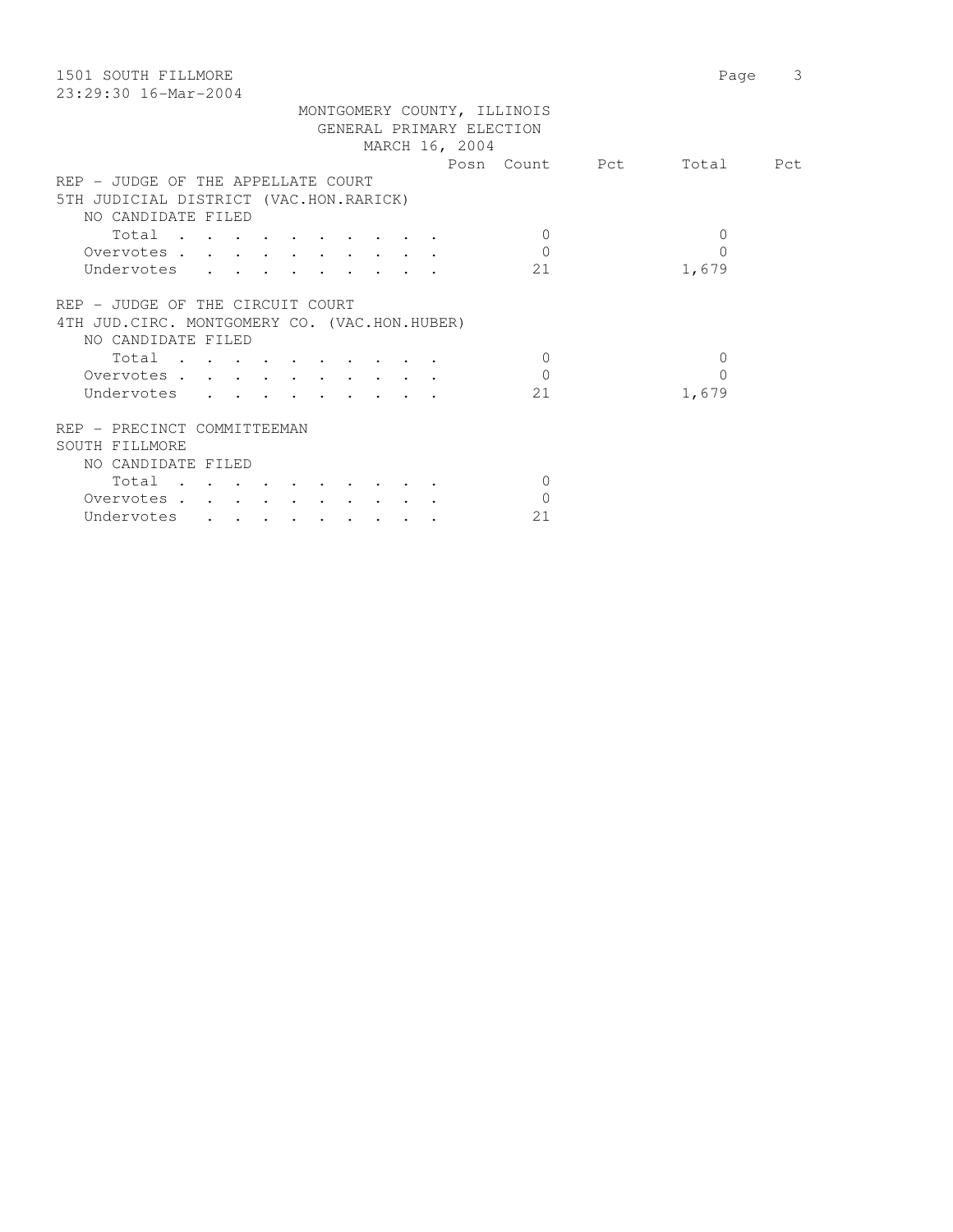1501 SOUTH FILLMORE Page 4

|                                      |                      |  |  |              |                | MONTGOMERY COUNTY, ILLINOIS |                                         |                                   |              |
|--------------------------------------|----------------------|--|--|--------------|----------------|-----------------------------|-----------------------------------------|-----------------------------------|--------------|
|                                      |                      |  |  |              |                | GENERAL PRIMARY ELECTION    |                                         |                                   |              |
|                                      |                      |  |  |              | MARCH 16, 2004 |                             |                                         |                                   |              |
|                                      |                      |  |  |              |                |                             |                                         | Posn Count Pct Total Pct          |              |
| DEM - PRESIDENT OF THE UNITED STATES |                      |  |  |              |                |                             |                                         |                                   |              |
| JOHN EDWARDS                         |                      |  |  |              |                | $5^{\circ}$<br>$5 -$        | 14.71                                   | 435                               | 15.70        |
| WESLEY K. CLARK                      |                      |  |  |              |                |                             | 6000.00                                 | 40 1.44                           |              |
| HOWARD DEAN                          |                      |  |  |              | $\overline{7}$ |                             | 1 2.94                                  | 97                                | 3.50         |
| JOE LIEBERMAN                        |                      |  |  |              | 8              |                             | $1 \t 2.94$                             | 44                                | 1.59         |
| DENNIS J. KUCINICH                   |                      |  |  | $\mathbf{L}$ | 9              |                             | 0 0.00                                  | 29                                | 1.05         |
| LYNDON H. LaROUCHE, JR. 10           |                      |  |  |              |                |                             | 0 0.00                                  | 10                                | 0.36         |
| CAROL MOSELEY BRAUN                  |                      |  |  |              | 11             | $\overline{0}$              | 0.00                                    | 40                                | 1.44         |
| ALFRED C. SHARPTON 12                |                      |  |  |              |                |                             | $\begin{matrix} 0 & 0 & 0 \end{matrix}$ |                                   | 19 0.69      |
| JOHN F. KERRY 13 27 79.41            |                      |  |  |              |                |                             |                                         | 2,057 74.23                       |              |
| Total                                |                      |  |  |              |                |                             | 34 100.00                               |                                   | 2,771 100.00 |
| Overvotes                            |                      |  |  |              |                | $\overline{0}$              |                                         | 11                                |              |
| Undervotes                           |                      |  |  |              |                | $\overline{1}$              |                                         | 222                               |              |
|                                      |                      |  |  |              |                |                             |                                         |                                   |              |
| DEM - UNITED STATES SENATOR          |                      |  |  |              |                |                             |                                         |                                   |              |
| BARACK OBAMA 17                      |                      |  |  |              |                | 9                           |                                         | 27.27                             | 349 12.66    |
| DANIEL W. HYNES 18                   |                      |  |  |              |                |                             | 15 45.45                                |                                   | 1,654 59.99  |
| GERY CHICO 19                        |                      |  |  |              |                | $\overline{0}$              | 0.00                                    |                                   | 20 0.73      |
| MARIA PAPPAS. 20                     |                      |  |  |              |                |                             | $0 \t 0.00$                             |                                   | 51 1.85      |
| M. BLAIR HULL                        |                      |  |  |              | 21             |                             | 7 21.21                                 |                                   | 570 20.67    |
| JOYCE WASHINGTON                     |                      |  |  |              | 22             |                             | $1 \t3.03$                              | 35                                | 1.27         |
| NANCY SKINNER                        | $\sim$ $\sim$ $\sim$ |  |  |              | 23             |                             | $1 \t 3.03$                             | 78                                | 2.83         |
| Total                                |                      |  |  |              |                |                             |                                         | 33 100.00 2,757                   | 100.00       |
| Overvotes                            |                      |  |  |              |                | 1                           |                                         | 16                                |              |
| Undervotes                           |                      |  |  |              |                | $\mathbf{1}$                |                                         | 231                               |              |
|                                      |                      |  |  |              |                |                             |                                         |                                   |              |
| DEM - REPRESENTATIVE IN CONGRESS     |                      |  |  |              |                |                             |                                         |                                   |              |
| 17TH CONGRESSIONAL DISTRICT          |                      |  |  |              |                |                             |                                         |                                   |              |
| LANE A. EVANS                        |                      |  |  |              |                |                             |                                         | $\cdot$ 34 30 100.00 1,244 100.00 |              |
| $Total$ , , , , , , , , , ,          |                      |  |  |              |                |                             | 30 100.00                               | 1,244                             | 100.00       |
| Overvotes.                           |                      |  |  |              |                | $\Omega$                    |                                         | $\Omega$                          |              |
| Undervotes                           |                      |  |  |              |                | $\overline{5}$              |                                         | 540                               |              |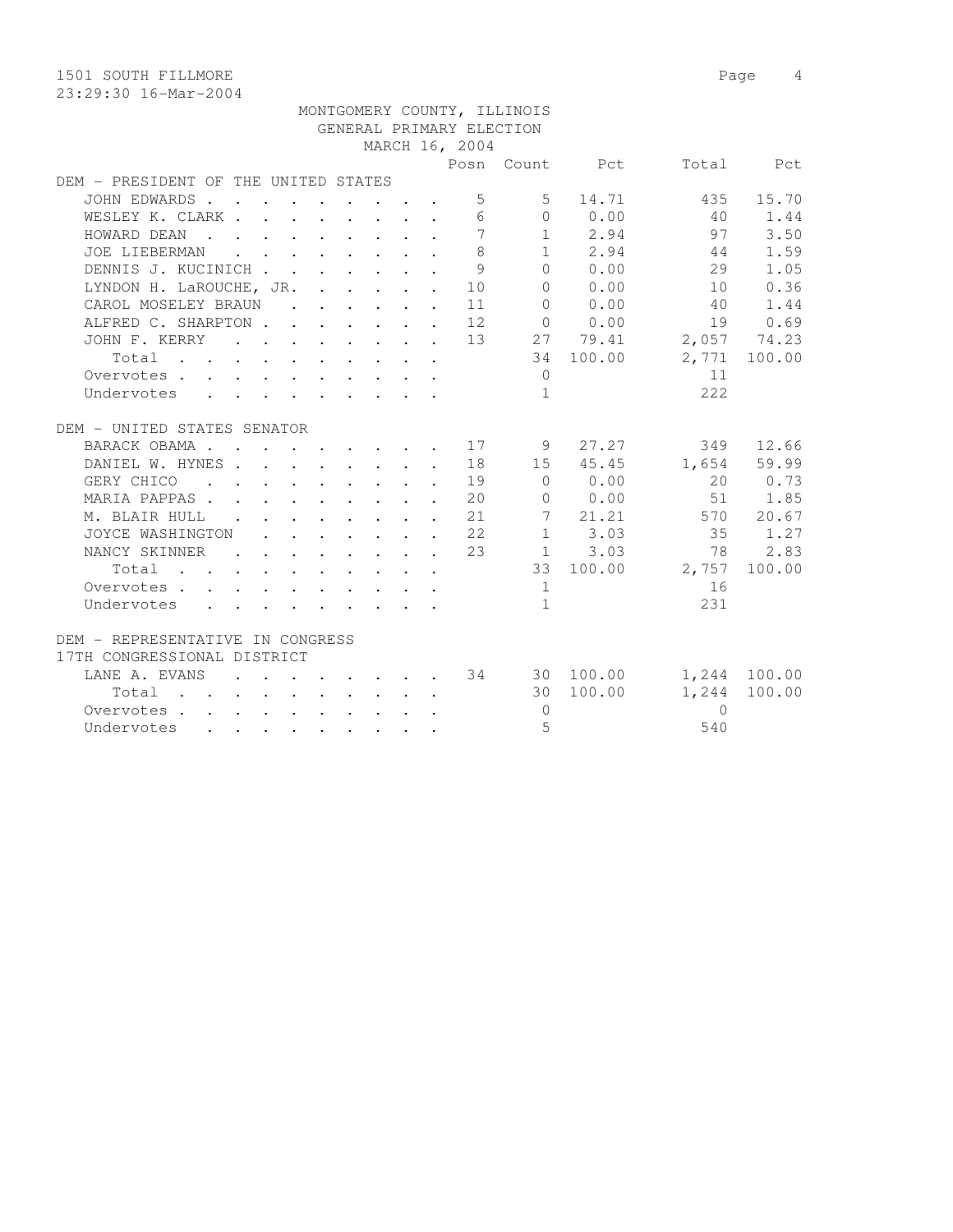|                                                                                                                       |              |                           |                                                             |                           | GENERAL PRIMARY ELECTION |                |                  |                |           |
|-----------------------------------------------------------------------------------------------------------------------|--------------|---------------------------|-------------------------------------------------------------|---------------------------|--------------------------|----------------|------------------|----------------|-----------|
|                                                                                                                       |              |                           |                                                             |                           | MARCH 16, 2004           |                |                  |                |           |
|                                                                                                                       |              |                           |                                                             |                           |                          |                | Posn Count Pct   |                | Total Pct |
| DEM - DELEGATE TO THE NATIONAL NOMINATING CONVENTION                                                                  |              |                           |                                                             |                           |                          |                |                  |                |           |
| 17TH CONGRESSIONAL DISTRICT                                                                                           |              |                           |                                                             |                           |                          |                |                  |                |           |
| VOTE FOR 5                                                                                                            |              |                           |                                                             |                           |                          |                |                  |                |           |
| MIKE BOLAND (DEAN) 11                                                                                                 |              |                           |                                                             |                           |                          | 7              | 6.36             | 410            | 6.65      |
| GRACIELA HERNANDEZ (DEAN)                                                                                             |              |                           |                                                             |                           | 42                       | 7              | 6.36             | 303            | 4.91      |
| DON JOHNSTON (DEAN)                                                                                                   |              |                           |                                                             |                           | 43                       | 9              | 8.18             | 370            | 6.00      |
| MARY K. "KAYT" NORRIS (DEAN)                                                                                          |              |                           |                                                             |                           | 44                       |                | $4 \quad 3.64$   | 345            | 5.59      |
| NORM M. WINICK (DEAN)                                                                                                 |              |                           |                                                             |                           | 45                       |                | $5 \t 4.55$      | 305            | 4.95      |
| GLORIA FERGUSON (KUCINICH)                                                                                            |              |                           |                                                             |                           | 46                       |                | $4 \quad 3.64$   | 176            | 2.85      |
| DAVID AMOR (KUCINICH)                                                                                                 |              |                           |                                                             |                           | 47                       |                | 2 1.82           | 142            | 2.30      |
| KAREN GOURD (KUCINICH)                                                                                                |              |                           |                                                             |                           | 48                       | $5 -$          | 4.55             | 151            | 2.45      |
| JAMES DICE (KUCINICH)                                                                                                 |              |                           |                                                             |                           | 49                       | $\overline{0}$ | 0.00             | 132            | 2.14      |
| VINCENT G. THOMAS (KUCINICH)                                                                                          |              |                           |                                                             |                           | 50                       | $2^{\circ}$    | 1.82             | 154            | 2.50      |
| PAT O'BRIEN (GEPHARDT)                                                                                                |              |                           |                                                             |                           | 58                       | 3 <sup>7</sup> | 2.73             | 97             | 1.57      |
| MIKE SHAMPINE (GEPHARDT)                                                                                              |              |                           |                                                             |                           | 59                       | 1              | 0.91             | 42             | 0.68      |
| CHARLES E. CASH, JR. (GEPHARDT)                                                                                       |              |                           |                                                             |                           | 60                       |                | $1 \t 0.91$      | 41             | 0.66      |
| DENNIS A. VANDERGINST (EDWARDS)                                                                                       |              |                           |                                                             |                           |                          | $2^{\circ}$    |                  | 91             |           |
|                                                                                                                       |              |                           |                                                             |                           | 61                       |                | 1.82             |                | 1.48      |
| M. EVA SAVALA (EDWARDS)                                                                                               |              |                           |                                                             |                           | 62                       | $2^{\circ}$    | 1.82             | 90             | 1.46      |
| ROBIN A. JOHNSON (EDWARDS)                                                                                            |              |                           |                                                             |                           | 63                       |                | $1 \t 0.91$      | 101            | 1.64      |
| LYNDA FAINTER (EDWARDS) 64                                                                                            |              |                           |                                                             |                           |                          | 1              | 0.91             | 90             | 1.46      |
| DAVID M. CAMPBELL (EDWARDS)                                                                                           |              |                           |                                                             |                           | 65                       | 1              | 0.91             | 100            | 1.62      |
| DAVID ANDICH (CLARK)                                                                                                  |              |                           |                                                             |                           | 66                       | $\overline{0}$ | 0.00             | 16             | 0.26      |
| STUART LEFSTEIN (CLARK)                                                                                               |              |                           |                                                             |                           | 67                       | $\overline{0}$ | 0.00             | 11             | 0.18      |
| MATT O'BRIEN (CLARK)                                                                                                  |              |                           |                                                             |                           | 68                       | $\Omega$       | 0.00             | 17             | 0.28      |
| SUZANNE GOLDEN (CLARK)                                                                                                |              |                           |                                                             |                           | 69                       |                | $\Omega$<br>0.00 | 15             | 0.24      |
| SONIA CERVANTES (CLARK)                                                                                               |              |                           |                                                             |                           | 70                       |                | 1 0.91           | 24             | 0.39      |
| PAUL L MANGIERI (KERRY)                                                                                               |              |                           |                                                             |                           | 71                       |                | 9 8.18           | 557            | 9.03      |
| PATRICIA "PAT" VERONDA (KERRY)                                                                                        |              |                           |                                                             |                           | 72                       |                | 10 9.09          | 599            | 9.71      |
| JOSE "JOE" MORENO (KERRY)                                                                                             |              |                           |                                                             |                           | - 73                     |                | 10 9.09          | 602            | 9.76      |
| MARGARET WALKER (KERRY) 74                                                                                            |              |                           |                                                             |                           |                          |                | 11 10.00         | 602            | 9.76      |
| PORTER MCNEIL (KERRY) 75                                                                                              |              |                           |                                                             |                           |                          | 12             | 10.91            | 584            | 9.47      |
| Total                                                                                                                 |              |                           |                                                             |                           |                          |                | 110 100.00       | 6,167          | 100.00    |
| Overvotes                                                                                                             |              |                           |                                                             |                           |                          | $\overline{0}$ |                  | 43             |           |
| $\mathbf{r}$ , $\mathbf{r}$ , $\mathbf{r}$ , $\mathbf{r}$ , $\mathbf{r}$ , $\mathbf{r}$ , $\mathbf{r}$<br>Undervotes  |              |                           |                                                             |                           |                          | 65             |                  | 2,538          |           |
|                                                                                                                       |              |                           |                                                             |                           |                          |                |                  |                |           |
| DEM - ALTERNATE DELEGATE TO THE NATIONAL NOMINATING                                                                   |              |                           |                                                             |                           |                          |                |                  |                |           |
| CONVENTION 17TH CONGRESSIONAL DISTRICT                                                                                |              |                           |                                                             |                           |                          |                |                  |                |           |
| JEANETTE HUNTER (DEAN)                                                                                                |              |                           |                                                             |                           | 113                      | 3              | 11.54            | 126            | 9.07      |
| AMANDA L. HICKS (KUCINICH)                                                                                            |              | $\mathbf{r} = \mathbf{r}$ | $\ddot{\phantom{0}}$                                        | $\ddot{\phantom{0}}$      | 114                      | $\mathbf{0}$   | 0.00             | 58             | 4.18      |
| ROXANE ZAMORA (EDWARDS).                                                                                              |              |                           | $\mathbf{r}$                                                |                           | 115                      | $5 -$          | 19.23            | 193            | 13.89     |
| MARY RISELING (CLARK).                                                                                                |              |                           | $\mathbf{r} = \mathbf{r} \cdot \mathbf{r}$                  |                           | 116                      | $\overline{0}$ | 0.00             | 42             | 3.02      |
| JOAN C. SCOTT (KERRY).                                                                                                |              |                           | $\mathbf{r} = \mathbf{r} \cdot \mathbf{r}$                  | $\mathbf{L}^{\text{max}}$ | 117                      |                | 18 69.23         | 970            | 69.83     |
| Total                                                                                                                 |              |                           |                                                             | $\ddot{\phantom{a}}$      |                          | 26             | 100.00           | 1,389          | 100.00    |
| Overvotes.                                                                                                            |              |                           |                                                             |                           |                          | 3              |                  | 13             |           |
| Undervotes                                                                                                            |              |                           |                                                             |                           |                          | 6              |                  | 382            |           |
|                                                                                                                       |              |                           |                                                             |                           |                          |                |                  |                |           |
|                                                                                                                       |              |                           |                                                             |                           |                          |                |                  |                |           |
| DEM - REPRESENTATIVE IN THE GENERAL ASSEMBLY<br>98TH REPRESENTATIVE DISTRICT                                          |              |                           |                                                             |                           |                          |                |                  |                |           |
|                                                                                                                       |              |                           |                                                             |                           | 139                      |                | 30 100.00        | 2,593          | 100.00    |
| GARY HANNIG<br>$\mathbf{r}$ , $\mathbf{r}$ , $\mathbf{r}$ , $\mathbf{r}$ , $\mathbf{r}$ , $\mathbf{r}$ , $\mathbf{r}$ |              |                           |                                                             |                           |                          |                |                  |                |           |
| Total<br>$\mathbf{r}$ , $\mathbf{r}$ , $\mathbf{r}$<br>$\ddot{\phantom{0}}$                                           | $\mathbf{L}$ |                           | $\mathcal{L}^{\text{max}}$ , and $\mathcal{L}^{\text{max}}$ |                           |                          |                | 30 100.00        | 2,593          | 100.00    |
| Overvotes                                                                                                             |              |                           |                                                             |                           |                          | $\overline{0}$ |                  | $\overline{0}$ |           |
| Undervotes                                                                                                            |              |                           |                                                             |                           |                          | 5              |                  | 401            |           |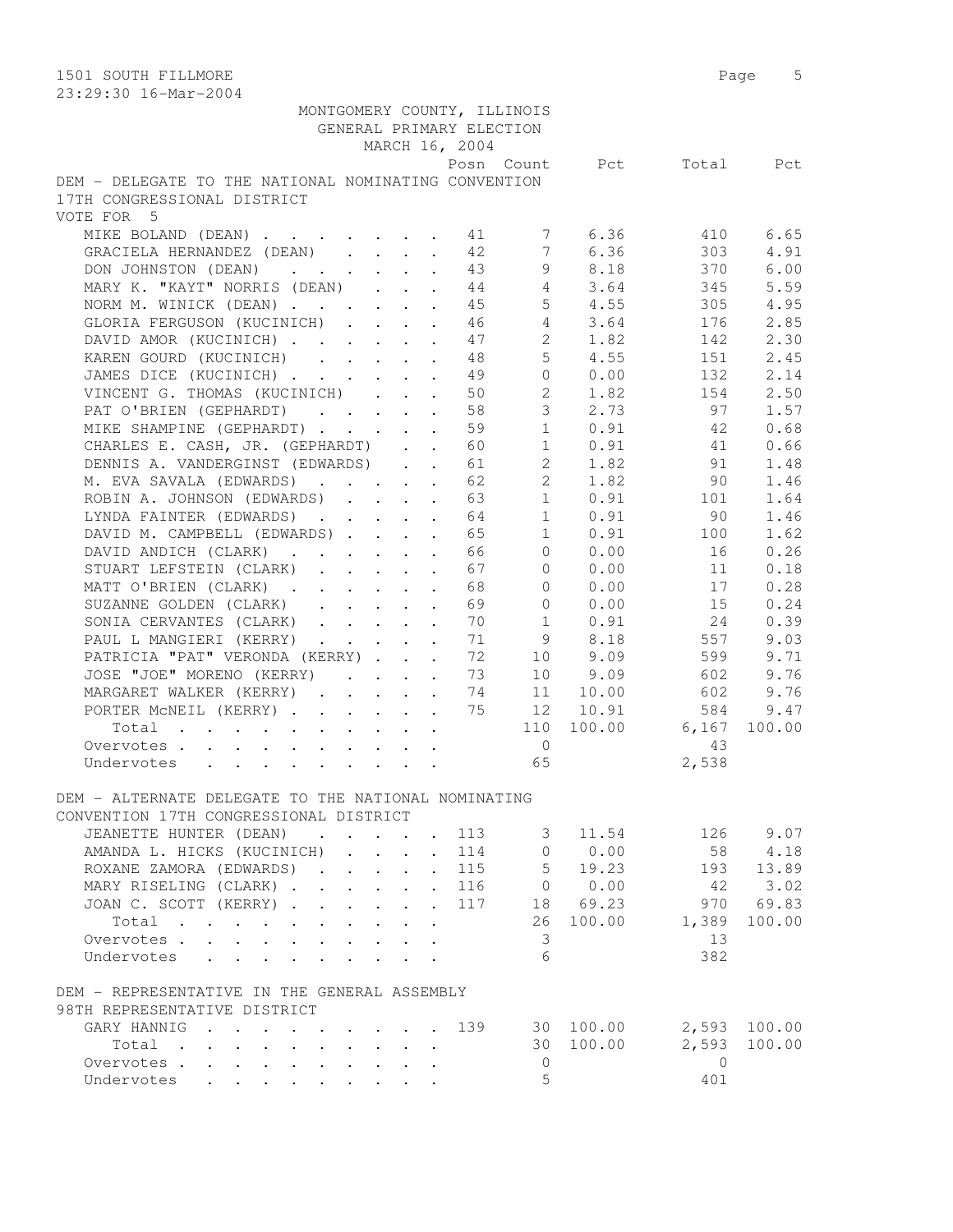| 1501 SOUTH FILLMORE<br>23:29:30 16-Mar-2004                                  |  |  |                      |         |                                                                          |  |                                                             |                             |                                  |                | Page<br>6    |
|------------------------------------------------------------------------------|--|--|----------------------|---------|--------------------------------------------------------------------------|--|-------------------------------------------------------------|-----------------------------|----------------------------------|----------------|--------------|
|                                                                              |  |  |                      |         |                                                                          |  | GENERAL PRIMARY ELECTION<br>MARCH 16, 2004                  | MONTGOMERY COUNTY, ILLINOIS |                                  |                |              |
|                                                                              |  |  |                      |         |                                                                          |  |                                                             |                             | Posn Count Pct Total             |                | Pct          |
| DEM - CIRCUIT CLERK<br>NO CANDIDATE FILED                                    |  |  |                      |         |                                                                          |  |                                                             |                             |                                  |                |              |
| Total                                                                        |  |  |                      |         |                                                                          |  |                                                             | $\mathbf{0}$                |                                  | $\Omega$       |              |
| Overvotes                                                                    |  |  |                      |         |                                                                          |  |                                                             | $\Omega$                    |                                  | $\Omega$       |              |
| Undervotes                                                                   |  |  |                      |         |                                                                          |  |                                                             | 35                          |                                  | 2,994          |              |
| DEM - STATE'S ATTORNEY                                                       |  |  |                      |         |                                                                          |  |                                                             |                             |                                  |                |              |
| JIM ROBERTS                                                                  |  |  |                      |         |                                                                          |  |                                                             |                             | 30 100.00                        | 2,511 100.00   |              |
| Total                                                                        |  |  |                      |         |                                                                          |  |                                                             | 30                          | 100.00                           |                | 2,511 100.00 |
| Overvotes.                                                                   |  |  |                      |         |                                                                          |  |                                                             | $\overline{0}$              |                                  | $\bigcirc$     |              |
| Undervotes                                                                   |  |  |                      |         |                                                                          |  |                                                             | 5                           |                                  | 483            |              |
| DEM - CORONER                                                                |  |  |                      |         |                                                                          |  |                                                             |                             |                                  |                |              |
| RICKEY L. BROADDUS 170                                                       |  |  |                      |         |                                                                          |  |                                                             |                             | 27 100.00 2,367 100.00           |                |              |
| Total                                                                        |  |  |                      |         |                                                                          |  |                                                             | 27                          | 100.00                           | 2,367 100.00   |              |
| Overvotes                                                                    |  |  |                      |         |                                                                          |  |                                                             | $\Omega$                    |                                  | $\overline{0}$ |              |
| Undervotes                                                                   |  |  |                      |         |                                                                          |  |                                                             | 8                           |                                  | 627            |              |
| DEM - COUNTY BOARD DISTRICT 3<br>COUNTY BOARD MEMBER                         |  |  |                      |         |                                                                          |  |                                                             |                             |                                  |                |              |
| ROBERT L. DURBIN                                                             |  |  |                      |         |                                                                          |  |                                                             |                             | . 174 22 81.48                   |                | 384 79.67    |
| RANDALL LEUSCHKE                                                             |  |  |                      |         |                                                                          |  | . 175                                                       |                             | $5 \t 18.52$                     |                | 98 20.33     |
| Total                                                                        |  |  |                      |         |                                                                          |  |                                                             |                             | 27 100.00                        | 482            | 100.00       |
| Overvotes                                                                    |  |  |                      |         |                                                                          |  |                                                             | 3                           |                                  | 4              |              |
| Undervotes                                                                   |  |  |                      |         |                                                                          |  |                                                             | 5                           |                                  | 65             |              |
|                                                                              |  |  |                      |         |                                                                          |  |                                                             |                             |                                  |                |              |
| DEM - JUDGE OF THE SUPREME COURT                                             |  |  |                      |         |                                                                          |  |                                                             |                             |                                  |                |              |
| 5TH JUDICIAL DISTRICT (VAC.HON.HARRISON II)<br>GORDON E. MAAG                |  |  |                      |         |                                                                          |  | . 191                                                       |                             | 20 100.00                        |                | 1,795 100.00 |
| Total                                                                        |  |  | $\ddot{\phantom{0}}$ | $\cdot$ |                                                                          |  |                                                             | 20                          | 100.00                           |                | 1,795 100.00 |
| Overvotes                                                                    |  |  |                      |         |                                                                          |  |                                                             | $\overline{0}$              |                                  | $\Omega$       |              |
| Undervotes                                                                   |  |  |                      |         |                                                                          |  |                                                             | 15                          |                                  | 1,199          |              |
|                                                                              |  |  |                      |         |                                                                          |  |                                                             |                             |                                  |                |              |
| DEM - JUDGE OF THE APPELLATE COURT<br>5TH JUDICIAL DISTRICT (VAC.HON.RARICK) |  |  |                      |         |                                                                          |  |                                                             |                             |                                  |                |              |
| JAMES K. DONOVAN                                                             |  |  |                      |         |                                                                          |  | $\cdot$ $\cdot$ $\cdot$ $\cdot$ $\cdot$ $\cdot$ $\cdot$ 196 |                             | 21 100.00 1,900 100.00           |                |              |
| Total                                                                        |  |  |                      |         |                                                                          |  |                                                             | 21                          | 100.00                           | 1,900 100.00   |              |
| Overvotes                                                                    |  |  |                      |         |                                                                          |  |                                                             | $\overline{0}$              |                                  | $\bigcirc$     |              |
| Undervotes                                                                   |  |  |                      |         |                                                                          |  |                                                             | 14                          |                                  | 1,094          |              |
|                                                                              |  |  |                      |         |                                                                          |  |                                                             |                             |                                  |                |              |
| DEM - JUDGE OF THE CIRCUIT COURT                                             |  |  |                      |         |                                                                          |  |                                                             |                             |                                  |                |              |
| 4TH JUD. CIRC. MONTGOMERY CO. (VAC.HON.HUBER)                                |  |  |                      |         |                                                                          |  |                                                             |                             |                                  |                |              |
| KELLY D. LONG 203<br>Total                                                   |  |  |                      |         |                                                                          |  |                                                             | 26                          | 26 100.00 2,423 100.00<br>100.00 |                | 2,423 100.00 |
| Overvotes.                                                                   |  |  |                      |         |                                                                          |  |                                                             | $\overline{0}$              |                                  | $\overline{0}$ |              |
| Undervotes                                                                   |  |  |                      |         |                                                                          |  |                                                             | 9                           |                                  | 571            |              |
| DEM - PRECINCT COMMITTEEMAN                                                  |  |  |                      |         |                                                                          |  |                                                             |                             |                                  |                |              |
| SOUTH FILLMORE                                                               |  |  |                      |         |                                                                          |  |                                                             |                             |                                  |                |              |
| BONNIE L. BRANUM                                                             |  |  |                      |         | $\mathbf{r}$ , $\mathbf{r}$ , $\mathbf{r}$ , $\mathbf{r}$ , $\mathbf{r}$ |  | 218                                                         |                             | 23 65.71                         |                |              |
| JIM HERMAN                                                                   |  |  |                      |         |                                                                          |  | 219                                                         | 35                          | 12 34.29                         |                |              |
| Total<br>Overvotes                                                           |  |  |                      |         |                                                                          |  |                                                             | 0                           | 100.00                           |                |              |
| Undervotes                                                                   |  |  |                      |         |                                                                          |  |                                                             | $\Omega$                    |                                  |                |              |
|                                                                              |  |  |                      |         |                                                                          |  |                                                             |                             |                                  |                |              |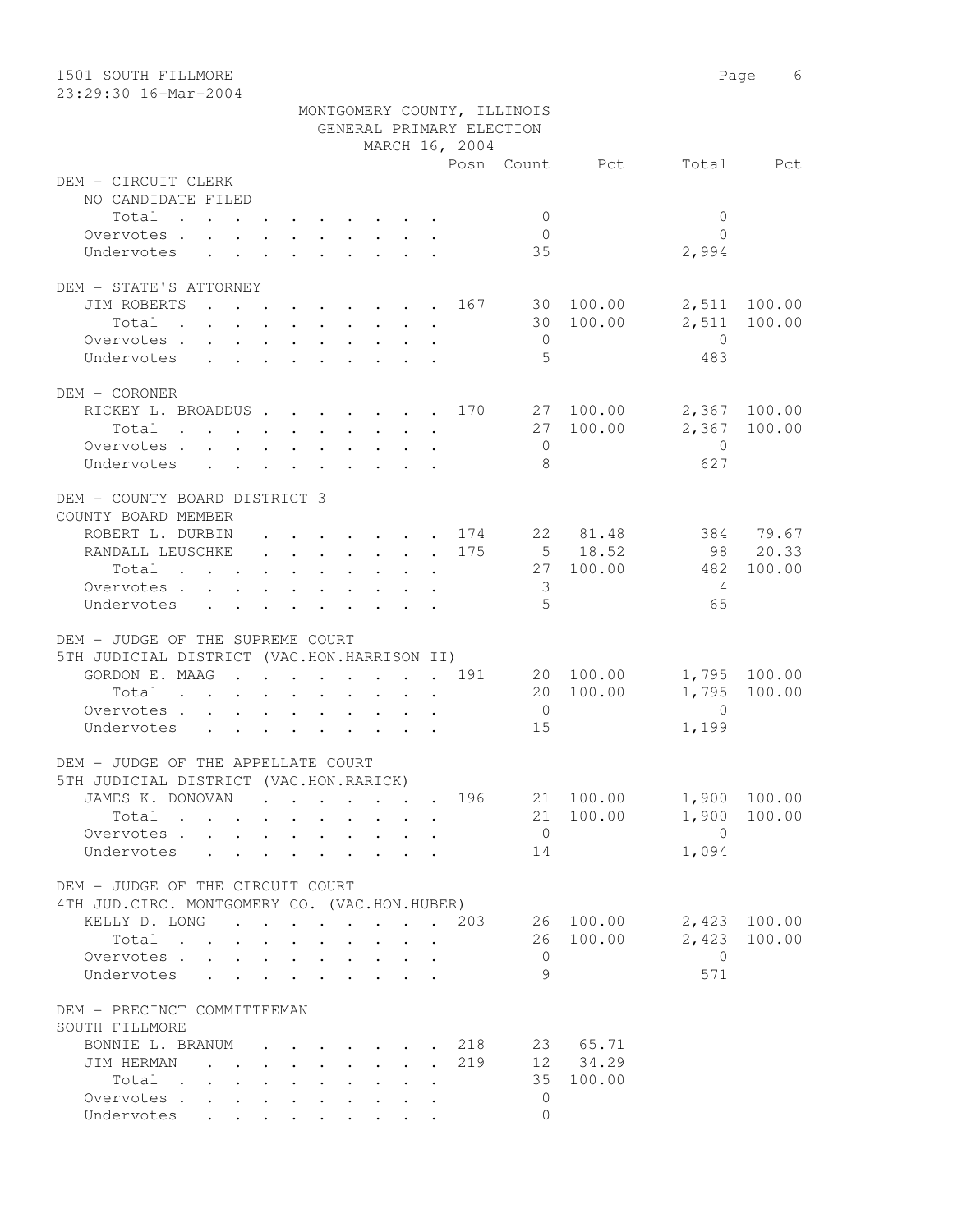## 1501 SOUTH FILLMORE Page 7 23:29:30 16-Mar-2004

|                   |  |  |       |  |  |  |                          | MONTGOMERY COUNTY, ILLINOIS |           |       |             |
|-------------------|--|--|-------|--|--|--|--------------------------|-----------------------------|-----------|-------|-------------|
|                   |  |  |       |  |  |  | GENERAL PRIMARY ELECTION |                             |           |       |             |
|                   |  |  |       |  |  |  | MARCH 16, 2004           |                             |           |       |             |
|                   |  |  |       |  |  |  |                          | Posn Count                  | Pct       | Total | Pct.        |
| MONTGOMERY COUNTY |  |  |       |  |  |  |                          |                             |           |       |             |
|                   |  |  |       |  |  |  | YES 246                  | 19                          | 36.54     |       | 1,971 43.10 |
| NO.               |  |  |       |  |  |  | . 247                    |                             | 33 63.46  |       | 2,602 56.90 |
|                   |  |  | Total |  |  |  |                          |                             | 52 100.00 | 4,573 | 100.00      |
| Overvotes.        |  |  |       |  |  |  |                          | 0                           |           | 4     |             |
| Undervotes        |  |  |       |  |  |  |                          | 4                           |           | 416   |             |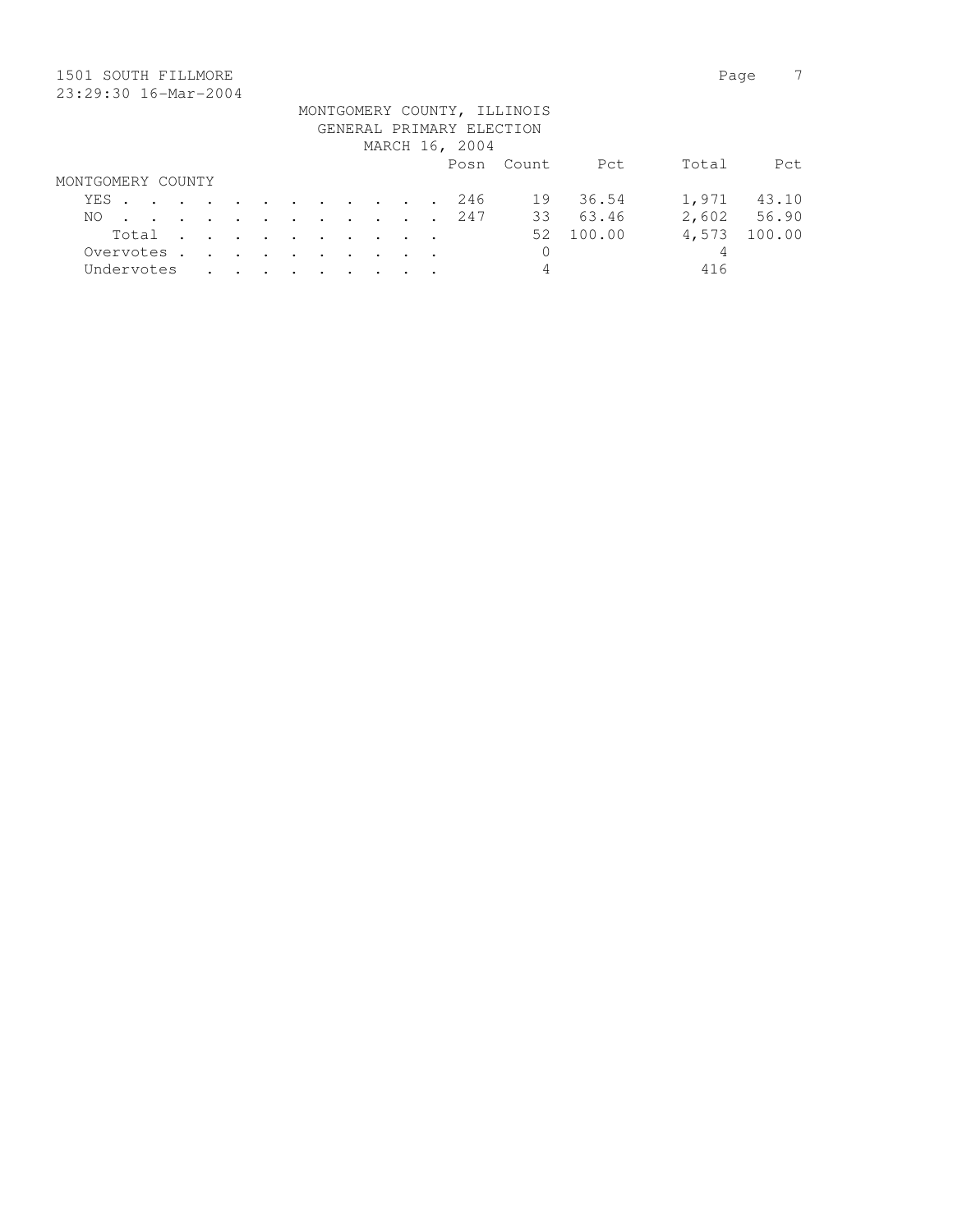23:29:30 16-Mar-2004

|                                                                                                                                        |              |                                                           |                                                                          |     | MONTGOMERY COUNTY, ILLINOIS |                |                |              |
|----------------------------------------------------------------------------------------------------------------------------------------|--------------|-----------------------------------------------------------|--------------------------------------------------------------------------|-----|-----------------------------|----------------|----------------|--------------|
|                                                                                                                                        |              |                                                           |                                                                          |     | GENERAL PRIMARY ELECTION    |                |                |              |
|                                                                                                                                        |              |                                                           | MARCH 16, 2004                                                           |     |                             |                |                |              |
|                                                                                                                                        |              |                                                           |                                                                          |     |                             | Posn Count Pct | Total          | Pct          |
| Precincts Counted - TOTAL                                                                                                              | $\mathbf{r}$ |                                                           | $\cdot$ $\cdot$ $\cdot$ $\cdot$ $\cdot$                                  |     | $1 \quad \blacksquare$      | 2.38           | 42             | 100.00       |
| Registered Voters - TOTAL                                                                                                              |              |                                                           | $\mathbf{r}$ , $\mathbf{r}$ , $\mathbf{r}$ , $\mathbf{r}$ , $\mathbf{r}$ |     | 548                         |                | 18,263         |              |
| Ballots Cast - TOTAL                                                                                                                   |              | $\mathbf{r}$ , $\mathbf{r}$ , $\mathbf{r}$ , $\mathbf{r}$ |                                                                          |     | 111                         | 20.26          | 5,007          | 27.42        |
| Ballots Cast - BLANK                                                                                                                   |              |                                                           |                                                                          |     | $\overline{\mathbf{3}}$     | 0.55           | 71             | 0.39         |
| Ballots Cast - REPUBLICAN                                                                                                              |              |                                                           |                                                                          |     | 30                          |                | 1,683          |              |
| Ballots Cast - REP. YELLOW                                                                                                             |              |                                                           |                                                                          |     | 30                          |                | 894            |              |
| Ballots Cast - REP. FED. 17TH                                                                                                          |              |                                                           |                                                                          |     | $\overline{0}$              |                | 2              |              |
| Ballots Cast - DEMOCRATIC                                                                                                              |              | $\mathbf{r}$ , $\mathbf{r}$ , $\mathbf{r}$ , $\mathbf{r}$ |                                                                          |     | 72                          |                | 3,004          |              |
| Ballots Cast - DEM. GREEN                                                                                                              |              | $\mathbf{r}$ , $\mathbf{r}$ , $\mathbf{r}$ , $\mathbf{r}$ |                                                                          |     | 72                          |                | 1,839          |              |
| Ballots Cast - DEM. FED. 17TH                                                                                                          |              |                                                           |                                                                          |     | $\overline{0}$              |                |                |              |
|                                                                                                                                        |              |                                                           |                                                                          |     | 9                           |                | 6              |              |
| Ballots Cast - NONPARTISAN                                                                                                             |              |                                                           |                                                                          |     |                             |                | 320            |              |
| Ballots Cast - NON. WHITE                                                                                                              |              |                                                           |                                                                          |     | $\mathcal{Q}$               |                | 281            |              |
|                                                                                                                                        |              |                                                           |                                                                          |     |                             |                |                |              |
| REP - PRESIDENT OF THE UNITED STATES                                                                                                   |              |                                                           |                                                                          |     |                             |                |                |              |
| GEORGE W. BUSH                                                                                                                         |              |                                                           |                                                                          | 5   |                             | 22 100.00      |                | 1,274 100.00 |
| Total<br>$\cdot$ $\cdot$ $\cdot$ $\cdot$ $\cdot$                                                                                       |              | $\cdot$ $\cdot$ $\cdot$ $\cdot$                           |                                                                          |     | 22                          | 100.00         | 1,274          | 100.00       |
| Overvotes                                                                                                                              |              |                                                           |                                                                          |     | $\overline{0}$              |                | $\Omega$       |              |
| Undervotes                                                                                                                             |              |                                                           |                                                                          |     | 8                           |                | 409            |              |
|                                                                                                                                        |              |                                                           |                                                                          |     |                             |                |                |              |
| REP - UNITED STATES SENATOR                                                                                                            |              |                                                           |                                                                          |     |                             |                |                |              |
| JIM OBERWEIS                                                                                                                           |              |                                                           |                                                                          | - 9 | 7                           | 25.00          | 256            | 17.26        |
| ANDY MCKENNA 10                                                                                                                        |              |                                                           |                                                                          |     | $4 \quad$                   | 14.29          | 210            | 14.16        |
| JOHN BORLING.<br>$\mathcal{A}^{\mathcal{A}}$ . The contribution of the contribution of the contribution of $\mathcal{A}^{\mathcal{A}}$ |              |                                                           |                                                                          | 11  | 1                           | 3.57           | 26             | 1.75         |
| STEVEN J. RAUSCHENBERGER                                                                                                               |              |                                                           |                                                                          | 12  | $2^{\circ}$                 | 7.14           | 144            | 9.71         |
| JACK RYAN                                                                                                                              |              |                                                           |                                                                          | 13  | 10                          | 35.71          | 663            | 44.71        |
| CHIRINJEEV KATHURIA (CHIRINJEEV KATHURIA)                                                                                              |              |                                                           |                                                                          | 14  |                             | 0 0.00         | 15             | 1.01         |
| JONATHAN C. WRIGHT                                                                                                                     |              |                                                           |                                                                          | 15  |                             | 3 10.71        | 136            | 9.17         |
| NORM HILL                                                                                                                              |              |                                                           |                                                                          | 16  |                             | $1 \t3.57$     | 33             | 2.23         |
| Total                                                                                                                                  |              |                                                           |                                                                          |     | 28                          | 100.00         | 1,483          | 100.00       |
| Overvotes                                                                                                                              |              |                                                           |                                                                          |     | $\overline{0}$              |                | 23             |              |
| Undervotes                                                                                                                             |              |                                                           |                                                                          |     | $\mathfrak{L}$              |                | 177            |              |
|                                                                                                                                        |              |                                                           |                                                                          |     |                             |                |                |              |
| REP - REPRESENTATIVE IN CONGRESS                                                                                                       |              |                                                           |                                                                          |     |                             |                |                |              |
| 17TH CONGRESSIONAL DISTRICT                                                                                                            |              |                                                           |                                                                          |     |                             |                |                |              |
| ANDREA LANE ZINGA<br>$\mathbf{r}$ , $\mathbf{r}$ , $\mathbf{r}$ , $\mathbf{r}$ , $\mathbf{r}$                                          |              |                                                           |                                                                          | 23  | 18                          | 100.00         |                | 360 100.00   |
| Total .                                                                                                                                |              |                                                           |                                                                          |     |                             | 18 100.00      |                | 360 100.00   |
|                                                                                                                                        |              |                                                           |                                                                          |     |                             |                |                |              |
| Overvotes.                                                                                                                             |              |                                                           |                                                                          |     | 0                           |                | $\Omega$       |              |
| Undervotes                                                                                                                             |              |                                                           |                                                                          |     | 12                          |                | 327            |              |
|                                                                                                                                        |              |                                                           |                                                                          |     |                             |                |                |              |
| REP - DELEGATE TO THE NATIONAL NOMINATING CONVENTION                                                                                   |              |                                                           |                                                                          |     |                             |                |                |              |
| 17TH CONGRESSIONAL DISTRICT                                                                                                            |              |                                                           |                                                                          |     |                             |                |                |              |
| VOTE FOR 3                                                                                                                             |              |                                                           |                                                                          |     |                             |                |                |              |
| THOMAS G. GETZ (BUSH)                                                                                                                  |              |                                                           |                                                                          | 35  |                             | 19 31.67       | 522            | 33.27        |
| REGAN E. RAMSEY (BUSH)                                                                                                                 |              |                                                           |                                                                          | 36  |                             | 21 35.00       |                | 522 33.27    |
| D. KAY LONG (BUSH)                                                                                                                     |              |                                                           |                                                                          | 37  |                             | 20 33.33       |                | 525 33.46    |
| Total                                                                                                                                  |              |                                                           |                                                                          |     | 60                          | 100.00         | 1,569          | 100.00       |
| Overvotes                                                                                                                              |              |                                                           |                                                                          |     | $\overline{0}$              |                | $\overline{0}$ |              |
| Undervotes                                                                                                                             |              |                                                           |                                                                          |     | 30                          |                | 492            |              |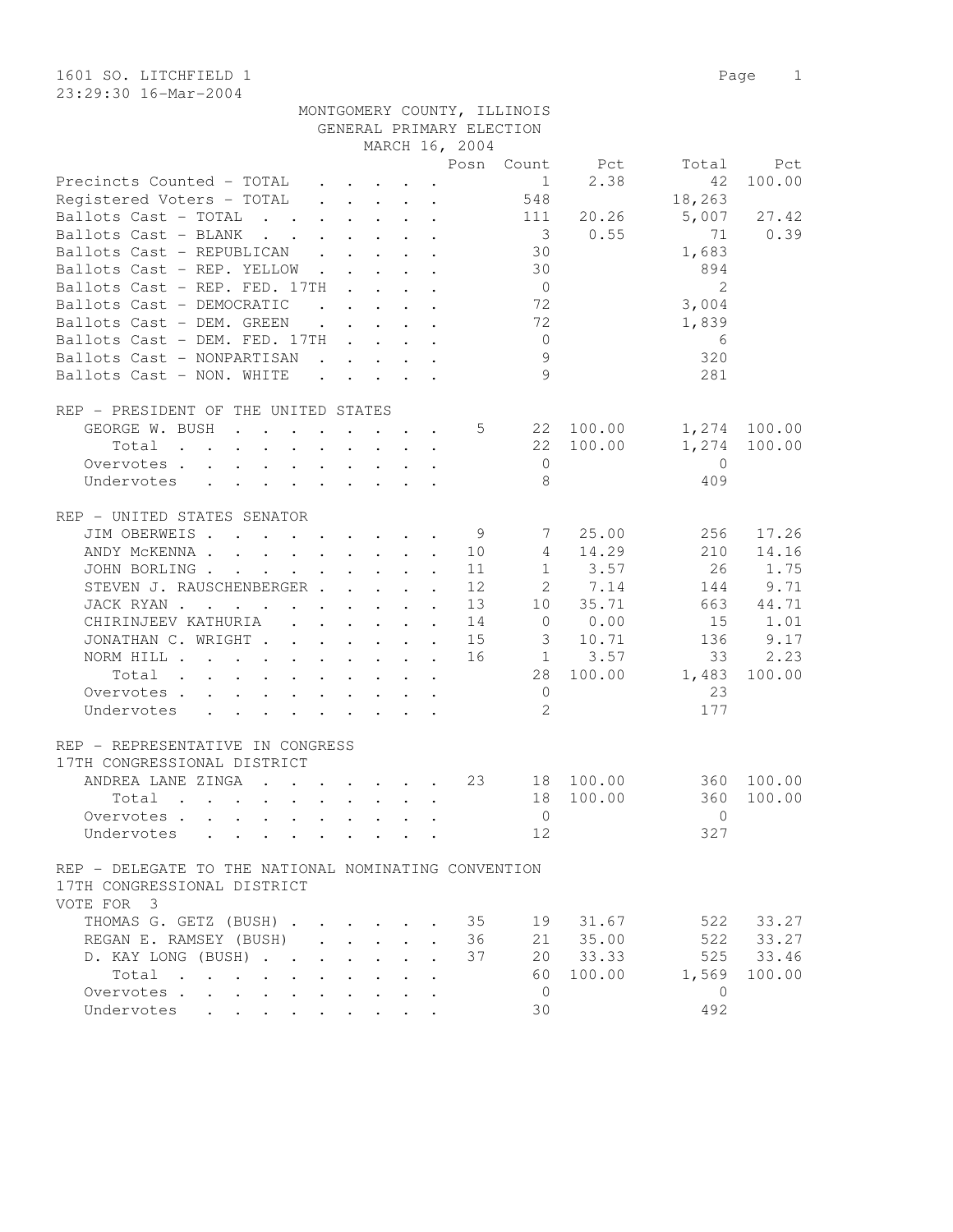| 1601 SO. LITCHFIELD 1                                               |                          | Page 2          |
|---------------------------------------------------------------------|--------------------------|-----------------|
| 23:29:30 16-Mar-2004                                                |                          |                 |
| MONTGOMERY COUNTY, ILLINOIS                                         |                          |                 |
| GENERAL PRIMARY ELECTION                                            |                          |                 |
| MARCH 16, 2004                                                      |                          |                 |
|                                                                     | Posn Count Pct Total Pct |                 |
| REP - ALTERNATE DELEGATE TO THE NATIONAL NOMINATING                 |                          |                 |
| CONVENTION 17TH CONGRESSIONAL DISTRICT                              |                          |                 |
| VOTE FOR 3                                                          |                          |                 |
| TIMOTHY B. ZOLLINGER (BUSH) 43 20 33.33                             |                          | 496 33.88       |
| CANDICE D. TREES (BUSH) $\cdot \cdot \cdot \cdot \cdot 44$ 21 35.00 |                          | 489 33.40       |
| NORINE K. HAMMOND (BUSH) 45 19 31.67 479 32.72                      |                          |                 |
| Total 60 100.00 1,464 100.00                                        |                          |                 |
| Overvotes                                                           | $\overline{0}$           | $\overline{0}$  |
| Undervotes                                                          | 30                       | 597             |
| REP - REPRESENTATIVE IN THE GENERAL ASSEMBLY                        |                          |                 |
| 98TH REPRESENTATIVE DISTRICT                                        |                          |                 |
| NO CANDIDATE FILED                                                  |                          |                 |
| Total                                                               | $\bigcirc$               | $\mathbf{0}$    |
| Overvotes                                                           | $\bigcirc$               | $\Omega$        |
| Undervotes                                                          | 30                       | 1,679           |
| REP - CIRCUIT CLERK                                                 |                          |                 |
| MARY WEBB 86 25 100.00 1,501 100.00                                 |                          |                 |
| Total                                                               | 25 100.00                | 1,501 100.00    |
| Overvotes                                                           | $\overline{0}$           | $\overline{0}$  |
| Undervotes                                                          | 5                        | 178             |
| REP - STATE'S ATTORNEY                                              |                          |                 |
| NO CANDIDATE FILED                                                  |                          |                 |
| Total                                                               | $\overline{0}$           | $\mathbf 0$     |
| Overvotes                                                           | $\overline{0}$           | $\Omega$        |
| Undervotes                                                          | 30                       | 1,679           |
| REP - CORONER                                                       |                          |                 |
| NO CANDIDATE FILED                                                  |                          |                 |
| Total                                                               | $\mathbf{0}$             | $\mathbf 0$     |
| Overvotes.                                                          | $\mathbf{0}$             | $\Omega$        |
| Undervotes                                                          | 30                       | 1,679           |
|                                                                     |                          |                 |
| REP - COUNTY BOARD DISTRICT 5                                       |                          |                 |
| COUNTY BOARD MEMBER                                                 |                          |                 |
| NO CANDIDATE FILED                                                  |                          |                 |
| Total                                                               | $\mathbf{0}$             | $\mathbf{0}$    |
| Overvotes                                                           | $\mathbf{0}$             | $\Omega$        |
| Undervotes<br>$\mathbf{L} = \mathbf{L}$                             | 30                       | 109             |
| REP - JUDGE OF THE SUPREME COURT                                    |                          |                 |
| 5TH JUDICIAL DISTRICT (VAC.HON.HARRISON II)                         |                          |                 |
| LLOYD A. KARMEIER<br>. . 113                                        | 23 100.00                | 1,304 100.00    |
| Total                                                               | 23 100.00                | 1,304<br>100.00 |
| Overvotes                                                           | $\circ$                  | $\overline{0}$  |
| Undervotes                                                          | $\overline{7}$           | 375             |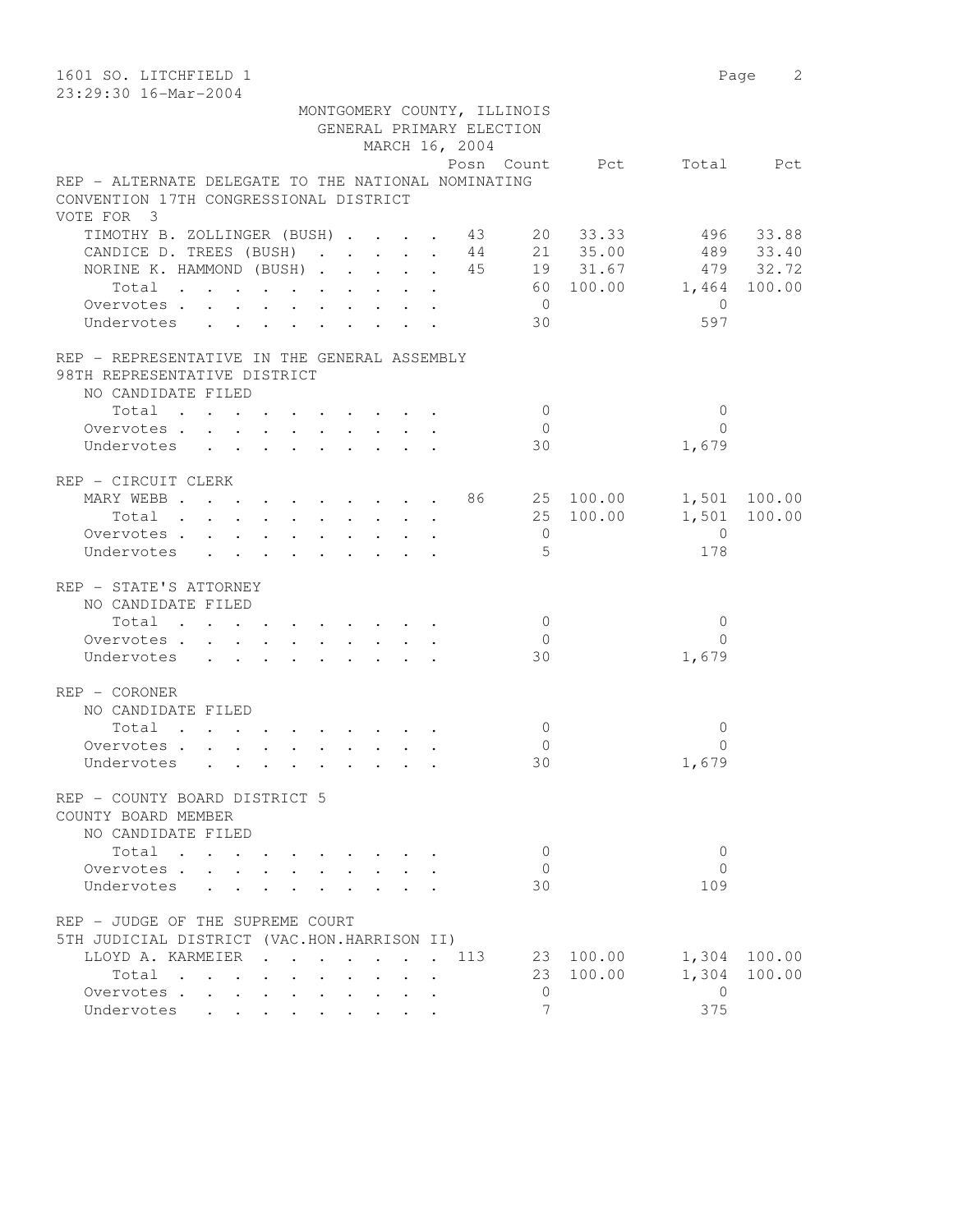| 1601 SO. LITCHFIELD 1                         | Page      | 3 |
|-----------------------------------------------|-----------|---|
| $23:29:30$ 16-Mar-2004                        |           |   |
| MONTGOMERY COUNTY, ILLINOIS                   |           |   |
| GENERAL PRIMARY ELECTION                      |           |   |
| MARCH 16, 2004                                |           |   |
| Posn Count Pct                                | Total Pct |   |
| REP - JUDGE OF THE APPELLATE COURT            |           |   |
| 5TH JUDICIAL DISTRICT (VAC.HON.RARICK)        |           |   |
| NO CANDIDATE FILED                            |           |   |
| Total<br>$\Omega$                             | $\Omega$  |   |
| $\mathbf{0}$<br>Overvotes                     | $\Omega$  |   |
| Undervotes<br>30                              | 1,679     |   |
|                                               |           |   |
|                                               |           |   |
| REP - JUDGE OF THE CIRCUIT COURT              |           |   |
| 4TH JUD. CIRC. MONTGOMERY CO. (VAC.HON.HUBER) |           |   |
| NO CANDIDATE FILED                            |           |   |
| $\Omega$<br>Total                             | $\Omega$  |   |
| $\Omega$<br>Overvotes                         | $\Omega$  |   |
| Undervotes<br>30                              | 1,679     |   |
|                                               |           |   |
| REP - PRECINCT COMMITTEEMAN                   |           |   |
| SOUTH LITCHFIELD 1                            |           |   |
| $\cdot$ 141 27 100.00<br><b>BRAD FRERICHS</b> |           |   |
| 27 100.00<br>Total                            |           |   |
| Overvotes<br>$\mathbf{0}$                     |           |   |
| 3<br>Undervotes                               |           |   |
|                                               |           |   |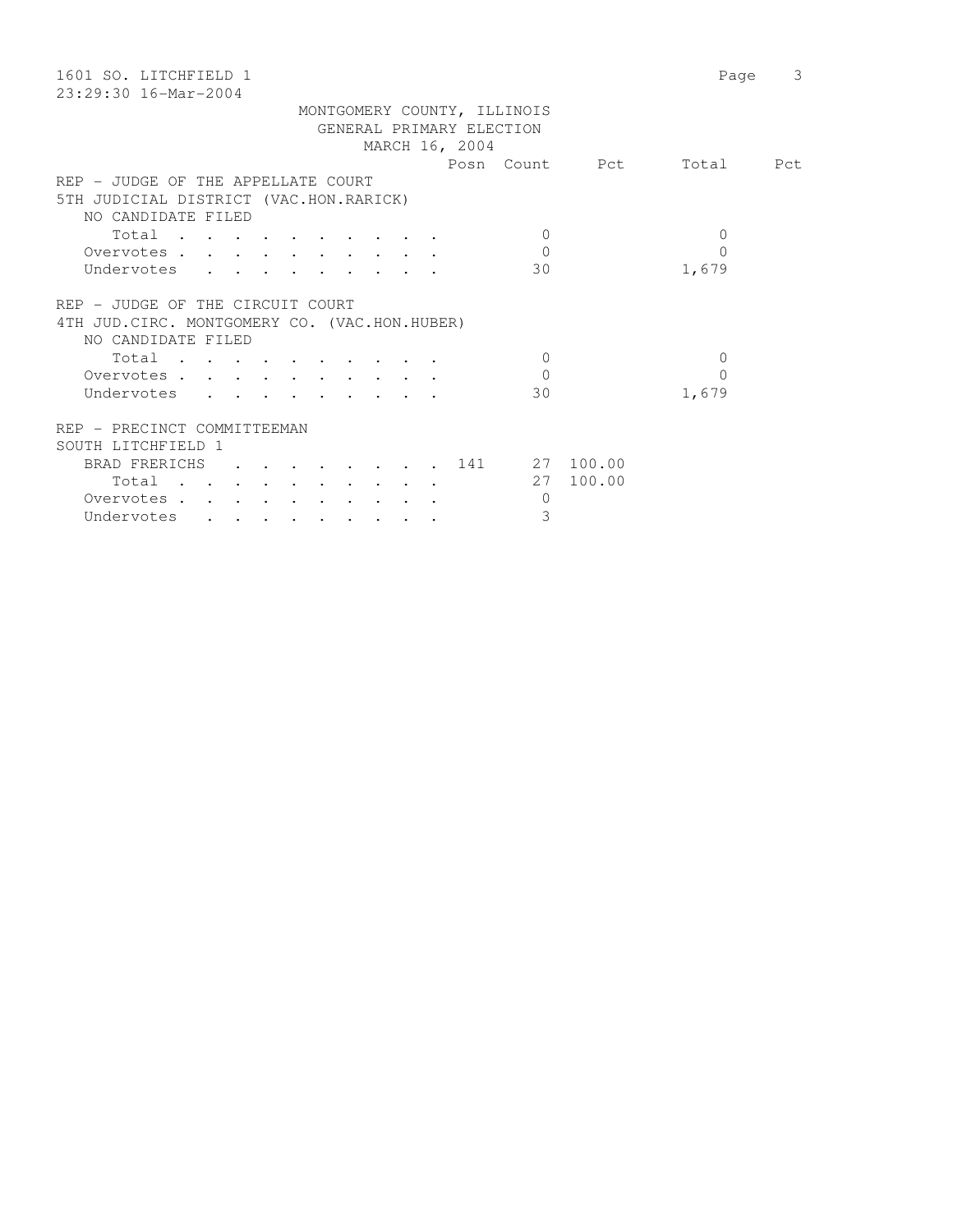1601 SO. LITCHFIELD 1 Page 4 23:29:30 16-Mar-2004 MONTGOMERY COUNTY, ILLINOIS GENERAL PRIMARY ELECTION MARCH 16, 2004 Posn Count Pct Total Pct DEM - PRESIDENT OF THE UNITED STATES JOHN EDWARDS . . . . . . . . . 5 5 7.69 435 15.70 WESLEY K. CLARK . . . . . . . . 6 2 3.08 40 1.44 HOWARD DEAN . . . . . . . . . 7 4 6.15 97 3.50 JOE LIEBERMAN . . . . . . . . 8 1 1.54 44 1.59 DENNIS J. KUCINICH . . . . . . 9 1 1.54 29 1.05 LYNDON H. LaROUCHE, JR. . . . . . 10 0 0.00 10 0.36 CAROL MOSELEY BRAUN . . . . . . 11 0 0.00 40 1.44 ALFRED C. SHARPTON . . . . . . 12 0 0.00 19 0.69 JOHN F. KERRY . . . . . . . . 13 52 80.00 2,057 74.23 Total . . . . . . . . . . 65 100.00 2,771 100.00 Overvotes . . . . . . . . . . . 0 11 Undervotes . . . . . . . . . 7 222 DEM - UNITED STATES SENATOR BARACK OBAMA . . . . . . . . . 17 6 10.00 349 12.66 DANIEL W. HYNES . . . . . . . . 18 37 61.67 1,654 59.99 GERY CHICO . . . . . . . . . 19 1 1.67 20 0.73 MARIA PAPPAS . . . . . . . . . 20 0 0.00 51 1.85 M. BLAIR HULL . . . . . . . . 21 15 25.00 570 20.67 JOYCE WASHINGTON . . . . . . . 22 0 0.00 35 1.27 NANCY SKINNER . . . . . . 23 1 1.67 78 2.83 Total . . . . . . . . . . 60 100.00 2,757 100.00 Overvotes . . . . . . . . . . . 0 16 Undervotes . . . . . . . . . 12 231 DEM - REPRESENTATIVE IN CONGRESS 17TH CONGRESSIONAL DISTRICT LANE A. EVANS . . . . . . . 34 44 100.00 1,244 100.00 Total . . . . . . . . . . 44 100.00 1,244 100.00 Overvotes . . . . . . . . . . 0 0

Undervotes . . . . . . . . . 28 540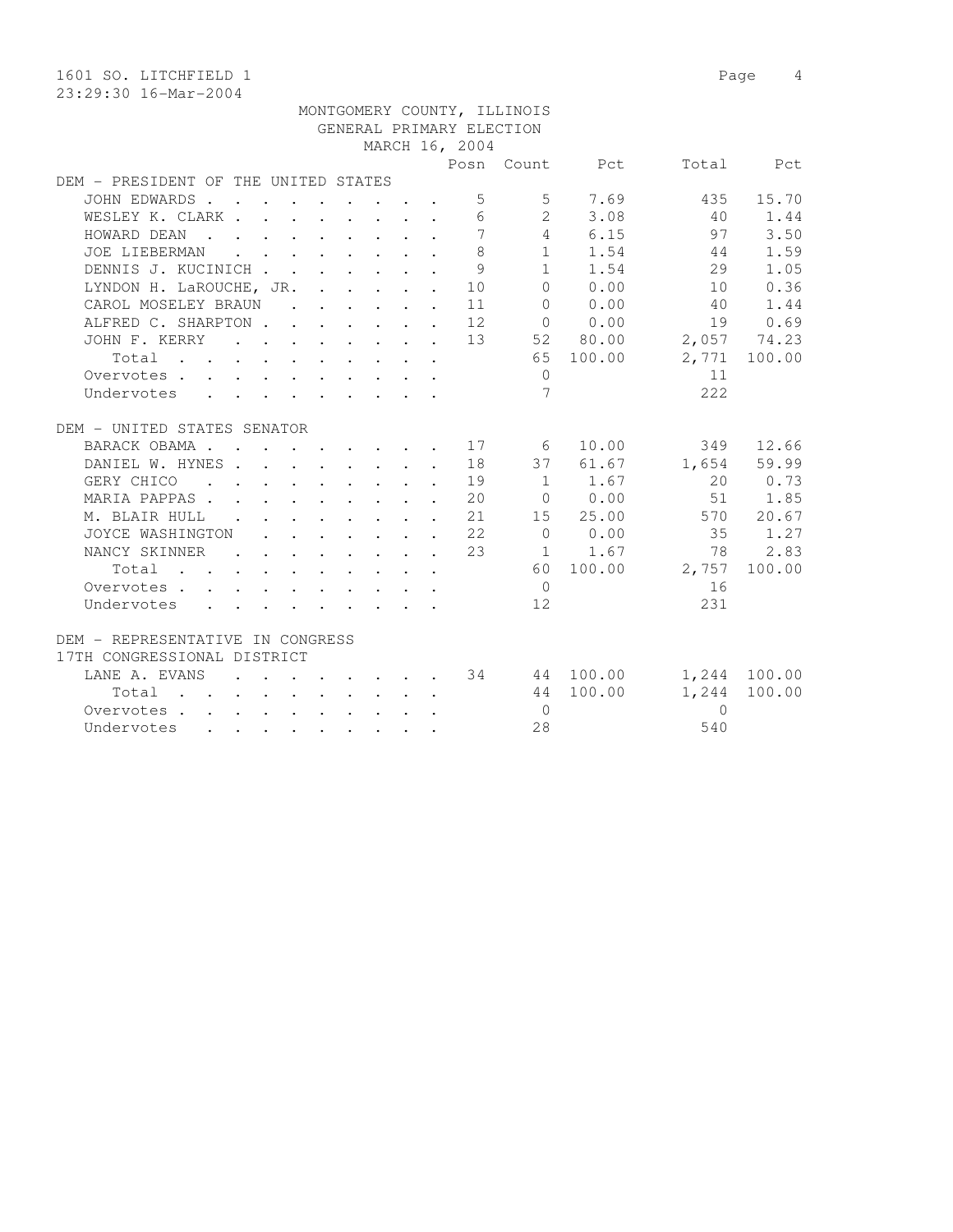| 1601 SO. LITCHFIELD 1                                |                      |                                                        |            | Page 5               |
|------------------------------------------------------|----------------------|--------------------------------------------------------|------------|----------------------|
| 23:29:30 16-Mar-2004                                 |                      |                                                        |            |                      |
| MONTGOMERY COUNTY, ILLINOIS                          |                      |                                                        |            |                      |
| GENERAL PRIMARY ELECTION                             |                      |                                                        |            |                      |
| MARCH 16, 2004                                       |                      |                                                        |            |                      |
|                                                      | Posn Count           | Pct                                                    | Total      | Pct                  |
| DEM - DELEGATE TO THE NATIONAL NOMINATING CONVENTION |                      |                                                        |            |                      |
| 17TH CONGRESSIONAL DISTRICT                          |                      |                                                        |            |                      |
| VOTE FOR 5                                           |                      |                                                        |            |                      |
| MIKE BOLAND (DEAN)                                   | 41                   | 16 —<br>7.51                                           | 410        | 6.65                 |
| GRACIELA HERNANDEZ (DEAN)                            | 42<br>8 <sup>8</sup> | 3.76                                                   | 303        | 4.91                 |
| DON JOHNSTON (DEAN)                                  | 43                   | 16 7.51                                                | 370        | 6.00                 |
| MARY K. "KAYT" NORRIS (DEAN)                         | 44                   | 10 4.69                                                | 345        | 5.59                 |
| NORM M. WINICK (DEAN)                                | 45                   | 14 6.57                                                | 305        | 4.95                 |
| GLORIA FERGUSON (KUCINICH)                           | 46                   | 8 3.76                                                 | 176        | 2.85                 |
| DAVID AMOR (KUCINICH)                                | 47                   | 4 1.88                                                 | 142        | 2.30                 |
| KAREN GOURD (KUCINICH)                               | 48                   | 6<br>2.82                                              | 151        | 2.45                 |
| JAMES DICE (KUCINICH)                                | 49                   | 6<br>2.82                                              | 132        | 2.14                 |
| VINCENT G. THOMAS (KUCINICH)                         | 50                   | 5 <sup>1</sup><br>2.35                                 | 154        | 2.50                 |
| PAT O'BRIEN (GEPHARDT)                               | 58                   | $\overline{2}$<br>0.94                                 | 97         | 1.57                 |
| MIKE SHAMPINE (GEPHARDT)                             | 59                   | $\Omega$<br>0.00                                       | 42         | 0.68                 |
| CHARLES E. CASH, JR. (GEPHARDT)                      | 60                   | 0 0.00                                                 | 41         | 0.66                 |
| DENNIS A. VANDERGINST (EDWARDS)                      | 61                   | $5 \t 2.35$                                            | 91         | 1.48                 |
| M. EVA SAVALA (EDWARDS)                              | 62                   | 4 1.88                                                 | 90         | 1.46                 |
| ROBIN A. JOHNSON (EDWARDS)                           | 63                   | 5 <sup>5</sup><br>2.35                                 | 101        | 1.64                 |
| LYNDA FAINTER (EDWARDS)                              | 64                   | 5 <sup>5</sup><br>2.35                                 | 90         | 1.46                 |
| DAVID M. CAMPBELL (EDWARDS)                          | 65                   | 5<br>2.35                                              | 100        | 1.62                 |
| DAVID ANDICH (CLARK)                                 | 66                   | $\overline{0}$<br>0.00                                 | 16         | 0.26                 |
| STUART LEFSTEIN (CLARK)                              | 67                   | $\Omega$<br>0.00                                       | 11         | 0.18                 |
| MATT O'BRIEN (CLARK)                                 | 68                   | $\mathbf{1}$<br>0.47                                   | 17         | 0.28                 |
| SUZANNE GOLDEN (CLARK)                               | 69                   | 0.00<br>$\overline{0}$                                 | 15         | 0.24                 |
| SONIA CERVANTES (CLARK)                              | 70                   | $0 \t 0.00$                                            | 24         | 0.39                 |
| PAUL L MANGIERI (KERRY)                              | 71                   | 18 8.45                                                | 557        | 9.03                 |
| PATRICIA "PAT" VERONDA (KERRY)                       | 72                   | 17 7.98                                                | 599        | 9.71                 |
| JOSE "JOE" MORENO (KERRY)                            | 73                   | 19<br>8.92                                             | 602        | 9.76                 |
| MARGARET WALKER (KERRY)                              | 74                   | 22<br>10.33                                            | 602        | 9.76                 |
| PORTER MCNEIL (KERRY)                                | 75                   | 17 7.98                                                | 584        | 9.47                 |
| Total                                                | 213                  | 100.00                                                 | 6,167      | 100.00               |
| Overvotes                                            |                      | 2                                                      | 43         |                      |
| Undervotes                                           | 137                  |                                                        | 2,538      |                      |
|                                                      |                      |                                                        |            |                      |
| DEM - ALTERNATE DELEGATE TO THE NATIONAL NOMINATING  |                      |                                                        |            |                      |
| CONVENTION 17TH CONGRESSIONAL DISTRICT               |                      |                                                        |            |                      |
| JEANETTE HUNTER (DEAN) 113                           |                      |                                                        | 126 9.07   |                      |
| AMANDA L. HICKS (KUCINICH) 114                       |                      | $\begin{array}{cccc} 3 & 6.12 \\ 0 & 0.00 \end{array}$ |            |                      |
| ROXANE ZAMORA (EDWARDS) 115                          |                      | 9 18.37                                                |            | 58 4.18<br>193 13.89 |
| MARY RISELING (CLARK) 116 2 4.08                     |                      |                                                        | 42         | 3.02                 |
| JOAN C. SCOTT (KERRY) 117 35 71.43                   |                      |                                                        |            | 970 69.83            |
| Total                                                |                      | 49 100.00 1,389                                        |            | 100.00               |
| Overvotes.                                           | $\overline{1}$       |                                                        | 13         |                      |
| Undervotes                                           | 22                   |                                                        | 382        |                      |
|                                                      |                      |                                                        |            |                      |
| DEM - REPRESENTATIVE IN THE GENERAL ASSEMBLY         |                      |                                                        |            |                      |
| 98TH REPRESENTATIVE DISTRICT                         |                      |                                                        |            |                      |
| GARY HANNIG 139 58 100.00 2,593 100.00               |                      |                                                        |            |                      |
| Total                                                |                      | 58 100.00 2,593                                        |            | 100.00               |
| Overvotes.                                           | $\overline{0}$       |                                                        | $\bigcirc$ |                      |
| Undervotes                                           |                      | 14                                                     | 401        |                      |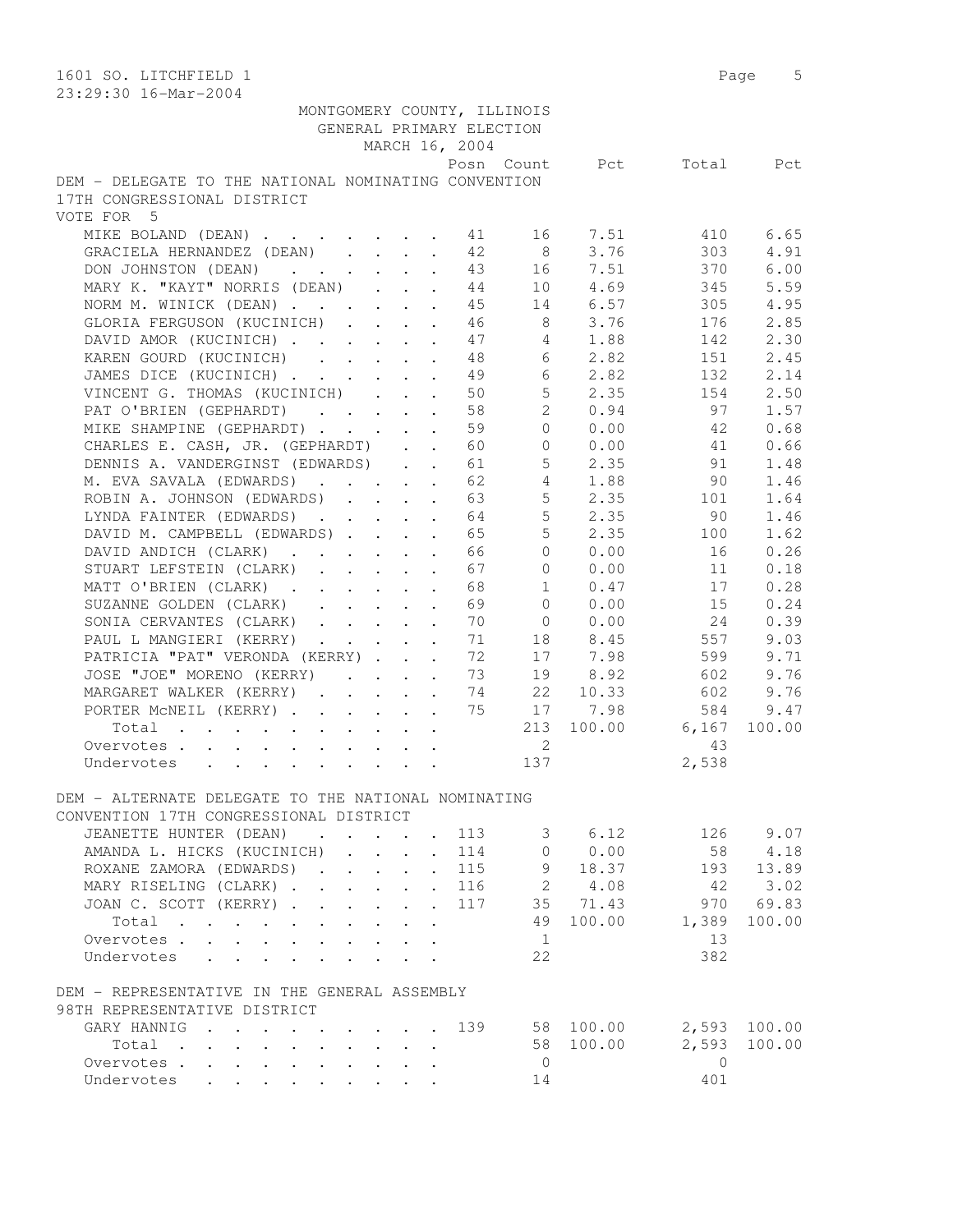| 1601 SO. LITCHFIELD 1<br>23:29:30 16-Mar-2004                                     |                |                             |                    | Page 6       |
|-----------------------------------------------------------------------------------|----------------|-----------------------------|--------------------|--------------|
|                                                                                   |                | MONTGOMERY COUNTY, ILLINOIS |                    |              |
|                                                                                   |                | GENERAL PRIMARY ELECTION    |                    |              |
|                                                                                   | MARCH 16, 2004 |                             |                    |              |
|                                                                                   |                |                             | Posn Count Pct     | Total Pct    |
| DEM - CIRCUIT CLERK                                                               |                |                             |                    |              |
| NO CANDIDATE FILED                                                                |                |                             |                    |              |
| Total                                                                             |                | $\circ$                     | $\mathbf{0}$       |              |
| Overvotes.                                                                        |                | $\overline{0}$              | $\bigcap$          |              |
| Undervotes                                                                        |                | 72                          | 2,994              |              |
| DEM - STATE'S ATTORNEY                                                            |                |                             |                    |              |
| JIM ROBERTS 167 56 100.00                                                         |                |                             |                    | 2,511 100.00 |
| Total                                                                             |                |                             | 56 100.00<br>2,511 | 100.00       |
| Overvotes                                                                         |                | $\overline{0}$              | $\overline{0}$     |              |
| Undervotes                                                                        |                | 16                          | 483                |              |
|                                                                                   |                |                             |                    |              |
| DEM - CORONER                                                                     |                |                             |                    |              |
| RICKEY L. BROADDUS 170 51 100.00                                                  |                |                             |                    | 2,367 100.00 |
| Total                                                                             |                |                             | 51 100.00          | 2,367 100.00 |
| Overvotes.                                                                        |                | $\overline{0}$              | $\overline{0}$     |              |
| Undervotes                                                                        |                | 21                          | 627                |              |
| DEM - COUNTY BOARD DISTRICT 5                                                     |                |                             |                    |              |
| COUNTY BOARD MEMBER                                                               |                |                             |                    |              |
| FRANK J. KOMOR, JR. 174 47 100.00                                                 |                |                             |                    | 261 100.00   |
| Total                                                                             |                |                             | 47 100.00<br>261   | 100.00       |
| Overvotes.                                                                        |                | $\overline{0}$              | $\bigcirc$         |              |
| Undervotes                                                                        |                | 25                          | 108                |              |
|                                                                                   |                |                             |                    |              |
| DEM - JUDGE OF THE SUPREME COURT                                                  |                |                             |                    |              |
| 5TH JUDICIAL DISTRICT (VAC.HON.HARRISON II)                                       |                |                             |                    |              |
| GORDON E. MAAG 191 35 100.00                                                      |                |                             | 35 100.00          | 1,795 100.00 |
| Total<br>Overvotes.                                                               |                | $\overline{0}$              | $\overline{0}$     | 1,795 100.00 |
| Undervotes                                                                        |                | 37                          | 1,199              |              |
|                                                                                   |                |                             |                    |              |
| DEM - JUDGE OF THE APPELLATE COURT                                                |                |                             |                    |              |
| 5TH JUDICIAL DISTRICT (VAC.HON.RARICK)                                            |                |                             |                    |              |
| JAMES K. DONOVAN                                                                  |                | 196                         | 40 100.00          | 1,900 100.00 |
| Total                                                                             |                |                             | 40 100.00<br>1,900 | 100.00       |
| Overvotes                                                                         |                | $\overline{0}$              | $\overline{0}$     |              |
| Undervotes<br>$\sim$ $\sim$                                                       |                | 32                          | 1,094              |              |
|                                                                                   |                |                             |                    |              |
| DEM - JUDGE OF THE CIRCUIT COURT<br>4TH JUD. CIRC. MONTGOMERY CO. (VAC.HON.HUBER) |                |                             |                    |              |
| KELLY D. LONG 203                                                                 |                |                             | 54 100.00          | 2,423 100.00 |
| Total                                                                             |                |                             | 2,423<br>54 100.00 | 100.00       |
| Overvotes                                                                         |                | $\overline{0}$              | 0                  |              |
| Undervotes                                                                        |                | 18                          | 571                |              |
|                                                                                   |                |                             |                    |              |
| DEM - PRECINCT COMMITTEEMAN                                                       |                |                             |                    |              |
| SOUTH LITCHFIELD 1                                                                |                |                             |                    |              |
| ROBERT L. KOMOR                                                                   |                | 218                         | 31 50.00           |              |
| SHARON KUCHAR                                                                     |                | 219                         | 31 50.00           |              |
| Total                                                                             |                | 62                          | 100.00             |              |
| Overvotes                                                                         |                | 2                           |                    |              |
| Undervotes                                                                        |                | 8                           |                    |              |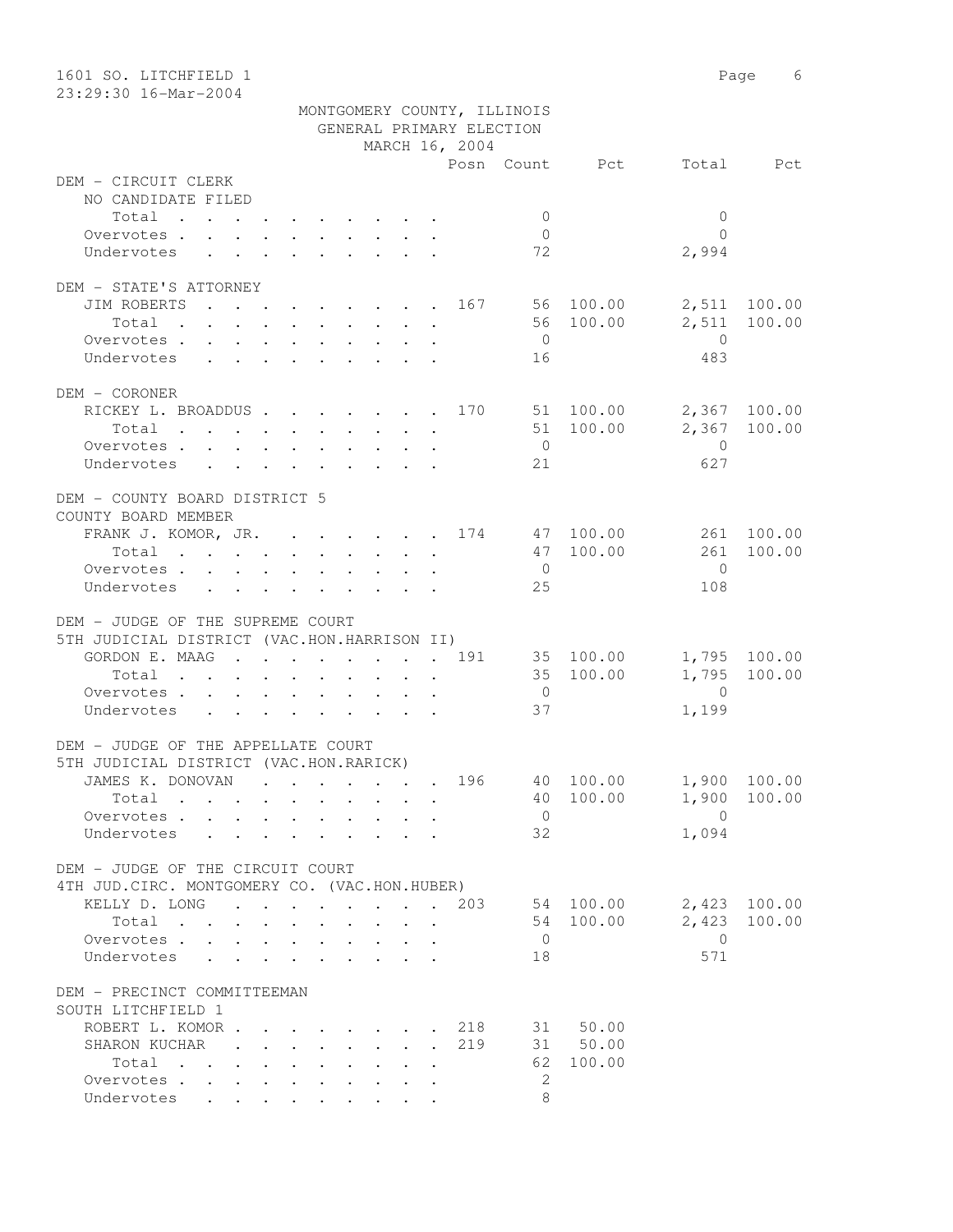| 1601 SO. LITCHFIELD 1 |                                                                                          |         |               |               |         |                |  |                          |                             |        | Page  |        |
|-----------------------|------------------------------------------------------------------------------------------|---------|---------------|---------------|---------|----------------|--|--------------------------|-----------------------------|--------|-------|--------|
| 23:29:30 16-Mar-2004  |                                                                                          |         |               |               |         |                |  |                          |                             |        |       |        |
|                       |                                                                                          |         |               |               |         |                |  |                          | MONTGOMERY COUNTY, ILLINOIS |        |       |        |
|                       |                                                                                          |         |               |               |         |                |  | GENERAL PRIMARY ELECTION |                             |        |       |        |
|                       |                                                                                          |         |               |               |         |                |  | MARCH 16, 2004           |                             |        |       |        |
|                       |                                                                                          |         |               |               |         |                |  |                          | Posn Count                  | Pct    | Total | Pct    |
| MONTGOMERY COUNTY     |                                                                                          |         |               |               |         |                |  |                          |                             |        |       |        |
| YES                   | $\mathbf{r}$ , and $\mathbf{r}$ , and $\mathbf{r}$ , and $\mathbf{r}$ , and $\mathbf{r}$ |         |               |               |         |                |  | 246                      | 37                          | 37.37  | 1,971 | 43.10  |
| NO.                   | $\cdot$                                                                                  | $\cdot$ | $\sim$        | $\sim$ $\sim$ |         | $\sim$ $\sim$  |  | 247                      | 62                          | 62.63  | 2,602 | 56.90  |
| Total                 | $\cdot$                                                                                  | $\sim$  | $\sim$ $\sim$ | $\sim$ $\sim$ | $\cdot$ | $\cdot$        |  |                          | 99                          | 100.00 | 4,573 | 100.00 |
| Overvotes.            | $\sim$                                                                                   | $\sim$  | $\sim$ $\sim$ | $\sim$ $\sim$ | $\sim$  | $\overline{a}$ |  |                          | 0                           |        | 4     |        |
| Undervotes            |                                                                                          |         |               |               |         |                |  |                          | 12                          |        | 416   |        |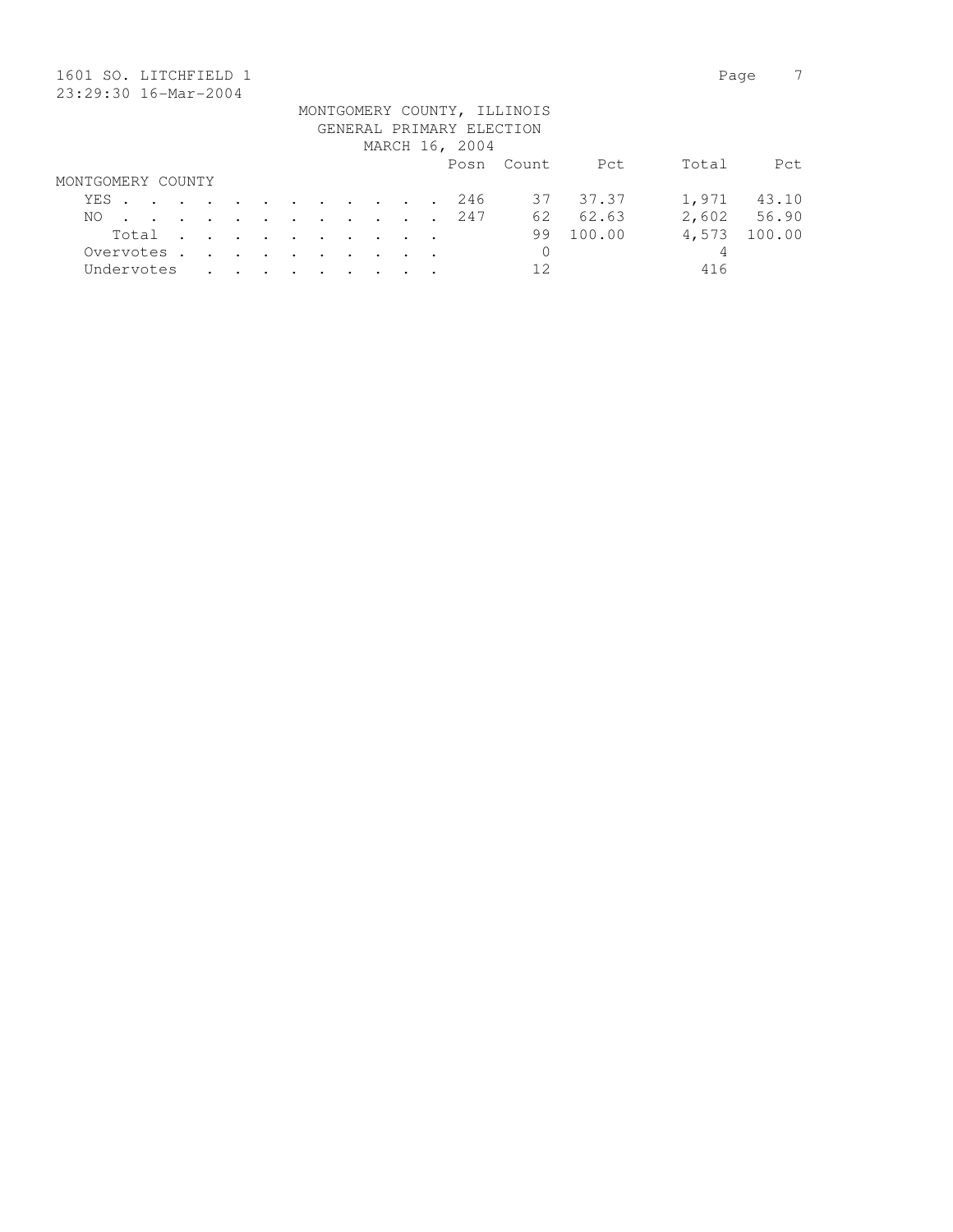1602 SO. LITCHFIELD 2 Page 1 23:29:30 16-Mar-2004

|                                                                                                                                                                                                                                                                                                                                                                                                                                                                                                                            |                            |                                                                                                                                     |                                                             | GENERAL PRIMARY ELECTION |                |                                |                |        |
|----------------------------------------------------------------------------------------------------------------------------------------------------------------------------------------------------------------------------------------------------------------------------------------------------------------------------------------------------------------------------------------------------------------------------------------------------------------------------------------------------------------------------|----------------------------|-------------------------------------------------------------------------------------------------------------------------------------|-------------------------------------------------------------|--------------------------|----------------|--------------------------------|----------------|--------|
|                                                                                                                                                                                                                                                                                                                                                                                                                                                                                                                            |                            |                                                                                                                                     |                                                             | MARCH 16, 2004           |                |                                |                |        |
|                                                                                                                                                                                                                                                                                                                                                                                                                                                                                                                            |                            |                                                                                                                                     |                                                             |                          |                | Posn Count Pct                 | Total          | Pct    |
| Precincts Counted - TOTAL                                                                                                                                                                                                                                                                                                                                                                                                                                                                                                  |                            | $\cdot$ $\cdot$ $\cdot$ $\cdot$ $\cdot$                                                                                             |                                                             |                          | $\mathbf{1}$   | 2.38                           | 42             | 100.00 |
| Registered Voters - TOTAL                                                                                                                                                                                                                                                                                                                                                                                                                                                                                                  |                            | $\begin{array}{cccccccccccccc} \bullet & \bullet & \bullet & \bullet & \bullet & \bullet & \bullet & \bullet & \bullet \end{array}$ |                                                             |                          | 655            |                                | 18,263         |        |
| Ballots Cast - TOTAL<br>$\cdot$ $\cdot$                                                                                                                                                                                                                                                                                                                                                                                                                                                                                    |                            | $\cdot$ $\cdot$ $\cdot$ $\cdot$ $\cdot$ $\cdot$                                                                                     |                                                             |                          | 160            | 24.43                          | 5,007          | 27.42  |
| Ballots Cast - BLANK<br>$\mathbf{r}$ , $\mathbf{r}$ , $\mathbf{r}$                                                                                                                                                                                                                                                                                                                                                                                                                                                         |                            | $\cdot$ $\cdot$ $\cdot$ $\cdot$ $\cdot$                                                                                             |                                                             |                          | $\overline{0}$ | 0.00                           | 71             | 0.39   |
| Ballots Cast - REPUBLICAN<br>$\mathbf{L}$                                                                                                                                                                                                                                                                                                                                                                                                                                                                                  | $\mathcal{L}^{\text{max}}$ |                                                                                                                                     |                                                             |                          | 22             |                                | 1,683          |        |
| Ballots Cast - REP. YELLOW                                                                                                                                                                                                                                                                                                                                                                                                                                                                                                 | $\mathbf{L}$               |                                                                                                                                     | $\mathbf{L}$ and $\mathbf{L}$                               |                          | 22             |                                | 894            |        |
| Ballots Cast - REP. FED. 17TH                                                                                                                                                                                                                                                                                                                                                                                                                                                                                              | $\sim$ 100 $\sim$          |                                                                                                                                     | $\mathcal{L}^{\text{max}}$ , and $\mathcal{L}^{\text{max}}$ |                          | $\overline{0}$ |                                | $\overline{2}$ |        |
| Ballots Cast - DEMOCRATIC<br>and the contract of the contract of the contract of the contract of the contract of the contract of the contract of the contract of the contract of the contract of the contract of the contract of the contract of the contra                                                                                                                                                                                                                                                                |                            |                                                                                                                                     |                                                             |                          | 133            |                                | 3,004          |        |
| Ballots Cast - DEM. GREEN                                                                                                                                                                                                                                                                                                                                                                                                                                                                                                  |                            | $\mathbf{r}$ , $\mathbf{r}$ , $\mathbf{r}$ , $\mathbf{r}$ , $\mathbf{r}$                                                            |                                                             |                          | 130            |                                | 1,839          |        |
| Ballots Cast - DEM. FED. 17TH                                                                                                                                                                                                                                                                                                                                                                                                                                                                                              |                            |                                                                                                                                     |                                                             |                          | 3              |                                | 6              |        |
| Ballots Cast - NONPARTISAN                                                                                                                                                                                                                                                                                                                                                                                                                                                                                                 |                            | $\begin{array}{cccccccccccccc} \bullet & \bullet & \bullet & \bullet & \bullet & \bullet & \bullet & \bullet & \bullet \end{array}$ |                                                             |                          | 5              |                                | 320            |        |
| Ballots Cast - NON. WHITE                                                                                                                                                                                                                                                                                                                                                                                                                                                                                                  |                            |                                                                                                                                     |                                                             |                          | 5              |                                | 281            |        |
|                                                                                                                                                                                                                                                                                                                                                                                                                                                                                                                            |                            | $\cdot$ $\cdot$ $\cdot$ $\cdot$ $\cdot$ $\cdot$                                                                                     |                                                             |                          |                |                                |                |        |
| REP - PRESIDENT OF THE UNITED STATES                                                                                                                                                                                                                                                                                                                                                                                                                                                                                       |                            |                                                                                                                                     |                                                             |                          |                |                                |                |        |
| GEORGE W. BUSH                                                                                                                                                                                                                                                                                                                                                                                                                                                                                                             |                            |                                                                                                                                     |                                                             | 5                        |                | 100.00                         | 1,274          | 100.00 |
|                                                                                                                                                                                                                                                                                                                                                                                                                                                                                                                            |                            |                                                                                                                                     |                                                             |                          | 19<br>19       | 100.00                         | 1,274          | 100.00 |
| Total<br>$\mathbf{r}$ , and $\mathbf{r}$ , and $\mathbf{r}$ , and $\mathbf{r}$ , and $\mathbf{r}$                                                                                                                                                                                                                                                                                                                                                                                                                          |                            |                                                                                                                                     |                                                             |                          |                |                                |                |        |
| Overvotes                                                                                                                                                                                                                                                                                                                                                                                                                                                                                                                  |                            |                                                                                                                                     |                                                             |                          | $\overline{0}$ |                                | $\mathbf{0}$   |        |
| Undervotes<br>$\mathbf{r}$ , $\mathbf{r}$ , $\mathbf{r}$ , $\mathbf{r}$ , $\mathbf{r}$ , $\mathbf{r}$ , $\mathbf{r}$                                                                                                                                                                                                                                                                                                                                                                                                       |                            |                                                                                                                                     |                                                             |                          | 3              |                                | 409            |        |
|                                                                                                                                                                                                                                                                                                                                                                                                                                                                                                                            |                            |                                                                                                                                     |                                                             |                          |                |                                |                |        |
| REP - UNITED STATES SENATOR                                                                                                                                                                                                                                                                                                                                                                                                                                                                                                |                            |                                                                                                                                     |                                                             |                          |                |                                |                |        |
| JIM OBERWEIS                                                                                                                                                                                                                                                                                                                                                                                                                                                                                                               |                            |                                                                                                                                     | $\ddot{\phantom{a}}$                                        | 9                        | $\mathbf{1}$   | 5.00                           | 256            | 17.26  |
| ANDY MCKENNA                                                                                                                                                                                                                                                                                                                                                                                                                                                                                                               |                            |                                                                                                                                     |                                                             | 10                       | 2              | 10.00                          | 210            | 14.16  |
| JOHN BORLING.<br>and the contract of the contract of the contract of the contract of the contract of                                                                                                                                                                                                                                                                                                                                                                                                                       |                            |                                                                                                                                     | $\ddot{\phantom{a}}$                                        | 11                       | $\circ$        | 0.00                           | 26             | 1.75   |
| STEVEN J. RAUSCHENBERGER                                                                                                                                                                                                                                                                                                                                                                                                                                                                                                   |                            |                                                                                                                                     |                                                             | 12                       | 2              | 10.00                          | 144            | 9.71   |
| JACK RYAN.<br>$\mathbf{r}$ , $\mathbf{r}$ , $\mathbf{r}$ , $\mathbf{r}$ , $\mathbf{r}$ , $\mathbf{r}$ , $\mathbf{r}$                                                                                                                                                                                                                                                                                                                                                                                                       |                            |                                                                                                                                     |                                                             | 13                       | 10             | 50.00                          | 663            | 44.71  |
| CHIRINJEEV KATHURIA (CHIRINJEEV KATHURIA)                                                                                                                                                                                                                                                                                                                                                                                                                                                                                  |                            |                                                                                                                                     |                                                             | 14                       | $\circ$        | 0.00                           | 15             | 1.01   |
| JONATHAN C. WRIGHT                                                                                                                                                                                                                                                                                                                                                                                                                                                                                                         |                            |                                                                                                                                     |                                                             | 15                       | 4              | 20.00                          | 136            | 9.17   |
| NORM HILL                                                                                                                                                                                                                                                                                                                                                                                                                                                                                                                  |                            |                                                                                                                                     |                                                             | 16                       |                | 5.00<br>$1 \quad \blacksquare$ | 33             | 2.23   |
| Total                                                                                                                                                                                                                                                                                                                                                                                                                                                                                                                      |                            |                                                                                                                                     |                                                             |                          | 20             | 100.00                         | 1,483          | 100.00 |
| Overvotes                                                                                                                                                                                                                                                                                                                                                                                                                                                                                                                  |                            |                                                                                                                                     |                                                             |                          | $\overline{0}$ |                                | 23             |        |
| Undervotes<br>$\mathbf{r} = \mathbf{r} \times \mathbf{r} \times \mathbf{r} \times \mathbf{r} \times \mathbf{r} \times \mathbf{r} \times \mathbf{r} \times \mathbf{r} \times \mathbf{r} \times \mathbf{r} \times \mathbf{r} \times \mathbf{r} \times \mathbf{r} \times \mathbf{r} \times \mathbf{r} \times \mathbf{r} \times \mathbf{r} \times \mathbf{r} \times \mathbf{r} \times \mathbf{r} \times \mathbf{r} \times \mathbf{r} \times \mathbf{r} \times \mathbf{r} \times \mathbf{r} \times \mathbf{r} \times \mathbf{r$ |                            |                                                                                                                                     |                                                             |                          | 2              |                                | 177            |        |
|                                                                                                                                                                                                                                                                                                                                                                                                                                                                                                                            |                            |                                                                                                                                     |                                                             |                          |                |                                |                |        |
| REP - REPRESENTATIVE IN CONGRESS                                                                                                                                                                                                                                                                                                                                                                                                                                                                                           |                            |                                                                                                                                     |                                                             |                          |                |                                |                |        |
| 17TH CONGRESSIONAL DISTRICT                                                                                                                                                                                                                                                                                                                                                                                                                                                                                                |                            |                                                                                                                                     |                                                             |                          |                |                                |                |        |
| ANDREA LANE ZINGA                                                                                                                                                                                                                                                                                                                                                                                                                                                                                                          |                            |                                                                                                                                     |                                                             | 23                       | 11             | 100.00                         | 360            | 100.00 |
| Total<br>$\mathbf{r}$ , and $\mathbf{r}$ , and $\mathbf{r}$ , and $\mathbf{r}$ , and $\mathbf{r}$                                                                                                                                                                                                                                                                                                                                                                                                                          |                            |                                                                                                                                     |                                                             |                          | 11             | 100.00                         | 360            | 100.00 |
| Overvotes                                                                                                                                                                                                                                                                                                                                                                                                                                                                                                                  |                            |                                                                                                                                     |                                                             |                          | $\Omega$       |                                | $\overline{0}$ |        |
| Undervotes<br>the contract of the contract of the contract of the contract of the contract of the contract of the contract of                                                                                                                                                                                                                                                                                                                                                                                              |                            |                                                                                                                                     |                                                             |                          | 11             |                                | 327            |        |
|                                                                                                                                                                                                                                                                                                                                                                                                                                                                                                                            |                            |                                                                                                                                     |                                                             |                          |                |                                |                |        |
| REP - DELEGATE TO THE NATIONAL NOMINATING CONVENTION                                                                                                                                                                                                                                                                                                                                                                                                                                                                       |                            |                                                                                                                                     |                                                             |                          |                |                                |                |        |
| 17TH CONGRESSIONAL DISTRICT                                                                                                                                                                                                                                                                                                                                                                                                                                                                                                |                            |                                                                                                                                     |                                                             |                          |                |                                |                |        |
| VOTE FOR 3                                                                                                                                                                                                                                                                                                                                                                                                                                                                                                                 |                            |                                                                                                                                     |                                                             |                          |                |                                |                |        |
| THOMAS G. GETZ (BUSH) .                                                                                                                                                                                                                                                                                                                                                                                                                                                                                                    |                            | and the state of the state                                                                                                          |                                                             | 35                       | 16             | 30.19                          | 522            | 33.27  |
| REGAN E. RAMSEY (BUSH)                                                                                                                                                                                                                                                                                                                                                                                                                                                                                                     |                            |                                                                                                                                     |                                                             | 36                       | 18             | 33.96                          | 522            | 33.27  |
| D. KAY LONG (BUSH)                                                                                                                                                                                                                                                                                                                                                                                                                                                                                                         | $\ddot{\phantom{a}}$       | $\ddot{\phantom{a}}$                                                                                                                |                                                             | 37                       | 19             | 35.85                          | 525            | 33.46  |
| Total<br>$\sim$ $\sim$<br>$\mathcal{L}(\mathbf{r})$ , and $\mathcal{L}(\mathbf{r})$ , and $\mathcal{L}(\mathbf{r})$<br>$\bullet$                                                                                                                                                                                                                                                                                                                                                                                           |                            |                                                                                                                                     |                                                             |                          | 53             | 100.00                         | 1,569          | 100.00 |
| Overvotes                                                                                                                                                                                                                                                                                                                                                                                                                                                                                                                  |                            |                                                                                                                                     |                                                             |                          | $\mathbf{0}$   |                                | $\mathbf{0}$   |        |
| Undervotes                                                                                                                                                                                                                                                                                                                                                                                                                                                                                                                 |                            |                                                                                                                                     |                                                             |                          | 13             |                                | 492            |        |
|                                                                                                                                                                                                                                                                                                                                                                                                                                                                                                                            |                            |                                                                                                                                     |                                                             |                          |                |                                |                |        |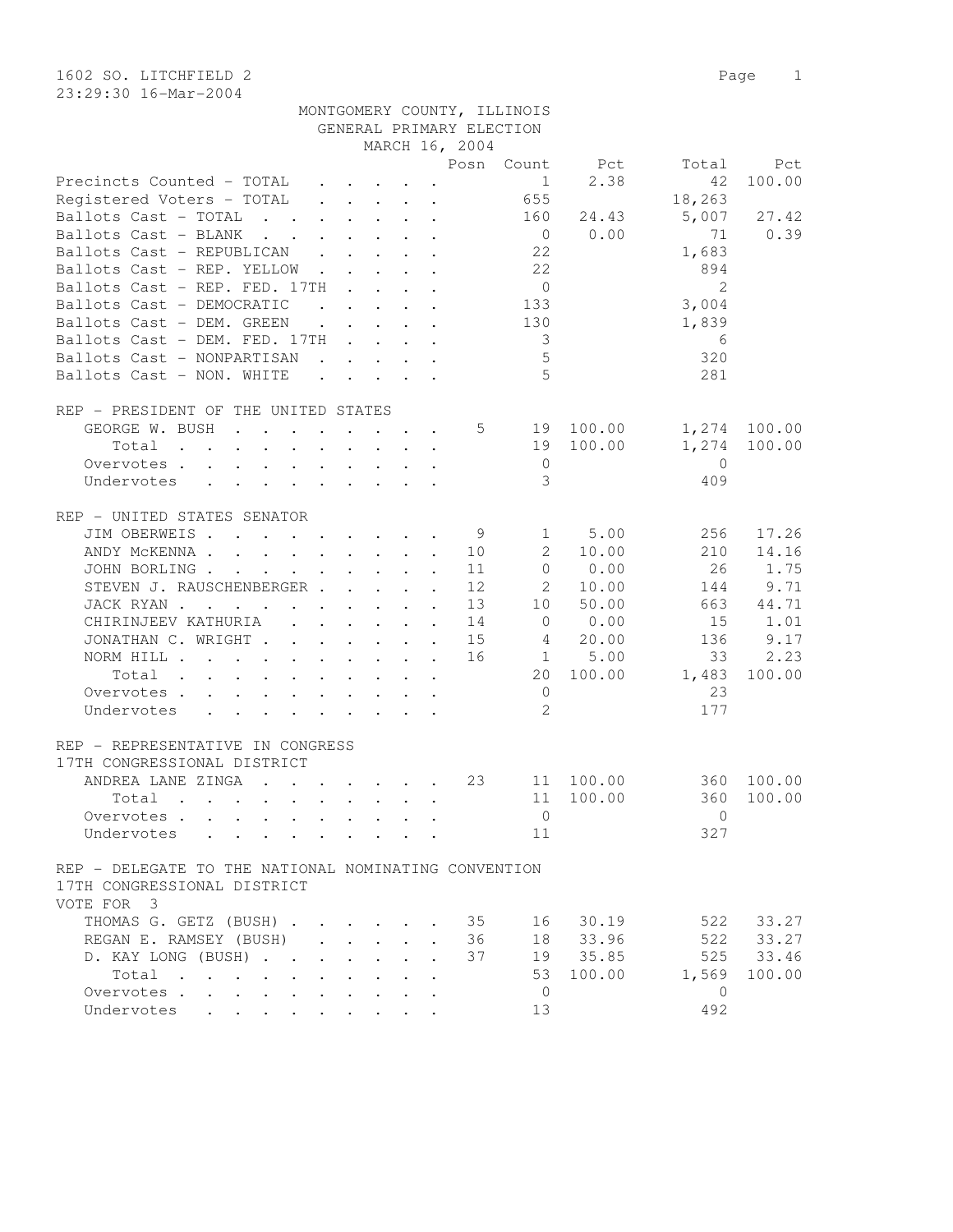| 1602 SO. LITCHFIELD 2<br>23:29:30 16-Mar-2004                                  |                          |                       | Page 2    |
|--------------------------------------------------------------------------------|--------------------------|-----------------------|-----------|
| MONTGOMERY COUNTY, ILLINOIS                                                    |                          |                       |           |
| GENERAL PRIMARY ELECTION                                                       |                          |                       |           |
| MARCH 16, 2004                                                                 |                          |                       |           |
|                                                                                | Posn Count Pct Total Pct |                       |           |
| REP - ALTERNATE DELEGATE TO THE NATIONAL NOMINATING                            |                          |                       |           |
| CONVENTION 17TH CONGRESSIONAL DISTRICT                                         |                          |                       |           |
| VOTE FOR 3                                                                     |                          |                       |           |
| TIMOTHY B. ZOLLINGER (BUSH) 43 17 34.00<br>CANDICE D. TREES (BUSH) 44 17 34.00 |                          |                       | 496 33.88 |
|                                                                                |                          |                       | 489 33.40 |
| NORINE K. HAMMOND (BUSH) 45 16 32.00 479 32.72                                 | 50 100.00 1,464 100.00   |                       |           |
| Total                                                                          |                          |                       |           |
| Overvotes                                                                      | $\overline{0}$           | $\overline{0}$<br>597 |           |
| Undervotes                                                                     | 16                       |                       |           |
| REP - REPRESENTATIVE IN THE GENERAL ASSEMBLY<br>98TH REPRESENTATIVE DISTRICT   |                          |                       |           |
| NO CANDIDATE FILED                                                             |                          |                       |           |
| Total                                                                          | $\bigcirc$               | $\mathbf{0}$          |           |
| Overvotes.                                                                     | $\bigcirc$               | $\Omega$              |           |
| Undervotes                                                                     | 22                       | 1,679                 |           |
|                                                                                |                          |                       |           |
| REP - CIRCUIT CLERK                                                            |                          |                       |           |
| MARY WEBB 86 21 100.00 1,501 100.00                                            |                          |                       |           |
| Total                                                                          | 21 100.00                | 1,501 100.00          |           |
| Overvotes                                                                      | $\overline{0}$           | $\overline{0}$        |           |
| Undervotes                                                                     | 1                        | 178                   |           |
| REP - STATE'S ATTORNEY                                                         |                          |                       |           |
| NO CANDIDATE FILED                                                             |                          |                       |           |
| Total                                                                          | $\bigcirc$               | $\mathbf 0$           |           |
| Overvotes                                                                      | $\overline{0}$           | $\Omega$              |           |
| Undervotes                                                                     | 22                       | 1,679                 |           |
| REP - CORONER                                                                  |                          |                       |           |
| NO CANDIDATE FILED                                                             |                          |                       |           |
| Total                                                                          | $\mathbf{0}$             | $\mathbf 0$           |           |
| Overvotes                                                                      | $\mathbf{0}$             | $\Omega$              |           |
| Undervotes                                                                     | 22                       | 1,679                 |           |
| REP - COUNTY BOARD DISTRICT 5                                                  |                          |                       |           |
| COUNTY BOARD MEMBER                                                            |                          |                       |           |
| NO CANDIDATE FILED                                                             |                          |                       |           |
| Total<br>$\mathbf{r}$ , $\mathbf{r}$ , $\mathbf{r}$ , $\mathbf{r}$             | $\mathbf{0}$             | $\mathbf{0}$          |           |
| Overvotes                                                                      | $\mathbf{0}$             | $\Omega$              |           |
| Undervotes                                                                     | 22                       | 109                   |           |
| REP - JUDGE OF THE SUPREME COURT                                               |                          |                       |           |
| 5TH JUDICIAL DISTRICT (VAC.HON.HARRISON II)                                    |                          |                       |           |
| LLOYD A. KARMEIER<br>. 113                                                     | 18 100.00                | 1,304 100.00          |           |
| Total                                                                          | 18 100.00                | 1,304                 | 100.00    |
| Overvotes                                                                      | 0                        | $\overline{0}$        |           |
| Undervotes                                                                     | 4                        | 375                   |           |
|                                                                                |                          |                       |           |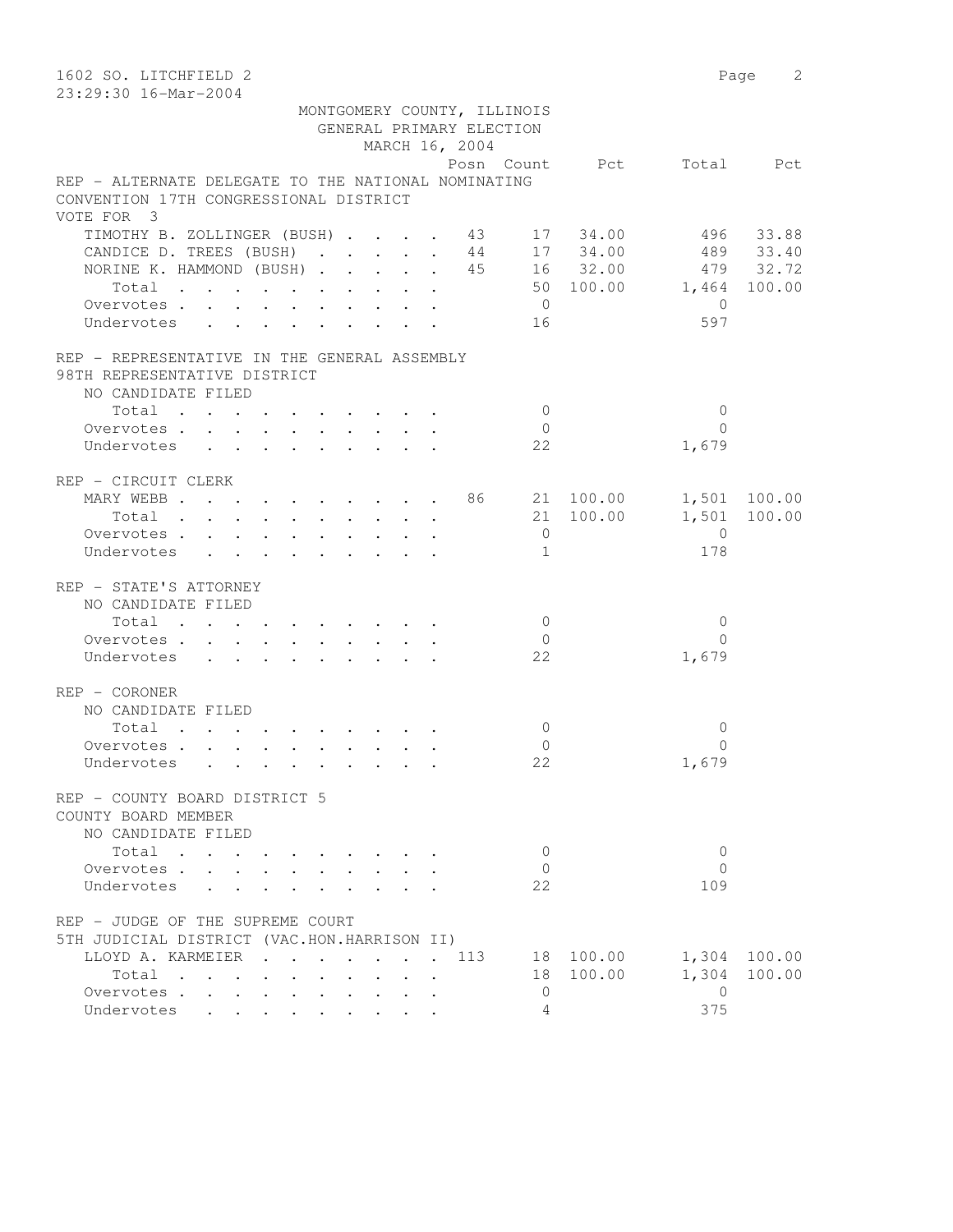| 1602 SO. LITCHFIELD 2                         | 3<br>Page |
|-----------------------------------------------|-----------|
| $23:29:30$ 16-Mar-2004                        |           |
| MONTGOMERY COUNTY, ILLINOIS                   |           |
| GENERAL PRIMARY ELECTION                      |           |
| MARCH 16, 2004                                |           |
| Posn Count Pct                                | Total Pct |
| REP - JUDGE OF THE APPELLATE COURT            |           |
| 5TH JUDICIAL DISTRICT (VAC.HON.RARICK)        |           |
| NO CANDIDATE FILED                            |           |
| Total<br>$\Omega$                             | $\Omega$  |
| $\Omega$<br>Overvotes                         | $\Omega$  |
| 22<br>Undervotes                              | 1,679     |
|                                               |           |
| REP - JUDGE OF THE CIRCUIT COURT              |           |
| 4TH JUD. CIRC. MONTGOMERY CO. (VAC.HON.HUBER) |           |
| NO CANDIDATE FILED                            |           |
| Total<br>$\Omega$                             | $\Omega$  |
| $\Omega$<br>Overvotes                         | $\Omega$  |
| 22<br>Undervotes                              | 1,679     |
|                                               |           |
| REP - PRECINCT COMMITTEEMAN                   |           |
| SOUTH LITCHFIELD 2                            |           |
| NO CANDIDATE FILED                            |           |
| Total<br>$\Omega$                             |           |
| $\Omega$<br>Overvotes.                        |           |
| 22<br>Undervotes                              |           |
|                                               |           |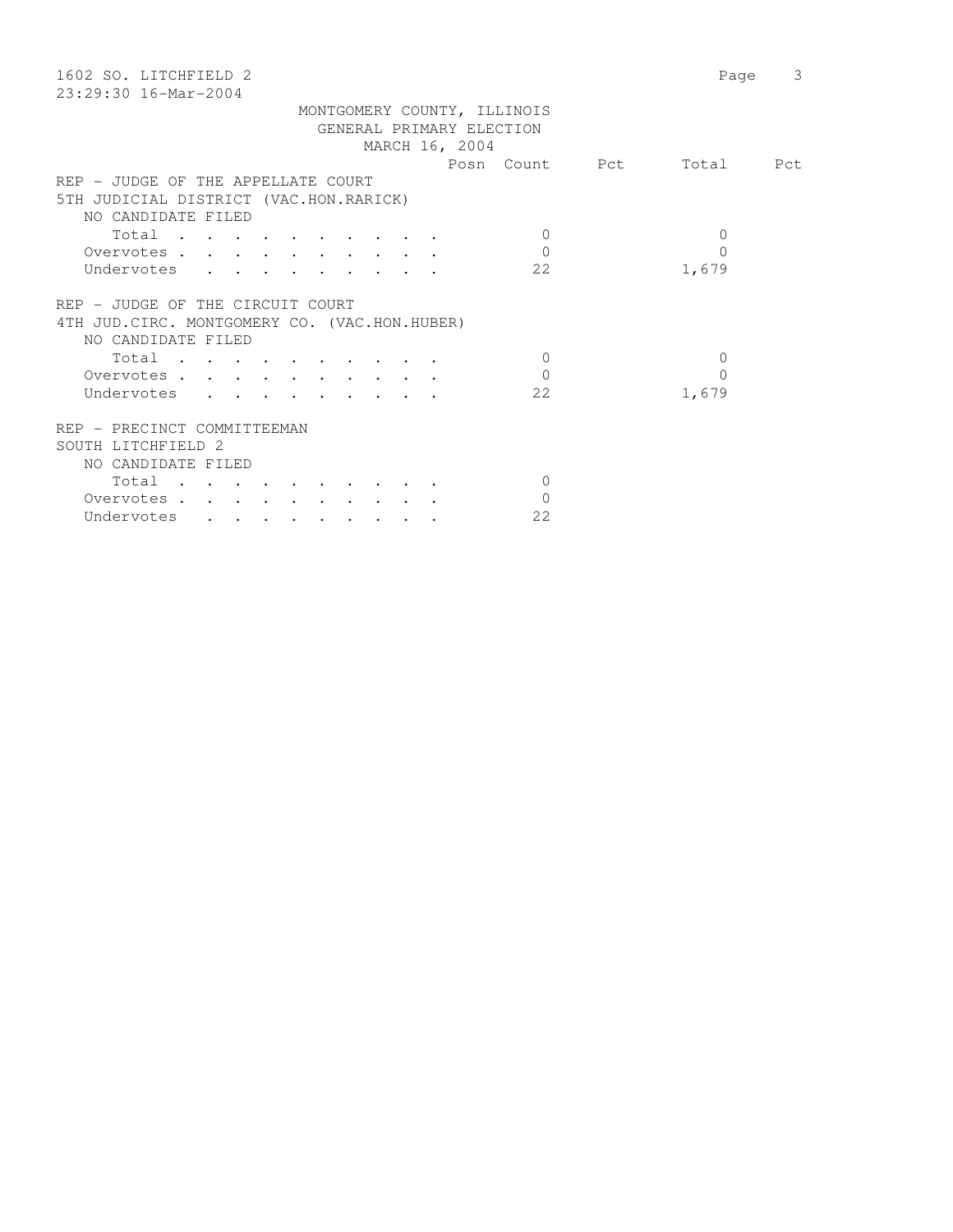1602 SO. LITCHFIELD 2 Page 4 23:29:30 16-Mar-2004 MONTGOMERY COUNTY, ILLINOIS GENERAL PRIMARY ELECTION MARCH 16, 2004 Posn Count Pct Total Pct DEM - PRESIDENT OF THE UNITED STATES JOHN EDWARDS . . . . . . . . . 5 23 17.97 435 15.70 WESLEY K. CLARK . . . . . . . . 6 2 1.56 40 1.44 HOWARD DEAN . . . . . . . . . 7 5 3.91 97 3.50 JOE LIEBERMAN . . . . . . . . 8 0 0.00 44 1.59 DENNIS J. KUCINICH . . . . . . . 9 2 1.56 29 1.05 LYNDON H. LaROUCHE, JR. . . . . . 10 0 0.00 10 0.36 CAROL MOSELEY BRAUN . . . . . . 11 2 1.56 40 1.44 ALFRED C. SHARPTON . . . . . . 12 0 0.00 19 0.69 JOHN F. KERRY . . . . . . . . 13 94 73.44 2,057 74.23 Total . . . . . . . . . . 128 100.00 2,771 100.00 Overvotes . . . . . . . . . . . . 1 11 Undervotes . . . . . . . . . 4 222 DEM - UNITED STATES SENATOR BARACK OBAMA . . . . . . . . 17 7 5.56 349 12.66 DANIEL W. HYNES . . . . . . . . 18 68 53.97 1,654 59.99 GERY CHICO . . . . . . . . . 19 2 1.59 20 0.73 MARIA PAPPAS . . . . . . . . . 20 2 1.59 51 1.85 M. BLAIR HULL . . . . . . . . 21 40 31.75 570 20.67 JOYCE WASHINGTON . . . . . . . 22 4 3.17 35 1.27 NANCY SKINNER . . . . . . 23 3 2.38 78 2.83 Total . . . . . . . . . . 126 100.00 2,757 100.00 Overvotes . . . . . . . . . . . 0 16 Undervotes . . . . . . . . . . 7 231 DEM - REPRESENTATIVE IN CONGRESS 17TH CONGRESSIONAL DISTRICT LANE A. EVANS . . . . . . . 34 85 100.00 1,244 100.00 Total . . . . . . . . . . 85 100.00 1,244 100.00 Overvotes . . . . . . . . . . 0 0 Undervotes . . . . . . . . . 48 540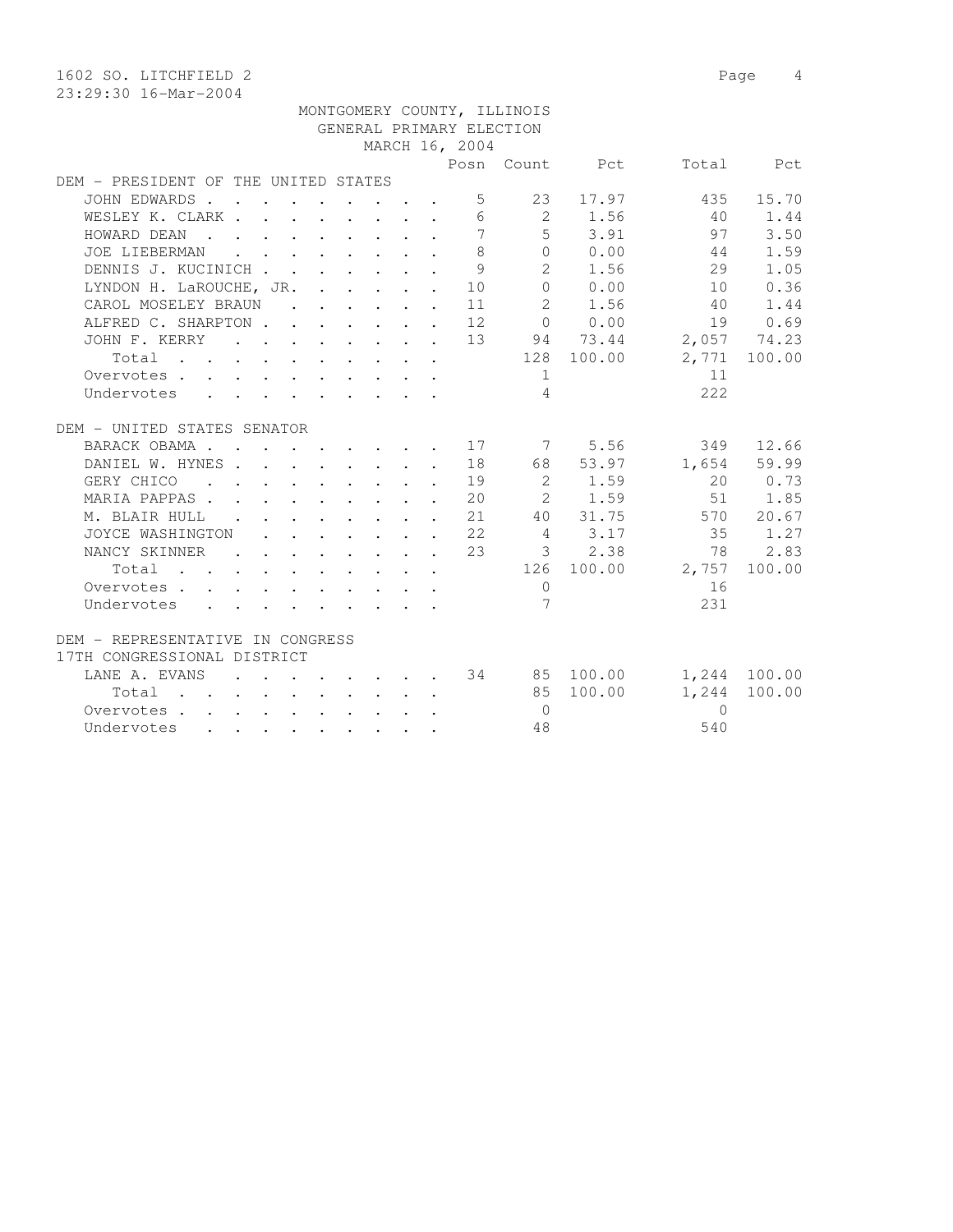| 1602 SO. LITCHFIELD 2                                                      |  |  |                |                             |            |                  | 5<br>Page |
|----------------------------------------------------------------------------|--|--|----------------|-----------------------------|------------|------------------|-----------|
| 23:29:30 16-Mar-2004                                                       |  |  |                |                             |            |                  |           |
|                                                                            |  |  |                | MONTGOMERY COUNTY, ILLINOIS |            |                  |           |
|                                                                            |  |  |                | GENERAL PRIMARY ELECTION    |            |                  |           |
|                                                                            |  |  | MARCH 16, 2004 |                             |            |                  |           |
|                                                                            |  |  |                | Posn Count                  | Pct        | Total            | Pct       |
| DEM - DELEGATE TO THE NATIONAL NOMINATING CONVENTION                       |  |  |                |                             |            |                  |           |
| 17TH CONGRESSIONAL DISTRICT                                                |  |  |                |                             |            |                  |           |
| VOTE FOR 5                                                                 |  |  |                |                             |            |                  |           |
| MIKE BOLAND (DEAN)                                                         |  |  | 41             | 25                          | 5.81       | 410              | 6.65      |
| GRACIELA HERNANDEZ (DEAN)                                                  |  |  | 42             | 19                          | 4.42       | 303              | 4.91      |
| DON JOHNSTON (DEAN)                                                        |  |  | 43             |                             | 30 6.98    | 370              | 6.00      |
| MARY K. "KAYT" NORRIS (DEAN)                                               |  |  | 44             |                             | 20 4.65    | 345              | 5.59      |
| NORM M. WINICK (DEAN)                                                      |  |  | 45             |                             | 14 3.26    | 305              | 4.95      |
| GLORIA FERGUSON (KUCINICH)                                                 |  |  | 46             |                             | 17 3.95    | 176              | 2.85      |
| DAVID AMOR (KUCINICH)                                                      |  |  | 47             | 12 <sup>°</sup>             | 2.79       | 142              | 2.30      |
| KAREN GOURD (KUCINICH)                                                     |  |  | 48             | 15                          | 3.49       | 151              | 2.45      |
| JAMES DICE (KUCINICH)                                                      |  |  | 49             | 14                          | 3.26       | 132              | 2.14      |
| VINCENT G. THOMAS (KUCINICH)                                               |  |  | 50             | 14                          | 3.26       | 154              | 2.50      |
| PAT O'BRIEN (GEPHARDT)                                                     |  |  | 58             | 13                          | 3.02       | 97               | 1.57      |
|                                                                            |  |  | 59             | $6\overline{6}$             | 1.40       | -42              | 0.68      |
| MIKE SHAMPINE (GEPHARDT)                                                   |  |  | 60             |                             | $5 \t1.16$ | 41               | 0.66      |
| CHARLES E. CASH, JR. (GEPHARDT)<br>DENNIS A. VANDERGINST (EDWARDS)         |  |  |                |                             |            | 91               |           |
|                                                                            |  |  | 61             |                             | 8<br>1.86  |                  | 1.48      |
| M. EVA SAVALA (EDWARDS)                                                    |  |  | 62             | 8                           | 1.86       | 90               | 1.46      |
| ROBIN A. JOHNSON (EDWARDS)                                                 |  |  | 63             | 9                           | 2.09       | 101              | 1.64      |
| LYNDA FAINTER (EDWARDS)                                                    |  |  | 64             | 6                           | 1.40       | 90               | 1.46      |
| DAVID M. CAMPBELL (EDWARDS)                                                |  |  | 65             | 9                           | 2.09       | 100              | 1.62      |
| DAVID ANDICH (CLARK)                                                       |  |  | 66             | 1                           | 0.23       | 16               | 0.26      |
| STUART LEFSTEIN (CLARK)                                                    |  |  | 67             | $\overline{2}$              | 0.47       | 11               | 0.18      |
| MATT O'BRIEN (CLARK)                                                       |  |  | 68             | 3 <sup>7</sup>              | 0.70       | 17               | 0.28      |
| SUZANNE GOLDEN (CLARK)                                                     |  |  | 69             | 1                           | 0.23       | 15               | 0.24      |
| SONIA CERVANTES (CLARK)                                                    |  |  | 70             | 1                           | 0.23       | 24               | 0.39      |
| PAUL L MANGIERI (KERRY)                                                    |  |  | 71             |                             | 34 7.91    | 557              | 9.03      |
| PATRICIA "PAT" VERONDA (KERRY)                                             |  |  | 72             |                             | 37 8.60    | 599              | 9.71      |
| JOSE "JOE" MORENO (KERRY)                                                  |  |  | 73             | 35                          | 8.14       | 602              | 9.76      |
| MARGARET WALKER (KERRY)                                                    |  |  | 74             | 35                          | 8.14       | 602              | 9.76      |
| PORTER MCNEIL (KERRY)                                                      |  |  | 75             | 37                          | 8.60       | 584              | 9.47      |
| Total                                                                      |  |  |                | 430                         | 100.00     | 6,167            | 100.00    |
| Overvotes                                                                  |  |  |                | 6                           |            | 43               |           |
| Undervotes                                                                 |  |  |                | 205                         |            | 2,538            |           |
|                                                                            |  |  |                |                             |            |                  |           |
| DEM - ALTERNATE DELEGATE TO THE NATIONAL NOMINATING                        |  |  |                |                             |            |                  |           |
| CONVENTION 17TH CONGRESSIONAL DISTRICT                                     |  |  |                |                             |            |                  |           |
| JEANETTE HUNTER (DEAN) 113 8 7.77<br>AMANDA L. HICKS (KUCINICH) 114 6 5.83 |  |  |                |                             |            | 126 9.07         |           |
| AMANDA L. HICKS (KUCINICH)                                                 |  |  |                |                             |            | 58               | 4.18      |
| ROXANE ZAMORA (EDWARDS) 115 17 16.50                                       |  |  |                |                             |            |                  | 193 13.89 |
| MARY RISELING (CLARK) 116 3 2.91                                           |  |  |                |                             |            | 42               | 3.02      |
| JOAN C. SCOTT (KERRY) 117 69 66.99                                         |  |  |                |                             |            |                  | 970 69.83 |
| Total                                                                      |  |  |                |                             |            | 103 100.00 1,389 | 100.00    |
| Overvotes.                                                                 |  |  |                | $\frac{1}{2}$               |            | 13               |           |
| Undervotes                                                                 |  |  |                | 29                          |            | 382              |           |
| DEM - REPRESENTATIVE IN THE GENERAL ASSEMBLY                               |  |  |                |                             |            |                  |           |
| 98TH REPRESENTATIVE DISTRICT                                               |  |  |                |                             |            |                  |           |
| GARY HANNIG 139 98 100.00 2,593 100.00                                     |  |  |                |                             |            |                  |           |
| Total                                                                      |  |  |                |                             | 98 100.00  | 2,593            | 100.00    |
| Overvotes.                                                                 |  |  |                | $\overline{0}$              |            | $\bigcirc$       |           |
| Undervotes                                                                 |  |  |                | 32                          |            | 401              |           |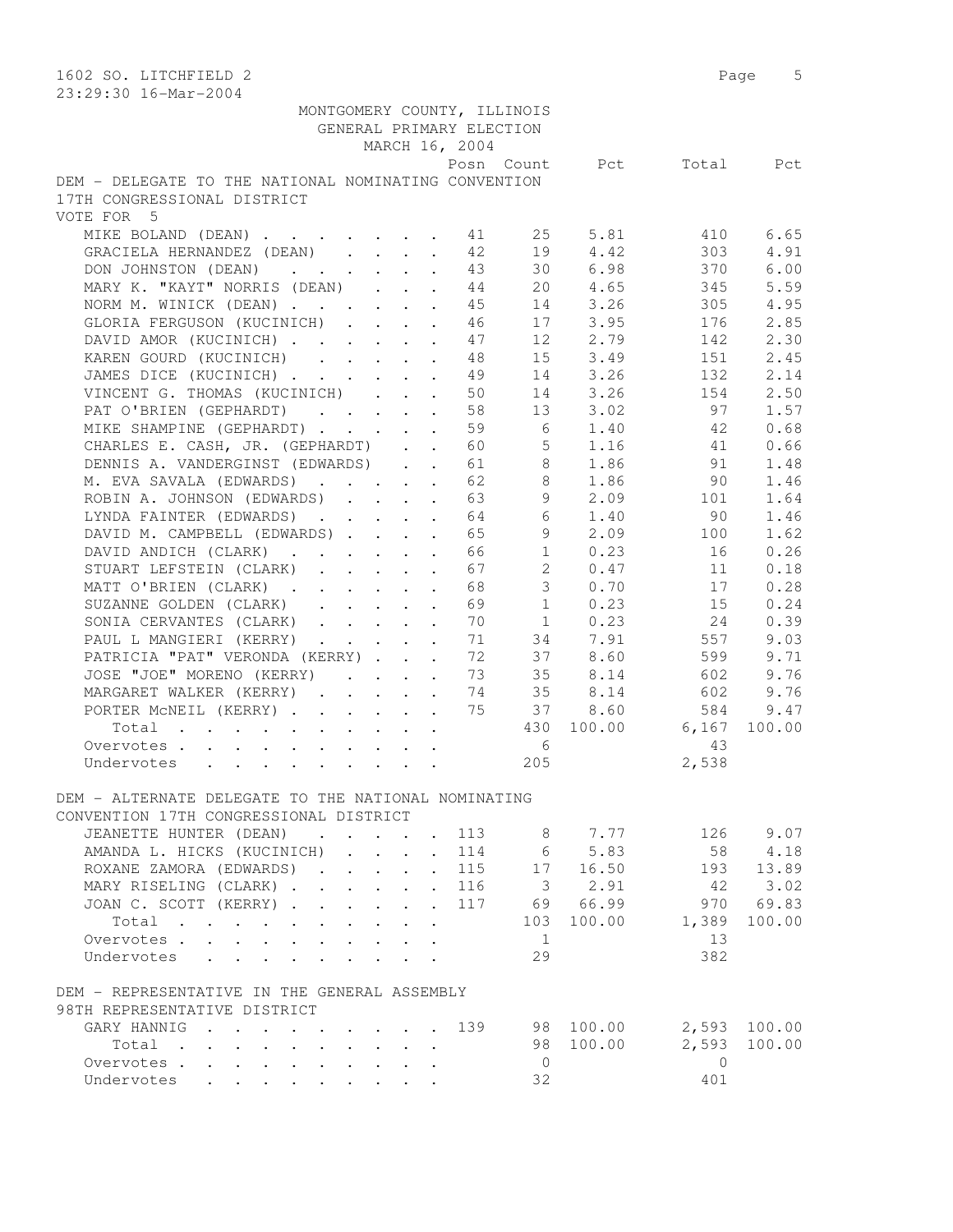| 1602 SO. LITCHFIELD 2                         |                             |                      |                       | Page 6       |  |  |  |  |  |  |  |  |
|-----------------------------------------------|-----------------------------|----------------------|-----------------------|--------------|--|--|--|--|--|--|--|--|
| 23:29:30 16-Mar-2004                          |                             |                      |                       |              |  |  |  |  |  |  |  |  |
|                                               | MONTGOMERY COUNTY, ILLINOIS |                      |                       |              |  |  |  |  |  |  |  |  |
| GENERAL PRIMARY ELECTION<br>MARCH 16, 2004    |                             |                      |                       |              |  |  |  |  |  |  |  |  |
|                                               |                             |                      |                       |              |  |  |  |  |  |  |  |  |
|                                               |                             |                      | Posn Count Pct        | Total Pct    |  |  |  |  |  |  |  |  |
| DEM - CIRCUIT CLERK                           |                             |                      |                       |              |  |  |  |  |  |  |  |  |
| NO CANDIDATE FILED                            |                             |                      |                       |              |  |  |  |  |  |  |  |  |
| Total                                         |                             | $\overline{0}$       | $\mathbf{0}$          |              |  |  |  |  |  |  |  |  |
| Overvotes.<br>Undervotes                      |                             | $\overline{0}$       | $\bigcap$             |              |  |  |  |  |  |  |  |  |
|                                               |                             | 130                  | 2,994                 |              |  |  |  |  |  |  |  |  |
| DEM - STATE'S ATTORNEY                        |                             |                      |                       |              |  |  |  |  |  |  |  |  |
| JIM ROBERTS                                   | $\cdots$ 167 93 100.00      |                      |                       | 2,511 100.00 |  |  |  |  |  |  |  |  |
| Total                                         |                             |                      | 93 100.00<br>2,511    | 100.00       |  |  |  |  |  |  |  |  |
| Overvotes                                     |                             | $\overline{0}$       | $\overline{0}$        |              |  |  |  |  |  |  |  |  |
| Undervotes                                    |                             | 37                   | 483                   |              |  |  |  |  |  |  |  |  |
|                                               |                             |                      |                       |              |  |  |  |  |  |  |  |  |
| DEM - CORONER                                 |                             |                      |                       |              |  |  |  |  |  |  |  |  |
| RICKEY L. BROADDUS 170 92 100.00              |                             |                      |                       | 2,367 100.00 |  |  |  |  |  |  |  |  |
| Total                                         |                             |                      | 92 100.00             | 2,367 100.00 |  |  |  |  |  |  |  |  |
| Overvotes                                     |                             | $\overline{0}$       | $\overline{0}$        |              |  |  |  |  |  |  |  |  |
| Undervotes                                    |                             | 38                   | 627                   |              |  |  |  |  |  |  |  |  |
|                                               |                             |                      |                       |              |  |  |  |  |  |  |  |  |
| DEM - COUNTY BOARD DISTRICT 5                 |                             |                      |                       |              |  |  |  |  |  |  |  |  |
| COUNTY BOARD MEMBER                           |                             |                      |                       |              |  |  |  |  |  |  |  |  |
| FRANK J. KOMOR, JR. 174 94 100.00             |                             |                      |                       | 261 100.00   |  |  |  |  |  |  |  |  |
| Total                                         |                             |                      | 94 100.00<br>261      | 100.00       |  |  |  |  |  |  |  |  |
| Overvotes.                                    |                             | $\overline{0}$       | $\bigcirc$            |              |  |  |  |  |  |  |  |  |
| Undervotes                                    |                             | 36                   | 108                   |              |  |  |  |  |  |  |  |  |
|                                               |                             |                      |                       |              |  |  |  |  |  |  |  |  |
| DEM - JUDGE OF THE SUPREME COURT              |                             |                      |                       |              |  |  |  |  |  |  |  |  |
| 5TH JUDICIAL DISTRICT (VAC.HON.HARRISON II)   |                             |                      |                       |              |  |  |  |  |  |  |  |  |
| GORDON E. MAAG 191                            |                             |                      | 70 100.00             | 1,795 100.00 |  |  |  |  |  |  |  |  |
| Total                                         |                             |                      | 70 100.00             | 1,795 100.00 |  |  |  |  |  |  |  |  |
| Overvotes.                                    |                             | $\overline{0}$       | $\overline{0}$        |              |  |  |  |  |  |  |  |  |
| Undervotes                                    |                             | 60                   | 1,199                 |              |  |  |  |  |  |  |  |  |
|                                               |                             |                      |                       |              |  |  |  |  |  |  |  |  |
| DEM - JUDGE OF THE APPELLATE COURT            |                             |                      |                       |              |  |  |  |  |  |  |  |  |
| 5TH JUDICIAL DISTRICT (VAC.HON.RARICK)        |                             |                      |                       |              |  |  |  |  |  |  |  |  |
| JAMES K. DONOVAN                              |                             | 196                  | 78 100.00             | 1,900 100.00 |  |  |  |  |  |  |  |  |
| Total                                         |                             |                      | 78 100.00<br>1,900    | 100.00       |  |  |  |  |  |  |  |  |
| Overvotes.                                    |                             | $\overline{0}$       | $\overline{0}$        |              |  |  |  |  |  |  |  |  |
| Undervotes<br>$\sim$ $\sim$                   |                             | 52                   | 1,094                 |              |  |  |  |  |  |  |  |  |
|                                               |                             |                      |                       |              |  |  |  |  |  |  |  |  |
| DEM - JUDGE OF THE CIRCUIT COURT              |                             |                      |                       |              |  |  |  |  |  |  |  |  |
| 4TH JUD. CIRC. MONTGOMERY CO. (VAC.HON.HUBER) |                             |                      |                       |              |  |  |  |  |  |  |  |  |
| KELLY D. LONG 203                             |                             |                      | 94 100.00<br>2,423    | 2,423 100.00 |  |  |  |  |  |  |  |  |
| Total                                         |                             |                      | 94 100.00             | 100.00       |  |  |  |  |  |  |  |  |
| Overvotes<br>Undervotes                       |                             | $\overline{0}$<br>36 | $\overline{0}$<br>571 |              |  |  |  |  |  |  |  |  |
|                                               |                             |                      |                       |              |  |  |  |  |  |  |  |  |
| DEM - PRECINCT COMMITTEEMAN                   |                             |                      |                       |              |  |  |  |  |  |  |  |  |
| SOUTH LITCHFIELD 2                            |                             |                      |                       |              |  |  |  |  |  |  |  |  |
| GLENN W. PAINTER                              |                             | 218                  | 102 100.00            |              |  |  |  |  |  |  |  |  |
| Total                                         |                             | 102                  | 100.00                |              |  |  |  |  |  |  |  |  |
| Overvotes.                                    |                             | 0                    |                       |              |  |  |  |  |  |  |  |  |
| Undervotes                                    |                             | 28                   |                       |              |  |  |  |  |  |  |  |  |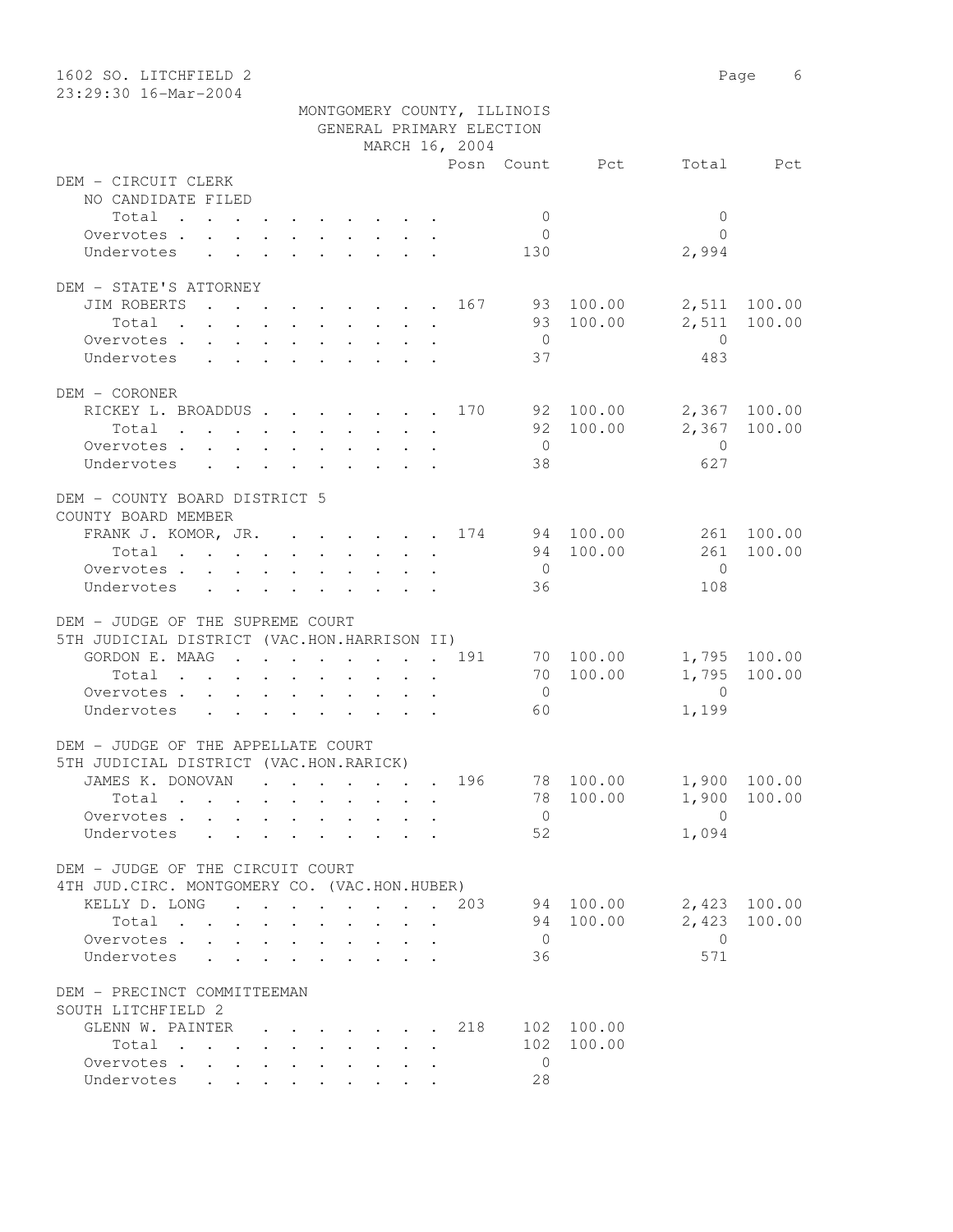| 1602 SO. LITCHFIELD 2    |                             |             |  |  |                      |         |                                                                                          |               |                      |         |                                                |  |  |                |            |        | Page  |        |
|--------------------------|-----------------------------|-------------|--|--|----------------------|---------|------------------------------------------------------------------------------------------|---------------|----------------------|---------|------------------------------------------------|--|--|----------------|------------|--------|-------|--------|
| 23:29:30 16-Mar-2004     |                             |             |  |  |                      |         |                                                                                          |               |                      |         |                                                |  |  |                |            |        |       |        |
|                          | MONTGOMERY COUNTY, ILLINOIS |             |  |  |                      |         |                                                                                          |               |                      |         |                                                |  |  |                |            |        |       |        |
| GENERAL PRIMARY ELECTION |                             |             |  |  |                      |         |                                                                                          |               |                      |         |                                                |  |  |                |            |        |       |        |
|                          |                             |             |  |  |                      |         |                                                                                          |               |                      |         |                                                |  |  | MARCH 16, 2004 |            |        |       |        |
|                          |                             |             |  |  |                      |         |                                                                                          |               |                      |         |                                                |  |  |                | Posn Count | Pct    | Total | Pct    |
| MONTGOMERY COUNTY        |                             |             |  |  |                      |         |                                                                                          |               |                      |         |                                                |  |  |                |            |        |       |        |
|                          | YES                         |             |  |  |                      |         | $\mathbf{r}$ , and $\mathbf{r}$ , and $\mathbf{r}$ , and $\mathbf{r}$ , and $\mathbf{r}$ |               |                      |         |                                                |  |  | 246            | 61         | 43.26  | 1,971 | 43.10  |
|                          | NO.                         |             |  |  | $\ddot{\phantom{a}}$ | $\cdot$ | $\sim$ $\sim$ $\sim$                                                                     |               | $\sim$ $\sim$ $\sim$ |         | $\mathbf{r}$ and $\mathbf{r}$ and $\mathbf{r}$ |  |  | 247            | 80         | 56.74  | 2,602 | 56.90  |
|                          |                             | Total       |  |  | $\ddot{\phantom{a}}$ | $\sim$  | $\sim$                                                                                   | $\sim$        | $\cdot$              | $\cdot$ |                                                |  |  |                | 141        | 100.00 | 4,573 | 100.00 |
|                          |                             | Overvotes . |  |  | $\sim$               | $\sim$  | $\sim$ $\sim$                                                                            | $\sim$ $\sim$ | $\sim$               | $\sim$  |                                                |  |  |                | 0          |        | 4     |        |
|                          |                             | Undervotes  |  |  |                      |         |                                                                                          |               |                      |         |                                                |  |  |                | 16         |        | 416   |        |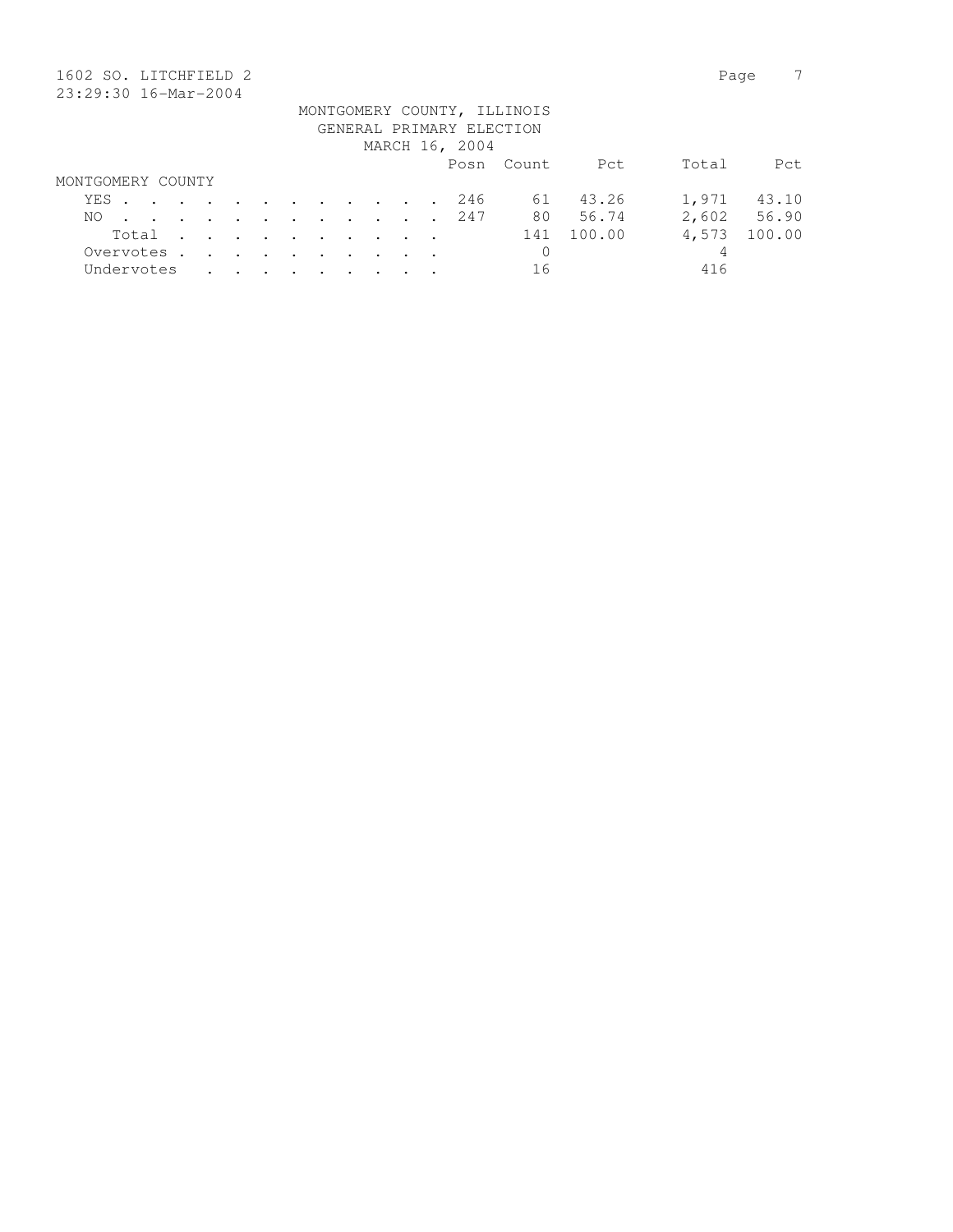1603 SO. LITCHFIELD 3 Page 1 23:29:30 16-Mar-2004

|                                                                                                                                  |                                                           |              |                                                                                                                           |                         |                      |                          | MONTGOMERY COUNTY, ILLINOIS |                |               |            |
|----------------------------------------------------------------------------------------------------------------------------------|-----------------------------------------------------------|--------------|---------------------------------------------------------------------------------------------------------------------------|-------------------------|----------------------|--------------------------|-----------------------------|----------------|---------------|------------|
|                                                                                                                                  |                                                           |              |                                                                                                                           |                         |                      | GENERAL PRIMARY ELECTION |                             |                |               |            |
|                                                                                                                                  |                                                           |              |                                                                                                                           |                         |                      | MARCH 16, 2004           |                             |                |               |            |
|                                                                                                                                  |                                                           |              |                                                                                                                           |                         |                      |                          |                             | Posn Count Pct | Total         | Pct        |
| Precincts Counted - TOTAL                                                                                                        |                                                           |              | $\begin{array}{cccccccccccccc} \bullet & \bullet & \bullet & \bullet & \bullet & \bullet & \bullet & \bullet \end{array}$ |                         |                      |                          | 1                           | 2.38           | 42            | 100.00     |
| Registered Voters - TOTAL                                                                                                        |                                                           |              | $\mathbf{r}$ , and $\mathbf{r}$ , and $\mathbf{r}$                                                                        |                         |                      |                          | 384                         |                | 18,263        |            |
| Ballots Cast - TOTAL<br><b>Contract Contract Contract</b>                                                                        |                                                           |              | $\mathbf{r}$ , $\mathbf{r}$ , $\mathbf{r}$ , $\mathbf{r}$                                                                 |                         |                      |                          | 56                          | 14.58          | 5,007         | 27.42      |
| Ballots Cast - BLANK<br>$\mathbf{r}$ . The set of $\mathbf{r}$                                                                   |                                                           |              | $\mathbf{r}$ , $\mathbf{r}$ , $\mathbf{r}$ , $\mathbf{r}$                                                                 |                         |                      |                          | 2                           | 0.52           | 71            | 0.39       |
| Ballots Cast - REPUBLICAN                                                                                                        | $\mathbf{L}$                                              |              |                                                                                                                           |                         |                      |                          | $\overline{5}$              |                | 1,683         |            |
| Ballots Cast - REP. YELLOW.                                                                                                      |                                                           |              |                                                                                                                           |                         |                      |                          | 5                           |                | 894           |            |
|                                                                                                                                  |                                                           | $\mathbf{L}$ |                                                                                                                           | $\cdot$ $\cdot$ $\cdot$ |                      |                          | $\overline{0}$              |                | $\mathcal{L}$ |            |
| Ballots Cast - REP. FED. 17TH                                                                                                    |                                                           |              | $\cdot$ $\cdot$ $\cdot$ $\cdot$                                                                                           |                         |                      |                          |                             |                |               |            |
| Ballots Cast - DEMOCRATIC                                                                                                        |                                                           |              | $\cdot$                                                                                                                   |                         |                      |                          | 48                          |                | 3,004         |            |
| Ballots Cast - DEM. GREEN                                                                                                        |                                                           |              | $\cdots$                                                                                                                  |                         |                      |                          | 48                          |                | 1,839         |            |
| Ballots Cast - DEM. FED. 17TH                                                                                                    |                                                           |              | $\mathbf{r}$ . The set of $\mathbf{r}$                                                                                    |                         |                      |                          | $\overline{0}$              |                | - 6           |            |
| Ballots Cast - NONPARTISAN                                                                                                       |                                                           |              | $\mathbf{r}$ , and $\mathbf{r}$ , and $\mathbf{r}$                                                                        |                         |                      |                          | 3                           |                | 320           |            |
| Ballots Cast - NON. WHITE                                                                                                        | $\mathbf{r}$ , $\mathbf{r}$ , $\mathbf{r}$ , $\mathbf{r}$ |              |                                                                                                                           |                         |                      |                          | $\overline{3}$              |                | 281           |            |
|                                                                                                                                  |                                                           |              |                                                                                                                           |                         |                      |                          |                             |                |               |            |
| REP - PRESIDENT OF THE UNITED STATES                                                                                             |                                                           |              |                                                                                                                           |                         |                      |                          |                             |                |               |            |
| GEORGE W. BUSH                                                                                                                   |                                                           |              |                                                                                                                           |                         |                      | 5                        |                             | 4 100.00       | 1,274         | 100.00     |
| Total                                                                                                                            |                                                           |              |                                                                                                                           |                         |                      |                          |                             | 4 100.00       | 1,274         | 100.00     |
| Overvotes                                                                                                                        |                                                           |              |                                                                                                                           |                         |                      |                          | $\overline{0}$              |                | $\Omega$      |            |
| Undervotes                                                                                                                       |                                                           |              |                                                                                                                           |                         |                      |                          | $\mathbf{1}$                |                | 409           |            |
|                                                                                                                                  |                                                           |              |                                                                                                                           |                         |                      |                          |                             |                |               |            |
| REP - UNITED STATES SENATOR                                                                                                      |                                                           |              |                                                                                                                           |                         |                      |                          |                             |                |               |            |
| JIM OBERWEIS                                                                                                                     |                                                           |              |                                                                                                                           |                         |                      | - 9                      | $\mathbf{1}$                | 20.00          | 256           | 17.26      |
| ANDY MCKENNA.<br>and the contract of the contract of the                                                                         |                                                           |              |                                                                                                                           |                         |                      | 10                       | 0                           | 0.00           | 210           | 14.16      |
| JOHN BORLING.<br>the contract of the contract of the contract of the contract of the contract of the contract of the contract of |                                                           |              |                                                                                                                           |                         |                      | 11                       | $\circ$                     | 0.00           | 26            | 1.75       |
| STEVEN J. RAUSCHENBERGER                                                                                                         |                                                           |              |                                                                                                                           |                         |                      | 12                       | $\circ$                     | 0.00           | 144           | 9.71       |
| JACK RYAN                                                                                                                        |                                                           |              |                                                                                                                           |                         |                      | 13                       | 3                           | 60.00          | 663           | 44.71      |
|                                                                                                                                  |                                                           |              |                                                                                                                           |                         |                      |                          |                             |                |               |            |
| CHIRINJEEV KATHURIA (CHIRINJEEV KATHURIA)                                                                                        |                                                           |              |                                                                                                                           |                         |                      | 14                       |                             | 0 0.00         | 15            | 1.01       |
| JONATHAN C. WRIGHT                                                                                                               |                                                           |              |                                                                                                                           |                         |                      | 15                       |                             | 1 20.00        | 136           | 9.17       |
| NORM HILL $\ldots$ $\ldots$ $\ldots$ $\ldots$                                                                                    |                                                           |              |                                                                                                                           |                         |                      | 16                       |                             | 0 0.00         | 33            | 2.23       |
| Total<br>the contract of the contract of the contract of the contract of the contract of the contract of the contract of         |                                                           |              |                                                                                                                           |                         |                      |                          |                             | 5 100.00       | 1,483         | 100.00     |
| Overvotes                                                                                                                        |                                                           |              |                                                                                                                           |                         |                      |                          | $\circ$                     |                | 23            |            |
| Undervotes                                                                                                                       |                                                           |              |                                                                                                                           |                         |                      |                          | $\Omega$                    |                | 177           |            |
|                                                                                                                                  |                                                           |              |                                                                                                                           |                         |                      |                          |                             |                |               |            |
| REP - REPRESENTATIVE IN CONGRESS                                                                                                 |                                                           |              |                                                                                                                           |                         |                      |                          |                             |                |               |            |
| 17TH CONGRESSIONAL DISTRICT                                                                                                      |                                                           |              |                                                                                                                           |                         |                      |                          |                             |                |               |            |
| ANDREA LANE ZINGA<br>$\mathbf{r}$ , $\mathbf{r}$ , $\mathbf{r}$ , $\mathbf{r}$ , $\mathbf{r}$ , $\mathbf{r}$                     |                                                           |              |                                                                                                                           |                         |                      | 23                       | 3                           | 100.00         | 360           | 100.00     |
| Total<br>$\mathbf{r}$ , and $\mathbf{r}$ , and $\mathbf{r}$ , and $\mathbf{r}$ , and $\mathbf{r}$ , and $\mathbf{r}$             |                                                           |              |                                                                                                                           |                         |                      |                          |                             | 3 100.00       |               | 360 100.00 |
| Overvotes                                                                                                                        |                                                           |              |                                                                                                                           |                         |                      |                          | 0                           |                | $\mathbf{0}$  |            |
| Undervotes                                                                                                                       |                                                           |              |                                                                                                                           |                         |                      |                          | $\mathcal{L}$               |                | 327           |            |
|                                                                                                                                  |                                                           |              |                                                                                                                           |                         |                      |                          |                             |                |               |            |
| REP - DELEGATE TO THE NATIONAL NOMINATING CONVENTION                                                                             |                                                           |              |                                                                                                                           |                         |                      |                          |                             |                |               |            |
| 17TH CONGRESSIONAL DISTRICT                                                                                                      |                                                           |              |                                                                                                                           |                         |                      |                          |                             |                |               |            |
| VOTE FOR 3                                                                                                                       |                                                           |              |                                                                                                                           |                         |                      |                          |                             |                |               |            |
| THOMAS G. GETZ (BUSH)                                                                                                            |                                                           |              |                                                                                                                           |                         |                      | 35                       | 3                           | 30.00          |               | 522 33.27  |
| REGAN E. RAMSEY (BUSH)                                                                                                           |                                                           |              |                                                                                                                           |                         |                      | 36                       |                             | 3 30.00        |               | 522 33.27  |
|                                                                                                                                  |                                                           |              |                                                                                                                           |                         | $\ddot{\phantom{a}}$ | 37                       |                             | 4 40.00        |               | 525 33.46  |
| D. KAY LONG (BUSH)                                                                                                               |                                                           |              |                                                                                                                           |                         | $\ddot{\phantom{a}}$ |                          |                             |                |               |            |
| Total                                                                                                                            |                                                           |              |                                                                                                                           |                         | $\bullet$            |                          | 10                          | 100.00         | 1,569         | 100.00     |
| Overvotes                                                                                                                        |                                                           |              |                                                                                                                           |                         |                      |                          | 0                           |                | $\mathbf{0}$  |            |

Undervotes . . . . . . . . . . 5 492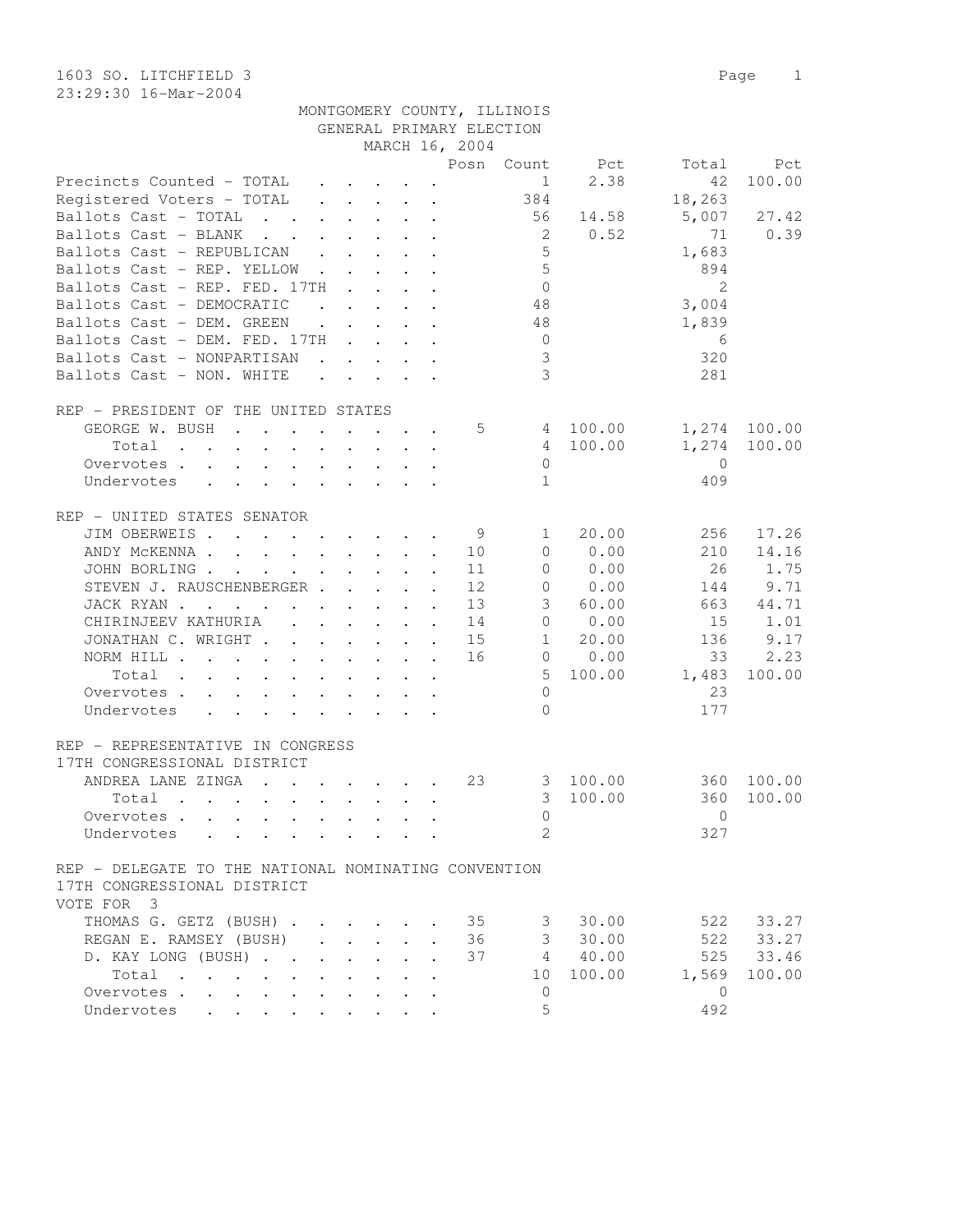| 1603 SO. LITCHFIELD 3<br>23:29:30 16-Mar-2004                  |                |                          |                | Page 2       |
|----------------------------------------------------------------|----------------|--------------------------|----------------|--------------|
| MONTGOMERY COUNTY, ILLINOIS                                    |                |                          |                |              |
| GENERAL PRIMARY ELECTION                                       |                |                          |                |              |
| MARCH 16, 2004                                                 |                |                          |                |              |
|                                                                |                | Posn Count Pct Total Pct |                |              |
| REP - ALTERNATE DELEGATE TO THE NATIONAL NOMINATING            |                |                          |                |              |
| CONVENTION 17TH CONGRESSIONAL DISTRICT                         |                |                          |                |              |
| VOTE FOR 3                                                     |                |                          |                |              |
| TIMOTHY B. ZOLLINGER (BUSH) 43 30.00                           |                |                          |                | 496 33.88    |
| CANDICE D. TREES (BUSH) 44 3 30.00 489 33.40                   |                |                          |                |              |
| NORINE K. HAMMOND (BUSH) 45 4 40.00 479 32.72                  |                |                          |                |              |
| Total                                                          |                | 10 100.00 1,464 100.00   |                |              |
| Overvotes                                                      | $\overline{0}$ |                          | $\overline{0}$ |              |
| Undervotes                                                     | .5             |                          | 597            |              |
| REP - REPRESENTATIVE IN THE GENERAL ASSEMBLY                   |                |                          |                |              |
| 98TH REPRESENTATIVE DISTRICT<br>NO CANDIDATE FILED             |                |                          |                |              |
| Total                                                          | $\overline{0}$ |                          | $\mathbf{0}$   |              |
| Overvotes.                                                     | $\mathbf{0}$   |                          | $\Omega$       |              |
| Undervotes                                                     | 5              |                          | 1,679          |              |
| REP - CIRCUIT CLERK                                            |                |                          |                |              |
| MARY WEBB 86 5 100.00 1,501 100.00                             |                |                          |                |              |
| Total                                                          |                | 5 100.00                 |                | 1,501 100.00 |
| Overvotes                                                      | $\circ$        |                          | $\overline{0}$ |              |
| Undervotes                                                     | $\Omega$       |                          | 178            |              |
| REP - STATE'S ATTORNEY                                         |                |                          |                |              |
| NO CANDIDATE FILED                                             |                |                          |                |              |
| Total                                                          | $\overline{0}$ |                          | $\mathbf{0}$   |              |
| Overvotes                                                      | 0              |                          | $\Omega$       |              |
| Undervotes                                                     | 5              |                          | 1,679          |              |
| REP - CORONER                                                  |                |                          |                |              |
| NO CANDIDATE FILED                                             |                |                          |                |              |
| Total                                                          | 0              |                          | 0              |              |
| Overvotes                                                      | $\mathbf{0}$   |                          | $\Omega$       |              |
| Undervotes                                                     | 5              |                          | 1,679          |              |
| REP - COUNTY BOARD DISTRICT 5<br>COUNTY BOARD MEMBER           |                |                          |                |              |
| NO CANDIDATE FILED                                             |                |                          |                |              |
| Total<br>$\mathbf{r} = \mathbf{r}$ , $\mathbf{r} = \mathbf{r}$ | $\mathbf{0}$   |                          | $\mathbf{0}$   |              |
| Overvotes                                                      | 0              |                          | $\Omega$       |              |
| Undervotes                                                     | 5              |                          | 109            |              |
| REP - JUDGE OF THE SUPREME COURT                               |                |                          |                |              |
| 5TH JUDICIAL DISTRICT (VAC.HON.HARRISON II)                    |                |                          |                |              |
| LLOYD A. KARMEIER<br>. 113                                     |                | 4 100.00                 |                | 1,304 100.00 |
| Total                                                          |                | 4 100.00                 | 1,304          | 100.00       |
| Overvotes                                                      | $\circ$        |                          | $\overline{0}$ |              |
| Undervotes                                                     | $\mathbf{1}$   |                          | 375            |              |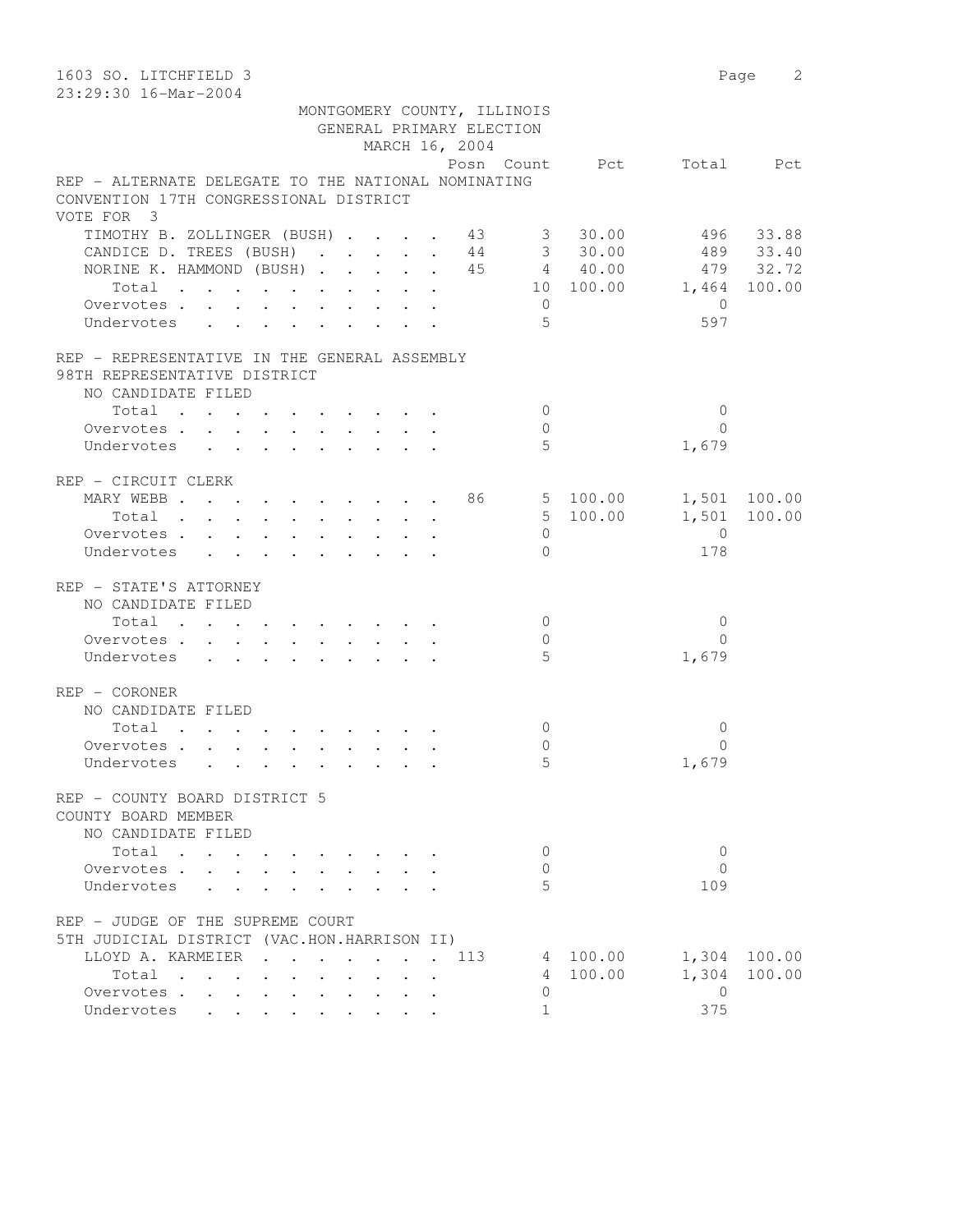| 1603 SO. LITCHFIELD 3<br>$23:29:30$ 16-Mar-2004 | 3<br>Page    |
|-------------------------------------------------|--------------|
|                                                 |              |
| MONTGOMERY COUNTY, ILLINOIS                     |              |
| GENERAL PRIMARY ELECTION                        |              |
| MARCH 16, 2004                                  |              |
| Posn Count Pct                                  | Total Pct    |
| REP - JUDGE OF THE APPELLATE COURT              |              |
| 5TH JUDICIAL DISTRICT (VAC.HON.RARICK)          |              |
| NO CANDIDATE FILED                              |              |
| Total<br>$\Omega$                               | $\Omega$     |
| $\mathbf{0}$<br>Overvotes                       | 0            |
| 5<br>Undervotes                                 | 1,679        |
|                                                 |              |
| REP - JUDGE OF THE CIRCUIT COURT                |              |
| 4TH JUD. CIRC. MONTGOMERY CO. (VAC.HON.HUBER)   |              |
| NO CANDIDATE FILED                              |              |
| $\Omega$                                        | $\mathbf{0}$ |
| Total                                           |              |
| $\mathbf{0}$<br>Overvotes                       | 0            |
| 5<br>Undervotes                                 | 1,679        |
|                                                 |              |
| REP - PRECINCT COMMITTEEMAN                     |              |
| SOUTH LITCHFIELD 3                              |              |
| NO CANDIDATE FILED                              |              |
| Total<br>$\Omega$                               |              |
| $\Omega$<br>Overvotes.                          |              |
| 5<br>Undervotes                                 |              |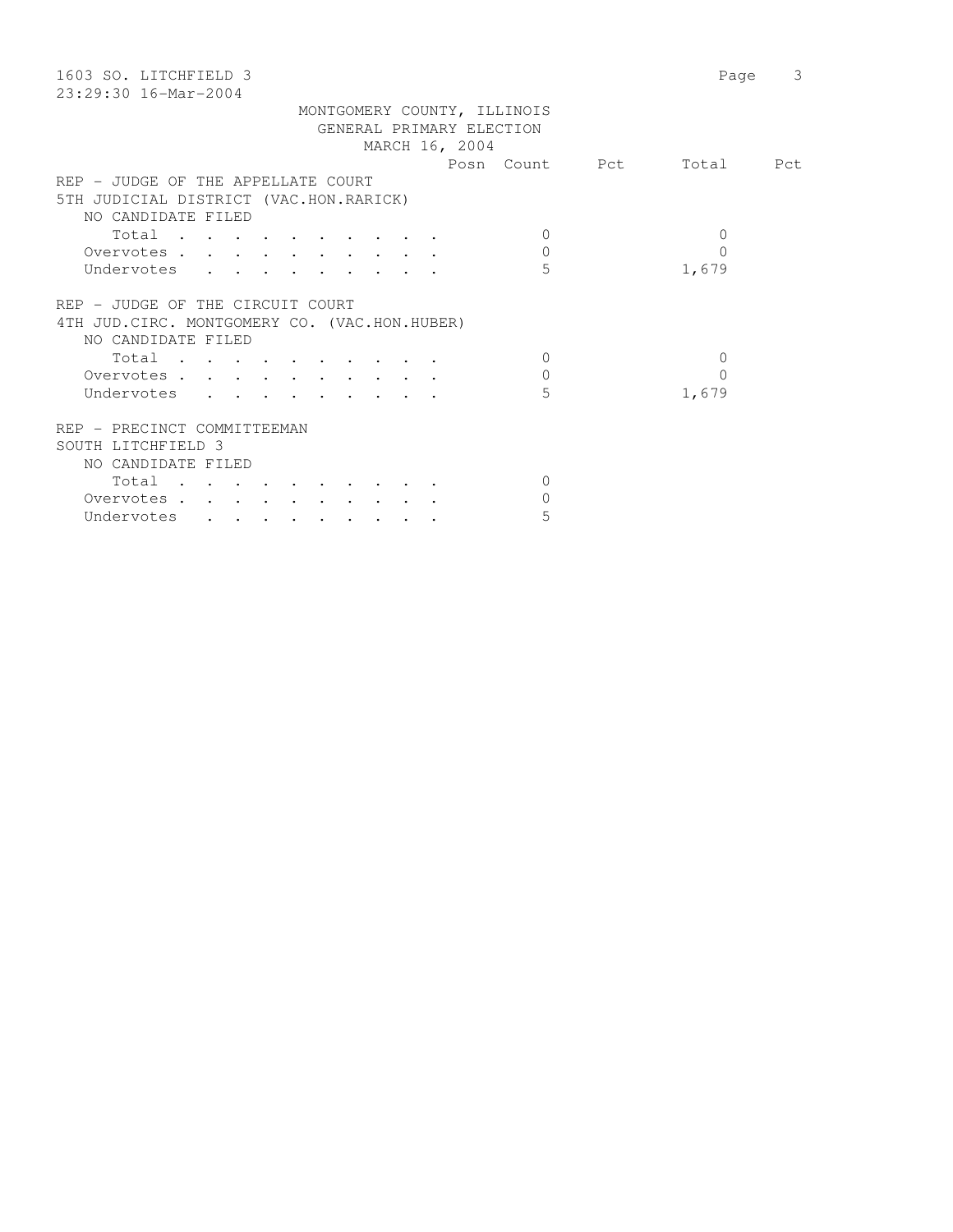1603 SO. LITCHFIELD 3 Page 4 23:29:30 16-Mar-2004 MONTGOMERY COUNTY, ILLINOIS GENERAL PRIMARY ELECTION MARCH 16, 2004 Posn Count Pct Total Pct DEM - PRESIDENT OF THE UNITED STATES JOHN EDWARDS . . . . . . . . . 5 11 26.83 435 15.70 WESLEY K. CLARK . . . . . . . . 6 1 2.44 40 1.44 HOWARD DEAN . . . . . . . . . 7 0 0.00 97 3.50 JOE LIEBERMAN . . . . . . . . 8 1 2.44 44 1.59 DENNIS J. KUCINICH . . . . . . . 9 0 0.00 29 1.05 LYNDON H. LaROUCHE, JR. . . . . . 10 0 0.00 10 0.36 CAROL MOSELEY BRAUN . . . . . . 11 0 0.00 40 1.44 ALFRED C. SHARPTON . . . . . . 12 0 0.00 19 0.69 JOHN F. KERRY . . . . . . . . 13 28 68.29 2,057 74.23 Total . . . . . . . . . . 41 100.00 2,771 100.00 Overvotes . . . . . . . . . . . 0 11 Undervotes . . . . . . . . . 7 222 DEM - UNITED STATES SENATOR BARACK OBAMA . . . . . . . . . 17 6 15.00 349 12.66 DANIEL W. HYNES . . . . . . . . 18 21 52.50 1,654 59.99

 GERY CHICO . . . . . . . . . 19 0 0.00 20 0.73 MARIA PAPPAS . . . . . . . . . 20 1 2.50 51 1.85 M. BLAIR HULL . . . . . . . . 21 9 22.50 570 20.67 JOYCE WASHINGTON . . . . . . . 22 1 2.50 35 1.27 NANCY SKINNER . . . . . . 23 2 5.00 78 2.83 Total . . . . . . . . . . 40 100.00 2,757 100.00 Overvotes . . . . . . . . . . . 0 16 Undervotes . . . . . . . . . 8 231 DEM - REPRESENTATIVE IN CONGRESS 17TH CONGRESSIONAL DISTRICT LANE A. EVANS . . . . . . . 34 29 100.00 1,244 100.00 Total . . . . . . . . . . 29 100.00 1,244 100.00 Overvotes . . . . . . . . . . 0 0 Undervotes . . . . . . . . . . 19 540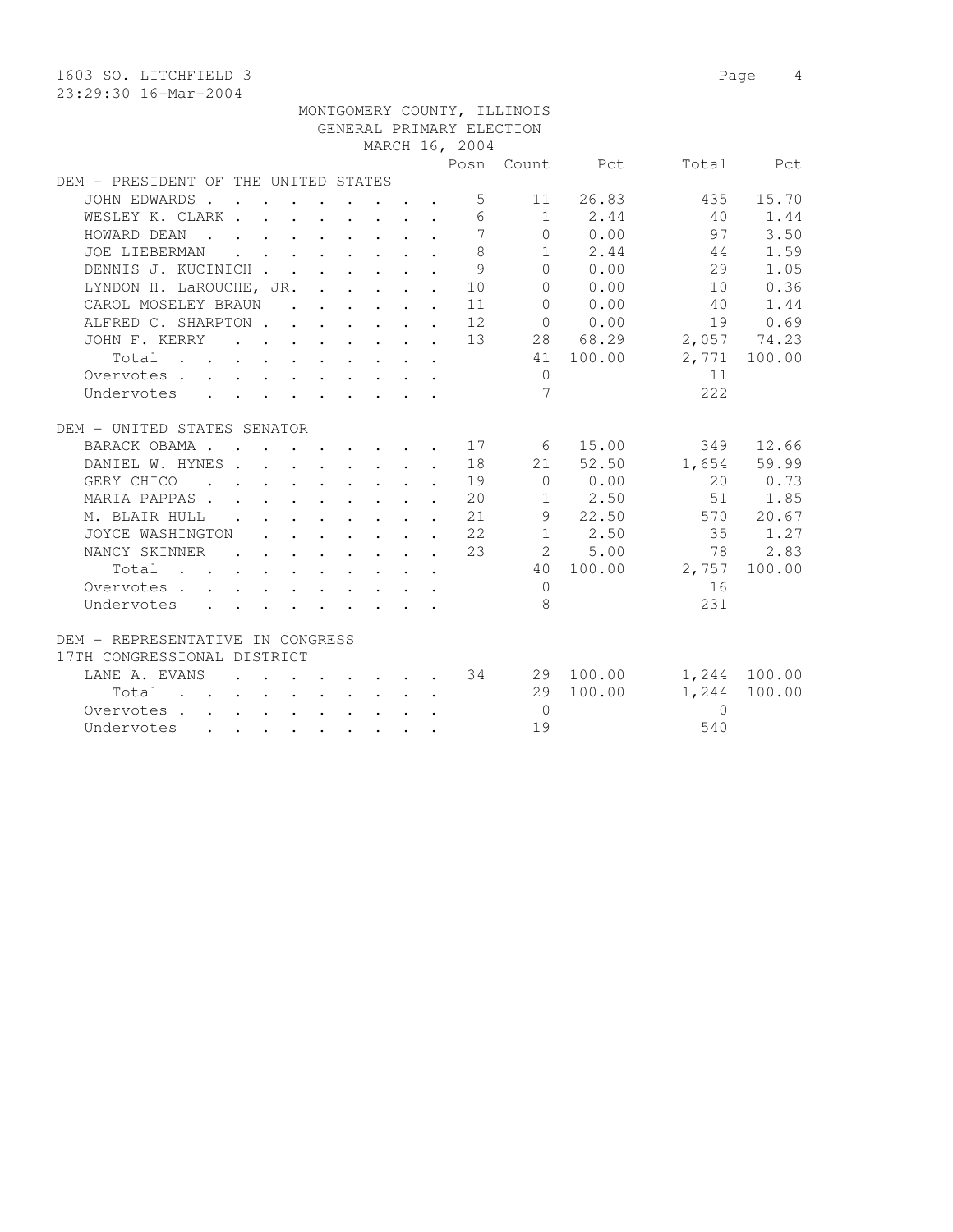| 1603 SO. LITCHFIELD 3                                                                 |            | 5<br>Page |
|---------------------------------------------------------------------------------------|------------|-----------|
| 23:29:30 16-Mar-2004                                                                  |            |           |
| MONTGOMERY COUNTY, ILLINOIS                                                           |            |           |
| GENERAL PRIMARY ELECTION                                                              |            |           |
| MARCH 16, 2004                                                                        |            |           |
| Posn Count<br>Pct                                                                     | Total      | Pct       |
| DEM - DELEGATE TO THE NATIONAL NOMINATING CONVENTION                                  |            |           |
| 17TH CONGRESSIONAL DISTRICT                                                           |            |           |
| VOTE FOR 5                                                                            |            |           |
| MIKE BOLAND (DEAN)<br>13<br>8.13<br>41                                                | 410        | 6.65      |
| 4.38<br>GRACIELA HERNANDEZ (DEAN)<br>42<br>$\overline{7}$                             | 303        | 4.91      |
| 10 6.25<br>DON JOHNSTON (DEAN)<br>43                                                  | 370        | 6.00      |
| MARY K. "KAYT" NORRIS (DEAN)<br>9 5.63<br>44                                          | 345        | 5.59      |
| NORM M. WINICK (DEAN)<br>45<br>10 6.25                                                | 305        | 4.95      |
| 3.13<br>GLORIA FERGUSON (KUCINICH)<br>5 <sup>1</sup><br>46                            | 176        | 2.85      |
| 5 <sup>1</sup><br>DAVID AMOR (KUCINICH)<br>3.13<br>47                                 | 142        | 2.30      |
| $4\overline{ }$<br>KAREN GOURD (KUCINICH)<br>2.50<br>48                               | 151        | 2.45      |
| 6<br>JAMES DICE (KUCINICH)<br>3.75<br>49                                              | 132        | 2.14      |
| VINCENT G. THOMAS (KUCINICH)<br>1<br>0.63<br>50                                       | 154        | 2.50      |
| PAT O'BRIEN (GEPHARDT)<br>58<br>1<br>0.63                                             | 97         | 1.57      |
| 59<br>$\Omega$<br>0.00                                                                | -42        | 0.68      |
| MIKE SHAMPINE (GEPHARDT)                                                              |            |           |
| CHARLES E. CASH, JR. (GEPHARDT)<br>60<br>$\overline{0}$<br>0.00                       | 41         | 0.66      |
| DENNIS A. VANDERGINST (EDWARDS)<br>$\mathfrak{Z}$<br>1.88<br>61                       | 91         | 1.48      |
| $\mathcal{S}$<br>M. EVA SAVALA (EDWARDS)<br>62<br>1.88                                | 90         | 1.46      |
| 3 <sup>7</sup><br>1.88<br>ROBIN A. JOHNSON (EDWARDS)<br>63                            | 101        | 1.64      |
| 3 <sup>7</sup><br>LYNDA FAINTER (EDWARDS)<br>64<br>1.88                               | 90         | 1.46      |
| 5<br>DAVID M. CAMPBELL (EDWARDS)<br>65<br>3.13                                        | 100        | 1.62      |
| 1<br>0.63<br>DAVID ANDICH (CLARK)<br>66                                               | 16         | 0.26      |
| 1<br>STUART LEFSTEIN (CLARK)<br>67<br>0.63                                            | 11         | 0.18      |
| MATT O'BRIEN (CLARK)<br>68<br>1<br>0.63                                               | 17         | 0.28      |
| SUZANNE GOLDEN (CLARK)<br>69<br>$1 \quad \blacksquare$<br>0.63                        | 15         | 0.24      |
| $2 \left( \frac{1}{2} \right)$<br>SONIA CERVANTES (CLARK)<br>70<br>1.25               | 24         | 0.39      |
| PAUL L MANGIERI (KERRY)<br>71<br>13 8.13                                              | 557        | 9.03      |
| PATRICIA "PAT" VERONDA (KERRY)<br>72<br>14 8.75                                       | 599        | 9.71      |
| 14<br>8.75<br>JOSE "JOE" MORENO (KERRY)<br>73                                         | 602        | 9.76      |
| 12<br>7.50<br>MARGARET WALKER (KERRY)<br>74                                           | 602        | 9.76      |
| 75<br>PORTER MCNEIL (KERRY)<br>8.13<br>13                                             | 584        | 9.47      |
| 100.00<br>Total<br>160                                                                | 6,167      | 100.00    |
| Overvotes<br>$\mathbf{1}$                                                             | 43         |           |
| 75<br>Undervotes                                                                      | 2,538      |           |
|                                                                                       |            |           |
| DEM - ALTERNATE DELEGATE TO THE NATIONAL NOMINATING                                   |            |           |
| CONVENTION 17TH CONGRESSIONAL DISTRICT                                                |            |           |
| JEANETTE HUNTER (DEAN) 113 5 15.63                                                    | 126 9.07   |           |
| AMANDA L. HICKS (KUCINICH)<br>114                                                     | 58         | 4.18      |
| $\begin{array}{ccc} 2 & 6.25 \\ 6 & 18.75 \end{array}$<br>ROXANE ZAMORA (EDWARDS) 115 |            | 193 13.89 |
| MARY RISELING (CLARK) 116 2 6.25                                                      | 42         | 3.02      |
| JOAN C. SCOTT (KERRY) 117 17 53.13                                                    |            | 970 69.83 |
| 32 100.00 1,389<br>Total                                                              |            | 100.00    |
| Overvotes.<br>$\overline{0}$                                                          | 13         |           |
| Undervotes<br>16                                                                      | 382        |           |
| DEM - REPRESENTATIVE IN THE GENERAL ASSEMBLY                                          |            |           |
| 98TH REPRESENTATIVE DISTRICT                                                          |            |           |
| GARY HANNIG 139 39 100.00 2,593 100.00                                                |            |           |
| 39 100.00<br>Total                                                                    | 2,593      | 100.00    |
| Overvotes.<br>$\bigcirc$                                                              | $\bigcirc$ |           |
| 9<br>Undervotes                                                                       | 401        |           |
|                                                                                       |            |           |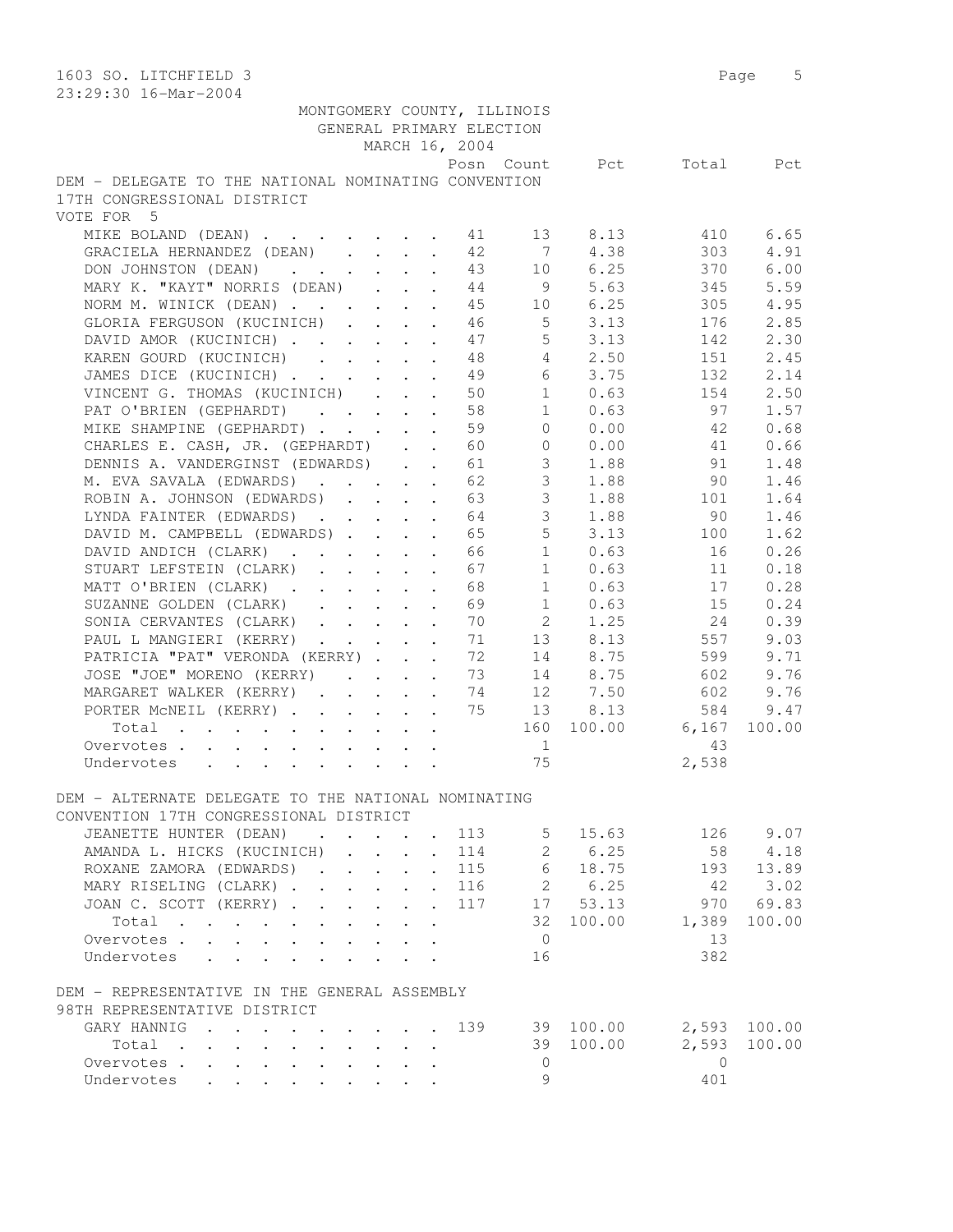| 1603 SO. LITCHFIELD 3                             |                |                             |                       | Page 6                       |
|---------------------------------------------------|----------------|-----------------------------|-----------------------|------------------------------|
| 23:29:30 16-Mar-2004                              |                |                             |                       |                              |
|                                                   |                | MONTGOMERY COUNTY, ILLINOIS |                       |                              |
|                                                   | MARCH 16, 2004 | GENERAL PRIMARY ELECTION    |                       |                              |
|                                                   |                |                             | Posn Count Pct        | Total Pct                    |
| DEM - CIRCUIT CLERK                               |                |                             |                       |                              |
| NO CANDIDATE FILED                                |                |                             |                       |                              |
| Total                                             |                | $\overline{0}$              | $\mathbf{0}$          |                              |
| Overvotes.                                        |                | $\overline{0}$              | $\bigcap$             |                              |
| Undervotes                                        |                | 48                          | 2,994                 |                              |
|                                                   |                |                             |                       |                              |
| DEM - STATE'S ATTORNEY                            |                |                             |                       |                              |
| JIM ROBERTS                                       |                |                             | $\cdot$ 167 37 100.00 | 2,511 100.00                 |
| Total                                             |                |                             | 37 100.00<br>2,511    | 100.00                       |
| Overvotes                                         |                | $\overline{0}$              | $\overline{0}$        |                              |
| Undervotes                                        |                | 11                          | 483                   |                              |
|                                                   |                |                             |                       |                              |
| DEM - CORONER                                     |                |                             |                       |                              |
| RICKEY L. BROADDUS 170 34 100.00<br>Total         |                |                             | 34 100.00             | 2,367 100.00<br>2,367 100.00 |
| Overvotes                                         |                | $\overline{0}$              | $\overline{0}$        |                              |
| Undervotes                                        |                | 14                          | 627                   |                              |
|                                                   |                |                             |                       |                              |
| DEM - COUNTY BOARD DISTRICT 5                     |                |                             |                       |                              |
| COUNTY BOARD MEMBER                               |                |                             |                       |                              |
| FRANK J. KOMOR, JR. 174 30 100.00                 |                |                             |                       | 261 100.00                   |
| Total                                             |                |                             | 30 100.00<br>261      | 100.00                       |
| Overvotes.                                        |                | $\overline{0}$              | $\bigcirc$            |                              |
| Undervotes                                        |                | 18                          | 108                   |                              |
|                                                   |                |                             |                       |                              |
| DEM - JUDGE OF THE SUPREME COURT                  |                |                             |                       |                              |
| 5TH JUDICIAL DISTRICT (VAC.HON.HARRISON II)       |                |                             |                       |                              |
| GORDON E. MAAG 191                                |                |                             | 23 100.00             | 1,795 100.00                 |
| Total                                             |                |                             | 23 100.00             | 1,795 100.00                 |
| Overvotes.<br>Undervotes                          |                | $\overline{0}$<br>25        | $\overline{0}$        |                              |
|                                                   |                |                             | 1,199                 |                              |
| DEM - JUDGE OF THE APPELLATE COURT                |                |                             |                       |                              |
| 5TH JUDICIAL DISTRICT (VAC.HON.RARICK)            |                |                             |                       |                              |
| JAMES K. DONOVAN                                  |                | 196                         | 27 100.00             | 1,900 100.00                 |
| Total                                             |                |                             | 27 100.00<br>1,900    | 100.00                       |
| Overvotes                                         |                | $\overline{0}$              | $\overline{0}$        |                              |
| Undervotes<br>$\sim$ $\sim$                       |                | 21                          | 1,094                 |                              |
|                                                   |                |                             |                       |                              |
| DEM - JUDGE OF THE CIRCUIT COURT                  |                |                             |                       |                              |
| 4TH JUD. CIRC. MONTGOMERY CO. (VAC.HON.HUBER)     |                |                             |                       |                              |
| KELLY D. LONG 203                                 |                |                             | 31 100.00             | 2,423 100.00                 |
| Total                                             |                |                             | 2,423<br>31 100.00    | 100.00                       |
| Overvotes                                         |                | $\overline{0}$              | 0                     |                              |
| Undervotes                                        |                | 17                          | 571                   |                              |
|                                                   |                |                             |                       |                              |
| DEM - PRECINCT COMMITTEEMAN<br>SOUTH LITCHFIELD 3 |                |                             |                       |                              |
| RICHARD SHREVE                                    |                | 218                         | 28 71.79              |                              |
| ERNEST R. SMITH                                   |                | 219                         | 11 28.21              |                              |
| Total                                             |                | 39                          | 100.00                |                              |
| Overvotes                                         |                | $\mathbf{0}$                |                       |                              |
| Undervotes                                        |                | 9                           |                       |                              |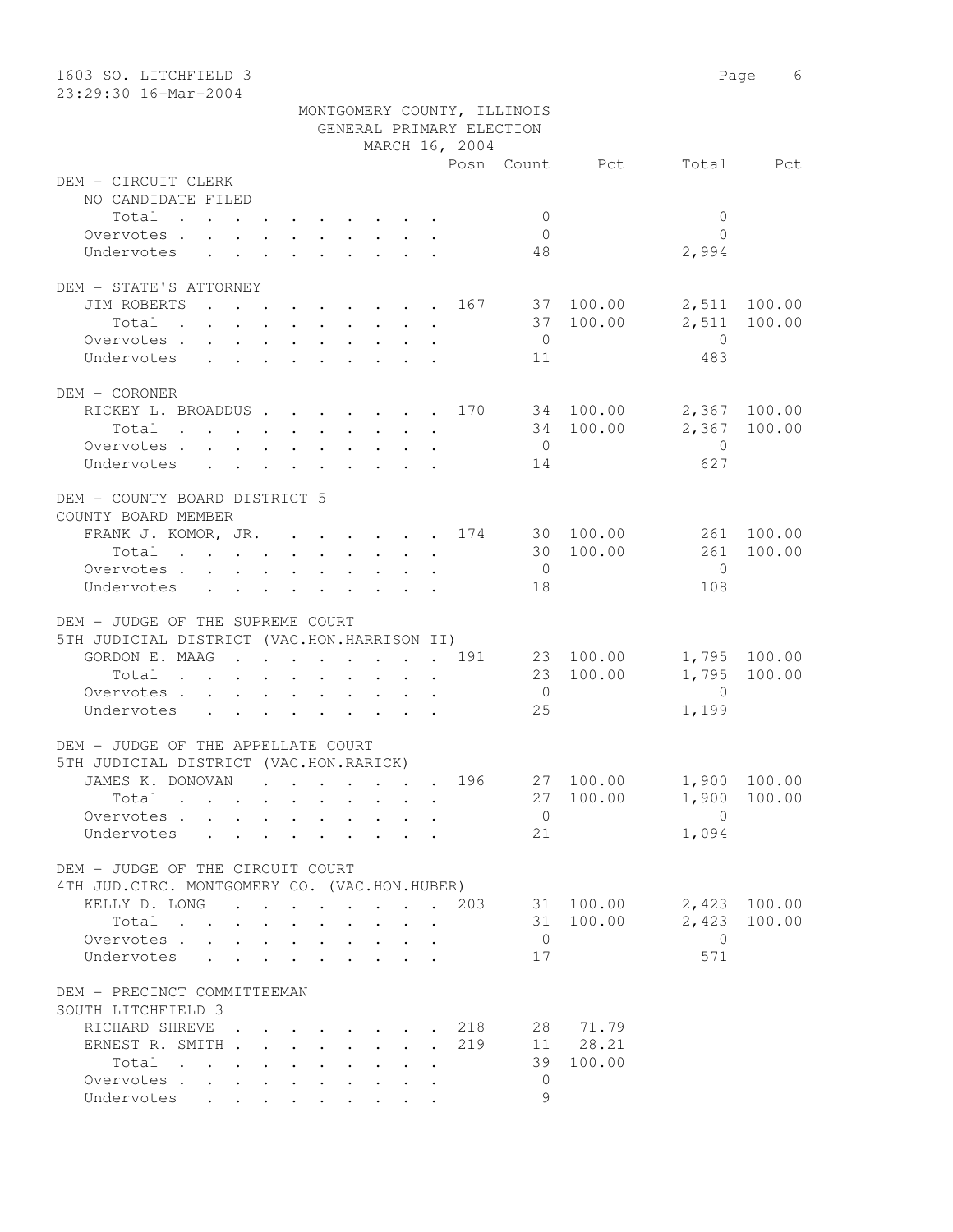| 1603 SO. LITCHFIELD 3    |     |       |            |  |         |         |                                                                                          |               |         |                |  |  |                |                             |        | Page  |        |
|--------------------------|-----|-------|------------|--|---------|---------|------------------------------------------------------------------------------------------|---------------|---------|----------------|--|--|----------------|-----------------------------|--------|-------|--------|
| 23:29:30 16-Mar-2004     |     |       |            |  |         |         |                                                                                          |               |         |                |  |  |                |                             |        |       |        |
|                          |     |       |            |  |         |         |                                                                                          |               |         |                |  |  |                | MONTGOMERY COUNTY, ILLINOIS |        |       |        |
| GENERAL PRIMARY ELECTION |     |       |            |  |         |         |                                                                                          |               |         |                |  |  |                |                             |        |       |        |
|                          |     |       |            |  |         |         |                                                                                          |               |         |                |  |  | MARCH 16, 2004 |                             |        |       |        |
|                          |     |       |            |  |         |         |                                                                                          |               |         |                |  |  |                | Posn Count                  | Pct    | Total | Pct    |
| MONTGOMERY COUNTY        |     |       |            |  |         |         |                                                                                          |               |         |                |  |  |                |                             |        |       |        |
|                          | YES |       |            |  |         |         | $\mathbf{r}$ , and $\mathbf{r}$ , and $\mathbf{r}$ , and $\mathbf{r}$ , and $\mathbf{r}$ |               |         |                |  |  | 246            | 12                          | 26.09  | 1,971 | 43.10  |
| NO.                      |     |       |            |  | $\cdot$ | $\cdot$ | $\sim$                                                                                   | $\sim$ $\sim$ |         | $\sim$ $\sim$  |  |  | 247            | 34                          | 73.91  | 2,602 | 56.90  |
|                          |     | Total |            |  | $\cdot$ | $\sim$  | $\sim$ $\sim$                                                                            | $\sim$        | $\cdot$ | $\cdot$        |  |  |                | 46                          | 100.00 | 4,573 | 100.00 |
|                          |     |       | Overvotes. |  | $\sim$  | $\sim$  | $\sim$ $\sim$                                                                            | $\sim$ $\sim$ | $\sim$  | $\overline{a}$ |  |  |                | 0                           |        | 4     |        |
|                          |     |       | Undervotes |  |         |         |                                                                                          |               |         |                |  |  |                | 10                          |        | 416   |        |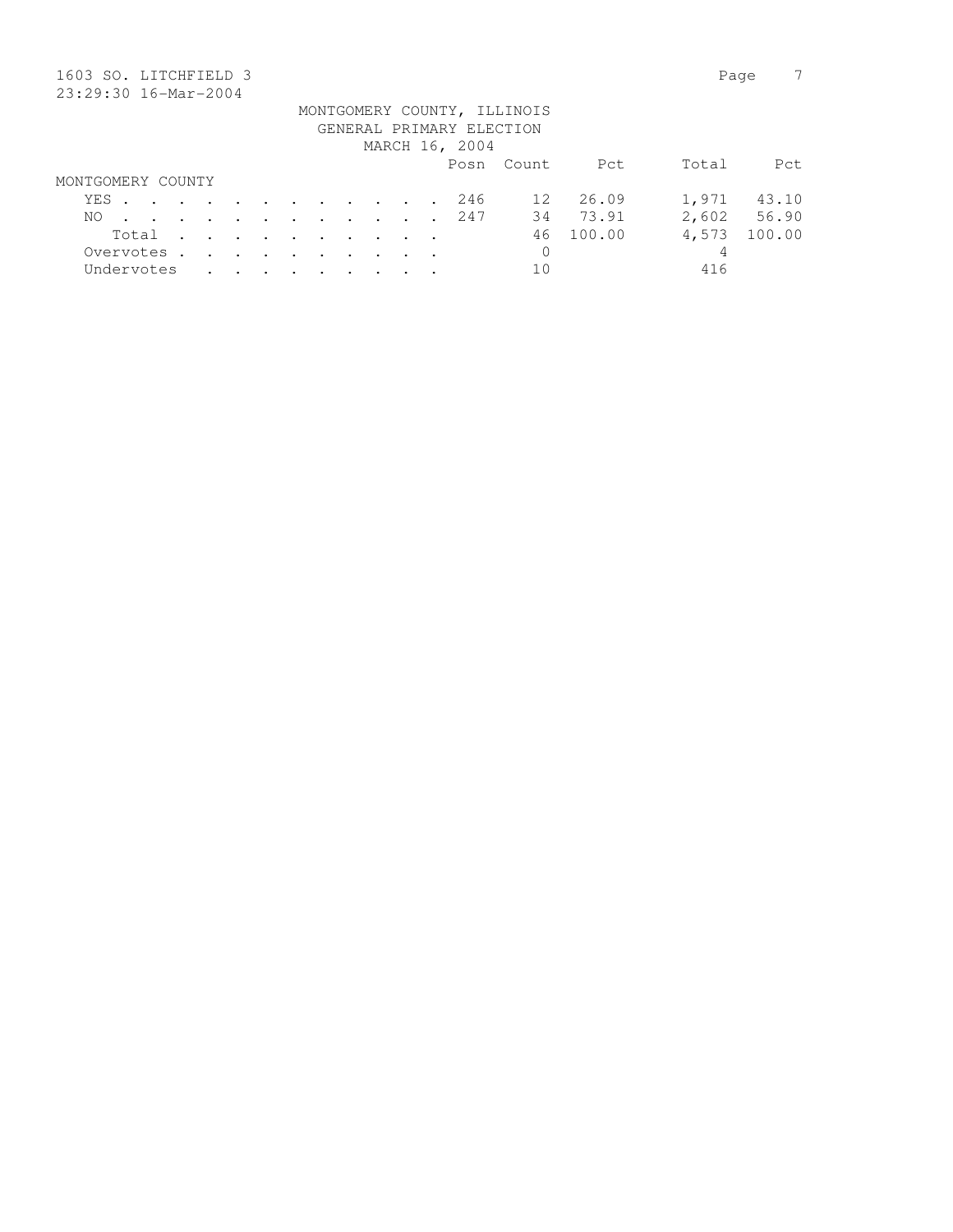23:29:30 16-Mar-2004

|                                                                                                                                         |                                                           |              |                      | GENERAL PRIMARY ELECTION |                     |                |                |        |
|-----------------------------------------------------------------------------------------------------------------------------------------|-----------------------------------------------------------|--------------|----------------------|--------------------------|---------------------|----------------|----------------|--------|
|                                                                                                                                         |                                                           |              |                      | MARCH 16, 2004           |                     |                |                |        |
|                                                                                                                                         |                                                           |              |                      |                          |                     | Posn Count Pct | Total          | Pct    |
| Precincts Counted - TOTAL                                                                                                               | $\mathbf{r}$ , and $\mathbf{r}$ , and $\mathbf{r}$        |              |                      |                          | 1                   | 2.38           | 42             | 100.00 |
| Registered Voters - TOTAL                                                                                                               | $\cdot$ $\cdot$ $\cdot$ $\cdot$ $\cdot$ $\cdot$           |              |                      |                          | 489                 |                | 18,263         |        |
| Ballots Cast - TOTAL<br>$\mathbf{r}$ , and $\mathbf{r}$ , and $\mathbf{r}$ , and $\mathbf{r}$                                           |                                                           |              |                      |                          | 109                 | 22.29          | 5,007          | 27.42  |
| Ballots Cast - BLANK<br>the contract of the contract of the contract of the contract of the contract of the contract of the contract of |                                                           |              |                      |                          | $\overline{2}$      | 0.41           | 71             | 0.39   |
| Ballots Cast - REPUBLICAN                                                                                                               |                                                           |              |                      |                          | 22                  |                | 1,683          |        |
| Ballots Cast - REP. YELLOW                                                                                                              |                                                           |              |                      |                          | 22                  |                | 894            |        |
| Ballots Cast - REP. FED. 17TH                                                                                                           | $\sim$ $\sim$ $\sim$ $\sim$ $\sim$                        |              |                      |                          | $\overline{0}$      |                | $\overline{2}$ |        |
| Ballots Cast - DEMOCRATIC                                                                                                               | $\mathbf{r}$ , $\mathbf{r}$ , $\mathbf{r}$ , $\mathbf{r}$ |              |                      |                          | 82                  |                | 3,004          |        |
| Ballots Cast - DEM. GREEN                                                                                                               | $\mathbf{r}$ , $\mathbf{r}$ , $\mathbf{r}$ , $\mathbf{r}$ |              |                      |                          | 82                  |                | 1,839          |        |
| Ballots Cast - DEM. FED. 17TH                                                                                                           |                                                           |              |                      |                          | $\overline{0}$      |                | 6              |        |
| Ballots Cast - NONPARTISAN                                                                                                              | $\mathbf{r}$ , and $\mathbf{r}$ , and $\mathbf{r}$        |              |                      |                          | 5                   |                | 320            |        |
| Ballots Cast - NON. WHITE                                                                                                               |                                                           |              |                      |                          | 5                   |                | 281            |        |
|                                                                                                                                         |                                                           |              |                      |                          |                     |                |                |        |
| REP - PRESIDENT OF THE UNITED STATES                                                                                                    |                                                           |              |                      |                          |                     |                |                |        |
| GEORGE W. BUSH                                                                                                                          |                                                           |              |                      | 5                        | 18                  | 100.00         | 1,274          | 100.00 |
| $Total \cdot \cdot \cdot \cdot \cdot \cdot \cdot \cdot \cdot$                                                                           |                                                           |              |                      |                          | 18                  | 100.00         | 1,274          | 100.00 |
| Overvotes.                                                                                                                              |                                                           |              |                      |                          | $\overline{0}$      |                | $\mathbf{0}$   |        |
| Undervotes                                                                                                                              |                                                           |              |                      |                          | 4                   |                | 409            |        |
|                                                                                                                                         |                                                           |              |                      |                          |                     |                |                |        |
| REP - UNITED STATES SENATOR                                                                                                             |                                                           |              |                      |                          |                     |                |                |        |
| JIM OBERWEIS                                                                                                                            |                                                           |              |                      | - 9                      | 3                   | 18.75          | 256            | 17.26  |
| ANDY MCKENNA                                                                                                                            |                                                           |              |                      | 10                       | $\mathbf{2}$        | 12.50          | 210            | 14.16  |
| JOHN BORLING.<br>$\mathbf{r}$ , and $\mathbf{r}$ , and $\mathbf{r}$ , and $\mathbf{r}$                                                  |                                                           |              | $\ddot{\phantom{a}}$ | 11                       | $\overline{0}$      | 0.00           | 26             | 1.75   |
| STEVEN J. RAUSCHENBERGER                                                                                                                |                                                           |              | $\sim$               | 12                       | $\circ$             | 0.00           | 144            | 9.71   |
| JACK RYAN                                                                                                                               |                                                           |              |                      | 13                       | 5                   | 31.25          | 663            | 44.71  |
| CHIRINJEEV KATHURIA                                                                                                                     |                                                           |              |                      | 14                       |                     | 1 6.25         | 15             | 1.01   |
| JONATHAN C. WRIGHT                                                                                                                      |                                                           |              |                      | 15                       | $5 -$               | 31.25          | 136            | 9.17   |
|                                                                                                                                         |                                                           |              |                      | 16                       |                     | 0 0.00         | 33             | 2.23   |
| NORM HILL                                                                                                                               |                                                           |              |                      |                          |                     |                |                |        |
| Total                                                                                                                                   |                                                           |              |                      |                          | 16                  | 100.00         | 1,483<br>23    | 100.00 |
| Overvotes                                                                                                                               |                                                           |              |                      |                          | 2<br>$\overline{4}$ |                |                |        |
| Undervotes                                                                                                                              |                                                           |              |                      |                          |                     |                | 177            |        |
|                                                                                                                                         |                                                           |              |                      |                          |                     |                |                |        |
| REP - REPRESENTATIVE IN CONGRESS                                                                                                        |                                                           |              |                      |                          |                     |                |                |        |
| 17TH CONGRESSIONAL DISTRICT                                                                                                             |                                                           |              |                      |                          |                     |                |                |        |
| ANDREA LANE ZINGA                                                                                                                       |                                                           |              |                      | 23                       |                     | 15 100.00      | 360            | 100.00 |
| Total<br>$\mathbf{r}$ , and $\mathbf{r}$ , and $\mathbf{r}$ , and $\mathbf{r}$ , and $\mathbf{r}$                                       |                                                           |              |                      |                          | 15                  | 100.00         | 360            | 100.00 |
| Overvotes                                                                                                                               |                                                           |              |                      |                          | $\mathbf{0}$        |                | $\circ$        |        |
| Undervotes<br>the contract of the contract of the contract of the contract of the contract of the contract of the contract of           |                                                           |              |                      |                          | 7                   |                | 327            |        |
|                                                                                                                                         |                                                           |              |                      |                          |                     |                |                |        |
| REP - DELEGATE TO THE NATIONAL NOMINATING CONVENTION                                                                                    |                                                           |              |                      |                          |                     |                |                |        |
| 17TH CONGRESSIONAL DISTRICT                                                                                                             |                                                           |              |                      |                          |                     |                |                |        |
| VOTE FOR 3                                                                                                                              |                                                           |              |                      |                          |                     |                |                |        |
| THOMAS G. GETZ (BUSH)                                                                                                                   |                                                           |              |                      | 35                       | 18                  | 32.73          | 522            | 33.27  |
| REGAN E. RAMSEY (BUSH)                                                                                                                  | $\mathbf{r} = \mathbf{r} + \mathbf{r}$                    | $\mathbf{r}$ |                      | 36                       | 18                  | 32.73          | 522            | 33.27  |
| D. KAY LONG (BUSH)<br>$\sim$                                                                                                            | $\sim$<br>$\ddot{\phantom{0}}$                            |              |                      | 37                       | 19                  | 34.55          | 525            | 33.46  |
| Total<br>$\ddot{\phantom{a}}$                                                                                                           |                                                           |              |                      |                          | 55                  | 100.00         | 1,569          | 100.00 |
| Overvotes<br>$\sim$ $-$                                                                                                                 |                                                           |              |                      |                          | 0                   |                | $\mathbf{0}$   |        |
| Undervotes                                                                                                                              |                                                           |              |                      |                          | 11                  |                | 492            |        |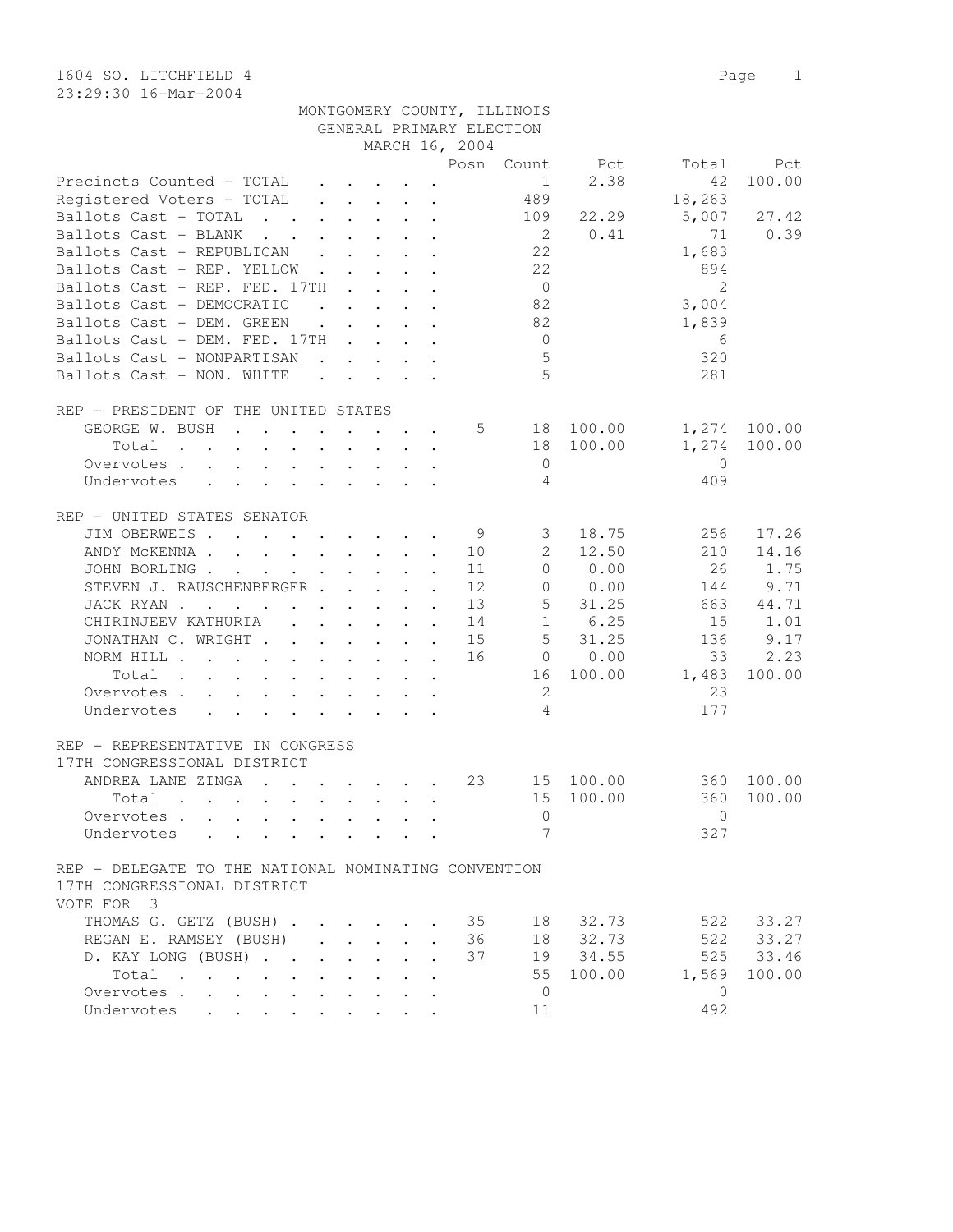| 1604 SO. LITCHFIELD 4<br>23:29:30 16-Mar-2004                      |                |                          | Page 2       |
|--------------------------------------------------------------------|----------------|--------------------------|--------------|
| MONTGOMERY COUNTY, ILLINOIS                                        |                |                          |              |
| GENERAL PRIMARY ELECTION                                           |                |                          |              |
| MARCH 16, 2004                                                     |                |                          |              |
|                                                                    |                | Posn Count Pct Total Pct |              |
| REP - ALTERNATE DELEGATE TO THE NATIONAL NOMINATING                |                |                          |              |
| CONVENTION 17TH CONGRESSIONAL DISTRICT                             |                |                          |              |
| VOTE FOR 3                                                         |                |                          |              |
| TIMOTHY B. ZOLLINGER (BUSH) 43 15 32.61 496 33.88                  |                |                          |              |
| CANDICE D. TREES (BUSH) 44 16 34.78 489 33.40                      |                |                          |              |
| NORINE K. HAMMOND (BUSH) 45 15 32.61 479 32.72                     |                |                          |              |
| Total                                                              |                | 46 100.00 1,464 100.00   |              |
| Overvotes                                                          | $\overline{0}$ | $\overline{0}$           |              |
| Undervotes                                                         | 20             | 597                      |              |
| REP - REPRESENTATIVE IN THE GENERAL ASSEMBLY                       |                |                          |              |
| 98TH REPRESENTATIVE DISTRICT                                       |                |                          |              |
| NO CANDIDATE FILED                                                 |                |                          |              |
| Total                                                              | $\bigcirc$     | $\mathbf{0}$             |              |
| Overvotes                                                          | $\bigcirc$     | $\Omega$                 |              |
| Undervotes                                                         | 22             | 1,679                    |              |
| REP - CIRCUIT CLERK                                                |                |                          |              |
| MARY WEBB 86 18 100.00 1,501 100.00                                |                |                          |              |
| Total                                                              | 18 100.00      |                          | 1,501 100.00 |
| Overvotes                                                          | $\overline{0}$ | $\overline{0}$           |              |
| Undervotes                                                         | 4              | 178                      |              |
| REP - STATE'S ATTORNEY                                             |                |                          |              |
| NO CANDIDATE FILED                                                 |                |                          |              |
| Total                                                              | $\bigcirc$     | $\mathbf{0}$             |              |
| Overvotes                                                          | $\overline{0}$ | $\Omega$                 |              |
| Undervotes                                                         | 22             | 1,679                    |              |
| REP - CORONER                                                      |                |                          |              |
| NO CANDIDATE FILED                                                 |                |                          |              |
| Total                                                              | $\mathbf{0}$   | $\mathbf{0}$             |              |
| Overvotes.                                                         | $\mathbf{0}$   | $\Omega$                 |              |
| Undervotes                                                         | 22             | 1,679                    |              |
| REP - COUNTY BOARD DISTRICT 5                                      |                |                          |              |
| COUNTY BOARD MEMBER                                                |                |                          |              |
| NO CANDIDATE FILED                                                 |                |                          |              |
| Total<br>$\mathbf{r}$ , $\mathbf{r}$ , $\mathbf{r}$ , $\mathbf{r}$ | $\mathbf{0}$   | $\mathbf{0}$             |              |
| Overvotes                                                          | $\mathbf{0}$   | $\Omega$                 |              |
| Undervotes                                                         | 22             | 109                      |              |
| REP - JUDGE OF THE SUPREME COURT                                   |                |                          |              |
| 5TH JUDICIAL DISTRICT (VAC.HON.HARRISON II)                        |                |                          |              |
| LLOYD A. KARMEIER<br>. 113                                         | 19 100.00      |                          | 1,304 100.00 |
| Total                                                              | 19 100.00      | 1,304                    | 100.00       |
| Overvotes                                                          | 0              | $\overline{0}$           |              |
| Undervotes                                                         | 3              | 375                      |              |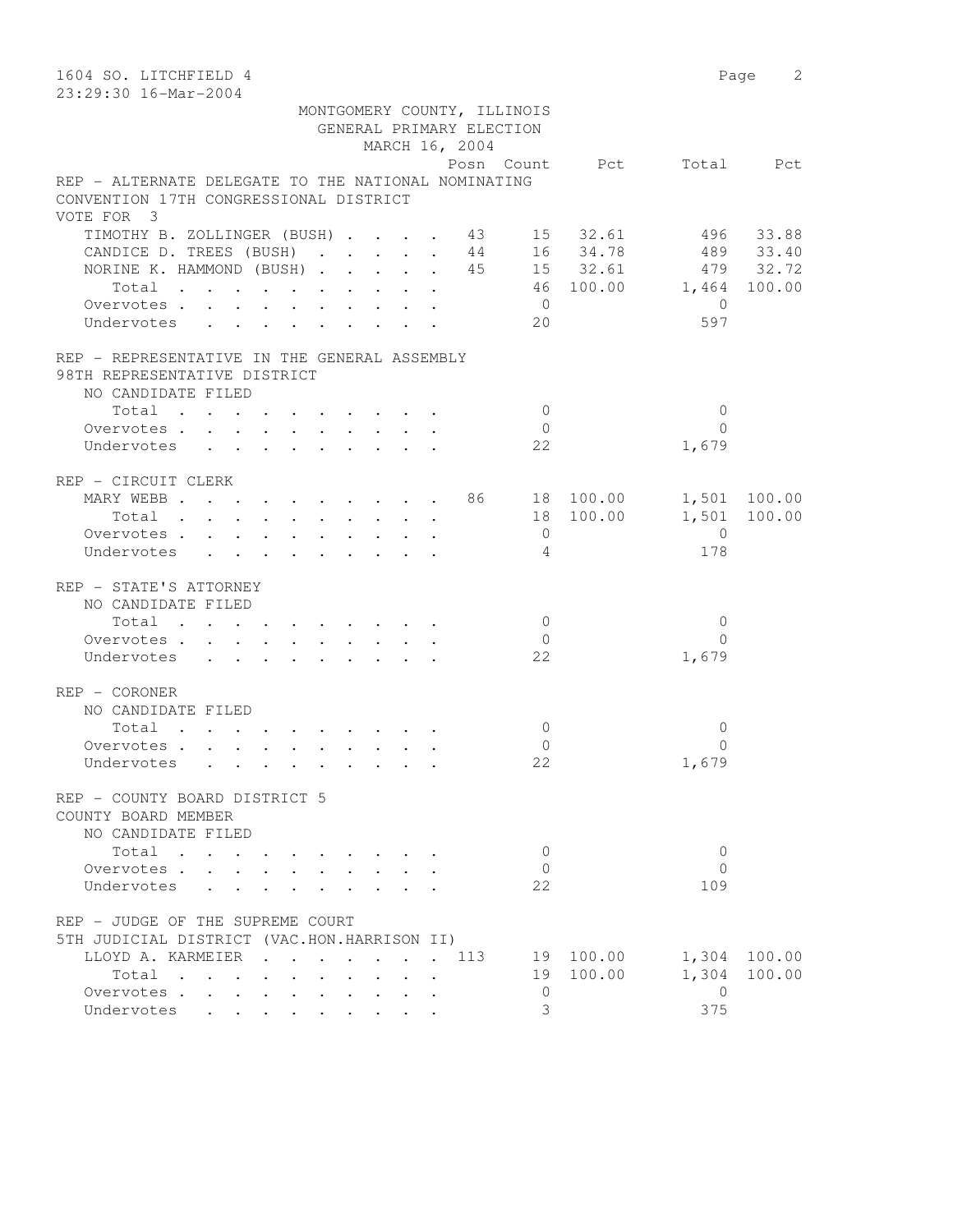| 1604 SO. LITCHFIELD 4<br>23:29:30 16-Mar-2004 | 3<br>Page |
|-----------------------------------------------|-----------|
|                                               |           |
| MONTGOMERY COUNTY, ILLINOIS                   |           |
| GENERAL PRIMARY ELECTION                      |           |
| MARCH 16, 2004                                |           |
| Posn Count Pct                                | Total Pct |
| REP - JUDGE OF THE APPELLATE COURT            |           |
| 5TH JUDICIAL DISTRICT (VAC.HON.RARICK)        |           |
| NO CANDIDATE FILED                            |           |
| Total<br>$\Omega$                             | $\Omega$  |
| $\Omega$<br>Overvotes                         | $\Omega$  |
| 22<br>Undervotes                              | 1,679     |
|                                               |           |
| REP - JUDGE OF THE CIRCUIT COURT              |           |
| 4TH JUD. CIRC. MONTGOMERY CO. (VAC.HON.HUBER) |           |
| NO CANDIDATE FILED                            |           |
| $\bigcirc$<br>Total                           | $\Omega$  |
| $\Omega$<br>Overvotes                         | $\Omega$  |
| 22<br>Undervotes                              |           |
|                                               | 1,679     |
|                                               |           |
| REP - PRECINCT COMMITTEEMAN                   |           |
| SOUTH LITCHFIELD 4                            |           |
| NO CANDIDATE FILED                            |           |
| $\Omega$<br>Total                             |           |
| $\Omega$<br>Overvotes.                        |           |
| 22<br>Undervotes                              |           |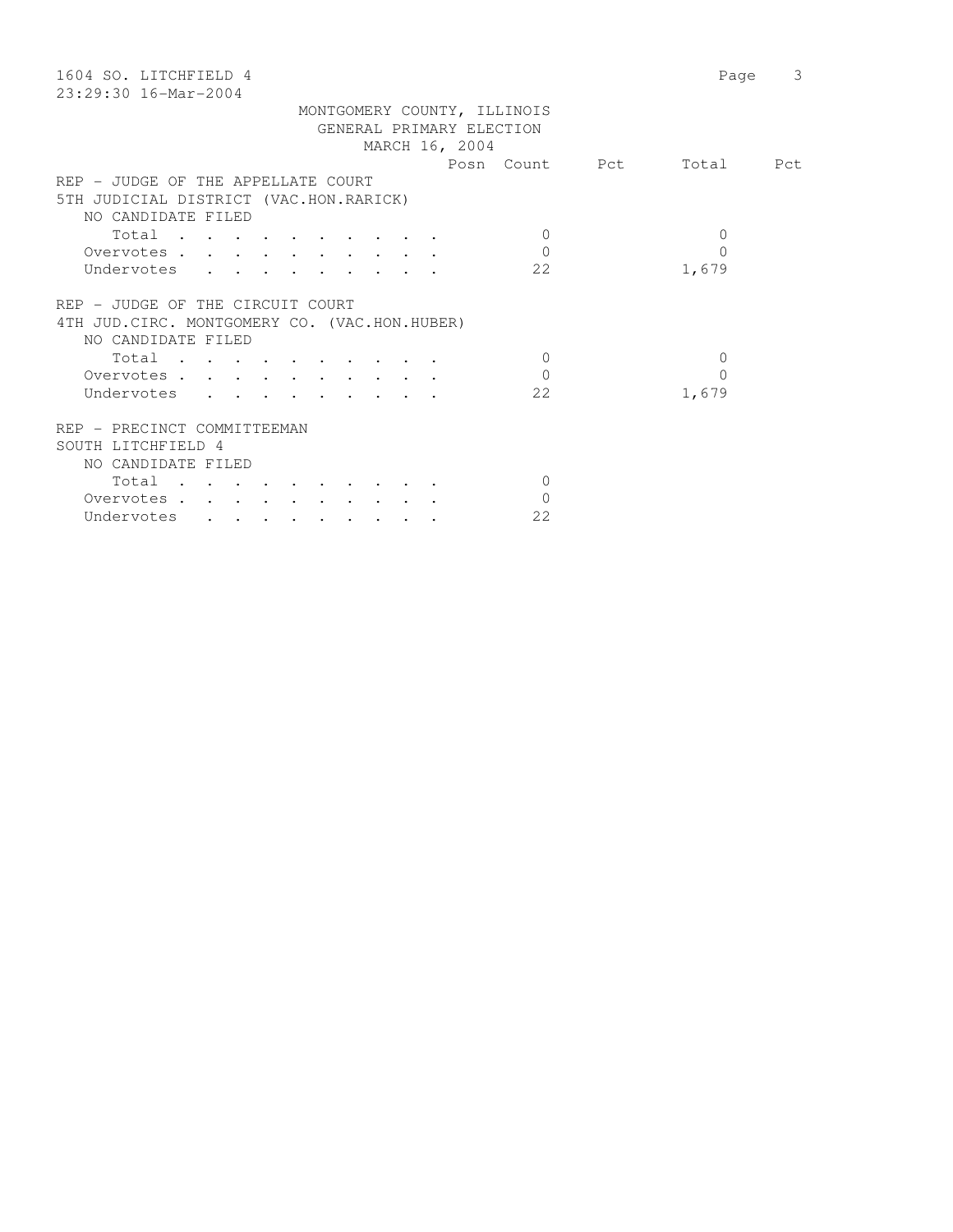1604 SO. LITCHFIELD 4 Page 4 23:29:30 16-Mar-2004

| DEM - PRESIDENI OF THE ONITED SIATES                                                                                 |                                                                                                                                      |  |  |  |                |                |                      |                                  |              |
|----------------------------------------------------------------------------------------------------------------------|--------------------------------------------------------------------------------------------------------------------------------------|--|--|--|----------------|----------------|----------------------|----------------------------------|--------------|
| JOHN EDWARDS.                                                                                                        | $\mathbf{r}$ , $\mathbf{r}$ , $\mathbf{r}$ , $\mathbf{r}$ , $\mathbf{r}$ , $\mathbf{r}$                                              |  |  |  | 5              |                | 6 7.59               | 435                              | 15.70        |
| WESLEY K. CLARK                                                                                                      |                                                                                                                                      |  |  |  | 6              |                | $1 \t 1.27$          | 40                               | 1.44         |
| HOWARD DEAN<br>$\mathbf{r}$ , and $\mathbf{r}$ , and $\mathbf{r}$ , and $\mathbf{r}$ , and $\mathbf{r}$              |                                                                                                                                      |  |  |  | $\overline{7}$ |                | $1 \t 1.27$          | 97                               | 3.50         |
| JOE LIEBERMAN                                                                                                        | $\mathbf{r}$ , $\mathbf{r}$ , $\mathbf{r}$ , $\mathbf{r}$ , $\mathbf{r}$ , $\mathbf{r}$                                              |  |  |  | 8              |                | $1 \t 1.27$          | 44                               | 1.59         |
| DENNIS J. KUCINICH                                                                                                   |                                                                                                                                      |  |  |  | 9              |                | $1 \t 1.27$          | 29                               | 1.05         |
| LYNDON H. LaROUCHE, JR.                                                                                              |                                                                                                                                      |  |  |  | 10             | $\overline{2}$ | 2.53                 | 10                               | 0.36         |
| CAROL MOSELEY BRAUN                                                                                                  |                                                                                                                                      |  |  |  | 11             | $\Omega$       | 0.00                 | 40                               | 1.44         |
| ALFRED C. SHARPTON 12                                                                                                |                                                                                                                                      |  |  |  |                |                | $0 \t 0.00$          | 19                               | 0.69         |
| JOHN F. KERRY                                                                                                        |                                                                                                                                      |  |  |  |                |                |                      | $\cdots$ 13 67 84.81 2,057 74.23 |              |
| Total                                                                                                                |                                                                                                                                      |  |  |  |                |                | 79 100.00            |                                  | 2,771 100.00 |
| Overvotes.                                                                                                           | $\mathbf{r}$ , $\mathbf{r}$ , $\mathbf{r}$ , $\mathbf{r}$ , $\mathbf{r}$ , $\mathbf{r}$ , $\mathbf{r}$ , $\mathbf{r}$ , $\mathbf{r}$ |  |  |  |                | $\Omega$       |                      | 11                               |              |
| Undervotes                                                                                                           |                                                                                                                                      |  |  |  |                | 3              |                      | 222                              |              |
|                                                                                                                      |                                                                                                                                      |  |  |  |                |                |                      |                                  |              |
| DEM - UNITED STATES SENATOR                                                                                          |                                                                                                                                      |  |  |  |                |                |                      |                                  |              |
| BARACK OBAMA 17 6 7.59                                                                                               |                                                                                                                                      |  |  |  |                |                |                      |                                  | 349 12.66    |
| DANIEL W. HYNES 18                                                                                                   |                                                                                                                                      |  |  |  |                | 48             | 60.76                |                                  | 1,654 59.99  |
| GERY CHICO                                                                                                           | . 19                                                                                                                                 |  |  |  |                | $\bigcap$      | 0.00                 |                                  | 20 0.73      |
| MARIA PAPPAS.                                                                                                        |                                                                                                                                      |  |  |  | 20             |                | 0 0.00               |                                  | 51 1.85      |
| M. BLAIR HULL<br><b>Contract Contract Contract</b>                                                                   |                                                                                                                                      |  |  |  | $\cdot$ 21     |                | 19 24.05             |                                  | 570 20.67    |
| JOYCE WASHINGTON                                                                                                     |                                                                                                                                      |  |  |  | . 22           |                | 33.80                | 35 1.27                          |              |
| NANCY SKINNER                                                                                                        | $\mathbf{r}$ , and $\mathbf{r}$ , and $\mathbf{r}$ , and $\mathbf{r}$                                                                |  |  |  | 23             |                | 3 3.80               |                                  | 78 2.83      |
| Total<br>$\mathbf{r}$ , and $\mathbf{r}$ , and $\mathbf{r}$ , and $\mathbf{r}$ , and $\mathbf{r}$ , and $\mathbf{r}$ |                                                                                                                                      |  |  |  |                |                | 79 100.00            |                                  | 2,757 100.00 |
| Overvotes                                                                                                            |                                                                                                                                      |  |  |  |                | $\Omega$       |                      | 16                               |              |
| Undervotes                                                                                                           |                                                                                                                                      |  |  |  |                | 3              |                      | 231                              |              |
|                                                                                                                      |                                                                                                                                      |  |  |  |                |                |                      |                                  |              |
| DEM - REPRESENTATIVE IN CONGRESS                                                                                     |                                                                                                                                      |  |  |  |                |                |                      |                                  |              |
| 17TH CONGRESSIONAL DISTRICT                                                                                          |                                                                                                                                      |  |  |  |                |                |                      |                                  |              |
| LANE A. EVANS                                                                                                        |                                                                                                                                      |  |  |  |                |                | $\cdot$ 34 51 100.00 |                                  | 1,244 100.00 |
| Total                                                                                                                |                                                                                                                                      |  |  |  |                |                | 51 100.00            |                                  | 1,244 100.00 |
| Overvotes                                                                                                            |                                                                                                                                      |  |  |  |                | $\bigcirc$     |                      | $\Omega$                         |              |
| Undervotes                                                                                                           |                                                                                                                                      |  |  |  |                | 31             |                      | 540                              |              |
|                                                                                                                      |                                                                                                                                      |  |  |  |                |                |                      |                                  |              |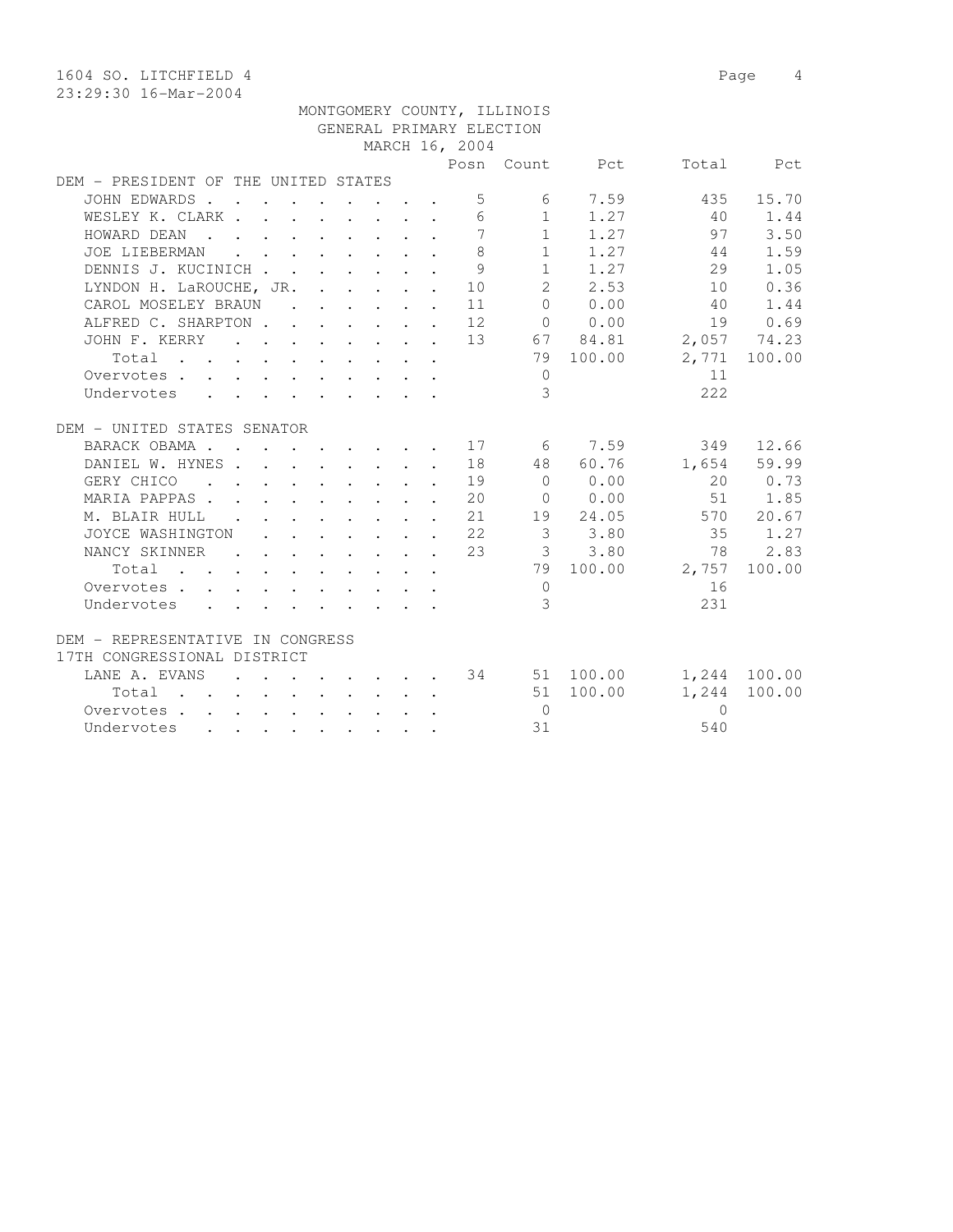| 1604 SO. LITCHFIELD 4                                                                                | Page 5                    |
|------------------------------------------------------------------------------------------------------|---------------------------|
| 23:29:30 16-Mar-2004                                                                                 |                           |
| MONTGOMERY COUNTY, ILLINOIS                                                                          |                           |
| GENERAL PRIMARY ELECTION                                                                             |                           |
| MARCH 16, 2004                                                                                       |                           |
| Posn Count                                                                                           | Pct<br>Total<br>Pct       |
| DEM - DELEGATE TO THE NATIONAL NOMINATING CONVENTION                                                 |                           |
| 17TH CONGRESSIONAL DISTRICT                                                                          |                           |
| VOTE FOR 5                                                                                           |                           |
| MIKE BOLAND (DEAN)<br>41<br>19                                                                       | 7.88<br>6.65<br>410       |
| GRACIELA HERNANDEZ (DEAN)<br>42<br>13                                                                | 5.39<br>303<br>4.91       |
| 16 6.64<br>DON JOHNSTON (DEAN)<br>43                                                                 | 6.00<br>370               |
| MARY K. "KAYT" NORRIS (DEAN)<br>19 7.88                                                              | 5.59<br>345               |
| 44                                                                                                   |                           |
| NORM M. WINICK (DEAN)<br>45<br>14 5.81                                                               | 305<br>4.95               |
| GLORIA FERGUSON (KUCINICH)<br>46<br>9                                                                | 3.73<br>2.85<br>176       |
| 7<br>DAVID AMOR (KUCINICH)<br>47                                                                     | 2.90<br>2.30<br>142       |
| 7<br>KAREN GOURD (KUCINICH)<br>48                                                                    | 2.45<br>2.90<br>151       |
| 5 <sup>5</sup><br>JAMES DICE (KUCINICH)<br>49                                                        | 132<br>2.14<br>2.07       |
| 7 <sup>7</sup><br>VINCENT G. THOMAS (KUCINICH)<br>50                                                 | 2.50<br>2.90<br>154       |
| PAT O'BRIEN (GEPHARDT)<br>58<br>$4 -$                                                                | 97<br>1.57<br>1.66        |
| MIKE SHAMPINE (GEPHARDT)<br>59<br>$\mathbf{1}$                                                       | 0.68<br>0.41<br>42        |
| CHARLES E. CASH, JR. (GEPHARDT)<br>60<br>1                                                           | 0.41<br>41<br>0.66        |
| DENNIS A. VANDERGINST (EDWARDS)<br>61<br>$0 \qquad \qquad$                                           | 0.00<br>91<br>1.48        |
| M. EVA SAVALA (EDWARDS)<br>62<br>$\overline{0}$                                                      | 1.46<br>0.00<br>90        |
| $\mathcal{S}$<br>ROBIN A. JOHNSON (EDWARDS)<br>63                                                    | 1.24<br>1.64<br>101       |
| 1<br>LYNDA FAINTER (EDWARDS)<br>64                                                                   | 0.41<br>1.46<br>90        |
| DAVID M. CAMPBELL (EDWARDS)<br>65<br>$\overline{0}$                                                  | 1.62<br>0.00<br>100       |
| $\circ$<br>DAVID ANDICH (CLARK)<br>66<br>$\ddot{\phantom{a}}$                                        | 0.00<br>0.26<br>16        |
| 67<br>STUART LEFSTEIN (CLARK)<br>$\Omega$                                                            | 0.00<br>0.18<br>11        |
| MATT O'BRIEN (CLARK)<br>68<br>$\Omega$                                                               | 0.00<br>0.28<br>17        |
| SUZANNE GOLDEN (CLARK)<br>69<br>$\mathbf{1}$                                                         | 0.41<br>15<br>0.24        |
| SONIA CERVANTES (CLARK)<br>70<br>$\overline{0}$                                                      | 0.39<br>0.00<br>24        |
| 21 8.71<br>PAUL L MANGIERI (KERRY)<br>71                                                             | 557<br>9.03               |
| 24 9.96<br>PATRICIA "PAT" VERONDA (KERRY)<br>72                                                      | 599<br>9.71               |
| 23<br>JOSE "JOE" MORENO (KERRY)<br>73                                                                | 602<br>9.76<br>9.54       |
| 24<br>MARGARET WALKER (KERRY)<br>74                                                                  | 9.96<br>602<br>9.76       |
| PORTER MCNEIL (KERRY)<br>75<br>22                                                                    | 9.13<br>9.47<br>584       |
| Total<br>241                                                                                         | 100.00<br>6,167<br>100.00 |
| 2<br>Overvotes                                                                                       | 43                        |
| 159<br>Undervotes                                                                                    | 2,538                     |
|                                                                                                      |                           |
| DEM - ALTERNATE DELEGATE TO THE NATIONAL NOMINATING                                                  |                           |
| CONVENTION 17TH CONGRESSIONAL DISTRICT                                                               |                           |
| JEANETTE HUNTER (DEAN) 113                                                                           | 126 9.07                  |
| AMANDA L. HICKS (KUCINICH) 114                                                                       |                           |
| $\begin{array}{cc} 4 & 6.78 \\ 3 & 5.08 \\ 3 & 5.08 \end{array}$<br>ROXANE ZAMORA (EDWARDS)<br>. 115 | 58 4.18<br>193 13.89      |
| 3, 5.08<br>MARY RISELING (CLARK) 116                                                                 | 3.02<br>42                |
| JOAN C. SCOTT (KERRY) 117                                                                            | 46 77.97<br>970 69.83     |
|                                                                                                      | 59 100.00 1,389           |
| Total                                                                                                | 100.00                    |
| $\overline{2}$<br>Overvotes.                                                                         | 13                        |
| 21<br>Undervotes                                                                                     | 382                       |
|                                                                                                      |                           |
| DEM - REPRESENTATIVE IN THE GENERAL ASSEMBLY                                                         |                           |
| 98TH REPRESENTATIVE DISTRICT                                                                         |                           |
| GARY HANNIG 139 57 100.00 2,593 100.00                                                               |                           |
| Total                                                                                                | 57 100.00 2,593<br>100.00 |
| Overvotes.<br>$\overline{0}$                                                                         | $\overline{0}$            |
| Undervotes<br>25                                                                                     | 401                       |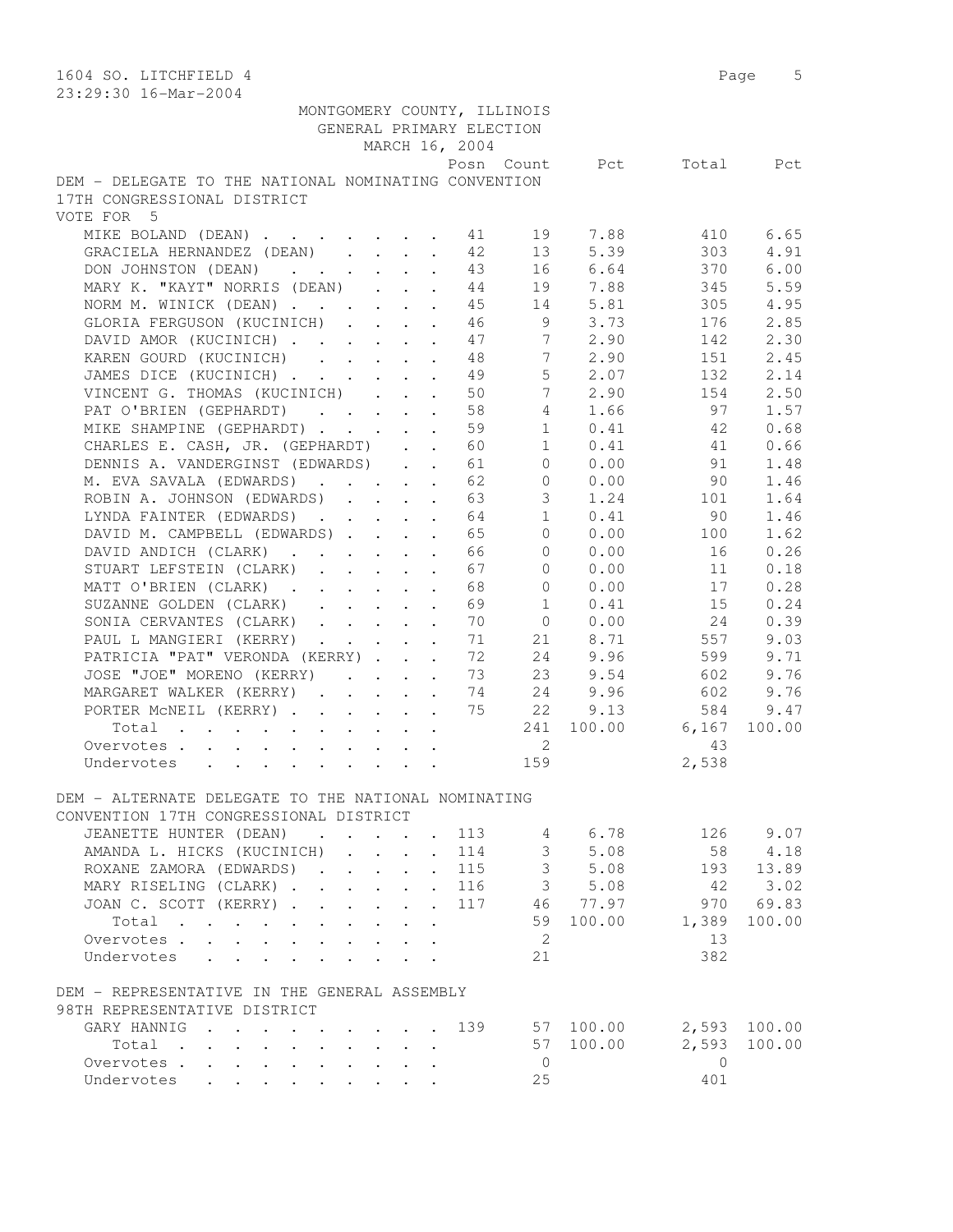| 1604 SO. LITCHFIELD 4                                                        |                             |                                  | Page 6         |
|------------------------------------------------------------------------------|-----------------------------|----------------------------------|----------------|
| 23:29:30 16-Mar-2004                                                         |                             |                                  |                |
|                                                                              | MONTGOMERY COUNTY, ILLINOIS |                                  |                |
|                                                                              | GENERAL PRIMARY ELECTION    |                                  |                |
|                                                                              | MARCH 16, 2004              |                                  |                |
|                                                                              |                             | Posn Count Pct                   | Total Pct      |
| DEM - CIRCUIT CLERK                                                          |                             |                                  |                |
| NO CANDIDATE FILED                                                           |                             |                                  |                |
| Total                                                                        |                             | $\overline{0}$                   | $\mathbf{0}$   |
| Overvotes.                                                                   |                             | $\overline{0}$                   | $\bigcap$      |
| Undervotes                                                                   |                             | 82<br>2,994                      |                |
| DEM - STATE'S ATTORNEY                                                       |                             |                                  |                |
| JIM ROBERTS                                                                  |                             | . 167 58 100.00                  | 2,511 100.00   |
| Total                                                                        |                             | 58 100.00<br>2,511               | 100.00         |
| Overvotes                                                                    |                             | $\overline{0}$<br>$\overline{0}$ |                |
| Undervotes                                                                   |                             | 24                               | 483            |
|                                                                              |                             |                                  |                |
| DEM - CORONER                                                                |                             |                                  |                |
| RICKEY L. BROADDUS 170 50 100.00                                             |                             |                                  | 2,367 100.00   |
| Total $\cdot$                                                                |                             | 50 100.00                        | 2,367 100.00   |
| Overvotes                                                                    |                             | $\overline{0}$<br>$\overline{0}$ |                |
| Undervotes                                                                   |                             | 32                               | 627            |
|                                                                              |                             |                                  |                |
| DEM - COUNTY BOARD DISTRICT 5                                                |                             |                                  |                |
| COUNTY BOARD MEMBER                                                          |                             |                                  |                |
| FRANK J. KOMOR, JR. 174 60 100.00                                            |                             |                                  | 261 100.00     |
| Total                                                                        |                             | 60 100.00                        | 100.00<br>261  |
| Overvotes.                                                                   |                             | $\overline{0}$                   | $\bigcirc$     |
| Undervotes                                                                   |                             | 22                               | 108            |
|                                                                              |                             |                                  |                |
| DEM - JUDGE OF THE SUPREME COURT                                             |                             |                                  |                |
| 5TH JUDICIAL DISTRICT (VAC.HON.HARRISON II)                                  |                             |                                  |                |
| GORDON E. MAAG 191                                                           |                             | 50 100.00                        | 1,795 100.00   |
| Total                                                                        |                             | 50 100.00                        | 1,795 100.00   |
| Overvotes.                                                                   |                             | $\overline{0}$<br>$\overline{0}$ |                |
| Undervotes                                                                   |                             | 32<br>1,199                      |                |
|                                                                              |                             |                                  |                |
| DEM - JUDGE OF THE APPELLATE COURT<br>5TH JUDICIAL DISTRICT (VAC.HON.RARICK) |                             |                                  |                |
|                                                                              |                             |                                  |                |
| JAMES K. DONOVAN                                                             | 196                         | 52 100.00                        | 1,900 100.00   |
| Total                                                                        |                             | 52 100.00<br>1,900               | 100.00         |
| Overvotes                                                                    |                             | $\overline{0}$<br>$\overline{0}$ |                |
| Undervotes<br>$\sim$ $\sim$                                                  |                             | 1,094<br>30                      |                |
| DEM - JUDGE OF THE CIRCUIT COURT                                             |                             |                                  |                |
| 4TH JUD. CIRC. MONTGOMERY CO. (VAC.HON.HUBER)                                |                             |                                  |                |
| KELLY D. LONG 203                                                            |                             | 58 100.00                        | 2,423 100.00   |
| Total                                                                        |                             | 2,423<br>58 100.00               | 100.00         |
| Overvotes                                                                    |                             | $\overline{0}$                   | $\overline{0}$ |
| Undervotes                                                                   |                             | 24                               | 571            |
|                                                                              |                             |                                  |                |
| DEM - PRECINCT COMMITTEEMAN                                                  |                             |                                  |                |
| SOUTH LITCHFIELD 4                                                           |                             |                                  |                |
| LARRY BRANDT 218                                                             |                             | 67 100.00                        |                |
| Total                                                                        |                             | 67<br>100.00                     |                |
| Overvotes.                                                                   |                             | $\overline{0}$                   |                |
| Undervotes                                                                   |                             | 15                               |                |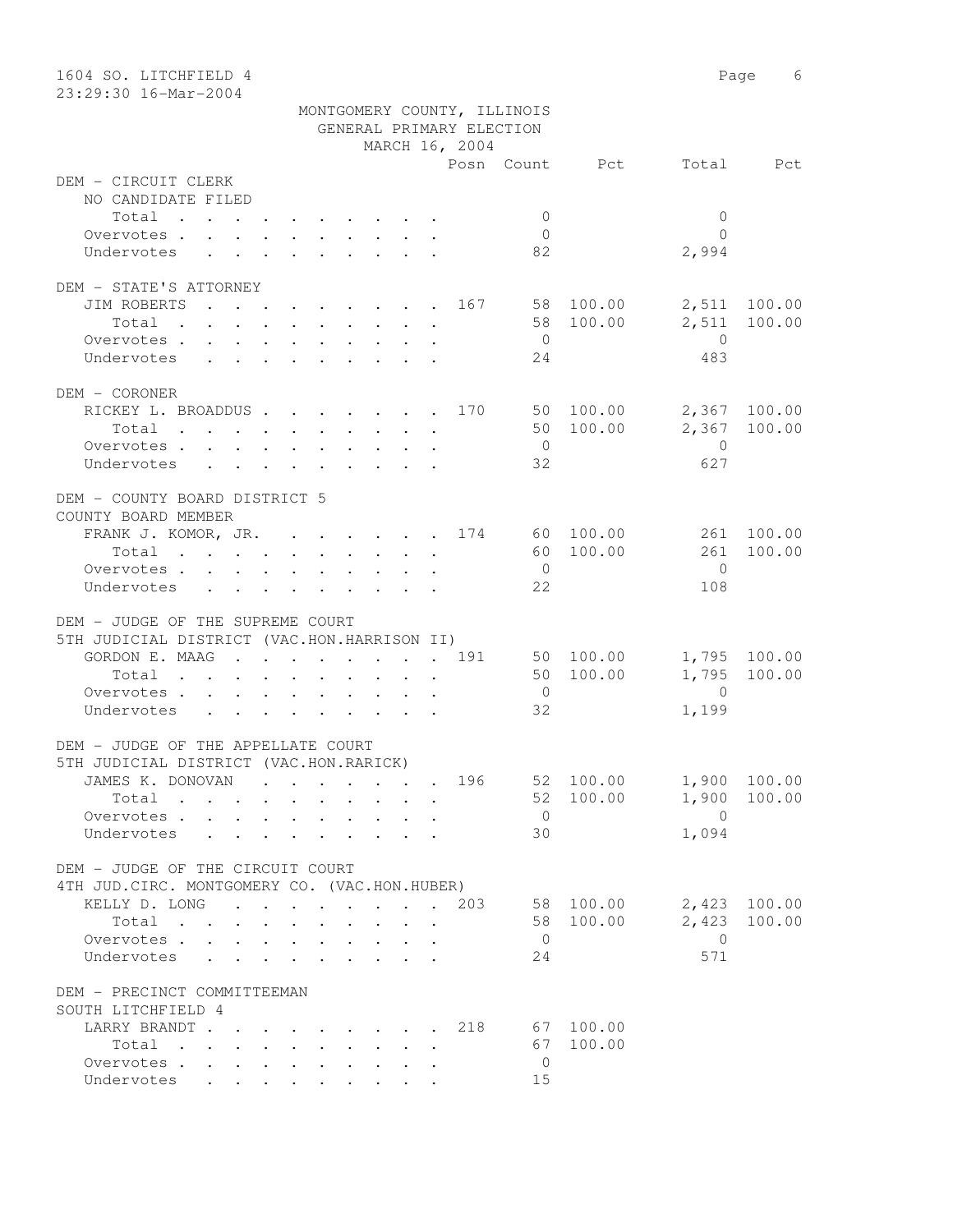| 1604 SO. LITCHFIELD 4 |            |  |               |                      |                                                                       |               |               |        |                                                             |  |                          |                             |        | Page  |        |
|-----------------------|------------|--|---------------|----------------------|-----------------------------------------------------------------------|---------------|---------------|--------|-------------------------------------------------------------|--|--------------------------|-----------------------------|--------|-------|--------|
| 23:29:30 16-Mar-2004  |            |  |               |                      |                                                                       |               |               |        |                                                             |  |                          |                             |        |       |        |
|                       |            |  |               |                      |                                                                       |               |               |        |                                                             |  |                          | MONTGOMERY COUNTY, ILLINOIS |        |       |        |
|                       |            |  |               |                      |                                                                       |               |               |        |                                                             |  | GENERAL PRIMARY ELECTION |                             |        |       |        |
|                       |            |  |               |                      |                                                                       |               |               |        |                                                             |  | MARCH 16, 2004           |                             |        |       |        |
|                       |            |  |               |                      |                                                                       |               |               |        |                                                             |  |                          | Posn Count                  | Pct    | Total | Pct    |
| MONTGOMERY COUNTY     |            |  |               |                      |                                                                       |               |               |        |                                                             |  |                          |                             |        |       |        |
| YES.                  |            |  |               |                      | $\mathbf{r}$ , and $\mathbf{r}$ , and $\mathbf{r}$ , and $\mathbf{r}$ |               |               |        |                                                             |  | 246                      | 42                          | 41.18  | 1,971 | 43.10  |
| NO.                   |            |  | $\sim$ $\sim$ | $\sim$ $\sim$        |                                                                       |               |               |        | $\mathcal{L}(\mathcal{A})$ , and $\mathcal{L}(\mathcal{A})$ |  | 247                      | 60                          | 58.82  | 2,602 | 56.90  |
|                       | Total      |  | $\sim$        | $\sim$ $\sim$        | $\sim$ $\sim$                                                         | $\sim$ $\sim$ | $\sim$ $\sim$ | $\sim$ |                                                             |  |                          | 102                         | 100.00 | 4,573 | 100.00 |
|                       | Overvotes. |  | $\sim$        | $\ddot{\phantom{a}}$ | $\sim$                                                                |               | $\sim$        |        |                                                             |  |                          | 0                           |        | 4     |        |
|                       | Undervotes |  |               |                      |                                                                       |               |               |        |                                                             |  |                          | 7                           |        | 416   |        |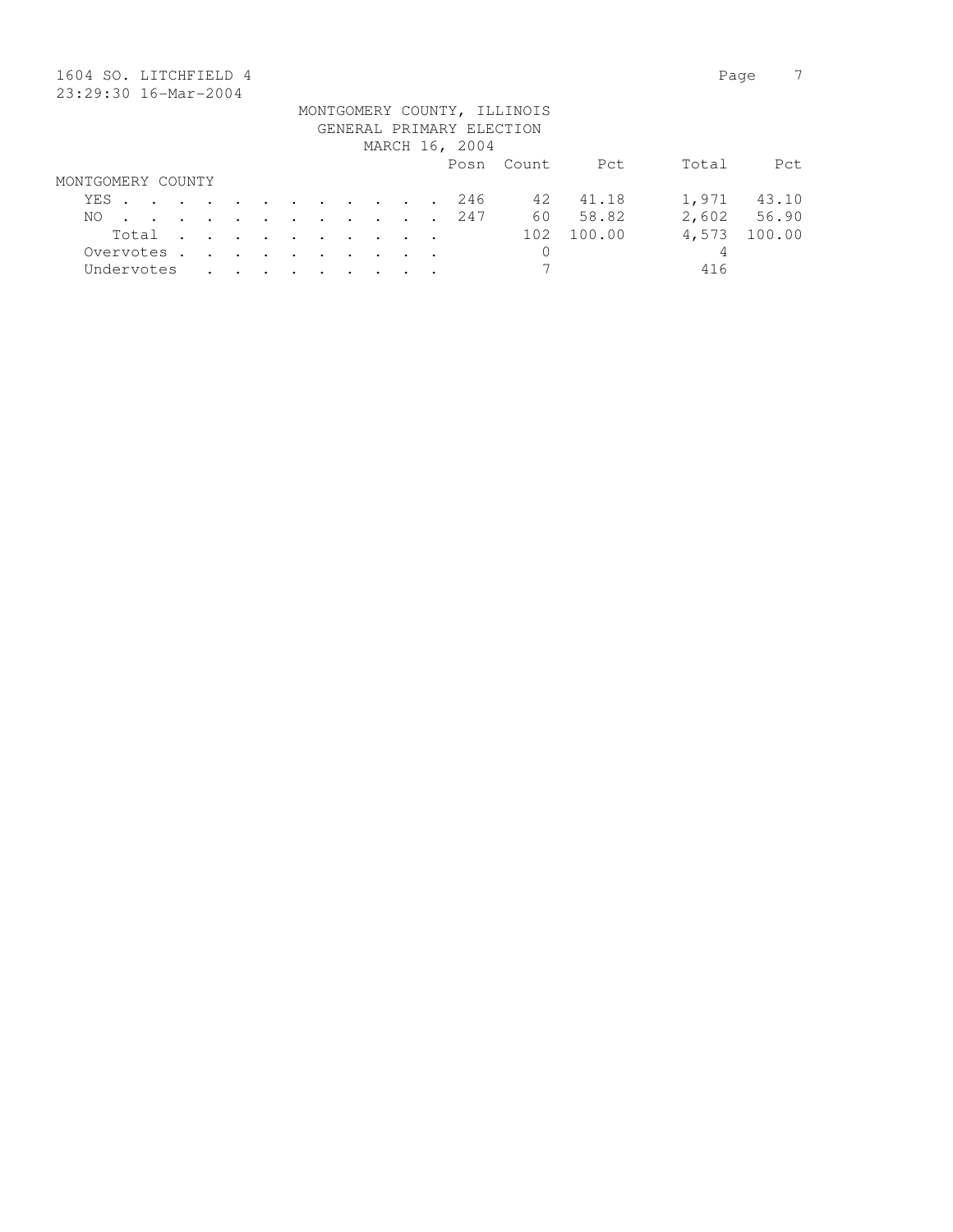1701 WALSHVILLE Page 1 23:29:30 16-Mar-2004

| 23:29:30 16-Mar-2004                                                                                |                |                             |        |       |
|-----------------------------------------------------------------------------------------------------|----------------|-----------------------------|--------|-------|
|                                                                                                     |                | MONTGOMERY COUNTY, ILLINOIS |        |       |
|                                                                                                     |                | GENERAL PRIMARY ELECTION    |        |       |
|                                                                                                     | MARCH 16, 2004 |                             |        |       |
|                                                                                                     |                | Posn Count Pct              | Total  | - Pet |
| Precincts Counted - TOTAL $\qquad \qquad$ $\qquad \qquad$ 1 $\qquad$ 2.38 $\qquad \qquad$ 42 100.00 |                |                             |        |       |
|                                                                                                     |                | 259                         | 18,263 |       |

| Registered Voters - TOTAL                                                                                                                                                                                                                    |  |                                                           |                | 259             |             | 18,263         |              |
|----------------------------------------------------------------------------------------------------------------------------------------------------------------------------------------------------------------------------------------------|--|-----------------------------------------------------------|----------------|-----------------|-------------|----------------|--------------|
| Ballots Cast - TOTAL                                                                                                                                                                                                                         |  |                                                           |                | 40              | 15.44       | 5,007          | 27.42        |
| Ballots Cast - BLANK                                                                                                                                                                                                                         |  |                                                           |                |                 | $3 \t 1.16$ | 71             | 0.39         |
| Ballots Cast - REPUBLICAN 12                                                                                                                                                                                                                 |  |                                                           |                |                 |             | 1,683          |              |
| Ballots Cast - REP. YELLOW                                                                                                                                                                                                                   |  |                                                           |                | 12              |             | 894            |              |
| Ballots Cast - REP. FED. 17TH                                                                                                                                                                                                                |  |                                                           |                | $\overline{0}$  |             | - 2            |              |
| Ballots Cast - DEMOCRATIC                                                                                                                                                                                                                    |  |                                                           |                | 26              |             | 3,004          |              |
| Ballots Cast - DEM. GREEN                                                                                                                                                                                                                    |  | $\mathbf{r}$ , $\mathbf{r}$ , $\mathbf{r}$ , $\mathbf{r}$ |                | 26              |             | 1,839          |              |
| Ballots Cast - DEM. FED. 17TH                                                                                                                                                                                                                |  |                                                           |                | $\overline{0}$  |             | 6              |              |
|                                                                                                                                                                                                                                              |  |                                                           |                |                 |             |                |              |
| Ballots Cast - NONPARTISAN                                                                                                                                                                                                                   |  |                                                           |                | 2               |             | 320            |              |
| Ballots Cast - NON. WHITE                                                                                                                                                                                                                    |  |                                                           |                | 2               |             | 281            |              |
| REP - PRESIDENT OF THE UNITED STATES                                                                                                                                                                                                         |  |                                                           |                |                 |             |                |              |
| GEORGE W. BUSH                                                                                                                                                                                                                               |  |                                                           | 5 <sub>1</sub> |                 | 8 100.00    |                | 1,274 100.00 |
| Total                                                                                                                                                                                                                                        |  |                                                           |                |                 | 8 100.00    | 1,274          | 100.00       |
|                                                                                                                                                                                                                                              |  |                                                           |                | $\overline{0}$  |             | $\overline{0}$ |              |
| Overvotes                                                                                                                                                                                                                                    |  |                                                           |                |                 |             |                |              |
| Undervotes                                                                                                                                                                                                                                   |  |                                                           |                | $\overline{4}$  |             | 409            |              |
| REP - UNITED STATES SENATOR                                                                                                                                                                                                                  |  |                                                           |                |                 |             |                |              |
| JIM OBERWEIS9                                                                                                                                                                                                                                |  |                                                           |                | $5\phantom{.0}$ | 45.45       | 256            | 17.26        |
| ANDY MCKENNA                                                                                                                                                                                                                                 |  |                                                           | 10             |                 | 1 9.09      | 210            | 14.16        |
| JOHN BORLING                                                                                                                                                                                                                                 |  |                                                           | 11             |                 | 0 0.00      | 26             | 1.75         |
| STEVEN J. RAUSCHENBERGER                                                                                                                                                                                                                     |  |                                                           | 12             |                 | 1 9.09      | 144            | 9.71         |
|                                                                                                                                                                                                                                              |  |                                                           |                | $2^{\circ}$     | 18.18       |                |              |
| JACK RYAN                                                                                                                                                                                                                                    |  |                                                           | 13             |                 |             | 663            | 44.71        |
| CHIRINJEEV KATHURIA (CHIRINJEEV KATHURIA)                                                                                                                                                                                                    |  |                                                           | 14             | $\overline{0}$  | 0.00        | 15             | 1.01         |
| JONATHAN C. WRIGHT                                                                                                                                                                                                                           |  |                                                           | 15             | $\mathbf{2}$    | 18.18       | 136            | 9.17         |
| NORM HILL                                                                                                                                                                                                                                    |  |                                                           | 16             |                 | 0 0.00      | 33             | 2.23         |
| Total                                                                                                                                                                                                                                        |  |                                                           |                |                 | 11 100.00   | 1,483          | 100.00       |
| Overvotes.                                                                                                                                                                                                                                   |  |                                                           |                | $\overline{0}$  |             | 23             |              |
| Undervotes                                                                                                                                                                                                                                   |  |                                                           |                | $\mathbf{1}$    |             | 177            |              |
|                                                                                                                                                                                                                                              |  |                                                           |                |                 |             |                |              |
| REP - REPRESENTATIVE IN CONGRESS<br>17TH CONGRESSIONAL DISTRICT                                                                                                                                                                              |  |                                                           |                |                 |             |                |              |
|                                                                                                                                                                                                                                              |  |                                                           |                |                 |             | 360            | 100.00       |
| ANDREA LANE ZINGA 23 4 100.00                                                                                                                                                                                                                |  |                                                           |                |                 |             |                |              |
| Total                                                                                                                                                                                                                                        |  |                                                           |                | 4               | 100.00      | 360            | 100.00       |
| Overvotes                                                                                                                                                                                                                                    |  |                                                           |                | $\circ$         |             | $\bigcirc$     |              |
| and the contract of the contract of the contract of the contract of the contract of the contract of the contract of the contract of the contract of the contract of the contract of the contract of the contract of the contra<br>Undervotes |  |                                                           |                | 8               |             | 327            |              |
| REP - DELEGATE TO THE NATIONAL NOMINATING CONVENTION                                                                                                                                                                                         |  |                                                           |                |                 |             |                |              |
| 17TH CONGRESSIONAL DISTRICT                                                                                                                                                                                                                  |  |                                                           |                |                 |             |                |              |
| VOTE FOR 3                                                                                                                                                                                                                                   |  |                                                           |                |                 |             |                |              |
|                                                                                                                                                                                                                                              |  |                                                           |                |                 |             |                |              |
| THOMAS G. GETZ (BUSH) .<br>$\mathbf{r}$                                                                                                                                                                                                      |  |                                                           | 35             | 9               | 33.33       | 522            | 33.27        |
| REGAN E. RAMSEY (BUSH)                                                                                                                                                                                                                       |  |                                                           | 36             | 9               | 33.33       | 522            | 33.27        |
| D. KAY LONG (BUSH).                                                                                                                                                                                                                          |  |                                                           | 37             | 9               | 33.33       | 525            | 33.46        |
| Total                                                                                                                                                                                                                                        |  |                                                           |                | 27              | 100.00      | 1,569          | 100.00       |
| Overvotes<br>$\ddot{\phantom{0}}$<br>$\ddot{\phantom{a}}$                                                                                                                                                                                    |  |                                                           |                | $\mathbf{0}$    |             | $\Omega$       |              |
| Undervotes<br>$\sim$ $\sim$ $\sim$ $\sim$ $\sim$                                                                                                                                                                                             |  |                                                           |                | $\mathsf{Q}$    |             | 492            |              |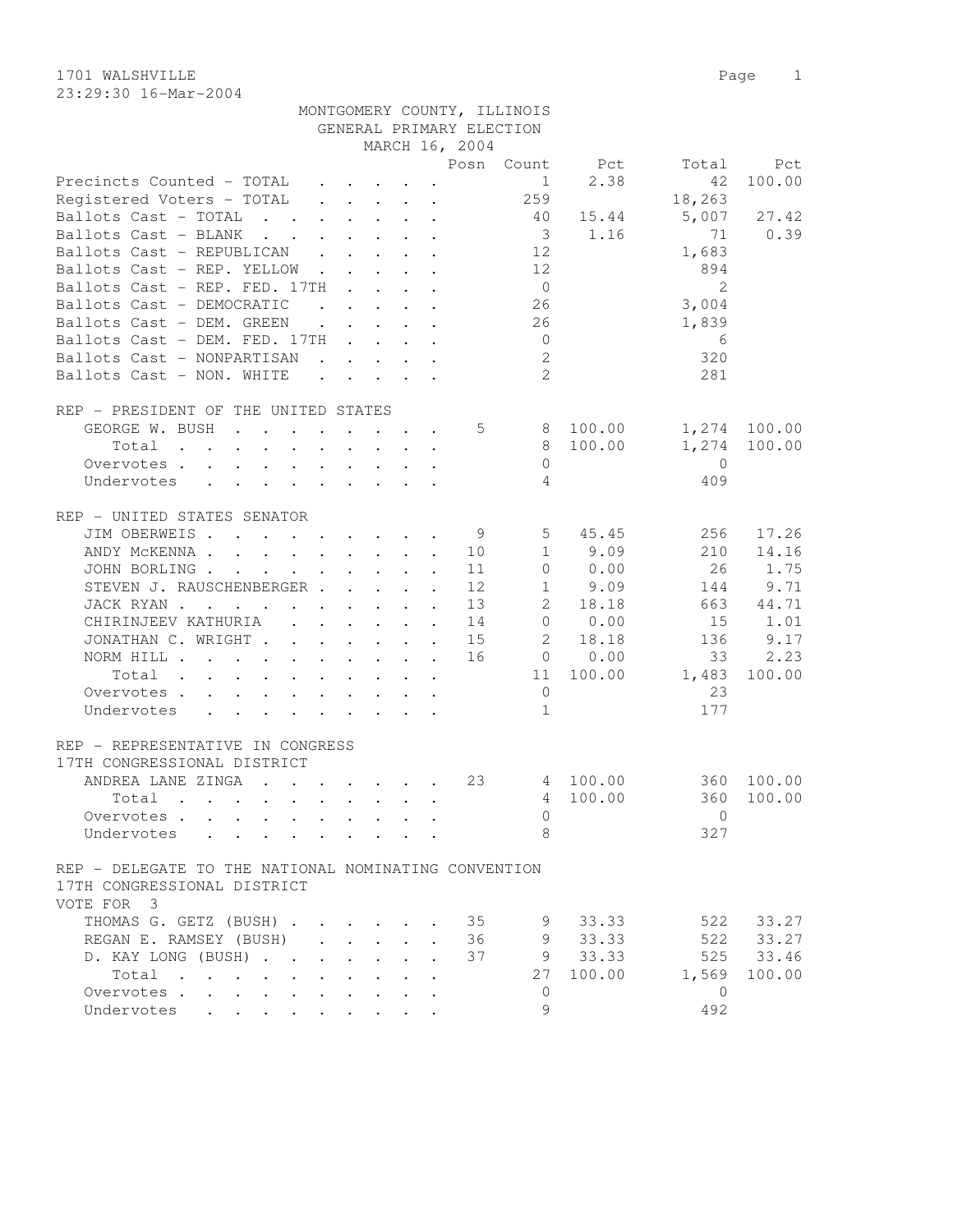1701 WALSHVILLE 2 23:29:30 16-Mar-2004

|                                                                                                  |  |  |  |  | MARCH 16, 2004 | MONTGOMERY COUNTY, ILLINOIS<br>GENERAL PRIMARY ELECTION |           |                              |              |
|--------------------------------------------------------------------------------------------------|--|--|--|--|----------------|---------------------------------------------------------|-----------|------------------------------|--------------|
|                                                                                                  |  |  |  |  |                |                                                         |           | Posn Count Pct Total Pct     |              |
| REP - ALTERNATE DELEGATE TO THE NATIONAL NOMINATING<br>CONVENTION 17TH CONGRESSIONAL DISTRICT    |  |  |  |  |                |                                                         |           |                              |              |
| VOTE FOR 3                                                                                       |  |  |  |  |                |                                                         |           |                              |              |
| TIMOTHY B. ZOLLINGER (BUSH) 43 8 33.33 496 33.88<br>CANDICE D. TREES (BUSH) 44 8 33.33 489 33.40 |  |  |  |  |                |                                                         |           |                              |              |
| NORINE K. HAMMOND (BUSH) 45 8 33.33 479 32.72                                                    |  |  |  |  |                |                                                         |           |                              |              |
|                                                                                                  |  |  |  |  |                |                                                         |           | Total 24 100.00 1,464 100.00 |              |
| Overvotes.<br>Undervotes 12                                                                      |  |  |  |  |                | $\overline{0}$                                          |           | $\bigcirc$<br>597            |              |
| REP - REPRESENTATIVE IN THE GENERAL ASSEMBLY                                                     |  |  |  |  |                |                                                         |           |                              |              |
| 98TH REPRESENTATIVE DISTRICT                                                                     |  |  |  |  |                |                                                         |           |                              |              |
| NO CANDIDATE FILED                                                                               |  |  |  |  |                |                                                         |           |                              |              |
| Total                                                                                            |  |  |  |  |                | $\bigcirc$                                              |           | $\Omega$                     |              |
| Overvotes.                                                                                       |  |  |  |  |                | $\overline{0}$                                          |           | $\Omega$                     |              |
| Undervotes                                                                                       |  |  |  |  |                | 12                                                      |           | 1,679                        |              |
| REP - CIRCUIT CLERK                                                                              |  |  |  |  |                |                                                         |           |                              |              |
| MARY WEBB 86 10 100.00                                                                           |  |  |  |  |                |                                                         |           |                              | 1,501 100.00 |
| $Total \cdot \cdot \cdot \cdot \cdot \cdot \cdot \cdot \cdot \cdot$                              |  |  |  |  |                |                                                         | 10 100.00 |                              | 1,501 100.00 |
| Overvotes.                                                                                       |  |  |  |  |                | $\overline{0}$                                          |           | $\overline{0}$               |              |
| Undervotes                                                                                       |  |  |  |  |                | 2                                                       |           | 178                          |              |
| REP - STATE'S ATTORNEY                                                                           |  |  |  |  |                |                                                         |           |                              |              |
| NO CANDIDATE FILED                                                                               |  |  |  |  |                |                                                         |           |                              |              |
| Total $\cdot$                                                                                    |  |  |  |  |                | $\overline{0}$                                          |           | $\overline{0}$               |              |
| Overvotes                                                                                        |  |  |  |  |                | $\overline{0}$                                          |           | $\Omega$                     |              |
| Undervotes                                                                                       |  |  |  |  |                | 12                                                      |           | 1,679                        |              |
| REP - CORONER                                                                                    |  |  |  |  |                |                                                         |           |                              |              |
| NO CANDIDATE FILED                                                                               |  |  |  |  |                |                                                         |           |                              |              |
| Total                                                                                            |  |  |  |  |                | $\overline{0}$                                          |           | $\Omega$                     |              |
| Overvotes.                                                                                       |  |  |  |  |                | $\overline{0}$                                          |           | $\Omega$                     |              |
| Undervotes                                                                                       |  |  |  |  |                | 12                                                      |           | 1,679                        |              |
| REP - COUNTY BOARD DISTRICT 4                                                                    |  |  |  |  |                |                                                         |           |                              |              |
| COUNTY BOARD MEMBER                                                                              |  |  |  |  |                |                                                         |           |                              |              |
| VOTE FOR 2                                                                                       |  |  |  |  |                |                                                         |           |                              |              |
| NO CANDIDATE FILED                                                                               |  |  |  |  |                |                                                         |           |                              |              |
| Total                                                                                            |  |  |  |  |                | $\mathbf{0}$                                            |           | 0                            |              |
| Overvotes                                                                                        |  |  |  |  |                | $\Omega$                                                |           | $\Omega$                     |              |
| Undervotes                                                                                       |  |  |  |  |                | 24                                                      |           | 438                          |              |
| REP - JUDGE OF THE SUPREME COURT                                                                 |  |  |  |  |                |                                                         |           |                              |              |
| 5TH JUDICIAL DISTRICT (VAC.HON.HARRISON II)                                                      |  |  |  |  |                |                                                         |           |                              |              |
| LLOYD A. KARMEIER                                                                                |  |  |  |  | 113            |                                                         | 9 100.00  |                              | 1,304 100.00 |
| Total                                                                                            |  |  |  |  |                | 9                                                       | 100.00    | 1,304                        | 100.00       |
| Overvotes                                                                                        |  |  |  |  |                | $\Omega$                                                |           | $\Omega$                     |              |
| Undervotes                                                                                       |  |  |  |  |                | 3                                                       |           | 375                          |              |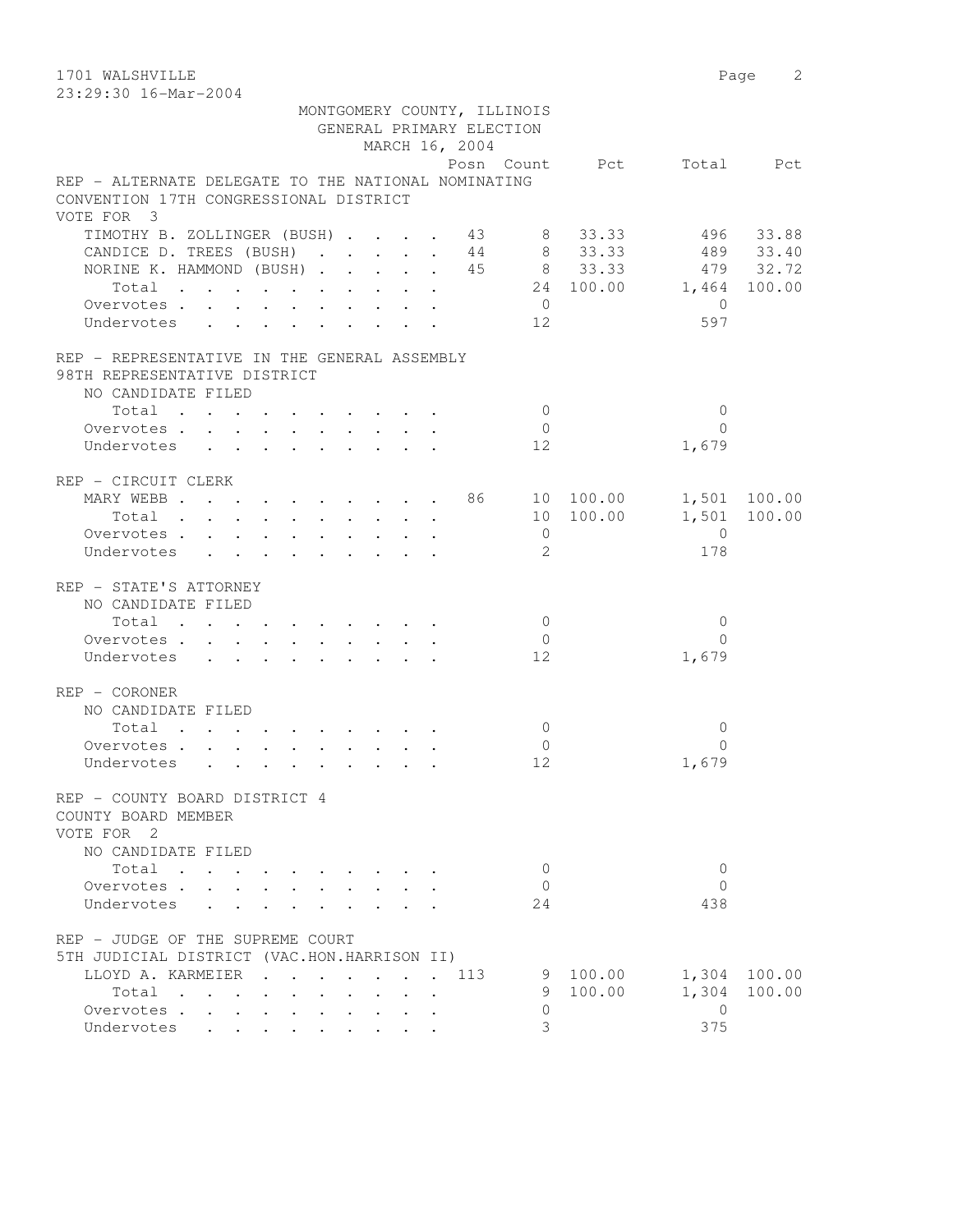| 1701 WALSHVILLE                                                                                                                     | Page      | $\mathcal{E}$ |
|-------------------------------------------------------------------------------------------------------------------------------------|-----------|---------------|
| $23:29:30$ 16-Mar-2004                                                                                                              |           |               |
| MONTGOMERY COUNTY, ILLINOIS                                                                                                         |           |               |
| GENERAL PRIMARY ELECTION                                                                                                            |           |               |
| MARCH 16, 2004                                                                                                                      |           |               |
| Posn Count Pct                                                                                                                      | Total Pct |               |
| REP - JUDGE OF THE APPELLATE COURT                                                                                                  |           |               |
| 5TH JUDICIAL DISTRICT (VAC.HON.RARICK)                                                                                              |           |               |
| NO CANDIDATE FILED                                                                                                                  |           |               |
| Total<br>$\Omega$                                                                                                                   | $\Omega$  |               |
| $\Omega$                                                                                                                            | $\Omega$  |               |
| Overvotes                                                                                                                           |           |               |
| 12<br>Undervotes                                                                                                                    | 1,679     |               |
|                                                                                                                                     |           |               |
| REP - JUDGE OF THE CIRCUIT COURT                                                                                                    |           |               |
| 4TH JUD. CIRC. MONTGOMERY CO. (VAC.HON.HUBER)                                                                                       |           |               |
| NO CANDIDATE FILED                                                                                                                  |           |               |
| Total<br>$\Omega$                                                                                                                   | 0         |               |
| $\Omega$<br>Overvotes                                                                                                               | $\Omega$  |               |
| Undervotes<br>12                                                                                                                    | 1,679     |               |
|                                                                                                                                     |           |               |
| REP - PRECINCT COMMITTEEMAN                                                                                                         |           |               |
| WALSHVILLE                                                                                                                          |           |               |
| NO CANDIDATE FILED                                                                                                                  |           |               |
| Total<br>$\mathbf{0}$                                                                                                               |           |               |
| $\Omega$<br>Overvotes.                                                                                                              |           |               |
| 12<br>Undervotes<br>$\begin{array}{cccccccccccccc} \bullet & \bullet & \bullet & \bullet & \bullet & \bullet & \bullet \end{array}$ |           |               |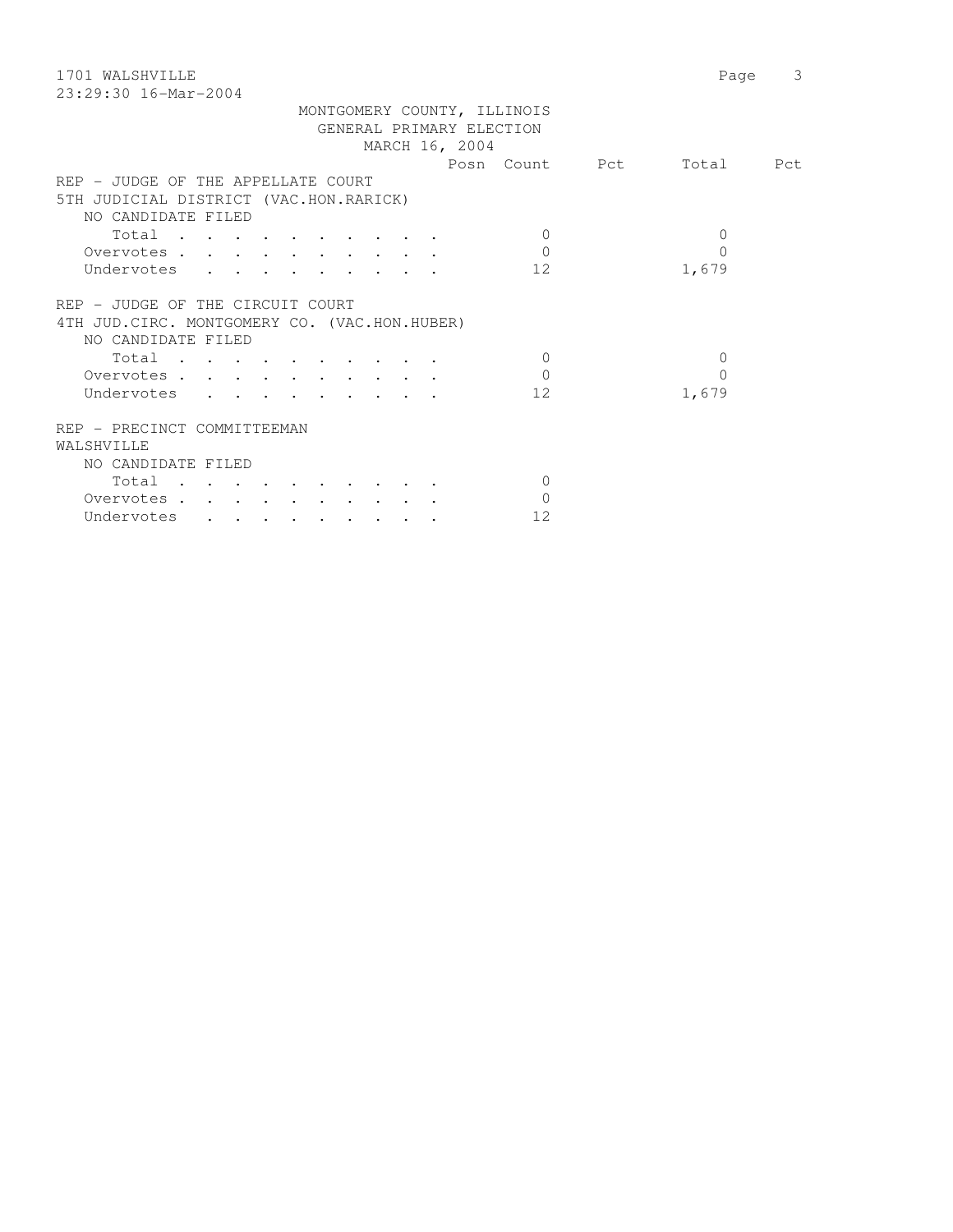1701 WALSHVILLE 2008 Page 4

|                                      |                                                                                                                                                                                                                                               |  |  |              |                | MONTGOMERY COUNTY, ILLINOIS |                                                 |                                   |              |
|--------------------------------------|-----------------------------------------------------------------------------------------------------------------------------------------------------------------------------------------------------------------------------------------------|--|--|--------------|----------------|-----------------------------|-------------------------------------------------|-----------------------------------|--------------|
|                                      |                                                                                                                                                                                                                                               |  |  |              |                | GENERAL PRIMARY ELECTION    |                                                 |                                   |              |
|                                      |                                                                                                                                                                                                                                               |  |  |              | MARCH 16, 2004 |                             |                                                 |                                   |              |
|                                      |                                                                                                                                                                                                                                               |  |  |              |                |                             | Posn Count Pct                                  |                                   | Total Pct    |
| DEM - PRESIDENT OF THE UNITED STATES |                                                                                                                                                                                                                                               |  |  |              |                |                             |                                                 |                                   |              |
| JOHN EDWARDS                         |                                                                                                                                                                                                                                               |  |  |              | 5 <sup>5</sup> | 4                           | 17.39                                           | 435                               | 15.70        |
| WESLEY K. CLARK                      |                                                                                                                                                                                                                                               |  |  |              | 6              |                             | $\begin{array}{ccc} & & 0 & & 0.00 \end{array}$ | 40                                | 1.44         |
| HOWARD DEAN                          |                                                                                                                                                                                                                                               |  |  |              | 7              |                             | 0 0.00                                          | 97                                | 3.50         |
| JOE LIEBERMAN                        | $\mathbf{r}$ , $\mathbf{r}$ , $\mathbf{r}$ , $\mathbf{r}$ , $\mathbf{r}$ , $\mathbf{r}$                                                                                                                                                       |  |  | $\cdot$      | 8              | $\bigcap$                   | 0.00                                            | 44                                | 1.59         |
| DENNIS J. KUCINICH                   |                                                                                                                                                                                                                                               |  |  | $\mathbf{r}$ | 9              | $\Omega$                    | 0.00                                            | 29                                | 1.05         |
| LYNDON H. LaROUCHE, JR.              |                                                                                                                                                                                                                                               |  |  |              | $\cdot$ 10     | $\Omega$                    | 0.00                                            | 10                                | 0.36         |
| CAROL MOSELEY BRAUN                  |                                                                                                                                                                                                                                               |  |  |              | 11             | $\Omega$                    | 0.00                                            | 40                                | 1.44         |
| ALFRED C. SHARPTON 12                |                                                                                                                                                                                                                                               |  |  |              |                |                             | $0 \t 0.00$                                     | 19                                | 0.69         |
| JOHN F. KERRY 13                     |                                                                                                                                                                                                                                               |  |  |              |                |                             | 19 82.61                                        | 2,057 74.23                       |              |
| Total                                |                                                                                                                                                                                                                                               |  |  |              |                |                             | 23 100.00                                       |                                   | 2,771 100.00 |
| Overvotes                            |                                                                                                                                                                                                                                               |  |  |              |                | $\circ$                     |                                                 | 11                                |              |
| Undervotes                           |                                                                                                                                                                                                                                               |  |  |              |                | $\mathcal{E}$               |                                                 | 222                               |              |
|                                      |                                                                                                                                                                                                                                               |  |  |              |                |                             |                                                 |                                   |              |
| DEM - UNITED STATES SENATOR          |                                                                                                                                                                                                                                               |  |  |              |                |                             |                                                 |                                   |              |
| BARACK OBAMA 17                      |                                                                                                                                                                                                                                               |  |  |              |                |                             | 1 4.76                                          |                                   | 349 12.66    |
| DANIEL W. HYNES 18                   |                                                                                                                                                                                                                                               |  |  |              |                |                             | 15 71.43                                        |                                   | 1,654 59.99  |
| . 19<br>GERY CHICO                   |                                                                                                                                                                                                                                               |  |  |              |                |                             | 1 4.76                                          |                                   | 20 0.73      |
| MARIA PAPPAS 20                      |                                                                                                                                                                                                                                               |  |  |              |                |                             | $0 \t 0.00$                                     |                                   | 51 1.85      |
| M. BLAIR HULL                        | $\mathcal{L}(\mathbf{r},\mathbf{r})$ . The contribution of the contribution of the contribution of the contribution of the contribution of the contribution of the contribution of the contribution of the contribution of the contribution o |  |  |              | 21             |                             | 4 19.05                                         |                                   | 570 20.67    |
| JOYCE WASHINGTON                     | $\mathbf{r}$ , $\mathbf{r}$ , $\mathbf{r}$ , $\mathbf{r}$ , $\mathbf{r}$                                                                                                                                                                      |  |  |              | 22             | $\overline{0}$              | 0.00                                            | 35                                | 1.27         |
| NANCY SKINNER<br>$\sim$ $\sim$       | $\mathbf{r}$ , and $\mathbf{r}$ , and $\mathbf{r}$ , and $\mathbf{r}$                                                                                                                                                                         |  |  |              | 23             |                             | $0 \t 0.00$                                     | 78                                | 2.83         |
| Total                                |                                                                                                                                                                                                                                               |  |  |              |                |                             |                                                 | 21 100.00 2,757                   | 100.00       |
| Overvotes .                          | $\mathbf{r} = \mathbf{r} + \mathbf{r}$ , where $\mathbf{r} = \mathbf{r} + \mathbf{r}$ , where $\mathbf{r} = \mathbf{r} + \mathbf{r}$                                                                                                          |  |  |              |                | $\overline{0}$              |                                                 | 16                                |              |
| Undervotes                           |                                                                                                                                                                                                                                               |  |  |              |                | $5^{\circ}$                 |                                                 | 231                               |              |
|                                      |                                                                                                                                                                                                                                               |  |  |              |                |                             |                                                 |                                   |              |
| DEM - REPRESENTATIVE IN CONGRESS     |                                                                                                                                                                                                                                               |  |  |              |                |                             |                                                 |                                   |              |
| 17TH CONGRESSIONAL DISTRICT          |                                                                                                                                                                                                                                               |  |  |              |                |                             |                                                 |                                   |              |
| LANE A. EVANS                        |                                                                                                                                                                                                                                               |  |  |              |                |                             |                                                 | $\cdot$ 34 17 100.00 1,244 100.00 |              |
| Total                                |                                                                                                                                                                                                                                               |  |  |              |                |                             | 17 100.00                                       | 1,244                             | 100.00       |
| Overvotes                            |                                                                                                                                                                                                                                               |  |  |              |                | $\Omega$                    |                                                 | $\Omega$                          |              |
| Undervotes                           |                                                                                                                                                                                                                                               |  |  |              |                | 9                           |                                                 | 540                               |              |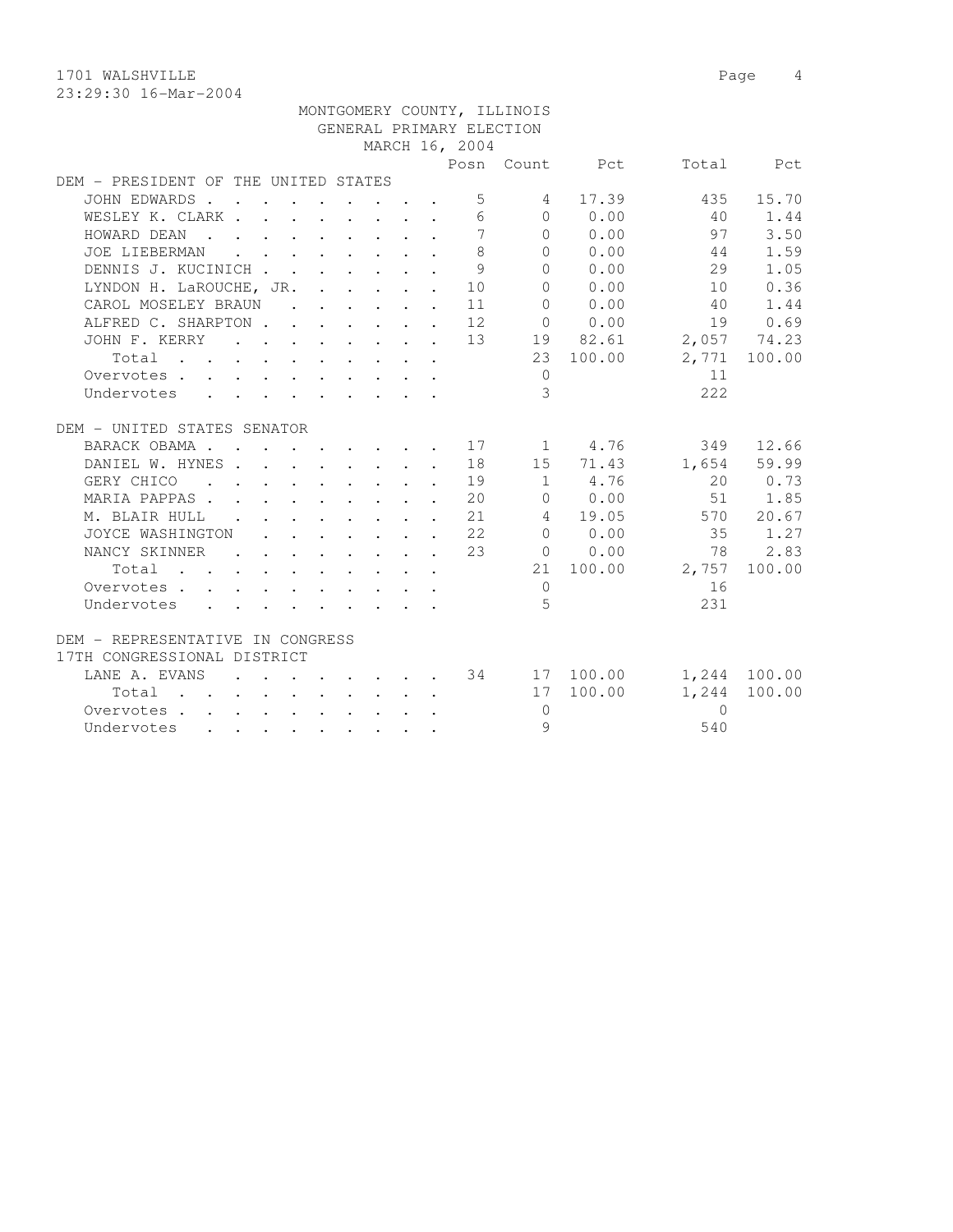|                                                       |                           |              |                      | GENERAL PRIMARY ELECTION<br>MARCH 16, 2004 | MONTGOMERY COUNTY, ILLINOIS |             |                          |          |
|-------------------------------------------------------|---------------------------|--------------|----------------------|--------------------------------------------|-----------------------------|-------------|--------------------------|----------|
|                                                       |                           |              |                      |                                            |                             |             | Posn Count Pct Total Pct |          |
| DEM - DELEGATE TO THE NATIONAL NOMINATING CONVENTION  |                           |              |                      |                                            |                             |             |                          |          |
| 17TH CONGRESSIONAL DISTRICT                           |                           |              |                      |                                            |                             |             |                          |          |
| VOTE FOR 5                                            |                           |              |                      |                                            |                             |             |                          |          |
| MIKE BOLAND (DEAN) 1 41 8 8.33                        |                           |              |                      |                                            |                             |             | 410                      | 6.65     |
| GRACIELA HERNANDEZ (DEAN) 42                          |                           |              |                      |                                            |                             | 7 7.29      | 303                      | 4.91     |
| DON JOHNSTON (DEAN) 43                                |                           |              |                      |                                            |                             | $5 \t 5.21$ | 370                      | 6.00     |
| MARY K. "KAYT" NORRIS (DEAN) 44                       |                           |              |                      |                                            |                             | 4 4.17      | 345                      | 5.59     |
| NORM M. WINICK (DEAN) 45                              |                           |              |                      |                                            |                             | 6 6.25      | 305                      | 4.95     |
| GLORIA FERGUSON (KUCINICH) 46                         |                           |              |                      |                                            |                             | $1 \t 1.04$ | 176                      | 2.85     |
| DAVID AMOR (KUCINICH)                                 |                           |              |                      | 47                                         | $2^{\circ}$                 | 2.08        | 142                      | 2.30     |
| KAREN GOURD (KUCINICH)                                |                           |              |                      | 48                                         | 3 <sup>7</sup>              | 3.13        | 151                      | 2.45     |
| JAMES DICE (KUCINICH)                                 |                           |              |                      | 49                                         |                             | 4 4.17      | 132                      | 2.14     |
| VINCENT G. THOMAS (KUCINICH) 50                       |                           |              |                      |                                            |                             |             | $1 \t 1.04 \t 154$       | 2.50     |
| PAT O'BRIEN (GEPHARDT) 58                             |                           |              |                      |                                            |                             |             | 1 1.04 97                | 1.57     |
| MIKE SHAMPINE (GEPHARDT) 59                           |                           |              |                      |                                            |                             |             | $1 \t 1.04 \t 42$        | 0.68     |
| CHARLES E. CASH, JR. (GEPHARDT) 60                    |                           |              |                      |                                            |                             | 2 2.08      | 41                       | 0.66     |
| DENNIS A. VANDERGINST (EDWARDS) 61                    |                           |              |                      |                                            |                             | $1 \t 1.04$ | 91                       | 1.48     |
| M. EVA SAVALA (EDWARDS) 62                            |                           |              |                      |                                            |                             | $1 \t 1.04$ | 90                       | 1.46     |
| ROBIN A. JOHNSON (EDWARDS) 63                         |                           |              |                      |                                            | 1                           | 1.04        | 101                      | 1.64     |
| LYNDA FAINTER (EDWARDS)                               |                           |              |                      | 64                                         | 1                           | 1.04        | 90                       | 1.46     |
| DAVID M. CAMPBELL (EDWARDS)                           |                           |              |                      | 65                                         | 3 <sup>7</sup>              | 3.13        | 100                      | 1.62     |
| DAVID ANDICH (CLARK)                                  |                           |              |                      | 66                                         |                             | $0 \t 0.00$ | 16                       | 0.26     |
| STUART LEFSTEIN (CLARK)                               |                           |              |                      | 67                                         |                             | $0 \t 0.00$ | 11                       | 0.18     |
| MATT O'BRIEN (CLARK)                                  |                           |              |                      | 68                                         |                             | 0 0.00      | 17                       | 0.28     |
| SUZANNE GOLDEN (CLARK)                                |                           |              |                      | 69                                         | $\Omega$                    | 0.00        | 15                       | 0.24     |
| SONIA CERVANTES (CLARK)                               |                           |              |                      | 70                                         | $\overline{0}$              | 0.00        | 24                       | 0.39     |
| PAUL L MANGIERI (KERRY)                               |                           |              |                      | 71                                         | 6                           | 6.25        | 557                      | 9.03     |
| PATRICIA "PAT" VERONDA (KERRY)                        |                           |              |                      | 72                                         | 9                           | 9.38        | 599                      | 9.71     |
| JOSE "JOE" MORENO (KERRY)                             |                           |              |                      | 73                                         | 10                          | 10.42       | 602                      | 9.76     |
| MARGARET WALKER (KERRY)                               |                           |              |                      | 74                                         |                             | 9 9.38      | 602                      | 9.76     |
| PORTER MCNEIL (KERRY) 75 10 10.42                     |                           |              |                      |                                            |                             |             | 584                      | 9.47     |
| Total                                                 |                           |              |                      |                                            |                             |             | 96 100.00 6,167          | 100.00   |
| Overvotes.                                            |                           |              |                      |                                            | $\overline{0}$              |             | 43                       |          |
| Undervotes                                            |                           |              |                      |                                            | 34                          |             | 2,538                    |          |
|                                                       |                           |              |                      |                                            |                             |             |                          |          |
| DEM - ALTERNATE DELEGATE TO THE NATIONAL NOMINATING   |                           |              |                      |                                            |                             |             |                          |          |
| CONVENTION 17TH CONGRESSIONAL DISTRICT                |                           |              |                      |                                            |                             |             |                          |          |
| JEANETTE HUNTER (DEAN)<br>$\mathbf{r}$ , $\mathbf{r}$ |                           |              |                      | 113                                        |                             | 0 0.00      |                          | 126 9.07 |
| AMANDA L. HICKS (KUCINICH)                            |                           |              | $\ddot{\phantom{0}}$ | 114                                        |                             | 1 5.88      | 58                       | 4.18     |
| ROXANE ZAMORA (EDWARDS)                               |                           | $\mathbf{L}$ | $\mathbf{L}$         | 115                                        |                             | 2 11.76     | 193                      | 13.89    |
| MARY RISELING (CLARK)                                 |                           | $\mathbf{L}$ | $\sim$               | 116                                        |                             | 0 0.00      | 42                       | 3.02     |
|                                                       |                           |              |                      | 117                                        |                             | 14 82.35    | 970                      | 69.83    |
| JOAN C. SCOTT (KERRY)                                 |                           | $\mathbf{L}$ | $\mathbf{L}$         |                                            |                             |             |                          | 100.00   |
| Total                                                 | $\mathbf{r} = \mathbf{r}$ |              | $\ddot{\phantom{0}}$ |                                            | 17                          | 100.00      | 1,389                    |          |
| Overvotes.                                            |                           |              |                      |                                            | 1<br>8                      |             | 13                       |          |
| Undervotes                                            |                           |              |                      |                                            |                             |             | 382                      |          |
|                                                       |                           |              |                      |                                            |                             |             |                          |          |
| DEM - REPRESENTATIVE IN THE GENERAL ASSEMBLY          |                           |              |                      |                                            |                             |             |                          |          |
| 98TH REPRESENTATIVE DISTRICT                          |                           |              |                      |                                            |                             |             |                          | 100.00   |
| GARY HANNIG                                           |                           |              |                      | 139                                        |                             | 21 100.00   | 2,593<br>2,593           |          |
| Total                                                 |                           |              |                      |                                            | 21                          | 100.00      |                          | 100.00   |
| Overvotes.                                            |                           |              |                      |                                            | $\circ$<br>5                |             | $\mathbf{0}$             |          |
| Undervotes                                            |                           |              |                      |                                            |                             |             | 401                      |          |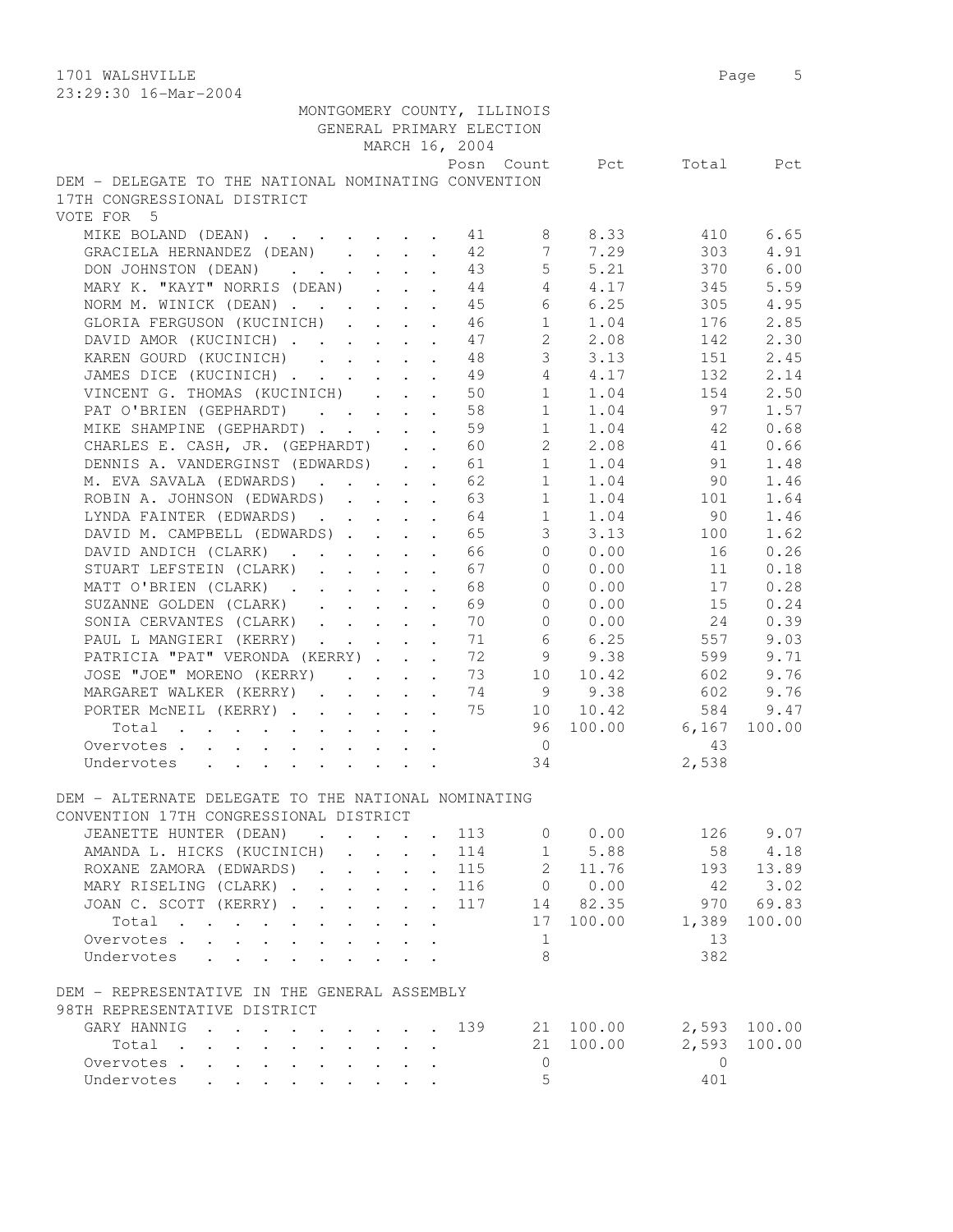1701 WALSHVILLE 2008 Page 6 23:29:30 16-Mar-2004

|                                                                                                                      | MONTGOMERY COUNTY, ILLINOIS |  |                          |                 |                |                |              |
|----------------------------------------------------------------------------------------------------------------------|-----------------------------|--|--------------------------|-----------------|----------------|----------------|--------------|
|                                                                                                                      |                             |  | GENERAL PRIMARY ELECTION |                 |                |                |              |
|                                                                                                                      |                             |  | MARCH 16, 2004           |                 |                |                |              |
|                                                                                                                      |                             |  |                          |                 | Posn Count Pct |                | Total Pct    |
| DEM - CIRCUIT CLERK                                                                                                  |                             |  |                          |                 |                |                |              |
| NO CANDIDATE FILED                                                                                                   |                             |  |                          |                 |                |                |              |
| Total                                                                                                                |                             |  |                          | $\overline{0}$  |                | $\mathbf{0}$   |              |
| Overvotes.                                                                                                           |                             |  |                          | $\overline{0}$  |                | $\Omega$       |              |
| Undervotes<br>$\mathbf{r}$ , $\mathbf{r}$ , $\mathbf{r}$ , $\mathbf{r}$ , $\mathbf{r}$ , $\mathbf{r}$ , $\mathbf{r}$ |                             |  |                          | 26              |                | 2,994          |              |
|                                                                                                                      |                             |  |                          |                 |                |                |              |
| DEM - STATE'S ATTORNEY                                                                                               |                             |  |                          |                 |                |                |              |
| JIM ROBERTS<br>. 167 20 100.00                                                                                       |                             |  |                          |                 |                |                | 2,511 100.00 |
| Total                                                                                                                |                             |  |                          |                 | 20 100.00      | 2,511          | 100.00       |
| Overvotes                                                                                                            |                             |  |                          | $\overline{0}$  |                | $\overline{0}$ |              |
| Undervotes                                                                                                           |                             |  |                          | 6               |                | 483            |              |
|                                                                                                                      |                             |  |                          |                 |                |                |              |
| DEM - CORONER                                                                                                        |                             |  |                          |                 |                |                |              |
| RICKEY L. BROADDUS 170 21 100.00                                                                                     |                             |  |                          |                 |                |                | 2,367 100.00 |
| Total                                                                                                                |                             |  |                          |                 | 21 100.00      |                | 2,367 100.00 |
| Overvotes.                                                                                                           |                             |  |                          | $\overline{0}$  |                | $\overline{0}$ |              |
| Undervotes                                                                                                           |                             |  |                          | - 5             |                | 627            |              |
|                                                                                                                      |                             |  |                          |                 |                |                |              |
| DEM - COUNTY BOARD DISTRICT 4                                                                                        |                             |  |                          |                 |                |                |              |
| COUNTY BOARD MEMBER                                                                                                  |                             |  |                          |                 |                |                |              |
| VOTE FOR 2                                                                                                           |                             |  |                          |                 |                |                |              |
| DENNIS L. JAGODZINSKI 174 15 45.45                                                                                   |                             |  |                          |                 |                |                | 378 48.65    |
| MIKE PLUNKETT 175                                                                                                    |                             |  |                          |                 | 18 54.55       |                | 399 51.35    |
| Total<br>$\mathbf{r}$ , and $\mathbf{r}$ , and $\mathbf{r}$ , and $\mathbf{r}$                                       |                             |  |                          |                 | 33 100.00      | 777            | 100.00       |
| Overvotes.                                                                                                           |                             |  |                          | $\overline{0}$  |                | $\bigcirc$     |              |
| Undervotes                                                                                                           |                             |  |                          | 19              |                | 303            |              |
|                                                                                                                      |                             |  |                          |                 |                |                |              |
| DEM - JUDGE OF THE SUPREME COURT                                                                                     |                             |  |                          |                 |                |                |              |
| 5TH JUDICIAL DISTRICT (VAC.HON.HARRISON II)                                                                          |                             |  |                          |                 |                |                |              |
| GORDON E. MAAG 191 19 100.00                                                                                         |                             |  |                          |                 |                |                | 1,795 100.00 |
| Total                                                                                                                |                             |  |                          |                 | 19 100.00      | 1,795          | 100.00       |
| Overvotes                                                                                                            |                             |  |                          | $\overline{0}$  |                | $\overline{0}$ |              |
| Undervotes<br>$\mathbf{r}$ , $\mathbf{r}$ , $\mathbf{r}$ , $\mathbf{r}$ , $\mathbf{r}$ , $\mathbf{r}$ , $\mathbf{r}$ |                             |  |                          | $7\phantom{.0}$ |                | 1,199          |              |
|                                                                                                                      |                             |  |                          |                 |                |                |              |
| DEM - JUDGE OF THE APPELLATE COURT                                                                                   |                             |  |                          |                 |                |                |              |
| 5TH JUDICIAL DISTRICT (VAC.HON.RARICK)                                                                               |                             |  |                          |                 |                |                |              |
| JAMES K. DONOVAN                                                                                                     |                             |  | 196                      |                 | 17 100.00      |                | 1,900 100.00 |
| Total                                                                                                                |                             |  |                          |                 | 17 100.00      | 1,900          | 100.00       |
| Overvotes.                                                                                                           |                             |  |                          | $\overline{0}$  |                | $\overline{0}$ |              |
| Undervotes                                                                                                           | $\sim$ $\sim$ $\sim$        |  |                          | 9               |                | 1,094          |              |
|                                                                                                                      |                             |  |                          |                 |                |                |              |
| DEM - JUDGE OF THE CIRCUIT COURT                                                                                     |                             |  |                          |                 |                |                |              |
| 4TH JUD. CIRC. MONTGOMERY CO. (VAC.HON.HUBER)                                                                        |                             |  |                          |                 |                |                |              |
| KELLY D. LONG 203                                                                                                    |                             |  |                          |                 | 22 100.00      |                | 2,423 100.00 |
| Total $\cdots$                                                                                                       |                             |  |                          |                 | 22 100.00      | 2,423          | 100.00       |
| Overvotes                                                                                                            |                             |  |                          | $\circ$         |                | $\overline{0}$ |              |
| Undervotes                                                                                                           |                             |  |                          | 4               |                | 571            |              |
|                                                                                                                      |                             |  |                          |                 |                |                |              |
| DEM - PRECINCT COMMITTEEMAN                                                                                          |                             |  |                          |                 |                |                |              |
| WALSHVILLE                                                                                                           |                             |  |                          |                 |                |                |              |
| LAMOIN VOLLINTINE                                                                                                    |                             |  | 218                      |                 | 22 100.00      |                |              |
| Total                                                                                                                |                             |  |                          | 22              | 100.00         |                |              |
| Overvotes                                                                                                            |                             |  |                          | $\circ$         |                |                |              |
| Undervotes                                                                                                           |                             |  |                          | 4               |                |                |              |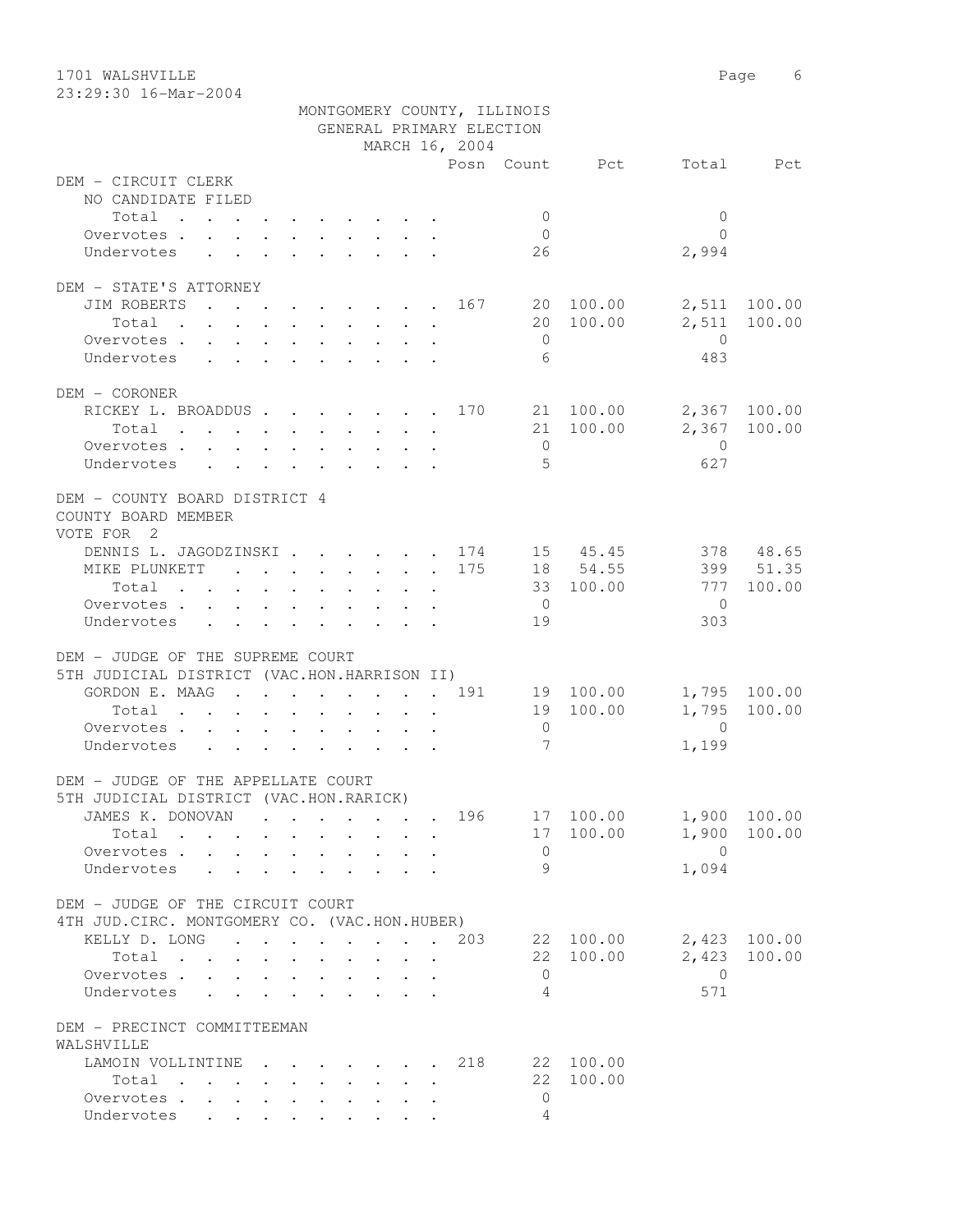## 1701 WALSHVILLE Page 7 23:29:30 16-Mar-2004

|                   |  |                                                                                                                 |  |  |  | GENERAL PRIMARY ELECTION<br>MARCH 16, 2004 | MONTGOMERY COUNTY, ILLINOIS |          |       |             |
|-------------------|--|-----------------------------------------------------------------------------------------------------------------|--|--|--|--------------------------------------------|-----------------------------|----------|-------|-------------|
|                   |  |                                                                                                                 |  |  |  |                                            | Posn Count                  | Pct      | Total | Pct.        |
| MONTGOMERY COUNTY |  |                                                                                                                 |  |  |  |                                            |                             |          |       |             |
| YES               |  |                                                                                                                 |  |  |  | 246                                        | 9                           | 25.00    | 1,971 | 43.10       |
| NO.               |  |                                                                                                                 |  |  |  | . 247                                      |                             | 27 75.00 |       | 2,602 56.90 |
| Total             |  |                                                                                                                 |  |  |  |                                            | 36                          | 100.00   | 4,573 | 100.00      |
| Overvotes.        |  |                                                                                                                 |  |  |  |                                            | 0                           |          | 4     |             |
| Undervotes        |  | the contract of the contract of the contract of the contract of the contract of the contract of the contract of |  |  |  |                                            | 4                           |          | 416   |             |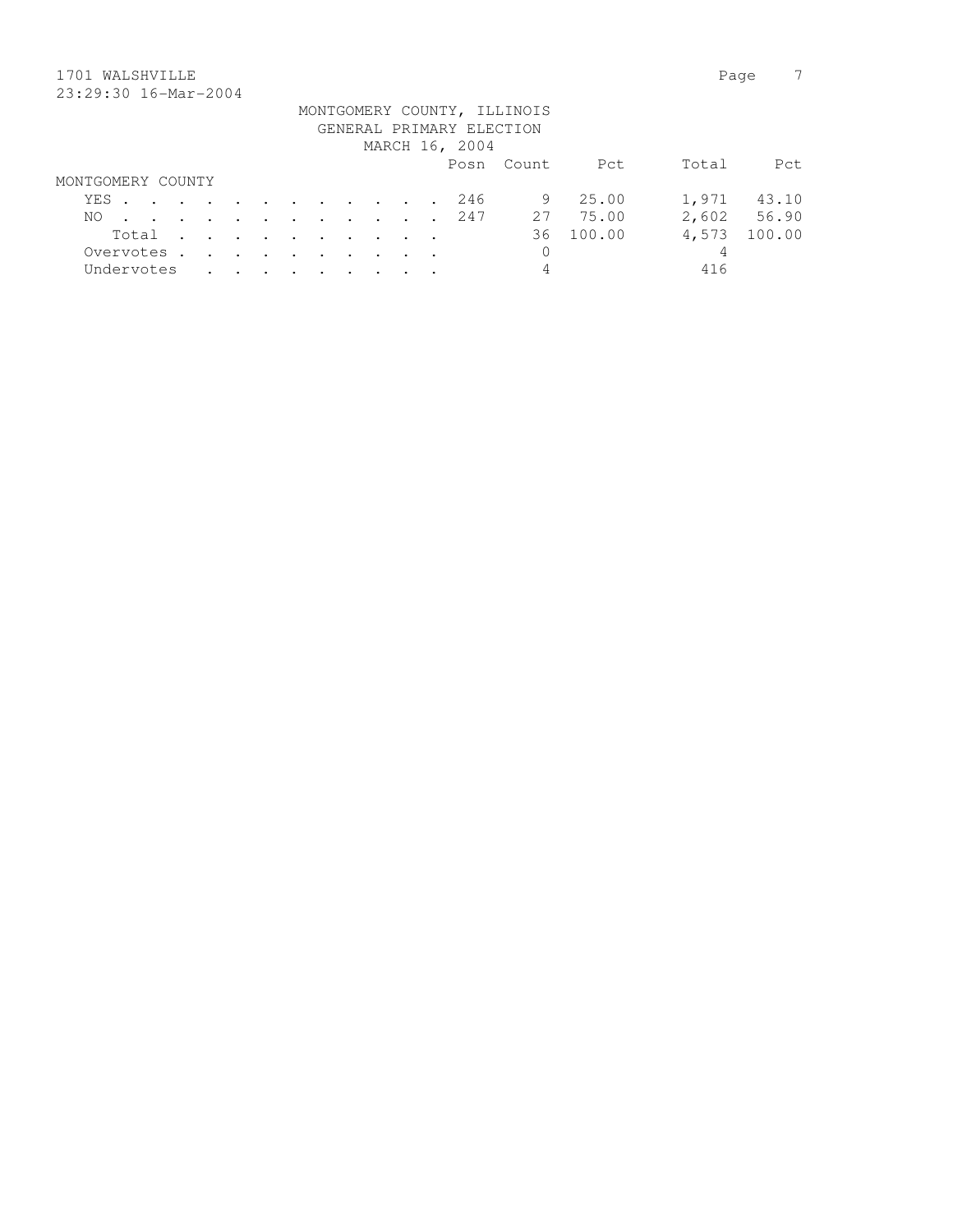23:29:30 16-Mar-2004

|                                                                                                                                                                                                                                                                                                                                                                                                                                                                          |                      |                                                                                                                                                                                                                                      |              |                                                              | GENERAL PRIMARY ELECTION |                |                |                |        |
|--------------------------------------------------------------------------------------------------------------------------------------------------------------------------------------------------------------------------------------------------------------------------------------------------------------------------------------------------------------------------------------------------------------------------------------------------------------------------|----------------------|--------------------------------------------------------------------------------------------------------------------------------------------------------------------------------------------------------------------------------------|--------------|--------------------------------------------------------------|--------------------------|----------------|----------------|----------------|--------|
|                                                                                                                                                                                                                                                                                                                                                                                                                                                                          |                      |                                                                                                                                                                                                                                      |              |                                                              | MARCH 16, 2004           |                |                |                |        |
|                                                                                                                                                                                                                                                                                                                                                                                                                                                                          |                      |                                                                                                                                                                                                                                      |              |                                                              |                          |                | Posn Count Pct | Total          | Pct    |
| Precincts Counted - TOTAL                                                                                                                                                                                                                                                                                                                                                                                                                                                |                      | $\cdot$ $\cdot$ $\cdot$ $\cdot$ $\cdot$                                                                                                                                                                                              |              |                                                              |                          | 1              | 2.38           | 42             | 100.00 |
| Registered Voters - TOTAL                                                                                                                                                                                                                                                                                                                                                                                                                                                |                      | $\mathbf{r}$ , and $\mathbf{r}$ , and $\mathbf{r}$                                                                                                                                                                                   |              |                                                              |                          | 155            |                | 18,263         |        |
| Ballots Cast - TOTAL<br>$\mathcal{L} = \mathcal{L} = \mathcal{L}$                                                                                                                                                                                                                                                                                                                                                                                                        |                      | $\cdot$ $\cdot$ $\cdot$ $\cdot$ $\cdot$ $\cdot$                                                                                                                                                                                      |              |                                                              |                          | 50             | 32.26          | 5,007          | 27.42  |
| Ballots Cast - BLANK<br>$\mathbf{r}$ , $\mathbf{r}$ , $\mathbf{r}$                                                                                                                                                                                                                                                                                                                                                                                                       |                      | $\cdot$ $\cdot$ $\cdot$ $\cdot$ $\cdot$                                                                                                                                                                                              |              |                                                              |                          | $\overline{0}$ | 0.00           | 71             | 0.39   |
| Ballots Cast - REPUBLICAN<br>$\mathbf{L}$                                                                                                                                                                                                                                                                                                                                                                                                                                |                      | $\cdot$ $\cdot$ $\cdot$ $\cdot$                                                                                                                                                                                                      |              |                                                              |                          | 31             |                | 1,683          |        |
| Ballots Cast - REP. YELLOW                                                                                                                                                                                                                                                                                                                                                                                                                                               | $\mathbf{L}$         |                                                                                                                                                                                                                                      |              | $\cdot$ $\cdot$ $\cdot$                                      |                          | 31             |                | 894            |        |
| Ballots Cast - REP. FED. 17TH                                                                                                                                                                                                                                                                                                                                                                                                                                            | $\sim$ $\sim$        |                                                                                                                                                                                                                                      |              | $\mathbf{L} = \mathbf{L} \mathbf{L} + \mathbf{L} \mathbf{L}$ |                          | $\overline{0}$ |                | $\overline{2}$ |        |
| Ballots Cast - DEMOCRATIC                                                                                                                                                                                                                                                                                                                                                                                                                                                |                      | <u>in the community of the community of the community of the community of the community of the community of the community of the community of the community of the community of the community of the community of the community </u> |              |                                                              |                          | 19             |                | 3,004          |        |
| Ballots Cast - DEM. GREEN                                                                                                                                                                                                                                                                                                                                                                                                                                                |                      | $\cdot$                                                                                                                                                                                                                              |              |                                                              |                          | 19             |                | 1,839          |        |
| Ballots Cast - DEM. FED. 17TH                                                                                                                                                                                                                                                                                                                                                                                                                                            |                      |                                                                                                                                                                                                                                      |              |                                                              |                          | $\overline{0}$ |                | 6              |        |
| Ballots Cast - NONPARTISAN                                                                                                                                                                                                                                                                                                                                                                                                                                               |                      | $\cdot$ $\cdot$ $\cdot$ $\cdot$ $\cdot$ $\cdot$                                                                                                                                                                                      |              |                                                              |                          | $\mathbf{0}$   |                | 320            |        |
| Ballots Cast - NON. WHITE                                                                                                                                                                                                                                                                                                                                                                                                                                                |                      |                                                                                                                                                                                                                                      |              |                                                              |                          | $\Omega$       |                | 281            |        |
|                                                                                                                                                                                                                                                                                                                                                                                                                                                                          |                      |                                                                                                                                                                                                                                      |              |                                                              |                          |                |                |                |        |
| REP - PRESIDENT OF THE UNITED STATES                                                                                                                                                                                                                                                                                                                                                                                                                                     |                      |                                                                                                                                                                                                                                      |              |                                                              |                          |                |                |                |        |
| GEORGE W. BUSH                                                                                                                                                                                                                                                                                                                                                                                                                                                           |                      |                                                                                                                                                                                                                                      |              |                                                              | 5                        |                | 24 100.00      | 1,274          | 100.00 |
|                                                                                                                                                                                                                                                                                                                                                                                                                                                                          |                      |                                                                                                                                                                                                                                      |              |                                                              |                          |                |                |                | 100.00 |
| Total<br>$\mathbf{r}$ , and $\mathbf{r}$ , and $\mathbf{r}$ , and $\mathbf{r}$ , and $\mathbf{r}$                                                                                                                                                                                                                                                                                                                                                                        |                      |                                                                                                                                                                                                                                      |              |                                                              |                          | 24             | 100.00         | 1,274          |        |
| Overvotes                                                                                                                                                                                                                                                                                                                                                                                                                                                                |                      |                                                                                                                                                                                                                                      |              |                                                              |                          | $\mathbf 0$    |                | $\mathbf{0}$   |        |
| Undervotes<br>$\mathbf{r}$ , and $\mathbf{r}$ , and $\mathbf{r}$ , and $\mathbf{r}$                                                                                                                                                                                                                                                                                                                                                                                      |                      |                                                                                                                                                                                                                                      |              |                                                              |                          | 7              |                | 409            |        |
|                                                                                                                                                                                                                                                                                                                                                                                                                                                                          |                      |                                                                                                                                                                                                                                      |              |                                                              |                          |                |                |                |        |
| REP - UNITED STATES SENATOR                                                                                                                                                                                                                                                                                                                                                                                                                                              |                      |                                                                                                                                                                                                                                      |              |                                                              |                          |                |                |                |        |
| JIM OBERWEIS                                                                                                                                                                                                                                                                                                                                                                                                                                                             |                      |                                                                                                                                                                                                                                      |              | $\ddot{\phantom{a}}$                                         | 9                        | 7              | 24.14          | 256            | 17.26  |
| ANDY MCKENNA                                                                                                                                                                                                                                                                                                                                                                                                                                                             |                      |                                                                                                                                                                                                                                      |              |                                                              | 10                       | 11             | 37.93          | 210            | 14.16  |
| JOHN BORLING.<br>the contract of the contract of the contract of the contract of the contract of the contract of the contract of                                                                                                                                                                                                                                                                                                                                         |                      |                                                                                                                                                                                                                                      |              | $\ddot{\phantom{a}}$                                         | 11                       | $\circ$        | 0.00           | 26             | 1.75   |
| STEVEN J. RAUSCHENBERGER                                                                                                                                                                                                                                                                                                                                                                                                                                                 |                      |                                                                                                                                                                                                                                      |              | $\sim$                                                       | 12                       | $\mathbf{2}$   | 6.90           | 144            | 9.71   |
| JACK RYAN                                                                                                                                                                                                                                                                                                                                                                                                                                                                |                      |                                                                                                                                                                                                                                      |              |                                                              | 13                       | 9              | 31.03          | 663            | 44.71  |
| CHIRINJEEV KATHURIA                                                                                                                                                                                                                                                                                                                                                                                                                                                      |                      |                                                                                                                                                                                                                                      |              |                                                              | 14                       | $\circ$        | 0.00           | 15             | 1.01   |
| JONATHAN C. WRIGHT                                                                                                                                                                                                                                                                                                                                                                                                                                                       |                      |                                                                                                                                                                                                                                      |              |                                                              | 15                       | $\mathbf{0}$   | 0.00           | 136            | 9.17   |
| NORM HILL                                                                                                                                                                                                                                                                                                                                                                                                                                                                |                      |                                                                                                                                                                                                                                      |              |                                                              | 16                       | $\overline{0}$ | 0.00           | 33             | 2.23   |
| Total<br>the contract of the contract of the contract of the contract of the contract of the contract of the contract of                                                                                                                                                                                                                                                                                                                                                 |                      |                                                                                                                                                                                                                                      |              |                                                              |                          | 29             | 100.00         | 1,483          | 100.00 |
| Overvotes.                                                                                                                                                                                                                                                                                                                                                                                                                                                               |                      |                                                                                                                                                                                                                                      |              |                                                              |                          | $\overline{0}$ |                | 23             |        |
| Undervotes<br>$\mathbf{r} = \mathbf{r} \cdot \mathbf{r} + \mathbf{r} \cdot \mathbf{r} + \mathbf{r} \cdot \mathbf{r} + \mathbf{r} \cdot \mathbf{r} + \mathbf{r} \cdot \mathbf{r} + \mathbf{r} \cdot \mathbf{r} + \mathbf{r} \cdot \mathbf{r} + \mathbf{r} \cdot \mathbf{r} + \mathbf{r} \cdot \mathbf{r} + \mathbf{r} \cdot \mathbf{r} + \mathbf{r} \cdot \mathbf{r} + \mathbf{r} \cdot \mathbf{r} + \mathbf{r} \cdot \mathbf{r} + \mathbf{r} \cdot \mathbf{r} + \mathbf$ |                      |                                                                                                                                                                                                                                      |              |                                                              |                          | 2              |                | 177            |        |
|                                                                                                                                                                                                                                                                                                                                                                                                                                                                          |                      |                                                                                                                                                                                                                                      |              |                                                              |                          |                |                |                |        |
| REP - REPRESENTATIVE IN CONGRESS                                                                                                                                                                                                                                                                                                                                                                                                                                         |                      |                                                                                                                                                                                                                                      |              |                                                              |                          |                |                |                |        |
| 17TH CONGRESSIONAL DISTRICT                                                                                                                                                                                                                                                                                                                                                                                                                                              |                      |                                                                                                                                                                                                                                      |              |                                                              |                          |                |                |                |        |
| ANDREA LANE ZINGA                                                                                                                                                                                                                                                                                                                                                                                                                                                        |                      |                                                                                                                                                                                                                                      |              |                                                              | 23                       | 13             | 100.00         | 360            | 100.00 |
| Total<br>$\mathbf{r}$ , and $\mathbf{r}$ , and $\mathbf{r}$ , and $\mathbf{r}$ , and $\mathbf{r}$                                                                                                                                                                                                                                                                                                                                                                        |                      |                                                                                                                                                                                                                                      |              |                                                              |                          | 13             | 100.00         | 360            | 100.00 |
| Overvotes                                                                                                                                                                                                                                                                                                                                                                                                                                                                |                      |                                                                                                                                                                                                                                      |              |                                                              |                          | $\overline{0}$ |                | $\circ$        |        |
| Undervotes                                                                                                                                                                                                                                                                                                                                                                                                                                                               |                      |                                                                                                                                                                                                                                      |              |                                                              |                          | 18             |                | 327            |        |
|                                                                                                                                                                                                                                                                                                                                                                                                                                                                          |                      |                                                                                                                                                                                                                                      |              |                                                              |                          |                |                |                |        |
| REP - DELEGATE TO THE NATIONAL NOMINATING CONVENTION                                                                                                                                                                                                                                                                                                                                                                                                                     |                      |                                                                                                                                                                                                                                      |              |                                                              |                          |                |                |                |        |
| 17TH CONGRESSIONAL DISTRICT                                                                                                                                                                                                                                                                                                                                                                                                                                              |                      |                                                                                                                                                                                                                                      |              |                                                              |                          |                |                |                |        |
| VOTE FOR 3                                                                                                                                                                                                                                                                                                                                                                                                                                                               |                      |                                                                                                                                                                                                                                      |              |                                                              |                          |                |                |                |        |
|                                                                                                                                                                                                                                                                                                                                                                                                                                                                          |                      |                                                                                                                                                                                                                                      |              |                                                              |                          |                |                |                |        |
| THOMAS G. GETZ (BUSH)                                                                                                                                                                                                                                                                                                                                                                                                                                                    |                      |                                                                                                                                                                                                                                      |              |                                                              | 35                       | 26             | 34.21          | 522            | 33.27  |
| REGAN E. RAMSEY (BUSH)<br>$\mathbf{L}$                                                                                                                                                                                                                                                                                                                                                                                                                                   |                      | $\mathbf{L}$<br>$\mathbf{L}$                                                                                                                                                                                                         | $\mathbf{r}$ |                                                              | 36                       | 25             | 32.89          | 522            | 33.27  |
| D. KAY LONG (BUSH)<br>$\ddot{\phantom{a}}$                                                                                                                                                                                                                                                                                                                                                                                                                               | $\ddot{\phantom{0}}$ | $\mathbf{L}$                                                                                                                                                                                                                         | $\mathbf{r}$ |                                                              | 37                       | 25             | 32.89          | 525            | 33.46  |
| Total<br>$\bullet$                                                                                                                                                                                                                                                                                                                                                                                                                                                       |                      |                                                                                                                                                                                                                                      |              |                                                              |                          | 76             | 100.00         | 1,569          | 100.00 |
| Overvotes<br>$\bullet$                                                                                                                                                                                                                                                                                                                                                                                                                                                   |                      |                                                                                                                                                                                                                                      |              |                                                              |                          | $\mathbf{0}$   |                | $\mathbf{0}$   |        |
| Undervotes                                                                                                                                                                                                                                                                                                                                                                                                                                                               |                      |                                                                                                                                                                                                                                      |              |                                                              |                          | 17             |                | 492            |        |

MONTGOMERY COUNTY, ILLINOIS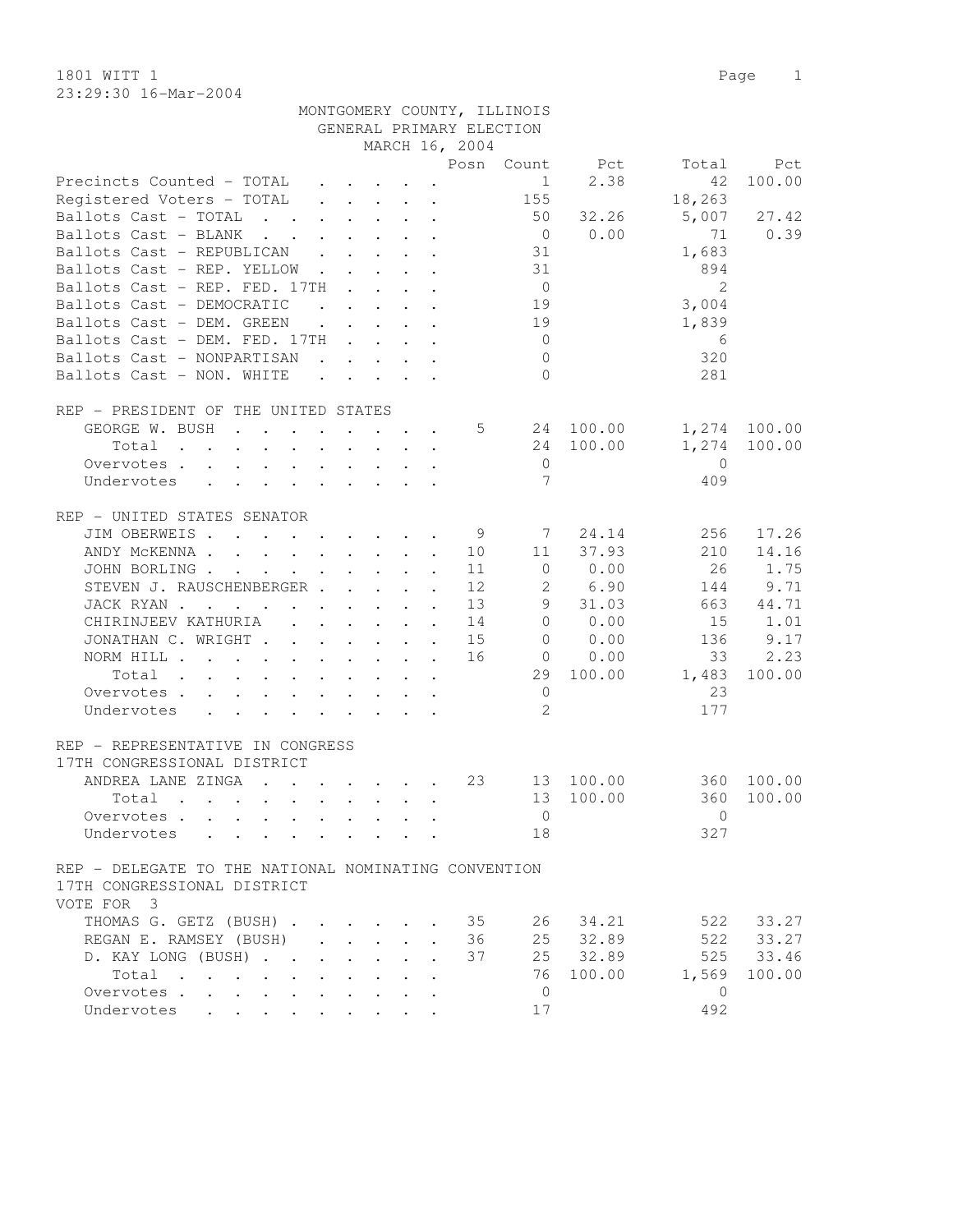1801 WITT 1 Page 2 23:29:30 16-Mar-2004

| 20.29.90 10 Mai 2007                                |                   |  |  |                |                                                         |                          |                          |              |
|-----------------------------------------------------|-------------------|--|--|----------------|---------------------------------------------------------|--------------------------|--------------------------|--------------|
|                                                     |                   |  |  |                | MONTGOMERY COUNTY, ILLINOIS<br>GENERAL PRIMARY ELECTION |                          |                          |              |
|                                                     |                   |  |  | MARCH 16, 2004 |                                                         |                          |                          |              |
|                                                     |                   |  |  |                |                                                         | Posn Count Pct Total Pct |                          |              |
| REP - ALTERNATE DELEGATE TO THE NATIONAL NOMINATING |                   |  |  |                |                                                         |                          |                          |              |
| CONVENTION 17TH CONGRESSIONAL DISTRICT              |                   |  |  |                |                                                         |                          |                          |              |
| VOTE FOR 3                                          |                   |  |  |                |                                                         |                          |                          |              |
| TIMOTHY B. ZOLLINGER (BUSH) 43 25 34.25             |                   |  |  |                |                                                         |                          |                          | 496 33.88    |
| CANDICE D. TREES (BUSH)                             |                   |  |  |                |                                                         | 44 24 32.88              |                          | 489 33.40    |
| NORINE K. HAMMOND (BUSH) 45 24 32.88                |                   |  |  |                |                                                         |                          |                          | 479 32.72    |
| Total                                               |                   |  |  |                |                                                         | 73 100.00 1,464 100.00   |                          |              |
| Overvotes.                                          |                   |  |  |                | $\overline{0}$                                          |                          | $\bigcirc$               |              |
| Undervotes                                          |                   |  |  |                | 20                                                      |                          | 597                      |              |
|                                                     |                   |  |  |                |                                                         |                          |                          |              |
| REP - REPRESENTATIVE IN THE GENERAL ASSEMBLY        |                   |  |  |                |                                                         |                          |                          |              |
| 98TH REPRESENTATIVE DISTRICT                        |                   |  |  |                |                                                         |                          |                          |              |
| NO CANDIDATE FILED                                  |                   |  |  |                |                                                         |                          |                          |              |
| Total                                               |                   |  |  |                | $\bigcirc$                                              |                          | $\Omega$<br>$\Omega$     |              |
| Overvotes.                                          |                   |  |  |                | $\overline{0}$                                          |                          |                          |              |
| Undervotes                                          |                   |  |  |                | 31                                                      |                          | 1,679                    |              |
| REP - CIRCUIT CLERK                                 |                   |  |  |                |                                                         |                          |                          |              |
| MARY WEBB 86 29 100.00                              |                   |  |  |                |                                                         |                          |                          | 1,501 100.00 |
| Total                                               |                   |  |  |                |                                                         | 29 100.00 1,501          |                          | 100.00       |
| Overvotes                                           |                   |  |  |                | $\overline{0}$                                          |                          | $\overline{0}$           |              |
| Undervotes                                          |                   |  |  |                | $\mathfrak{L}$                                          |                          | 178                      |              |
| REP - STATE'S ATTORNEY                              |                   |  |  |                |                                                         |                          |                          |              |
| NO CANDIDATE FILED                                  |                   |  |  |                |                                                         |                          |                          |              |
| Total                                               |                   |  |  |                | $\overline{0}$                                          |                          | $\Omega$                 |              |
| Overvotes                                           |                   |  |  |                | $\overline{0}$                                          |                          | $\Omega$                 |              |
| Undervotes                                          |                   |  |  |                | 31                                                      |                          | 1,679                    |              |
| $REF - CORONER$                                     |                   |  |  |                |                                                         |                          |                          |              |
| NO CANDIDATE FILED                                  |                   |  |  |                |                                                         |                          |                          |              |
|                                                     |                   |  |  |                | $\overline{0}$                                          |                          | 0                        |              |
| Overvotes.                                          |                   |  |  |                | $\overline{0}$                                          |                          | $\Omega$                 |              |
| Undervotes                                          |                   |  |  |                | 31                                                      |                          | 1,679                    |              |
|                                                     |                   |  |  |                |                                                         |                          |                          |              |
| REP - COUNTY BOARD DISTRICT 3                       |                   |  |  |                |                                                         |                          |                          |              |
| COUNTY BOARD MEMBER<br>NO CANDIDATE FILED           |                   |  |  |                |                                                         |                          |                          |              |
|                                                     |                   |  |  |                |                                                         |                          |                          |              |
| Total.                                              |                   |  |  |                | $\circ$                                                 |                          | $\mathbf{0}$<br>$\Omega$ |              |
| Overvotes .                                         |                   |  |  |                | $\mathbf{0}$                                            |                          |                          |              |
| Undervotes                                          |                   |  |  |                | 31                                                      |                          | 238                      |              |
| REP - JUDGE OF THE SUPREME COURT                    |                   |  |  |                |                                                         |                          |                          |              |
| 5TH JUDICIAL DISTRICT (VAC.HON.HARRISON II)         |                   |  |  |                |                                                         |                          |                          |              |
| LLOYD A. KARMEIER                                   | $\cdots$ $\cdots$ |  |  | 113            | 23                                                      | 100.00                   | 1,304                    | 100.00       |
| Total                                               |                   |  |  |                | 23                                                      | 100.00                   | 1,304                    | 100.00       |
| Overvotes                                           |                   |  |  |                | $\mathbf{0}$                                            |                          | $\overline{0}$           |              |
| Undervotes                                          |                   |  |  |                | 8                                                       |                          | 375                      |              |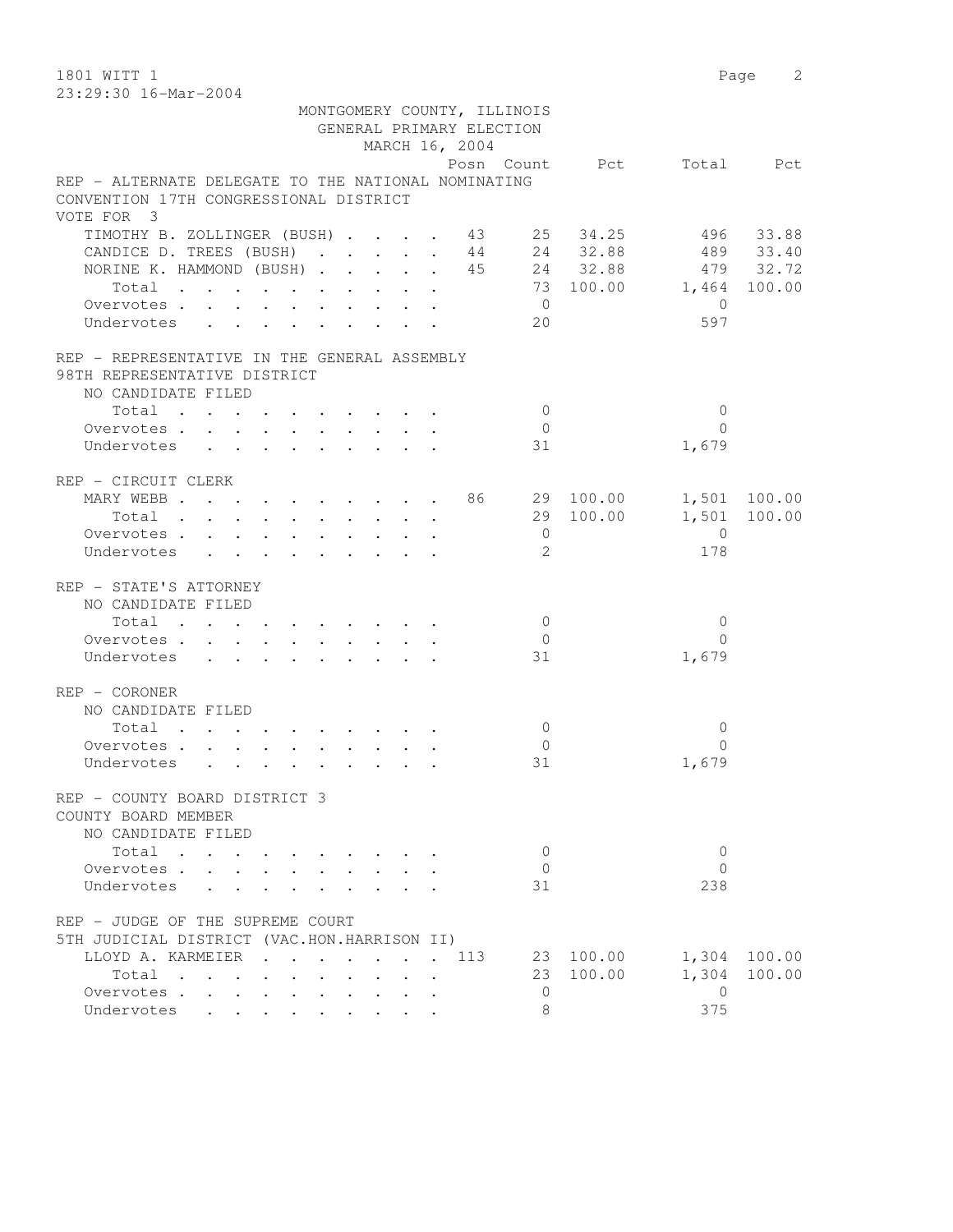| 1801 WITT 1                                                                                                 | Page         | 3 |
|-------------------------------------------------------------------------------------------------------------|--------------|---|
| $23:29:30$ 16-Mar-2004                                                                                      |              |   |
| MONTGOMERY COUNTY, ILLINOIS                                                                                 |              |   |
| GENERAL PRIMARY ELECTION                                                                                    |              |   |
| MARCH 16, 2004                                                                                              |              |   |
| Posn Count Pct                                                                                              | Total Pct    |   |
| REP - JUDGE OF THE APPELLATE COURT                                                                          |              |   |
| 5TH JUDICIAL DISTRICT (VAC.HON.RARICK)                                                                      |              |   |
| NO CANDIDATE FILED                                                                                          |              |   |
| Total<br>$\Omega$                                                                                           | $\mathbf{0}$ |   |
| $\Omega$<br>Overvotes.                                                                                      | $\Omega$     |   |
| 31<br>Undervotes<br>$\mathbf{r} = \mathbf{r}$ , and $\mathbf{r} = \mathbf{r}$                               | 1,679        |   |
|                                                                                                             |              |   |
| REP - JUDGE OF THE CIRCUIT COURT                                                                            |              |   |
| 4TH JUD. CIRC. MONTGOMERY CO. (VAC.HON.HUBER)                                                               |              |   |
| NO CANDIDATE FILED                                                                                          |              |   |
| Total<br>$\Omega$                                                                                           | $\mathbf{0}$ |   |
| $\Omega$<br>Overvotes.                                                                                      | $\Omega$     |   |
| Undervotes<br>31<br>$\mathbf{r}$ , $\mathbf{r}$ , $\mathbf{r}$ , $\mathbf{r}$ , $\mathbf{r}$ , $\mathbf{r}$ | 1,679        |   |
|                                                                                                             |              |   |
| REP - PRECINCT COMMITTEEMAN                                                                                 |              |   |
| WITT 1                                                                                                      |              |   |
| NO CANDIDATE FILED                                                                                          |              |   |
| Total<br>$\Omega$                                                                                           |              |   |
| $\Omega$                                                                                                    |              |   |
| Overvotes.                                                                                                  |              |   |
| 31<br>Undervotes<br>$\cdot$ $\cdot$ $\cdot$<br>$\sim$ $\sim$ $\sim$                                         |              |   |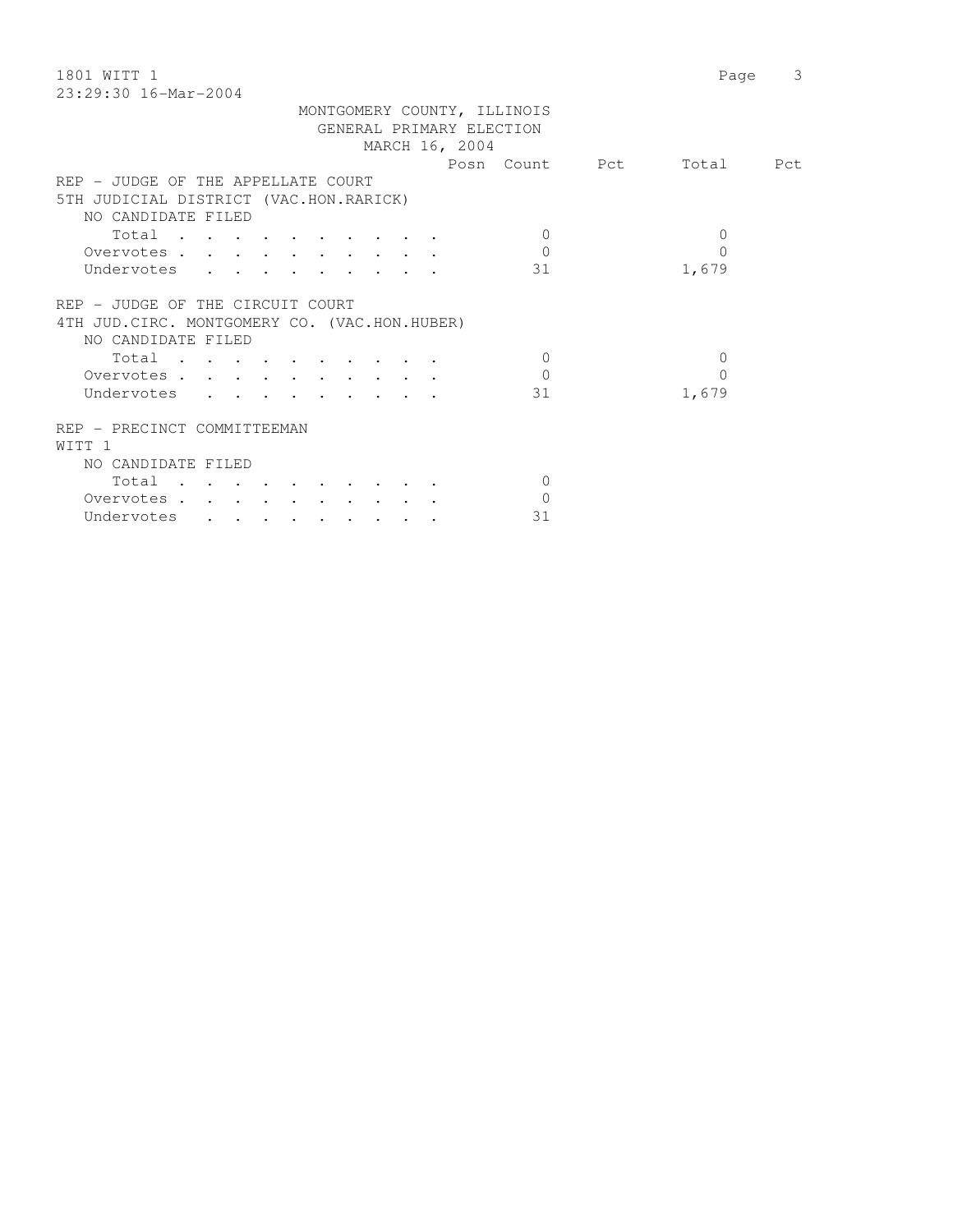1801 WITT 1 Page 4 23:29:30 16-Mar-2004

|                                                                                                                              |                                                                                                         |  |  |                                                            | MONTGOMERY COUNTY, ILLINOIS |                |              |              |
|------------------------------------------------------------------------------------------------------------------------------|---------------------------------------------------------------------------------------------------------|--|--|------------------------------------------------------------|-----------------------------|----------------|--------------|--------------|
|                                                                                                                              |                                                                                                         |  |  |                                                            | GENERAL PRIMARY ELECTION    |                |              |              |
|                                                                                                                              |                                                                                                         |  |  | MARCH 16, 2004                                             |                             |                |              |              |
|                                                                                                                              |                                                                                                         |  |  |                                                            |                             | Posn Count Pct |              | Total Pct    |
| DEM - PRESIDENT OF THE UNITED STATES                                                                                         |                                                                                                         |  |  |                                                            |                             |                |              |              |
| JOHN EDWARDS.                                                                                                                |                                                                                                         |  |  |                                                            | $5 - 5$<br>4                | 22.22          | 435          | 15.70        |
| WESLEY K. CLARK                                                                                                              |                                                                                                         |  |  |                                                            |                             | 6000           | 40           | 1.44         |
| HOWARD DEAN                                                                                                                  |                                                                                                         |  |  | $\overline{7}$                                             |                             | $0 \t 0.00$    | 97           | 3.50         |
| JOE LIEBERMAN                                                                                                                | $\mathbf{r}$ , and $\mathbf{r}$ , and $\mathbf{r}$ , and $\mathbf{r}$                                   |  |  | 8                                                          | $\Omega$                    | 0.00           | 44           | 1.59         |
| DENNIS J. KUCINICH                                                                                                           |                                                                                                         |  |  |                                                            | 9<br>$\Omega$               | 0.00           | 29           | 1.05         |
| LYNDON H. LaROUCHE, JR. 10                                                                                                   |                                                                                                         |  |  |                                                            | $\Omega$                    | 0.00           | 10           | 0.36         |
| CAROL MOSELEY BRAUN 11                                                                                                       |                                                                                                         |  |  |                                                            | $\Omega$                    | 0.00           | 40           | 1.44         |
| ALFRED C. SHARPTON 12                                                                                                        |                                                                                                         |  |  |                                                            |                             | 0 0.00         |              | 19 0.69      |
| JOHN F. KERRY                                                                                                                |                                                                                                         |  |  |                                                            |                             | . 13 14 77.78  |              | 2,057 74.23  |
| Total<br>$\mathbf{r}$ , and $\mathbf{r}$ , and $\mathbf{r}$ , and $\mathbf{r}$ , and $\mathbf{r}$ , and $\mathbf{r}$         |                                                                                                         |  |  |                                                            |                             | 18 100.00      |              | 2,771 100.00 |
| Overvotes                                                                                                                    |                                                                                                         |  |  |                                                            | $\Omega$                    |                | 11           |              |
| Undervotes                                                                                                                   |                                                                                                         |  |  |                                                            | $\mathbf{1}$                |                | 2.2.2        |              |
|                                                                                                                              |                                                                                                         |  |  |                                                            |                             |                |              |              |
| DEM - UNITED STATES SENATOR                                                                                                  |                                                                                                         |  |  |                                                            |                             |                |              |              |
| BARACK OBAMA 17 1 5.56                                                                                                       |                                                                                                         |  |  |                                                            |                             |                |              | 349 12.66    |
| DANIEL W. HYNES.                                                                                                             |                                                                                                         |  |  |                                                            |                             | 18 15 83.33    | 1,654        | 59.99        |
| GERY CHICO<br><b>Contract Contract Contract</b>                                                                              |                                                                                                         |  |  | 19                                                         | $\bigcirc$                  | 0.00           |              | 20 0.73      |
| MARIA PAPPAS                                                                                                                 | $\mathbf{r} = \mathbf{r} + \mathbf{r} + \mathbf{r} + \mathbf{r} + \mathbf{r} + \mathbf{r} + \mathbf{r}$ |  |  | 20                                                         |                             | 1 5.56         | 51           | 1.85         |
| M. BLAIR HULL .                                                                                                              |                                                                                                         |  |  | $\cdot$ $\cdot$ $\cdot$ $\cdot$ $\cdot$ $\cdot$ $\cdot$ 21 |                             | 1 5.56         |              | 570 20.67    |
| JOYCE WASHINGTON                                                                                                             |                                                                                                         |  |  | $\cdot$ $\cdot$ $\cdot$ $\cdot$ $\cdot$ $\cdot$ $\cdot$ 22 |                             | 0 0.00         | 35           | 1.27         |
| NANCY SKINNER<br>$\sim$ $\sim$                                                                                               |                                                                                                         |  |  | $\cdot$ $\cdot$ $\cdot$ $\cdot$ $\cdot$ $\cdot$ $\cdot$ 23 |                             | $0 \t 0.00$    | 78           | 2.83         |
| Total $\cdot$                                                                                                                |                                                                                                         |  |  |                                                            |                             | 18 100.00      | 2,757 100.00 |              |
| Overvotes                                                                                                                    |                                                                                                         |  |  |                                                            | $\bigcirc$                  |                | 16           |              |
| Undervotes                                                                                                                   |                                                                                                         |  |  |                                                            | $\mathbf{1}$                |                | 231          |              |
|                                                                                                                              |                                                                                                         |  |  |                                                            |                             |                |              |              |
| DEM - REPRESENTATIVE IN CONGRESS                                                                                             |                                                                                                         |  |  |                                                            |                             |                |              |              |
| 17TH CONGRESSIONAL DISTRICT                                                                                                  |                                                                                                         |  |  |                                                            |                             |                |              |              |
| LANE A. EVANS 34 16 100.00                                                                                                   |                                                                                                         |  |  |                                                            |                             |                |              | 1,244 100.00 |
| Total                                                                                                                        | $\mathbf{r}$ , and $\mathbf{r}$ , and $\mathbf{r}$ , and $\mathbf{r}$                                   |  |  |                                                            |                             | 16 100.00      | 1,244        | 100.00       |
| Overvotes                                                                                                                    |                                                                                                         |  |  |                                                            | $\overline{0}$              |                | $\Omega$     |              |
| Undervotes<br>and a series of the series of the series of the series of the series of the series of the series of the series |                                                                                                         |  |  |                                                            | 3                           |                | 540          |              |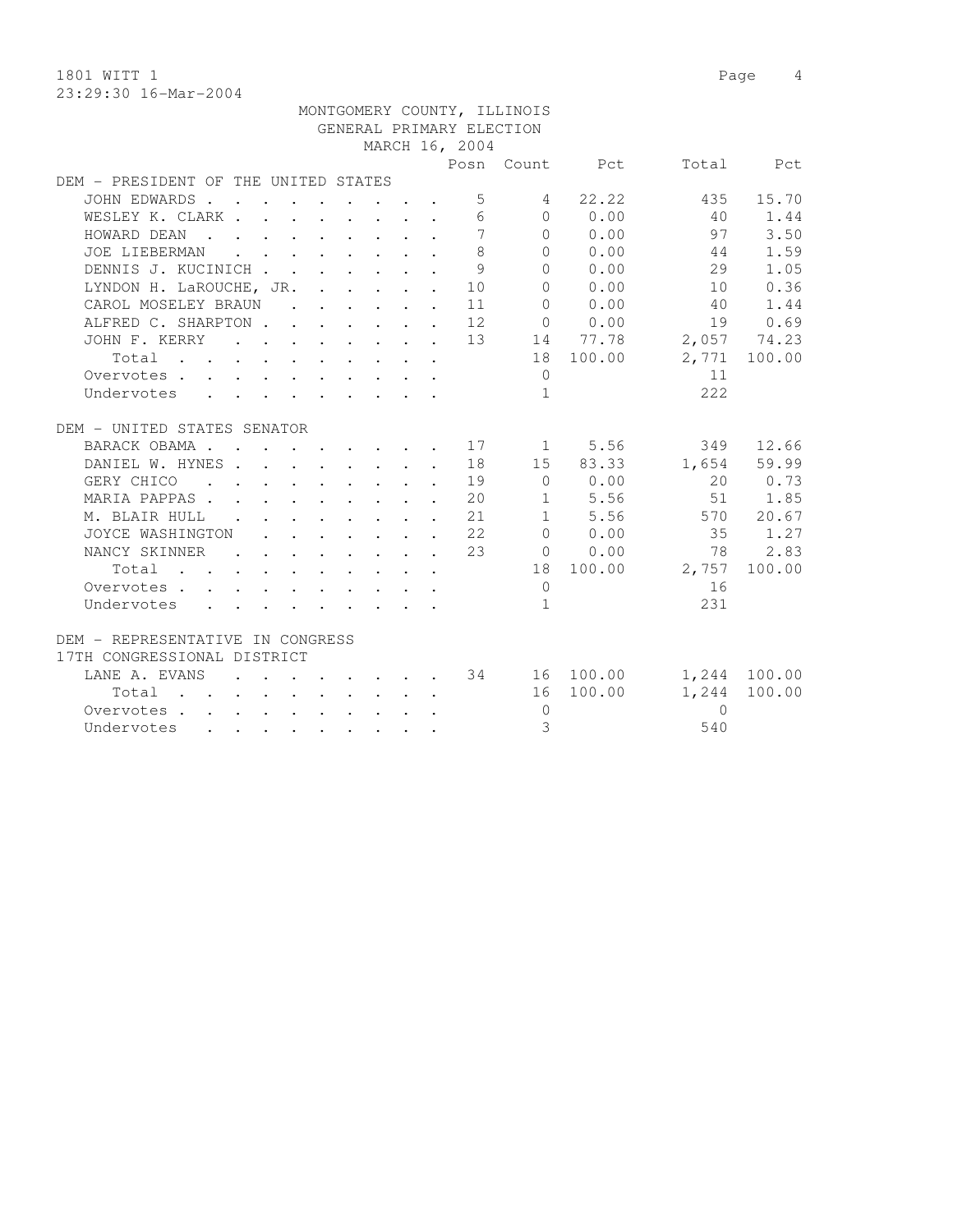1801 WITT 1 Page 5

| 23:29:30 16-Mar-2004                                                                                                                                                                                                                             |                                                                  |                          |                      |                |         |              |
|--------------------------------------------------------------------------------------------------------------------------------------------------------------------------------------------------------------------------------------------------|------------------------------------------------------------------|--------------------------|----------------------|----------------|---------|--------------|
| MONTGOMERY COUNTY, ILLINOIS                                                                                                                                                                                                                      |                                                                  |                          |                      |                |         |              |
|                                                                                                                                                                                                                                                  |                                                                  | GENERAL PRIMARY ELECTION |                      |                |         |              |
|                                                                                                                                                                                                                                                  | MARCH 16, 2004                                                   |                          |                      |                |         |              |
|                                                                                                                                                                                                                                                  |                                                                  |                          |                      | Posn Count Pct | Total   | Pct          |
| DEM - DELEGATE TO THE NATIONAL NOMINATING CONVENTION                                                                                                                                                                                             |                                                                  |                          |                      |                |         |              |
| 17TH CONGRESSIONAL DISTRICT                                                                                                                                                                                                                      |                                                                  |                          |                      |                |         |              |
| VOTE FOR 5                                                                                                                                                                                                                                       |                                                                  |                          |                      |                |         |              |
| MIKE BOLAND (DEAN)                                                                                                                                                                                                                               |                                                                  | 41                       | 6                    | 8.11           | 410     | 6.65         |
| GRACIELA HERNANDEZ (DEAN)                                                                                                                                                                                                                        |                                                                  | 42                       | $\overline{2}$       | 2.70           | 303     | 4.91         |
| DON JOHNSTON (DEAN)                                                                                                                                                                                                                              | $\cdot$ $\cdot$ $\cdot$ $\cdot$ $\cdot$                          | 43                       | 5 <sub>1</sub>       | 6.76           | 370     | 6.00         |
| MARY K. "KAYT" NORRIS (DEAN)                                                                                                                                                                                                                     |                                                                  | 44                       | 5                    | 6.76           | 345     | 5.59         |
| NORM M. WINICK (DEAN)                                                                                                                                                                                                                            |                                                                  | 45                       | 7 <sup>1</sup>       | 9.46           | 305     | 4.95         |
| GLORIA FERGUSON (KUCINICH)                                                                                                                                                                                                                       |                                                                  | 46                       | 1                    | 1.35           | 176     | 2.85         |
| DAVID AMOR (KUCINICH)                                                                                                                                                                                                                            |                                                                  | 47                       | $\mathbf{2}^{\circ}$ | 2.70           | 142     | 2.30         |
| KAREN GOURD (KUCINICH)                                                                                                                                                                                                                           |                                                                  | 48                       | 3                    | 4.05           | 151     | 2.45         |
|                                                                                                                                                                                                                                                  |                                                                  |                          | 1                    | 1.35           |         | 2.14         |
| JAMES DICE (KUCINICH)                                                                                                                                                                                                                            | $\cdot$ $\cdot$ $\cdot$                                          | 49                       |                      |                | 132     |              |
| VINCENT G. THOMAS (KUCINICH)                                                                                                                                                                                                                     | $\mathbf{L}^{(1)}$ .<br>$\mathbf{L}$                             | 50<br>$\sim$             | 3                    | 4.05           | 154     | 2.50         |
| PAT O'BRIEN (GEPHARDT)                                                                                                                                                                                                                           |                                                                  | 58                       | $\Omega$             | 0.00           | 97      | 1.57         |
| MIKE SHAMPINE (GEPHARDT)                                                                                                                                                                                                                         |                                                                  | 59                       | $\Omega$             | 0.00           | 42      | 0.68         |
| CHARLES E. CASH, JR. (GEPHARDT)                                                                                                                                                                                                                  |                                                                  | 60                       | $\Omega$             | 0.00           | 41      | 0.66         |
| DENNIS A. VANDERGINST (EDWARDS)                                                                                                                                                                                                                  |                                                                  | 61                       | $\Omega$             | 0.00           | 91      | 1.48         |
| M. EVA SAVALA (EDWARDS)                                                                                                                                                                                                                          |                                                                  | 62                       | $\Omega$             | 0.00           | 90      | 1.46         |
| ROBIN A. JOHNSON (EDWARDS)                                                                                                                                                                                                                       |                                                                  | 63                       | 0                    | 0.00           | 101     | 1.64         |
| LYNDA FAINTER (EDWARDS)                                                                                                                                                                                                                          |                                                                  | 64                       | 0                    | 0.00           | 90      | 1.46         |
| DAVID M. CAMPBELL (EDWARDS)                                                                                                                                                                                                                      | $\ddot{\phantom{a}}$                                             | 65                       | $\circ$              | 0.00           | 100     | 1.62         |
| DAVID ANDICH (CLARK).<br>$\sim$ $-$                                                                                                                                                                                                              | $\mathbf{r} = \mathbf{r} + \mathbf{r}$ .<br>$\ddot{\phantom{a}}$ | 66                       | $\Omega$             | 0.00           | 16      | 0.26         |
| STUART LEFSTEIN (CLARK)<br>$\cdot$ $\cdot$ $\cdot$ $\cdot$ $\cdot$                                                                                                                                                                               | $\ddot{\phantom{a}}$                                             | 67                       | $\Omega$             | 0.00           | 11      | 0.18         |
| MATT O'BRIEN (CLARK)                                                                                                                                                                                                                             |                                                                  | 68                       | $\Omega$             | 0.00           | 17      | 0.28         |
| SUZANNE GOLDEN (CLARK)                                                                                                                                                                                                                           | $\cdot$ $\cdot$ $\cdot$ $\cdot$ $\cdot$ $\cdot$                  | 69                       | $\Omega$             | 0.00           | 15      | 0.24         |
| SONIA CERVANTES (CLARK)                                                                                                                                                                                                                          |                                                                  | 70                       | $\Omega$             | 0.00           | 24      | 0.39         |
| PAUL L MANGIERI (KERRY)                                                                                                                                                                                                                          |                                                                  | 71                       | 7                    | 9.46           | 557     | 9.03         |
| PATRICIA "PAT" VERONDA (KERRY)                                                                                                                                                                                                                   |                                                                  | 72                       | 8                    | 10.81          | 599     | 9.71         |
| JOSE "JOE" MORENO (KERRY)                                                                                                                                                                                                                        |                                                                  | 73                       | 8                    | 10.81          | 602     | 9.76         |
| MARGARET WALKER (KERRY)                                                                                                                                                                                                                          | $\ddot{\phantom{a}}$                                             | 74                       | 8                    | 10.81          | 602     | 9.76         |
| PORTER MCNEIL (KERRY)                                                                                                                                                                                                                            |                                                                  | 75                       | 8                    | 10.81          | 584     | 9.47         |
| Total                                                                                                                                                                                                                                            |                                                                  | $\ddot{\phantom{a}}$     | 74                   | 100.00         | 6,167   | 100.00       |
| Overvotes                                                                                                                                                                                                                                        |                                                                  |                          | 1                    |                | 43      |              |
| Undervotes                                                                                                                                                                                                                                       |                                                                  |                          | 16                   |                | 2,538   |              |
|                                                                                                                                                                                                                                                  |                                                                  |                          |                      |                |         |              |
| DEM - ALTERNATE DELEGATE TO THE NATIONAL NOMINATING                                                                                                                                                                                              |                                                                  |                          |                      |                |         |              |
| CONVENTION 17TH CONGRESSIONAL DISTRICT                                                                                                                                                                                                           |                                                                  |                          |                      |                |         |              |
| JEANETTE HUNTER (DEAN)<br>$\mathbf{r}$ , $\mathbf{r}$ , $\mathbf{r}$ , $\mathbf{r}$ , $\mathbf{r}$                                                                                                                                               |                                                                  | 113                      |                      | $0 \t 0.00$    |         | 126 9.07     |
| AMANDA L. HICKS (KUCINICH)<br>$\mathcal{L}^{\mathcal{A}}$                                                                                                                                                                                        |                                                                  | 114                      | 1                    | 5.88           | 58      | 4.18         |
| ROXANE ZAMORA (EDWARDS).                                                                                                                                                                                                                         | $\mathbf{r} = \mathbf{r} + \mathbf{r}$                           | 115                      |                      | 1 5.88         | 193     | 13.89        |
| MARY RISELING (CLARK)                                                                                                                                                                                                                            |                                                                  | . 116                    |                      | 1 5.88         | 42      | 3.02         |
| JOAN C. SCOTT (KERRY)                                                                                                                                                                                                                            |                                                                  | 117<br>$\mathbf{L}$      |                      | 14 82.35       | 970     | 69.83        |
| Total                                                                                                                                                                                                                                            |                                                                  |                          |                      | 17 100.00      | 1,389   | 100.00       |
|                                                                                                                                                                                                                                                  |                                                                  |                          |                      |                | 13      |              |
| Overvotes                                                                                                                                                                                                                                        |                                                                  |                          | 0<br>2               |                |         |              |
| Undervotes                                                                                                                                                                                                                                       |                                                                  |                          |                      |                | 382     |              |
|                                                                                                                                                                                                                                                  |                                                                  |                          |                      |                |         |              |
| DEM - REPRESENTATIVE IN THE GENERAL ASSEMBLY                                                                                                                                                                                                     |                                                                  |                          |                      |                |         |              |
| 98TH REPRESENTATIVE DISTRICT                                                                                                                                                                                                                     |                                                                  |                          |                      |                |         |              |
| GARY HANNIG<br>$\mathbf{r}$ . The set of the set of the set of the set of the set of the set of the set of the set of the set of the set of the set of the set of the set of the set of the set of the set of the set of the set of the set of t |                                                                  | 139                      |                      | 18 100.00      |         | 2,593 100.00 |
| Total                                                                                                                                                                                                                                            | $\mathbf{r}$                                                     |                          |                      | 18 100.00      | 2,593   | 100.00       |
| Overvotes.                                                                                                                                                                                                                                       | $\cdot$                                                          |                          | 0                    |                | $\circ$ |              |
| Undervotes                                                                                                                                                                                                                                       |                                                                  |                          | $\mathbf{1}$         |                | 401     |              |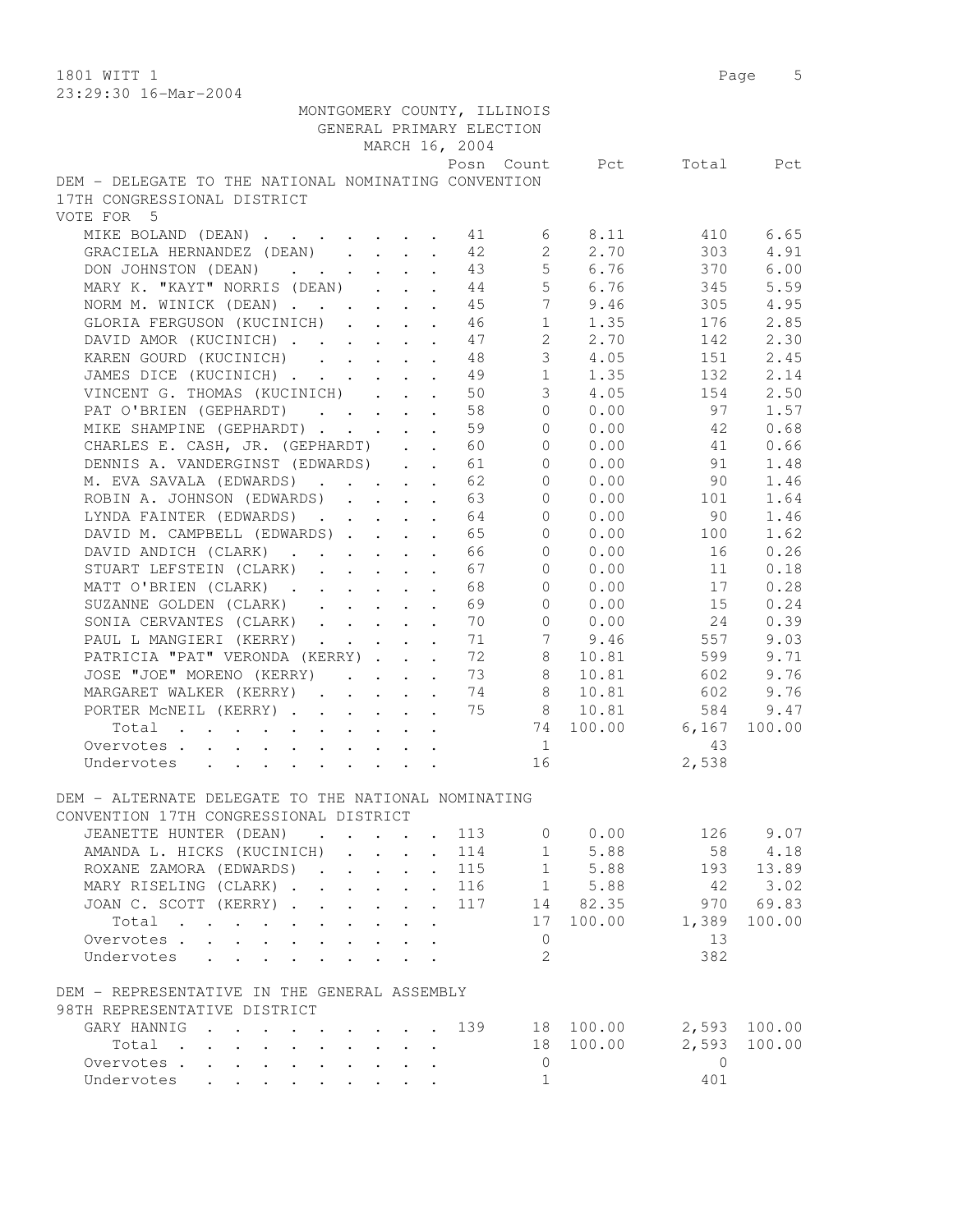1801 WITT 1 Page 6 23:29:30 16-Mar-2004

|                                                                                                                                                                                                                                                 |                                                                                                                 | MONTGOMERY COUNTY, ILLINOIS |                          |                                                          |                |              |
|-------------------------------------------------------------------------------------------------------------------------------------------------------------------------------------------------------------------------------------------------|-----------------------------------------------------------------------------------------------------------------|-----------------------------|--------------------------|----------------------------------------------------------|----------------|--------------|
|                                                                                                                                                                                                                                                 |                                                                                                                 | GENERAL PRIMARY ELECTION    |                          |                                                          |                |              |
|                                                                                                                                                                                                                                                 |                                                                                                                 | MARCH 16, 2004              |                          |                                                          |                |              |
| DEM - CIRCUIT CLERK                                                                                                                                                                                                                             |                                                                                                                 |                             |                          | Posn Count Pct                                           |                | Total Pct    |
| NO CANDIDATE FILED                                                                                                                                                                                                                              |                                                                                                                 |                             |                          |                                                          |                |              |
| Total                                                                                                                                                                                                                                           |                                                                                                                 |                             | $\mathbf{0}$             |                                                          | $\mathbf{0}$   |              |
| Overvotes.                                                                                                                                                                                                                                      |                                                                                                                 |                             | $\overline{0}$           |                                                          | $\bigcap$      |              |
| Undervotes<br>$\mathbf{r}$ , $\mathbf{r}$ , $\mathbf{r}$ , $\mathbf{r}$ , $\mathbf{r}$ , $\mathbf{r}$                                                                                                                                           |                                                                                                                 |                             | 19                       |                                                          | 2,994          |              |
|                                                                                                                                                                                                                                                 |                                                                                                                 |                             |                          |                                                          |                |              |
| DEM - STATE'S ATTORNEY                                                                                                                                                                                                                          |                                                                                                                 |                             |                          |                                                          |                |              |
| . 167 18 100.00<br>JIM ROBERTS                                                                                                                                                                                                                  |                                                                                                                 |                             |                          |                                                          |                | 2,511 100.00 |
| Total $\cdot$                                                                                                                                                                                                                                   |                                                                                                                 |                             |                          | 18 100.00                                                | 2,511          | 100.00       |
| Overvotes                                                                                                                                                                                                                                       |                                                                                                                 |                             | $\overline{0}$           |                                                          | $\overline{0}$ |              |
| Undervotes                                                                                                                                                                                                                                      |                                                                                                                 |                             | $\overline{1}$           |                                                          | 483            |              |
|                                                                                                                                                                                                                                                 |                                                                                                                 |                             |                          |                                                          |                |              |
| DEM - CORONER                                                                                                                                                                                                                                   |                                                                                                                 |                             |                          |                                                          |                |              |
| RICKEY L. BROADDUS 170 17 100.00                                                                                                                                                                                                                |                                                                                                                 |                             |                          |                                                          |                | 2,367 100.00 |
| Total                                                                                                                                                                                                                                           |                                                                                                                 |                             |                          | 17 100.00                                                |                | 2,367 100.00 |
| Overvotes                                                                                                                                                                                                                                       |                                                                                                                 |                             | $\overline{0}$           |                                                          | $\overline{0}$ |              |
| Undervotes                                                                                                                                                                                                                                      |                                                                                                                 |                             | $\overline{2}$           |                                                          | 627            |              |
|                                                                                                                                                                                                                                                 |                                                                                                                 |                             |                          |                                                          |                |              |
| DEM - COUNTY BOARD DISTRICT 3<br>COUNTY BOARD MEMBER                                                                                                                                                                                            |                                                                                                                 |                             |                          |                                                          |                |              |
| ROBERT L. DURBIN                                                                                                                                                                                                                                |                                                                                                                 |                             |                          | . 174 17 94.44                                           |                | 384 79.67    |
| RANDALL LEUSCHKE 175                                                                                                                                                                                                                            |                                                                                                                 |                             |                          | $\begin{array}{ccc} 1 & 5.56 \\ 18 & 100.00 \end{array}$ |                | 98 20.33     |
| Total                                                                                                                                                                                                                                           |                                                                                                                 |                             |                          |                                                          | 482            | 100.00       |
| Overvotes                                                                                                                                                                                                                                       |                                                                                                                 |                             | $\overline{0}$           |                                                          | 4              |              |
| Undervotes                                                                                                                                                                                                                                      |                                                                                                                 |                             | $\sqrt{1}$               |                                                          | 65             |              |
|                                                                                                                                                                                                                                                 |                                                                                                                 |                             |                          |                                                          |                |              |
| DEM - JUDGE OF THE SUPREME COURT                                                                                                                                                                                                                |                                                                                                                 |                             |                          |                                                          |                |              |
| 5TH JUDICIAL DISTRICT (VAC.HON.HARRISON II)                                                                                                                                                                                                     |                                                                                                                 |                             |                          |                                                          |                |              |
| GORDON E. MAAG 191 15 100.00                                                                                                                                                                                                                    |                                                                                                                 |                             |                          |                                                          |                | 1,795 100.00 |
| Total                                                                                                                                                                                                                                           |                                                                                                                 |                             |                          | 15 100.00                                                | 1,795          | 100.00       |
| Overvotes                                                                                                                                                                                                                                       |                                                                                                                 |                             | $\overline{0}$           |                                                          | $\overline{0}$ |              |
| Undervotes<br>$\mathbf{r}$ . The contract of the contract of the contract of the contract of the contract of the contract of the contract of the contract of the contract of the contract of the contract of the contract of the contract of th |                                                                                                                 |                             | $\overline{4}$           |                                                          | 1,199          |              |
|                                                                                                                                                                                                                                                 |                                                                                                                 |                             |                          |                                                          |                |              |
| DEM - JUDGE OF THE APPELLATE COURT                                                                                                                                                                                                              |                                                                                                                 |                             |                          |                                                          |                |              |
| 5TH JUDICIAL DISTRICT (VAC.HON.RARICK)                                                                                                                                                                                                          |                                                                                                                 |                             |                          |                                                          |                |              |
| JAMES K. DONOVAN                                                                                                                                                                                                                                | the contract of the contract of the contract of the contract of the contract of the contract of the contract of | 196                         |                          | 13 100.00                                                |                | 1,900 100.00 |
| Total                                                                                                                                                                                                                                           |                                                                                                                 |                             | 13                       | 100.00                                                   | 1,900          | 100.00       |
| Overvotes.                                                                                                                                                                                                                                      |                                                                                                                 |                             | $\mathbf 0$              |                                                          | $\overline{0}$ |              |
| Undervotes .                                                                                                                                                                                                                                    |                                                                                                                 |                             | 6                        |                                                          | 1,094          |              |
| DEM - JUDGE OF THE CIRCUIT COURT                                                                                                                                                                                                                |                                                                                                                 |                             |                          |                                                          |                |              |
| 4TH JUD. CIRC. MONTGOMERY CO. (VAC.HON.HUBER)                                                                                                                                                                                                   |                                                                                                                 |                             |                          |                                                          |                |              |
| KELLY D. LONG                                                                                                                                                                                                                                   |                                                                                                                 | 203                         |                          | 18 100.00                                                | 2,423          | 100.00       |
| Total                                                                                                                                                                                                                                           |                                                                                                                 |                             | 18                       | 100.00                                                   | 2,423          | 100.00       |
| Overvotes.                                                                                                                                                                                                                                      |                                                                                                                 |                             | $\mathbf{0}$             |                                                          | $\overline{0}$ |              |
| Undervotes                                                                                                                                                                                                                                      |                                                                                                                 |                             | 1                        |                                                          | 571            |              |
|                                                                                                                                                                                                                                                 |                                                                                                                 |                             |                          |                                                          |                |              |
| DEM - PRECINCT COMMITTEEMAN                                                                                                                                                                                                                     |                                                                                                                 |                             |                          |                                                          |                |              |
| WITT 1                                                                                                                                                                                                                                          |                                                                                                                 |                             |                          |                                                          |                |              |
| ALFRED W. HAND                                                                                                                                                                                                                                  |                                                                                                                 | 218                         |                          | 19 100.00                                                |                |              |
| Total                                                                                                                                                                                                                                           |                                                                                                                 |                             | 19                       | 100.00                                                   |                |              |
| Overvotes.                                                                                                                                                                                                                                      |                                                                                                                 |                             | $\mathbf{0}$<br>$\Omega$ |                                                          |                |              |
| Undervotes                                                                                                                                                                                                                                      |                                                                                                                 |                             |                          |                                                          |                |              |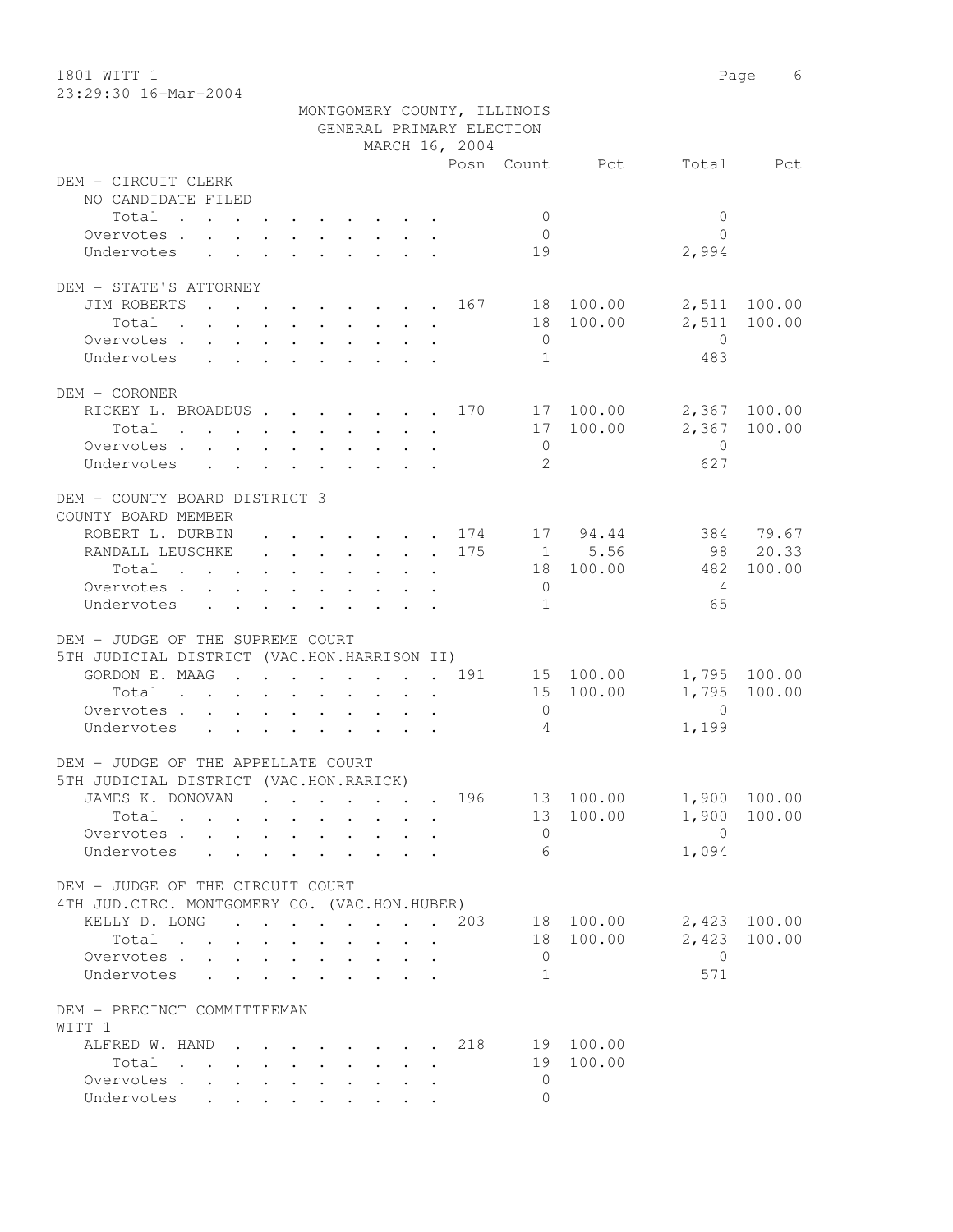## 1801 WITT 1 Page 7 23:29:30 16-Mar-2004

|                   |  |                                                                                                                 |  |  |  |  | GENERAL PRIMARY ELECTION<br>MARCH 16, 2004 | MONTGOMERY COUNTY, ILLINOIS |        |       |             |
|-------------------|--|-----------------------------------------------------------------------------------------------------------------|--|--|--|--|--------------------------------------------|-----------------------------|--------|-------|-------------|
|                   |  |                                                                                                                 |  |  |  |  |                                            | Posn Count                  | Pct    | Total | Pct.        |
| MONTGOMERY COUNTY |  |                                                                                                                 |  |  |  |  |                                            |                             |        |       |             |
| YES               |  |                                                                                                                 |  |  |  |  | 246                                        | 24                          | 50.00  | 1,971 | 43.10       |
| NO.               |  | the contract of the contract of the contract of the contract of the contract of the contract of the contract of |  |  |  |  | 247                                        | 24                          | 50.00  |       | 2,602 56.90 |
| Total .           |  | the contract of the contract of the contract of                                                                 |  |  |  |  |                                            | 48                          | 100.00 | 4,573 | 100.00      |
| Overvotes         |  |                                                                                                                 |  |  |  |  |                                            | 0                           |        | 4     |             |
| Undervotes        |  |                                                                                                                 |  |  |  |  |                                            | 2                           |        | 416   |             |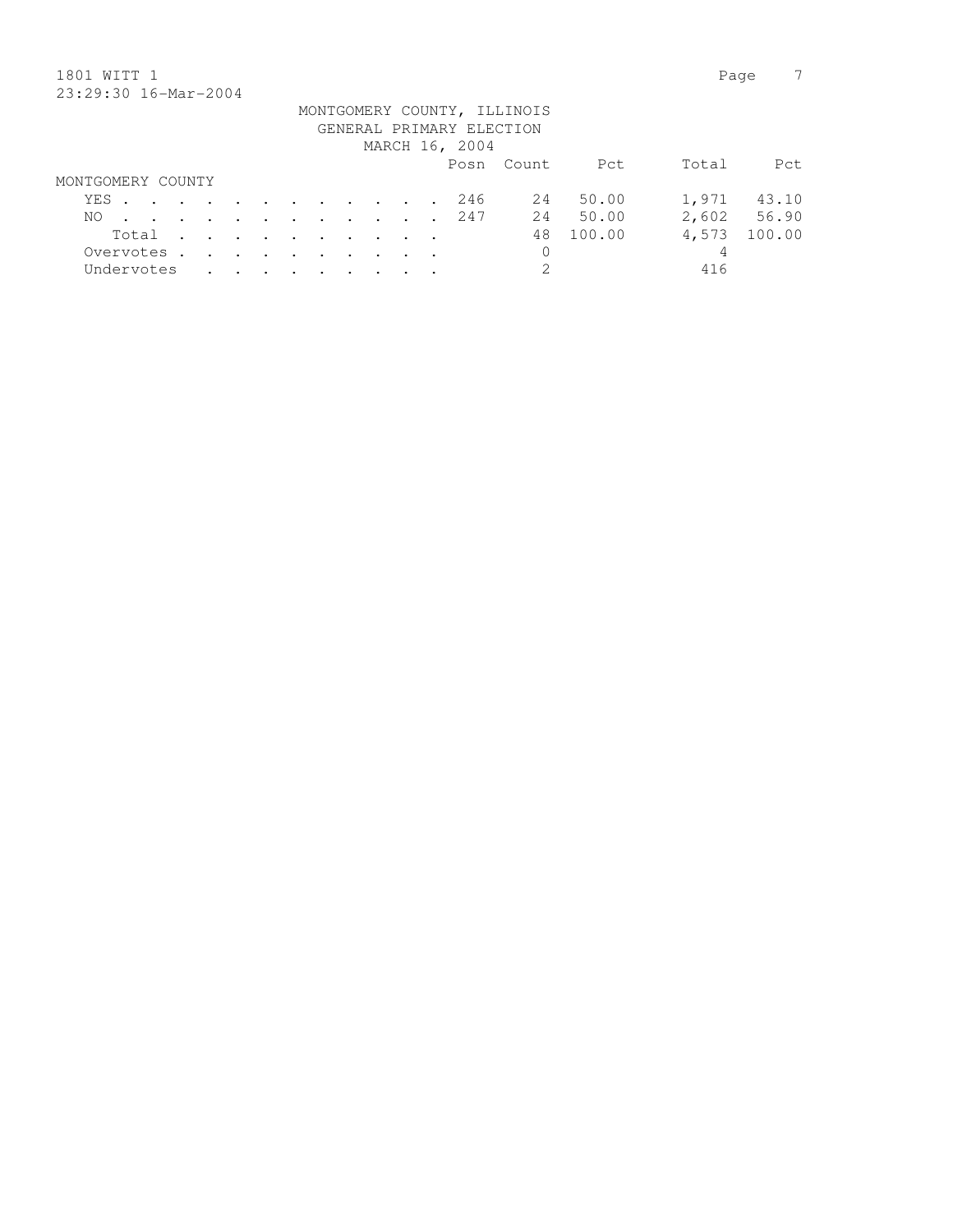1802 WITT 2 Page 1 23:29:30 16-Mar-2004

|                                                                                                                          |                                        |                      |                                                           |                                            |                      |                          | MONTGOMERY COUNTY, ILLINOIS |           |                |              |
|--------------------------------------------------------------------------------------------------------------------------|----------------------------------------|----------------------|-----------------------------------------------------------|--------------------------------------------|----------------------|--------------------------|-----------------------------|-----------|----------------|--------------|
|                                                                                                                          |                                        |                      |                                                           |                                            |                      | GENERAL PRIMARY ELECTION |                             |           |                |              |
|                                                                                                                          |                                        |                      |                                                           |                                            |                      | MARCH 16, 2004           |                             |           |                |              |
|                                                                                                                          |                                        |                      |                                                           |                                            |                      |                          | Posn Count                  | Pct       | Total          | Pct          |
| Precincts Counted - TOTAL                                                                                                |                                        |                      | $\cdot$ $\cdot$ $\cdot$ $\cdot$                           |                                            |                      |                          | 1                           | 2.38      | 42             | 100.00       |
| Registered Voters - TOTAL                                                                                                |                                        |                      | $\cdot$ $\cdot$ $\cdot$ $\cdot$ $\cdot$ $\cdot$           |                                            |                      |                          | 313                         |           | 18,263         |              |
| Ballots Cast - TOTAL<br>$\cdot$ $\cdot$ $\cdot$                                                                          |                                        |                      | $\cdot$ $\cdot$ $\cdot$ $\cdot$ $\cdot$ $\cdot$           |                                            |                      |                          | 91                          | 29.07     | 5,007          | 27.42        |
|                                                                                                                          |                                        |                      |                                                           |                                            |                      |                          | $\overline{2}$              | 0.64      | 71             | 0.39         |
| Ballots Cast - BLANK<br><b>Contract Contract Contract</b>                                                                |                                        |                      | $\cdot$ $\cdot$ $\cdot$ $\cdot$ $\cdot$                   |                                            |                      |                          |                             |           |                |              |
| Ballots Cast - REPUBLICAN                                                                                                |                                        |                      | $\cdot$ $\cdot$ $\cdot$ $\cdot$ $\cdot$                   |                                            |                      |                          | 20                          |           | 1,683          |              |
| Ballots Cast - REP. YELLOW.                                                                                              |                                        | $\mathbf{L}$         |                                                           |                                            |                      |                          | 20                          |           | 894            |              |
| Ballots Cast - REP. FED. 17TH                                                                                            |                                        |                      | $\mathbf{r}$ , $\mathbf{r}$ , $\mathbf{r}$                |                                            |                      |                          | $\overline{0}$              |           | $\overline{2}$ |              |
| Ballots Cast - DEMOCRATIC                                                                                                | $\mathbf{r}$ . The set of $\mathbf{r}$ |                      |                                                           | $\mathbf{r} = \mathbf{r} \cdot \mathbf{r}$ |                      |                          | 67                          |           | 3,004          |              |
| Ballots Cast - DEM. GREEN                                                                                                |                                        |                      | $\mathbf{r}$ , $\mathbf{r}$ , $\mathbf{r}$ , $\mathbf{r}$ |                                            |                      |                          | 67                          |           | 1,839          |              |
| Ballots Cast - DEM. FED. 17TH                                                                                            |                                        |                      |                                                           |                                            |                      |                          | $\overline{0}$              |           | 6              |              |
| Ballots Cast - NONPARTISAN                                                                                               |                                        |                      |                                                           |                                            |                      |                          | $\overline{4}$              |           | 320            |              |
| Ballots Cast - NON. WHITE                                                                                                |                                        |                      |                                                           |                                            |                      |                          | $\overline{4}$              |           | 281            |              |
|                                                                                                                          |                                        |                      |                                                           |                                            |                      |                          |                             |           |                |              |
| REP - PRESIDENT OF THE UNITED STATES                                                                                     |                                        |                      |                                                           |                                            |                      |                          |                             |           |                |              |
| GEORGE W. BUSH                                                                                                           |                                        |                      |                                                           |                                            |                      | 5                        |                             | 10 100.00 |                | 1,274 100.00 |
| Total<br>$\cdot$ $\cdot$ $\cdot$ $\cdot$                                                                                 | $\sim$ 100 $\pm$                       | $\ddot{\phantom{0}}$ |                                                           | $\mathbf{L} = \mathbf{L} \mathbf{L}$       | $\ddot{\phantom{a}}$ |                          |                             | 10 100.00 | 1,274          | 100.00       |
| Overvotes                                                                                                                |                                        |                      |                                                           |                                            |                      |                          | $\overline{0}$              |           | $\Omega$       |              |
|                                                                                                                          |                                        |                      |                                                           |                                            |                      |                          |                             |           |                |              |
| Undervotes                                                                                                               |                                        |                      |                                                           |                                            |                      |                          | 10                          |           | 409            |              |
|                                                                                                                          |                                        |                      |                                                           |                                            |                      |                          |                             |           |                |              |
| REP - UNITED STATES SENATOR                                                                                              |                                        |                      |                                                           |                                            |                      |                          |                             |           |                |              |
| JIM OBERWEIS                                                                                                             |                                        |                      |                                                           |                                            |                      | 9                        | $\mathbf{1}$                | 7.14      | 256            | 17.26        |
| ANDY MCKENNA                                                                                                             |                                        |                      |                                                           |                                            |                      | 10                       | 6                           | 42.86     | 210            | 14.16        |
| JOHN BORLING.<br>$\mathcal{A}$ . The set of the set of the set of the set of $\mathcal{A}$                               |                                        |                      |                                                           |                                            |                      | 11                       | $\circ$                     | 0.00      | 26             | 1.75         |
| STEVEN J. RAUSCHENBERGER                                                                                                 |                                        |                      |                                                           |                                            |                      | 12                       | 1                           | 7.14      | 144            | 9.71         |
| JACK RYAN                                                                                                                |                                        |                      | $\cdot$ $\cdot$ $\cdot$ $\cdot$                           |                                            | $\mathbf{r}$         | 13                       | $4\overline{ }$             | 28.57     | 663            | 44.71        |
| CHIRINJEEV KATHURIA                                                                                                      |                                        |                      |                                                           |                                            |                      | 14                       |                             | 0 0.00    | 15             | 1.01         |
| JONATHAN C. WRIGHT                                                                                                       |                                        |                      |                                                           |                                            |                      | 15                       |                             | 1 7.14    | 136            | 9.17         |
| NORM HILL                                                                                                                |                                        |                      |                                                           |                                            |                      | 16                       |                             | 1 7.14    | 33             | 2.23         |
| Total<br>the contract of the contract of the contract of the contract of the contract of the contract of the contract of |                                        |                      |                                                           |                                            |                      |                          |                             | 14 100.00 | 1,483          | 100.00       |
| Overvotes                                                                                                                |                                        |                      |                                                           |                                            |                      |                          | 1                           |           | 23             |              |
| Undervotes                                                                                                               |                                        |                      |                                                           |                                            |                      |                          | $\overline{5}$              |           | 177            |              |
|                                                                                                                          |                                        |                      |                                                           |                                            |                      |                          |                             |           |                |              |
|                                                                                                                          |                                        |                      |                                                           |                                            |                      |                          |                             |           |                |              |
| REP - REPRESENTATIVE IN CONGRESS                                                                                         |                                        |                      |                                                           |                                            |                      |                          |                             |           |                |              |
| 17TH CONGRESSIONAL DISTRICT                                                                                              |                                        |                      |                                                           |                                            |                      |                          |                             |           |                |              |
| ANDREA LANE ZINGA<br>$\mathbf{r}$ , $\mathbf{r}$ , $\mathbf{r}$ , $\mathbf{r}$ , $\mathbf{r}$ , $\mathbf{r}$             |                                        |                      |                                                           |                                            |                      | 23                       |                             | 7 100.00  |                | 360 100.00   |
| Total .                                                                                                                  |                                        |                      |                                                           |                                            |                      |                          |                             | 7 100.00  |                | 360 100.00   |
| Overvotes                                                                                                                |                                        |                      |                                                           |                                            |                      |                          | $\mathbf{0}$                |           | $\Omega$       |              |
| Undervotes                                                                                                               |                                        |                      |                                                           |                                            |                      |                          | 13                          |           | 327            |              |
|                                                                                                                          |                                        |                      |                                                           |                                            |                      |                          |                             |           |                |              |
| REP - DELEGATE TO THE NATIONAL NOMINATING CONVENTION                                                                     |                                        |                      |                                                           |                                            |                      |                          |                             |           |                |              |
| 17TH CONGRESSIONAL DISTRICT                                                                                              |                                        |                      |                                                           |                                            |                      |                          |                             |           |                |              |
| VOTE FOR 3                                                                                                               |                                        |                      |                                                           |                                            |                      |                          |                             |           |                |              |
| THOMAS G. GETZ (BUSH) 35                                                                                                 |                                        |                      |                                                           |                                            |                      |                          |                             | 12 32.43  | 522            | 33.27        |
| REGAN E. RAMSEY (BUSH)                                                                                                   |                                        |                      |                                                           |                                            |                      | 36                       |                             | 12 32.43  |                | 522 33.27    |
| D. KAY LONG (BUSH)                                                                                                       |                                        |                      |                                                           |                                            |                      | 37                       |                             | 13 35.14  |                | 525 33.46    |
| Total                                                                                                                    |                                        |                      |                                                           |                                            |                      |                          |                             | 37 100.00 | 1,569          | 100.00       |
|                                                                                                                          |                                        |                      |                                                           |                                            |                      |                          |                             |           |                |              |
| Overvotes                                                                                                                |                                        |                      |                                                           |                                            |                      |                          | $\overline{0}$              |           | $\overline{0}$ |              |
| Undervotes                                                                                                               |                                        |                      |                                                           |                                            |                      |                          | 23                          |           | 492            |              |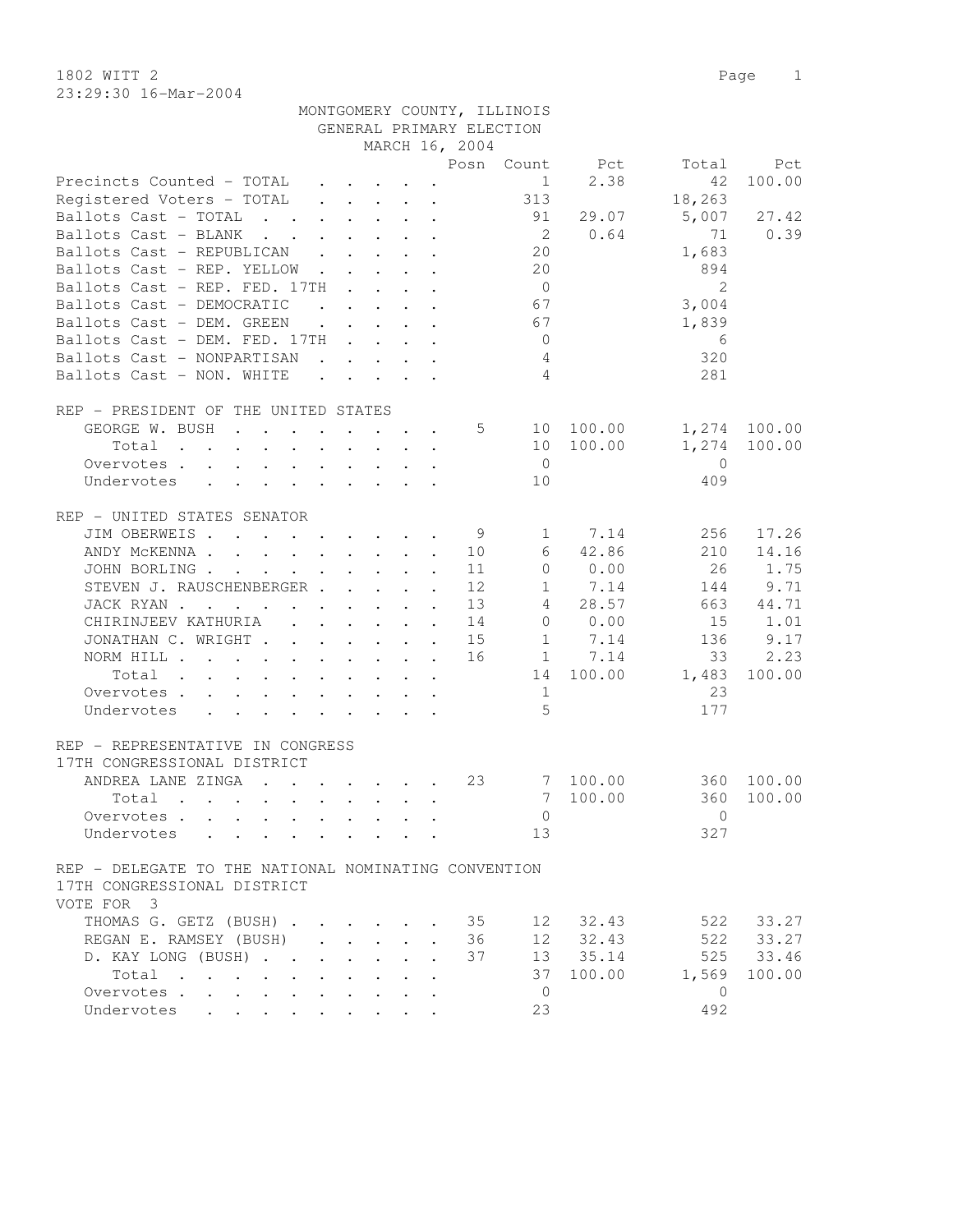1802 WITT 2 Page 2 23:29:30 16-Mar-2004

| 49.49.90 IV MIL 2007                                |                                                           |  |  |                | MONTGOMERY COUNTY, ILLINOIS |                          |                |        |
|-----------------------------------------------------|-----------------------------------------------------------|--|--|----------------|-----------------------------|--------------------------|----------------|--------|
|                                                     |                                                           |  |  |                | GENERAL PRIMARY ELECTION    |                          |                |        |
|                                                     |                                                           |  |  | MARCH 16, 2004 |                             |                          |                |        |
|                                                     |                                                           |  |  |                |                             | Posn Count Pct Total Pct |                |        |
| REP - ALTERNATE DELEGATE TO THE NATIONAL NOMINATING |                                                           |  |  |                |                             |                          |                |        |
| CONVENTION 17TH CONGRESSIONAL DISTRICT              |                                                           |  |  |                |                             |                          |                |        |
| VOTE FOR 3                                          |                                                           |  |  |                |                             |                          |                |        |
| TIMOTHY B. ZOLLINGER (BUSH) 43 12 37.50 496 33.88   |                                                           |  |  |                |                             |                          |                |        |
| CANDICE D. TREES (BUSH) 44 9 28.13 489 33.40        |                                                           |  |  |                |                             |                          |                |        |
| NORINE K. HAMMOND (BUSH) 45 11 34.38 479 32.72      |                                                           |  |  |                |                             |                          |                |        |
| Total 32 100.00 1,464 100.00                        |                                                           |  |  |                |                             |                          |                |        |
| Overvotes.                                          |                                                           |  |  |                | $\overline{0}$              |                          | $\overline{0}$ |        |
| Undervotes 28                                       |                                                           |  |  |                |                             |                          | 597            |        |
| REP - REPRESENTATIVE IN THE GENERAL ASSEMBLY        |                                                           |  |  |                |                             |                          |                |        |
| 98TH REPRESENTATIVE DISTRICT                        |                                                           |  |  |                |                             |                          |                |        |
| NO CANDIDATE FILED                                  |                                                           |  |  |                |                             |                          |                |        |
| Total                                               |                                                           |  |  |                | $\overline{0}$              |                          | $\mathbf 0$    |        |
| Overvotes.                                          |                                                           |  |  |                | $\overline{0}$              |                          | $\Omega$       |        |
| Undervotes                                          |                                                           |  |  |                | 20                          |                          | 1,679          |        |
| REP - CIRCUIT CLERK                                 |                                                           |  |  |                |                             |                          |                |        |
| MARY WEBB 86 17 100.00 1,501 100.00                 |                                                           |  |  |                |                             |                          |                |        |
| Total                                               |                                                           |  |  |                |                             | 17 100.00   1,501 100.00 |                |        |
| Overvotes                                           |                                                           |  |  |                | $\overline{0}$              |                          | $\overline{0}$ |        |
| Undervotes                                          |                                                           |  |  |                | $\overline{3}$              |                          | 178            |        |
| REP - STATE'S ATTORNEY                              |                                                           |  |  |                |                             |                          |                |        |
| NO CANDIDATE FILED                                  |                                                           |  |  |                |                             |                          |                |        |
| Total                                               |                                                           |  |  |                | $\overline{0}$              |                          | $\mathbf{0}$   |        |
| Overvotes.                                          |                                                           |  |  |                | $\overline{0}$              |                          | $\Omega$       |        |
| Undervotes                                          |                                                           |  |  |                | 20                          |                          | 1,679          |        |
| REP – CORONER                                       |                                                           |  |  |                |                             |                          |                |        |
| NO CANDIDATE FILED                                  |                                                           |  |  |                |                             |                          |                |        |
| Total $\cdot$                                       |                                                           |  |  |                | $\overline{0}$              |                          | $\mathbf 0$    |        |
| Overvotes.                                          |                                                           |  |  |                | $\overline{0}$              |                          | $\Omega$       |        |
| Undervotes                                          |                                                           |  |  |                | 20                          |                          | 1,679          |        |
| REP - COUNTY BOARD DISTRICT 3                       |                                                           |  |  |                |                             |                          |                |        |
| COUNTY BOARD MEMBER                                 |                                                           |  |  |                |                             |                          |                |        |
| NO CANDIDATE FILED                                  |                                                           |  |  |                |                             |                          |                |        |
| Total                                               |                                                           |  |  |                | $\mathbf{0}$                |                          | 0              |        |
| Overvotes.                                          |                                                           |  |  |                | $\mathbf{0}$                |                          | $\Omega$       |        |
| Undervotes                                          |                                                           |  |  |                | 20                          |                          | 238            |        |
| REP - JUDGE OF THE SUPREME COURT                    |                                                           |  |  |                |                             |                          |                |        |
| 5TH JUDICIAL DISTRICT (VAC.HON.HARRISON II)         |                                                           |  |  |                |                             |                          |                |        |
| LLOYD A. KARMEIER                                   | $\mathbf{r}$ , $\mathbf{r}$ , $\mathbf{r}$ , $\mathbf{r}$ |  |  | 113            |                             | 15 100.00                | 1,304          | 100.00 |
| Total                                               |                                                           |  |  |                |                             | 15 100.00                | 1,304          | 100.00 |
| Overvotes                                           |                                                           |  |  |                | $\mathbf{0}$                |                          | $\overline{0}$ |        |
| Undervotes                                          |                                                           |  |  |                | 5                           |                          | 375            |        |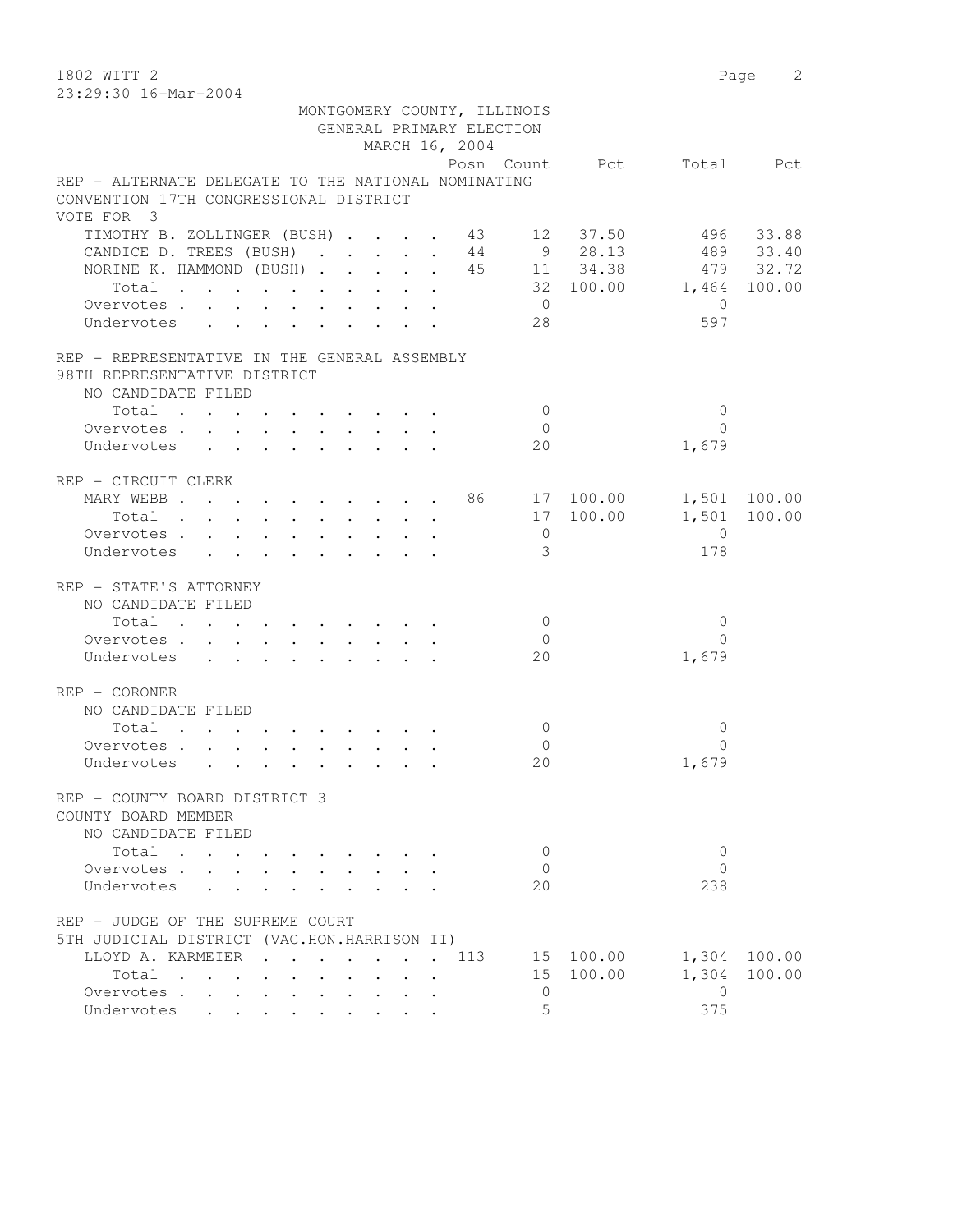| 1802 WITT 2                                                                                               | Page      | 3 |
|-----------------------------------------------------------------------------------------------------------|-----------|---|
| 23:29:30 16-Mar-2004                                                                                      |           |   |
| MONTGOMERY COUNTY, ILLINOIS<br>GENERAL PRIMARY ELECTION<br>MARCH 16, 2004                                 |           |   |
| Posn Count Pct                                                                                            | Total Pct |   |
| REP - JUDGE OF THE APPELLATE COURT                                                                        |           |   |
| 5TH JUDICIAL DISTRICT (VAC.HON.RARICK)                                                                    |           |   |
| NO CANDIDATE FILED                                                                                        |           |   |
| $\Omega$<br>Total                                                                                         | 0         |   |
| $\mathbf 0$<br>Overvotes                                                                                  | $\Omega$  |   |
| 20<br>Undervotes                                                                                          | 1,679     |   |
| REP - JUDGE OF THE CIRCUIT COURT<br>4TH JUD. CIRC. MONTGOMERY CO. (VAC. HON. HUBER)<br>NO CANDIDATE FILED |           |   |

| Total                                            |                                            |               |                                                                       |  |                      |  |    |       |
|--------------------------------------------------|--------------------------------------------|---------------|-----------------------------------------------------------------------|--|----------------------|--|----|-------|
| Overvotes.                                       |                                            |               |                                                                       |  |                      |  |    |       |
| Undervotes                                       |                                            |               | $\mathbf{r}$ , and $\mathbf{r}$ , and $\mathbf{r}$ , and $\mathbf{r}$ |  |                      |  | 20 | 1,679 |
| REP - PRECINCT COMMITTEEMAN<br>WITT <sub>2</sub> |                                            |               |                                                                       |  |                      |  |    |       |
| NO CANDIDATE FILED                               |                                            |               |                                                                       |  |                      |  |    |       |
| Total                                            | $\sim$ $\sim$ $\sim$                       | $\sim$ $\sim$ |                                                                       |  | $\sim$ $\sim$ $\sim$ |  |    |       |
| Overvotes                                        | $\mathbf{r}$ , $\mathbf{r}$ , $\mathbf{r}$ |               |                                                                       |  |                      |  |    |       |

Undervotes . . . . . . . . 20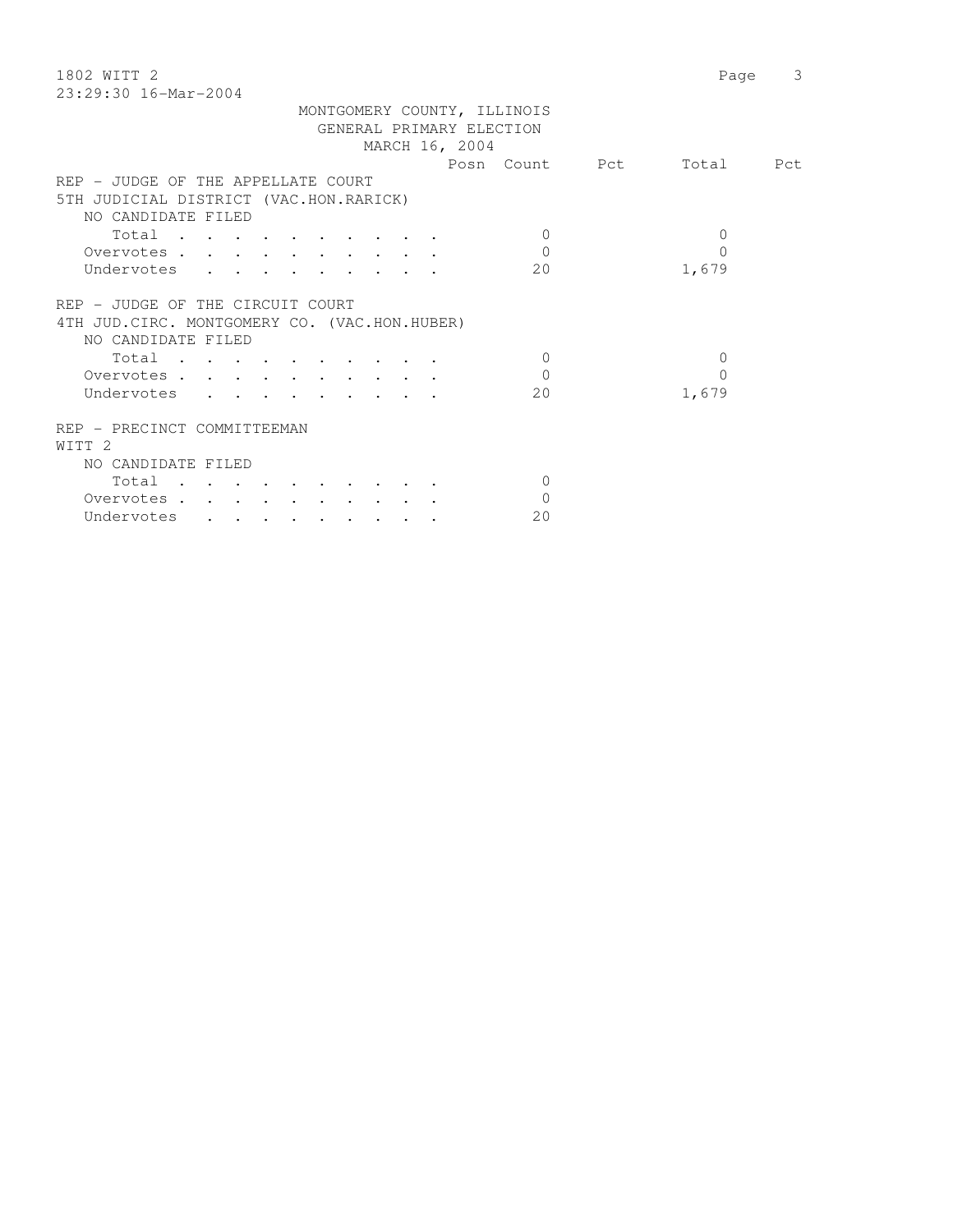1802 WITT 2 Page 4 23:29:30 16-Mar-2004

|                                                                                                                               |                                                                       |  |  |                                                            | MONTGOMERY COUNTY, ILLINOIS |                      |              |              |
|-------------------------------------------------------------------------------------------------------------------------------|-----------------------------------------------------------------------|--|--|------------------------------------------------------------|-----------------------------|----------------------|--------------|--------------|
|                                                                                                                               |                                                                       |  |  |                                                            | GENERAL PRIMARY ELECTION    |                      |              |              |
|                                                                                                                               |                                                                       |  |  | MARCH 16, 2004                                             |                             |                      |              |              |
|                                                                                                                               |                                                                       |  |  |                                                            |                             | Posn Count Pct       |              | Total Pct    |
| DEM - PRESIDENT OF THE UNITED STATES                                                                                          |                                                                       |  |  |                                                            |                             |                      |              |              |
| JOHN EDWARDS                                                                                                                  |                                                                       |  |  |                                                            | $5 - 5$<br>9                | 14.29                | 435          | 15.70        |
| WESLEY K. CLARK                                                                                                               |                                                                       |  |  |                                                            | $6\overline{}$              | 2 3.17               | 40           | 1.44         |
| HOWARD DEAN                                                                                                                   |                                                                       |  |  | $7\phantom{.0}$                                            | $2^{\circ}$                 | 3.17                 | 97           | 3.50         |
| JOE LIEBERMAN<br>$\mathbf{r}$ , and $\mathbf{r}$ , and $\mathbf{r}$ , and $\mathbf{r}$                                        |                                                                       |  |  | 8                                                          | 0                           | 0.00                 | 44           | 1.59         |
| DENNIS J. KUCINICH 9                                                                                                          |                                                                       |  |  |                                                            |                             | $2 \t 3.17$          | 29           | 1.05         |
| LYNDON H. LaROUCHE, JR. 10                                                                                                    |                                                                       |  |  |                                                            |                             | 0 0.00               | 10           | 0.36         |
| CAROL MOSELEY BRAUN 11                                                                                                        |                                                                       |  |  |                                                            |                             | 2 3.17               | 40           | 1.44         |
| ALFRED C. SHARPTON 12                                                                                                         |                                                                       |  |  |                                                            |                             | 1 1.59               |              | 19 0.69      |
| JOHN F. KERRY 13 45 71.43                                                                                                     |                                                                       |  |  |                                                            |                             |                      |              | 2,057 74.23  |
| Total 63 100.00                                                                                                               |                                                                       |  |  |                                                            |                             |                      |              | 2,771 100.00 |
| Overvotes.                                                                                                                    |                                                                       |  |  |                                                            | $\bigcirc$                  |                      | 11           |              |
| Undervotes                                                                                                                    |                                                                       |  |  |                                                            | $\overline{4}$              |                      | 222          |              |
| DEM - UNITED STATES SENATOR                                                                                                   |                                                                       |  |  |                                                            |                             |                      |              |              |
| BARACK OBAMA 17 4 6.15                                                                                                        |                                                                       |  |  |                                                            |                             |                      | 349          | 12.66        |
| DANIEL W. HYNES                                                                                                               |                                                                       |  |  | 18                                                         |                             | 39 60.00             |              | 1,654 59.99  |
| GERY CHICO 19                                                                                                                 |                                                                       |  |  |                                                            |                             | $0 \t 0.00$          | 20           | 0.73         |
| MARIA PAPPAS                                                                                                                  |                                                                       |  |  | $\cdot$ $\cdot$ $\cdot$ $\cdot$ $\cdot$ $\cdot$ $\cdot$ 20 |                             | 2 3.08               | 51           | 1.85         |
| M. BLAIR HULL<br><b>Contract Contract Contract</b>                                                                            |                                                                       |  |  | $\cdot$ $\cdot$ $\cdot$ $\cdot$ $\cdot$ $\cdot$ $\cdot$ 21 |                             | 14 21.54             |              | 570 20.67    |
| JOYCE WASHINGTON                                                                                                              |                                                                       |  |  | $\cdot$ $\cdot$ $\cdot$ $\cdot$ $\cdot$ $\cdot$ $\cdot$ 22 |                             | 4 6.15               | 35           | 1.27         |
| NANCY SKINNER<br>$\cdots$ 23                                                                                                  |                                                                       |  |  |                                                            |                             | 2 3.08               |              | 78 2.83      |
| Total $\cdot$                                                                                                                 |                                                                       |  |  |                                                            |                             | 65 100.00            | 2,757 100.00 |              |
| Overvotes.                                                                                                                    |                                                                       |  |  |                                                            | $\overline{0}$              |                      | 16           |              |
| Undervotes                                                                                                                    |                                                                       |  |  |                                                            | 2                           |                      | 231          |              |
|                                                                                                                               |                                                                       |  |  |                                                            |                             |                      |              |              |
| DEM - REPRESENTATIVE IN CONGRESS                                                                                              |                                                                       |  |  |                                                            |                             |                      |              |              |
| 17TH CONGRESSIONAL DISTRICT                                                                                                   |                                                                       |  |  |                                                            |                             |                      |              |              |
| LANE A. EVANS                                                                                                                 |                                                                       |  |  |                                                            |                             | $\cdot$ 34 46 100.00 |              | 1,244 100.00 |
| Total                                                                                                                         | $\mathbf{r}$ , and $\mathbf{r}$ , and $\mathbf{r}$ , and $\mathbf{r}$ |  |  |                                                            |                             | 46 100.00            | 1,244        | 100.00       |
| Overvotes                                                                                                                     |                                                                       |  |  |                                                            | $\bigcirc$                  |                      | $\Omega$     |              |
| Undervotes<br>the contract of the contract of the contract of the contract of the contract of the contract of the contract of |                                                                       |  |  |                                                            | 2.1                         |                      | 540          |              |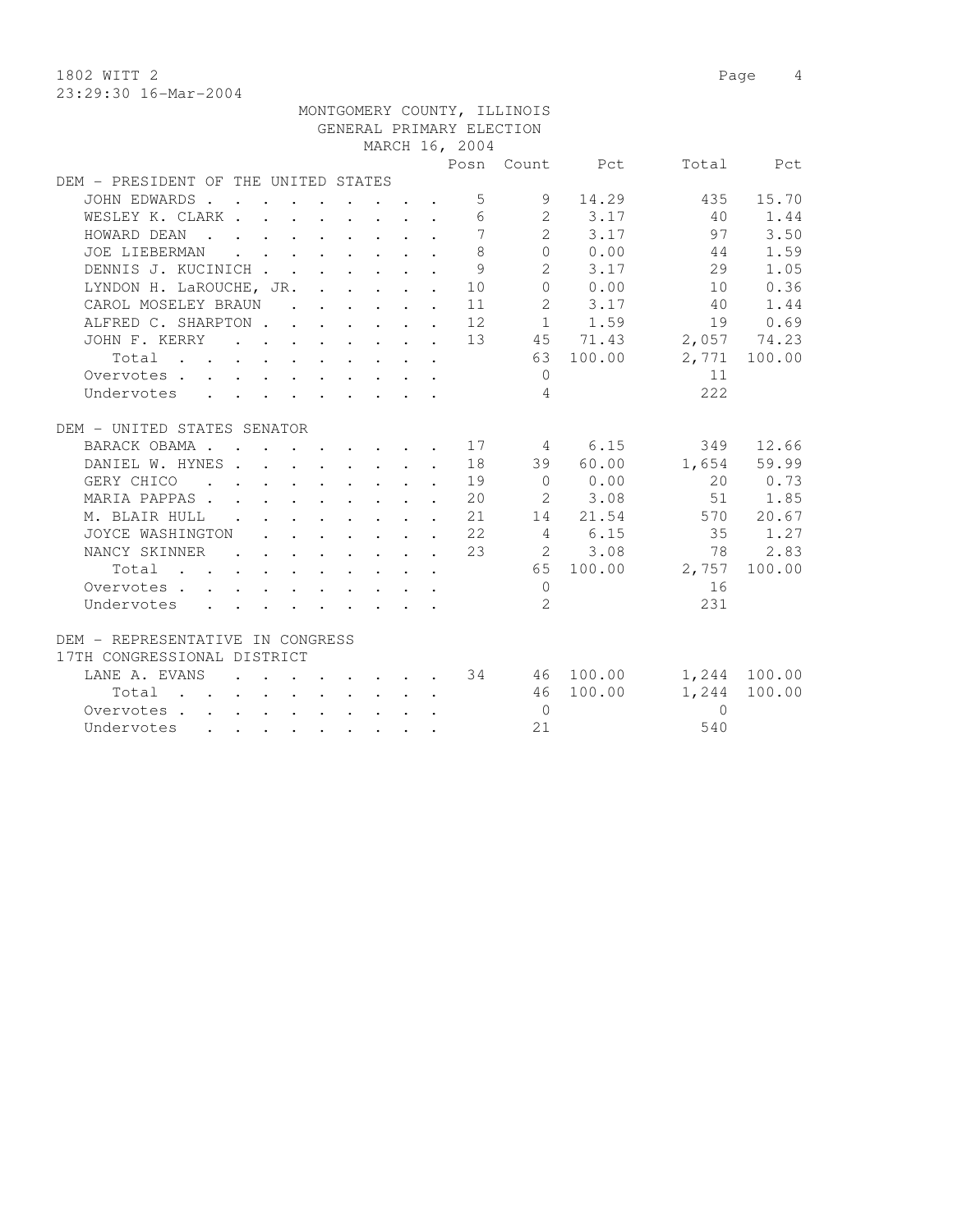1802 WITT 2 Page 5

| 23:29:30 16-Mar-2004                                                                               |                                                           |                |                      |           |          |              |
|----------------------------------------------------------------------------------------------------|-----------------------------------------------------------|----------------|----------------------|-----------|----------|--------------|
| MONTGOMERY COUNTY, ILLINOIS                                                                        |                                                           |                |                      |           |          |              |
| GENERAL PRIMARY ELECTION                                                                           |                                                           |                |                      |           |          |              |
|                                                                                                    |                                                           | MARCH 16, 2004 |                      |           |          |              |
|                                                                                                    |                                                           |                | Posn Count           | Pct       | Total    | Pct          |
| DEM - DELEGATE TO THE NATIONAL NOMINATING CONVENTION                                               |                                                           |                |                      |           |          |              |
| 17TH CONGRESSIONAL DISTRICT                                                                        |                                                           |                |                      |           |          |              |
| VOTE FOR 5                                                                                         |                                                           |                |                      |           |          |              |
| MIKE BOLAND (DEAN)                                                                                 |                                                           | 41             | 11                   | 4.70      | 410      | 6.65         |
| GRACIELA HERNANDEZ (DEAN)                                                                          | $\ddot{\phantom{a}}$                                      | 42             | 11                   | 4.70      | 303      | 4.91         |
| DON JOHNSTON (DEAN)                                                                                | $\cdot$ $\cdot$ $\cdot$ $\cdot$ $\cdot$                   | 43             | 12                   | 5.13      | 370      | 6.00         |
| MARY K. "KAYT" NORRIS (DEAN)                                                                       |                                                           | 44             |                      | 12 5.13   | 345      | 5.59         |
| NORM M. WINICK (DEAN)                                                                              |                                                           | 45             |                      | 10 4.27   | 305      | 4.95         |
| GLORIA FERGUSON (KUCINICH)                                                                         |                                                           |                | 9                    | 3.85      | 176      | 2.85         |
|                                                                                                    |                                                           | 46             |                      |           |          |              |
| DAVID AMOR (KUCINICH)                                                                              |                                                           | 47             | 9                    | 3.85      | 142      | 2.30         |
| KAREN GOURD (KUCINICH)                                                                             |                                                           | 48             | $7\phantom{0}$       | 2.99      | 151      | 2.45         |
| JAMES DICE (KUCINICH)                                                                              | $\ddot{\phantom{a}}$                                      | 49             | 9                    | 3.85      | 132      | 2.14         |
| VINCENT G. THOMAS (KUCINICH) .                                                                     | $\mathbf{L}$<br>$\mathbf{r}$                              | 50             | $7\phantom{.0}$      | 2.99      | 154      | 2.50         |
| PAT O'BRIEN (GEPHARDT)                                                                             |                                                           | 58             | 5                    | 2.14      | 97       | 1.57         |
| MIKE SHAMPINE (GEPHARDT)                                                                           |                                                           | 59             | $\mathbf{1}$         | 0.43      | 42       | 0.68         |
| CHARLES E. CASH, JR. (GEPHARDT)                                                                    |                                                           | 60             | $\mathbf{1}$         | 0.43      | 41       | 0.66         |
| DENNIS A. VANDERGINST (EDWARDS)                                                                    |                                                           | 61             | $\mathbf{1}$         | 0.43      | 91       | 1.48         |
| M. EVA SAVALA (EDWARDS)                                                                            |                                                           | 62             | $\overline{0}$       | 0.00      | 90       | 1.46         |
| ROBIN A. JOHNSON (EDWARDS)                                                                         |                                                           | 63             | 0                    | 0.00      | 101      | 1.64         |
| LYNDA FAINTER (EDWARDS)                                                                            |                                                           | 64             | $\mathbf{1}$         | 0.43      | 90       | 1.46         |
| DAVID M. CAMPBELL (EDWARDS)                                                                        |                                                           | 65             | $\overline{0}$       | 0.00      | 100      | 1.62         |
| DAVID ANDICH (CLARK).<br>$\mathbf{r} = \mathbf{r} + \mathbf{r}$                                    | $\ddot{\phantom{a}}$                                      | 66             | $\mathbf{1}$         | 0.43      | 16       | 0.26         |
| STUART LEFSTEIN (CLARK)<br>$\mathbf{r}$ , $\mathbf{r}$ , $\mathbf{r}$                              | $\ddot{\phantom{a}}$                                      | 67             | $\mathbf{1}$         | 0.43      | 11       | 0.18         |
| MATT O'BRIEN (CLARK)                                                                               |                                                           | 68             | $\mathbf{2}^{\circ}$ | 0.85      | 17       | 0.28         |
| SUZANNE GOLDEN (CLARK)                                                                             |                                                           | 69             | $2^{\circ}$          | 0.85      | 15       | 0.24         |
| SONIA CERVANTES (CLARK)                                                                            |                                                           | 70             | $\mathbf{2}$         | 0.85      | 24       | 0.39         |
| PAUL L MANGIERI (KERRY)                                                                            |                                                           | 71             | 21                   | 8.97      | 557      | 9.03         |
| PATRICIA "PAT" VERONDA (KERRY)                                                                     |                                                           | 72             | 24                   | 10.26     | 599      | 9.71         |
| JOSE "JOE" MORENO (KERRY)                                                                          |                                                           | 73             | 25                   | 10.68     | 602      | 9.76         |
| MARGARET WALKER (KERRY)                                                                            |                                                           | 74             | 24                   | 10.26     | 602      | 9.76         |
|                                                                                                    |                                                           | 75             | 26                   | 11.11     | 584      | 9.47         |
| PORTER MCNEIL (KERRY)                                                                              |                                                           |                |                      |           |          |              |
| Total                                                                                              |                                                           |                | 234                  | 100.00    | 6,167    | 100.00       |
| Overvotes                                                                                          |                                                           |                | 1                    |           | 43       |              |
| Undervotes                                                                                         |                                                           |                | 96                   |           | 2,538    |              |
|                                                                                                    |                                                           |                |                      |           |          |              |
| DEM - ALTERNATE DELEGATE TO THE NATIONAL NOMINATING                                                |                                                           |                |                      |           |          |              |
| CONVENTION 17TH CONGRESSIONAL DISTRICT                                                             |                                                           |                |                      |           |          |              |
| JEANETTE HUNTER (DEAN)<br>$\mathbf{r}$ , $\mathbf{r}$ , $\mathbf{r}$ , $\mathbf{r}$ , $\mathbf{r}$ |                                                           | 113            | 6                    | 11.54     |          | 126 9.07     |
| AMANDA L. HICKS (KUCINICH)<br>$\mathbb{R}^{n \times n}$                                            | $\mathcal{L}^{\text{max}}$ and $\mathcal{L}^{\text{max}}$ | 114            |                      | 3 5.77    | 58       | 4.18         |
| ROXANE ZAMORA (EDWARDS).<br>$\mathbf{r} = \mathbf{r} \cdot \mathbf{r}$                             | $\ddot{\phantom{0}}$                                      | 115            | $7\overline{ }$      | 13.46     | 193      | 13.89        |
| MARY RISELING (CLARK)                                                                              |                                                           | . 116          |                      | 2 3.85    | 42       | 3.02         |
| JOAN C. SCOTT (KERRY)                                                                              |                                                           | . 117          |                      | 34 65.38  | 970      | 69.83        |
| Total                                                                                              |                                                           |                |                      | 52 100.00 | 1,389    | 100.00       |
| Overvotes.                                                                                         |                                                           |                | $\overline{0}$       |           | 13       |              |
| Undervotes                                                                                         |                                                           |                | 15                   |           | 382      |              |
| DEM - REPRESENTATIVE IN THE GENERAL ASSEMBLY                                                       |                                                           |                |                      |           |          |              |
| 98TH REPRESENTATIVE DISTRICT                                                                       |                                                           |                |                      |           |          |              |
| GARY HANNIG<br>$\mathbf{r}$ . The set of $\mathbf{r}$                                              |                                                           | 139            |                      | 63 100.00 |          | 2,593 100.00 |
| Total                                                                                              |                                                           |                |                      | 63 100.00 | 2,593    | 100.00       |
| Overvotes.                                                                                         |                                                           |                | 0                    |           | $\Omega$ |              |
| Undervotes                                                                                         |                                                           |                | 4                    |           | 401      |              |
|                                                                                                    |                                                           |                |                      |           |          |              |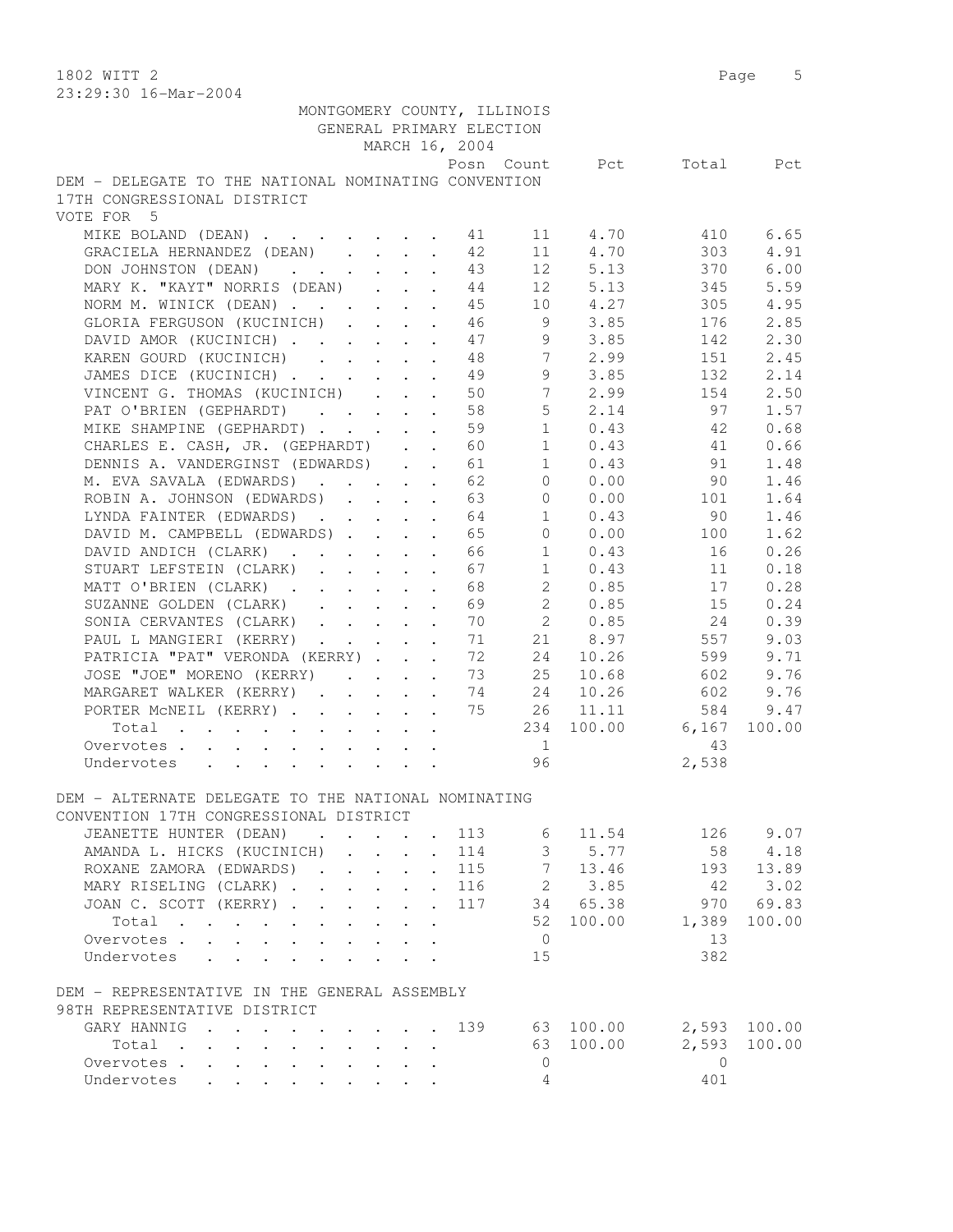1802 WITT 2 Page 6 23:29:30 16-Mar-2004

|                                                                              |  |                | MONTGOMERY COUNTY, ILLINOIS<br>GENERAL PRIMARY ELECTION |                        |                                |
|------------------------------------------------------------------------------|--|----------------|---------------------------------------------------------|------------------------|--------------------------------|
|                                                                              |  | MARCH 16, 2004 |                                                         |                        |                                |
| DEM - CIRCUIT CLERK<br>NO CANDIDATE FILED                                    |  |                |                                                         | Posn Count Pct         | Total Pct                      |
| Total                                                                        |  |                | $\overline{0}$                                          |                        | $\Omega$                       |
| Overvotes                                                                    |  |                | $\bigcirc$                                              |                        | $\bigcap$                      |
| Undervotes                                                                   |  |                | 67                                                      |                        | 2,994                          |
|                                                                              |  |                |                                                         |                        |                                |
| DEM - STATE'S ATTORNEY                                                       |  |                |                                                         |                        |                                |
| JIM ROBERTS 167 60 100.00                                                    |  |                |                                                         |                        | 2,511 100.00                   |
| Total                                                                        |  |                |                                                         | 60 100.00              | 2,511 100.00                   |
| Overvotes                                                                    |  |                | $\overline{0}$                                          |                        | $\overline{0}$                 |
| Undervotes                                                                   |  |                | $7\phantom{.0}$                                         |                        | 483                            |
|                                                                              |  |                |                                                         |                        |                                |
| DEM - CORONER                                                                |  |                |                                                         |                        |                                |
| RICKEY L. BROADDUS 170 56 100.00                                             |  |                |                                                         |                        | 2,367 100.00                   |
| Total $\cdot$                                                                |  |                |                                                         | 56 100.00              | 2,367 100.00                   |
| Overvotes                                                                    |  |                | $\overline{0}$                                          |                        | $\overline{0}$                 |
| Undervotes                                                                   |  |                | 11                                                      |                        | 627                            |
| DEM - COUNTY BOARD DISTRICT 3                                                |  |                |                                                         |                        |                                |
| COUNTY BOARD MEMBER                                                          |  |                |                                                         |                        |                                |
| ROBERT L. DURBIN 174 53 79.10 384 79.67                                      |  |                |                                                         |                        |                                |
| RANDALL LEUSCHKE 175 14 20.90 98 20.33                                       |  |                |                                                         |                        |                                |
| Total 67 100.00                                                              |  |                |                                                         |                        | 100.00<br>482                  |
| Overvotes.                                                                   |  |                | $\overline{0}$                                          |                        | $\overline{4}$                 |
| Undervotes                                                                   |  |                | $\overline{0}$                                          |                        | 65                             |
|                                                                              |  |                |                                                         |                        |                                |
| DEM - JUDGE OF THE SUPREME COURT                                             |  |                |                                                         |                        |                                |
| 5TH JUDICIAL DISTRICT (VAC.HON.HARRISON II)                                  |  |                |                                                         |                        |                                |
| GORDON E. MAAG 191 42 100.00                                                 |  |                |                                                         |                        | 1,795 100.00                   |
| Total                                                                        |  |                |                                                         | 42 100.00              | 1,795<br>100.00                |
| Overvotes                                                                    |  |                | $\overline{0}$                                          |                        | $\overline{0}$                 |
| Undervotes                                                                   |  |                | 25                                                      |                        | 1,199                          |
|                                                                              |  |                |                                                         |                        |                                |
| DEM - JUDGE OF THE APPELLATE COURT<br>5TH JUDICIAL DISTRICT (VAC.HON.RARICK) |  |                |                                                         |                        |                                |
|                                                                              |  |                |                                                         |                        |                                |
| JAMES K. DONOVAN                                                             |  |                |                                                         |                        | . 196 40 100.00 1,900 100.00   |
| Total                                                                        |  |                |                                                         | 40 100.00              | 1,900 100.00<br>$\overline{0}$ |
| Overvotes                                                                    |  |                | $\overline{0}$                                          |                        |                                |
| Undervotes                                                                   |  |                | 27                                                      |                        | 1,094                          |
| DEM - JUDGE OF THE CIRCUIT COURT                                             |  |                |                                                         |                        |                                |
| 4TH JUD. CIRC. MONTGOMERY CO. (VAC.HON.HUBER)                                |  |                |                                                         |                        | 2,423 100.00                   |
| KELLY D. LONG 203<br>Total<br>$\mathbf{L}$ and $\mathbf{L}$                  |  |                |                                                         | 59 100.00<br>59 100.00 | 2,423 100.00                   |
|                                                                              |  |                |                                                         |                        | $\bigcirc$                     |
| Overvotes<br>Undervotes                                                      |  | $\mathbf{r}$   | $\circ$<br>8                                            |                        | 571                            |
|                                                                              |  |                |                                                         |                        |                                |
| DEM - PRECINCT COMMITTEEMAN<br>WITT <sub>2</sub>                             |  |                |                                                         |                        |                                |
| KENNETH I. DAVIS                                                             |  |                | . 218 64 100.00                                         |                        |                                |
| Total                                                                        |  |                |                                                         | 64 100.00              |                                |
| Overvotes                                                                    |  |                | $\mathbf 0$                                             |                        |                                |
| Undervotes                                                                   |  |                | 3                                                       |                        |                                |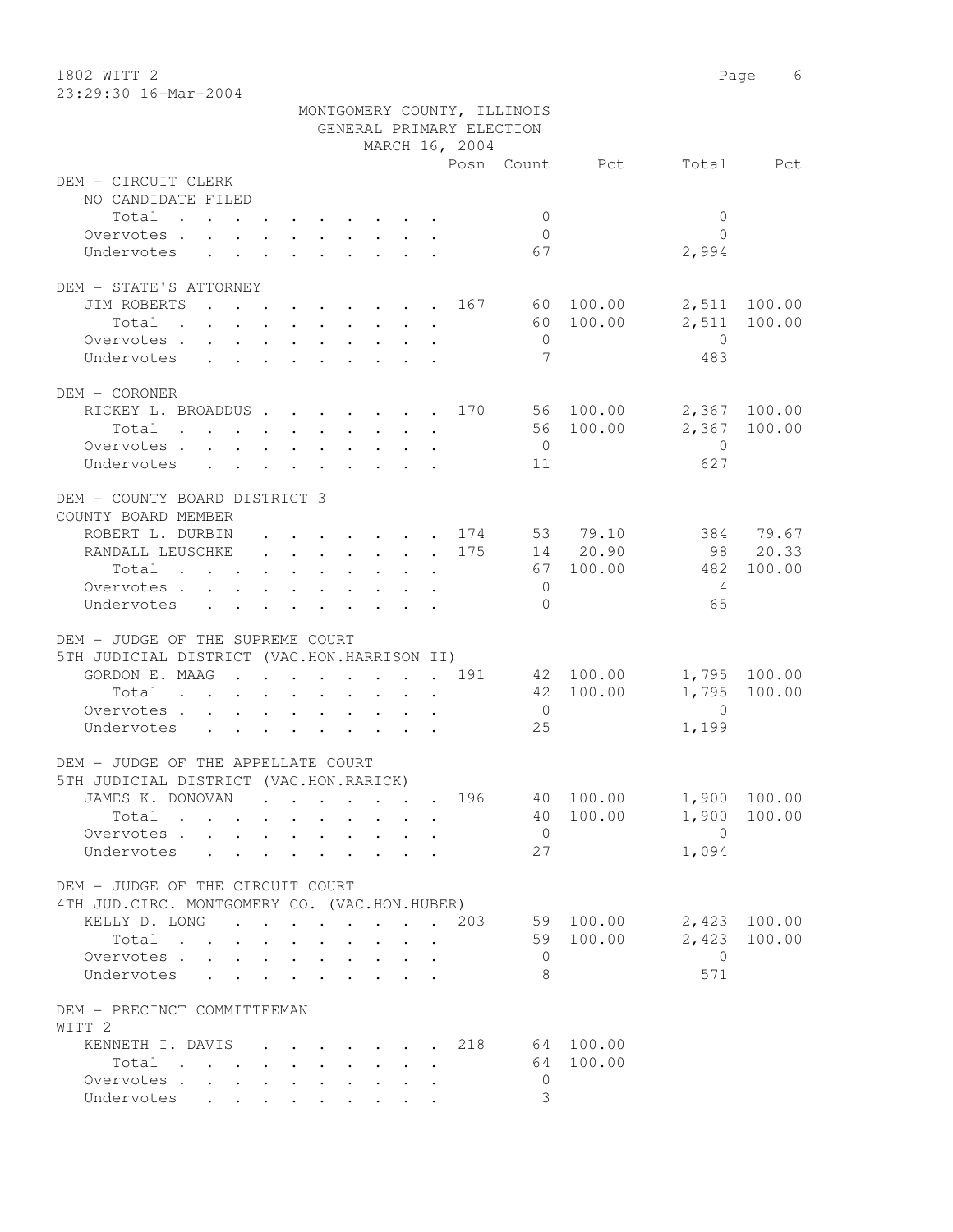## 1802 WITT 2 Page 7 23:29:30 16-Mar-2004

| 40.47.30 IV HUL 4001 |                   |  |  |  |  |  |  |                                                                     |  |  |  |  |                                            |                             |           |       |             |
|----------------------|-------------------|--|--|--|--|--|--|---------------------------------------------------------------------|--|--|--|--|--------------------------------------------|-----------------------------|-----------|-------|-------------|
|                      |                   |  |  |  |  |  |  |                                                                     |  |  |  |  | GENERAL PRIMARY ELECTION<br>MARCH 16, 2004 | MONTGOMERY COUNTY, ILLINOIS |           |       |             |
|                      |                   |  |  |  |  |  |  |                                                                     |  |  |  |  |                                            | Posn Count                  | Pct       | Total | Pct         |
|                      | MONTGOMERY COUNTY |  |  |  |  |  |  |                                                                     |  |  |  |  |                                            |                             |           |       |             |
|                      |                   |  |  |  |  |  |  |                                                                     |  |  |  |  | YES 246                                    |                             | 29 35.37  |       | 1,971 43.10 |
|                      |                   |  |  |  |  |  |  |                                                                     |  |  |  |  | NO 247                                     |                             | 53 64.63  |       | 2,602 56.90 |
|                      |                   |  |  |  |  |  |  | $Total \cdot \cdot \cdot \cdot \cdot \cdot \cdot \cdot \cdot \cdot$ |  |  |  |  |                                            |                             | 82 100.00 | 4,573 | 100.00      |
| Overvotes.           |                   |  |  |  |  |  |  |                                                                     |  |  |  |  |                                            |                             |           | 4     |             |
| Undervotes           |                   |  |  |  |  |  |  |                                                                     |  |  |  |  |                                            | 8                           |           | 416   |             |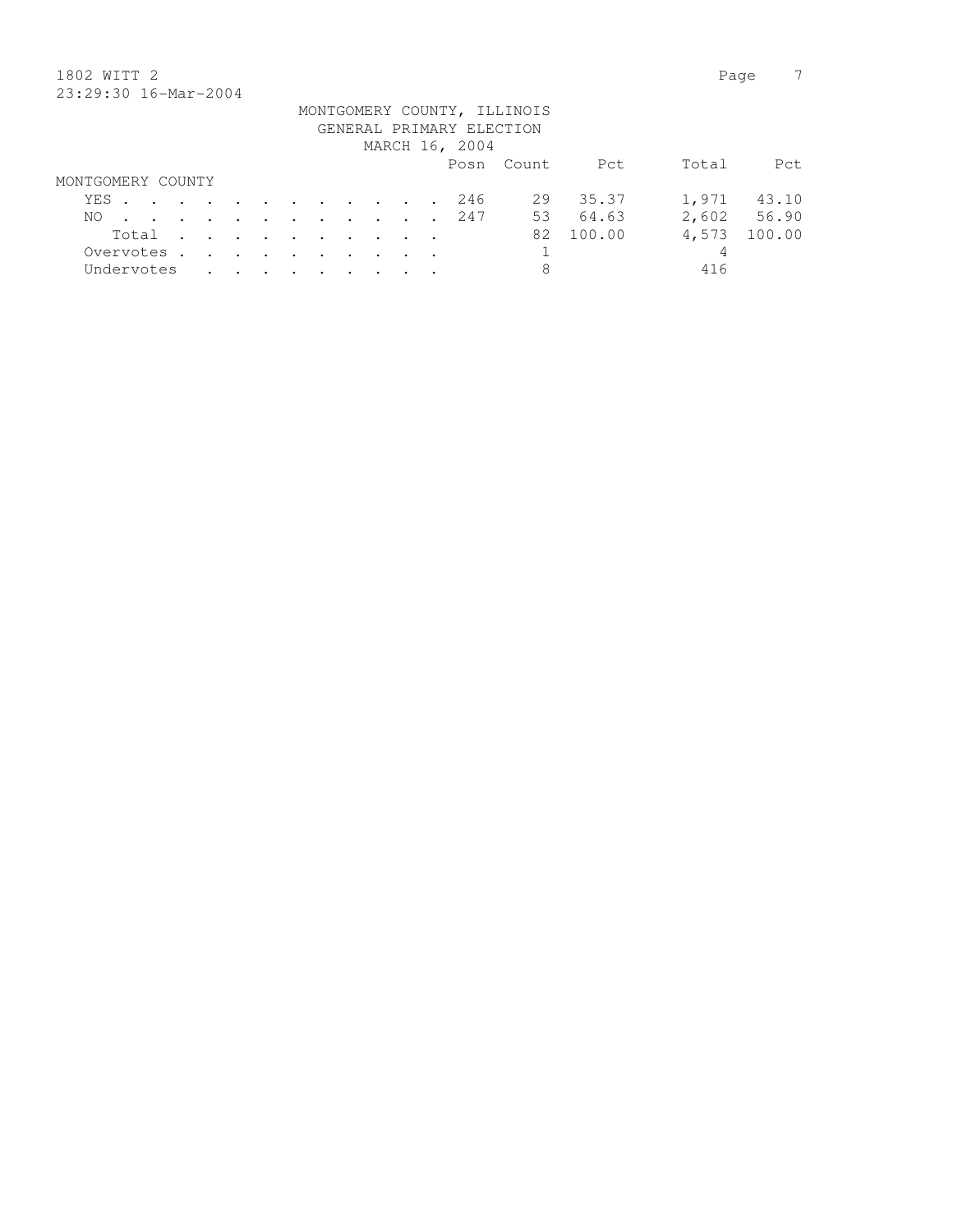1803 WITT 3 Page 1 23:29:30 16-Mar-2004

|                                                                                                             |                         |                                                                       |                      |                | MONTGOMERY COUNTY, ILLINOIS<br>GENERAL PRIMARY ELECTION |                |                     |              |
|-------------------------------------------------------------------------------------------------------------|-------------------------|-----------------------------------------------------------------------|----------------------|----------------|---------------------------------------------------------|----------------|---------------------|--------------|
|                                                                                                             |                         |                                                                       |                      | MARCH 16, 2004 |                                                         |                |                     |              |
|                                                                                                             |                         |                                                                       |                      |                |                                                         | Posn Count Pct | Total               | Pct          |
| Precincts Counted - TOTAL                                                                                   |                         |                                                                       |                      |                | $\frac{1}{2}$                                           | 2.38           | 42                  | 100.00       |
| Registered Voters - TOTAL                                                                                   |                         |                                                                       |                      |                | 385                                                     |                | 18,263              |              |
| Ballots Cast - TOTAL                                                                                        |                         |                                                                       |                      |                | 95                                                      | 24.68          |                     | 5,007 27.42  |
| Ballots Cast - BLANK                                                                                        |                         |                                                                       |                      |                |                                                         | $1 \t 0.26$    | 71                  | 0.39         |
| Ballots Cast - REPUBLICAN                                                                                   |                         |                                                                       |                      |                | 16                                                      |                | 1,683               |              |
| Ballots Cast - REP. YELLOW                                                                                  |                         |                                                                       |                      |                | 16                                                      |                | 894                 |              |
| Ballots Cast - REP. FED. 17TH                                                                               |                         |                                                                       |                      |                | $\overline{0}$                                          |                | $\overline{2}$      |              |
| Ballots Cast - DEMOCRATIC                                                                                   |                         |                                                                       |                      |                |                                                         |                |                     |              |
|                                                                                                             |                         | $\mathbf{r}$ , and $\mathbf{r}$ , and $\mathbf{r}$ , and $\mathbf{r}$ |                      |                | 79<br>79                                                |                | 3,004               |              |
| Ballots Cast - DEM. GREEN                                                                                   |                         | $\mathbf{r}$ , $\mathbf{r}$ , $\mathbf{r}$ , $\mathbf{r}$             |                      |                |                                                         |                | 1,839               |              |
| Ballots Cast - DEM. FED. 17TH                                                                               |                         |                                                                       |                      |                | $\overline{0}$                                          |                | 6                   |              |
| Ballots Cast - NONPARTISAN                                                                                  |                         |                                                                       |                      |                | $\overline{0}$                                          |                | 320                 |              |
| Ballots Cast - NON. WHITE                                                                                   |                         |                                                                       |                      |                | $\Omega$                                                |                | 281                 |              |
| REP - PRESIDENT OF THE UNITED STATES                                                                        |                         |                                                                       |                      |                |                                                         |                |                     |              |
| GEORGE W. BUSH                                                                                              |                         |                                                                       |                      | $5\degree$     |                                                         | 11 100.00      |                     | 1,274 100.00 |
| Total                                                                                                       |                         |                                                                       |                      |                |                                                         | 11 100.00      | 1,274               | 100.00       |
| Overvotes                                                                                                   |                         |                                                                       |                      |                | $\overline{0}$                                          |                | $\overline{0}$      |              |
| Undervotes<br>$\mathbf{r}$ , and $\mathbf{r}$ , and $\mathbf{r}$ , and $\mathbf{r}$<br>$\ddot{\phantom{0}}$ |                         |                                                                       |                      |                | 5                                                       |                | 409                 |              |
| REP - UNITED STATES SENATOR                                                                                 |                         |                                                                       |                      |                |                                                         |                |                     |              |
| JIM OBERWEIS.                                                                                               |                         |                                                                       |                      | - 9            | 2                                                       | 15.38          | 256                 | 17.26        |
|                                                                                                             |                         |                                                                       |                      |                |                                                         |                |                     |              |
| ANDY MCKENNA 10                                                                                             |                         |                                                                       |                      |                |                                                         | 0 0.00         | 210                 | 14.16        |
| JOHN BORLING                                                                                                |                         |                                                                       |                      | 11             |                                                         | 1 7.69         | 26                  | 1.75         |
| STEVEN J. RAUSCHENBERGER                                                                                    |                         |                                                                       |                      | 12             |                                                         | 0 0.00         | 144                 | 9.71         |
| JACK RYAN                                                                                                   |                         |                                                                       |                      | 13             | 8                                                       | 61.54          | 663                 | 44.71        |
| CHIRINJEEV KATHURIA (CHIRINJEEV KATHURIA)                                                                   |                         |                                                                       |                      | 14             |                                                         | 2 15.38        | 15                  | 1.01         |
| JONATHAN C. WRIGHT                                                                                          |                         |                                                                       | $\ddot{\phantom{a}}$ | 15             | $\circ$                                                 | 0.00           | 136                 | 9.17         |
| NORM HILL                                                                                                   |                         |                                                                       |                      | 16             |                                                         | 0 0.00         | 33                  | 2.23         |
| Total                                                                                                       |                         |                                                                       |                      |                |                                                         | 13 100.00      | 1,483               | 100.00       |
| Overvotes                                                                                                   |                         |                                                                       |                      |                | $\overline{0}$                                          |                | 23                  |              |
| Undervotes                                                                                                  |                         |                                                                       |                      |                | 3                                                       |                | 177                 |              |
| REP - REPRESENTATIVE IN CONGRESS                                                                            |                         |                                                                       |                      |                |                                                         |                |                     |              |
| 17TH CONGRESSIONAL DISTRICT                                                                                 |                         |                                                                       |                      |                |                                                         |                |                     |              |
| ANDREA LANE ZINGA<br>. 23                                                                                   |                         |                                                                       |                      |                |                                                         | 9 100.00       |                     | 360 100.00   |
|                                                                                                             |                         |                                                                       |                      |                |                                                         |                | 9 100.00 360 100.00 |              |
| Total .                                                                                                     |                         |                                                                       |                      |                |                                                         |                |                     |              |
| Overvotes                                                                                                   |                         |                                                                       |                      |                | 0                                                       |                | $\mathbf{0}$        |              |
| Undervotes<br>$\sim$<br>$\ddot{\phantom{a}}$                                                                |                         |                                                                       |                      |                | 7                                                       |                | 327                 |              |
| REP - DELEGATE TO THE NATIONAL NOMINATING CONVENTION                                                        |                         |                                                                       |                      |                |                                                         |                |                     |              |
| 17TH CONGRESSIONAL DISTRICT                                                                                 |                         |                                                                       |                      |                |                                                         |                |                     |              |
| VOTE FOR 3                                                                                                  |                         |                                                                       |                      |                |                                                         |                |                     |              |
| THOMAS G. GETZ (BUSH)                                                                                       |                         |                                                                       |                      | 35             | 9                                                       | 36.00          | 522                 | 33.27        |
| REGAN E. RAMSEY (BUSH)                                                                                      |                         | $\mathbf{r}$ . The set of $\mathbf{r}$                                |                      | 36             | 8                                                       | 32.00          | 522                 | 33.27        |
| D. KAY LONG (BUSH)                                                                                          | $\cdot$ $\cdot$ $\cdot$ | $\mathbf{L}$                                                          |                      | 37             | 8                                                       | 32.00          | 525                 | 33.46        |
| Total                                                                                                       |                         |                                                                       | $\mathbf{r}$         |                | 25                                                      | 100.00         | 1,569               | 100.00       |
| Overvotes.                                                                                                  |                         |                                                                       | $\ddot{\phantom{a}}$ |                | $\mathbf{0}$                                            |                | $\overline{0}$      |              |
| Undervotes                                                                                                  |                         |                                                                       |                      |                | 23                                                      |                | 492                 |              |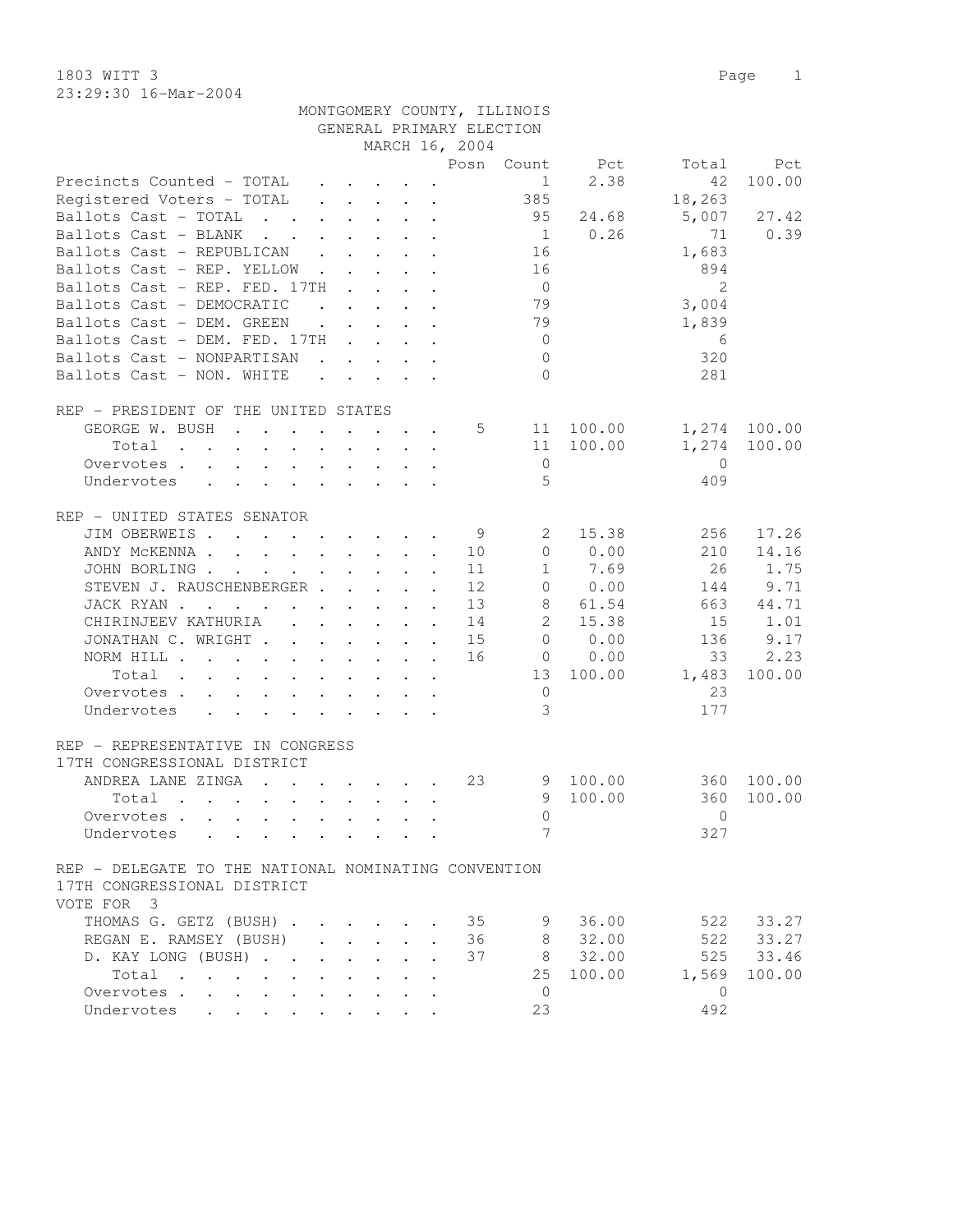1803 WITT 3 Page 2

| 23:29:30 16-Mar-2004                                                                          |  |  |  |  |                             |                |                          |                |              |
|-----------------------------------------------------------------------------------------------|--|--|--|--|-----------------------------|----------------|--------------------------|----------------|--------------|
|                                                                                               |  |  |  |  | MONTGOMERY COUNTY, ILLINOIS |                |                          |                |              |
|                                                                                               |  |  |  |  | GENERAL PRIMARY ELECTION    |                |                          |                |              |
|                                                                                               |  |  |  |  | MARCH 16, 2004              |                |                          |                |              |
|                                                                                               |  |  |  |  |                             |                | Posn Count Pct Total Pct |                |              |
| REP - ALTERNATE DELEGATE TO THE NATIONAL NOMINATING<br>CONVENTION 17TH CONGRESSIONAL DISTRICT |  |  |  |  |                             |                |                          |                |              |
| VOTE FOR 3                                                                                    |  |  |  |  |                             |                |                          |                |              |
| TIMOTHY B. ZOLLINGER (BUSH) 43 9 39.13 496 33.88                                              |  |  |  |  |                             |                |                          |                |              |
| CANDICE D. TREES (BUSH) 44 6 26.09 489 33.40                                                  |  |  |  |  |                             |                |                          |                |              |
| NORINE K. HAMMOND (BUSH) 45 8 34.78 479 32.72                                                 |  |  |  |  |                             |                |                          |                |              |
| Total                                                                                         |  |  |  |  |                             |                | 23 100.00 1,464 100.00   |                |              |
| Overvotes                                                                                     |  |  |  |  |                             | $\overline{0}$ |                          | $\bigcirc$     |              |
| Undervotes 25                                                                                 |  |  |  |  |                             |                |                          | 597            |              |
| REP – REPRESENTATIVE IN THE GENERAL ASSEMBLY                                                  |  |  |  |  |                             |                |                          |                |              |
| 98TH REPRESENTATIVE DISTRICT                                                                  |  |  |  |  |                             |                |                          |                |              |
| NO CANDIDATE FILED                                                                            |  |  |  |  |                             |                |                          |                |              |
| Total                                                                                         |  |  |  |  |                             | $\overline{0}$ |                          | $\overline{0}$ |              |
| Overvotes.                                                                                    |  |  |  |  |                             | $\overline{0}$ |                          | $\Omega$       |              |
| Undervotes                                                                                    |  |  |  |  |                             | 16             |                          | 1,679          |              |
|                                                                                               |  |  |  |  |                             |                |                          |                |              |
| REP – CIRCUIT CLERK                                                                           |  |  |  |  |                             |                |                          |                |              |
| MARY WEBB 86 14 100.00 1,501 100.00                                                           |  |  |  |  |                             |                |                          |                |              |
| Total                                                                                         |  |  |  |  |                             |                | 14 100.00 1,501 100.00   |                |              |
| Overvotes                                                                                     |  |  |  |  |                             | $\overline{0}$ |                          | $\overline{0}$ |              |
| Undervotes                                                                                    |  |  |  |  |                             | $\overline{2}$ |                          | 178            |              |
| REP - STATE'S ATTORNEY                                                                        |  |  |  |  |                             |                |                          |                |              |
| NO CANDIDATE FILED                                                                            |  |  |  |  |                             |                |                          |                |              |
| Total                                                                                         |  |  |  |  |                             | $\overline{0}$ |                          | 0              |              |
| Overvotes                                                                                     |  |  |  |  |                             | $\overline{0}$ |                          | $\Omega$       |              |
| Undervotes 16                                                                                 |  |  |  |  |                             |                |                          | 1,679          |              |
|                                                                                               |  |  |  |  |                             |                |                          |                |              |
| REP - CORONER                                                                                 |  |  |  |  |                             |                |                          |                |              |
| NO CANDIDATE FILED                                                                            |  |  |  |  |                             |                |                          |                |              |
| Total $\cdot$                                                                                 |  |  |  |  |                             | $\overline{0}$ |                          | 0              |              |
| Overvotes                                                                                     |  |  |  |  |                             | $\overline{0}$ |                          | $\Omega$       |              |
| Undervotes                                                                                    |  |  |  |  |                             | 16             |                          | 1,679          |              |
| REP - COUNTY BOARD DISTRICT 3                                                                 |  |  |  |  |                             |                |                          |                |              |
| COUNTY BOARD MEMBER                                                                           |  |  |  |  |                             |                |                          |                |              |
| NO CANDIDATE FILED                                                                            |  |  |  |  |                             |                |                          |                |              |
| Total                                                                                         |  |  |  |  |                             | 0              |                          | $\overline{0}$ |              |
| Overvotes                                                                                     |  |  |  |  |                             | $\mathbf{0}$   |                          | $\Omega$       |              |
| Undervotes                                                                                    |  |  |  |  |                             | 16             |                          | 238            |              |
|                                                                                               |  |  |  |  |                             |                |                          |                |              |
| REP - JUDGE OF THE SUPREME COURT                                                              |  |  |  |  |                             |                |                          |                |              |
| 5TH JUDICIAL DISTRICT (VAC.HON.HARRISON II)                                                   |  |  |  |  |                             |                | 11 100.00                |                | 1,304 100.00 |
| LLOYD A. KARMEIER 113<br>Total                                                                |  |  |  |  |                             |                | 11 100.00                | 1,304          | 100.00       |
| Overvotes                                                                                     |  |  |  |  |                             | $\circ$        |                          | $\overline{0}$ |              |
| Undervotes                                                                                    |  |  |  |  |                             | 5              |                          | 375            |              |
|                                                                                               |  |  |  |  |                             |                |                          |                |              |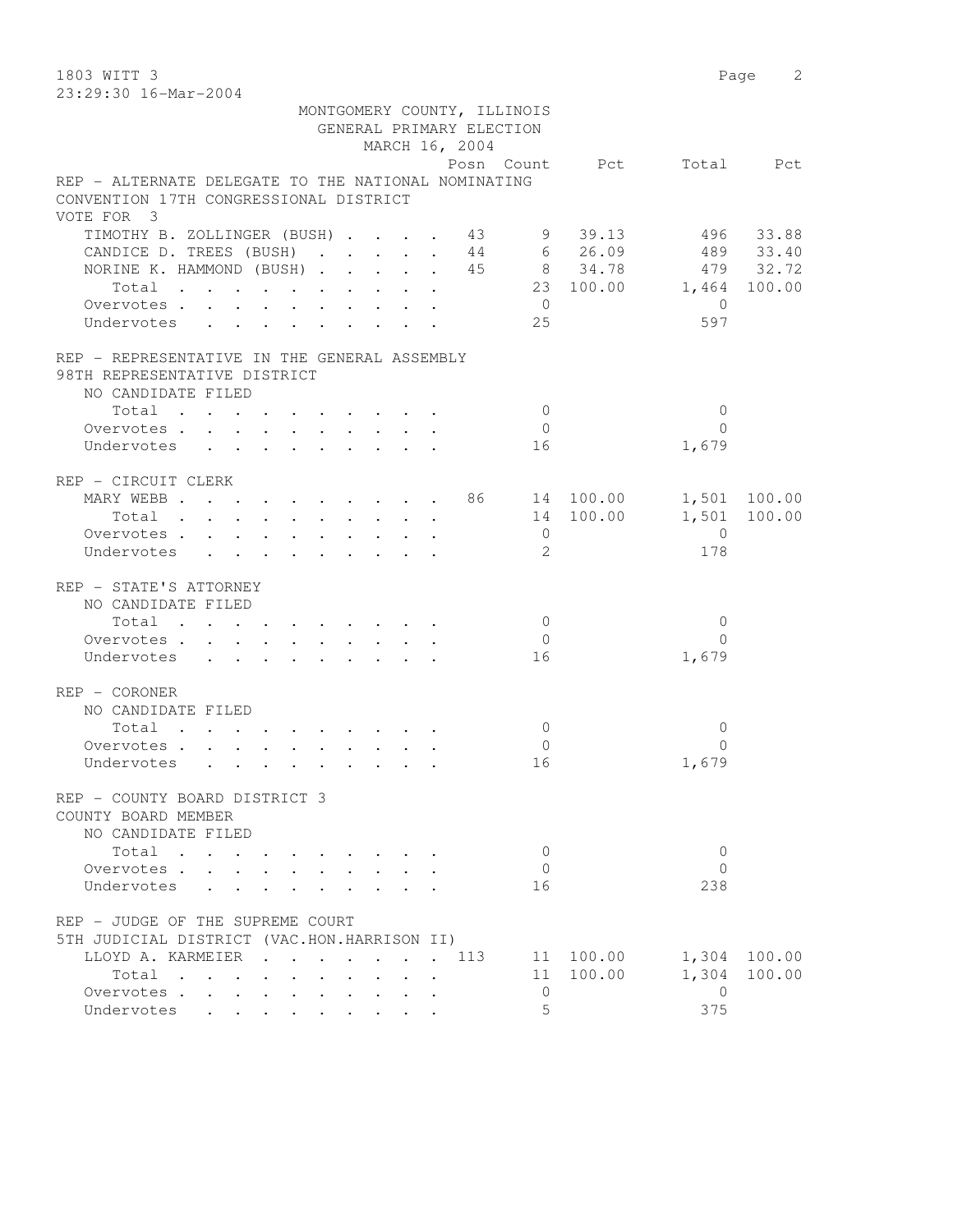| 1803 WITT 3                                                                                                                          |                | 3<br>Page |
|--------------------------------------------------------------------------------------------------------------------------------------|----------------|-----------|
| 23:29:30 16-Mar-2004                                                                                                                 |                |           |
| MONTGOMERY COUNTY, ILLINOIS                                                                                                          |                |           |
| GENERAL PRIMARY ELECTION                                                                                                             |                |           |
| MARCH 16, 2004                                                                                                                       |                |           |
|                                                                                                                                      | Posn Count Pct | Total Pct |
| REP - JUDGE OF THE APPELLATE COURT                                                                                                   |                |           |
| 5TH JUDICIAL DISTRICT (VAC.HON.RARICK)                                                                                               |                |           |
| NO CANDIDATE FILED                                                                                                                   |                |           |
| Total<br>$\Omega$<br>the contract of the contract of the contract of the contract of the contract of the contract of the contract of | $\mathbf{0}$   |           |
| $\Omega$<br>Overvotes                                                                                                                | $\Omega$       |           |
| Undervotes<br>16                                                                                                                     | 1,679          |           |
| REP - JUDGE OF THE CIRCUIT COURT                                                                                                     |                |           |
| 4TH JUD. CIRC. MONTGOMERY CO. (VAC.HON.HUBER)                                                                                        |                |           |
| NO CANDIDATE FILED                                                                                                                   |                |           |
| $\Omega$<br>Total                                                                                                                    | $\mathbf 0$    |           |
| $\Omega$<br>Overvotes                                                                                                                | 0              |           |
| Undervotes<br>16                                                                                                                     | 1,679          |           |
| REP - PRECINCT COMMITTEEMAN                                                                                                          |                |           |
| WITT <sub>3</sub>                                                                                                                    |                |           |
| NO CANDIDATE FILED                                                                                                                   |                |           |
| Total<br>$\Omega$                                                                                                                    |                |           |
| $\Omega$<br>Overvotes                                                                                                                |                |           |

Undervotes . . . . . . . . . 16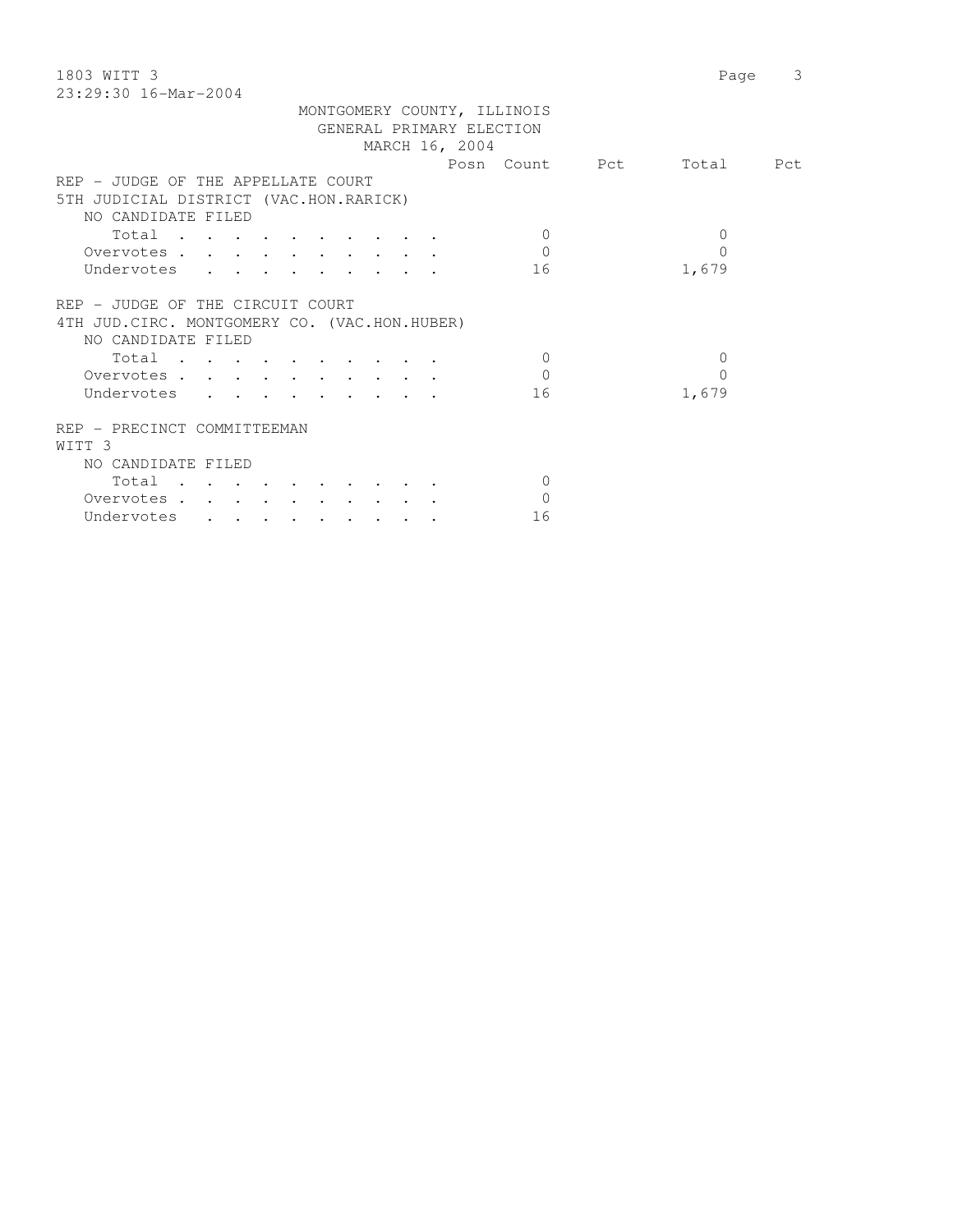1803 WITT 3 Page 4 23:29:30 16-Mar-2004

|                                                                                                                                      |                                                                                                                                                                                                                                               |  |  |                                                            | MONTGOMERY COUNTY, ILLINOIS |                      |           |              |
|--------------------------------------------------------------------------------------------------------------------------------------|-----------------------------------------------------------------------------------------------------------------------------------------------------------------------------------------------------------------------------------------------|--|--|------------------------------------------------------------|-----------------------------|----------------------|-----------|--------------|
|                                                                                                                                      |                                                                                                                                                                                                                                               |  |  |                                                            | GENERAL PRIMARY ELECTION    |                      |           |              |
|                                                                                                                                      |                                                                                                                                                                                                                                               |  |  | MARCH 16, 2004                                             |                             |                      |           |              |
|                                                                                                                                      |                                                                                                                                                                                                                                               |  |  |                                                            |                             | Posn Count Pct       |           | Total Pct    |
| DEM - PRESIDENT OF THE UNITED STATES                                                                                                 |                                                                                                                                                                                                                                               |  |  |                                                            |                             |                      |           |              |
| JOHN EDWARDS                                                                                                                         |                                                                                                                                                                                                                                               |  |  | .5                                                         |                             | 6 7.69               |           | 435 15.70    |
| WESLEY K. CLARK                                                                                                                      |                                                                                                                                                                                                                                               |  |  | 6                                                          |                             | $0 \t 0.00$          | 40        | 1.44         |
| HOWARD DEAN                                                                                                                          |                                                                                                                                                                                                                                               |  |  | $\overline{7}$                                             |                             | $1 \t 1.28$          | 97        | 3.50         |
| $\mathcal{L}(\mathbf{r},\mathbf{r})$ . The contribution of the contribution of $\mathcal{L}(\mathbf{r},\mathbf{r})$<br>JOE LIEBERMAN |                                                                                                                                                                                                                                               |  |  | 8                                                          |                             | 0 0.00               | 44        | 1.59         |
| DENNIS J. KUCINICH                                                                                                                   |                                                                                                                                                                                                                                               |  |  | 9                                                          |                             | 2 2.56               | 29        | 1.05         |
| LYNDON H. LaROUCHE, JR. 10                                                                                                           |                                                                                                                                                                                                                                               |  |  |                                                            | $\overline{0}$              | 0.00                 | 10        | 0.36         |
| CAROL MOSELEY BRAUN                                                                                                                  |                                                                                                                                                                                                                                               |  |  | $\cdots$ $\cdots$ $\cdots$ $\cdots$ $\cdots$ 11            |                             | 2 2.56               | 40        | 1.44         |
| ALFRED C. SHARPTON 12                                                                                                                |                                                                                                                                                                                                                                               |  |  |                                                            |                             | $1 \t 1.28$          | 19        | 0.69         |
| JOHN F. KERRY                                                                                                                        |                                                                                                                                                                                                                                               |  |  |                                                            |                             | $\cdot$ 13 66 84.62  |           | 2,057 74.23  |
| Total                                                                                                                                |                                                                                                                                                                                                                                               |  |  |                                                            |                             | 78 100.00            |           | 2,771 100.00 |
| Overvotes                                                                                                                            |                                                                                                                                                                                                                                               |  |  |                                                            | $\bigcirc$                  |                      | 11        |              |
| Undervotes                                                                                                                           |                                                                                                                                                                                                                                               |  |  |                                                            | $\mathbf{1}$                |                      | 2.2.2     |              |
|                                                                                                                                      |                                                                                                                                                                                                                                               |  |  |                                                            |                             |                      |           |              |
| DEM - UNITED STATES SENATOR                                                                                                          |                                                                                                                                                                                                                                               |  |  |                                                            |                             |                      |           |              |
| BARACK OBAMA 17                                                                                                                      |                                                                                                                                                                                                                                               |  |  |                                                            | 9                           | 12.00                |           | 349 12.66    |
| DANIEL W. HYNES                                                                                                                      |                                                                                                                                                                                                                                               |  |  |                                                            |                             | 18 53 70.67          |           | 1,654 59.99  |
| GERY CHICO                                                                                                                           |                                                                                                                                                                                                                                               |  |  | 19                                                         | $2^{\circ}$                 | 2.67                 | 20        | 0.73         |
| MARIA PAPPAS                                                                                                                         |                                                                                                                                                                                                                                               |  |  | $\cdot$ $\cdot$ $\cdot$ $\cdot$ $\cdot$ $\cdot$ $\cdot$ 20 |                             | $1 \t 1.33$          | 51        | 1.85         |
| M. BLAIR HULL .                                                                                                                      |                                                                                                                                                                                                                                               |  |  | $\cdot$ $\cdot$ $\cdot$ $\cdot$ $\cdot$ $\cdot$ $\cdot$ 21 | $\overline{7}$              | 9.33                 |           | 570 20.67    |
| JOYCE WASHINGTON                                                                                                                     |                                                                                                                                                                                                                                               |  |  | $\cdot$ $\cdot$ $\cdot$ $\cdot$ $\cdot$ $\cdot$ $\cdot$ 22 |                             | $1 \t 1.33$          | 35        | 1.27         |
| NANCY SKINNER                                                                                                                        |                                                                                                                                                                                                                                               |  |  |                                                            |                             | 2 2.67               | 78        | 2.83         |
| Total                                                                                                                                |                                                                                                                                                                                                                                               |  |  |                                                            |                             | 75 100.00            | 2,757     | 100.00       |
| Overvotes.                                                                                                                           |                                                                                                                                                                                                                                               |  |  |                                                            | $\overline{0}$              |                      | 16        |              |
| Undervotes                                                                                                                           |                                                                                                                                                                                                                                               |  |  |                                                            | $\overline{4}$              |                      | 231       |              |
| DEM - REPRESENTATIVE IN CONGRESS                                                                                                     |                                                                                                                                                                                                                                               |  |  |                                                            |                             |                      |           |              |
| 17TH CONGRESSIONAL DISTRICT                                                                                                          |                                                                                                                                                                                                                                               |  |  |                                                            |                             |                      |           |              |
| LANE A. EVANS                                                                                                                        |                                                                                                                                                                                                                                               |  |  |                                                            |                             | $\cdot$ 34 56 100.00 |           | 1,244 100.00 |
| Total                                                                                                                                | $\mathbf{r} = \mathbf{r} - \mathbf{r}$ . The set of the set of the set of the set of the set of the set of the set of the set of the set of the set of the set of the set of the set of the set of the set of the set of the set of the set o |  |  |                                                            |                             | 56 100.00            | 1,244     | 100.00       |
| Overvotes                                                                                                                            |                                                                                                                                                                                                                                               |  |  |                                                            | $\bigcirc$                  |                      | $\bigcap$ |              |
| Undervotes<br>the contract of the contract of the contract of the contract of the contract of the contract of the contract of        |                                                                                                                                                                                                                                               |  |  |                                                            | 23                          |                      | 540       |              |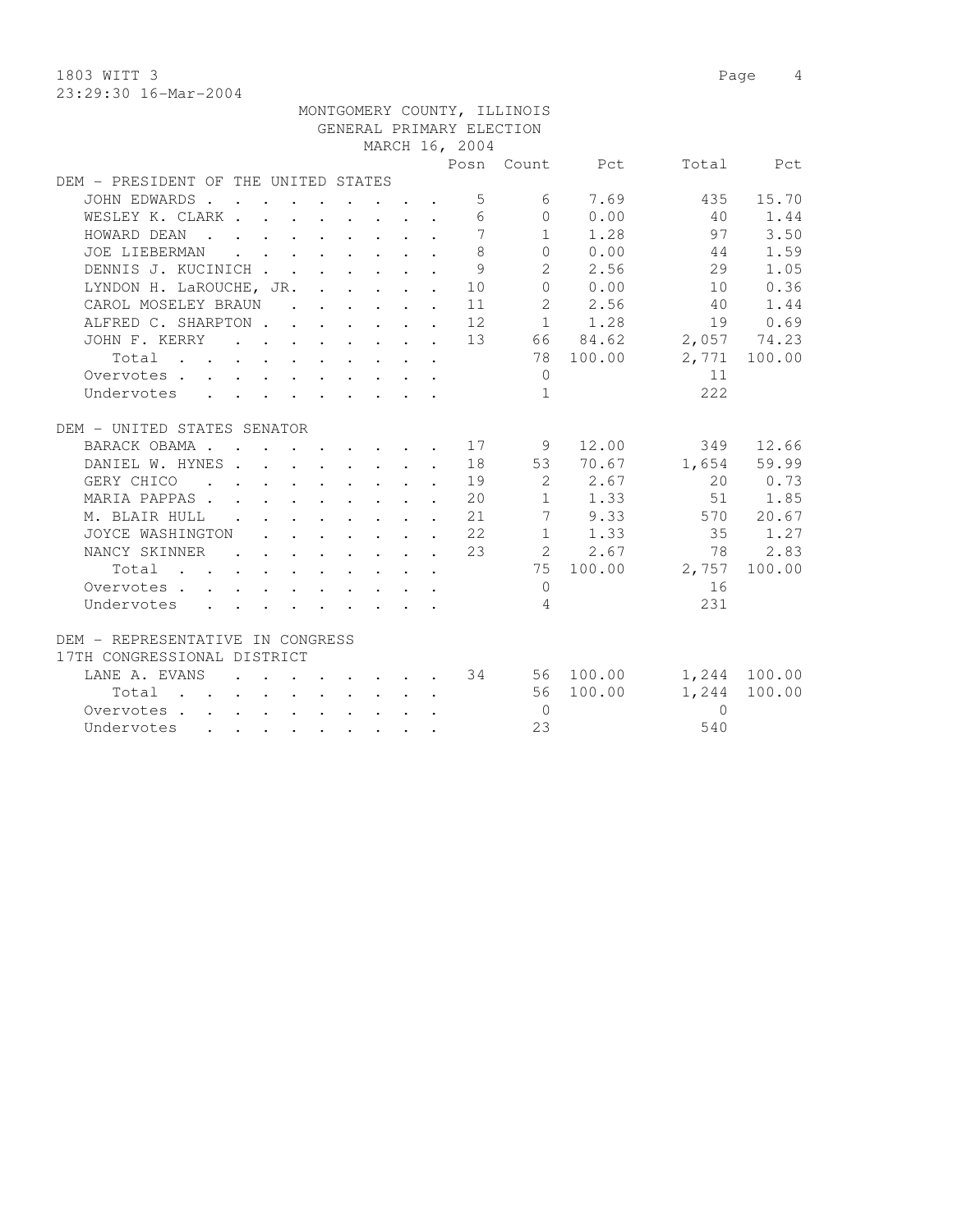1803 WITT 3 Page 5 23:29:30 16-Mar-2004

| 40.42.30 IO-Mal-4004                                 |                                      |                                                                                |                      |                          |                             |                  |                   |              |
|------------------------------------------------------|--------------------------------------|--------------------------------------------------------------------------------|----------------------|--------------------------|-----------------------------|------------------|-------------------|--------------|
|                                                      |                                      |                                                                                |                      | GENERAL PRIMARY ELECTION | MONTGOMERY COUNTY, ILLINOIS |                  |                   |              |
|                                                      |                                      |                                                                                |                      | MARCH 16, 2004           |                             |                  |                   |              |
|                                                      |                                      |                                                                                |                      |                          |                             | Posn Count Pct   |                   | Total Pct    |
| DEM - DELEGATE TO THE NATIONAL NOMINATING CONVENTION |                                      |                                                                                |                      |                          |                             |                  |                   |              |
| 17TH CONGRESSIONAL DISTRICT                          |                                      |                                                                                |                      |                          |                             |                  |                   |              |
| VOTE FOR 5                                           |                                      |                                                                                |                      |                          |                             |                  |                   |              |
| MIKE BOLAND (DEAN) 11                                |                                      |                                                                                |                      | 42                       | 19<br>14                    | 6.91<br>5.09     | 410<br>303        | 6.65<br>4.91 |
| GRACIELA HERNANDEZ (DEAN)<br>DON JOHNSTON (DEAN)     |                                      |                                                                                |                      | 43                       | 16                          | 5.82             | 370               | 6.00         |
| MARY K. "KAYT" NORRIS (DEAN)                         |                                      |                                                                                |                      | 44                       |                             | 16 5.82          | 345               | 5.59         |
| NORM M. WINICK (DEAN)                                |                                      |                                                                                |                      | 45                       | 15                          | 5.45             | 305               | 4.95         |
| GLORIA FERGUSON (KUCINICH)                           |                                      |                                                                                |                      | 46                       | 5 <sup>5</sup>              | 1.82             | 176               | 2.85         |
| DAVID AMOR (KUCINICH)                                |                                      |                                                                                |                      | 47                       | 6                           | 2.18             | 142               | 2.30         |
| KAREN GOURD (KUCINICH)                               |                                      |                                                                                |                      | 48                       | $5 -$                       | 1.82             | 151               | 2.45         |
| JAMES DICE (KUCINICH)                                |                                      |                                                                                |                      | 49                       | $4 \quad$                   | 1.45             | 132               | 2.14         |
| VINCENT G. THOMAS (KUCINICH)                         |                                      |                                                                                | $\ddot{\phantom{0}}$ | 50                       | 7 <sup>7</sup>              | 2.55             | 154               | 2.50         |
| PAT O'BRIEN (GEPHARDT)                               |                                      |                                                                                |                      | 58                       | 1                           | 0.36             | 97                | 1.57         |
| MIKE SHAMPINE (GEPHARDT)                             |                                      |                                                                                | $\mathbf{r}$         | 59                       | $\circ$                     | 0.00             | 42                | 0.68         |
| CHARLES E. CASH, JR. (GEPHARDT)                      |                                      |                                                                                |                      | 60                       | $\mathbf{1}$                | 0.36             | 41                | 0.66         |
| DENNIS A. VANDERGINST (EDWARDS)                      |                                      |                                                                                |                      | 61                       |                             | 3, 1.09          | 91                | 1.48         |
| M. EVA SAVALA (EDWARDS)                              |                                      |                                                                                |                      | 62                       | $4 \quad$                   | 1.45             | 90 —              | 1.46         |
| ROBIN A. JOHNSON (EDWARDS) 63                        |                                      |                                                                                |                      |                          | $4 \quad$                   | 1.45             | 101               | 1.64         |
| LYNDA FAINTER (EDWARDS) 64                           |                                      |                                                                                |                      |                          | $4 \quad$                   | 1.45             | 90                | 1.46         |
| DAVID M. CAMPBELL (EDWARDS)                          |                                      |                                                                                |                      | 65                       | 3 <sup>7</sup>              | 1.09             | 100               | 1.62         |
| DAVID ANDICH (CLARK)                                 |                                      |                                                                                |                      | 66                       | $\overline{0}$              | 0.00             | 16                | 0.26         |
| STUART LEFSTEIN (CLARK)                              |                                      | $\cdot$ $\cdot$ $\cdot$ $\cdot$ $\cdot$                                        | $\mathbf{r}$         | 67                       | $\Omega$                    | 0.00             | 11                | 0.18         |
| MATT O'BRIEN (CLARK).                                |                                      | $\mathcal{L}^{\text{max}}(\mathcal{L}^{\text{max}}(\mathcal{L}^{\text{max}}))$ | $\ddot{\phantom{a}}$ | 68                       | $\mathbf{1}$                | 0.36             | 17                | 0.28         |
| SUZANNE GOLDEN (CLARK)                               |                                      |                                                                                |                      | 69                       | $\Omega$                    | 0.00             | 15                | 0.24         |
| SONIA CERVANTES (CLARK)                              |                                      |                                                                                |                      | 70                       | $\overline{0}$              | 0.00             | 24                | 0.39         |
| PAUL L MANGIERI (KERRY)                              |                                      |                                                                                |                      | 71                       |                             | 26 9.45          | 557               | 9.03         |
| PATRICIA "PAT" VERONDA (KERRY)                       |                                      |                                                                                |                      | 72                       | 30                          | 10.91            | 599               | 9.71         |
| JOSE "JOE" MORENO (KERRY)                            |                                      |                                                                                |                      | 73                       | 30                          | 10.91            | 602               | 9.76         |
| MARGARET WALKER (KERRY)                              |                                      |                                                                                |                      | 74                       | 28                          | 10.18            | 602               | 9.76         |
| PORTER MCNEIL (KERRY)                                |                                      |                                                                                |                      | 75                       | 33                          | 12.00            | 584               | 9.47         |
| Total                                                |                                      |                                                                                |                      |                          |                             | 275 100.00 6,167 |                   | 100.00       |
| Overvotes                                            |                                      |                                                                                |                      |                          | $\overline{\phantom{a}}$    |                  | 43                |              |
| Undervotes                                           |                                      |                                                                                |                      |                          | 105                         |                  | 2,538             |              |
|                                                      |                                      |                                                                                |                      |                          |                             |                  |                   |              |
| DEM - ALTERNATE DELEGATE TO THE NATIONAL NOMINATING  |                                      |                                                                                |                      |                          |                             |                  |                   |              |
| CONVENTION 17TH CONGRESSIONAL DISTRICT               |                                      |                                                                                |                      |                          |                             |                  |                   |              |
| JEANETTE HUNTER (DEAN)                               |                                      |                                                                                |                      | 113                      | 6                           | 9.09             | 126               | 9.07         |
| AMANDA L. HICKS (KUCINICH)                           |                                      |                                                                                |                      | 114                      | $5 -$                       | 7.58             | 58                | 4.18         |
| ROXANE ZAMORA (EDWARDS).                             | $\mathbf{r} = \mathbf{r}$            |                                                                                |                      | 115                      | 5 <sub>5</sub>              | 7.58             | 193               | 13.89        |
| MARY RISELING (CLARK)                                |                                      |                                                                                | $\ddot{\phantom{0}}$ | 116                      |                             | $1 \t 1.52$      | -42               | 3.02         |
| JOAN C. SCOTT (KERRY)                                |                                      |                                                                                | $\ddot{\phantom{0}}$ | 117                      |                             | 49 74.24         | 970               | 69.83        |
| Total                                                | $\mathbf{L} = \mathbf{L} \mathbf{L}$ | $\mathbf{L}$                                                                   | $\ddot{\phantom{a}}$ |                          |                             | 66 100.00        | 1,389             | 100.00       |
| Overvotes.                                           |                                      |                                                                                |                      |                          | $\mathbf{1}$                |                  | 13                |              |
| Undervotes                                           |                                      |                                                                                |                      |                          | 12                          |                  | 382               |              |
|                                                      |                                      |                                                                                |                      |                          |                             |                  |                   |              |
| DEM - REPRESENTATIVE IN THE GENERAL ASSEMBLY         |                                      |                                                                                |                      |                          |                             |                  |                   |              |
| 98TH REPRESENTATIVE DISTRICT                         |                                      |                                                                                |                      |                          |                             |                  |                   |              |
| GARY HANNIG                                          |                                      |                                                                                |                      | 139                      |                             | 71 100.00        |                   | 2,593 100.00 |
| Total<br>Overvotes                                   |                                      | $\mathbf{r} = \mathbf{r} \cdot \mathbf{r}$                                     |                      |                          | $\overline{0}$              | 71 100.00        | 2,593<br>$\Omega$ | 100.00       |
| Undervotes                                           |                                      |                                                                                |                      |                          | 8                           |                  | 401               |              |
|                                                      |                                      |                                                                                |                      |                          |                             |                  |                   |              |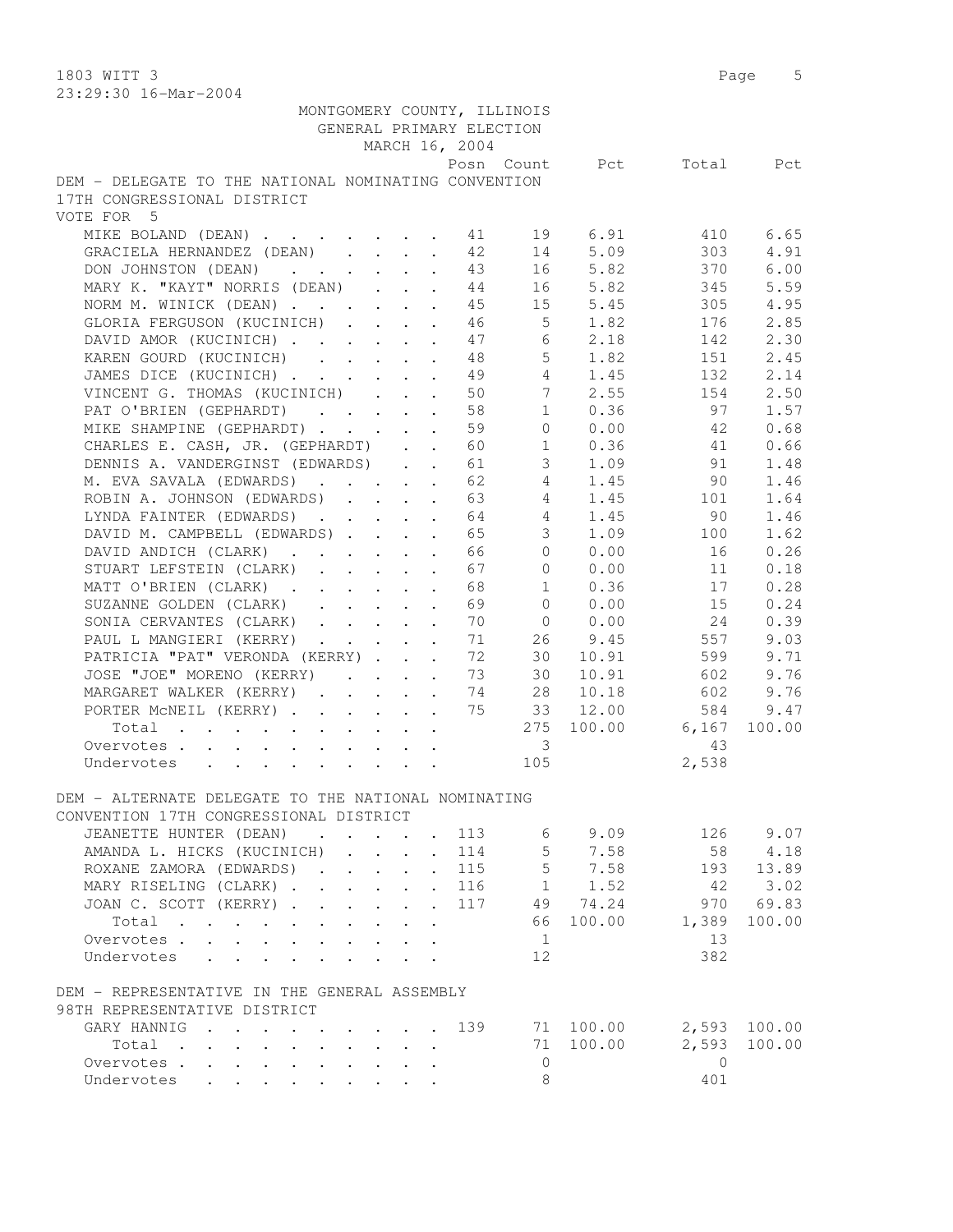1803 WITT 3 Page 6 23:29:30 16-Mar-2004

|                                                                                     |                  | MONTGOMERY COUNTY, ILLINOIS         |                            |                |              |
|-------------------------------------------------------------------------------------|------------------|-------------------------------------|----------------------------|----------------|--------------|
|                                                                                     |                  | GENERAL PRIMARY ELECTION            |                            |                |              |
|                                                                                     |                  | MARCH 16, 2004                      |                            |                |              |
|                                                                                     |                  |                                     | Posn Count Pct Total Pct   |                |              |
| DEM - CIRCUIT CLERK<br>NO CANDIDATE FILED                                           |                  |                                     |                            |                |              |
|                                                                                     |                  |                                     |                            |                |              |
| Total                                                                               |                  |                                     | $\overline{0}$             | $\mathbf{0}$   |              |
| Overvotes.                                                                          |                  |                                     | $\overline{0}$             | $\bigcap$      |              |
| Undervotes                                                                          |                  |                                     | 79                         | 2,994          |              |
| DEM - STATE'S ATTORNEY                                                              |                  |                                     |                            |                |              |
| JIM ROBERTS 167 62 100.00                                                           |                  |                                     |                            |                | 2,511 100.00 |
| Total                                                                               |                  |                                     | 62 100.00                  | 2,511          | 100.00       |
| Overvotes.                                                                          |                  |                                     | $\overline{0}$             | $\overline{0}$ |              |
|                                                                                     |                  |                                     |                            | 483            |              |
| Undervotes                                                                          |                  |                                     | 17                         |                |              |
| DEM - CORONER                                                                       |                  |                                     |                            |                |              |
| RICKEY L. BROADDUS 170 66 100.00 2,367 100.00                                       |                  |                                     |                            |                |              |
| Total $\cdot$                                                                       |                  |                                     | 66 100.00                  |                | 2,367 100.00 |
| Overvotes                                                                           |                  |                                     | $\overline{0}$             | $\overline{0}$ |              |
| Undervotes                                                                          |                  |                                     | 13                         | 627            |              |
|                                                                                     |                  |                                     |                            |                |              |
| DEM - COUNTY BOARD DISTRICT 3                                                       |                  |                                     |                            |                |              |
| COUNTY BOARD MEMBER                                                                 |                  |                                     |                            |                |              |
| ROBERT L. DURBIN 174 66 88.00 384 79.67                                             |                  |                                     |                            |                |              |
| RANDALL LEUSCHKE 175                                                                |                  |                                     | 9 12.00                    | 98 20.33       |              |
|                                                                                     |                  |                                     | 75 100.00                  | 482            | 100.00       |
| Total                                                                               |                  |                                     | $\overline{0}$             | $\overline{4}$ |              |
| Overvotes.                                                                          |                  |                                     | $\overline{4}$             | 65             |              |
| Undervotes<br>$\mathbf{r}$ , and $\mathbf{r}$ , and $\mathbf{r}$ , and $\mathbf{r}$ |                  |                                     |                            |                |              |
| DEM - JUDGE OF THE SUPREME COURT                                                    |                  |                                     |                            |                |              |
| 5TH JUDICIAL DISTRICT (VAC.HON.HARRISON II)                                         |                  |                                     |                            |                |              |
| GORDON E. MAAG 191 50 100.00 1,795 100.00                                           |                  |                                     |                            |                |              |
|                                                                                     |                  |                                     | 50 100.00                  | 1,795          | 100.00       |
| Total $\cdot$                                                                       |                  |                                     |                            | $\overline{0}$ |              |
| Overvotes.                                                                          |                  |                                     | $\overline{0}$             |                |              |
| Undervotes                                                                          |                  |                                     | 29                         | 1,199          |              |
| DEM - JUDGE OF THE APPELLATE COURT                                                  |                  |                                     |                            |                |              |
| 5TH JUDICIAL DISTRICT (VAC.HON.RARICK)                                              |                  |                                     |                            |                |              |
| JAMES K. DONOVAN   .  .                                                             |                  |                                     | 196 55 100.00 1,900 100.00 |                |              |
| Total $\cdots$                                                                      |                  |                                     | 55 100.00                  |                | 1,900 100.00 |
| Overvotes.                                                                          |                  |                                     | $\overline{0}$             | $\overline{0}$ |              |
| Undervotes                                                                          |                  |                                     | 24                         | 1,094          |              |
|                                                                                     |                  |                                     |                            |                |              |
| DEM - JUDGE OF THE CIRCUIT COURT                                                    |                  |                                     |                            |                |              |
| 4TH JUD. CIRC. MONTGOMERY CO. (VAC.HON.HUBER)                                       |                  |                                     |                            |                |              |
| KELLY D. LONG 203                                                                   |                  |                                     | 70 100.00                  |                | 2,423 100.00 |
| Total                                                                               | $\sim$<br>$\sim$ | $\mathbf{r} = \mathbf{r}$<br>$\sim$ | 70 100.00                  |                | 2,423 100.00 |
|                                                                                     |                  |                                     | $\mathbf{0}$               | $\bigcirc$     |              |
| Overvotes<br>Undervotes                                                             |                  |                                     | 9                          | 571            |              |
|                                                                                     |                  |                                     |                            |                |              |
| DEM - PRECINCT COMMITTEEMAN                                                         |                  |                                     |                            |                |              |
| WITT 3                                                                              |                  |                                     |                            |                |              |
| MICHAEL P. GOLITKO. 218                                                             |                  |                                     | 69 100.00                  |                |              |
| Total                                                                               |                  |                                     | 69 100.00                  |                |              |
| Overvotes                                                                           |                  |                                     | $\overline{0}$             |                |              |
| Undervotes                                                                          |                  |                                     | 10                         |                |              |
|                                                                                     |                  |                                     |                            |                |              |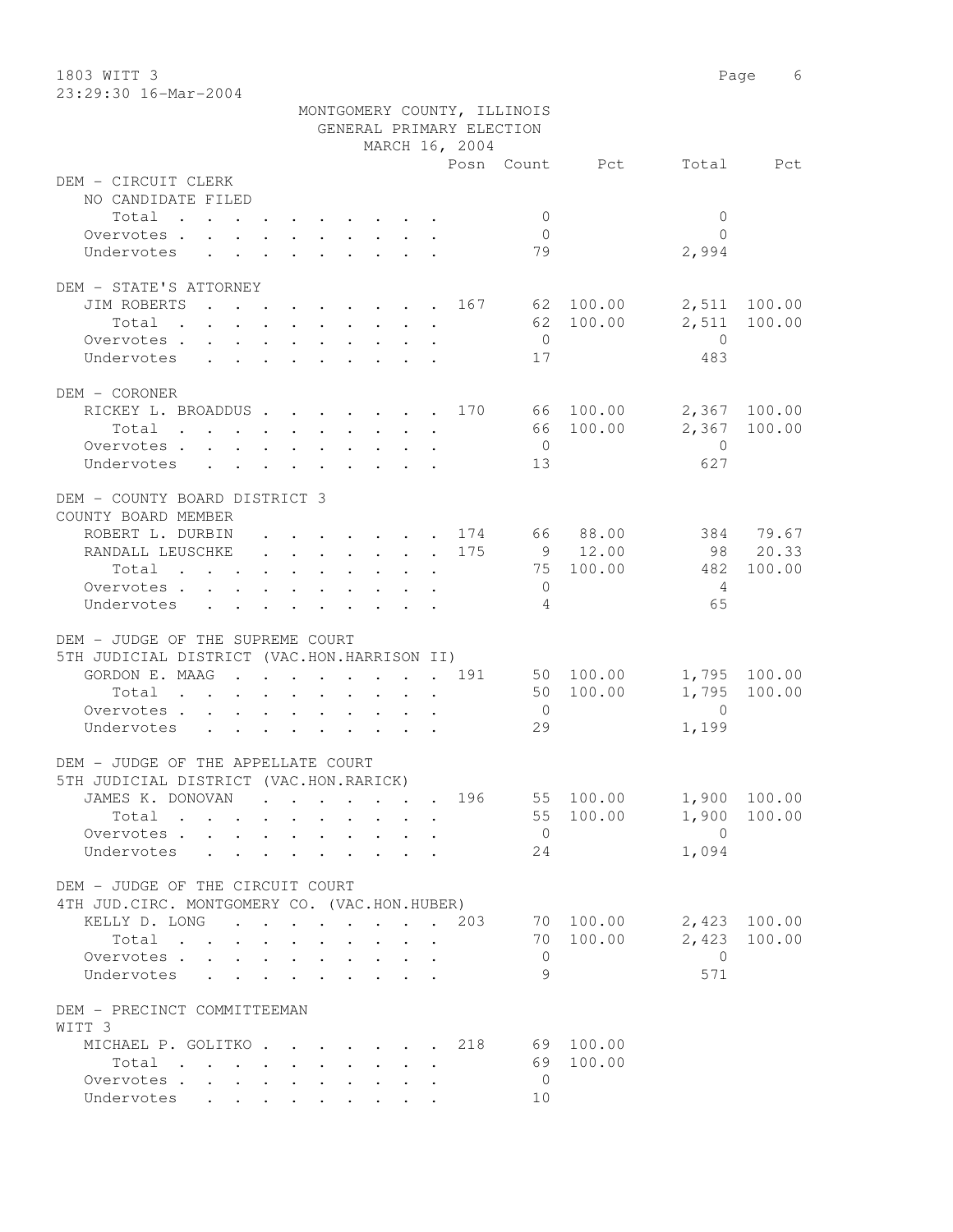## 1803 WITT 3 Page 7 23:29:30 16-Mar-2004

| 40.49.90 10.101 4001 |                   |  |  |  |  |  |  |  |  |                                                                       |  |  |                |                                                         |          |       |             |
|----------------------|-------------------|--|--|--|--|--|--|--|--|-----------------------------------------------------------------------|--|--|----------------|---------------------------------------------------------|----------|-------|-------------|
|                      |                   |  |  |  |  |  |  |  |  |                                                                       |  |  |                | MONTGOMERY COUNTY, ILLINOIS<br>GENERAL PRIMARY ELECTION |          |       |             |
|                      |                   |  |  |  |  |  |  |  |  |                                                                       |  |  | MARCH 16, 2004 |                                                         |          |       |             |
|                      |                   |  |  |  |  |  |  |  |  |                                                                       |  |  |                | Posn Count                                              | Pct      | Total | Pct.        |
|                      | MONTGOMERY COUNTY |  |  |  |  |  |  |  |  |                                                                       |  |  |                |                                                         |          |       |             |
|                      |                   |  |  |  |  |  |  |  |  |                                                                       |  |  | YES 246        |                                                         | 36 43.37 |       | 1,971 43.10 |
| NO.                  |                   |  |  |  |  |  |  |  |  |                                                                       |  |  | . 247          |                                                         | 47 56.63 |       | 2,602 56.90 |
|                      | Total             |  |  |  |  |  |  |  |  |                                                                       |  |  |                | 83                                                      | 100.00   | 4,573 | 100.00      |
| Overvotes.           |                   |  |  |  |  |  |  |  |  |                                                                       |  |  |                | 0                                                       |          | 4     |             |
| Undervotes           |                   |  |  |  |  |  |  |  |  | $\mathbf{r}$ , and $\mathbf{r}$ , and $\mathbf{r}$ , and $\mathbf{r}$ |  |  |                | 12.                                                     |          | 416   |             |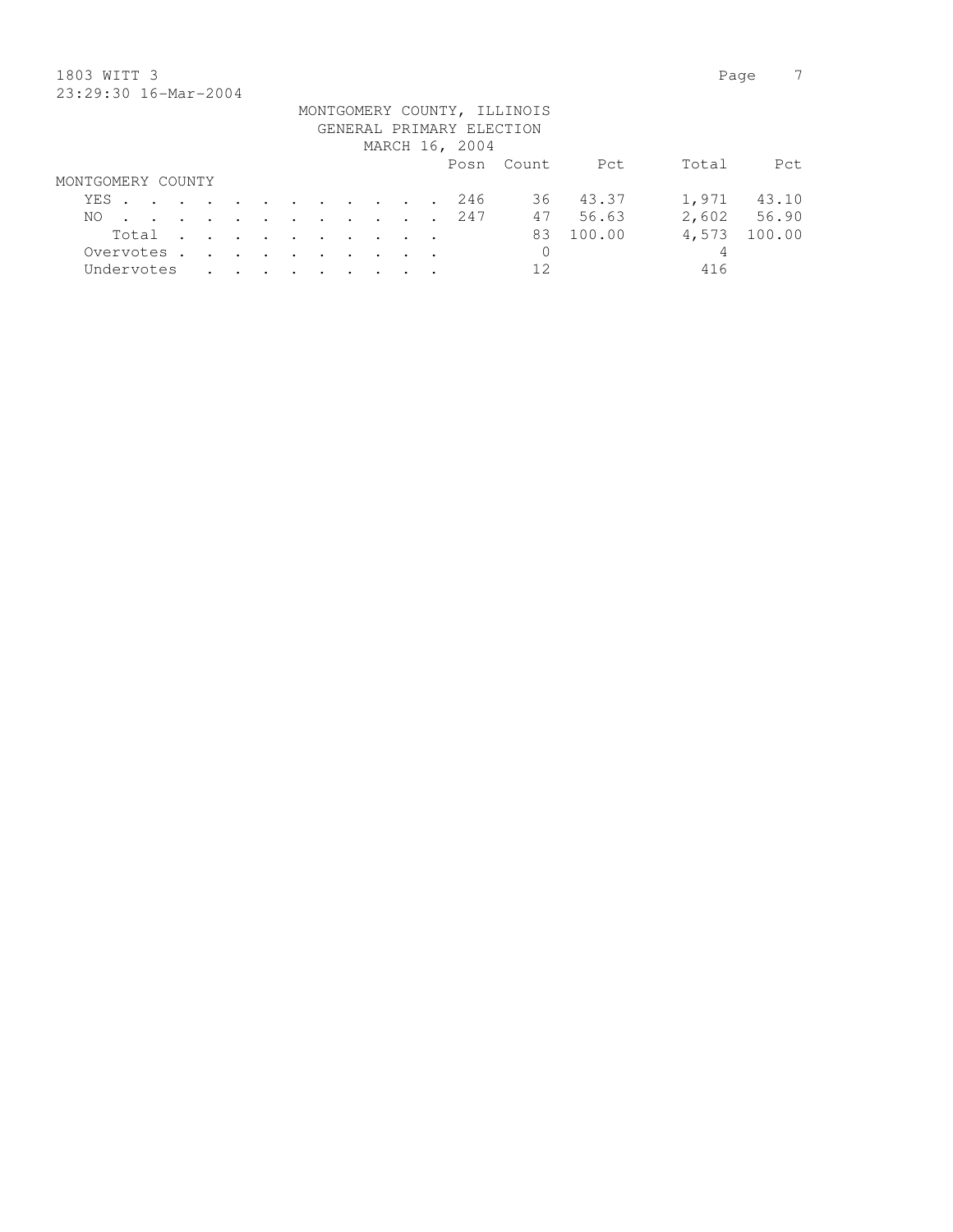23:29:30 16-Mar-2004

1901 ZANESVILLE Page 1 MONTGOMERY COUNTY, ILLINOIS

GENERAL PRIMARY ELECTION

|                                                                                                                                                                                                                                                                        |  | MARCH 16, 2004 |                 |                 |                         |              |
|------------------------------------------------------------------------------------------------------------------------------------------------------------------------------------------------------------------------------------------------------------------------|--|----------------|-----------------|-----------------|-------------------------|--------------|
|                                                                                                                                                                                                                                                                        |  |                |                 | Posn Count Pct  | Total                   | Pct          |
| Precincts Counted - TOTAL                                                                                                                                                                                                                                              |  |                | 1               | 2.38            | 42                      | 100.00       |
| Registered Voters - TOTAL 299                                                                                                                                                                                                                                          |  |                |                 |                 | 18,263                  |              |
| Ballots Cast - TOTAL 94 31.44                                                                                                                                                                                                                                          |  |                |                 |                 | 5,007                   | 27.42        |
| Ballots Cast - BLANK                                                                                                                                                                                                                                                   |  |                |                 | $0 \t 0.00$     | 71                      | 0.39         |
| Ballots Cast - REPUBLICAN                                                                                                                                                                                                                                              |  |                | 42              |                 | 1,683                   |              |
| Ballots Cast - REP. YEL/BLUE ST.                                                                                                                                                                                                                                       |  |                | 8 <sup>8</sup>  |                 | 75                      |              |
| Ballots Cast - REP. YEL/GRN.ST.                                                                                                                                                                                                                                        |  |                | 34              |                 | 149                     |              |
| Ballots Cast - REP. FED. 19TH                                                                                                                                                                                                                                          |  |                | $\overline{0}$  |                 | $\overline{2}$          |              |
| Ballots Cast - DEMOCRATIC<br>$\mathcal{L}^{\mathcal{A}}$ , and $\mathcal{L}^{\mathcal{A}}$ , and $\mathcal{L}^{\mathcal{A}}$ , and $\mathcal{L}^{\mathcal{A}}$                                                                                                         |  |                | 41              |                 | 3,004                   |              |
| Ballots Cast - DEM. GRN/BLUE ST.                                                                                                                                                                                                                                       |  |                | 6               |                 | 102                     |              |
| Ballots Cast - DEM. GRN/GRN.ST.                                                                                                                                                                                                                                        |  |                | 35              |                 | 179                     |              |
|                                                                                                                                                                                                                                                                        |  |                |                 |                 |                         |              |
| Ballots Cast - DEM. FED. 19TH                                                                                                                                                                                                                                          |  |                | $\overline{0}$  |                 | $\overline{4}$          |              |
| Ballots Cast - NONPARTISAN                                                                                                                                                                                                                                             |  |                | 11              |                 | 320                     |              |
| Ballots Cast - NON. WHITE<br>$\mathcal{L}^{\mathcal{A}}$ . The contract of the contract of the contract of the contract of the contract of the contract of the contract of the contract of the contract of the contract of the contract of the contract of the contrac |  |                | $\overline{2}$  |                 | 281                     |              |
| Ballots Cast - NON. WHT/GRN.ST.                                                                                                                                                                                                                                        |  |                | 9               |                 | 15                      |              |
|                                                                                                                                                                                                                                                                        |  |                |                 |                 |                         |              |
| REP - PRESIDENT OF THE UNITED STATES                                                                                                                                                                                                                                   |  |                |                 |                 |                         |              |
| GEORGE W. BUSH 5 32 100.00                                                                                                                                                                                                                                             |  |                |                 |                 |                         | 1,274 100.00 |
| Total                                                                                                                                                                                                                                                                  |  |                |                 | 32 100.00       | 1,274                   | 100.00       |
| Overvotes.                                                                                                                                                                                                                                                             |  |                | $\overline{0}$  |                 | $\overline{0}$          |              |
| Undervotes                                                                                                                                                                                                                                                             |  |                | 10              |                 | 409                     |              |
|                                                                                                                                                                                                                                                                        |  |                |                 |                 |                         |              |
| REP - UNITED STATES SENATOR                                                                                                                                                                                                                                            |  |                |                 |                 |                         |              |
| JIM OBERWEIS. 9                                                                                                                                                                                                                                                        |  |                | $6\overline{6}$ | 15.79           | 256                     | 17.26        |
| ANDY MCKENNA                                                                                                                                                                                                                                                           |  | 10             | 5 <sup>5</sup>  | 13.16           | 210                     | 14.16        |
| JOHN BORLING.<br>$\mathcal{A}$ . The set of the set of the set of the set of the set of the set of the set of the set of the set of the set of the set of the set of the set of the set of the set of the set of the set of the set of the set of t                    |  | 11             | $\overline{0}$  | 0.00            | 26                      | 1.75         |
| STEVEN J. RAUSCHENBERGER                                                                                                                                                                                                                                               |  | 12             |                 | $1 \t 2.63$     | 144                     | 9.71         |
|                                                                                                                                                                                                                                                                        |  |                |                 | 21 55.26        |                         | 663 44.71    |
| JACK RYAN                                                                                                                                                                                                                                                              |  | 13             |                 |                 |                         |              |
| CHIRINJEEV KATHURIA (CHIRINJEEV KATHURIA)                                                                                                                                                                                                                              |  | 14             |                 | $0 \qquad 0.00$ | 15                      | 1.01         |
| JONATHAN C. WRIGHT                                                                                                                                                                                                                                                     |  | 15             |                 | $5 \t 13.16$    | 136                     | 9.17         |
| NORM HILL                                                                                                                                                                                                                                                              |  | 16             |                 | $0 \t 0.00$     | 33                      | 2.23         |
| Total                                                                                                                                                                                                                                                                  |  |                |                 | 38 100.00       | 1,483                   | 100.00       |
| Overvotes                                                                                                                                                                                                                                                              |  |                | 1               |                 | 23                      |              |
| Undervotes                                                                                                                                                                                                                                                             |  |                | 3               |                 | 177                     |              |
|                                                                                                                                                                                                                                                                        |  |                |                 |                 |                         |              |
| REP - REPRESENTATIVE IN CONGRESS                                                                                                                                                                                                                                       |  |                |                 |                 |                         |              |
| 19TH CONGRESSIONAL DISTRICT                                                                                                                                                                                                                                            |  |                |                 |                 |                         |              |
| JOHN M. SHIMKUS                                                                                                                                                                                                                                                        |  |                |                 |                 | 23 32 100.00 651 100.00 |              |
| Total                                                                                                                                                                                                                                                                  |  |                |                 | 32 100.00       | 651                     | 100.00       |
| Overvotes                                                                                                                                                                                                                                                              |  |                | $\overline{0}$  |                 | $\bigcirc$              |              |
| Undervotes                                                                                                                                                                                                                                                             |  |                | 10              |                 | 345                     |              |
|                                                                                                                                                                                                                                                                        |  |                |                 |                 |                         |              |
|                                                                                                                                                                                                                                                                        |  |                |                 |                 |                         |              |
| REP - DELEGATE TO THE NATIONAL NOMINATING CONVENTION                                                                                                                                                                                                                   |  |                |                 |                 |                         |              |
| 19TH CONGRESSIONAL DISTRICT                                                                                                                                                                                                                                            |  |                |                 |                 |                         |              |
| VOTE FOR 4                                                                                                                                                                                                                                                             |  |                |                 |                 |                         |              |
| DAVID S. LUECHTEFELD (BUSH) 35                                                                                                                                                                                                                                         |  |                | 28              | 25.45           | 773                     | 25.62        |
| JOHN O. JONES (BUSH) 36                                                                                                                                                                                                                                                |  |                | 27              | 24.55           | 753                     | 24.96        |
| ROBERT C. "BOB" WINCHESTER (BUSH) 37                                                                                                                                                                                                                                   |  |                |                 | 28 25.45        | 742                     | 24.59        |
| WILLIAM "BILL" CELLINI (BUSH)                                                                                                                                                                                                                                          |  | 38             |                 | 27 24.55        |                         | 749 24.83    |
| Total                                                                                                                                                                                                                                                                  |  |                | 110             | 100.00          | 3,017                   | 100.00       |
| Overvotes                                                                                                                                                                                                                                                              |  |                | $\overline{0}$  |                 | $\overline{0}$          |              |
| Undervotes                                                                                                                                                                                                                                                             |  |                | 58              |                 | 967                     |              |
|                                                                                                                                                                                                                                                                        |  |                |                 |                 |                         |              |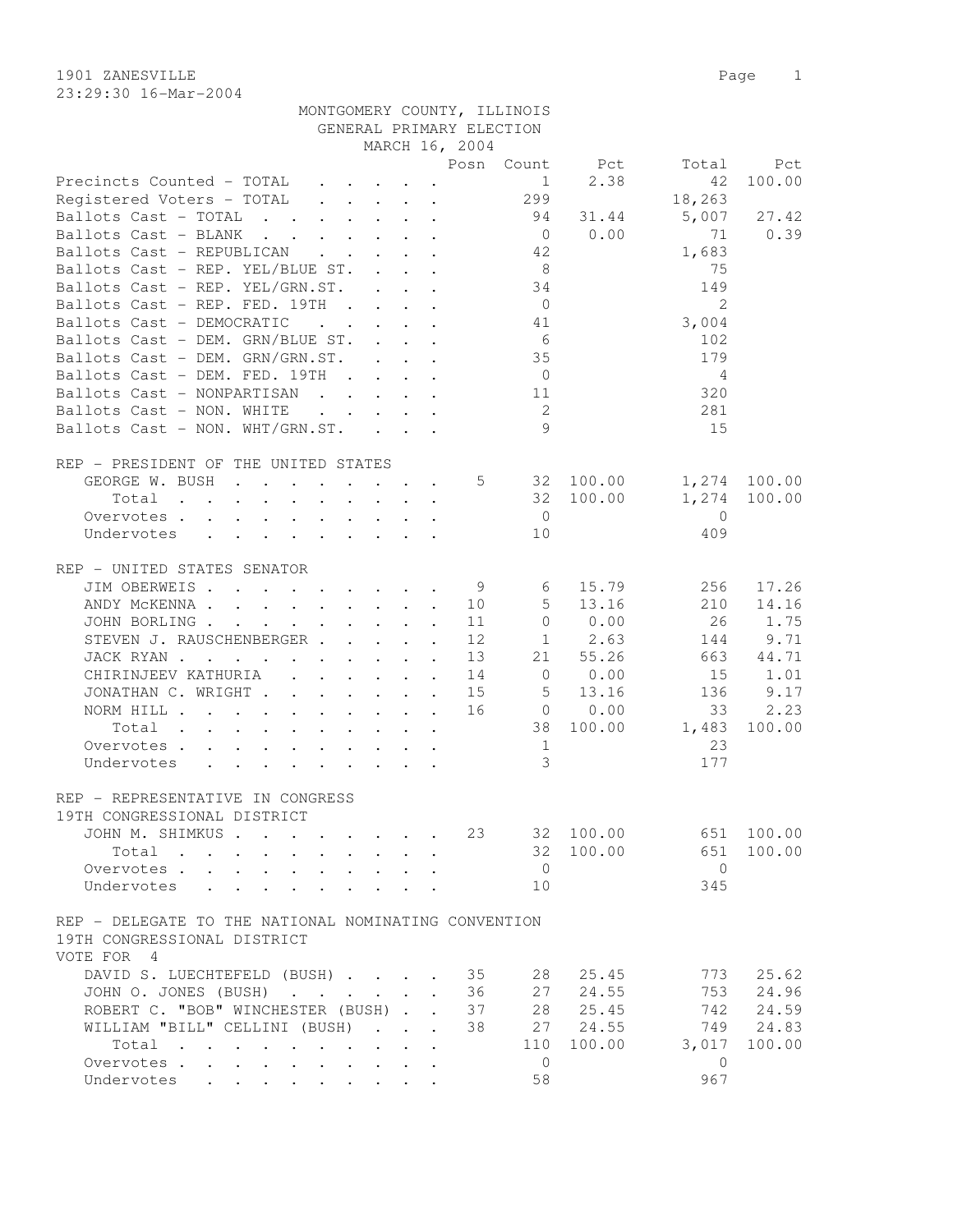1901 ZANESVILLE 2 23:29:30 16-Mar-2004

| 40.42.30 IU-Mal-4004                                                                               |                                                                       |  |  | MONTGOMERY COUNTY, ILLINOIS |                |           |                          |              |
|----------------------------------------------------------------------------------------------------|-----------------------------------------------------------------------|--|--|-----------------------------|----------------|-----------|--------------------------|--------------|
|                                                                                                    |                                                                       |  |  | GENERAL PRIMARY ELECTION    |                |           |                          |              |
|                                                                                                    |                                                                       |  |  | MARCH 16, 2004              |                |           |                          |              |
|                                                                                                    |                                                                       |  |  |                             |                |           | Posn Count Pct Total Pct |              |
| REP - ALTERNATE DELEGATE TO THE NATIONAL NOMINATING                                                |                                                                       |  |  |                             |                |           |                          |              |
| CONVENTION 19TH CONGRESSIONAL DISTRICT                                                             |                                                                       |  |  |                             |                |           |                          |              |
| VOTE FOR 4                                                                                         |                                                                       |  |  |                             |                |           |                          |              |
| ROBIN L. LONG (BUSH) 44 24 24.24 715 25.04<br>SHEOW H. "SHOWAY" CHANG (BUSH) 45 25 25.25 694 24.30 |                                                                       |  |  |                             |                |           |                          |              |
| SHEOW H. "SHOWAY" CHANG (BUSH)                                                                     |                                                                       |  |  |                             |                |           |                          |              |
| LANE HARVEY (BUSH) 46 24 24.24 697 24.40                                                           |                                                                       |  |  |                             |                |           |                          |              |
| RODNEY L. DAVIS (BUSH) 47 26 26.26 750 26.26                                                       |                                                                       |  |  |                             |                |           |                          |              |
| Total                                                                                              |                                                                       |  |  |                             |                |           | 99 100.00 2,856 100.00   |              |
| Overvotes.                                                                                         |                                                                       |  |  |                             | $\overline{0}$ |           | $\bigcirc$               |              |
| Undervotes                                                                                         |                                                                       |  |  |                             | 69             |           | 1,128                    |              |
| REP - REPRESENTATIVE IN THE GENERAL ASSEMBLY                                                       |                                                                       |  |  |                             |                |           |                          |              |
| 98TH REPRESENTATIVE DISTRICT                                                                       |                                                                       |  |  |                             |                |           |                          |              |
| NO CANDIDATE FILED                                                                                 |                                                                       |  |  |                             |                |           |                          |              |
| Total                                                                                              |                                                                       |  |  |                             | $\overline{0}$ |           | $\mathbf{0}$             |              |
| Overvotes.                                                                                         |                                                                       |  |  |                             | $\overline{0}$ |           | $\Omega$                 |              |
| Undervotes                                                                                         |                                                                       |  |  |                             | 42             |           | 1,679                    |              |
| REP - CIRCUIT CLERK                                                                                |                                                                       |  |  |                             |                |           |                          |              |
| MARY WEBB 86 36 100.00                                                                             |                                                                       |  |  |                             |                |           |                          | 1,501 100.00 |
| Total                                                                                              |                                                                       |  |  |                             |                | 36 100.00 |                          | 1,501 100.00 |
| Overvotes                                                                                          |                                                                       |  |  |                             | $\overline{0}$ |           | $\overline{0}$           |              |
| Undervotes                                                                                         |                                                                       |  |  |                             | 6              |           | 178                      |              |
| REP - STATE'S ATTORNEY                                                                             |                                                                       |  |  |                             |                |           |                          |              |
| NO CANDIDATE FILED                                                                                 |                                                                       |  |  |                             |                |           |                          |              |
| Total                                                                                              |                                                                       |  |  |                             | $\overline{0}$ |           | $\Omega$                 |              |
| Overvotes                                                                                          |                                                                       |  |  |                             | $\mathbf{0}$   |           | $\Omega$                 |              |
| Undervotes                                                                                         |                                                                       |  |  |                             | 42             |           | 1,679                    |              |
| REP - CORONER                                                                                      |                                                                       |  |  |                             |                |           |                          |              |
| NO CANDIDATE FILED                                                                                 |                                                                       |  |  |                             |                |           |                          |              |
| Total                                                                                              | $\mathbf{r}$ , and $\mathbf{r}$ , and $\mathbf{r}$ , and $\mathbf{r}$ |  |  |                             | $\overline{0}$ |           | $\mathbf{0}$             |              |
| Overvotes.                                                                                         |                                                                       |  |  |                             | $\mathbf 0$    |           | $\Omega$                 |              |
| Undervotes                                                                                         |                                                                       |  |  |                             | 42             |           | 1,679                    |              |
| REP - COUNTY BOARD DISTRICT 1                                                                      |                                                                       |  |  |                             |                |           |                          |              |
| COUNTY BOARD MEMBER 4 YEAR TERM                                                                    |                                                                       |  |  |                             |                |           |                          |              |
| CHARLES A. HAMPTON.                                                                                |                                                                       |  |  | 97                          |                | 36 100.00 | 300                      | 100.00       |
| Total<br>$\sim$                                                                                    |                                                                       |  |  |                             | 36             | 100.00    | 300                      | 100.00       |
| Overvotes.                                                                                         |                                                                       |  |  |                             | 0              |           | $\Omega$                 |              |
| Undervotes                                                                                         |                                                                       |  |  |                             | 6              |           | 51                       |              |
| REP - COUNTY BOARD DISTRICT 1                                                                      |                                                                       |  |  |                             |                |           |                          |              |
| COUNTY BOARD MEMBER UNEXPIRED 2 YEAR TERM                                                          |                                                                       |  |  |                             |                |           |                          |              |
| CHARLES BOUTCHER                                                                                   |                                                                       |  |  | 101                         | 32             | 100.00    | 274                      | 100.00       |
| Total<br>$\sim$<br>$\sim$                                                                          |                                                                       |  |  |                             | 32             | 100.00    | 274                      | 100.00       |
| Overvotes .                                                                                        |                                                                       |  |  |                             | $\mathbf{0}$   |           | $\circ$                  |              |
| Undervotes                                                                                         |                                                                       |  |  |                             | 10             |           | 77                       |              |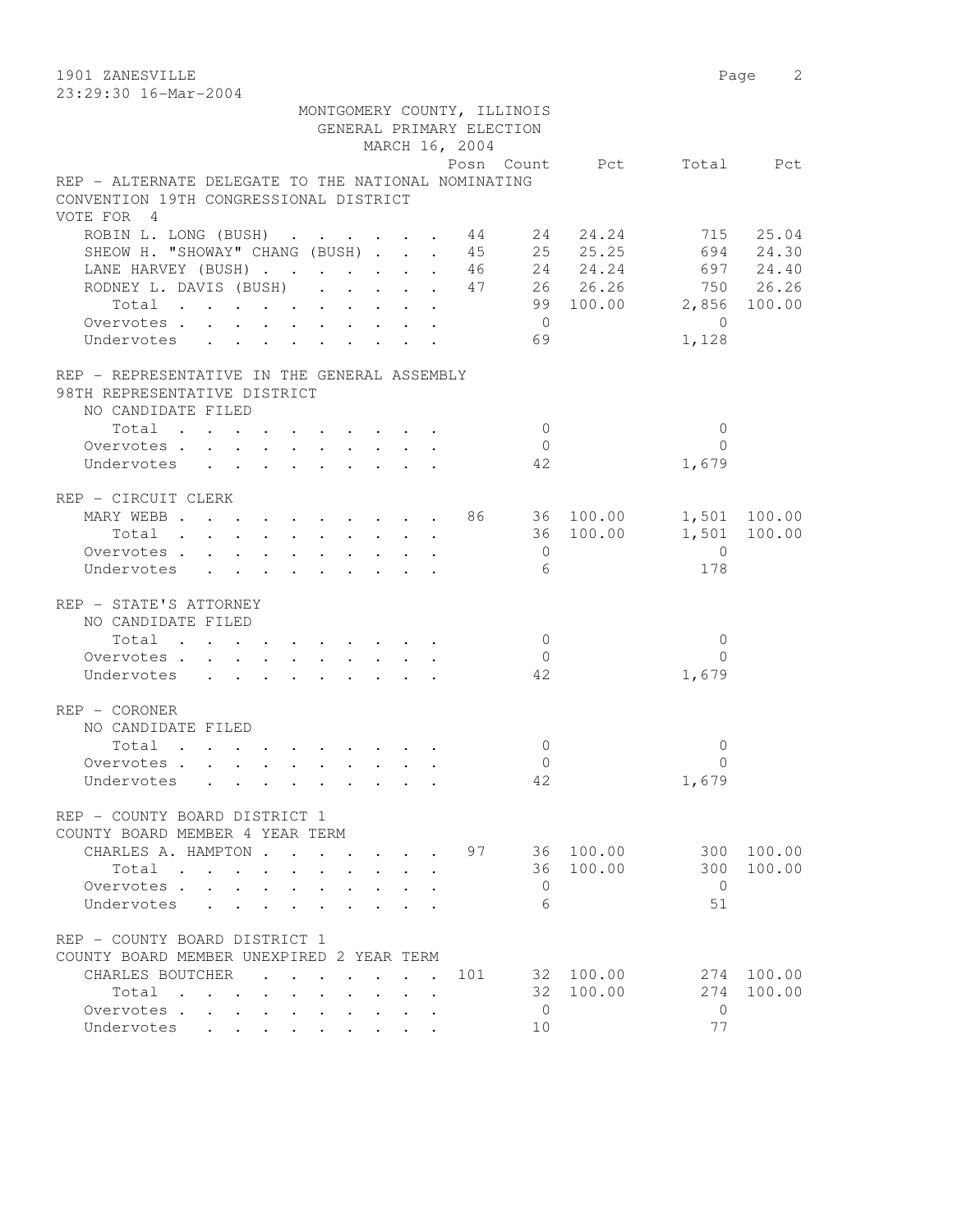1901 ZANESVILLE Page 3 23:29:30 16-Mar-2004 MONTGOMERY COUNTY, ILLINOIS GENERAL PRIMARY ELECTION MARCH 16, 2004 Posn Count Pct Total Pct REP - JUDGE OF THE SUPREME COURT 5TH JUDICIAL DISTRICT (VAC.HON.HARRISON II) LLOYD A. KARMEIER . . . . . . . 113 28 100.00 1,304 100.00 Total . . . . . . . . . . 28 100.00 1,304 100.00 Overvotes . . . . . . . . . . 0 0 Undervotes . . . . . . . . . 14 375 REP - JUDGE OF THE APPELLATE COURT 5TH JUDICIAL DISTRICT (VAC.HON.RARICK) NO CANDIDATE FILED  $\texttt{Total} \quad . \quad . \quad . \quad . \quad . \quad . \quad . \qquad 0 \qquad \qquad 0$  Overvotes . . . . . . . . . . 0 0 Undervotes . . . . . . . . . 42 1,679 REP - JUDGE OF THE CIRCUIT COURT 4TH JUD.CIRC. MONTGOMERY CO. (VAC.HON.HUBER) NO CANDIDATE FILED  $\text{Total} \quad . \quad . \quad . \quad . \quad . \quad . \quad . \qquad 0 \qquad \qquad 0$ Overvotes . . . . . . . . . . . 0 Undervotes . . . . . . . . . 42 1,679 REP - PRECINCT COMMITTEEMAN ZANESVILLE NO CANDIDATE FILED Total . . . . . . . . . . 0 Overvotes . . . . . . . . . . 0 Undervotes . . . . . . . . . 42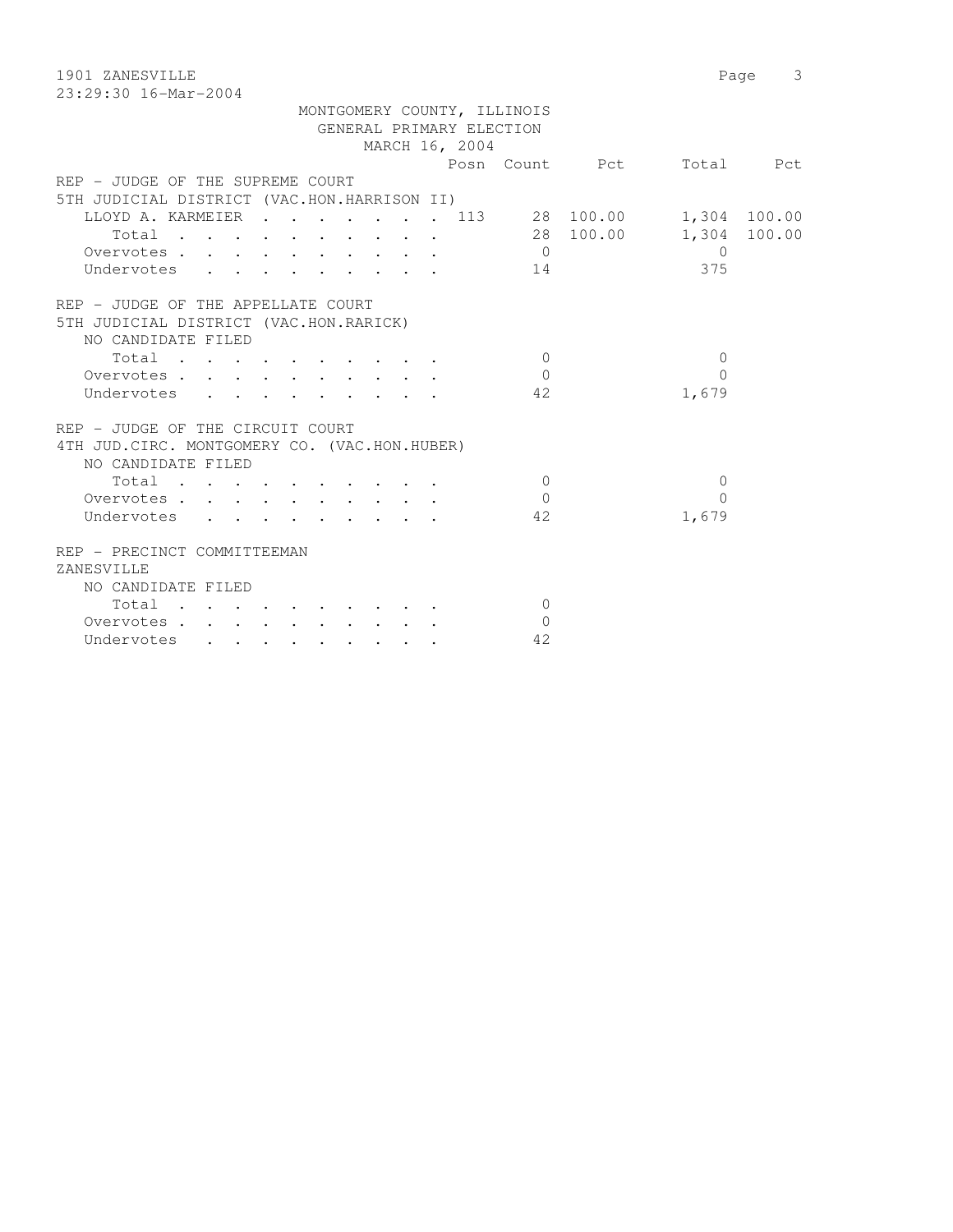1901 ZANESVILLE 2008 Page 4

|                                                                     |                 |  |  |                                                                                         |        |                                                                                                         |                | MONTGOMERY COUNTY, ILLINOIS |                                          |                 |              |
|---------------------------------------------------------------------|-----------------|--|--|-----------------------------------------------------------------------------------------|--------|---------------------------------------------------------------------------------------------------------|----------------|-----------------------------|------------------------------------------|-----------------|--------------|
|                                                                     |                 |  |  |                                                                                         |        |                                                                                                         |                | GENERAL PRIMARY ELECTION    |                                          |                 |              |
|                                                                     |                 |  |  |                                                                                         |        |                                                                                                         | MARCH 16, 2004 |                             |                                          |                 |              |
|                                                                     |                 |  |  |                                                                                         |        |                                                                                                         |                |                             | Posn Count Pct                           |                 | Total Pct    |
| DEM - PRESIDENT OF THE UNITED STATES                                |                 |  |  |                                                                                         |        |                                                                                                         |                |                             |                                          |                 |              |
| JOHN EDWARDS                                                        |                 |  |  |                                                                                         |        |                                                                                                         | 5              | 9                           | 25.71                                    | 435             | 15.70        |
| WESLEY K. CLARK                                                     |                 |  |  |                                                                                         |        |                                                                                                         | 6              |                             | $0 \t 0.00$                              | 40              | 1.44         |
| HOWARD DEAN                                                         |                 |  |  |                                                                                         |        |                                                                                                         | $\overline{7}$ |                             | 2 5.71                                   | 97              | 3.50         |
| JOE LIEBERMAN                                                       |                 |  |  | $\mathbf{r}$ , $\mathbf{r}$ , $\mathbf{r}$ , $\mathbf{r}$ , $\mathbf{r}$ , $\mathbf{r}$ |        |                                                                                                         | 8              |                             | 2 5.71                                   | 44              | 1.59         |
| DENNIS J. KUCINICH                                                  |                 |  |  |                                                                                         |        |                                                                                                         | 9              |                             | 0 0.00                                   | 29              | 1.05         |
| LYNDON H. LaROUCHE, JR.                                             |                 |  |  |                                                                                         |        |                                                                                                         | 10             |                             | 0 0.00                                   | 10              | 0.36         |
| CAROL MOSELEY BRAUN                                                 |                 |  |  |                                                                                         |        |                                                                                                         | 11             |                             | $1 \t 2.86$                              | 40              | 1.44         |
| ALFRED C. SHARPTON 12                                               |                 |  |  |                                                                                         |        |                                                                                                         |                |                             | $\begin{matrix}\n0 & 0.00\n\end{matrix}$ | 19              | 0.69         |
| JOHN F. KERRY 13                                                    |                 |  |  |                                                                                         |        |                                                                                                         |                |                             | 21 60.00                                 | 2,057 74.23     |              |
| Total                                                               |                 |  |  |                                                                                         |        |                                                                                                         |                |                             | 35 100.00                                |                 | 2,771 100.00 |
| Overvotes.                                                          |                 |  |  |                                                                                         |        |                                                                                                         |                | $\Omega$                    |                                          | 11              |              |
| Undervotes                                                          |                 |  |  |                                                                                         |        |                                                                                                         |                | 6                           |                                          | 2.2.2           |              |
|                                                                     |                 |  |  |                                                                                         |        |                                                                                                         |                |                             |                                          |                 |              |
| DEM - UNITED STATES SENATOR                                         |                 |  |  |                                                                                         |        |                                                                                                         |                |                             |                                          |                 |              |
| BARACK OBAMA 17                                                     |                 |  |  |                                                                                         |        |                                                                                                         |                |                             | 3 8.57                                   | 349             | 12.66        |
| DANIEL W. HYNES 18                                                  |                 |  |  |                                                                                         |        |                                                                                                         |                |                             | 18 51.43                                 |                 | 1,654 59.99  |
| GERY CHICO 19                                                       |                 |  |  |                                                                                         |        |                                                                                                         |                |                             | 1 2.86                                   |                 | 20 0.73      |
| MARIA PAPPAS.                                                       |                 |  |  |                                                                                         |        |                                                                                                         | 20             |                             | $0 \t 0.00$                              |                 | 51 1.85      |
| M. BLAIR HULL                                                       |                 |  |  | $\mathbf{r}$ , $\mathbf{r}$ , $\mathbf{r}$ , $\mathbf{r}$                               |        |                                                                                                         | 21             |                             | 9 25.71                                  |                 | 570 20.67    |
| JOYCE WASHINGTON                                                    |                 |  |  |                                                                                         |        | $\mathbf{r} = \mathbf{r} + \mathbf{r} + \mathbf{r} + \mathbf{r} + \mathbf{r} + \mathbf{r} + \mathbf{r}$ | 22             | $\overline{2}$              | 5.71                                     | 35              | 1.27         |
| NANCY SKINNER                                                       | <b>Contract</b> |  |  |                                                                                         |        | $\mathbf{r}$ , and $\mathbf{r}$ , and $\mathbf{r}$ , and $\mathbf{r}$                                   | 23             |                             | 2 5.71                                   | 78              | 2.83         |
| Total                                                               |                 |  |  |                                                                                         |        |                                                                                                         |                |                             |                                          | 35 100.00 2,757 | 100.00       |
| Overvotes                                                           |                 |  |  |                                                                                         |        |                                                                                                         |                | 2                           |                                          | 16              |              |
| Undervotes                                                          |                 |  |  |                                                                                         |        |                                                                                                         |                | $\overline{4}$              |                                          | 231             |              |
|                                                                     |                 |  |  |                                                                                         |        |                                                                                                         |                |                             |                                          |                 |              |
| DEM - REPRESENTATIVE IN CONGRESS                                    |                 |  |  |                                                                                         |        |                                                                                                         |                |                             |                                          |                 |              |
| 19TH CONGRESSIONAL DISTRICT                                         |                 |  |  |                                                                                         |        |                                                                                                         |                |                             |                                          |                 |              |
| TIM BAGWELL                                                         |                 |  |  |                                                                                         |        |                                                                                                         |                |                             | . 34 28 100.00                           |                 | 793 100.00   |
| $Total \cdot \cdot \cdot \cdot \cdot \cdot \cdot \cdot \cdot \cdot$ |                 |  |  |                                                                                         |        |                                                                                                         |                |                             | 28 100.00                                | 793             | 100.00       |
| Overvotes                                                           |                 |  |  |                                                                                         |        |                                                                                                         |                | $\overline{0}$              |                                          | $\Omega$        |              |
| Undervotes                                                          |                 |  |  |                                                                                         | $\sim$ |                                                                                                         |                | 13                          |                                          | 427             |              |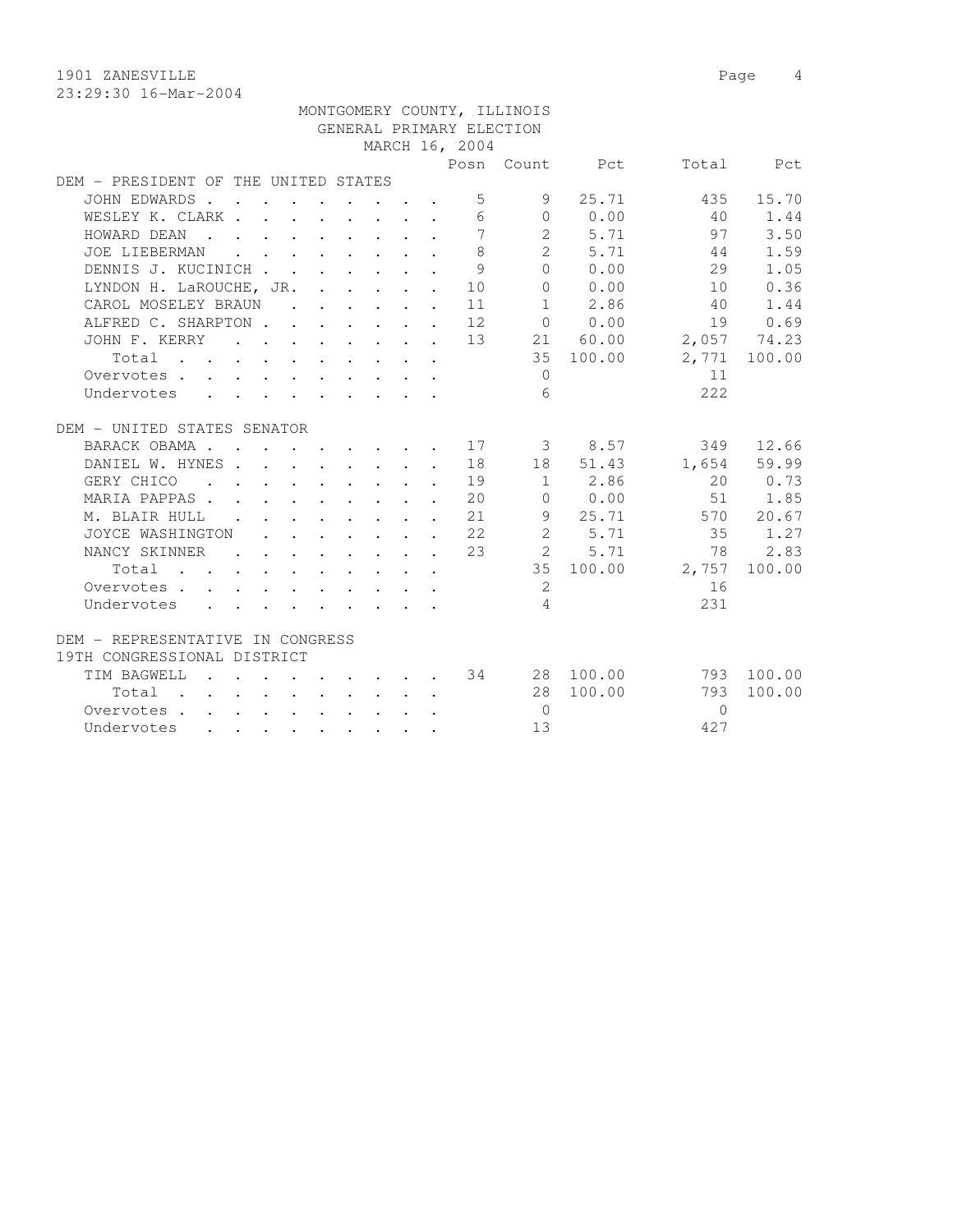1901 ZANESVILLE 2012 Page 5 23:29:30 16-Mar-2004

| MONTGOMERY COUNTY, ILLINOIS                                      |                      |              |                |                         |                                                         |                          |              |
|------------------------------------------------------------------|----------------------|--------------|----------------|-------------------------|---------------------------------------------------------|--------------------------|--------------|
| GENERAL PRIMARY ELECTION                                         |                      |              |                |                         |                                                         |                          |              |
|                                                                  |                      |              | MARCH 16, 2004 |                         |                                                         |                          |              |
|                                                                  |                      |              |                |                         |                                                         | Posn Count Pct Total Pct |              |
| DEM - DELEGATE TO THE NATIONAL NOMINATING CONVENTION             |                      |              |                |                         |                                                         |                          |              |
| 19TH CONGRESSIONAL DISTRICT                                      |                      |              |                |                         |                                                         |                          |              |
| VOTE FOR 5                                                       |                      |              |                |                         |                                                         |                          |              |
| HAROLD DEAN BYERS (DEAN) 41                                      |                      |              |                |                         | 11 7.24                                                 | 289                      | 6.72         |
| JEANNINE RICHARDS (DEAN) 12                                      |                      |              |                |                         | 12 7.89                                                 | 225                      | 5.23         |
| LARRY A. DOUGLAS (DEAN) 43                                       |                      |              |                |                         | 10 6.58                                                 | 238                      | 5.54         |
| DOROTHY L. SMITH (DEAN) 44                                       |                      |              |                |                         | 10 6.58                                                 | 221                      | 5.14         |
| MICHAEL HOFFMANN (DEAN)                                          |                      |              | 45             | 10                      | 6.58                                                    | 224                      | 5.21         |
| LORI KRUEGER (KUCINICH)                                          |                      |              | 46             | $\overline{\mathbf{3}}$ | 1.97                                                    | 126                      | 2.93         |
| JESSE STALLINGS (KUCINICH)                                       |                      |              |                | 47 2                    | 1.32                                                    | 97                       | 2.26         |
| MARGARET "PEGGY" JENKINS (KUCINICH) . 48 6 3.95 141              |                      |              |                |                         |                                                         |                          | 3.28         |
| STANLEY I. MEINERT (KUCINICH) 49 3 1.97 88                       |                      |              |                |                         |                                                         |                          | 2.05         |
| T. L. "TIM" THORTON (KUCINICH) 50 4 2.63 133                     |                      |              |                |                         |                                                         |                          | 3.09         |
| MICHAEL C. HOERNER (EDWARDS) 86                                  |                      |              |                |                         | 6 3.95                                                  | 88                       | 2.05         |
|                                                                  |                      |              |                |                         | $5 \t3.29$                                              | 89                       | 2.07         |
| GWEN M. MONTGOMERY (EDWARDS) 87<br>NEIL J. CALDERON (EDWARDS) 88 |                      |              |                | $7\overline{ }$         | 4.61                                                    | 68                       | 1.58         |
|                                                                  |                      |              |                | $5 -$                   | 3.29                                                    | 82                       | 1.91         |
| CHARLENE R. LAMBERT (EDWARDS)                                    |                      | $\sim$       | 89<br>90       |                         | 3.29                                                    |                          | 1.37         |
| GIOVANNI RAY RANDAZZO (EDWARDS)                                  |                      |              |                | 5 <sup>5</sup>          | 1 0.66                                                  | 59                       |              |
| DAVID R. PICCIOLI (CLARK)                                        |                      |              | 91             |                         |                                                         | 18                       | 0.42         |
| MICHELLE S. PAUL (CLARK) 92                                      |                      |              |                |                         | 0 0.00                                                  | 20                       | 0.47         |
| MICHAEL G. GRADY (CLARK) 93                                      |                      |              |                |                         |                                                         | $0 \t 0.00 \t 17$        | 0.40         |
| CATHERINE A. COPLEY (CLARK) 94                                   |                      |              |                |                         |                                                         | $0 \t 0.00 \t 16$        | 0.37         |
| JOHN COSTELLO (CLARK) 95                                         |                      |              |                |                         | $2 \t 1.32$                                             | 42                       | 0.98         |
| KURT GRANBERG (KERRY) 96                                         |                      |              |                |                         | 7 4.61                                                  | 408                      | 9.49         |
| ELLEN SINCLAIR (KERRY) 97                                        |                      |              |                |                         | $\begin{array}{cccc} 11 & 7.24 \\ 9 & 5.92 \end{array}$ | 410                      | 9.54         |
| STEPHEN J SCATES (KERRY)                                         |                      |              | 98             |                         |                                                         | 397                      | 9.23         |
| SAUNDRA HUDSON (KERRY)                                           | $\ddot{\phantom{a}}$ | $\mathbf{L}$ | 99             |                         | $13 \t 8.55$                                            | 412                      | 9.58         |
| GERALD "JERRY" PRINCE (KERRY) 100 10 6.58                        |                      |              |                |                         |                                                         |                          | 391 9.10     |
| Total                                                            |                      |              |                |                         |                                                         | 152 100.00 4,299         | 100.00       |
| Overvotes                                                        |                      |              |                | $\overline{2}$          |                                                         | 43                       |              |
| Undervotes 43                                                    |                      |              |                |                         |                                                         | 1,586                    |              |
|                                                                  |                      |              |                |                         |                                                         |                          |              |
| DEM - ALTERNATE DELEGATE TO THE NATIONAL NOMINATING              |                      |              |                |                         |                                                         |                          |              |
| CONVENTION 19TH CONGRESSIONAL DISTRICT                           |                      |              |                |                         |                                                         |                          |              |
| MARCINA "MARCY" M. BECK (DEAN) 112                               |                      |              |                |                         | 3, 9.38                                                 | 98 10.29                 |              |
| AMBER WILLIAMS (KUCINICH) 113 1 3.13 44 4.62                     |                      |              |                |                         |                                                         |                          |              |
| VIRGINIA LEE HYERS (EDWARDS) 114                                 |                      |              |                | $6\overline{6}$         | 18.75                                                   |                          | 137 14.39    |
| NATALIE A. ENRIETTO (CLARK) 115                                  |                      |              |                |                         | $3^{9.38}$                                              |                          | 29 3.05      |
| SUSAN R. SHEA (KERRY).                                           |                      |              | 116            |                         | 19 59.38                                                |                          | 644 67.65    |
| Total                                                            |                      |              |                |                         | 32 100.00                                               | 952                      | 100.00       |
| Overvotes                                                        |                      |              |                | $\circ$                 |                                                         | 3                        |              |
| Undervotes                                                       |                      |              |                | 9                       |                                                         | 265                      |              |
|                                                                  |                      |              |                |                         |                                                         |                          |              |
| DEM - REPRESENTATIVE IN THE GENERAL ASSEMBLY                     |                      |              |                |                         |                                                         |                          |              |
| 98TH REPRESENTATIVE DISTRICT                                     |                      |              |                |                         |                                                         |                          |              |
| GARY HANNIG 139                                                  |                      |              |                |                         | 37 100.00                                               |                          | 2,593 100.00 |
|                                                                  |                      |              |                |                         |                                                         |                          |              |
| Total                                                            |                      |              |                |                         | 37 100.00                                               | 2,593                    | 100.00       |
| Overvotes.                                                       |                      |              |                | $\circ$                 |                                                         | $\bigcirc$               |              |
| Undervotes                                                       |                      |              |                | 4                       |                                                         | 401                      |              |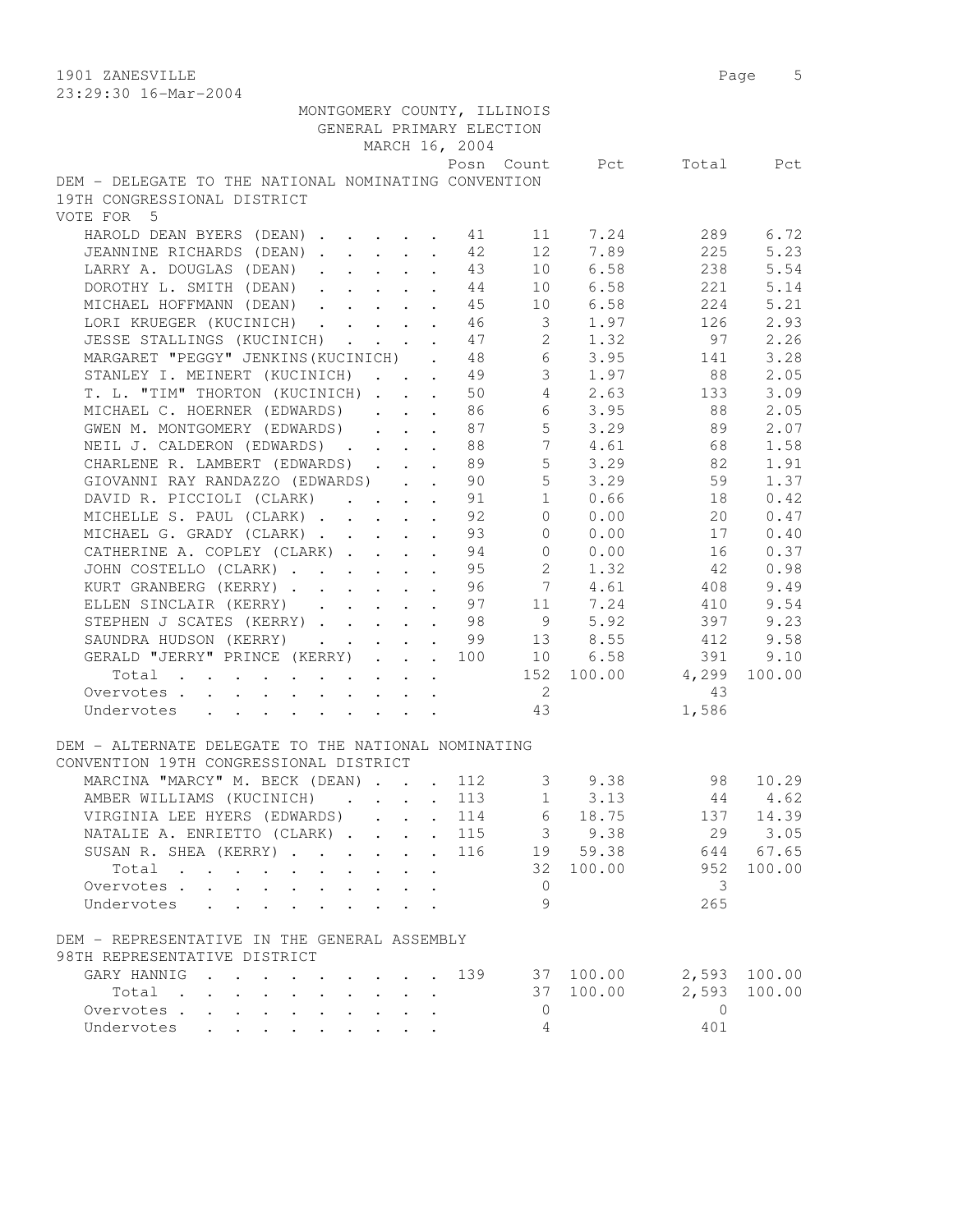1901 ZANESVILLE 2008 Page 6 23:29:30 16-Mar-2004

|                                               |  |  |                                         |                                                         |  | GENERAL PRIMARY ELECTION | MONTGOMERY COUNTY, ILLINOIS |               |                          |              |
|-----------------------------------------------|--|--|-----------------------------------------|---------------------------------------------------------|--|--------------------------|-----------------------------|---------------|--------------------------|--------------|
|                                               |  |  |                                         |                                                         |  | MARCH 16, 2004           |                             |               |                          |              |
|                                               |  |  |                                         |                                                         |  |                          |                             |               | Posn Count Pct Total Pct |              |
| DEM - CIRCUIT CLERK                           |  |  |                                         |                                                         |  |                          |                             |               |                          |              |
| NO CANDIDATE FILED                            |  |  |                                         |                                                         |  |                          |                             |               |                          |              |
| Total                                         |  |  |                                         |                                                         |  |                          | $\overline{0}$              |               | $\mathbf{0}$             |              |
| Overvotes.                                    |  |  |                                         |                                                         |  |                          | $\overline{0}$              |               | $\Omega$                 |              |
| Undervotes                                    |  |  |                                         |                                                         |  |                          | 41                          |               | 2,994                    |              |
| DEM - STATE'S ATTORNEY                        |  |  |                                         |                                                         |  |                          |                             |               |                          |              |
| JIM ROBERTS 167 29 100.00                     |  |  |                                         |                                                         |  |                          |                             |               |                          | 2,511 100.00 |
| Total                                         |  |  |                                         |                                                         |  |                          |                             | 29 100.00     |                          | 2,511 100.00 |
| Overvotes.                                    |  |  |                                         |                                                         |  |                          | $\overline{0}$              |               | $\overline{0}$           |              |
| Undervotes                                    |  |  |                                         |                                                         |  |                          | 12                          |               | 483                      |              |
| DEM - CORONER                                 |  |  |                                         |                                                         |  |                          |                             |               |                          |              |
| RICKEY L. BROADDUS 170 34 100.00 2,367 100.00 |  |  |                                         |                                                         |  |                          |                             |               |                          |              |
| Total $\cdot$                                 |  |  |                                         |                                                         |  |                          |                             | 34 100.00     |                          | 2,367 100.00 |
| Overvotes                                     |  |  |                                         | $\cdot$ $\cdot$ $\cdot$ $\cdot$ $\cdot$ $\cdot$ $\cdot$ |  |                          | $\overline{0}$              |               | $\overline{0}$           |              |
|                                               |  |  |                                         |                                                         |  |                          | $\overline{7}$              |               | 627                      |              |
| Undervotes                                    |  |  |                                         |                                                         |  |                          |                             |               |                          |              |
| DEM - COUNTY BOARD DISTRICT 1                 |  |  |                                         |                                                         |  |                          |                             |               |                          |              |
| COUNTY BOARD MEMBER 4 YEAR TERM               |  |  |                                         |                                                         |  |                          |                             |               |                          |              |
| DAVID G. HEATON 174 30 100.00 353 100.00      |  |  |                                         |                                                         |  |                          |                             |               |                          |              |
|                                               |  |  |                                         |                                                         |  |                          |                             |               | Total 30 100.00 353      | 100.00       |
| Overvotes                                     |  |  |                                         |                                                         |  |                          | $\overline{0}$              |               | $\bigcirc$               |              |
| Undervotes                                    |  |  |                                         |                                                         |  |                          | 11                          |               | 110                      |              |
| DEM - COUNTY BOARD DISTRICT 1                 |  |  |                                         |                                                         |  |                          |                             |               |                          |              |
| COUNTY BOARD MEMBER UNEXPIRED 2 YEAR TERM     |  |  |                                         |                                                         |  |                          |                             |               |                          |              |
| NO CANDIDATE FILED<br>Total                   |  |  |                                         |                                                         |  |                          | $\overline{0}$              |               | 0                        |              |
| Overvotes.                                    |  |  |                                         |                                                         |  |                          | $\overline{0}$              |               | $\Omega$                 |              |
| Undervotes                                    |  |  |                                         |                                                         |  |                          | 41                          |               | 463                      |              |
|                                               |  |  |                                         |                                                         |  |                          |                             |               |                          |              |
| DEM - JUDGE OF THE SUPREME COURT              |  |  |                                         |                                                         |  |                          |                             |               |                          |              |
| 5TH JUDICIAL DISTRICT (VAC.HON.HARRISON II)   |  |  |                                         |                                                         |  |                          |                             |               |                          |              |
| GORDON E. MAAG 191                            |  |  |                                         |                                                         |  |                          |                             |               | 26 100.00 1,795 100.00   |              |
| Total .                                       |  |  |                                         |                                                         |  |                          |                             |               | 26 100.00 1,795 100.00   |              |
| Overvotes.                                    |  |  |                                         |                                                         |  |                          | $\overline{0}$              |               | $\Omega$                 |              |
| Undervotes                                    |  |  |                                         |                                                         |  |                          | 15                          |               | 1,199                    |              |
| DEM - JUDGE OF THE APPELLATE COURT            |  |  |                                         |                                                         |  |                          |                             |               |                          |              |
| 5TH JUDICIAL DISTRICT (VAC.HON.RARICK)        |  |  |                                         |                                                         |  |                          |                             |               |                          |              |
| JAMES K. DONOVAN                              |  |  |                                         |                                                         |  |                          |                             | 196 30 100.00 |                          | 1,900 100.00 |
| Total                                         |  |  |                                         |                                                         |  |                          |                             | 30 100.00     |                          | 1,900 100.00 |
| Overvotes                                     |  |  | $\cdot$ $\cdot$ $\cdot$ $\cdot$ $\cdot$ | $\mathbf{L}$                                            |  |                          | $\overline{0}$              |               | $\bigcirc$               |              |
| Undervotes                                    |  |  |                                         |                                                         |  |                          | 11                          |               | 1,094                    |              |
| DEM - JUDGE OF THE CIRCUIT COURT              |  |  |                                         |                                                         |  |                          |                             |               |                          |              |
| 4TH JUD. CIRC. MONTGOMERY CO. (VAC.HON.HUBER) |  |  |                                         |                                                         |  |                          |                             |               |                          |              |
| KELLY D. LONG                                 |  |  |                                         |                                                         |  | 203                      |                             | 32 100.00     |                          | 2,423 100.00 |
| Total                                         |  |  |                                         |                                                         |  |                          |                             | 32 100.00     | 2,423                    | 100.00       |
| Overvotes                                     |  |  |                                         |                                                         |  |                          | $\circ$                     |               | $\overline{0}$           |              |
| Undervotes                                    |  |  |                                         |                                                         |  |                          | 9                           |               | 571                      |              |
|                                               |  |  |                                         |                                                         |  |                          |                             |               |                          |              |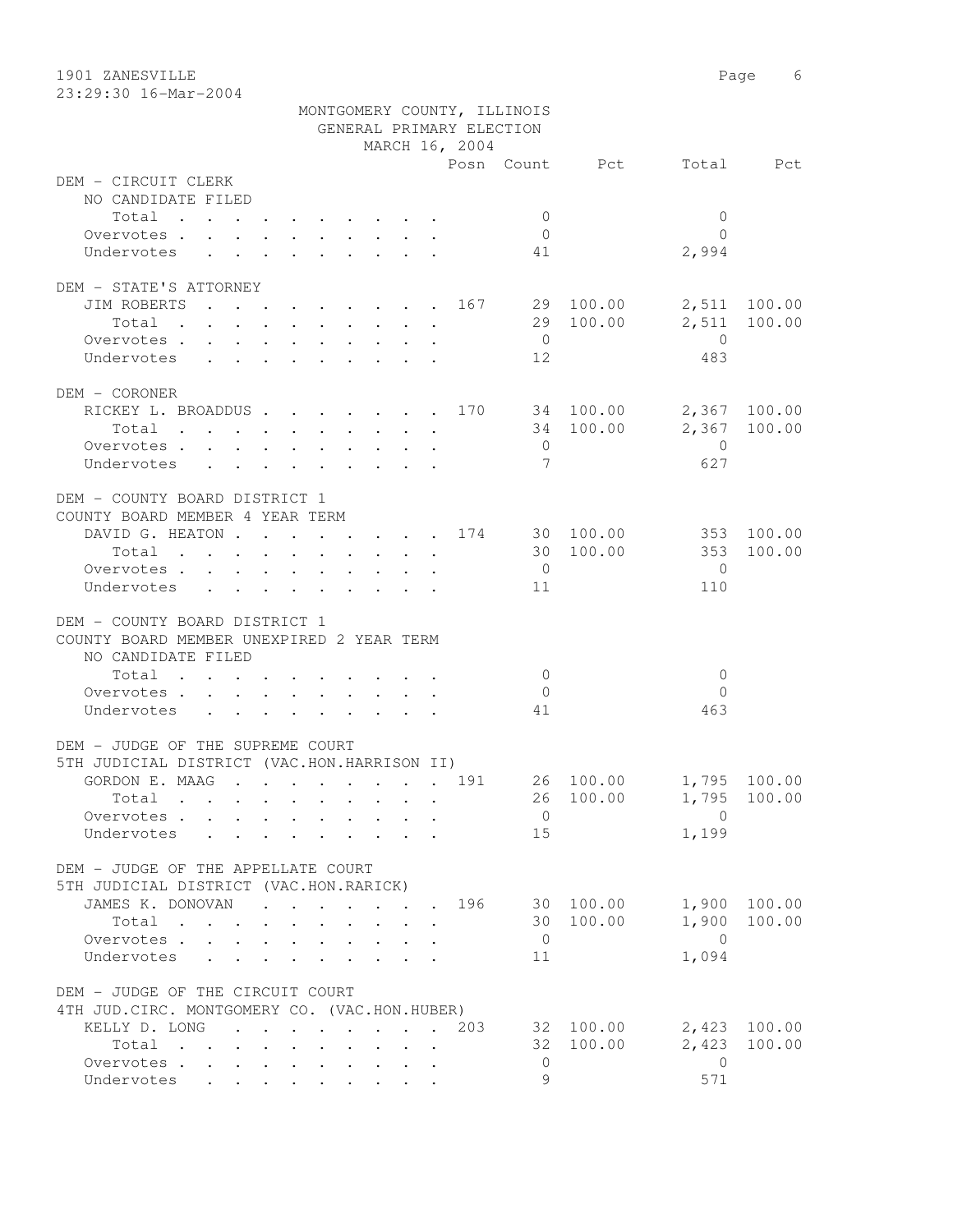| 1901 ZANESVILLE             | Page |
|-----------------------------|------|
| 23:29:30 16-Mar-2004        |      |
| MONTGOMERY COUNTY, ILLINOIS |      |
| GENERAL PRIMARY ELECTION    |      |
| MARCH 16, 2004              |      |
| Total<br>Pct<br>Posn Count  | Pct. |
| DEM - PRECINCT COMMITTEEMAN |      |
| ZANESVILLE                  |      |
| NO CANDIDATE FILED          |      |
| 0<br>Total                  |      |
| Overvotes.                  |      |

Undervotes . . . . . . . . 41